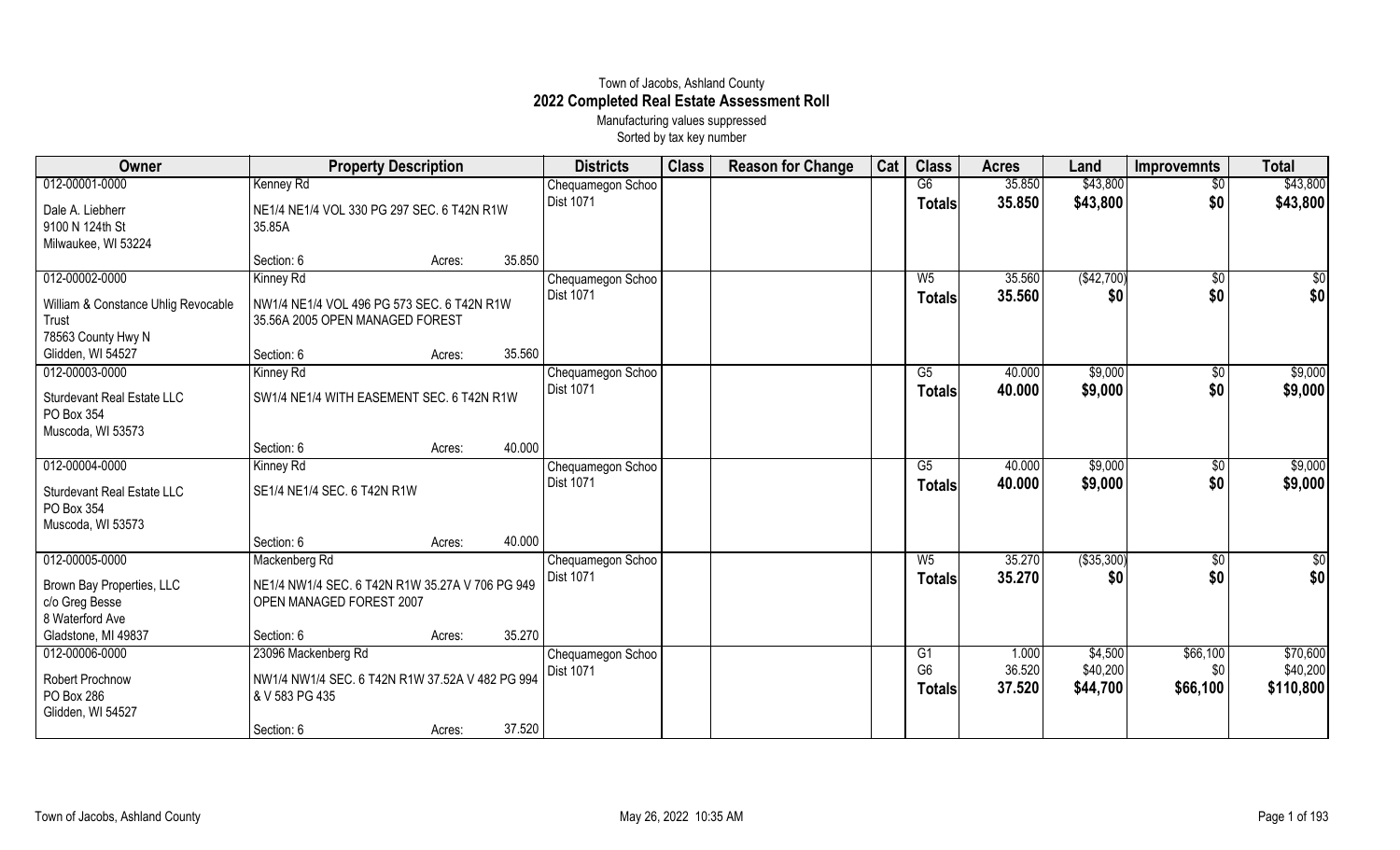| Owner                               | <b>Property Description</b>                     |        |        | <b>Districts</b>  | <b>Class</b> | <b>Reason for Change</b> | Cat | <b>Class</b>           | <b>Acres</b> | Land        | <b>Improvemnts</b> | <b>Total</b>    |
|-------------------------------------|-------------------------------------------------|--------|--------|-------------------|--------------|--------------------------|-----|------------------------|--------------|-------------|--------------------|-----------------|
| 012-00007-0000                      | Mackenberg Rd                                   |        |        | Chequamegon Schoo |              |                          |     | G1                     | 1.000        | \$2,300     | \$7,500            | \$9,800         |
| Scott B. Breitrick                  | SW1/4 NW1/4 SEC. 6 T42N R1W 42.78A              |        |        | Dist 1071         |              |                          |     | G <sub>6</sub>         | 41.780       | \$46,000    | \$0                | \$46,000        |
| Dan R. Zernicke                     |                                                 |        |        |                   |              |                          |     | <b>Totals</b>          | 42.780       | \$48,300    | \$7,500            | \$55,800        |
| 401 E Main St                       |                                                 |        |        |                   |              |                          |     |                        |              |             |                    |                 |
| Bowler, WI 54416                    | Section: 6                                      | Acres: | 42.780 |                   |              |                          |     |                        |              |             |                    |                 |
| 012-00008-0000                      | Mackenberg Rd                                   |        |        | Chequamegon Schoo |              |                          |     | G6                     | 40,000       | \$48,000    | $\sqrt{6}$         | \$48,000        |
| William & Constance Uhlig Revocable | SE1/4 NW1/4 VOL 496 PG 573 SEC. 6 T42N R1W      |        |        | <b>Dist 1071</b>  |              |                          |     | <b>Totals</b>          | 40.000       | \$48,000    | \$0                | \$48,000        |
| Trust                               |                                                 |        |        |                   |              |                          |     |                        |              |             |                    |                 |
| 78563 County Hwy N                  |                                                 |        |        |                   |              |                          |     |                        |              |             |                    |                 |
| Glidden, WI 54527                   | Section: 6                                      | Acres: | 40.000 |                   |              |                          |     |                        |              |             |                    |                 |
| 012-00009-0000                      | Mackenberg Rd                                   |        |        | Chequamegon Schoo |              |                          |     | W <sub>5</sub>         | 40.000       | ( \$40,000) | \$0                | \$0             |
| William & Constance Uhlig Revocable | NE1/4 SW1/4 VOL 496 PG 573 SEC. 6 T42N R1W 40A  |        |        | Dist 1071         |              |                          |     | <b>Totals</b>          | 40.000       | \$0         | \$0                | \$0             |
| Trust                               | 2005 OPEN MANAGED FOREST                        |        |        |                   |              |                          |     |                        |              |             |                    |                 |
| 78563 County Hwy N                  |                                                 |        |        |                   |              |                          |     |                        |              |             |                    |                 |
| Glidden, WI 54527                   | Section: 6                                      | Acres: | 40.000 |                   |              |                          |     |                        |              |             |                    |                 |
| 012-00010-0000                      | Mackenberg Rd                                   |        |        | Chequamegon Schoo |              |                          |     | G5                     | 42.630       | \$9,600     | \$0                | \$9,600         |
| Scott B. Breitrick                  | NW1/4 SW1/4 SEC. 6 T42N R1W 42.63A              |        |        | <b>Dist 1071</b>  |              |                          |     | <b>Totals</b>          | 42.630       | \$9,600     | \$0                | \$9,600         |
| Dan R. Zernicke                     |                                                 |        |        |                   |              |                          |     |                        |              |             |                    |                 |
| 401 E Main St                       |                                                 |        |        |                   |              |                          |     |                        |              |             |                    |                 |
| Bowler, WI 54416                    | Section: 6                                      | Acres: | 42.630 |                   |              |                          |     |                        |              |             |                    |                 |
| 012-00011-0000                      | County Hwy N                                    |        |        | Chequamegon Schoo |              |                          |     | $\overline{\text{G5}}$ | 32.480       | \$7,300     | $\overline{50}$    | \$7,300         |
| Richard L. Taylor Living Trust      | SW1/4 SW1/4 V 669 PG 985 SEC. 6 T42N R1W 42.48A |        |        | <b>Dist 1071</b>  |              |                          |     | G <sub>6</sub>         | 10.000       | \$11,000    | \$0                | \$11,000        |
| 100 Czech Hall Pl                   |                                                 |        |        |                   |              |                          |     | <b>Totals</b>          | 42.480       | \$18,300    | \$0                | \$18,300        |
| Yukon, OK 73099                     |                                                 |        |        |                   |              |                          |     |                        |              |             |                    |                 |
|                                     | Section: 6                                      | Acres: | 42.480 |                   |              |                          |     |                        |              |             |                    |                 |
| 012-00012-0000                      | County Hwy N                                    |        |        | Chequamegon Schoo |              |                          |     | $W_5$                  | 40.000       | ( \$44,000) | $\overline{50}$    | $\overline{50}$ |
| William & Constance Uhlig Revocable | SE1/4 SW1/4 VOL 496 PG 573 SEC. 6 T42N R1W 40A  |        |        | <b>Dist 1071</b>  |              |                          |     | <b>Totals</b>          | 40.000       | \$0         | \$0                | \$0             |
| Trust                               | 2005 OPEN MANAGED FOREST                        |        |        |                   |              |                          |     |                        |              |             |                    |                 |
| 78563 County Hwy N                  |                                                 |        |        |                   |              |                          |     |                        |              |             |                    |                 |
| Glidden, WI 54527                   | Section: 6                                      | Acres: | 40.000 |                   |              |                          |     |                        |              |             |                    |                 |
| 012-00013-0000                      | Kinney Rd                                       |        |        | Chequamegon Schoo |              |                          |     | G6                     | 40.000       | \$47,000    | $\overline{50}$    | \$47,000        |
| Jerome Mortimer                     | NE1/4 SE1/4 V 445 PG 96 SEC. 6 T42N R1W 40A     |        |        | <b>Dist 1071</b>  |              |                          |     | <b>Totals</b>          | 40.000       | \$47,000    | \$0                | \$47,000        |
| <b>Tamara Mortimer</b>              |                                                 |        |        |                   |              |                          |     |                        |              |             |                    |                 |
| 78862 County Hwy N                  |                                                 |        |        |                   |              |                          |     |                        |              |             |                    |                 |
| Glidden, WI 54527                   | Section: 6                                      | Acres: | 40.000 |                   |              |                          |     |                        |              |             |                    |                 |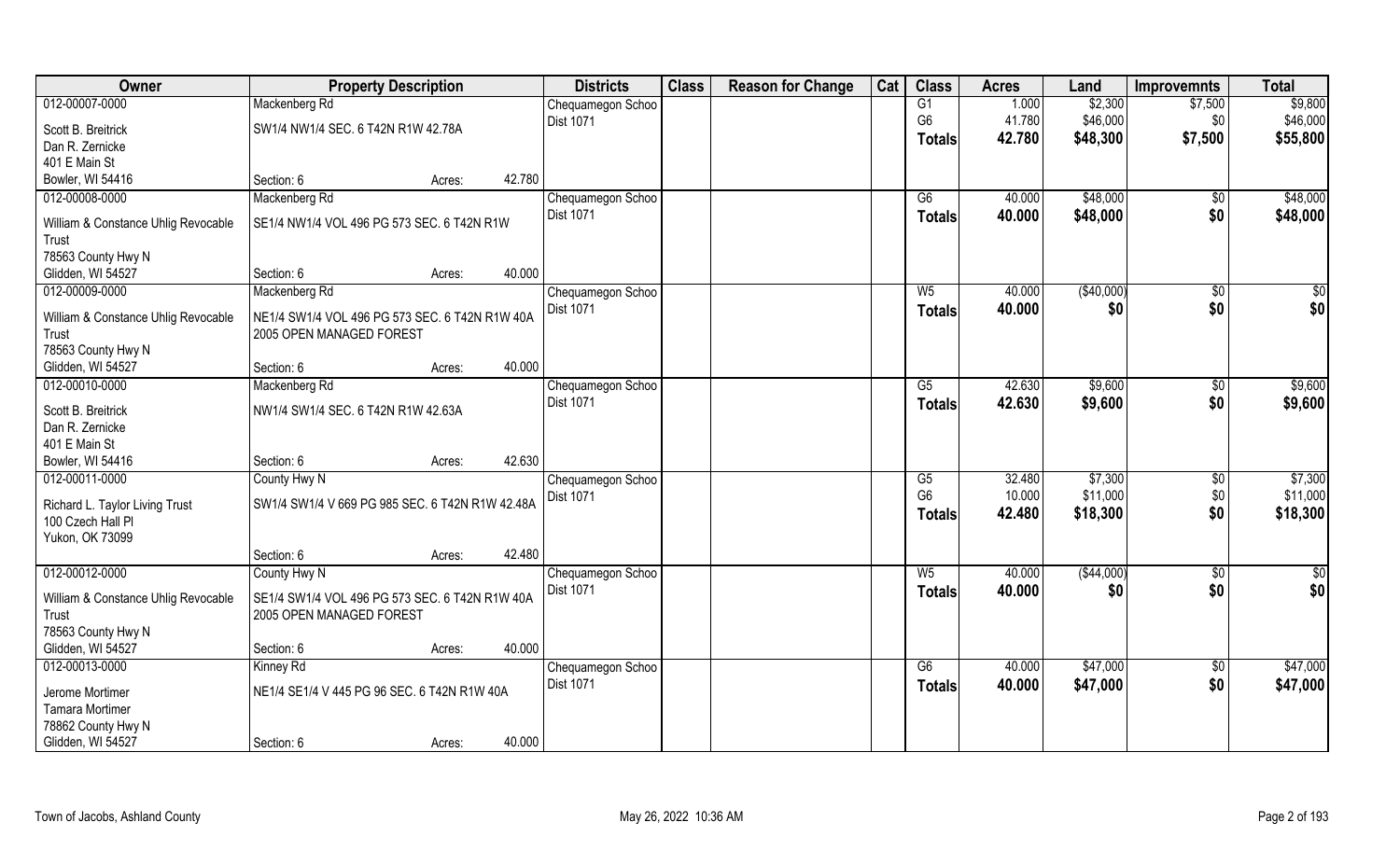| Owner                                                           | <b>Property Description</b>                                                |        |        | <b>Districts</b>                  | <b>Class</b> | <b>Reason for Change</b> | Cat | <b>Class</b>                                       | <b>Acres</b>             | Land                       | <b>Improvemnts</b> | <b>Total</b>               |
|-----------------------------------------------------------------|----------------------------------------------------------------------------|--------|--------|-----------------------------------|--------------|--------------------------|-----|----------------------------------------------------|--------------------------|----------------------------|--------------------|----------------------------|
| 012-00014-0000                                                  | Kinney Rd                                                                  |        |        | Chequamegon Schoo                 |              |                          |     | W <sub>5</sub>                                     | 40.000                   | (\$40,000)                 | $\sqrt{50}$        | \$0                        |
| William & Constance Uhlig Revocable<br>Trust                    | NW1/4 SE1/4 VOL 496 PG 573 SEC, 6 T42N R1W 40A<br>2005 OPEN MANAGED FOREST |        |        | <b>Dist 1071</b>                  |              |                          |     | <b>Totals</b>                                      | 40.000                   | \$0                        | \$0                | \$0                        |
| 78563 County Hwy N                                              |                                                                            |        |        |                                   |              |                          |     |                                                    |                          |                            |                    |                            |
| Glidden, WI 54527                                               | Section: 6                                                                 | Acres: | 40.000 |                                   |              |                          |     |                                                    |                          |                            |                    |                            |
| 012-00015-0100                                                  | County Hwy N                                                               |        |        | Chequamegon Schoo                 |              |                          |     | W8                                                 | 39.000                   | (\$42,900)                 | \$0                | \$0                        |
| William & Constance Uhlig Revocable                             | SW1/4 SE1/4 VOL 496 PG 573 LESS VOL 285 PG 193                             |        |        | <b>Dist 1071</b>                  |              |                          |     | <b>Totals</b>                                      | 39.000                   | \$0                        | \$0                | \$0                        |
| Trust                                                           | SEC. 6 T42N R1W 39A CLOSED MANAGED FOREST                                  |        |        |                                   |              |                          |     |                                                    |                          |                            |                    |                            |
| 78563 County Hwy N                                              | 1999                                                                       |        |        |                                   |              |                          |     |                                                    |                          |                            |                    |                            |
| Glidden, WI 54527                                               | Section: 6                                                                 | Acres: | 39.000 |                                   |              |                          |     |                                                    |                          |                            |                    |                            |
| 012-00015-0200                                                  | 78742 County Hwy N                                                         |        |        | Chequamegon Schoo                 |              |                          |     | G1                                                 | 1.000                    | \$4,500                    | \$28,900           | \$33,400                   |
| Tyler L. Ax<br>78742 County Hwy N<br>Glidden, WI 54527          | PARCEL IN THE SE CORNER OF THE SW 1/4 SE 1/4<br><b>SEC. 6 T42N R1W</b>     |        |        | Dist 1071                         |              |                          |     | <b>Totals</b>                                      | 1.000                    | \$4,500                    | \$28,900           | \$33,400                   |
|                                                                 | Section: 6                                                                 | Acres: | 1.000  |                                   |              |                          |     |                                                    |                          |                            |                    |                            |
| 012-00016-0000                                                  | 78862 County Hwy N                                                         |        |        | Chequamegon Schoo <sup>1</sup> G4 |              | Ag use land              | -5  | G1                                                 | 1.000                    | \$4,500                    | \$52,500           | \$57,000                   |
| Jerome Mortimer<br><b>Tamara Mortimer</b><br>78862 County Hwy N | SE1/4 SE1/4 V 445 PG 96 SEC. 6 T42N R1W 40A                                |        |        | <b>Dist 1071</b>                  |              |                          |     | G <sub>4</sub><br>G <sub>5</sub><br>G <sub>6</sub> | 7.000<br>0.500<br>31.500 | \$900<br>\$100<br>\$39,400 | \$0<br>\$0<br>\$0  | \$900<br>\$100<br>\$39,400 |
| Glidden, WI 54527                                               | Section: 6                                                                 | Acres: | 40.000 |                                   |              |                          |     | Totals                                             | 40.000                   | \$44,900                   | \$52,500           | \$97,400                   |
| 012-00017-0000                                                  | Mackenberg Rd                                                              |        |        | Chequamegon Schoo                 |              |                          |     | $\overline{G5}$                                    | 30.650                   | \$5,500                    | $\overline{50}$    | \$5,500                    |
| Scott B. Breitrick                                              | GOVT LOT 1 SEC. 1 T42N R2W 30.65A                                          |        |        | Dist 1071                         |              |                          |     | <b>Totals</b>                                      | 30.650                   | \$5,500                    | \$0                | \$5,500                    |
| Dan R. Zernicke<br>401 E Main St                                |                                                                            |        |        |                                   |              |                          |     |                                                    |                          |                            |                    |                            |
| Bowler, WI 54416                                                | Section: 1                                                                 | Acres: | 30.650 |                                   |              |                          |     |                                                    |                          |                            |                    |                            |
| 012-00018-0000                                                  | Mackenberg Rd                                                              |        |        | Chequamegon Schoo                 |              |                          |     | G5                                                 | 5.380                    | \$1,000                    | $\sqrt{6}$         | \$1,000                    |
| Dean Martens<br><b>Linda Martens</b>                            | GOVT LOT 2 V 494 PG 769 SEC. 1 T42N R2W 35.38A                             |        |        | Dist 1071                         |              |                          |     | G <sub>6</sub><br><b>Totals</b>                    | 30.000<br>35.380         | \$34,000<br>\$35,000       | $$0$$<br>\$0       | \$34,000<br>\$35,000       |
| 4968 S Hammock Rd                                               |                                                                            |        |        |                                   |              |                          |     |                                                    |                          |                            |                    |                            |
| Zolfo Springs, FL 33890                                         | Section: 1                                                                 | Acres: | 35.380 |                                   |              |                          |     |                                                    |                          |                            |                    |                            |
| 012-00019-0000                                                  | Mackenberg Rd                                                              |        |        | Chequamegon Schoo                 |              |                          |     | G5                                                 | 38.050                   | \$8,600                    | $\overline{50}$    | \$8,600                    |
| Scott B. Breitrick<br>Dan R. Zernicke<br>401 E Main St          | GOVT LOT 3 SEC. 1 T42N R2W 38.05A                                          |        |        | Dist 1071                         |              |                          |     | <b>Totals</b>                                      | 38.050                   | \$8,600                    | \$0                | \$8,600                    |
| Bowler, WI 54416                                                | Section: 1                                                                 | Acres: | 38.050 |                                   |              |                          |     |                                                    |                          |                            |                    |                            |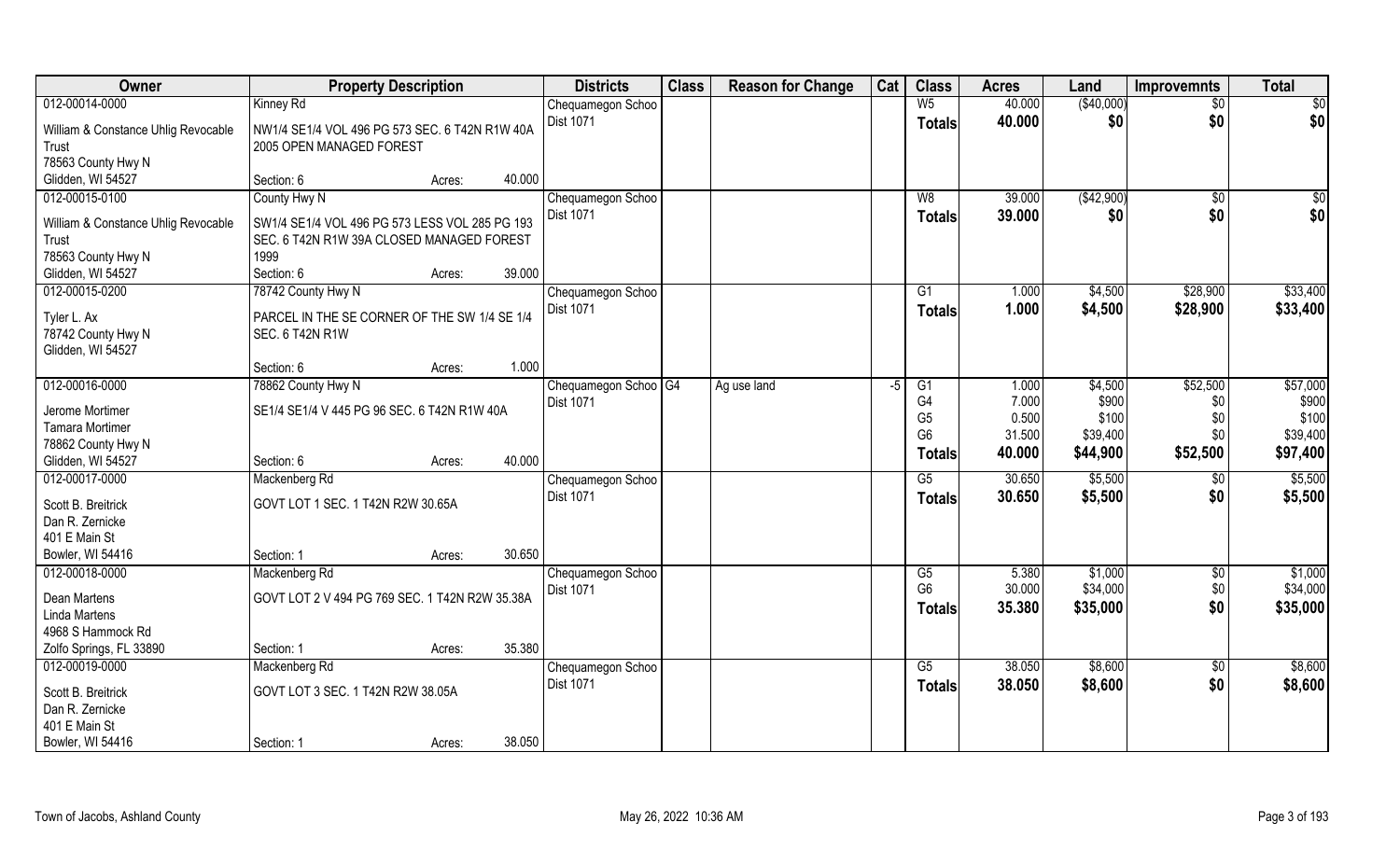| Owner                            |                                                                    | <b>Property Description</b> |        | <b>Districts</b>       | <b>Class</b> | <b>Reason for Change</b> | Cat  | <b>Class</b>     | <b>Acres</b> | Land     | <b>Improvemnts</b> | <b>Total</b> |
|----------------------------------|--------------------------------------------------------------------|-----------------------------|--------|------------------------|--------------|--------------------------|------|------------------|--------------|----------|--------------------|--------------|
| 012-00020-0000                   | Mackenberg Rd                                                      |                             |        | Chequamegon Schoo      |              |                          |      | G5               | 24.810       | \$5,600  | $\sqrt{6}$         | \$5,600      |
| <b>Scott Breitnick</b>           | NE1/4 NE1/4 SEC. 1 T42N R2W 34.81A                                 |                             |        | Dist 1071              |              |                          |      | G <sub>6</sub>   | 10.000       | \$11,000 | \$0                | \$11,000     |
| Dan R. Zernicke                  |                                                                    |                             |        |                        |              |                          |      | Totals           | 34.810       | \$16,600 | \$0                | \$16,600     |
| 401 E Main St                    |                                                                    |                             |        |                        |              |                          |      |                  |              |          |                    |              |
| Bowler, WI 54416                 | Section: 1                                                         | Acres:                      | 34.810 |                        |              |                          |      |                  |              |          |                    |              |
| 012-00021-0000                   | Mackenberg Rd                                                      |                             |        | Chequamegon Schoo      |              |                          |      | $\overline{G5}$  | 34.860       | \$6,100  | \$0                | \$6,100      |
| Scott B. Breitrick               | NW1/4 NE1/4 SEC. 1 T42N R2W 34.86A                                 |                             |        | Dist 1071              |              |                          |      | Totals           | 34.860       | \$6,100  | \$0                | \$6,100      |
| Dan R. Zernicke                  |                                                                    |                             |        |                        |              |                          |      |                  |              |          |                    |              |
| 401 E Main St                    |                                                                    |                             |        |                        |              |                          |      |                  |              |          |                    |              |
| Bowler, WI 54416                 | Section: 1                                                         | Acres:                      | 34.860 |                        |              |                          |      |                  |              |          |                    |              |
| 012-00022-0000                   | Mackenberg Rd                                                      |                             |        | Chequamegon Schoo G4   |              | Ag use land              | $-5$ | G4               | 28.000       | \$4,800  | $\sqrt[6]{3}$      | \$4,800      |
| Scott B. Breitrick               | SW1/4 NE1/4 SEC. 1 T42N R2W 40A                                    |                             |        | Dist 1071              |              |                          |      | G <sub>5</sub>   | 2.000        | \$500    | \$0                | \$500        |
| Dan R. Zernicke                  |                                                                    |                             |        |                        |              |                          |      | G <sub>5</sub> M | 10.000       | \$6,300  | \$0                | \$6,300      |
| 401 E Main St                    |                                                                    |                             |        |                        |              |                          |      | <b>Totals</b>    | 40.000       | \$11,600 | \$0                | \$11,600     |
| Bowler, WI 54416                 | Section: 1                                                         | Acres:                      | 40.000 |                        |              |                          |      |                  |              |          |                    |              |
| 012-00023-0000                   | Mackenberg Rd                                                      |                             |        | Chequamegon Schoo   G4 |              | Ag use land              | -5   | G4               | 23.000       | \$4,000  | \$0                | \$4,000      |
| Scott B. Breitrick               | SE1/4 NE1/4 SEC. 1 T42N R2W 40A                                    |                             |        | Dist 1071              |              |                          |      | G <sub>5</sub>   | 2.000        | \$500    | \$0                | \$500        |
| Dan R. Zernicke                  |                                                                    |                             |        |                        |              |                          |      | G <sub>6</sub>   | 15.000       | \$16,500 | \$0                | \$16,500     |
| 401 E Main St                    |                                                                    |                             |        |                        |              |                          |      | Totals           | 40.000       | \$21,000 | \$0                | \$21,000     |
| Bowler, WI 54416                 | Section: 1                                                         | Acres:                      | 40.000 |                        |              |                          |      |                  |              |          |                    |              |
| 012-00024-0000                   | 22491 Mackenberg Rd                                                |                             |        | Chequamegon Schoo      |              |                          |      | G1               | 1.000        | \$4,500  | \$500              | \$5,000      |
| Scott B. Breitrick               | SE1/4 NW1/4 SEC. 1 T42N R2W 40A                                    |                             |        | Dist 1071              |              |                          |      | G <sub>5</sub>   | 39.000       | \$10,000 | \$0                | \$10,000     |
| Dan R. Zernicke                  |                                                                    |                             |        |                        |              |                          |      | <b>Totals</b>    | 40.000       | \$14,500 | \$500              | \$15,000     |
| 401 E Main St                    |                                                                    |                             |        |                        |              |                          |      |                  |              |          |                    |              |
| Bowler, WI 54416                 | Section: 1                                                         | Acres:                      | 40.000 |                        |              |                          |      |                  |              |          |                    |              |
| 012-00025-0000                   | 22274 Mackenberg Rd                                                |                             |        | Chequamegon Schoo      |              |                          |      | G1               | 1.000        | \$4,500  | \$33,200           | \$37,700     |
|                                  |                                                                    |                             |        | <b>Dist 1071</b>       |              |                          |      | G4               | 31.000       | \$2,100  | \$0                | \$2,100      |
| <b>Brian Tockey</b><br>PO Box 54 | NE1/4 SW1/4 V 496 PG 527 & V 590 PG 298 SEC. 1<br>T42N R2W 38.02AS |                             |        |                        |              |                          |      | G <sub>5</sub>   | 6.020        | \$1,400  | \$0                | \$1,400      |
| Glidden, WI 54527                |                                                                    |                             |        |                        |              |                          |      | <b>Totals</b>    | 38.020       | \$8,000  | \$33,200           | \$41,200     |
|                                  | Section: 1                                                         | Acres:                      | 38.020 |                        |              |                          |      |                  |              |          |                    |              |
| 012-00026-0100                   | Mackenberg Rd                                                      |                             |        | Chequamegon Schoo      |              |                          |      | G6               | 30.000       | \$36,000 | $\sqrt{$0}$        | \$36,000     |
| Mark Coron                       | NW1/4 SW1/4 LESS SW1/4 V 715 PG 109 SEC. 1 T42N                    |                             |        | Dist 1071              |              |                          |      | <b>Totals</b>    | 30.000       | \$36,000 | \$0                | \$36,000     |
| Denise Coron                     | <b>R2W 30A</b>                                                     |                             |        |                        |              |                          |      |                  |              |          |                    |              |
| 9003 Highland Dr                 |                                                                    |                             |        |                        |              |                          |      |                  |              |          |                    |              |
| Woodruff, WI 54568               | Section: 1                                                         | Acres:                      | 30.000 |                        |              |                          |      |                  |              |          |                    |              |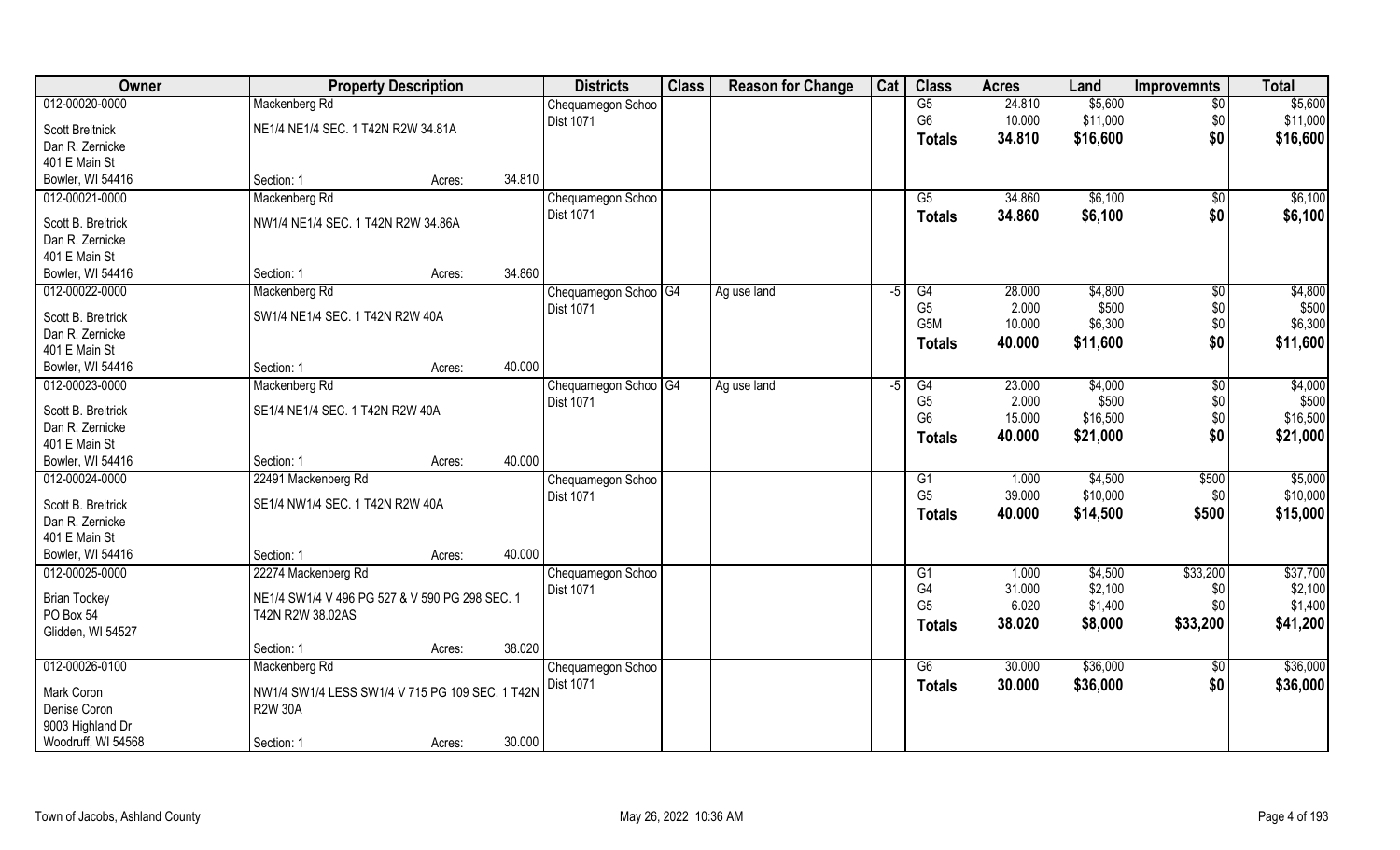| Owner                                    | <b>Property Description</b>                                                                        | <b>Districts</b>  | <b>Class</b> | <b>Reason for Change</b> | Cat | <b>Class</b>    | <b>Acres</b> | Land          | <b>Improvemnts</b> | <b>Total</b>  |
|------------------------------------------|----------------------------------------------------------------------------------------------------|-------------------|--------------|--------------------------|-----|-----------------|--------------|---------------|--------------------|---------------|
| 012-00026-0200                           | Mackenberg Rd                                                                                      | Chequamegon Schoo |              |                          |     | G6              | 10.000       | \$10,000      | \$0                | \$10,000      |
| Charles Megan                            | SW1/4 NW1/4 SW1/4 SEC. 1 T42N R2W 10A                                                              | Dist 1071         |              |                          |     | <b>Totals</b>   | 10.000       | \$10,000      | \$0                | \$10,000      |
| Carol Megan                              |                                                                                                    |                   |              |                          |     |                 |              |               |                    |               |
| 22164 E Cemetery Rd                      |                                                                                                    |                   |              |                          |     |                 |              |               |                    |               |
| Glidden, WI 54527                        | Section: 1<br>Acres:                                                                               | 10.000            |              |                          |     |                 |              |               |                    |               |
| 012-00027-0100                           | 77098 County Hwy N                                                                                 | Chequamegon Schoo |              |                          |     | G1              | 1.000        | \$4,500       | \$64,700           | \$69,200      |
|                                          |                                                                                                    | <b>Dist 1071</b>  |              |                          |     | G <sub>6</sub>  | 28.000       | \$30,800      | \$0                | \$30,800      |
| <b>Bruce Katt</b><br>Janet Katt          | SW1/4 SW1/4 (V 547 PG 425) LESS V 167 PG 15 & V<br>266 PG 525 & LESS NW1/4 SEC. 1 T42N R2W 29A M/L |                   |              |                          |     | <b>Totals</b>   | 29.000       | \$35,300      | \$64,700           | \$100,000     |
| 77098 County Hwy N                       |                                                                                                    |                   |              |                          |     |                 |              |               |                    |               |
| Glidden, WI 54527                        | Section: 1<br>Acres:                                                                               | 29.000            |              |                          |     |                 |              |               |                    |               |
| 012-00027-0200                           | 22164 E Cemetery Rd                                                                                | Chequamegon Schoo |              |                          |     | G1              | 1.000        | \$4,500       | \$30,000           | \$34,500      |
|                                          |                                                                                                    | Dist 1071         |              |                          |     | G <sub>6</sub>  | 9.000        | \$9,900       | \$0                | \$9,900       |
| Charles Megan                            | NW1/4 SW1/4 SW1/4 SEC. 1 T42N R2W 10A                                                              |                   |              |                          |     | Totals          | 10.000       | \$14,400      | \$30,000           | \$44,400      |
| Carol Megan                              |                                                                                                    |                   |              |                          |     |                 |              |               |                    |               |
| 22164 E Cemetery Rd<br>Glidden, WI 54527 | Section: 1<br>Acres:                                                                               | 10.000            |              |                          |     |                 |              |               |                    |               |
| 012-00027-0300                           | 22088 E Cemetery Rd                                                                                | Chequamegon Schoo |              |                          |     | X4              | 0.170        | \$0           | \$0                | \$0           |
|                                          |                                                                                                    | <b>Dist 1071</b>  |              |                          |     | <b>Totals</b>   | 0.170        | \$0           | \$0                | \$0           |
| Northern Natural Gas Company             | PARCEL IN THE SW1/4 SW1/4 AS DESC IN VOL 266                                                       |                   |              |                          |     |                 |              |               |                    |               |
| 1111 S 103rd St                          | PG 525 SEC. 1 T42N R2W .17A (TAX EXEMPT)                                                           |                   |              |                          |     |                 |              |               |                    |               |
| Omaha, NE 68124-1000                     |                                                                                                    |                   |              |                          |     |                 |              |               |                    |               |
|                                          | Section: 1<br>Acres:                                                                               | 0.170             |              |                          |     |                 |              |               |                    |               |
| 012-00027-0400                           | County Hwy N                                                                                       | Chequamegon Schoo |              |                          |     | X4              | 0.750        | $\sqrt[6]{3}$ | $\overline{50}$    | \$0           |
| Town of Jacobs                           | PARCEL IN THE SW1/4 SW1/4 AS DESC IN VOL 167                                                       | <b>Dist 1071</b>  |              |                          |     | <b>Totals</b>   | 0.750        | \$0           | \$0                | \$0           |
| 23 N Grant St                            | PG 15 SEC. 1 T42N R2W .75A RD USE (TAX EXEMPT)                                                     |                   |              |                          |     |                 |              |               |                    |               |
| Glidden, WI 54527                        |                                                                                                    |                   |              |                          |     |                 |              |               |                    |               |
|                                          | Section: 1<br>Acres:                                                                               | 0.750             |              |                          |     |                 |              |               |                    |               |
| 012-00028-0100                           | 77336 County Hwy N                                                                                 | Chequamegon Schoo |              |                          |     | G1              | 1.000        | \$4,500       | \$97,200           | \$101,700     |
| Randy Schuelke                           | SE1/4 SW1/4 (V 416 PG 38 & V 539 P 518) LESS V 103                                                 | Dist 1071         |              |                          |     | G <sub>6</sub>  | 4.280        | \$5,400       | \$0                | \$5,400       |
| 77336 County Hwy N                       | PG 378 & V 539 PG 326 SEC. 1 T42N R2W 5.28A                                                        |                   |              |                          |     | <b>Totals</b>   | 5.280        | \$9,900       | \$97,200           | \$107,100     |
| Glidden, WI 54527                        |                                                                                                    |                   |              |                          |     |                 |              |               |                    |               |
|                                          | Section: 1<br>Acres:                                                                               | 5.280             |              |                          |     |                 |              |               |                    |               |
| 012-00028-0200                           | County Hwy N                                                                                       | Chequamegon Schoo |              |                          |     | $\overline{X4}$ | 0.750        | \$0           | $\overline{50}$    | $\frac{1}{2}$ |
| Town of Jacobs                           | PARCEL IN THE SE1/4 SW1/4 AS DESC IN VOL 103                                                       | <b>Dist 1071</b>  |              |                          |     | <b>Totals</b>   | 0.750        | \$0           | \$0                | \$0           |
| 23 N Grant St                            | PG 378 SEC. 1 T42N R2W .75A RD USE (TAX                                                            |                   |              |                          |     |                 |              |               |                    |               |
| Glidden, WI 54527                        | EXEMPT)                                                                                            |                   |              |                          |     |                 |              |               |                    |               |
|                                          | Section: 1<br>Acres:                                                                               | 0.750             |              |                          |     |                 |              |               |                    |               |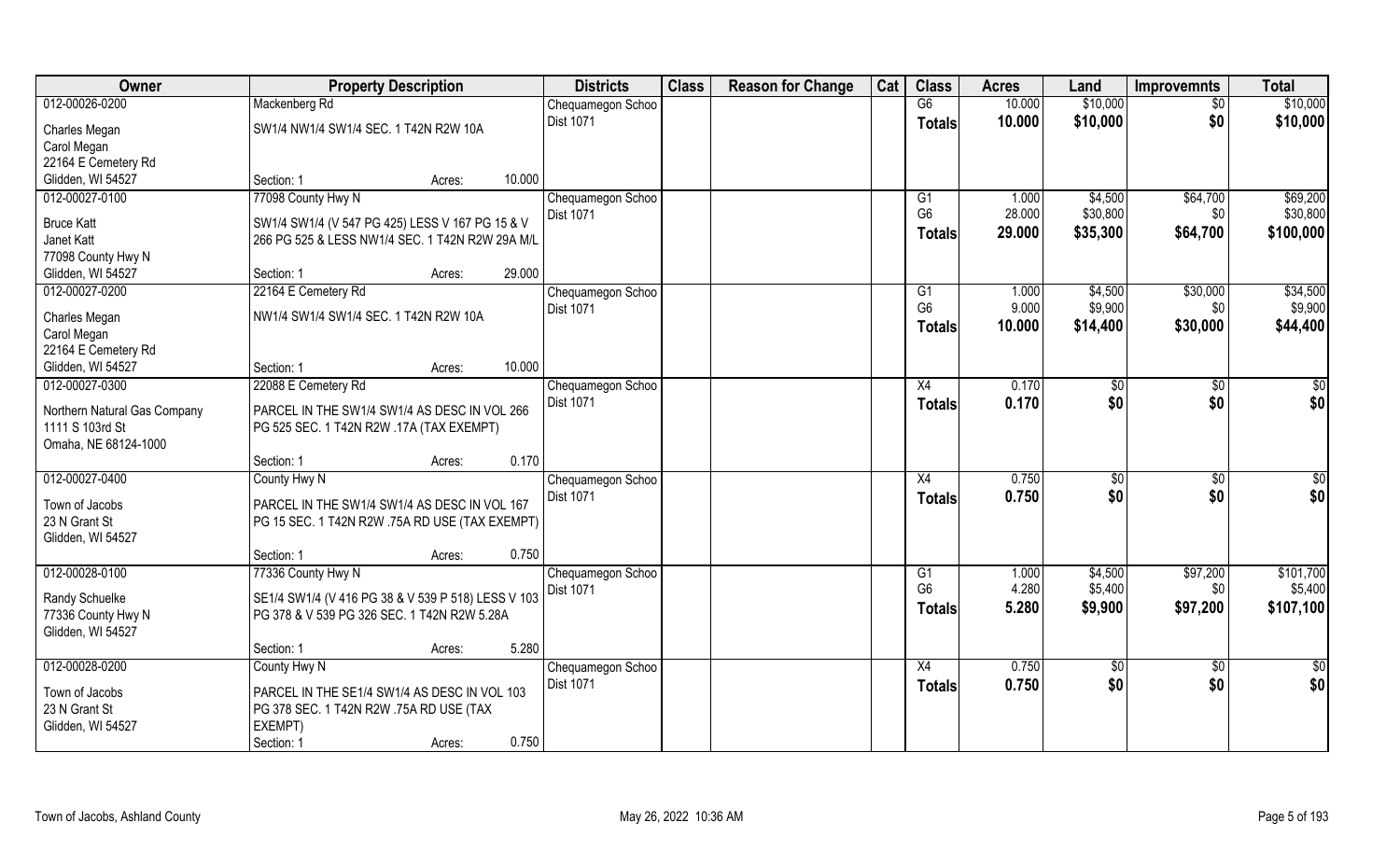| Owner                     | <b>Property Description</b>                        |                  | <b>Districts</b>  | <b>Class</b> | <b>Reason for Change</b> | Cat | <b>Class</b>           | <b>Acres</b>   | Land             | <b>Improvemnts</b>     | <b>Total</b>     |
|---------------------------|----------------------------------------------------|------------------|-------------------|--------------|--------------------------|-----|------------------------|----------------|------------------|------------------------|------------------|
| 012-00028-0300            | County Hwy N                                       |                  | Chequamegon Schoo |              |                          |     | G5                     | 5.000          | \$900            | $\overline{30}$        | \$900            |
| <b>Gregory Schuelke</b>   | PART OF THE SE1/4 SW1/4 DESC V 539 PG 326 SEC      |                  | <b>Dist 1071</b>  |              |                          |     | G <sub>6</sub>         | 28.410         | \$39,800         | \$0                    | \$39,800         |
| Kevin Schuelke            | 1 T42N R2W 33.41AS                                 |                  |                   |              |                          |     | <b>Totals</b>          | 33.410         | \$40,700         | \$0                    | \$40,700         |
| 22504 State Hwy 13        |                                                    |                  |                   |              |                          |     |                        |                |                  |                        |                  |
| Glidden, WI 54527         | Section: 1                                         | 33.410<br>Acres: |                   |              |                          |     |                        |                |                  |                        |                  |
| 012-00029-0000            | 22664 Mackenberg Rd                                |                  | Chequamegon Schoo |              |                          |     | W <sub>6</sub>         | 40.000         | (\$44,000)       | $\overline{50}$        | \$0              |
|                           |                                                    |                  | <b>Dist 1071</b>  |              |                          |     | <b>Totals</b>          | 40.000         | \$0              | \$0                    | \$0              |
| Anthony A. Schoch et al   | NE1/4 SE1/4 SEC. 1 T42N R2W CLOSED MANAGED         |                  |                   |              |                          |     |                        |                |                  |                        |                  |
| N4669 Town Hall Rd        | FOREST 2011                                        |                  |                   |              |                          |     |                        |                |                  |                        |                  |
| Gleason, WI 54435         |                                                    |                  |                   |              |                          |     |                        |                |                  |                        |                  |
|                           | Section: 1                                         | 40.000<br>Acres: |                   |              |                          |     |                        |                |                  |                        |                  |
| 012-00030-0000            | Mackenberg Rd                                      |                  | Chequamegon Schoo |              |                          |     | G5                     | 35.000         | \$9,100          | $\sqrt[6]{}$           | \$9,100          |
| Jeffrey A. Leighton       | NW1/4 SE1/4 SEC. 1 T42N R2W                        |                  | Dist 1071         |              |                          |     | G <sub>6</sub>         | 5.000          | \$5,500          | \$0                    | \$5,500          |
| PO Box 74                 |                                                    |                  |                   |              |                          |     | <b>Totals</b>          | 40.000         | \$14,600         | \$0                    | \$14,600         |
| Fox Lake, WI 54933        |                                                    |                  |                   |              |                          |     |                        |                |                  |                        |                  |
|                           | Section: 1                                         | 40.000<br>Acres: |                   |              |                          |     |                        |                |                  |                        |                  |
| 012-00031-0000            | County Hwy N                                       |                  | Chequamegon Schoo |              |                          |     | G5                     | 39.000         | \$8,800          | $\sqrt[6]{}$           | \$8,800          |
|                           |                                                    |                  | <b>Dist 1071</b>  |              |                          |     | G <sub>6</sub>         | 1.000          | \$1,400          | \$0                    | \$1,400          |
| Revive Property Group LLC | SW1/4 SE1/4 SEC. 1 T42N R2W 40A V 743 PGS 381 &    |                  |                   |              |                          |     | <b>Totals</b>          | 40.000         | \$10,200         | \$0                    | \$10,200         |
| 11015 Hwy 70 E            | 384                                                |                  |                   |              |                          |     |                        |                |                  |                        |                  |
| Arbor Vitae, WI 54568     |                                                    |                  |                   |              |                          |     |                        |                |                  |                        |                  |
|                           | Section: 1                                         | 40.000<br>Acres: |                   |              |                          |     |                        |                |                  |                        |                  |
| 012-00032-0000            | County Hwy N                                       |                  | Chequamegon Schoo |              |                          |     | $\overline{\text{G5}}$ | 38.000         | \$8,600          | \$0                    | \$8,600          |
| Mary A. Hinner et al      | SE1/4 SE1/4 SEC. 1 T42N R2W                        |                  | Dist 1071         |              |                          |     | G <sub>6</sub>         | 2.000          | \$2,800          | \$0                    | \$2,800          |
| N4669 Town Hall Rd        |                                                    |                  |                   |              |                          |     | <b>Totals</b>          | 40.000         | \$11,400         | \$0                    | \$11,400         |
| Gleason, WI 54435         |                                                    |                  |                   |              |                          |     |                        |                |                  |                        |                  |
|                           | Section: 1                                         | 40.000<br>Acres: |                   |              |                          |     |                        |                |                  |                        |                  |
| 012-00033-0100            | 22104 Washington St                                |                  | Chequamegon Schoo |              |                          |     | G1                     | 1.000          | \$4,500          | \$59,100               | \$63,600         |
|                           |                                                    |                  | Dist 1071         |              |                          |     | G <sub>5</sub>         | 2.000          | \$300            | \$0                    | \$300            |
| <b>Randall Ernest</b>     | GOVT LOT 1 (V 315 P 174 & V 250 P 457 LESS V 11 P( |                  |                   |              |                          |     | G <sub>6</sub>         | 45.150         | \$57,200         | \$0                    | \$57,200         |
| 22104 Washington St       | 285, V 130 PG 236, V 185 PG 311 & VOL 121 PG 447   |                  |                   |              |                          |     | Totals                 | 48.150         | \$62,000         | \$59,100               | \$121,100        |
| Glidden, WI 54527         | SEC. 2 T42N R2W 48.15A V 406 PG 538 & V 561 PGS    |                  |                   |              |                          |     |                        |                |                  |                        |                  |
|                           | Section: 2                                         | 48.150<br>Acres: |                   |              |                          |     |                        |                |                  |                        |                  |
| 012-00033-0200            | E Cemetery Rd                                      |                  | Chequamegon Schoo |              |                          |     | G1<br>G <sub>5</sub>   | 1.000<br>0.410 | \$4,500<br>\$100 | $\overline{50}$<br>\$0 | \$4,500<br>\$100 |
| John Perkovich            | PARCEL IN GOVT LOT 1 AS DESC V 514 PG 626 SEC      |                  | <b>Dist 1071</b>  |              |                          |     | G <sub>6</sub>         | 4.000          | \$5,000          | \$0                    | \$5,000          |
| Gerald L. Perkovich       | 2 T42N R2W 5.41A                                   |                  |                   |              |                          |     |                        | 5.410          |                  | \$0                    |                  |
| PO Box 324                |                                                    |                  |                   |              |                          |     | <b>Totals</b>          |                | \$9,600          |                        | \$9,600          |
| Glidden, WI 54527         | Section: 2                                         | 5.410<br>Acres:  |                   |              |                          |     |                        |                |                  |                        |                  |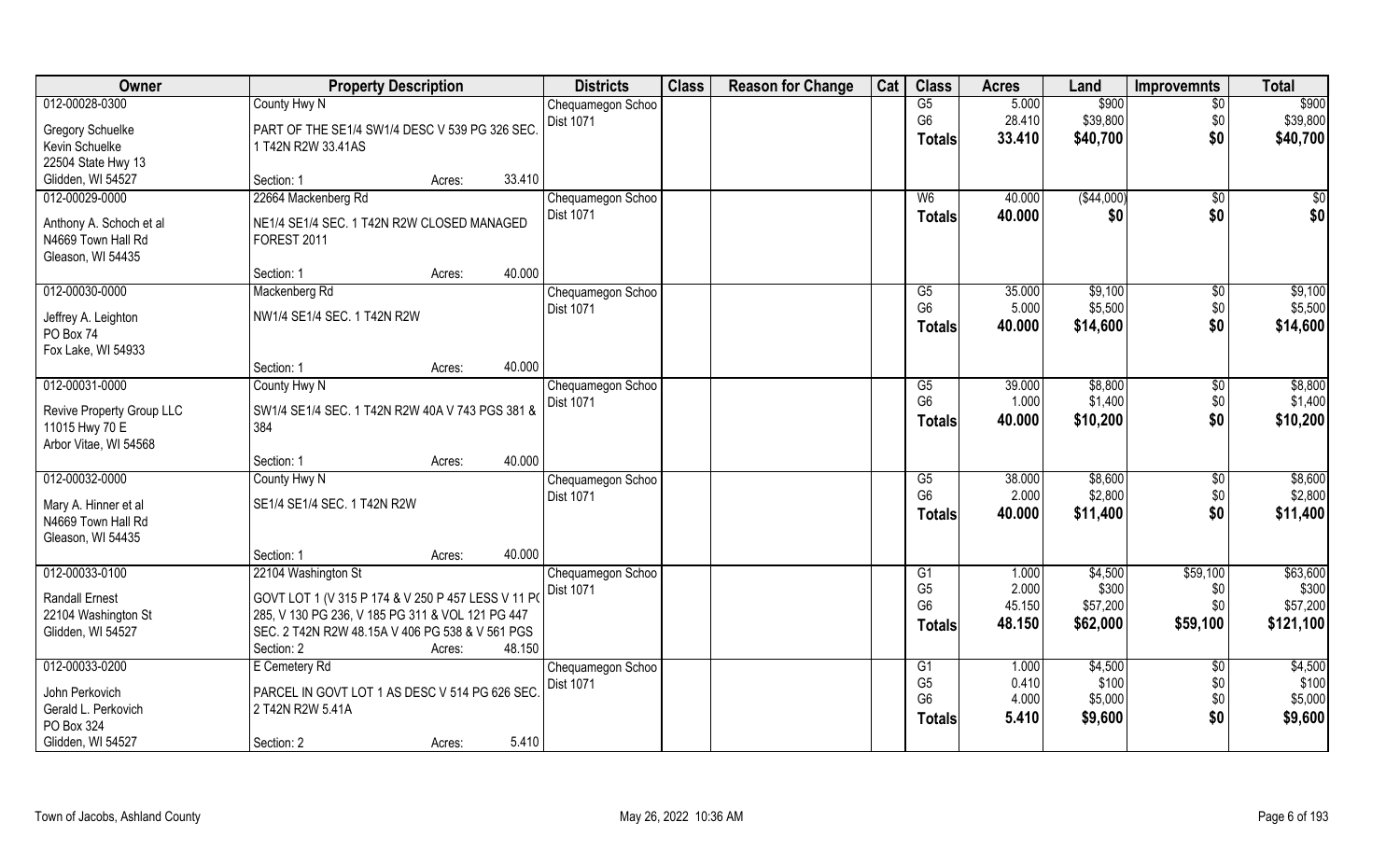| Owner                       | <b>Property Description</b>                   |                  | <b>Districts</b>  | <b>Class</b> | <b>Reason for Change</b> | Cat | <b>Class</b>    | <b>Acres</b> | Land         | <b>Improvemnts</b> | <b>Total</b>  |
|-----------------------------|-----------------------------------------------|------------------|-------------------|--------------|--------------------------|-----|-----------------|--------------|--------------|--------------------|---------------|
| 012-00033-0300              | E Cemetery Rd                                 |                  | Chequamegon Schoo |              |                          |     | X4              | 5.000        | \$0          | $\overline{50}$    | \$0           |
| Town of Jacobs              | PARCEL IN NE CORNER OF SE1/4 SE1/4 DESC IN    |                  | <b>Dist 1071</b>  |              |                          |     | <b>Totals</b>   | 5.000        | \$0          | \$0                | \$0           |
| Mt. Hope Cemetery           | VOL 11 PG 285 SEC. 2 T42N R2W 5A (TAX EXEMPT) |                  |                   |              |                          |     |                 |              |              |                    |               |
| 23 N Grant St               |                                               |                  |                   |              |                          |     |                 |              |              |                    |               |
| Glidden, WI 54527           | Section: 2                                    | 5.000<br>Acres:  |                   |              |                          |     |                 |              |              |                    |               |
| 012-00033-0400              | E Cemetery Rd                                 |                  | Chequamegon Schoo |              |                          |     | X4              | 1.090        | $\sqrt[6]{}$ | $\overline{50}$    | \$0           |
| Town of Jacobs              | STRIP 59 1/2' WD ALONG EAST BORDER OF GOVT    |                  | Dist 1071         |              |                          |     | Totals          | 1.090        | \$0          | \$0                | \$0           |
| 23 N Grant St               | LOT 1 FOR RD VOL 130 PG 236 SEC. 2 T42N R2W   |                  |                   |              |                          |     |                 |              |              |                    |               |
| Glidden, WI 54527           | 1.09A (TAX EXEMPT)                            |                  |                   |              |                          |     |                 |              |              |                    |               |
|                             | Section: 2                                    | 1.090<br>Acres:  |                   |              |                          |     |                 |              |              |                    |               |
| 012-00033-0500              | <b>Washington St</b>                          |                  | Chequamegon Schoo |              |                          |     | X4              | 4.800        | $\sqrt[6]{}$ | $\sqrt[6]{30}$     | \$0           |
| Town of Jacobs              | PART OF GOVT LOT 1 AS DESC IN VOL 353 PG 12   |                  | Dist 1071         |              |                          |     | <b>Totals</b>   | 4.800        | \$0          | \$0                | \$0           |
| 23 N Grant St               | SEC. 2 T42N R2W 4.8A (TAX EXEMPT)             |                  |                   |              |                          |     |                 |              |              |                    |               |
| Glidden, WI 54527           |                                               |                  |                   |              |                          |     |                 |              |              |                    |               |
|                             | Section: 2                                    | 4.800<br>Acres:  |                   |              |                          |     |                 |              |              |                    |               |
| 012-00034-0000              | Melz Rd                                       |                  | Chequamegon Schoo |              |                          |     | G5              | 47.000       | \$8,300      | \$0                | \$8,300       |
| <b>Randall Ernest</b>       | GOVT LOT 2 SEC. 2 T42N R2W 54.56A             |                  | <b>Dist 1071</b>  |              |                          |     | G <sub>6</sub>  | 7.560        | \$7,600      | \$0                | \$7,600       |
| 22104 Washington St         |                                               |                  |                   |              |                          |     | <b>Totals</b>   | 54.560       | \$15,900     | \$0                | \$15,900      |
| Glidden, WI 54527           |                                               |                  |                   |              |                          |     |                 |              |              |                    |               |
|                             | Section: 2                                    | 54.560<br>Acres: |                   |              |                          |     |                 |              |              |                    |               |
| 012-00035-0000              | Melz Rd                                       |                  | Chequamegon Schoo |              |                          |     | $\overline{G5}$ | 28.660       | \$6,500      | $\sqrt[6]{30}$     | \$6,500       |
| <b>Howard Schumaker</b>     | GOVT LOT 3 V 546 PG 480 & V 554 PG 603 SEC. 2 |                  | Dist 1071         |              |                          |     | <b>Totals</b>   | 28.660       | \$6,500      | \$0                | \$6,500       |
| Tina Schumaker              | T42N R2W 28.66A                               |                  |                   |              |                          |     |                 |              |              |                    |               |
| N2271 Willow Way W          |                                               |                  |                   |              |                          |     |                 |              |              |                    |               |
| Lacrosse, WI 54601          | Section: 2                                    | 28.660<br>Acres: |                   |              |                          |     |                 |              |              |                    |               |
| 012-00036-0100              | Melz Rd                                       |                  | Chequamegon Schoo |              |                          |     | X4              | 6.400        | \$0          | \$0                | $\frac{6}{3}$ |
| Town of Jacobs              | PART OF GOVT LOT 4 VOL 278 PG 522 & VOL 308 T |                  | Dist 1071         |              |                          |     | <b>Totals</b>   | 6.400        | \$0          | \$0                | \$0           |
| 23 N Grant St               | 209 SEC. 2 T42N R2W 6.40A (TAX EXEMPT)        |                  |                   |              |                          |     |                 |              |              |                    |               |
| Glidden, WI 54527           |                                               |                  |                   |              |                          |     |                 |              |              |                    |               |
|                             | Section: 2                                    | 6.400<br>Acres:  |                   |              |                          |     |                 |              |              |                    |               |
| 012-00036-0200              | 22370 Melz Rd                                 |                  | Chequamegon Schoo |              |                          |     | G2              | 2.000        | \$7,500      | \$35,600           | \$43,100      |
| Kim G. Zach Revocable Trust | PART OF THE NE1/4 SW1/4 & PART OF GOVT LOT 4  |                  | Dist 1071         |              |                          |     | G <sub>5</sub>  | 12.250       | \$2,800      | \$0                | \$2,800       |
| 18239 North Rd              | DESC DOC #343576 SEC. 2 T42N R2W 15.90A M/L   |                  |                   |              |                          |     | G <sub>6</sub>  | 1.650        | \$2,300      | \$0                | \$2,300       |
| Butternut, WI 54514         |                                               |                  |                   |              |                          |     | <b>Totals</b>   | 15.900       | \$12,600     | \$35,600           | \$48,200      |
|                             | Section: 2                                    | 15.900<br>Acres: |                   |              |                          |     |                 |              |              |                    |               |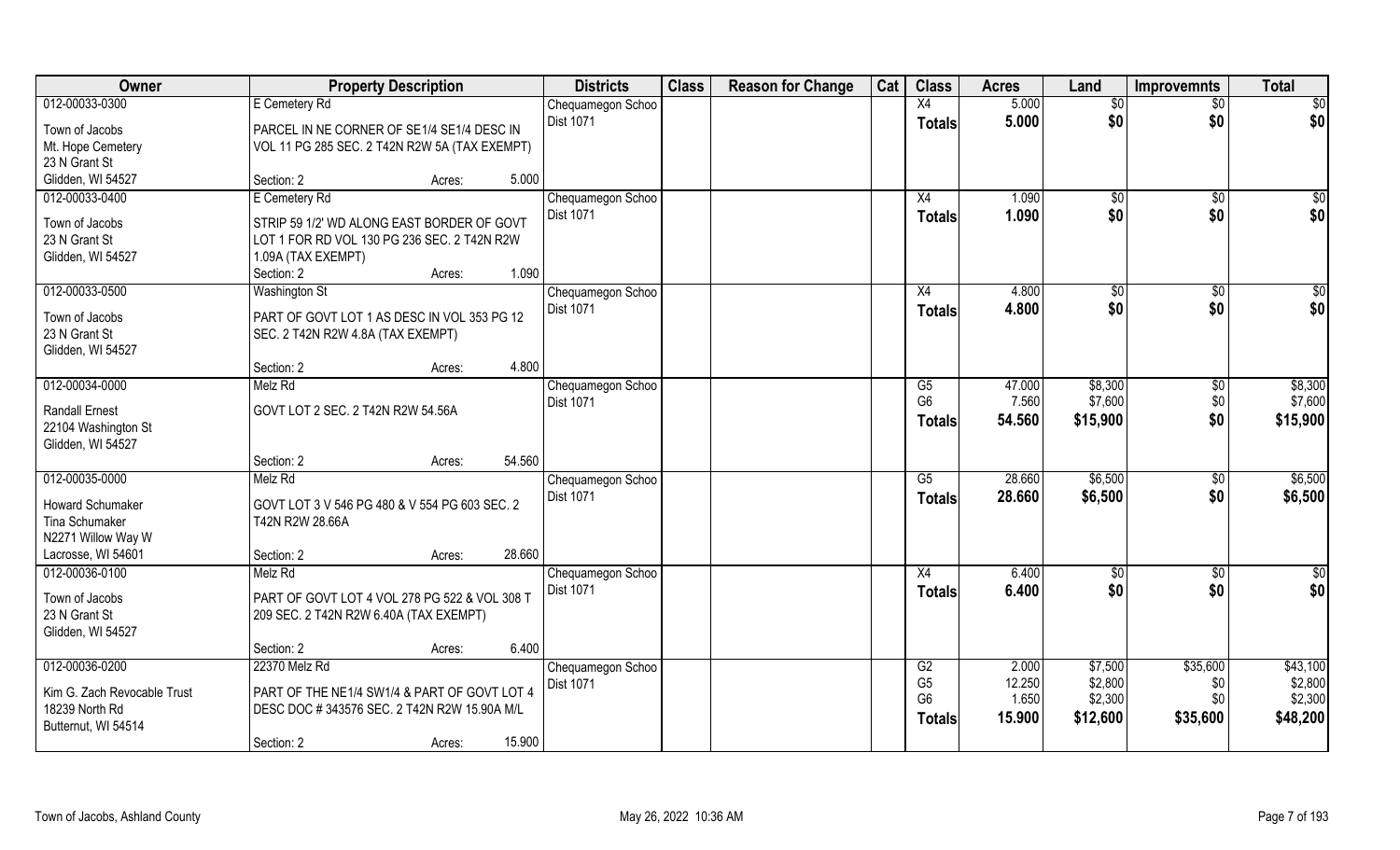| Owner                          | <b>Property Description</b>                     |                  | <b>Districts</b>               | <b>Class</b> | <b>Reason for Change</b> | Cat | <b>Class</b>   | <b>Acres</b> | Land     | <b>Improvemnts</b> | <b>Total</b>    |
|--------------------------------|-------------------------------------------------|------------------|--------------------------------|--------------|--------------------------|-----|----------------|--------------|----------|--------------------|-----------------|
| 012-00036-0300                 |                                                 |                  | Chequamegon Schoo              |              |                          |     |                |              |          |                    |                 |
| Reference                      | 1.15A OF GOVT LOT 4 IS ASSESSED WITH THE NE1/4  |                  | Dist 1071                      |              |                          |     | <b>Totals</b>  |              |          |                    |                 |
| c/o Reference Parcel Only      | SW1/4 SEC. 2 T42N R2W                           |                  |                                |              |                          |     |                |              |          |                    |                 |
| 201 Main St W                  |                                                 |                  |                                |              |                          |     |                |              |          |                    |                 |
| Ashland, WI 54806              | Section: 2                                      | 0.000<br>Acres:  |                                |              |                          |     |                |              |          |                    |                 |
| 012-00037-0100                 | State Hwy 13                                    |                  | Chequamegon Schoo              |              |                          |     | G6             | 16.470       | \$18,100 | $\sqrt{$0}$        | \$18,100        |
| Cory J. Lewis                  | GOVT LOT 5 LESS CERTIFIED SURVERY #144, HWY     |                  | Dist 1071                      |              |                          |     | <b>Totals</b>  | 16.470       | \$18,100 | \$0                | \$18,100        |
| 223 Tech Rd                    | OF 4.1A & V 260 PG 52 & LESS THAT EAST OF MELZ  |                  |                                |              |                          |     |                |              |          |                    |                 |
| Pittsburgh, PA 15205           | RD SEC. 2 T42N R2W                              |                  |                                |              |                          |     |                |              |          |                    |                 |
|                                | Section: 2                                      | 16.470<br>Acres: |                                |              |                          |     |                |              |          |                    |                 |
| 012-00037-0200                 | Lenz Rd                                         |                  | G San Dist 7020                |              |                          |     | G1             | 2.240        | \$2,300  | $\sqrt{50}$        | \$2,300         |
|                                |                                                 |                  | Other 1 7020                   |              |                          |     | <b>Totals</b>  | 2.240        | \$2,300  | \$0                | \$2,300         |
| Kelly R. Crom                  | PARCEL IN THE SW CORNER OF GOVT LOT 5 DESC      |                  | Chequamegon Schoo              |              |                          |     |                |              |          |                    |                 |
| Kendra L. Crom                 | IN DOC #354708 SEC. 2 T42N R2W                  |                  | <b>Dist 1071</b>               |              |                          |     |                |              |          |                    |                 |
| 76276 Lenz Rd                  |                                                 |                  |                                |              |                          |     |                |              |          |                    |                 |
| Glidden, WI 54527              | Section: 2                                      | 2.240<br>Acres:  |                                |              |                          |     |                |              |          |                    |                 |
| 012-00037-0300                 | State Hwy 13                                    |                  | G San Dist 7020                |              |                          |     | X4             | 1.810        | \$0      | $\sqrt[6]{3}$      | \$0             |
| <b>Trinity Lutheran Church</b> | LOT 1 CERTIFIED SURVEY # 144 PT OF GOVT LOT 5   |                  | Other 1 7020                   |              |                          |     | <b>Totals</b>  | 1.810        | \$0      | \$0                | \$0             |
| 76372 Lenz Rd                  | VOL 364 PG 314 SEC. 2 T42N R2W 1.81A (TAX       |                  | Chequamegon Schoo<br>Dist 1071 |              |                          |     |                |              |          |                    |                 |
| Glidden, WI 54527              | EXEMPT)                                         |                  |                                |              |                          |     |                |              |          |                    |                 |
|                                | Section: 2                                      | 1.810<br>Acres:  |                                |              |                          |     |                |              |          |                    |                 |
| 012-00037-0400                 | State Hwy 13                                    |                  | G San Dist 7020                |              |                          |     | X4             | 2.600        | \$0      | \$0                | $\overline{50}$ |
| Trinity Lutheran Church        | LOT 2 CERTIFIED SURVEY # 144 GOVT LOT 5 VOL     |                  | Other 1 7020                   |              |                          |     | <b>Totals</b>  | 2.600        | \$0      | \$0                | \$0             |
| 76372 Lenz Rd                  | 309 PG 67 SEC. 2 T42N R2W 2.60A (TAX EXEMPT)    |                  | Chequamegon Schoo              |              |                          |     |                |              |          |                    |                 |
| Glidden, WI 54527              |                                                 |                  | <b>Dist 1071</b>               |              |                          |     |                |              |          |                    |                 |
|                                | Section: 2                                      | 2.600<br>Acres:  |                                |              |                          |     |                |              |          |                    |                 |
| 012-00037-0500                 | 22180 Melz Rd                                   |                  | Chequamegon Schoo              |              |                          |     | G2             | 0.670        | \$3,000  | \$0                | \$3,000         |
|                                |                                                 |                  | <b>Dist 1071</b>               |              |                          |     | G <sub>6</sub> | 9.000        | \$9,900  | \$0                | \$9,900         |
| Joseph A. Eder                 | NORTH 600' OF GOVT LOT 5 EAST OF MELZ RD        |                  |                                |              |                          |     | <b>Totals</b>  | 9.670        | \$12,900 | \$0                | \$12,900        |
| 22278 Melz Rd                  | EXCEPT RR R/W V 614 PG 26 SEC. 2 T42N R2W 9.67/ |                  |                                |              |                          |     |                |              |          |                    |                 |
| Glidden, WI 54527              | Section: 2                                      | 9.670<br>Acres:  |                                |              |                          |     |                |              |          |                    |                 |
| 012-00037-0600                 | 22076 Mellz Rd                                  |                  | Chequamegon Schoo              |              |                          |     | G1             | 1.000        | \$4,500  | \$11,500           | \$16,000        |
|                                |                                                 |                  | Dist 1071                      |              |                          |     | G <sub>5</sub> | 8.300        | \$3,800  | \$0                | \$3,800         |
| Tom R. Park                    | GOVT LOT 5 LYING EAST OF MELZ RD EXCEPT RR      |                  |                                |              |                          |     | G <sub>6</sub> | 6.000        | \$6,600  | \$0                | \$6,600         |
| <b>Bradley Ross Park</b>       | R/W & THE NORTH 600' SEC. 2 T42N R2W            |                  |                                |              |                          |     | <b>Totals</b>  | 15.300       | \$14,900 | \$11,500           | \$26,400        |
| 1153 Honeymoon Lake Dr         |                                                 |                  |                                |              |                          |     |                |              |          |                    |                 |
| Greenbank, WA 98253            | Section: 2                                      | 15.300<br>Acres: |                                |              |                          |     |                |              |          |                    |                 |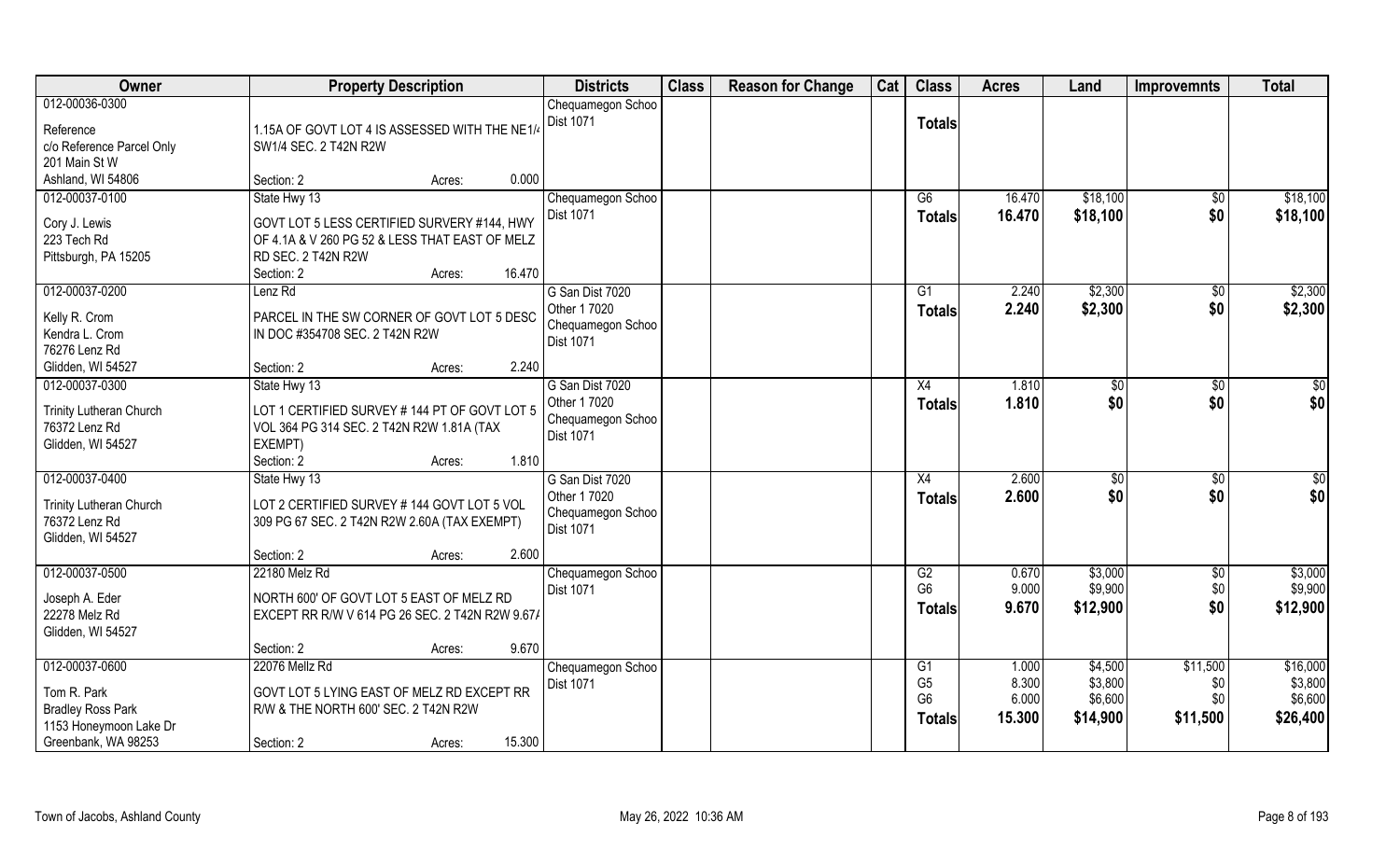| Owner                                     | <b>Property Description</b>                     |        | <b>Districts</b>               | <b>Class</b> | <b>Reason for Change</b> | Cat | <b>Class</b>    | <b>Acres</b> | Land       | <b>Improvemnts</b> | <b>Total</b>    |
|-------------------------------------------|-------------------------------------------------|--------|--------------------------------|--------------|--------------------------|-----|-----------------|--------------|------------|--------------------|-----------------|
| 012-00038-0000                            | Melz Rd                                         |        | Chequamegon Schoo              |              |                          |     | W <sub>7</sub>  | 35.220       | (\$42,300) | $\sqrt{6}$         | $\overline{50}$ |
| Heartwood Forestland Fund VII LP          | NE1/4 NE1/4 V 715 PG 718 SEC. 2 T42N R2W 35.22A |        | <b>Dist 1071</b>               |              |                          |     | <b>Totals</b>   | 35.220       | \$0        | \$0                | \$0             |
| c/o The Forestland Group, LLC             | OPEN MANAGED FOREST 1999                        |        |                                |              |                          |     |                 |              |            |                    |                 |
| 19045 Stone Mountain Rd                   |                                                 |        |                                |              |                          |     |                 |              |            |                    |                 |
| Abingdon, VA 24210                        | Section: 2<br>Acres:                            | 35.220 |                                |              |                          |     |                 |              |            |                    |                 |
| 012-00039-0000                            | Melz Rd                                         |        | Chequamegon Schoo              |              |                          |     | $\overline{X4}$ | 29.670       | \$0        | \$0                | \$0             |
|                                           |                                                 |        | <b>Dist 1071</b>               |              |                          |     | Totals          | 29.670       | \$0        | \$0                | \$0             |
| Town of Jacobs                            | NW1/4 NE1/4 (R.R. - 6A) SEC. 2 T42N R2W 29.67A  |        |                                |              |                          |     |                 |              |            |                    |                 |
| 23 N Grant St                             | (TAX EXEMPT)                                    |        |                                |              |                          |     |                 |              |            |                    |                 |
| Glidden, WI 54527                         |                                                 |        |                                |              |                          |     |                 |              |            |                    |                 |
|                                           | Section: 2<br>Acres:                            | 29.670 |                                |              |                          |     |                 |              |            |                    |                 |
| 012-00040-0000                            | 22622 Melz Rd                                   |        | Chequamegon Schoo              |              |                          |     | G1              | 1.000        | \$4,500    | \$6,500            | \$11,000        |
| Howard Schumaker                          | SW1/4 NE1/4 LESS RR -3A V 546 PG 480 & V 554 PG |        | Dist 1071                      |              |                          |     | G <sub>5</sub>  | 21.000       | \$4,800    | \$0                | \$4,800         |
| Tina Schumaker                            | 603 SEC. 2 T42N R2W 37A                         |        |                                |              |                          |     | G <sub>6</sub>  | 15.000       | \$16,500   | \$0                | \$16,500        |
| N2271 Willow Way W                        |                                                 |        |                                |              |                          |     | Totals          | 37.000       | \$25,800   | \$6,500            | \$32,300        |
| Lacrosse, WI 54601                        | Section: 2<br>Acres:                            | 37.000 |                                |              |                          |     |                 |              |            |                    |                 |
| 012-00041-0000                            | Melz Rd                                         |        | Chequamegon Schoo              |              |                          |     | G6              | 36.120       | \$50,600   | $\sqrt[6]{3}$      | \$50,600        |
|                                           |                                                 |        | <b>Dist 1071</b>               |              |                          |     | <b>Totals</b>   | 36.120       | \$50,600   | \$0                | \$50,600        |
| Claudette Lubinski                        | NE1/4 NW1/4 SEC. 2 T42N R2W 36.12A              |        |                                |              |                          |     |                 |              |            |                    |                 |
| W6430 Lakeview Ct                         |                                                 |        |                                |              |                          |     |                 |              |            |                    |                 |
| Manasha, WI 54592                         |                                                 |        |                                |              |                          |     |                 |              |            |                    |                 |
|                                           | Section: 2<br>Acres:                            | 36.120 |                                |              |                          |     |                 |              |            |                    |                 |
| 012-00042-0100                            | 22822 Gordan Lake Rd                            |        | Chequamegon Schoo              |              |                          |     | $\overline{G1}$ | 1.000        | \$4,500    | \$11,400           | \$15,900        |
| Claudette Lubinski                        | PART OF THE NW1/4 NW1/4 DESC IN DOC #343225     |        | Dist 1071                      |              |                          |     | G <sub>6</sub>  | 28.440       | \$39,800   | \$0\$              | \$39,800        |
| W6430 Lakeview Ct                         | <b>SEC. 2 T42N R2W</b>                          |        |                                |              |                          |     | Totals          | 29.440       | \$44,300   | \$11,400           | \$55,700        |
| Manasha, WI 54592                         |                                                 |        |                                |              |                          |     |                 |              |            |                    |                 |
|                                           | Section: 2<br>Acres:                            | 29.440 |                                |              |                          |     |                 |              |            |                    |                 |
| 012-00042-0200                            | 22930 Gordon Lake Rd                            |        | Chequamegon Schoo              |              |                          |     | G1              | 1.000        | \$4,500    | \$31,300           | \$35,800        |
|                                           |                                                 |        | Dist 1071                      |              |                          |     | G <sub>6</sub>  | 0.770        | \$1,100    | \$0\$              | \$1,100         |
| Clifford Wagner et al                     | PARCEL 278' SQ. IN NW CORNER OF NW1/4 NW1/4     |        |                                |              |                          |     | <b>Totals</b>   | 1.770        | \$5,600    | \$31,300           | \$36,900        |
| c/o Elaine Wagner<br>22930 Gordon Lake Rd | LIFE ESTATE ELAINE WAGNER VOL 346 PG 191 SEC.   |        |                                |              |                          |     |                 |              |            |                    |                 |
| Glidden, WI 54527                         | 2 T42N R2W 1.77A                                | 1.770  |                                |              |                          |     |                 |              |            |                    |                 |
|                                           | Section: 2<br>Acres:                            |        |                                |              |                          |     |                 |              |            |                    |                 |
| 012-00042-0300                            | 22736 Gordon Laked Rd                           |        | Chequamegon Schoo<br>Dist 1071 |              |                          |     | G1              | 0.340        | \$3,200    | \$12,200           | \$15,400        |
| Donald Ellison                            | PARCEL IN THE SW CORNER OF THE NW1/4 NW1/4      |        |                                |              |                          |     | Totals          | 0.340        | \$3,200    | \$12,200           | \$15,400        |
| Dorothy Ellison                           | BEING 72' N & S & 207' E & W DESC IN VOL 338 PG |        |                                |              |                          |     |                 |              |            |                    |                 |
| 3524 Carolina Ave                         | 415 SEC. 2 T42N R2W .34A                        |        |                                |              |                          |     |                 |              |            |                    |                 |
| Rockford, IL 61108                        | Section: 2<br>Acres:                            | 0.340  |                                |              |                          |     |                 |              |            |                    |                 |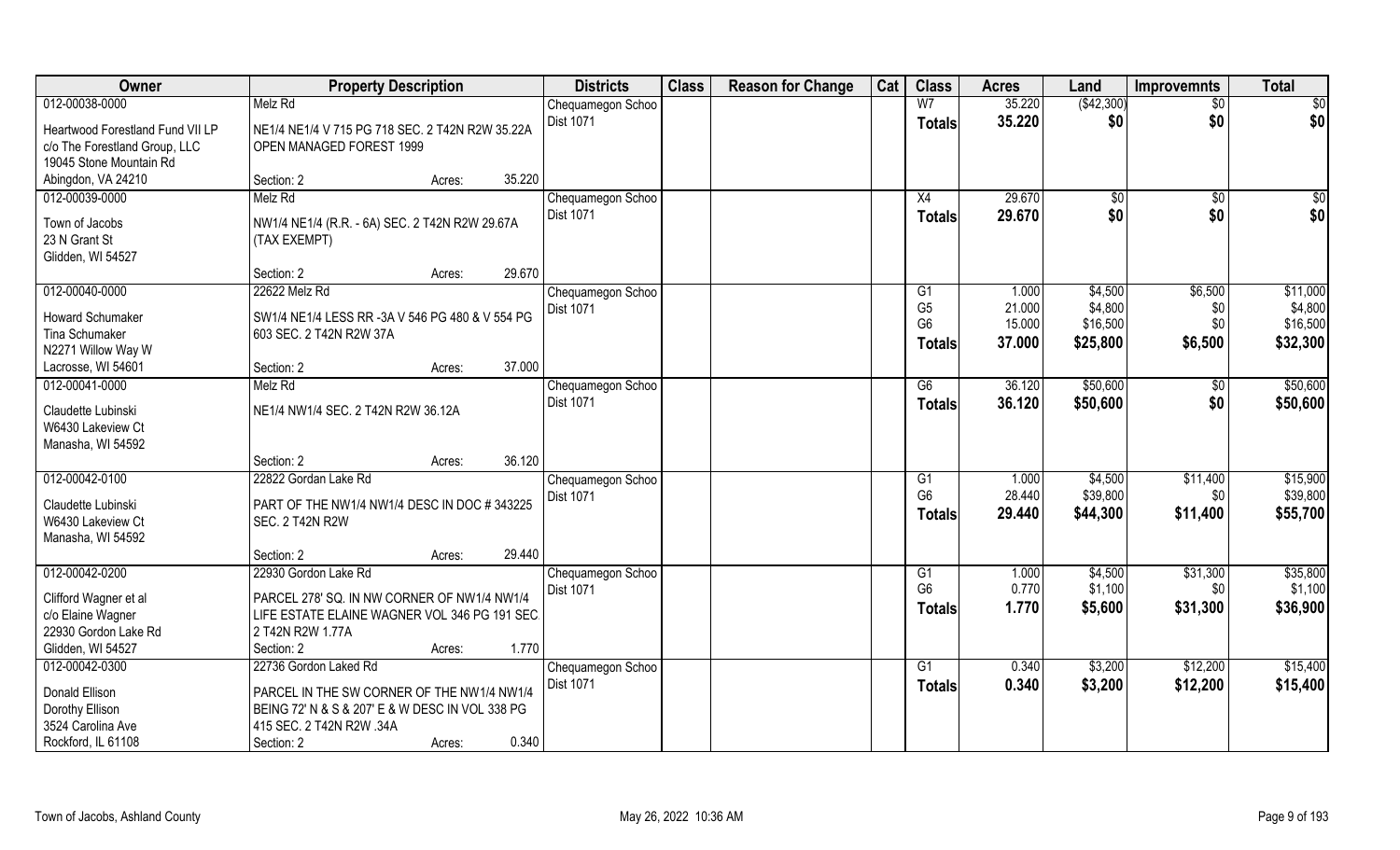| <b>Owner</b>                 | <b>Property Description</b>                     | <b>Districts</b>  | <b>Class</b> | <b>Reason for Change</b> | Cat | <b>Class</b>   | <b>Acres</b> | Land            | <b>Improvemnts</b> | <b>Total</b>    |
|------------------------------|-------------------------------------------------|-------------------|--------------|--------------------------|-----|----------------|--------------|-----------------|--------------------|-----------------|
| 012-00042-0400               | 22860 Gordon Lake Rd                            | Chequamegon Schoo |              |                          |     | G1             | 1.000        | \$4,500         | \$28,000           | \$32,500        |
| Melvin J. Stolpa             | WEST 460' OF SOUTH 475' OF NORTH 753' OF NW1/4  | Dist 1071         |              |                          |     | G <sub>6</sub> | 4.020        | \$5,600         | \$0                | \$5,600         |
| Amy J. Stolpa                | NW1/4 DOC #350313 SEC. 2 T42N R2W               |                   |              |                          |     | <b>Totals</b>  | 5.020        | \$10,100        | \$28,000           | \$38,100        |
| W6153 Elk Rd                 |                                                 |                   |              |                          |     |                |              |                 |                    |                 |
| Westfield, WI 53964          | 5.020<br>Section: 2<br>Acres:                   |                   |              |                          |     |                |              |                 |                    |                 |
| 012-00043-0000               | 22660 Gordon Lake Rd                            | Chequamegon Schoo |              |                          |     | G <sub>1</sub> | 1.000        | \$4,500         | \$55,900           | \$60,400        |
|                              |                                                 | Dist 1071         |              |                          |     | G <sub>5</sub> | 15.000       | \$3,400         | \$0                | \$3,400         |
| Roy De Vincentis             | SW1/4 NW1/4 SEC. 2 T42N R2W                     |                   |              |                          |     | G <sub>6</sub> | 24.000       | \$33,600        | \$0                | \$33,600        |
| Joan De Vincentis            |                                                 |                   |              |                          |     | <b>Totals</b>  | 40.000       | \$41,500        | \$55,900           | \$97,400        |
| 22660 Gordon Lake Rd         |                                                 |                   |              |                          |     |                |              |                 |                    |                 |
| Glidden, WI 54527            | 40.000<br>Section: 2<br>Acres:                  |                   |              |                          |     |                |              |                 |                    |                 |
| 012-00044-0000               | Melz Rd                                         | Chequamegon Schoo |              |                          |     | G5             | 20.000       | \$4,500         | \$0                | \$4,500         |
| Roy De Vincentis             | SE1/4 NW1/4 SEC. 2 T42N R2W                     | Dist 1071         |              |                          |     | G <sub>6</sub> | 20.000       | \$26,000        | \$0                | \$26,000        |
| Joan De Vincentis            |                                                 |                   |              |                          |     | <b>Totals</b>  | 40.000       | \$30,500        | \$0                | \$30,500        |
| 22660 Gordon Lake Rd         |                                                 |                   |              |                          |     |                |              |                 |                    |                 |
| Glidden, WI 54527            | 40.000<br>Section: 2<br>Acres:                  |                   |              |                          |     |                |              |                 |                    |                 |
| 012-00045-0100               | 22399 Melz Rd                                   | Chequamegon Schoo |              |                          |     | G1             | 1.000        | \$4,500         | \$97,200           | \$101,700       |
|                              | NE1/4 SW1/4 LESS V 154 PG 40 & V 377 PG 540 & V | Dist 1071         |              |                          |     | G <sub>6</sub> | 26.000       | \$36,400        | \$0                | \$36,400        |
| Cory J. Lewis<br>223 Tech Rd | 614 PGS 24 & 26 & LESS DOC # 339734 SEC. 2 T42N |                   |              |                          |     | <b>Totals</b>  | 27.000       | \$40,900        | \$97,200           | \$138,100       |
| Pittsburgh, PA 15205         | R2W                                             |                   |              |                          |     |                |              |                 |                    |                 |
|                              | 27.000<br>Section: 2<br>Acres:                  |                   |              |                          |     |                |              |                 |                    |                 |
| 012-00045-0200               | 22278 Melz Rd                                   | Chequamegon Schoo |              |                          |     | G1             | 1.000        | \$4,500         | \$93,100           | \$97,600        |
|                              |                                                 | Dist 1071         |              |                          |     | G <sub>5</sub> | 5.330        | \$2,400         | \$0                | \$2,400         |
| Joseph A. Eder               | SOUTH 350' OF GOVT LOT 4 & OF NE1/4 SW1/4 EAS'  |                   |              |                          |     | <b>Totals</b>  | 6.330        | \$6,900         | \$93,100           | \$100,000       |
| 22278 Melz Rd                | OF MELZ RD EXCEPT RR R/W DESC IN V 614 PGS 24   |                   |              |                          |     |                |              |                 |                    |                 |
| Glidden, WI 54527            | & 26 SEC. 2 T42N R2W 6.33A                      |                   |              |                          |     |                |              |                 |                    |                 |
|                              | 6.330<br>Section: 2<br>Acres:                   |                   |              |                          |     |                |              |                 |                    |                 |
| 012-00045-0300               | 22297 Melz Rd                                   | Chequamegon Schoo |              |                          |     | G1             | 1.000        | \$4,500         | \$63,500           | \$68,000        |
| John Liesenfelder            | PART OF THE NE1/4 SW1/4 AS DESC IN V 377 PG 540 | Dist 1071         |              |                          |     | G <sub>6</sub> | 4.170        | \$5,200         | \$0                | \$5,200         |
| Debra Liesenfelder           | SEC. 2 T42N R2W 5.17A                           |                   |              |                          |     | <b>Totals</b>  | 5.170        | \$9,700         | \$63,500           | \$73,200        |
| 22297 Melz Rd                |                                                 |                   |              |                          |     |                |              |                 |                    |                 |
| Glidden, WI 54527            | 5.170<br>Section: 2<br>Acres:                   |                   |              |                          |     |                |              |                 |                    |                 |
| 012-00045-0400               | Melz Rd                                         | Chequamegon Schoo |              |                          |     | X4             | 0.500        | $\overline{50}$ | $\overline{50}$    | $\overline{50}$ |
|                              |                                                 | <b>Dist 1071</b>  |              |                          |     | <b>Totals</b>  | 0.500        | \$0             | \$0                | \$0             |
| Town of Jacobs               | PART OF THE NE1/4 SW1/4 DESC V 154 PG 40 -TN    |                   |              |                          |     |                |              |                 |                    |                 |
| 23 N Grant St                | RD SEC. 2 T42N R2W .50A TAX EXEMPT              |                   |              |                          |     |                |              |                 |                    |                 |
| Glidden, WI 54527            | 0.500                                           |                   |              |                          |     |                |              |                 |                    |                 |
|                              | Section: 2<br>Acres:                            |                   |              |                          |     |                |              |                 |                    |                 |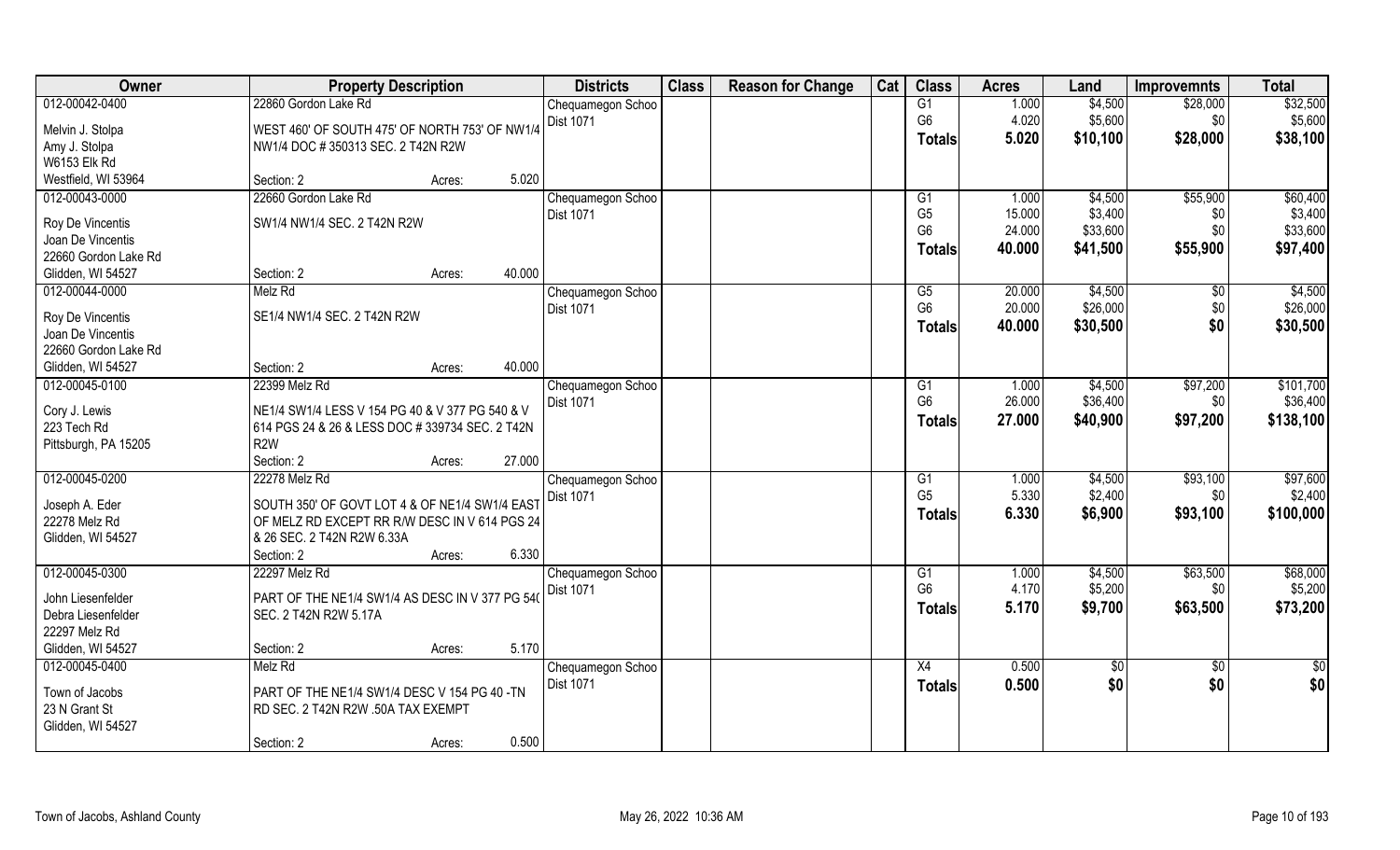| Owner                          | <b>Property Description</b>                      | <b>Districts</b>     | <b>Class</b> | <b>Reason for Change</b>      | Cat | <b>Class</b>    | <b>Acres</b> | Land     | <b>Improvemnts</b> | <b>Total</b>  |
|--------------------------------|--------------------------------------------------|----------------------|--------------|-------------------------------|-----|-----------------|--------------|----------|--------------------|---------------|
| 012-00046-0100                 | State Hwy 13                                     | Chequamegon Schoo    |              |                               |     | G5              | 4.000        | \$900    | $\frac{1}{30}$     | \$900         |
| Cory J. Lewis                  | E1/2 NW1/4 SW1/4 LESS V 265 PG 260 (DOC # 33973) | Dist 1071            |              |                               |     | G <sub>6</sub>  | 15.000       | \$18,800 | \$0                | \$18,800      |
| 223 Tech Rd                    | SEC. 2 T42N R2W                                  |                      |              |                               |     | <b>Totals</b>   | 19.000       | \$19,700 | \$0                | \$19,700      |
| Pittsburgh, PA 15205           |                                                  |                      |              |                               |     |                 |              |          |                    |               |
|                                | 19.000<br>Section: 2<br>Acres:                   |                      |              |                               |     |                 |              |          |                    |               |
| 012-00046-0200                 | 22172 State Hwy 13                               | Chequamegon Schoo G2 |              | Correct acreage per map of su | -4  | G2              | 1.160        | \$5,000  | \$33,600           | \$38,600      |
| Glidden Storage, LLC           | PART IN E1/2 NW1/4 SW1/4 & IN E1/2 SW1/4 SW1/4   | Dist 1071            |              |                               |     | <b>Totals</b>   | 1.160        | \$5,000  | \$33,600           | \$38,600      |
| 77107 Thunder Stick Rd         | DESC IN V 756 PG 498 SEC. 2 T42N R2W S-1496      |                      |              |                               |     |                 |              |          |                    |               |
| Glidden, WI 54527              |                                                  |                      |              |                               |     |                 |              |          |                    |               |
|                                | 1.160<br>Section: 2<br>Acres:                    |                      |              |                               |     |                 |              |          |                    |               |
| 012-00046-0300                 | Melz Rd                                          | Chequamegon Schoo    |              |                               |     | G6              | 18.560       | \$22,300 | \$0                | \$22,300      |
| Cory J. Lewis                  | W1/2 NW1/4 SW1/4 & W1/2 SW1/4 SW1/4 NORTH OF     | Dist 1071            |              |                               |     | <b>Totals</b>   | 18.560       | \$22,300 | \$0                | \$22,300      |
| 223 Tech Rd                    | HWY 13 AS DESC IN V 721 PG 339 SEC. 2 T42N R2W   |                      |              |                               |     |                 |              |          |                    |               |
| Pittsburgh, PA 15205           |                                                  |                      |              |                               |     |                 |              |          |                    |               |
|                                | 18.560<br>Section: 2<br>Acres:                   |                      |              |                               |     |                 |              |          |                    |               |
| 012-00046-0400                 | State Hwy 13                                     | G San Dist 7020      |              |                               |     | X1              | 9.750        | \$0      | \$                 | $\frac{6}{3}$ |
| USA                            | PARCEL IN W1/2 SW1/4 AS DESC IN V 208 PG 638     | Other 1 7020         |              |                               |     | <b>Totals</b>   | 9.750        | \$0      | \$0                | \$0           |
| c/o Dept of Interior           | SEC. 2 T42N R2W 9.75A (TAX EXEMPT)               | Chequamegon Schoo    |              |                               |     |                 |              |          |                    |               |
| 1849 C St NW                   |                                                  | Dist 1071            |              |                               |     |                 |              |          |                    |               |
| Washington, DC 20240           | 9.750<br>Section: 2<br>Acres:                    |                      |              |                               |     |                 |              |          |                    |               |
| 012-00046-0500                 | Kempf Rd                                         | G San Dist 7020      |              |                               |     | $\overline{G6}$ | 3.290        | \$4,600  | \$0                | \$4,600       |
| Clayton Gagnie                 | PARCEL IN W1/2 SW1/4 SW1/4 AS DESC IN V 753 PG   | Other 1 7020         |              |                               |     | <b>Totals</b>   | 3.290        | \$4,600  | \$0                | \$4,600       |
| Kim Gagnie                     | 252 SEC. 2 T42N R2W 3.29A                        | Chequamegon Schoo    |              |                               |     |                 |              |          |                    |               |
| 715 S 57th St                  |                                                  | Dist 1071            |              |                               |     |                 |              |          |                    |               |
| West Allis, WI 53214           | 3.290<br>Section: 2<br>Acres:                    |                      |              |                               |     |                 |              |          |                    |               |
| 012-00046-0600                 | Kempf Rd                                         | G San Dist 7020      |              |                               |     | G6              | 3.290        | \$4,100  | \$0                | \$4,100       |
| <b>Colleen Cothern Trustee</b> | PARCEL IN W1/2 SW1/4 SW1/4 AS DESC IN VOL 395    | Other 1 7020         |              |                               |     | <b>Totals</b>   | 3.290        | \$4,100  | \$0                | \$4,100       |
| 3853 N Pontiac Ave             | PG 93 SEC. 2 T42N R2W 3.29A                      | Chequamegon Schoo    |              |                               |     |                 |              |          |                    |               |
| Chicago, IL 60634              |                                                  | Dist 1071            |              |                               |     |                 |              |          |                    |               |
|                                | 3.290<br>Section: 2<br>Acres:                    |                      |              |                               |     |                 |              |          |                    |               |
| 012-00046-0700                 | 22030 Kempf Rd                                   | G San Dist 7020      |              |                               |     | G1              | 1.000        | \$4,500  | \$122,800          | \$127,300     |
| <b>Troy Bebeau</b>             | PARCEL IN W1/2 SW1/4 SW1/4 AS DESC V 610 PG 53   | Other 1 7020         |              |                               |     | G <sub>6</sub>  | 2.290        | \$2,500  | \$0 <sub>2</sub>   | \$2,500       |
| Gina Bebeau                    | SEC. 2 T42N R2W 3.29A                            | Chequamegon Schoo    |              |                               |     | Totals          | 3.290        | \$7,000  | \$122,800          | \$129,800     |
| 22030 Kempf Rd                 |                                                  | <b>Dist 1071</b>     |              |                               |     |                 |              |          |                    |               |
| Glidden, WI 54527              | 3.290<br>Section: 2<br>Acres:                    |                      |              |                               |     |                 |              |          |                    |               |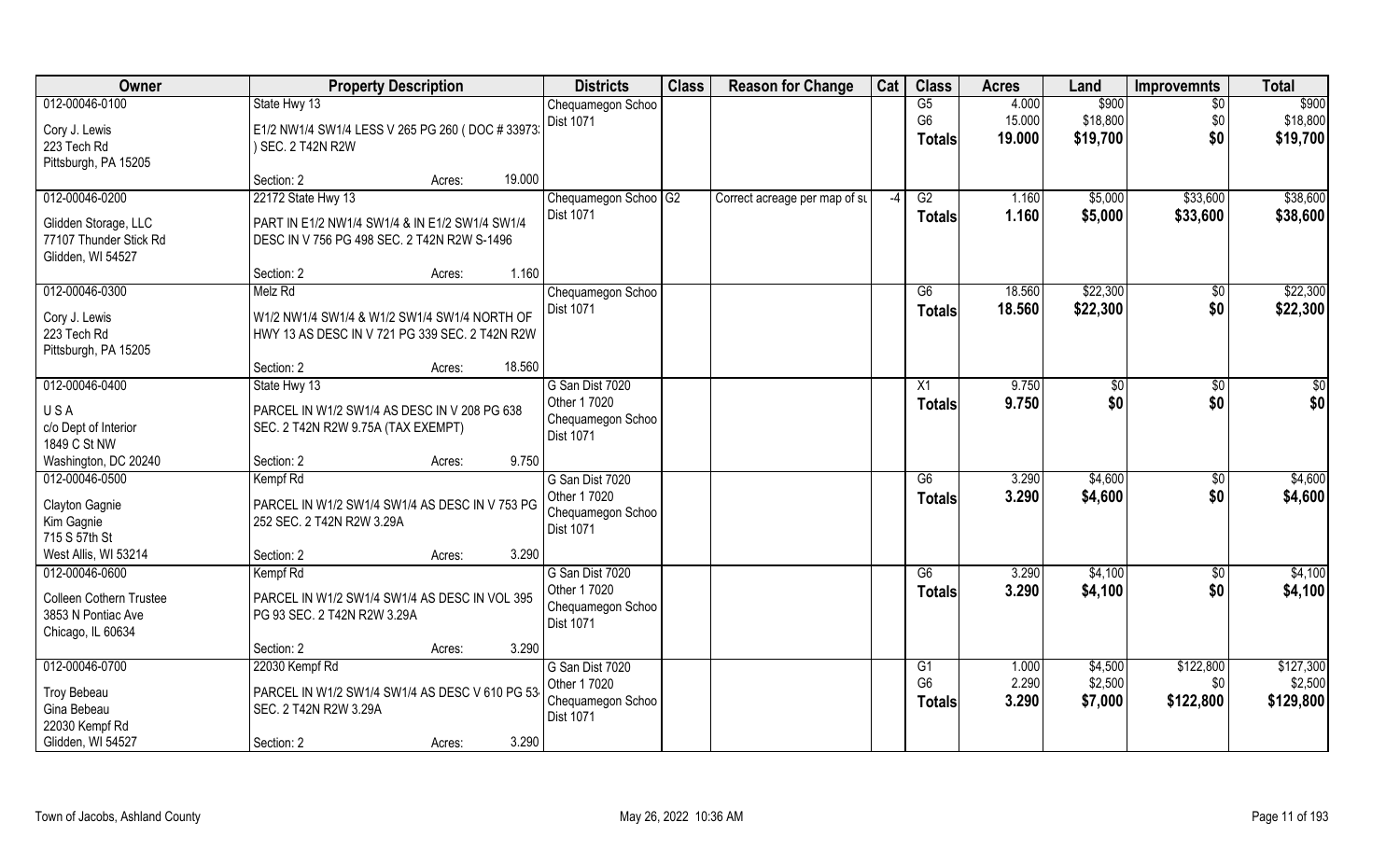| Owner                                                                                 | <b>Property Description</b>                                                                                                      |        | <b>Districts</b>                                     | <b>Class</b> | <b>Reason for Change</b> | Cat | <b>Class</b>                                       | <b>Acres</b>              | Land                            | <b>Improvemnts</b>           | <b>Total</b>                    |
|---------------------------------------------------------------------------------------|----------------------------------------------------------------------------------------------------------------------------------|--------|------------------------------------------------------|--------------|--------------------------|-----|----------------------------------------------------|---------------------------|---------------------------------|------------------------------|---------------------------------|
| 012-00046-0800<br>Kelly R. Crom<br>Kendra L. Crom                                     | Lenz Rd<br>E1/2 SW1/4 SW1/4 AS DESC IN DOC #354708 SEC. 2<br><b>T42N R2W</b>                                                     |        | G San Dist 7020<br>Other 1 7020<br>Chequamegon Schoo |              |                          |     | G5<br>G <sub>6</sub><br>Totals                     | 2.000<br>13.820<br>15.820 | \$800<br>\$17,300<br>\$18,100   | $\sqrt{6}$<br>\$0<br>\$0     | \$800<br>\$17,300<br>\$18,100   |
| 76276 Lenz Rd                                                                         |                                                                                                                                  |        | Dist 1071                                            |              |                          |     |                                                    |                           |                                 |                              |                                 |
| Glidden, WI 54527                                                                     | Section: 2<br>Acres:                                                                                                             | 15.820 |                                                      |              |                          |     |                                                    |                           |                                 |                              |                                 |
| 012-00046-0900                                                                        | State Hwy 13                                                                                                                     |        | G San Dist 7020<br>Other 1 7020                      |              |                          |     | $\overline{G3}$<br>Totals                          | 1.830<br>1.830            | \$0<br>\$0                      | \$0<br>\$0                   | $\sqrt{50}$<br>\$0              |
| Winter Woods, Inc.<br>PO Box 111                                                      | PARCEL 245.46' N & S & 400' ELY & WLY SOUTH OF<br>HWY IN E1/2 SW1/4 SW1/4 DESC IN V 621 PG 744                                   |        | Chequamegon Schoo<br><b>Dist 1071</b>                |              |                          |     |                                                    |                           |                                 |                              |                                 |
| Glidden, WI 54527                                                                     | SEC. 2 T42N R2W (MFG ROLL)<br>Section: 2<br>Acres:                                                                               | 1.830  |                                                      |              |                          |     |                                                    |                           |                                 |                              |                                 |
| 012-00046-1000                                                                        | 22853 State Hwy 13                                                                                                               |        | G San Dist 7020                                      |              |                          |     | G1                                                 | 0.400                     | \$3,300                         | \$205,000                    | \$208,300                       |
| Kelly R. Crom<br>Kendra L. Crom<br>76276 Lenz Rd                                      | PARCEL IN SE CORNER OF THE SW1/4 SW1/4 DESC<br>IN DOC #354707 SEC. 2 T42N R2W                                                    |        | Other 1 7020<br>Chequamegon Schoo<br>Dist 1071       |              |                          |     | <b>Totals</b>                                      | 0.400                     | \$3,300                         | \$205,000                    | \$208,300                       |
| Glidden, WI 54527                                                                     | Section: 2<br>Acres:                                                                                                             | 0.400  |                                                      |              |                          |     |                                                    |                           |                                 |                              |                                 |
| 012-00047-0000                                                                        | Gordon Lake Rd                                                                                                                   |        | Chequamegon Schoo                                    |              |                          |     | G5                                                 | 5.000                     | \$900                           | $\sqrt[6]{3}$                | $\overline{$900}$               |
| Janet Haubert<br>8871 Woodbridge Dr<br>Greendale, WI 53129                            | NE1/4 NE1/4 SEC. 3 T42N R2W                                                                                                      |        | Dist 1071                                            |              |                          |     | G <sub>6</sub><br>Totals                           | 32.020<br>37.020          | \$44,800<br>\$45,700            | \$0<br>\$0                   | \$44,800<br>\$45,700            |
|                                                                                       | Section: 3<br>Acres:                                                                                                             | 37.020 |                                                      |              |                          |     |                                                    |                           |                                 |                              |                                 |
| 012-00048-0000<br>Go Free Power, LLC<br>S1036 W Dutch Hollow Rd                       | <b>Charles Wolf Rd</b><br>NW1/4 NE1/4 SEC. 3 T42N R2W                                                                            |        | Chequamegon Schoo<br>Dist 1071                       |              |                          |     | $\overline{\text{G5}}$<br>G <sub>6</sub><br>Totals | 7.470<br>30.000<br>37.470 | \$1,300<br>\$37,500<br>\$38,800 | $\sqrt[6]{30}$<br>\$0<br>\$0 | \$1,300<br>\$37,500<br>\$38,800 |
| La Valle, WI 53941                                                                    |                                                                                                                                  |        |                                                      |              |                          |     |                                                    |                           |                                 |                              |                                 |
|                                                                                       | Section: 3<br>Acres:                                                                                                             | 37.470 |                                                      |              |                          |     |                                                    |                           |                                 |                              |                                 |
| 012-00049-0100                                                                        | 22504 State Hwy 13                                                                                                               |        | Chequamegon Schoo                                    |              |                          |     | G1                                                 | 1.000                     | \$4,500                         | \$71,000                     | \$75,500                        |
| <b>Gregory Schuelke</b><br>Laurie Schuelke<br>22504 State Hwy 13<br>Glidden, WI 54527 | SW1/4 NE1/4 (V 702 PG 851) LESS VOL 172 PG 467<br>(3.6A OF HWY IN SW1/4 NE1/4) SEC. 3 T42N R2W<br>33.07A<br>Section: 3<br>Acres: | 33.070 | <b>Dist 1071</b>                                     |              |                          |     | G <sub>6</sub><br><b>Totals</b>                    | 32.070<br>33.070          | \$44,900<br>\$49,400            | \$0<br>\$71,000              | \$44,900<br>\$120,400           |
| 012-00049-0200                                                                        | 22501 State Hwy 13                                                                                                               |        | Chequamegon Schoo                                    |              |                          |     | G1                                                 | 1.000                     | \$4,500                         | \$67,000                     | \$71,500                        |
| Lucas A. Eder<br>22501 State Hwy 13<br>Glidden, WI 54527                              | PART OF SW1/4 NE1/4 DESC IN V 678 PG 300 & DOC<br>#340593 LESS HWY SEC. 3 T42N R2W 3.33A<br>Section: 3<br>Acres:                 | 3.330  | <b>Dist 1071</b>                                     |              |                          |     | G <sub>5</sub><br><b>Totals</b>                    | 2.330<br>3.330            | \$1,100<br>\$5,600              | \$0<br>\$67,000              | \$1,100<br>\$72,600             |
|                                                                                       |                                                                                                                                  |        |                                                      |              |                          |     |                                                    |                           |                                 |                              |                                 |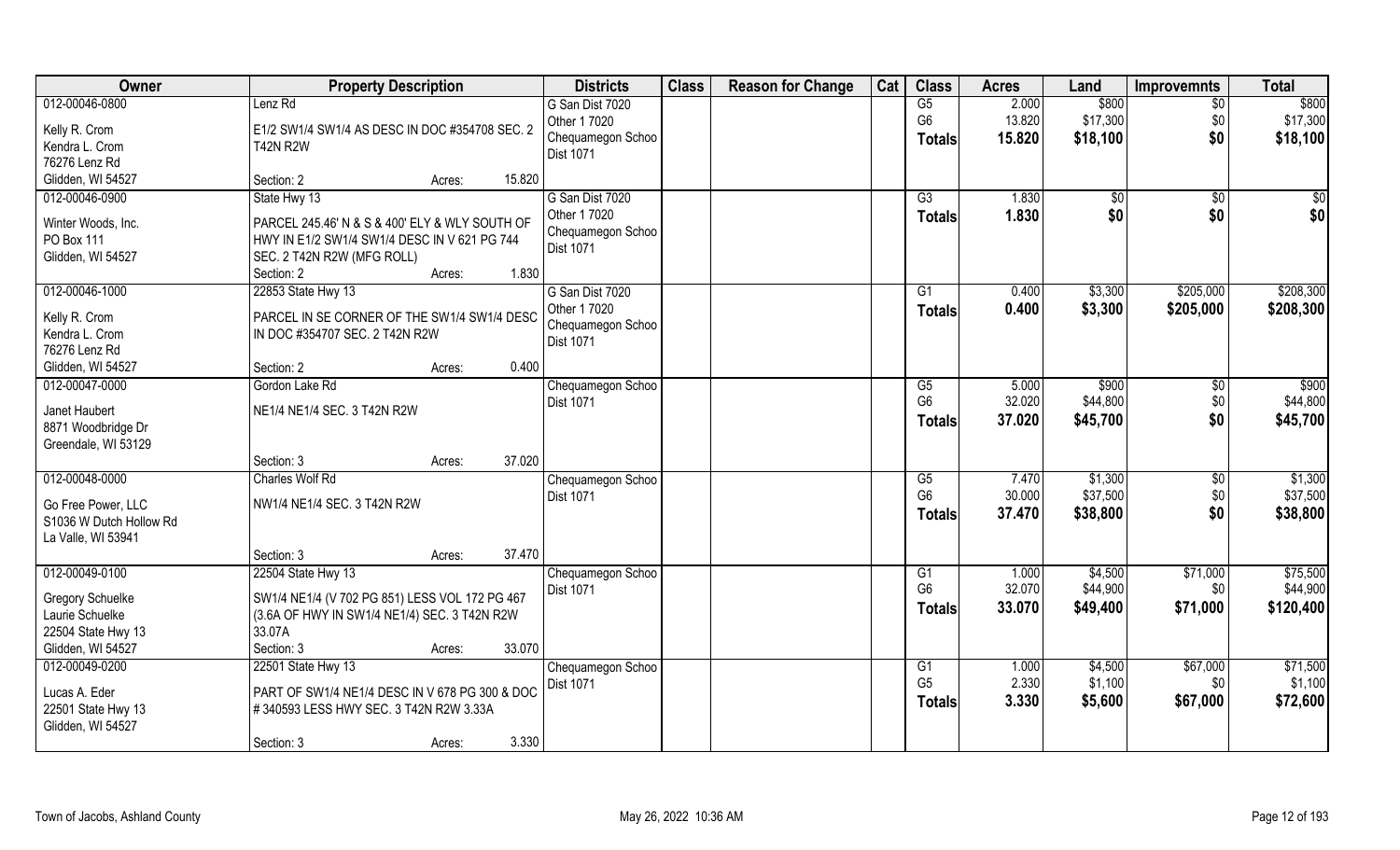| Owner                                                                                                                                                                               | <b>Property Description</b>                                                                                                                        |        |        | <b>Districts</b>                               | <b>Class</b> | <b>Reason for Change</b>    | Cat | <b>Class</b>                                      | <b>Acres</b>                        | Land                                       | <b>Improvemnts</b>                 | <b>Total</b>                                |
|-------------------------------------------------------------------------------------------------------------------------------------------------------------------------------------|----------------------------------------------------------------------------------------------------------------------------------------------------|--------|--------|------------------------------------------------|--------------|-----------------------------|-----|---------------------------------------------------|-------------------------------------|--------------------------------------------|------------------------------------|---------------------------------------------|
| 012-00050-0100                                                                                                                                                                      | <b>Charles Wolf Rd</b>                                                                                                                             |        |        | Chequamegon Schoo                              |              |                             |     | G6                                                | 38.000                              | \$44,800                                   | \$0                                | \$44,800                                    |
| Gregory B. Kapala Trust<br>PO Box 851<br>Port Townsend, WA 98368                                                                                                                    | SE1/4 NE1/4 EXCEPT VOL 208 PG 187 SEC. 3 T42N<br>R2W 38A V 676 PGS 912, 914 & 916 & V 677 PG 76                                                    |        |        | <b>Dist 1071</b>                               |              |                             |     | <b>Totals</b>                                     | 38.000                              | \$44,800                                   | \$0                                | \$44,800                                    |
|                                                                                                                                                                                     | Section: 3                                                                                                                                         | Acres: | 38.000 |                                                |              |                             |     |                                                   |                                     |                                            |                                    |                                             |
| 012-00050-0200                                                                                                                                                                      | 75961 Charles Wolf Rd                                                                                                                              |        |        | Chequamegon Schoo                              |              |                             |     | G1                                                | 1.000                               | \$4,500                                    | \$27,400                           | \$31,900                                    |
| Kenneth D. Olson<br>75961 Charles Wolf Rd<br>Glidden, WI 54527                                                                                                                      | PARCEL IN NE CORNER OF SE1/4 NE1/4 AS DESC IN<br>V 445 PG 405 SEC. 3 T42N R2W 2A                                                                   |        |        | Dist 1071                                      |              |                             |     | G <sub>5</sub><br><b>Totals</b>                   | 1.000<br>2.000                      | \$500<br>\$5,000                           | \$0<br>\$27,400                    | \$500<br>\$32,400                           |
|                                                                                                                                                                                     | Section: 3                                                                                                                                         | Acres: | 2.000  |                                                |              |                             |     |                                                   |                                     |                                            |                                    |                                             |
| 012-00051-0000                                                                                                                                                                      | 75262 Charles Wolf Rd                                                                                                                              |        |        | Chequamegon Schoo                              |              |                             |     | G1                                                | 1.000                               | \$4,500                                    | \$500                              | \$5,000                                     |
| Go Free Power, LLC<br>S1036 W Dutch Hollow Rd<br>La Valle, WI 53941                                                                                                                 | NE1/4 NW1/4 SEC. 3 T42N R2W                                                                                                                        |        |        | Dist 1071                                      |              |                             |     | G <sub>5</sub><br>G <sub>6</sub><br>Totals        | 3.920<br>35.000<br>39.920           | \$700<br>\$38,500<br>\$43,700              | \$0<br>\$0<br>\$500                | \$700<br>\$38,500<br>\$44,200               |
|                                                                                                                                                                                     | Section: 3                                                                                                                                         | Acres: | 39.920 |                                                |              |                             |     |                                                   |                                     |                                            |                                    |                                             |
| 012-00052-0100                                                                                                                                                                      | 22826 State Hwy 13                                                                                                                                 |        |        | Chequamegon Schoo                              |              |                             |     | G1                                                | 2.000                               | \$7,500                                    | \$68,800                           | \$76,300                                    |
| Secretary of Housing & Urban<br>Development<br>2000 N Classen Blvd Ste 3200                                                                                                         | PART OF NW1/4 NW1/4 LYING NE'LY OF HWY 13 AS<br>DESC IN DOC # 357750 SEC. 3 T42N R2W                                                               |        |        | Dist 1071                                      |              |                             |     | G <sub>5</sub><br>G <sub>6</sub><br><b>Totals</b> | 5.000<br>16.670<br>23.670           | \$2,300<br>\$20,800<br>\$30,600            | \$0<br>\$0<br>\$68,800             | \$2,300<br>\$20,800<br>\$99,400             |
| Oklahoma City, OK 73106                                                                                                                                                             | Section: 3                                                                                                                                         | Acres: | 23.670 |                                                |              |                             |     |                                                   |                                     |                                            |                                    |                                             |
| 012-00052-0200                                                                                                                                                                      | 22853 State Hwy 13                                                                                                                                 |        |        | Chequamegon Schoo                              |              |                             |     | G1                                                | 1.000                               | \$4,500                                    | \$9,500                            | \$14,000                                    |
| Donald R. Wooley<br>6901 52nd St<br>Chippewa Falls, WI 54729                                                                                                                        | PART OF NW1/4 NW1/4 SWLY OF HWY 13 AS DESC V<br>731 PG 462 LESS DOC #355884 SEC. 3 T42N R2W                                                        |        |        | Dist 1071                                      |              |                             |     | G <sub>5</sub><br>G <sub>6</sub><br><b>Totals</b> | 1.350<br>5.840<br>8.190             | \$600<br>\$8,200<br>\$13,300               | \$0<br>\$0<br>\$9,500              | \$600<br>\$8,200<br>\$22,800                |
|                                                                                                                                                                                     | Section: 3                                                                                                                                         | Acres: | 8.190  |                                                |              |                             |     |                                                   |                                     |                                            |                                    |                                             |
| 012-00053-0100<br>Larry D. Polanowski<br>Judith D. Polanowski<br>22853 State Hwy 13                                                                                                 | 22853 State Hwy 13<br>SW1/4 NW1/4 LESS EAST 330' OF NORTH 660' DESC<br>IN DOC #355885 AND PT OF NW1/4 NW1/4 DESC IN<br>DOC #355884 SEC. 3 T42N R2W |        |        | Chequamegon Schoo <sup>1</sup> G5<br>Dist 1071 |              | Correct acreage after split |     | G1<br>G <sub>5</sub><br>G <sub>6</sub><br>Totals  | 1.000<br>21.330<br>22.000<br>44.330 | \$4,500<br>\$7,000<br>\$27,800<br>\$39,300 | \$47,400<br>\$0<br>\$0<br>\$47,400 | \$51,900<br>\$7,000<br>\$27,800<br>\$86,700 |
| Glidden, WI 54527                                                                                                                                                                   | Section: 3                                                                                                                                         | Acres: | 44.330 |                                                |              |                             |     |                                                   |                                     |                                            |                                    |                                             |
| 012-00053-0200<br>Blackstar Stability Distressed Debt Fund   EAST 330' OF NORTH 660' OF SW1/4 NW1/4 LESS<br><b>LLC</b><br>1250 Connecticut Ave Nw Ste 70<br>Washington, DC MD 20036 | 22711 State Hwy 13<br>HWY SEC. 3 T42N R2W                                                                                                          |        | 4.300  | Chequamegon Schoo<br>Dist 1071                 |              |                             |     | G1<br>G <sub>6</sub><br><b>Totals</b>             | 1.000<br>3.300<br>4.300             | \$4,500<br>\$4,100<br>\$8,600              | \$20,500<br>\$0<br>\$20,500        | \$25,000<br>\$4,100<br>\$29,100             |
|                                                                                                                                                                                     | Section: 3                                                                                                                                         | Acres: |        |                                                |              |                             |     |                                                   |                                     |                                            |                                    |                                             |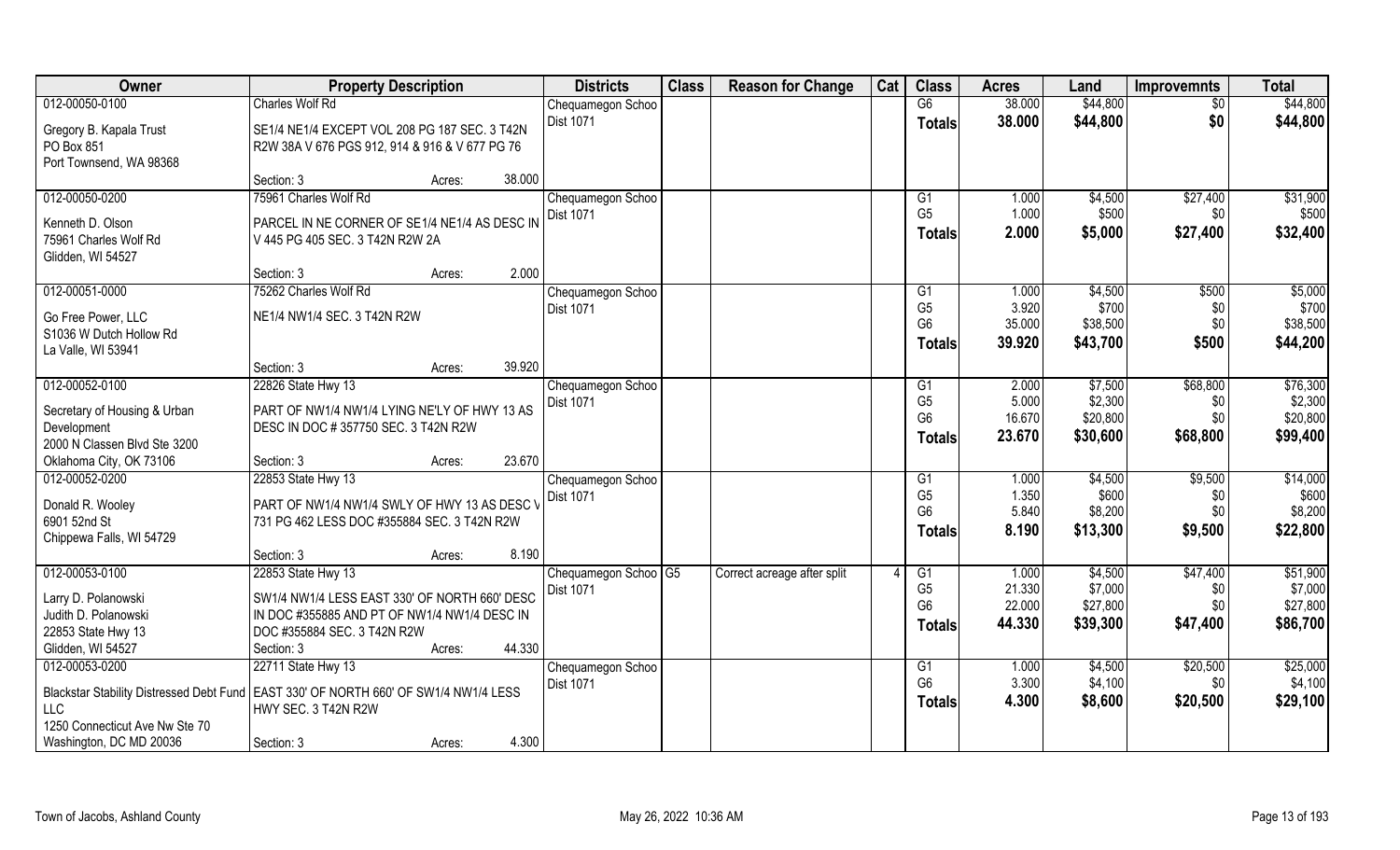| Owner                                 | <b>Property Description</b>                      |        |        | <b>Districts</b>  | <b>Class</b> | <b>Reason for Change</b> | Cat | <b>Class</b>         | <b>Acres</b>   | Land                | <b>Improvemnts</b> | <b>Total</b>        |
|---------------------------------------|--------------------------------------------------|--------|--------|-------------------|--------------|--------------------------|-----|----------------------|----------------|---------------------|--------------------|---------------------|
| 012-00054-0100                        | 22624 State Hwy 13                               |        |        | Chequamegon Schoo |              |                          |     | G1                   | 1.000          | \$4,500             | \$40,600           | \$45,100            |
| John Schey                            | SE1/4 NW1/4 N OF HWY 13 DESC IN V 683 PG 150     |        |        | <b>Dist 1071</b>  |              |                          |     | G <sub>6</sub>       | 12.540         | \$15,700            | \$0                | \$15,700            |
| Gwen Schey                            | SEC. 3 T42N R2W 13.54A                           |        |        |                   |              |                          |     | <b>Totals</b>        | 13.540         | \$20,200            | \$40,600           | \$60,800            |
| 22624 State Hwy 13                    |                                                  |        |        |                   |              |                          |     |                      |                |                     |                    |                     |
| Glidden, WI 54527                     | Section: 3                                       | Acres: | 13.540 |                   |              |                          |     |                      |                |                     |                    |                     |
| 012-00054-0200                        |                                                  |        |        | Chequamegon Schoo |              |                          |     | G6                   | 13.620         | \$19,100            | $\sqrt{6}$         | \$19,100            |
| Daniel & Garilyn Eder Revocable Trust | SE1/4 NW1/4 S OF HWY DESC IN VOL 551 PG 686      |        |        | <b>Dist 1071</b>  |              |                          |     | Totals               | 13.620         | \$19,100            | \$0                | \$19,100            |
| 301 Willow Bend Ct                    | LESS VOL 272 PG 584 & VOL 322 PG 358 SEC. 3 T42N |        |        |                   |              |                          |     |                      |                |                     |                    |                     |
| Merrill, WI 54452                     | R2W 13.62A                                       |        |        |                   |              |                          |     |                      |                |                     |                    |                     |
|                                       | Section: 3                                       | Acres: | 13.620 |                   |              |                          |     |                      |                |                     |                    |                     |
| 012-00054-0300                        | 22678 State Hwy 13                               |        |        | Chequamegon Schoo |              |                          |     | G1                   | 1.800          | \$6,900             | \$7,700            | \$14,600            |
|                                       |                                                  |        |        | Dist 1071         |              |                          |     | <b>Totals</b>        | 1.800          | \$6,900             | \$7,700            | \$14,600            |
| Jacob F. Otto                         | PARCEL IN NW CORNER OF SE1/4 NW1/4 DESC IN       |        |        |                   |              |                          |     |                      |                |                     |                    |                     |
| Jerome M. Otto Jr<br>76770 Blemel Rd  | DOC #349286 SEC. 3 T42N R2W                      |        |        |                   |              |                          |     |                      |                |                     |                    |                     |
| Glidden, WI 54527                     | Section: 3                                       | Acres: | 1.800  |                   |              |                          |     |                      |                |                     |                    |                     |
| 012-00054-0400                        | 22599 State Hwy 13                               |        |        | Chequamegon Schoo |              |                          |     | G1                   | 2.000          | \$7,500             | \$74,500           | \$82,000            |
|                                       |                                                  |        |        | Dist 1071         |              |                          |     | Totals               | 2.000          | \$7,500             | \$74,500           | \$82,000            |
| Michael Lucas                         | PART OF SE1/4 NW1/4 DESC IN VOL 462 PG 101 SEC   |        |        |                   |              |                          |     |                      |                |                     |                    |                     |
| Mary Lucas                            | 3 T42N R2W 2A                                    |        |        |                   |              |                          |     |                      |                |                     |                    |                     |
| 22599 State Hwy 13                    |                                                  |        |        |                   |              |                          |     |                      |                |                     |                    |                     |
| Glidden, WI 54527                     | Section: 3                                       | Acres: | 2.000  |                   |              |                          |     |                      |                |                     |                    |                     |
| 012-00054-0500                        | 22565 State Hwy 13                               |        |        | Chequamegon Schoo |              |                          |     | G1<br>G <sub>6</sub> | 1.000          | \$4,500             | \$31,100           | \$35,600            |
| <b>Brian Schloer</b>                  | PART OF SE1/4 NW1/4 DESC IN V 552 PG 583 SEC. 3  |        |        | <b>Dist 1071</b>  |              |                          |     |                      | 4.760<br>5.760 | \$6,000<br>\$10,500 | \$0                | \$6,000<br>\$41,600 |
| Jody Schloer                          | T42N R2W 5.76A                                   |        |        |                   |              |                          |     | Totals               |                |                     | \$31,100           |                     |
| 22565 State Hwy 13                    |                                                  |        |        |                   |              |                          |     |                      |                |                     |                    |                     |
| Glidden, WI 54527                     | Section: 3                                       | Acres: | 5.760  |                   |              |                          |     |                      |                |                     |                    |                     |
| 012-00055-0000                        | 75492 Lenz Rd                                    |        |        | Chequamegon Schoo |              |                          |     | G1                   | 1.000          | \$4,500             | \$13,500           | \$18,000            |
| Daniel & Garilyn Eder Revocable Trust | NE1/4 SW1/4 V 551 PG 686 SEC. 3 T42N R2W 40A     |        |        | Dist 1071         |              |                          |     | G <sub>5</sub>       | 8.000          | \$1,400             | \$0                | \$1,400             |
| 301 Willow Bend Ct                    |                                                  |        |        |                   |              |                          |     | G <sub>6</sub>       | 31.000         | \$43,400            | \$0\$              | \$43,400            |
| Merrill, WI 54452                     |                                                  |        |        |                   |              |                          |     | <b>Totals</b>        | 40.000         | \$49,300            | \$13,500           | \$62,800            |
|                                       | Section: 3                                       | Acres: | 40.000 |                   |              |                          |     |                      |                |                     |                    |                     |
| 012-00056-0000                        | Lutz Rd                                          |        |        | Chequamegon Schoo |              |                          |     | G6                   | 40.000         | \$44,000            | $\sqrt{6}$         | \$44,000            |
| Daniel & Garilyn Eder Revocable Trust | NW1/4 SW1/4 V 551 PG 686 SEC. 3 T42N R2W 40A     |        |        | <b>Dist 1071</b>  |              |                          |     | <b>Totals</b>        | 40.000         | \$44,000            | \$0                | \$44,000            |
| 301 Willow Bend Ct                    |                                                  |        |        |                   |              |                          |     |                      |                |                     |                    |                     |
| Merrill, WI 54452                     |                                                  |        |        |                   |              |                          |     |                      |                |                     |                    |                     |
|                                       | Section: 3                                       | Acres: | 40.000 |                   |              |                          |     |                      |                |                     |                    |                     |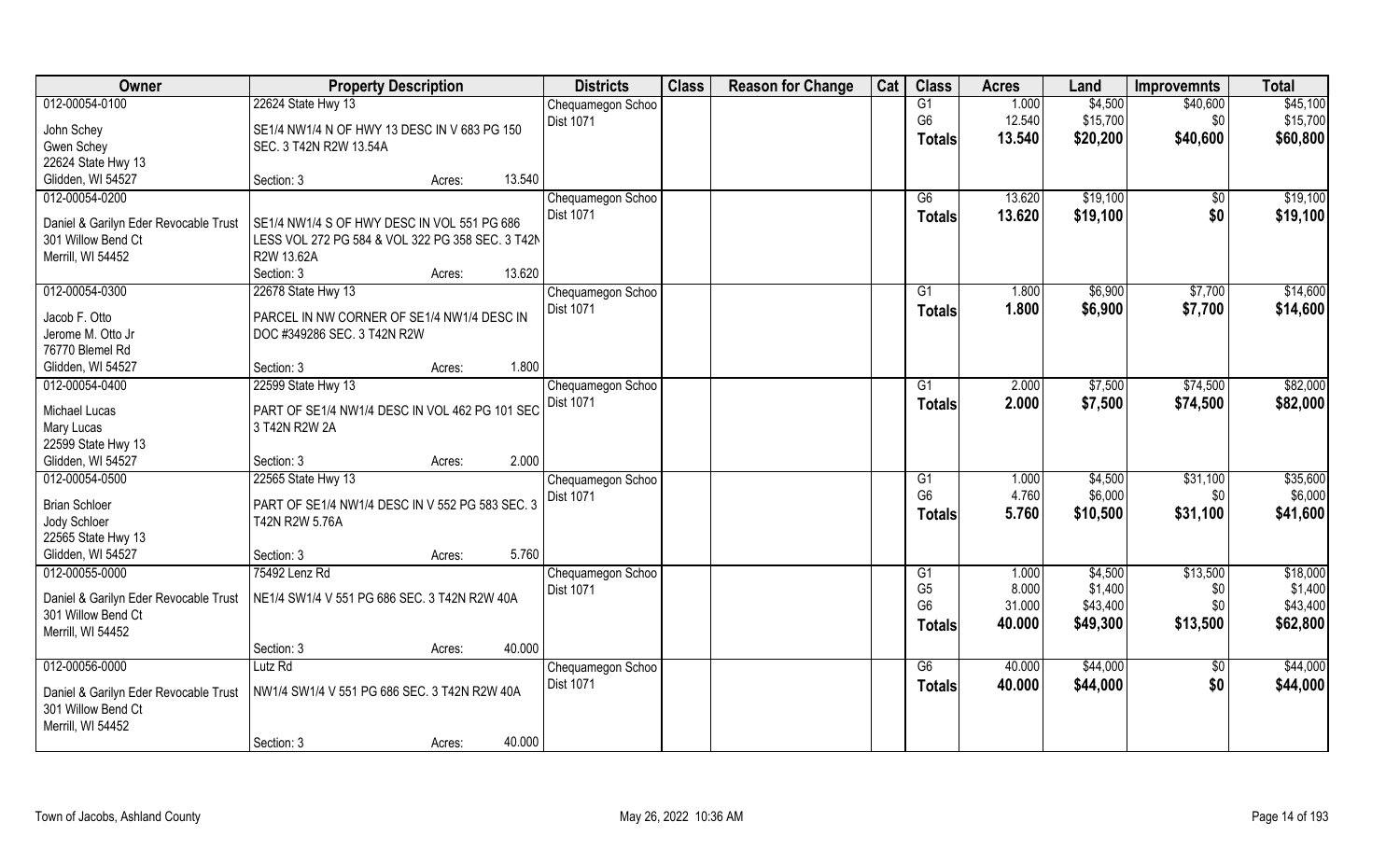| Owner                                                                                           | <b>Property Description</b>                                                                                                                                            | <b>Districts</b>                           | <b>Class</b> | <b>Reason for Change</b> | Cat | <b>Class</b>                                              | <b>Acres</b>                        | Land                                      | <b>Improvemnts</b>                 | <b>Total</b>                                |
|-------------------------------------------------------------------------------------------------|------------------------------------------------------------------------------------------------------------------------------------------------------------------------|--------------------------------------------|--------------|--------------------------|-----|-----------------------------------------------------------|-------------------------------------|-------------------------------------------|------------------------------------|---------------------------------------------|
| 012-00057-0100                                                                                  |                                                                                                                                                                        | Chequamegon Schoo                          |              |                          |     | G5                                                        | 19.000                              | \$4,300                                   | $\overline{50}$                    | \$4,300                                     |
| Jill N. Curry<br>9652 Crescent Ave<br>Eau Claire, WI 54703                                      | SW1/4 SW1/4 LESS THAT LYING NORTHERLY OF<br>CENTERLINE OF LENZ RD SEC. 3 T42N R2W 19A M/L                                                                              | <b>Dist 1071</b>                           |              |                          |     | <b>Totals</b>                                             | 19.000                              | \$4,300                                   | \$0                                | \$4,300                                     |
|                                                                                                 | 19.000<br>Section: 3<br>Acres:                                                                                                                                         |                                            |              |                          |     |                                                           |                                     |                                           |                                    |                                             |
| 012-00057-0200<br>Travis L. Wills<br>2102 Decator Dr<br>Wausau, WI 54401                        | SW1/4 SW1/4 LYING NORTHERLY OF CENTERLINE<br>OF LENZ RD V 750 PG 443 SEC. 3 T42N R2W 21A M/L                                                                           | Chequamegon Schoo<br><b>Dist 1071</b>      |              |                          |     | G5<br><b>Totals</b>                                       | 21.000<br>21.000                    | \$4,800<br>\$4,800                        | $\overline{50}$<br>\$0             | \$4,800<br>\$4,800                          |
|                                                                                                 | 21.000<br>Section: 3<br>Acres:                                                                                                                                         |                                            |              |                          |     |                                                           |                                     |                                           |                                    |                                             |
| 012-00058-0100<br>Dennis Eder<br>Enelle Eder<br>75434 Lenz Rd<br>Glidden, WI 54527              | 75434 Lenz Rd<br>SE1/4 SW1/4 LESS SOUTH OF HWY DESC IN VOL 272<br>PG 586 (V 433 P 461) SEC. 3 T42N R2W 30A<br>30.000<br>Section: 3<br>Acres:                           | Chequamegon Schoo   G4<br><b>Dist 1071</b> |              | Ag use land              | -5  | G1<br>G <sub>4</sub><br>G <sub>5</sub> M<br><b>Totals</b> | 1.000<br>15.000<br>14.000<br>30.000 | \$4,500<br>\$2,600<br>\$9,800<br>\$16,900 | \$83,200<br>\$0<br>\$0<br>\$83,200 | \$87,700<br>\$2,600<br>\$9,800<br>\$100,100 |
| 012-00058-0200                                                                                  | 76345 Lenz Rd                                                                                                                                                          | Chequamegon Schoo                          |              |                          |     | G1                                                        | 1.000                               | \$4,500                                   | \$44,900                           | \$49,400                                    |
| Julie Ann Eder et al<br>c/o Russell Eder<br>76345 Lenz Rd<br>Glidden, WI 54527                  | SE1/4 SW1/4 SOUTH OF HWY EXCEPT CS # 156 & V<br>461 PG 103 SEC. 3 T42N R2W 7.60A V 545 PG 305<br>LIFE ESTATE RUSSELL & CHARLOTTE EDER<br>7.600<br>Section: 3<br>Acres: | Dist 1071                                  |              |                          |     | G <sub>5</sub><br>G <sub>6</sub><br><b>Totals</b>         | 5.000<br>1.600<br>7.600             | \$2,800<br>\$2,200<br>\$9,500             | \$0<br>\$0<br>\$44,900             | \$2,800<br>\$2,200<br>\$54,400              |
| 012-00058-0400<br>Eva J. Kortness<br>Pauline Liske<br>116 E Schneider St<br>Rice Lake, WI 54868 | 75283 Lenz Rd<br>LOT 1 OF CERT SURVEY #156 A PART OF SE1/4<br>SW1/4 SEC. 3 T42N R2W<br>2.000<br>Section: 3<br>Acres:                                                   | Chequamegon Schoo<br>Dist 1071             |              |                          |     | G1<br>G <sub>6</sub><br><b>Totals</b>                     | 1.000<br>1.000<br>2.000             | \$4,500<br>\$1,300<br>\$5,800             | \$105,500<br>\$0<br>\$105,500      | \$110,000<br>\$1,300<br>\$111,300           |
| 012-00058-0500                                                                                  | Lenz Rd                                                                                                                                                                | Chequamegon Schoo                          |              |                          |     | G6                                                        | 0.400                               | \$600                                     | \$0                                | \$600                                       |
| Eugene Liske<br>PO Box 142<br>Glidden, WI 54527                                                 | PART OF SW1/4 SW1/4 BETWEEN CERTIFIED<br>SURVEY 156 & WEST LINE OF SWSW V 461 PG 103<br>SEC. 3 T42N R2W .40A<br>0.400<br>Section: 3<br>Acres:                          | Dist 1071                                  |              |                          |     | <b>Totals</b>                                             | 0.400                               | \$600                                     | \$0                                | \$600                                       |
| 012-00059-0100<br>Gordon Hall<br>22301 State Hwy 13<br>Glidden, WI 54527                        | 22301 State Hwy 13<br>PARCEL IN NE1/4 SE1/4 DESC IN DOC #339773<br>LAND CONTRACT SEC. 3 T42N R2W 2.11A                                                                 | Chequamegon Schoo<br><b>Dist 1071</b>      |              |                          |     | G1<br>G <sub>6</sub><br><b>Totals</b>                     | 1.000<br>1.110<br>2.110             | \$4,500<br>\$1,600<br>\$6,100             | \$29,800<br>\$0<br>\$29,800        | \$34,300<br>\$1,600<br>\$35,900             |
|                                                                                                 | 2.110<br>Section: 3<br>Acres:                                                                                                                                          |                                            |              |                          |     |                                                           |                                     |                                           |                                    |                                             |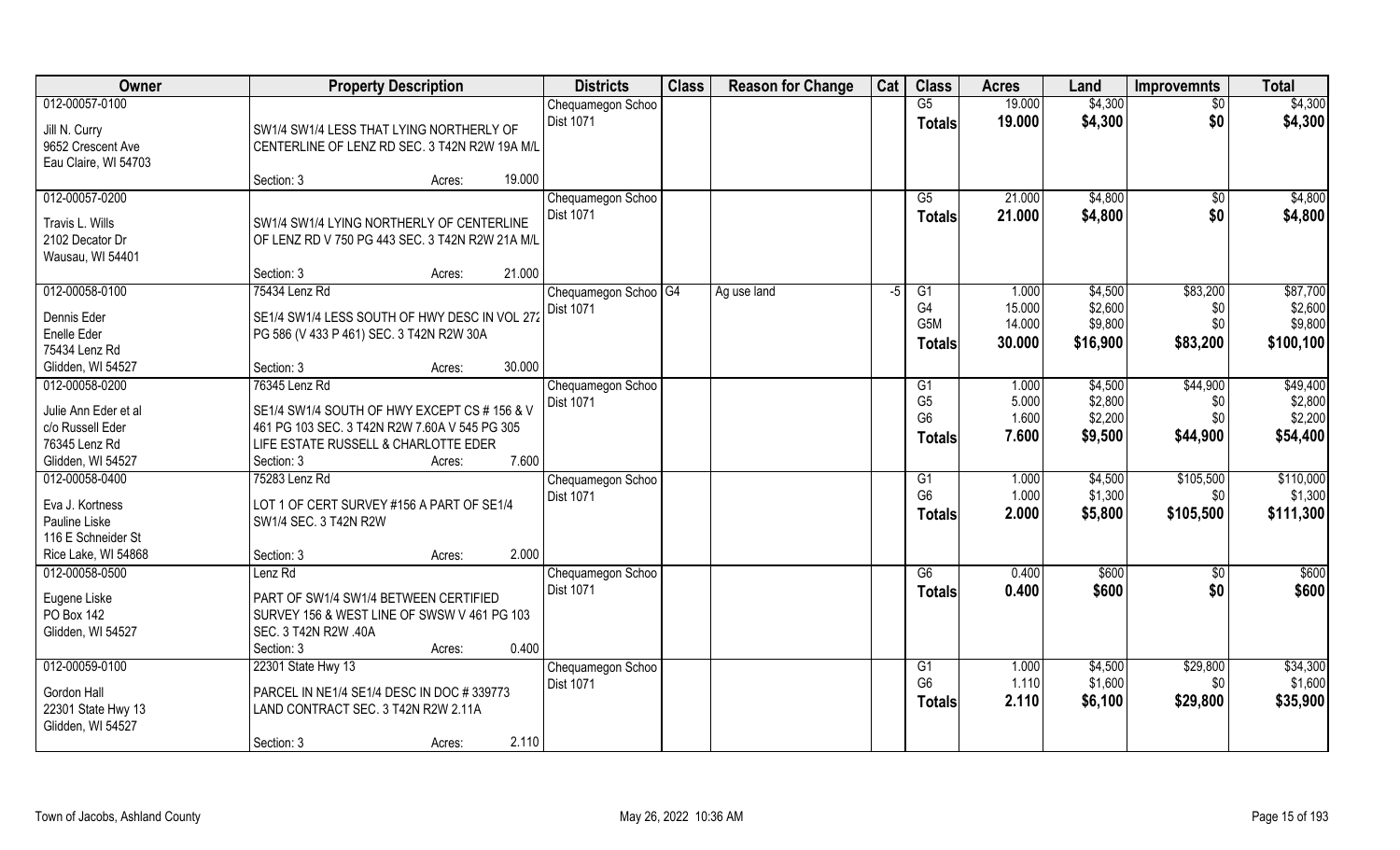| Owner                                   |                                                  | <b>Property Description</b> |        | <b>Districts</b>  | <b>Class</b> | <b>Reason for Change</b> | Cat | <b>Class</b>    | <b>Acres</b> | Land     | <b>Improvemnts</b> | <b>Total</b> |
|-----------------------------------------|--------------------------------------------------|-----------------------------|--------|-------------------|--------------|--------------------------|-----|-----------------|--------------|----------|--------------------|--------------|
| 012-00059-0200                          | State Hwy 13                                     |                             |        | Chequamegon Schoo |              |                          |     | G6              | 10.000       | \$11,000 | $\sqrt{$0}$        | \$11,000     |
| <b>Bradley Davis</b>                    | PART OF N1/2 SE1/4 NORTH & EAST OF STH #13       |                             |        | <b>Dist 1071</b>  |              |                          |     | <b>Totals</b>   | 10.000       | \$11,000 | \$0                | \$11,000     |
| Jeffrey Davis                           | DESC IN V 564 PG 440 SEC. 3 T42N R2W 10A         |                             |        |                   |              |                          |     |                 |              |          |                    |              |
| 8215 S 68th St                          |                                                  |                             |        |                   |              |                          |     |                 |              |          |                    |              |
| Franklin, WI 53132                      | Section: 3                                       | Acres:                      | 10.000 |                   |              |                          |     |                 |              |          |                    |              |
| 012-00059-0300                          | 22255 Kempf Rd                                   |                             |        | Chequamegon Schoo |              |                          |     | G1              | 1.000        | \$4,500  | \$76,900           | \$81,400     |
| Chad Pankratz                           | NE1/4 SE1/4 DESC V 458 PG 583 LESS V 278 P 590 & |                             |        | <b>Dist 1071</b>  |              |                          |     | G <sub>6</sub>  | 14.000       | \$19,000 | \$0                | \$19,000     |
| 22255 Kempf Rd                          | V 193 PG 461 SEC. 3 T42N R2W 15A                 |                             |        |                   |              |                          |     | <b>Totals</b>   | 15.000       | \$23,500 | \$76,900           | \$100,400    |
| Glidden, WI 54527                       |                                                  |                             |        |                   |              |                          |     |                 |              |          |                    |              |
|                                         | Section: 3                                       | Acres:                      | 15.000 |                   |              |                          |     |                 |              |          |                    |              |
| 012-00059-0400                          | 22475 State Hwy 13                               |                             |        | Chequamegon Schoo |              |                          |     | G1              | 1.000        | \$4,500  | \$40,000           | \$44,500     |
| Robert D. Meinholz                      | PARCEL IN N1/2 SE1/4 DESC IN V 750 PG 283 SEC. 3 |                             |        | Dist 1071         |              |                          |     | G <sub>6</sub>  | 28.000       | \$33,800 | \$0                | \$33,800     |
| 22475 State Hwy 13                      | T42N R2W 29A                                     |                             |        |                   |              |                          |     | <b>Totals</b>   | 29.000       | \$38,300 | \$40,000           | \$78,300     |
| Glidden, WI 54527                       |                                                  |                             |        |                   |              |                          |     |                 |              |          |                    |              |
|                                         | Section: 3                                       | Acres:                      | 29.000 |                   |              |                          |     |                 |              |          |                    |              |
| 012-00059-0500                          | State Hwy 13                                     |                             |        | Chequamegon Schoo |              |                          |     | G6              | 5.000        | \$5,500  | \$0                | \$5,500      |
|                                         |                                                  |                             |        | <b>Dist 1071</b>  |              |                          |     | <b>Totals</b>   | 5.000        | \$5,500  | \$0                | \$5,500      |
| Lucas A. Eder                           | PARCEL IN NW1/4 SE1/4 DESC V 678 PG 300 & DOC #  |                             |        |                   |              |                          |     |                 |              |          |                    |              |
| 22501 State Hwy 13<br>Glidden, WI 54527 | 340593 SEC. 3 T42N R2W 5A                        |                             |        |                   |              |                          |     |                 |              |          |                    |              |
|                                         | Section: 3                                       | Acres:                      | 5.000  |                   |              |                          |     |                 |              |          |                    |              |
| 012-00060-0100                          | 75724 Lenz Rd                                    |                             |        | Chequamegon Schoo |              |                          |     | $\overline{G1}$ | 1.000        | \$4,500  | \$72,800           | \$77,300     |
|                                         |                                                  |                             |        | <b>Dist 1071</b>  |              |                          |     | G <sub>6</sub>  | 29.000       | \$37,900 | \$0                | \$37,900     |
| Carol L. Buccanero                      | SW1/4 SE1/4 NORTH OF TN RD SEC. 3 T42N R2W       |                             |        |                   |              |                          |     | Totals          | 30.000       | \$42,400 | \$72,800           | \$115,200    |
| Brett A. Buccanero                      |                                                  |                             |        |                   |              |                          |     |                 |              |          |                    |              |
| 75724 Lenz Rd                           |                                                  |                             |        |                   |              |                          |     |                 |              |          |                    |              |
| Glidden, WI 54527                       | Section: 3                                       | Acres:                      | 30.000 |                   |              |                          |     |                 |              |          |                    |              |
| 012-00060-0200                          | 75547 Lenz Rd                                    |                             |        | Chequamegon Schoo |              |                          |     | G1              | 1.000        | \$4,500  | \$14,700           | \$19,200     |
| Dennis Eder                             | WEST 250' OF SW1/4 SE1/4 SOUTH OF TOWN RD V      |                             |        | Dist 1071         |              |                          |     | G <sub>6</sub>  | 1.300        | \$1,600  | \$0                | \$1,600      |
| 75434 Lenz Rd                           | 509 PG 123 SEC. 3 T42N R2W 2.3A                  |                             |        |                   |              |                          |     | <b>Totals</b>   | 2.300        | \$6,100  | \$14,700           | \$20,800     |
| Glidden, WI 54527                       |                                                  |                             |        |                   |              |                          |     |                 |              |          |                    |              |
|                                         | Section: 3                                       | Acres:                      | 2.300  |                   |              |                          |     |                 |              |          |                    |              |
| 012-00060-0300                          | Lenz Rd                                          |                             |        | Chequamegon Schoo |              |                          |     | G6              | 1.000        | \$1,300  | $\sqrt{$0}$        | \$1,300      |
| Donald Lenz Sr                          | EAST 209' OF SW1/4 SE1/4 SOUTH OF TOWN RD. V     |                             |        | <b>Dist 1071</b>  |              |                          |     | <b>Totals</b>   | 1.000        | \$1,300  | \$0                | \$1,300      |
| 563 Maple Ln                            | 561 PG 475 SEC. 3 T42N R2W 1A                    |                             |        |                   |              |                          |     |                 |              |          |                    |              |
| Glidden, WI 54527                       |                                                  |                             |        |                   |              |                          |     |                 |              |          |                    |              |
|                                         | Section: 3                                       | Acres:                      | 1.000  |                   |              |                          |     |                 |              |          |                    |              |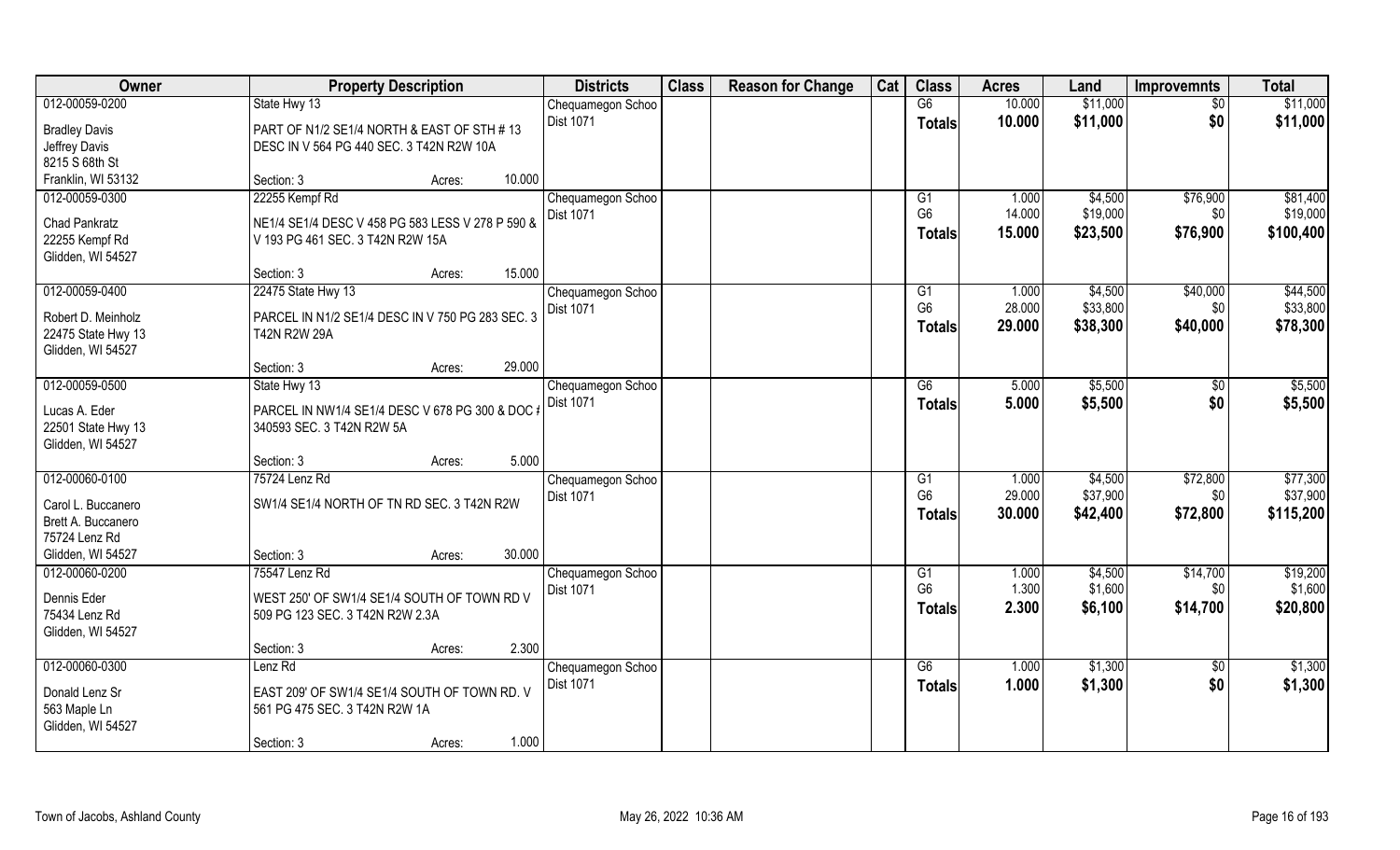| \$3,700<br>Lenz Rd<br>G5<br>6.700<br>\$3,700<br>Chequamegon Schoo<br>$\overline{50}$<br>Dist 1071<br>6.700<br>\$0<br>\$3,700<br>\$3,700<br><b>Totals</b><br>Dennis Eder<br>SW1/4 SE1/4 SOUTH OF TN RD EXCEPT WEST 250' &<br>75434 Lenz Rd<br>EAST 209' VOL 388 PG 170 SEC. 3 T42N R2W 6.7A<br>Glidden, WI 54527<br>6.700<br>Section: 3<br>Acres:<br>Lenz Rd<br>\$900<br>Chequamegon Schoo<br>G4<br>5.000<br>\$900<br>$\overline{50}$<br>G <sub>6</sub><br>13.910<br>\$17,400<br>\$0<br>Dist 1071<br>SE1/4 SE1/4 LESS NORTH 26 RODS & THAT SOUTH<br>Richard Pankratz et al<br>\$0<br>18.910<br>\$18,300<br>\$18,300<br><b>Totals</b><br>75867 Lenz Rd<br>OF LENZ RD & LESS V 646 PG 764 SEC. 3 T42N R2W<br>Glidden, WI 54527<br>18.91A V 487 PG 12 & V 636 PG 258 & V 737 PG 255 &<br>18.910<br>Section: 3<br>Acres:<br>\$99,400<br>\$103,900<br>22187 Kempf Rd<br>1.000<br>\$4,500<br>Chequamegon Schoo<br>G <sub>1</sub><br>G <sub>5</sub><br>10.000<br>\$4,500<br>\$4,500<br>Dist 1071<br>\$0<br>NORTH 26 RODS OF THE SE1/4 SE1/4 V 570 PG 201<br>Jeffery Crom<br>G <sub>6</sub><br>2.000<br>\$0<br>\$2,200<br>\$2,200<br>Jill Crom<br>SEC. 3 T42N R2W 13A<br>\$99,400<br>\$110,600<br>13.000<br>\$11,200<br><b>Totals</b><br>22187 Kempf Rd<br>13.000<br>Glidden, WI 54527<br>Section: 3<br>Acres:<br>\$400<br>Lenz Rd<br>G4<br>2.780<br>\$400<br>Chequamegon Schoo<br>\$0<br>Dist 1071<br>2.780<br>\$400<br>\$0<br>\$400<br><b>Totals</b><br>SE1/4 SE1/4 LYING SOUTH OF LENZ RD SEC. 3 T42N<br>Nicholas Pankratz et al<br>E589 Birkshire Ln<br>R <sub>2</sub> W<br>Waupaca, WI 54981<br>2.780<br>Section: 3<br>Acres:<br>\$54,600<br>\$59,100<br>75896 Lenz Rd<br>1.000<br>\$4,500<br>G1<br>Chequamegon Schoo<br>G <sub>4</sub><br>\$600<br>4.310<br>\$600<br><b>Dist 1071</b><br>\$0<br>Chad J. Hanson<br>PART OF THE SE1/4 SE1/4 DESC V 646 PG 764 SEC.<br>5.310<br>\$5,100<br>\$54,600<br>\$59,700<br><b>Totals</b><br>Anita L. Tockey<br>3 T42N R2W 5.31A<br>75896 Lenz Rd<br>5.310<br>Glidden, WI 54527<br>Section: 3<br>Acres:<br>\$195,000<br>012-00062-0100<br>71778 Kempf Rd<br>G San Dist 7020<br>$\overline{G1}$<br>1.000<br>\$4,500<br>\$190,500<br>G <sub>5</sub><br>4.500<br>\$2,100<br>\$2,100<br>\$0<br>Other 1 7020<br>EAST 533' OF SOUTH 450' OF NE1/4 NE1/4 V 457 PG<br>William Byholm<br>5.500<br>\$190,500<br>\$197,100<br>Chequamegon Schoo<br>\$6,600<br><b>Totals</b><br>21821 Kempf Rd<br>267 SEC. 10 T42N R2W 5.50A<br>Dist 1071<br>Glidden, WI 54527<br>5.500<br>Section: 10<br>Acres:<br>012-00062-0200<br>\$144,600<br>\$149,100<br>75867 Lenz Rd<br>G San Dist 7020<br>G4<br>1.000<br>\$4,500<br>Ag use land<br>-5<br>G <sub>1</sub><br>G <sub>4</sub><br>12.000<br>\$1,600<br>\$1,600<br>\$0<br>Other 1 7020<br>NE1/4 NE1/4 EXCEPT EAST 533' OF SOUTH 450' SEC<br>Nicholas Pankratz et al<br>G <sub>5</sub><br>10.000<br>\$5,500<br>\$5,500<br>\$0<br>Chequamegon Schoo<br>E589 Birkshire Ln<br>10 T42N R2W<br>G <sub>6</sub><br>11.500<br>\$0<br>\$14,400<br>\$14,400<br>Dist 1071<br>Waupaca, WI 54981 | Owner          | <b>Property Description</b>     | <b>Districts</b> | <b>Class</b> | <b>Reason for Change</b> | Cat | <b>Class</b>  | <b>Acres</b> | Land     | <b>Improvemnts</b> | <b>Total</b> |
|---------------------------------------------------------------------------------------------------------------------------------------------------------------------------------------------------------------------------------------------------------------------------------------------------------------------------------------------------------------------------------------------------------------------------------------------------------------------------------------------------------------------------------------------------------------------------------------------------------------------------------------------------------------------------------------------------------------------------------------------------------------------------------------------------------------------------------------------------------------------------------------------------------------------------------------------------------------------------------------------------------------------------------------------------------------------------------------------------------------------------------------------------------------------------------------------------------------------------------------------------------------------------------------------------------------------------------------------------------------------------------------------------------------------------------------------------------------------------------------------------------------------------------------------------------------------------------------------------------------------------------------------------------------------------------------------------------------------------------------------------------------------------------------------------------------------------------------------------------------------------------------------------------------------------------------------------------------------------------------------------------------------------------------------------------------------------------------------------------------------------------------------------------------------------------------------------------------------------------------------------------------------------------------------------------------------------------------------------------------------------------------------------------------------------------------------------------------------------------------------------------------------------------------------------------------------------------------------------------------------------------------------------------------------------------------------------------------------------------------------------------------------------------------------------------------------------------------------------------------------------------------------------------------------------------------------------------------------------------------------------------------------------------------------|----------------|---------------------------------|------------------|--------------|--------------------------|-----|---------------|--------------|----------|--------------------|--------------|
|                                                                                                                                                                                                                                                                                                                                                                                                                                                                                                                                                                                                                                                                                                                                                                                                                                                                                                                                                                                                                                                                                                                                                                                                                                                                                                                                                                                                                                                                                                                                                                                                                                                                                                                                                                                                                                                                                                                                                                                                                                                                                                                                                                                                                                                                                                                                                                                                                                                                                                                                                                                                                                                                                                                                                                                                                                                                                                                                                                                                                                             | 012-00060-0400 |                                 |                  |              |                          |     |               |              |          |                    |              |
|                                                                                                                                                                                                                                                                                                                                                                                                                                                                                                                                                                                                                                                                                                                                                                                                                                                                                                                                                                                                                                                                                                                                                                                                                                                                                                                                                                                                                                                                                                                                                                                                                                                                                                                                                                                                                                                                                                                                                                                                                                                                                                                                                                                                                                                                                                                                                                                                                                                                                                                                                                                                                                                                                                                                                                                                                                                                                                                                                                                                                                             |                |                                 |                  |              |                          |     |               |              |          |                    |              |
|                                                                                                                                                                                                                                                                                                                                                                                                                                                                                                                                                                                                                                                                                                                                                                                                                                                                                                                                                                                                                                                                                                                                                                                                                                                                                                                                                                                                                                                                                                                                                                                                                                                                                                                                                                                                                                                                                                                                                                                                                                                                                                                                                                                                                                                                                                                                                                                                                                                                                                                                                                                                                                                                                                                                                                                                                                                                                                                                                                                                                                             |                |                                 |                  |              |                          |     |               |              |          |                    |              |
|                                                                                                                                                                                                                                                                                                                                                                                                                                                                                                                                                                                                                                                                                                                                                                                                                                                                                                                                                                                                                                                                                                                                                                                                                                                                                                                                                                                                                                                                                                                                                                                                                                                                                                                                                                                                                                                                                                                                                                                                                                                                                                                                                                                                                                                                                                                                                                                                                                                                                                                                                                                                                                                                                                                                                                                                                                                                                                                                                                                                                                             |                |                                 |                  |              |                          |     |               |              |          |                    |              |
| \$17,400                                                                                                                                                                                                                                                                                                                                                                                                                                                                                                                                                                                                                                                                                                                                                                                                                                                                                                                                                                                                                                                                                                                                                                                                                                                                                                                                                                                                                                                                                                                                                                                                                                                                                                                                                                                                                                                                                                                                                                                                                                                                                                                                                                                                                                                                                                                                                                                                                                                                                                                                                                                                                                                                                                                                                                                                                                                                                                                                                                                                                                    |                |                                 |                  |              |                          |     |               |              |          |                    |              |
|                                                                                                                                                                                                                                                                                                                                                                                                                                                                                                                                                                                                                                                                                                                                                                                                                                                                                                                                                                                                                                                                                                                                                                                                                                                                                                                                                                                                                                                                                                                                                                                                                                                                                                                                                                                                                                                                                                                                                                                                                                                                                                                                                                                                                                                                                                                                                                                                                                                                                                                                                                                                                                                                                                                                                                                                                                                                                                                                                                                                                                             | 012-00061-0100 |                                 |                  |              |                          |     |               |              |          |                    |              |
|                                                                                                                                                                                                                                                                                                                                                                                                                                                                                                                                                                                                                                                                                                                                                                                                                                                                                                                                                                                                                                                                                                                                                                                                                                                                                                                                                                                                                                                                                                                                                                                                                                                                                                                                                                                                                                                                                                                                                                                                                                                                                                                                                                                                                                                                                                                                                                                                                                                                                                                                                                                                                                                                                                                                                                                                                                                                                                                                                                                                                                             |                |                                 |                  |              |                          |     |               |              |          |                    |              |
|                                                                                                                                                                                                                                                                                                                                                                                                                                                                                                                                                                                                                                                                                                                                                                                                                                                                                                                                                                                                                                                                                                                                                                                                                                                                                                                                                                                                                                                                                                                                                                                                                                                                                                                                                                                                                                                                                                                                                                                                                                                                                                                                                                                                                                                                                                                                                                                                                                                                                                                                                                                                                                                                                                                                                                                                                                                                                                                                                                                                                                             |                |                                 |                  |              |                          |     |               |              |          |                    |              |
|                                                                                                                                                                                                                                                                                                                                                                                                                                                                                                                                                                                                                                                                                                                                                                                                                                                                                                                                                                                                                                                                                                                                                                                                                                                                                                                                                                                                                                                                                                                                                                                                                                                                                                                                                                                                                                                                                                                                                                                                                                                                                                                                                                                                                                                                                                                                                                                                                                                                                                                                                                                                                                                                                                                                                                                                                                                                                                                                                                                                                                             |                |                                 |                  |              |                          |     |               |              |          |                    |              |
|                                                                                                                                                                                                                                                                                                                                                                                                                                                                                                                                                                                                                                                                                                                                                                                                                                                                                                                                                                                                                                                                                                                                                                                                                                                                                                                                                                                                                                                                                                                                                                                                                                                                                                                                                                                                                                                                                                                                                                                                                                                                                                                                                                                                                                                                                                                                                                                                                                                                                                                                                                                                                                                                                                                                                                                                                                                                                                                                                                                                                                             |                |                                 |                  |              |                          |     |               |              |          |                    |              |
|                                                                                                                                                                                                                                                                                                                                                                                                                                                                                                                                                                                                                                                                                                                                                                                                                                                                                                                                                                                                                                                                                                                                                                                                                                                                                                                                                                                                                                                                                                                                                                                                                                                                                                                                                                                                                                                                                                                                                                                                                                                                                                                                                                                                                                                                                                                                                                                                                                                                                                                                                                                                                                                                                                                                                                                                                                                                                                                                                                                                                                             | 012-00061-0200 |                                 |                  |              |                          |     |               |              |          |                    |              |
|                                                                                                                                                                                                                                                                                                                                                                                                                                                                                                                                                                                                                                                                                                                                                                                                                                                                                                                                                                                                                                                                                                                                                                                                                                                                                                                                                                                                                                                                                                                                                                                                                                                                                                                                                                                                                                                                                                                                                                                                                                                                                                                                                                                                                                                                                                                                                                                                                                                                                                                                                                                                                                                                                                                                                                                                                                                                                                                                                                                                                                             |                |                                 |                  |              |                          |     |               |              |          |                    |              |
|                                                                                                                                                                                                                                                                                                                                                                                                                                                                                                                                                                                                                                                                                                                                                                                                                                                                                                                                                                                                                                                                                                                                                                                                                                                                                                                                                                                                                                                                                                                                                                                                                                                                                                                                                                                                                                                                                                                                                                                                                                                                                                                                                                                                                                                                                                                                                                                                                                                                                                                                                                                                                                                                                                                                                                                                                                                                                                                                                                                                                                             |                |                                 |                  |              |                          |     |               |              |          |                    |              |
|                                                                                                                                                                                                                                                                                                                                                                                                                                                                                                                                                                                                                                                                                                                                                                                                                                                                                                                                                                                                                                                                                                                                                                                                                                                                                                                                                                                                                                                                                                                                                                                                                                                                                                                                                                                                                                                                                                                                                                                                                                                                                                                                                                                                                                                                                                                                                                                                                                                                                                                                                                                                                                                                                                                                                                                                                                                                                                                                                                                                                                             |                |                                 |                  |              |                          |     |               |              |          |                    |              |
|                                                                                                                                                                                                                                                                                                                                                                                                                                                                                                                                                                                                                                                                                                                                                                                                                                                                                                                                                                                                                                                                                                                                                                                                                                                                                                                                                                                                                                                                                                                                                                                                                                                                                                                                                                                                                                                                                                                                                                                                                                                                                                                                                                                                                                                                                                                                                                                                                                                                                                                                                                                                                                                                                                                                                                                                                                                                                                                                                                                                                                             |                |                                 |                  |              |                          |     |               |              |          |                    |              |
|                                                                                                                                                                                                                                                                                                                                                                                                                                                                                                                                                                                                                                                                                                                                                                                                                                                                                                                                                                                                                                                                                                                                                                                                                                                                                                                                                                                                                                                                                                                                                                                                                                                                                                                                                                                                                                                                                                                                                                                                                                                                                                                                                                                                                                                                                                                                                                                                                                                                                                                                                                                                                                                                                                                                                                                                                                                                                                                                                                                                                                             | 012-00061-0300 |                                 |                  |              |                          |     |               |              |          |                    |              |
|                                                                                                                                                                                                                                                                                                                                                                                                                                                                                                                                                                                                                                                                                                                                                                                                                                                                                                                                                                                                                                                                                                                                                                                                                                                                                                                                                                                                                                                                                                                                                                                                                                                                                                                                                                                                                                                                                                                                                                                                                                                                                                                                                                                                                                                                                                                                                                                                                                                                                                                                                                                                                                                                                                                                                                                                                                                                                                                                                                                                                                             |                |                                 |                  |              |                          |     |               |              |          |                    |              |
|                                                                                                                                                                                                                                                                                                                                                                                                                                                                                                                                                                                                                                                                                                                                                                                                                                                                                                                                                                                                                                                                                                                                                                                                                                                                                                                                                                                                                                                                                                                                                                                                                                                                                                                                                                                                                                                                                                                                                                                                                                                                                                                                                                                                                                                                                                                                                                                                                                                                                                                                                                                                                                                                                                                                                                                                                                                                                                                                                                                                                                             |                |                                 |                  |              |                          |     |               |              |          |                    |              |
|                                                                                                                                                                                                                                                                                                                                                                                                                                                                                                                                                                                                                                                                                                                                                                                                                                                                                                                                                                                                                                                                                                                                                                                                                                                                                                                                                                                                                                                                                                                                                                                                                                                                                                                                                                                                                                                                                                                                                                                                                                                                                                                                                                                                                                                                                                                                                                                                                                                                                                                                                                                                                                                                                                                                                                                                                                                                                                                                                                                                                                             |                |                                 |                  |              |                          |     |               |              |          |                    |              |
|                                                                                                                                                                                                                                                                                                                                                                                                                                                                                                                                                                                                                                                                                                                                                                                                                                                                                                                                                                                                                                                                                                                                                                                                                                                                                                                                                                                                                                                                                                                                                                                                                                                                                                                                                                                                                                                                                                                                                                                                                                                                                                                                                                                                                                                                                                                                                                                                                                                                                                                                                                                                                                                                                                                                                                                                                                                                                                                                                                                                                                             |                |                                 |                  |              |                          |     |               |              |          |                    |              |
|                                                                                                                                                                                                                                                                                                                                                                                                                                                                                                                                                                                                                                                                                                                                                                                                                                                                                                                                                                                                                                                                                                                                                                                                                                                                                                                                                                                                                                                                                                                                                                                                                                                                                                                                                                                                                                                                                                                                                                                                                                                                                                                                                                                                                                                                                                                                                                                                                                                                                                                                                                                                                                                                                                                                                                                                                                                                                                                                                                                                                                             | 012-00061-0400 |                                 |                  |              |                          |     |               |              |          |                    |              |
|                                                                                                                                                                                                                                                                                                                                                                                                                                                                                                                                                                                                                                                                                                                                                                                                                                                                                                                                                                                                                                                                                                                                                                                                                                                                                                                                                                                                                                                                                                                                                                                                                                                                                                                                                                                                                                                                                                                                                                                                                                                                                                                                                                                                                                                                                                                                                                                                                                                                                                                                                                                                                                                                                                                                                                                                                                                                                                                                                                                                                                             |                |                                 |                  |              |                          |     |               |              |          |                    |              |
|                                                                                                                                                                                                                                                                                                                                                                                                                                                                                                                                                                                                                                                                                                                                                                                                                                                                                                                                                                                                                                                                                                                                                                                                                                                                                                                                                                                                                                                                                                                                                                                                                                                                                                                                                                                                                                                                                                                                                                                                                                                                                                                                                                                                                                                                                                                                                                                                                                                                                                                                                                                                                                                                                                                                                                                                                                                                                                                                                                                                                                             |                |                                 |                  |              |                          |     |               |              |          |                    |              |
|                                                                                                                                                                                                                                                                                                                                                                                                                                                                                                                                                                                                                                                                                                                                                                                                                                                                                                                                                                                                                                                                                                                                                                                                                                                                                                                                                                                                                                                                                                                                                                                                                                                                                                                                                                                                                                                                                                                                                                                                                                                                                                                                                                                                                                                                                                                                                                                                                                                                                                                                                                                                                                                                                                                                                                                                                                                                                                                                                                                                                                             |                |                                 |                  |              |                          |     |               |              |          |                    |              |
|                                                                                                                                                                                                                                                                                                                                                                                                                                                                                                                                                                                                                                                                                                                                                                                                                                                                                                                                                                                                                                                                                                                                                                                                                                                                                                                                                                                                                                                                                                                                                                                                                                                                                                                                                                                                                                                                                                                                                                                                                                                                                                                                                                                                                                                                                                                                                                                                                                                                                                                                                                                                                                                                                                                                                                                                                                                                                                                                                                                                                                             |                |                                 |                  |              |                          |     |               |              |          |                    |              |
|                                                                                                                                                                                                                                                                                                                                                                                                                                                                                                                                                                                                                                                                                                                                                                                                                                                                                                                                                                                                                                                                                                                                                                                                                                                                                                                                                                                                                                                                                                                                                                                                                                                                                                                                                                                                                                                                                                                                                                                                                                                                                                                                                                                                                                                                                                                                                                                                                                                                                                                                                                                                                                                                                                                                                                                                                                                                                                                                                                                                                                             |                |                                 |                  |              |                          |     |               |              |          |                    |              |
|                                                                                                                                                                                                                                                                                                                                                                                                                                                                                                                                                                                                                                                                                                                                                                                                                                                                                                                                                                                                                                                                                                                                                                                                                                                                                                                                                                                                                                                                                                                                                                                                                                                                                                                                                                                                                                                                                                                                                                                                                                                                                                                                                                                                                                                                                                                                                                                                                                                                                                                                                                                                                                                                                                                                                                                                                                                                                                                                                                                                                                             |                |                                 |                  |              |                          |     |               |              |          |                    |              |
|                                                                                                                                                                                                                                                                                                                                                                                                                                                                                                                                                                                                                                                                                                                                                                                                                                                                                                                                                                                                                                                                                                                                                                                                                                                                                                                                                                                                                                                                                                                                                                                                                                                                                                                                                                                                                                                                                                                                                                                                                                                                                                                                                                                                                                                                                                                                                                                                                                                                                                                                                                                                                                                                                                                                                                                                                                                                                                                                                                                                                                             |                |                                 |                  |              |                          |     |               |              |          |                    |              |
|                                                                                                                                                                                                                                                                                                                                                                                                                                                                                                                                                                                                                                                                                                                                                                                                                                                                                                                                                                                                                                                                                                                                                                                                                                                                                                                                                                                                                                                                                                                                                                                                                                                                                                                                                                                                                                                                                                                                                                                                                                                                                                                                                                                                                                                                                                                                                                                                                                                                                                                                                                                                                                                                                                                                                                                                                                                                                                                                                                                                                                             |                |                                 |                  |              |                          |     |               |              |          |                    |              |
|                                                                                                                                                                                                                                                                                                                                                                                                                                                                                                                                                                                                                                                                                                                                                                                                                                                                                                                                                                                                                                                                                                                                                                                                                                                                                                                                                                                                                                                                                                                                                                                                                                                                                                                                                                                                                                                                                                                                                                                                                                                                                                                                                                                                                                                                                                                                                                                                                                                                                                                                                                                                                                                                                                                                                                                                                                                                                                                                                                                                                                             |                |                                 |                  |              |                          |     |               |              |          |                    |              |
|                                                                                                                                                                                                                                                                                                                                                                                                                                                                                                                                                                                                                                                                                                                                                                                                                                                                                                                                                                                                                                                                                                                                                                                                                                                                                                                                                                                                                                                                                                                                                                                                                                                                                                                                                                                                                                                                                                                                                                                                                                                                                                                                                                                                                                                                                                                                                                                                                                                                                                                                                                                                                                                                                                                                                                                                                                                                                                                                                                                                                                             |                |                                 |                  |              |                          |     |               |              |          |                    |              |
|                                                                                                                                                                                                                                                                                                                                                                                                                                                                                                                                                                                                                                                                                                                                                                                                                                                                                                                                                                                                                                                                                                                                                                                                                                                                                                                                                                                                                                                                                                                                                                                                                                                                                                                                                                                                                                                                                                                                                                                                                                                                                                                                                                                                                                                                                                                                                                                                                                                                                                                                                                                                                                                                                                                                                                                                                                                                                                                                                                                                                                             |                |                                 |                  |              |                          |     |               |              |          |                    |              |
|                                                                                                                                                                                                                                                                                                                                                                                                                                                                                                                                                                                                                                                                                                                                                                                                                                                                                                                                                                                                                                                                                                                                                                                                                                                                                                                                                                                                                                                                                                                                                                                                                                                                                                                                                                                                                                                                                                                                                                                                                                                                                                                                                                                                                                                                                                                                                                                                                                                                                                                                                                                                                                                                                                                                                                                                                                                                                                                                                                                                                                             |                |                                 |                  |              |                          |     |               |              |          |                    |              |
|                                                                                                                                                                                                                                                                                                                                                                                                                                                                                                                                                                                                                                                                                                                                                                                                                                                                                                                                                                                                                                                                                                                                                                                                                                                                                                                                                                                                                                                                                                                                                                                                                                                                                                                                                                                                                                                                                                                                                                                                                                                                                                                                                                                                                                                                                                                                                                                                                                                                                                                                                                                                                                                                                                                                                                                                                                                                                                                                                                                                                                             |                |                                 |                  |              |                          |     |               |              |          |                    |              |
|                                                                                                                                                                                                                                                                                                                                                                                                                                                                                                                                                                                                                                                                                                                                                                                                                                                                                                                                                                                                                                                                                                                                                                                                                                                                                                                                                                                                                                                                                                                                                                                                                                                                                                                                                                                                                                                                                                                                                                                                                                                                                                                                                                                                                                                                                                                                                                                                                                                                                                                                                                                                                                                                                                                                                                                                                                                                                                                                                                                                                                             |                | 34.500<br>Section: 10<br>Acres: |                  |              |                          |     | <b>Totals</b> | 34.500       | \$26,000 | \$144,600          | \$170,600    |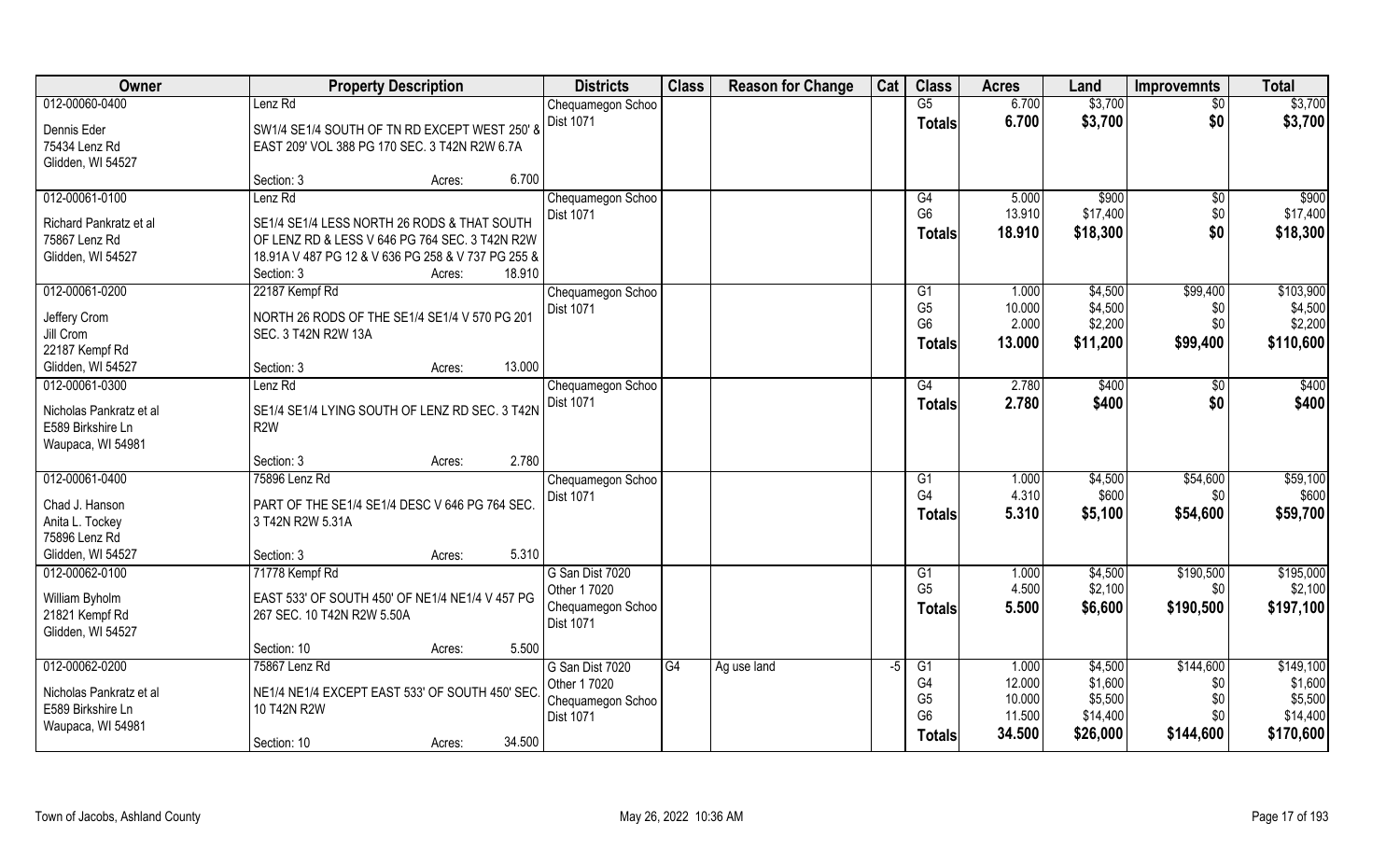| Owner                  | <b>Property Description</b>                     | <b>Districts</b>                      | <b>Class</b> | <b>Reason for Change</b> | Cat | <b>Class</b>         | <b>Acres</b>     | Land                | <b>Improvemnts</b> | <b>Total</b>        |
|------------------------|-------------------------------------------------|---------------------------------------|--------------|--------------------------|-----|----------------------|------------------|---------------------|--------------------|---------------------|
| 012-00063-0100         | Lenz Rd                                         | Chequamegon Schoo                     |              |                          |     | G6                   | 26.500           | \$34,500            | $\overline{50}$    | \$34,500            |
| Dennis Eder            | NW1/4 NE1/4 LESS NORTH 550' EXCEPT WEST 250'    | Dist 1071                             |              |                          |     | <b>Totals</b>        | 26.500           | \$34,500            | \$0                | \$34,500            |
| 75434 Lenz Rd          | VOL 509 PG 123 SEC. 10 T42N R2W 26.5A           |                                       |              |                          |     |                      |                  |                     |                    |                     |
| Glidden, WI 54527      |                                                 |                                       |              |                          |     |                      |                  |                     |                    |                     |
|                        | 26.500<br>Section: 10<br>Acres:                 |                                       |              |                          |     |                      |                  |                     |                    |                     |
| 012-00063-0200         | Lenz <sub>Rd</sub>                              | Chequamegon Schoo                     |              |                          |     | G4                   | 3.500            | \$600               | \$0                | \$600               |
| Dennis Eder            | NORTH 550' OF NW1/4 NE1/4 EXCEPT WEST 250' VO   | Dist 1071                             |              |                          |     | G <sub>6</sub>       | 10.000           | \$13,000            | \$0                | \$13,000            |
| 75434 Lenz Rd          | 388 PG 170 SEC. 10 T42N R2W 13.5A               |                                       |              |                          |     | <b>Totals</b>        | 13.500           | \$13,600            | \$0                | \$13,600            |
| Glidden, WI 54527      |                                                 |                                       |              |                          |     |                      |                  |                     |                    |                     |
|                        | 13.500<br>Section: 10<br>Acres:                 |                                       |              |                          |     |                      |                  |                     |                    |                     |
| 012-00064-0000         | Pohl Rd                                         | Chequamegon Schoo                     |              |                          |     | G6                   | 40.000           | \$46,000            | \$0                | \$46,000            |
| <b>Nick Straetz</b>    | SW1/4 NE1/4 VOL 374 PG 322 SEC. 10 T42N R2W 40A | <b>Dist 1071</b>                      |              |                          |     | <b>Totals</b>        | 40.000           | \$46,000            | \$0                | \$46,000            |
| Janis Straetz          |                                                 |                                       |              |                          |     |                      |                  |                     |                    |                     |
| 51 Pleasant Hill Dr    |                                                 |                                       |              |                          |     |                      |                  |                     |                    |                     |
| Mapleton, ME 04757     | 40.000<br>Section: 10<br>Acres:                 |                                       |              |                          |     |                      |                  |                     |                    |                     |
| 012-00065-0100         | 21579 Kempf Rd                                  | G San Dist 7020                       | G4           | Ag use land              | -5  | G1                   | 1.000            | \$4,500             | \$87,600           | \$92,100            |
| Jane M. Bay            | SE1/4 NE1/4 EXCEPT THE SOUTH 311.75' SEC. 10    | Other 1 7020                          |              |                          |     | G4<br>G <sub>6</sub> | 13.000<br>17.280 | \$2,600<br>\$19,000 | \$0<br>\$0         | \$2,600<br>\$19,000 |
| Lois M. Bay            | T42N R2W LIFE ESTATE LOIS BAY                   | Chequamegon Schoo<br><b>Dist 1071</b> |              |                          |     | <b>Totals</b>        | 31.280           | \$26,100            | \$87,600           | \$113,700           |
| 21579 Kempf Rd         |                                                 |                                       |              |                          |     |                      |                  |                     |                    |                     |
| Glidden, WI 54527      | 31.280<br>Section: 10<br>Acres:                 |                                       |              |                          |     |                      |                  |                     |                    |                     |
| 012-00065-0200         | Pohl Rd                                         | G San Dist 7020                       |              |                          |     | G6                   | 2.720            | \$3,000             | \$0                | \$3,000             |
| George M. Dryden       | PARCEL IN THE SW CORNER OF THE SE1/4 NE1/4      | Other 1 7020                          |              |                          |     | <b>Totals</b>        | 2.720            | \$3,000             | \$0                | \$3,000             |
| 822 N Woodrow St       | AS DESC IN DOC #275417 AS PARCEL 1 SEC. 10      | Chequamegon Schoo<br><b>Dist 1071</b> |              |                          |     |                      |                  |                     |                    |                     |
| Arlington, VA 22203    | <b>T42N R2W</b>                                 |                                       |              |                          |     |                      |                  |                     |                    |                     |
|                        | Section: 10<br>2.720<br>Acres:                  |                                       |              |                          |     |                      |                  |                     |                    |                     |
| 012-00065-0300         | 75878 Pohl Rd                                   | G San Dist 7020                       |              |                          |     | G1<br>G <sub>6</sub> | 1.000<br>1.000   | \$4,500<br>\$1,100  | \$33,900           | \$38,400<br>\$1,100 |
| George M. Dryden       | PART OF SE1/4 NE1/4 DESC IN DOC #275417 AS      | Other 1 7020<br>Chequamegon Schoo     |              |                          |     |                      | 2.000            |                     | \$0<br>\$33,900    |                     |
| 822 N Woodrow St       | PARCEL 2 SEC. 10 T42N R2W                       | <b>Dist 1071</b>                      |              |                          |     | <b>Totals</b>        |                  | \$5,600             |                    | \$39,500            |
| Arlington, VA 22203    |                                                 |                                       |              |                          |     |                      |                  |                     |                    |                     |
|                        | 2.000<br>Section: 10<br>Acres:                  |                                       |              |                          |     |                      |                  |                     |                    |                     |
| 012-00065-0400         | 75916 Pohl Rd                                   | G San Dist 7020                       |              |                          |     | G1<br>G <sub>6</sub> | 1.000<br>1.000   | \$4,500             | \$42,400           | \$46,900            |
| <b>Michael Mcnelly</b> | PARCEL IN SE1/4 NE1/4 AS DESC IN DOC #349362    | Other 1 7020<br>Chequamegon Schoo     |              |                          |     |                      | 2.000            | \$1,100             | \$0                | \$1,100             |
| 75916 Pohl Rd          | <b>SEC. 10 T42N R2W</b>                         | <b>Dist 1071</b>                      |              |                          |     | <b>Totals</b>        |                  | \$5,600             | \$42,400           | \$48,000            |
| Glidden, WI 54527      |                                                 |                                       |              |                          |     |                      |                  |                     |                    |                     |
|                        | 2.000<br>Section: 10<br>Acres:                  |                                       |              |                          |     |                      |                  |                     |                    |                     |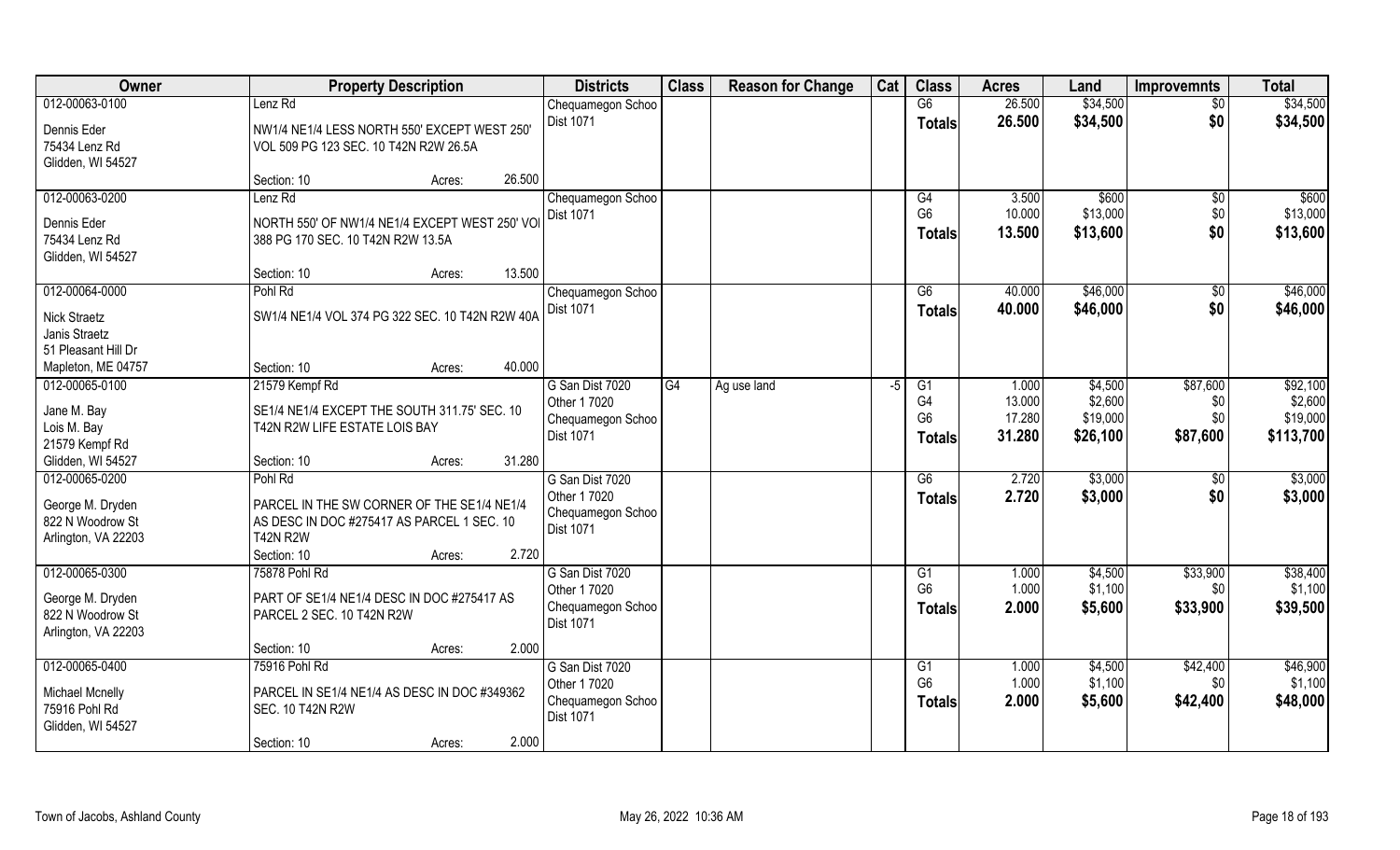| Owner                                                                               | <b>Property Description</b>                                                           | <b>Districts</b>                                      | <b>Class</b> | <b>Reason for Change</b> | Cat | <b>Class</b>                                       | <b>Acres</b>              | Land                            | <b>Improvemnts</b>            | <b>Total</b>                    |
|-------------------------------------------------------------------------------------|---------------------------------------------------------------------------------------|-------------------------------------------------------|--------------|--------------------------|-----|----------------------------------------------------|---------------------------|---------------------------------|-------------------------------|---------------------------------|
| 012-00065-0500                                                                      | 21529 Kempf Rd                                                                        | G San Dist 7020                                       |              |                          |     | G1                                                 | 2.000                     | \$7,500                         | \$76,000                      | \$83,500                        |
| Benjamin M. Goldman<br>21529 Kempf Rd<br>Glidden, WI 54527                          | PARCEL IN SE CORNER OF SE1/4 NE1/4 AS DESC IN<br>V 749 PG 41 SEC. 10 T42N R2W 2A      | Other 1 7020<br>Chequamegon Schoo<br><b>Dist 1071</b> |              |                          |     | <b>Totals</b>                                      | 2.000                     | \$7,500                         | \$76,000                      | \$83,500                        |
|                                                                                     | Section: 10<br>Acres:                                                                 | 2.000                                                 |              |                          |     |                                                    |                           |                                 |                               |                                 |
| 012-00066-0000                                                                      | Lenz Rd                                                                               | Chequamegon Schoo                                     |              |                          |     | G4                                                 | 5.000                     | \$1,000                         | $\overline{50}$               | \$1,000                         |
| Julie Ann Eder et al<br>c/o Russell Eder<br>76345 Lenz Rd                           | NE1/4 NW1/4 SEC. 10 T42N R2W 40A V 545 PG 305<br>LIFE ESTATE RUSSELL & CHARLOTTE EDER | <b>Dist 1071</b>                                      |              |                          |     | G <sub>6</sub><br><b>Totals</b>                    | 35.000<br>40.000          | \$42,000<br>\$43,000            | \$0<br>\$0                    | \$42,000<br>\$43,000            |
| Glidden, WI 54527                                                                   | Section: 10<br>Acres:                                                                 | 40.000                                                |              |                          |     |                                                    |                           |                                 |                               |                                 |
| 012-00067-0000                                                                      | Lenz Rd                                                                               | Chequamegon Schoo G5                                  |              | County sold              | Δ   | G5                                                 | 40.000                    | \$9,000                         | $\sqrt[6]{30}$                | \$9,000                         |
| Mitzer Delzer-Harnois<br><b>Timothy Harnois</b><br>PO Box 22                        | NW1/4 NW1/4 SEC. 10 T42N R2W                                                          | <b>Dist 1071</b>                                      |              |                          |     | <b>Totals</b>                                      | 40.000                    | \$9,000                         | \$0                           | \$9,000                         |
| Lakewood, WI 54138                                                                  | Section: 10<br>Acres:                                                                 | 40.000                                                |              |                          |     |                                                    |                           |                                 |                               |                                 |
| 012-00068-0000                                                                      | Lenz Rd                                                                               | Chequamegon Schoo                                     |              |                          |     | G5                                                 | 5.000                     | \$1,200                         | \$0                           | \$1,200                         |
| Ben Matt Jr et al<br>c/o Tax Consultant, LLC<br>7635 W Bluemound Rd Ste 206         | SW1/4 NW1/4 VOL 363 PG 280 SEC. 10 T42N R2W 40A                                       | <b>Dist 1071</b>                                      |              |                          |     | G <sub>6</sub><br><b>Totals</b>                    | 35.000<br>40.000          | \$35,000<br>\$36,200            | \$0<br>\$0                    | \$35,000<br>\$36,200            |
| Milwaukee, WI 53213-3500                                                            | Section: 10<br>Acres:                                                                 | 40.000                                                |              |                          |     |                                                    |                           |                                 |                               |                                 |
| 012-00069-0000                                                                      | Lenz Rd                                                                               | Chequamegon Schoo<br>Dist 1071                        |              |                          |     | W6<br><b>Totals</b>                                | 40.000<br>40.000          | (\$48,000)<br>\$0               | $\sqrt[6]{30}$<br>\$0         | \$0<br>\$0                      |
| Randall R. Pohl<br><b>Marion Pohl</b><br>144 Bonney St                              | SE1/4 NW1/4 VOL 374 PG 321 SEC. 10 T42N R2W 40A<br>2005 CLOSED MANAGED FOREST         |                                                       |              |                          |     |                                                    |                           |                                 |                               |                                 |
| Glidden, WI 54527                                                                   | Section: 10<br>Acres:                                                                 | 40.000                                                |              |                          |     |                                                    |                           |                                 |                               |                                 |
| 012-00070-0000                                                                      | <b>Blemel Rd</b>                                                                      | Chequamegon Schoo                                     |              |                          |     | W <sub>6</sub>                                     | 40.000                    | (\$48,000)                      | \$0                           | \$0                             |
| Randall R. Pohl<br><b>Marion Pohl</b><br>144 Bonney St                              | NE1/4 SW1/4 VOL 374 PG 321 SEC. 10 T42N R2W 40A<br>2005 CLOSED MANAGED FOREST         | Dist 1071                                             |              |                          |     | <b>Totals</b>                                      | 40.000                    | \$0                             | \$0                           | \$0                             |
| Glidden, WI 54527                                                                   | Section: 10<br>Acres:                                                                 | 40.000                                                |              |                          |     |                                                    |                           |                                 |                               |                                 |
| 012-00071-0000<br>Nicholas Pankratz et al<br>E589 Birkshire Ln<br>Waupaca, WI 54981 | <b>Blemel Rd</b><br>NW1/4 SW1/4 SEC. 10 T42N R2W                                      | Chequamegon Schoo<br>Dist 1071                        |              |                          |     | $\overline{G5}$<br>G <sub>6</sub><br><b>Totals</b> | 5.000<br>35.000<br>40.000 | \$1,200<br>\$35,000<br>\$36,200 | $\overline{50}$<br>\$0<br>\$0 | \$1,200<br>\$35,000<br>\$36,200 |
|                                                                                     | Section: 10<br>Acres:                                                                 | 40.000                                                |              |                          |     |                                                    |                           |                                 |                               |                                 |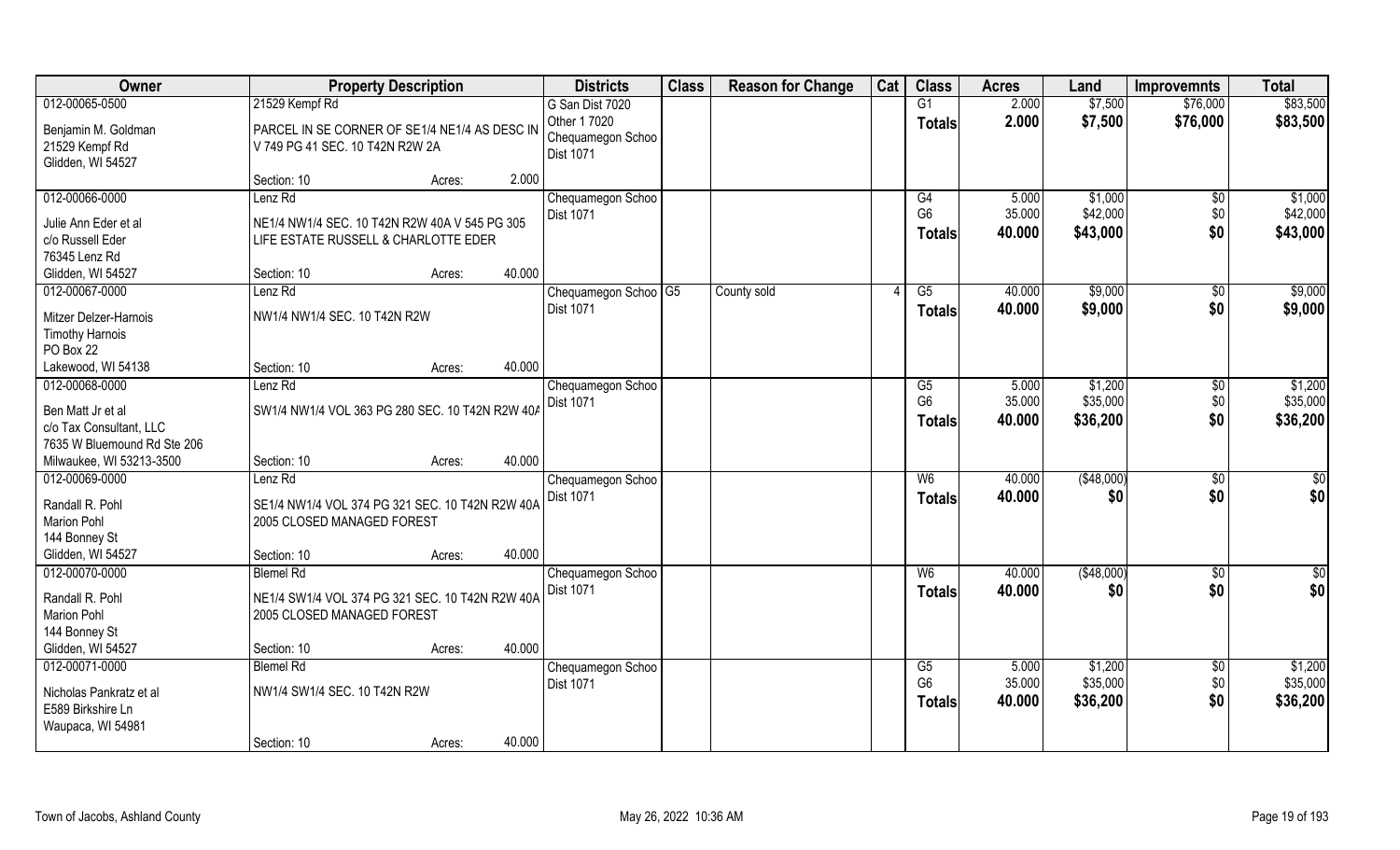| <b>Owner</b>           | <b>Property Description</b>                      |                  | <b>Districts</b>                 | <b>Class</b> | <b>Reason for Change</b> | Cat | <b>Class</b>   | <b>Acres</b> | Land        | <b>Improvemnts</b> | <b>Total</b> |
|------------------------|--------------------------------------------------|------------------|----------------------------------|--------------|--------------------------|-----|----------------|--------------|-------------|--------------------|--------------|
| 012-00072-0000         | <b>Blemel Rd</b>                                 |                  | Chequamegon Schoo                |              |                          |     | W <sub>6</sub> | 40.000       | ( \$50,000) | $\frac{1}{30}$     | \$0          |
| Teresa Sether et al    | SW1/4 SW1/4 V 630 PG 799 SEC. 10 T42N R2W 40A    |                  | Dist 1071                        |              |                          |     | <b>Totals</b>  | 40.000       | \$0         | \$0                | \$0          |
| c/o Larry Schoch       | 2005 CLOSED MANAGED FOREST                       |                  |                                  |              |                          |     |                |              |             |                    |              |
| 1201 Ankor St          |                                                  |                  |                                  |              |                          |     |                |              |             |                    |              |
| Wausau, WI 54403       | Section: 10                                      | 40.000<br>Acres: |                                  |              |                          |     |                |              |             |                    |              |
| 012-00073-0100         | 75428 Blemel Rd                                  |                  | Chequamegon Schoo <sup>OG1</sup> |              | Outbuilding complete     |     | G1             | 1.000        | \$4,500     | \$100,900          | \$105,400    |
| Ken Kurth              | SE1/4 SW1/4 LESS WEST 660' OF SOUTH 330' & LESS  |                  | Dist 1071                        |              |                          |     | G <sub>6</sub> | 29.000       | \$40,600    | \$0 <sub>1</sub>   | \$40,600     |
| Jodene Mader           | EAST 300' OF SOUTH 727' SEC. 10 T42N R2W 30A     |                  |                                  |              |                          |     | <b>Totals</b>  | 30.000       | \$45,100    | \$100,900          | \$146,000    |
| 75428 Blemel Rd        |                                                  |                  |                                  |              |                          |     |                |              |             |                    |              |
| Glidden, WI 54527      | Section: 10                                      | 30.000<br>Acres: |                                  |              |                          |     |                |              |             |                    |              |
| 012-00073-0200         | 75310 Blemel Rd                                  |                  | Chequamegon Schoo                |              |                          |     | G1             | 1.000        | \$4,500     | \$54,800           | \$59,300     |
|                        |                                                  |                  | Dist 1071                        |              |                          |     | G <sub>5</sub> | 3.000        | \$1,400     | \$0                | \$1,400      |
| Carol Schoch           | PARCEL IN SE1/4 SW1/4 DESC V 262 PG 152 & V 611  |                  |                                  |              |                          |     | G <sub>6</sub> | 1.000        | \$1,400     | \$0                | \$1,400      |
| David Schoch           | PG 293 SEC. 10 T42N R2W 5A                       |                  |                                  |              |                          |     | Totals         | 5.000        | \$7,300     | \$54,800           | \$62,100     |
| 75310 Blemel Rd        |                                                  |                  |                                  |              |                          |     |                |              |             |                    |              |
| Glidden, WI 54527      | Section: 10                                      | 5.000<br>Acres:  |                                  |              |                          |     |                |              |             |                    |              |
| 012-00073-0300         | 75464 Blemel Rd                                  |                  | Chequamegon Schoo                |              |                          |     | G1             | 5.000        | \$7,700     | \$2,000            | \$9,700      |
| John V. Koger          | EAST 300' OF THE SOUTH 727' OF THE SE1/4 SW1/4   |                  | Dist 1071                        |              |                          |     | <b>Totals</b>  | 5.000        | \$7,700     | \$2,000            | \$9,700      |
| 3702 Hillcrest Dr #b   | SEC. 10 T42N R2W 5A                              |                  |                                  |              |                          |     |                |              |             |                    |              |
| Madison, WI 53705-5240 |                                                  |                  |                                  |              |                          |     |                |              |             |                    |              |
|                        | Section: 10                                      | 5.000<br>Acres:  |                                  |              |                          |     |                |              |             |                    |              |
| 012-00074-0100         | 21453 Kempf Rd                                   |                  | G San Dist 7020                  |              |                          |     | G1             | 2.935        | \$8,900     | \$75,100           | \$84,000     |
| Arlene J. Tank         | N 395' OF E 412' OF NE1/4 SE1/4 SEC. 10 T42N R2W |                  | Other 1 7020                     |              |                          |     | G <sub>6</sub> | 0.800        | \$1,000     | \$0                | \$1,000      |
| 21453 Kempf Rd         |                                                  |                  | Chequamegon Schoo                |              |                          |     | <b>Totals</b>  | 3.735        | \$9,900     | \$75,100           | \$85,000     |
| Glidden, WI 54527      |                                                  |                  | Dist 1071                        |              |                          |     |                |              |             |                    |              |
|                        | Section: 10                                      | 3.735<br>Acres:  |                                  |              |                          |     |                |              |             |                    |              |
| 012-00074-0300         | 75915 Pohl Rd                                    |                  | G San Dist 7020                  |              |                          |     | G1             | 2.250        | \$7,900     | \$32,200           | \$40,100     |
|                        |                                                  |                  | Other 1 7020                     |              |                          |     | <b>Totals</b>  | 2.250        | \$7,900     | \$32,200           | \$40,100     |
| Michael B. Pankratz    | PART OF NE1/4 SE1/4 DESC IN DOC #356114 SEC.     |                  | Chequamegon Schoo                |              |                          |     |                |              |             |                    |              |
| 75915 Pohl Rd          | 10 T42N R2W                                      |                  | Dist 1071                        |              |                          |     |                |              |             |                    |              |
| Glidden, WI 54527      |                                                  |                  |                                  |              |                          |     |                |              |             |                    |              |
|                        | Section: 10                                      | 2.250<br>Acres:  |                                  |              |                          |     |                |              |             |                    |              |
| 012-00074-0510         | 75781 Pohl Rd                                    |                  | G San Dist 7020                  |              |                          |     | G1             | 1.000        | \$4,500     | \$102,500          | \$107,000    |
| Jeffery Pankratz       | W1/3 OF W1/2 NE1/4 SE1/4 VOL 382 PG 49 SEC. 10   |                  | Other 1 7020                     |              |                          |     | G <sub>5</sub> | 2.000        | \$900       | \$0                | \$900        |
| 75781 Pohl Rd          | T42N R2W 6.7A                                    |                  | Chequamegon Schoo                |              |                          |     | G <sub>6</sub> | 3.700        | \$4,600     | \$0                | \$4,600      |
| Glidden, WI 54527      |                                                  |                  | Dist 1071                        |              |                          |     | Totals         | 6.700        | \$10,000    | \$102,500          | \$112,500    |
|                        | Section: 10                                      | 6.700<br>Acres:  |                                  |              |                          |     |                |              |             |                    |              |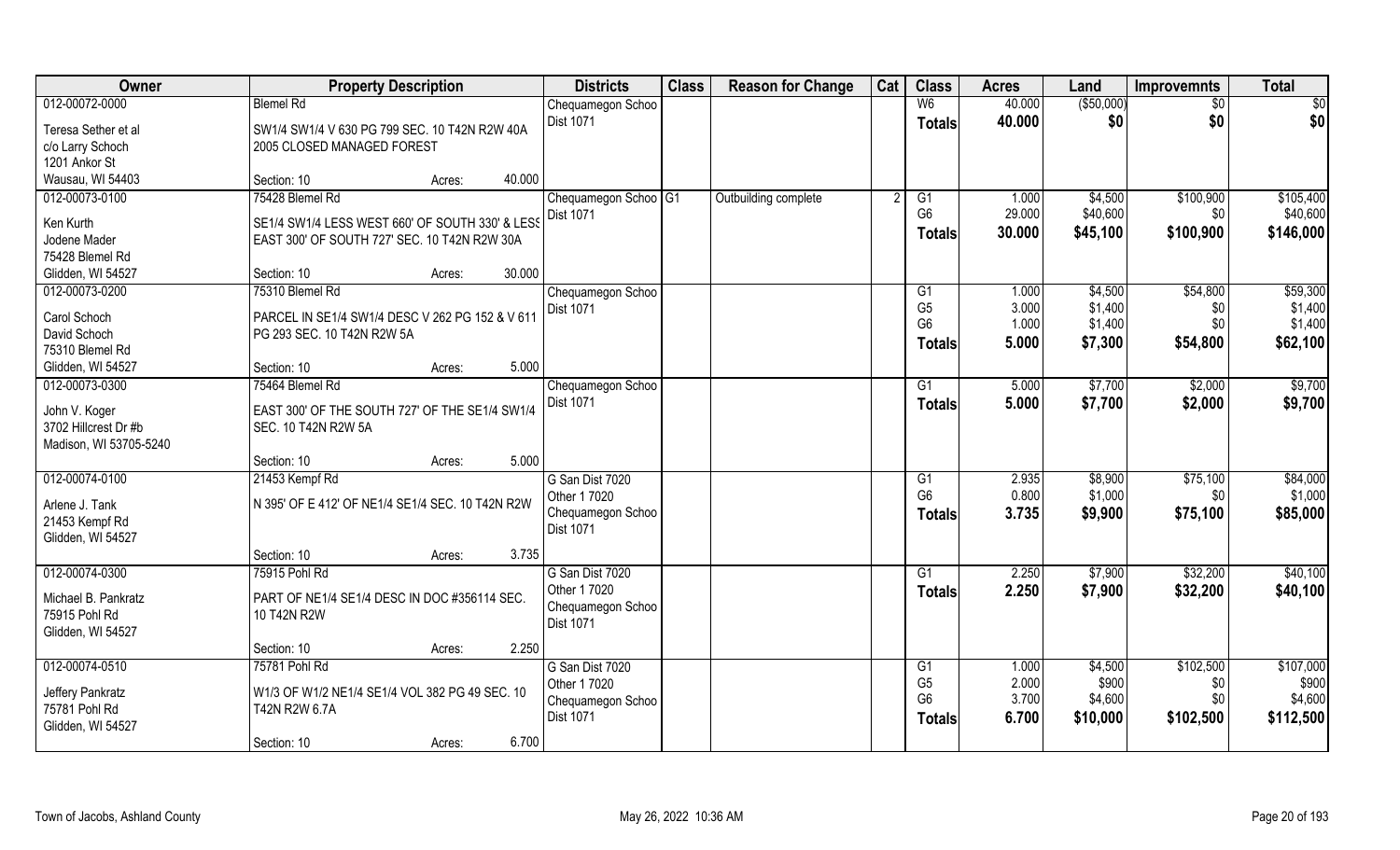| Owner                     | <b>Property Description</b>                       |                  | <b>Districts</b>               | <b>Class</b> | <b>Reason for Change</b> | Cat | <b>Class</b>    | <b>Acres</b> | Land        | <b>Improvemnts</b> | <b>Total</b> |
|---------------------------|---------------------------------------------------|------------------|--------------------------------|--------------|--------------------------|-----|-----------------|--------------|-------------|--------------------|--------------|
| 012-00074-0520            | Pohl Rd                                           |                  | G San Dist 7020                |              |                          |     | G6              | 6.700        | \$8,400     | $\sqrt{$0}$        | \$8,400      |
| Randall Pankratz          | E1/2 W2/3 W1/2 NE1/4 SE1/4 VOL 382 PG 50 SEC. 10  |                  | Other 1 7020                   |              |                          |     | <b>Totals</b>   | 6.700        | \$8,400     | \$0                | \$8,400      |
| PO Box 414                | T42N R2W 6.70A                                    |                  | Chequamegon Schoo<br>Dist 1071 |              |                          |     |                 |              |             |                    |              |
| Mellen, WI 54546          |                                                   |                  |                                |              |                          |     |                 |              |             |                    |              |
|                           | Section: 10                                       | 6.700<br>Acres:  |                                |              |                          |     |                 |              |             |                    |              |
| 012-00074-0530            | 75845 Pohl Rd                                     |                  | G San Dist 7020                |              |                          |     | G1              | 1.000        | \$4,500     | \$31,500           | \$36,000     |
| Nathan Hartfiel           | E1/3 OF W1/2 NE1/4 SE1/4 SEC. 10 T42N R2W 6.70A \ |                  | Other 1 7020                   |              |                          |     | G <sub>6</sub>  | 5.700        | \$7,100     | \$0                | \$7,100      |
| Klara Hartfiel            | 724 PG 403                                        |                  | Chequamegon Schoo              |              |                          |     | Totals          | 6.700        | \$11,600    | \$31,500           | \$43,100     |
| 75845 Pohl Rd             |                                                   |                  | Dist 1071                      |              |                          |     |                 |              |             |                    |              |
| Glidden, WI 54527         | Section: 10                                       | 6.700<br>Acres:  |                                |              |                          |     |                 |              |             |                    |              |
| 012-00074-0600            | 21413 Kempf Rd                                    |                  | G San Dist 7020                |              |                          |     | G1              | 1.000        | \$4,500     | \$130,700          | \$135,200    |
| Jennifer Bebeau           | SOUTH 975' OF EAST 660' OF THE NE1/4 SE1/4 V 734  |                  | Other 1 7020                   |              |                          |     | G <sub>6</sub>  | 13.770       | \$15,700    | \$0                | \$15,700     |
| Brian J. Bebeau           | PG 659 SEC. 10 T42N R2W 14.77A                    |                  | Chequamegon Schoo              |              |                          |     | Totals          | 14.770       | \$20,200    | \$130,700          | \$150,900    |
| 21413 Kempf Rd            |                                                   |                  | Dist 1071                      |              |                          |     |                 |              |             |                    |              |
| Glidden, WI 54527         | Section: 10                                       | 14.770<br>Acres: |                                |              |                          |     |                 |              |             |                    |              |
| 012-00075-0000            | Pohl Rd                                           |                  | Chequamegon Schoo              |              |                          |     | W <sub>6</sub>  | 40.000       | ( \$50,000) | $\sqrt[6]{3}$      | $\sqrt{50}$  |
|                           |                                                   |                  | <b>Dist 1071</b>               |              |                          |     | <b>Totals</b>   | 40.000       | \$0         | \$0                | \$0          |
| Randall R. Pohl           | NW1/4 SE1/4 V 374 PG 321 & V 582 PG 161 SEC. 10   |                  |                                |              |                          |     |                 |              |             |                    |              |
| 144 Bonney St             | T42N R2W 40A 2005 CLOSED MANAGED FOREST           |                  |                                |              |                          |     |                 |              |             |                    |              |
| Glidden, WI 54527         |                                                   |                  |                                |              |                          |     |                 |              |             |                    |              |
|                           | Section: 10                                       | 40.000<br>Acres: |                                |              |                          |     |                 |              |             |                    |              |
| 012-00076-0000            | <b>Blemel Rd</b>                                  |                  | Chequamegon Schoo              |              |                          |     | $\overline{G6}$ | 40.000       | \$47,000    | $\sqrt[6]{30}$     | \$47,000     |
| Jarad Poss                | SW1/4 SE1/4 SEC. 10 T42N R2W 40A                  |                  | Dist 1071                      |              |                          |     | Totals          | 40.000       | \$47,000    | \$0                | \$47,000     |
| Melissa Lopez             |                                                   |                  |                                |              |                          |     |                 |              |             |                    |              |
| 485 Stone Hollow Dr       |                                                   |                  |                                |              |                          |     |                 |              |             |                    |              |
| Poplar, IL 61065          | Section: 10                                       | 40.000<br>Acres: |                                |              |                          |     |                 |              |             |                    |              |
| 012-00077-0000            | 21123 Kempf Rd                                    |                  | G San Dist 7020                | G1           | Exterior remodel         |     | G1              | 1.000        | \$4,500     | \$36,400           | \$40,900     |
| Jarad Poss                | SE1/4 SE1/4 SEC. 10 T42N R2W 38A                  |                  | Other 1 7020                   |              |                          |     | G <sub>6</sub>  | 37.000       | \$40,700    | \$0                | \$40,700     |
| Melissa Lopez             |                                                   |                  | Chequamegon Schoo              |              |                          |     | <b>Totals</b>   | 38.000       | \$45,200    | \$36,400           | \$81,600     |
| 485 Stone Hollow Dr       |                                                   |                  | <b>Dist 1071</b>               |              |                          |     |                 |              |             |                    |              |
| Poplar, IL 61065          | Section: 10                                       | 38.000<br>Acres: |                                |              |                          |     |                 |              |             |                    |              |
| 012-00078-0000            |                                                   |                  | Chequamegon Schoo              |              |                          |     |                 |              |             |                    |              |
| Reference                 | ORIGINAL PLAT OF VILLAGE OF CHIPPEWA              |                  | Dist 1071                      |              |                          |     | <b>Totals</b>   |              |             |                    |              |
| c/o Reference Parcel Only | CROSSING SECTION 11 T42N R2W                      |                  |                                |              |                          |     |                 |              |             |                    |              |
| 201 Main St W             |                                                   |                  |                                |              |                          |     |                 |              |             |                    |              |
| Ashland, WI 54806         | Section: 10                                       | 0.000<br>Acres:  |                                |              |                          |     |                 |              |             |                    |              |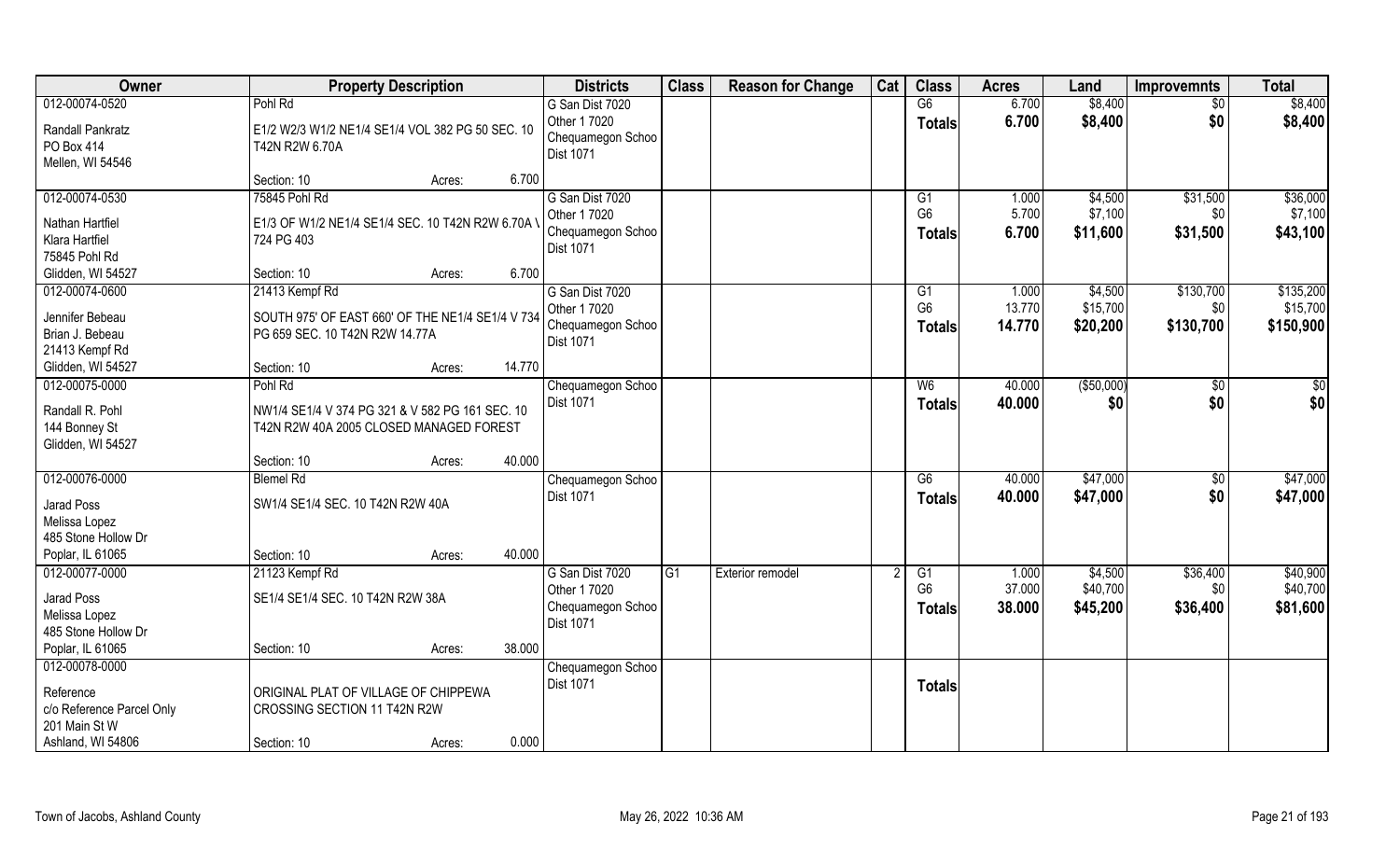| Owner                                                                                                       | <b>Property Description</b>                                                                                                                                                   |        |       | <b>Districts</b>                                                         | <b>Class</b> | <b>Reason for Change</b> | Cat | <b>Class</b>        | <b>Acres</b>   | Land               | <b>Improvemnts</b>     | <b>Total</b>         |
|-------------------------------------------------------------------------------------------------------------|-------------------------------------------------------------------------------------------------------------------------------------------------------------------------------|--------|-------|--------------------------------------------------------------------------|--------------|--------------------------|-----|---------------------|----------------|--------------------|------------------------|----------------------|
| 012-00079-0000                                                                                              | 184 W 1st St                                                                                                                                                                  |        |       | G San Dist 7020                                                          |              |                          |     | G1                  | 0.172          | \$1,500            | \$77,000               | \$78,500             |
| Linda Pankratz<br>James Pankratz<br>PO Box 63                                                               | LOT 1 BLOCK 2 VOL 280 PG 201 VILLAGE OF<br>CHIPPEWA CROSSING                                                                                                                  |        |       | Other 1 7020<br>Chequamegon Schoo<br><b>Dist 1071</b>                    |              |                          |     | <b>Totals</b>       | 0.172          | \$1,500            | \$77,000               | \$78,500             |
| Glidden, WI 54527                                                                                           | Section: 11                                                                                                                                                                   | Acres: | 0.000 |                                                                          |              |                          |     |                     |                |                    |                        |                      |
| 012-00080-0000<br>Linda Pankratz<br>James Pankratz<br>PO Box 63                                             | W 1st St<br>LOT 2 BLOCK 2 VOL 280 PG 201 VILLAGE OF<br>CHIPPEWA CROSSING                                                                                                      |        |       | G San Dist 7020<br>Other 1 7020<br>Chequamegon Schoo<br><b>Dist 1071</b> |              |                          |     | G1<br>Totals        | 0.172<br>0.172 | \$1,500<br>\$1,500 | \$0<br>\$0             | \$1,500<br>\$1,500   |
| Glidden, WI 54527                                                                                           | Section: 11                                                                                                                                                                   | Acres: | 0.000 |                                                                          |              |                          |     |                     |                |                    |                        |                      |
| 012-00082-0000<br>V.F.W. Glidden Chippewa Post #7300<br>c/o Frank Motola<br>PO Box 301<br>Glidden, WI 54527 | 174 W 1st St<br>LOTS 3 & 4 BLOCK 2 & PART OF THE W1/2 NE1/4 SEO<br>11 T42N R2W DESC IN V 724 PG 778 & V 725 PG 525<br>& V 252 PG 139 & V 250 PG 222 VILLAGE OF<br>Section: 11 | Acres: | 1.680 | G San Dist 7020<br>Other 1 7020<br>Chequamegon Schoo<br><b>Dist 1071</b> |              |                          |     | X4<br><b>Totals</b> | 1.680<br>1.680 | \$0<br>\$0         | $\sqrt[6]{3}$<br>\$0   | \$0<br>\$0           |
| 012-00084-0000                                                                                              | 130 W 1st St                                                                                                                                                                  |        |       | G San Dist 7020                                                          |              |                          |     | G2                  | 0.459          | \$3,800            | \$129,800              | \$133,600            |
| Eugene Frey<br>Suzanne Frey<br>130 W 1st St                                                                 | LOTS 5, 6, 7 & 8 BLOCK 2 VILLAGE OF CHIPPEWA<br>CROSSING V 294 PG 62, V 414 PG 245 & V 444 PG 62<br>& V 515 PG 322                                                            |        |       | Other 1 7020<br>Chequamegon Schoo<br>Dist 1071                           |              |                          |     | <b>Totals</b>       | 0.459          | \$3,800            | \$129,800              | \$133,600            |
| Glidden, WI 54527                                                                                           | Section: 11                                                                                                                                                                   | Acres: | 0.000 |                                                                          |              |                          |     |                     |                |                    |                        |                      |
| 012-00087-0000<br>Sheridan Schoch<br>Shirley Schoch<br>116 W Midway Rd                                      | 116 W Midway Rd<br>LOT 9 BLOCK 2 VOL 403 PG 366 VILLAGE OF<br>CHIPPEWA CROSSING                                                                                               |        |       | G San Dist 7020<br>Other 1 7020<br>Chequamegon Schoo<br><b>Dist 1071</b> |              |                          |     | G1<br><b>Totals</b> | 0.172<br>0.172 | \$1,500<br>\$1,500 | \$42,800<br>\$42,800   | \$44,300<br>\$44,300 |
| Glidden, WI 54527                                                                                           | Section: 11                                                                                                                                                                   | Acres: | 0.000 |                                                                          |              |                          |     |                     |                |                    |                        |                      |
| 012-00088-0000                                                                                              | W 2nd St                                                                                                                                                                      |        |       | G San Dist 7020                                                          |              |                          |     | G1                  | 0.172          | \$1,500            | $\overline{60}$        | \$1,500              |
| Sheridan Schoch<br>Shirley Schoch<br>116 W Midway Rd                                                        | LOT 10 BLOCK 2 VOL 403 PG 366 VILLAGE OF<br>CHIPPEWA CROSSING                                                                                                                 |        |       | Other 1 7020<br>Chequamegon Schoo<br><b>Dist 1071</b>                    |              |                          |     | Totals              | 0.172          | \$1,500            | \$0                    | \$1,500              |
| Glidden, WI 54527                                                                                           | Section: 11                                                                                                                                                                   | Acres: | 0.000 |                                                                          |              |                          |     |                     |                |                    |                        |                      |
| 012-00089-0000<br>Brian J. Lutz<br>141 W 2nd St<br>Glidden, WI 54527                                        | $W$ 2nd St<br>LOT 11 BLOCK 2 VILLAGE OF CHIPPEWA CROSSING<br>V 544 PG 819 & V 665 PG 259 & V 712 PG 234<br>Section: 11                                                        | Acres: | 0.000 | G San Dist 7020<br>Other 1 7020<br>Chequamegon Schoo<br>Dist 1071        |              |                          |     | G1<br><b>Totals</b> | 0.172<br>0.172 | \$1,500<br>\$1,500 | $\overline{50}$<br>\$0 | \$1,500<br>\$1,500   |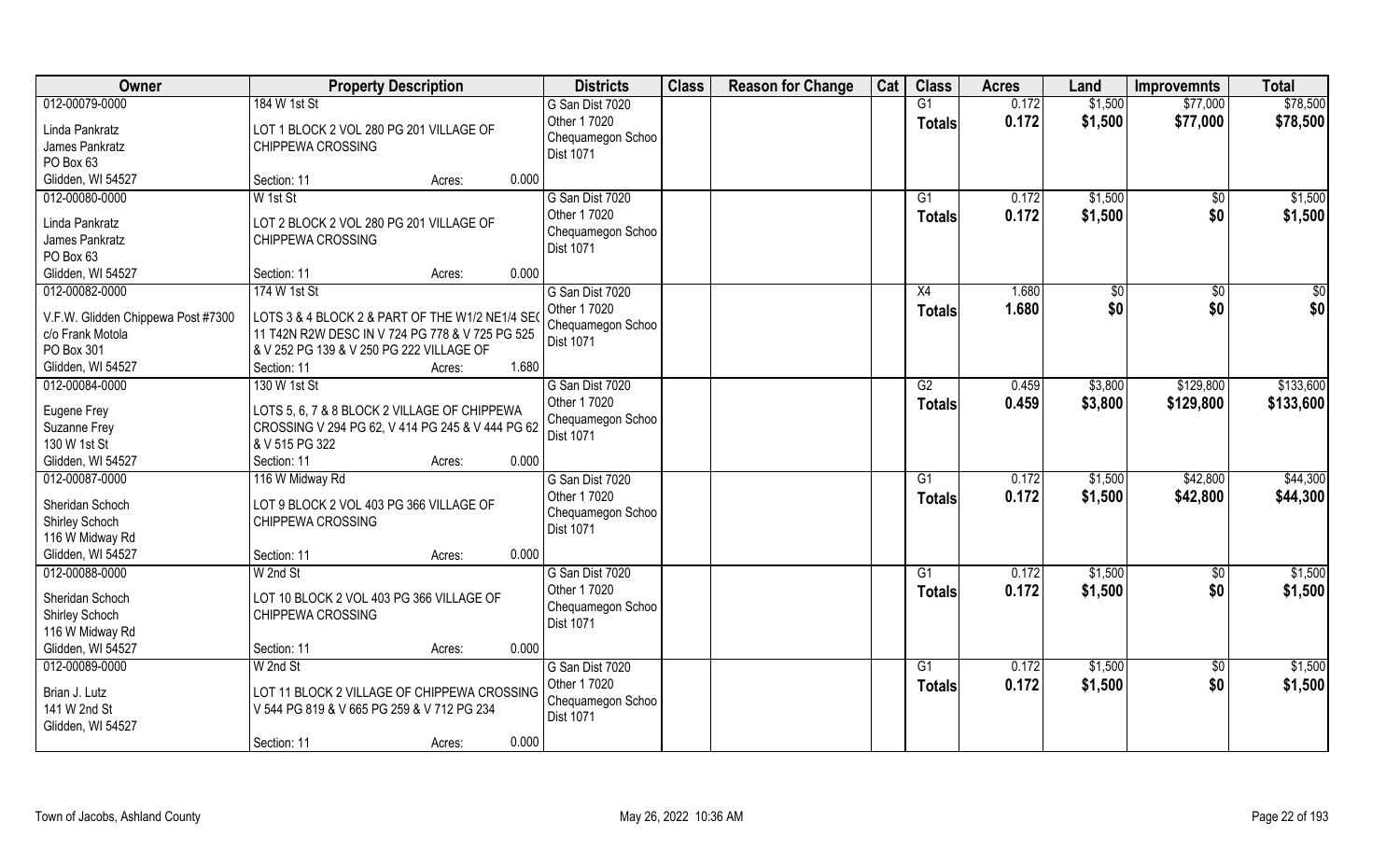| Owner                                                                        | <b>Property Description</b>                                                               |        |       | <b>Districts</b>                                                  | <b>Class</b> | <b>Reason for Change</b> | Cat | <b>Class</b>              | <b>Acres</b>   | Land               | <b>Improvemnts</b> | <b>Total</b>       |
|------------------------------------------------------------------------------|-------------------------------------------------------------------------------------------|--------|-------|-------------------------------------------------------------------|--------------|--------------------------|-----|---------------------------|----------------|--------------------|--------------------|--------------------|
| 012-00090-0000                                                               | 141 E 2nd St                                                                              |        |       | G San Dist 7020                                                   |              |                          |     | G1                        | 0.172          | \$1,500            | \$44,500           | \$46,000           |
| Brian J. Lutz<br>141 W 2nd St<br>Glidden, WI 54527                           | LOT 12 BLOCK 2 VILLAGE OF CHIPPEWA CROSSING<br>V 544 PG 819 & V 665 PG 259 & V 712 PG 234 |        |       | Other 1 7020<br>Chequamegon Schoo<br>Dist 1071                    |              |                          |     | <b>Totals</b>             | 0.172          | \$1,500            | \$44,500           | \$46,000           |
|                                                                              | Section: 11                                                                               | Acres: | 0.000 |                                                                   |              |                          |     |                           |                |                    |                    |                    |
| 012-00091-0000<br>Ervin M. Zimmerman<br>c/o Patricia Zimmerman<br>PO Box 331 | 153 W 2nd St<br>LOT 13 BLOCK 2 V 596 PG 221 VILLAGE OF<br>CHIPPEWA CROSSING               |        |       | G San Dist 7020<br>Other 1 7020<br>Chequamegon Schoo<br>Dist 1071 |              |                          |     | $\overline{G1}$<br>Totals | 0.172<br>0.172 | \$1,500<br>\$1,500 | \$1,500<br>\$1,500 | \$3,000<br>\$3,000 |
| Glidden, WI 54527                                                            | Section: 11                                                                               | Acres: | 0.000 |                                                                   |              |                          |     |                           |                |                    |                    |                    |
| 012-00092-0000                                                               | 163 W 2nd St                                                                              |        |       | G San Dist 7020                                                   |              |                          |     | G1                        | 0.172          | \$1,500            | \$6,100            | \$7,600            |
| Patricia Zimmermann<br>Ervin Zimmermann<br>PO Box 331                        | LOT 14 BLOCK 2 VOL 433 PG 31 VILLAGE OF<br>CHIPPEWA CROSSING                              |        |       | Other 1 7020<br>Chequamegon Schoo<br>Dist 1071                    |              |                          |     | <b>Totals</b>             | 0.172          | \$1,500            | \$6,100            | \$7,600            |
| Glidden, WI 54527                                                            | Section: 11                                                                               | Acres: | 0.000 |                                                                   |              |                          |     |                           |                |                    |                    |                    |
| 012-00093-0000<br>James Pankratz Sr                                          | W 2nd St<br>LOT 15 BLOCK 2 VILLAGE OF CHIPPEWA CROSSING                                   |        |       | G San Dist 7020<br>Other 1 7020<br>Chequamegon Schoo              |              |                          |     | G1<br><b>Totals</b>       | 0.172<br>0.172 | \$1,500<br>\$1,500 | \$0<br>\$0         | \$1,500<br>\$1,500 |
| Linda Pankratz<br>PO Box 63                                                  | V 497 PG 16                                                                               |        |       | Dist 1071                                                         |              |                          |     |                           |                |                    |                    |                    |
| Glidden, WI 54527                                                            | Section: 11                                                                               | Acres: | 0.000 |                                                                   |              |                          |     |                           |                |                    |                    |                    |
| 012-00094-0000                                                               | W 2nd St                                                                                  |        |       | G San Dist 7020                                                   |              |                          |     | G1                        | 0.172          | \$1,500            | $\sqrt[6]{30}$     | \$1,500            |
| James Pankratz Sr<br>Linda Pankratz<br>PO Box 63                             | LOT 16 BLOCK 2 VILLAGE OF CHIPPEWA CROSSING<br>V 497 PG 16                                |        |       | Other 1 7020<br>Chequamegon Schoo<br>Dist 1071                    |              |                          |     | <b>Totals</b>             | 0.172          | \$1,500            | \$0                | \$1,500            |
| Glidden, WI 54527                                                            | Section: 11                                                                               | Acres: | 0.000 |                                                                   |              |                          |     |                           |                |                    |                    |                    |
| 012-00095-0100                                                               | 106 E 1st St                                                                              |        |       | G San Dist 7020                                                   |              |                          |     | G2                        | 0.172          | \$2,000            | \$58,000           | \$60,000           |
| Johnson Investment Properties, LLC<br>PO Box 344<br>Stevens Point, WI 54481  | WEST 45' OF LOT 1 BLOCK 3 VILLAGE OF CHIPPEWA<br>CROSSING V 710 PG 112                    |        |       | Other 1 7020<br>Chequamegon Schoo<br>Dist 1071                    |              |                          |     | <b>Totals</b>             | 0.172          | \$2,000            | \$58,000           | \$60,000           |
|                                                                              | Section: 11                                                                               | Acres: | 0.000 |                                                                   |              |                          |     |                           |                |                    |                    |                    |
| 012-00095-0200                                                               | 122 E 1st St                                                                              |        |       | G San Dist 7020                                                   |              |                          |     | G2                        | 0.086          | \$1,000            | \$17,500           | \$18,500           |
| Larry J. Poppe<br>122 E 1st St<br>Glidden, WI 54527                          | EAST 5' OF LOT 1 & WEST 25' LOT 2 BLOCK 3 V 731<br>PG 380 VILLAGE OF CHIPPEWA CROSSING    |        |       | Other 1 7020<br>Chequamegon Schoo<br>Dist 1071                    |              |                          |     | <b>Totals</b>             | 0.086          | \$1,000            | \$17,500           | \$18,500           |
|                                                                              | Section: 11                                                                               | Acres: | 0.000 |                                                                   |              |                          |     |                           |                |                    |                    |                    |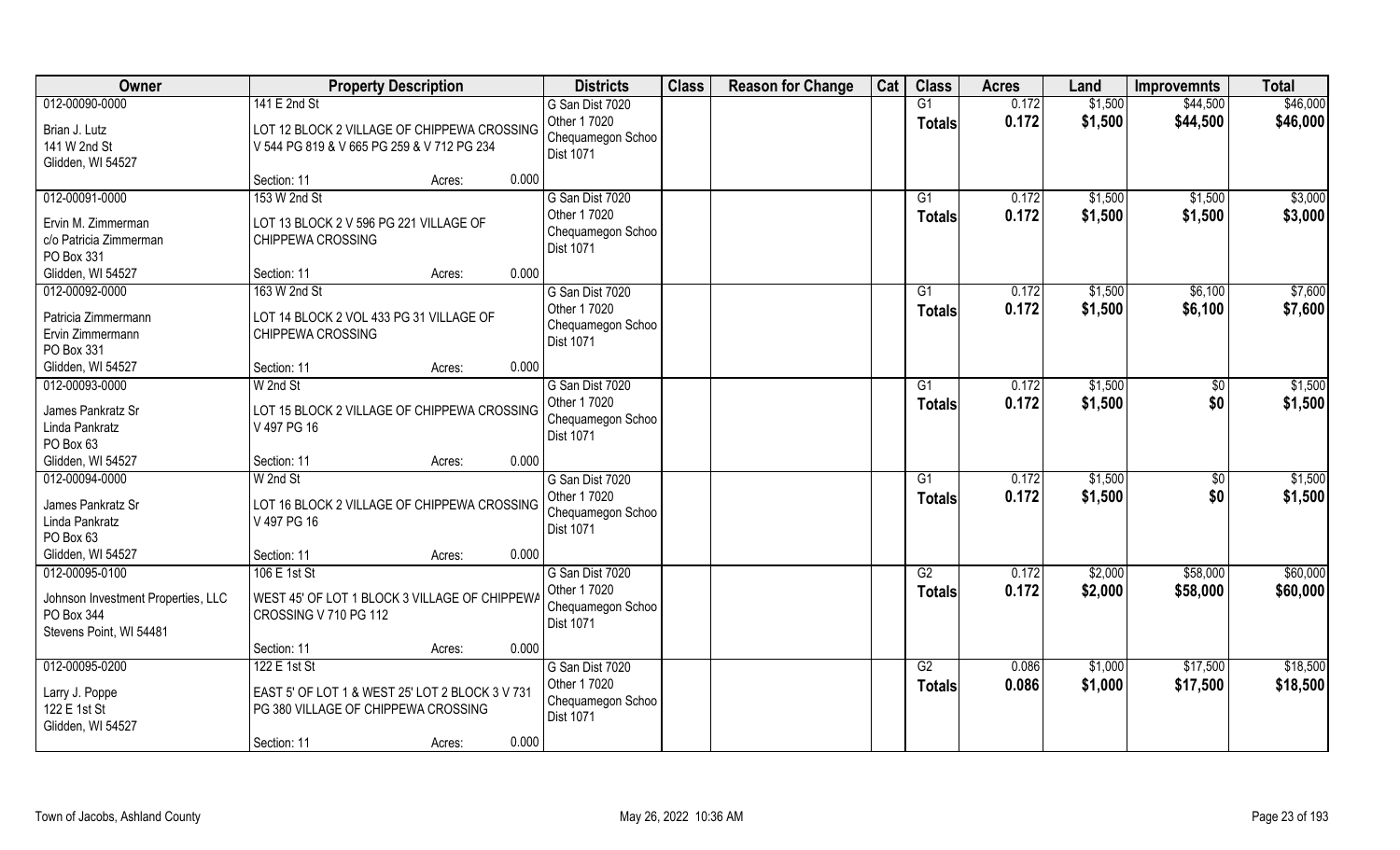| Owner                                                                                  | <b>Property Description</b>                                                                     | <b>Districts</b>                                                         | <b>Class</b> | <b>Reason for Change</b> | Cat | <b>Class</b>                     | <b>Acres</b>   | Land               | <b>Improvemnts</b>   | <b>Total</b>         |
|----------------------------------------------------------------------------------------|-------------------------------------------------------------------------------------------------|--------------------------------------------------------------------------|--------------|--------------------------|-----|----------------------------------|----------------|--------------------|----------------------|----------------------|
| 012-00095-0300<br>Kartias V. Klassico                                                  | 128 E 1st St<br>EAST 25' OF LOT 2 BLOCK 3 VILLAGE OF CHIPPEWA                                   | G San Dist 7020<br>Other 1 7020<br>Chequamegon Schoo                     |              |                          |     | G1<br><b>Totals</b>              | 0.086<br>0.086 | \$800<br>\$800     | \$10,000<br>\$10,000 | \$10,800<br>\$10,800 |
| 1017 El Camino Real #185<br>Redwood, CA 94063                                          | CROSSING                                                                                        | <b>Dist 1071</b>                                                         |              |                          |     |                                  |                |                    |                      |                      |
|                                                                                        | 0.000<br>Section: 11<br>Acres:                                                                  |                                                                          |              |                          |     |                                  |                |                    |                      |                      |
| 012-00096-0000<br>Kartias V. Klassico<br>1017 El Camino Real #185<br>Redwood, CA 94063 | W 1st St<br>LOT 3 BLOCK 3 VILLAGE OF CHIPPEWA CROSSING                                          | G San Dist 7020<br>Other 1 7020<br>Chequamegon Schoo<br><b>Dist 1071</b> |              |                          |     | G1<br><b>Totals</b>              | 0.172<br>0.172 | \$1,500<br>\$1,500 | $\sqrt{6}$<br>\$0    | \$1,500<br>\$1,500   |
|                                                                                        | 0.000<br>Section: 11<br>Acres:                                                                  |                                                                          |              |                          |     |                                  |                |                    |                      |                      |
| 012-00097-0000                                                                         | 150 E 1st St                                                                                    | G San Dist 7020                                                          |              |                          |     | G1                               | 0.172          | \$1,500            | \$28,000             | \$29,500             |
| Todd B. Bebeau<br>612 Park St<br>Glidden, WI 54527                                     | LOT 4 BLOCK 3 VILLAGE OF CHIPPEWA CROSSING \<br>753 PG 43                                       | Other 1 7020<br>Chequamegon Schoo<br><b>Dist 1071</b>                    |              |                          |     | <b>Totals</b>                    | 0.172          | \$1,500            | \$28,000             | \$29,500             |
|                                                                                        | 0.000<br>Section: 11<br>Acres:                                                                  |                                                                          |              |                          |     |                                  |                |                    |                      |                      |
| 012-00098-0000                                                                         | 164 E 1st St                                                                                    | G San Dist 7020                                                          |              |                          |     | G2                               | 0.344          | \$3,400            | \$41,500             | \$44,900             |
| Samuel C. Zielke<br>131 Washington St<br>Glidden, WI 54527                             | LOTS 5 & 6 BLOCK 3 VILLAGE OF CHIPPEWA<br>CROSSING LAND CONTRACT #357923                        | Other 1 7020<br>Chequamegon Schoo<br>Dist 1071                           |              |                          |     | <b>Totals</b>                    | 0.344          | \$3,400            | \$41,500             | \$44,900             |
|                                                                                        | 0.000<br>Section: 11<br>Acres:                                                                  |                                                                          |              |                          |     |                                  |                |                    |                      |                      |
| 012-00100-0000<br>Robert Longfield<br>6858 W 109th PI                                  | 192 E 1st St<br>LOTS 7 & 8 BLOCK 3 VILLAGE OF CHIPPEWA<br><b>CROSSING</b>                       | G San Dist 7020<br>Other 1 7020<br>Chequamegon Schoo<br>Dist 1071        |              |                          |     | $\overline{G2}$<br><b>Totals</b> | 0.344<br>0.344 | \$3,400<br>\$3,400 | \$24,200<br>\$24,200 | \$27,600<br>\$27,600 |
| Worth, IL 60482                                                                        |                                                                                                 |                                                                          |              |                          |     |                                  |                |                    |                      |                      |
| 012-00102-0000                                                                         | 0.000<br>Section: 11<br>Acres:<br>175 Lincoln St                                                | G San Dist 7020                                                          |              |                          |     | G1                               | 0.172          | \$1,500            | \$4,900              | \$6,400              |
| Ronald Kerfoot Jr<br>Angela Kerfoot<br>259 E 4th St                                    | LOT 9 BLOCK 3 VILLAGE OF CHIPPEWA CROSSING                                                      | Other 1 7020<br>Chequamegon Schoo<br><b>Dist 1071</b>                    |              |                          |     | <b>Totals</b>                    | 0.172          | \$1,500            | \$4,900              | \$6,400              |
| Glidden, WI 54527                                                                      | 0.000<br>Section: 11<br>Acres:                                                                  |                                                                          |              |                          |     |                                  |                |                    |                      |                      |
| 012-00103-0000                                                                         | 175 E 2nd St                                                                                    | G San Dist 7020                                                          |              |                          |     | G1                               | 0.172          | \$1,500            | \$38,000             | \$39,500             |
| Kathleen Schmidt<br>175 E 2nd St<br>Glidden, WI 54527                                  | LOT 10 BLOCK 3 VOL 473 PG 600 VILLAGE OF<br>CHIPPEWA CROSSING<br>0.000<br>Section: 11<br>Acres: | Other 1 7020<br>Chequamegon Schoo<br><b>Dist 1071</b>                    |              |                          |     | <b>Totals</b>                    | 0.172          | \$1,500            | \$38,000             | \$39,500             |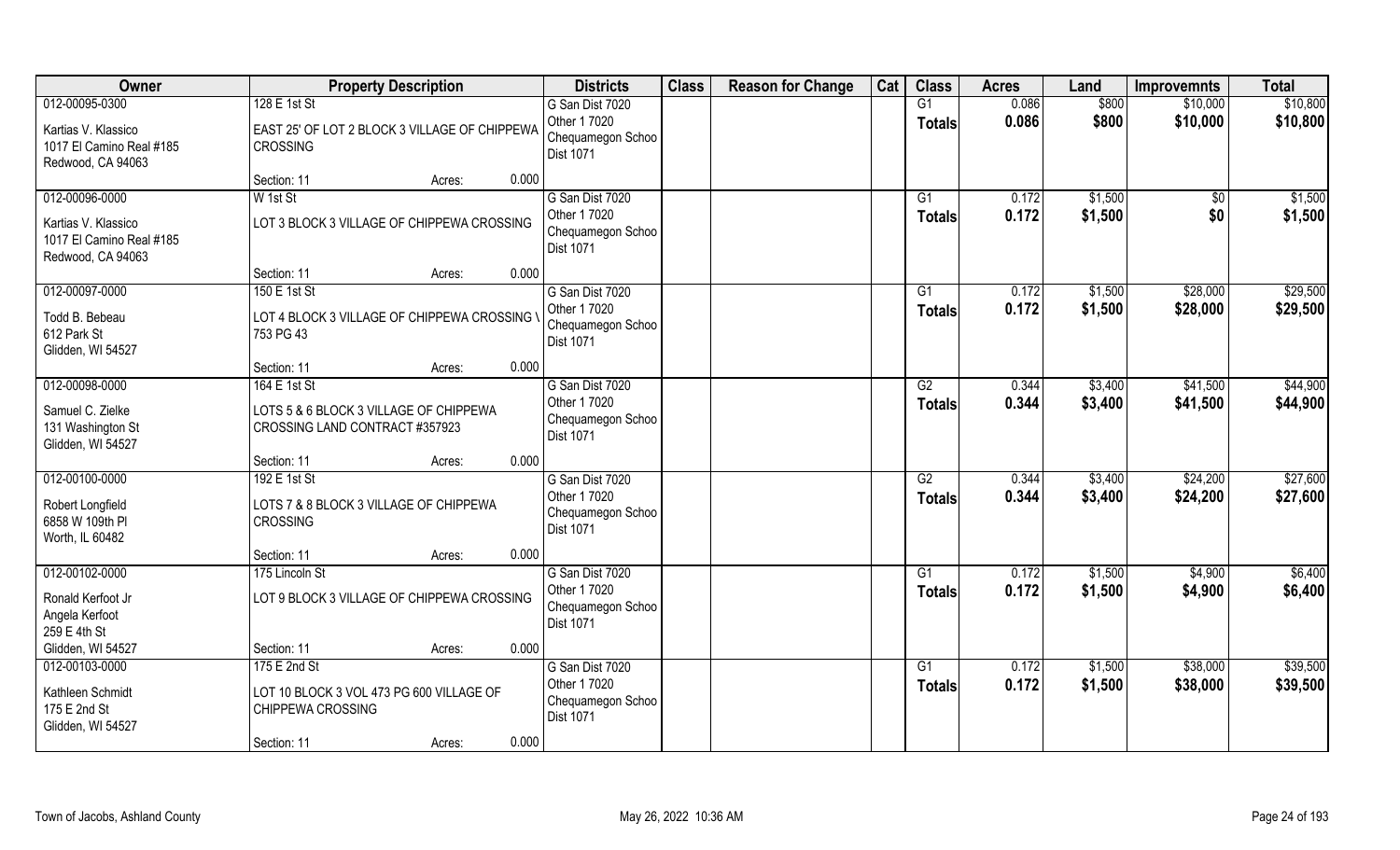| Owner                                                                                           | <b>Property Description</b>                                                                                                                                      | <b>Districts</b>                                                  | <b>Class</b> | <b>Reason for Change</b> | Cat | <b>Class</b>              | <b>Acres</b>   | Land               | <b>Improvemnts</b>     | <b>Total</b>         |
|-------------------------------------------------------------------------------------------------|------------------------------------------------------------------------------------------------------------------------------------------------------------------|-------------------------------------------------------------------|--------------|--------------------------|-----|---------------------------|----------------|--------------------|------------------------|----------------------|
| 012-00104-0000                                                                                  | 165 E 2nd St                                                                                                                                                     | G San Dist 7020                                                   |              |                          |     | G1                        | 0.172          | \$1,500            | \$23,000               | \$24,500             |
| Rebecca Nelson<br>165 E 2nd St<br>Glidden, WI 54527                                             | LOT 11 BLOCK 3 VOL 497 PG 765 VILLAGE OF<br>CHIPPEWA CROSSING                                                                                                    | Other 1 7020<br>Chequamegon Schoo<br>Dist 1071                    |              |                          |     | <b>Totals</b>             | 0.172          | \$1,500            | \$23,000               | \$24,500             |
|                                                                                                 | Section: 11<br>0.000<br>Acres:                                                                                                                                   |                                                                   |              |                          |     |                           |                |                    |                        |                      |
| 012-00105-0000                                                                                  | 157 E 2nd St                                                                                                                                                     | G San Dist 7020                                                   |              |                          |     | G1                        | 0.172          | \$1,500            | \$27,100               | \$28,600             |
| David C. Lutz<br>157 E 2nd St<br>Glidden, WI 54527                                              | LOT 12 BLOCK 3 VILLAGE OF CHIPPEWA CROSSING                                                                                                                      | Other 1 7020<br>Chequamegon Schoo<br><b>Dist 1071</b>             |              |                          |     | Totals                    | 0.172          | \$1,500            | \$27,100               | \$28,600             |
|                                                                                                 | 0.000<br>Section: 11<br>Acres:                                                                                                                                   |                                                                   |              |                          |     |                           |                |                    |                        |                      |
| 012-00106-0000                                                                                  | 147 E 2nd St                                                                                                                                                     | G San Dist 7020                                                   |              |                          |     | G1                        | 0.172          | \$1,500            | \$45,800               | \$47,300             |
| Roger Bucheger<br>Deborah Bucheger<br>147 E 2nd St                                              | LOT 13 BLOCK 3 VOL 429 PG 9 VILLAGE OF<br>CHIPPEWA CROSSING                                                                                                      | Other 1 7020<br>Chequamegon Schoo<br>Dist 1071                    |              |                          |     | <b>Totals</b>             | 0.172          | \$1,500            | \$45,800               | \$47,300             |
| Glidden, WI 54527                                                                               | 0.000<br>Section: 11<br>Acres:                                                                                                                                   |                                                                   |              |                          |     |                           |                |                    |                        |                      |
| 012-00107-0100                                                                                  | E 2nd St                                                                                                                                                         | G San Dist 7020                                                   |              |                          |     | G1                        | 0.172          | \$1,500            | $\frac{6}{5}$          | \$1,500              |
| Roger Bucheger<br>Deborah Bucheger<br>147 E 2nd St                                              | LOT 14 BLOCK 3 LESS VOL 124 PG 621 VILLAGE OF<br>CHIPPEWA CROSSING (VOL 429 PG 9)                                                                                | Other 1 7020<br>Chequamegon Schoo<br>Dist 1071                    |              |                          |     | <b>Totals</b>             | 0.172          | \$1,500            | \$0                    | \$1,500              |
| Glidden, WI 54527                                                                               | 0.000<br>Section: 11<br>Acres:                                                                                                                                   |                                                                   |              |                          |     |                           |                |                    |                        |                      |
| 012-00107-0200<br>Telephone of Usa of Wisconsin, LLC<br>100 Century Park Rd<br>Monroe, LA 71203 | 136 E Midway Rd<br>WEST 30' OF SOUTH 35' OF LOT 14 BLOCK 3<br>VILLAGE OF CHIPPEWA CROSSING VOL 520 PG 138<br><b>TAX EXEMPT</b><br>0.000<br>Section: 11<br>Acres: | G San Dist 7020<br>Other 1 7020<br>Chequamegon Schoo<br>Dist 1071 |              |                          |     | X4<br><b>Totals</b>       | 0.024<br>0.024 | \$0<br>\$0         | $\overline{50}$<br>\$0 | \$0<br>\$0           |
| 012-00108-0000                                                                                  | <b>Grant St</b>                                                                                                                                                  | G San Dist 7020                                                   |              |                          |     | G1                        | 0.172          | \$1,500            | \$0                    | \$1,500              |
| Roderick Schmidt<br>184 N Grant St<br>Glidden, WI 54527                                         | LOT 15 BLOCK 3 V 374 PG 444 & V 411 PG 613<br>VILLAGE OF CHIPPEWA CROSSING & V 458 PG 113                                                                        | Other 1 7020<br>Chequamegon Schoo<br>Dist 1071                    |              |                          |     | <b>Totals</b>             | 0.172          | \$1,500            | \$0                    | \$1,500              |
|                                                                                                 | 0.000<br>Section: 11<br>Acres:                                                                                                                                   |                                                                   |              |                          |     |                           |                |                    |                        |                      |
| 012-00109-0000<br>Roderick Schmidt<br>184 N Grant St<br>Glidden, WI 54527                       | 184 N Grant St<br>LOT 16 BLOCK 3 V 374 PG 444 & V 411 PG 613<br>VILLAGE OF CHIPPEWA CROSSING & V 458 PG 113<br>0.000<br>Section: 11<br>Acres:                    | G San Dist 7020<br>Other 1 7020<br>Chequamegon Schoo<br>Dist 1071 |              |                          |     | $\overline{G1}$<br>Totals | 0.172<br>0.172 | \$1,500<br>\$1,500 | \$19,400<br>\$19,400   | \$20,900<br>\$20,900 |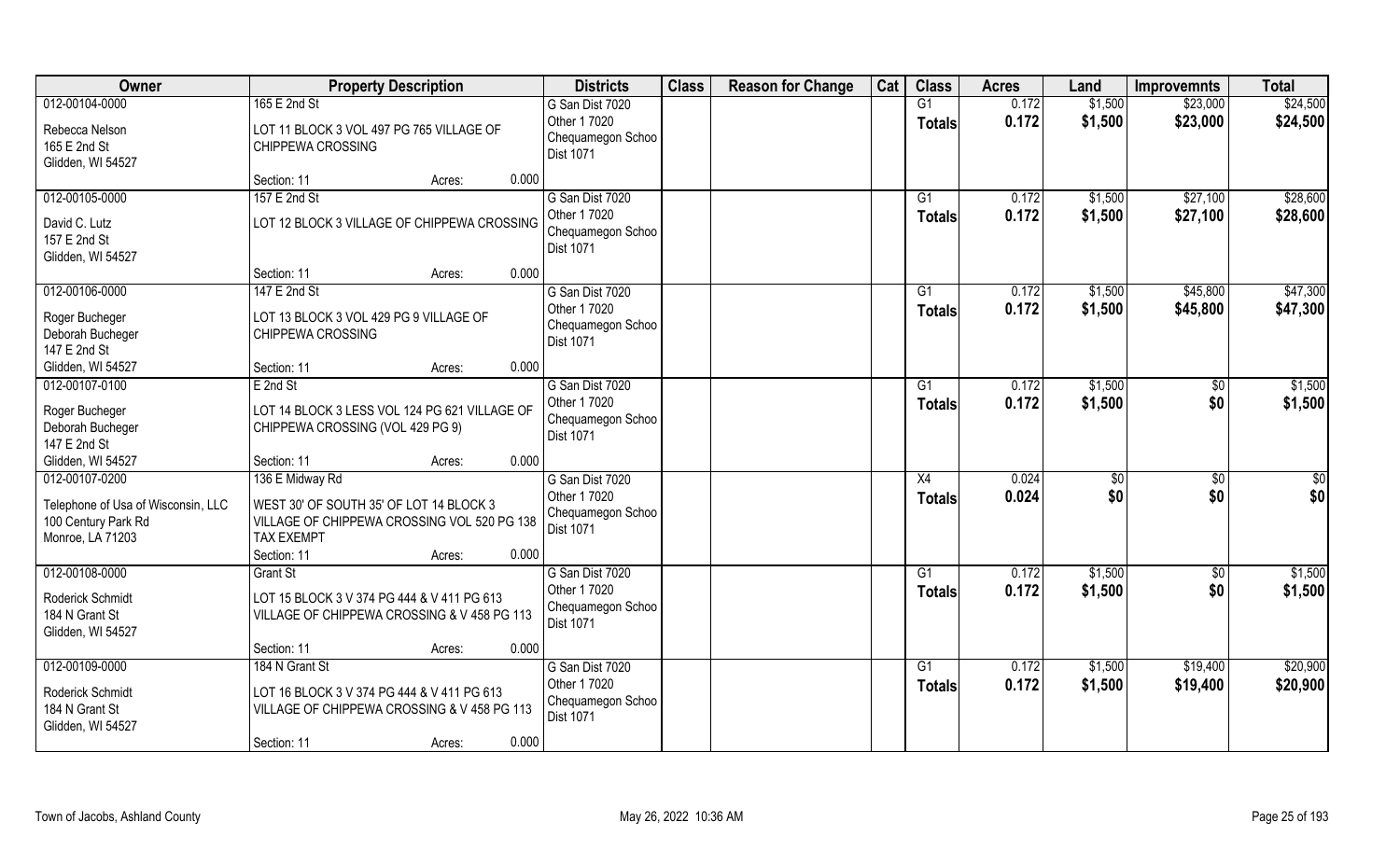| Owner                                                                                        | <b>Property Description</b>                                                                                                       |       | <b>Districts</b>                                                         | <b>Class</b> | <b>Reason for Change</b> | Cat | <b>Class</b>        | <b>Acres</b>   | Land               | <b>Improvemnts</b>     | <b>Total</b>         |
|----------------------------------------------------------------------------------------------|-----------------------------------------------------------------------------------------------------------------------------------|-------|--------------------------------------------------------------------------|--------------|--------------------------|-----|---------------------|----------------|--------------------|------------------------|----------------------|
| 012-00110-0000<br>Sydney Anderson et al<br>140 S Sixth St<br>Evansville, WI 53536            | 138 Lincoln St<br>LOT 1 BLOCK 4 VILLAGE OF CHIPPEWA CROSSING \<br>664 PG 70                                                       |       | G San Dist 7020<br>Other 1 7020<br>Chequamegon Schoo<br>Dist 1071        |              |                          |     | G1<br><b>Totals</b> | 0.172<br>0.172 | \$1,500<br>\$1,500 | \$13,900<br>\$13,900   | \$15,400<br>\$15,400 |
|                                                                                              | Section: 11<br>Acres:                                                                                                             | 0.000 |                                                                          |              |                          |     |                     |                |                    |                        |                      |
| 012-00111-0000<br>Michael P. Mckibbin<br>W2751 Lehman Rd<br>Neosho, WI 53059                 | 230 E 1st St<br>LOT 2 BLOCK 4 VILLAGE OF CHIPPEWA CROSSING                                                                        |       | G San Dist 7020<br>Other 1 7020<br>Chequamegon Schoo<br>Dist 1071        |              |                          |     | G1<br>Totals        | 0.172<br>0.172 | \$1,500<br>\$1,500 | \$28,000<br>\$28,000   | \$29,500<br>\$29,500 |
|                                                                                              | Section: 11<br>Acres:                                                                                                             | 0.000 |                                                                          |              |                          |     |                     |                |                    |                        |                      |
| 012-00112-0000<br>Dale Baker et al<br>c/o Toni Bader<br>3626 Seymour Rd Lot #49              | W 1st St<br>LOT 3 BLOCK 4 VOL 271 PG 402 VILLAGE OF<br>CHIPPEWA CROSSING                                                          |       | G San Dist 7020<br>Other 1 7020<br>Chequamegon Schoo<br>Dist 1071        |              |                          |     | G1<br><b>Totals</b> | 0.172<br>0.172 | \$1,500<br>\$1,500 | $\sqrt[6]{}$<br>\$0    | \$1,500<br>\$1,500   |
| Eau Claire, WI 54703                                                                         | Section: 11<br>Acres:                                                                                                             | 0.000 |                                                                          |              |                          |     |                     |                |                    |                        |                      |
| 012-00113-0000<br>Dale Baker et al<br>c/o Toni Bader<br>3626 Seymour Rd Lot #49              | 246 E 1st St<br>LOT 4 BLOCK 4 VILLAGE OF CHIPPEWA CROSSING                                                                        |       | G San Dist 7020<br>Other 1 7020<br>Chequamegon Schoo<br><b>Dist 1071</b> |              |                          |     | G1<br><b>Totals</b> | 0.172<br>0.172 | \$1,500<br>\$1,500 | \$15,500<br>\$15,500   | \$17,000<br>\$17,000 |
| Eau Claire, WI 54703                                                                         | Section: 11<br>Acres:                                                                                                             | 0.000 |                                                                          |              |                          |     |                     |                |                    |                        |                      |
| 012-00114-0000<br>Town of Jacobs<br>23 N Grant St<br>Glidden, WI 54527                       | 264 E 1st St<br>LOTS 5, 6, 7 & 8 BLOCK 4 VILLAGE OF CHIPPEWA<br>CROSSING V 252 PG 552 & V 260 PG 126 & V 461 PG<br>539 TAX EXEMPT |       | G San Dist 7020<br>Other 1 7020<br>Chequamegon Schoo<br>Dist 1071        |              |                          |     | X4<br><b>Totals</b> | 0.000<br>0.000 | \$0<br>\$0         | $\overline{50}$<br>\$0 | \$0<br>\$0           |
|                                                                                              | Section: 11<br>Acres:                                                                                                             | 0.000 |                                                                          |              |                          |     |                     |                |                    |                        |                      |
| 012-00118-0000<br><b>Randall Butler</b><br>Cynthia Ross<br>289 E 2nd St                      | 289 E 2nd St<br>LOT 9 BLOCK 4 VOL 397 PG 297 VILLAGE OF<br>CHIPPEWA CROSSING                                                      |       | G San Dist 7020<br>Other 1 7020<br>Chequamegon Schoo<br>Dist 1071        |              |                          |     | G1<br><b>Totals</b> | 0.172<br>0.172 | \$1,500<br>\$1,500 | \$6,800<br>\$6,800     | \$8,300<br>\$8,300   |
| Glidden, WI 54527                                                                            | Section: 11<br>Acres:                                                                                                             | 0.000 |                                                                          |              |                          |     |                     |                |                    |                        |                      |
| 012-00119-0000<br><b>Randall Butler</b><br>Cynthia Ross<br>289 E 2nd St<br>Glidden, WI 54527 | E Midway Rd<br>LOT 10 BLOCK 4 VOL 397 PG 297 VILLAGE OF<br>CHIPPEWA CROSSING<br>Section: 11<br>Acres:                             | 0.000 | G San Dist 7020<br>Other 1 7020<br>Chequamegon Schoo<br>Dist 1071        |              |                          |     | G1<br>Totals        | 0.172<br>0.172 | \$1,500<br>\$1,500 | $\sqrt{6}$<br>\$0      | \$1,500<br>\$1,500   |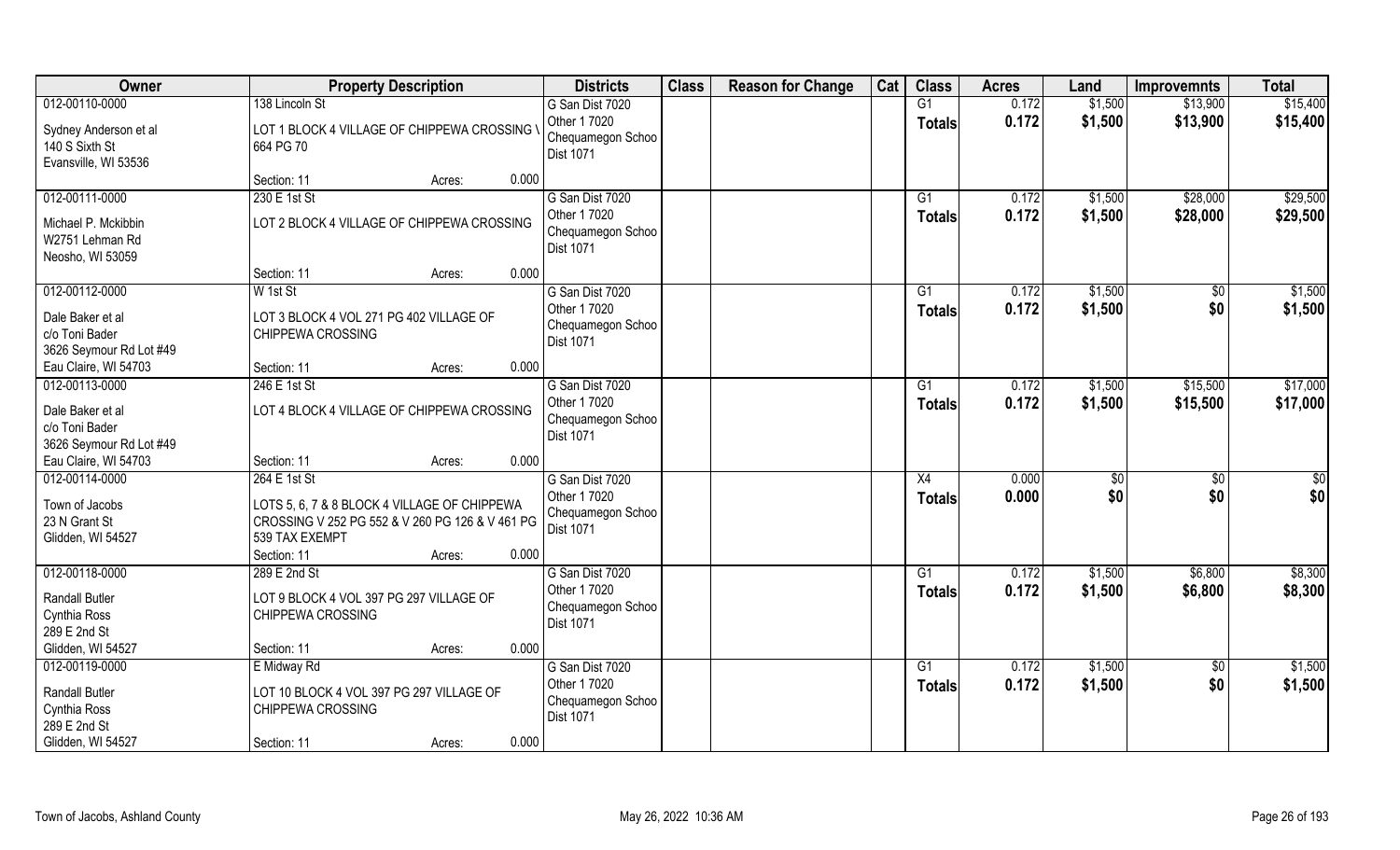| Owner                                                                                             | <b>Property Description</b>                                                                                                                             | <b>Districts</b>                                                         | <b>Class</b> | <b>Reason for Change</b> | Cat | <b>Class</b>        | <b>Acres</b>   | Land               | <b>Improvemnts</b>     | <b>Total</b>       |
|---------------------------------------------------------------------------------------------------|---------------------------------------------------------------------------------------------------------------------------------------------------------|--------------------------------------------------------------------------|--------------|--------------------------|-----|---------------------|----------------|--------------------|------------------------|--------------------|
| 012-00120-0000                                                                                    | E Midway Rd                                                                                                                                             | G San Dist 7020                                                          |              |                          |     | G1                  | 0.172          | \$1,500            | $\sqrt{6}$             | \$1,500            |
| <b>Randall Butler</b><br>Cynthia Ross<br>289 E 2nd St                                             | LOT 11 BLOCK 4 VOL 397 PG 297 VILLAGE OF<br>CHIPPEWA CROSSING                                                                                           | Other 1 7020<br>Chequamegon Schoo<br>Dist 1071                           |              |                          |     | <b>Totals</b>       | 0.172          | \$1,500            | \$0                    | \$1,500            |
| Glidden, WI 54527                                                                                 | 0.000<br>Section: 11<br>Acres:                                                                                                                          |                                                                          |              |                          |     |                     |                |                    |                        |                    |
| 012-00121-0000<br>James Hoth<br>237 E 2nd St<br>Glidden, WI 54527                                 | E 2nd St<br>LOT 12 BLOCK 4 V 312 PG 500 & V 457 PG 737<br>VILLAGE OF CHIPPEWA CROSSING                                                                  | G San Dist 7020<br>Other 1 7020<br>Chequamegon Schoo<br><b>Dist 1071</b> |              |                          |     | G1<br>Totals        | 0.172<br>0.172 | \$1,500<br>\$1,500 | $\overline{50}$<br>\$0 | \$1,500<br>\$1,500 |
| 012-00122-0000                                                                                    | 0.000<br>Section: 11<br>Acres:<br>237 E 2nd St                                                                                                          | G San Dist 7020                                                          |              |                          |     | G1                  | 0.172          | \$1,500            | \$54,500               | \$56,000           |
| James Hoth<br>237 E 2nd St<br>Glidden, WI 54527                                                   | LOT 13 BLOCK 4 V 312 PG 500 & V 457 PG 737<br>VILLAGE OF CHIPPEWA CROSSING                                                                              | Other 1 7020<br>Chequamegon Schoo<br>Dist 1071                           |              |                          |     | <b>Totals</b>       | 0.172          | \$1,500            | \$54,500               | \$56,000           |
|                                                                                                   | 0.000<br>Section: 11<br>Acres:                                                                                                                          |                                                                          |              |                          |     |                     |                |                    |                        |                    |
| 012-00123-0000                                                                                    | E 2nd St                                                                                                                                                | G San Dist 7020                                                          |              |                          |     | G1                  | 0.172          | \$1,500            | \$0                    | \$1,500            |
| James Hoth<br>237 E 2nd St<br>Glidden, WI 54527                                                   | LOT 14 BLOCK 4 V 312 PG 500 & V 457 PG 737<br>VILLAGE OF CHIPPEWA CROSSING                                                                              | Other 1 7020<br>Chequamegon Schoo<br>Dist 1071                           |              |                          |     | <b>Totals</b>       | 0.172          | \$1,500            | \$0                    | \$1,500            |
|                                                                                                   | 0.000<br>Section: 11<br>Acres:                                                                                                                          |                                                                          |              |                          |     |                     |                |                    |                        |                    |
| 012-00124-0000<br>Gary G Rast and Suann K Pagel-Rast<br>Joint Revocable Trus<br>PO Box 176        | E Midway Rd<br>LOT 15 BLOCK 4 VILLAGE OF CHIPPEWA CROSSING                                                                                              | G San Dist 7020<br>Other 1 7020<br>Chequamegon Schoo<br>Dist 1071        |              |                          |     | G1<br><b>Totals</b> | 0.172<br>0.172 | \$1,500<br>\$1,500 | \$0<br>\$0             | \$1,500<br>\$1,500 |
| Almond, WI 54909                                                                                  | 0.000<br>Section: 11<br>Acres:                                                                                                                          |                                                                          |              |                          |     |                     |                |                    |                        |                    |
| 012-00125-0000                                                                                    | 178 Lincoln St                                                                                                                                          | G San Dist 7020                                                          |              |                          |     | G1                  | 0.172          | \$1,500            | \$48,400               | \$49,900           |
| Gary G Rast and Suann K Pagel-Rast<br>Joint Revocable Trus<br>PO Box 176                          | LOT 16 BLOCK 4 VILLAGE OF CHIPPEWA CROSSING                                                                                                             | Other 1 7020<br>Chequamegon Schoo<br><b>Dist 1071</b>                    |              |                          |     | <b>Totals</b>       | 0.172          | \$1,500            | \$48,400               | \$49,900           |
| Almond, WI 54909                                                                                  | 0.000<br>Section: 11<br>Acres:                                                                                                                          |                                                                          |              |                          |     |                     |                |                    |                        |                    |
| 012-00126-0000<br>Ashland County Highway Department<br>39181 State Hwy 13<br>Highbridge, WI 54846 | 116 Adams St<br>LOTS 1-2-3-4 BLOCK 5 VILLAGE OF CHIPPEWA<br>CROSSING V 175 PG 296 & V 214 PG 342 TAX<br><b>EXEMPT</b><br>0.000<br>Section: 11<br>Acres: | G San Dist 7020<br>Other 1 7020<br>Chequamegon Schoo<br><b>Dist 1071</b> |              |                          |     | X3<br><b>Totals</b> | 0.000<br>0.000 | \$0<br>\$0         | $\sqrt{6}$<br>\$0      | \$0<br>\$0         |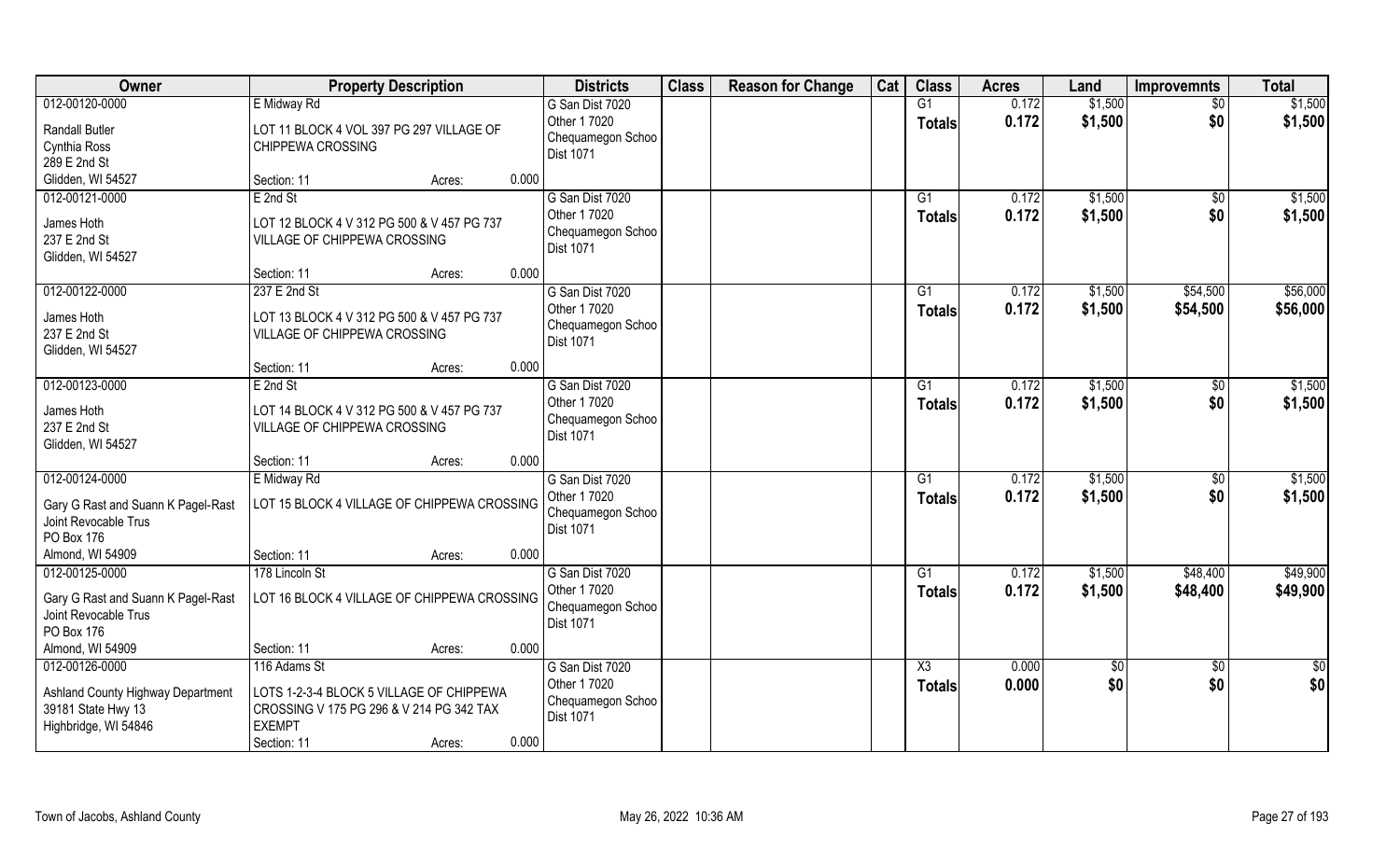| Owner                                                                                | <b>Property Description</b>                                                                |        |       | <b>Districts</b>                                                         | <b>Class</b> | <b>Reason for Change</b> | Cat | <b>Class</b>                     | <b>Acres</b>   | Land               | <b>Improvemnts</b>   | <b>Total</b>         |
|--------------------------------------------------------------------------------------|--------------------------------------------------------------------------------------------|--------|-------|--------------------------------------------------------------------------|--------------|--------------------------|-----|----------------------------------|----------------|--------------------|----------------------|----------------------|
| 012-00129-0000<br><b>Ashland County</b><br>c/o Ashland County Clerk<br>201 Main St W | 456 E 1st St<br>LOTS 5 & 6 BLOCK 5 VILLAGE OF CHIPPEWA<br>CROSSING V 651 PG 358 TAX EXEMPT |        |       | G San Dist 7020<br>Other 1 7020<br>Chequamegon Schoo<br>Dist 1071        |              |                          |     | X3<br><b>Totals</b>              | 0.000<br>0.000 | \$0<br>\$0         | $\sqrt{6}$<br>\$0    | \$0<br>\$0           |
| Ashland, WI 54806                                                                    | Section: 11                                                                                | Acres: | 0.000 |                                                                          |              |                          |     |                                  |                |                    |                      |                      |
| 012-00130-0000<br>Eva J. Kortness<br>Pauline R. Liske<br>841 N Wisconsin Ave         | 366 E 1st St<br>LOT 7 BLOCK 5 VILLAGE OF CHIPPEWA CROSSING \<br>756 PG 854                 |        |       | G San Dist 7020<br>Other 1 7020<br>Chequamegon Schoo<br>Dist 1071        |              |                          |     | G1<br>Totals                     | 0.172<br>0.172 | \$1,500<br>\$1,500 | \$29,500<br>\$29,500 | \$31,000<br>\$31,000 |
| Rice Lake, WI 54868<br>012-00132-0000                                                | Section: 11<br>390 E 1st St                                                                | Acres: | 0.000 | G San Dist 7020                                                          |              |                          |     | G1                               | 0.323          | \$3,300            | \$5,000              | \$8,300              |
| Brenda M. Hildebrandt<br>PO Box 123<br>Glidden, WI 54527                             | LOTS 8 & 9 BLOCK 5 VILLAGE OF CHIPPEWA<br>CROSSING V 701 PG 862 & V 712 PG 748             |        |       | Other 1 7020<br>Chequamegon Schoo<br>Dist 1071                           |              |                          |     | <b>Totals</b>                    | 0.323          | \$3,300            | \$5,000              | \$8,300              |
|                                                                                      | Section: 11                                                                                | Acres: | 0.000 |                                                                          |              |                          |     |                                  |                |                    |                      |                      |
| 012-00133-0000<br>Reference<br>c/o Reference Parcel Only<br>201 Main St W            | STREET USE LOT 10 BLOCK 5 VILLAGE OF<br>CHIPPEWA CROSSING                                  |        |       | G San Dist 7020<br>Other 1 7020<br>Chequamegon Schoo<br><b>Dist 1071</b> |              |                          |     | <b>Totals</b>                    |                |                    |                      |                      |
| Ashland, WI 54806                                                                    | Section: 11                                                                                | Acres: | 0.000 |                                                                          |              |                          |     |                                  |                |                    |                      |                      |
| 012-00134-0000<br>Heather A. Perttula<br>167 Madison St<br>Glidden, WI 54527         | 167 Madison St<br>LOTS 11 & 12 BLOCK 5 V 643 PG 838 VILLAGE OF<br>CHIPPEWA CROSSING        |        |       | G San Dist 7020<br>Other 1 7020<br>Chequamegon Schoo<br>Dist 1071        |              |                          |     | $\overline{G1}$<br><b>Totals</b> | 0.272<br>0.272 | \$3,100<br>\$3,100 | \$31,800<br>\$31,800 | \$34,900<br>\$34,900 |
|                                                                                      | Section: 11                                                                                | Acres: | 0.000 |                                                                          |              |                          |     |                                  |                |                    |                      |                      |
| 012-00137-0000                                                                       | 371 E 2nd St                                                                               |        |       | G San Dist 7020                                                          |              |                          |     | G1                               | 0.344          | \$3,400            | \$21,700             | \$25,100             |
| Francis Rein<br>26407 Schoch Rd<br>Glidden, WI 54527                                 | LOTS 13 & 14 BLOCK 5 VILLAGE OF CHIPPEWA<br>CROSSING V 654 PG 134                          |        |       | Other 1 7020<br>Chequamegon Schoo<br>Dist 1071                           |              |                          |     | <b>Totals</b>                    | 0.344          | \$3,400            | \$21,700             | \$25,100             |
|                                                                                      | Section: 11                                                                                | Acres: | 0.000 |                                                                          |              |                          |     |                                  |                |                    |                      |                      |
| 012-00138-0000                                                                       | 363 E 2nd St                                                                               |        |       | G San Dist 7020                                                          |              |                          |     | $\overline{G1}$                  | 0.172          | \$1,500            | \$14,300             | \$15,800             |
| Wayne E. Pankratz et al<br>2731 3rd St S<br>Wisconsin Rapids, WI 54494               | LOT 15 BLOCK 5 VILLAGE OF CHIPPEWA CROSSING<br>V 527 PG 595 LIFE ESTATE HELEN ANN ROSS     |        |       | Other 1 7020<br>Chequamegon Schoo<br>Dist 1071                           |              |                          |     | <b>Totals</b>                    | 0.172          | \$1,500            | \$14,300             | \$15,800             |
|                                                                                      | Section: 11                                                                                | Acres: | 0.000 |                                                                          |              |                          |     |                                  |                |                    |                      |                      |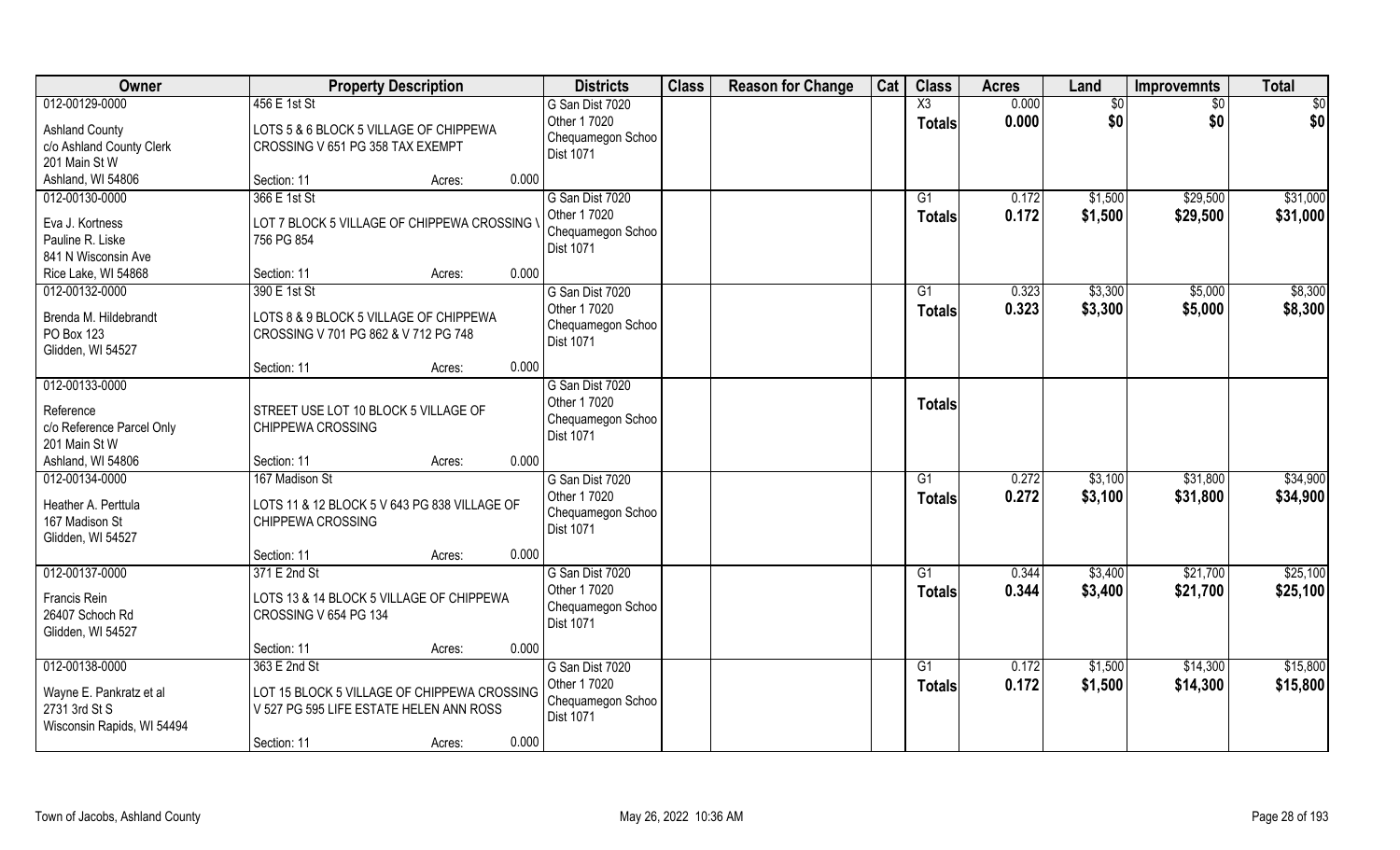| Owner                                                                                | <b>Property Description</b>                                                                      | <b>Districts</b>                                                         | <b>Class</b> | <b>Reason for Change</b> | Cat | <b>Class</b>        | <b>Acres</b>   | Land                | <b>Improvemnts</b>     | <b>Total</b>         |
|--------------------------------------------------------------------------------------|--------------------------------------------------------------------------------------------------|--------------------------------------------------------------------------|--------------|--------------------------|-----|---------------------|----------------|---------------------|------------------------|----------------------|
| 012-00139-0000                                                                       | 180 Adams St                                                                                     | G San Dist 7020<br>Other 1 7020                                          |              |                          |     | G1                  | 0.356<br>0.356 | \$3,400<br>\$3,400  | \$34,100<br>\$34,100   | \$37,500<br>\$37,500 |
| Barbara R. Segel<br>180 Adams St<br>Glidden, WI 54527                                | LOT 16 & N1/2 LOTS 17 & 18 BLOCK 5 VOL 457 PG<br>844 VILLAGE OF CHIPPEWA CROSSING                | Chequamegon Schoo<br>Dist 1071                                           |              |                          |     | <b>Totals</b>       |                |                     |                        |                      |
|                                                                                      | 0.000<br>Section: 11<br>Acres:                                                                   |                                                                          |              |                          |     |                     |                |                     |                        |                      |
| 012-00140-0200<br><b>Glidden Sanitary District</b><br>PO Box 29<br>Glidden, WI 54527 | 162 Adams St<br>S1/2 LOTS 17 & 18 BLOCK 5 VILLAGE OF CHIPPEWA<br>CROSSING V 617 PG 29 TAX EXEMPT | G San Dist 7020<br>Other 1 7020<br>Chequamegon Schoo<br>Dist 1071        |              |                          |     | X4<br><b>Totals</b> | 0.000<br>0.000 | $\sqrt[6]{}$<br>\$0 | $\overline{50}$<br>\$0 | $\sqrt{50}$<br>\$0   |
|                                                                                      | 0.000<br>Section: 11<br>Acres:                                                                   |                                                                          |              |                          |     |                     |                |                     |                        |                      |
| 012-00142-0000                                                                       | <b>Madison St</b>                                                                                | G San Dist 7020                                                          |              |                          |     | X3                  | 0.000          | $\sqrt[6]{3}$       | $\sqrt[6]{30}$         | \$0                  |
| <b>Ashland County</b><br>c/o Ashland County Clerk<br>201 Main St W                   | FRAC BLOCK 6 VOL 62 PG 530 VILLAGE OF<br>CHIPPEWA CROSSING (TAX EXEMPT)                          | Other 1 7020<br>Chequamegon Schoo<br><b>Dist 1071</b>                    |              |                          |     | <b>Totals</b>       | 0.000          | \$0                 | \$0                    | \$0                  |
| Ashland, WI 54806                                                                    | 0.000<br>Section: 11<br>Acres:                                                                   |                                                                          |              |                          |     |                     |                |                     |                        |                      |
| 012-00143-0000<br>Nolan J. Hartl<br>315 2nd St N<br>Cannon Falls, MN 55009           | <b>Adams St</b><br>LOT 1 BLOCK 7 VILLAGE OF CHIPPEWA CROSSING                                    | G San Dist 7020<br>Other 1 7020<br>Chequamegon Schoo<br><b>Dist 1071</b> |              |                          |     | G1<br><b>Totals</b> | 0.172<br>0.172 | \$1,500<br>\$1,500  | \$0<br>\$0             | \$1,500<br>\$1,500   |
|                                                                                      | 0.000<br>Section: 11<br>Acres:                                                                   |                                                                          |              |                          |     |                     |                |                     |                        |                      |
| 012-00144-0000<br>Nolan J. Hartl<br>315 2nd St N<br>Cannon Falls, MN 55009           | E 2nd St<br>LOT 2 BLOCK 7 VILLAGE OF CHIPPEWA CROSSING                                           | G San Dist 7020<br>Other 1 7020<br>Chequamegon Schoo<br><b>Dist 1071</b> |              |                          |     | G1<br><b>Totals</b> | 0.172<br>0.172 | \$1,500<br>\$1,500  | $\sqrt[6]{30}$<br>\$0  | \$1,500<br>\$1,500   |
|                                                                                      | 0.000<br>Section: 11<br>Acres:                                                                   |                                                                          |              |                          |     |                     |                |                     |                        |                      |
| 012-00145-0000                                                                       | E 2nd St                                                                                         | G San Dist 7020                                                          |              |                          |     | G1                  | 0.172          | \$1,500             | \$0                    | \$1,500              |
| Nolan J. Hartl<br>315 2nd St N<br>Cannon Falls, MN 55009                             | LOT 3 BLOCK 7 VILLAGE OF CHIPPEWA CROSSING                                                       | Other 1 7020<br>Chequamegon Schoo<br><b>Dist 1071</b>                    |              |                          |     | <b>Totals</b>       | 0.172          | \$1,500             | \$0                    | \$1,500              |
|                                                                                      | 0.000<br>Section: 11<br>Acres:                                                                   |                                                                          |              |                          |     |                     |                |                     |                        |                      |
| 012-00146-0000<br>Nolan J. Hartl<br>315 2nd St N<br>Cannon Falls, MN 55009           | E 2nd St<br>LOT 4 BLOCK 7 VILLAGE OF CHIPPEWA CROSSING<br>0.000<br>Section: 11<br>Acres:         | G San Dist 7020<br>Other 1 7020<br>Chequamegon Schoo<br><b>Dist 1071</b> |              |                          |     | G1<br><b>Totals</b> | 0.172<br>0.172 | \$1,500<br>\$1,500  | $\overline{50}$<br>\$0 | \$1,500<br>\$1,500   |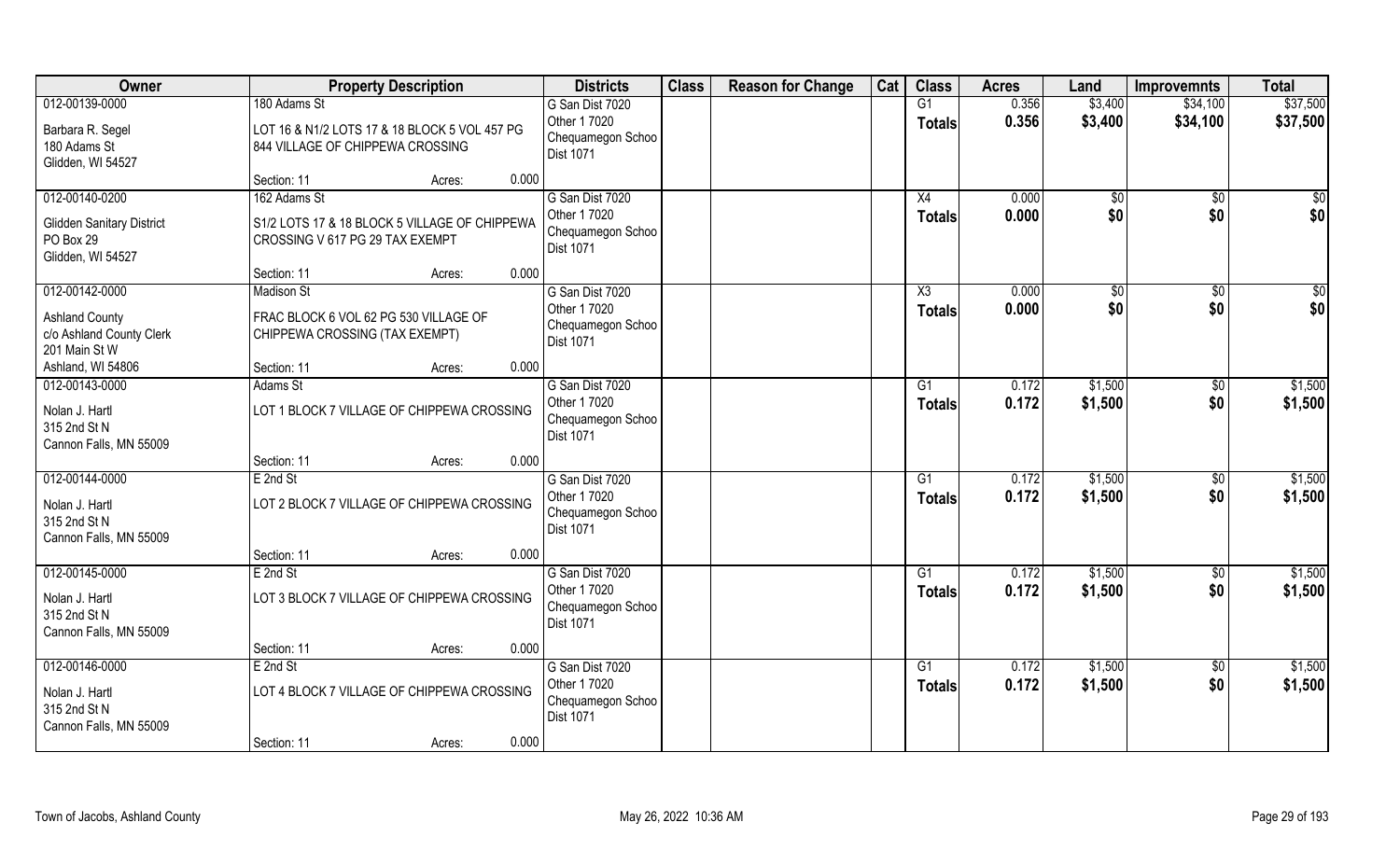| Owner                                                                | <b>Property Description</b>                                               | <b>Districts</b>                                      | <b>Class</b> | <b>Reason for Change</b> | Cat | <b>Class</b>        | <b>Acres</b>   | Land               | <b>Improvemnts</b> | <b>Total</b>       |
|----------------------------------------------------------------------|---------------------------------------------------------------------------|-------------------------------------------------------|--------------|--------------------------|-----|---------------------|----------------|--------------------|--------------------|--------------------|
| 012-00147-0000<br>James Becker                                       | E 2nd St<br>LOTS 5, 7 & 8 BLOCK 7 VILLAGE OF CHIPPEWA                     | G San Dist 7020<br>Other 1 7020                       |              |                          |     | G1<br><b>Totals</b> | 0.344<br>0.344 | \$3,400<br>\$3,400 | $\sqrt{6}$<br>\$0  | \$3,400<br>\$3,400 |
| Barbara Becker                                                       | CROSSING V 751 PG 509                                                     | Chequamegon Schoo                                     |              |                          |     |                     |                |                    |                    |                    |
| 16747 Cunningham Dr                                                  |                                                                           | <b>Dist 1071</b>                                      |              |                          |     |                     |                |                    |                    |                    |
| Townsend, WI 54175                                                   | Section: 11<br>0.000<br>Acres:                                            |                                                       |              |                          |     |                     |                |                    |                    |                    |
| 012-00148-0000                                                       | 267 Madison St                                                            | G San Dist 7020                                       |              |                          |     | G1                  | 0.181          | \$1,700            | \$37,500           | \$39,200           |
| Nolan J. Hartl<br>315 2nd St N                                       | LOT 6 BLOCK 7 VILLAGE OF CHIPPEWA CROSSING                                | Other 1 7020<br>Chequamegon Schoo<br><b>Dist 1071</b> |              |                          |     | Totals              | 0.181          | \$1,700            | \$37,500           | \$39,200           |
| Cannon Falls, MN 55009                                               |                                                                           |                                                       |              |                          |     |                     |                |                    |                    |                    |
|                                                                      | 0.000<br>Section: 11<br>Acres:<br>214 E 2nd St                            | G San Dist 7020                                       |              |                          |     |                     | 0.172          |                    |                    |                    |
| 012-00151-0000                                                       |                                                                           | Other 1 7020                                          |              |                          |     | G1                  |                | \$1,500            | \$4,500            | \$6,000            |
| Sandra A Roemer Family Trust<br>4851 N 103 St<br>Milwaukee, WI 53225 | LOT 1 BLOCK 8 VILLAGE OF CHIPPEWA CROSSING                                | Chequamegon Schoo<br>Dist 1071                        |              |                          |     | <b>Totals</b>       | 0.172          | \$1,500            | \$4,500            | \$6,000            |
|                                                                      | 0.000<br>Section: 11<br>Acres:                                            |                                                       |              |                          |     |                     |                |                    |                    |                    |
| 012-00152-0000                                                       | E 2nd St                                                                  | G San Dist 7020                                       |              |                          |     | G1                  | 0.172          | \$1,500            | \$0                | \$1,500            |
| Sandra A Roemer Family Trust<br>4851 N 103 St<br>Milwaukee, WI 53225 | LOT 2 BLOCK 8 VILLAGE OF CHIPPEWA CROSSING                                | Other 1 7020<br>Chequamegon Schoo<br><b>Dist 1071</b> |              |                          |     | <b>Totals</b>       | 0.172          | \$1,500            | \$0                | \$1,500            |
|                                                                      | 0.000<br>Section: 11<br>Acres:                                            |                                                       |              |                          |     |                     |                |                    |                    |                    |
| 012-00153-0000                                                       | 236 E 2nd St                                                              | G San Dist 7020                                       |              |                          |     | G1                  | 0.172          | \$1,500            | \$2,000            | \$3,500            |
| Lyle B. Hanson<br>74215 Schmidt Rd<br>Glidden, WI 54527              | LOT 3 BLOCK 8 V 743 PG 505 & DOC # 339991<br>VILLAGE OF CHIPPEWA CROSSING | Other 1 7020<br>Chequamegon Schoo<br>Dist 1071        |              |                          |     | <b>Totals</b>       | 0.172          | \$1,500            | \$2,000            | \$3,500            |
|                                                                      | 0.000<br>Section: 11<br>Acres:                                            |                                                       |              |                          |     |                     |                |                    |                    |                    |
| 012-00154-0000                                                       | 244 E 2nd St                                                              | G San Dist 7020                                       |              |                          |     | G1                  | 0.172          | \$1,500            | \$25,500           | \$27,000           |
| Benedict J. Reischel<br>244 E 2nd St<br>Glidden, WI 54527            | LOT 4 BLOCK 8 VILLAGE OF CHIPPEWA CROSSING \<br>714 PG 113                | Other 1 7020<br>Chequamegon Schoo<br>Dist 1071        |              |                          |     | <b>Totals</b>       | 0.172          | \$1,500            | \$25,500           | \$27,000           |
|                                                                      | 0.000<br>Section: 11<br>Acres:                                            |                                                       |              |                          |     |                     |                |                    |                    |                    |
| 012-00155-0000                                                       | E 2nd St                                                                  | G San Dist 7020                                       |              |                          |     | $\overline{G1}$     | 0.172          | \$1,500            | \$10,200           | \$11,700           |
| Melanie D. White<br>Tamika White<br>266 E 2nd St                     | LOT 5 BLOCK 8 VILLAGE OF CHIPPEWA CROSSING                                | Other 1 7020<br>Chequamegon Schoo<br><b>Dist 1071</b> |              |                          |     | <b>Totals</b>       | 0.172          | \$1,500            | \$10,200           | \$11,700           |
| Glidden, WI 54527                                                    | 0.000<br>Section: 11<br>Acres:                                            |                                                       |              |                          |     |                     |                |                    |                    |                    |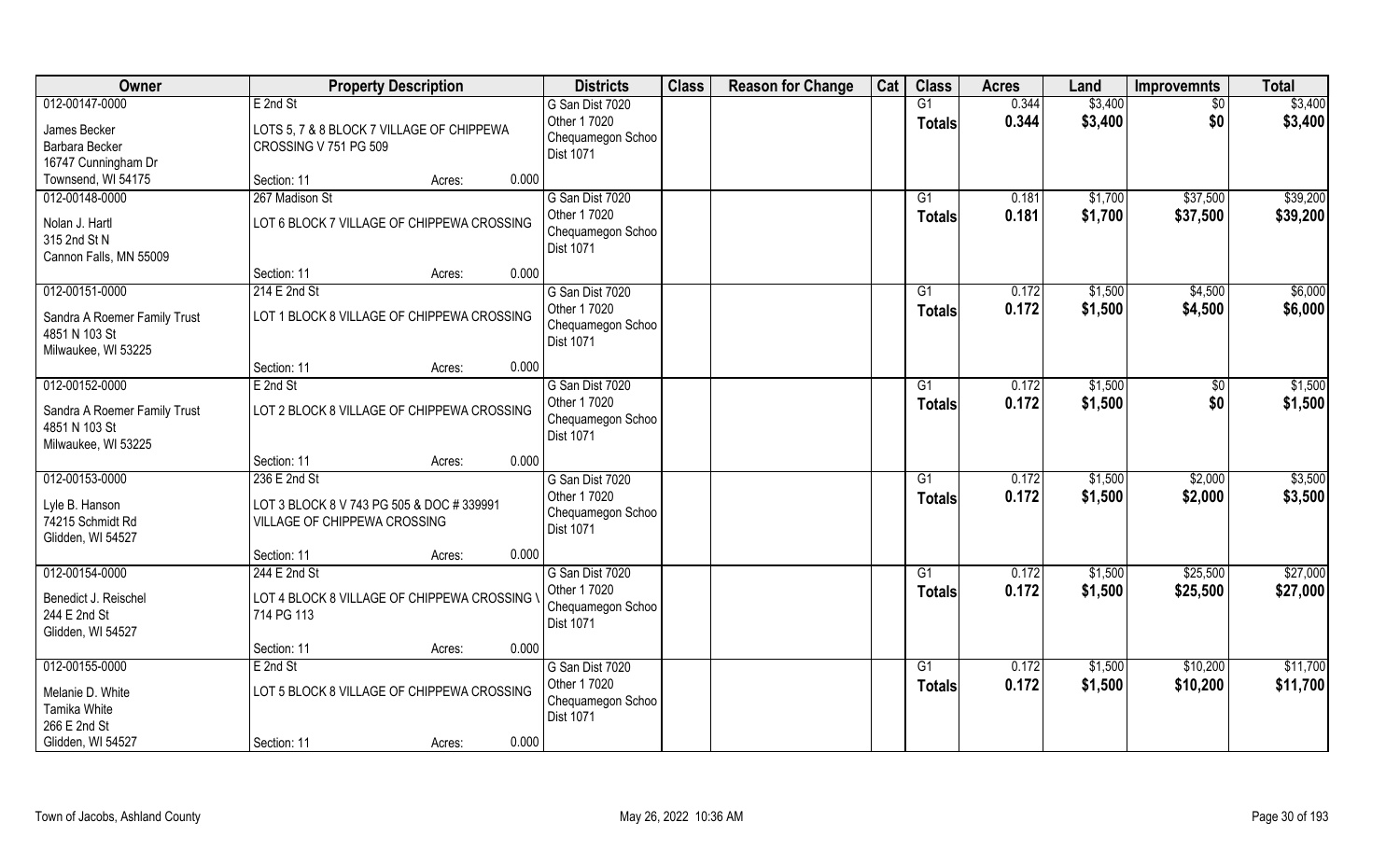| 012-00156-0000<br>266 E 2nd St<br>G1<br>0.172<br>\$1,500<br>\$32,300<br>G San Dist 7020                                         | \$33,800 |
|---------------------------------------------------------------------------------------------------------------------------------|----------|
|                                                                                                                                 |          |
| 0.172<br>Other 1 7020<br>\$1,500<br>\$32,300<br><b>Totals</b><br>LOT 6 BLOCK 8 VILLAGE OF CHIPPEWA CROSSING<br>Melanie D. White | \$33,800 |
| Chequamegon Schoo<br>Tamika White<br>Dist 1071                                                                                  |          |
| 266 E 2nd St                                                                                                                    |          |
| Glidden, WI 54527<br>Section: 11<br>0.000<br>Acres:                                                                             |          |
| \$2,500<br>012-00157-0000<br>282 E 2nd St<br>G San Dist 7020<br>$\overline{G1}$<br>0.172<br>\$1,500                             | \$4,000  |
| Other 1 7020<br>0.172<br>\$1,500<br>\$2,500<br>Totals<br>John E. Pankratz<br>LOT 7 BLOCK 8 VOL 444 PG 575 VILLAGE OF            | \$4,000  |
| Chequamegon Schoo<br>282 E 2nd St<br><b>CHIPPEWA CROSSING</b>                                                                   |          |
| Dist 1071<br>Glidden, WI 54527                                                                                                  |          |
| 0.000<br>Section: 11<br>Acres:                                                                                                  |          |
| 012-00158-0000<br>290 E 2nd St<br>G San Dist 7020<br>0.172<br>\$1,500<br>\$4,300<br>G1                                          | \$5,800  |
| Other 1 7020<br>0.172<br>\$1,500<br>\$4,300<br><b>Totals</b><br>Daniel Cocos<br>LOT 8 BLOCK 8 VILLAGE OF CHIPPEWA CROSSING      | \$5,800  |
| Chequamegon Schoo<br>Francesca Cocos                                                                                            |          |
| Dist 1071<br>1532 Roundhouse Cir                                                                                                |          |
| 0.000<br>Shakopee, MN 55379<br>Section: 11<br>Acres:                                                                            |          |
| \$47,100<br>012-00159-0000<br>283 E 3rd St<br>G San Dist 7020<br>\$3,400<br>G1<br>0.344                                         | \$50,500 |
| Other 1 7020<br>0.344<br>\$3,400<br>\$47,100<br><b>Totals</b><br>Nelson J. Kreciak<br>LOTS 9 & 10 BLOCK 8 VILLAGE OF CHIPPEWA   | \$50,500 |
| Chequamegon Schoo<br>283 E 3rd St<br>CROSSING                                                                                   |          |
| Dist 1071<br>Glidden, WI 54527                                                                                                  |          |
| 0.000<br>Section: 11<br>Acres:                                                                                                  |          |
| 012-00162-0000<br>0.344<br>\$50,500<br>261 E 3rd St<br>$\overline{G1}$<br>\$3,400<br>G San Dist 7020                            | \$53,900 |
| Other 1 7020<br>0.344<br>\$3,400<br>\$50,500<br>Totals<br>Michael P. Mckibbin<br>LOTS 11 & 12 BLOCK 8 VILLAGE OF CHIPPEWA       | \$53,900 |
| Chequamegon Schoo<br>W2751 Lehman Rd<br><b>CROSSING</b>                                                                         |          |
| Dist 1071<br>Neosho, WI 53059                                                                                                   |          |
| 0.000<br>Section: 11<br>Acres:                                                                                                  |          |
| 012-00163-0000<br>243 E 3rd St<br>G San Dist 7020<br>G1<br>0.172<br>\$1,500<br>\$41,900                                         | \$43,400 |
| Other 1 7020<br>0.172<br>\$1,500<br>\$41,900<br><b>Totals</b><br>Lynette Schoch<br>LOT 13 BLOCK 8 VILLAGE OF CHIPPEWA CROSSING  | \$43,400 |
| Chequamegon Schoo<br><b>Brad Suchomel</b>                                                                                       |          |
| Dist 1071<br>75310 Blemel Rd                                                                                                    |          |
| Glidden, WI 54527<br>0.000<br>Section: 11<br>Acres:                                                                             |          |
| 012-00164-0000<br>3rd St<br>G San Dist 7020<br>G1<br>0.172<br>\$1,500<br>$\overline{50}$                                        | \$1,500  |
| \$0<br>Other 1 7020<br>0.172<br>\$1,500<br><b>Totals</b>                                                                        | \$1,500  |
| Ann M. Jandernoa<br>LOT 14 BLOCK 8 VILLAGE OF CHIPPEWA CROSSING<br>Chequamegon Schoo<br>223 E 3rd St<br>V 741 PG 91             |          |
| Dist 1071<br>Glidden, WI 54527                                                                                                  |          |
| 0.000<br>Section: 11<br>Acres:                                                                                                  |          |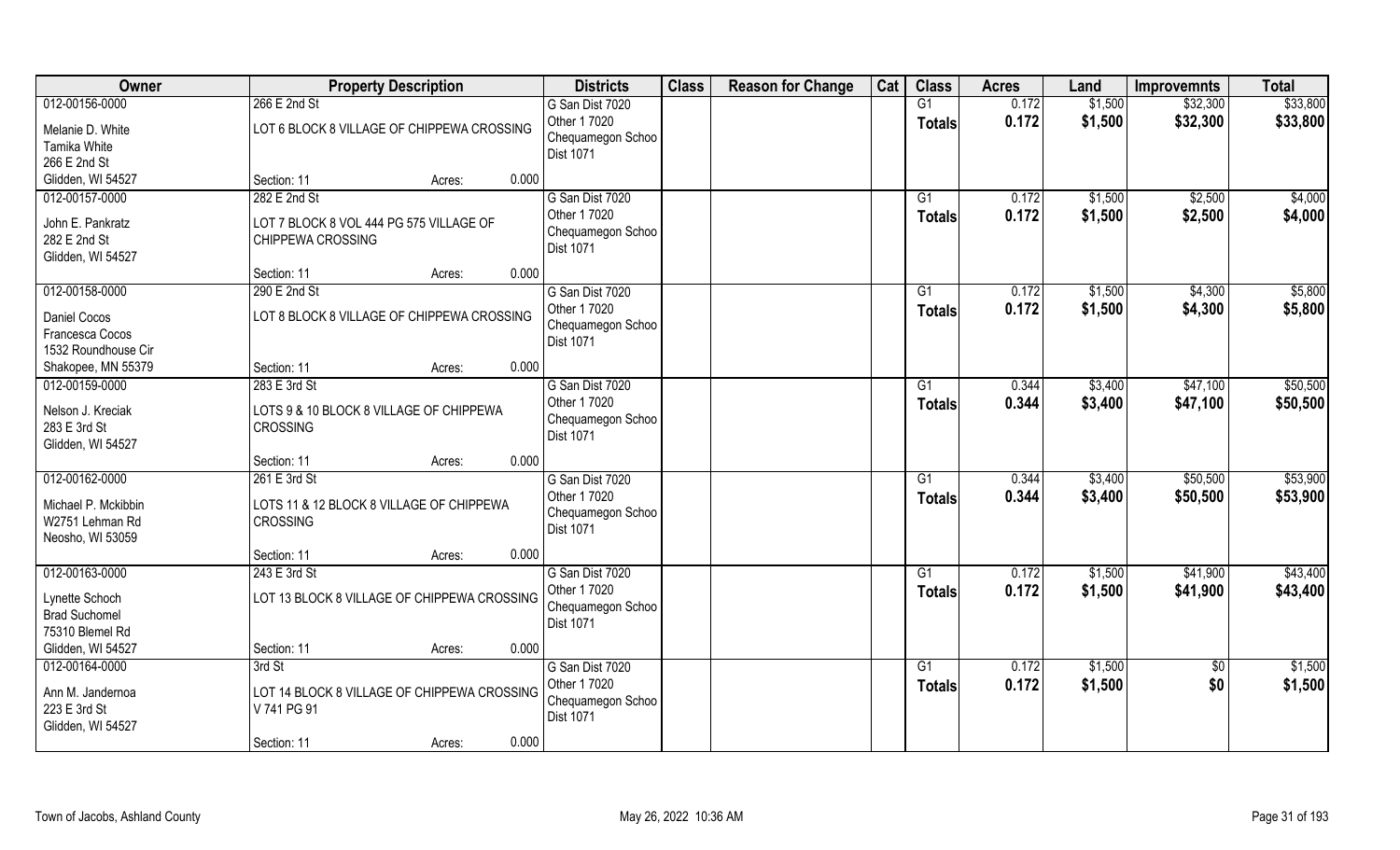| Owner                                                                                       | <b>Property Description</b>                                                                                                                                                             | <b>Districts</b>                                                         | <b>Class</b> | <b>Reason for Change</b> | Cat | <b>Class</b>                         | <b>Acres</b>   | Land                | <b>Improvemnts</b>     | <b>Total</b>           |
|---------------------------------------------------------------------------------------------|-----------------------------------------------------------------------------------------------------------------------------------------------------------------------------------------|--------------------------------------------------------------------------|--------------|--------------------------|-----|--------------------------------------|----------------|---------------------|------------------------|------------------------|
| 012-00165-0000<br>Ann M. Jandernoa<br>223 E 3rd St<br>Glidden, WI 54527                     | 223 E 3rd St<br>LOT 15 BLOCK 8 VILLAGE OF CHIPPEWA CROSSING<br>V 741 PG 91                                                                                                              | G San Dist 7020<br>Other 1 7020<br>Chequamegon Schoo<br><b>Dist 1071</b> |              |                          |     | G1<br><b>Totals</b>                  | 0.172<br>0.172 | \$1,500<br>\$1,500  | \$16,900<br>\$16,900   | \$18,400<br>\$18,400   |
|                                                                                             | 0.000<br>Section: 11<br>Acres:                                                                                                                                                          |                                                                          |              |                          |     |                                      |                |                     |                        |                        |
| 012-00166-0000<br>Ann M. Jandernoa<br>223 E 3rd St<br>Glidden, WI 54527                     | 3rd St<br>LOT 16 BLOCK 8 VILLAGE OF CHIPPEWA CROSSING<br>V 741 PG 91                                                                                                                    | G San Dist 7020<br>Other 1 7020<br>Chequamegon Schoo<br>Dist 1071        |              |                          |     | G1<br>Totals                         | 0.172<br>0.172 | \$1,500<br>\$1,500  | \$0<br>\$0             | \$1,500<br>\$1,500     |
|                                                                                             | 0.000<br>Section: 11<br>Acres:                                                                                                                                                          |                                                                          |              |                          |     |                                      |                |                     |                        |                        |
| 012-00167-0000<br>Precious Blood Catholic Congregation<br>256 E 2nd St<br>Glidden, WI 54527 | N Grant St<br>LOTS 1, 2 & 3 BLOCK 9 VILLAGE OF CHIPPEWA<br>CROSSING PARKING LOT LEASE TO ASHLAND<br>COUNTY HOUSING AUTHORITY TAX EXEMPT<br>0.000<br>Section: 11<br>Acres:               | G San Dist 7020<br>Other 1 7020<br>Chequamegon Schoo<br>Dist 1071        |              |                          |     | X4<br><b>Totals</b>                  | 0.000<br>0.000 | $\sqrt[6]{}$<br>\$0 | $\overline{50}$<br>\$0 | $\overline{50}$<br>\$0 |
| 012-00167-0100                                                                              | 150 E 2nd St                                                                                                                                                                            | G San Dist 7020                                                          |              |                          |     | G1                                   | 0.344          | \$3,400             | \$37,700               | \$41,100               |
| Robert J. Brodahl<br>PO Box 95<br>Glidden, WI 54527                                         | LOTS 4 & 5 BLOCK 9 VILLAGE OF CHIPPEWA<br>CROSSING V 751 PG 941                                                                                                                         | Other 1 7020<br>Chequamegon Schoo<br>Dist 1071                           |              |                          |     | <b>Totals</b>                        | 0.344          | \$3,400             | \$37,700               | \$41,100               |
|                                                                                             | 0.000<br>Section: 11<br>Acres:                                                                                                                                                          |                                                                          |              |                          |     |                                      |                |                     |                        |                        |
| 012-00167-0200<br><b>Ashland County Housing Authority</b><br>PO Box 349<br>Mellen, WI 54546 | 174 E 2nd St Unit 101<br>LOTS 6 & 7 BLOCK 9 VILLAGE OF CHIPPEWA<br>CROSSING V 490 PG 21                                                                                                 | G San Dist 7020<br>Other 1 7020<br>Chequamegon Schoo<br><b>Dist 1071</b> |              |                          |     | $\overline{\chi_3}$<br><b>Totals</b> | 0.344<br>0.344 | \$0<br>\$0          | $\overline{50}$<br>\$0 | \$0<br>\$0             |
|                                                                                             | Section: 11<br>0.000<br>Acres:                                                                                                                                                          |                                                                          |              |                          |     |                                      |                |                     |                        |                        |
| 012-00168-0000                                                                              | 188 E 2nd St                                                                                                                                                                            | G San Dist 7020                                                          |              |                          |     | G1                                   | 0.172          | \$1,500             | \$38,200               | \$39,700               |
| Laura Rein et al<br>PO Box 83<br>Glidden, WI 54527                                          | LOT 8 BLOCK 9 VILLAGE OF CHIPPEWA CROSSING                                                                                                                                              | Other 1 7020<br>Chequamegon Schoo<br><b>Dist 1071</b>                    |              |                          |     | <b>Totals</b>                        | 0.172          | \$1,500             | \$38,200               | \$39,700               |
|                                                                                             | 0.000<br>Section: 11<br>Acres:                                                                                                                                                          |                                                                          |              |                          |     |                                      |                |                     |                        |                        |
| 012-00169-0000<br>Precious Blood Catholic Congregation<br>256 E 2nd St<br>Glidden, WI 54527 | 246 N Grant St<br>LOTS 9, 10, 11, 12, 13, 14, 15 & 16 BLOCK 9 VILLAGE<br>OF CHIPPEWA CROSSING V 121 PG 362, V 270 PG<br>154 & V 282 PG 119 TAX EXEMPT<br>0.000<br>Section: 11<br>Acres: | G San Dist 7020<br>Other 1 7020<br>Chequamegon Schoo<br>Dist 1071        |              |                          |     | X4<br><b>Totals</b>                  | 0.000<br>0.000 | $\sqrt{6}$<br>\$0   | $\sqrt{6}$<br>\$0      | $\frac{1}{2}$<br>\$0   |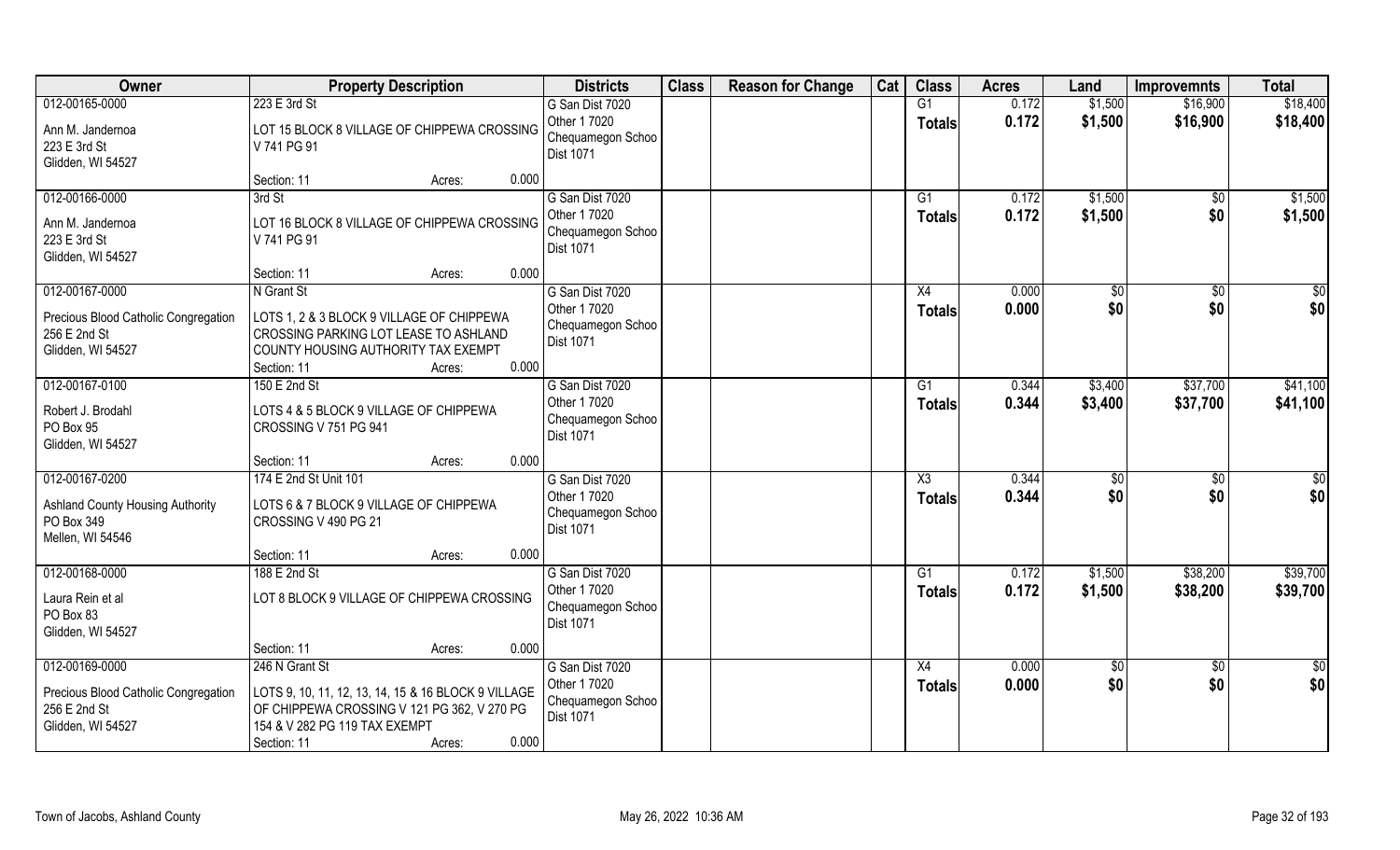| Owner                                                               |                                                                               | <b>Property Description</b> |       | <b>Districts</b>                                                  | <b>Class</b> | <b>Reason for Change</b> | Cat | <b>Class</b>                     | <b>Acres</b>   | Land               | <b>Improvemnts</b>   | <b>Total</b>         |
|---------------------------------------------------------------------|-------------------------------------------------------------------------------|-----------------------------|-------|-------------------------------------------------------------------|--------------|--------------------------|-----|----------------------------------|----------------|--------------------|----------------------|----------------------|
| 012-00170-0000                                                      | 297 N Grant St                                                                |                             |       | G San Dist 7020                                                   |              |                          |     | X4                               | 0.020          | \$0                | $\sqrt{50}$          | \$0                  |
| <b>Glidden Sanitary District</b><br>PO Box 29<br>Glidden, WI 54527  | OUTLOT 1 CERTIFIED SURVEY 464 V 626 PG 814<br>.02A TAX EXEMPT                 |                             |       | Other 1 7020<br>Chequamegon Schoo<br>Dist 1071                    |              |                          |     | <b>Totals</b>                    | 0.020          | \$0                | \$0                  | \$0                  |
|                                                                     | Section: 11                                                                   | Acres:                      | 0.020 |                                                                   |              |                          |     |                                  |                |                    |                      |                      |
| 012-00172-0000<br>Edward J. Hall<br>c/o Jessica L. Patterson        | W 2nd St<br>LOT 1 BLOCK 10 VILLAGE OF CHIPPEWA CROSSING                       |                             |       | G San Dist 7020<br>Other 1 7020<br>Chequamegon Schoo<br>Dist 1071 |              |                          |     | G1<br>Totals                     | 0.172<br>0.172 | \$1,500<br>\$1,500 | \$0<br>\$0           | \$1,500<br>\$1,500   |
| N9204 Spirit Haven Rd<br>Tomahawk, WI 54487                         | Section: 11                                                                   | Acres:                      | 0.000 |                                                                   |              |                          |     |                                  |                |                    |                      |                      |
| 012-00173-0000                                                      | W 2nd St                                                                      |                             |       | G San Dist 7020                                                   |              |                          |     | G1                               | 0.172          | \$1,500            | $\sqrt{50}$          | \$1,500              |
| Edward J. Hall<br>c/o Jessica L. Patterson<br>N9204 Spirit Haven Rd | LOT 2 BLOCK 10 VILLAGE OF CHIPPEWA CROSSING                                   |                             |       | Other 1 7020<br>Chequamegon Schoo<br>Dist 1071                    |              |                          |     | <b>Totals</b>                    | 0.172          | \$1,500            | \$0                  | \$1,500              |
| Tomahawk, WI 54487                                                  | Section: 11                                                                   | Acres:                      | 0.000 |                                                                   |              |                          |     |                                  |                |                    |                      |                      |
| 012-00174-0000                                                      | 160 W 2nd St                                                                  |                             |       | G San Dist 7020                                                   |              |                          |     | G1                               | 0.172          | \$1,500            | \$34,000             | \$35,500             |
| Margaret Salerno<br>PO Box 455<br>Woodstock, IL 60098               | LOT 3 BLOCK 10 VILLAGE OF CHIPPEWA CROSSING                                   |                             |       | Other 1 7020<br>Chequamegon Schoo<br>Dist 1071                    |              |                          |     | Totals                           | 0.172          | \$1,500            | \$34,000             | \$35,500             |
|                                                                     | Section: 11                                                                   | Acres:                      | 0.000 |                                                                   |              |                          |     |                                  |                |                    |                      |                      |
| 012-00175-0000<br>Janet Diesdelhorst<br>PO Box 114                  | 150 W 2nd St<br>LOT 4 BLOCK 10 VOL 345 PG 394 VILLAGE OF<br>CHIPPEWA CROSSING |                             |       | G San Dist 7020<br>Other 1 7020<br>Chequamegon Schoo              |              |                          |     | $\overline{G1}$<br><b>Totals</b> | 0.172<br>0.172 | \$1,500<br>\$1,500 | \$30,500<br>\$30,500 | \$32,000<br>\$32,000 |
| Glidden, WI 54527                                                   |                                                                               |                             |       | <b>Dist 1071</b>                                                  |              |                          |     |                                  |                |                    |                      |                      |
|                                                                     | Section: 11                                                                   | Acres:                      | 0.000 |                                                                   |              |                          |     |                                  |                |                    |                      |                      |
| 012-00176-0000                                                      | W 2nd St                                                                      |                             |       | G San Dist 7020                                                   |              |                          |     | G1                               | 0.172          | \$1,500            | \$0                  | \$1,500              |
| Michael P. Mckibbin<br>W2751 Lehman Rd<br>Neosho, WI 53059          | LOT 5 BLOCK 10 VILLAGE OF CHIPPEWA CROSSING                                   |                             |       | Other 1 7020<br>Chequamegon Schoo<br>Dist 1071                    |              |                          |     | <b>Totals</b>                    | 0.172          | \$1,500            | \$0                  | \$1,500              |
|                                                                     | Section: 11                                                                   | Acres:                      | 0.000 |                                                                   |              |                          |     |                                  |                |                    |                      |                      |
| 012-00177-0000                                                      | 128 W 2nd St                                                                  |                             |       | G San Dist 7020                                                   |              |                          |     | $\overline{G1}$                  | 0.172          | \$1,500            | \$24,000             | \$25,500             |
| Michael P. Mckibbin<br>W2751 Lehman Rd<br>Neosho, WI 53059          | LOT 6 BLOCK 10 VILLAGE OF CHIPPEWA CROSSING                                   |                             |       | Other 1 7020<br>Chequamegon Schoo<br>Dist 1071                    |              |                          |     | Totals                           | 0.172          | \$1,500            | \$24,000             | \$25,500             |
|                                                                     | Section: 11                                                                   | Acres:                      | 0.000 |                                                                   |              |                          |     |                                  |                |                    |                      |                      |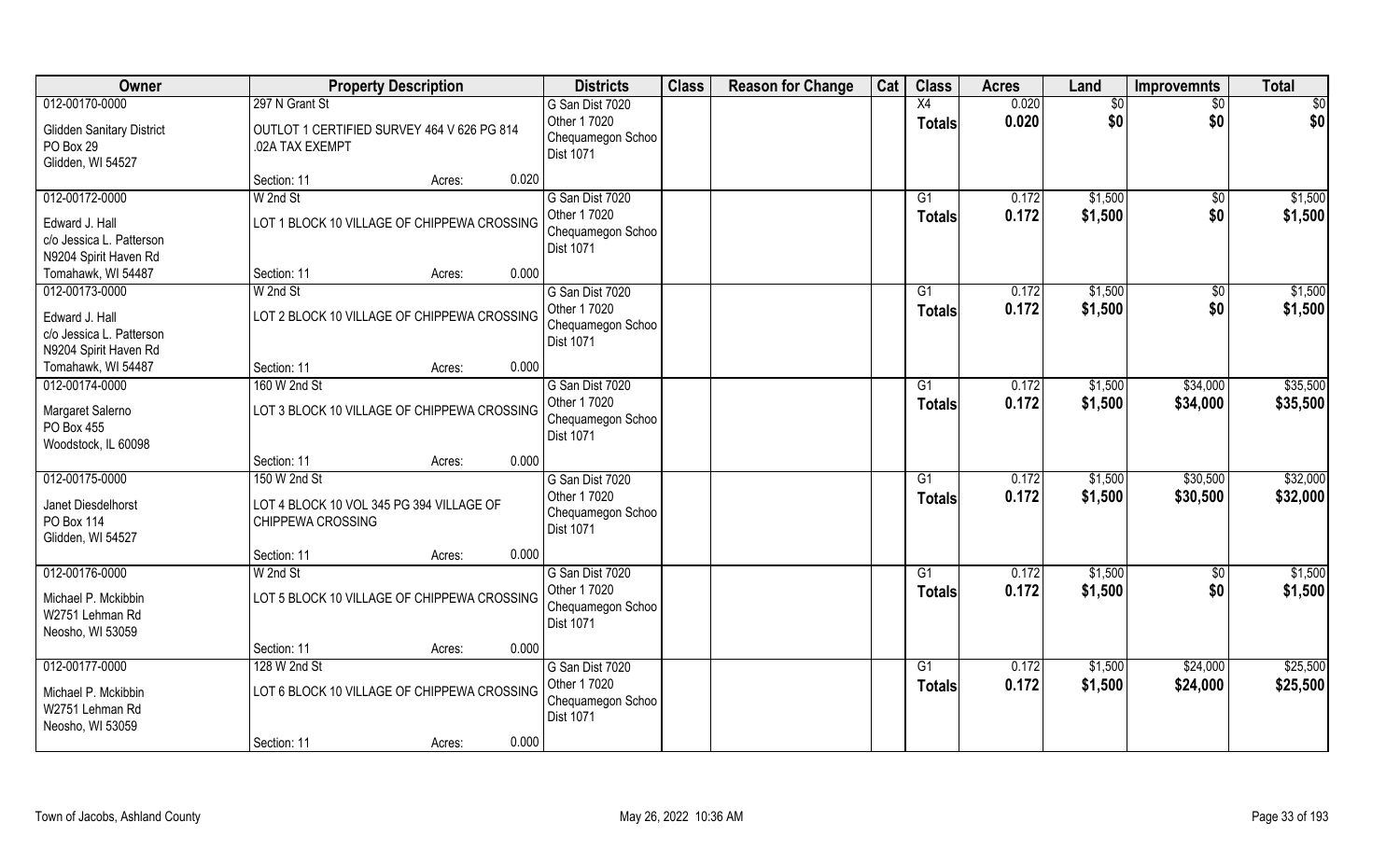| Owner                                                                                                       | <b>Property Description</b>                                                  |        |       | <b>Districts</b>                                                         | <b>Class</b> | <b>Reason for Change</b> | Cat | <b>Class</b>                     | <b>Acres</b>   | Land               | <b>Improvemnts</b>     | <b>Total</b>         |
|-------------------------------------------------------------------------------------------------------------|------------------------------------------------------------------------------|--------|-------|--------------------------------------------------------------------------|--------------|--------------------------|-----|----------------------------------|----------------|--------------------|------------------------|----------------------|
| 012-00178-0000                                                                                              | W 2nd St                                                                     |        |       | G San Dist 7020                                                          |              |                          |     | G1                               | 0.172          | \$1,500            | $\sqrt{6}$             | \$1,500              |
| Michael P. Mckibbin<br>W2751 Lehman Rd<br>Neosho, WI 53059                                                  | LOT 7 BLOCK 10 VILLAGE OF CHIPPEWA CROSSING                                  |        |       | Other 1 7020<br>Chequamegon Schoo<br>Dist 1071                           |              |                          |     | <b>Totals</b>                    | 0.172          | \$1,500            | \$0                    | \$1,500              |
|                                                                                                             | Section: 11                                                                  | Acres: | 0.000 |                                                                          |              |                          |     |                                  |                |                    |                        |                      |
| 012-00179-0000<br>Michael P. Mckibbin<br>W2751 Lehman Rd<br>Neosho, WI 53059                                | 239 N Grant St<br>LOT 8 BLOCK 10 VILLAGE OF CHIPPEWA CROSSING                |        |       | G San Dist 7020<br>Other 1 7020<br>Chequamegon Schoo<br><b>Dist 1071</b> |              |                          |     | G1<br>Totals                     | 0.172<br>0.172 | \$1,500<br>\$1,500 | \$37,500<br>\$37,500   | \$39,000<br>\$39,000 |
|                                                                                                             | Section: 11                                                                  | Acres: | 0.000 |                                                                          |              |                          |     |                                  |                |                    |                        |                      |
| 012-00180-0000<br>Kevin Schock<br>267 N Grant St<br>Glidden, WI 54527                                       | 267 N Grant St<br>LOT 9 BLOCK 10 VILLAGE OF CHIPPEWA CROSSING<br>V 550 PG 85 |        |       | G San Dist 7020<br>Other 1 7020<br>Chequamegon Schoo<br><b>Dist 1071</b> |              |                          |     | G1<br><b>Totals</b>              | 0.172<br>0.172 | \$1,500<br>\$1,500 | \$35,500<br>\$35,500   | \$37,000<br>\$37,000 |
|                                                                                                             | Section: 11                                                                  | Acres: | 0.000 |                                                                          |              |                          |     |                                  |                |                    |                        |                      |
| 012-00181-0000<br>Edward J. Hall<br>c/o Jessica L. Patterson                                                | E 3rd St<br>LOT 10 BLOCK 10 VILLAGE OF CHIPPEWA CROSSING                     |        |       | G San Dist 7020<br>Other 1 7020<br>Chequamegon Schoo                     |              |                          |     | G1<br><b>Totals</b>              | 0.172<br>0.172 | \$100<br>\$100     | \$0<br>\$0             | \$100<br>\$100       |
| N9204 Spirit Haven Rd<br>Tomahawk, WI 54487                                                                 | Section: 11                                                                  | Acres: | 0.000 | <b>Dist 1071</b>                                                         |              |                          |     |                                  |                |                    |                        |                      |
| 012-00182-0000<br>Edward J. Hall<br>c/o Jessica L. Patterson<br>N9204 Spirit Haven Rd                       | $E$ 3rd St<br>LOT 11 BLOCK 10 VILLAGE OF CHIPPEWA CROSSING                   |        |       | G San Dist 7020<br>Other 1 7020<br>Chequamegon Schoo<br><b>Dist 1071</b> |              |                          |     | G1<br>Totals                     | 0.172<br>0.172 | \$100<br>\$100     | $\overline{50}$<br>\$0 | \$100<br>\$100       |
| Tomahawk, WI 54487                                                                                          | Section: 11                                                                  | Acres: | 0.000 |                                                                          |              |                          |     |                                  |                |                    |                        |                      |
| 012-00183-0000                                                                                              | E 3rd St                                                                     |        |       | G San Dist 7020                                                          |              |                          |     | G1                               | 0.172          | \$100              | \$0                    | \$100                |
| Edward J. Hall<br>c/o Jessica L. Patterson<br>N9204 Spirit Haven Rd                                         | LOT 12 BLOCK 10 VILLAGE OF CHIPPEWA CROSSINO                                 |        |       | Other 1 7020<br>Chequamegon Schoo<br>Dist 1071                           |              |                          |     | <b>Totals</b>                    | 0.172          | \$100              | \$0                    | \$100                |
| Tomahawk, WI 54487                                                                                          | Section: 11                                                                  | Acres: | 0.000 |                                                                          |              |                          |     |                                  |                |                    |                        |                      |
| 012-00184-0000<br>Edward J. Hall<br>c/o Jessica L. Patterson<br>N9204 Spirit Haven Rd<br>Tomahawk, WI 54487 | E 3rd St<br>LOT 13 BLOCK 10 VILLAGE OF CHIPPEWA CROSSING<br>Section: 11      | Acres: | 0.000 | G San Dist 7020<br>Other 1 7020<br>Chequamegon Schoo<br><b>Dist 1071</b> |              |                          |     | $\overline{G1}$<br><b>Totals</b> | 0.172<br>0.172 | \$100<br>\$100     | $\overline{50}$<br>\$0 | \$100<br>\$100       |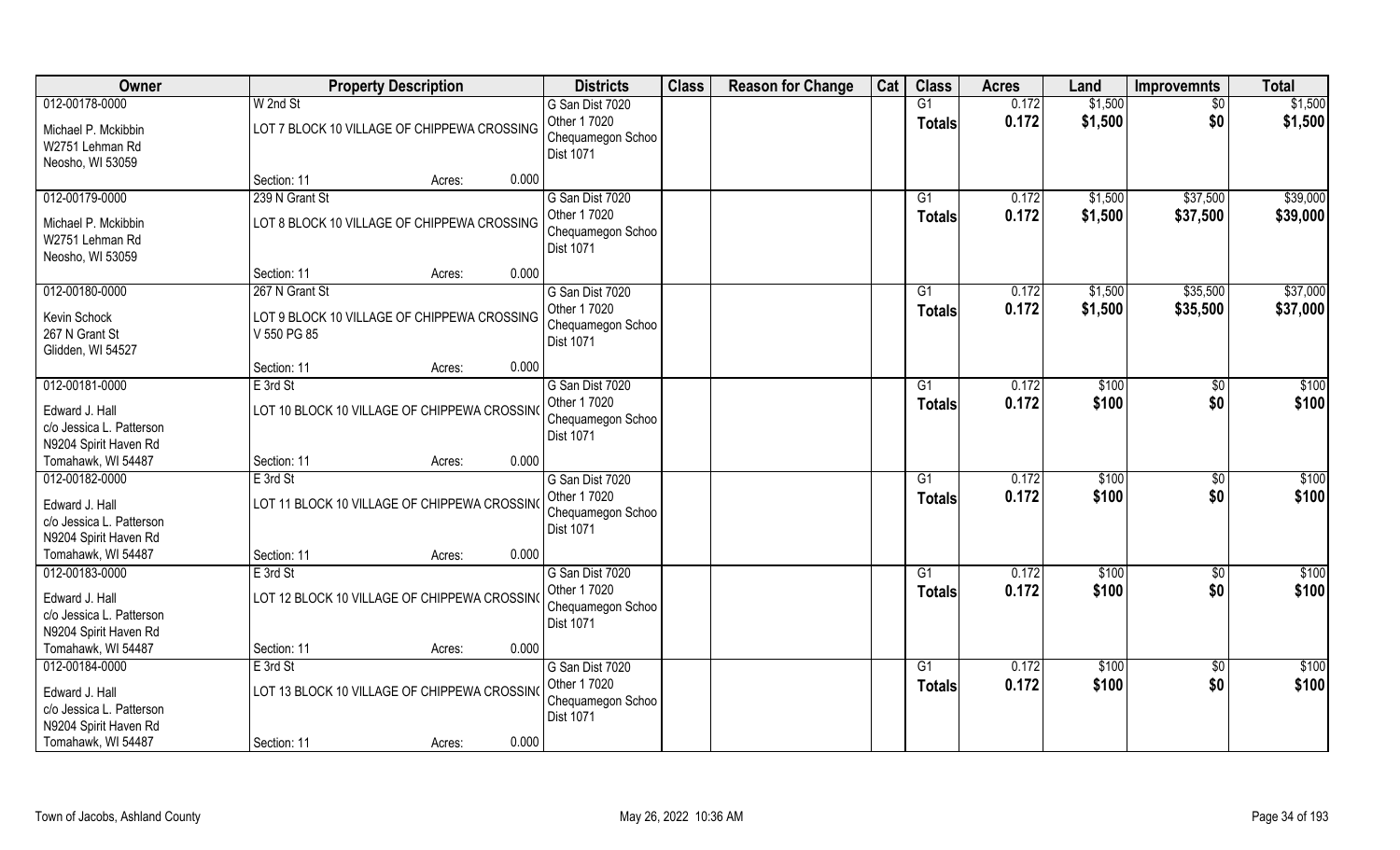| Owner                                                                                                       | <b>Property Description</b>                                                                                                | <b>Districts</b>                                                         | <b>Class</b> | <b>Reason for Change</b> | Cat | <b>Class</b>              | <b>Acres</b>   | Land               | <b>Improvemnts</b>    | <b>Total</b>         |
|-------------------------------------------------------------------------------------------------------------|----------------------------------------------------------------------------------------------------------------------------|--------------------------------------------------------------------------|--------------|--------------------------|-----|---------------------------|----------------|--------------------|-----------------------|----------------------|
| 012-00185-0000<br>Edward J. Hall<br>c/o Jessica L. Patterson<br>N9204 Spirit Haven Rd                       | E 3rd St<br>LOT 14 BLOCK 10 VILLAGE OF CHIPPEWA CROSSING                                                                   | G San Dist 7020<br>Other 1 7020<br>Chequamegon Schoo<br>Dist 1071        |              |                          |     | G1<br><b>Totals</b>       | 0.172<br>0.172 | \$1,500<br>\$1,500 | $\sqrt{$0}$<br>\$0    | \$1,500<br>\$1,500   |
| Tomahawk, WI 54487                                                                                          | 0.000<br>Section: 11<br>Acres:                                                                                             |                                                                          |              |                          |     |                           |                |                    |                       |                      |
| 012-00186-0000<br>Edward J. Hall<br>c/o Jessica L. Patterson<br>N9204 Spirit Haven Rd                       | 266 Washington St<br>LOT 15 BLOCK 10 VILLAGE OF CHIPPEWA CROSSING                                                          | G San Dist 7020<br>Other 1 7020<br>Chequamegon Schoo<br>Dist 1071        |              |                          |     | $\overline{G1}$<br>Totals | 0.172<br>0.172 | \$1,500<br>\$1,500 | \$36,200<br>\$36,200  | \$37,700<br>\$37,700 |
| Tomahawk, WI 54487                                                                                          | 0.000<br>Section: 11<br>Acres:                                                                                             |                                                                          |              |                          |     |                           |                |                    |                       |                      |
| 012-00187-0000<br>Edward J. Hall<br>c/o Jessica L. Patterson<br>N9204 Spirit Haven Rd                       | Washington St<br>LOT 16 BLOCK 10 VILLAGE OF CHIPPEWA CROSSING                                                              | G San Dist 7020<br>Other 1 7020<br>Chequamegon Schoo<br>Dist 1071        |              |                          |     | G1<br><b>Totals</b>       | 0.172<br>0.172 | \$1,500<br>\$1,500 | \$0<br>\$0            | \$1,500<br>\$1,500   |
| Tomahawk, WI 54487                                                                                          | 0.000<br>Section: 11<br>Acres:                                                                                             |                                                                          |              |                          |     |                           |                |                    |                       |                      |
| 012-00188-0000<br>David J. Graf<br>609 Hwy 301 S<br>Register, GA 30452                                      | 334 Washington St<br>LOT 1 BLOCK 11 V 737 PG 189 REPLAT OF BLOCKS<br>11 & 13 VILLAGE OF CHIPPEWA CROSSING                  | G San Dist 7020<br>Other 1 7020<br>Chequamegon Schoo<br><b>Dist 1071</b> |              |                          |     | G1<br><b>Totals</b>       | 0.172<br>0.172 | \$1,500<br>\$1,500 | \$3,000<br>\$3,000    | \$4,500<br>\$4,500   |
|                                                                                                             | 0.000<br>Section: 11<br>Acres:                                                                                             |                                                                          |              |                          |     |                           |                |                    |                       |                      |
| 012-00189-0000<br>David J. Graf<br>609 Hwy 301 S<br>Register, GA 30452                                      | <b>Washington St</b><br>LOT 2 BLOCK 11 V 737 PG 189 REPLAT OF BLOCKS<br>11 & 13 VILLAGE OF CHIPPEWA CROSSING               | G San Dist 7020<br>Other 1 7020<br>Chequamegon Schoo<br>Dist 1071        |              |                          |     | $\overline{G1}$<br>Totals | 0.172<br>0.172 | \$1,500<br>\$1,500 | $\sqrt[6]{30}$<br>\$0 | \$1,500<br>\$1,500   |
|                                                                                                             | 0.000<br>Section: 11<br>Acres:                                                                                             |                                                                          |              |                          |     |                           |                |                    |                       |                      |
| 012-00190-0000                                                                                              | Washington St                                                                                                              | G San Dist 7020                                                          |              |                          |     | G1                        | 0.172          | \$100              | $\overline{30}$       | \$100                |
| Edward J. Hall<br>c/o Jessica L. Patterson<br>N9204 Spirit Haven Rd                                         | LOT 3 BLOCK 11 REPLAT OF BLOCKS 11 & 13<br>VILLAGE OF CHIPPEWA CROSSING                                                    | Other 1 7020<br>Chequamegon Schoo<br><b>Dist 1071</b>                    |              |                          |     | <b>Totals</b>             | 0.172          | \$100              | \$0                   | \$100                |
| Tomahawk, WI 54487                                                                                          | 0.000<br>Section: 11<br>Acres:                                                                                             |                                                                          |              |                          |     |                           |                |                    |                       |                      |
| 012-00191-0000<br>Edward J. Hall<br>c/o Jessica L. Patterson<br>N9204 Spirit Haven Rd<br>Tomahawk, WI 54487 | Washington St<br>LOT 4 BLOCK 11 REPLAT OF BLOCKS 11 & 13<br>VILLAGE OF CHIPPEWA CROSSING<br>0.000<br>Section: 11<br>Acres: | G San Dist 7020<br>Other 1 7020<br>Chequamegon Schoo<br>Dist 1071        |              |                          |     | G1<br><b>Totals</b>       | 0.172<br>0.172 | \$100<br>\$100     | $\sqrt{$0}$<br>\$0    | \$100<br>\$100       |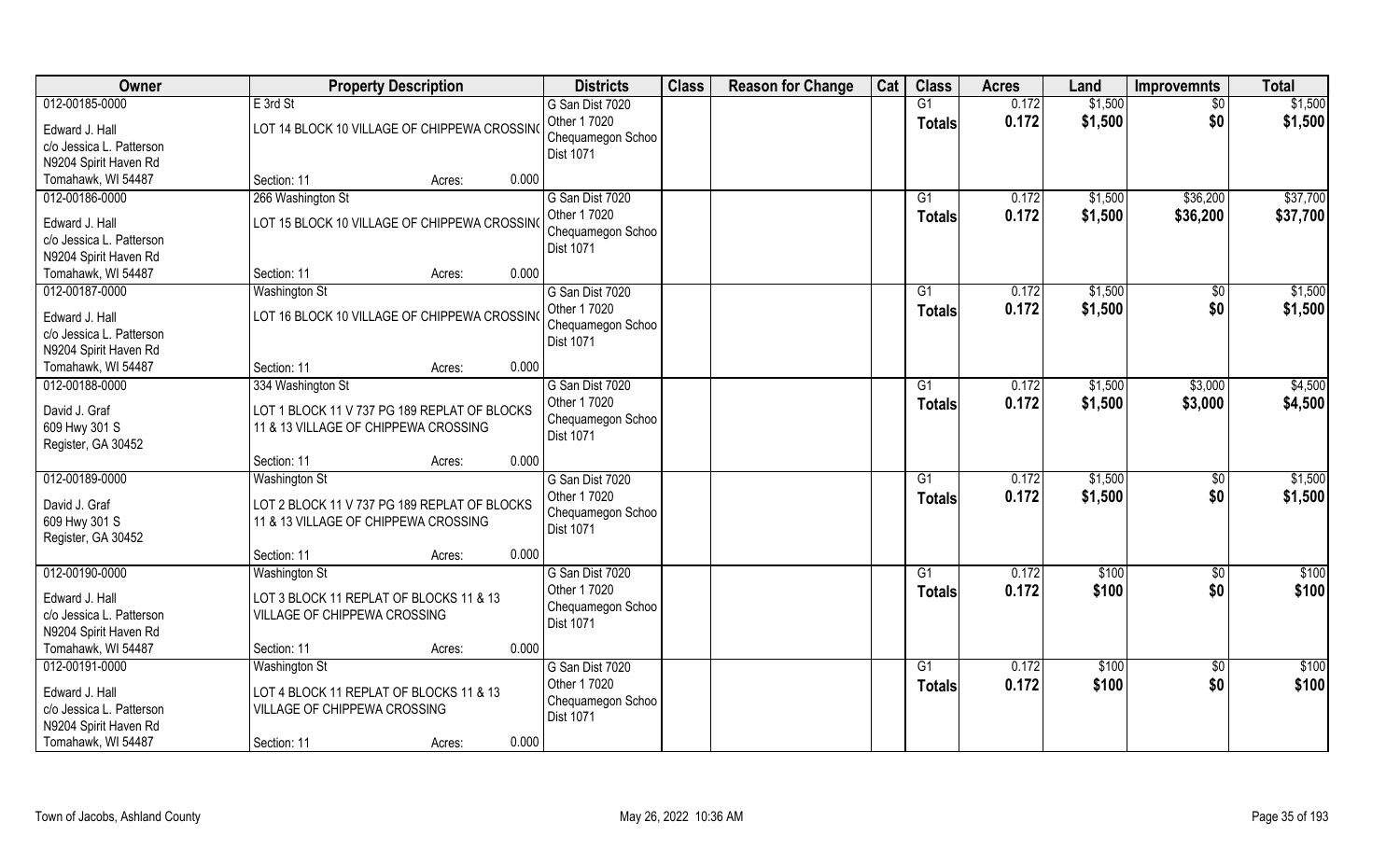| Owner                                                                                 | <b>Property Description</b>                                                                      | <b>Districts</b>                                                         | <b>Class</b> | <b>Reason for Change</b> | Cat | <b>Class</b>        | <b>Acres</b>   | Land           | <b>Improvemnts</b>     | <b>Total</b>   |
|---------------------------------------------------------------------------------------|--------------------------------------------------------------------------------------------------|--------------------------------------------------------------------------|--------------|--------------------------|-----|---------------------|----------------|----------------|------------------------|----------------|
| 012-00192-0000                                                                        | <b>Washington St</b>                                                                             | G San Dist 7020                                                          |              |                          |     | G1                  | 0.172          | \$100          | $\overline{30}$        | \$100          |
| Edward J. Hall<br>c/o Jessica L. Patterson<br>N9204 Spirit Haven Rd                   | LOT 5 BLOCK 11 REPLAT OF BLOCKS 11 & 13<br>VILLAGE OF CHIPPEWA CROSSING                          | Other 1 7020<br>Chequamegon Schoo<br>Dist 1071                           |              |                          |     | <b>Totals</b>       | 0.172          | \$100          | \$0                    | \$100          |
| Tomahawk, WI 54487                                                                    | 0.000<br>Section: 11<br>Acres:                                                                   |                                                                          |              |                          |     |                     |                |                |                        |                |
| 012-00193-0000<br>Edward J. Hall                                                      | <b>Washington St</b><br>LOT 6 BLOCK 11 REPLAT OF BLOCKS 11 & 13                                  | G San Dist 7020<br>Other 1 7020                                          |              |                          |     | G1<br>Totals        | 0.172<br>0.172 | \$100<br>\$100 | $\overline{50}$<br>\$0 | \$100<br>\$100 |
| c/o Jessica L. Patterson<br>N9204 Spirit Haven Rd                                     | VILLAGE OF CHIPPEWA CROSSING                                                                     | Chequamegon Schoo<br>Dist 1071                                           |              |                          |     |                     |                |                |                        |                |
| Tomahawk, WI 54487                                                                    | 0.000<br>Section: 11<br>Acres:                                                                   |                                                                          |              |                          |     |                     |                |                |                        |                |
| 012-00194-0000<br>Edward J. Hall<br>c/o Jessica L. Patterson<br>N9204 Spirit Haven Rd | <b>Washington St</b><br>LOT 7 BLOCK 11 REPLAT OF BLOCKS 11 & 13<br>VILLAGE OF CHIPPEWA CROSSING  | G San Dist 7020<br>Other 1 7020<br>Chequamegon Schoo<br>Dist 1071        |              |                          |     | G1<br><b>Totals</b> | 0.172<br>0.172 | \$100<br>\$100 | $\sqrt[6]{30}$<br>\$0  | \$100<br>\$100 |
| Tomahawk, WI 54487                                                                    | 0.000<br>Section: 11<br>Acres:                                                                   |                                                                          |              |                          |     |                     |                |                |                        |                |
| 012-00195-0000                                                                        | Washington St                                                                                    | G San Dist 7020                                                          |              |                          |     | G <sub>1</sub>      | 0.172          | \$100          | \$0                    | \$100          |
| Edward J. Hall<br>c/o Jessica L. Patterson<br>N9204 Spirit Haven Rd                   | LOT 8 BLOCK 11 REPLAT OF BLOCKS 11 & 13<br>VILLAGE OF CHIPPEWA CROSSING                          | Other 1 7020<br>Chequamegon Schoo<br>Dist 1071                           |              |                          |     | <b>Totals</b>       | 0.172          | \$100          | \$0                    | \$100          |
| Tomahawk, WI 54487                                                                    | 0.000<br>Section: 11<br>Acres:                                                                   |                                                                          |              |                          |     |                     |                |                |                        |                |
| 012-00196-0000<br>Edward J. Hall<br>c/o Jessica L. Patterson<br>N9204 Spirit Haven Rd | <b>Washington St</b><br>LOT 9 BLOCK 11 REPLAT OF BLOCKS 11 & 13<br>VILLAGE OF CHIPPEWA CROSSING  | G San Dist 7020<br>Other 1 7020<br>Chequamegon Schoo<br>Dist 1071        |              |                          |     | G1<br><b>Totals</b> | 0.172<br>0.172 | \$100<br>\$100 | \$0<br>\$0             | \$100<br>\$100 |
| Tomahawk, WI 54487                                                                    | 0.000<br>Section: 11<br>Acres:                                                                   |                                                                          |              |                          |     |                     |                |                |                        |                |
| 012-00197-0000                                                                        | <b>Washington St</b>                                                                             | G San Dist 7020                                                          |              |                          |     | G1                  | 0.172          | \$100          | \$0                    | \$100          |
| Edward J. Hall<br>c/o Jessica L. Patterson<br>N9204 Spirit Haven Rd                   | LOT 10 BLOCK 11 REPLAT OF BLOCKS 11 & 13<br>VILLAGE OF CHIPPEWA CROSSING                         | Other 1 7020<br>Chequamegon Schoo<br><b>Dist 1071</b>                    |              |                          |     | <b>Totals</b>       | 0.172          | \$100          | \$0                    | \$100          |
| Tomahawk, WI 54487                                                                    | 0.000<br>Section: 11<br>Acres:                                                                   |                                                                          |              |                          |     |                     |                |                |                        |                |
| 012-00198-0000<br>Edward J. Hall<br>c/o Jessica L. Patterson<br>N9204 Spirit Haven Rd | <b>Washington St</b><br>LOT 11 BLOCK 11 REPLAT OF BLOCKS 11 & 13<br>VILLAGE OF CHIPPEWA CROSSING | G San Dist 7020<br>Other 1 7020<br>Chequamegon Schoo<br><b>Dist 1071</b> |              |                          |     | G1<br><b>Totals</b> | 0.172<br>0.172 | \$100<br>\$100 | $\sqrt{$0}$<br>\$0     | \$100<br>\$100 |
| Tomahawk, WI 54487                                                                    | 0.000<br>Section: 11<br>Acres:                                                                   |                                                                          |              |                          |     |                     |                |                |                        |                |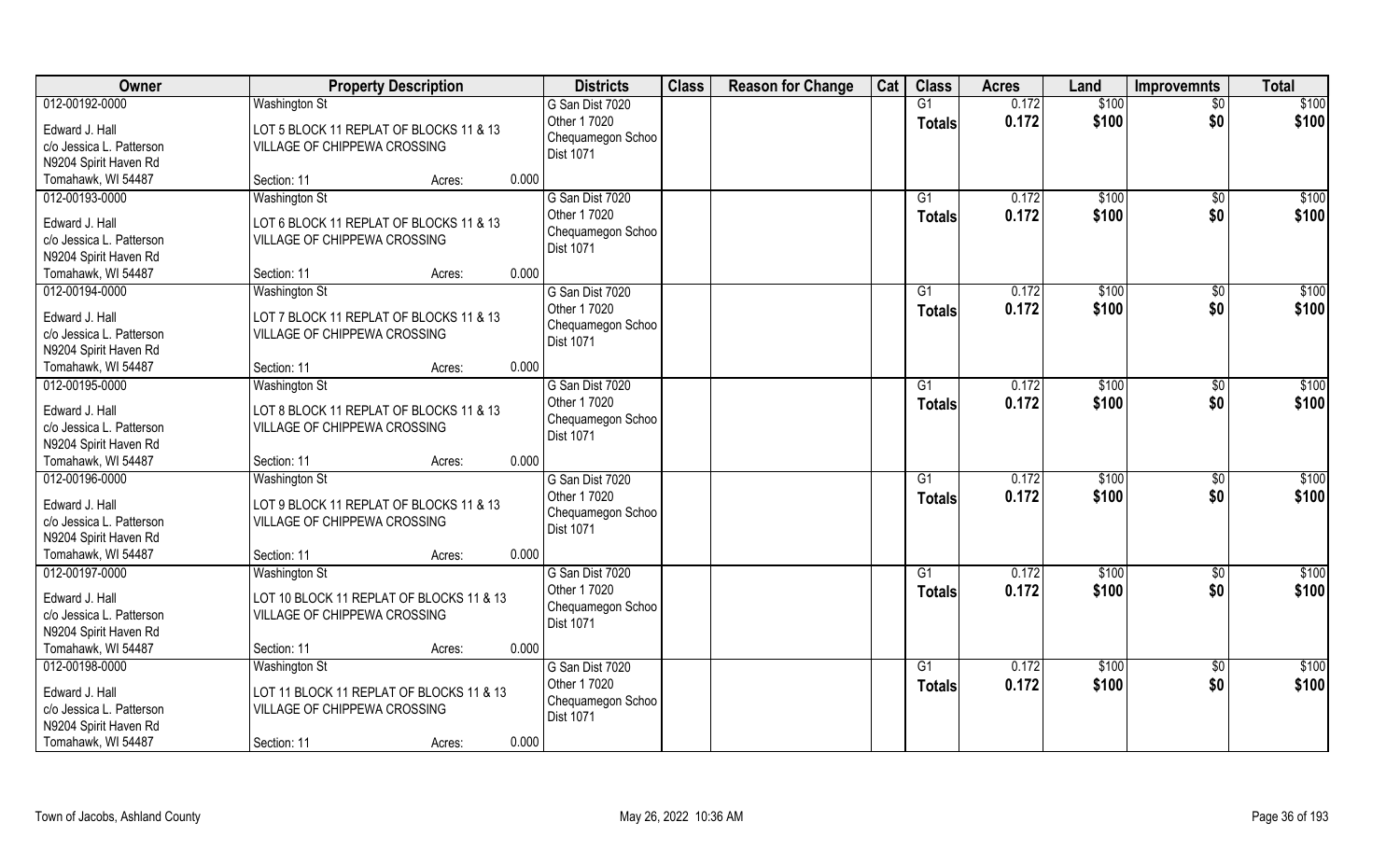| Owner                                                                                 | <b>Property Description</b>                                                                      | <b>Districts</b>                                                  | <b>Class</b> | <b>Reason for Change</b> | Cat | <b>Class</b>        | <b>Acres</b>   | Land           | <b>Improvemnts</b>    | <b>Total</b>               |
|---------------------------------------------------------------------------------------|--------------------------------------------------------------------------------------------------|-------------------------------------------------------------------|--------------|--------------------------|-----|---------------------|----------------|----------------|-----------------------|----------------------------|
| 012-00199-0000                                                                        | <b>Washington St</b>                                                                             | G San Dist 7020                                                   |              |                          |     | G1                  | 0.172          | \$100          | $\overline{50}$       | \$100                      |
| Edward J. Hall<br>c/o Jessica L. Patterson                                            | LOT 12 BLOCK 11 REPLAT OF BLOCKS 11 & 13<br>VILLAGE OF CHIPPEWA CROSSING                         | Other 1 7020<br>Chequamegon Schoo                                 |              |                          |     | <b>Totals</b>       | 0.172          | \$100          | \$0                   | \$100                      |
| N9204 Spirit Haven Rd                                                                 |                                                                                                  | Dist 1071                                                         |              |                          |     |                     |                |                |                       |                            |
| Tomahawk, WI 54487                                                                    | 0.000<br>Section: 11<br>Acres:                                                                   |                                                                   |              |                          |     |                     |                |                |                       |                            |
| 012-00200-0000                                                                        | <b>Washington St</b>                                                                             | G San Dist 7020                                                   |              |                          |     | G1                  | 0.172          | \$100          | $\overline{50}$       | \$100                      |
| Edward J. Hall<br>c/o Jessica L. Patterson<br>N9204 Spirit Haven Rd                   | LOT 13 BLOCK 11 REPLAT OF BLOCKS 11 & 13<br>VILLAGE OF CHIPPEWA CROSSING                         | Other 1 7020<br>Chequamegon Schoo<br><b>Dist 1071</b>             |              |                          |     | <b>Totals</b>       | 0.172          | \$100          | \$0                   | \$100                      |
| Tomahawk, WI 54487                                                                    | 0.000<br>Section: 11<br>Acres:                                                                   |                                                                   |              |                          |     |                     |                |                |                       |                            |
| 012-00201-0000                                                                        | <b>Washington St</b>                                                                             | G San Dist 7020                                                   |              |                          |     | G1                  | 0.172          | \$100          | $\sqrt[6]{30}$        | \$100                      |
| Edward J. Hall<br>c/o Jessica L. Patterson<br>N9204 Spirit Haven Rd                   | LOT 14 BLOCK 11 REPLAT OF BLOCKS 11 & 13<br>VILLAGE OF CHIPPEWA CROSSING                         | Other 1 7020<br>Chequamegon Schoo<br><b>Dist 1071</b>             |              |                          |     | <b>Totals</b>       | 0.172          | \$100          | \$0                   | \$100                      |
| Tomahawk, WI 54487                                                                    | 0.000<br>Section: 11<br>Acres:                                                                   |                                                                   |              |                          |     |                     |                |                |                       |                            |
| 012-00202-0000                                                                        | <b>Washington St</b>                                                                             | G San Dist 7020                                                   |              |                          |     | G1                  | 0.172          | \$100          | $\sqrt[6]{3}$         | \$100                      |
| Edward J. Hall<br>c/o Jessica L. Patterson<br>N9204 Spirit Haven Rd                   | LOT 15 BLOCK 11 REPLAT OF BLOCKS 11 & 13<br>VILLAGE OF CHIPPEWA CROSSING                         | Other 1 7020<br>Chequamegon Schoo<br><b>Dist 1071</b>             |              |                          |     | <b>Totals</b>       | 0.172          | \$100          | \$0                   | \$100                      |
| Tomahawk, WI 54487                                                                    | 0.000<br>Section: 11<br>Acres:                                                                   |                                                                   |              |                          |     |                     |                |                |                       |                            |
| 012-00203-0000<br>Edward J. Hall<br>c/o Jessica L. Patterson<br>N9204 Spirit Haven Rd | <b>Washington St</b><br>LOT 16 BLOCK 11 REPLAT OF BLOCKS 11 & 13<br>VILLAGE OF CHIPPEWA CROSSING | G San Dist 7020<br>Other 1 7020<br>Chequamegon Schoo<br>Dist 1071 |              |                          |     | G1<br><b>Totals</b> | 0.172<br>0.172 | \$100<br>\$100 | $\sqrt[6]{30}$<br>\$0 | $\overline{$100}$<br>\$100 |
| Tomahawk, WI 54487                                                                    | 0.000<br>Section: 11<br>Acres:                                                                   |                                                                   |              |                          |     |                     |                |                |                       |                            |
| 012-00204-0000                                                                        | 164 E 3rd St                                                                                     | G San Dist 7020                                                   |              |                          |     | X4                  | 5.200          | \$0            | \$0                   | $\frac{6}{3}$              |
| Precious Blood Catholic Congregation<br>256 E 2nd St<br>Glidden, WI 54527             | BLOCK 12 5.2A VILLAGE OF CHIPPEWA CROSSING                                                       | Other 1 7020<br>Chequamegon Schoo<br><b>Dist 1071</b>             |              |                          |     | <b>Totals</b>       | 5.200          | \$0            | \$0                   | \$0                        |
|                                                                                       | 5.200<br>Section: 11<br>Acres:                                                                   |                                                                   |              |                          |     |                     |                |                |                       |                            |
| 012-00205-0100                                                                        | 334 Lincoln St                                                                                   | G San Dist 7020                                                   |              |                          |     | G1                  | 0.086          | \$800          | \$58,800              | \$59,600                   |
| Stephani Henson<br>Kathleen Phillips<br>334 Lincoln St                                | N1/2 LOT 1 BLOCK 13 REPLAT OF BLOCKS 11 & 13<br>VILLAGE OF CHIPPEWA CROSSING                     | Other 1 7020<br>Chequamegon Schoo<br><b>Dist 1071</b>             |              |                          |     | <b>Totals</b>       | 0.086          | \$800          | \$58,800              | \$59,600                   |
| Glidden, WI 54527                                                                     | 0.000<br>Section: 11<br>Acres:                                                                   |                                                                   |              |                          |     |                     |                |                |                       |                            |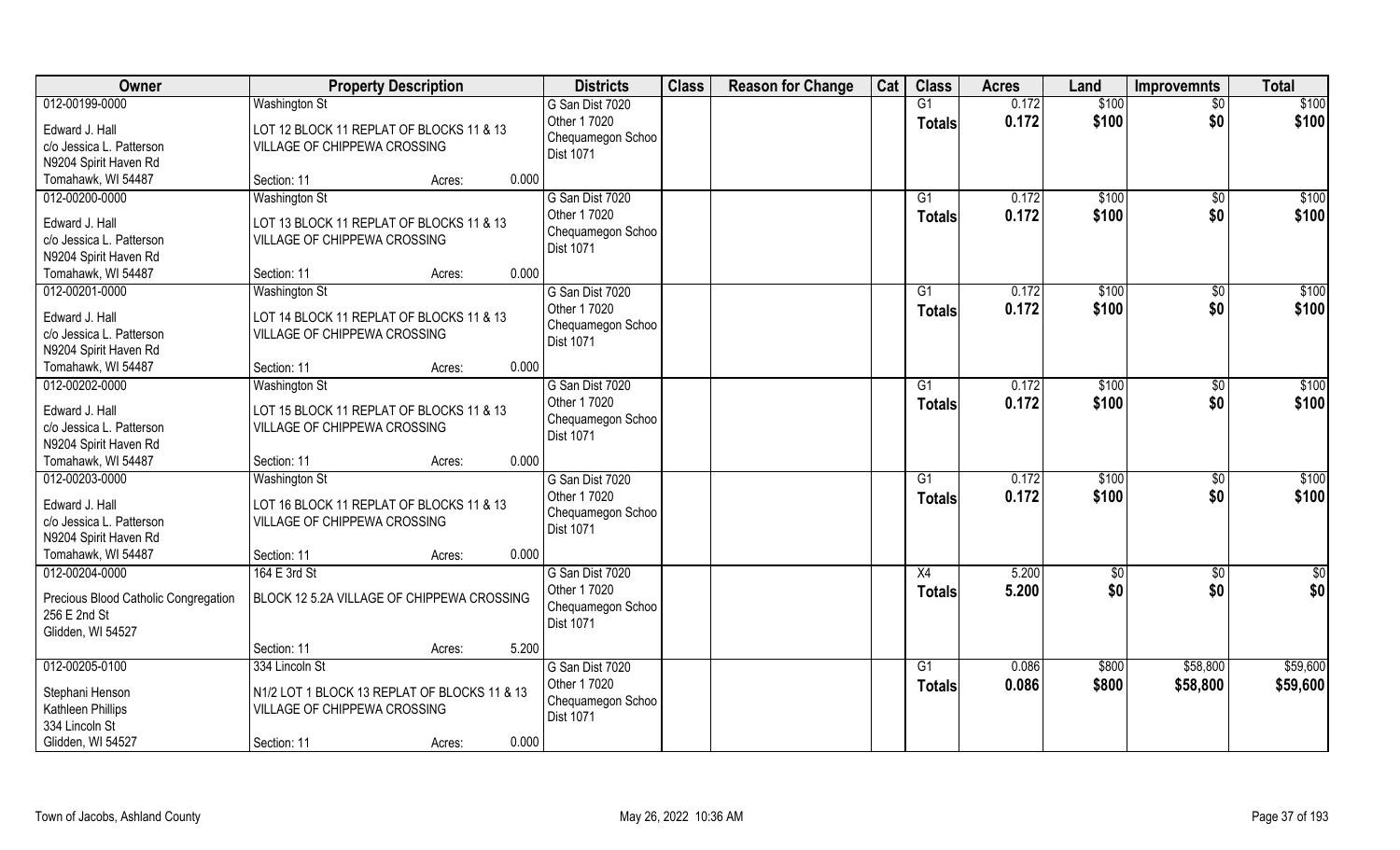| Owner                                                   | <b>Property Description</b>                                                            | <b>Districts</b>                                      | <b>Class</b> | <b>Reason for Change</b> | Cat | <b>Class</b>                     | <b>Acres</b>   | Land               | <b>Improvemnts</b>   | <b>Total</b>         |
|---------------------------------------------------------|----------------------------------------------------------------------------------------|-------------------------------------------------------|--------------|--------------------------|-----|----------------------------------|----------------|--------------------|----------------------|----------------------|
| 012-00205-0200                                          | 216 E 3rd St                                                                           | G San Dist 7020                                       |              |                          |     | G1                               | 0.086          | \$800              | \$40,400             | \$41,200             |
| Joshua J. Marshall<br>216 E 3rd St                      | S1/2 LOT 1 BLOCK 13 REPLAT OF BLOCKS 11 & 13<br><b>VILLAGE OF CHIPPEWA CROSSING</b>    | Other 1 7020<br>Chequamegon Schoo<br>Dist 1071        |              |                          |     | <b>Totals</b>                    | 0.086          | \$800              | \$40,400             | \$41,200             |
| Glidden, WI 54527                                       |                                                                                        |                                                       |              |                          |     |                                  |                |                    |                      |                      |
|                                                         | 0.000<br>Section: 11<br>Acres:                                                         |                                                       |              |                          |     |                                  |                |                    |                      |                      |
| 012-00206-0100                                          | E 3rd St                                                                               | G San Dist 7020                                       |              |                          |     | G1                               | 0.086          | \$800              | \$0                  | \$800                |
| Stephani Henson<br>Kathleen Phillips                    | N1/2 LOT 2 BLOCK 13 REPLAT OF BLOCKS 11 & 13<br>VILLAGE OF CHIPPEWA CROSSING           | Other 1 7020<br>Chequamegon Schoo<br><b>Dist 1071</b> |              |                          |     | Totals                           | 0.086          | \$800              | \$0                  | \$800                |
| 334 Lincoln St<br>Glidden, WI 54527                     | 0.000<br>Section: 11<br>Acres:                                                         |                                                       |              |                          |     |                                  |                |                    |                      |                      |
| 012-00206-0200                                          | E 3rd St                                                                               | G San Dist 7020                                       |              |                          |     | G1                               | 0.086          | \$800              | $\sqrt{50}$          | \$800                |
| Joshua J. Marshall<br>216 E 3rd St<br>Glidden, WI 54527 | S1/2 LOT 2 BLOCK 13 REPLAT OF BLOCKS 11 & 13<br><b>VILLAGE OF CHIPPEWA CROSSING</b>    | Other 1 7020<br>Chequamegon Schoo<br><b>Dist 1071</b> |              |                          |     | <b>Totals</b>                    | 0.086          | \$800              | \$0                  | \$800                |
|                                                         | 0.000<br>Section: 11<br>Acres:                                                         |                                                       |              |                          |     |                                  |                |                    |                      |                      |
| 012-00207-0000                                          | E 3rd St                                                                               | G San Dist 7020                                       |              |                          |     | G1                               | 0.172          | \$1,500            | $\sqrt[6]{}$         | \$1,500              |
| Roy Oleson<br>Mary Ann Oleson<br>8326 Halverson Rd      | LOT 3 BLOCK 13 REPLAT OF BLOCKS 11 & 13<br>VILLAGE OF CHIPPEWA CROSSING V 477 PG 893   | Other 1 7020<br>Chequamegon Schoo<br><b>Dist 1071</b> |              |                          |     | <b>Totals</b>                    | 0.172          | \$1,500            | \$0                  | \$1,500              |
| Waterford, WI 53185                                     | 0.000<br>Section: 11<br>Acres:                                                         |                                                       |              |                          |     |                                  |                |                    |                      |                      |
| 012-00208-0000                                          | 244 E 3rd St                                                                           | G San Dist 7020<br>Other 1 7020                       | G1           | Exterior remodel         |     | $\overline{G1}$<br><b>Totals</b> | 0.172<br>0.172 | \$1,500<br>\$1,500 | \$51,700<br>\$51,700 | \$53,200<br>\$53,200 |
| Roy Oleson<br>Mary Ann Oleson<br>8326 Halverson Rd      | LOT 4 BLOCK 13 REPLAT OF BLOCKS 11 & 13<br>VILLAGE OF CHIPPEWA CROSSING V 477 PG 893   | Chequamegon Schoo<br>Dist 1071                        |              |                          |     |                                  |                |                    |                      |                      |
| Waterford, WI 53185                                     | 0.000<br>Section: 11<br>Acres:                                                         |                                                       |              |                          |     |                                  |                |                    |                      |                      |
| 012-00209-0000                                          | E 3rd St                                                                               | G San Dist 7020                                       |              |                          |     | G1                               | 0.172          | \$1,500            | \$0                  | \$1,500              |
| Roy Oleson<br>Mary Ann Oleson<br>8326 Halverson Rd      | LOT 5 BLOCK 13 REPLAT OF BLOCKS 11 & 13<br>VILLAGE OF CHIPPEWA CROSSING V 477 PG 893   | Other 1 7020<br>Chequamegon Schoo<br><b>Dist 1071</b> |              |                          |     | <b>Totals</b>                    | 0.172          | \$1,500            | \$0                  | \$1,500              |
| Waterford, WI 53185                                     | 0.000<br>Section: 11<br>Acres:                                                         |                                                       |              |                          |     |                                  |                |                    |                      |                      |
| 012-00210-0000                                          | 268 E 3rd St                                                                           | G San Dist 7020                                       |              |                          |     | G1                               | 0.172          | \$1,500            | \$81,900             | \$83,400             |
| Joseph Kopnick<br>Mary Kopnick<br>PO Box 231            | LOT 6 BLOCK 13 VOL 441 PG 984 REPLAT OF<br>BLOCKS 11 & 13 VILLAGE OF CHIPPEWA CROSSING | Other 1 7020<br>Chequamegon Schoo<br>Dist 1071        |              |                          |     | Totals                           | 0.172          | \$1,500            | \$81,900             | \$83,400             |
| Glidden, WI 54527                                       | 0.000<br>Section: 11<br>Acres:                                                         |                                                       |              |                          |     |                                  |                |                    |                      |                      |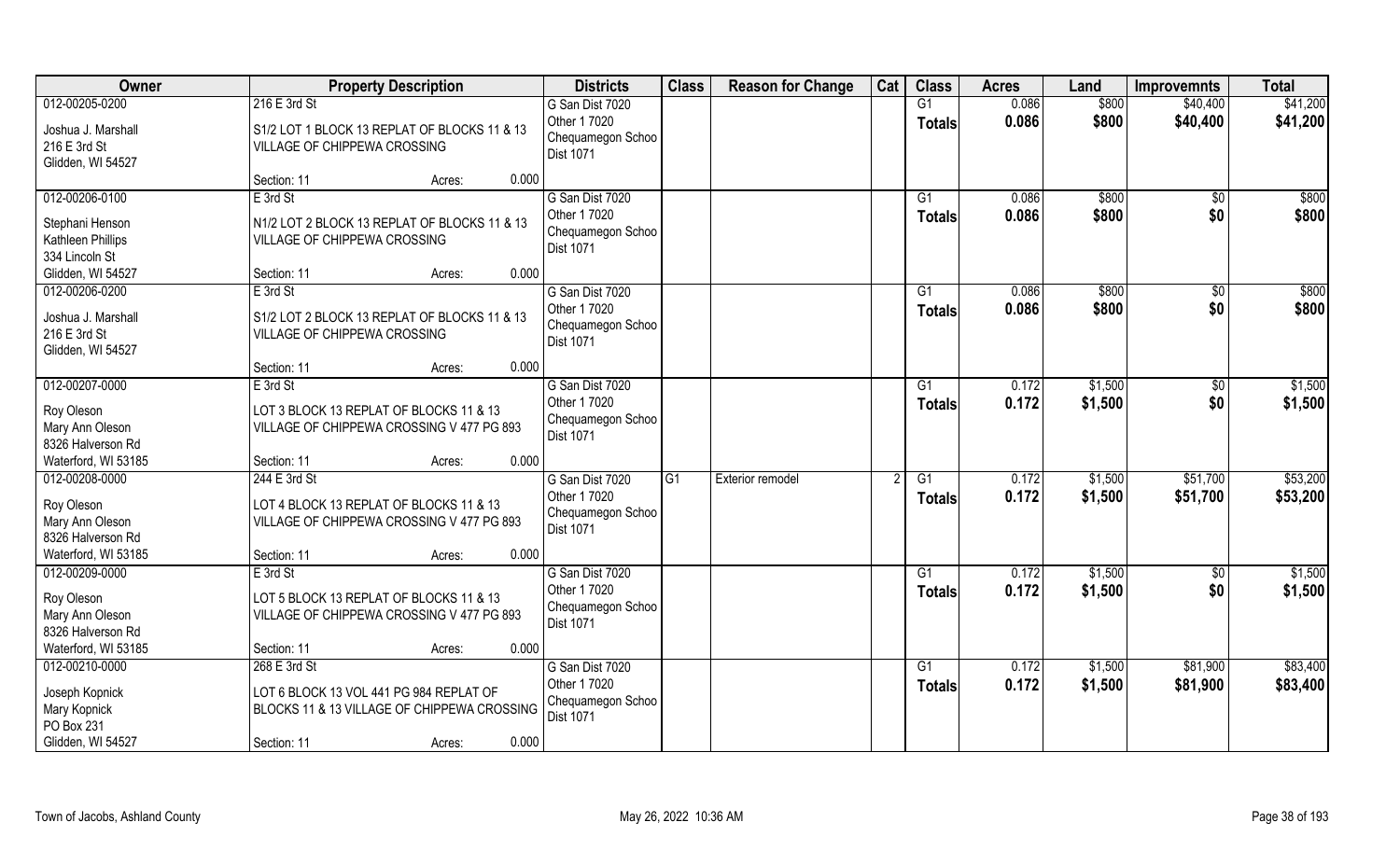| Owner             | <b>Property Description</b>                   | <b>Districts</b>                  | <b>Class</b> | <b>Reason for Change</b> | Cat | <b>Class</b>    | <b>Acres</b> | Land    | <b>Improvemnts</b> | <b>Total</b> |
|-------------------|-----------------------------------------------|-----------------------------------|--------------|--------------------------|-----|-----------------|--------------|---------|--------------------|--------------|
| 012-00211-0000    | 276 E 3rd St                                  | G San Dist 7020                   |              |                          |     | G1              | 0.172        | \$1,500 | \$55,000           | \$56,500     |
| Rosemarie Dexter  | LOT 7 BLOCK 13 REPLAT OF BLOCKS 11 & 13       | Other 1 7020<br>Chequamegon Schoo |              |                          |     | <b>Totals</b>   | 0.172        | \$1,500 | \$55,000           | \$56,500     |
| 276 E 3rd St      | VILLAGE OF CHIPPEWA CROSSING V 682 PG 940 & \ | <b>Dist 1071</b>                  |              |                          |     |                 |              |         |                    |              |
| Glidden, WI 54527 | 751 PG 610                                    |                                   |              |                          |     |                 |              |         |                    |              |
|                   | 0.000<br>Section: 11<br>Acres:                |                                   |              |                          |     |                 |              |         |                    |              |
| 012-00212-0000    | 290 E 3rd St                                  | G San Dist 7020                   |              |                          |     | G1              | 0.172        | \$1,500 | \$45,700           | \$47,200     |
| Penny Rein        | LOT 8 BLOCK 13 VOL 436 PG 331 REPLAT OF       | Other 1 7020                      |              |                          |     | Totals          | 0.172        | \$1,500 | \$45,700           | \$47,200     |
| PO Box 83         | BLOCKS 11 & 13 VILLAGE OF CHIPPEWA CROSSING   | Chequamegon Schoo                 |              |                          |     |                 |              |         |                    |              |
| Glidden, WI 54527 |                                               | Dist 1071                         |              |                          |     |                 |              |         |                    |              |
|                   | 0.000<br>Section: 11<br>Acres:                |                                   |              |                          |     |                 |              |         |                    |              |
| 012-00213-0000    | 295 E 4th St                                  | G San Dist 7020                   |              |                          |     | G1              | 0.164        | \$1,400 | \$22,500           | \$23,900     |
|                   |                                               | Other 1 7020                      |              |                          |     | <b>Totals</b>   | 0.164        | \$1,400 | \$22,500           | \$23,900     |
| Carol Hesse et al | LOT 9 BLOCK 13 REPLAT OF BLOCKS 11 & 13       | Chequamegon Schoo                 |              |                          |     |                 |              |         |                    |              |
| 19913 Kale Rd     | VILLAGE OF CHIPPEWA CROSSING V 739 PG 282     | Dist 1071                         |              |                          |     |                 |              |         |                    |              |
| Sparta, WI 54656  | 0.000                                         |                                   |              |                          |     |                 |              |         |                    |              |
|                   | Section: 11<br>Acres:                         |                                   |              |                          |     |                 |              |         |                    |              |
| 012-00214-0100    | 4th St                                        | G San Dist 7020                   |              |                          |     | G1              | 0.172        | \$1,500 | $\sqrt[6]{}$       | \$1,500      |
| Carol Hesse et al | LOT 10 LESS WEST 10' BLK 13 REPLAT OF BLOCKS  | Other 1 7020                      |              |                          |     | <b>Totals</b>   | 0.172        | \$1,500 | \$0                | \$1,500      |
| 19913 Kale Rd     | 11 & 13 VILLAGE OF CHIPPEWA CROSSING V 739 PG | Chequamegon Schoo                 |              |                          |     |                 |              |         |                    |              |
| Sparta, WI 54656  | 282                                           | Dist 1071                         |              |                          |     |                 |              |         |                    |              |
|                   | 0.000<br>Section: 11<br>Acres:                |                                   |              |                          |     |                 |              |         |                    |              |
| 012-00214-0200    | $4th$ St                                      | G San Dist 7020                   |              |                          |     | $\overline{G1}$ | 0.044        | \$400   | $\overline{50}$    | \$400        |
|                   |                                               | Other 1 7020                      |              |                          |     | <b>Totals</b>   | 0.044        | \$400   | \$0                | \$400        |
| Jeffrey D. Kiefer | WEST 10' OF LOT 10 BLOCK 13 REPLAT OF BLOCKS  | Chequamegon Schoo                 |              |                          |     |                 |              |         |                    |              |
| 273 E 4th St      | 11 & 13 VILLAGE OF CHIPPEWA CROSSING V 442 PG | Dist 1071                         |              |                          |     |                 |              |         |                    |              |
| Glidden, WI 54527 | 806 & V 750 PG 307                            |                                   |              |                          |     |                 |              |         |                    |              |
|                   | Section: 11<br>0.000<br>Acres:                |                                   |              |                          |     |                 |              |         |                    |              |
| 012-00215-0000    | 273 E 4th St                                  | G San Dist 7020                   |              |                          |     | G1              | 0.172        | \$1,500 | \$11,500           | \$13,000     |
| Jeffrey D. Kiefer | LOT 11 BLOCK 13 REPLAT OF BLOCKS 11 & 13      | Other 1 7020                      |              |                          |     | <b>Totals</b>   | 0.172        | \$1,500 | \$11,500           | \$13,000     |
| 273 E 4th St      | VILLAGE OF CHIPPEWA CROSSING V 442 PG 806 & \ | Chequamegon Schoo                 |              |                          |     |                 |              |         |                    |              |
| Glidden, WI 54527 | 750 PG 307                                    | <b>Dist 1071</b>                  |              |                          |     |                 |              |         |                    |              |
|                   | 0.000<br>Section: 11<br>Acres:                |                                   |              |                          |     |                 |              |         |                    |              |
| 012-00216-0000    | 259 E 4th St                                  | G San Dist 7020                   |              |                          |     | G1              | 0.172        | \$1,500 | \$23,800           | \$25,300     |
|                   |                                               | Other 1 7020                      |              |                          |     | Totals          | 0.172        | \$1,500 | \$23,800           | \$25,300     |
| Ronald Kerfoot Jr | LOT 12 BLOCK 13 V 546 PG 674 REPLAT OF BLOCKS | Chequamegon Schoo                 |              |                          |     |                 |              |         |                    |              |
| Angela Kerfoot    | 11 & 13 VILLAGE OF CHIPPEWA CROSSING          | Dist 1071                         |              |                          |     |                 |              |         |                    |              |
| 259 E 4th St      |                                               |                                   |              |                          |     |                 |              |         |                    |              |
| Glidden, WI 54527 | 0.000<br>Section: 11<br>Acres:                |                                   |              |                          |     |                 |              |         |                    |              |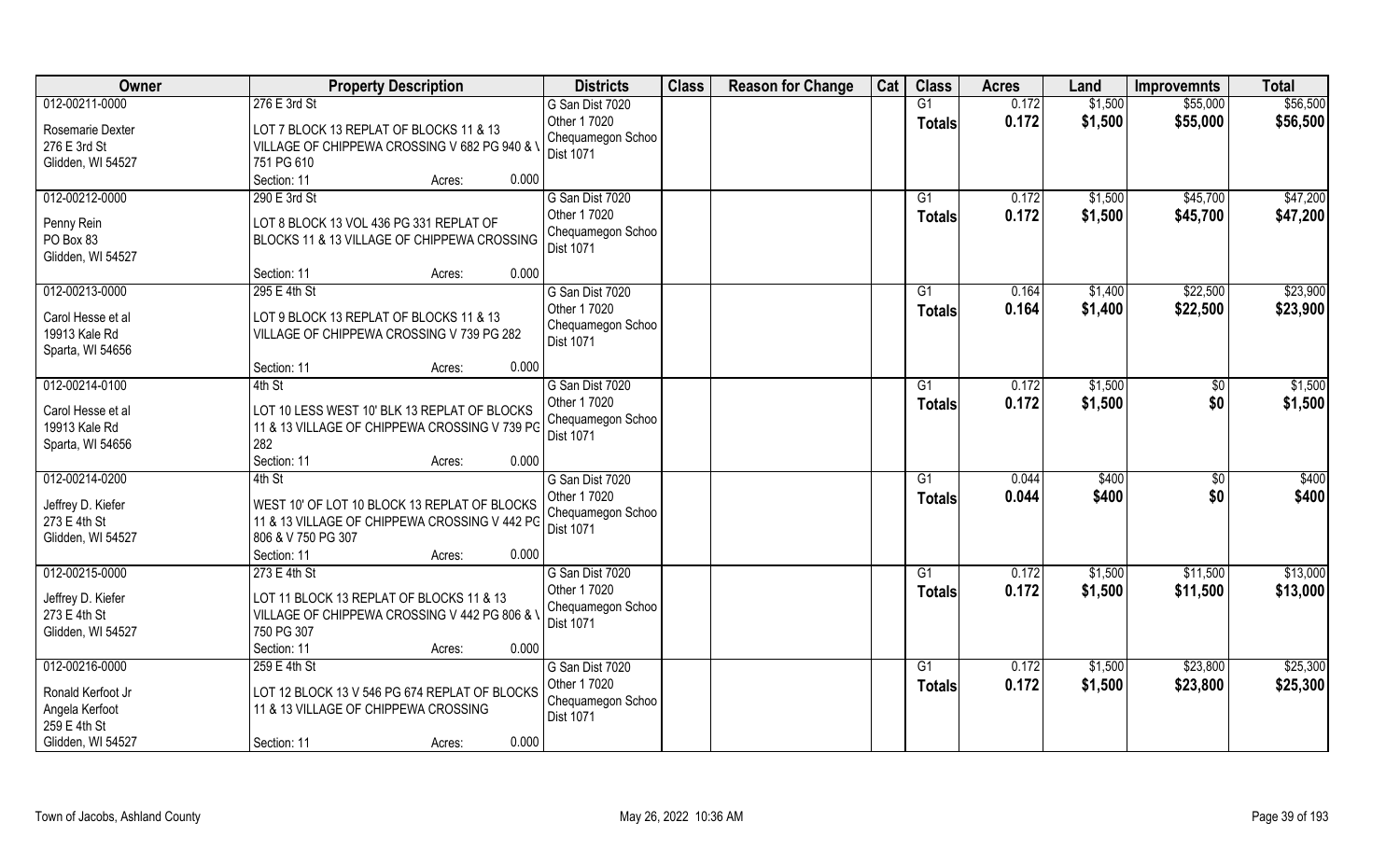| Owner                                                                                          | <b>Property Description</b>                                                                                                                                              | <b>Districts</b>                                                         | <b>Class</b> | <b>Reason for Change</b> | Cat | <b>Class</b>                                            | <b>Acres</b>                     | Land                                   | <b>Improvemnts</b>                 | <b>Total</b>                             |
|------------------------------------------------------------------------------------------------|--------------------------------------------------------------------------------------------------------------------------------------------------------------------------|--------------------------------------------------------------------------|--------------|--------------------------|-----|---------------------------------------------------------|----------------------------------|----------------------------------------|------------------------------------|------------------------------------------|
| 012-00217-0000                                                                                 | 249 E 4th St                                                                                                                                                             | G San Dist 7020                                                          |              |                          |     | G1                                                      | 0.172                            | \$1,500                                | $\sqrt{6}$                         | \$1,500                                  |
| Ronald Kerfoot Jr<br>Angela Kerfoot<br>259 E 4th St                                            | LOT 13 BLOCK 13 VOL 484 PG 259 REPLAT OF<br>BLOCKS 11 & 13 VILLAGE OF CHIPPEWA CROSSING                                                                                  | Other 1 7020<br>Chequamegon Schoo<br><b>Dist 1071</b>                    |              |                          |     | <b>Totals</b>                                           | 0.172                            | \$1,500                                | \$0                                | \$1,500                                  |
| Glidden, WI 54527                                                                              | 0.000<br>Section: 11<br>Acres:                                                                                                                                           |                                                                          |              |                          |     |                                                         |                                  |                                        |                                    |                                          |
| 012-00218-0000<br><b>Brad Lueloff</b><br>235 E 4th St<br>Glidden, WI 54527                     | 235 E 4th St<br>LOT 14 BLOCK 13 REPLAT OF BLOCKS 11 & 13<br>VILLAGE OF CHIPPEWA CROSSING                                                                                 | G San Dist 7020<br>Other 1 7020<br>Chequamegon Schoo<br>Dist 1071        |              |                          |     | G1<br><b>Totals</b>                                     | 0.172<br>0.172                   | \$1,500<br>\$1,500                     | \$12,700<br>\$12,700               | \$14,200<br>\$14,200                     |
|                                                                                                | 0.000<br>Section: 11<br>Acres:                                                                                                                                           |                                                                          |              |                          |     |                                                         |                                  |                                        |                                    |                                          |
| 012-00219-0000<br>Wayne E. Pankratz Sr<br>Mary H. Pankratz<br>2731 3rd St S                    | $219E4th$ St<br>LOT 15 BLOCK 13 REPLAT OF BLOCKS 11 & 13<br>VILLAGE OF CHIPPEWA CROSSING                                                                                 | G San Dist 7020<br>Other 1 7020<br>Chequamegon Schoo<br><b>Dist 1071</b> |              |                          |     | G1<br><b>Totals</b>                                     | 0.172<br>0.172                   | \$1,500<br>\$1,500                     | \$46,800<br>\$46,800               | \$48,300<br>\$48,300                     |
| Wisconsin Rapids, WI 54494-1005                                                                | 0.000<br>Section: 11<br>Acres:                                                                                                                                           |                                                                          |              |                          |     |                                                         |                                  |                                        |                                    |                                          |
| 012-00220-0000<br>Wayne E. Pankratz Sr<br>Mary H. Pankratz<br>2731 3rd St S                    | E 4th St<br>LOT 16 BLOCK 13 REPLAT OF BLOCKS 11 & 13<br>VILLAGE OF CHIPPEWA CROSSING                                                                                     | G San Dist 7020<br>Other 1 7020<br>Chequamegon Schoo<br><b>Dist 1071</b> |              |                          |     | G1<br><b>Totals</b>                                     | 0.172<br>0.172                   | \$1,500<br>\$1,500                     | \$0<br>\$0                         | \$1,500<br>\$1,500                       |
| Wisconsin Rapids, WI 54494-1005                                                                | 0.000<br>Section: 11<br>Acres:                                                                                                                                           |                                                                          |              |                          |     |                                                         |                                  |                                        |                                    |                                          |
| 012-00221-0100<br><b>Daniel Mertes</b><br>1604 Johnson St<br>Beloit, WI 53511                  | 215 Washington St<br>OUTLOT 14 LESS V 131 PG 574 & VOL 359 PG 238<br>6.09A VILLAGE OF CHIPPEWA CROSSING V 662 PG<br>688 & V 694 PG 384<br>6.090<br>Section: 11<br>Acres: | G San Dist 7020<br>Other 1 7020<br>Chequamegon Schoo<br>Dist 1071        |              |                          |     | G1<br>G <sub>5</sub><br>G <sub>6</sub><br><b>Totals</b> | 1.000<br>1.090<br>4.000<br>6.090 | \$4,500<br>\$500<br>\$4,900<br>\$9,900 | \$24,100<br>\$0<br>\$0<br>\$24,100 | \$28,600<br>\$500<br>\$4,900<br>\$34,000 |
| 012-00221-0200                                                                                 | Washington                                                                                                                                                               | G San Dist 7020                                                          |              |                          |     | X4                                                      | 0.110                            | \$0                                    | \$0                                | $\frac{1}{30}$                           |
| Northern States Power Company<br>414 Nicollet Mall<br>Minneapolis, MN 55401                    | PART OF OUTLOT 14 DESC IN V 131 PG 574 & V 359<br>PG 238 VILLAGE OF CHIPPEWA CROSSING PARCEL<br>IS 50' X 100' .11A<br>Section: 11<br>0.110<br>Acres:                     | Other 1 7020<br>Chequamegon Schoo<br>Dist 1071                           |              |                          |     | <b>Totals</b>                                           | 0.110                            | \$0                                    | \$0                                | \$0                                      |
| 012-00222-0100<br>V.F.W. Glidden Chippewa Post #7300<br><b>PO Box 204</b><br>Glidden, WI 54527 | 119 Washington St<br>SOUTH 50' LOT 1 BLK 15 & ALL VAC ADJ 1ST ST.<br>VILLAGE OF CHIPPEWA CROSSING<br>0.460<br>Section: 11<br>Acres:                                      | G San Dist 7020<br>Other 1 7020<br>Chequamegon Schoo<br><b>Dist 1071</b> |              |                          |     | $\overline{X4}$<br><b>Totals</b>                        | 0.460<br>0.460                   | \$0<br>\$0                             | \$0<br>\$0                         | $rac{1}{2}$<br>\$0                       |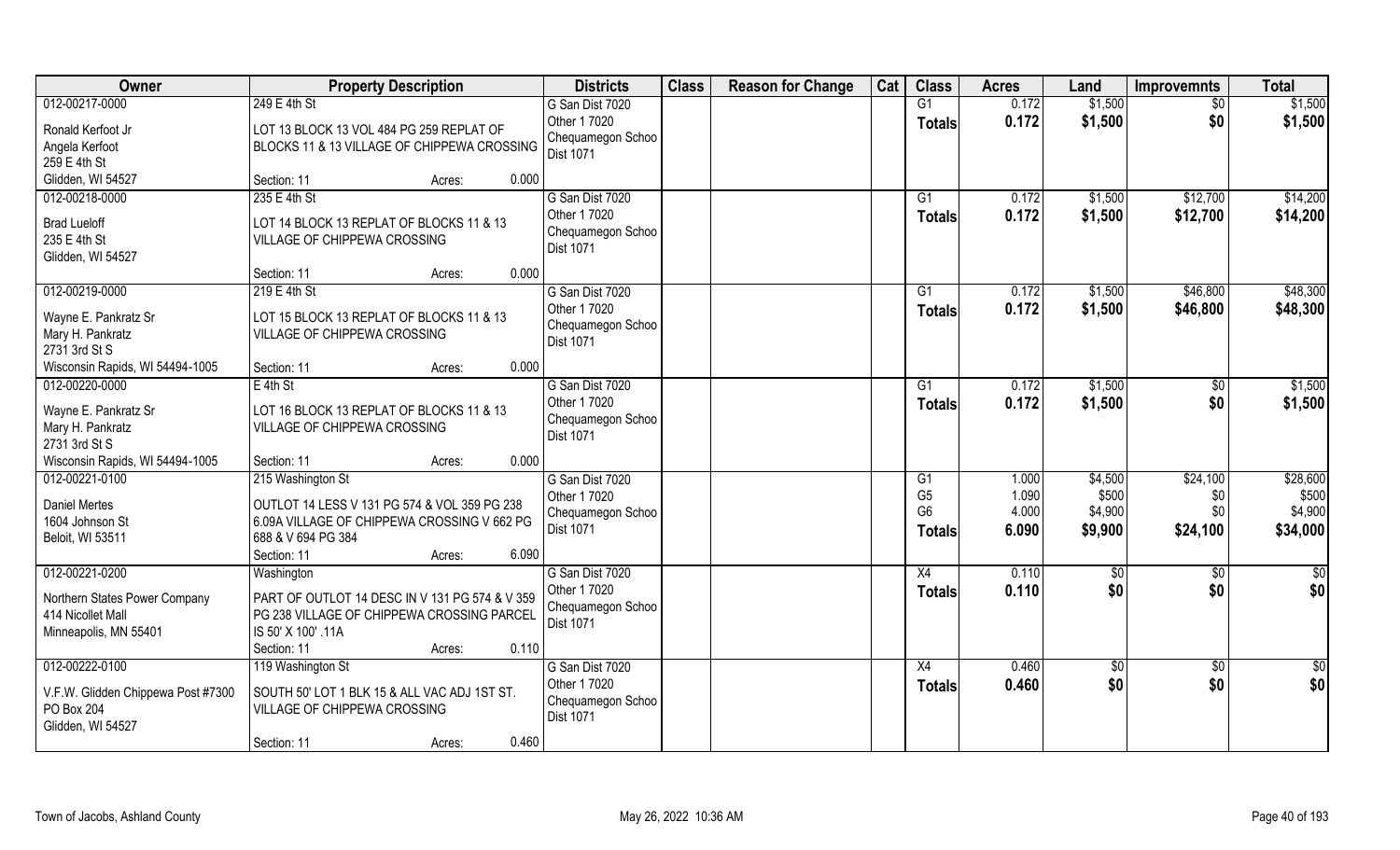| Owner                                                                                             | <b>Property Description</b>                                                                                                            | <b>Districts</b>                                                         | <b>Class</b> | <b>Reason for Change</b> | Cat | <b>Class</b>        | <b>Acres</b>   | Land               | <b>Improvemnts</b>     | <b>Total</b>         |
|---------------------------------------------------------------------------------------------------|----------------------------------------------------------------------------------------------------------------------------------------|--------------------------------------------------------------------------|--------------|--------------------------|-----|---------------------|----------------|--------------------|------------------------|----------------------|
| 012-00222-0200<br>Samuel C. Zielke<br>131 Washington St                                           | 131 Washington St<br>N 100' OF LOT 1 BK 15 VILLAGE OF CHIPPEWA<br><b>CROSSING</b>                                                      | G San Dist 7020<br>Other 1 7020<br>Chequamegon Schoo<br><b>Dist 1071</b> |              |                          |     | G1<br><b>Totals</b> | 0.840<br>0.840 | \$1,300<br>\$1,300 | \$27,500<br>\$27,500   | \$28,800<br>\$28,800 |
| Glidden, WI 54527                                                                                 | 0.000<br>Section: 11<br>Acres:                                                                                                         |                                                                          |              |                          |     |                     |                |                    |                        |                      |
| 012-00222-0300<br><b>Daniel Mertes</b><br>1604 Johnson St<br>Beloit, WI 53511                     | <b>Washington St</b><br>LOT 2 BLOCK 15 LESS V 263 PG 452 VILLAGE OF<br>CHIPPEWA CROSSING V 662 PG 688 & V 694 PG 384<br>& V 722 PG 370 | G San Dist 7020<br>Other 1 7020<br>Chequamegon Schoo<br><b>Dist 1071</b> |              |                          |     | G1<br>Totals        | 1.433<br>1.433 | \$1,300<br>\$1,300 | $\overline{50}$<br>\$0 | \$1,300<br>\$1,300   |
|                                                                                                   | 0.000<br>Section: 11<br>Acres:                                                                                                         |                                                                          |              |                          |     |                     |                |                    |                        |                      |
| 012-00222-0400<br>Samuel C. Zielke<br>131 Washington St<br>Glidden, WI 54527                      | <b>Washington St</b><br>PARCEL OF LAND IN LOT 2 BK 15 VILLAGE OF<br>CHIPPEWA CROSSING DESC IN DOC #348448                              | G San Dist 7020<br>Other 1 7020<br>Chequamegon Schoo<br>Dist 1071        |              |                          |     | G1<br><b>Totals</b> | 0.172<br>0.172 | \$1,500<br>\$1,500 | $\sqrt[6]{}$<br>\$0    | \$1,500<br>\$1,500   |
|                                                                                                   | 0.000<br>Section: 11<br>Acres:                                                                                                         |                                                                          |              |                          |     |                     |                |                    |                        |                      |
| 012-00223-0000<br>Raymond Koshak<br>Theresa Witt                                                  | 328 Adams St<br>BLOCK 16 VOL 440 PG 170 REPLAT OF BLOCKS 11 &<br>13 VILLAGE OF CHIPPEWA CROSSING                                       | G San Dist 7020<br>Other 1 7020<br>Chequamegon Schoo<br>Dist 1071        |              |                          |     | G1<br><b>Totals</b> | 0.162<br>0.162 | \$1,400<br>\$1,400 | \$45,200<br>\$45,200   | \$46,600<br>\$46,600 |
| 328 Adams St<br>Glidden, WI 54527                                                                 | 0.000<br>Section: 11<br>Acres:                                                                                                         |                                                                          |              |                          |     |                     |                |                    |                        |                      |
| 012-00224-0000<br>Kevin Tank<br>212 E 4th St<br>Glidden, WI 54527                                 | 212 E 4th St<br>LOT 1 BLOCK 17 V 461 PG 903 & V 537 PG 906 & V<br>749 PG 913 REPLAT OF BLOCKS 11 & 13 VILLAGE OF<br>CHIPPEWA CROSSING  | G San Dist 7020<br>Other 1 7020<br>Chequamegon Schoo<br>Dist 1071        | G1           | Kitchen remodel          |     | G1<br><b>Totals</b> | 0.172<br>0.172 | \$1,500<br>\$1,500 | \$56,700<br>\$56,700   | \$58,200<br>\$58,200 |
|                                                                                                   | 0.000<br>Section: 11<br>Acres:                                                                                                         |                                                                          |              |                          |     |                     |                |                    |                        |                      |
| 012-00225-0000<br>Lyle Mccorison<br>Sandra Mccorison<br>PO Box 359                                | 224 E 4th St<br>LOT 2 BLK 17 VOL 347 PG 492 REPLAT OF BLOCKS<br>11 & 13 VILLAGE OF CHIPPEWA CROSSING                                   | G San Dist 7020<br>Other 1 7020<br>Chequamegon Schoo<br><b>Dist 1071</b> |              |                          |     | G1<br><b>Totals</b> | 0.172<br>0.172 | \$1,500<br>\$1,500 | \$52,100<br>\$52,100   | \$53,600<br>\$53,600 |
| Glidden, WI 54527                                                                                 | 0.000<br>Section: 11<br>Acres:                                                                                                         |                                                                          |              |                          |     |                     |                |                    |                        |                      |
| 012-00226-0000<br><b>Teresa Butler</b><br>d.b.a. Green Lantern<br>PO Box 306<br>Glidden, WI 54527 | $E$ 4th St<br>LOT 3 BK 17 VOL 515 PG 932 REPLAT OF BLOCKS 11<br>& 13 VILLAGE OF CHIPPEWA CROSSING<br>0.000<br>Section: 11<br>Acres:    | G San Dist 7020<br>Other 1 7020<br>Chequamegon Schoo<br><b>Dist 1071</b> |              |                          |     | G1<br><b>Totals</b> | 0.172<br>0.172 | \$1,500<br>\$1,500 | $\sqrt{6}$<br>\$0      | \$1,500<br>\$1,500   |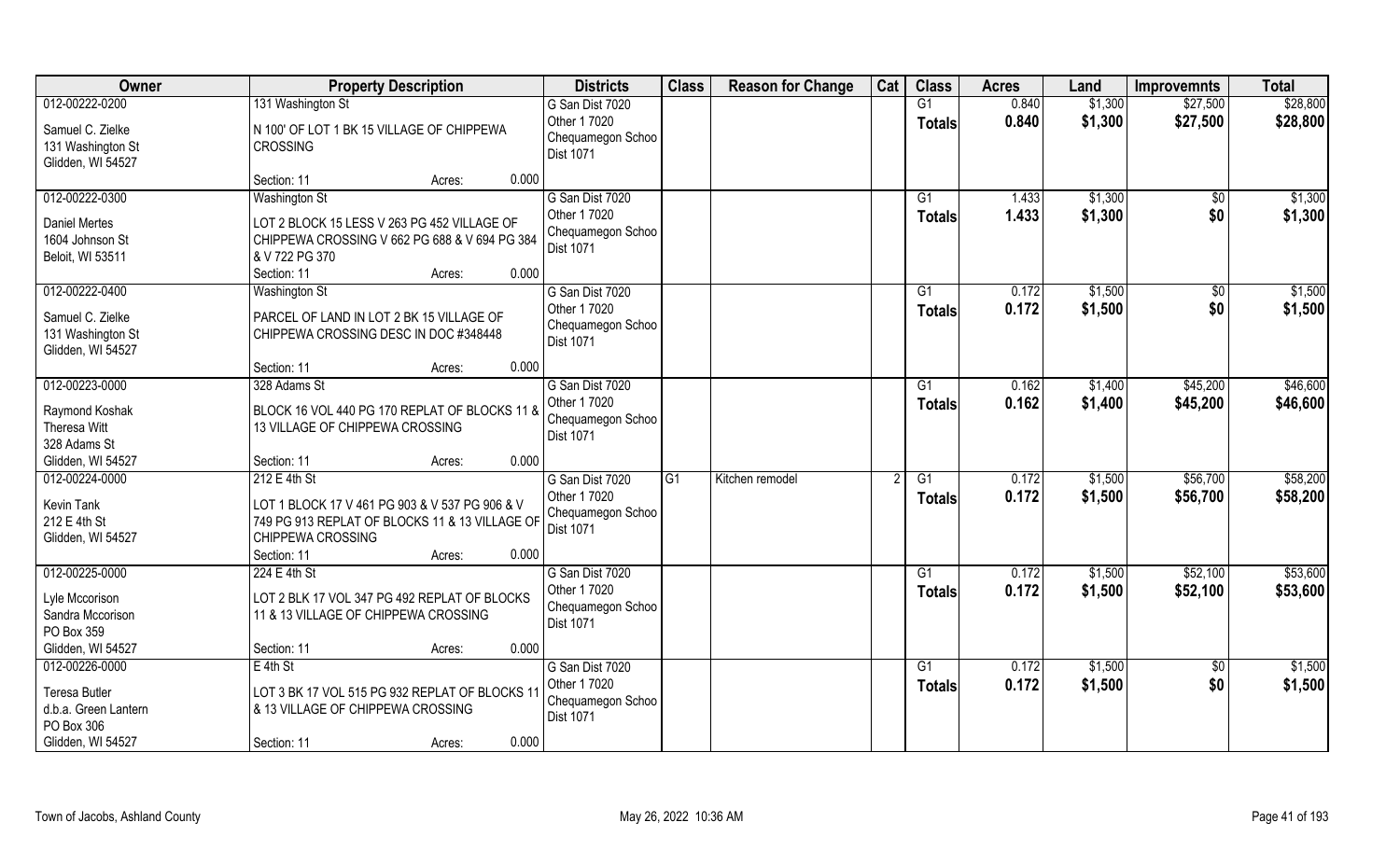| Owner                             | <b>Property Description</b>                    | <b>Districts</b>  | <b>Class</b> | <b>Reason for Change</b> | Cat | <b>Class</b>    | <b>Acres</b> | Land    | <b>Improvemnts</b> | <b>Total</b>  |
|-----------------------------------|------------------------------------------------|-------------------|--------------|--------------------------|-----|-----------------|--------------|---------|--------------------|---------------|
| 012-00227-0000                    | 246 E 4th St                                   | G San Dist 7020   |              |                          |     | G1              | 0.172        | \$1,500 | \$30,900           | \$32,400      |
| <b>Teresa Butler</b>              | LOT 4 BK 17 VOL 515 PG 932 REPLAT OF BLOCKS 11 | Other 1 7020      |              |                          |     | <b>Totals</b>   | 0.172        | \$1,500 | \$30,900           | \$32,400      |
| d.b.a. Green Lantern              | & 13 VILLAGE OF CHIPPEWA CROSSING              | Chequamegon Schoo |              |                          |     |                 |              |         |                    |               |
| PO Box 306                        |                                                | Dist 1071         |              |                          |     |                 |              |         |                    |               |
| Glidden, WI 54527                 | 0.000<br>Section: 11<br>Acres:                 |                   |              |                          |     |                 |              |         |                    |               |
| 012-00228-0100                    | $E$ 4th St                                     | G San Dist 7020   |              |                          |     | $\overline{G1}$ | 0.086        | \$800   | $\overline{50}$    | \$800         |
|                                   |                                                | Other 1 7020      |              |                          |     | <b>Totals</b>   | 0.086        | \$800   | \$0                | \$800         |
| <b>Teresa Butler</b>              | W1/2 LOT 5 BK 17 VOL 515 PG 932 REPLAT OF      | Chequamegon Schoo |              |                          |     |                 |              |         |                    |               |
| d.b.a. Green Lantern              | BLOCKS 11 & 13 VILLAGE OF CHIPPEWA CROSSING    | Dist 1071         |              |                          |     |                 |              |         |                    |               |
| PO Box 306                        |                                                |                   |              |                          |     |                 |              |         |                    |               |
| Glidden, WI 54527                 | 0.000<br>Section: 11<br>Acres:                 |                   |              |                          |     |                 |              |         |                    |               |
| 012-00228-0200                    | 264 E 4th St                                   | G San Dist 7020   |              |                          |     | G1              | 0.086        | \$800   | \$21,200           | \$22,000      |
| Ashley M. Bebeau                  | E1/2 LOT 5 BK 17 REPLAT OF BLOCKS 11 & 13      | Other 1 7020      |              |                          |     | Totals          | 0.086        | \$800   | \$21,200           | \$22,000      |
| 264 E 4th St                      | VILLAGE OF CHIPPEWA CROSSING                   | Chequamegon Schoo |              |                          |     |                 |              |         |                    |               |
| Glidden, WI 54527                 |                                                | Dist 1071         |              |                          |     |                 |              |         |                    |               |
|                                   | 0.000<br>Section: 11<br>Acres:                 |                   |              |                          |     |                 |              |         |                    |               |
| 012-00229-0000                    | 4th St                                         | G San Dist 7020   |              |                          |     | G1              | 0.164        | \$1,400 | \$3,800            | \$5,200       |
|                                   |                                                | Other 1 7020      |              |                          |     | <b>Totals</b>   | 0.164        | \$1,400 | \$3,800            | \$5,200       |
| Ashley M. Bebeau                  | LOT 6 BK 17 REPLAT OF BLOCKS 11 & 13 VILLAGE   | Chequamegon Schoo |              |                          |     |                 |              |         |                    |               |
| 264 E 4th St<br>Glidden, WI 54527 | OF CHIPPEWA CROSSING V 750 PG 165              | Dist 1071         |              |                          |     |                 |              |         |                    |               |
|                                   | 0.000<br>Section: 11<br>Acres:                 |                   |              |                          |     |                 |              |         |                    |               |
| 012-00230-0000                    | $E$ 4th St                                     | G San Dist 7020   |              |                          |     | $\overline{G1}$ | 0.067        | \$600   | \$0                | \$600         |
|                                   |                                                | Other 1 7020      |              |                          |     |                 | 0.067        | \$600   | \$0                | \$600         |
| Ashley M. Bebeau                  | LOT 7 BLOCK 17 REPLAT OF BLOCKS 11 & 13        | Chequamegon Schoo |              |                          |     | Totals          |              |         |                    |               |
| 264 E 4th St                      | VILLAGE OF CHIPPEWA CROSSING V 750 PG 165      | Dist 1071         |              |                          |     |                 |              |         |                    |               |
| Glidden, WI 54527                 |                                                |                   |              |                          |     |                 |              |         |                    |               |
|                                   | Section: 11<br>0.000<br>Acres:                 |                   |              |                          |     |                 |              |         |                    |               |
| 012-00231-0000                    | 434 Lincoln St                                 | G San Dist 7020   |              |                          |     | G1              | 0.643        | \$4,300 | \$25,600           | \$29,900      |
| Howard E. Brewer Jr               | LOT 8 BLOCK 17 REPLAT OF BLOCKS 11 & 13        | Other 1 7020      |              |                          |     | <b>Totals</b>   | 0.643        | \$4,300 | \$25,600           | \$29,900      |
| Jackie L. Stedman                 | VILLAGE OF CHIPPEWA CROSSING                   | Chequamegon Schoo |              |                          |     |                 |              |         |                    |               |
| 434 Lincoln St                    |                                                | <b>Dist 1071</b>  |              |                          |     |                 |              |         |                    |               |
| Glidden, WI 54527                 | 0.000<br>Section: 11<br>Acres:                 |                   |              |                          |     |                 |              |         |                    |               |
| 012-00232-0000                    | Washington                                     | G San Dist 7020   |              |                          |     | X3              | 0.000        | \$0     | $\sqrt{6}$         | $\frac{1}{2}$ |
|                                   |                                                | Other 1 7020      |              |                          |     | <b>Totals</b>   | 0.000        | \$0     | \$0                | \$0           |
| <b>Ashland County</b>             | BLOCK 18 VOL 336 PG 291 REPLAT OF BLOCKS 11 &  | Chequamegon Schoo |              |                          |     |                 |              |         |                    |               |
| c/o Ashland County Clerk          | 13 VILLAGE OF CHIPPEWA CROSSING TAX EXEMPT     | Dist 1071         |              |                          |     |                 |              |         |                    |               |
| 201 Main St W                     |                                                |                   |              |                          |     |                 |              |         |                    |               |
| Ashland, WI 54806                 | 0.000<br>Section: 11<br>Acres:                 |                   |              |                          |     |                 |              |         |                    |               |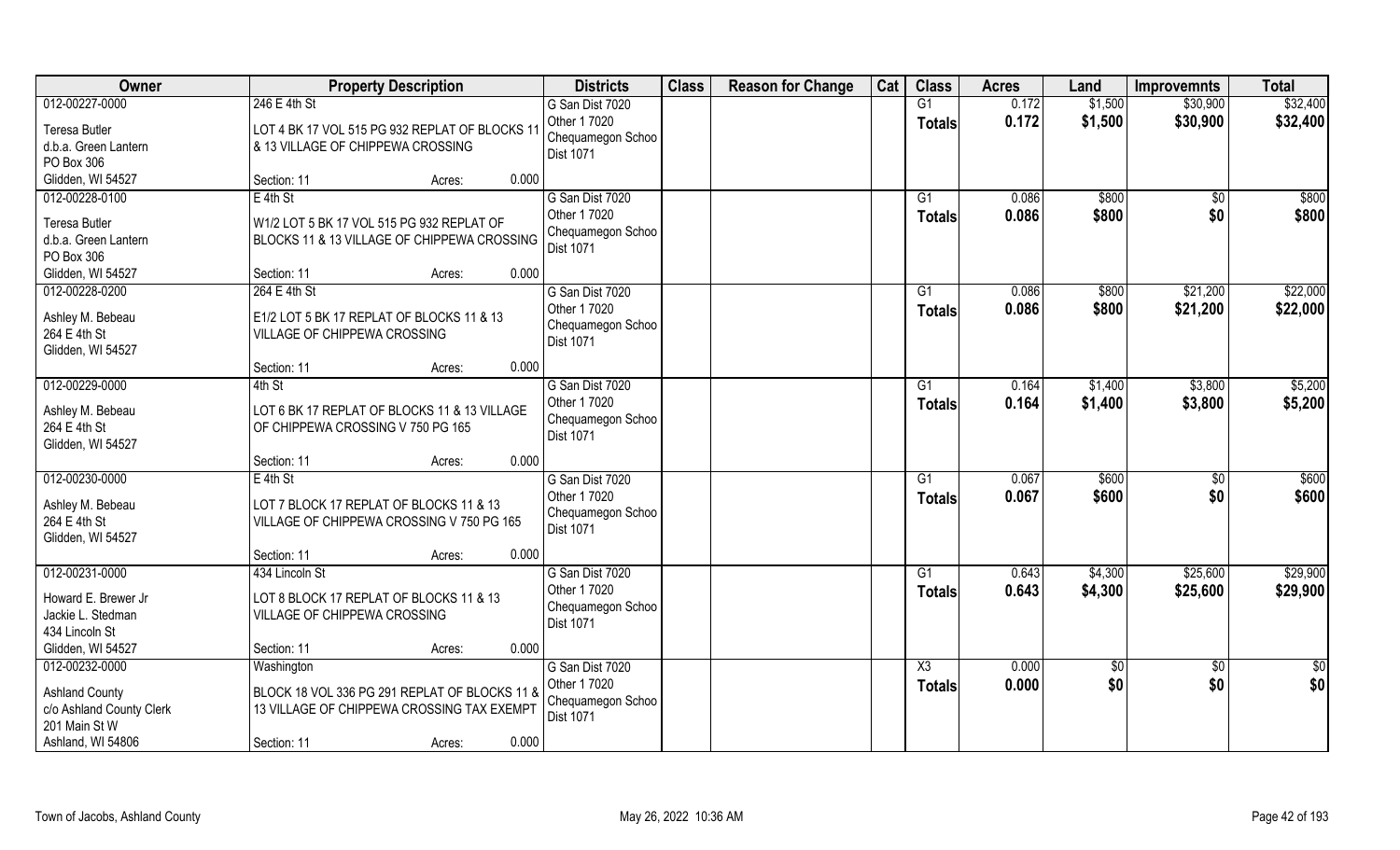| Owner                                                                          | <b>Property Description</b>                                                                                               | <b>Districts</b>                                                                  | <b>Class</b> | <b>Reason for Change</b> | Cat | <b>Class</b>        | <b>Acres</b>   | Land               | <b>Improvemnts</b>     | <b>Total</b>         |
|--------------------------------------------------------------------------------|---------------------------------------------------------------------------------------------------------------------------|-----------------------------------------------------------------------------------|--------------|--------------------------|-----|---------------------|----------------|--------------------|------------------------|----------------------|
| 012-00233-0000<br>Town of Jacobs<br>23 N Grant St<br>Glidden, WI 54527         | State Hwy 13<br>OUTLOT 16 VILLAGE OF CHIPPEWA CROSSING V 31<br>PG 333 & V 409 PG 599 TAX EXEMPT                           | G San Dist 7020<br>Other 1 7020<br>Chequamegon Schoo<br>Dist 1071                 |              |                          |     | X4<br><b>Totals</b> | 0.000<br>0.000 | $\sqrt{$0}$<br>\$0 | $\overline{50}$<br>\$0 | \$0<br>\$0           |
|                                                                                | Section: 11<br>Acres:                                                                                                     | 0.000                                                                             |              |                          |     |                     |                |                    |                        |                      |
| 012-00234-0000<br>Town of Jacobs<br>23 N Grant St<br>Glidden, WI 54527         | State Hwy 13<br>OUTLOT 17 V 316 PG 333 & V 409 PG 599 VILLAGE OI<br>CHIPPEWA CROSSING TAX EXEMPT<br>Section: 11<br>Acres: | G San Dist 7020<br>Other 1 7020<br>Chequamegon Schoo<br><b>Dist 1071</b><br>0.000 |              |                          |     | X4<br>Totals        | 0.000<br>0.000 | $\sqrt{50}$<br>\$0 | $\overline{50}$<br>\$0 | \$0<br>\$0           |
| 012-00235-0000                                                                 |                                                                                                                           | Chequamegon Schoo                                                                 |              |                          |     |                     |                |                    |                        |                      |
| Reference<br>c/o Reference Parcel Only<br>201 Main St W                        | VILLAGE OF CHIPPEWA CROSSING HERRINGS<br>ADDITION SECTION 12 T42N R2W                                                     | Dist 1071                                                                         |              |                          |     | <b>Totals</b>       |                |                    |                        |                      |
| Ashland, WI 54806                                                              | Section: 12<br>Acres:                                                                                                     | 0.000                                                                             |              |                          |     |                     |                |                    |                        |                      |
| 012-00236-0000<br>Paul Petroski<br>Elsie Petroski<br>410 E 1st St              | 410 E 1st St<br>LOT 1 VOL 306 PG 354 HERRING'S ADDITION                                                                   | G San Dist 7020<br>Other 1 7020<br>Chequamegon Schoo<br>Dist 1071                 |              |                          |     | G1<br><b>Totals</b> | 0.169<br>0.169 | \$1,500<br>\$1,500 | \$38,300<br>\$38,300   | \$39,800<br>\$39,800 |
| Glidden, WI 54527                                                              | Section: 12<br>Acres:                                                                                                     | 0.000                                                                             |              |                          |     |                     |                |                    |                        |                      |
| 012-00237-0000<br>Paul Petroski<br>Elsie Petroski<br>410 E 1st St              | E 1st St<br>LOT 2 VOL 306 PG 354 HERRING'S ADDITION                                                                       | G San Dist 7020<br>Other 1 7020<br>Chequamegon Schoo<br>Dist 1071                 |              |                          |     | G1<br><b>Totals</b> | 0.221<br>0.221 | \$2,400<br>\$2,400 | \$0<br>\$0             | \$2,400<br>\$2,400   |
| Glidden, WI 54527                                                              | Section: 12<br>Acres:                                                                                                     | 0.000                                                                             |              |                          |     |                     |                |                    |                        |                      |
| 012-00238-0000                                                                 | 150 Madison St                                                                                                            | G San Dist 7020                                                                   |              |                          |     | G1                  | 0.135          | \$1,200            | \$39,100               | \$40,300             |
| <b>Robert Diamond</b><br>Gwendolyn Diamond<br>80052 Bear Lake Rd               | LOT 3 HERRING'S ADDITION                                                                                                  | Other 1 7020<br>Chequamegon Schoo<br>Dist 1071                                    |              |                          |     | <b>Totals</b>       | 0.135          | \$1,200            | \$39,100               | \$40,300             |
| Butternut, WI 54514                                                            | Section: 12<br>Acres:                                                                                                     | 0.000                                                                             |              |                          |     |                     |                |                    |                        |                      |
| 012-00239-0100<br>Doris Patitz<br>4638 N Francisco Apt 3f<br>Chicago, IL 60625 | <b>Madison St</b><br>N1/2 LOT 4 V 710 PGS 410 & 413 HERRING'S<br><b>ADDITION</b><br>Section: 12<br>Acres:                 | G San Dist 7020<br>Other 1 7020<br>Chequamegon Schoo<br><b>Dist 1071</b><br>0.000 |              |                          |     | G1<br><b>Totals</b> | 0.057<br>0.057 | \$500<br>\$500     | $\sqrt{6}$<br>\$0      | \$500<br>\$500       |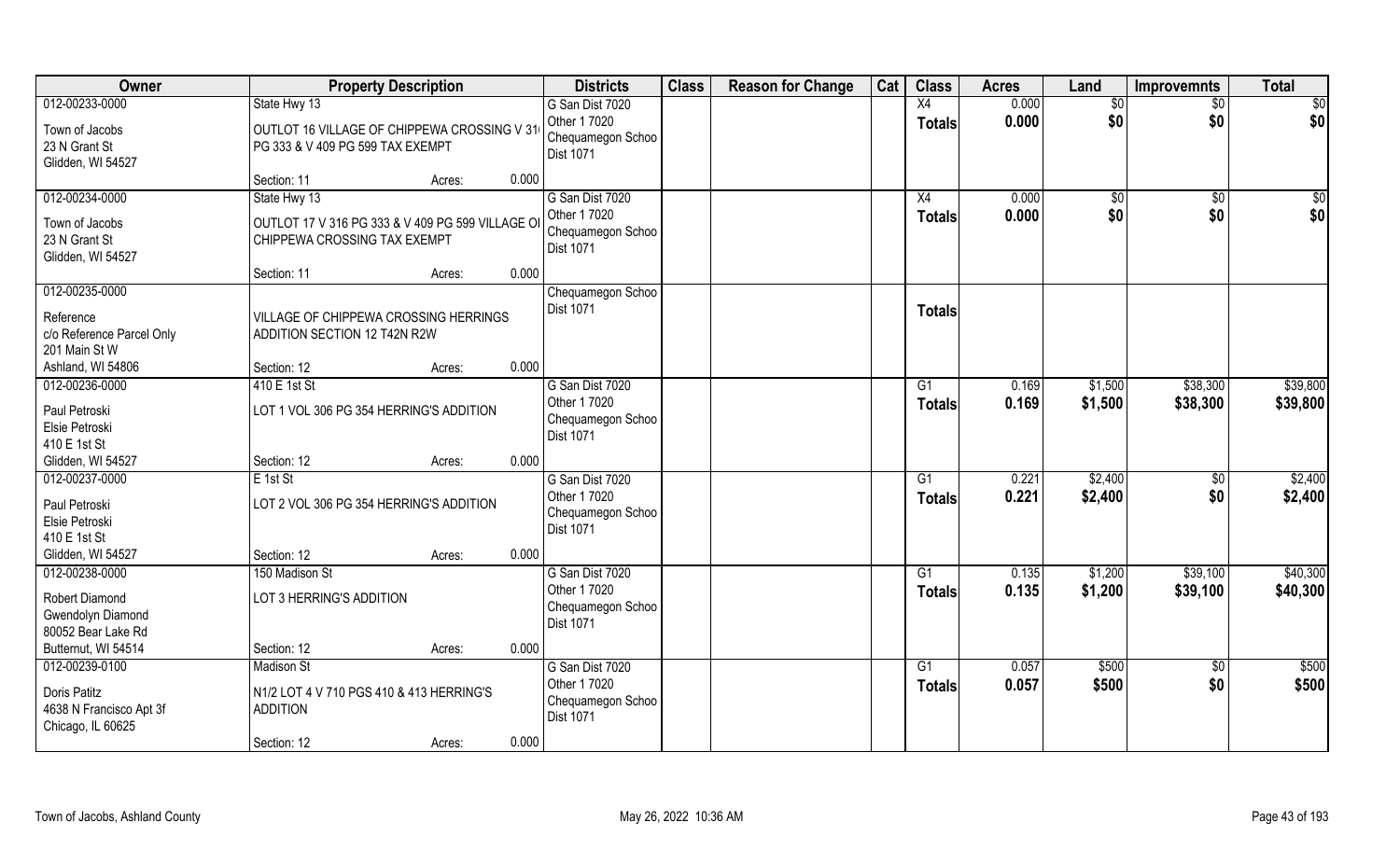| Owner                                                                                          | <b>Property Description</b>                                                                           |        |       | <b>Districts</b>                                                         | <b>Class</b> | <b>Reason for Change</b> | Cat | <b>Class</b>              | <b>Acres</b>   | Land               | <b>Improvemnts</b>   | <b>Total</b>         |
|------------------------------------------------------------------------------------------------|-------------------------------------------------------------------------------------------------------|--------|-------|--------------------------------------------------------------------------|--------------|--------------------------|-----|---------------------------|----------------|--------------------|----------------------|----------------------|
| 012-00239-0200                                                                                 | <b>Madison St</b>                                                                                     |        |       | G San Dist 7020                                                          |              |                          |     | G1                        | 0.056          | \$500              | $\sqrt{6}$           | \$500                |
| <b>Robert Diamond</b><br>Gwendolyn Diamond<br>80052 Bear Lake Rd                               | S1/2 LOT 4 HERRING'S ADDITION                                                                         |        |       | Other 1 7020<br>Chequamegon Schoo<br><b>Dist 1071</b>                    |              |                          |     | <b>Totals</b>             | 0.056          | \$500              | \$0                  | \$500                |
| Butternut, WI 54514                                                                            | Section: 12                                                                                           | Acres: | 0.000 |                                                                          |              |                          |     |                           |                |                    |                      |                      |
| 012-00240-0000<br>Doris Patitz<br>4638 N Francisco Apt 3f<br>Chicago, IL 60625                 | 172 Madison St<br>LOT 5 HERRING'S ADDITION V 710 PGS 410 & 413                                        |        |       | G San Dist 7020<br>Other 1 7020<br>Chequamegon Schoo<br><b>Dist 1071</b> |              |                          |     | $\overline{G1}$<br>Totals | 0.115<br>0.115 | \$1,000<br>\$1,000 | \$36,600<br>\$36,600 | \$37,600<br>\$37,600 |
|                                                                                                | Section: 12                                                                                           | Acres: | 0.000 |                                                                          |              |                          |     |                           |                |                    |                      |                      |
| 012-00241-0000                                                                                 | 184 Madison St                                                                                        |        |       | G San Dist 7020                                                          |              |                          |     | G1                        | 0.115          | \$1,000            | \$35,700             | \$36,700             |
| <b>Brent Mcfadden</b><br>Natasha Stricker<br>184 Madison St                                    | LOT 6 HERRING'S ADDITION V 694 PG 511                                                                 |        |       | Other 1 7020<br>Chequamegon Schoo<br>Dist 1071                           |              |                          |     | <b>Totals</b>             | 0.115          | \$1,000            | \$35,700             | \$36,700             |
| Glidden, WI 54527                                                                              | Section: 12                                                                                           | Acres: | 0.000 |                                                                          |              |                          |     |                           |                |                    |                      |                      |
| 012-00242-0000                                                                                 | <b>Madison St</b>                                                                                     |        |       | G San Dist 7020                                                          |              |                          |     | G1                        | 0.115          | \$1,000            | $\sqrt[6]{30}$       | \$1,000              |
| <b>Brent Mcfadden</b><br>Natasha Stricker<br>184 Madison St                                    | LOT 7 HERRING'S ADDITION V 694 PG 511                                                                 |        |       | Other 1 7020<br>Chequamegon Schoo<br><b>Dist 1071</b>                    |              |                          |     | <b>Totals</b>             | 0.115          | \$1,000            | \$0                  | \$1,000              |
| Glidden, WI 54527                                                                              | Section: 12                                                                                           | Acres: | 0.000 |                                                                          |              |                          |     |                           |                |                    |                      |                      |
| 012-00243-0000<br>Reference<br>c/o Reference Parcel Only<br>201 Main St W<br>Ashland, WI 54806 | VILLAGE OF CHIPPEWA CROSSING FRAZER &<br>MCLEANS ADDITION SECTION 11 T42N R2W<br>Section: 11          | Acres: | 0.000 | Chequamegon Schoo<br>Dist 1071                                           |              |                          |     | <b>Totals</b>             |                |                    |                      |                      |
| 012-00244-0000                                                                                 | 71 N Grant St                                                                                         |        |       | G San Dist 7020                                                          |              |                          |     | G2                        | 0.344          | \$3,400            | \$115,100            | \$118,500            |
| Motola Properties LLC<br>Attn: Lena Motola<br>13310 Derby Rd                                   | LOT 1 & NORTH 40' OF LOT 2 BLOCK 1 FRAZER &<br><b>MCLEAN'S ADDITION</b>                               |        |       | Other 1 7020<br>Chequamegon Schoo<br>Dist 1071                           |              |                          |     | <b>Totals</b>             | 0.344          | \$3,400            | \$115,100            | \$118,500            |
| Lemont, IL 60439                                                                               | Section: 11                                                                                           | Acres: | 0.000 |                                                                          |              |                          |     |                           |                |                    |                      |                      |
| 012-00245-0200<br>Motola Properties, LLC<br>PO Box 92<br>Glidden, WI 54527                     | N Chippewa River Rd<br>S 10' OF S 25' LOT 2 BLK 1 FRAZER & MCLEAN'S<br><b>ADDITION</b><br>Section: 11 | Acres: | 0.000 | G San Dist 7020<br>Other 1 7020<br>Chequamegon Schoo<br>Dist 1071        | G2           | Town sold now assessable |     | G2<br><b>Totals</b>       | 0.034<br>0.034 | \$400<br>\$400     | $\sqrt[6]{}$<br>\$0  | \$400<br>\$400       |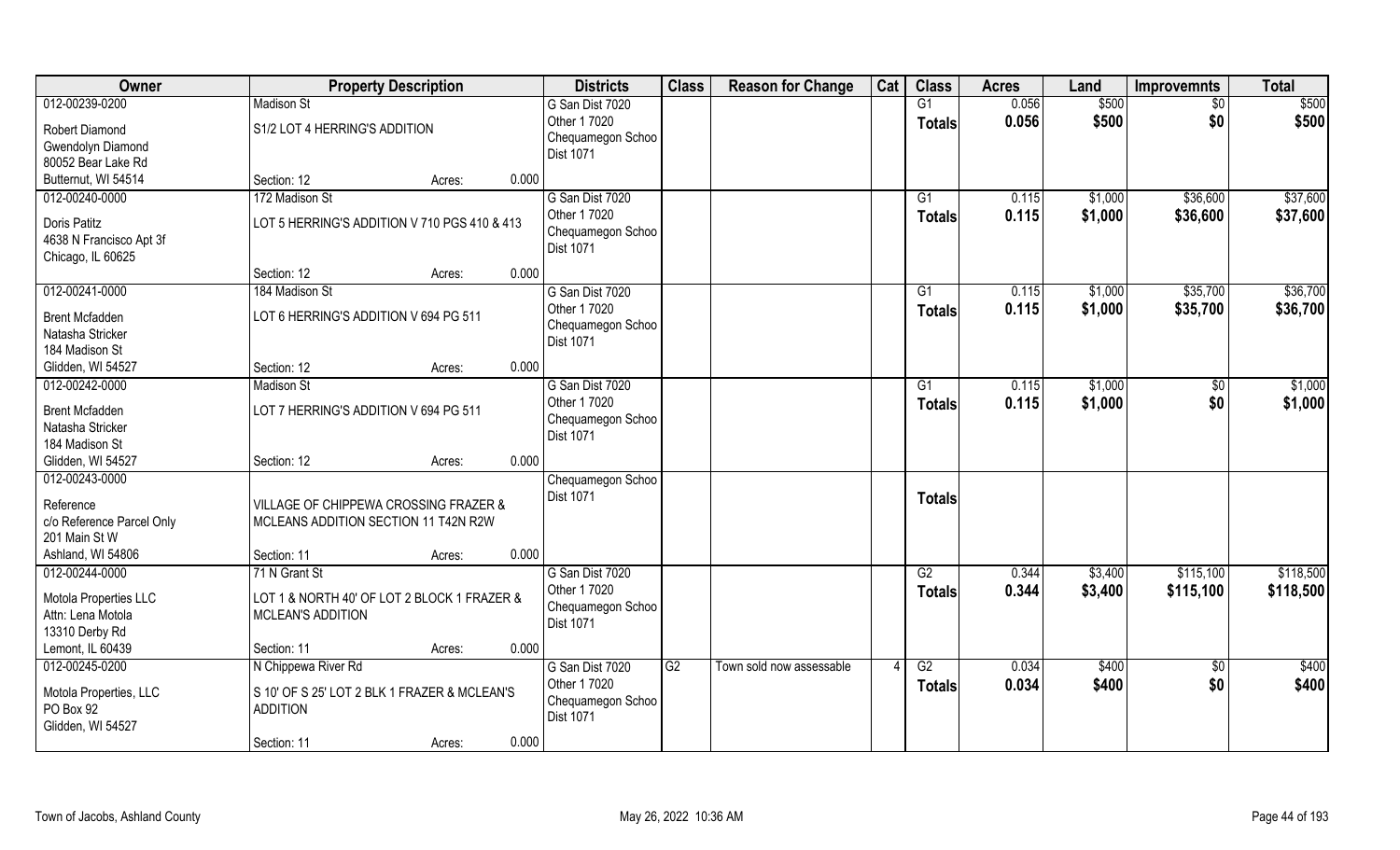| Owner                                  | <b>Property Description</b>                                      | <b>Districts</b>                  | <b>Class</b> | <b>Reason for Change</b>  | Cat | <b>Class</b>    | <b>Acres</b>   | Land               | <b>Improvemnts</b> | <b>Total</b> |
|----------------------------------------|------------------------------------------------------------------|-----------------------------------|--------------|---------------------------|-----|-----------------|----------------|--------------------|--------------------|--------------|
| 012-00246-0000                         | 51 N Grant St                                                    | G San Dist 7020                   | G2           | Town sold, now assessable |     | $\overline{G2}$ | 0.172          | \$2,000            | $\sqrt{6}$         | \$2,000      |
| Motola Properties, LLC                 | LOT 3 BLOCK 1 FRAZER & MCLEAN'S ADDITION                         | Other 1 7020                      |              |                           |     | <b>Totals</b>   | 0.172          | \$2,000            | \$0                | \$2,000      |
| PO Box 92                              |                                                                  | Chequamegon Schoo<br>Dist 1071    |              |                           |     |                 |                |                    |                    |              |
| Glidden, WI 54527                      |                                                                  |                                   |              |                           |     |                 |                |                    |                    |              |
|                                        | 0.000<br>Section: 11<br>Acres:                                   |                                   |              |                           |     |                 |                |                    |                    |              |
| 012-00247-0000                         | 41 N Grant St                                                    | G San Dist 7020                   |              |                           |     | G2              | 0.172          | \$2,000            | \$31,000           | \$33,000     |
| S & H Investment Holdings LLC          | LOT 4 BLOCK 1 FRAZER & MCLEAN'S ADDITION                         | Other 1 7020<br>Chequamegon Schoo |              |                           |     | <b>Totals</b>   | 0.172          | \$2,000            | \$31,000           | \$33,000     |
| N786 County Hwy H                      |                                                                  | <b>Dist 1071</b>                  |              |                           |     |                 |                |                    |                    |              |
| Dalton, WI 53926                       |                                                                  |                                   |              |                           |     |                 |                |                    |                    |              |
|                                        | 0.000<br>Section: 11<br>Acres:                                   |                                   |              |                           |     |                 |                |                    |                    |              |
| 012-00248-0100                         | 37 N Grant St                                                    | G San Dist 7020                   |              |                           |     | G2              | 0.086          | \$1,000            | \$33,100           | \$34,100     |
| Michael P. Mckibbin                    | LOT 5 BLK 1 LESS THAT DESC IN DOC #356083                        | Other 1 7020<br>Chequamegon Schoo |              |                           |     | <b>Totals</b>   | 0.086          | \$1,000            | \$33,100           | \$34,100     |
| W2751 Lehman Rd                        | FRAZER & MCLEAN'S ADDITION                                       | <b>Dist 1071</b>                  |              |                           |     |                 |                |                    |                    |              |
| Neosho, WI 53059                       |                                                                  |                                   |              |                           |     |                 |                |                    |                    |              |
|                                        | 0.000<br>Section: 11<br>Acres:                                   |                                   |              |                           |     |                 |                |                    |                    |              |
| 012-00248-0200                         | 31 N Grant St Unit 101                                           | G San Dist 7020<br>Other 1 7020   |              |                           |     | G2              | 0.086<br>0.086 | \$1,000<br>\$1,000 | \$70,500           | \$71,500     |
| Johnson Investment Properties, LLC     | A PART OF LOT 5 BLOCK 1 FRAZER & MCLEAN'S                        | Chequamegon Schoo                 |              |                           |     | <b>Totals</b>   |                |                    | \$70,500           | \$71,500     |
| PO Box 344                             | ADDITION DESC V 710 PG 112                                       | Dist 1071                         |              |                           |     |                 |                |                    |                    |              |
| Stevens Point, WI 54481                | 0.000<br>Section: 11                                             |                                   |              |                           |     |                 |                |                    |                    |              |
| 012-00249-0000                         | Acres:<br>21 N Grant St                                          | G San Dist 7020                   |              |                           |     | X4              | 0.340          | \$0                | \$0                | \$0          |
|                                        |                                                                  | Other 1 7020                      |              |                           |     | <b>Totals</b>   | 0.340          | \$0                | \$0                | \$0          |
| Town of Jacobs Town Hall               | LOTS 6 & 7 BLOCK 1 V 268 PG 353 & V 26 PG 209                    | Chequamegon Schoo                 |              |                           |     |                 |                |                    |                    |              |
| 23 N Grant St<br>Glidden, WI 54527     | FRAZER & MCLEAN'S ADDITION TAX EXEMPT                            | Dist 1071                         |              |                           |     |                 |                |                    |                    |              |
|                                        | 0.000<br>Section: 11<br>Acres:                                   |                                   |              |                           |     |                 |                |                    |                    |              |
| 012-00251-0000                         | 11 N Grant St                                                    | G San Dist 7020                   |              |                           |     | G2              | 0.172          | \$2,000            | \$58,300           | \$60,300     |
|                                        |                                                                  | Other 1 7020                      |              |                           |     | <b>Totals</b>   | 0.172          | \$2,000            | \$58,300           | \$60,300     |
| Michael P. Mckibbin<br>W2751 Lehman Rd | LOT 8 BLOCK 1 FRAZER & MCLEAN'S ADDITION                         | Chequamegon Schoo                 |              |                           |     |                 |                |                    |                    |              |
| Neosho, WI 53059                       |                                                                  | Dist 1071                         |              |                           |     |                 |                |                    |                    |              |
|                                        | 0.000<br>Section: 11<br>Acres:                                   |                                   |              |                           |     |                 |                |                    |                    |              |
| 012-00252-0100                         | 160 W Broadway                                                   | G San Dist 7020                   |              |                           |     | G1              | 0.074          | \$600              | \$31,600           | \$32,200     |
|                                        |                                                                  | Other 1 7020                      |              |                           |     | <b>Totals</b>   | 0.074          | \$600              | \$31,600           | \$32,200     |
| Bernard J. Eder<br>Margie L. Eder      | E1/2 LOT 9 BK 1 LESS S 7.5' FRAZER & MCLEAN'S<br><b>ADDITION</b> | Chequamegon Schoo                 |              |                           |     |                 |                |                    |                    |              |
| 2161 Cottonwood Dr                     |                                                                  | <b>Dist 1071</b>                  |              |                           |     |                 |                |                    |                    |              |
| Menasha, WI 54952                      | 0.000<br>Section: 11<br>Acres:                                   |                                   |              |                           |     |                 |                |                    |                    |              |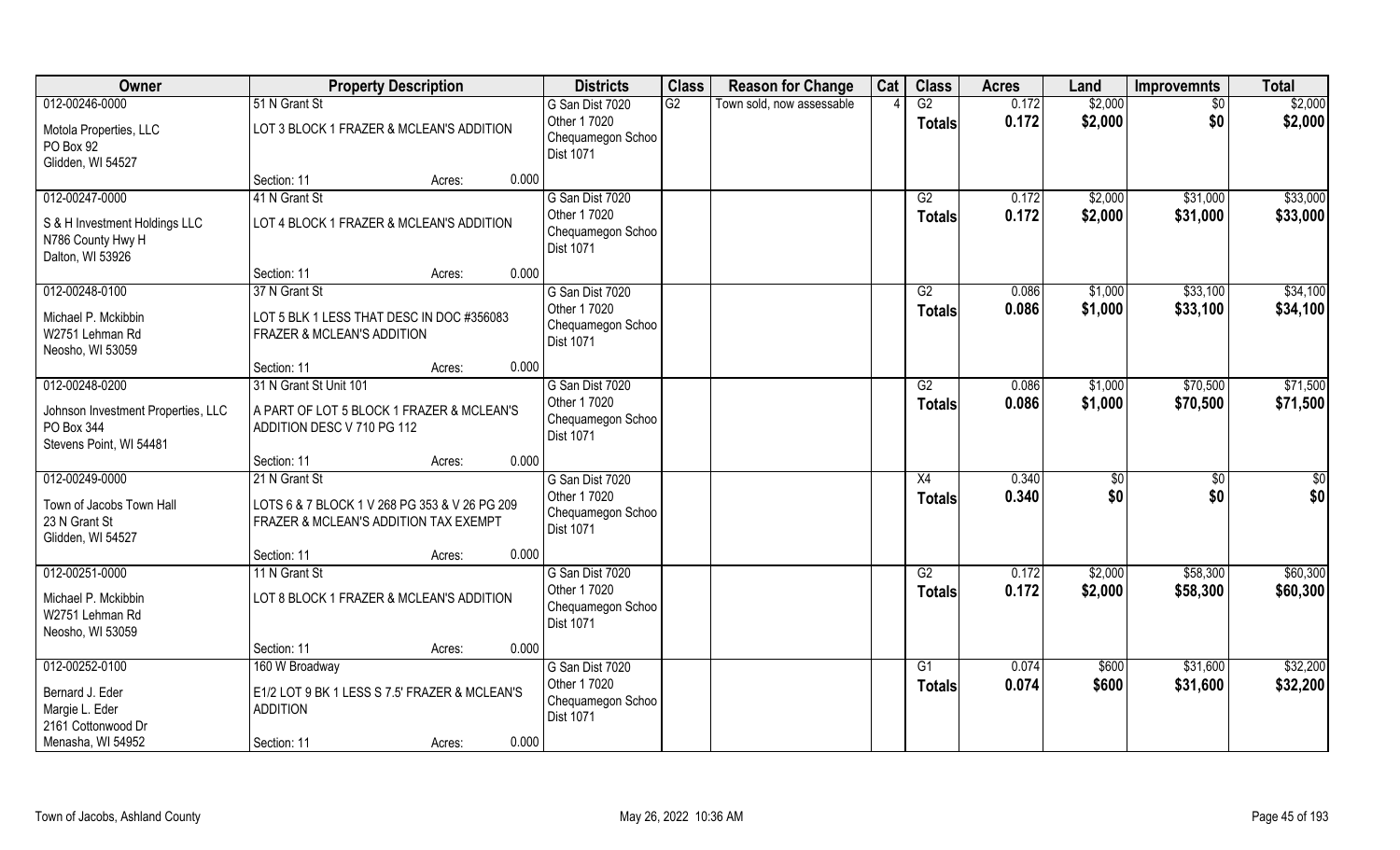| Owner                                                                     | <b>Property Description</b>                                                                                                               | <b>Districts</b>                                                         | <b>Class</b> | <b>Reason for Change</b> | Cat | <b>Class</b>        | <b>Acres</b>   | Land           | <b>Improvemnts</b>     | <b>Total</b>       |
|---------------------------------------------------------------------------|-------------------------------------------------------------------------------------------------------------------------------------------|--------------------------------------------------------------------------|--------------|--------------------------|-----|---------------------|----------------|----------------|------------------------|--------------------|
| 012-00252-0300                                                            | E Broadway St                                                                                                                             | G San Dist 7020                                                          |              |                          |     | X4                  | 0.030          | \$0            | \$0                    | \$0                |
| <b>Ashland County</b><br>c/o Ashland County Clerk<br>201 Main St W        | PART OF LOT 9 BLK 1 DESC VOL 165 PGS 122 & 124<br>FRAZER & MCLEAN'S ADDITION HWY USE TAX<br><b>EXEMPT</b>                                 | Other 1 7020<br>Chequamegon Schoo<br>Dist 1071                           |              |                          |     | <b>Totals</b>       | 0.030          | \$0            | \$0                    | \$0                |
| Ashland, WI 54806                                                         | 0.030<br>Section: 11<br>Acres:                                                                                                            |                                                                          |              |                          |     |                     |                |                |                        |                    |
| 012-00253-0100<br>Bernard J. Eder<br>Margie L. Eder<br>2161 Cottonwood Dr | E Broadway St<br>E1/2 LOT 10 BK 1 FRAZER & MCLEAN'S ADDITION                                                                              | G San Dist 7020<br>Other 1 7020<br>Chequamegon Schoo<br><b>Dist 1071</b> |              |                          |     | G1<br>Totals        | 0.057<br>0.057 | \$500<br>\$500 | \$3,400<br>\$3,400     | \$3,900<br>\$3,900 |
| Menasha, WI 54952                                                         | 0.000<br>Section: 11<br>Acres:                                                                                                            |                                                                          |              |                          |     |                     |                |                |                        |                    |
| 012-00253-0200                                                            | 188 W Broadway                                                                                                                            | G San Dist 7020                                                          |              |                          |     | G1                  | 0.246          | \$3,000        | \$53,400               | \$56,400           |
| Leonard Lenzen<br>Valorie Lenzen<br>188 W Broadway                        | W1/2 LOTS 9 & 10 BK 1 & S1/2 W1/2 LOT 11 BLK 1<br>LESS HWY R/W V 423 PG 316 FRAZER & MCLEAN'S<br><b>ADDITION</b>                          | Other 1 7020<br>Chequamegon Schoo<br><b>Dist 1071</b>                    |              |                          |     | <b>Totals</b>       | 0.246          | \$3,000        | \$53,400               | \$56,400           |
| Glidden, WI 54527                                                         | Section: 11<br>0.000<br>Acres:                                                                                                            |                                                                          |              |                          |     |                     |                |                |                        |                    |
| 012-00254-0100<br>Leonard Lenzen<br>188 W Broadway<br>Glidden, WI 54527   | N Chippewa River Rd<br>N 40' OF E1/2 OF LOT 11 BK 1 & N1/2 W1/2 LOT 11<br>BLK 1 FRAZER & MCLEAN'S ADDITION V 419 PG 947<br>& V 440 PG 388 | G San Dist 7020<br>Other 1 7020<br>Chequamegon Schoo<br><b>Dist 1071</b> |              |                          |     | G1<br><b>Totals</b> | 0.140<br>0.140 | \$700<br>\$700 | $\sqrt{50}$<br>\$0     | \$700<br>\$700     |
|                                                                           | 0.000<br>Section: 11<br>Acres:                                                                                                            |                                                                          |              |                          |     |                     |                |                |                        |                    |
| 012-00254-0200<br>Bernard J. Eder<br>Margie L. Eder<br>2161 Cottonwood Dr | N Chippewa River Rd<br>S 10' OF E1/2 OF LOT 11 BK 1 FRAZER & MCLEAN'S<br><b>ADDITION</b>                                                  | G San Dist 7020<br>Other 1 7020<br>Chequamegon Schoo<br>Dist 1071        |              |                          |     | G1<br><b>Totals</b> | 0.093<br>0.093 | \$100<br>\$100 | \$0<br>\$0             | \$100<br>\$100     |
| Menasha, WI 54952                                                         | 0.000<br>Section: 11<br>Acres:                                                                                                            |                                                                          |              |                          |     |                     |                |                |                        |                    |
| 012-00255-0100                                                            | N Chippewa River Rd                                                                                                                       | G San Dist 7020                                                          |              |                          |     | G1                  | 0.069          | \$800          | \$3,900                | \$4,700            |
| Michael P. Mckibbin<br>W2751 Lehman Rd<br>Neosho, WI 53059                | N1/2 LOT 12 BLOCK 1 FRAZER & MCLEAN'S<br><b>ADDITION</b>                                                                                  | Other 1 7020<br>Chequamegon Schoo<br>Dist 1071                           |              |                          |     | <b>Totals</b>       | 0.069          | \$800          | \$3,900                | \$4,700            |
|                                                                           | 0.000<br>Section: 11<br>Acres:                                                                                                            |                                                                          |              |                          |     |                     |                |                |                        |                    |
| 012-00255-0200<br>Johnson Investment Properties, LLC<br>PO Box 344        | N Chippewa River Rd<br>S1/2 LOT 12 BLOCK 1 FRAZER & MCLEAN'S<br>ADDITION V 710 PG 112                                                     | G San Dist 7020<br>Other 1 7020<br>Chequamegon Schoo<br>Dist 1071        |              |                          |     | G1<br><b>Totals</b> | 0.069<br>0.069 | \$400<br>\$400 | $\overline{60}$<br>\$0 | \$400<br>\$400     |
| Stevens Point, WI 54481                                                   | 0.000<br>Section: 11<br>Acres:                                                                                                            |                                                                          |              |                          |     |                     |                |                |                        |                    |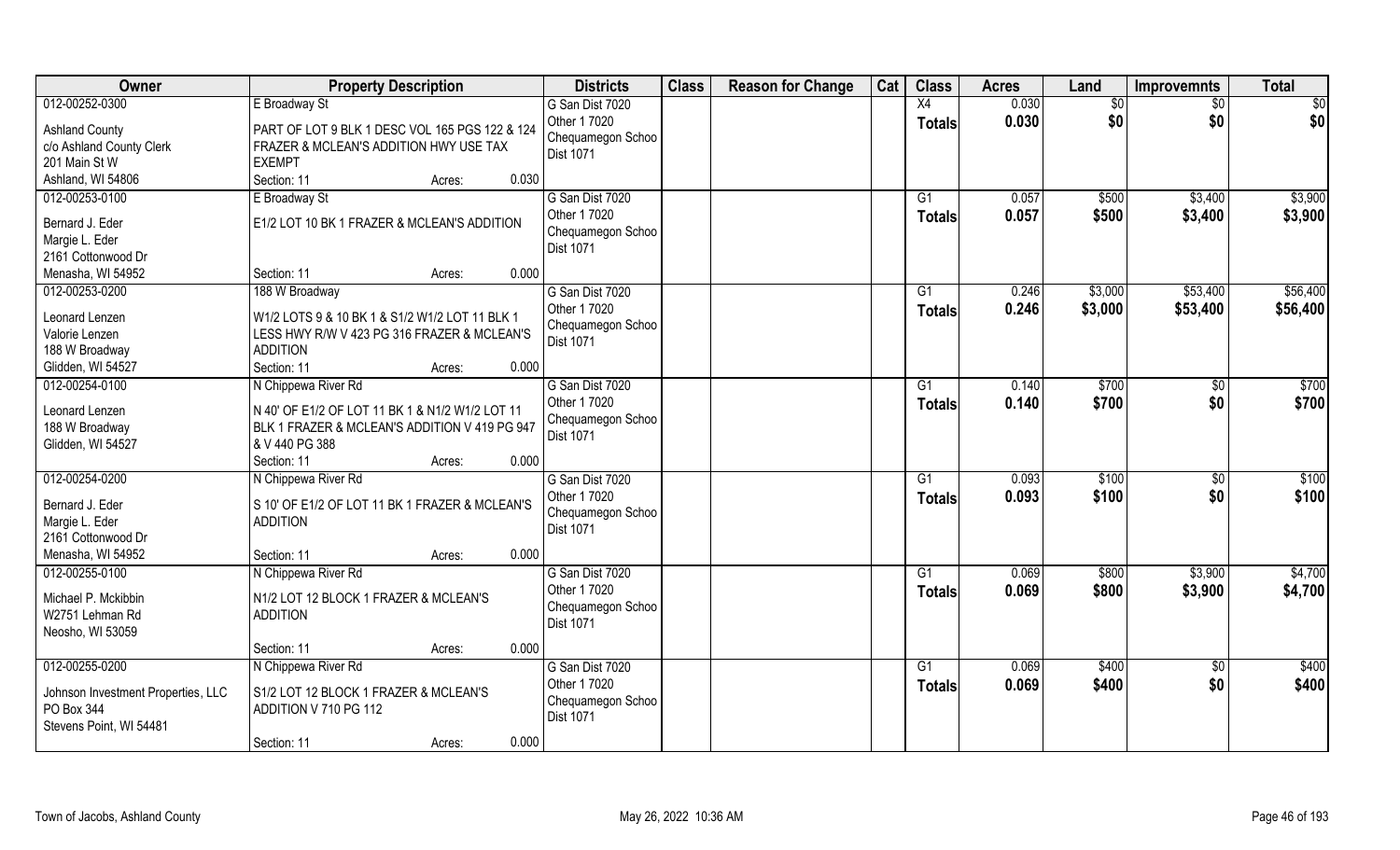| Owner                                                                       | <b>Property Description</b>                                                               | <b>Districts</b>                                                         | <b>Class</b> | <b>Reason for Change</b> | Cat | <b>Class</b>                     | <b>Acres</b>   | Land               | <b>Improvemnts</b>   | <b>Total</b>         |
|-----------------------------------------------------------------------------|-------------------------------------------------------------------------------------------|--------------------------------------------------------------------------|--------------|--------------------------|-----|----------------------------------|----------------|--------------------|----------------------|----------------------|
| 012-00256-0000                                                              | N Chippewa River Rd                                                                       | G San Dist 7020                                                          |              |                          |     | G1                               | 0.126          | \$800              | $\sqrt{6}$           | \$800                |
| Johnson Investment Properties, LLC<br>PO Box 344<br>Stevens Point, WI 54481 | LOT 13 BLOCK 1 FRAZER & MCLEAN'S ADDITION V<br>710 PG 112                                 | Other 1 7020<br>Chequamegon Schoo<br>Dist 1071                           |              |                          |     | <b>Totals</b>                    | 0.126          | \$800              | \$0                  | \$800                |
|                                                                             | Section: 11<br>0.000<br>Acres:                                                            |                                                                          |              |                          |     |                                  |                |                    |                      |                      |
| 012-00257-0000<br>Karen L. Thorp<br>PO Box 153<br>Glidden, WI 54527         | N Chippewa River Rd<br>LOT 14 BLOCK 1 VOL 507 PG 792 FRAZER &<br><b>MCLEAN'S ADDITION</b> | G San Dist 7020<br>Other 1 7020<br>Chequamegon Schoo<br><b>Dist 1071</b> |              |                          |     | G <sub>1</sub><br><b>Totals</b>  | 0.120<br>0.120 | \$700<br>\$700     | \$0<br>\$0           | \$700<br>\$700       |
|                                                                             | 0.000<br>Section: 11<br>Acres:                                                            |                                                                          |              |                          |     |                                  |                |                    |                      |                      |
| 012-00258-0000<br>Cory J. Lewis<br>223 Tech Rd<br>Pittsburgh, PA 15205      | N Chippewa River Rd<br>LOT 15 BLOCK 1 FRAZER & MCLEAN'S ADDITION                          | G San Dist 7020<br>Other 1 7020<br>Chequamegon Schoo<br><b>Dist 1071</b> |              |                          |     | G2<br><b>Totals</b>              | 0.115<br>0.115 | \$500<br>\$500     | $\sqrt{50}$<br>\$0   | \$500<br>\$500       |
|                                                                             | 0.000<br>Section: 11<br>Acres:                                                            |                                                                          |              |                          |     |                                  |                |                    |                      |                      |
| 012-00259-0000<br>Cory J. Lewis<br>223 Tech Rd<br>Pittsburgh, PA 15205      | W Hart St<br>LOT 16 BLOCK 1 FRAZER & MCLEAN'S ADDITION                                    | G San Dist 7020<br>Other 1 7020<br>Chequamegon Schoo<br><b>Dist 1071</b> |              |                          |     | G2<br><b>Totals</b>              | 0.099<br>0.099 | \$500<br>\$500     | $\sqrt[6]{}$<br>\$0  | \$500<br>\$500       |
|                                                                             | 0.000<br>Section: 11<br>Acres:                                                            |                                                                          |              |                          |     |                                  |                |                    |                      |                      |
| 012-00260-0000<br>David Hill<br>Karen Hill<br>PO Box 81                     | E Broadway St<br>LOT 1 BLOCK 2 FRAZER & MCLEAN'S ADDITION                                 | G San Dist 7020<br>Other 1 7020<br>Chequamegon Schoo<br>Dist 1071        |              |                          |     | $\overline{G2}$<br><b>Totals</b> | 0.207<br>0.207 | \$2,500<br>\$2,500 | $\sqrt[6]{}$<br>\$0  | \$2,500<br>\$2,500   |
| Glidden, WI 54527                                                           | Section: 11<br>0.000<br>Acres:                                                            |                                                                          |              |                          |     |                                  |                |                    |                      |                      |
| 012-00261-0000<br>David Hill<br>Karen Hill<br>PO Box 81                     | 23 S Grant St<br>LOT 2 BLOCK 2 FRAZER & MCLEAN'S ADDITION V<br>632 PG 246                 | G San Dist 7020<br>Other 1 7020<br>Chequamegon Schoo<br>Dist 1071        |              |                          |     | $\overline{G1}$<br><b>Totals</b> | 0.172<br>0.172 | \$1,500<br>\$1,500 | \$33,000<br>\$33,000 | \$34,500<br>\$34,500 |
| Glidden, WI 54527                                                           | 0.000<br>Section: 11<br>Acres:                                                            |                                                                          |              |                          |     |                                  |                |                    |                      |                      |
| 012-00262-0100<br>Dena Polencheck<br>c/o Dena Pankratz<br>PO Box 34         | 33 S Grant St<br>E1/2 LOT 3 BLOCK 2 FRAZER & MCLEAN'S ADDITION<br>V 541 PG 340<br>0.000   | G San Dist 7020<br>Other 1 7020<br>Chequamegon Schoo<br>Dist 1071        |              |                          |     | G1<br><b>Totals</b>              | 0.096<br>0.096 | \$800<br>\$800     | \$22,500<br>\$22,500 | \$23,300<br>\$23,300 |
| Glidden, WI 54527                                                           | Section: 11<br>Acres:                                                                     |                                                                          |              |                          |     |                                  |                |                    |                      |                      |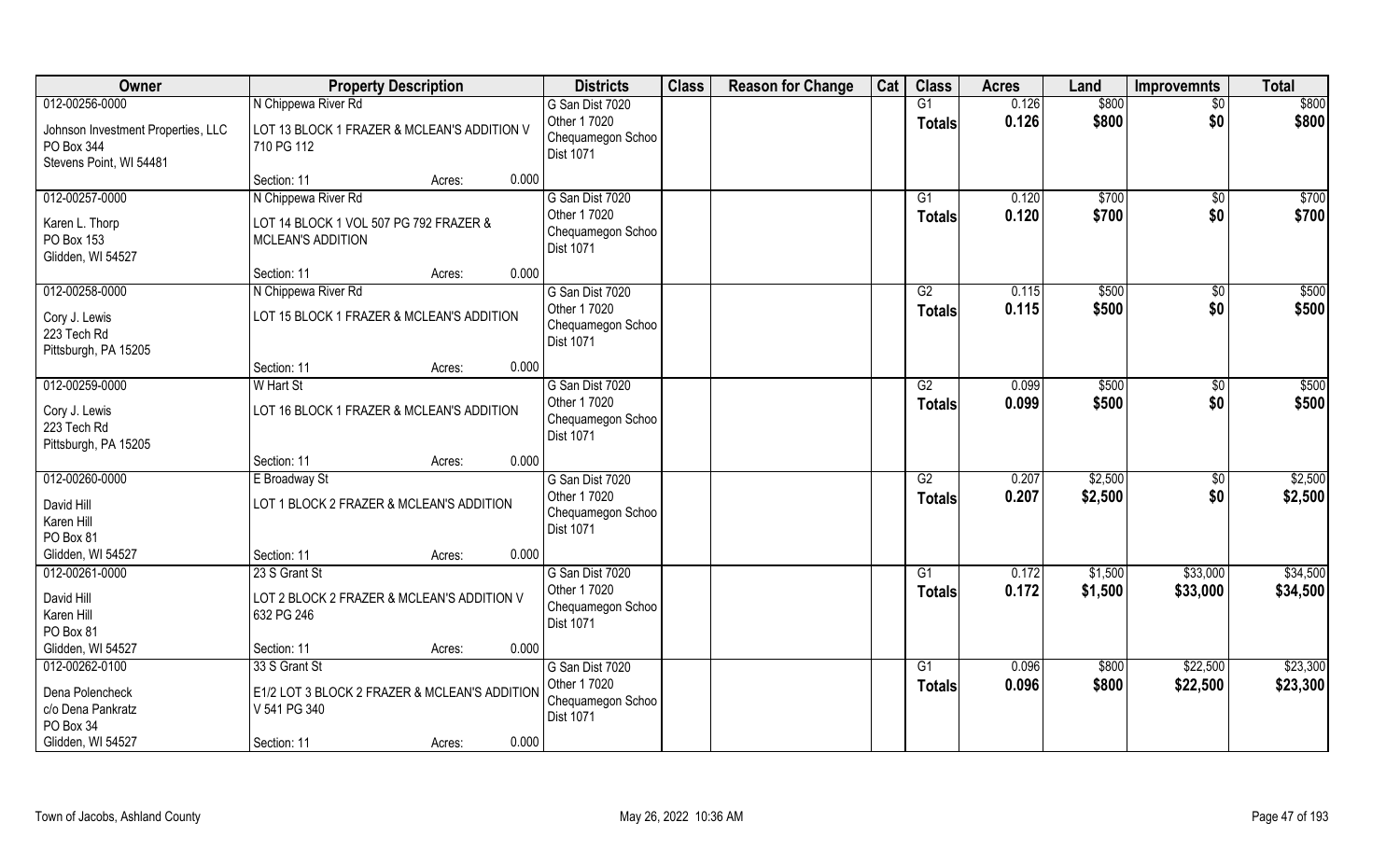| Owner                                                             |                                                                                     | <b>Property Description</b> |       | <b>Districts</b>                                      | <b>Class</b>   | <b>Reason for Change</b>     | Cat                      | <b>Class</b>    | <b>Acres</b> | Land    | <b>Improvemnts</b> | <b>Total</b> |
|-------------------------------------------------------------------|-------------------------------------------------------------------------------------|-----------------------------|-------|-------------------------------------------------------|----------------|------------------------------|--------------------------|-----------------|--------------|---------|--------------------|--------------|
| 012-00262-0200                                                    | 38 S Chippewa River Rd                                                              |                             |       | G San Dist 7020                                       |                |                              |                          | G2              | 0.086        | \$1,000 | \$19,600           | \$20,600     |
| Dunlavy Pro, LLC<br>171 W Broadway<br>Glidden, WI 54527           | W1/2 LOT 3 BLOCK 2 V 714 PG 443 FRAZER &<br><b>MCLEAN'S ADDITION</b>                |                             |       | Other 1 7020<br>Chequamegon Schoo<br><b>Dist 1071</b> |                |                              |                          | <b>Totals</b>   | 0.086        | \$1,000 | \$19,600           | \$20,600     |
|                                                                   | Section: 11                                                                         | Acres:                      | 0.000 |                                                       |                |                              |                          |                 |              |         |                    |              |
| 012-00263-0000                                                    | 45 S Grant St                                                                       |                             |       | G San Dist 7020                                       |                |                              |                          | G1              | 0.172        | \$1,500 | \$21,700           | \$23,200     |
| Heather M. Godbee<br>74868 Leonard York Dr<br>Glidden, WI 54527   | LOT 4 BLOCK 2 FRAZER & MCLEAN'S ADDITION V<br>681 PG 866                            |                             |       | Other 1 7020<br>Chequamegon Schoo<br>Dist 1071        |                |                              |                          | Totals          | 0.172        | \$1,500 | \$21,700           | \$23,200     |
|                                                                   | Section: 11                                                                         | Acres:                      | 0.000 |                                                       |                |                              |                          |                 |              |         |                    |              |
| 012-00264-0000                                                    | 57 S Grant St                                                                       |                             |       | G San Dist 7020                                       | l G1           | House razed                  | $-2$                     | G1              | 0.170        | \$1,500 | \$16,000           | \$17,500     |
| <b>William Prochnow</b><br>PO Box 223<br>Glidden, WI 54527        | LOT 5 BLOCK 2 FRAZER & MCLEAN'S ADDITION<br>$(S-1508)$                              |                             |       | Other 1 7020<br>Chequamegon Schoo   G1<br>Dist 1071   | G <sub>1</sub> | NSf @ 25%<br>Correct acreage |                          | <b>Totals</b>   | 0.170        | \$1,500 | \$16,000           | \$17,500     |
|                                                                   | Section: 11                                                                         | Acres:                      | 0.170 |                                                       |                |                              |                          |                 |              |         |                    |              |
| 012-00265-0000                                                    | <b>Grant St</b>                                                                     |                             |       | G San Dist 7020                                       | G1             | Correct acreage              | $\overline{\phantom{a}}$ | G1              | 0.170        | \$1,500 | \$6,200            | \$7,700      |
| William Prochnow<br>PO Box 223<br>Glidden, WI 54527               | LOT 6 BLOCK 2 FRAZER & MCLEAN'S ADDITION<br>$(S-1508)$                              |                             |       | Other 1 7020<br>Chequamegon Schoo<br><b>Dist 1071</b> |                |                              |                          | <b>Totals</b>   | 0.170        | \$1,500 | \$6,200            | \$7,700      |
|                                                                   | Section: 11                                                                         | Acres:                      | 0.170 |                                                       |                |                              |                          |                 |              |         |                    |              |
| 012-00266-0000                                                    | 75 S Grant St                                                                       |                             |       | G San Dist 7020                                       |                |                              |                          | $\overline{G1}$ | 0.172        | \$1,500 | \$38,000           | \$39,500     |
| Paul H. Spencer Jr<br>75 S Grant St<br>Glidden, WI 54527          | LOT 7 BLOCK 2 FRAZER & MCLEAN'S ADDITION                                            |                             |       | Other 1 7020<br>Chequamegon Schoo<br>Dist 1071        |                |                              |                          | <b>Totals</b>   | 0.172        | \$1,500 | \$38,000           | \$39,500     |
|                                                                   | Section: 11                                                                         | Acres:                      | 0.000 |                                                       |                |                              |                          |                 |              |         |                    |              |
| 012-00267-0000                                                    | 93 S Grant St                                                                       |                             |       | G San Dist 7020                                       |                |                              |                          | G1              | 0.172        | \$1,500 | \$39,000           | \$40,500     |
| Robert Polencheck et al<br>c/o Eva M. Polencheck<br>93 S Grant St | LOT 8 BLOCK 2 FRAZER & MCLEAN'S ADDITION V<br>511 PG 600 LIFE ESTATE EVA POLENCHECK |                             |       | Other 1 7020<br>Chequamegon Schoo<br>Dist 1071        |                |                              |                          | <b>Totals</b>   | 0.172        | \$1,500 | \$39,000           | \$40,500     |
| Glidden, WI 54527                                                 | Section: 11                                                                         | Acres:                      | 0.000 |                                                       |                |                              |                          |                 |              |         |                    |              |
| 012-00268-0000                                                    | 160 Pine St                                                                         |                             |       | G San Dist 7020                                       |                |                              |                          | $\overline{G1}$ | 0.172        | \$1,500 | \$46,900           | \$48,400     |
| Jonathan Jorgensen<br>Megan Nolan<br>PO Box 214                   | LOT 9 BLOCK 2 FRAZER & MCLEAN'S ADDITION V<br>645 PG 836                            |                             |       | Other 1 7020<br>Chequamegon Schoo<br>Dist 1071        |                |                              |                          | <b>Totals</b>   | 0.172        | \$1,500 | \$46,900           | \$48,400     |
| Glidden, WI 54527                                                 | Section: 11                                                                         | Acres:                      | 0.000 |                                                       |                |                              |                          |                 |              |         |                    |              |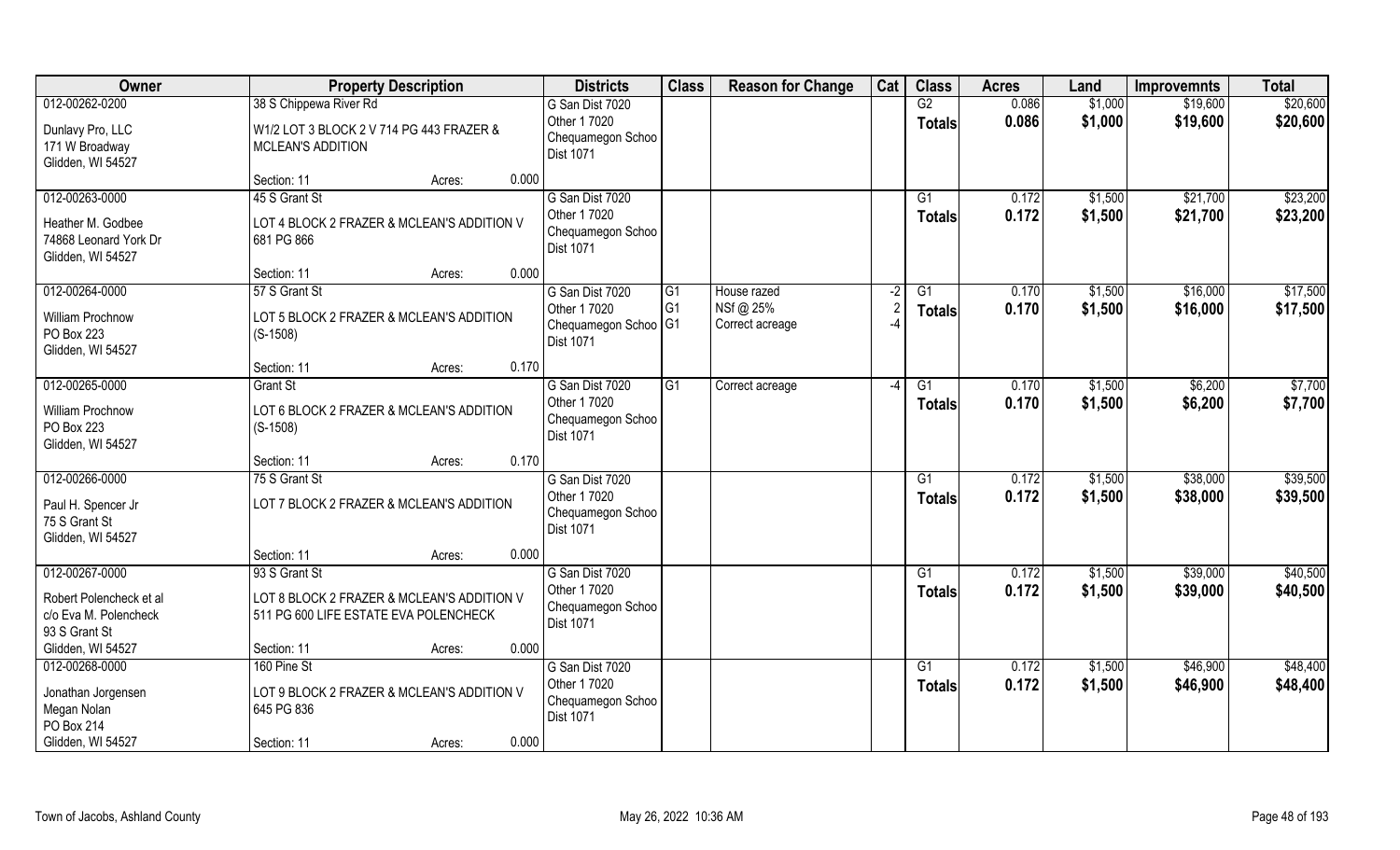| Owner                                                                     | <b>Property Description</b>                                                                             | <b>Districts</b>                                                         | <b>Class</b> | <b>Reason for Change</b> | Cat | <b>Class</b>                     | <b>Acres</b>   | Land               | <b>Improvemnts</b>     | <b>Total</b>           |
|---------------------------------------------------------------------------|---------------------------------------------------------------------------------------------------------|--------------------------------------------------------------------------|--------------|--------------------------|-----|----------------------------------|----------------|--------------------|------------------------|------------------------|
| 012-00269-0000                                                            | Mack St                                                                                                 | G San Dist 7020                                                          |              |                          |     | G1                               | 0.172          | \$1,500            | $\sqrt{6}$             | \$1,500                |
| Jonathan Jorgensen<br>Megan Nolan<br>PO Box 214                           | LOT 10 BLOCK 2 FRAZER & MCLEAN'S ADDITION V<br>645 PG 836                                               | Other 1 7020<br>Chequamegon Schoo<br>Dist 1071                           |              |                          |     | <b>Totals</b>                    | 0.172          | \$1,500            | \$0                    | \$1,500                |
| Glidden, WI 54527                                                         | Section: 11<br>Acres:                                                                                   | 0.000                                                                    |              |                          |     |                                  |                |                    |                        |                        |
| 012-00270-0000<br>Diane Fleury<br>PO Box 224<br>Glidden, WI 54527         | Mack St<br>LOT 11 BLOCK 2 VOL 438 PG 528 FRAZER &<br><b>MCLEAN'S ADDITION</b>                           | G San Dist 7020<br>Other 1 7020<br>Chequamegon Schoo<br><b>Dist 1071</b> |              |                          |     | G1<br>Totals                     | 0.172<br>0.172 | \$1,500<br>\$1,500 | \$0<br>\$0             | \$1,500<br>\$1,500     |
|                                                                           | Section: 11<br>Acres:                                                                                   | 0.000                                                                    |              |                          |     |                                  |                |                    |                        |                        |
| 012-00271-0000<br>Diane Fleury<br>PO Box 224<br>Glidden, WI 54527         | 66 Mack St<br>LOT 12 BLOCK 2 FRAZER & MCLEAN'S ADDITION                                                 | G San Dist 7020<br>Other 1 7020<br>Chequamegon Schoo<br>Dist 1071        |              |                          |     | G1<br><b>Totals</b>              | 0.172<br>0.172 | \$1,500<br>\$1,500 | \$46,400<br>\$46,400   | \$47,900<br>\$47,900   |
|                                                                           | Section: 11<br>Acres:                                                                                   | 0.000                                                                    |              |                          |     |                                  |                |                    |                        |                        |
| 012-00274-0000<br>Dunlavy Pro, LLC<br>171 W Broadway<br>Glidden, WI 54527 | 171 W Broadway<br>LOTS 13, 14, 15 & 16 BLOCK 2 FRAZER & MCLEAN'S<br>ADDITION V 578 PG 362 & V 596 PG 52 | G San Dist 7020<br>Other 1 7020<br>Chequamegon Schoo<br>Dist 1071        |              |                          |     | G2<br><b>Totals</b>              | 0.883<br>0.883 | \$5,000<br>\$5,000 | \$257,400<br>\$257,400 | \$262,400<br>\$262,400 |
|                                                                           | Section: 11<br>Acres:                                                                                   | 0.000                                                                    |              |                          |     |                                  |                |                    |                        |                        |
| 012-00276-0000<br>Daryl Snaza<br>PO Box 385                               | 137 E Broadway<br>LOT 1 BLOCK 3 FRAZER & MCLEAN'S ADDITION                                              | G San Dist 7020<br>Other 1 7020<br>Chequamegon Schoo                     |              |                          |     | $\overline{G2}$<br><b>Totals</b> | 0.172<br>0.172 | \$400<br>\$400     | \$8,100<br>\$8,100     | \$8,500<br>\$8,500     |
| Parachute, CO 81636                                                       |                                                                                                         | <b>Dist 1071</b>                                                         |              |                          |     |                                  |                |                    |                        |                        |
|                                                                           | Section: 11<br>Acres:                                                                                   | 0.000                                                                    |              |                          |     |                                  |                |                    |                        |                        |
| 012-00277-0000                                                            | 24 S Grant St                                                                                           | G San Dist 7020                                                          |              |                          |     | G2                               | 0.172          | \$2,000            | \$49,400               | \$51,400               |
| Darlene Mosbaugh<br>75443 Schmenski Rd<br>Glidden, WI 54527               | LOT 2 BLOCK 3 FRAZER & MCLEAN'S ADDITION V<br>521 PG 469                                                | Other 1 7020<br>Chequamegon Schoo<br>Dist 1071                           |              |                          |     | <b>Totals</b>                    | 0.172          | \$2,000            | \$49,400               | \$51,400               |
|                                                                           | Section: 11<br>Acres:                                                                                   | 0.000                                                                    |              |                          |     |                                  |                |                    |                        |                        |
| 012-00278-0000                                                            | 34 S Grant St                                                                                           | G San Dist 7020                                                          |              |                          |     | G1                               | 0.172          | \$1,500            | \$26,500               | \$28,000               |
| Justin T. Pratt<br>PO Box 12<br>Glidden, WI 54527                         | LOT 3 BLOCK 3 V 736 PG 568 FRAZER & MCLEAN'S<br><b>ADDITION</b>                                         | Other 1 7020<br>Chequamegon Schoo<br>Dist 1071                           |              |                          |     | Totals                           | 0.172          | \$1,500            | \$26,500               | \$28,000               |
|                                                                           | Section: 11<br>Acres:                                                                                   | 0.000                                                                    |              |                          |     |                                  |                |                    |                        |                        |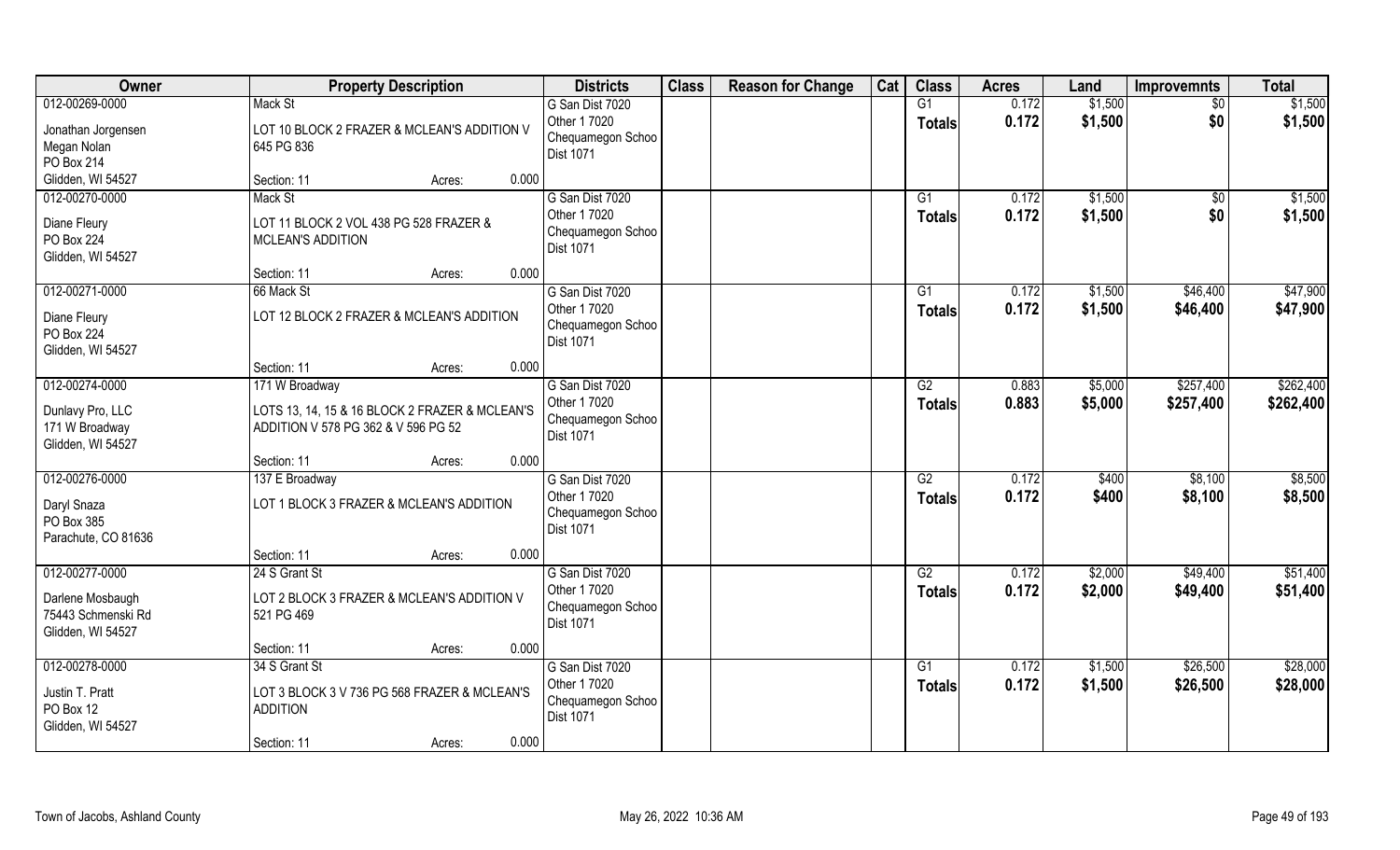| Owner                            | <b>Property Description</b>                       | <b>Districts</b>                  | <b>Class</b> | <b>Reason for Change</b> | Cat | <b>Class</b>   | <b>Acres</b> | Land    | <b>Improvemnts</b> | <b>Total</b> |
|----------------------------------|---------------------------------------------------|-----------------------------------|--------------|--------------------------|-----|----------------|--------------|---------|--------------------|--------------|
| 012-00279-0000                   | 48 S Grant St                                     | G San Dist 7020                   |              |                          |     | G2             | 0.172        | \$2,000 | \$28,200           | \$30,200     |
| Hart Publishing and Printing LLC | LOT 4 BLOCK 3 FRAZER & MCLEAN'S ADDITION          | Other 1 7020<br>Chequamegon Schoo |              |                          |     | <b>Totals</b>  | 0.172        | \$2,000 | \$28,200           | \$30,200     |
| PO Box 128                       |                                                   | <b>Dist 1071</b>                  |              |                          |     |                |              |         |                    |              |
| Glidden, WI 54527                |                                                   |                                   |              |                          |     |                |              |         |                    |              |
|                                  | 0.000<br>Section: 11<br>Acres:                    |                                   |              |                          |     |                |              |         |                    |              |
| 012-00280-0000                   | 64 S Grant St                                     | G San Dist 7020<br>Other 1 7020   |              |                          |     | X <sub>2</sub> | 0.000        | \$0     | $\sqrt{6}$         | \$0          |
| Glidden Public School            | LOTS 5 THRU 10 INCL BLOCK 3 FRAZER &              | Chequamegon Schoo                 |              |                          |     | <b>Totals</b>  | 0.000        | \$0     | \$0                | \$0          |
| c/o Town Hall                    | MCLEAN'S ADDITION & VACATED ALLEY BETWEEN         | Dist 1071                         |              |                          |     |                |              |         |                    |              |
| 23 N Grant St                    | LOTS 7 & 8 & 9 & 10 & N1/2 OF VAC PINE ST ADJ LOT |                                   |              |                          |     |                |              |         |                    |              |
| Glidden, WI 54527                | Section: 11<br>0.000<br>Acres:                    |                                   |              |                          |     |                |              |         |                    |              |
| 012-00281-0000                   | 61 S Water St                                     | G San Dist 7020                   |              |                          |     | G1             | 0.172        | \$1,500 | \$9,200            | \$10,700     |
| Rhett A. Lamb                    | LOT 11 BLOCK 3 V 751 PG 79 FRAZER & MCLEAN'S      | Other 1 7020                      |              |                          |     | <b>Totals</b>  | 0.172        | \$1,500 | \$9,200            | \$10,700     |
| 61 S Water St                    | <b>ADDITION</b>                                   | Chequamegon Schoo                 |              |                          |     |                |              |         |                    |              |
| Glidden, WI 54527                |                                                   | <b>Dist 1071</b>                  |              |                          |     |                |              |         |                    |              |
|                                  | 0.000<br>Section: 11<br>Acres:                    |                                   |              |                          |     |                |              |         |                    |              |
| 012-00282-0000                   | 51 S Water St                                     | G San Dist 7020                   |              |                          |     | G1             | 0.172        | \$1,500 | \$24,500           | \$26,000     |
| Zackary T. Webb                  | LOT 12 BLOCK 3 FRAZER & MCLEAN'S ADDITION         | Other 1 7020                      |              |                          |     | <b>Totals</b>  | 0.172        | \$1,500 | \$24,500           | \$26,000     |
| 51 S Water St                    |                                                   | Chequamegon Schoo                 |              |                          |     |                |              |         |                    |              |
| Glidden, WI 54527                |                                                   | Dist 1071                         |              |                          |     |                |              |         |                    |              |
|                                  | 0.000<br>Section: 11<br>Acres:                    |                                   |              |                          |     |                |              |         |                    |              |
| 012-00283-0100                   | S Water St                                        | G San Dist 7020                   |              |                          |     | G1             | 0.172        | \$1,500 | $\sqrt[6]{}$       | \$1,500      |
|                                  | N1/2 LOT 13 BLOCK 3 FRAZER & MCLEAN'S             | Other 1 7020                      |              |                          |     | <b>Totals</b>  | 0.172        | \$1,500 | \$0                | \$1,500      |
| Robert Kemp<br>Kathleen Kemp     | ADDITION V 659 PG 48                              | Chequamegon Schoo                 |              |                          |     |                |              |         |                    |              |
| 6185 Land of Oz Ln               |                                                   | Dist 1071                         |              |                          |     |                |              |         |                    |              |
| Allenton, WI 53002               | 0.000<br>Section: 11<br>Acres:                    |                                   |              |                          |     |                |              |         |                    |              |
| 012-00283-0200                   | S Water St                                        | G San Dist 7020                   |              |                          |     | G1             | 0.086        | \$800   | \$0                | \$800        |
|                                  |                                                   | Other 1 7020                      |              |                          |     | <b>Totals</b>  | 0.086        | \$800   | \$0                | \$800        |
| Zackary T. Webb                  | S1/2 LOT 13 BLOCK 3 FRAZER & MCLEAN'S             | Chequamegon Schoo                 |              |                          |     |                |              |         |                    |              |
| 51 S Water St                    | <b>ADDITION</b>                                   | <b>Dist 1071</b>                  |              |                          |     |                |              |         |                    |              |
| Glidden, WI 54527                | 0.000                                             |                                   |              |                          |     |                |              |         |                    |              |
| 012-00284-0000                   | Section: 11<br>Acres:<br>33 S Water St            | G San Dist 7020                   |              |                          |     | G1             | 0.172        | \$1,500 | \$67,100           | \$68,600     |
|                                  |                                                   | Other 1 7020                      |              |                          |     |                | 0.172        | \$1,500 | \$67,100           | \$68,600     |
| Robert Kemp                      | LOT 14 BLOCK 3 FRAZER & MCLEAN'S ADDITION V       | Chequamegon Schoo                 |              |                          |     | <b>Totals</b>  |              |         |                    |              |
| Kathleen Kemp                    | 659 PG 48                                         | <b>Dist 1071</b>                  |              |                          |     |                |              |         |                    |              |
| 6185 Land of Oz Ln               |                                                   |                                   |              |                          |     |                |              |         |                    |              |
| Allenton, WI 53002               | 0.000<br>Section: 11<br>Acres:                    |                                   |              |                          |     |                |              |         |                    |              |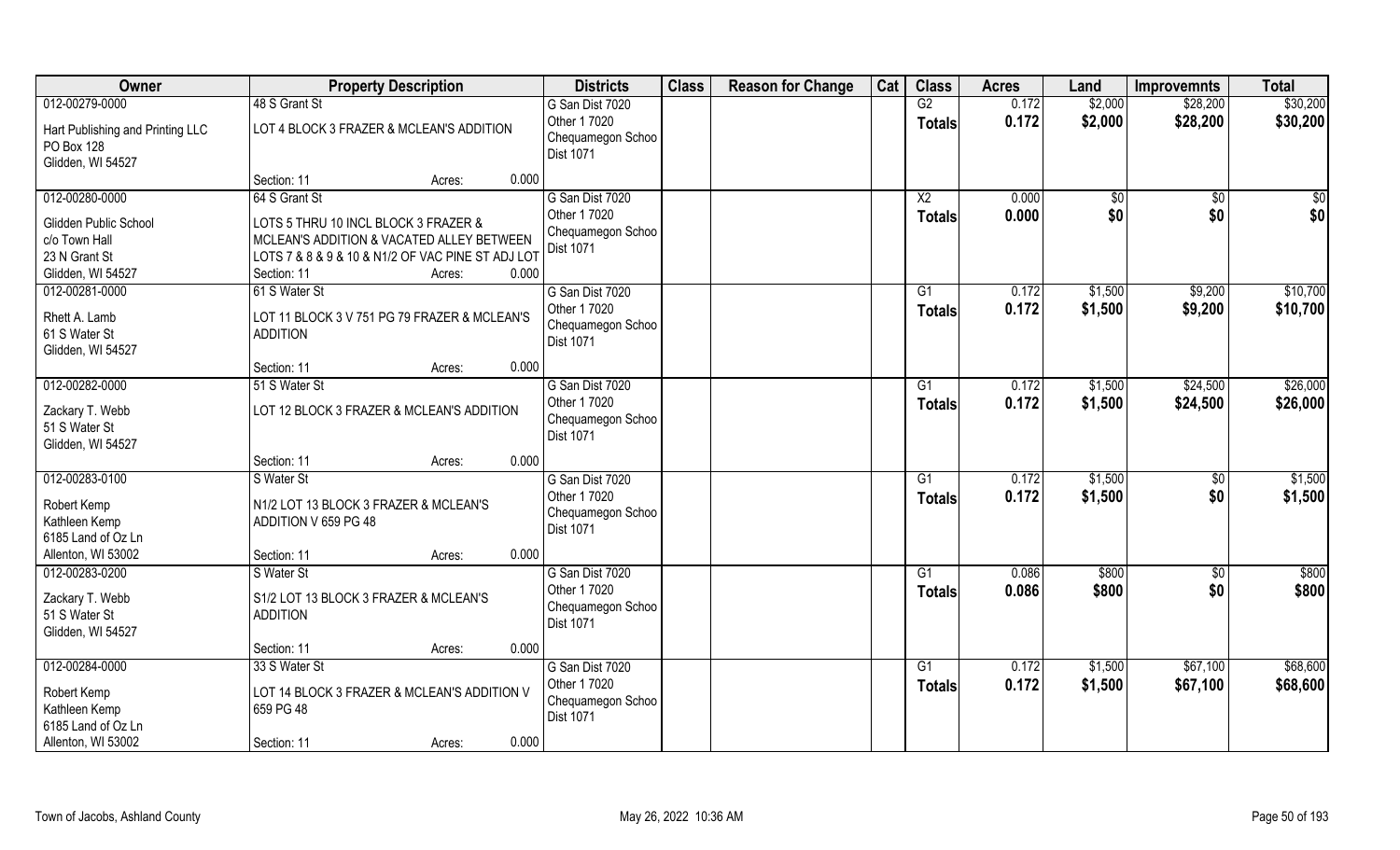| Owner                                                    |                                                                                      | <b>Property Description</b> |       | <b>Districts</b>                                      | <b>Class</b> | <b>Reason for Change</b> | Cat | <b>Class</b>        | <b>Acres</b>   | Land               | <b>Improvemnts</b> | <b>Total</b>       |
|----------------------------------------------------------|--------------------------------------------------------------------------------------|-----------------------------|-------|-------------------------------------------------------|--------------|--------------------------|-----|---------------------|----------------|--------------------|--------------------|--------------------|
| 012-00285-0000                                           | S Water St                                                                           |                             |       | G San Dist 7020                                       |              |                          |     | G2                  | 0.172          | \$2,000            | \$0                | \$2,000            |
| Roger E. Eder<br>Roxann Eder<br>455 Sunrise Dr           | LOT 15 BLOCK 3 FRAZER & MCLEAN'S ADDITION V<br>603 PG 954                            |                             |       | Other 1 7020<br>Chequamegon Schoo<br>Dist 1071        |              |                          |     | <b>Totals</b>       | 0.172          | \$2,000            | \$0                | \$2,000            |
| Glidden, WI 54527                                        | Section: 11                                                                          | Acres:                      | 0.000 |                                                       |              |                          |     |                     |                |                    |                    |                    |
| 012-00286-0000<br>Roger E. Eder                          | S Water St<br>LOT 16 BLOCK 3 FRAZER & MCLEAN'S ADDITION V                            |                             |       | G San Dist 7020<br>Other 1 7020                       |              |                          |     | G2<br><b>Totals</b> | 0.172<br>0.172 | \$2,000<br>\$2,000 | $\sqrt{6}$<br>\$0  | \$2,000<br>\$2,000 |
| Roxann Eder<br>455 Sunrise Dr                            | 603 PG 954                                                                           |                             |       | Chequamegon Schoo<br>Dist 1071                        |              |                          |     |                     |                |                    |                    |                    |
| Glidden, WI 54527                                        | Section: 11                                                                          | Acres:                      | 0.000 |                                                       |              |                          |     |                     |                |                    |                    |                    |
| 012-00287-0000                                           | 129 E Hart St                                                                        |                             |       | G San Dist 7020                                       |              |                          |     | G1                  | 0.172          | \$1,500            | \$32,000           | \$33,500           |
| Brian K. Beach et al<br>PO Box 263<br>Mellen, WI 54546   | LOT 1 BLOCK 4 FRAZER & MCLEAN'S ADDITION                                             |                             |       | Other 1 7020<br>Chequamegon Schoo<br>Dist 1071        |              |                          |     | <b>Totals</b>       | 0.172          | \$1,500            | \$32,000           | \$33,500           |
|                                                          | Section: 11                                                                          | Acres:                      | 0.000 |                                                       |              |                          |     |                     |                |                    |                    |                    |
| 012-00288-0000                                           | N Grant St                                                                           |                             |       | G San Dist 7020                                       |              |                          |     | G1                  | 0.172          | \$1,500            | $\sqrt[6]{}$       | \$1,500            |
| Brian K. Beach et al<br>PO Box 263<br>Mellen, WI 54546   | LOT 2 BLOCK 4 FRAZER & MCLEAN'S ADDITION                                             |                             |       | Other 1 7020<br>Chequamegon Schoo<br><b>Dist 1071</b> |              |                          |     | <b>Totals</b>       | 0.172          | \$1,500            | \$0                | \$1,500            |
|                                                          | Section: 11                                                                          | Acres:                      | 0.000 |                                                       |              |                          |     |                     |                |                    |                    |                    |
| 012-00289-0100                                           | 52 N Grant St                                                                        |                             |       | G San Dist 7020                                       |              |                          |     | G1                  | 0.110          | \$1,000            | \$6,500            | \$7,500            |
| R & H Realty, LLC<br>950 Highland Dr<br>Plover, WI 54467 | NORTH 33 1/2 ' LOT 3 BLOCK 4 FRAZER & MCLEAN'S<br><b>ADDITION</b>                    |                             |       | Other 1 7020<br>Chequamegon Schoo<br>Dist 1071        |              |                          |     | <b>Totals</b>       | 0.110          | \$1,000            | \$6,500            | \$7,500            |
|                                                          | Section: 11                                                                          | Acres:                      | 0.110 |                                                       |              |                          |     |                     |                |                    |                    |                    |
| 012-00289-0200                                           | 42 N Grant St                                                                        |                             |       | G San Dist 7020                                       |              |                          |     | G2                  | 0.172          | \$2,000            | \$40,300           | \$42,300           |
| Tiffany J. Eickermann<br>PO Box 61<br>Glidden, WI 54527  | SOUTH 16 1/2 LOT 3 & N1/2 LOT 4 BLOCK 4 V 738 PG<br>605 FRAZER & MCLEAN'S ADDITION   |                             |       | Other 1 7020<br>Chequamegon Schoo<br>Dist 1071        |              |                          |     | <b>Totals</b>       | 0.172          | \$2,000            | \$40,300           | \$42,300           |
|                                                          | Section: 11                                                                          | Acres:                      | 0.000 |                                                       |              |                          |     |                     |                |                    |                    |                    |
| 012-00289-0300                                           | 38 N Grant St                                                                        |                             |       | G San Dist 7020                                       |              |                          |     | G2                  | 0.086          | \$1,000            | \$41,300           | \$42,300           |
| Theresa Jorgensen<br>Sharon Loose<br>80767 County Hwy N  | S1/2 OF LOT 4 & NORTH 3' OF LOT 5 BLOCK 4<br>FRAZER & MCLEAN'S ADDITION V 640 PG 709 |                             |       | Other 1 7020<br>Chequamegon Schoo<br><b>Dist 1071</b> |              |                          |     | <b>Totals</b>       | 0.086          | \$1,000            | \$41,300           | \$42,300           |
| Glidden, WI 54527                                        | Section: 11                                                                          | Acres:                      | 0.000 |                                                       |              |                          |     |                     |                |                    |                    |                    |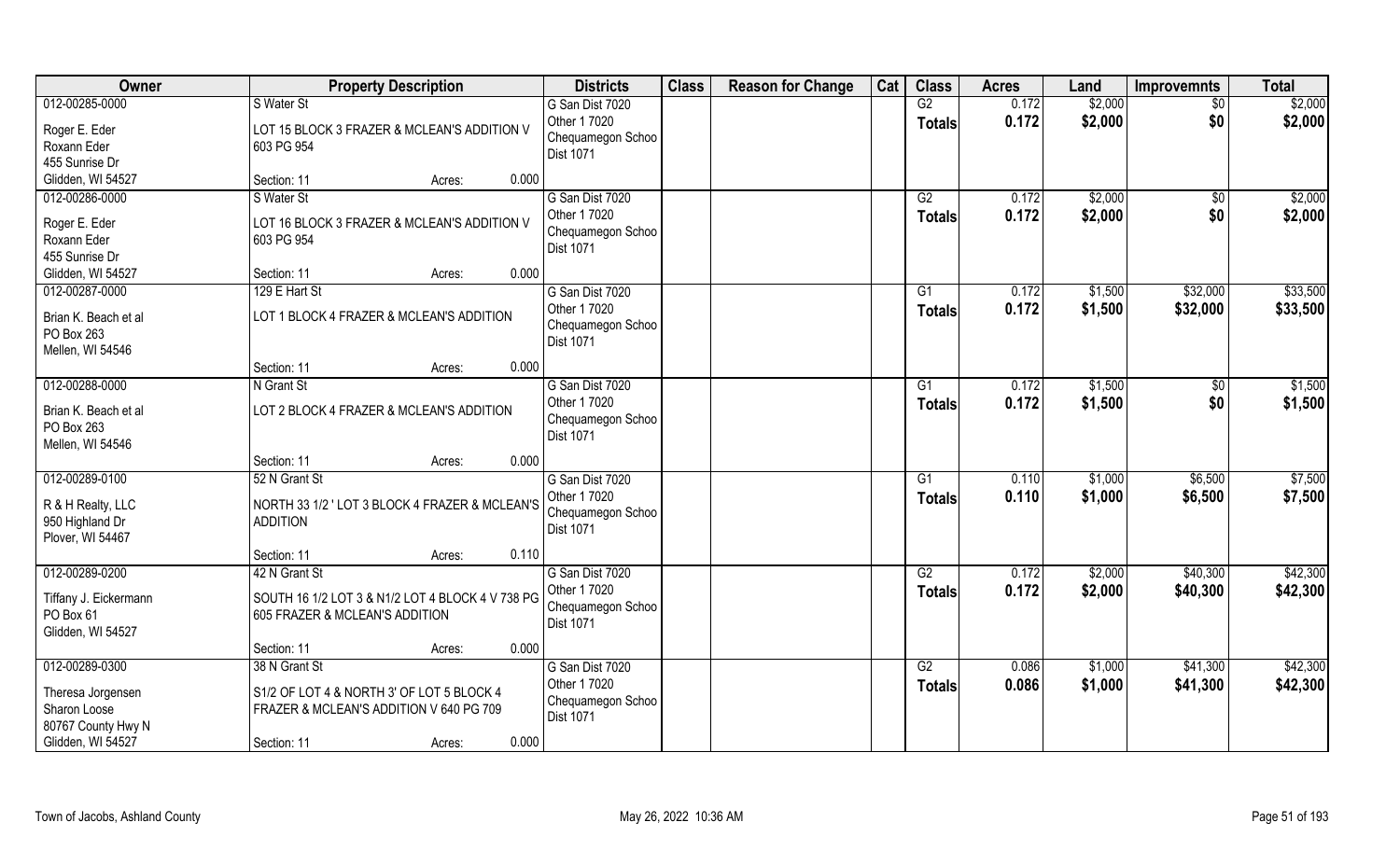| 012-00289-0400<br>G2<br>30 N Grant St<br>0.172<br>\$2,000<br>\$58,600<br>G San Dist 7020<br>0.172<br>Other 1 7020<br>\$2,000<br>\$58,600<br><b>Totals</b><br>Brian K. Beach<br>LOT 5 LESS N 3' BLOCK 4 FRAZER & MCLEAN'S<br>Chequamegon Schoo<br>Melvin Beach<br><b>ADDITION</b><br><b>Dist 1071</b><br>PO Box 263<br>Mellen, WI 54546<br>Section: 11<br>0.000<br>Acres:<br>012-00290-0000<br>264 N Grant St<br>G San Dist 7020<br>G2<br>0.172<br>\$2,000<br>\$38,500<br>Other 1 7020<br>0.172<br>\$2,000<br>\$38,500<br>Totals<br>Mark Eder<br>LOT 6 BLOCK 4 FRAZER & MCLEAN'S ADDITION<br>Chequamegon Schoo<br>24 N Grant St<br><b>LAND CONTRACT</b><br>Dist 1071<br>PO Box 125<br>0.000<br>Glidden, WI 54527<br>Section: 11<br>Acres: | Owner | <b>Property Description</b> | <b>Districts</b> | <b>Class</b> | <b>Reason for Change</b> | Cat | <b>Class</b> | <b>Acres</b> | Land | <b>Improvemnts</b> | <b>Total</b> |
|------------------------------------------------------------------------------------------------------------------------------------------------------------------------------------------------------------------------------------------------------------------------------------------------------------------------------------------------------------------------------------------------------------------------------------------------------------------------------------------------------------------------------------------------------------------------------------------------------------------------------------------------------------------------------------------------------------------------------------------|-------|-----------------------------|------------------|--------------|--------------------------|-----|--------------|--------------|------|--------------------|--------------|
|                                                                                                                                                                                                                                                                                                                                                                                                                                                                                                                                                                                                                                                                                                                                          |       |                             |                  |              |                          |     |              |              |      |                    | \$60,600     |
|                                                                                                                                                                                                                                                                                                                                                                                                                                                                                                                                                                                                                                                                                                                                          |       |                             |                  |              |                          |     |              |              |      |                    | \$60,600     |
|                                                                                                                                                                                                                                                                                                                                                                                                                                                                                                                                                                                                                                                                                                                                          |       |                             |                  |              |                          |     |              |              |      |                    |              |
|                                                                                                                                                                                                                                                                                                                                                                                                                                                                                                                                                                                                                                                                                                                                          |       |                             |                  |              |                          |     |              |              |      |                    |              |
|                                                                                                                                                                                                                                                                                                                                                                                                                                                                                                                                                                                                                                                                                                                                          |       |                             |                  |              |                          |     |              |              |      |                    | \$40,500     |
|                                                                                                                                                                                                                                                                                                                                                                                                                                                                                                                                                                                                                                                                                                                                          |       |                             |                  |              |                          |     |              |              |      |                    | \$40,500     |
|                                                                                                                                                                                                                                                                                                                                                                                                                                                                                                                                                                                                                                                                                                                                          |       |                             |                  |              |                          |     |              |              |      |                    |              |
|                                                                                                                                                                                                                                                                                                                                                                                                                                                                                                                                                                                                                                                                                                                                          |       |                             |                  |              |                          |     |              |              |      |                    |              |
|                                                                                                                                                                                                                                                                                                                                                                                                                                                                                                                                                                                                                                                                                                                                          |       |                             |                  |              |                          |     |              |              |      |                    |              |
| 012-00292-0000<br><b>RevalueRFR</b><br>G San Dist 7020<br>G2<br>G2<br>0.344<br>\$3,400<br>\$10,000<br>122 E Broadway<br>$-5$                                                                                                                                                                                                                                                                                                                                                                                                                                                                                                                                                                                                             |       |                             |                  |              |                          |     |              |              |      |                    | \$13,400     |
| G <sub>2</sub><br>Other 1 7020<br>Correct acreage<br>0.344<br>\$3,400<br>\$10,000                                                                                                                                                                                                                                                                                                                                                                                                                                                                                                                                                                                                                                                        |       |                             |                  |              |                          |     |              |              |      |                    | \$13,400     |
| <b>Totals</b><br>LOTS 7 & 8 BLOCK 4 FRAZER & MCLEAN'S ADDITION<br>Dunlavy Pro, LLC<br>Chequamegon Schoo                                                                                                                                                                                                                                                                                                                                                                                                                                                                                                                                                                                                                                  |       |                             |                  |              |                          |     |              |              |      |                    |              |
| 77794 Hill Rd<br>Dist 1071                                                                                                                                                                                                                                                                                                                                                                                                                                                                                                                                                                                                                                                                                                               |       |                             |                  |              |                          |     |              |              |      |                    |              |
| Glidden, WI 54527                                                                                                                                                                                                                                                                                                                                                                                                                                                                                                                                                                                                                                                                                                                        |       |                             |                  |              |                          |     |              |              |      |                    |              |
| 0.000<br>Section: 11<br>Acres:                                                                                                                                                                                                                                                                                                                                                                                                                                                                                                                                                                                                                                                                                                           |       |                             |                  |              |                          |     |              |              |      |                    |              |
| 012-00293-0000<br>G San Dist 7020<br>\$1,500<br>\$44,700<br>11 N Water St<br>G1<br>0.172                                                                                                                                                                                                                                                                                                                                                                                                                                                                                                                                                                                                                                                 |       |                             |                  |              |                          |     |              |              |      |                    | \$46,200     |
| Other 1 7020<br>0.172<br>\$1,500<br>\$44,700<br>Totals<br>Kip R. Zach et al<br>LOT 9 BLOCK 4 FRAZER & MCLEAN'S ADDITION V                                                                                                                                                                                                                                                                                                                                                                                                                                                                                                                                                                                                                |       |                             |                  |              |                          |     |              |              |      |                    | \$46,200     |
| Chequamegon Schoo<br>c/o Kerry L. Zach<br>737 PG 492 & DOC #343230 LIFE ESTATE KERRY L.                                                                                                                                                                                                                                                                                                                                                                                                                                                                                                                                                                                                                                                  |       |                             |                  |              |                          |     |              |              |      |                    |              |
| Dist 1071<br>11 N Water St<br>ZACH                                                                                                                                                                                                                                                                                                                                                                                                                                                                                                                                                                                                                                                                                                       |       |                             |                  |              |                          |     |              |              |      |                    |              |
| Glidden, WI 54527<br>0.000<br>Section: 11<br>Acres:                                                                                                                                                                                                                                                                                                                                                                                                                                                                                                                                                                                                                                                                                      |       |                             |                  |              |                          |     |              |              |      |                    |              |
| 012-00294-0000<br>19 N Water St<br>G San Dist 7020<br>$\overline{G1}$<br>0.172<br>\$1,500<br>\$51,300                                                                                                                                                                                                                                                                                                                                                                                                                                                                                                                                                                                                                                    |       |                             |                  |              |                          |     |              |              |      |                    | \$52,800     |
| Other 1 7020<br>0.172<br>\$1,500<br>\$51,300<br><b>Totals</b>                                                                                                                                                                                                                                                                                                                                                                                                                                                                                                                                                                                                                                                                            |       |                             |                  |              |                          |     |              |              |      |                    | \$52,800     |
| Frederick Hildebrandt<br>LOT 10 BLOCK 4 V 318 PG 146 & V 455 PG 481<br>Chequamegon Schoo                                                                                                                                                                                                                                                                                                                                                                                                                                                                                                                                                                                                                                                 |       |                             |                  |              |                          |     |              |              |      |                    |              |
| PO Box 123<br><b>FRAZER &amp; MCLEAN'S ADDITION</b><br><b>Dist 1071</b>                                                                                                                                                                                                                                                                                                                                                                                                                                                                                                                                                                                                                                                                  |       |                             |                  |              |                          |     |              |              |      |                    |              |
| Glidden, WI 54527                                                                                                                                                                                                                                                                                                                                                                                                                                                                                                                                                                                                                                                                                                                        |       |                             |                  |              |                          |     |              |              |      |                    |              |
| 0.000<br>Section: 11<br>Acres:                                                                                                                                                                                                                                                                                                                                                                                                                                                                                                                                                                                                                                                                                                           |       |                             |                  |              |                          |     |              |              |      |                    |              |
| 012-00295-0000<br>G San Dist 7020<br>0.172<br>\$1,500<br>\$35,600<br>23 N Water St<br>G1                                                                                                                                                                                                                                                                                                                                                                                                                                                                                                                                                                                                                                                 |       |                             |                  |              |                          |     |              |              |      |                    | \$37,100     |
| Other 1 7020<br>0.172<br>\$1,500<br>\$35,600<br><b>Totals</b><br>LOT 11 BLOCK 4 FRAZER & MCLEAN'S ADDITION<br>Margaret Siegmann                                                                                                                                                                                                                                                                                                                                                                                                                                                                                                                                                                                                          |       |                             |                  |              |                          |     |              |              |      |                    | \$37,100     |
| Chequamegon Schoo<br>1506 Oak Dr #1109                                                                                                                                                                                                                                                                                                                                                                                                                                                                                                                                                                                                                                                                                                   |       |                             |                  |              |                          |     |              |              |      |                    |              |
| Dist 1071<br>Vista, CA 92084                                                                                                                                                                                                                                                                                                                                                                                                                                                                                                                                                                                                                                                                                                             |       |                             |                  |              |                          |     |              |              |      |                    |              |
| 0.000<br>Section: 11<br>Acres:                                                                                                                                                                                                                                                                                                                                                                                                                                                                                                                                                                                                                                                                                                           |       |                             |                  |              |                          |     |              |              |      |                    |              |
| 012-00296-0000<br>37 N Water St<br>G San Dist 7020<br>$\overline{G1}$<br>0.172<br>\$1,500<br>\$46,200                                                                                                                                                                                                                                                                                                                                                                                                                                                                                                                                                                                                                                    |       |                             |                  |              |                          |     |              |              |      |                    | \$47,700     |
| Other 1 7020<br>0.172<br>\$1,500<br>\$46,200<br><b>Totals</b><br>LOT 12 BLOCK 4 FRAZER & MCLEAN'S ADDITION<br>Jerome M. Otto Sr                                                                                                                                                                                                                                                                                                                                                                                                                                                                                                                                                                                                          |       |                             |                  |              |                          |     |              |              |      |                    | \$47,700     |
| Chequamegon Schoo<br>76770 Blemel Rd                                                                                                                                                                                                                                                                                                                                                                                                                                                                                                                                                                                                                                                                                                     |       |                             |                  |              |                          |     |              |              |      |                    |              |
| Dist 1071<br>Glidden, WI 54527                                                                                                                                                                                                                                                                                                                                                                                                                                                                                                                                                                                                                                                                                                           |       |                             |                  |              |                          |     |              |              |      |                    |              |
| 0.000<br>Section: 11<br>Acres:                                                                                                                                                                                                                                                                                                                                                                                                                                                                                                                                                                                                                                                                                                           |       |                             |                  |              |                          |     |              |              |      |                    |              |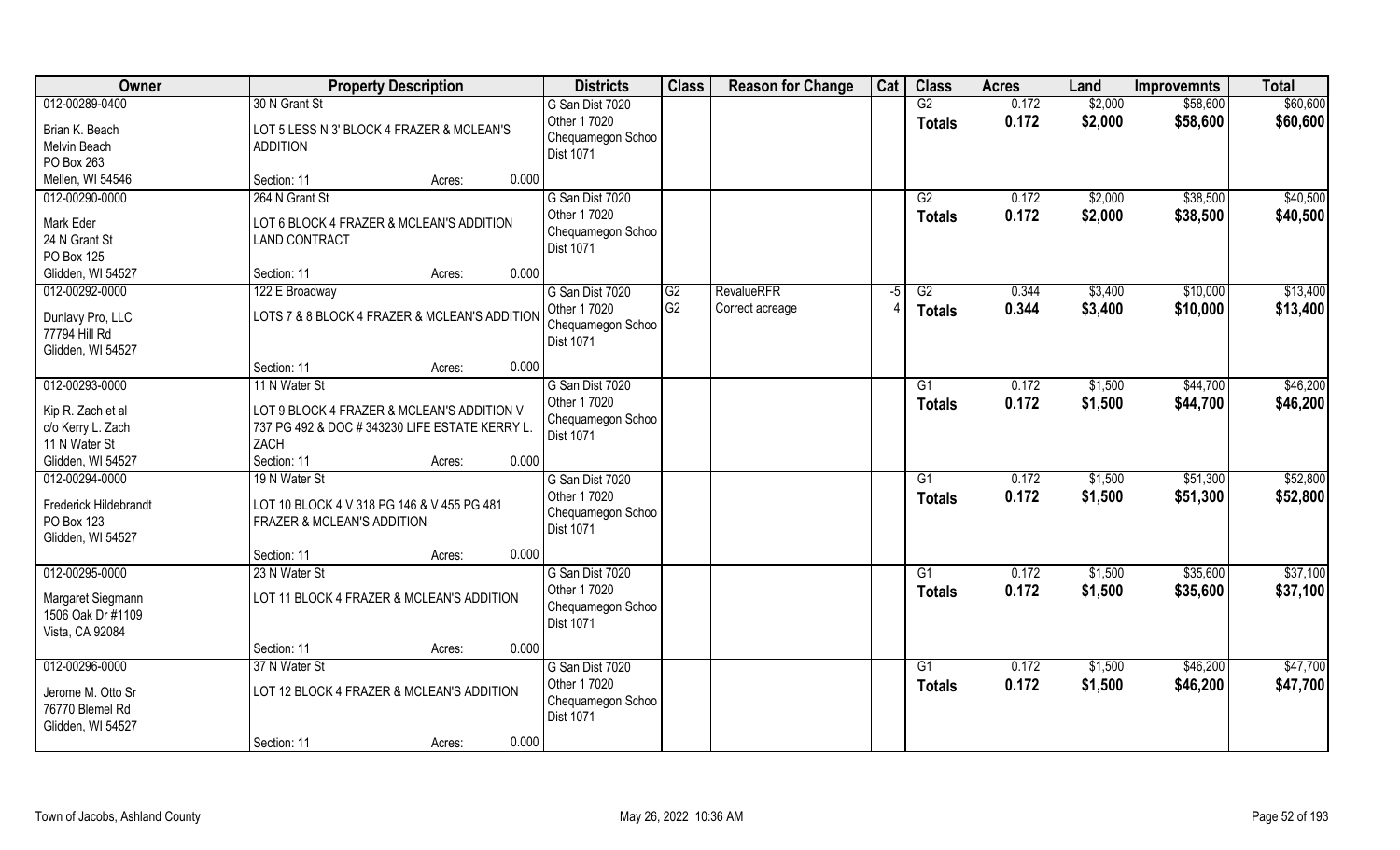| Owner                                   | <b>Property Description</b>                      | <b>Districts</b>                      | <b>Class</b> | <b>Reason for Change</b> | Cat | <b>Class</b>  | <b>Acres</b> | Land    | <b>Improvemnts</b> | <b>Total</b> |
|-----------------------------------------|--------------------------------------------------|---------------------------------------|--------------|--------------------------|-----|---------------|--------------|---------|--------------------|--------------|
| 012-00297-0100                          | 51 N Water St                                    | G San Dist 7020                       |              |                          |     | G1            | 0.172        | \$1,500 | \$29,700           | \$31,200     |
| <b>Olson Family Trust</b>               | NORTH 5' OF LOT 13 & ALL OF LOT 14 BLOCK 4 V     | Other 1 7020                          |              |                          |     | <b>Totals</b> | 0.172        | \$1,500 | \$29,700           | \$31,200     |
| 825 Wexford Ct                          | 715 PG 938 & V 569 PG 148 & V 577 PG 16 FRAZER & | Chequamegon Schoo                     |              |                          |     |               |              |         |                    |              |
| Hartland, WI 53021                      | MCLEAN'S ADDITION                                | Dist 1071                             |              |                          |     |               |              |         |                    |              |
|                                         | Section: 11<br>0.000<br>Acres:                   |                                       |              |                          |     |               |              |         |                    |              |
| 012-00297-0200                          | 43 N Water St                                    | G San Dist 7020                       |              |                          |     | G1            | 0.172        | \$1,500 | \$37,100           | \$38,600     |
| Paul Eickermann                         | SOUTH 45' OF LOT 13 BLOCK 4 FRAZER & MCLEAN'S    | Other 1 7020                          |              |                          |     | Totals        | 0.172        | \$1,500 | \$37,100           | \$38,600     |
| Susan Eickermann                        | <b>ADDITION</b>                                  | Chequamegon Schoo                     |              |                          |     |               |              |         |                    |              |
| 918 Mattie St                           |                                                  | <b>Dist 1071</b>                      |              |                          |     |               |              |         |                    |              |
| North Pole, AK 99705                    | 0.000<br>Section: 11<br>Acres:                   |                                       |              |                          |     |               |              |         |                    |              |
| 012-00298-0000                          | 205 Hart St                                      | G San Dist 7020                       |              |                          |     | G1            | 0.172        | \$1,500 | \$0                | \$1,500      |
| James W. Webb                           | LOT 15 BLOCK 4 FRAZER & MCLEAN'S ADDITION        | Other 1 7020                          |              |                          |     | <b>Totals</b> | 0.172        | \$1,500 | \$0                | \$1,500      |
| Naomi L. Webb                           |                                                  | Chequamegon Schoo                     |              |                          |     |               |              |         |                    |              |
| 507 E 23rd Ave                          |                                                  | Dist 1071                             |              |                          |     |               |              |         |                    |              |
| Gulf Shores, AL 36542                   | 0.000<br>Section: 11<br>Acres:                   |                                       |              |                          |     |               |              |         |                    |              |
| 012-00299-0000                          | E Hart St                                        | G San Dist 7020                       |              |                          |     | G1            | 0.172        | \$1,500 | \$0                | \$1,500      |
|                                         |                                                  | Other 1 7020                          |              |                          |     | <b>Totals</b> | 0.172        | \$1,500 | \$0                | \$1,500      |
| James W. Webb                           | LOT 16 BLOCK 4 FRAZER & MCLEAN'S ADDITION        | Chequamegon Schoo                     |              |                          |     |               |              |         |                    |              |
| Naomi L. Webb                           |                                                  | Dist 1071                             |              |                          |     |               |              |         |                    |              |
| 507 E 23rd Ave<br>Gulf Shores, AL 36542 | 0.000<br>Section: 11                             |                                       |              |                          |     |               |              |         |                    |              |
| 012-00300-0000                          | Acres:                                           |                                       |              |                          |     |               |              |         |                    |              |
|                                         |                                                  | Chequamegon Schoo<br><b>Dist 1071</b> |              |                          |     |               |              |         |                    |              |
| Reference                               | SUBDIVISION A FRAZER & MCLEANS ADDITION TO       |                                       |              |                          |     | <b>Totals</b> |              |         |                    |              |
| c/o Reference Parcel Only               | VILLAGE OF CHIPPEWA CROSSING SECTION 11          |                                       |              |                          |     |               |              |         |                    |              |
| 201 Main St W                           | <b>T42N R2W</b>                                  |                                       |              |                          |     |               |              |         |                    |              |
| Ashland, WI 54806                       | 0.000<br>Section: 11<br>Acres:                   |                                       |              |                          |     |               |              |         |                    |              |
| 012-00301-0100                          | 90 N Grant St                                    | G San Dist 7020                       |              |                          |     | G1            | 0.127        | \$1,100 | \$24,000           | \$25,100     |
| Michael R. Schwilk                      | PART OF LOT 1 BLK 1 DESC IN V 678 PG 453 LAND    | Other 1 7020                          |              |                          |     | <b>Totals</b> | 0.127        | \$1,100 | \$24,000           | \$25,100     |
| Daniel S. Schwilk                       | CONTRACT SUBDIVISION A OF FRAZER &               | Chequamegon Schoo                     |              |                          |     |               |              |         |                    |              |
| 90 N Grant St                           | MCLEAN'S ADDITION                                | <b>Dist 1071</b>                      |              |                          |     |               |              |         |                    |              |
| Glidden, WI 54527                       | 0.000<br>Section: 11<br>Acres:                   |                                       |              |                          |     |               |              |         |                    |              |
| 012-00301-0200                          | 86 N Grant St                                    | G San Dist 7020                       |              |                          |     | G2            | 0.172        | \$2,000 | \$26,500           | \$28,500     |
| Joel L. Broge                           | LOT 1 BLK 1 AS DESC IN DOC #355134 SUBDIVISION   | Other 1 7020                          |              |                          |     | <b>Totals</b> | 0.172        | \$2,000 | \$26,500           | \$28,500     |
| Cari M. Broge                           | A OF FRAZER & MCLEAN'S ADDITION                  | Chequamegon Schoo                     |              |                          |     |               |              |         |                    |              |
| 86 N Grant St                           |                                                  | Dist 1071                             |              |                          |     |               |              |         |                    |              |
| Glidden, WI 54527                       | 0.000<br>Section: 11<br>Acres:                   |                                       |              |                          |     |               |              |         |                    |              |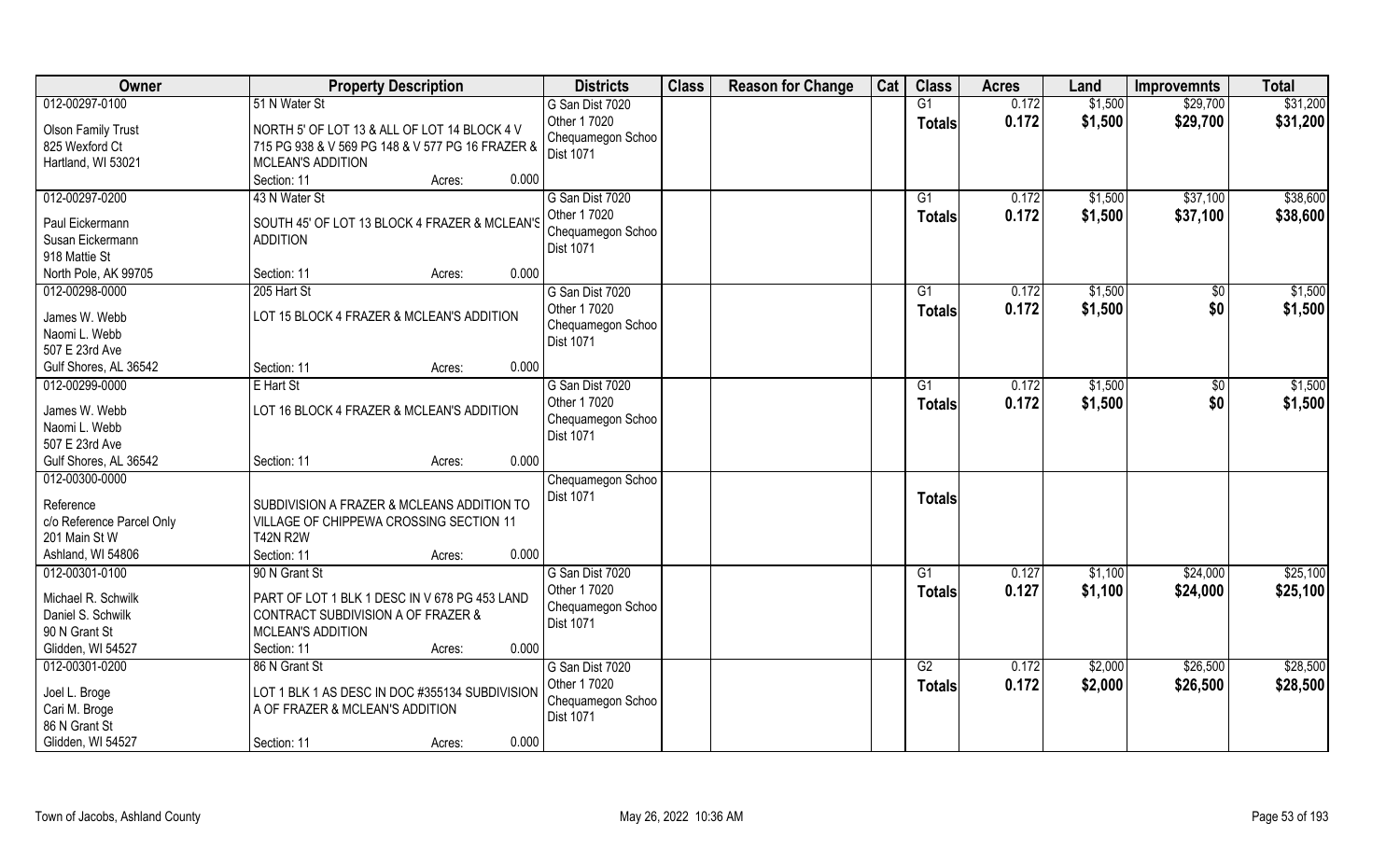| Owner                                                                        | <b>Property Description</b>                                                                                          |        | <b>Districts</b>                                      | <b>Class</b> | <b>Reason for Change</b> | Cat | <b>Class</b>    | <b>Acres</b> | Land    | <b>Improvemnts</b> | <b>Total</b> |
|------------------------------------------------------------------------------|----------------------------------------------------------------------------------------------------------------------|--------|-------------------------------------------------------|--------------|--------------------------|-----|-----------------|--------------|---------|--------------------|--------------|
| 012-00302-0000                                                               | E Hart St                                                                                                            |        | G San Dist 7020                                       |              |                          |     | X4              | 0.000        | \$0     | \$0                | \$0          |
| Town of Jacobs<br>23 N Grant St<br>Glidden, WI 54527                         | LOT 2 BLOCK 1 SUBDIVISION A OF FRAZER &<br>MCLEAN'S ADDITION V 660 PG 517                                            |        | Other 1 7020<br>Chequamegon Schoo<br>Dist 1071        |              |                          |     | <b>Totals</b>   | 0.000        | \$0     | \$0                | \$0          |
|                                                                              | Section: 11                                                                                                          | Acres: | 0.000                                                 |              |                          |     |                 |              |         |                    |              |
| 012-00303-0000                                                               | 192 E Hart St                                                                                                        |        | G San Dist 7020<br>Other 1 7020                       |              |                          |     | G1              | 0.172        | \$1,500 | \$100              | \$1,600      |
| Ninajune Eickermann<br>Roger Scholz<br>192 E Hart St                         | LOT 3 BLOCK 1 SUBDIVISION A OF FRAZER &<br><b>MCLEAN'S ADDITION</b>                                                  |        | Chequamegon Schoo<br><b>Dist 1071</b>                 |              |                          |     | <b>Totals</b>   | 0.172        | \$1,500 | \$100              | \$1,600      |
| Glidden, WI 54527                                                            | Section: 11                                                                                                          | Acres: | 0.000                                                 |              |                          |     |                 |              |         |                    |              |
| 012-00304-0000                                                               | 270 Hart St                                                                                                          |        | G San Dist 7020                                       |              |                          |     | G1              | 0.258        | \$3,000 | \$41,900           | \$44,900     |
| Ninajune Eickermann<br>192 E Hart St<br>Glidden, WI 54527                    | LOT 4 BLOCK 1 VOL 313 PG 30 SUBDIVISION A OF<br>FRAZER & MCLEAN'S ADDITION                                           |        | Other 1 7020<br>Chequamegon Schoo<br>Dist 1071        |              |                          |     | <b>Totals</b>   | 0.258        | \$3,000 | \$41,900           | \$44,900     |
|                                                                              | Section: 11                                                                                                          | Acres: | 0.000                                                 |              |                          |     |                 |              |         |                    |              |
| 012-00305-0000                                                               | 85 N Grant St                                                                                                        |        | G San Dist 7020                                       |              |                          |     | G2              | 0.538        | \$4,100 | \$165,300          | \$169,400    |
| Northern State Bank<br>PO Box 8<br>Glidden, WI 54527                         | LOTS 1,2 & 3 BLOCK 2 VOL 337 PG 482 SUBDIVISION<br>A OF FRAZER & MCLEAN'S ADDITION                                   |        | Other 1 7020<br>Chequamegon Schoo<br>Dist 1071        |              |                          |     | <b>Totals</b>   | 0.538        | \$4,100 | \$165,300          | \$169,400    |
|                                                                              | Section: 11                                                                                                          | Acres: | 0.000                                                 |              |                          |     |                 |              |         |                    |              |
| 012-00306-0000                                                               | W Hart St                                                                                                            |        | G San Dist 7020                                       |              |                          |     | $\overline{G2}$ | 0.132        | \$1,600 | \$0                | \$1,600      |
| Dennis Jones<br>Kathleen Jones<br>14032 N Cedarburg Rd                       | LOTS 4, 5 & 6 BLOCK 2 SUBDIVISION A OF FRAZER 8<br>MCLEAN'S ADDITION V 552 PG 954                                    |        | Other 1 7020<br>Chequamegon Schoo<br><b>Dist 1071</b> |              |                          |     | <b>Totals</b>   | 0.132        | \$1,600 | \$0                | \$1,600      |
| Mequon, WI 53097                                                             | Section: 11                                                                                                          | Acres: | 0.000                                                 |              |                          |     |                 |              |         |                    |              |
| 012-00309-0000                                                               |                                                                                                                      |        | Chequamegon Schoo                                     |              |                          |     |                 |              |         |                    |              |
| Reference<br>c/o Reference Parcel Only<br>201 Main St W<br>Ashland, WI 54806 | SUBDIVISION B FRAZER & MCLEANS ADDITION<br>VILLAGE OF CHIPPEWA CROSSING SECTION 11<br><b>T42N R2W</b><br>Section: 11 | Acres: | Dist 1071<br>0.000                                    |              |                          |     | <b>Totals</b>   |              |         |                    |              |
| 012-00310-0000                                                               | 133 S Grant St                                                                                                       |        | G San Dist 7020                                       |              |                          |     | $\overline{G1}$ | 0.172        | \$1,500 | \$15,000           | \$16,500     |
| Glenn Jorgensen II<br>Theresa A. Jorgensen<br>133 S Grant St                 | LOT 1 BLOCK 1 SUBDIVISION B FRAZER & MCLEAN'S<br><b>ADDITION</b>                                                     |        | Other 1 7020<br>Chequamegon Schoo<br>Dist 1071        |              |                          |     | <b>Totals</b>   | 0.172        | \$1,500 | \$15,000           | \$16,500     |
| Glidden, WI 54527                                                            | Section: 11                                                                                                          | Acres: | 0.000                                                 |              |                          |     |                 |              |         |                    |              |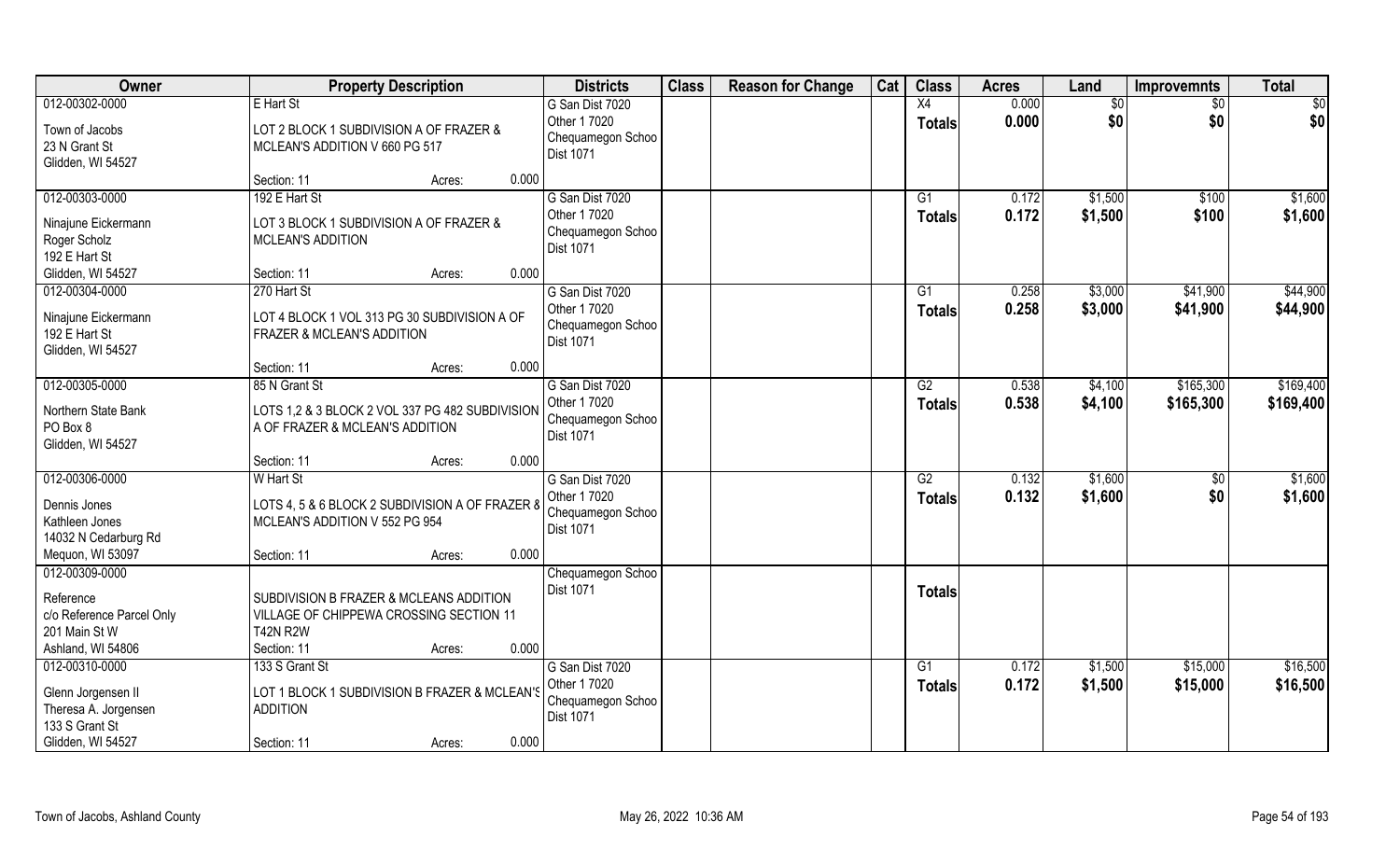| Owner                         | <b>Property Description</b>                                                                     | <b>Districts</b>                | <b>Class</b> | <b>Reason for Change</b> | Cat | <b>Class</b>    | <b>Acres</b> | Land          | <b>Improvemnts</b> | <b>Total</b> |
|-------------------------------|-------------------------------------------------------------------------------------------------|---------------------------------|--------------|--------------------------|-----|-----------------|--------------|---------------|--------------------|--------------|
| 012-00311-0000                | 163 S Grant St                                                                                  | G San Dist 7020                 |              |                          |     | G1              | 0.172        | \$1,500       | \$58,500           | \$60,000     |
| Debra Stoiber                 | LOT 2 BLOCK 1 SUBDIVISION B FRAZER & MCLEAN'S                                                   | Other 1 7020                    |              |                          |     | <b>Totals</b>   | 0.172        | \$1,500       | \$58,500           | \$60,000     |
| James Hoth                    | ADDITION V 560 PG 598                                                                           | Chequamegon Schoo               |              |                          |     |                 |              |               |                    |              |
| PO Box 332                    |                                                                                                 | Dist 1071                       |              |                          |     |                 |              |               |                    |              |
| Glidden, WI 54527             | 0.000<br>Section: 11<br>Acres:                                                                  |                                 |              |                          |     |                 |              |               |                    |              |
| 012-00312-0000                | S Chippewa River Rd                                                                             | G San Dist 7020                 |              |                          |     | G1              | 0.172        | \$1,500       | $\overline{50}$    | \$1,500      |
| Debra Stoiber                 | LOT 3 BLOCK 1 V 560 PG 598 SUBDIVISION B                                                        | Other 1 7020                    |              |                          |     | <b>Totals</b>   | 0.172        | \$1,500       | \$0                | \$1,500      |
| James Hoth                    | FRAZER & MCLEAN'S ADDITION                                                                      | Chequamegon Schoo               |              |                          |     |                 |              |               |                    |              |
| PO Box 332                    |                                                                                                 | Dist 1071                       |              |                          |     |                 |              |               |                    |              |
| Glidden, WI 54527             | 0.000<br>Section: 11<br>Acres:                                                                  |                                 |              |                          |     |                 |              |               |                    |              |
| 012-00313-0100                | 173 Pine St                                                                                     | G San Dist 7020                 |              |                          |     | G1              | 0.543        | \$4,100       | \$16,500           | \$20,600     |
|                               |                                                                                                 | Other 1 7020                    |              |                          |     | <b>Totals</b>   | 0.543        | \$4,100       | \$16,500           | \$20,600     |
| Eva J. Kortness<br>PO Box 142 | LOT 4 THRU 6 BLOCK 1 V 724 PG 687 LESS V 293 PG<br>458 SUBDIVISION B FRAZER & MCLEAN'S ADDITION | Chequamegon Schoo               |              |                          |     |                 |              |               |                    |              |
| Glidden, WI 54527             |                                                                                                 | Dist 1071                       |              |                          |     |                 |              |               |                    |              |
|                               | 0.000<br>Section: 11<br>Acres:                                                                  |                                 |              |                          |     |                 |              |               |                    |              |
| 012-00313-0200                |                                                                                                 | Chequamegon Schoo               |              |                          |     |                 |              |               |                    |              |
|                               |                                                                                                 | <b>Dist 1071</b>                |              |                          |     | <b>Totals</b>   |              |               |                    |              |
| Reference                     | PART OF LOT 4 BLK 1 ASSESSED WITH OUTLOT 3                                                      |                                 |              |                          |     |                 |              |               |                    |              |
| c/o Reference Parcel Only     | SUBDIVISION B FRAZER & MCLEAN'S ADDITION                                                        |                                 |              |                          |     |                 |              |               |                    |              |
| 201 Main St W                 | 0.000                                                                                           |                                 |              |                          |     |                 |              |               |                    |              |
| Ashland, WI 54806             | Section: 11<br>Acres:                                                                           |                                 |              |                          |     |                 |              |               |                    |              |
| 012-00314-0000                | W Water St                                                                                      | G San Dist 7020<br>Other 1 7020 |              |                          |     | X4              | 0.000        | $\sqrt[6]{3}$ | \$0                | \$0          |
| School District #1            | BLOCK 2 & S1/2 OF VAC PINE ST EAST OF LOT 1 BLK                                                 | Chequamegon Schoo               |              |                          |     | <b>Totals</b>   | 0.000        | \$0           | \$0                | \$0          |
| 370 S Grant St                | 2 SUBDIVISION B FRAZER & MCLEAN'S ADDITION V                                                    | Dist 1071                       |              |                          |     |                 |              |               |                    |              |
| Glidden, WI 54527             | 214 PG 275 & V 315 PG 35 & V 286 PG 74 TAX                                                      |                                 |              |                          |     |                 |              |               |                    |              |
|                               | 0.000<br>Section: 11<br>Acres:                                                                  |                                 |              |                          |     |                 |              |               |                    |              |
| 012-00315-0000                | 12 S Water St                                                                                   | G San Dist 7020                 |              |                          |     | G1              | 0.172        | \$1,500       | \$15,800           | \$17,300     |
| Joshua D. Hollenbach          | LOT 1 BLOCK 3 SUB B FRAZER & MCLEANS ADD                                                        | Other 1 7020                    |              |                          |     | <b>Totals</b>   | 0.172        | \$1,500       | \$15,800           | \$17,300     |
| Joseph A. Knauer              |                                                                                                 | Chequamegon Schoo               |              |                          |     |                 |              |               |                    |              |
| 10887 Cedar Beach Nw          |                                                                                                 | <b>Dist 1071</b>                |              |                          |     |                 |              |               |                    |              |
| Oronoco, MN 55960             | 0.000<br>Section: 11<br>Acres:                                                                  |                                 |              |                          |     |                 |              |               |                    |              |
| 012-00316-0000                | S Water St                                                                                      | G San Dist 7020                 |              |                          |     | $\overline{G1}$ | 0.172        | \$1,500       | $\overline{50}$    | \$1,500      |
| Patrick R. Beil               | LOT 2 BLOCK 3 SUB B FRAZER & MCLEANS ADD                                                        | Other 1 7020                    |              |                          |     | <b>Totals</b>   | 0.172        | \$1,500       | \$0                | \$1,500      |
| Jean M. Beil                  |                                                                                                 | Chequamegon Schoo               |              |                          |     |                 |              |               |                    |              |
| PO Box 53                     |                                                                                                 | <b>Dist 1071</b>                |              |                          |     |                 |              |               |                    |              |
| Glidden, WI 54527             | 0.000<br>Section: 11<br>Acres:                                                                  |                                 |              |                          |     |                 |              |               |                    |              |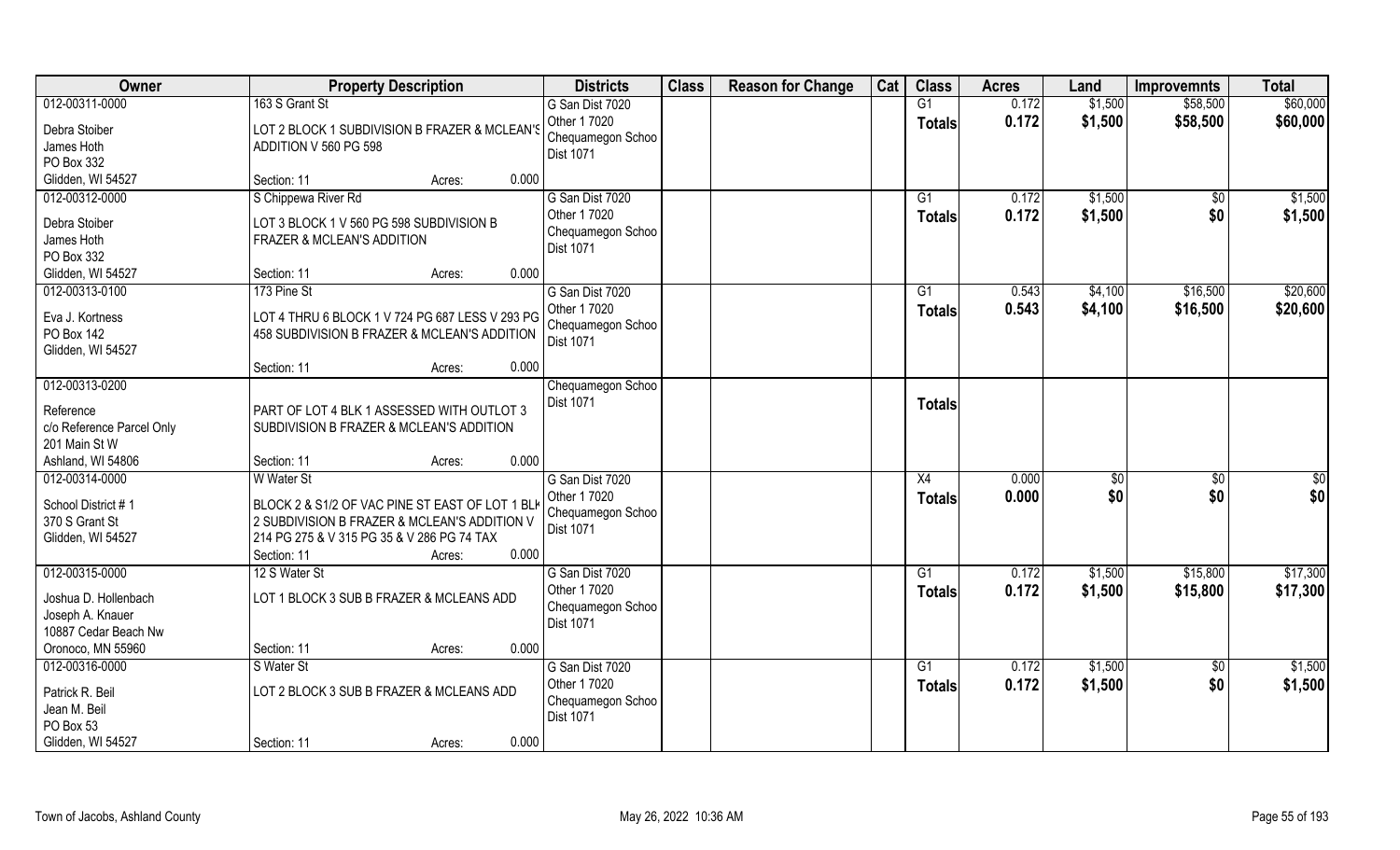| 012-00317-0000<br>36 S Water St<br>G1<br>0.172<br>\$53,000<br>G San Dist 7020<br>\$1,500<br>Other 1 7020<br>0.172<br>\$1,500<br>\$53,000<br><b>Totals</b><br>LOT 3 BLOCK 3 SUB B FRAZER & MCLEANS ADD<br>Patrick R. Beil<br>Chequamegon Schoo<br>Jean M. Beil<br>Dist 1071<br>PO Box 53<br>Glidden, WI 54527<br>0.000<br>Section: 11<br>Acres:<br>012-00318-0100<br>S Water St<br>G San Dist 7020<br>G1<br>0.097<br>\$800<br>$\frac{1}{30}$<br>Other 1 7020<br>0.097<br>\$800<br>\$0<br><b>Totals</b> | <b>Owner</b>    | <b>Property Description</b>               | <b>Districts</b>  | <b>Class</b> | <b>Reason for Change</b> | Cat | <b>Class</b> | <b>Acres</b> | Land | <b>Improvemnts</b> | <b>Total</b> |
|-------------------------------------------------------------------------------------------------------------------------------------------------------------------------------------------------------------------------------------------------------------------------------------------------------------------------------------------------------------------------------------------------------------------------------------------------------------------------------------------------------|-----------------|-------------------------------------------|-------------------|--------------|--------------------------|-----|--------------|--------------|------|--------------------|--------------|
|                                                                                                                                                                                                                                                                                                                                                                                                                                                                                                       |                 |                                           |                   |              |                          |     |              |              |      |                    | \$54,500     |
|                                                                                                                                                                                                                                                                                                                                                                                                                                                                                                       |                 |                                           |                   |              |                          |     |              |              |      |                    | \$54,500     |
|                                                                                                                                                                                                                                                                                                                                                                                                                                                                                                       |                 |                                           |                   |              |                          |     |              |              |      |                    |              |
|                                                                                                                                                                                                                                                                                                                                                                                                                                                                                                       |                 |                                           |                   |              |                          |     |              |              |      |                    |              |
|                                                                                                                                                                                                                                                                                                                                                                                                                                                                                                       |                 |                                           |                   |              |                          |     |              |              |      |                    |              |
|                                                                                                                                                                                                                                                                                                                                                                                                                                                                                                       |                 |                                           |                   |              |                          |     |              |              |      |                    | \$800        |
|                                                                                                                                                                                                                                                                                                                                                                                                                                                                                                       |                 |                                           |                   |              |                          |     |              |              |      |                    | \$800        |
|                                                                                                                                                                                                                                                                                                                                                                                                                                                                                                       | Patrick R. Beil | N1/2 LOT 4 BLOCK 3 SUB B FRAZER & MCLEANS | Chequamegon Schoo |              |                          |     |              |              |      |                    |              |
| Jean M. Beil<br><b>ADD</b><br>Dist 1071                                                                                                                                                                                                                                                                                                                                                                                                                                                               |                 |                                           |                   |              |                          |     |              |              |      |                    |              |
| PO Box 53                                                                                                                                                                                                                                                                                                                                                                                                                                                                                             |                 |                                           |                   |              |                          |     |              |              |      |                    |              |
| 0.000<br>Glidden, WI 54527<br>Section: 11<br>Acres:                                                                                                                                                                                                                                                                                                                                                                                                                                                   |                 |                                           |                   |              |                          |     |              |              |      |                    |              |
| 012-00318-0200<br>G San Dist 7020<br>0.087<br>\$800<br>$\overline{50}$<br>S Water St<br>G1                                                                                                                                                                                                                                                                                                                                                                                                            |                 |                                           |                   |              |                          |     |              |              |      |                    | \$800        |
| \$800<br>\$0<br>Other 1 7020<br>0.087<br><b>Totals</b><br>Gordon Wegner<br>S 25' LOT 4 BLOCK 3 SUB B FRAZER & MCLEANS                                                                                                                                                                                                                                                                                                                                                                                 |                 |                                           |                   |              |                          |     |              |              |      |                    | \$800        |
| Chequamegon Schoo<br><b>Heather Wegner</b><br>ADD VOL 521 PG 664                                                                                                                                                                                                                                                                                                                                                                                                                                      |                 |                                           |                   |              |                          |     |              |              |      |                    |              |
| Dist 1071<br>56 S Water St                                                                                                                                                                                                                                                                                                                                                                                                                                                                            |                 |                                           |                   |              |                          |     |              |              |      |                    |              |
| 0.000<br>Glidden, WI 54527<br>Section: 11<br>Acres:                                                                                                                                                                                                                                                                                                                                                                                                                                                   |                 |                                           |                   |              |                          |     |              |              |      |                    |              |
| 012-00319-0000<br>G San Dist 7020<br>\$43,600<br>56 S Water St<br>0.172<br>\$1,500<br>G1                                                                                                                                                                                                                                                                                                                                                                                                              |                 |                                           |                   |              |                          |     |              |              |      |                    | \$45,100     |
| Other 1 7020<br>0.172<br>\$1,500<br>\$43,600<br><b>Totals</b>                                                                                                                                                                                                                                                                                                                                                                                                                                         |                 |                                           |                   |              |                          |     |              |              |      |                    | \$45,100     |
| Gordon Wegner<br>LOT 5 BLOCK 3 SUB B FRAZER & MCLEANS ADD<br>Chequamegon Schoo                                                                                                                                                                                                                                                                                                                                                                                                                        |                 |                                           |                   |              |                          |     |              |              |      |                    |              |
| Heather Wegner<br>VOL 521 PG 664<br>Dist 1071                                                                                                                                                                                                                                                                                                                                                                                                                                                         |                 |                                           |                   |              |                          |     |              |              |      |                    |              |
| 56 S Water St                                                                                                                                                                                                                                                                                                                                                                                                                                                                                         |                 |                                           |                   |              |                          |     |              |              |      |                    |              |
| 0.000<br>Glidden, WI 54527<br>Section: 11<br>Acres:                                                                                                                                                                                                                                                                                                                                                                                                                                                   |                 |                                           |                   |              |                          |     |              |              |      |                    |              |
| 012-00320-0000<br>68 S Water St<br>G San Dist 7020<br>G1<br>0.172<br>\$1,500<br>\$4,600                                                                                                                                                                                                                                                                                                                                                                                                               |                 |                                           |                   |              |                          |     |              |              |      |                    | \$6,100      |
| Other 1 7020<br>\$1,500<br>0.172<br>\$4,600<br><b>Totals</b><br>LOT 6 BLOCK 3 SUB B FRAZER & MCLEANS ADD<br>Joshua Rogers                                                                                                                                                                                                                                                                                                                                                                             |                 |                                           |                   |              |                          |     |              |              |      |                    | \$6,100      |
| Chequamegon Schoo<br>Megan Rogers                                                                                                                                                                                                                                                                                                                                                                                                                                                                     |                 |                                           |                   |              |                          |     |              |              |      |                    |              |
| Dist 1071<br>375 Conestoga Way Unit 2613                                                                                                                                                                                                                                                                                                                                                                                                                                                              |                 |                                           |                   |              |                          |     |              |              |      |                    |              |
| Henderson, NV 89002-1100<br>0.000<br>Section: 11<br>Acres:                                                                                                                                                                                                                                                                                                                                                                                                                                            |                 |                                           |                   |              |                          |     |              |              |      |                    |              |
| 012-00321-0000<br>78 S Water St<br>G San Dist 7020<br>G1<br>0.344<br>\$3,400<br>\$51,000                                                                                                                                                                                                                                                                                                                                                                                                              |                 |                                           |                   |              |                          |     |              |              |      |                    | \$54,400     |
| Other 1 7020<br>0.344<br>\$51,000<br>\$3,400<br><b>Totals</b>                                                                                                                                                                                                                                                                                                                                                                                                                                         |                 |                                           |                   |              |                          |     |              |              |      |                    | \$54,400     |
| LOT 7 & 8 BLOCK 3 SUB B FRAZER & MCLEANS ADD<br>Marc A. Mojto<br>Chequamegon Schoo                                                                                                                                                                                                                                                                                                                                                                                                                    |                 |                                           |                   |              |                          |     |              |              |      |                    |              |
| Karen S. Mojto<br><b>Dist 1071</b>                                                                                                                                                                                                                                                                                                                                                                                                                                                                    |                 |                                           |                   |              |                          |     |              |              |      |                    |              |
| PO Box 72                                                                                                                                                                                                                                                                                                                                                                                                                                                                                             |                 |                                           |                   |              |                          |     |              |              |      |                    |              |
| Glidden, WI 54527<br>0.000<br>Section: 11<br>Acres:                                                                                                                                                                                                                                                                                                                                                                                                                                                   |                 |                                           |                   |              |                          |     |              |              |      |                    |              |
| 012-00322-0000<br>94 S Water St<br>G San Dist 7020<br>X4<br>0.000<br>\$0<br>\$0                                                                                                                                                                                                                                                                                                                                                                                                                       |                 |                                           |                   |              |                          |     |              |              |      |                    | $rac{1}{2}$  |
| \$0<br>Other 1 7020<br>0.000<br>\$0<br>Totals<br>School District of Glidden<br>LOT 9 BLOCK 3 SUB B FRAZER & MCLEANS ADD                                                                                                                                                                                                                                                                                                                                                                               |                 |                                           |                   |              |                          |     |              |              |      |                    | \$0          |
| Chequamegon Schoo<br>370 S Grant St<br>VOL 364 PG 341 TAX EXEMPT                                                                                                                                                                                                                                                                                                                                                                                                                                      |                 |                                           |                   |              |                          |     |              |              |      |                    |              |
| <b>Dist 1071</b><br>Glidden, WI 54527                                                                                                                                                                                                                                                                                                                                                                                                                                                                 |                 |                                           |                   |              |                          |     |              |              |      |                    |              |
| 0.000<br>Section: 11<br>Acres:                                                                                                                                                                                                                                                                                                                                                                                                                                                                        |                 |                                           |                   |              |                          |     |              |              |      |                    |              |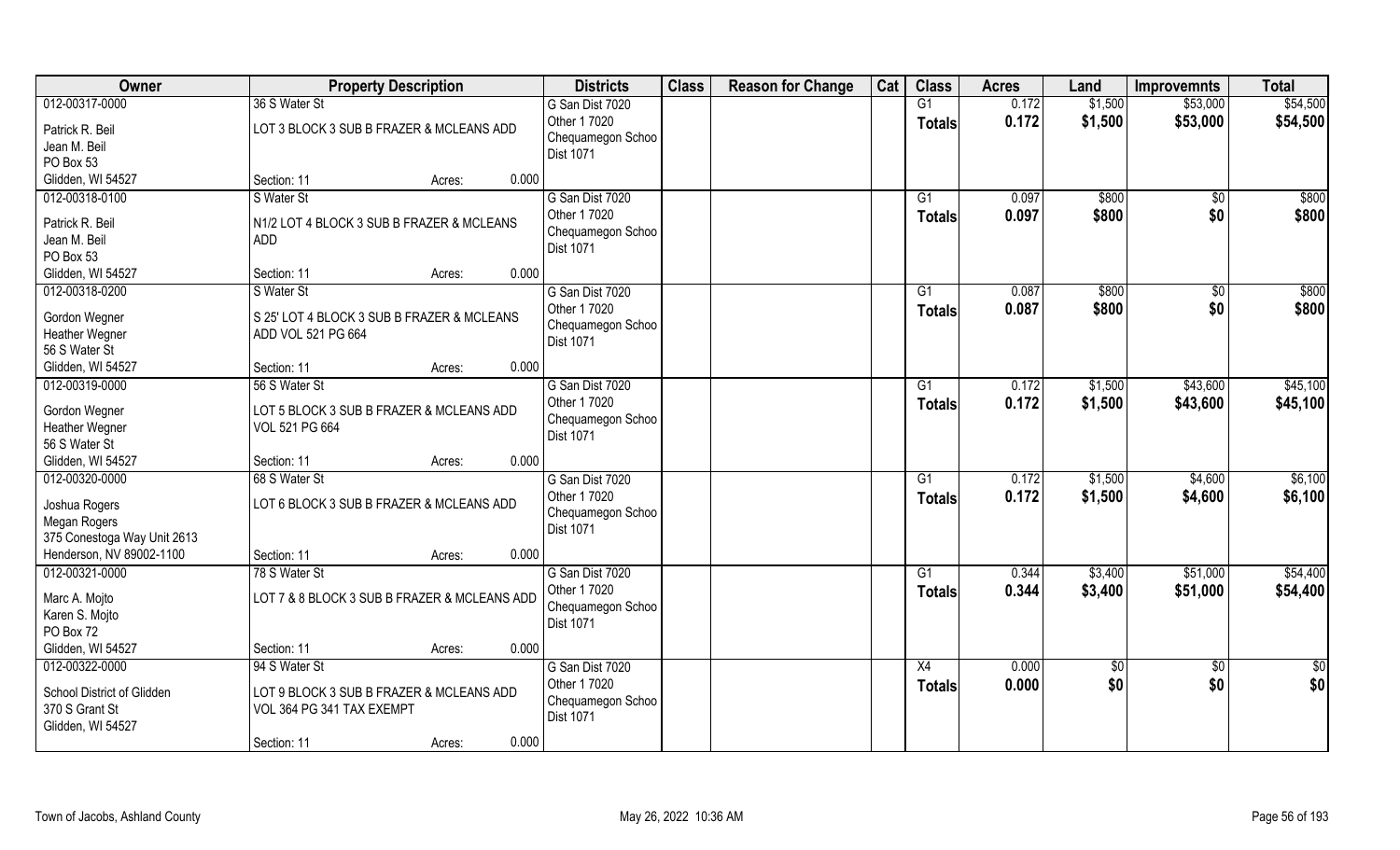| Owner                                                                                 | <b>Property Description</b>                                        |        |       | <b>Districts</b>                                                         | <b>Class</b> | <b>Reason for Change</b> | Cat | <b>Class</b>    | <b>Acres</b>   | Land               | <b>Improvemnts</b>     | <b>Total</b>       |
|---------------------------------------------------------------------------------------|--------------------------------------------------------------------|--------|-------|--------------------------------------------------------------------------|--------------|--------------------------|-----|-----------------|----------------|--------------------|------------------------|--------------------|
| 012-00323-0000                                                                        | 84 S Weeping Willow Ln                                             |        |       | G San Dist 7020                                                          |              |                          |     | G1              | 0.231          | \$2,600            | \$24,900               | \$27,500           |
| Bradley J. Hanson<br>83 S Weeping Willow Ln<br>Glidden, WI 54527                      | LOT 10 BLOCK 3 SUB B FRAZER & MCLEANS ADD                          |        |       | Other 1 7020<br>Chequamegon Schoo<br>Dist 1071                           |              |                          |     | <b>Totals</b>   | 0.231          | \$2,600            | \$24,900               | \$27,500           |
|                                                                                       | Section: 11                                                        | Acres: | 0.000 |                                                                          |              |                          |     |                 |                |                    |                        |                    |
| 012-00324-0000<br>Bradley J. Hanson<br>83 S Weeping Willow Ln<br>Glidden, WI 54527    | Weeping Willow Ln<br>LOT 11 BLOCK 3 SUB B FRAZER & MCLEANS ADD     |        |       | G San Dist 7020<br>Other 1 7020<br>Chequamegon Schoo<br><b>Dist 1071</b> |              |                          |     | G1<br>Totals    | 0.172<br>0.172 | \$1,500<br>\$1,500 | $\overline{50}$<br>\$0 | \$1,500<br>\$1,500 |
|                                                                                       | Section: 11                                                        | Acres: | 0.000 |                                                                          |              |                          |     |                 |                |                    |                        |                    |
| 012-00325-0000                                                                        | 30 Broadway St                                                     |        |       | G San Dist 7020                                                          |              |                          |     | G1              | 0.258          | \$3,000            | \$82,000               | \$85,000           |
| Bradley J. Hanson<br>83 S Weeping Willow Ln<br>Glidden, WI 54527                      | LOT 12 & SOUTH 25' OF LOT 13 BLOCK 3 SUB B<br>FRAZER & MCLEANS ADD |        |       | Other 1 7020<br>Chequamegon Schoo<br>Dist 1071                           |              |                          |     | <b>Totals</b>   | 0.258          | \$3,000            | \$82,000               | \$85,000           |
|                                                                                       | Section: 11                                                        | Acres: | 0.000 |                                                                          |              |                          |     |                 |                |                    |                        |                    |
| 012-00326-0200                                                                        | S Weeping Willow Ln                                                |        |       | G San Dist 7020                                                          |              |                          |     | G1              | 0.086          | \$800              | $\frac{1}{30}$         | \$800              |
| Patrick R. Beil<br>Jean M. Beil<br>PO Box 53                                          | N1/2 LOT 13 BLOCK 3 SUB B FRAZER & MCLEANS<br><b>ADD</b>           |        |       | Other 1 7020<br>Chequamegon Schoo<br>Dist 1071                           |              |                          |     | Totals          | 0.086          | \$800              | \$0                    | \$800              |
| Glidden, WI 54527                                                                     | Section: 11                                                        | Acres: | 0.000 |                                                                          |              |                          |     |                 |                |                    |                        |                    |
| 012-00327-0000                                                                        | S Weeping Willow Ln                                                |        |       | G San Dist 7020                                                          |              |                          |     | $\overline{G1}$ | 0.172          | \$1,500            | \$2,100                | \$3,600            |
| Patrick R. Beil<br>Jean M. Beil<br>PO Box 53                                          | LOT 14 BLOCK 3 SUB B FRAZER & MCLEANS ADD                          |        |       | Other 1 7020<br>Chequamegon Schoo<br>Dist 1071                           |              |                          |     | <b>Totals</b>   | 0.172          | \$1,500            | \$2,100                | \$3,600            |
| Glidden, WI 54527                                                                     | Section: 11                                                        | Acres: | 0.000 |                                                                          |              |                          |     |                 |                |                    |                        |                    |
| 012-00328-0000                                                                        | 18 S Weeping Willow Ln                                             |        |       | G San Dist 7020                                                          |              |                          |     | G1              | 0.172          | \$1,500            | \$7,500                | \$9,000            |
| Patrick R. Beil<br>Jean M. Beil<br>PO Box 53                                          | LOT 15 BLOCK 3 SUB B FRAZER & MCLEANS ADD                          |        |       | Other 1 7020<br>Chequamegon Schoo<br>Dist 1071                           |              |                          |     | <b>Totals</b>   | 0.172          | \$1,500            | \$7,500                | \$9,000            |
| Glidden, WI 54527                                                                     | Section: 11                                                        | Acres: | 0.000 |                                                                          |              |                          |     |                 |                |                    |                        |                    |
| 012-00329-0000                                                                        | S Weeping Willow Ln                                                |        |       | G San Dist 7020                                                          |              |                          |     | $\overline{G1}$ | 0.139          | \$1,200            | \$500                  | \$1,700            |
| Joshua D. Hollenbach<br>Joseph A. Knauer<br>10887 Cedar Beach Nw<br>Oronoco, MN 55960 | LOT 16 BLOCK 3 SUB B FRAZER & MCLEANS ADD<br>Section: 11           | Acres: | 0.000 | Other 1 7020<br>Chequamegon Schoo<br><b>Dist 1071</b>                    |              |                          |     | Totals          | 0.139          | \$1,200            | \$500                  | \$1,700            |
|                                                                                       |                                                                    |        |       |                                                                          |              |                          |     |                 |                |                    |                        |                    |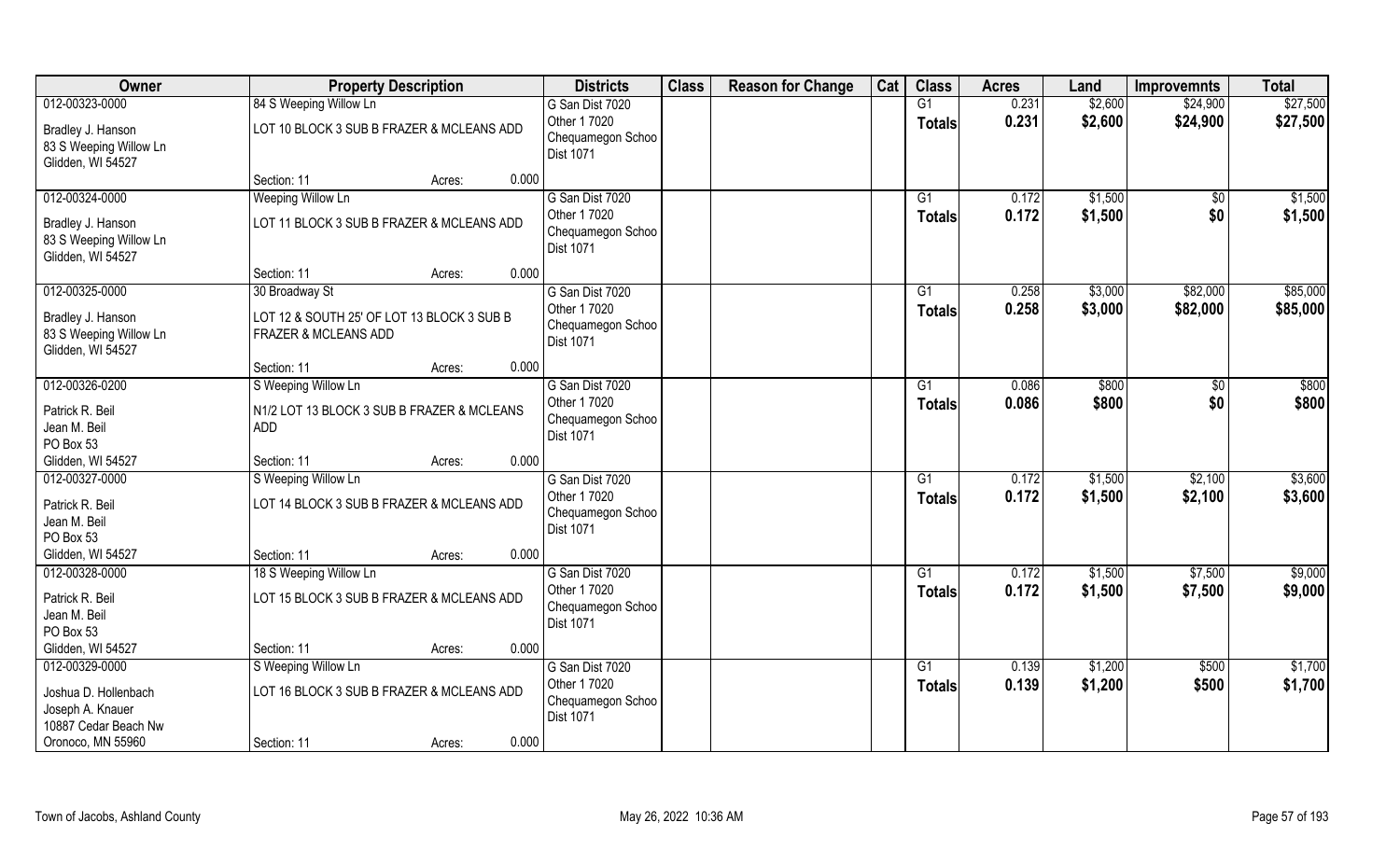| Owner                                                                    | <b>Property Description</b>                                                                                 | <b>Districts</b>                                                         | <b>Class</b> | <b>Reason for Change</b> | Cat | <b>Class</b>        | <b>Acres</b>   | Land               | <b>Improvemnts</b>     | <b>Total</b>         |
|--------------------------------------------------------------------------|-------------------------------------------------------------------------------------------------------------|--------------------------------------------------------------------------|--------------|--------------------------|-----|---------------------|----------------|--------------------|------------------------|----------------------|
| 012-00330-0000<br>Michael W. Gwinn<br>50 N Water St<br>Glidden, WI 54527 | N Water St<br>LOT 1 BLOCK 4 SUB B FRAZER & MCLEANS ADD V<br>544 PG 370                                      | G San Dist 7020<br>Other 1 7020<br>Chequamegon Schoo<br><b>Dist 1071</b> |              |                          |     | G1<br><b>Totals</b> | 0.172<br>0.172 | \$1,500<br>\$1,500 | $\sqrt{50}$<br>\$0     | \$1,500<br>\$1,500   |
|                                                                          | 0.000<br>Section: 11<br>Acres:                                                                              |                                                                          |              |                          |     |                     |                |                    |                        |                      |
| 012-00331-0000<br>Michael W. Gwinn<br>50 N Water St<br>Glidden, WI 54527 | N Water St<br>LOT 2 BLOCK 4 SUB B FRAZER & MCLEANS ADD V<br>544 PG 370                                      | G San Dist 7020<br>Other 1 7020<br>Chequamegon Schoo<br><b>Dist 1071</b> |              |                          |     | G1<br>Totals        | 0.172<br>0.172 | \$1,500<br>\$1,500 | $\overline{50}$<br>\$0 | \$1,500<br>\$1,500   |
|                                                                          | 0.000<br>Section: 11<br>Acres:                                                                              |                                                                          |              |                          |     |                     |                |                    |                        |                      |
| 012-00332-0000<br>Michael W. Gwinn<br>50 N Water St<br>Glidden, WI 54527 | 50 N Water St<br>LOT 3 BLOCK 4 SUB B FRAZER & MCLEANS ADD V<br>544 PG 370                                   | G San Dist 7020<br>Other 1 7020<br>Chequamegon Schoo<br><b>Dist 1071</b> |              |                          |     | G1<br><b>Totals</b> | 0.172<br>0.172 | \$1,500<br>\$1,500 | \$61,900<br>\$61,900   | \$63,400<br>\$63,400 |
|                                                                          | 0.000<br>Section: 11<br>Acres:                                                                              |                                                                          |              |                          |     |                     |                |                    |                        |                      |
| 012-00333-0000<br>Mark A. Hanson<br>42 N Water St<br>Glidden, WI 54527   | 42 N Water St<br>LOT 4 BLOCK 4 SUB B FRAZER & MCLEANS ADD                                                   | G San Dist 7020<br>Other 1 7020<br>Chequamegon Schoo<br><b>Dist 1071</b> |              |                          |     | G1<br><b>Totals</b> | 0.172<br>0.172 | \$1,500<br>\$1,500 | \$28,200<br>\$28,200   | \$29,700<br>\$29,700 |
|                                                                          | 0.000<br>Section: 11<br>Acres:                                                                              |                                                                          |              |                          |     |                     |                |                    |                        |                      |
| 012-00334-0000<br>Pauline R. Kempf<br>32 N Water St<br>Glidden, WI 54527 | 32 N Water St<br>LOT 5 BLOCK 4 SUB B FRAZER & MCLEANS ADD                                                   | G San Dist 7020<br>Other 1 7020<br>Chequamegon Schoo<br><b>Dist 1071</b> |              |                          |     | G1<br><b>Totals</b> | 0.172<br>0.172 | \$1,500<br>\$1,500 | \$24,500<br>\$24,500   | \$26,000<br>\$26,000 |
|                                                                          | 0.000<br>Section: 11<br>Acres:                                                                              |                                                                          |              |                          |     |                     |                |                    |                        |                      |
| 012-00335-0000<br>Pauline R. Kempf<br>32 N Water St<br>Glidden, WI 54527 | N Water St<br>LOT 6 BLOCK 4 SUB B FRAZER & MCLEANS ADD                                                      | G San Dist 7020<br>Other 1 7020<br>Chequamegon Schoo<br><b>Dist 1071</b> |              |                          |     | G1<br><b>Totals</b> | 0.172<br>0.172 | \$1,500<br>\$1,500 | \$3,300<br>\$3,300     | \$4,800<br>\$4,800   |
|                                                                          | 0.000<br>Section: 11<br>Acres:                                                                              |                                                                          |              |                          |     |                     |                |                    |                        |                      |
| 012-00336-0000<br>Pamela M. Borman<br>PO Box 132<br>Glidden, WI 54527    | 18 N Water St<br>LOT 7 BLOCK 4 SUB B FRAZER & MCLEANS ADD V<br>750 PG 635<br>0.000<br>Section: 11<br>Acres: | G San Dist 7020<br>Other 1 7020<br>Chequamegon Schoo<br><b>Dist 1071</b> |              |                          |     | G1<br><b>Totals</b> | 0.172<br>0.172 | \$1,500<br>\$1,500 | \$22,900<br>\$22,900   | \$24,400<br>\$24,400 |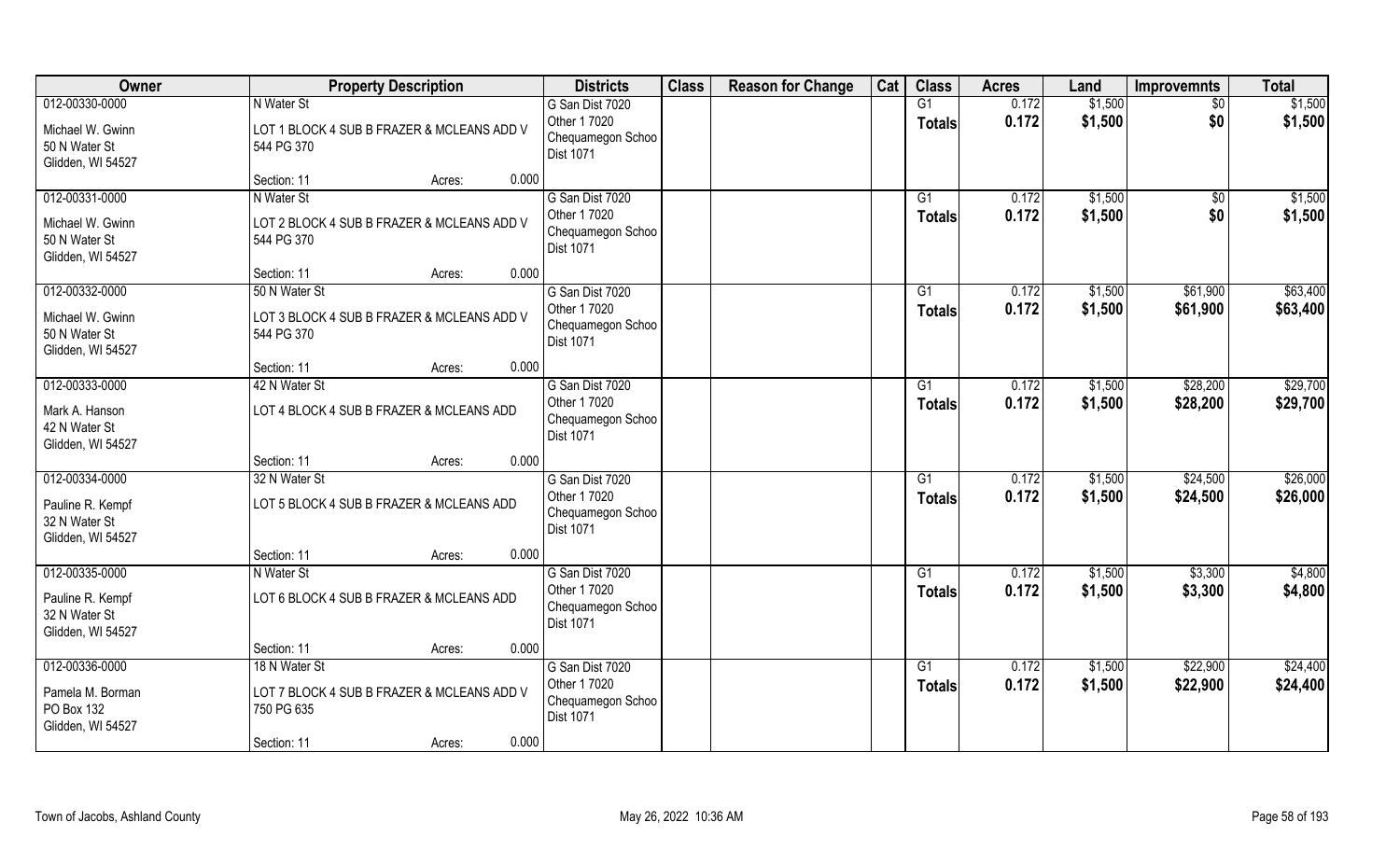| Owner                                                         | <b>Property Description</b>                                        |        |       | <b>Districts</b>                                      | <b>Class</b> | <b>Reason for Change</b> | Cat | <b>Class</b>    | <b>Acres</b> | Land    | <b>Improvemnts</b> | <b>Total</b> |
|---------------------------------------------------------------|--------------------------------------------------------------------|--------|-------|-------------------------------------------------------|--------------|--------------------------|-----|-----------------|--------------|---------|--------------------|--------------|
| 012-00337-0000                                                | 12 N Water St                                                      |        |       | G San Dist 7020                                       |              |                          |     | G1              | 0.172        | \$1,500 | \$17,000           | \$18,500     |
| David Paulson<br>PO Box 131<br>Glidden, WI 54527              | LOT 8 BLOCK 4 SUB B FRAZER & MCLEANS ADD<br>VOL 430 PG 364         |        |       | Other 1 7020<br>Chequamegon Schoo<br>Dist 1071        |              |                          |     | <b>Totals</b>   | 0.172        | \$1,500 | \$17,000           | \$18,500     |
|                                                               | Section: 11                                                        | Acres: | 0.000 |                                                       |              |                          |     |                 |              |         |                    |              |
| 012-00338-0000                                                | N Weeping Willow Ln                                                |        |       | G San Dist 7020                                       |              |                          |     | G1              | 0.172        | \$1,500 | $\overline{50}$    | \$1,500      |
| David Paulson<br>PO Box 131<br>Glidden, WI 54527              | LOT 9 BLOCK 4 SUB B FRAZER & MCLEANS ADD<br>VOL 430 PG 364         |        |       | Other 1 7020<br>Chequamegon Schoo<br><b>Dist 1071</b> |              |                          |     | <b>Totals</b>   | 0.172        | \$1,500 | \$0                | \$1,500      |
|                                                               | Section: 11                                                        | Acres: | 0.000 |                                                       |              |                          |     |                 |              |         |                    |              |
| 012-00339-0000                                                | N Weeping Willow Ln                                                |        |       | G San Dist 7020                                       |              |                          |     | G1              | 0.172        | \$1,500 | $\sqrt[6]{}$       | \$1,500      |
| David Paulson<br>PO Box 131<br>Glidden, WI 54527              | LOT 10 BLOCK 4 SUB B FRAZER & MCLEANS ADD<br><b>VOL 446 PG 482</b> |        |       | Other 1 7020<br>Chequamegon Schoo<br><b>Dist 1071</b> |              |                          |     | <b>Totals</b>   | 0.172        | \$1,500 | \$0                | \$1,500      |
|                                                               | Section: 11                                                        | Acres: | 0.000 |                                                       |              |                          |     |                 |              |         |                    |              |
| 012-00340-0000                                                | N Weeping Willow Ln                                                |        |       | G San Dist 7020                                       |              |                          |     | G1              | 0.172        | \$1,500 | $\sqrt[6]{}$       | \$1,500      |
| Pauline R. Kempf<br>32 N Water St<br>Glidden, WI 54527        | LOT 11 BLOCK 4 SUB B FRAZER & MCLEANS ADD                          |        |       | Other 1 7020<br>Chequamegon Schoo<br><b>Dist 1071</b> |              |                          |     | <b>Totals</b>   | 0.172        | \$1,500 | \$0                | \$1,500      |
|                                                               | Section: 11                                                        | Acres: | 0.000 |                                                       |              |                          |     |                 |              |         |                    |              |
| $012 - 00341 - 0000$                                          | N Weeping Willow Ln                                                |        |       | G San Dist 7020                                       |              |                          |     | G1              | 0.172        | \$1,500 | $\overline{50}$    | \$1,500      |
| Pauline R. Kempf<br>32 N Water St<br>Glidden, WI 54527        | LOT 12 BLOCK 4 SUB B FRAZER & MCLEANS ADD                          |        |       | Other 1 7020<br>Chequamegon Schoo<br><b>Dist 1071</b> |              |                          |     | <b>Totals</b>   | 0.172        | \$1,500 | \$0                | \$1,500      |
|                                                               | Section: 11                                                        | Acres: | 0.000 |                                                       |              |                          |     |                 |              |         |                    |              |
| 012-00342-0000                                                | N Weeping Willow Ln                                                |        |       | G San Dist 7020                                       |              |                          |     | G1              | 0.172        | \$1,500 | \$0                | \$1,500      |
| Pauline R. Kempf<br>32 N Water St<br>Glidden, WI 54527        | LOT 13 BLOCK 4 SUB B FRAZER & MCLEANS ADD                          |        |       | Other 1 7020<br>Chequamegon Schoo<br>Dist 1071        |              |                          |     | <b>Totals</b>   | 0.172        | \$1,500 | \$0                | \$1,500      |
|                                                               | Section: 11                                                        | Acres: | 0.000 |                                                       |              |                          |     |                 |              |         |                    |              |
| 012-00343-0000                                                | N Weeping Willow Ln                                                |        |       | G San Dist 7020                                       |              |                          |     | $\overline{G1}$ | 0.172        | \$100   | $\overline{50}$    | \$100        |
| Rick Peterson et al<br>1171 Marion Ln<br>Park Falls, WI 54552 | LOT 14 BLOCK 4 SUB B FRAZER & MCLEANS ADD<br>VOL 516 PG 361        |        |       | Other 1 7020<br>Chequamegon Schoo<br><b>Dist 1071</b> |              |                          |     | <b>Totals</b>   | 0.172        | \$100   | \$0                | \$100        |
|                                                               | Section: 11                                                        | Acres: | 0.000 |                                                       |              |                          |     |                 |              |         |                    |              |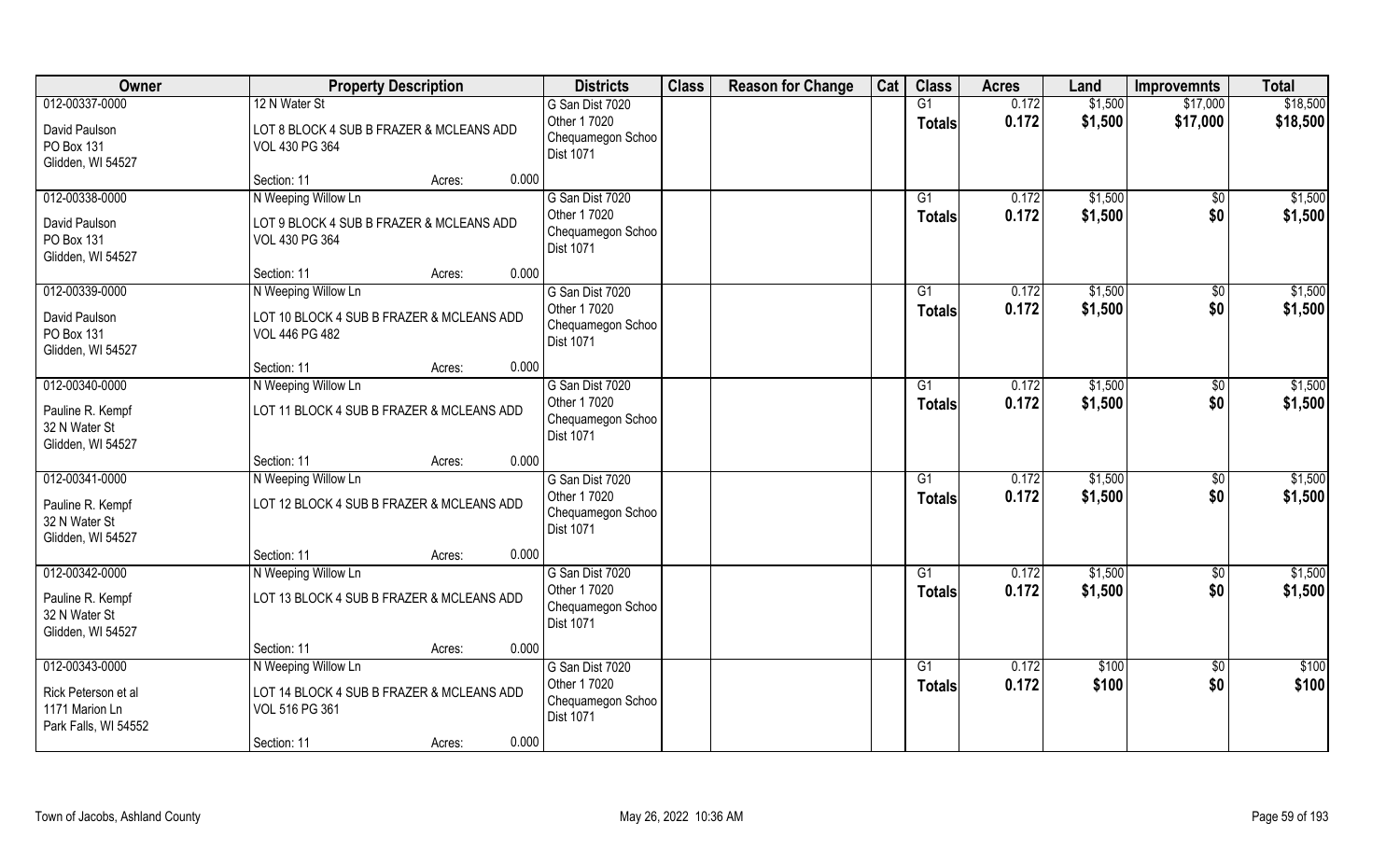| Owner                                                                     |                                                                                       | <b>Property Description</b> |       | <b>Districts</b>                                      | <b>Class</b> | <b>Reason for Change</b> | Cat | <b>Class</b>    | <b>Acres</b> | Land    | <b>Improvemnts</b> | <b>Total</b> |
|---------------------------------------------------------------------------|---------------------------------------------------------------------------------------|-----------------------------|-------|-------------------------------------------------------|--------------|--------------------------|-----|-----------------|--------------|---------|--------------------|--------------|
| 012-00344-0000                                                            | N Weeping Willow Ln                                                                   |                             |       | G San Dist 7020                                       |              |                          |     | G1              | 0.172        | \$100   | $\sqrt{$0}$        | \$100        |
| Rick Peterson et al<br>1171 Marion Ln<br>Park Falls, WI 54552             | LOT 15 BLOCK 4 SUB B FRAZER & MCLEANS ADD<br>VOL 516 PG 361                           |                             |       | Other 1 7020<br>Chequamegon Schoo<br><b>Dist 1071</b> |              |                          |     | <b>Totals</b>   | 0.172        | \$100   | \$0                | \$100        |
|                                                                           | Section: 11                                                                           | Acres:                      | 0.000 |                                                       |              |                          |     |                 |              |         |                    |              |
| 012-00345-0000                                                            | N Weeping Willow Ln                                                                   |                             |       | G San Dist 7020                                       |              |                          |     | $\overline{G1}$ | 0.172        | \$100   | \$0                | \$100        |
| Rick Peterson et al<br>1171 Marion Ln<br>Park Falls, WI 54552             | LOT 16 BLOCK 4 SUB B FRAZER & MCLEANS ADD<br>VOL 516 PG 361                           |                             |       | Other 1 7020<br>Chequamegon Schoo<br>Dist 1071        |              |                          |     | <b>Totals</b>   | 0.172        | \$100   | \$0                | \$100        |
|                                                                           | Section: 11                                                                           | Acres:                      | 0.000 |                                                       |              |                          |     |                 |              |         |                    |              |
| 012-00346-0000                                                            | N Water St                                                                            |                             |       | G San Dist 7020                                       |              |                          |     | G1              | 0.172        | \$800   | \$0                | \$800        |
| Ninajune Eickermann<br><b>William Andruk</b><br>192 E Hart St             | LOT 1 BLOCK 5 SUB B FRAZER & MCLEANS ADD V<br>159 PG 158 & V 426 PG 797 CLOUDED TITLE |                             |       | Other 1 7020<br>Chequamegon Schoo<br>Dist 1071        |              |                          |     | <b>Totals</b>   | 0.172        | \$800   | \$0                | \$800        |
| Glidden, WI 54527                                                         | Section: 11                                                                           | Acres:                      | 0.000 |                                                       |              |                          |     |                 |              |         |                    |              |
| 012-00347-0000                                                            | E Hart St                                                                             |                             |       | G San Dist 7020                                       |              |                          |     | G1              | 0.172        | \$1,500 | \$0                | \$1,500      |
| Ninajune Eickermann<br><b>William Andruk</b><br>192 E Hart St             | LOT 2 BLOCK 5 SUB B FRAZER & MCLEANS ADD V<br>159 PG 158 & V 426 PG 797 CLOUDED TITLE |                             |       | Other 1 7020<br>Chequamegon Schoo<br><b>Dist 1071</b> |              |                          |     | <b>Totals</b>   | 0.172        | \$1,500 | \$0                | \$1,500      |
| Glidden, WI 54527                                                         | Section: 11                                                                           | Acres:                      | 0.000 |                                                       |              |                          |     |                 |              |         |                    |              |
| 012-00348-0000                                                            | E Hart St                                                                             |                             |       | G San Dist 7020                                       |              |                          |     | $\overline{G1}$ | 0.172        | \$1,500 | $\overline{30}$    | \$1,500      |
| Ninajune Eickermann<br><b>William Andruk</b><br>192 E Hart St             | LOT 3 BLOCK 5 SUB B FRAZER & MCLEANS ADD V<br>159 PG 158 & V 426 PG 797 CLOUDED TITLE |                             |       | Other 1 7020<br>Chequamegon Schoo<br>Dist 1071        |              |                          |     | <b>Totals</b>   | 0.172        | \$1,500 | \$0                | \$1,500      |
| Glidden, WI 54527                                                         | Section: 11                                                                           | Acres:                      | 0.000 |                                                       |              |                          |     |                 |              |         |                    |              |
| 012-00349-0000                                                            | E Hart St                                                                             |                             |       | G San Dist 7020                                       |              |                          |     | G1              | 0.172        | \$800   | $\sqrt{$0}$        | \$800        |
| Ninajune Eickermann<br>William Andruk<br>192 E Hart St                    | LOT 4 BLOCK 5 SUB B FRAZER & MCLEAN ADD V<br>159 PG 158 & V 426 PG 797 CLOUDED TITLE  |                             |       | Other 1 7020<br>Chequamegon Schoo<br>Dist 1071        |              |                          |     | <b>Totals</b>   | 0.172        | \$800   | \$0                | \$800        |
| Glidden, WI 54527                                                         | Section: 11                                                                           | Acres:                      | 0.000 |                                                       |              |                          |     |                 |              |         |                    |              |
| 012-00350-0000<br>Reference<br>c/o Reference Parcel Only<br>201 Main St W | OUTLOTS 3 & 4 FRAZER & MCLEANS ADDITION<br>GOVT LOT 4 SECTION 11 T42N R2W             |                             |       | Chequamegon Schoo<br><b>Dist 1071</b>                 |              |                          |     | <b>Totals</b>   |              |         |                    |              |
| Ashland, WI 54806                                                         | Section: 11                                                                           | Acres:                      | 0.000 |                                                       |              |                          |     |                 |              |         |                    |              |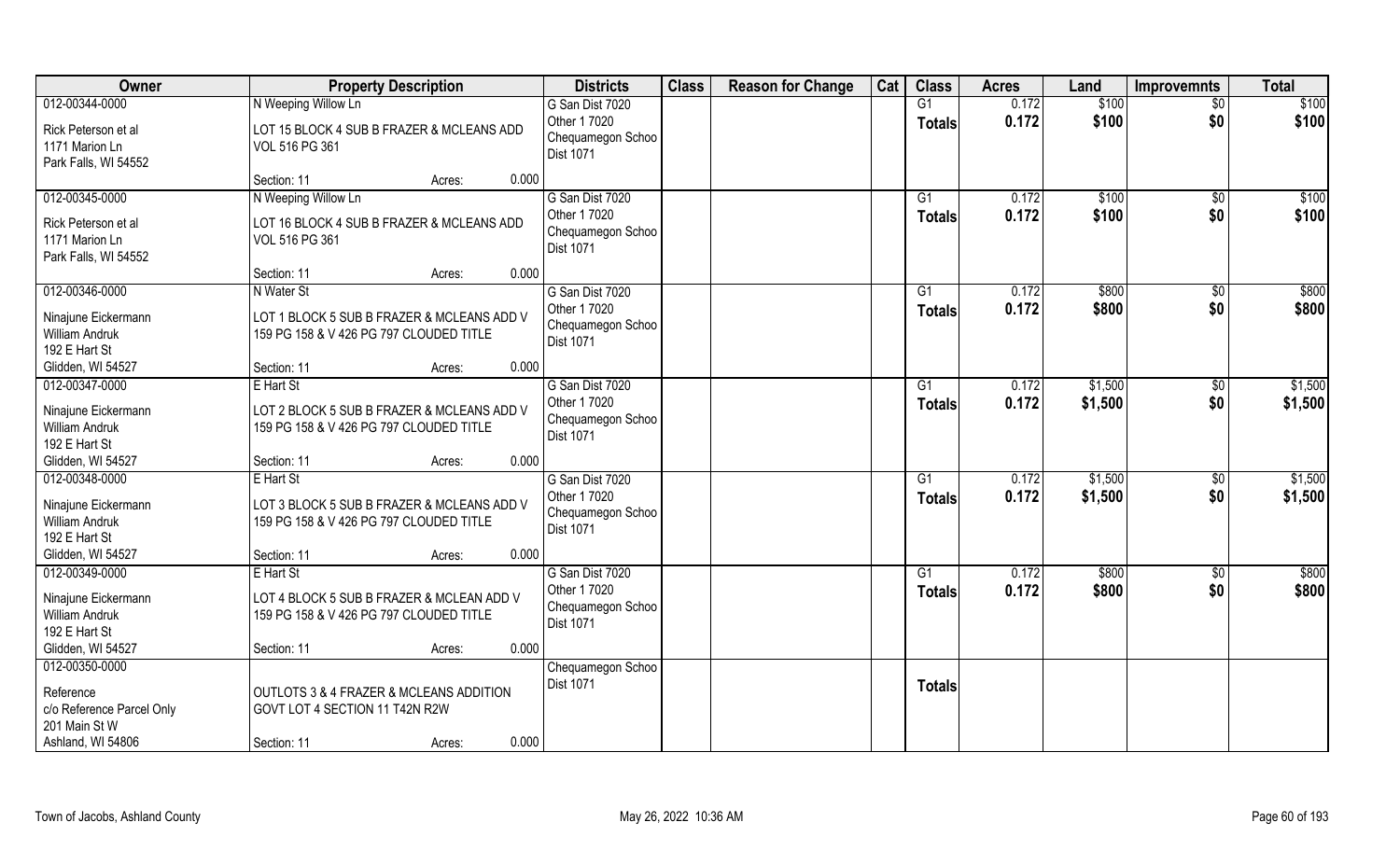| Owner                                                                                                     | <b>Property Description</b>                                                                                                                                                        | <b>Districts</b>                                                         | <b>Class</b> | <b>Reason for Change</b> | Cat | <b>Class</b>                     | <b>Acres</b>   | Land                  | <b>Improvemnts</b>     | <b>Total</b>         |
|-----------------------------------------------------------------------------------------------------------|------------------------------------------------------------------------------------------------------------------------------------------------------------------------------------|--------------------------------------------------------------------------|--------------|--------------------------|-----|----------------------------------|----------------|-----------------------|------------------------|----------------------|
| 012-00351-0101<br>David J. Graf<br>609 Hwy 301 S<br>Register, GA 30452                                    | 141 Mack St<br>LOT 1 CERTIFIED SURVEY 662 A PT OF OUTLOT 3<br>FRAZER & MCLEAN'S ADD .97AS                                                                                          | G San Dist 7020<br>Other 1 7020<br>Chequamegon Schoo<br>Dist 1071        |              |                          |     | G1<br><b>Totals</b>              | 0.970<br>0.970 | \$4,400<br>\$4,400    | \$2,000<br>\$2,000     | \$6,400<br>\$6,400   |
|                                                                                                           | 0.970<br>Section: 11<br>Acres:                                                                                                                                                     |                                                                          |              |                          |     |                                  |                |                       |                        |                      |
| 012-00351-0102<br>Wayne Hannemann<br>256 Park St<br>Glidden, WI 54527                                     | 256 Park St<br>LOT 2 CERTIFIED SURVEY 662 A PT OF OUTLOT 3<br>FRAZER & MCLEAN'S ADDITION .53AS                                                                                     | G San Dist 7020<br>Other 1 7020<br>Chequamegon Schoo<br><b>Dist 1071</b> |              |                          |     | $\overline{G1}$<br>Totals        | 0.530<br>0.530 | \$3,600<br>\$3,600    | \$22,000<br>\$22,000   | \$25,600<br>\$25,600 |
|                                                                                                           | 0.530<br>Section: 11<br>Acres:                                                                                                                                                     |                                                                          |              |                          |     |                                  |                |                       |                        |                      |
| 012-00351-0200<br>Julene Hovila-Schmidt<br>6621 W State Hwy 70<br>Winter, WI 54896                        | 152 Park St<br>PART OF OUTLOT 3 DESC IN VOL 586 PG 621<br>INCLUDES PART OF LOT 4 BLK 1 SUB B .43A<br>FRAZER & MCLEAN'S ADDITION<br>0.430<br>Section: 11<br>Acres:                  | G San Dist 7020<br>Other 1 7020<br>Chequamegon Schoo<br>Dist 1071        |              |                          |     | G1<br><b>Totals</b>              | 0.430<br>0.430 | \$3,700<br>\$3,700    | \$67,000<br>\$67,000   | \$70,700<br>\$70,700 |
| 012-00351-0300                                                                                            | S Grant St                                                                                                                                                                         | G San Dist 7020                                                          |              |                          |     | G1                               | 0.230          | \$2,600               | \$0                    | \$2,600              |
| Debra Stoiber<br>James Hoth<br>PO Box 332<br>Glidden, WI 54527                                            | PART OF OUTLOT 3 S OF LOT 3, BLK 1, SUB B, E OF<br>ALLEY & W OF GRANT ST. SEC 11-42-2W V 560 PG<br>598 FRAZER & MCLEAN'S ADDITION<br>0.230<br>Section: 11<br>Acres:                | Other 1 7020<br>Chequamegon Schoo<br>Dist 1071                           |              |                          |     | <b>Totals</b>                    | 0.230          | \$2,600               | \$0                    | \$2,600              |
| 012-00351-0400<br>State of Wisconsin<br>101 S Webster St<br>Madison, WI 53703                             | W Broadway St<br>PART OF OUTLOT 4 VOL 343 PGS 184 & 394 .75A M/L<br>ROAD PURPOSES FRAZER & MCLEAN'S ADDITION<br>(TAX EXEMPT)<br>0.750                                              | G San Dist 7020<br>Other 1 7020<br>Chequamegon Schoo<br>Dist 1071        |              |                          |     | $\overline{X2}$<br><b>Totals</b> | 0.750<br>0.750 | $\sqrt[6]{30}$<br>\$0 | \$0<br>\$0             | \$0<br>\$0           |
| 012-00351-0500                                                                                            | Section: 11<br>Acres:<br><b>W</b> Broadway St                                                                                                                                      | G San Dist 7020                                                          |              |                          |     | G1                               | 0.090          | \$800                 |                        | \$800                |
| Francis Rein<br>Susette Rein<br>4400 Lasalle St #70<br>Eau Claire, WI 54703                               | PART OF OUTLOT 4 VOL 311 PG 210 LESS VOL 343<br>PG 394 .09A FRAZER & MCLEAN'S ADDITION<br>SNOWMOBILE TRAIL EASEMENT V 521 PG 460<br>0.090<br>Section: 11<br>Acres:                 | Other 1 7020<br>Chequamegon Schoo<br>Dist 1071                           |              |                          |     | <b>Totals</b>                    | 0.090          | \$800                 | $\sqrt{6}$<br>\$0      | \$800                |
| 012-00351-0600<br><b>Ashland County</b><br>c/o Ashland County Clerk<br>201 Main St W<br>Ashland, WI 54806 | <b>W</b> Broadway St<br>PARCEL 50' X 40' IN OUTLOT 4 VOL 186 PG 114 .05A<br>ABSORBED BY HWY 13 FRAZER & MCLEAN'S<br><b>ADDITION (TAX EXEMPT)</b><br>0.050<br>Section: 11<br>Acres: | G San Dist 7020<br>Other 1 7020<br>Chequamegon Schoo<br>Dist 1071        |              |                          |     | X3<br><b>Totals</b>              | 0.050<br>0.050 | \$0<br>\$0            | $\overline{60}$<br>\$0 | \$0<br>\$0           |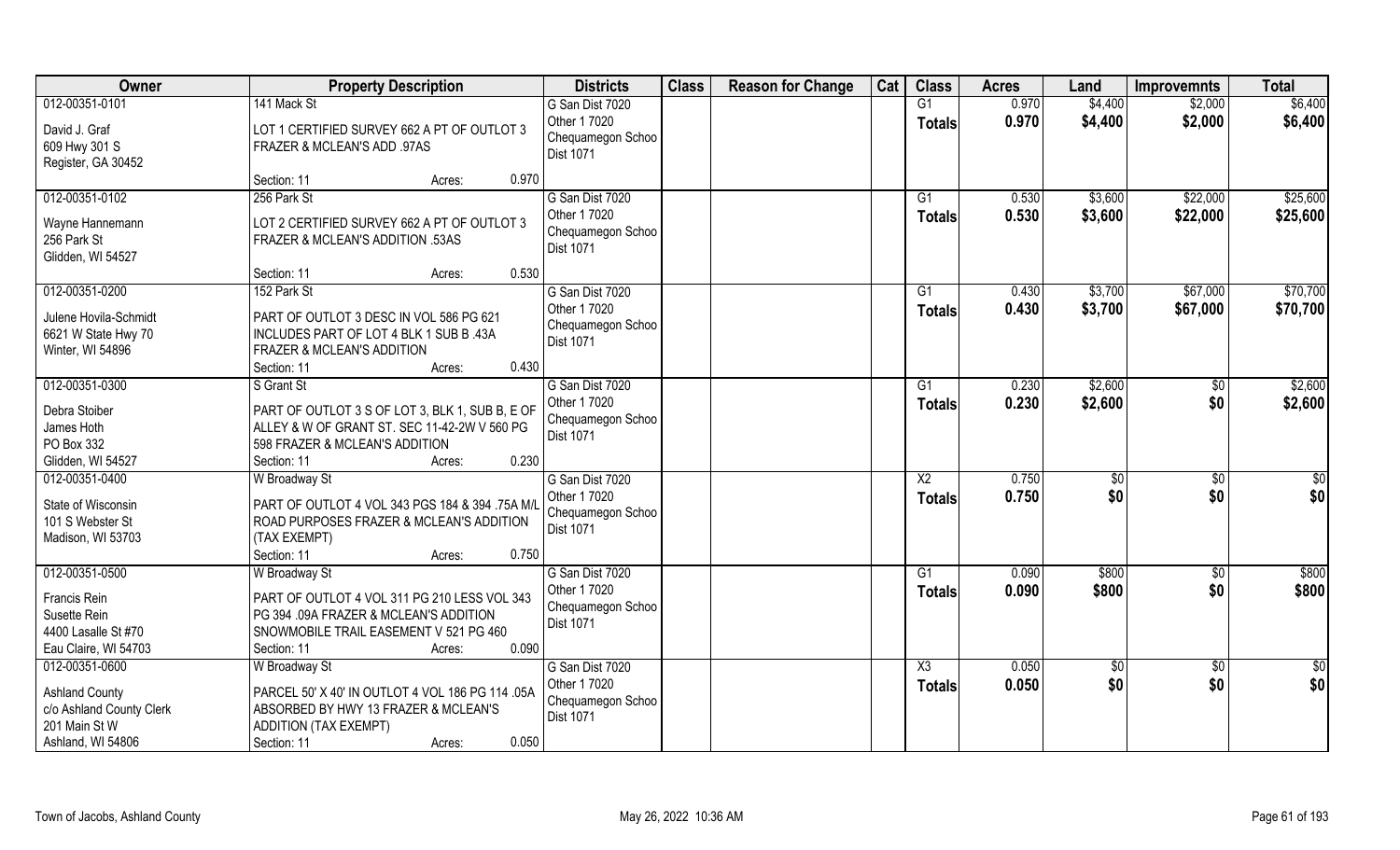| Owner                                                                                           | <b>Property Description</b>                                                                                                                                                 | <b>Districts</b>                                                         | <b>Class</b> | <b>Reason for Change</b> | Cat | <b>Class</b>        | <b>Acres</b>   | Land               | <b>Improvemnts</b>     | <b>Total</b>           |
|-------------------------------------------------------------------------------------------------|-----------------------------------------------------------------------------------------------------------------------------------------------------------------------------|--------------------------------------------------------------------------|--------------|--------------------------|-----|---------------------|----------------|--------------------|------------------------|------------------------|
| 012-00351-0700<br>Shane Park<br>6275 Hwy K<br>Waunakee, WI 53597                                | W Broadway St<br>PARCEL IN OUTLOT 4 DESC VOL 355 PG 53 LESS<br>HWY 1.52A FRAZER & MCLEAN'S ADDITION                                                                         | G San Dist 7020<br>Other 1 7020<br>Chequamegon Schoo<br>Dist 1071        |              |                          |     | G1<br><b>Totals</b> | 1.520<br>1.520 | \$100<br>\$100     | \$0<br>\$0             | \$100<br>\$100         |
| 012-00351-0800<br>Margaret A. Whalen<br>PO Box 243<br>Glidden, WI 54527                         | 1.520<br>Section: 11<br>Acres:<br>343 W Broadway<br>PARCEL IN OUTLOT 4 DESC V 601 PG 999 FRAZER &<br><b>MCLEAN'S ADDITION .29A</b>                                          | G San Dist 7020<br>Other 1 7020<br>Chequamegon Schoo<br><b>Dist 1071</b> |              |                          |     | G1<br>Totals        | 0.290<br>0.290 | \$3,100<br>\$3,100 | \$64,000<br>\$64,000   | \$67,100<br>\$67,100   |
| 012-00351-0900<br><b>William Moore</b><br>Tamara Moore<br>PO Box 265<br>Glidden, WI 54527       | 0.290<br>Section: 11<br>Acres:<br>331 W Broadway<br>PARCEL IN OUTLOT 4 DESC V 563 PG 560 & V 577<br>PG 77 FRAZER & MCLEAN'S ADDITION .15A<br>0.150<br>Section: 11<br>Acres: | G San Dist 7020<br>Other 1 7020<br>Chequamegon Schoo<br><b>Dist 1071</b> |              |                          |     | G1<br><b>Totals</b> | 0.150<br>0.150 | \$1,300<br>\$1,300 | \$32,500<br>\$32,500   | \$33,800<br>\$33,800   |
| 012-00351-1000<br>Town of Jacobs<br>23 N Grant St<br>Glidden, WI 54527                          | W Broadway St<br>PART OF OUTLOT 4 .62A VOL 138 PG 585 FRAZER &<br>MCLEAN'S ADDITION (TAX EXEMPT)<br>0.620<br>Section: 11<br>Acres:                                          | G San Dist 7020<br>Other 1 7020<br>Chequamegon Schoo<br>Dist 1071        |              |                          |     | X4<br><b>Totals</b> | 0.620<br>0.620 | \$0<br>\$0         | \$<br>\$0              | \$0<br>\$0             |
| 012-00351-1100<br>Lumber Yard Plus Inc.<br>PO Box 98<br>Glidden, WI 54527                       | W Broadway St<br>PART OF OUTLOT 4 .54A VOL 457 PG 803 FRAZER &<br><b>MCLEAN'S ADDITION</b><br>0.540<br>Section: 11<br>Acres:                                                | G San Dist 7020<br>Other 1 7020<br>Chequamegon Schoo<br>Dist 1071        |              |                          |     | G1<br><b>Totals</b> | 0.540<br>0.540 | \$4,100<br>\$4,100 | \$0<br>\$0             | \$4,100<br>\$4,100     |
| 012-00351-1200<br>Lumber Yard Plus Inc.<br>PO Box 98<br>Glidden, WI 54527                       | 271 W Broadway<br>PART OF OUTLOT 3 & 4 3.83A VOL 394 PG 157<br>FRAZER & MCLEAN'S ADDITION<br>3.830<br>Section: 11<br>Acres:                                                 | G San Dist 7020<br>Other 1 7020<br>Chequamegon Schoo<br>Dist 1071        |              |                          |     | G2<br><b>Totals</b> | 3.830<br>3.830 | \$9,800<br>\$9,800 | \$217,600<br>\$217,600 | \$227,400<br>\$227,400 |
| 012-00351-1300<br>Kathleen Hauschild<br>c/o Kathleen Straetz<br>PO Box 314<br>Glidden, WI 54527 | 103 N Hwy 13<br>PART OF OUTLOT 4 .26A V 345 PG 59 & V 383 PG 359<br>FRAZER & MCLEAN'S ADDITION<br>0.260<br>Section: 11<br>Acres:                                            | G San Dist 7020<br>Other 1 7020<br>Chequamegon Schoo<br>Dist 1071        |              |                          |     | G1<br><b>Totals</b> | 0.260<br>0.260 | \$3,000<br>\$3,000 | \$45,400<br>\$45,400   | \$48,400<br>\$48,400   |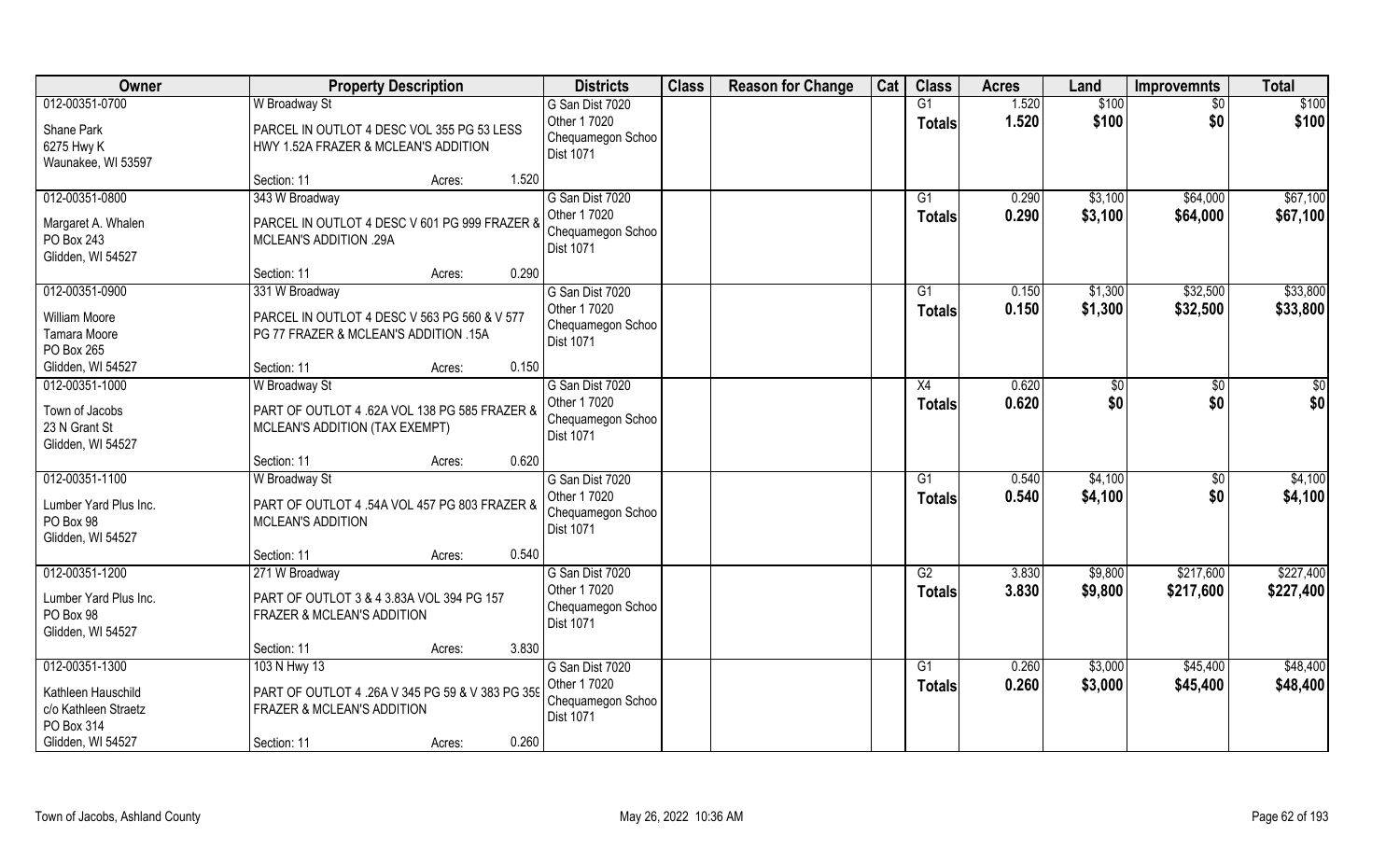| Owner                                                                                                     | <b>Property Description</b>                                                                                                            |        |       | <b>Districts</b>                                                         | <b>Class</b> | <b>Reason for Change</b> | Cat | <b>Class</b>        | <b>Acres</b>   | Land               | <b>Improvemnts</b>   | <b>Total</b>         |
|-----------------------------------------------------------------------------------------------------------|----------------------------------------------------------------------------------------------------------------------------------------|--------|-------|--------------------------------------------------------------------------|--------------|--------------------------|-----|---------------------|----------------|--------------------|----------------------|----------------------|
| 012-00351-1400<br>Ronald S. Hill<br>c/o Jerome M. Otto Sr<br>76770 Blemel Rd                              | 219 W Broadway<br>PART OF OUTLOT 4 DESC V 745 PG 414 FRAZER &<br><b>MCLEAN'S ADDITION</b>                                              |        |       | G San Dist 7020<br>Other 1 7020<br>Chequamegon Schoo<br><b>Dist 1071</b> |              |                          |     | G1<br><b>Totals</b> | 0.230<br>0.230 | \$2,600<br>\$2,600 | \$8,100<br>\$8,100   | \$10,700<br>\$10,700 |
| Glidden, WI 54527                                                                                         | Section: 11                                                                                                                            | Acres: | 0.230 |                                                                          |              |                          |     |                     |                |                    |                      |                      |
| 012-00351-1500<br>Philip Hensler Jr<br>Victoria Hensler<br>PO Box 175                                     | 37 Mack St<br>PART OF OUTLOT 4 .34A VOL 510 PG 722 FRAZER &<br><b>MCLEAN'S ADDITION</b>                                                |        |       | G San Dist 7020<br>Other 1 7020<br>Chequamegon Schoo<br>Dist 1071        |              |                          |     | G1<br>Totals        | 0.340<br>0.340 | \$3,300<br>\$3,300 | \$39,800<br>\$39,800 | \$43,100<br>\$43,100 |
| Glidden, WI 54527                                                                                         | Section: 11                                                                                                                            | Acres: | 0.340 |                                                                          |              |                          |     |                     |                |                    |                      |                      |
| 012-00351-1600<br><b>Glidden Sanitary District</b><br>PO Box 29<br>Glidden, WI 54527                      | 71 Mack St<br>LOT 1 CERTIFIED SURVEY 465 PT OF OUTLOT 4<br>FRAZER & MCLEAN'S ADDITION V 626 PG 814 (TAX<br>EXEMPT) .74A<br>Section: 11 | Acres: | 0.740 | G San Dist 7020<br>Other 1 7020<br>Chequamegon Schoo<br>Dist 1071        |              |                          |     | X4<br><b>Totals</b> | 0.740<br>0.740 | \$0<br>\$0         | $\sqrt{50}$<br>\$0   | $\sqrt{50}$<br>\$0   |
| 012-00351-1700                                                                                            | 323 W Broadway                                                                                                                         |        |       | G San Dist 7020                                                          |              |                          |     | G1                  | 0.360          | \$3,400            | \$13,000             | \$16,400             |
| Michael Ruggiero<br>Nancy Ruggiero<br>942 Carey St                                                        | PART OF OUTLOT 4 .36A V 485 PG 810 FRAZER &<br><b>MCLEAN'S ADDITION</b>                                                                |        |       | Other 1 7020<br>Chequamegon Schoo<br><b>Dist 1071</b>                    |              |                          |     | <b>Totals</b>       | 0.360          | \$3,400            | \$13,000             | \$16,400             |
| Lake Geneva, WI 53147                                                                                     | Section: 11                                                                                                                            | Acres: | 0.360 |                                                                          |              |                          |     |                     |                |                    |                      |                      |
| 012-00351-1800<br><b>Ashland County</b><br>c/o Ashland County Clerk<br>201 Main St W<br>Ashland, WI 54806 | W Broadway St<br>PARCEL IN OUTLOT 4 DESC VOL VOL 429 PG 580<br>FRAZER & MCLEAN'S ADD .26A TAX EXEMPT<br>Section: 11                    | Acres: | 0.260 | G San Dist 7020<br>Other 1 7020<br>Chequamegon Schoo<br>Dist 1071        |              |                          |     | X3<br><b>Totals</b> | 0.260<br>0.260 | \$0<br>\$0         | \$0<br>\$0           | $\sqrt{50}$<br>\$0   |
| 012-00352-0000<br>Reference<br>c/o Reference Parcel Only<br>201 Main St W<br>Ashland, WI 54806            | KERNS ADDITION VILLAGE OF CHIPPEWA<br>CROSSING GOVT LOT 5 SECTION 11 T42N R2W<br>Section: 11                                           | Acres: | 0.000 | Chequamegon Schoo<br>Dist 1071                                           |              |                          |     | Totals              |                |                    |                      |                      |
| 012-00353-0000                                                                                            | Thurston Rd                                                                                                                            |        |       | G San Dist 7020                                                          |              |                          |     | $\overline{G1}$     | 0.251          | \$3,000            | $\sqrt{$0}$          | \$3,000              |
| Sherry Balsewicz<br>Steven Balsewicz<br>8544 N 59th St                                                    | LOT 1 BLOCK A KERN'S ADDITION V 712 PG 163                                                                                             |        |       | Other 1 7020<br>Chequamegon Schoo<br>Dist 1071                           |              |                          |     | Totals              | 0.251          | \$3,000            | \$0                  | \$3,000              |
| Brown Deer, WI 53223                                                                                      | Section: 11                                                                                                                            | Acres: | 0.000 |                                                                          |              |                          |     |                     |                |                    |                      |                      |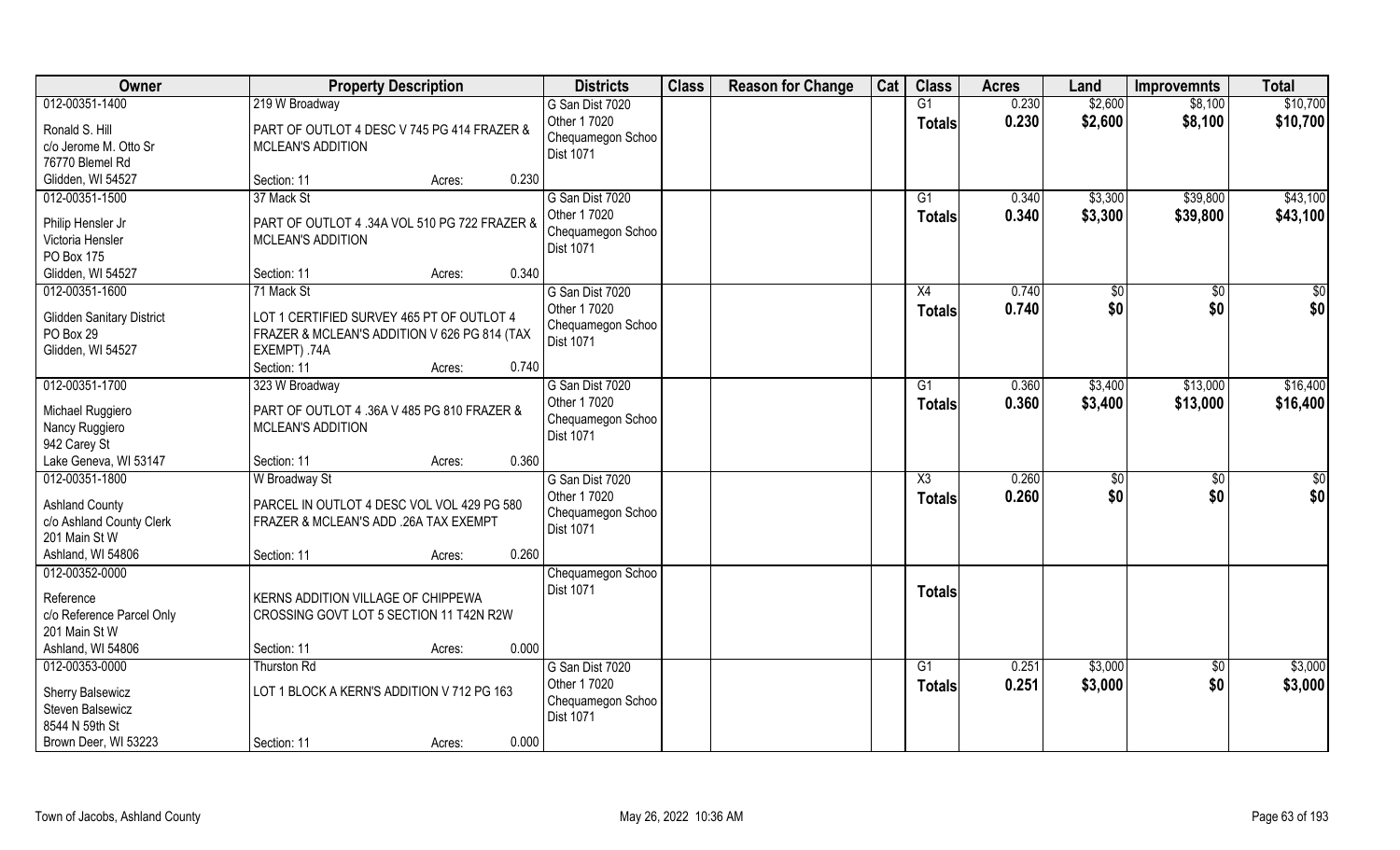| Owner                                                                           | <b>Property Description</b>                                                                                     | <b>Districts</b>                                                         | <b>Class</b> | <b>Reason for Change</b> | Cat | <b>Class</b>                     | <b>Acres</b>   | Land               | <b>Improvemnts</b>   | <b>Total</b>         |
|---------------------------------------------------------------------------------|-----------------------------------------------------------------------------------------------------------------|--------------------------------------------------------------------------|--------------|--------------------------|-----|----------------------------------|----------------|--------------------|----------------------|----------------------|
| 012-00354-0000<br>Reference<br>c/o Reference Parcel Only<br>201 Main St W       | LOT 2 BLOCK A KERN'S ADDITION ASSESSED WITH<br>LOT 6 BLOCK A KERN'S ADDITION                                    | G San Dist 7020<br>Other 1 7020<br>Chequamegon Schoo<br>Dist 1071        |              |                          |     | <b>Totals</b>                    |                |                    |                      |                      |
| Ashland, WI 54806                                                               | 0.000<br>Section: 11<br>Acres:                                                                                  |                                                                          |              |                          |     |                                  |                |                    |                      |                      |
| 012-00355-0000<br>Reference<br>c/o Reference Parcel Only<br>201 Main St W       | LOT 3 BLOCK A KERN'S ADDITION ASSESSED WITH<br>LOT 6 BLOCK A KERN'S ADDITION<br>0.000                           | G San Dist 7020<br>Other 1 7020<br>Chequamegon Schoo<br><b>Dist 1071</b> |              |                          |     | <b>Totals</b>                    |                |                    |                      |                      |
| Ashland, WI 54806                                                               | Section: 11<br>Acres:                                                                                           |                                                                          |              |                          |     |                                  |                |                    |                      |                      |
| 012-00356-0000<br><b>Sherry Balsewicz</b><br>Steven Balsewicz<br>8544 N 59th St | 535 N Short St<br>LOT 4 BLOCK A KERN'S ADDITION V 712 PG 163                                                    | G San Dist 7020<br>Other 1 7020<br>Chequamegon Schoo<br><b>Dist 1071</b> |              |                          |     | G1<br><b>Totals</b>              | 0.230<br>0.230 | \$2,600<br>\$2,600 | \$24,000<br>\$24,000 | \$26,600<br>\$26,600 |
| Brown Deer, WI 53223                                                            | 0.000<br>Section: 11<br>Acres:                                                                                  |                                                                          |              |                          |     |                                  |                |                    |                      |                      |
| 012-00357-0000<br><b>Sherry Balsewicz</b><br>Steven Balsewicz<br>8544 N 59th St | N Short St<br>LOT 5 BLOCK A KERN'S ADDITION V 712 PG 163                                                        | G San Dist 7020<br>Other 1 7020<br>Chequamegon Schoo<br><b>Dist 1071</b> |              |                          |     | G1<br><b>Totals</b>              | 0.225<br>0.225 | \$2,500<br>\$2,500 | \$<br>\$0            | \$2,500<br>\$2,500   |
| Brown Deer, WI 53223                                                            | 0.000<br>Section: 11<br>Acres:                                                                                  |                                                                          |              |                          |     |                                  |                |                    |                      |                      |
| 012-00358-0000<br>Kacey J. Dallmann<br>539 Thurston Rd<br>Glidden, WI 54527     | 539 Thurston Rd<br>LOTS 2, 3 & 6 BLOCK A KERN'S ADDITION V 740 PG<br>165                                        | G San Dist 7020<br>Other 1 7020<br>Chequamegon Schoo<br><b>Dist 1071</b> |              |                          |     | G1<br><b>Totals</b>              | 0.553<br>0.553 | \$4,100<br>\$4,100 | \$30,700<br>\$30,700 | \$34,800<br>\$34,800 |
|                                                                                 | 0.000<br>Section: 11<br>Acres:                                                                                  |                                                                          |              |                          |     |                                  |                |                    |                      |                      |
| 012-00359-0000<br>Kacey J. Dallmann<br>539 Thurston Rd<br>Glidden, WI 54527     | Thurston Rd<br>LOT 7 BLOCK A KERN'S ADDITION V 740 PG 165                                                       | G San Dist 7020<br>Other 1 7020<br>Chequamegon Schoo<br>Dist 1071        |              |                          |     | $\overline{G1}$<br><b>Totals</b> | 0.184<br>0.184 | \$1,700<br>\$1,700 | \$0<br>\$0           | \$1,700<br>\$1,700   |
|                                                                                 | 0.000<br>Section: 11<br>Acres:                                                                                  |                                                                          |              |                          |     |                                  |                |                    |                      |                      |
| 012-00360-0000<br>Justin Cebery<br>370 First Ave N<br>Park Falls, WI 54552      | 525 N Short St<br>LOT 8 BLOCK A KERN'S ADDITION V 531 PG 475 & V<br>638 PG 77<br>0.000<br>Section: 11<br>Acres: | G San Dist 7020<br>Other 1 7020<br>Chequamegon Schoo<br>Dist 1071        |              |                          |     | G1<br><b>Totals</b>              | 0.222<br>0.222 | \$2,500<br>\$2,500 | \$52,500<br>\$52,500 | \$55,000<br>\$55,000 |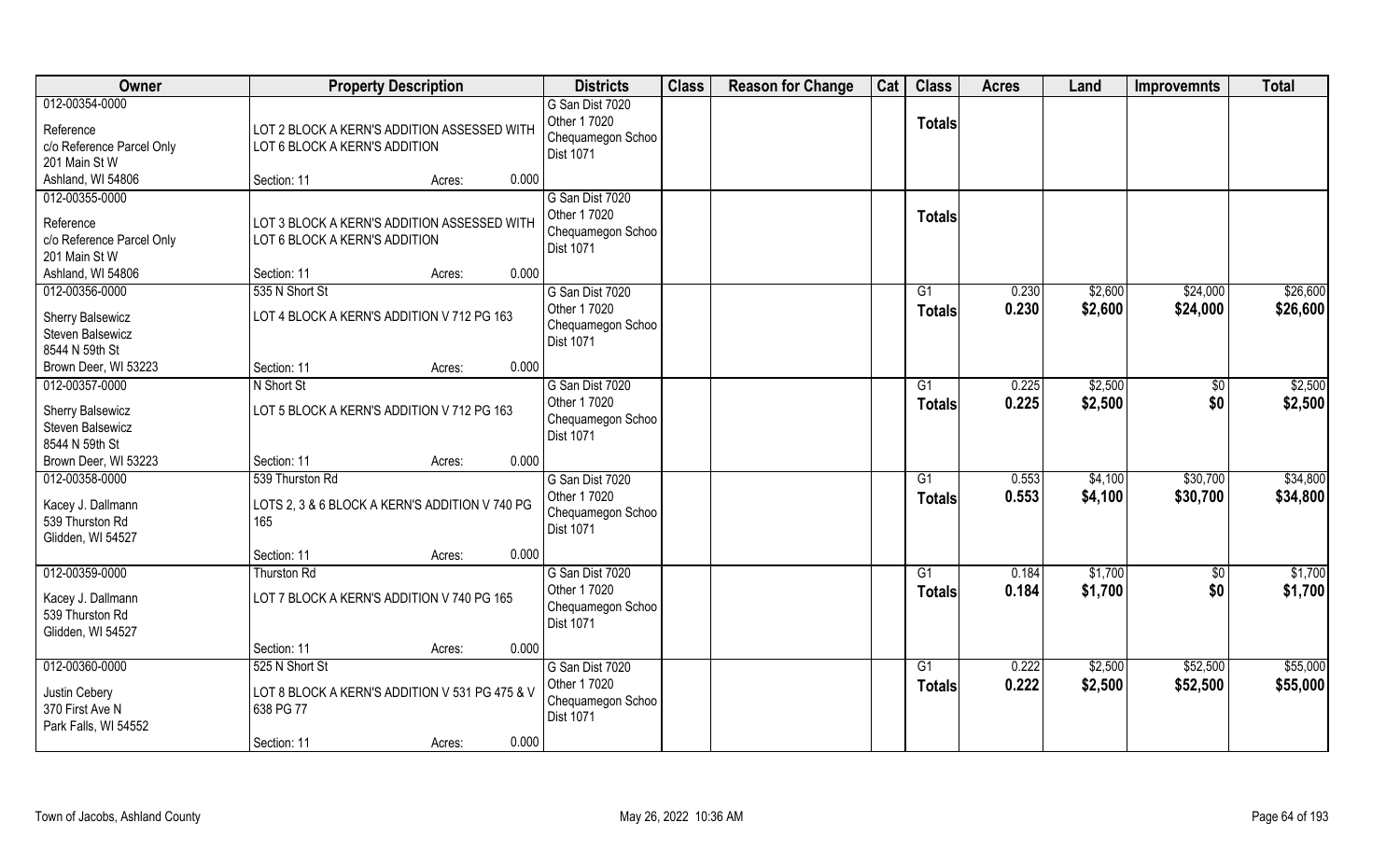| Owner                                                                      | <b>Property Description</b>                                                        | <b>Districts</b>                                                         | <b>Class</b> | <b>Reason for Change</b> | Cat | <b>Class</b>        | <b>Acres</b>   | Land               | <b>Improvemnts</b>     | <b>Total</b>         |
|----------------------------------------------------------------------------|------------------------------------------------------------------------------------|--------------------------------------------------------------------------|--------------|--------------------------|-----|---------------------|----------------|--------------------|------------------------|----------------------|
| 012-00361-0000<br>Justin Cebery<br>370 First Ave N<br>Park Falls, WI 54552 | N Short St<br>LOT 9 BLOCK A KERN'S ADDITION V 531 PG 475 & V<br>638 PG 77          | G San Dist 7020<br>Other 1 7020<br>Chequamegon Schoo<br>Dist 1071        |              |                          |     | G1<br><b>Totals</b> | 0.223<br>0.223 | \$2,500<br>\$2,500 | $\sqrt{6}$<br>\$0      | \$2,500<br>\$2,500   |
|                                                                            | 0.000<br>Section: 11<br>Acres:                                                     |                                                                          |              |                          |     |                     |                |                    |                        |                      |
| 012-00362-0000<br>Steven Rusnak<br>PO Box 191<br>Butternut, WI 54514       | <b>Thurston Rd</b><br>LOT 10 BLOCK A V 594 PGS 266 & 268 KERN'S<br><b>ADDITION</b> | G San Dist 7020<br>Other 1 7020<br>Chequamegon Schoo<br><b>Dist 1071</b> |              |                          |     | G1<br>Totals        | 0.176<br>0.176 | \$1,600<br>\$1,600 | $\overline{50}$<br>\$0 | \$1,600<br>\$1,600   |
|                                                                            | 0.000<br>Section: 11<br>Acres:                                                     |                                                                          |              |                          |     |                     |                |                    |                        |                      |
| 012-00363-0000<br>Steven Rusnak<br>PO Box 191<br>Butternut, WI 54514       | <b>Thurston Rd</b><br>LOT 11 BLOCK A V 594 PGS 266 & 268 KERN'S<br><b>ADDITION</b> | G San Dist 7020<br>Other 1 7020<br>Chequamegon Schoo<br>Dist 1071        |              |                          |     | G1<br><b>Totals</b> | 0.183<br>0.183 | \$1,700<br>\$1,700 | $\sqrt[6]{}$<br>\$0    | \$1,700<br>\$1,700   |
|                                                                            | 0.000<br>Section: 11<br>Acres:                                                     |                                                                          |              |                          |     |                     |                |                    |                        |                      |
| 012-00364-0000                                                             | 514 Thurston Rd                                                                    | G San Dist 7020                                                          |              |                          |     | G1                  | 0.231          | \$2,600            | \$17,100               | \$19,700             |
| Steven Rusnak<br>PO Box 191<br>Butternut, WI 54514                         | LOT 12 BLOCK A V 594 PGS 266 & 268 KERN'S<br><b>ADDITION</b>                       | Other 1 7020<br>Chequamegon Schoo<br><b>Dist 1071</b>                    |              |                          |     | <b>Totals</b>       | 0.231          | \$2,600            | \$17,100               | \$19,700             |
|                                                                            | 0.000<br>Section: 11<br>Acres:                                                     |                                                                          |              |                          |     |                     |                |                    |                        |                      |
| 012-00365-0000<br>Thomas Schrader<br>Kathy Jo Schrader<br>286 Kerns Ave    | 286 Kerns Ave<br>LOTS 13, 14, 15 & 16 BLOCK A KERN'S ADDITION V<br>624 PG 96       | G San Dist 7020<br>Other 1 7020<br>Chequamegon Schoo<br>Dist 1071        |              |                          |     | G1<br><b>Totals</b> | 0.840<br>0.840 | \$4,700<br>\$4,700 | \$63,500<br>\$63,500   | \$68,200<br>\$68,200 |
| Glidden, WI 54527                                                          | 0.000<br>Section: 11<br>Acres:                                                     |                                                                          |              |                          |     |                     |                |                    |                        |                      |
| 012-00369-0000                                                             | Kerns Ave                                                                          | G San Dist 7020                                                          |              |                          |     | G5                  | 0.172          | \$100              | \$0                    | \$100                |
| <b>Gregory Griffith</b><br>382 Kerns Ave<br>Glidden, WI 54527              | LOT 1 BLOCK B V 512 PG 827 & V 751 PG 347 KERN'S<br><b>ADDITION</b>                | Other 1 7020<br>Chequamegon Schoo<br>Dist 1071                           |              |                          |     | <b>Totals</b>       | 0.172          | \$100              | \$0                    | \$100                |
|                                                                            | 0.000<br>Section: 11<br>Acres:                                                     |                                                                          |              |                          |     |                     |                |                    |                        |                      |
| 012-00370-0000                                                             | Kerns Ave                                                                          | G San Dist 7020                                                          |              |                          |     | G5                  | 0.172          | \$100              | $\sqrt{6}$             | \$100                |
| <b>Gregory Griffith</b><br>382 Kerns Ave<br>Glidden, WI 54527              | LOT 4 BLOCK B V 512 PG 827 & V 751 PG 347 KERN'S<br><b>ADDITION</b>                | Other 1 7020<br>Chequamegon Schoo<br>Dist 1071                           |              |                          |     | <b>Totals</b>       | 0.172          | \$100              | \$0                    | \$100                |
|                                                                            | 0.000<br>Section: 11<br>Acres:                                                     |                                                                          |              |                          |     |                     |                |                    |                        |                      |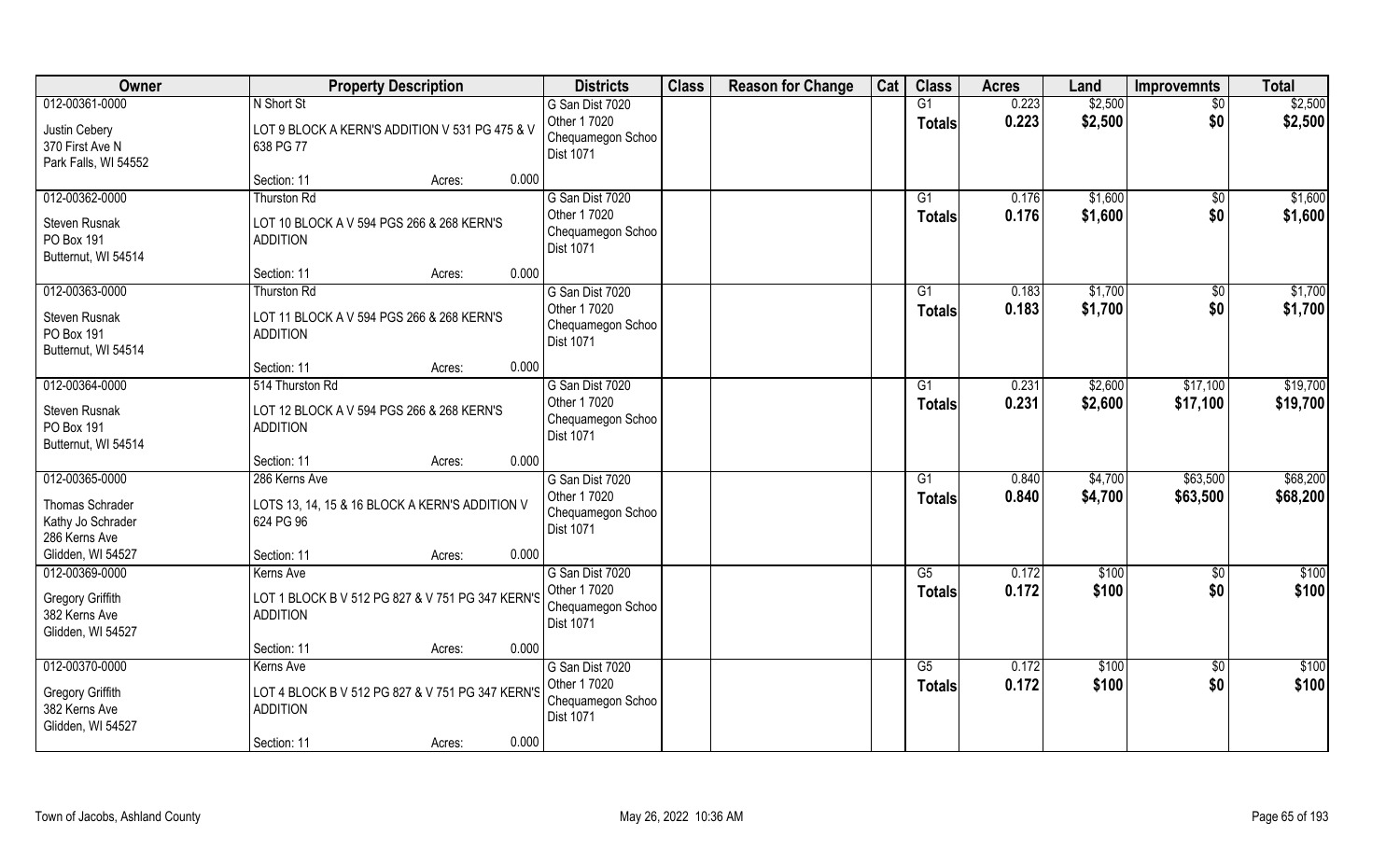| Owner                                                                                          | <b>Property Description</b>                                                                              | <b>Districts</b>                                                         | <b>Class</b> | <b>Reason for Change</b> | Cat | <b>Class</b>        | <b>Acres</b>   | Land               | <b>Improvemnts</b>   | <b>Total</b>         |
|------------------------------------------------------------------------------------------------|----------------------------------------------------------------------------------------------------------|--------------------------------------------------------------------------|--------------|--------------------------|-----|---------------------|----------------|--------------------|----------------------|----------------------|
| 012-00371-0000<br><b>Gregory Griffith</b><br>382 Kerns Ave<br>Glidden, WI 54527                | Kerns Ave<br>LOT 5 BLOCK B V 512 PG 827 & V 751 PG 347 KERN'S<br><b>ADDITION</b>                         | G San Dist 7020<br>Other 1 7020<br>Chequamegon Schoo<br><b>Dist 1071</b> |              |                          |     | G5<br><b>Totals</b> | 0.172<br>0.172 | \$100<br>\$100     | $\sqrt{6}$<br>\$0    | \$100<br>\$100       |
|                                                                                                | Section: 11<br>0.000<br>Acres:                                                                           |                                                                          |              |                          |     |                     |                |                    |                      |                      |
| 012-00372-0000<br><b>Gregory Griffith</b><br>382 Kerns Ave<br>Glidden, WI 54527                | Kerns Ave<br>LOT 8 BLOCK B V 512 PG 827 & V 751 PG 347 KERN'S<br><b>ADDITION</b>                         | G San Dist 7020<br>Other 1 7020<br>Chequamegon Schoo<br><b>Dist 1071</b> |              |                          |     | G5<br>Totals        | 0.172<br>0.172 | \$100<br>\$100     | \$0<br>\$0           | \$100<br>\$100       |
| 012-00373-0000                                                                                 | 0.000<br>Section: 11<br>Acres:<br>Kerns Ave                                                              | G San Dist 7020                                                          |              |                          |     | G5                  | 0.172          | \$100              | \$0                  | \$100                |
| <b>Gregory Griffith</b><br>382 Kerns Ave<br>Glidden, WI 54527                                  | LOT 9 BLOCK B V 512 PG 827 & V 751 PG 347 KERN'S<br><b>ADDITION</b>                                      | Other 1 7020<br>Chequamegon Schoo<br>Dist 1071                           |              |                          |     | <b>Totals</b>       | 0.172          | \$100              | \$0                  | \$100                |
|                                                                                                | 0.000<br>Section: 11<br>Acres:                                                                           |                                                                          |              |                          |     |                     |                |                    |                      |                      |
| 012-00374-0000<br><b>Gregory Griffith</b><br>382 Kerns Ave<br>Glidden, WI 54527                | Kerns Ave<br>LOT 12 BLOCK B V 512 PG 827 & V 751 PG 347<br><b>KERN'S ADDITION</b>                        | G San Dist 7020<br>Other 1 7020<br>Chequamegon Schoo<br>Dist 1071        |              |                          |     | G5<br><b>Totals</b> | 0.172<br>0.172 | \$100<br>\$100     | \$0<br>\$0           | \$100<br>\$100       |
|                                                                                                | 0.000<br>Section: 11<br>Acres:                                                                           |                                                                          |              |                          |     |                     |                |                    |                      |                      |
| 012-00375-0000<br><b>Gregory Griffith</b><br>382 Kerns Ave<br>Glidden, WI 54527                | 382 Kerns Ave<br>LOT 13 BLOCK B V 512 PG 827 & V 751 PG 347<br><b>KERN'S ADDITION</b>                    | G San Dist 7020<br>Other 1 7020<br>Chequamegon Schoo<br>Dist 1071        |              |                          |     | G1<br><b>Totals</b> | 0.172<br>0.172 | \$1,500<br>\$1,500 | \$56,300<br>\$56,300 | \$57,800<br>\$57,800 |
|                                                                                                | 0.000<br>Section: 11<br>Acres:                                                                           |                                                                          |              |                          |     |                     |                |                    |                      |                      |
| 012-00376-0000                                                                                 | Kerns Ave                                                                                                | G San Dist 7020                                                          |              |                          |     | G1                  | 0.172          | \$1,500            | \$0                  | \$1,500              |
| <b>Gregory Griffith</b><br>382 Kerns Ave<br>Glidden, WI 54527                                  | LOT 16 BLOCK B V 512 PG 827 & V 751 PG 347<br><b>KERN'S ADDITION</b>                                     | Other 1 7020<br>Chequamegon Schoo<br>Dist 1071                           |              |                          |     | <b>Totals</b>       | 0.172          | \$1,500            | \$0                  | \$1,500              |
|                                                                                                | 0.000<br>Section: 11<br>Acres:                                                                           |                                                                          |              |                          |     |                     |                |                    |                      |                      |
| 012-00377-0000<br>Reference<br>c/o Reference Parcel Only<br>201 Main St W<br>Ashland, WI 54806 | LOTS 2-3-6-7-10-11-14 & 15 BLOCK B (VACATED)<br><b>KERN'S ADDITION</b><br>0.000<br>Section: 11<br>Acres: | Chequamegon Schoo<br><b>Dist 1071</b>                                    |              |                          |     | <b>Totals</b>       |                |                    |                      |                      |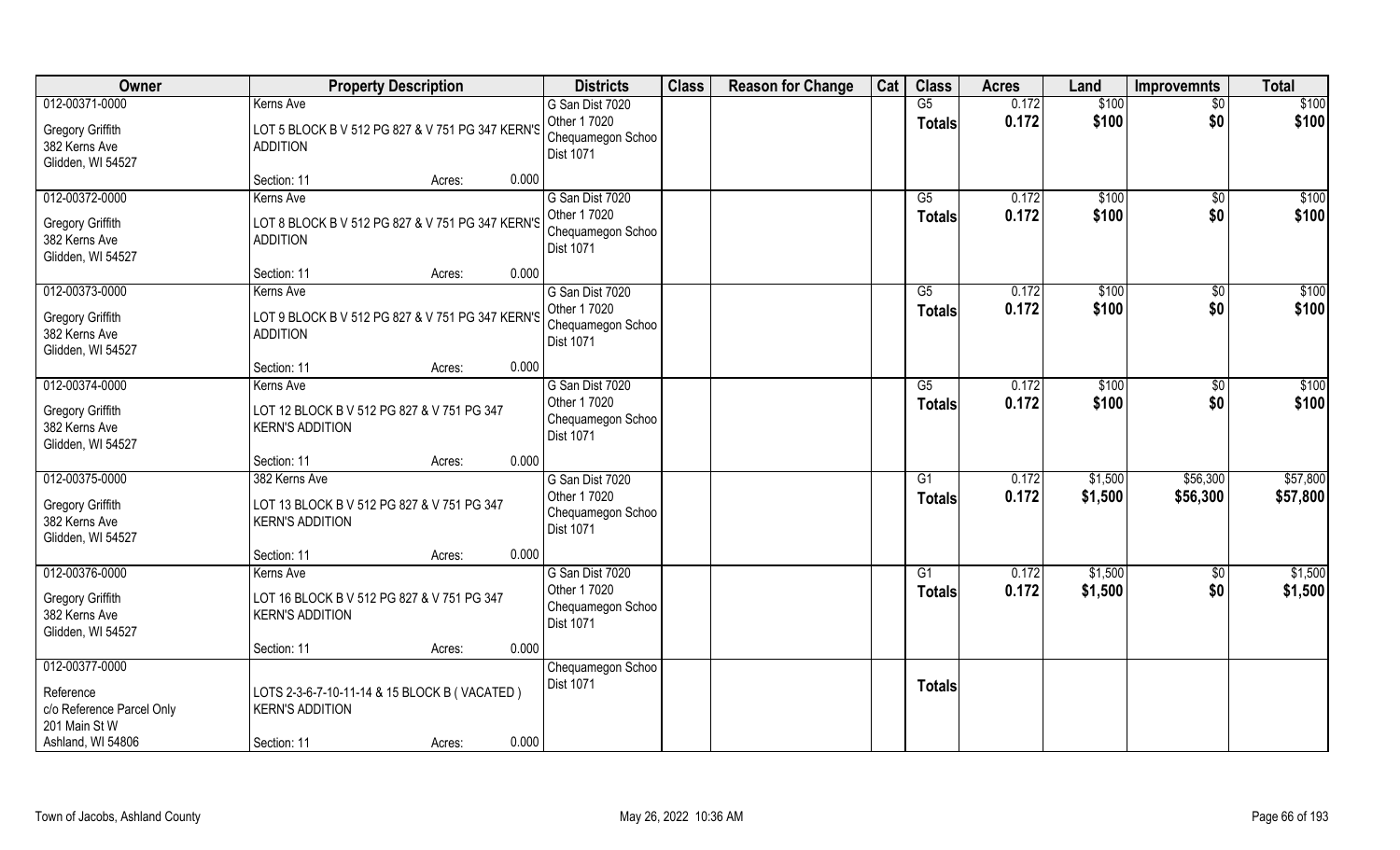| Owner                                                                                          |                                                                        | <b>Property Description</b> |       | <b>Districts</b>                                                         | <b>Class</b> | <b>Reason for Change</b> | Cat | <b>Class</b>                     | <b>Acres</b>   | Land               | <b>Improvemnts</b>     | <b>Total</b>       |
|------------------------------------------------------------------------------------------------|------------------------------------------------------------------------|-----------------------------|-------|--------------------------------------------------------------------------|--------------|--------------------------|-----|----------------------------------|----------------|--------------------|------------------------|--------------------|
| 012-00378-0000<br><b>Carol Eineichner Trustees</b><br>3440 Wilshire Rd<br>Brookfield, WI 53005 | 371 Kerns Ave<br>LOT 1 BLOCK E KERN'S ADDITION V 496 PG 124            |                             |       | G San Dist 7020<br>Other 1 7020<br>Chequamegon Schoo<br><b>Dist 1071</b> |              |                          |     | G1<br><b>Totals</b>              | 0.172<br>0.172 | \$1,500<br>\$1,500 | \$7,500<br>\$7,500     | \$9,000<br>\$9,000 |
|                                                                                                | Section: 11                                                            | Acres:                      | 0.000 |                                                                          |              |                          |     |                                  |                |                    |                        |                    |
| 012-00379-0000<br><b>Carol Eineichner Trustees</b><br>3440 Wilshire Rd<br>Brookfield, WI 53005 | Kerns Ave<br>LOT 4 BLOCK E KERN'S ADDITION V 496 PG 124                |                             |       | G San Dist 7020<br>Other 1 7020<br>Chequamegon Schoo<br>Dist 1071        |              |                          |     | G1<br><b>Totals</b>              | 0.172<br>0.172 | \$1,500<br>\$1,500 | $\sqrt{$0}$<br>\$0     | \$1,500<br>\$1,500 |
|                                                                                                | Section: 11                                                            | Acres:                      | 0.000 |                                                                          |              |                          |     |                                  |                |                    |                        |                    |
| 012-00380-0000<br>Michael Sufak<br>Donna Sufak<br>459 Thurston Rd                              | Kerns Ave<br>LOT 5 BLOCK E VOL 351 PG 296 KERN'S ADDITION              |                             |       | G San Dist 7020<br>Other 1 7020<br>Chequamegon Schoo<br><b>Dist 1071</b> |              |                          |     | G5<br><b>Totals</b>              | 0.172<br>0.172 | \$100<br>\$100     | $\sqrt{50}$<br>\$0     | \$100<br>\$100     |
| Glidden, WI 54527                                                                              | Section: 11                                                            | Acres:                      | 0.000 |                                                                          |              |                          |     |                                  |                |                    |                        |                    |
| 012-00381-0000<br>Michael Sufak<br>Donna Sufak<br>459 Thurston Rd                              | Kerns Ave<br>LOT 8 BLOCK E VOL 351 PG 296 KERN'S ADDITION              |                             |       | G San Dist 7020<br>Other 1 7020<br>Chequamegon Schoo<br><b>Dist 1071</b> |              |                          |     | G5<br><b>Totals</b>              | 0.172<br>0.172 | \$100<br>\$100     | $\sqrt[6]{3}$<br>\$0   | \$100<br>\$100     |
| Glidden, WI 54527                                                                              | Section: 11                                                            | Acres:                      | 0.000 |                                                                          |              |                          |     |                                  |                |                    |                        |                    |
| 012-00382-0000<br><b>Michael Sufak</b><br>Donna Sufak<br>459 Thurston Rd                       | Kerns Ave<br>LOT 9 BLOCK E VOL 351 PG 296 KERN'S ADDITION              |                             |       | G San Dist 7020<br>Other 1 7020<br>Chequamegon Schoo<br><b>Dist 1071</b> |              |                          |     | $\overline{G5}$<br><b>Totals</b> | 0.172<br>0.172 | \$100<br>\$100     | $\overline{50}$<br>\$0 | \$100<br>\$100     |
| Glidden, WI 54527                                                                              | Section: 11                                                            | Acres:                      | 0.000 |                                                                          |              |                          |     |                                  |                |                    |                        |                    |
| 012-00383-0000                                                                                 | Kerns Ave                                                              |                             |       | G San Dist 7020                                                          |              |                          |     | G5                               | 0.172          | \$100              | \$0                    | \$100              |
| Michael Sufak<br>Donna Sufak<br>459 Thurston Rd                                                | LOT 12 BLOCK E VOL 351 PG 296 KERN'S ADDITION                          |                             |       | Other 1 7020<br>Chequamegon Schoo<br>Dist 1071                           |              |                          |     | <b>Totals</b>                    | 0.172          | \$100              | \$0                    | \$100              |
| Glidden, WI 54527                                                                              | Section: 11                                                            | Acres:                      | 0.000 |                                                                          |              |                          |     |                                  |                |                    |                        |                    |
| 012-00384-0000<br>Lyle B. Hanson<br>74215 Schmidt Rd<br>Glidden, WI 54527                      | 403 Thurston Rd<br>LOTS 13 & 16 BLOCK E KERN'S ADDITION<br>Section: 11 | Acres:                      | 0.000 | G San Dist 7020<br>Other 1 7020<br>Chequamegon Schoo<br><b>Dist 1071</b> |              |                          |     | $\overline{G1}$<br><b>Totals</b> | 0.344<br>0.344 | \$3,400<br>\$3,400 | \$3,600<br>\$3,600     | \$7,000<br>\$7,000 |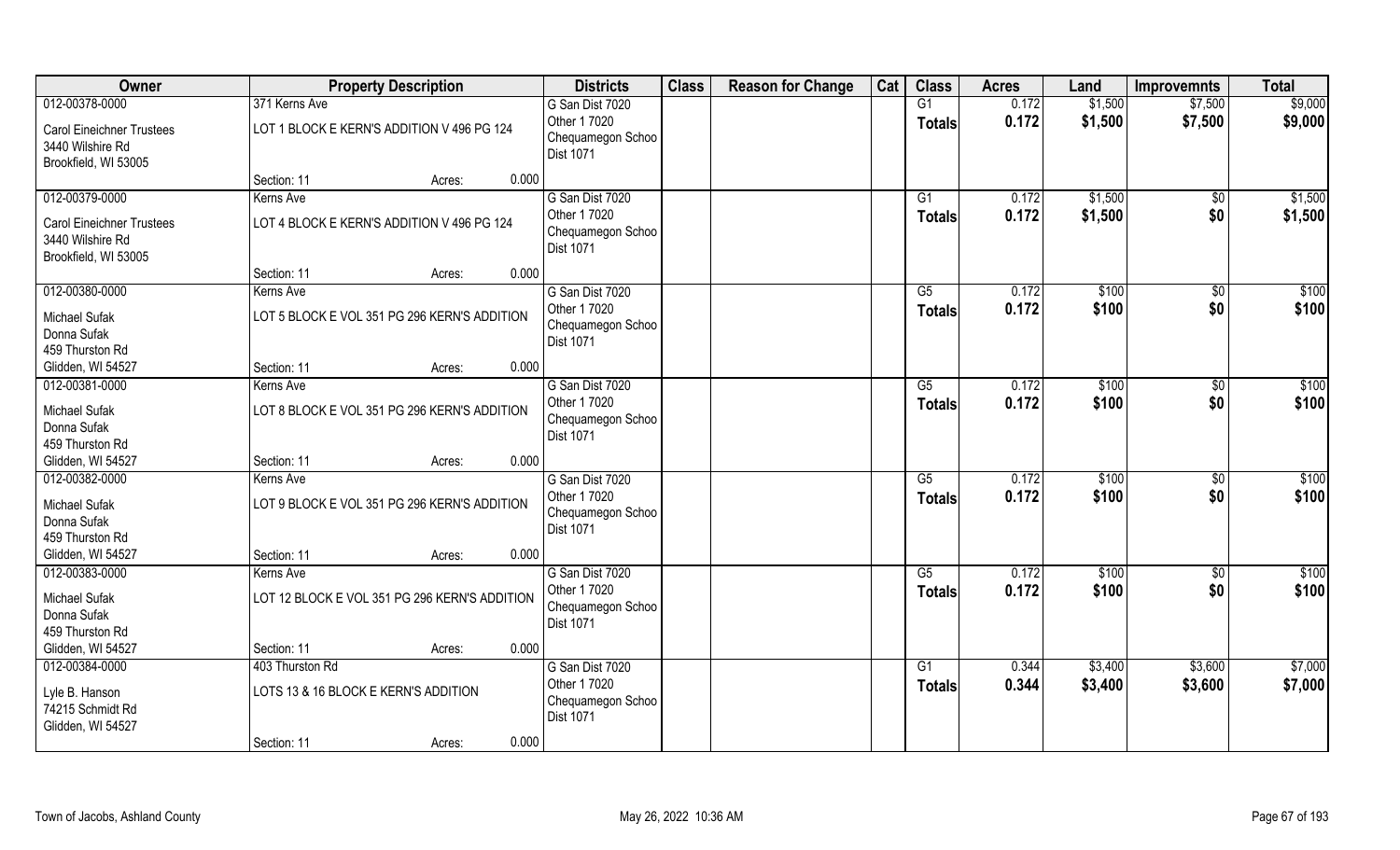| Owner                                                                  | <b>Property Description</b>                                  |        | <b>Districts</b>                                                  | <b>Class</b> | <b>Reason for Change</b> | Cat | <b>Class</b>    | <b>Acres</b>   | Land               | <b>Improvemnts</b>   | <b>Total</b>         |
|------------------------------------------------------------------------|--------------------------------------------------------------|--------|-------------------------------------------------------------------|--------------|--------------------------|-----|-----------------|----------------|--------------------|----------------------|----------------------|
| 012-00386-0000<br>Reference                                            | LOTS 2-3-6-7-10-11-14- & 15 BLOCK E (VACATED)                |        | Chequamegon Schoo<br>Dist 1071                                    |              |                          |     | <b>Totals</b>   |                |                    |                      |                      |
| c/o Reference Parcel Only<br>201 Main St W<br>Ashland, WI 54806        | <b>KERN'S ADDITION</b>                                       |        | 0.000                                                             |              |                          |     |                 |                |                    |                      |                      |
|                                                                        | Section: 11                                                  | Acres: |                                                                   |              |                          |     |                 |                |                    |                      |                      |
| 012-00387-0000<br>Frank Ledoux Jr<br>483 Short St<br>Glidden, WI 54527 | 483 Short St<br>LOT 1 BLOCK F VOL 425 PG 710 KERN'S ADDITION |        | G San Dist 7020<br>Other 1 7020<br>Chequamegon Schoo<br>Dist 1071 |              |                          |     | G1<br>Totals    | 0.172<br>0.172 | \$1,500<br>\$1,500 | \$16,800<br>\$16,800 | \$18,300<br>\$18,300 |
|                                                                        | Section: 11                                                  | Acres: | 0.000                                                             |              |                          |     |                 |                |                    |                      |                      |
| 012-00388-0000                                                         | 483 Thurston Rd                                              |        | G San Dist 7020                                                   |              |                          |     | G1              | 0.344          | \$3,400            | \$4,100              | \$7,500              |
| Dawn Eineichner<br>Robin Eineichner<br>2528 N 61st St                  | LOTS 2 & 3 BLOCK F KERN'S ADDITION                           |        | Other 1 7020<br>Chequamegon Schoo<br>Dist 1071                    |              |                          |     | <b>Totals</b>   | 0.344          | \$3,400            | \$4,100              | \$7,500              |
| Milwaukee, WI 53213                                                    | Section: 11                                                  | Acres: | 0.000                                                             |              |                          |     |                 |                |                    |                      |                      |
| 012-00390-0000                                                         | <b>Thurston Rd</b>                                           |        | G San Dist 7020                                                   |              |                          |     | G1              | 0.172          | \$1,500            | $\frac{6}{5}$        | \$1,500              |
| Frank Ledoux Jr<br>483 Short St<br>Glidden, WI 54527                   | LOT 4 BLOCK F VOL 425 PG 710 KERN'S ADDITION                 |        | Other 1 7020<br>Chequamegon Schoo<br>Dist 1071                    |              |                          |     | Totals          | 0.172          | \$1,500            | \$0                  | \$1,500              |
|                                                                        | Section: 11                                                  | Acres: | 0.000                                                             |              |                          |     |                 |                |                    |                      |                      |
| 012-00391-0000                                                         | Thurston Rd                                                  |        | G San Dist 7020                                                   |              |                          |     | $\overline{G1}$ | 0.143          | \$1,300            | $\overline{50}$      | \$1,300              |
| Trisha J. Hagmann<br>437 Short St<br>Glidden, WI 54527                 | LOT 5 BLOCK F KERN'S ADDITION                                |        | Other 1 7020<br>Chequamegon Schoo<br>Dist 1071                    |              |                          |     | <b>Totals</b>   | 0.143          | \$1,300            | \$0                  | \$1,300              |
|                                                                        | Section: 11                                                  | Acres: | 0.000                                                             |              |                          |     |                 |                |                    |                      |                      |
| 012-00392-0000                                                         | 459 Thurston Rd                                              |        | G San Dist 7020                                                   |              |                          |     | G1              | 0.172          | \$1,500            | \$40,600             | \$42,100             |
| Michael Sufak<br>Donna Sufak<br>459 Thurston Rd                        | LOT 6 BLOCK F VOL 351 PG 296 KERN'S ADDITION                 |        | Other 1 7020<br>Chequamegon Schoo<br>Dist 1071                    |              |                          |     | <b>Totals</b>   | 0.172          | \$1,500            | \$40,600             | \$42,100             |
| Glidden, WI 54527                                                      | Section: 11                                                  | Acres: | 0.000                                                             |              |                          |     |                 |                |                    |                      |                      |
| 012-00393-0000                                                         | Thurston Rd                                                  |        | G San Dist 7020                                                   |              |                          |     | $\overline{G1}$ | 0.172          | \$1,500            | \$0                  | \$1,500              |
| Michael Sufak<br>Donna Sufak<br>459 Thurston Rd                        | LOT 7 BLOCK F VOL 351 PG 296 KERN'S ADDITION                 |        | Other 1 7020<br>Chequamegon Schoo<br><b>Dist 1071</b><br>0.000    |              |                          |     | <b>Totals</b>   | 0.172          | \$1,500            | \$0                  | \$1,500              |
| Glidden, WI 54527                                                      | Section: 11                                                  | Acres: |                                                                   |              |                          |     |                 |                |                    |                      |                      |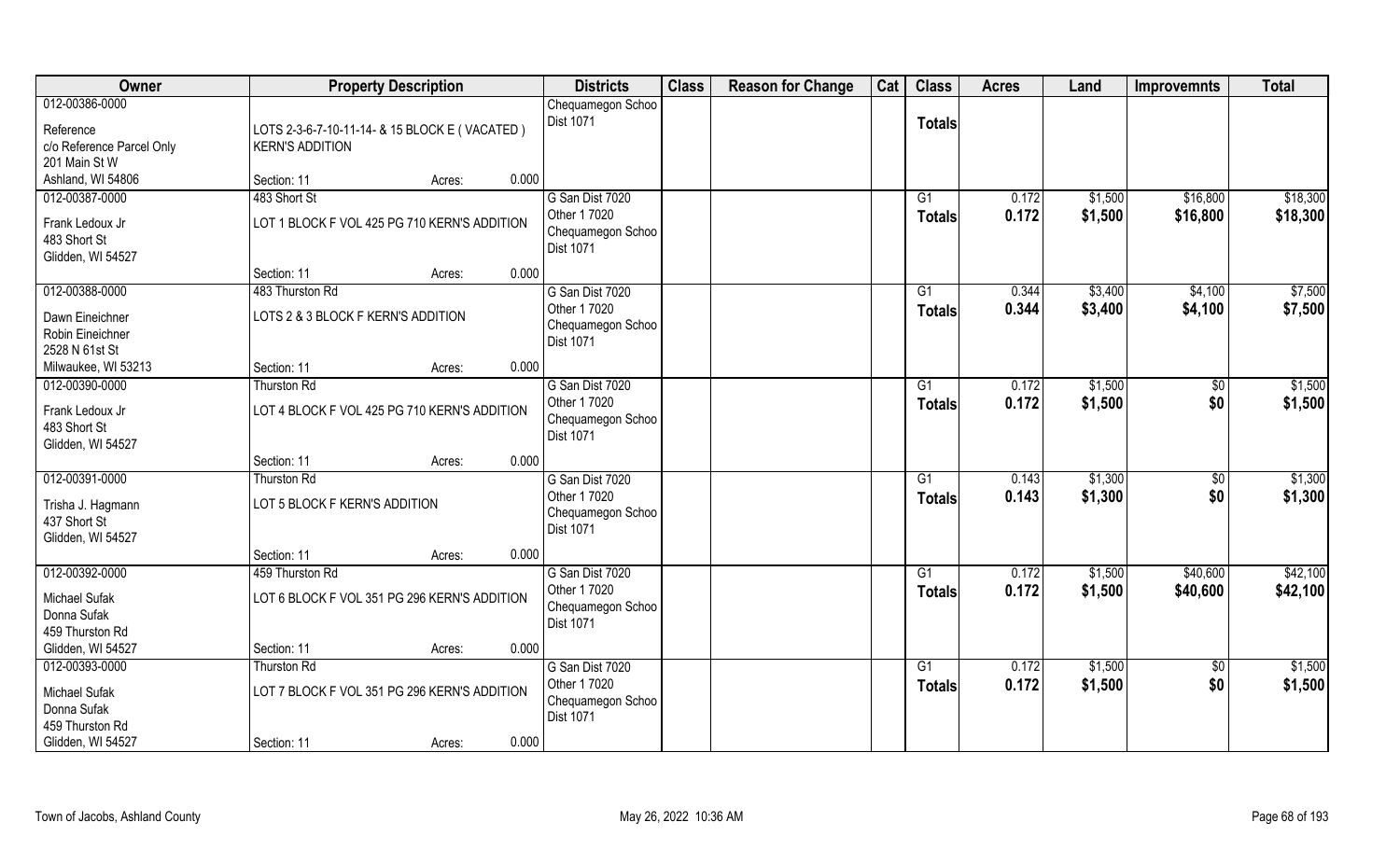| Owner                                                                      |                                                                | <b>Property Description</b> |       | <b>Districts</b>                                                         | <b>Class</b> | <b>Reason for Change</b> | Cat | <b>Class</b>              | <b>Acres</b>   | Land               | <b>Improvemnts</b>     | <b>Total</b>         |
|----------------------------------------------------------------------------|----------------------------------------------------------------|-----------------------------|-------|--------------------------------------------------------------------------|--------------|--------------------------|-----|---------------------------|----------------|--------------------|------------------------|----------------------|
| 012-00394-0000<br>Trisha J. Hagmann<br>437 Short St<br>Glidden, WI 54527   | 437 Short St<br>LOT 8 BLOCK F KERN'S ADDITION                  |                             |       | G San Dist 7020<br>Other 1 7020<br>Chequamegon Schoo<br><b>Dist 1071</b> |              |                          |     | G1<br><b>Totals</b>       | 0.143<br>0.143 | \$1,300<br>\$1,300 | \$27,000<br>\$27,000   | \$28,300<br>\$28,300 |
|                                                                            | Section: 11                                                    | Acres:                      | 0.000 |                                                                          |              |                          |     |                           |                |                    |                        |                      |
| 012-00395-0000<br>Trisha J. Hagmann<br>437 Short St<br>Glidden, WI 54527   | Short Rd<br>LOT 9 BLOCK F KERN'S ADDITION                      |                             |       | G San Dist 7020<br>Other 1 7020<br>Chequamegon Schoo<br><b>Dist 1071</b> |              |                          |     | G1<br>Totals              | 0.143<br>0.143 | \$1,300<br>\$1,300 | $\overline{50}$<br>\$0 | \$1,300<br>\$1,300   |
|                                                                            | Section: 11                                                    | Acres:                      | 0.000 |                                                                          |              |                          |     |                           |                |                    |                        |                      |
| 012-00396-0000<br>lan Lorge<br>623 S Lincoln Dr<br>Howards Grove, WI 53083 | 431 Thurston Rd<br>LOT 10 BLOCK F KERN'S ADDITION V 750 PG 732 |                             |       | G San Dist 7020<br>Other 1 7020<br>Chequamegon Schoo<br>Dist 1071        |              |                          |     | G1<br><b>Totals</b>       | 0.172<br>0.172 | \$1,500<br>\$1,500 | \$46,300<br>\$46,300   | \$47,800<br>\$47,800 |
|                                                                            | Section: 11                                                    | Acres:                      | 0.000 |                                                                          |              |                          |     |                           |                |                    |                        |                      |
| 012-00397-0000<br>lan Lorge                                                | Thurston Rd<br>LOT 11 BLOCK F KERN'S ADDITION V 750 PG 732     |                             |       | G San Dist 7020<br>Other 1 7020                                          |              |                          |     | G1<br><b>Totals</b>       | 0.172<br>0.172 | \$1,500<br>\$1,500 | \$0<br>\$0             | \$1,500<br>\$1,500   |
| 623 S Lincoln Dr<br>Howards Grove, WI 53083                                |                                                                |                             |       | Chequamegon Schoo<br><b>Dist 1071</b>                                    |              |                          |     |                           |                |                    |                        |                      |
|                                                                            | Section: 11                                                    | Acres:                      | 0.000 |                                                                          |              |                          |     |                           |                |                    |                        |                      |
| 012-00398-0000<br>Trisha J. Hagmann<br>437 Short St<br>Glidden, WI 54527   | <b>Thurston Rd</b><br>LOT 12 BLOCK F KERN'S ADDITION           |                             |       | G San Dist 7020<br>Other 1 7020<br>Chequamegon Schoo<br>Dist 1071        |              |                          |     | $\overline{G1}$<br>Totals | 0.143<br>0.143 | \$1,300<br>\$1,300 | $\overline{50}$<br>\$0 | \$1,300<br>\$1,300   |
|                                                                            | Section: 11                                                    | Acres:                      | 0.000 |                                                                          |              |                          |     |                           |                |                    |                        |                      |
| 012-00400-0000                                                             | <b>Thurston Rd</b>                                             |                             |       | G San Dist 7020                                                          |              |                          |     | G1                        | 0.344          | \$3,400            | \$0                    | \$3,400              |
| Lyle B. Hanson<br>74215 Schmidt Rd<br>Glidden, WI 54527                    | LOTS 14 & 15 BLOCK F KERN'S ADDITION                           |                             |       | Other 1 7020<br>Chequamegon Schoo<br>Dist 1071                           |              |                          |     | <b>Totals</b>             | 0.344          | \$3,400            | \$0                    | \$3,400              |
|                                                                            | Section: 11                                                    | Acres:                      | 0.000 |                                                                          |              |                          |     |                           |                |                    |                        |                      |
| 012-00402-0000                                                             | 407 Short St                                                   |                             |       | G San Dist 7020                                                          |              |                          |     | $\overline{G1}$           | 0.287          | \$3,100            | \$73,600               | \$76,700             |
| Harold Becker<br>Rose Becker<br>N55 W25707 Richmond Rd                     | LOTS 13 & 16 BLOCK F KERN'S ADDITION                           |                             |       | Other 1 7020<br>Chequamegon Schoo<br>Dist 1071                           |              |                          |     | Totals                    | 0.287          | \$3,100            | \$73,600               | \$76,700             |
| Sussex, WI 53089                                                           | Section: 11                                                    | Acres:                      | 0.000 |                                                                          |              |                          |     |                           |                |                    |                        |                      |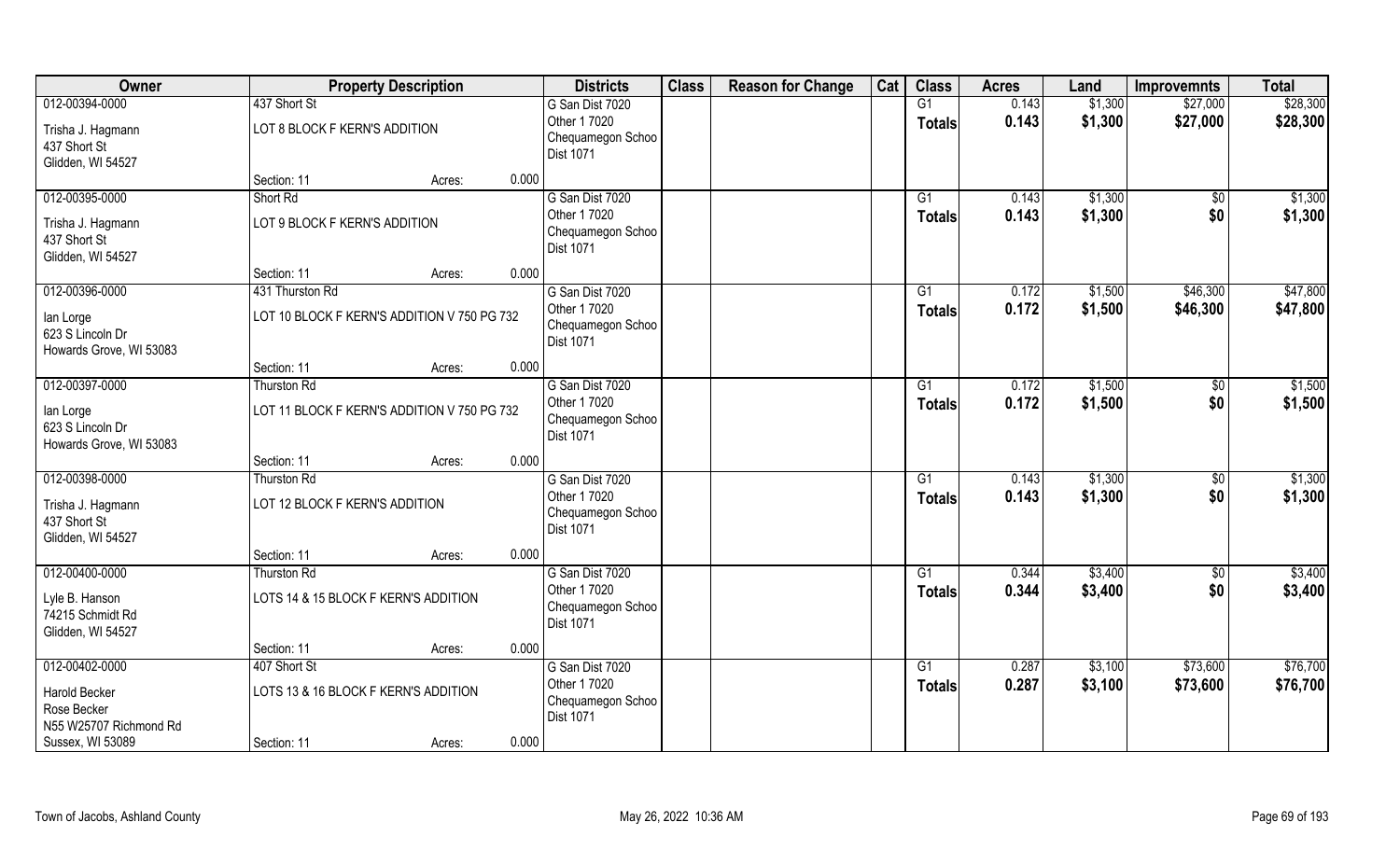| Owner                                                             |                                                                                     | <b>Property Description</b> |       | <b>Districts</b>                                      | <b>Class</b> | <b>Reason for Change</b> | Cat | <b>Class</b>    | <b>Acres</b> | Land    | <b>Improvemnts</b> | <b>Total</b> |
|-------------------------------------------------------------------|-------------------------------------------------------------------------------------|-----------------------------|-------|-------------------------------------------------------|--------------|--------------------------|-----|-----------------|--------------|---------|--------------------|--------------|
| 012-00403-0000                                                    | 466 Short St                                                                        |                             |       | G San Dist 7020                                       |              |                          |     | G1              | 1.760        | \$4,400 | $\overline{50}$    | \$4,400      |
| Nicholas Pankratz et al<br>E589 Birkshire Ln<br>Waupaca, WI 54981 | OUTLOT G KERN'S ADDITION                                                            |                             |       | Other 1 7020<br>Chequamegon Schoo<br>Dist 1071        |              |                          |     | <b>Totals</b>   | 1.760        | \$4,400 | \$0                | \$4,400      |
|                                                                   | Section: 11                                                                         | Acres:                      | 1.760 |                                                       |              |                          |     |                 |              |         |                    |              |
| 012-00404-0000                                                    |                                                                                     |                             |       | Chequamegon Schoo                                     |              |                          |     |                 |              |         |                    |              |
| Reference<br>c/o Reference Parcel Only<br>201 Main St W           | STRAETZ ADDITION TO VILLAGE OF CHIPPEWA<br>CROSSING NE1/4 SW1/4 SECTION 11 T42N R2W |                             |       | <b>Dist 1071</b>                                      |              |                          |     | <b>Totals</b>   |              |         |                    |              |
| Ashland, WI 54806                                                 | Section: 11                                                                         | Acres:                      | 0.000 |                                                       |              |                          |     |                 |              |         |                    |              |
| 012-00405-0000                                                    | Park St                                                                             |                             |       | G San Dist 7020                                       |              |                          |     | G1              | 0.280        | \$3,100 | \$0                | \$3,100      |
| Keith Kerfoot                                                     | LOT 1 BLOCK A STRAETZ ADDITION                                                      |                             |       | Other 1 7020                                          |              |                          |     | <b>Totals</b>   | 0.280        | \$3,100 | \$0                | \$3,100      |
| c/o Rena Prochnow<br>171 Park St                                  |                                                                                     |                             |       | Chequamegon Schoo<br>Dist 1071                        |              |                          |     |                 |              |         |                    |              |
| Glidden, WI 54527                                                 | Section: 11                                                                         | Acres:                      | 0.000 |                                                       |              |                          |     |                 |              |         |                    |              |
| 012-00406-0000                                                    | Park St                                                                             |                             |       | G San Dist 7020                                       |              |                          |     | G1              | 0.172        | \$1,500 | \$0                | \$1,500      |
| Keith Kerfoot<br>c/o Rena Prochnow<br>171 Park St                 | LOT 2 BLOCK A STRAETZ ADDITION                                                      |                             |       | Other 1 7020<br>Chequamegon Schoo<br><b>Dist 1071</b> |              |                          |     | <b>Totals</b>   | 0.172        | \$1,500 | \$0                | \$1,500      |
| Glidden, WI 54527                                                 | Section: 11                                                                         | Acres:                      | 0.000 |                                                       |              |                          |     |                 |              |         |                    |              |
| 012-00407-0000                                                    | 391 Park St                                                                         |                             |       | G San Dist 7020                                       |              |                          |     | $\overline{G1}$ | 0.172        | \$1,500 | \$46,000           | \$47,500     |
| Keith Kerfoot<br>c/o Rena Prochnow<br>171 Park St                 | LOT 3 BLOCK A STRAETZ ADDITION                                                      |                             |       | Other 1 7020<br>Chequamegon Schoo<br>Dist 1071        |              |                          |     | Totals          | 0.172        | \$1,500 | \$46,000           | \$47,500     |
| Glidden, WI 54527                                                 | Section: 11                                                                         | Acres:                      | 0.000 |                                                       |              |                          |     |                 |              |         |                    |              |
| 012-00408-0000                                                    | <b>Hungry Hollow</b>                                                                |                             |       | G San Dist 7020                                       |              |                          |     | G1              | 0.172        | \$1,500 | \$0                | \$1,500      |
| Shannyn Zach<br>227 Musky Pete's Dr<br>Glidden, WI 54527          | LOT 4 BLOCK A STRAETZ ADDITION                                                      |                             |       | Other 1 7020<br>Chequamegon Schoo<br>Dist 1071        |              |                          |     | <b>Totals</b>   | 0.172        | \$1,500 | \$0                | \$1,500      |
|                                                                   | Section: 11                                                                         | Acres:                      | 0.000 |                                                       |              |                          |     |                 |              |         |                    |              |
| 012-00409-0000                                                    | 282 Hungry Hollow                                                                   |                             |       | G San Dist 7020                                       |              |                          |     | $\overline{G1}$ | 0.218        | \$2,400 | \$8,200            | \$10,600     |
| Shannyn Zach<br>227 Musky Pete's Dr<br>Glidden, WI 54527          | LOT 5 BLOCK A STRAETZ ADDITION                                                      |                             |       | Other 1 7020<br>Chequamegon Schoo<br>Dist 1071        |              |                          |     | Totals          | 0.218        | \$2,400 | \$8,200            | \$10,600     |
|                                                                   | Section: 11                                                                         | Acres:                      | 0.000 |                                                       |              |                          |     |                 |              |         |                    |              |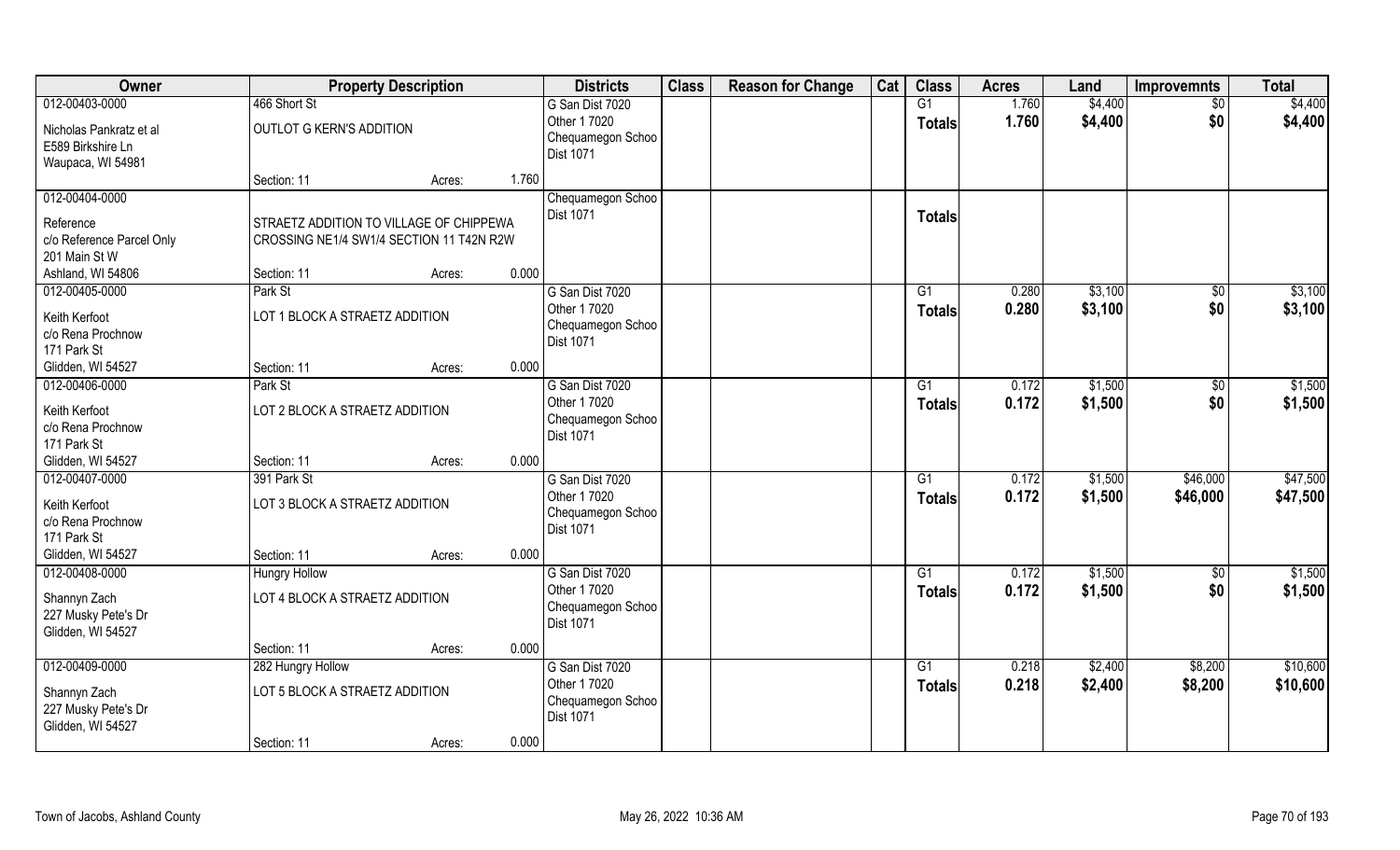| Owner                                                                                            | <b>Property Description</b>                                                                                                       | <b>Districts</b>                                                         | <b>Class</b> | <b>Reason for Change</b> | Cat | <b>Class</b>        | <b>Acres</b>   | Land               | <b>Improvemnts</b>     | <b>Total</b>         |
|--------------------------------------------------------------------------------------------------|-----------------------------------------------------------------------------------------------------------------------------------|--------------------------------------------------------------------------|--------------|--------------------------|-----|---------------------|----------------|--------------------|------------------------|----------------------|
| 012-00410-0000<br>Jerome Prince<br>417 Park St<br>Glidden, WI 54527                              | 417 Park St<br>LOT 1 BLOCK B V 346 PG 347 & V 592 PG 137<br>STRAETZ ADDITION                                                      | G San Dist 7020<br>Other 1 7020<br>Chequamegon Schoo<br><b>Dist 1071</b> |              |                          |     | G1<br><b>Totals</b> | 0.172<br>0.172 | \$1,500<br>\$1,500 | \$21,500<br>\$21,500   | \$23,000<br>\$23,000 |
|                                                                                                  | 0.000<br>Section: 11<br>Acres:                                                                                                    |                                                                          |              |                          |     |                     |                |                    |                        |                      |
| 012-00411-0000<br>William R. Debartolo II<br>25329 Old Morse Rd<br>Glidden, WI 54527             | Park St<br>LOT 2 BLOCK B STRAETZ ADDITION                                                                                         | G San Dist 7020<br>Other 1 7020<br>Chequamegon Schoo<br><b>Dist 1071</b> |              |                          |     | G1<br>Totals        | 0.172<br>0.172 | \$1,500<br>\$1,500 | $\overline{50}$<br>\$0 | \$1,500<br>\$1,500   |
|                                                                                                  | 0.000<br>Section: 11<br>Acres:                                                                                                    |                                                                          |              |                          |     |                     |                |                    |                        |                      |
| 012-00412-0000<br>William R. Debartolo II<br>25329 Old Morse Rd<br>Glidden, WI 54527             | 439 Park St<br>LOT 3 BLOCK B STRAETZ ADDITION                                                                                     | G San Dist 7020<br>Other 1 7020<br>Chequamegon Schoo<br><b>Dist 1071</b> |              |                          |     | G1<br><b>Totals</b> | 0.172<br>0.172 | \$1,500<br>\$1,500 | \$13,700<br>\$13,700   | \$15,200<br>\$15,200 |
|                                                                                                  | 0.000<br>Section: 11<br>Acres:                                                                                                    |                                                                          |              |                          |     |                     |                |                    |                        |                      |
| 012-00413-0000<br>Paul Kreciak<br>465 Park St<br>Glidden, WI 54527                               | Park St<br>LOT 4 BLOCK B STRAETZ ADDITION                                                                                         | G San Dist 7020<br>Other 1 7020<br>Chequamegon Schoo<br><b>Dist 1071</b> |              |                          |     | G1<br><b>Totals</b> | 0.172<br>0.172 | \$1,500<br>\$1,500 | \$0<br>\$0             | \$1,500<br>\$1,500   |
|                                                                                                  | 0.000<br>Section: 11<br>Acres:                                                                                                    |                                                                          |              |                          |     |                     |                |                    |                        |                      |
| 012-00414-0000<br>Paul Kreciak<br>465 Park St<br>Glidden, WI 54527                               | 465 Park St<br>LOT 5 BLOCK B STRAETZ ADDITION                                                                                     | G San Dist 7020<br>Other 1 7020<br>Chequamegon Schoo<br><b>Dist 1071</b> |              |                          |     | G1<br><b>Totals</b> | 0.172<br>0.172 | \$1,500<br>\$1,500 | \$9,000<br>\$9,000     | \$10,500<br>\$10,500 |
|                                                                                                  | 0.000<br>Section: 11<br>Acres:                                                                                                    |                                                                          |              |                          |     |                     |                |                    |                        |                      |
| 012-00415-0000<br>Jeffery Pankratz et al<br>c/o Don Pankratz<br>499 Park St<br>Glidden, WI 54527 | Park St<br>LOT 6 BLOCK B STRAETZ ADDITION V 490 PG 563<br>LIFE ESTATE DONALD & BARBARA PANKRATZ<br>0.000<br>Section: 11<br>Acres: | G San Dist 7020<br>Other 1 7020<br>Chequamegon Schoo<br><b>Dist 1071</b> |              |                          |     | G1<br><b>Totals</b> | 0.172<br>0.172 | \$1,500<br>\$1,500 | \$0<br>\$0             | \$1,500<br>\$1,500   |
| 012-00416-0000                                                                                   | Park St                                                                                                                           | G San Dist 7020                                                          |              |                          |     | G1                  | 0.172          | \$1,500            | $\sqrt{6}$             | \$1,500              |
| Jeffery Pankratz et al<br>c/o Don Pankratz<br>499 Park St<br>Glidden, WI 54527                   | LOT 7 BLOCK B STRAETZ ADDITION V 490 PG 563<br>LIFE ESTATE DONALD & BARBARA PANKRATZ<br>0.000<br>Section: 11<br>Acres:            | Other 1 7020<br>Chequamegon Schoo<br><b>Dist 1071</b>                    |              |                          |     | <b>Totals</b>       | 0.172          | \$1,500            | \$0                    | \$1,500              |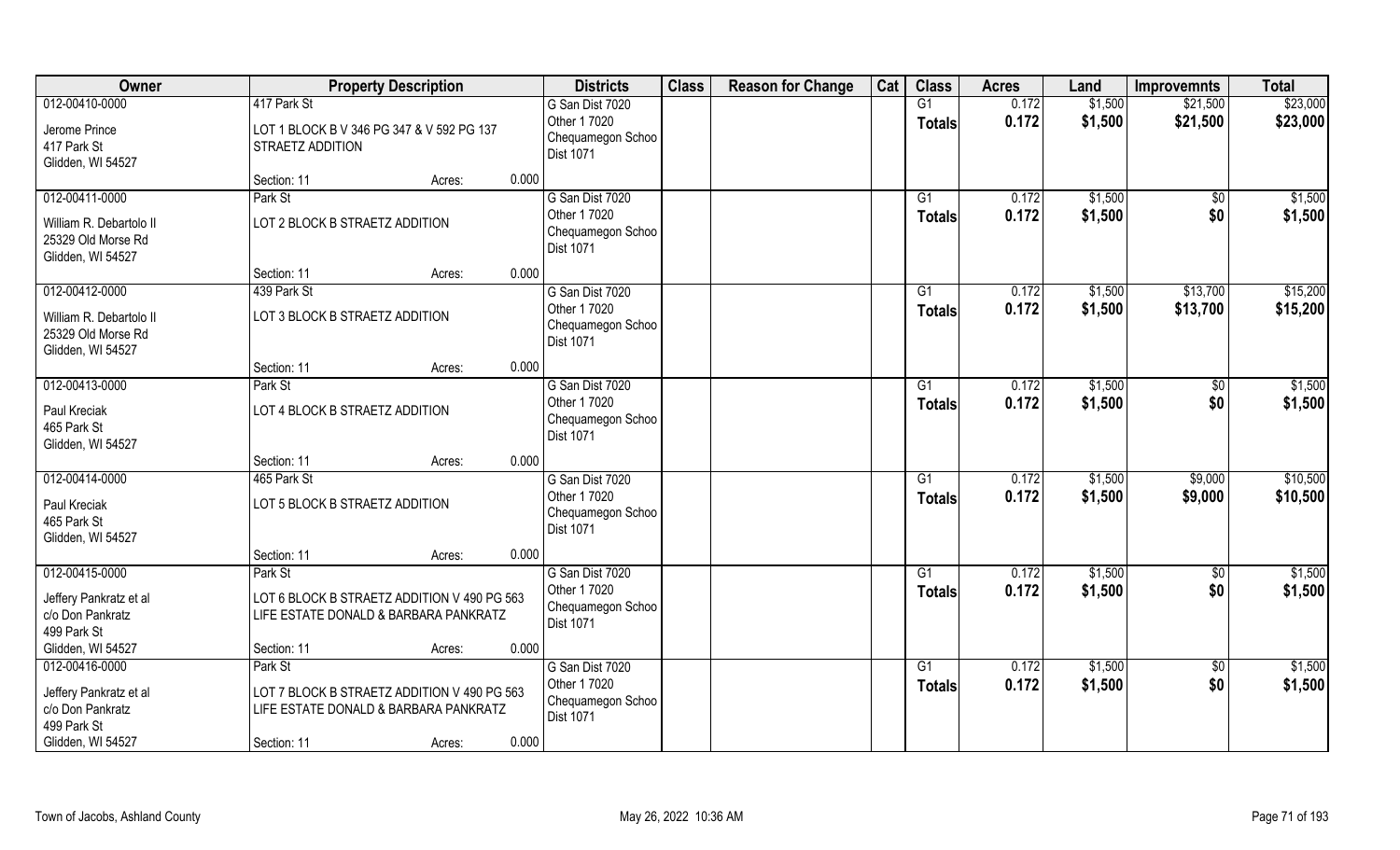| Owner                                                              | <b>Property Description</b>                                                          | <b>Districts</b>                                                  | <b>Class</b> | <b>Reason for Change</b> | Cat | <b>Class</b>  | <b>Acres</b>   | Land               | <b>Improvemnts</b> | <b>Total</b>       |
|--------------------------------------------------------------------|--------------------------------------------------------------------------------------|-------------------------------------------------------------------|--------------|--------------------------|-----|---------------|----------------|--------------------|--------------------|--------------------|
| 012-00417-0000                                                     | 499 Park St                                                                          | G San Dist 7020                                                   |              |                          |     | G1            | 0.172          | \$1,500            | \$48,400           | \$49,900           |
| Jeffery Pankratz et al<br>c/o Don Pankratz                         | LOT 8 BLOCK B STRAETZ ADDITION V 490 PG 563<br>LIFE ESTATE DONALD & BARBARA PANKRATZ | Other 1 7020<br>Chequamegon Schoo<br>Dist 1071                    |              |                          |     | <b>Totals</b> | 0.172          | \$1,500            | \$48,400           | \$49,900           |
| 499 Park St                                                        |                                                                                      |                                                                   |              |                          |     |               |                |                    |                    |                    |
| Glidden, WI 54527                                                  | 0.000<br>Section: 11<br>Acres:                                                       |                                                                   |              |                          |     |               |                |                    |                    |                    |
| 012-00418-0000<br>Fred Beil<br>534 Parker Ave<br>Glidden, WI 54527 | 484 Parker Ave<br>LOT 9 BLOCK B VOL 442 PG 680 STRAETZ ADDITION                      | G San Dist 7020<br>Other 1 7020<br>Chequamegon Schoo<br>Dist 1071 |              |                          |     | G1<br>Totals  | 0.172<br>0.172 | \$1,500<br>\$1,500 | $\sqrt{$0}$<br>\$0 | \$1,500<br>\$1,500 |
|                                                                    | 0.000<br>Section: 11<br>Acres:                                                       |                                                                   |              |                          |     |               |                |                    |                    |                    |
| 012-00419-0000                                                     | Parker Ave                                                                           | G San Dist 7020                                                   |              |                          |     | G1            | 0.172          | \$1,500            | $\overline{50}$    | \$1,500            |
| Fred Beil<br>534 Parker Ave<br>Glidden, WI 54527                   | LOT 10 BLOCK B VOL 442 PG 680 STRAETZ<br><b>ADDITION</b>                             | Other 1 7020<br>Chequamegon Schoo<br>Dist 1071                    |              |                          |     | <b>Totals</b> | 0.172          | \$1,500            | \$0                | \$1,500            |
|                                                                    | 0.000<br>Section: 11<br>Acres:                                                       |                                                                   |              |                          |     |               |                |                    |                    |                    |
| 012-00420-0000                                                     | Parker Ave                                                                           | G San Dist 7020                                                   |              |                          |     | G1            | 0.172          | \$1,500            | \$0                | \$1,500            |
| Fred Beil<br>534 Parker Ave<br>Glidden, WI 54527                   | LOT 11 BLOCK B VOL 442 PG 680 STRAETZ<br><b>ADDITION</b>                             | Other 1 7020<br>Chequamegon Schoo<br>Dist 1071                    |              |                          |     | <b>Totals</b> | 0.172          | \$1,500            | \$0                | \$1,500            |
|                                                                    | 0.000<br>Section: 11<br>Acres:                                                       |                                                                   |              |                          |     |               |                |                    |                    |                    |
| 012-00421-0000                                                     | Parker Ave                                                                           | G San Dist 7020                                                   |              |                          |     | G1            | 0.172          | \$1,500            | $\sqrt[6]{30}$     | \$1,500            |
| Fred Beil<br>534 Parker Ave<br>Glidden, WI 54527                   | LOT 12 BLOCK B VOL 442 PG 680 STRAETZ<br><b>ADDITION</b>                             | Other 1 7020<br>Chequamegon Schoo<br>Dist 1071                    |              |                          |     | Totals        | 0.172          | \$1,500            | \$0                | \$1,500            |
|                                                                    | 0.000<br>Section: 11<br>Acres:                                                       |                                                                   |              |                          |     |               |                |                    |                    |                    |
| 012-00422-0000                                                     | Parker Ave                                                                           | G San Dist 7020                                                   |              |                          |     | G1            | 0.172          | \$1,500            | \$0                | \$1,500            |
| Fred Beil<br>534 Parker Ave<br>Glidden, WI 54527                   | LOT 13 BLOCK B VOL 442 PG 680 STRAETZ<br><b>ADDITION</b>                             | Other 1 7020<br>Chequamegon Schoo<br>Dist 1071                    |              |                          |     | <b>Totals</b> | 0.172          | \$1,500            | \$0                | \$1,500            |
|                                                                    | 0.000<br>Section: 11<br>Acres:                                                       |                                                                   |              |                          |     |               |                |                    |                    |                    |
| 012-00423-0000                                                     | Parker Ave                                                                           | G San Dist 7020                                                   |              |                          |     | G1            | 0.172          | \$1,500            | $\sqrt{$0}$        | \$1,500            |
| <b>Ruth Michel</b><br>432 Parker Ave<br>Glidden, WI 54527          | LOT 14 BLOCK B VOL 350 PG 236 STRAETZ<br><b>ADDITION</b>                             | Other 1 7020<br>Chequamegon Schoo<br><b>Dist 1071</b>             |              |                          |     | <b>Totals</b> | 0.172          | \$1,500            | \$0                | \$1,500            |
|                                                                    | 0.000<br>Section: 11<br>Acres:                                                       |                                                                   |              |                          |     |               |                |                    |                    |                    |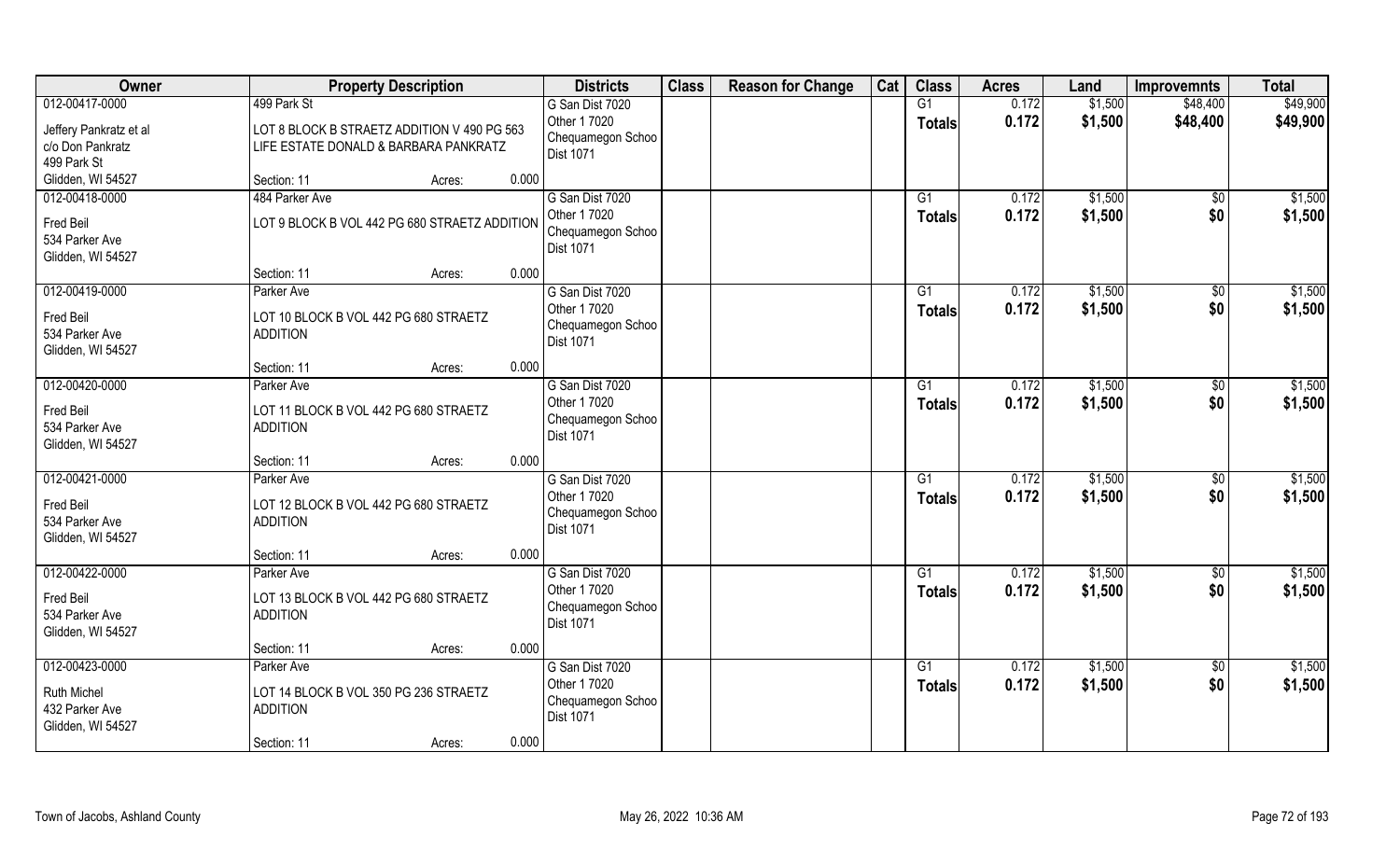| Owner                                                                       | <b>Property Description</b>                                                                                              |        | <b>Districts</b>                                                         | <b>Class</b> | <b>Reason for Change</b> | Cat | <b>Class</b>                   | <b>Acres</b>            | Land                           | <b>Improvemnts</b>            | <b>Total</b>                      |
|-----------------------------------------------------------------------------|--------------------------------------------------------------------------------------------------------------------------|--------|--------------------------------------------------------------------------|--------------|--------------------------|-----|--------------------------------|-------------------------|--------------------------------|-------------------------------|-----------------------------------|
| 012-00424-0000<br><b>Ruth Michel</b><br>432 Parker Ave<br>Glidden, WI 54527 | 432 Parker Ave<br>LOT 15 BLOCK B VOL 350 PG 236 STRAETZ<br><b>ADDITION</b>                                               |        | G San Dist 7020<br>Other 1 7020<br>Chequamegon Schoo<br>Dist 1071        |              |                          |     | G1<br><b>Totals</b>            | 0.172<br>0.172          | \$1,500<br>\$1,500             | \$6,200<br>\$6,200            | \$7,700<br>\$7,700                |
|                                                                             | Section: 11<br>Acres:                                                                                                    | 0.000  |                                                                          |              |                          |     |                                |                         |                                |                               |                                   |
| 012-00425-0000<br>Julie Wiedl<br>408 Parker Ave<br>Glidden, WI 54527        | 408 Parker Ave<br>LOT 16 BLOCK B STRAETZ ADDITION                                                                        |        | G San Dist 7020<br>Other 1 7020<br>Chequamegon Schoo<br>Dist 1071        |              |                          |     | $\overline{G1}$<br>Totals      | 0.172<br>0.172          | \$1,500<br>\$1,500             | \$3,500<br>\$3,500            | \$5,000<br>\$5,000                |
|                                                                             | Section: 11<br>Acres:                                                                                                    | 0.000  |                                                                          |              |                          |     |                                |                         |                                |                               |                                   |
| 012-00426-0000<br>Reference<br>c/o Reference Parcel Only<br>201 Main St W   | GOVT LOT 1 (ABSORBED BY HWY PROJECT F04-6-2)<br>SEC. 11 T42N R2W 2.02A (TAX EXEMPT)                                      |        | Chequamegon Schoo<br>Dist 1071                                           |              |                          |     | <b>Totals</b>                  |                         |                                |                               |                                   |
| Ashland, WI 54806                                                           | Section: 11<br>Acres:                                                                                                    | 2.020  |                                                                          |              |                          |     |                                |                         |                                |                               |                                   |
| 012-00427-0100                                                              | 21461 Old Hwy 13                                                                                                         |        | G San Dist 7020<br>Other 1 7020                                          |              |                          |     | G2                             | 19.290                  | \$15,200                       | \$77,700                      | \$92,900                          |
| Jean Peterson<br><b>Ricky Peterson</b><br>1010 First Ave N                  | GOVT LOT 2 LESS THAT EAST OF HWY 13 & LESS V<br>451 PGS 403 & 925 & V 471 PG 919 SEC. 11 T42N R2V<br>19.29A V 668 PG 650 |        | Chequamegon Schoo<br>Dist 1071                                           |              |                          |     | <b>Totals</b>                  | 19.290                  | \$15,200                       | \$77,700                      | \$92,900                          |
| Park Falls, WI 54552                                                        | Section: 11<br>Acres:                                                                                                    | 19.290 |                                                                          |              |                          |     |                                |                         |                                |                               |                                   |
| 012-00427-0200<br>Bradley K. Lemmer<br>Dayna C. Lemmer<br>21447 Old Hwy 13  | 21447 Old Hwy 13<br>PART OF GOVT LOT 2 DESC IN DOC # 345351 SEC.<br>11 T42N R2W                                          |        | G San Dist 7020<br>Other 1 7020<br>Chequamegon Schoo<br><b>Dist 1071</b> |              |                          |     | G1<br>G <sub>6</sub><br>Totals | 1.000<br>7.900<br>8.900 | \$4,500<br>\$9,900<br>\$14,400 | \$126,800<br>\$0<br>\$126,800 | \$131,300<br>\$9,900<br>\$141,200 |
| Glidden, WI 54527                                                           | Section: 11<br>Acres:                                                                                                    | 8.900  |                                                                          |              |                          |     |                                |                         |                                |                               |                                   |
| 012-00427-0300                                                              | 383 Musky Petes Dr                                                                                                       |        | G San Dist 7020                                                          |              |                          |     | G1                             | 1.810                   | \$6,900                        | \$98,300                      | \$105,200                         |
| Nicolas L. Peterson<br>383 Musky Petes Dr<br>Glidden, WI 54527              | WEST 208.7' OF NORTH 378.7' OF GOVT LOT 2 SEC.<br>11 T42N R2W 1.81A                                                      |        | Other 1 7020<br>Chequamegon Schoo<br>Dist 1071                           |              |                          |     | <b>Totals</b>                  | 1.810                   | \$6,900                        | \$98,300                      | \$105,200                         |
|                                                                             | Section: 11<br>Acres:                                                                                                    | 1.810  |                                                                          |              |                          |     |                                |                         |                                |                               |                                   |
| 012-00428-0100<br>Rick Peterson et al<br>1171 Marion Ln                     | E Hart St<br>GOVT LOT 3 LESS V 275 P 526, (V 516 PG 361) SEC.<br>11 T42N R2W 8A M/L                                      |        | G San Dist 7020<br>Other 1 7020<br>Chequamegon Schoo<br>Dist 1071        |              |                          |     | G5<br><b>Totals</b>            | 8.000<br>8.000          | \$1,000<br>\$1,000             | $\sqrt{$0}$<br>\$0            | \$1,000<br>\$1,000                |
| Park Falls, WI 54552                                                        | Section: 11<br>Acres:                                                                                                    | 8.000  |                                                                          |              |                          |     |                                |                         |                                |                               |                                   |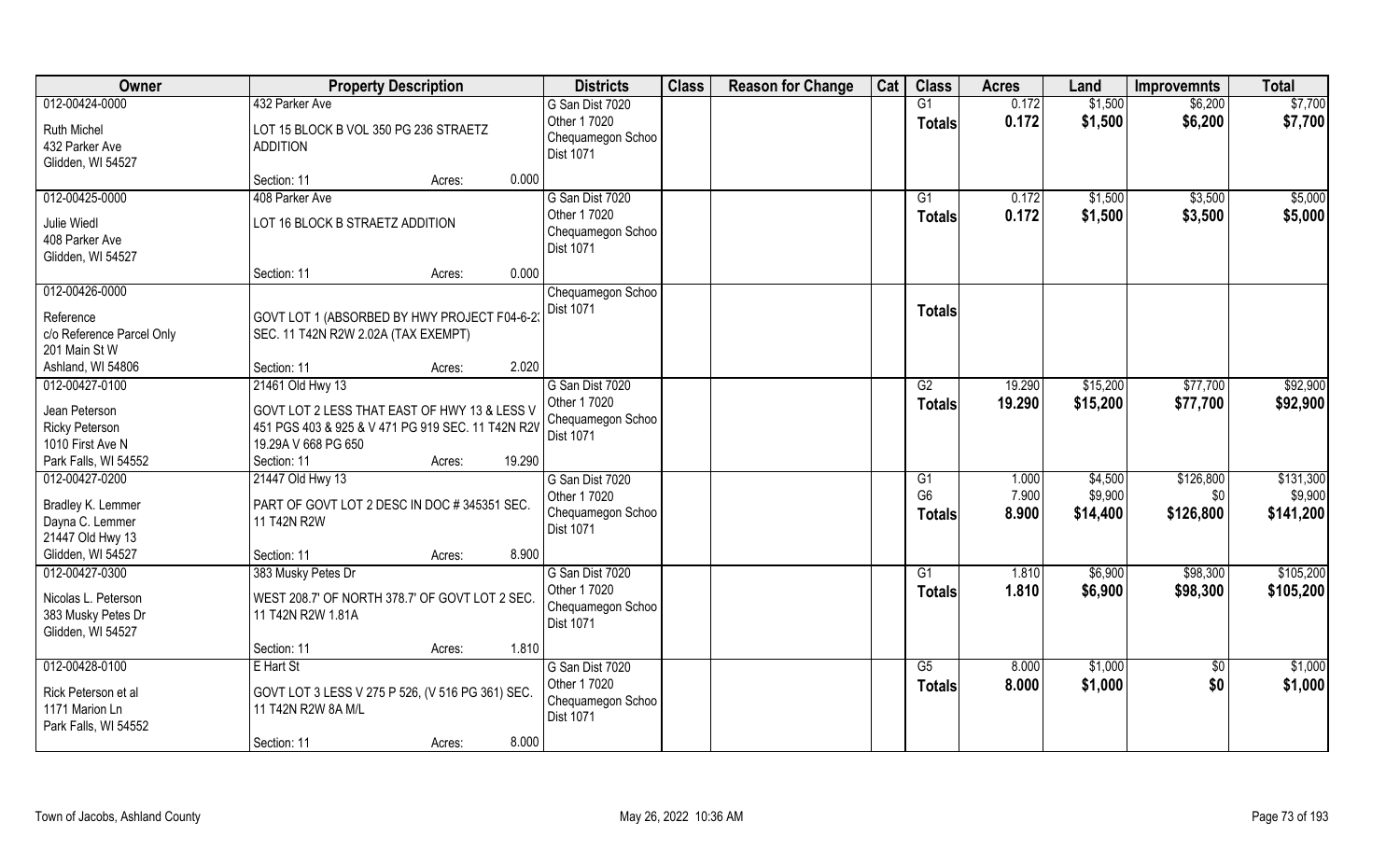| Owner                                                                                                        | <b>Property Description</b>                                                                                                       | <b>Districts</b>                                                              | <b>Class</b>         | <b>Reason for Change</b>                                             | Cat         | <b>Class</b>                                                         | <b>Acres</b>                       | Land                                       | <b>Improvemnts</b>                 | <b>Total</b>                                |
|--------------------------------------------------------------------------------------------------------------|-----------------------------------------------------------------------------------------------------------------------------------|-------------------------------------------------------------------------------|----------------------|----------------------------------------------------------------------|-------------|----------------------------------------------------------------------|------------------------------------|--------------------------------------------|------------------------------------|---------------------------------------------|
| 012-00428-0200<br><b>Edward Patrick</b><br><b>Elenore Patrick</b><br>400 Avinger Ln Apt 232                  | E Hart St<br>PART OF GOVT LOT 3 DESC IN VOL 275 PG 526 SEC.<br>11 T42N R2W .19A                                                   | G San Dist 7020<br>Other 1 7020<br>Chequamegon Schoo<br>Dist 1071             |                      |                                                                      |             | G5<br><b>Totals</b>                                                  | 0.190<br>0.190                     | \$100<br>\$100                             | $\sqrt{$0}$<br>\$0                 | \$100<br>\$100                              |
| Davidson, NC 28036-9729                                                                                      | 0.190<br>Section: 11<br>Acres:                                                                                                    |                                                                               |                      |                                                                      |             |                                                                      |                                    |                                            |                                    |                                             |
| 012-00428-0300<br><b>Glidden Sanitary District</b><br>PO Box 29<br>Glidden, WI 54527                         | 397 E Hart St<br>PART OF GOVT LOT 3 DESC IN VOL 277 PG 539 SEC<br>11 T42N R2W .47A (TAX EXEMPT)<br>0.470<br>Section: 11<br>Acres: | G San Dist 7020<br>Other 1 7020<br>Chequamegon Schoo<br>Dist 1071             |                      |                                                                      |             | X4<br>Totals                                                         | 0.470<br>0.470                     | \$0<br>\$0                                 | \$0<br>\$0                         | \$0<br>\$0                                  |
| 012-00428-0400                                                                                               | E Broadway St                                                                                                                     | G San Dist 7020                                                               |                      |                                                                      |             | X3                                                                   | 6.000                              | $\sqrt{50}$                                | \$0                                | $\sqrt{50}$                                 |
| <b>Ashland County</b><br>c/o Ashland County Clerk<br>201 Main St W                                           | PART OF GOVT LOT 3 DESC IN V 570 PG 591 SEC. 11<br>T42N R2W 6A TAX EXEMPT                                                         | Other 1 7020<br>Chequamegon Schoo<br>Dist 1071                                |                      |                                                                      |             | <b>Totals</b>                                                        | 6.000                              | \$0                                        | \$0                                | \$0                                         |
| Ashland, WI 54806                                                                                            | 6.000<br>Section: 11<br>Acres:                                                                                                    |                                                                               |                      |                                                                      |             |                                                                      |                                    |                                            |                                    |                                             |
| 012-00429-0100<br>Dunlavy Pro, LLC<br>171 W Broadway<br>Glidden, WI 54527                                    | 27028 Melz Rd<br>PART OF GOVT LOT 5 DESC IN DOC #353588 SEC.<br>11 T42N R2W                                                       | G San Dist 7020<br>Other 1 7020<br>Chequamegon Schoo<br><b>Dist 1071</b>      |                      |                                                                      |             | G2<br>G <sub>6</sub><br>Totals                                       | 1.000<br>5.700<br>6.700            | \$4,500<br>\$7,400<br>\$11,900             | \$5,000<br>\$0<br>\$5,000          | \$9,500<br>\$7,400<br>\$16,900              |
|                                                                                                              | 6.700<br>Section: 11<br>Acres:                                                                                                    |                                                                               |                      |                                                                      |             |                                                                      |                                    |                                            |                                    |                                             |
| 012-00429-0200<br>Shane Park<br>6275 Hwy K<br>Waunakee, WI 53597                                             | 380 W Broadway<br>PART OF GOVT LOT 5 LESS HWY VOL 355 PG 53<br>SEC. 11 T42N R2W 16A M/L                                           | G San Dist 7020<br>Other 1 7020<br>Chequamegon Schoo<br><b>Dist 1071</b>      | $\overline{G1}$      | % complete unchanged                                                 | $-2$        | $\overline{G1}$<br>G <sub>5</sub><br>G <sub>6</sub><br><b>Totals</b> | 1.000<br>5.000<br>10.000<br>16.000 | \$4,500<br>\$2,300<br>\$12,500<br>\$19,300 | \$44,000<br>\$0<br>\$0<br>\$44,000 | \$48,500<br>\$2,300<br>\$12,500<br>\$63,300 |
|                                                                                                              | 16.000<br>Section: 11<br>Acres:                                                                                                   |                                                                               |                      |                                                                      |             |                                                                      |                                    |                                            |                                    |                                             |
| 012-00429-0300<br>Nicholas Pankratz et al<br>E589 Birkshire Ln<br>Waupaca, WI 54981                          | 569 Thurston Rd<br>PART OF GOVT LOT 5 DESC IN DOC #353637 SEC.<br>11 T42N R2W                                                     | G San Dist 7020<br>Other 1 7020<br>Chequamegon Schoo   G4<br><b>Dist 1071</b> | G1<br>G <sub>4</sub> | Shift to 2nd grade tillable<br>Ag use land<br>Shift from residential | $-5$<br>- 0 | G4<br>G <sub>5</sub><br><b>Totals</b>                                | 6.000<br>5.000<br>11.000           | \$1,000<br>\$900<br>\$1,900                | \$0<br>\$0<br>\$0                  | \$1,000<br>\$900<br>\$1,900                 |
|                                                                                                              | 11.000<br>Section: 11<br>Acres:                                                                                                   |                                                                               |                      |                                                                      |             |                                                                      |                                    |                                            |                                    |                                             |
| 012-00429-0400<br>Regina M. Behnke et al<br>c/o Gilbert & Mary Pilon<br>W656 Center Rd<br>Brillion, WI 54110 | 570 Thurston Rd<br>PART OF GOVT LOT 5 DESC IN DOC # 342819 SEC.<br>11 T42N R2W .3A<br>0.300<br>Section: 11<br>Acres:              | G San Dist 7020<br>Other 1 7020<br>Chequamegon Schoo<br>Dist 1071             |                      |                                                                      |             | G1<br><b>Totals</b>                                                  | 0.300<br>0.300                     | \$3,100<br>\$3,100                         | \$53,000<br>\$53,000               | \$56,100<br>\$56,100                        |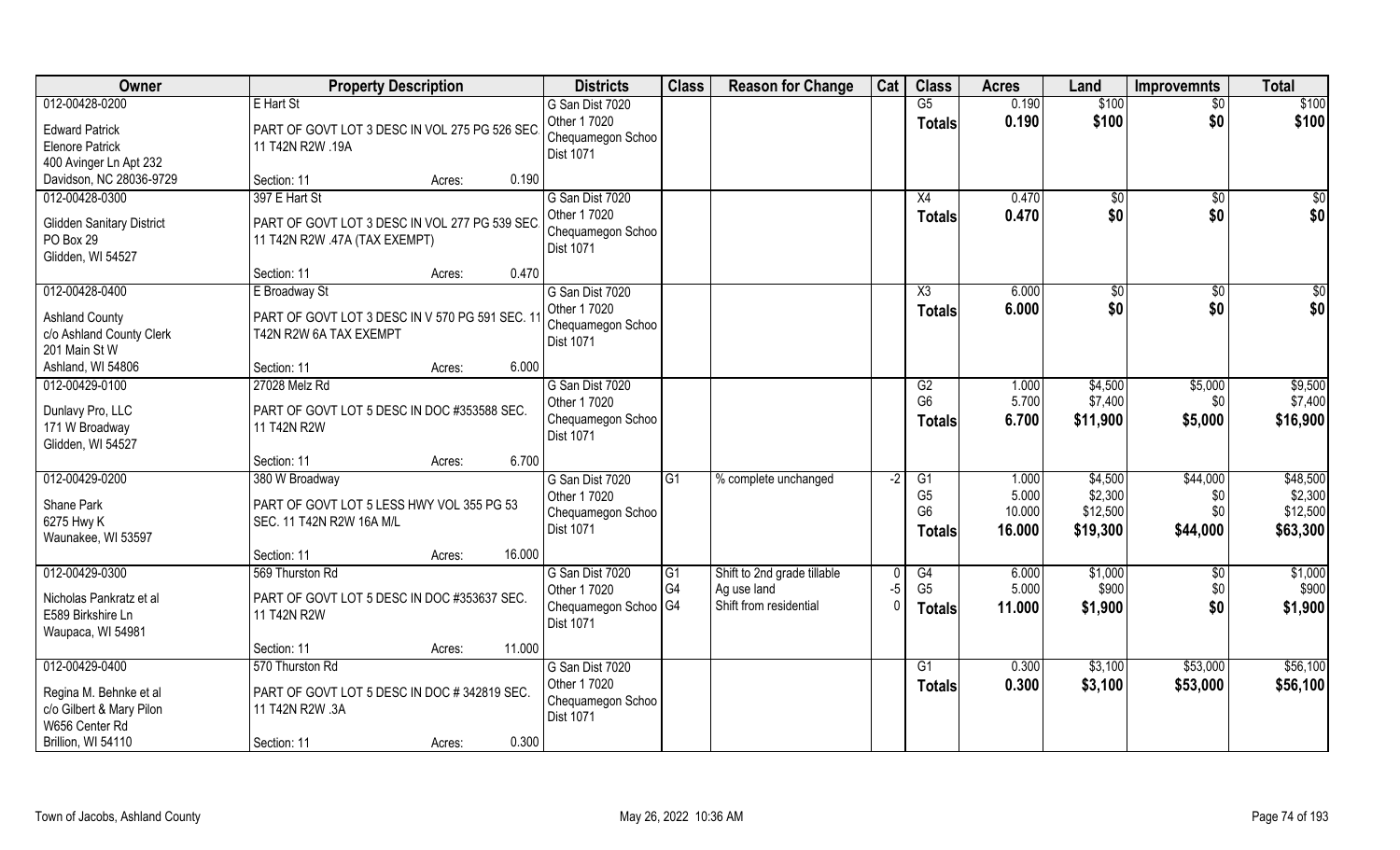| Owner                           | <b>Property Description</b>                     | <b>Districts</b>                      | <b>Class</b> | <b>Reason for Change</b> | Cat  | <b>Class</b>    | <b>Acres</b> | Land    | <b>Improvemnts</b> | <b>Total</b>  |
|---------------------------------|-------------------------------------------------|---------------------------------------|--------------|--------------------------|------|-----------------|--------------|---------|--------------------|---------------|
| 012-00429-0500                  | W Broadway                                      | G San Dist 7020                       |              |                          |      | G1              | 0.480        | \$1,200 | \$0                | \$1,200       |
| Regina M. Behnke et al          | PART OF GOVT LOT 5 DESC IN DOC #351032 SEC.     | Other 1 7020                          |              |                          |      | <b>Totals</b>   | 0.480        | \$1,200 | \$0                | \$1,200       |
| c/o Gilbert and Mary Pilon      | 11 T42N R2W                                     | Chequamegon Schoo                     |              |                          |      |                 |              |         |                    |               |
| W656 Center Rd                  |                                                 | Dist 1071                             |              |                          |      |                 |              |         |                    |               |
| Brillion, WI 54110              | Section: 11<br>0.480<br>Acres:                  |                                       |              |                          |      |                 |              |         |                    |               |
| 012-00429-0600                  | 565 W Broadway                                  | G San Dist 7020                       |              |                          |      | G1              | 0.750        | \$4,100 | \$59,800           | \$63,900      |
| Daniel D. Bay                   | PART OF GOVT LOT 5 DESC IN DOC #353613 SEC.     | Other 1 7020                          |              |                          |      | <b>Totals</b>   | 0.750        | \$4,100 | \$59,800           | \$63,900      |
| Colleen M. Randazzo             | 11 T42N R2W                                     | Chequamegon Schoo                     |              |                          |      |                 |              |         |                    |               |
| 96 Rotterdam Dr                 |                                                 | <b>Dist 1071</b>                      |              |                          |      |                 |              |         |                    |               |
| Antioch, IL 60002               | Section: 11<br>0.750<br>Acres:                  |                                       |              |                          |      |                 |              |         |                    |               |
| 012-00429-0700                  | 555 W Broadway                                  | G San Dist 7020                       |              |                          |      | G1              | 0.750        | \$4,100 | \$73,400           | \$77,500      |
|                                 |                                                 | Other 1 7020                          |              |                          |      | <b>Totals</b>   | 0.750        | \$4,100 | \$73,400           | \$77,500      |
| Karen L. Thorp                  | PART OF GOVT LOT 5 DESC IN V 428 PG 208 & V 549 | Chequamegon Schoo                     |              |                          |      |                 |              |         |                    |               |
| PO Box 153<br>Glidden, WI 54527 | PG 984 SEC. 11 T42N R2W .75A                    | Dist 1071                             |              |                          |      |                 |              |         |                    |               |
|                                 | 0.750<br>Section: 11<br>Acres:                  |                                       |              |                          |      |                 |              |         |                    |               |
| 012-00429-0800                  | Thurson Rd                                      | G San Dist 7020                       |              |                          |      | X4              | 0.400        | \$0     | \$0                | \$0           |
|                                 |                                                 | Other 1 7020                          |              |                          |      | <b>Totals</b>   | 0.400        | \$0     | \$0                | \$0           |
| Town of Jacobs                  | PART OF GOVT LOT 5 DESC IN VOL 219 PG 18 FOR    | Chequamegon Schoo                     |              |                          |      |                 |              |         |                    |               |
| 23 N Grant St                   | ALLEY SEC. 11 T42N R2W .4A (TAX EXEMPT)         | Dist 1071                             |              |                          |      |                 |              |         |                    |               |
| Glidden, WI 54527               |                                                 |                                       |              |                          |      |                 |              |         |                    |               |
|                                 | 0.400<br>Section: 11<br>Acres:                  |                                       |              |                          |      |                 |              |         |                    |               |
| 012-00429-0900                  | <b>Tyler Ct Ave</b>                             | G San Dist 7020                       |              |                          |      | X4              | 1.750        | \$0     | \$0                | $\frac{6}{3}$ |
| Town of Jacobs                  | PART OF NE1/4 NW1/4 DESC IN VOL 185 PG 516 SEC  | Other 1 7020                          |              |                          |      | <b>Totals</b>   | 1.750        | \$0     | \$0                | \$0           |
| 23 N Grant St                   | 11 T42N R2W 1.75A (TAX EXEMPT)                  | Chequamegon Schoo<br><b>Dist 1071</b> |              |                          |      |                 |              |         |                    |               |
| Glidden, WI 54527               |                                                 |                                       |              |                          |      |                 |              |         |                    |               |
|                                 | 1.750<br>Section: 11<br>Acres:                  |                                       |              |                          |      |                 |              |         |                    |               |
| 012-00429-1000                  |                                                 | G San Dist 7020                       |              |                          |      | $\overline{X2}$ | 1.010        | \$0     | \$0                | $\frac{6}{3}$ |
| State of Wisconsin Dot          | PART OF NE1/4 NW1/4 DESC IN DOC #347636 AND     | Chequamegon Schoo                     |              |                          |      | <b>Totals</b>   | 1.010        | \$0     | \$0                | \$0           |
| 718 W Clairemont Ave            | #347637 SEC 11 T42N R2W                         | Dist 1071                             |              |                          |      |                 |              |         |                    |               |
| Eau Claire, WI 54701            |                                                 |                                       |              |                          |      |                 |              |         |                    |               |
|                                 | 0.000<br>Section: 11<br>Acres:                  |                                       |              |                          |      |                 |              |         |                    |               |
| 012-00430-0100                  | 499 Kerns Ave                                   | G San Dist 7020                       | G4           | Ag use land              | $-5$ | G1              | 1.000        | \$4,500 | $\sqrt[6]{}$       | \$4,500       |
| Nicholas Pankratz et al         | PART OF THE NW1/4 NW1/4 DESC IN DOC #353637     | Other 1 7020                          |              |                          |      | G4              | 28.320       | \$4,900 | \$0                | \$4,900       |
| E589 Birkshire Ln               | LESS CSM 709 SEC. 11 T42N R2W                   | Chequamegon Schoo                     |              |                          |      | <b>Totals</b>   | 29.320       | \$9,400 | \$0                | \$9,400       |
| Waupaca, WI 54981               |                                                 | <b>Dist 1071</b>                      |              |                          |      |                 |              |         |                    |               |
|                                 | 29.320<br>Section: 11<br>Acres:                 |                                       |              |                          |      |                 |              |         |                    |               |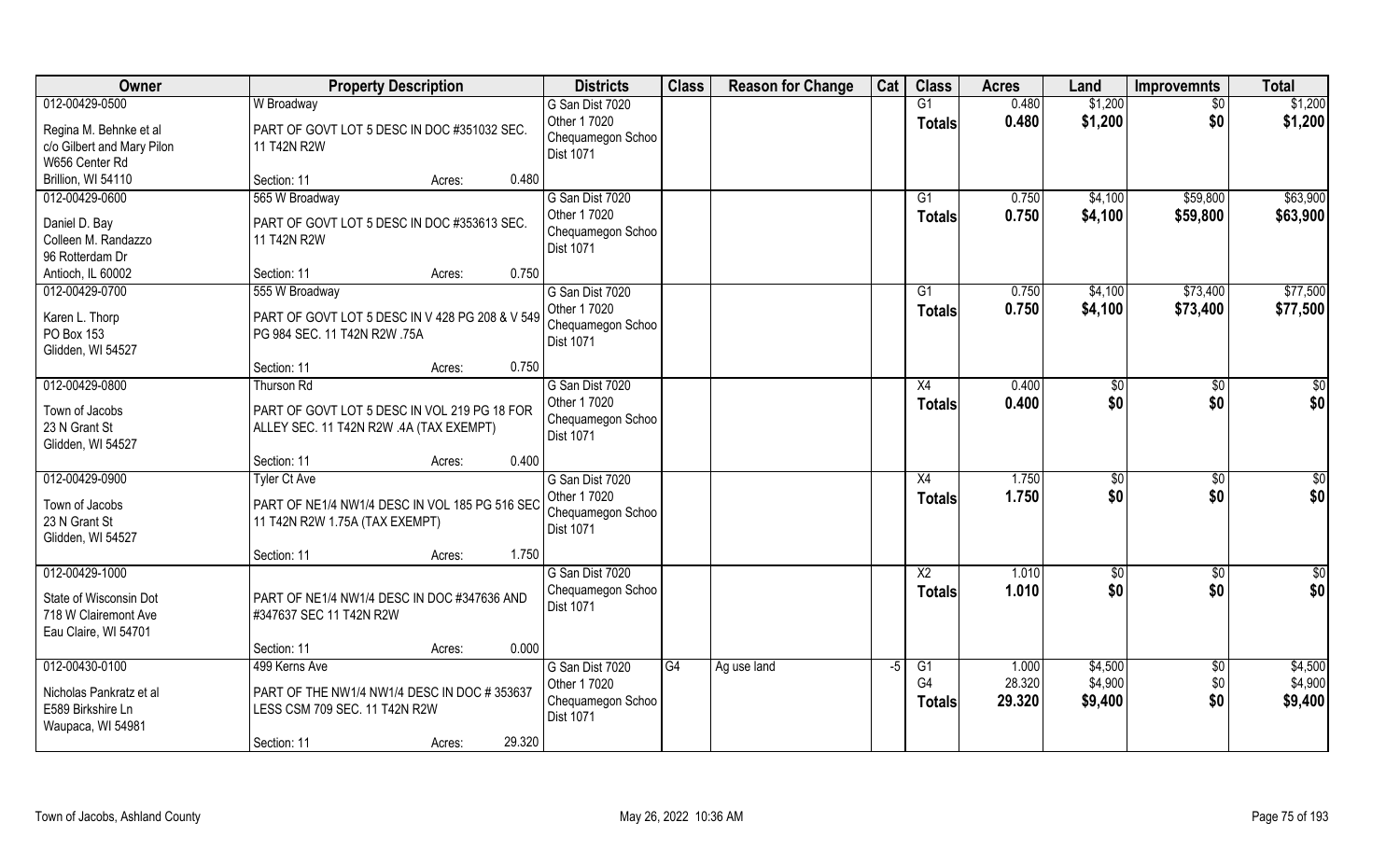| Owner                                                                                    | <b>Property Description</b>                                                                                                 |                 | <b>Districts</b>                                      | <b>Class</b>                     | <b>Reason for Change</b>     | Cat  | <b>Class</b>                     | <b>Acres</b>   | Land                 | <b>Improvemnts</b>     | <b>Total</b>           |
|------------------------------------------------------------------------------------------|-----------------------------------------------------------------------------------------------------------------------------|-----------------|-------------------------------------------------------|----------------------------------|------------------------------|------|----------------------------------|----------------|----------------------|------------------------|------------------------|
| 012-00430-0200                                                                           | 569 Thurston Rd                                                                                                             |                 | G San Dist 7020                                       | G1                               | Trailer taken off            | $-2$ | G1                               | 1.000          | \$4,500              | $\overline{60}$        | \$4,500                |
| Nicholas Pankratz et al<br>E589 Birkshire Ln<br>Waupaca, WI 54981                        | PART OF NW1/4 NW1/4 DESC IN V 396 PG 368 & V<br>513 PG 448 LESS CSM 709 SEC. 11 T42N R2W                                    |                 | Other 1 7020<br>Chequamegon Schoo<br>Dist 1071        | G <sub>4</sub>                   | Ag use land                  | $-5$ | G4<br>Totals                     | 5.180<br>6.180 | \$1,000<br>\$5,500   | \$0<br>\$0             | \$1,000<br>\$5,500     |
|                                                                                          | Section: 11                                                                                                                 | 6.180<br>Acres: |                                                       |                                  |                              |      |                                  |                |                      |                        |                        |
| 012-00430-0300                                                                           | 21986 Kempf Rd                                                                                                              |                 | G San Dist 7020<br>Other 1 7020                       | G1<br>G <sub>1</sub>             | Improvements placed on corre |      | $\overline{G1}$<br><b>Totals</b> | 4.500<br>4.500 | \$10,500<br>\$10,500 | \$55,500<br>\$55,500   | \$66,000<br>\$66,000   |
| Barbara J. Snyder<br>121 E 3rd St<br>Washburn, WI 54891                                  | LOT 1 CSM 709 PART OF NW1/4 NW1/4 SEC. 11 T42N<br>R <sub>2</sub> W                                                          |                 | Chequamegon Schoo   G4<br>Dist 1071                   | G <sub>4</sub><br>G <sub>5</sub> |                              |      |                                  |                |                      |                        |                        |
|                                                                                          | Section: 11                                                                                                                 | 4.500<br>Acres: |                                                       |                                  |                              |      |                                  |                |                      |                        |                        |
| 012-00431-0100                                                                           | <b>Bonney St</b>                                                                                                            |                 | G San Dist 7020                                       |                                  |                              |      | G6                               | 6.430          | \$6,400              | $\sqrt[6]{}$           | \$6,400                |
| Roger B Bebeau & Teri A Bebeau<br>Irrevocable Trust<br>612 Park St                       | PART OF THE SW1/4 NW1/4 DESC DOC #347157<br>(OVERLAP) SEC. 11 T42N R2W 6.43A                                                |                 | Other 1 7020<br>Chequamegon Schoo<br>Dist 1071        |                                  |                              |      | <b>Totals</b>                    | 6.430          | \$6,400              | \$0                    | \$6,400                |
| Glidden, WI 54527                                                                        | Section: 11                                                                                                                 | 6.430<br>Acres: |                                                       |                                  |                              |      |                                  |                |                      |                        |                        |
| 012-00431-0110                                                                           | <b>Bonney St</b>                                                                                                            |                 | G San Dist 7020                                       |                                  |                              |      | G6                               | 2.920          | \$3,200              | $\sqrt[6]{30}$         | \$3,200                |
| Roger B Bebeau & Teri A Bebeau<br><b>Irrevocable Trust</b><br>612 Park St                | PART OF SW1/4 NW1/4 SEC. 11 T42N R2W                                                                                        |                 | Other 1 7020<br>Chequamegon Schoo<br><b>Dist 1071</b> |                                  |                              |      | <b>Totals</b>                    | 2.920          | \$3,200              | \$0                    | \$3,200                |
| Glidden, WI 54527                                                                        | Section: 11                                                                                                                 | 2.920<br>Acres: |                                                       |                                  |                              |      |                                  |                |                      |                        |                        |
| 012-00431-0200                                                                           | 632 Park St                                                                                                                 |                 | G San Dist 7020<br>Other 1 7020                       |                                  |                              |      | $\overline{G1}$<br><b>Totals</b> | 0.860<br>0.860 | \$4,300<br>\$4,300   | \$115,600<br>\$115,600 | \$119,900<br>\$119,900 |
| Jerald Crom<br>Carla Crom<br>632 Park St                                                 | PART OF SW1/4 NW1/4 DESC IN 375' X 100' VOL 370<br>PG 59 SEC. 11 T42N R2W .86A                                              |                 | Chequamegon Schoo<br>Dist 1071                        |                                  |                              |      |                                  |                |                      |                        |                        |
| Glidden, WI 54527                                                                        | Section: 11                                                                                                                 | 0.860<br>Acres: |                                                       |                                  |                              |      |                                  |                |                      |                        |                        |
| 012-00431-0300                                                                           | 110 Bonney St                                                                                                               |                 | G San Dist 7020                                       |                                  |                              |      | G1                               | 0.920          | \$4,500              | \$113,600              | \$118,100              |
| David Bebeau<br>Rachelle Bebeau<br>110 Bonney St                                         | PART OF SW1/4 NW1/4 DESC IN VOL 520 PG 681<br>SEC. 11 T42N R2W .92A                                                         |                 | Other 1 7020<br>Chequamegon Schoo<br>Dist 1071        |                                  |                              |      | <b>Totals</b>                    | 0.920          | \$4,500              | \$113,600              | \$118,100              |
| Glidden, WI 54527                                                                        | Section: 11                                                                                                                 | 0.920<br>Acres: |                                                       |                                  |                              |      |                                  |                |                      |                        |                        |
| 012-00431-0400                                                                           | 139 Bonney St                                                                                                               |                 | G San Dist 7020                                       |                                  |                              |      | G1                               | 1.430          | \$5,800              | \$109,700              | \$115,500              |
| Kelly J. Bonney et al<br>c/o Patrick & Rosemary Bonney<br>PO Box 22<br>Glidden, WI 54527 | PART OF SW1/4 NW1/4 DESC IN DOC #344094 LIFE<br>ESTATE PATRICK & ROSEMARIE BONNEY SEC. 11<br><b>T42N R2W</b><br>Section: 11 | 1.430<br>Acres: | Other 1 7020<br>Chequamegon Schoo<br>Dist 1071        |                                  |                              |      | <b>Totals</b>                    | 1.430          | \$5,800              | \$109,700              | \$115,500              |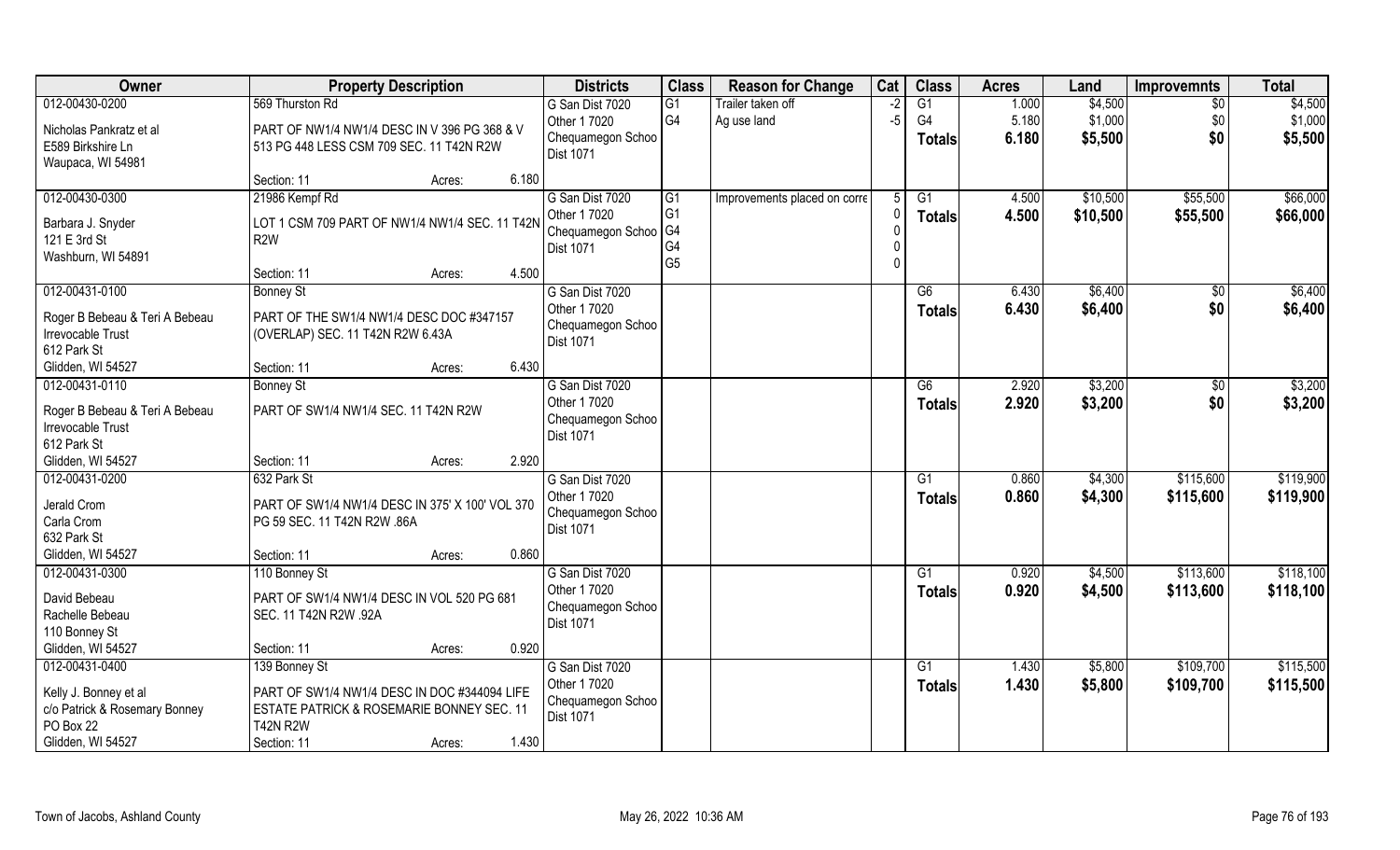| Owner                            | <b>Property Description</b>                      | <b>Districts</b>  | <b>Class</b> | <b>Reason for Change</b> | Cat | <b>Class</b>    | <b>Acres</b> | Land    | <b>Improvemnts</b> | <b>Total</b>    |
|----------------------------------|--------------------------------------------------|-------------------|--------------|--------------------------|-----|-----------------|--------------|---------|--------------------|-----------------|
| 012-00431-0500                   | 612 Park St                                      | G San Dist 7020   |              |                          |     | G1              | 1.600        | \$6,300 | \$105,200          | \$111,500       |
| Roger B Bebeau & Teri A Bebeau   | PART OF SW1/4 NW1/4 SEC. 11 T42N R2W             | Other 1 7020      |              |                          |     | <b>Totals</b>   | 1.600        | \$6,300 | \$105,200          | \$111,500       |
| Irrevocable Trust                |                                                  | Chequamegon Schoo |              |                          |     |                 |              |         |                    |                 |
| 612 Park St                      |                                                  | Dist 1071         |              |                          |     |                 |              |         |                    |                 |
| Glidden, WI 54527                | 1.600<br>Section: 11<br>Acres:                   |                   |              |                          |     |                 |              |         |                    |                 |
| 012-00431-0600                   | 144 Bonney St                                    | G San Dist 7020   |              |                          |     | $\overline{G1}$ | 1.060        | \$4,700 | \$83,700           | \$88,400        |
|                                  |                                                  | Other 1 7020      |              |                          |     | Totals          | 1.060        | \$4,700 | \$83,700           | \$88,400        |
| Randall R. Pohl                  | PART OF SW1/4 NW1/4 DESC IN V 551 PG 180 LESS    | Chequamegon Schoo |              |                          |     |                 |              |         |                    |                 |
| <b>Marion Pohl</b>               | 551 PG 181 & LESS V 759 PG 85 SEC. 11 T42N R2W   | Dist 1071         |              |                          |     |                 |              |         |                    |                 |
| 144 Bonney St                    | 1.06A                                            |                   |              |                          |     |                 |              |         |                    |                 |
| Glidden, WI 54527                | Section: 11<br>1.060<br>Acres:                   |                   |              |                          |     |                 |              |         |                    |                 |
| 012-00431-0610                   | 126 Bonney St                                    | G San Dist 7020   |              |                          |     | G1              | 0.550        | \$3,700 | \$63,000           | \$66,700        |
| Joseph S. Pohl                   | PART OF SW1/4 NW1/4 DESC IN V 551 PG 181 & V 65  | Other 1 7020      |              |                          |     | <b>Totals</b>   | 0.550        | \$3,700 | \$63,000           | \$66,700        |
| 126 Bonney St                    | PG 778 SEC. 11 T42N R2W .55A                     | Chequamegon Schoo |              |                          |     |                 |              |         |                    |                 |
| Glidden, WI 54527                |                                                  | <b>Dist 1071</b>  |              |                          |     |                 |              |         |                    |                 |
|                                  | 0.550<br>Section: 11<br>Acres:                   |                   |              |                          |     |                 |              |         |                    |                 |
| 012-00431-0700                   | 21704 Kempf Rd                                   | G San Dist 7020   |              |                          |     | G1              | 1.000        | \$4,500 | \$99,500           | \$104,000       |
|                                  |                                                  | Other 1 7020      |              |                          |     | G <sub>5</sub>  | 9.000        | \$4,100 | \$0                | \$4,100         |
| John W. Schmidt                  | WEST 850' OF NORTH 513' OF SW1/4 NW1/4 DESC IN   | Chequamegon Schoo |              |                          |     | <b>Totals</b>   | 10.000       | \$8,600 | \$99,500           | \$108,100       |
| c/o Wesley Schmidt               | V 756 PG 807 & V 757 PG 683 SEC. 11 T42N R2W 10A | Dist 1071         |              |                          |     |                 |              |         |                    |                 |
| 21704 Kempf Rd                   |                                                  |                   |              |                          |     |                 |              |         |                    |                 |
| Glidden, WI 54527                | 10.000<br>Section: 11<br>Acres:                  |                   |              |                          |     |                 |              |         |                    |                 |
| 012-00431-0800                   | 21624 Kempf Rd                                   | G San Dist 7020   |              |                          |     | X4              | 0.800        | \$0     | \$0                | $\overline{30}$ |
| <b>Glidden Sanitary District</b> | LOT 1 CERTIFIED SURVEY 463 PT SW NW SEC. 11      | Other 1 7020      |              |                          |     | <b>Totals</b>   | 0.800        | \$0     | \$0                | \$0             |
| PO Box 29                        | T42N R2W V 626 PG 814 .80A TAX EXEMPT            | Chequamegon Schoo |              |                          |     |                 |              |         |                    |                 |
| Glidden, WI 54527                |                                                  | <b>Dist 1071</b>  |              |                          |     |                 |              |         |                    |                 |
|                                  | 0.800<br>Section: 11<br>Acres:                   |                   |              |                          |     |                 |              |         |                    |                 |
| 012-00431-0900                   | Kempf Rd                                         | G San Dist 7020   |              |                          |     | X4              | 10.920       | \$0     | $\sqrt{6}$         | $\frac{1}{2}$   |
|                                  |                                                  | Other 1 7020      |              |                          |     |                 | 10.920       | \$0     | \$0                | \$0             |
| Town of Jacobs                   | PART OF THE SW1/4 NW1/4 DESC IN V 80 PG 422 & \  | Chequamegon Schoo |              |                          |     | <b>Totals</b>   |              |         |                    |                 |
| 23 N Grant St                    | 257 PG 617 LESS LOT 1 CERTIFIED SURVEY 463       | <b>Dist 1071</b>  |              |                          |     |                 |              |         |                    |                 |
| Glidden, WI 54527                | SEC. 11 T42N R2W 10.92A (TAX EXEMPT)             |                   |              |                          |     |                 |              |         |                    |                 |
|                                  | 10.920<br>Section: 11<br>Acres:                  |                   |              |                          |     |                 |              |         |                    |                 |
| 012-00431-1000                   | 644 Park St                                      | G San Dist 7020   |              |                          |     | G1              | 0.390        | \$3,300 | \$62,000           | \$65,300        |
|                                  |                                                  | Other 1 7020      |              |                          |     | <b>Totals</b>   | 0.390        | \$3,300 | \$62,000           | \$65,300        |
| Kelly Crom<br>644 Park St        | PARCEL 130' SQ IN SW1/4 NW1/4 DESC V 580 PG 962  | Chequamegon Schoo |              |                          |     |                 |              |         |                    |                 |
|                                  | & V 659 PG 35 SEC. 11 T42N R2W .39A              | <b>Dist 1071</b>  |              |                          |     |                 |              |         |                    |                 |
| Glidden, WI 54527                |                                                  |                   |              |                          |     |                 |              |         |                    |                 |
|                                  | 0.390<br>Section: 11<br>Acres:                   |                   |              |                          |     |                 |              |         |                    |                 |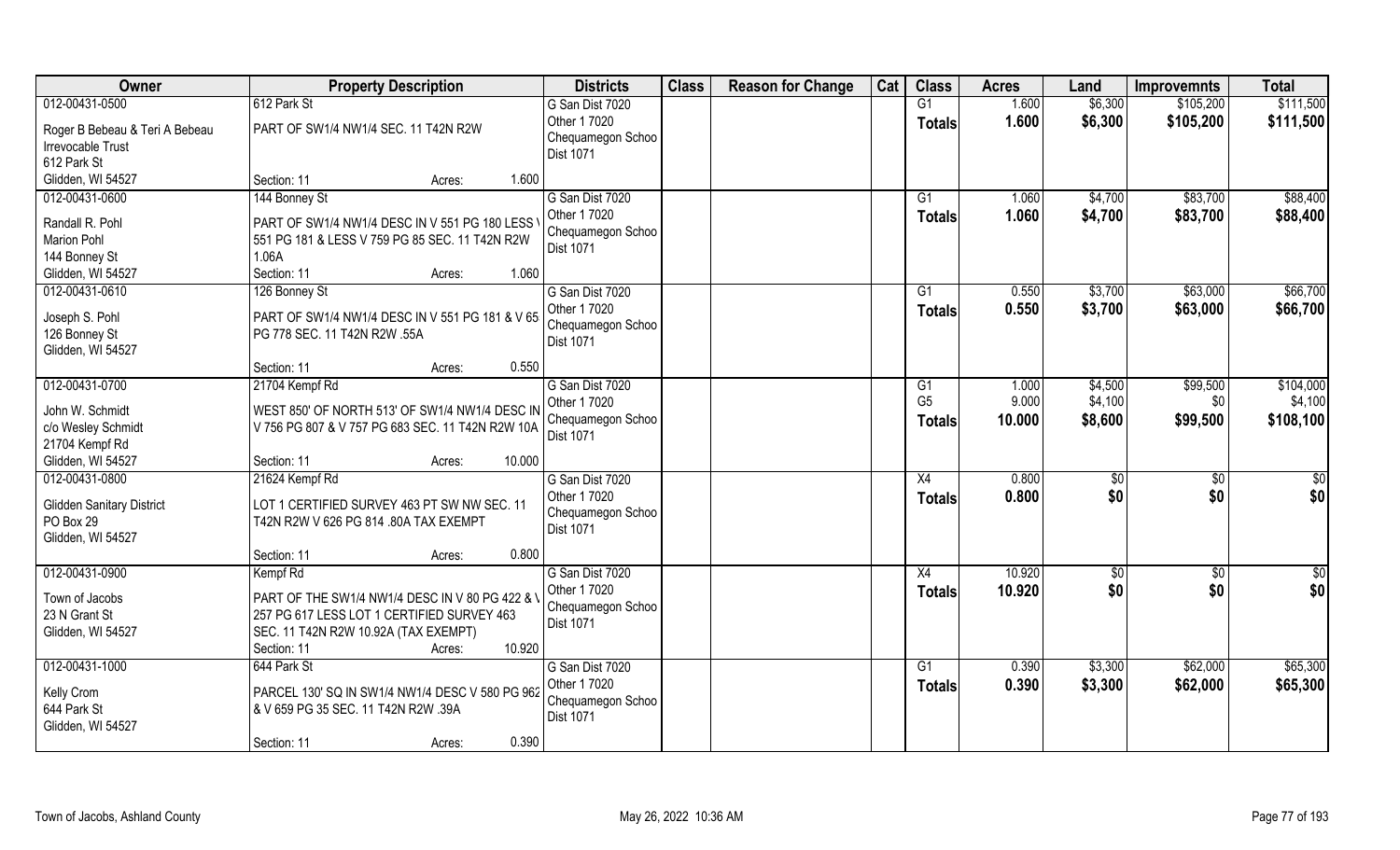| Owner                                                                    | <b>Property Description</b>                                                                                            | <b>Districts</b>                                      | <b>Class</b> | <b>Reason for Change</b> | Cat | <b>Class</b>        | <b>Acres</b>   | Land               | <b>Improvemnts</b>   | <b>Total</b>         |
|--------------------------------------------------------------------------|------------------------------------------------------------------------------------------------------------------------|-------------------------------------------------------|--------------|--------------------------|-----|---------------------|----------------|--------------------|----------------------|----------------------|
| 012-00431-1100                                                           | <b>Bonney St</b>                                                                                                       | G San Dist 7020                                       |              |                          |     | X4                  | 0.550          | \$0                | $\sqrt{6}$           | \$0                  |
| Town of Jacobs<br>23 N Grant St<br>Glidden, WI 54527                     | PART OF SW1/4 NW1/4 33' E & W X 721' N & S FOR<br>ROAD V 284 P 504 & V 291 P 408 SEC. 11 T42N R2W<br>.55A (TAX EXEMPT) | Other 1 7020<br>Chequamegon Schoo<br><b>Dist 1071</b> |              |                          |     | <b>Totals</b>       | 0.550          | \$0                | \$0                  | \$0                  |
|                                                                          | 0.550<br>Section: 11<br>Acres:                                                                                         |                                                       |              |                          |     |                     |                |                    |                      |                      |
| 012-00431-1200                                                           | 590 Park St                                                                                                            | G San Dist 7020<br>Other 1 7020                       |              |                          |     | G1<br>Totals        | 0.340<br>0.340 | \$3,200<br>\$3,200 | \$28,500<br>\$28,500 | \$31,700<br>\$31,700 |
| Randall Pohl et al<br>c/o Cynthia Schultz<br>590 Park St                 | PART OF SW1/4 NW1/4 DESC IN V 736 PG 197 LIFE<br>ESTATE CYNTHIA SCHULTZ SEC. 11 T42N R2W .34A                          | Chequamegon Schoo<br><b>Dist 1071</b>                 |              |                          |     |                     |                |                    |                      |                      |
| Glidden, WI 54527                                                        | 0.340<br>Section: 11<br>Acres:                                                                                         |                                                       |              |                          |     |                     |                |                    |                      |                      |
| 012-00431-1300                                                           | 178 Bonney St                                                                                                          | G San Dist 7020                                       |              |                          |     | G1                  | 0.690          | \$4,000            | \$73,100             | \$77,100             |
| Karen Kempf<br>Frank R. Kempf<br>PO Box 127                              | PART OF SW1/4 NW1/4 150' X 200' DESC IN VOL 285<br>PG 461 SEC. 11 T42N R2W .69A                                        | Other 1 7020<br>Chequamegon Schoo<br>Dist 1071        |              |                          |     | <b>Totals</b>       | 0.690          | \$4,000            | \$73,100             | \$77,100             |
| Glidden, WI 54527                                                        | 0.690<br>Section: 11<br>Acres:                                                                                         |                                                       |              |                          |     |                     |                |                    |                      |                      |
| 012-00431-1400                                                           | 160 Bonney St                                                                                                          | G San Dist 7020                                       |              |                          |     | G1                  | 0.410          | \$3,500            | \$60,500             | \$64,000             |
| Dolores M. Kempf Irrevocable Trust<br>160 Bonney St<br>Glidden, WI 54527 | PART OF SW1/4 NW1/4 DESC V 430 PG 773 & V 759<br>PG 85 90' X 200' SEC. 11 T42N R2W .41A                                | Other 1 7020<br>Chequamegon Schoo<br>Dist 1071        |              |                          |     | <b>Totals</b>       | 0.410          | \$3,500            | \$60,500             | \$64,000             |
|                                                                          | 0.410<br>Section: 11<br>Acres:                                                                                         |                                                       |              |                          |     |                     |                |                    |                      |                      |
| 012-00431-1500<br>James Eder                                             | 578 Park St<br>PART OF SW1/4 NW1/4 DESC IN V 457 PG 960 & V 58                                                         | G San Dist 7020<br>Other 1 7020<br>Chequamegon Schoo  |              |                          |     | G1<br><b>Totals</b> | 0.340<br>0.340 | \$3,200<br>\$3,200 | \$38,100<br>\$38,100 | \$41,300<br>\$41,300 |
| 578 Park St<br>Glidden, WI 54527                                         | PGS 423 & 816 SEC. 11 T42N R2W .34A                                                                                    | Dist 1071                                             |              |                          |     |                     |                |                    |                      |                      |
|                                                                          | 0.340<br>Section: 11<br>Acres:                                                                                         |                                                       |              |                          |     |                     |                |                    |                      |                      |
| 012-00432-0100                                                           | Zach St                                                                                                                | G San Dist 7020                                       |              |                          |     | G5                  | 18.750         | \$6,500            | \$0                  | \$6,500              |
| Nicholas Pankratz et al<br>E589 Birkshire Ln<br>Waupaca, WI 54981        | PART OF THE N1/2 SE1/4 NW1/4 DESC IN DOC<br>#353637 SEC. 11 T42N R2W                                                   | Other 1 7020<br>Chequamegon Schoo<br><b>Dist 1071</b> |              |                          |     | <b>Totals</b>       | 18.750         | \$6,500            | \$0                  | \$6,500              |
|                                                                          | 18.750<br>Section: 11<br>Acres:                                                                                        |                                                       |              |                          |     |                     |                |                    |                      |                      |
| 012-00432-0200                                                           | 265 Tyler Court Ave                                                                                                    | G San Dist 7020                                       |              |                          |     | G1                  | 0.790          | \$4,200            | \$77,000             | \$81,200             |
| Keith Tomaier<br>Katherine Ellis<br>265 Tyler Court Ave                  | PART OF N1/2 SE1/4 NW1/4 DESC IN V 640 PG 631<br>SEC. 11 T42N R2W S-1500                                               | Other 1 7020<br>Chequamegon Schoo<br>Dist 1071        |              |                          |     | <b>Totals</b>       | 0.790          | \$4,200            | \$77,000             | \$81,200             |
| Glidden, WI 54527                                                        | 0.790<br>Section: 11<br>Acres:                                                                                         |                                                       |              |                          |     |                     |                |                    |                      |                      |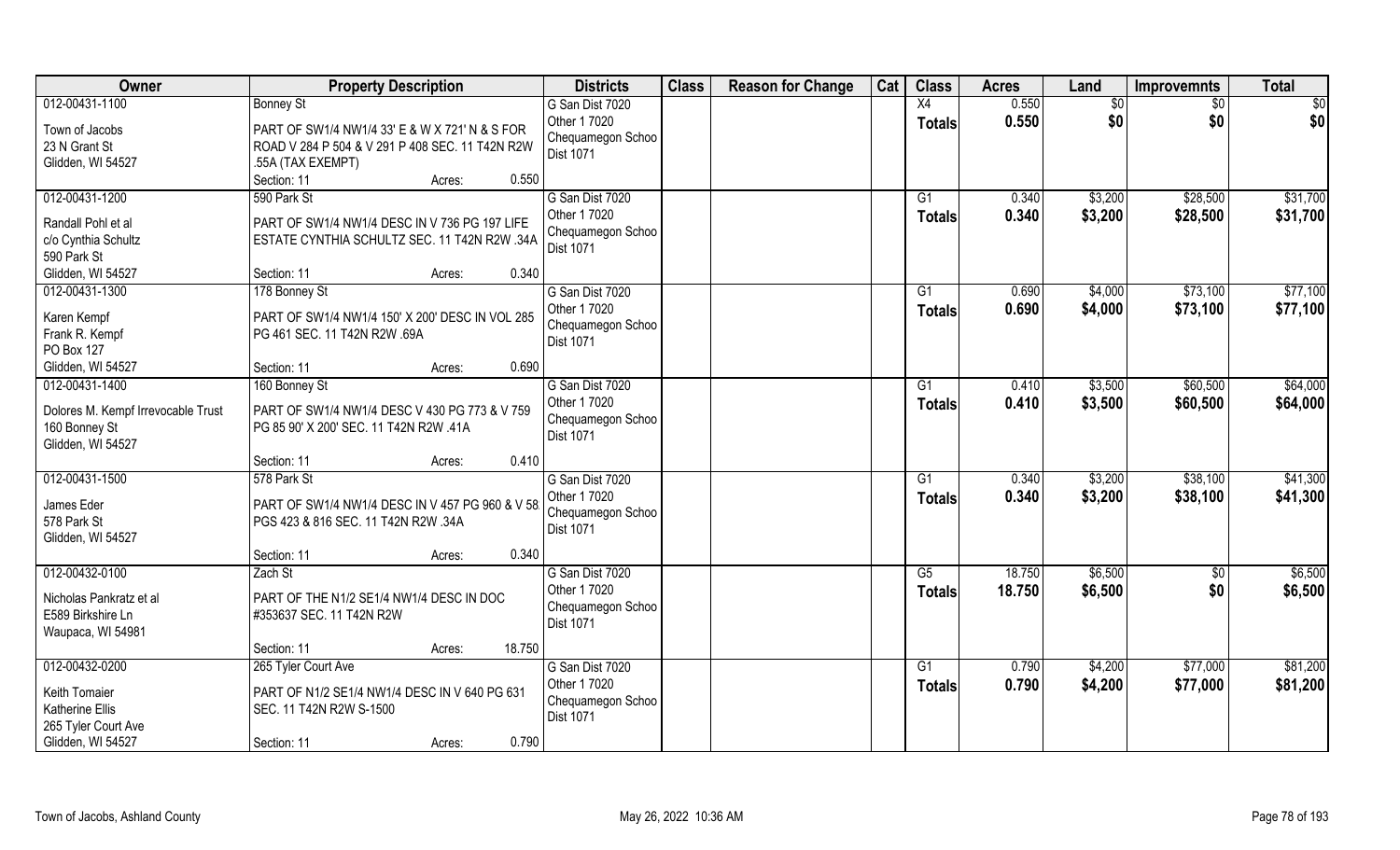| Owner                                                                                         | <b>Property Description</b>                                                                                        | <b>Districts</b>                                                         | <b>Class</b> | <b>Reason for Change</b> | Cat | <b>Class</b>                          | <b>Acres</b>            | Land                           | <b>Improvemnts</b>          | <b>Total</b>                    |
|-----------------------------------------------------------------------------------------------|--------------------------------------------------------------------------------------------------------------------|--------------------------------------------------------------------------|--------------|--------------------------|-----|---------------------------------------|-------------------------|--------------------------------|-----------------------------|---------------------------------|
| 012-00432-0300<br>Karissa Hanson<br>12 E 3rd St Apt 12<br>Washburn, WI 54891                  | 165 Tyler Court Ave<br>PART OF N1/2 SE1/4 NW1/4 V 747 PG 528 SEC. 11<br>T42N R2W .46A                              | G San Dist 7020<br>Other 1 7020<br>Chequamegon Schoo<br><b>Dist 1071</b> |              |                          |     | G1<br><b>Totals</b>                   | 0.460<br>0.460          | \$3,500<br>\$3,500             | \$8,200<br>\$8,200          | \$11,700<br>\$11,700            |
|                                                                                               | 0.460<br>Section: 11<br>Acres:                                                                                     |                                                                          |              |                          |     |                                       |                         |                                |                             |                                 |
| 012-00432-0400<br>Jessica A. Gregory<br>PO Box 104<br>Glidden, WI 54527                       | 450 Park St<br>S1/2 SE1/4 NW1/4 DESC IN DOC #354239 SEC. 11<br>T42N R2W 8.3A M/L<br>8.300<br>Section: 11<br>Acres: | G San Dist 7020<br>Other 1 7020<br>Chequamegon Schoo<br><b>Dist 1071</b> |              |                          |     | G1<br>G <sub>6</sub><br><b>Totals</b> | 1.000<br>7.300<br>8.300 | \$4,500<br>\$8,000<br>\$12,500 | \$25,000<br>\$0<br>\$25,000 | \$29,500<br>\$8,000<br>\$37,500 |
| 012-00432-0500                                                                                | 123 Zach St                                                                                                        | G San Dist 7020                                                          |              |                          |     | X4                                    | 2.710                   | $\sqrt[6]{}$                   | $\sqrt[6]{}$                | \$0                             |
| Assembly of God Church<br>PO Box 164<br>Glidden, WI 54527                                     | LOT 1 CERT. SURVEY # 170 VOL 438 PG 105 SEC. 11<br>T42N R2W 2.71A TAX EXEMPT                                       | Other 1 7020<br>Chequamegon Schoo<br><b>Dist 1071</b>                    |              |                          |     | <b>Totals</b>                         | 2.710                   | \$0                            | \$0                         | \$0                             |
|                                                                                               | 2.710<br>Section: 11<br>Acres:                                                                                     |                                                                          |              |                          |     |                                       |                         |                                |                             |                                 |
| 012-00432-0600<br><b>Ashland County Housing Authority</b><br>PO Box 349<br>Mellen, WI 54546   | 147 Zach St<br>PART OF S1/2 SE1/4 NW1/4 DES V 368 PG 482 & V<br>375 PG 21 SEC. 11 T42N R2W 2.57A (TAX EXEMPT)      | G San Dist 7020<br>Other 1 7020<br>Chequamegon Schoo<br>Dist 1071        |              |                          |     | X3<br><b>Totals</b>                   | 2.570<br>2.570          | \$0<br>\$0                     | $\sqrt{50}$<br>\$0          | \$0<br>\$0                      |
|                                                                                               | 2.570<br>Section: 11<br>Acres:                                                                                     |                                                                          |              |                          |     |                                       |                         |                                |                             |                                 |
| 012-00432-0800<br>Michael Bruun<br>167 Zach St<br>Glidden, WI 54527                           | 167 Zach St<br>PART OF S1/2 SE1/4 NW1/4 DESC IN DOC #349621<br><b>SEC. 11 T42N R2W</b>                             | G San Dist 7020<br>Other 1 7020<br>Chequamegon Schoo<br><b>Dist 1071</b> |              |                          |     | G1<br><b>Totals</b>                   | 0.720<br>0.720          | \$4,000<br>\$4,000             | \$73,500<br>\$73,500        | \$77,500<br>\$77,500            |
|                                                                                               | 0.720<br>Section: 11<br>Acres:                                                                                     |                                                                          |              |                          |     |                                       |                         |                                |                             |                                 |
| 012-00432-0900<br>Brandon J. Bebeau<br>Brittany A. Bebeau<br>155 Zach St                      | 155 Zach St<br>PART OF S1/2 SE1/4 NW1/4 DESC IN DOC #350949<br><b>SEC. 11 T42N R2W</b>                             | G San Dist 7020<br>Other 1 7020<br>Chequamegon Schoo<br><b>Dist 1071</b> |              |                          |     | G1<br><b>Totals</b>                   | 0.280<br>0.280          | \$3,100<br>\$3,100             | \$64,700<br>\$64,700        | \$67,800<br>\$67,800            |
| Glidden, WI 54527                                                                             | 0.280<br>Section: 11<br>Acres:                                                                                     |                                                                          |              |                          |     |                                       |                         |                                |                             |                                 |
| 012-00432-1000<br>Brandon J. Bebeau<br>Brittany A. Bebeau<br>155 Zach St<br>Glidden, WI 54527 | Park St<br>PART OF SE1/4 NW1/4 DESC IN DOC #350949 SEC.<br>11 T42N R2W<br>0.280<br>Section: 11<br>Acres:           | G San Dist 7020<br>Other 1 7020<br>Chequamegon Schoo<br><b>Dist 1071</b> |              |                          |     | G1<br><b>Totals</b>                   | 0.280<br>0.280          | \$2,300<br>\$2,300             | $\sqrt{6}$<br>\$0           | \$2,300<br>\$2,300              |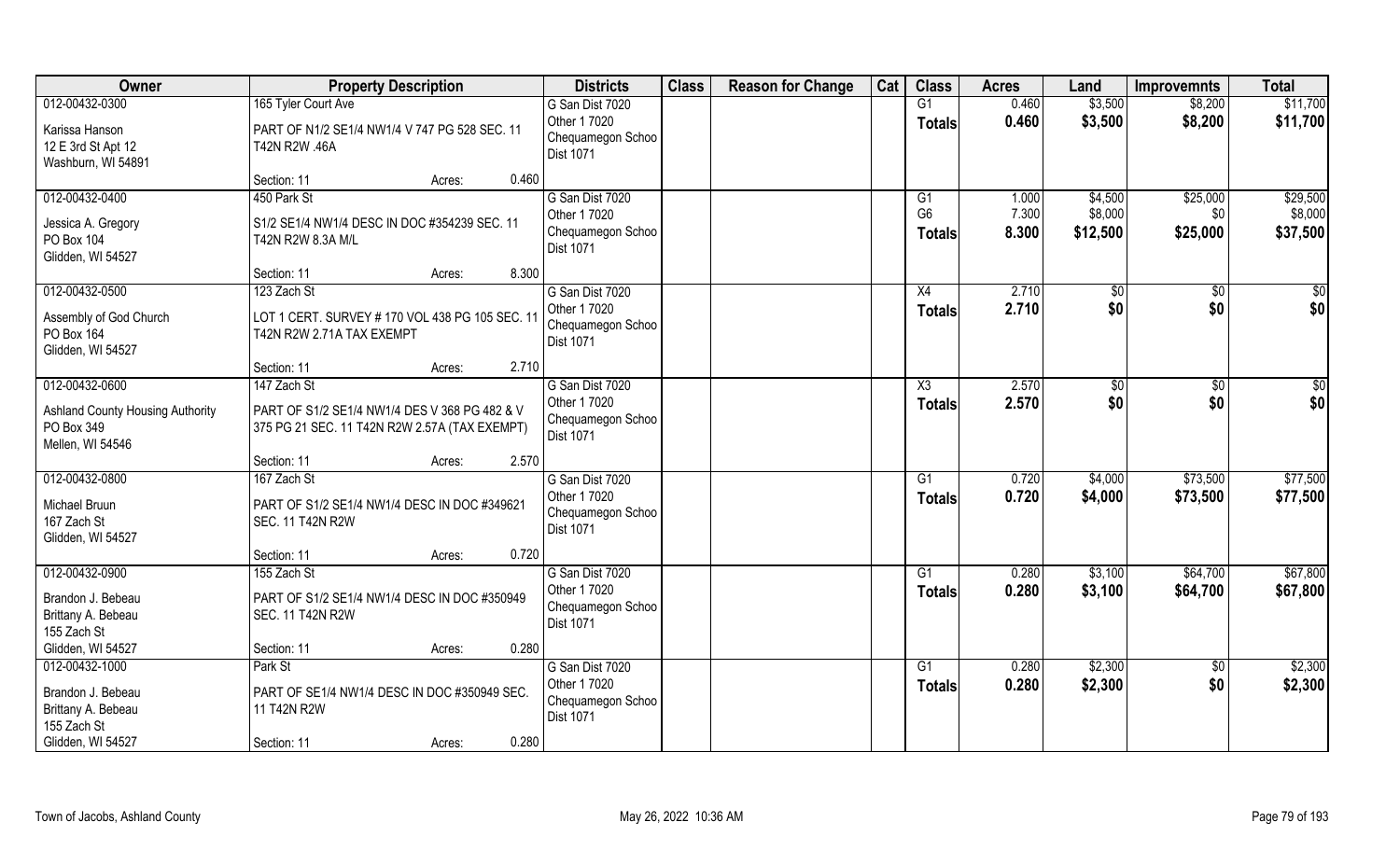| Owner                                   | <b>Property Description</b>                      | <b>Districts</b>                      | <b>Class</b> | <b>Reason for Change</b> | Cat | <b>Class</b>    | <b>Acres</b> | Land    | <b>Improvemnts</b> | <b>Total</b> |
|-----------------------------------------|--------------------------------------------------|---------------------------------------|--------------|--------------------------|-----|-----------------|--------------|---------|--------------------|--------------|
| 012-00432-1100                          | 552 Park St                                      | G San Dist 7020                       |              |                          |     | G1              | 1.120        | \$4,900 | \$67,400           | \$72,300     |
| Matthew P. Schigur                      | PART OF S1/2 SE1/4 NW1/4 IN V 649 PG 410 LESS V  | Other 1 7020<br>Chequamegon Schoo     |              |                          |     | <b>Totals</b>   | 1.120        | \$4,900 | \$67,400           | \$72,300     |
| 6420 W Locust St<br>Milwaukee, WI 53210 | 255 PG 371 SEC. 11 T42N R2W 1.12A                | <b>Dist 1071</b>                      |              |                          |     |                 |              |         |                    |              |
|                                         | 1.120<br>Section: 11<br>Acres:                   |                                       |              |                          |     |                 |              |         |                    |              |
| 012-00432-1200                          | 526 Park St                                      | G San Dist 7020                       |              |                          |     | G1              | 0.570        | \$3,700 | \$91,100           | \$94,800     |
| Douglas F. Purdy Jr et al               | PART OF S1/2 SE1/4 NW1/4 DESC IN DOC #351988     | Other 1 7020                          |              |                          |     | <b>Totals</b>   | 0.570        | \$3,700 | \$91,100           | \$94,800     |
| c/o Dolores Schraufnagel                | SEC. 11 T42N R2W LIFE ESTATE DOLORES             | Chequamegon Schoo                     |              |                          |     |                 |              |         |                    |              |
| PO Box 22                               | SCHRAUFNAGEL LAND CONTRACT                       | <b>Dist 1071</b>                      |              |                          |     |                 |              |         |                    |              |
| Clam Lake, WI 54517                     | 0.570<br>Section: 11<br>Acres:                   |                                       |              |                          |     |                 |              |         |                    |              |
| 012-00432-1300                          | 512 Park St                                      | G San Dist 7020                       |              |                          |     | G1              | 0.380        | \$3,500 | \$62,000           | \$65,500     |
| Colleen R. Pankratz                     | PART OF S1/2 SE1/4 NW1/4 DESC IN DOC #352920     | Other 1 7020                          |              |                          |     | <b>Totals</b>   | 0.380        | \$3,500 | \$62,000           | \$65,500     |
| 512 Park St                             | <b>SEC. 11 T42N R2W</b>                          | Chequamegon Schoo                     |              |                          |     |                 |              |         |                    |              |
| Glidden, WI 54527                       |                                                  | <b>Dist 1071</b>                      |              |                          |     |                 |              |         |                    |              |
|                                         | 0.380<br>Section: 11<br>Acres:                   |                                       |              |                          |     |                 |              |         |                    |              |
| 012-00432-1400                          | 506 Park St                                      | G San Dist 7020                       |              |                          |     | G1              | 0.570        | \$3,700 | \$77,500           | \$81,200     |
| Daniel J. Schoch et al                  | PART OF S1/2 SE1/4 NW1/4 DESC V 686 PGS 433 &    | Other 1 7020                          |              |                          |     | <b>Totals</b>   | 0.570        | \$3,700 | \$77,500           | \$81,200     |
| c/o Dennis & Sharon Schoch              | 434 LONG TERM RENTAL AGREEMENT TO DENNIS &       | Chequamegon Schoo                     |              |                          |     |                 |              |         |                    |              |
| 506 Park St                             | SHARON SCHOCH SEC. 11 T42N R2W .57A              | <b>Dist 1071</b>                      |              |                          |     |                 |              |         |                    |              |
| Glidden, WI 54527                       | 0.570<br>Section: 11<br>Acres:                   |                                       |              |                          |     |                 |              |         |                    |              |
| 012-00432-1500                          | 468 Park St                                      | G San Dist 7020                       |              |                          |     | G1              | 0.410        | \$3,600 | \$43,400           | \$47,000     |
| Kenneth H. Cronk                        | PART OF S1/2 SE1/4 NW1/4 IN V 727 PG 854 108' X  | Other 1 7020                          |              |                          |     | <b>Totals</b>   | 0.410        | \$3,600 | \$43,400           | \$47,000     |
| Claudia T. Cronk                        | 166' SEC. 11 T42N R2W .41A                       | Chequamegon Schoo                     |              |                          |     |                 |              |         |                    |              |
| 5715 83rd St                            |                                                  | <b>Dist 1071</b>                      |              |                          |     |                 |              |         |                    |              |
| Kenosha, WI 53142                       | 0.410<br>Section: 11<br>Acres:                   |                                       |              |                          |     |                 |              |         |                    |              |
| 012-00432-1600                          | Park St                                          | G San Dist 7020                       |              |                          |     | G1              | 0.290        | \$3,100 | \$10,900           | \$14,000     |
| Jessica A. Gregory                      | PART OF S1/2 SE1/4 NW1/4 DESC IN DOC #354239     | Other 1 7020                          |              |                          |     | <b>Totals</b>   | 0.290        | \$3,100 | \$10,900           | \$14,000     |
| PO Box 104                              | <b>SEC. 11 T42N R2W</b>                          | Chequamegon Schoo<br><b>Dist 1071</b> |              |                          |     |                 |              |         |                    |              |
| Glidden, WI 54527                       |                                                  |                                       |              |                          |     |                 |              |         |                    |              |
|                                         | 0.290<br>Section: 11<br>Acres:                   |                                       |              |                          |     |                 |              |         |                    |              |
| 012-00432-1700                          | 398 Park St                                      | G San Dist 7020                       |              |                          |     | $\overline{G1}$ | 0.760        | \$4,100 | \$6,500            | \$10,600     |
| Judy M. Brogan                          | PART OF S1/2 SE1/4 NW1/4 IN V 692 PG 183 SEC. 11 | Other 1 7020                          |              |                          |     | <b>Totals</b>   | 0.760        | \$4,100 | \$6,500            | \$10,600     |
| 938 W lowa St                           | T42N R2W .76A                                    | Chequamegon Schoo<br><b>Dist 1071</b> |              |                          |     |                 |              |         |                    |              |
| Lake City, MN 55041                     |                                                  |                                       |              |                          |     |                 |              |         |                    |              |
|                                         | 0.760<br>Section: 11<br>Acres:                   |                                       |              |                          |     |                 |              |         |                    |              |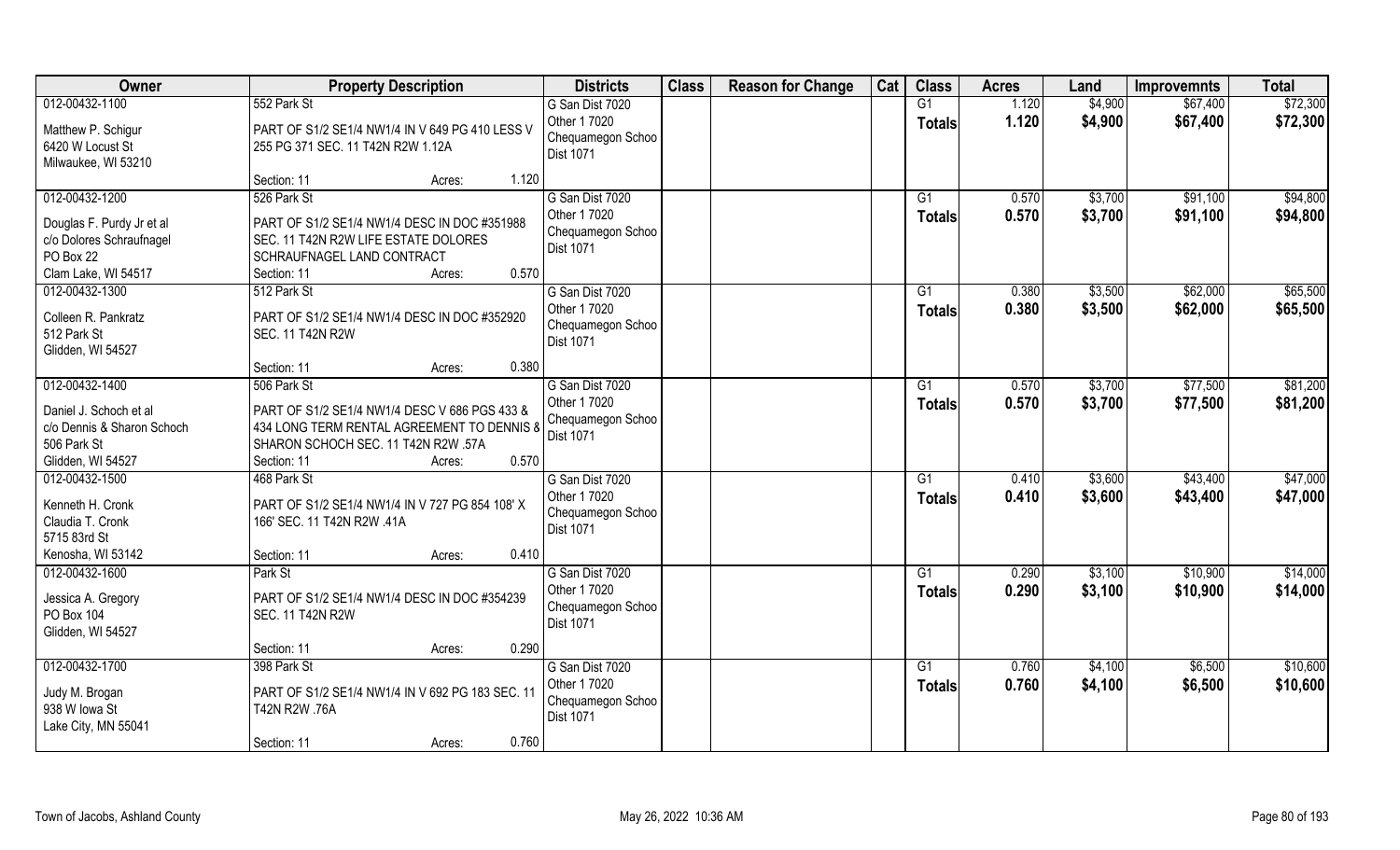| Owner                                                                                   | <b>Property Description</b>                                                                        |        |       | <b>Districts</b>                                                         | <b>Class</b> | <b>Reason for Change</b> | Cat | <b>Class</b>                     | <b>Acres</b>   | Land                 | <b>Improvemnts</b>   | <b>Total</b>           |
|-----------------------------------------------------------------------------------------|----------------------------------------------------------------------------------------------------|--------|-------|--------------------------------------------------------------------------|--------------|--------------------------|-----|----------------------------------|----------------|----------------------|----------------------|------------------------|
| 012-00432-1800<br>Cynthia E. Hansen<br>362 Park St<br>Glidden, WI 54527                 | 362 Park St<br>PART OF S1/2 SE1/4 NW1/4 DESC IN V 680 PG 625<br>SEC. 11 T42N R2W .23A              |        |       | G San Dist 7020<br>Other 1 7020<br>Chequamegon Schoo<br>Dist 1071        |              |                          |     | G1<br><b>Totals</b>              | 0.230<br>0.230 | \$2,800<br>\$2,800   | \$13,000<br>\$13,000 | \$15,800<br>\$15,800   |
|                                                                                         | Section: 11                                                                                        | Acres: | 0.230 |                                                                          |              |                          |     |                                  |                |                      |                      |                        |
| 012-00432-1900<br>Tim Collelo Realty, LLC<br>1427 Cloquet Ave<br>Cloquet, MN 55720      | 352 Park St<br>PART OF S1/2 SE1/4 NW1/4 DESC IN DOC #356819<br><b>SEC. 11 T42N R2W</b>             |        |       | G San Dist 7020<br>Other 1 7020<br>Chequamegon Schoo<br><b>Dist 1071</b> |              |                          |     | G1<br>Totals                     | 0.260<br>0.260 | \$3,000<br>\$3,000   | \$16,000<br>\$16,000 | \$19,000<br>\$19,000   |
|                                                                                         | Section: 11                                                                                        | Acres: | 0.260 |                                                                          |              |                          |     |                                  |                |                      |                      |                        |
| 012-00432-2000<br>David Flotte<br>318 Park St<br>Glidden, WI 54527                      | 318 Park St<br>PART OF S1/2 SE1/4 NW1/4 SEC. 11 T42N R2W                                           |        |       | G San Dist 7020<br>Other 1 7020<br>Chequamegon Schoo<br>Dist 1071        |              |                          |     | G1<br><b>Totals</b>              | 0.650<br>0.650 | \$3,900<br>\$3,900   | \$32,600<br>\$32,600 | \$36,500<br>\$36,500   |
|                                                                                         | Section: 11                                                                                        | Acres: | 0.650 |                                                                          |              |                          |     |                                  |                |                      |                      |                        |
| 012-00432-2100<br>Lynette Lenz<br>Donald Lenz<br>563 Maple Ln                           | <b>Huber St</b><br>PART OF NE1/4 SW1/4 DESC IN V 641 PG 31 SEC. 11<br>T42N R2W .34A                |        |       | G San Dist 7020<br>Other 1 7020<br>Chequamegon Schoo<br>Dist 1071        |              |                          |     | G1<br>Totals                     | 0.340<br>0.340 | \$1,000<br>\$1,000   | \$0<br>\$0           | \$1,000<br>\$1,000     |
| Glidden, WI 54527                                                                       | Section: 11                                                                                        | Acres: | 0.340 |                                                                          |              |                          |     |                                  |                |                      |                      |                        |
| 012-00432-2300<br><b>Frederick Schmidt</b><br>Jane Schmidt<br>531 Park St               | 531 Park St<br>PART OF NE1/4 SW1/4 DESC IN VOL 289 PG 297 SEC<br>11 T42N R2W .5A                   |        |       | G San Dist 7020<br>Other 1 7020<br>Chequamegon Schoo<br>Dist 1071        |              |                          |     | $\overline{G1}$<br><b>Totals</b> | 0.500<br>0.500 | \$3,600<br>\$3,600   | \$70,900<br>\$70,900 | \$74,500<br>\$74,500   |
| Glidden, WI 54527                                                                       | Section: 11                                                                                        | Acres: | 0.500 |                                                                          |              |                          |     |                                  |                |                      |                      |                        |
| 012-00432-2400<br>Fred Beil et al<br>c/o Eugene Beil<br>555 Park St                     | 555 Park St<br>LOT 1 CERTIFIED SURVEY 700 SEC. 11 T42N R2W<br>LIFE ESTATE EUGENE & AGNES BEIL      |        |       | G San Dist 7020<br>Other 1 7020<br>Chequamegon Schoo<br>Dist 1071        |              |                          |     | G1<br><b>Totals</b>              | 0.720<br>0.720 | \$3,200<br>\$3,200   | \$34,300<br>\$34,300 | \$37,500<br>\$37,500   |
| Glidden, WI 54527                                                                       | Section: 11                                                                                        | Acres: | 0.720 |                                                                          |              |                          |     |                                  |                |                      |                      |                        |
| 012-00432-2500<br>Fredrick V. Beil<br>Agnes Beil<br>534 Parker Ave<br>Glidden, WI 54527 | Parker Ave<br>LOT 2 CERTIFIED SURVEY 700 SEC. 11 T42N R2W<br>LIFE ESTATE AGNES BEIL<br>Section: 11 | Acres: | 2.330 | G San Dist 7020<br>Other 1 7020<br>Chequamegon Schoo<br><b>Dist 1071</b> |              |                          |     | $\overline{G1}$<br>Totals        | 2.330<br>2.330 | \$12,800<br>\$12,800 | \$95,900<br>\$95,900 | \$108,700<br>\$108,700 |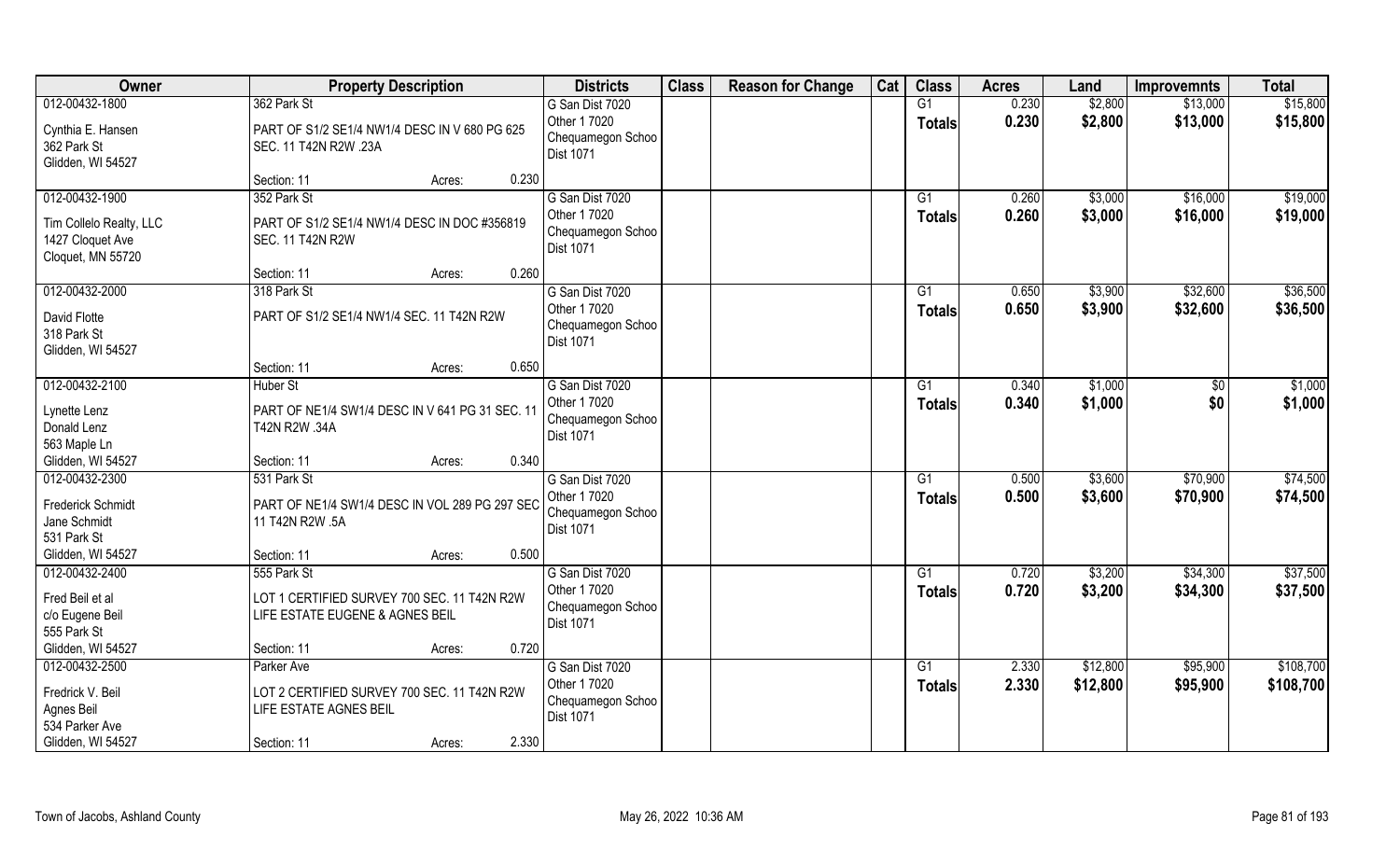| Owner                                                                                               | <b>Property Description</b>                                                                                                                                                                         | <b>Districts</b>                                                  | <b>Class</b> | <b>Reason for Change</b> | Cat | <b>Class</b>                    | <b>Acres</b>            | Land                        | <b>Improvemnts</b>          | <b>Total</b>                    |
|-----------------------------------------------------------------------------------------------------|-----------------------------------------------------------------------------------------------------------------------------------------------------------------------------------------------------|-------------------------------------------------------------------|--------------|--------------------------|-----|---------------------------------|-------------------------|-----------------------------|-----------------------------|---------------------------------|
| 012-00432-2600<br>John A. Johnson<br>583 Parker Ave<br>Glidden, WI 54527                            | 583 Parker Ave<br>PART OF NE1/4 SW1/4 DESC IN V 450 PG 836 & V 469<br>PG 587 & V 596 PG 304 SEC. 11 T42N R2W 2.56A                                                                                  | G San Dist 7020<br>Other 1 7020<br>Chequamegon Schoo<br>Dist 1071 |              |                          |     | G1<br>G <sub>5</sub><br>Totals  | 1.000<br>1.560<br>2.560 | \$4,500<br>\$900<br>\$5,400 | \$96,300<br>\$0<br>\$96,300 | \$100,800<br>\$900<br>\$101,700 |
|                                                                                                     | 2.560<br>Section: 11<br>Acres:                                                                                                                                                                      |                                                                   |              |                          |     |                                 |                         |                             |                             |                                 |
| 012-00432-2700<br>Michael J. Straetz<br>Eileen R. Straetz<br>211 Hereford Ave<br>Ferguson, MO 63135 | 429 Parker Ave<br>LOT 2 CSM #696 SEC. 11 T42N R2W<br>0.805<br>Section: 11<br>Acres:                                                                                                                 | G San Dist 7020<br>Other 1 7020<br>Chequamegon Schoo<br>Dist 1071 |              |                          |     | G1<br><b>Totals</b>             | 0.805<br>0.805          | \$3,600<br>\$3,600          | \$12,700<br>\$12,700        | \$16,300<br>\$16,300            |
| 012-00432-2701                                                                                      |                                                                                                                                                                                                     | G San Dist 7020                                                   |              |                          |     | G5                              | 1.000                   | \$600                       | \$0                         | \$600                           |
| Michael J. Straetz<br>Eileen R. Straetz<br>211 Hereford Ave                                         | LOT 3 AND OUTLOT 1 CSM #696 SEC. 11 T42N R2W                                                                                                                                                        | Other 1 7020<br>Chequamegon Schoo<br>Dist 1071                    |              |                          |     | G <sub>6</sub><br><b>Totals</b> | 0.140<br>1.140          | \$200<br>\$800              | \$0<br>\$0                  | \$200<br>\$800                  |
| Ferguson, MO 63135                                                                                  | 1.140<br>Section: 11<br>Acres:                                                                                                                                                                      |                                                                   |              |                          |     |                                 |                         |                             |                             |                                 |
| 012-00432-2800<br>Town of Jacobs<br>23 N Grant St<br>Glidden, WI 54527                              | Parker Ave<br>PART OF NE1/4 SW1/4 DESC IN VOL 313 PGS 382-386<br>SEC. 11 T42N R2W 1.95A (TAX EXEMPT)                                                                                                | G San Dist 7020<br>Other 1 7020<br>Chequamegon Schoo<br>Dist 1071 |              |                          |     | X4<br><b>Totals</b>             | 1.950<br>1.950          | \$<br>\$0                   | $\sqrt[6]{3}$<br>\$0        | $\sqrt{50}$<br>\$0              |
|                                                                                                     | 1.950<br>Section: 11<br>Acres:                                                                                                                                                                      |                                                                   |              |                          |     |                                 |                         |                             |                             |                                 |
| 012-00432-2900<br>Roger E. Eder<br>Roxann Eder<br>455 Sunrise Dr                                    | 487 Parker Ave<br>PART OF NE1/4 SW1/4 DESC IN VOL 427 PG 5 SEC.<br>11 T42N R2W .42A                                                                                                                 | G San Dist 7020<br>Other 1 7020<br>Chequamegon Schoo<br>Dist 1071 |              |                          |     | G1<br><b>Totals</b>             | 0.420<br>0.420          | \$3,400<br>\$3,400          | \$4,800<br>\$4,800          | \$8,200<br>\$8,200              |
| Glidden, WI 54527                                                                                   | 0.420<br>Section: 11<br>Acres:                                                                                                                                                                      |                                                                   |              |                          |     |                                 |                         |                             |                             |                                 |
| 012-00432-3000<br>Michael J. Straetz et al<br>211 Hereford Ave<br>Ferguson, MO 63135                | 407 Parker Ave<br>LOT 1 CSM #696 SEC. 11 T42N R2W                                                                                                                                                   | G San Dist 7020<br>Other 1 7020<br>Chequamegon Schoo<br>Dist 1071 |              |                          |     | G1<br><b>Totals</b>             | 0.450<br>0.450          | \$3,400<br>\$3,400          | \$51,100<br>\$51,100        | \$54,500<br>\$54,500            |
|                                                                                                     | 1.105<br>Section: 11<br>Acres:                                                                                                                                                                      |                                                                   |              |                          |     |                                 |                         |                             |                             |                                 |
| 012-00432-3100<br>Reference<br>c/o Reference Parcel Only<br>201 Main St W<br>Ashland, WI 54806      | PLAT OF SUNRISE ESTATES NE1/4 SW1/4 W OF RR $\overline{a}$<br>N OF LN 66' N OF S BNDN OF NE SW DESC V 210 P<br>501 LESS V 279 P 128;V 208 P 159;V 159 P 35 & PLAT<br>0.000<br>Section: 11<br>Acres: | Chequamegon Schoo<br><b>Dist 1071</b>                             |              |                          |     | <b>Totals</b>                   |                         |                             |                             |                                 |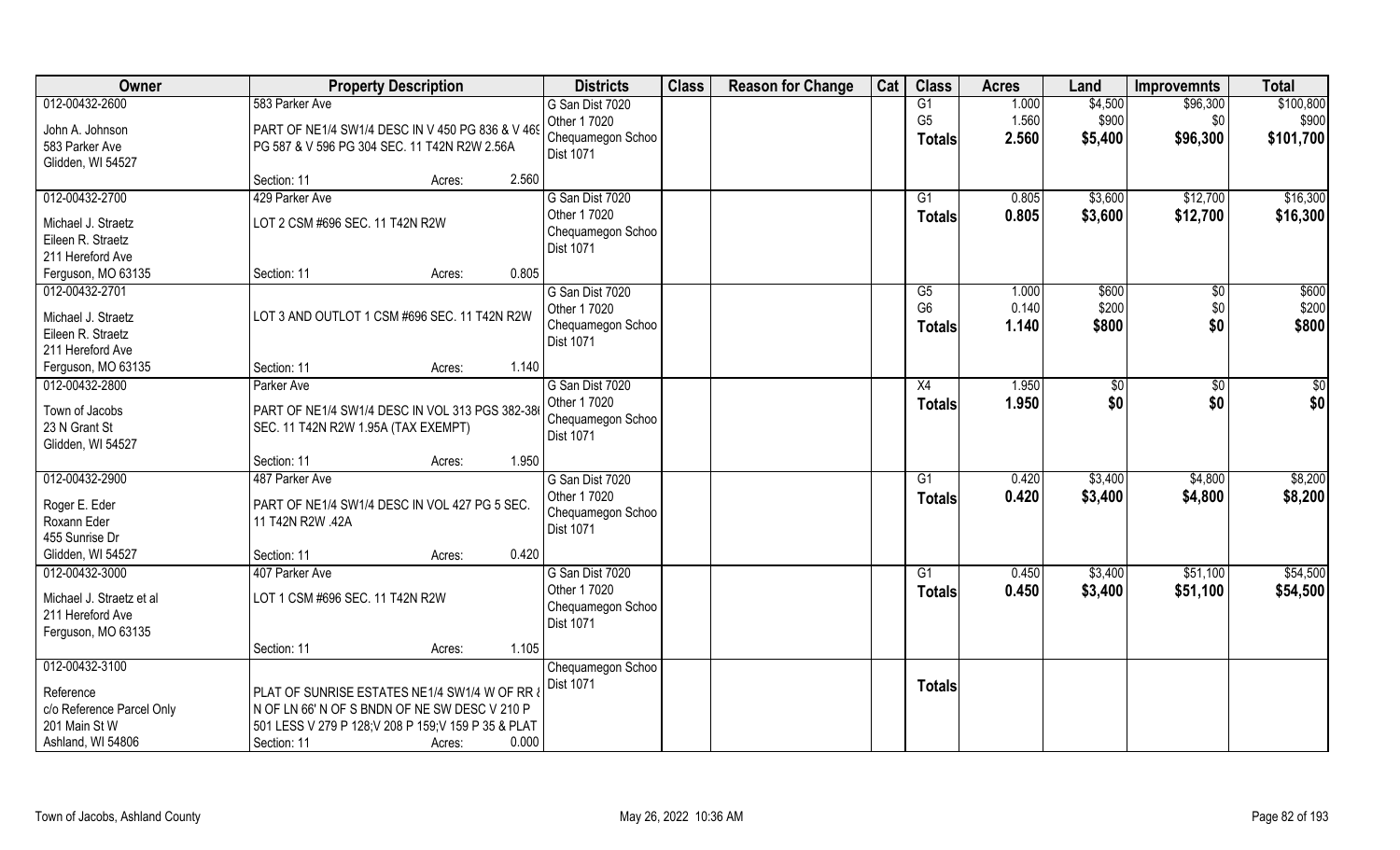| Owner                                        | <b>Property Description</b>                       | <b>Districts</b>  | <b>Class</b> | <b>Reason for Change</b> | Cat | <b>Class</b>   | <b>Acres</b> | Land         | <b>Improvemnts</b> | <b>Total</b> |
|----------------------------------------------|---------------------------------------------------|-------------------|--------------|--------------------------|-----|----------------|--------------|--------------|--------------------|--------------|
| 012-00432-3200                               | 419 York Rd                                       | G San Dist 7020   |              |                          |     | G1             | 1.000        | \$4,500      | \$54,900           | \$59,400     |
| David Lueloff                                | NE1/4 SW1/4 E OF RR; ALSO ABANDONED R/W &         | Other 1 7020      |              |                          |     | G <sub>6</sub> | 14.640       | \$16,100     | \$0                | \$16,100     |
| Lisa Lueloff                                 | PART 66' WD ON S BNDN OF NE SW E OF R/W LESS      | Chequamegon Schoo |              |                          |     | Totals         | 15.640       | \$20,600     | \$54,900           | \$75,500     |
| 419 York Rd                                  | V 358 P 495 SEC. 11 T42N R2W 15.64AS V 723 PG 811 | Dist 1071         |              |                          |     |                |              |              |                    |              |
| Glidden, WI 54527                            | Section: 11<br>Acres:<br>15.640                   |                   |              |                          |     |                |              |              |                    |              |
| 012-00432-3300                               | 337 York Rd                                       | G San Dist 7020   |              |                          |     | X3             | 1.500        | $\sqrt[6]{}$ | $\sqrt{$0}$        | $\sqrt{50}$  |
|                                              |                                                   | Other 1 7020      |              |                          |     | Totals         | 1.500        | \$0          | \$0                | \$0          |
| <b>Ashland County</b>                        | PART OF NE1/4 SW1/4 DESC IN VOL 358 PG 495        | Chequamegon Schoo |              |                          |     |                |              |              |                    |              |
| c/o Laurie Jean Zach Center                  | USED AS LAURA JEAN ZACH CENTER SEC. 11 T42N       | <b>Dist 1071</b>  |              |                          |     |                |              |              |                    |              |
| RT 1 Box 222                                 | R2W 1.5A (TAX EXEMPT)                             |                   |              |                          |     |                |              |              |                    |              |
| Glidden, WI 54527                            | 1.500<br>Section: 11<br>Acres:                    |                   |              |                          |     |                |              |              |                    |              |
| 012-00433-0100                               | 625 Park St                                       | G San Dist 7020   |              |                          |     | G1             | 0.250        | \$1,100      | $\sqrt[6]{30}$     | \$1,100      |
| Kevin L. Schuelke                            | PART OF NW1/4 SW1/4 AS DESC V 727 PG 222 LESS     | Other 1 7020      |              |                          |     | G <sub>6</sub> | 21.170       | \$24,800     | \$0                | \$24,800     |
| Gregory A. Schuelke                          | CSM 717 SEC. 11 T42N R2W                          | Chequamegon Schoo |              |                          |     | <b>Totals</b>  | 21.420       | \$25,900     | \$0                | \$25,900     |
| 625 Park St                                  |                                                   | Dist 1071         |              |                          |     |                |              |              |                    |              |
| Glidden, WI 54527                            | 21.420<br>Section: 11<br>Acres:                   |                   |              |                          |     |                |              |              |                    |              |
| 012-00433-0200                               | 573 Park St                                       | G San Dist 7020   |              |                          |     | G1             | 0.260        | \$3,000      | \$47,900           | \$50,900     |
|                                              | PART OF NW1/4 SW1/4 DESC V 705 PG 650 SEC. 11     | Other 1 7020      |              |                          |     | <b>Totals</b>  | 0.260        | \$3,000      | \$47,900           | \$50,900     |
| Dennis P. & Terry S. Walczyk Living<br>Trust | T42N R2W .26AS                                    | Chequamegon Schoo |              |                          |     |                |              |              |                    |              |
| 573 Park St                                  |                                                   | <b>Dist 1071</b>  |              |                          |     |                |              |              |                    |              |
| Glidden, WI 54527                            | 0.260<br>Section: 11<br>Acres:                    |                   |              |                          |     |                |              |              |                    |              |
| 012-00433-0400                               | 595 Park St                                       | G San Dist 7020   |              |                          |     | G1             | 0.340        | \$3,300      | \$22,100           | \$25,400     |
|                                              |                                                   | Other 1 7020      |              |                          |     |                | 0.340        | \$3,300      | \$22,100           | \$25,400     |
| Nancy Eickermann                             | PART OF NW1/4 SW1/4 100'X150' SEC. 11 T42N R2W    | Chequamegon Schoo |              |                          |     | <b>Totals</b>  |              |              |                    |              |
| 595 Park St                                  |                                                   | <b>Dist 1071</b>  |              |                          |     |                |              |              |                    |              |
| Glidden, WI 54527                            |                                                   |                   |              |                          |     |                |              |              |                    |              |
|                                              | 0.340<br>Section: 11<br>Acres:                    |                   |              |                          |     |                |              |              |                    |              |
| 012-00433-0500                               | 609 Park St                                       | G San Dist 7020   |              |                          |     | G1             | 0.340        | \$3,300      | \$2,000            | \$5,300      |
| Nathan J. Hanson                             | PART OF NW1/4 SW1/4 DESC IN V 740 PG 394 SEC.     | Other 1 7020      |              |                          |     | <b>Totals</b>  | 0.340        | \$3,300      | \$2,000            | \$5,300      |
| 74215 Schmidt Rd                             | 11 T42N R2W .34A                                  | Chequamegon Schoo |              |                          |     |                |              |              |                    |              |
| Glidden, WI 54527                            |                                                   | Dist 1071         |              |                          |     |                |              |              |                    |              |
|                                              | 0.340<br>Section: 11<br>Acres:                    |                   |              |                          |     |                |              |              |                    |              |
| 012-00433-0600                               | 639 Park St                                       | G San Dist 7020   |              |                          |     | G1             | 0.380        | \$3,300      | \$71,500           | \$74,800     |
|                                              |                                                   | Other 1 7020      |              |                          |     | <b>Totals</b>  | 0.380        | \$3,300      | \$71,500           | \$74,800     |
| Timothy S. Bay                               | PAR IN NW1/4 SW1/4 110'X150' SEC. 11 T42N R2W     | Chequamegon Schoo |              |                          |     |                |              |              |                    |              |
| 639 Park St                                  |                                                   | Dist 1071         |              |                          |     |                |              |              |                    |              |
| Glidden, WI 54527                            |                                                   |                   |              |                          |     |                |              |              |                    |              |
|                                              | 0.380<br>Section: 11<br>Acres:                    |                   |              |                          |     |                |              |              |                    |              |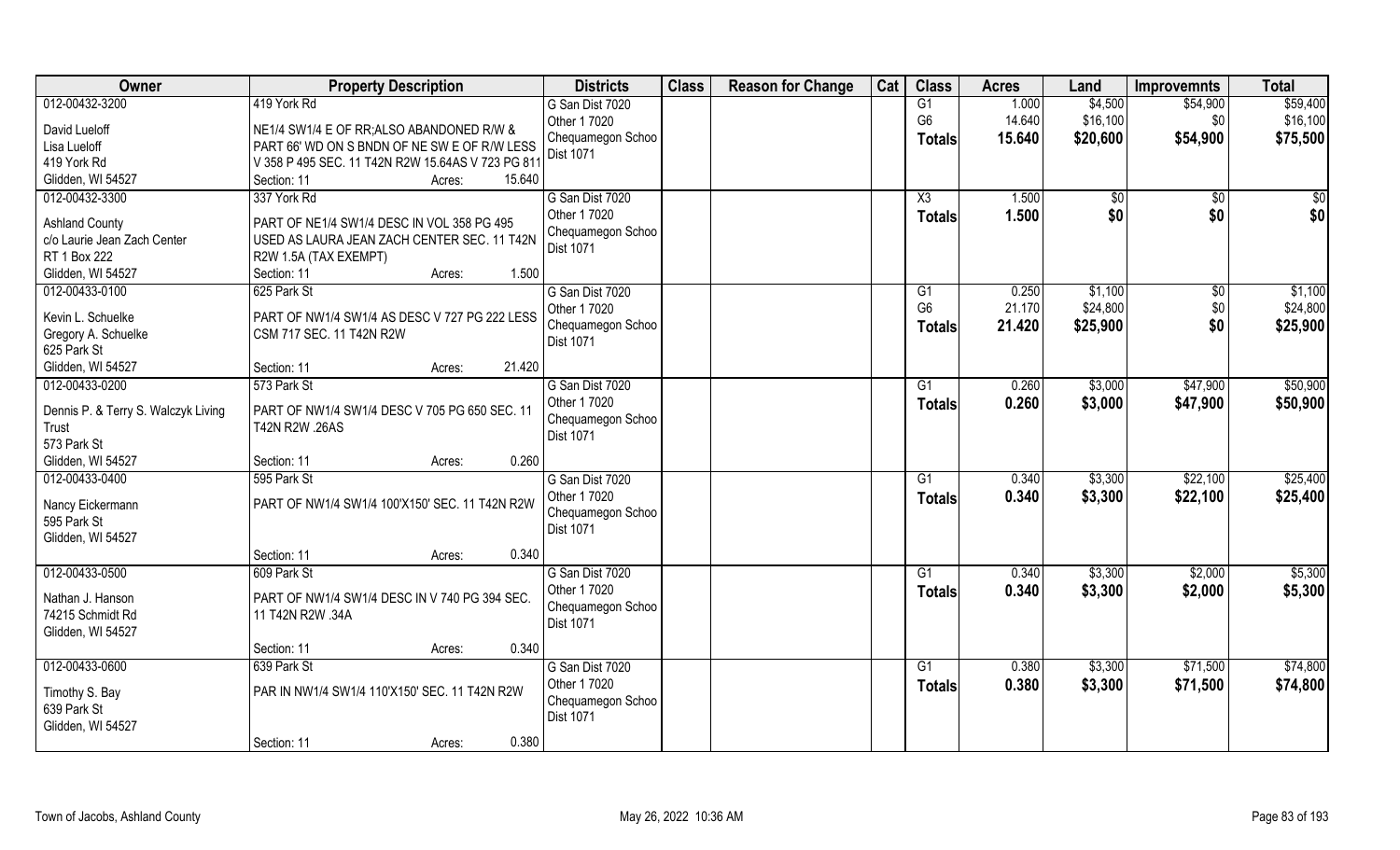| Owner                                                                                                   | <b>Property Description</b>                                                                                                                           | <b>Districts</b>                                                         | <b>Class</b>    | <b>Reason for Change</b> | Cat | <b>Class</b>                                       | <b>Acres</b>            | Land                          | <b>Improvemnts</b>          | <b>Total</b>                      |
|---------------------------------------------------------------------------------------------------------|-------------------------------------------------------------------------------------------------------------------------------------------------------|--------------------------------------------------------------------------|-----------------|--------------------------|-----|----------------------------------------------------|-------------------------|-------------------------------|-----------------------------|-----------------------------------|
| 012-00433-0700<br>Gerald Kempf<br>647 Park St<br>Glidden, WI 54527                                      | 647 Park St<br>PART OF NW1/4 SW1/4 DESC IN DOC #255442 SEC.<br>11 T42N R2W                                                                            | G San Dist 7020<br>Other 1 7020<br>Chequamegon Schoo<br>Dist 1071        |                 |                          |     | G1<br><b>Totals</b>                                | 0.430<br>0.430          | \$3,400<br>\$3,400            | \$52,500<br>\$52,500        | \$55,900<br>\$55,900              |
|                                                                                                         | 0.430<br>Section: 11<br>Acres:                                                                                                                        |                                                                          |                 |                          |     |                                                    |                         |                               |                             |                                   |
| 012-00433-0800<br>Robert M. Bay<br>23209 Forest Road 346<br>Glidden, WI 54527                           | 659 Park St<br>PART OF NW1/4 SW1/4 SEC. 11 T42N R2W                                                                                                   | G San Dist 7020<br>Other 1 7020<br>Chequamegon Schoo<br><b>Dist 1071</b> |                 |                          |     | $\overline{G1}$<br>Totals                          | 0.340<br>0.340          | \$3,300<br>\$3,300            | \$12,800<br>\$12,800        | \$16,100<br>\$16,100              |
|                                                                                                         | 0.340<br>Section: 11<br>Acres:                                                                                                                        |                                                                          |                 |                          |     |                                                    |                         |                               |                             |                                   |
| 012-00433-0900<br>Town of Jacobs<br>23 N Grant St<br>Glidden, WI 54527                                  | Park St<br>PART OF NW1/4 SW1/4 DESC IN VOL 131 PG 213<br>SEC. 11 T42N R2W (TAX EXEMPT) S-1499                                                         | G San Dist 7020<br>Other 1 7020<br>Chequamegon Schoo<br>Dist 1071        |                 |                          |     | X4<br><b>Totals</b>                                | 4.000<br>4.000          | $\sqrt[6]{}$<br>\$0           | $\overline{50}$<br>\$0      | $\overline{50}$<br>\$0            |
|                                                                                                         | 4.000<br>Section: 11<br>Acres:                                                                                                                        |                                                                          |                 |                          |     |                                                    |                         |                               |                             |                                   |
| 012-00433-1000<br>Kimberly Pierce et al<br>c/o Cleon & Cynthia Schmidt<br>21416 Kempf Rd                | 21416 Kempf Rd<br>PART OF NW1/4 SW1/4 DESC V 602 PG 625 LIFE<br>ESTATE CLEON & CYNTHIA SCHMIDT SEC. 11 T42N<br>R2W 3.58A                              | G San Dist 7020<br>Other 1 7020<br>Chequamegon Schoo<br>Dist 1071        |                 |                          |     | G1<br>G <sub>6</sub><br><b>Totals</b>              | 1.000<br>2.580<br>3.580 | \$4,500<br>\$2,800<br>\$7,300 | \$96,600<br>\$0<br>\$96,600 | \$101,100<br>\$2,800<br>\$103,900 |
| Glidden, WI 54527                                                                                       | 3.580<br>Section: 11<br>Acres:                                                                                                                        |                                                                          |                 |                          |     |                                                    |                         |                               |                             |                                   |
| 012-00433-1100<br>Kevin L. Schuelke et al<br>c/o Carol A. Schuelke<br>301 Maple Ln<br>Glidden, WI 54527 | 301 Maple Ln<br>PART OF NW1/4 SW1/4 DESC IN V 618 PG 67 LIFE<br>ESTATE CAROL ANN SCHUELKE SEC. 11 T42N R2W<br>2.90A<br>Section: 11<br>2.900<br>Acres: | G San Dist 7020<br>Other 1 7020<br>Chequamegon Schoo<br>Dist 1071        | $\overline{G1}$ | Garage complete          |     | $\overline{G1}$<br>G <sub>6</sub><br><b>Totals</b> | 1.000<br>1.900<br>2.900 | \$4,500<br>\$2,400<br>\$6,900 | \$83,100<br>\$0<br>\$83,100 | \$87,600<br>\$2,400<br>\$90,000   |
| 012-00433-1200                                                                                          | 333 Maple Ln                                                                                                                                          | G San Dist 7020                                                          |                 |                          |     | G1                                                 | 1.140                   | \$4,900                       | \$61,400                    | \$66,300                          |
| Mark B. Schmidt<br>333 Maple Ln<br>Glidden, WI 54527                                                    | PART OF NW1/4 SW1/4 DESC IN V 722 PG 879 & V 72<br>PG 199 SEC. 11 T42N R2W 1.14A                                                                      | Other 1 7020<br>Chequamegon Schoo<br>Dist 1071                           |                 |                          |     | <b>Totals</b>                                      | 1.140                   | \$4,900                       | \$61,400                    | \$66,300                          |
|                                                                                                         | 1.140<br>Section: 11<br>Acres:                                                                                                                        |                                                                          |                 |                          |     |                                                    |                         |                               |                             |                                   |
| 012-00433-1400<br>Cory J. Pankratz<br>367 Maple Ln<br>Glidden, WI 54527                                 | 367 Maple Ln<br>PART OF NW1/4 SW1/4 DESC IN DOC #355902<br>PARCEL IS 198' X 312' SEC. 11 T42N R2W<br>1.420<br>Section: 11<br>Acres:                   | G San Dist 7020<br>Other 1 7020<br>Chequamegon Schoo<br>Dist 1071        |                 |                          |     | G1<br>G <sub>6</sub><br><b>Totals</b>              | 1.000<br>0.420<br>1.420 | \$4,500<br>\$500<br>\$5,000   | \$78,700<br>\$0<br>\$78,700 | \$83,200<br>\$500<br>\$83,700     |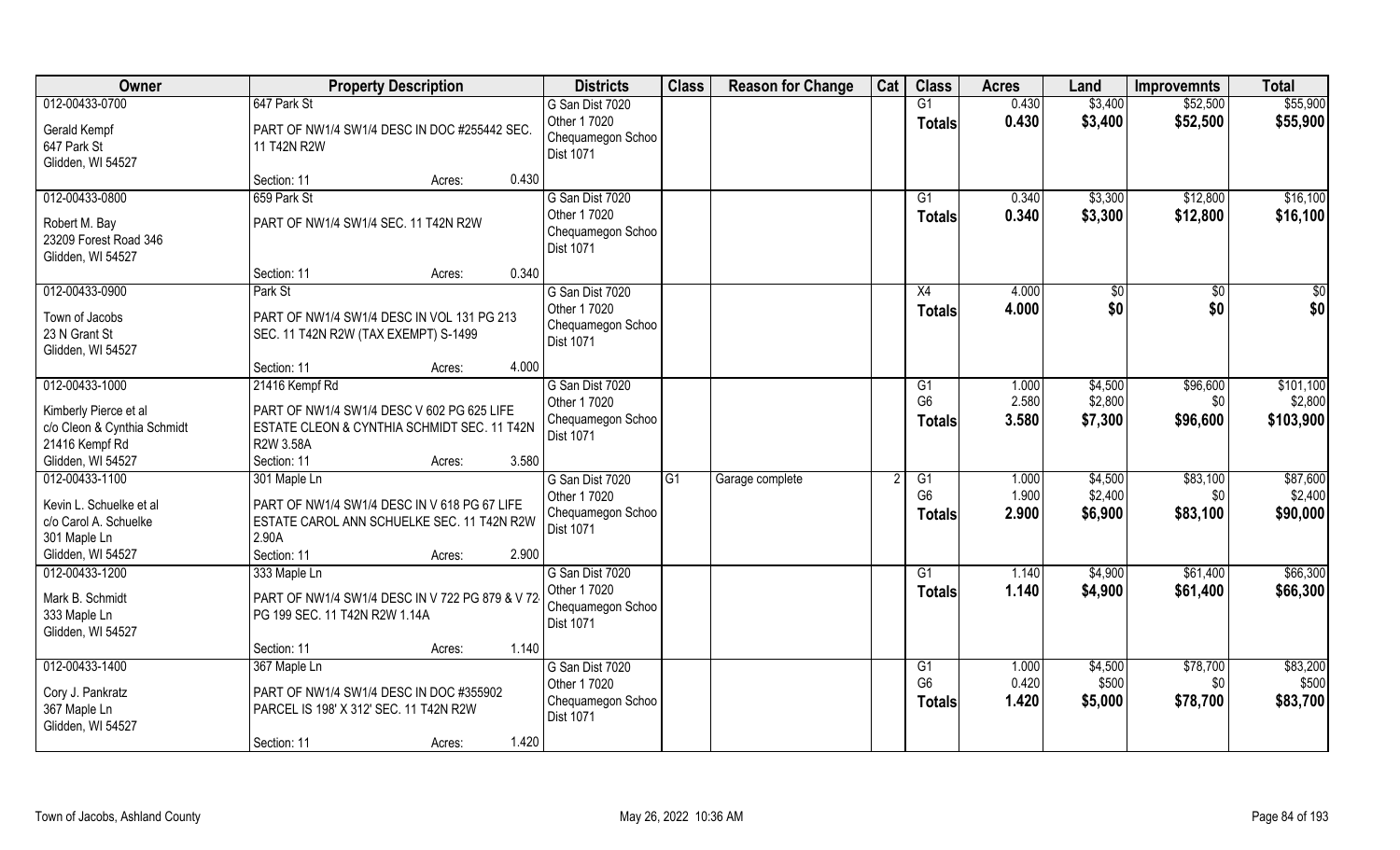| Owner                                | <b>Property Description</b>                    |                 | <b>Districts</b>                      | <b>Class</b> | <b>Reason for Change</b> | Cat | <b>Class</b>    | <b>Acres</b> | Land    | <b>Improvemnts</b> | <b>Total</b> |
|--------------------------------------|------------------------------------------------|-----------------|---------------------------------------|--------------|--------------------------|-----|-----------------|--------------|---------|--------------------|--------------|
| 012-00433-1600                       | 393 Maple Ln                                   |                 | G San Dist 7020                       |              |                          |     | G1              | 1.000        | \$4,500 | \$92,800           | \$97,300     |
| <b>Diane Schmidt Trustees</b>        | PART OF NW1/4 SW1/4 DESC IN VOL 511 PG 969     |                 | Other 1 7020                          |              |                          |     | G <sub>6</sub>  | 1.970        | \$2,200 | \$0                | \$2,200      |
| 393 Maple Ln                         | SEC. 11 T42N R2W 2.97A                         |                 | Chequamegon Schoo<br><b>Dist 1071</b> |              |                          |     | <b>Totals</b>   | 2.970        | \$6,700 | \$92,800           | \$99,500     |
| Glidden, WI 54527                    |                                                |                 |                                       |              |                          |     |                 |              |         |                    |              |
|                                      | Section: 11                                    | 2.970<br>Acres: |                                       |              |                          |     |                 |              |         |                    |              |
| 012-00433-1700                       | 585 Park St                                    |                 | G San Dist 7020                       |              |                          |     | $\overline{G1}$ | 0.260        | \$3,000 | \$42,000           | \$45,000     |
| Dennis P Walczyk and Terry S Walczyk | PART OF NW1/4 SW1/4 DESC IN DOC #350729 SEC.   |                 | Other 1 7020                          |              |                          |     | Totals          | 0.260        | \$3,000 | \$42,000           | \$45,000     |
| <b>Living Trust</b>                  | 11 T42N R2W                                    |                 | Chequamegon Schoo<br>Dist 1071        |              |                          |     |                 |              |         |                    |              |
| 573 Park St                          |                                                |                 |                                       |              |                          |     |                 |              |         |                    |              |
| Glidden, WI 54527                    | Section: 11                                    | 0.260<br>Acres: |                                       |              |                          |     |                 |              |         |                    |              |
| 012-00433-1800                       | 625 Park St                                    |                 | G San Dist 7020                       |              |                          |     | G1              | 0.750        | \$3,400 | \$56,100           | \$59,500     |
| <b>Ruth Maier</b>                    | LOT 1 CSM 717 PART OF NW1/4 SW1/4 SEC. 11 T42N |                 | Other 1 7020                          |              |                          |     | Totals          | 0.750        | \$3,400 | \$56,100           | \$59,500     |
| 625 Park St                          | R <sub>2</sub> W                               |                 | Chequamegon Schoo                     |              |                          |     |                 |              |         |                    |              |
| Glidden, WI 54527                    |                                                |                 | <b>Dist 1071</b>                      |              |                          |     |                 |              |         |                    |              |
|                                      | Section: 11                                    | 0.750<br>Acres: |                                       |              |                          |     |                 |              |         |                    |              |
| 012-00434-0100                       | 495 Maple Ln                                   |                 | G San Dist 7020                       |              |                          |     | G1              | 1.000        | \$4,500 | \$75,500           | \$80,000     |
| <b>William Pierce</b>                | PART OF SW1/4 SW1/4 DESC V 517 PG 289 & V 531  |                 | Other 1 7020                          |              |                          |     | G <sub>5</sub>  | 7.710        | \$3,700 | \$0                | \$3,700      |
| <b>Kimberly Pierce</b>               | PG 387 SEC. 11 T42N R2W 8.71A                  |                 | Chequamegon Schoo                     |              |                          |     | <b>Totals</b>   | 8.710        | \$8,200 | \$75,500           | \$83,700     |
| 495 Maple Ln                         |                                                |                 | Dist 1071                             |              |                          |     |                 |              |         |                    |              |
| Glidden, WI 54527                    | Section: 11                                    | 8.710<br>Acres: |                                       |              |                          |     |                 |              |         |                    |              |
| 012-00434-0200                       | <b>Blemel Rd</b>                               |                 | G San Dist 7020                       |              |                          |     | $\overline{G6}$ | 8.000        | \$8,800 | \$0                | \$8,800      |
| Daniel Schmidt                       | PART OF SW1/4 SW1/4 DESC VOL 484 PG 814 SEC.   |                 | Other 1 7020                          |              |                          |     | Totals          | 8.000        | \$8,800 | \$0                | \$8,800      |
| 7341 N Territorial Rd                | 11 T42N R2W 8A                                 |                 | Chequamegon Schoo                     |              |                          |     |                 |              |         |                    |              |
| Dexter, MI 48130                     |                                                |                 | Dist 1071                             |              |                          |     |                 |              |         |                    |              |
|                                      | Section: 11                                    | 8.000<br>Acres: |                                       |              |                          |     |                 |              |         |                    |              |
| 012-00434-0300                       | <b>Blemel Rd</b>                               |                 | G San Dist 7020                       |              |                          |     | G5              | 3.000        | \$1,400 | $\sqrt{$0}$        | \$1,400      |
| Shanin Schmidt                       | PART OF SW1/4 SW1/4 DESC IN VOL 484 PG 815 SEC |                 | Other 1 7020                          |              |                          |     | G <sub>6</sub>  | 5.000        | \$5,800 | \$0                | \$5,800      |
| 5601 Walsh Rd                        | 11 T42N R2W 8A                                 |                 | Chequamegon Schoo                     |              |                          |     | <b>Totals</b>   | 8.000        | \$7,200 | \$0                | \$7,200      |
| Whitmore Lake, MI 48189              |                                                |                 | <b>Dist 1071</b>                      |              |                          |     |                 |              |         |                    |              |
|                                      | Section: 11                                    | 8.000<br>Acres: |                                       |              |                          |     |                 |              |         |                    |              |
| 012-00434-0400                       | <b>Blemel Rd</b>                               |                 | G San Dist 7020                       |              |                          |     | G5              | 5.000        | \$2,300 | $\sqrt{$0}$        | \$2,300      |
| Karrie Brown                         | PART OF SW1/4 SW1/4 DESC IN VOL 484 PG 816     |                 | Other 1 7020                          |              |                          |     | G <sub>6</sub>  | 2.750        | \$2,800 | \$0                | \$2,800      |
| 5076 Buttercup Dr                    | LESS V 517 PG 287 SEC. 11 T42N R2W 7.75A       |                 | Chequamegon Schoo                     |              |                          |     | <b>Totals</b>   | 7.750        | \$5,100 | \$0                | \$5,100      |
| Tipp City, OH 45371                  |                                                |                 | Dist 1071                             |              |                          |     |                 |              |         |                    |              |
|                                      | Section: 11                                    | 7.750<br>Acres: |                                       |              |                          |     |                 |              |         |                    |              |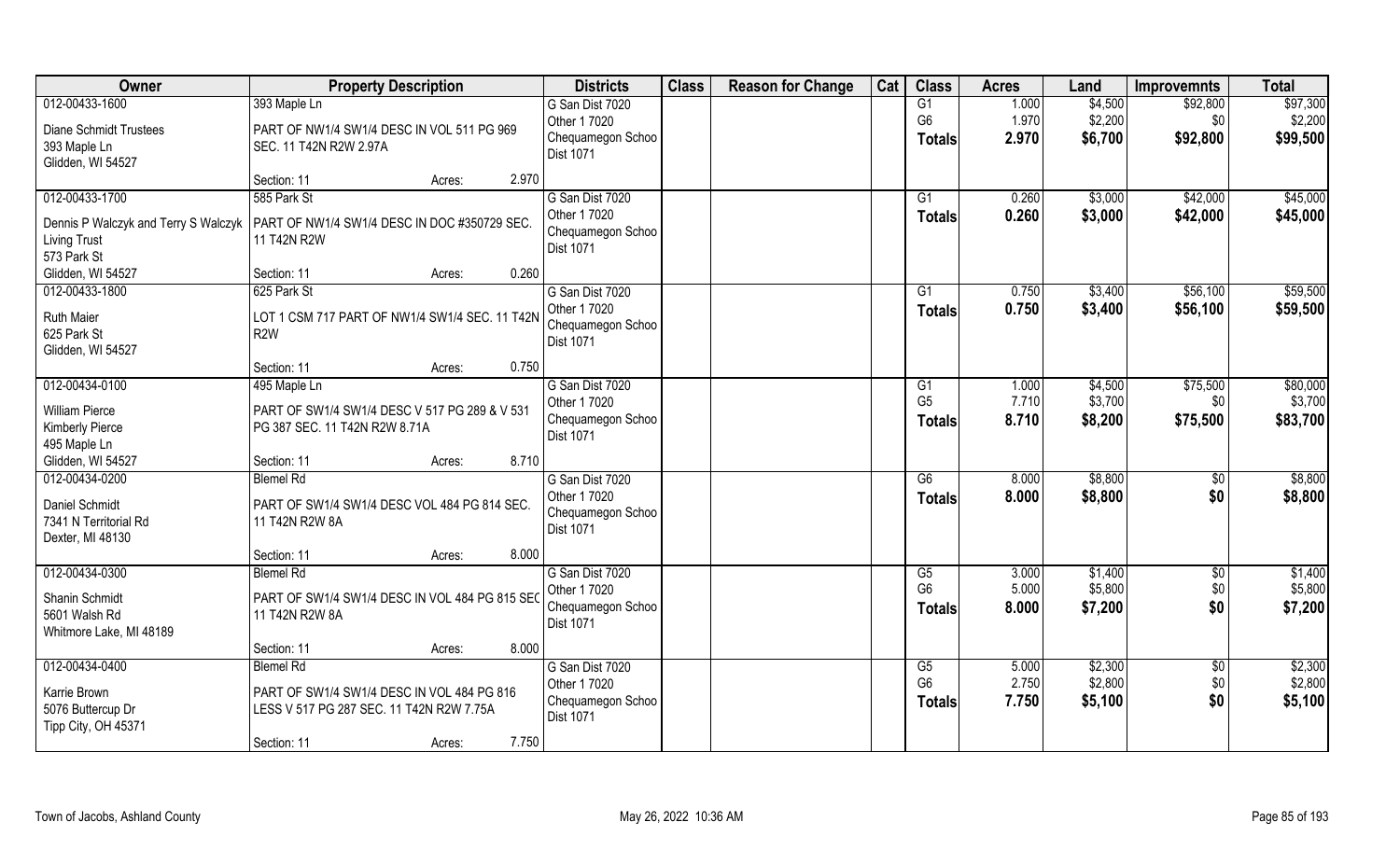| Owner                                                                                          | <b>Property Description</b>                                                                                                                                                           | <b>Districts</b>                                                  | <b>Class</b> | <b>Reason for Change</b> | Cat | <b>Class</b>                                                        | <b>Acres</b>                     | Land                                     | <b>Improvemnts</b>                 | <b>Total</b>                               |
|------------------------------------------------------------------------------------------------|---------------------------------------------------------------------------------------------------------------------------------------------------------------------------------------|-------------------------------------------------------------------|--------------|--------------------------|-----|---------------------------------------------------------------------|----------------------------------|------------------------------------------|------------------------------------|--------------------------------------------|
| 012-00434-0500                                                                                 | <b>Blemel Rd</b>                                                                                                                                                                      | G San Dist 7020                                                   |              |                          |     | G6                                                                  | 7.540                            | \$8,300                                  | $\overline{50}$                    | \$8,300                                    |
| Krystel Schmidt<br>77794 Hill Rd<br>Glidden, WI 54527                                          | PART OF SW1/4 SW1/4 DESC IN V 484 PG 817 LESS<br>531 PG 387 SEC. 11 T42N R2W 7.54A                                                                                                    | Other 1 7020<br>Chequamegon Schoo<br>Dist 1071                    |              |                          |     | <b>Totals</b>                                                       | 7.540                            | \$8,300                                  | \$0                                | \$8,300                                    |
|                                                                                                | 7.540<br>Section: 11<br>Acres:                                                                                                                                                        |                                                                   |              |                          |     |                                                                     |                                  |                                          |                                    |                                            |
| 012-00435-0100<br>Lynette Lenz<br>Donald Lenz<br>563 Maple Ln<br>Glidden, WI 54527             | 563 Maple Ln<br>PART OF THE SE1/4 SW1/4 DESC V 423 PG 226 & V<br>594 PG 982 SEC. 11 T42N R2W 5A<br>5.000<br>Section: 11<br>Acres:                                                     | G San Dist 7020<br>Other 1 7020<br>Chequamegon Schoo<br>Dist 1071 |              |                          |     | G <sub>1</sub><br>G <sub>5</sub><br>G <sub>6</sub><br><b>Totals</b> | 1.000<br>3.000<br>1.000<br>5.000 | \$4,500<br>\$1,700<br>\$1,300<br>\$7,500 | \$66,900<br>\$0<br>\$0<br>\$66,900 | \$71,400<br>\$1,700<br>\$1,300<br>\$74,400 |
| 012-00435-0200                                                                                 | York Rd                                                                                                                                                                               | G San Dist 7020                                                   |              |                          |     | X4                                                                  | 14.100                           | $\sqrt[6]{}$                             | $\sqrt[6]{30}$                     | \$0                                        |
| Town of Jacobs<br>23 N Grant St<br>Glidden, WI 54527                                           | PART OF SE1/4 SW1/4 DESC IN V 333 PG 51 & V 451<br>PG 144 LESS VOL 333 PG 52 & V 454 PG 478 & V 511<br>PG 129 SEC. 11 T42N R2W 14.10A (TAX EXEMPT)<br>14.100<br>Section: 11<br>Acres: | Other 1 7020<br>Chequamegon Schoo<br>Dist 1071                    |              |                          |     | <b>Totals</b>                                                       | 14.100                           | \$0                                      | \$0                                | \$0                                        |
| 012-00435-0300                                                                                 | York Rd                                                                                                                                                                               | G San Dist 7020                                                   |              |                          |     | X4                                                                  | 1.700                            | $\sqrt[6]{3}$                            | $\sqrt[6]{3}$                      | \$0                                        |
| Town of Jacobs<br>23 N Grant St<br>Glidden, WI 54527                                           | PART OF SE1/4 SW1/4 DESC IN V 631 PG 307 SEC. 1<br>T42N R2W 1.70A TAX EXEMPT                                                                                                          | Other 1 7020<br>Chequamegon Schoo<br>Dist 1071                    |              |                          |     | <b>Totals</b>                                                       | 1.700                            | \$0                                      | \$0                                | \$0                                        |
|                                                                                                | 1.700<br>Section: 11<br>Acres:                                                                                                                                                        |                                                                   |              |                          |     |                                                                     |                                  |                                          |                                    |                                            |
| 012-00435-0400<br>Reference<br>c/o Reference Parcel Only<br>201 Main St W<br>Ashland, WI 54806 | PART SE1/4 SW1/4 EAST OF HWY ASSESSED WITH<br>SW1/4 SE1/4 & PART WITH NE1/4 SW1/4 SEC. 11<br><b>T42N R2W</b><br>0.000<br>Section: 11<br>Acres:                                        | Chequamegon Schoo<br>Dist 1071                                    |              |                          |     | <b>Totals</b>                                                       |                                  |                                          |                                    |                                            |
| 012-00435-0500                                                                                 | <b>Blemel Rd</b>                                                                                                                                                                      | G San Dist 7020                                                   |              |                          |     | X4                                                                  | 16.790                           | \$0                                      | \$0                                | $\frac{6}{3}$                              |
| School District of Glidden<br>370 S Grant St<br>Glidden, WI 54527                              | S1/2 SE1/4 SW1/4 EXCEPT EAST 350' OF SOUTH 400'<br>V 454 PG 478 SEC. 11 T42N R2W 16.79A TAX EXEMP                                                                                     | Other 1 7020<br>Chequamegon Schoo<br>Dist 1071                    |              |                          |     | <b>Totals</b>                                                       | 16.790                           | \$0                                      | \$0                                | \$0                                        |
|                                                                                                | 16.790<br>Section: 11<br>Acres:                                                                                                                                                       |                                                                   |              |                          |     |                                                                     |                                  |                                          |                                    |                                            |
| 012-00435-0600<br>Stephen Lewis<br>c/o Winter Woods<br>PO Box 111<br>Glidden, WI 54527         | 523 York Rd<br>PART OF SE1/4 SW1/4 DESC IN V 511 PG 129 & V 581<br>PG 21 (MFG ROLL) SEC. 11 T42N R2W 1.50A<br>1.500<br>Section: 11<br>Acres:                                          | G San Dist 7020<br>Chequamegon Schoo<br>Dist 1071                 |              |                          |     | $\overline{G3}$<br><b>Totals</b>                                    | 1.500<br>1.500                   | $\overline{50}$<br>\$0                   | $\overline{50}$<br>\$0             | $\overline{50}$<br>\$0                     |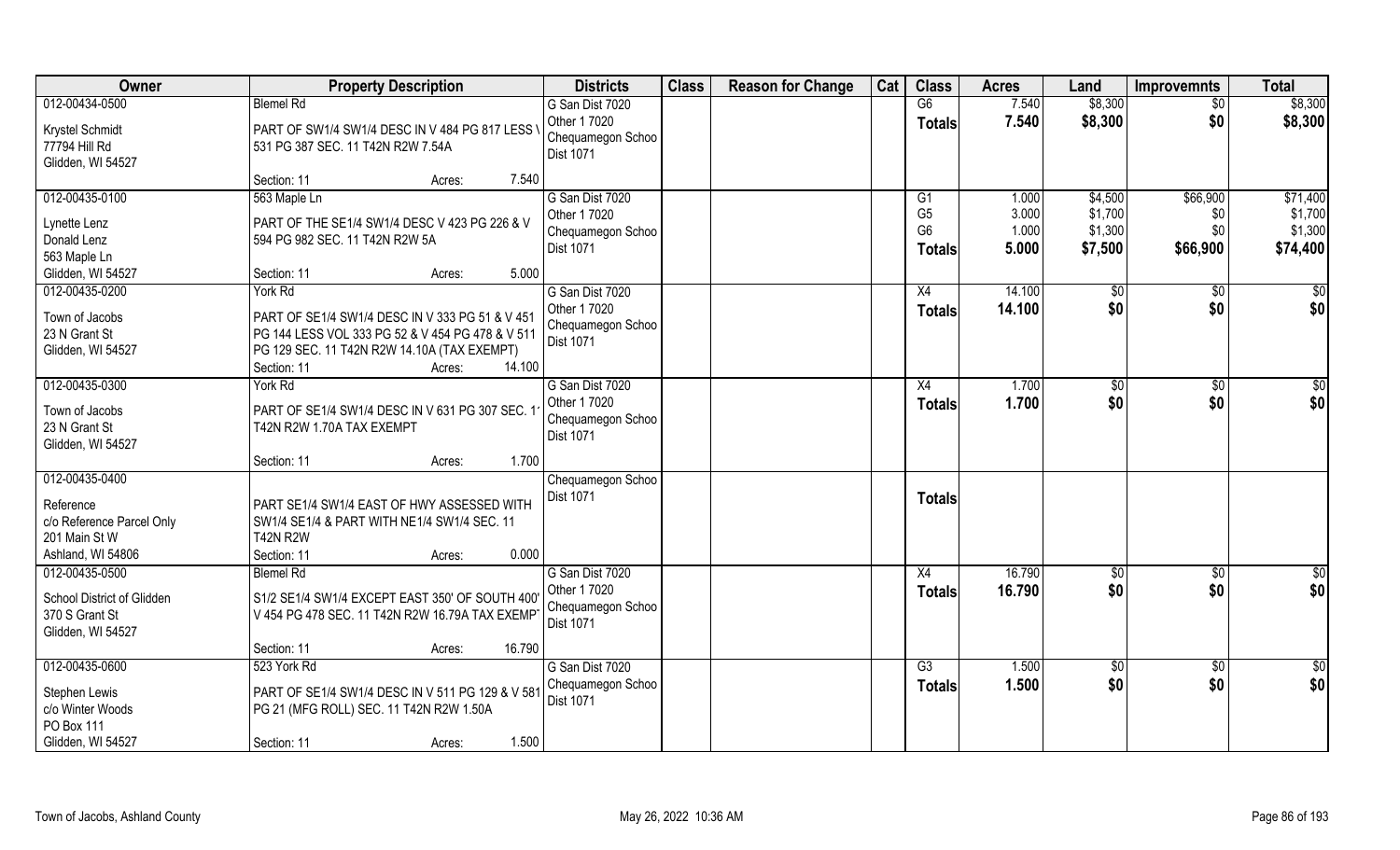| Owner                                                                                             | <b>Property Description</b>                                                                        | <b>Districts</b>                                                  | <b>Class</b> | <b>Reason for Change</b> | Cat | <b>Class</b>        | <b>Acres</b>   | Land               | <b>Improvemnts</b>   | <b>Total</b>         |
|---------------------------------------------------------------------------------------------------|----------------------------------------------------------------------------------------------------|-------------------------------------------------------------------|--------------|--------------------------|-----|---------------------|----------------|--------------------|----------------------|----------------------|
| 012-00436-0100                                                                                    | Park St                                                                                            | G San Dist 7020                                                   |              |                          |     | X4                  | 0.240          | \$0                | \$0                  | \$0                  |
| Town of Jacobs<br>23 N Grant St<br>Glidden, WI 54527                                              | PART OF NW1/4 SE1/4 DESC IN V 17 PG 243 RD USE<br>SEC. 11 T42N R2W .24A (TAX EXEMPT)               | Other 1 7020<br>Chequamegon Schoo<br>Dist 1071                    |              |                          |     | <b>Totals</b>       | 0.240          | \$0                | \$0                  | \$0                  |
|                                                                                                   | 0.240<br>Section: 11<br>Acres:                                                                     |                                                                   |              |                          |     |                     |                |                    |                      |                      |
| 012-00436-0110<br>Shannyn Zach                                                                    | 227 Musky Petes Dr<br>LOT 1 CERTIFIED SURVEY 435 PT OF NW SE SEC. 11                               | G San Dist 7020<br>Other 1 7020<br>Chequamegon Schoo              |              |                          |     | G1<br>Totals        | 0.370<br>0.370 | \$3,500<br>\$3,500 | \$56,200<br>\$56,200 | \$59,700<br>\$59,700 |
| Laurie Hannemann<br>227 Musky Petes Dr                                                            | T42N R2W V 683 PG 533 .37A                                                                         | Dist 1071                                                         |              |                          |     |                     |                |                    |                      |                      |
| Glidden, WI 54527                                                                                 | 0.370<br>Section: 11<br>Acres:                                                                     |                                                                   |              |                          |     |                     |                |                    |                      |                      |
| 012-00436-0120<br>Gary Eder Jr<br>Gary Eder Sr<br>265 Musky Pete Dr                               | 265 Musky Petes Dr<br>LOT 2 CERTIFIED SURVEY 435 PT OF NW SE SEC. 11<br>T42N R2W V 682 PG 944 .57A | G San Dist 7020<br>Other 1 7020<br>Chequamegon Schoo<br>Dist 1071 |              |                          |     | G1<br><b>Totals</b> | 0.570<br>0.570 | \$4,100<br>\$4,100 | \$89,600<br>\$89,600 | \$93,700<br>\$93,700 |
| Glidden, WI 54527                                                                                 | 0.570<br>Section: 11<br>Acres:                                                                     |                                                                   |              |                          |     |                     |                |                    |                      |                      |
| 012-00436-0130                                                                                    | 305 Musky Petes Dr                                                                                 | G San Dist 7020                                                   |              |                          |     | G1                  | 0.930          | \$4,800            | \$43,700             | \$48,500             |
| <b>Todd Schmidt</b><br>Catherine Schmidt<br>305 Musky Petes Dr                                    | LOT 3 CERTIFIED SURVEY 435 PT OF NW SE SEC. 11<br>T42N R2W V 605 PG 7 .93A                         | Other 1 7020<br>Chequamegon Schoo<br>Dist 1071                    |              |                          |     | <b>Totals</b>       | 0.930          | \$4,800            | \$43,700             | \$48,500             |
| Glidden, WI 54527                                                                                 | 0.930<br>Section: 11<br>Acres:                                                                     |                                                                   |              |                          |     |                     |                |                    |                      |                      |
| 012-00436-0200<br><b>Betty Branstiter</b><br>2211 San Vittorino Circle Box<br>Kissimmee, FL 34741 | 190 S Grant St<br>PART OF NW1/4 SE1/4 DESC IN V 642 PGS 653 & 655<br>SEC. 11 T42N R2W .62A         | G San Dist 7020<br>Other 1 7020<br>Chequamegon Schoo<br>Dist 1071 |              |                          |     | G1<br><b>Totals</b> | 0.620<br>0.620 | \$4,200<br>\$4,200 | \$50,800<br>\$50,800 | \$55,000<br>\$55,000 |
|                                                                                                   | 0.620<br>Section: 11<br>Acres:                                                                     |                                                                   |              |                          |     |                     |                |                    |                      |                      |
| 012-00436-0300                                                                                    | S Grant St                                                                                         | G San Dist 7020                                                   |              |                          |     | X4                  | 0.020          | \$0                | $\overline{50}$      | $\overline{50}$      |
| Joint School District #1<br>370 S Grant St<br>Glidden, WI 54527                                   | PART OF NW1/4 SE1/4 DESC IN VOL 291 PG 169 SEC<br>11 T42N R2W .02A (TAX EXEMPT)                    | Other 1 7020<br>Chequamegon Schoo<br>Dist 1071                    |              |                          |     | <b>Totals</b>       | 0.020          | \$0                | \$0                  | \$0                  |
|                                                                                                   | 0.020<br>Section: 11<br>Acres:                                                                     |                                                                   |              |                          |     |                     |                |                    |                      |                      |
| 012-00436-0400                                                                                    | Musky Petes Dr                                                                                     | G San Dist 7020                                                   |              |                          |     | X4                  | 0.260          | \$0                | $\overline{50}$      | \$0                  |
| Town of Jacobs<br>23 N Grant St<br>Glidden, WI 54527                                              | PART OF NW1/4 SE1/4 DESC IN V 96 PG 79 RD USE<br>SEC. 11 T42N R2W .26A (TAX EXEMPT)                | Other 1 7020<br>Chequamegon Schoo<br>Dist 1071                    |              |                          |     | <b>Totals</b>       | 0.260          | \$0                | \$0                  | \$0                  |
|                                                                                                   | 0.260<br>Section: 11<br>Acres:                                                                     |                                                                   |              |                          |     |                     |                |                    |                      |                      |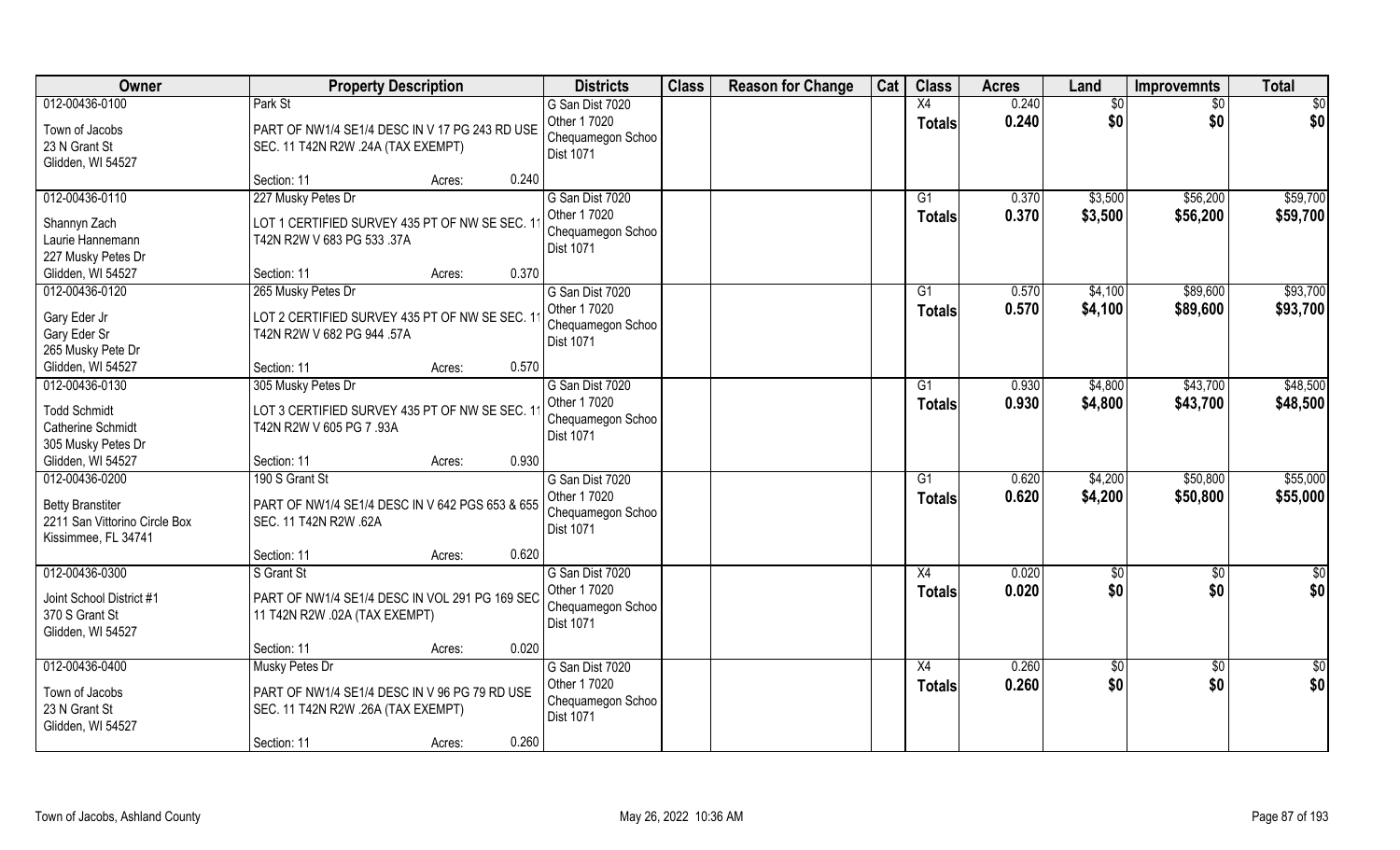| Owner                             | <b>Property Description</b>                     | <b>Districts</b>                      | <b>Class</b> | <b>Reason for Change</b> | Cat | <b>Class</b>    | <b>Acres</b> | Land    | <b>Improvemnts</b> | <b>Total</b> |
|-----------------------------------|-------------------------------------------------|---------------------------------------|--------------|--------------------------|-----|-----------------|--------------|---------|--------------------|--------------|
| 012-00436-0500                    | 207 Musky Petes Dr                              | G San Dist 7020                       |              |                          |     | G1              | 0.280        | \$3,100 | \$5,000            | \$8,100      |
| Schmidt Name Revocable Trust      | PART OF NW1/4 SE1/4 DESC IN V 631 PG 908 SEC. 1 | Other 1 7020                          |              |                          |     | <b>Totals</b>   | 0.280        | \$3,100 | \$5,000            | \$8,100      |
| c/o Norbert Schmidt               | T42N R2W .28A                                   | Chequamegon Schoo<br>Dist 1071        |              |                          |     |                 |              |         |                    |              |
| 393 Maple Ln                      |                                                 |                                       |              |                          |     |                 |              |         |                    |              |
| Glidden, WI 54527                 | 0.280<br>Section: 11<br>Acres:                  |                                       |              |                          |     |                 |              |         |                    |              |
| 012-00436-0600                    | S Water St                                      | G San Dist 7020                       |              |                          |     | X4              | 14.710       | \$0     | \$0                | \$0          |
| Joint School District #1          | PART OF NW1/4 SE1/4 DESC IN V 201 PG 405 LESS V | Other 1 7020                          |              |                          |     | <b>Totals</b>   | 14.710       | \$0     | \$0                | \$0          |
| 370 S Grant St                    | 411 PG 361 SEC. 11 T42N R2W 14.71A (TAX EXEMPT) | Chequamegon Schoo<br><b>Dist 1071</b> |              |                          |     |                 |              |         |                    |              |
| Glidden, WI 54527                 |                                                 |                                       |              |                          |     |                 |              |         |                    |              |
|                                   | Section: 11<br>14.710<br>Acres:                 |                                       |              |                          |     |                 |              |         |                    |              |
| 012-00436-0700                    | S Water St                                      | G San Dist 7020                       |              |                          |     | X4              | 0.160        | \$0     | $\sqrt{50}$        | \$0          |
| Joint School District #1, Glidden | PART OF NW1/4 SE1/4 DESC IN VOL 199 PG 542 SEC  | Other 1 7020                          |              |                          |     | <b>Totals</b>   | 0.160        | \$0     | \$0                | \$0          |
| 370 S Grant St                    | 11 T42N R2W .16A (TAX EXEMPT)                   | Chequamegon Schoo                     |              |                          |     |                 |              |         |                    |              |
| Glidden, WI 54527                 |                                                 | <b>Dist 1071</b>                      |              |                          |     |                 |              |         |                    |              |
|                                   | 0.160<br>Section: 11<br>Acres:                  |                                       |              |                          |     |                 |              |         |                    |              |
| 012-00436-0800                    | 139 Park St                                     | G San Dist 7020                       |              |                          |     | G1              | 0.340        | \$3,300 | \$31,600           | \$34,900     |
| Brenda S. Baldwin                 | PART OF NW1/4 SE1/4 DESC IN DOC #348434 SEC.    | Other 1 7020                          |              |                          |     | <b>Totals</b>   | 0.340        | \$3,300 | \$31,600           | \$34,900     |
| 139 Park St                       | 11 T42N R2W                                     | Chequamegon Schoo                     |              |                          |     |                 |              |         |                    |              |
| Glidden, WI 54527                 |                                                 | <b>Dist 1071</b>                      |              |                          |     |                 |              |         |                    |              |
|                                   | 0.340<br>Section: 11<br>Acres:                  |                                       |              |                          |     |                 |              |         |                    |              |
| 012-00436-0900                    | 157 Park St                                     | G San Dist 7020                       |              |                          |     | G1              | 0.110        | \$1,000 | \$1,900            | \$2,900      |
| Rick A. Wilson                    | PART OF NW1/4 SE1/4 DESC IN DOC #344008 SEC.    | Other 1 7020                          |              |                          |     | <b>Totals</b>   | 0.110        | \$1,000 | \$1,900            | \$2,900      |
| Victoria L. Wilson                | 11 T42N R2W .11A                                | Chequamegon Schoo                     |              |                          |     |                 |              |         |                    |              |
| 148 Vickie Ln                     |                                                 | Dist 1071                             |              |                          |     |                 |              |         |                    |              |
| Vanceburg, KY 41179               | 0.110<br>Section: 11<br>Acres:                  |                                       |              |                          |     |                 |              |         |                    |              |
| 012-00436-1000                    | 185 Park St                                     | G San Dist 7020                       |              |                          |     | $\overline{G1}$ | 0.310        | \$3,200 | \$4,800            | \$8,000      |
| Tammy L. Dougherty                | PART OF NW1/4 SE1/4 DESC IN V 714 PG 487 SEC. 1 | Other 1 7020                          |              |                          |     | <b>Totals</b>   | 0.310        | \$3,200 | \$4,800            | \$8,000      |
| 185 Park St                       | T42N R2W .31A                                   | Chequamegon Schoo                     |              |                          |     |                 |              |         |                    |              |
| Glidden, WI 54527                 |                                                 | Dist 1071                             |              |                          |     |                 |              |         |                    |              |
|                                   | 0.310<br>Section: 11<br>Acres:                  |                                       |              |                          |     |                 |              |         |                    |              |
| 012-00436-1100                    | 219 Park St                                     | G San Dist 7020                       |              |                          |     | G1              | 0.230        | \$2,600 | \$17,000           | \$19,600     |
| Jordan S. Slack                   | PART OF NW1/4 SE1/4 DESC IN DOC # 340054 SEC.   | Other 1 7020                          |              |                          |     | <b>Totals</b>   | 0.230        | \$2,600 | \$17,000           | \$19,600     |
| 219 Park St                       | 11 T42N R2W .23A                                | Chequamegon Schoo                     |              |                          |     |                 |              |         |                    |              |
| Glidden, WI 54527                 |                                                 | <b>Dist 1071</b>                      |              |                          |     |                 |              |         |                    |              |
|                                   | 0.230<br>Section: 11<br>Acres:                  |                                       |              |                          |     |                 |              |         |                    |              |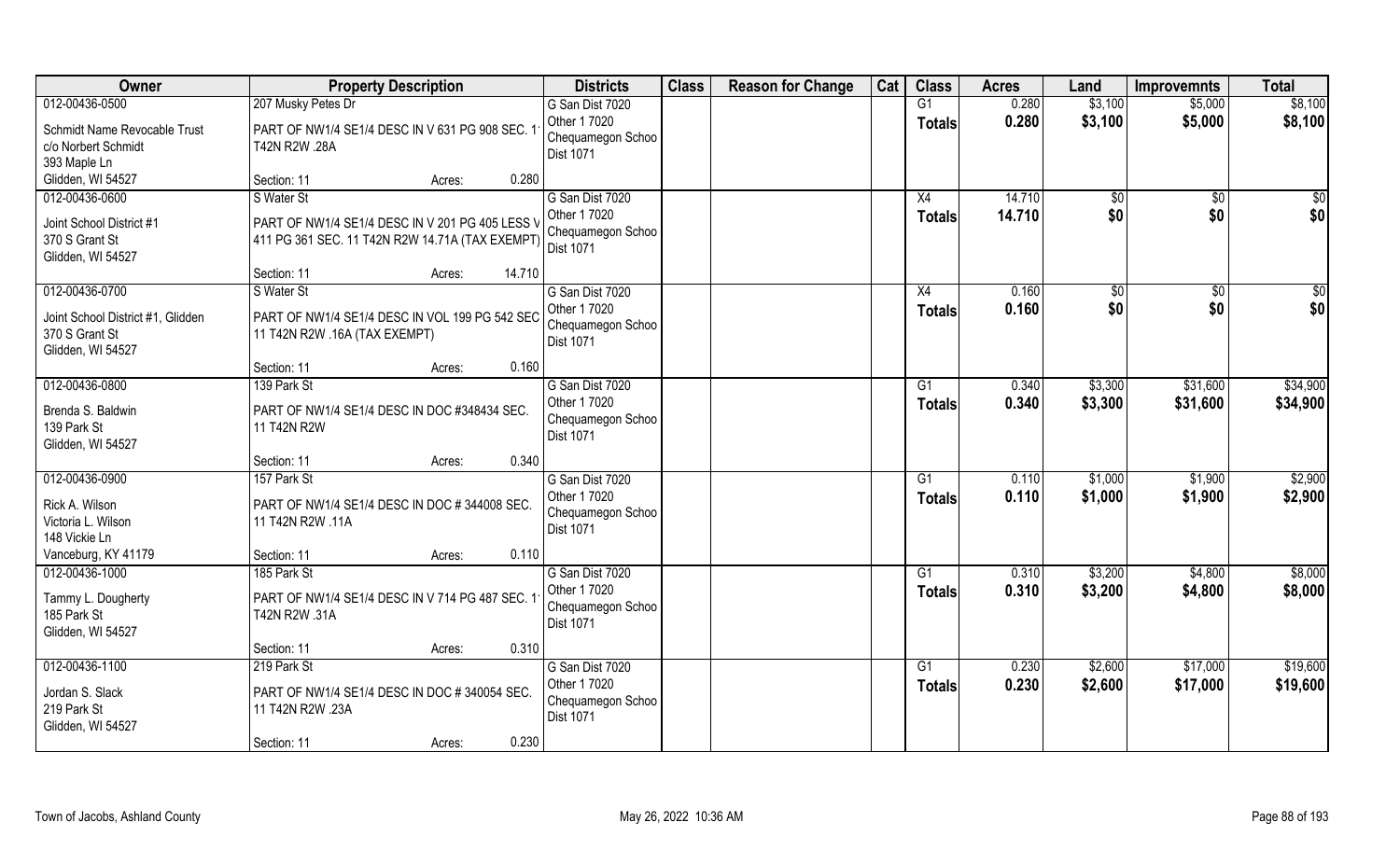| Owner              | <b>Property Description</b>                       | <b>Districts</b>               | <b>Class</b> | <b>Reason for Change</b> | Cat | <b>Class</b>         | <b>Acres</b> | Land           | <b>Improvemnts</b> | <b>Total</b>  |
|--------------------|---------------------------------------------------|--------------------------------|--------------|--------------------------|-----|----------------------|--------------|----------------|--------------------|---------------|
| 012-00436-1200     | 202 York Rd                                       | G San Dist 7020                |              |                          |     | G1                   | 0.230        | \$2,600        | $\overline{50}$    | \$2,600       |
| Norvado, Inc       | PARCEL IN NW CORNER OF NW1/4 SE1/4 AS DESC        | Other 1 7020                   |              |                          |     | <b>Totals</b>        | 0.230        | \$2,600        | \$0                | \$2,600       |
| PO Box 67          | IN DOC #353579 SEC. 11 T42N R2W                   | Chequamegon Schoo              |              |                          |     |                      |              |                |                    |               |
| Cable, WI 54821    |                                                   | Dist 1071                      |              |                          |     |                      |              |                |                    |               |
|                    | 0.230<br>Section: 11<br>Acres:                    |                                |              |                          |     |                      |              |                |                    |               |
| 012-00436-1300     | 258 York Rd                                       | G San Dist 7020                |              |                          |     | G2                   | 3.300        | \$9,300        | $\overline{50}$    | \$9,300       |
| Michael Kolve      | PART OF NW1/4 SE1/4 DESC V 730 PG 399 SEC. 11     | Other 1 7020                   |              |                          |     | <b>Totals</b>        | 3.300        | \$9,300        | \$0                | \$9,300       |
| Heidi Kolve        | T42N R2W 3.3A                                     | Chequamegon Schoo              |              |                          |     |                      |              |                |                    |               |
| N49274 County Rd V |                                                   | <b>Dist 1071</b>               |              |                          |     |                      |              |                |                    |               |
| Strum, WI 54770    | 3.300<br>Section: 11<br>Acres:                    |                                |              |                          |     |                      |              |                |                    |               |
| 012-00436-1400     | 236 Polencheck Dr                                 | G San Dist 7020                |              |                          |     | G <sub>1</sub>       | 1.000        | \$4,500        | \$47,300           | \$51,800      |
|                    |                                                   | Other 1 7020                   |              |                          |     | G <sub>5</sub>       | 2.650        | \$1,200        | \$0                | \$1,200       |
| Scott Polencheck   | PART OF NW1/4 SE1/4 DESC IN DOC # 340388 LESS     | Chequamegon Schoo              |              |                          |     | <b>Totals</b>        | 3.650        | \$5,700        | \$47,300           | \$53,000      |
| Karen Polencheck   | V 324 PG 30 & V 283 PG 102 SEC. 11 T42N R2W 3.65A | Dist 1071                      |              |                          |     |                      |              |                |                    |               |
| 236 Polencheck Dr  |                                                   |                                |              |                          |     |                      |              |                |                    |               |
| Glidden, WI 54527  | 3.650<br>Section: 11<br>Acres:                    |                                |              |                          |     |                      |              |                |                    |               |
| 012-00436-1500     | Winter Woods Dr                                   | G San Dist 7020                |              |                          |     | G2                   | 7.680        | \$8,200        | \$0                | \$8,200       |
| Winter Woods, Inc. | PART OF NW1/4 SE1/4 DESC IN V 577 PG 20 & V 581   | Other 1 7020                   |              |                          |     | <b>Totals</b>        | 7.680        | \$8,200        | \$0                | \$8,200       |
| PO Box 111         | PG 26 SEC. 11 T42N R2W 7.68A                      | Chequamegon Schoo<br>Dist 1071 |              |                          |     |                      |              |                |                    |               |
| Glidden, WI 54527  |                                                   |                                |              |                          |     |                      |              |                |                    |               |
|                    | 7.680<br>Section: 11<br>Acres:                    |                                |              |                          |     |                      |              |                |                    |               |
| 012-00436-1600     | 269 Winter Woods Dr                               | G San Dist 7020                |              |                          |     | G3                   | 3.670        | $\sqrt[6]{30}$ | \$0                | \$0           |
| Stephen Lewis      | PART OF NW1/4 SE1/4 DESC IN V 401 PG 219 & V 581  | Other 1 7020                   |              |                          |     | <b>Totals</b>        | 3.670        | \$0            | \$0                | \$0           |
| c/o Winter Woods   | PG 21 PARCEL IS 400' X 400' SEC. 11 T42N R2W MFG  | Chequamegon Schoo              |              |                          |     |                      |              |                |                    |               |
| PO Box 111         | <b>ROLL</b>                                       | Dist 1071                      |              |                          |     |                      |              |                |                    |               |
| Glidden, WI 54527  | 3.670<br>Section: 11<br>Acres:                    |                                |              |                          |     |                      |              |                |                    |               |
| 012-00436-1700     | 219 Winter Woods Dr                               | G San Dist 7020                |              |                          |     | $\overline{G3}$      | 3.150        | $\sqrt{$0}$    | \$0                | $\frac{6}{3}$ |
|                    |                                                   | Other 1 7020                   |              |                          |     | <b>Totals</b>        | 3.150        | \$0            | \$0                | \$0           |
| Winter Woods, Inc. | PART OF NW1/4 SE1/4 DESC IN V 462 PG 451 & V 581  | Chequamegon Schoo              |              |                          |     |                      |              |                |                    |               |
| PO Box 111         | PG 24 SEC. 11 T42N R2W MFG ROLL                   | Dist 1071                      |              |                          |     |                      |              |                |                    |               |
| Glidden, WI 54527  |                                                   |                                |              |                          |     |                      |              |                |                    |               |
|                    | 3.120<br>Section: 11<br>Acres:                    |                                |              |                          |     |                      |              |                |                    |               |
| 012-00437-0100     | <b>Blemel Rd</b>                                  | G San Dist 7020                |              |                          |     | G5<br>G <sub>6</sub> | 11.000       | \$6,100        | \$0                | \$6,100       |
| Daniel Joseph      | PART OF THE SW1/4 SE1/4 DESC IN V 619 PG 304 &    | Other 1 7020                   |              |                          |     |                      | 20.330       | \$28,500       | \$0                | \$28,500      |
| Jessica Joseph     | V 733 PG 368 & DOC # 343139 SEC. 11 T42N R2W      | Chequamegon Schoo<br>Dist 1071 |              |                          |     | <b>Totals</b>        | 31.330       | \$34,600       | \$0                | \$34,600      |
| W4084 Red Tail Ct  | 31.33A                                            |                                |              |                          |     |                      |              |                |                    |               |
| Malone, WI 53049   | 31.330<br>Section: 11<br>Acres:                   |                                |              |                          |     |                      |              |                |                    |               |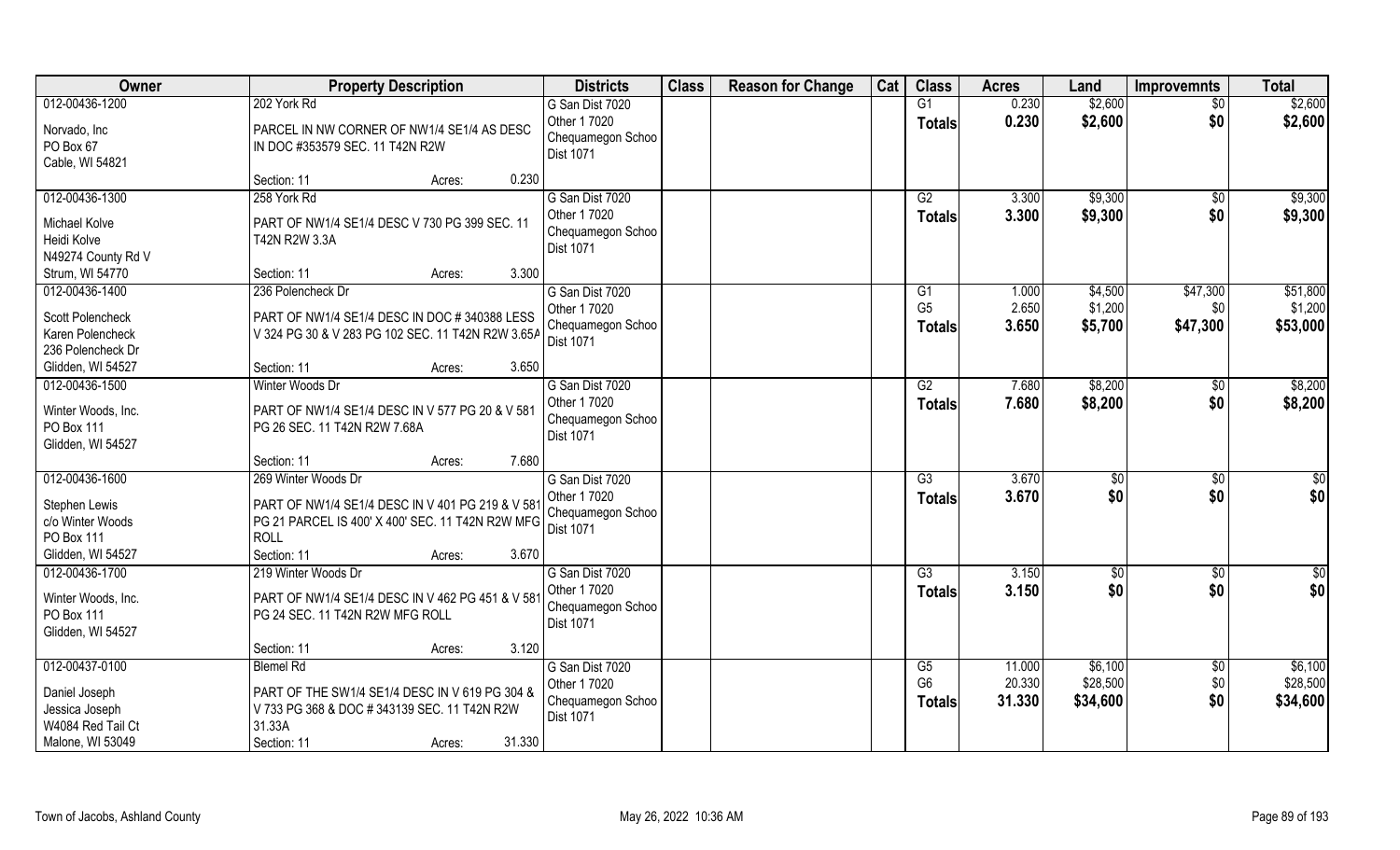| Owner                                           | <b>Property Description</b>                                       | <b>Districts</b>  | <b>Class</b> | <b>Reason for Change</b>      | Cat  | <b>Class</b>   | <b>Acres</b> | Land     | <b>Improvemnts</b> | <b>Total</b>      |
|-------------------------------------------------|-------------------------------------------------------------------|-------------------|--------------|-------------------------------|------|----------------|--------------|----------|--------------------|-------------------|
| 012-00437-0200                                  | 488 York Rd                                                       | G San Dist 7020   | G6           | Correct acreage per map of st | $-4$ | G1             | 1.000        | \$4,500  | \$37,500           | \$42,000          |
| James Bedrava                                   | PART OF SW1/4 SE1/4 & SE1/4 SW1/4 EAST OF RD                      | Other 1 7020      |              |                               |      | G <sub>6</sub> | 1.110        | \$1,400  | \$0                | \$1,400           |
| Diane Berg                                      | DESC IN DOC #349319 SEC. 11 T42N R2W (S-1505)                     | Chequamegon Schoo |              |                               |      | Totals         | 2.110        | \$5,900  | \$37,500           | \$43,400          |
| 488 York Rd                                     |                                                                   | Dist 1071         |              |                               |      |                |              |          |                    |                   |
| Glidden, WI 54527                               | Section: 11<br>2.110<br>Acres:                                    |                   |              |                               |      |                |              |          |                    |                   |
| 012-00437-0400                                  | 562 York Rd                                                       | G San Dist 7020   |              |                               |      | G1             | 1.000        | \$4,500  | \$48,100           | \$52,600          |
| Daniel Joseph                                   | PART OF SW1/4 SE1/4 & SE1/4 SW1/4 DESC V 619 PC                   | Other 1 7020      |              |                               |      | G <sub>6</sub> | 0.780        | \$1,100  | \$0                | \$1,100           |
| Jessica Joseph                                  | 304 & V 733 PG 368 & DOC #343137, DOC #343138 &                   | Chequamegon Schoo |              |                               |      | <b>Totals</b>  | 1.780        | \$5,600  | \$48,100           | \$53,700          |
| W4084 Red Tail Ct                               | DOC #343139 SEC. 11 T42N R2W 1.78A                                | <b>Dist 1071</b>  |              |                               |      |                |              |          |                    |                   |
| Malone, WI 53049                                | 1.780<br>Section: 11<br>Acres:                                    |                   |              |                               |      |                |              |          |                    |                   |
| 012-00437-0500                                  | 584 York Rd                                                       | G San Dist 7020   |              |                               |      | G1             | 0.980        | \$4,600  | \$65,000           | \$69,600          |
|                                                 | PART OF SW1/4 SE1/4 DESC IN DOC #357833 SEC.                      | Other 1 7020      |              |                               |      | <b>Totals</b>  | 0.980        | \$4,600  | \$65,000           | \$69,600          |
| <b>Travis Merry</b><br>6317 Roselawn Ave Unit f | 11 T42N R2W                                                       | Chequamegon Schoo |              |                               |      |                |              |          |                    |                   |
| Monona, WI 53716                                |                                                                   | Dist 1071         |              |                               |      |                |              |          |                    |                   |
|                                                 | 0.980<br>Section: 11<br>Acres:                                    |                   |              |                               |      |                |              |          |                    |                   |
| 012-00437-0600                                  | 610 York Rd                                                       | G San Dist 7020   |              |                               |      | G1             | 0.980        | \$4,600  | \$43,700           | \$48,300          |
|                                                 |                                                                   | Other 1 7020      |              |                               |      | Totals         | 0.980        | \$4,600  | \$43,700           | \$48,300          |
| Dennis Hill<br>610 York Rd                      | PART OF SW1/4 SE1/4 DESC IN V 543 PG 712 SEC. 1<br>T42N R2W .98A  | Chequamegon Schoo |              |                               |      |                |              |          |                    |                   |
| Glidden, WI 54527                               |                                                                   | <b>Dist 1071</b>  |              |                               |      |                |              |          |                    |                   |
|                                                 | 0.980<br>Section: 11<br>Acres:                                    |                   |              |                               |      |                |              |          |                    |                   |
| 012-00437-0700                                  | 646 York Rd                                                       | G San Dist 7020   |              |                               |      | G1             | 1.870        | \$7,600  | \$67,500           | \$75,100          |
|                                                 |                                                                   | Other 1 7020      |              |                               |      | Totals         | 1.870        | \$7,600  | \$67,500           | \$75,100          |
| Kari K. Olinger<br>Jeremy A. Nelson             | PART OF SW1/4 SE1/4 DESC IN V 737 PG 305 SEC. 1<br>T42N R2W 1.87A | Chequamegon Schoo |              |                               |      |                |              |          |                    |                   |
| 646 York Rd                                     |                                                                   | Dist 1071         |              |                               |      |                |              |          |                    |                   |
| Glidden, WI 54527                               | 1.870<br>Section: 11<br>Acres:                                    |                   |              |                               |      |                |              |          |                    |                   |
| 012-00437-0800                                  | <b>Blemel Rd</b>                                                  | G San Dist 7020   |              |                               |      | G5             | 1.140        | \$700    | $\overline{30}$    | $\overline{$700}$ |
|                                                 |                                                                   | Other 1 7020      |              |                               |      | <b>Totals</b>  | 1.140        | \$700    | \$0                | \$700             |
| Nicole A. Traczyk                               | PART OF THE SW1/4 SE1/4 DESC DOC #341358                          | Chequamegon Schoo |              |                               |      |                |              |          |                    |                   |
| 2216 Jefferson St                               | SEC. 11 T42N R2W 1.14AS                                           | <b>Dist 1071</b>  |              |                               |      |                |              |          |                    |                   |
| Oshkosh, WI 54901                               | 1.140<br>Section: 11<br>Acres:                                    |                   |              |                               |      |                |              |          |                    |                   |
| 012-00438-0100                                  | 76846 Blemel Rd                                                   | G San Dist 7020   |              |                               |      | G1             | 1.000        | \$4,500  | \$53,400           | \$57,900          |
|                                                 |                                                                   | Other 1 7020      |              |                               |      | G <sub>6</sub> | 26.000       | \$36,400 | \$0                | \$36,400          |
| Mark Anderson                                   | SE1/4 SE1/4 (VOL 515 PG 410) LESS V 178 P 269; V                  | Chequamegon Schoo |              |                               |      | <b>Totals</b>  | 27.000       | \$40,900 | \$53,400           | \$94,300          |
| Lee Anderson                                    | 202 P 352 V 139 P 209; V 140 P 232 V 345 P 457 & HWY              | Dist 1071         |              |                               |      |                |              |          |                    |                   |
| 76846 Blemel Rd                                 | OF 1.9A SEC. 11 T42N R2W 27A                                      |                   |              |                               |      |                |              |          |                    |                   |
| Glidden, WI 54527                               | 27.000<br>Section: 11<br>Acres:                                   |                   |              |                               |      |                |              |          |                    |                   |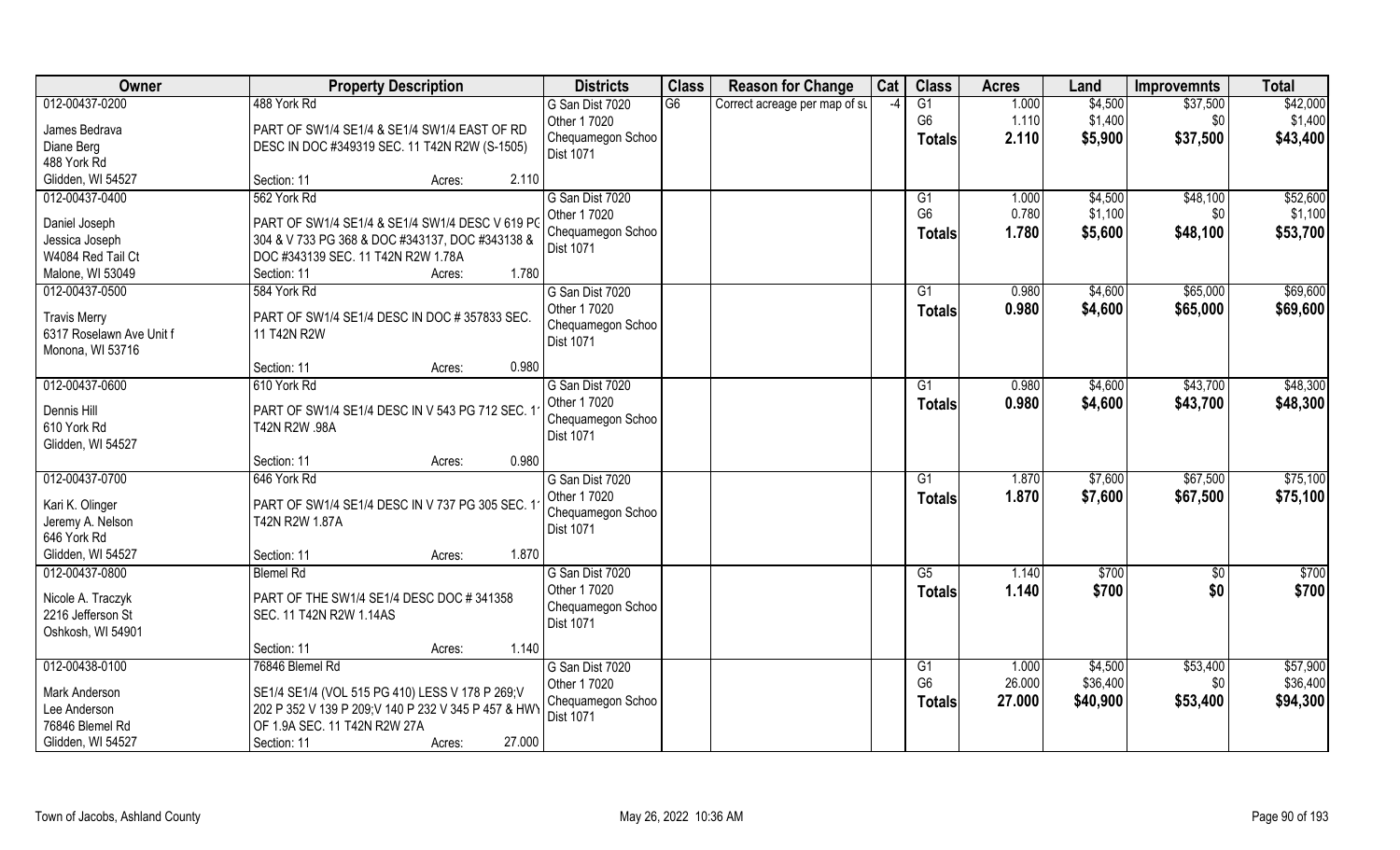| Owner                                                                                 | <b>Property Description</b>                                                                                                                       | <b>Districts</b>                                                         | <b>Class</b> | <b>Reason for Change</b> | Cat | <b>Class</b>                          | <b>Acres</b>            | Land                           | <b>Improvemnts</b>          | <b>Total</b>                    |
|---------------------------------------------------------------------------------------|---------------------------------------------------------------------------------------------------------------------------------------------------|--------------------------------------------------------------------------|--------------|--------------------------|-----|---------------------------------------|-------------------------|--------------------------------|-----------------------------|---------------------------------|
| 012-00438-0200                                                                        | Old Hwy 13                                                                                                                                        | G San Dist 7020                                                          |              |                          |     | G5                                    | 1.300                   | \$600                          | $\overline{50}$             | \$600                           |
| Rick Peterson et al<br>1171 Marion Ln<br>Park Falls, WI 54552                         | PART OF SE1/4 SE1/4 E OF HWY VOL 516 PG 361<br>SEC. 11 T42N R2W 1.30A                                                                             | Other 1 7020<br>Chequamegon Schoo<br><b>Dist 1071</b>                    |              |                          |     | <b>Totals</b>                         | 1.300                   | \$600                          | \$0                         | \$600                           |
|                                                                                       | 1.300<br>Section: 11<br>Acres:                                                                                                                    |                                                                          |              |                          |     |                                       |                         |                                |                             |                                 |
| 012-00438-0300<br>Jerome M. Otto Sr et al<br>76770 Blemel Rd<br>Glidden, WI 54527     | 76770 Blemel Rd<br>PART OF SE1/4 SE1/4 DESC IN V 649 PGS 28, 29, 688<br>692 & 696 SEC. 11 T42N R2W 6.04A                                          | G San Dist 7020<br>Other 1 7020<br>Chequamegon Schoo<br><b>Dist 1071</b> |              |                          |     | G1<br>G <sub>6</sub><br><b>Totals</b> | 1.000<br>5.040<br>6.040 | \$4,500<br>\$6,300<br>\$10,800 | \$25,200<br>\$0<br>\$25,200 | \$29,700<br>\$6,300<br>\$36,000 |
|                                                                                       | 6.040<br>Section: 11<br>Acres:                                                                                                                    |                                                                          |              |                          |     |                                       |                         |                                |                             |                                 |
| 012-00438-0400                                                                        | <b>Blemel Rd</b>                                                                                                                                  | G San Dist 7020                                                          |              |                          |     | G6                                    | 3.800                   | \$4,800                        | \$0                         | \$4,800                         |
| M.J Remec<br>2337 S Fifth Ave<br>North Riverside, IL 60546                            | PART OF SE1/4 SE1/4 DESC IN VOL 465 PG 26 SEC.<br>11 T42N R2W 3.8A                                                                                | Other 1 7020<br>Chequamegon Schoo<br>Dist 1071                           |              |                          |     | <b>Totals</b>                         | 3.800                   | \$4,800                        | \$0                         | \$4,800                         |
|                                                                                       | 3.800<br>Section: 11<br>Acres:                                                                                                                    |                                                                          |              |                          |     |                                       |                         |                                |                             |                                 |
| 012-00438-0500<br>Reference                                                           | OUTLOTS 3 & 4 OF 11-42-2W FOLLOW BLOCK 5, SUB                                                                                                     | Chequamegon Schoo<br><b>Dist 1071</b>                                    |              |                          |     | <b>Totals</b>                         |                         |                                |                             |                                 |
| c/o Reference Parcel Only<br>201 Main St W                                            | B FRAZER & MCLEANS ADDITION SEC. 11 T42N R2W                                                                                                      |                                                                          |              |                          |     |                                       |                         |                                |                             |                                 |
| Ashland, WI 54806<br>012-00438-0600                                                   | 0.000<br>Section: 11<br>Acres:<br><b>Blemel Rd</b>                                                                                                | G San Dist 7020                                                          |              |                          |     | X4                                    | 0.260                   | $\sqrt[6]{}$                   |                             | \$0                             |
| Town of Jacobs<br>23 N Grant St<br>Glidden, WI 54527                                  | PAR OF LAND 230' X 491/2' IN SE CORNER FOR<br>ROADWAY DESC VOL 140 PG 232 SEC. 11 T42N R2W<br>.26A (TAX EXEMPT)<br>0.260<br>Section: 11<br>Acres: | Other 1 7020<br>Chequamegon Schoo<br>Dist 1071                           |              |                          |     | <b>Totals</b>                         | 0.260                   | \$0                            | \$0<br>\$0                  | \$0                             |
| 012-00439-0000                                                                        |                                                                                                                                                   | Chequamegon Schoo                                                        |              |                          |     |                                       |                         |                                |                             |                                 |
| Reference<br>c/o Reference Parcel Only<br>201 Main St W                               | SUNRISE ESTATES PART OF NE1/4 SW1/4 SECTION<br>11 T42N R2W                                                                                        | Dist 1071                                                                |              |                          |     | <b>Totals</b>                         |                         |                                |                             |                                 |
| Ashland, WI 54806                                                                     | 0.000<br>Section: 11<br>Acres:                                                                                                                    |                                                                          |              |                          |     |                                       |                         |                                |                             |                                 |
| 012-00440-0000<br>Linda Schmidt<br>John Schmidt<br>587 Sunset Dr<br>Glidden, WI 54527 | Sunset Dr<br>LOT 1 SUNRISE ESTATES V 524 PG 4<br>0.000<br>Section: 11<br>Acres:                                                                   | G San Dist 7020<br>Other 1 7020<br>Chequamegon Schoo<br><b>Dist 1071</b> |              |                          |     | G1<br><b>Totals</b>                   | 0.298<br>0.298          | \$5,000<br>\$5,000             | $\overline{50}$<br>\$0      | \$5,000<br>\$5,000              |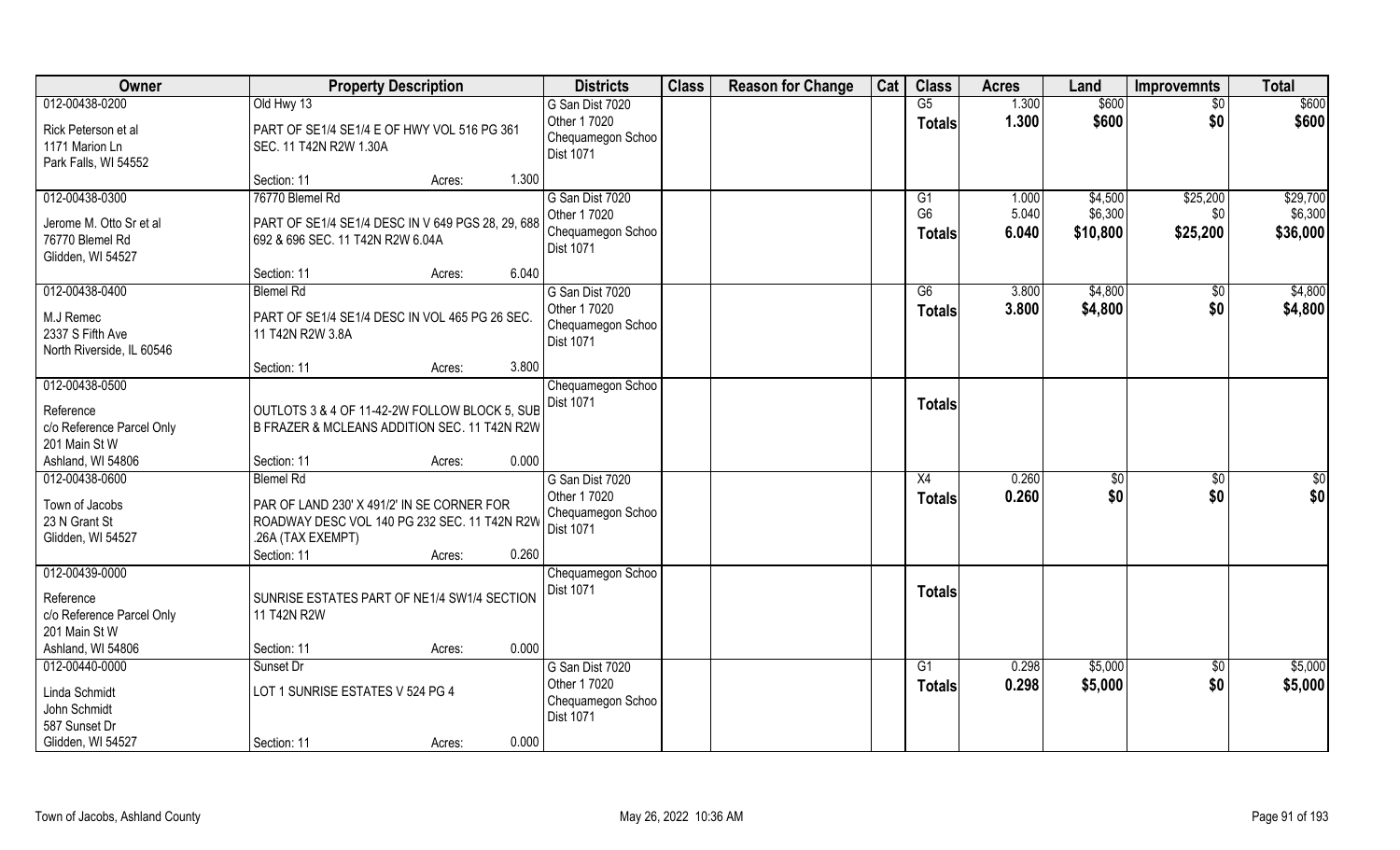| Owner                         | <b>Property Description</b>                   |        |       | <b>Districts</b>  | <b>Class</b> | <b>Reason for Change</b> | Cat | <b>Class</b>    | <b>Acres</b> | Land    | <b>Improvemnts</b> | <b>Total</b> |
|-------------------------------|-----------------------------------------------|--------|-------|-------------------|--------------|--------------------------|-----|-----------------|--------------|---------|--------------------|--------------|
| 012-00441-0000                | 598 Sunset Dr                                 |        |       | G San Dist 7020   |              |                          |     | G1              | 0.207        | \$5,000 | \$106,500          | \$111,500    |
| Adrianna Vierig et al         | LOT 2 SUNRISE ESTATES V 647 PG 32 LIFE ESTATE |        |       | Other 1 7020      |              |                          |     | <b>Totals</b>   | 0.207        | \$5,000 | \$106,500          | \$111,500    |
| c/o Terry Vierig              | <b>TERRY G. VIERIG</b>                        |        |       | Chequamegon Schoo |              |                          |     |                 |              |         |                    |              |
| 598 Sunset Dr                 |                                               |        |       | Dist 1071         |              |                          |     |                 |              |         |                    |              |
| Glidden, WI 54527             | Section: 11                                   | Acres: | 0.000 |                   |              |                          |     |                 |              |         |                    |              |
| 012-00442-0000                | Sunset Dr                                     |        |       | G San Dist 7020   |              |                          |     | G1              | 0.482        | \$5,000 | \$0                | \$5,000      |
|                               |                                               |        |       | Other 1 7020      |              |                          |     | <b>Totals</b>   | 0.482        | \$5,000 | \$0                | \$5,000      |
| Linda Schmidt                 | LOT 3 & OUTLOT 2 SUNRISE ESTATES V 508 PG 479 |        |       | Chequamegon Schoo |              |                          |     |                 |              |         |                    |              |
| John Schmidt                  |                                               |        |       | <b>Dist 1071</b>  |              |                          |     |                 |              |         |                    |              |
| 587 Sunset Dr                 |                                               |        |       |                   |              |                          |     |                 |              |         |                    |              |
| Glidden, WI 54527             | Section: 11                                   | Acres: | 0.000 |                   |              |                          |     |                 |              |         |                    |              |
| 012-00443-0000                | Sunset Dr                                     |        |       | G San Dist 7020   |              |                          |     | G1              | 0.335        | \$5,000 | \$0                | \$5,000      |
| Linda Schmidt                 | LOT 4 VOL 477 PG 239 SUNRISE ESTATES          |        |       | Other 1 7020      |              |                          |     | <b>Totals</b>   | 0.335        | \$5,000 | \$0                | \$5,000      |
| John Schmidt                  |                                               |        |       | Chequamegon Schoo |              |                          |     |                 |              |         |                    |              |
| 587 Sunset Dr                 |                                               |        |       | Dist 1071         |              |                          |     |                 |              |         |                    |              |
| Glidden, WI 54527             | Section: 11                                   | Acres: | 0.000 |                   |              |                          |     |                 |              |         |                    |              |
| 012-00444-0000                | 587 Sunset Dr                                 |        |       | G San Dist 7020   |              |                          |     | G1              | 0.505        | \$5,000 | \$60,100           | \$65,100     |
|                               |                                               |        |       | Other 1 7020      |              |                          |     |                 | 0.505        |         |                    |              |
| Linda Schmidt                 | LOT 5 VOL 418 PG 775 SUNRISE ESTATES          |        |       | Chequamegon Schoo |              |                          |     | Totals          |              | \$5,000 | \$60,100           | \$65,100     |
| John Schmidt                  |                                               |        |       | Dist 1071         |              |                          |     |                 |              |         |                    |              |
| 587 Sunset Dr                 |                                               |        |       |                   |              |                          |     |                 |              |         |                    |              |
| Glidden, WI 54527             | Section: 11                                   | Acres: | 0.000 |                   |              |                          |     |                 |              |         |                    |              |
| 012-00445-0000                | Sunset Dr                                     |        |       | G San Dist 7020   |              |                          |     | G1              | 0.406        | \$5,000 | \$0                | \$5,000      |
|                               |                                               |        |       | Other 1 7020      |              |                          |     | <b>Totals</b>   | 0.406        | \$5,000 | \$0                | \$5,000      |
| Linda Schmidt<br>John Schmidt | LOT 6 VOL 477 PG 239 SUNRISE ESTATES          |        |       | Chequamegon Schoo |              |                          |     |                 |              |         |                    |              |
| 587 Sunset Dr                 |                                               |        |       | Dist 1071         |              |                          |     |                 |              |         |                    |              |
|                               |                                               |        | 0.000 |                   |              |                          |     |                 |              |         |                    |              |
| Glidden, WI 54527             | Section: 11                                   | Acres: |       |                   |              |                          |     |                 |              |         |                    |              |
| 012-00446-0000                | 559 Sunset Dr                                 |        |       | G San Dist 7020   |              |                          |     | G1              | 0.510        | \$5,000 | \$68,100           | \$73,100     |
| Michael Curry                 | LOT 7 VOL 433 PG 385 SUNRISE ESTATES          |        |       | Other 1 7020      |              |                          |     | <b>Totals</b>   | 0.510        | \$5,000 | \$68,100           | \$73,100     |
| Julie Curry                   |                                               |        |       | Chequamegon Schoo |              |                          |     |                 |              |         |                    |              |
| PO Box 247                    |                                               |        |       | Dist 1071         |              |                          |     |                 |              |         |                    |              |
| Glidden, WI 54527             | Section: 11                                   | Acres: | 0.000 |                   |              |                          |     |                 |              |         |                    |              |
| 012-00447-0000                | 537 Sunset Dr                                 |        |       | G San Dist 7020   |              |                          |     | $\overline{G1}$ | 0.459        | \$5,000 | \$50,500           | \$55,500     |
|                               |                                               |        |       | Other 1 7020      |              |                          |     | <b>Totals</b>   | 0.459        | \$5,000 | \$50,500           | \$55,500     |
| Dunlavy Pro, LLC              | LOT 8 SUNRISE ESTATES V 594 PG 141            |        |       | Chequamegon Schoo |              |                          |     |                 |              |         |                    |              |
| 171 W Broadway                |                                               |        |       | <b>Dist 1071</b>  |              |                          |     |                 |              |         |                    |              |
| Glidden, WI 54527             |                                               |        |       |                   |              |                          |     |                 |              |         |                    |              |
|                               | Section: 11                                   | Acres: | 0.000 |                   |              |                          |     |                 |              |         |                    |              |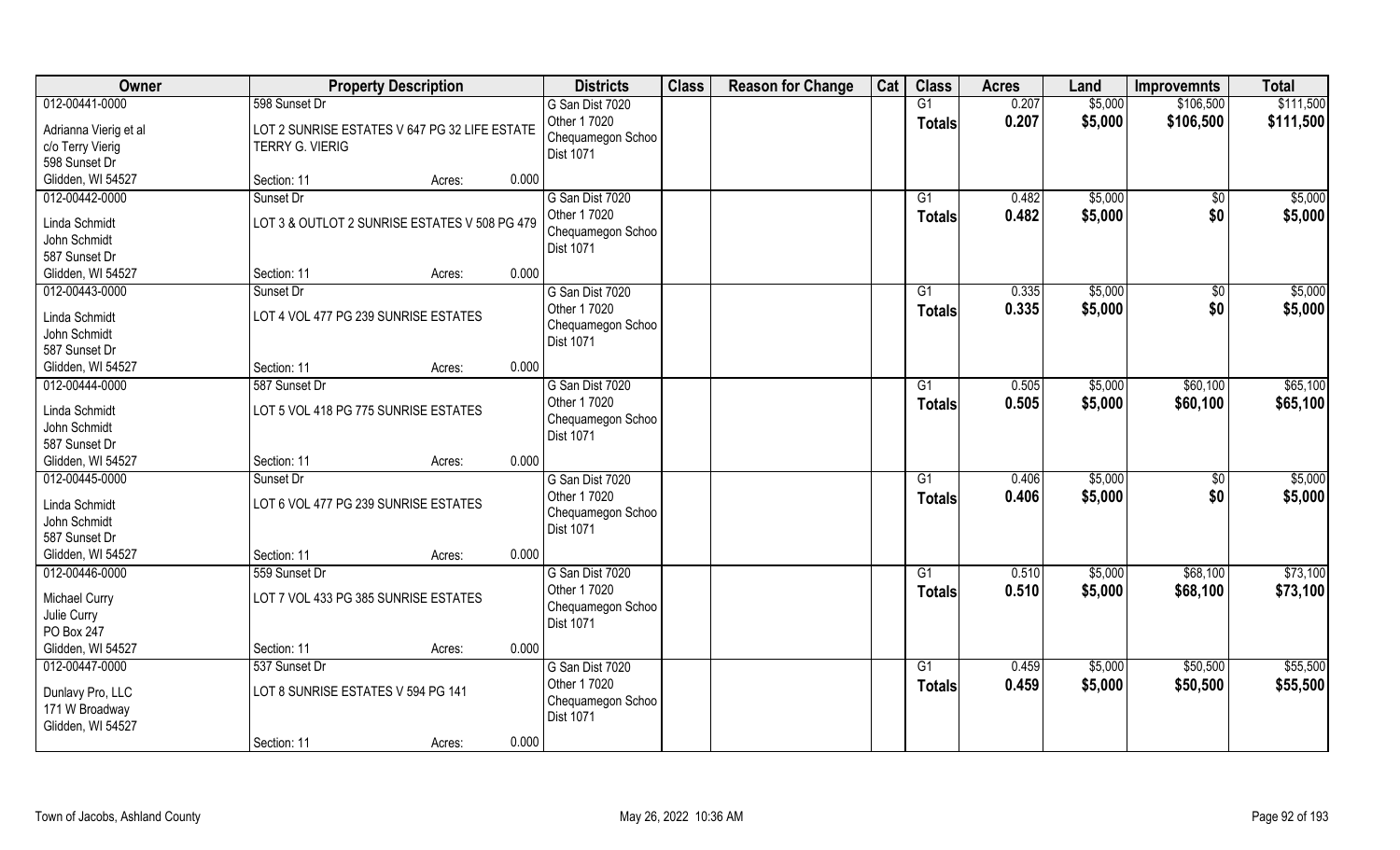| Owner                                                   | <b>Property Description</b>                                                       |        |       | <b>Districts</b>                                      | <b>Class</b> | <b>Reason for Change</b> | Cat | <b>Class</b>        | <b>Acres</b>   | Land               | <b>Improvemnts</b>   | <b>Total</b>         |
|---------------------------------------------------------|-----------------------------------------------------------------------------------|--------|-------|-------------------------------------------------------|--------------|--------------------------|-----|---------------------|----------------|--------------------|----------------------|----------------------|
| 012-00448-0000<br>Victor Bucheger                       | 527 Sunset Dr<br>LOT 9 SUNRISE ESTATES                                            |        |       | G San Dist 7020<br>Other 1 7020                       |              |                          |     | G1<br><b>Totals</b> | 0.360<br>0.360 | \$5,000<br>\$5,000 | \$37,900<br>\$37,900 | \$42,900<br>\$42,900 |
| Terri Bucheger<br>527 Sunset Dr                         |                                                                                   |        |       | Chequamegon Schoo<br><b>Dist 1071</b>                 |              |                          |     |                     |                |                    |                      |                      |
| Glidden, WI 54527                                       | Section: 11                                                                       | Acres: | 0.000 |                                                       |              |                          |     |                     |                |                    |                      |                      |
| 012-00449-0000                                          | 452 Huber St                                                                      |        |       | G San Dist 7020                                       |              |                          |     | $\overline{G1}$     | 0.921          | \$5,000            | \$69,000             | \$74,000             |
| Michelle J. Hanson<br>452 Huber St<br>Glidden, WI 54527 | LOT 10 SUNRISE ESTATES V 643 PG 748                                               |        |       | Other 1 7020<br>Chequamegon Schoo<br>Dist 1071        |              |                          |     | Totals              | 0.921          | \$5,000            | \$69,000             | \$74,000             |
|                                                         | Section: 11                                                                       | Acres: | 0.000 |                                                       |              |                          |     |                     |                |                    |                      |                      |
| 012-00450-0000                                          | 455 Sunrise Dr                                                                    |        |       | G San Dist 7020                                       |              |                          |     | G1                  | 0.418          | \$5,000            | \$50,200             | \$55,200             |
| Roger E. Eder<br>Roxann Eder<br>455 Sunrise Dr          | LOT 11 VOL 429 PG 507 SUNRISE ESTATES                                             |        |       | Other 1 7020<br>Chequamegon Schoo<br>Dist 1071        |              |                          |     | <b>Totals</b>       | 0.418          | \$5,000            | \$50,200             | \$55,200             |
| Glidden, WI 54527                                       | Section: 11                                                                       | Acres: | 0.000 |                                                       |              |                          |     |                     |                |                    |                      |                      |
| 012-00451-0000                                          | Sunrise Dr                                                                        |        |       | G San Dist 7020                                       |              |                          |     | G1                  | 0.360          | \$5,000            | \$12,500             | \$17,500             |
| Roger E. Eder<br>Roxann Eder<br>455 Sunrise Dr          | LOT 12 SUNRISE ESTATES V 593 PG 914                                               |        |       | Other 1 7020<br>Chequamegon Schoo<br><b>Dist 1071</b> |              |                          |     | <b>Totals</b>       | 0.360          | \$5,000            | \$12,500             | \$17,500             |
| Glidden, WI 54527                                       | Section: 11                                                                       | Acres: | 0.000 |                                                       |              |                          |     |                     |                |                    |                      |                      |
| 012-00452-0000                                          | 402 Sunrise Dr                                                                    |        |       | G San Dist 7020                                       |              |                          |     | $\overline{G1}$     | 1.840          | \$10,000           | \$68,500             | \$78,500             |
| Patricia L. Butler<br>PO Box 24<br>Glidden, WI 54527    | LOTS 13, 14 & 15 SUNRISE ESTATES                                                  |        |       | Other 1 7020<br>Chequamegon Schoo<br>Dist 1071        |              |                          |     | <b>Totals</b>       | 1.840          | \$10,000           | \$68,500             | \$78,500             |
|                                                         | Section: 11                                                                       | Acres: | 0.000 |                                                       |              |                          |     |                     |                |                    |                      |                      |
| 012-00455-0000                                          | <b>Huber St</b>                                                                   |        |       | G San Dist 7020                                       |              |                          |     | G1                  | 0.184          | \$2,000            | $\overline{60}$      | \$2,000              |
| Patricia L. Butler<br>PO Box 24<br>Glidden, WI 54527    | <b>OUTLOT 1 SUNRISE ESTATES</b>                                                   |        |       | Other 1 7020<br>Chequamegon Schoo<br>Dist 1071        |              |                          |     | <b>Totals</b>       | 0.184          | \$2,000            | \$0                  | \$2,000              |
|                                                         | Section: 11                                                                       | Acres: | 0.000 |                                                       |              |                          |     |                     |                |                    |                      |                      |
| 012-00456-0100                                          | Old Hwy 13                                                                        |        |       | Chequamegon Schoo                                     |              |                          |     | X4                  | 0.090          | $\sqrt{6}$         | $\sqrt{6}$           | $\frac{1}{2}$        |
| Town of Jacobs<br>23 N Grant St<br>Glidden, WI 54527    | PART OF GOVT LOT 1 DESC IN VOL 140 PG 233 SEC<br>12 T42N R2W HWY R/W (TAX EXEMPT) |        |       | <b>Dist 1071</b>                                      |              |                          |     | <b>Totals</b>       | 0.090          | \$0                | \$0                  | \$0                  |
|                                                         | Section: 12                                                                       | Acres: | 0.090 |                                                       |              |                          |     |                     |                |                    |                      |                      |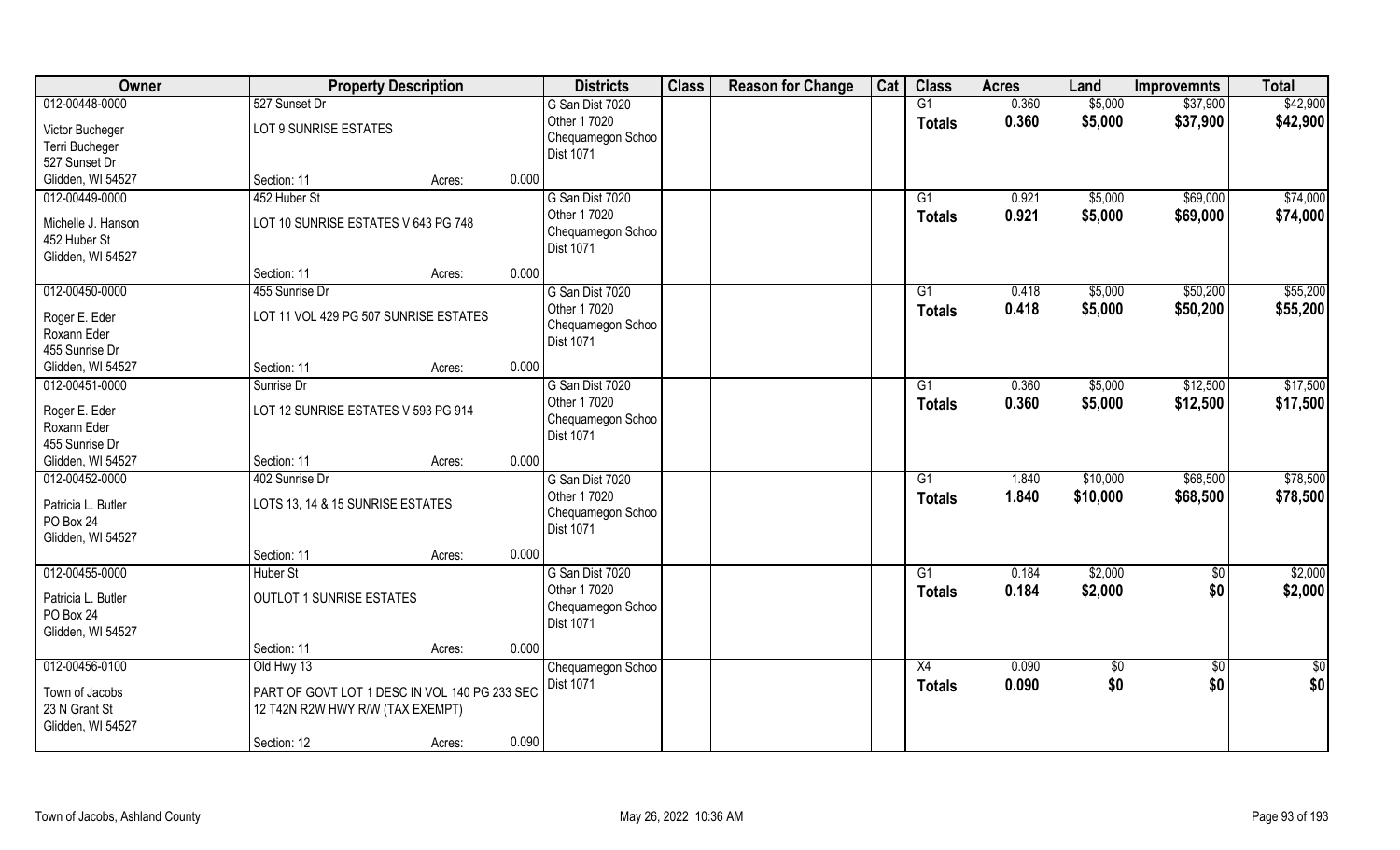| Owner                                                                                          | <b>Property Description</b>                                                                                        |        | <b>Districts</b>                                                         | <b>Class</b> | <b>Reason for Change</b> | Cat | <b>Class</b>        | <b>Acres</b>     | Land                 | <b>Improvemnts</b>     | <b>Total</b>           |
|------------------------------------------------------------------------------------------------|--------------------------------------------------------------------------------------------------------------------|--------|--------------------------------------------------------------------------|--------------|--------------------------|-----|---------------------|------------------|----------------------|------------------------|------------------------|
| 012-00456-0200<br>Reference<br>c/o Reference Parcel Only<br>201 Main St W                      | BALANCE OF GOVT LOT 1 ABSORBED BY HIGHWAY<br><b>SEC. 12 T42N R2W</b>                                               |        | Chequamegon Schoo<br>Dist 1071                                           |              |                          |     | <b>Totals</b>       |                  |                      |                        |                        |
| Ashland, WI 54806                                                                              | Section: 12<br>Acres:                                                                                              | 0.000  |                                                                          |              |                          |     |                     |                  |                      |                        |                        |
| 012-00457-0100<br>Michele Sadauskas<br>632 E 1st St<br>Glidden, WI 54527                       | State Hwy 13<br>GOVT LOT 2 LESS NORTH OF 1/4 LINE DESC IN DOC<br>#348845 SEC. 12 T42N R2W<br>Section: 12<br>Acres: | 14.350 | G San Dist 7020<br>Other 1 7020<br>Chequamegon Schoo<br><b>Dist 1071</b> |              |                          |     | G6<br><b>Totals</b> | 14.350<br>14.350 | \$15,800<br>\$15,800 | \$0<br>\$0             | \$15,800<br>\$15,800   |
| 012-00457-0200                                                                                 | State Hwy 13                                                                                                       |        | G San Dist 7020                                                          |              |                          |     | X3                  | 0.500            | $\sqrt[6]{}$         | \$0                    | $\sqrt{50}$            |
| <b>Ashland County</b><br>c/o Ashland County Clerk<br>201 Main St W                             | PART OF GOVT LOT 2 DESC IN VOL 173 PG 145 SEC<br>12 T42N R2W .5A (TAX EXEMPT)                                      |        | Other 1 7020<br>Chequamegon Schoo<br><b>Dist 1071</b>                    |              |                          |     | <b>Totals</b>       | 0.500            | \$0                  | \$0                    | \$0                    |
| Ashland, WI 54806                                                                              | Section: 12<br>Acres:                                                                                              | 0.500  |                                                                          |              |                          |     |                     |                  |                      |                        |                        |
| 012-00457-0300<br>Prime Fluid Products, Inc.<br>PO Box 7<br>Glidden, WI 54527                  | 488 E 1st St<br>PART OF GOVT LOT 3 DESC IN V 700 PG 413 SEC. 12<br><b>T42N R2W 24A</b>                             |        | G San Dist 7020<br>Other 1 7020<br>Chequamegon Schoo<br>Dist 1071        |              |                          |     | G2<br><b>Totals</b> | 24.000<br>24.000 | \$30,000<br>\$30,000 | \$141,900<br>\$141,900 | \$171,900<br>\$171,900 |
|                                                                                                | Section: 12<br>Acres:                                                                                              | 24.000 |                                                                          |              |                          |     |                     |                  |                      |                        |                        |
| 012-00457-0400<br>Martha E. Ernest<br>420 E 1st St<br>Glidden, WI 54527                        | $E$ 1st St<br>PART OF GOVT LOT 3 DESC IN V 660 PG 901 SEC. 12<br><b>T42N R2W</b>                                   |        | G San Dist 7020<br>Other 1 7020<br>Chequamegon Schoo<br>Dist 1071        |              |                          |     | G1<br><b>Totals</b> | 1.500<br>1.500   | \$6,000<br>\$6,000   | \$1,200<br>\$1,200     | \$7,200<br>\$7,200     |
|                                                                                                | Section: 12<br>Acres:                                                                                              | 1.500  |                                                                          |              |                          |     |                     |                  |                      |                        |                        |
| 012-00457-0500<br>Martha E. Ernest<br>420 E 1st St<br>Glidden, WI 54527                        | 420 E 1st St<br>PART OF GOVT LOT 3 DESC IN V 660 PG 901 SEC. 12<br><b>T42N R2W</b>                                 |        | G San Dist 7020<br>Other 1 7020<br>Chequamegon Schoo<br>Dist 1071        |              |                          |     | G1<br><b>Totals</b> | 0.380<br>0.380   | \$3,500<br>\$3,500   | \$50,800<br>\$50,800   | \$54,300<br>\$54,300   |
|                                                                                                | Section: 12<br>Acres:                                                                                              | 0.380  |                                                                          |              |                          |     |                     |                  |                      |                        |                        |
| 012-00457-0600<br>Reference<br>c/o Reference Parcel Only<br>201 Main St W<br>Ashland, WI 54806 | 1.66A IN NW CORNER OF GOVT LOT 3 12-42N-R2W<br>IS PLAT OF HERRING ADDITION<br>Section: 12<br>Acres:                | 0.000  | Chequamegon Schoo<br>Dist 1071                                           |              |                          |     | <b>Totals</b>       |                  |                      |                        |                        |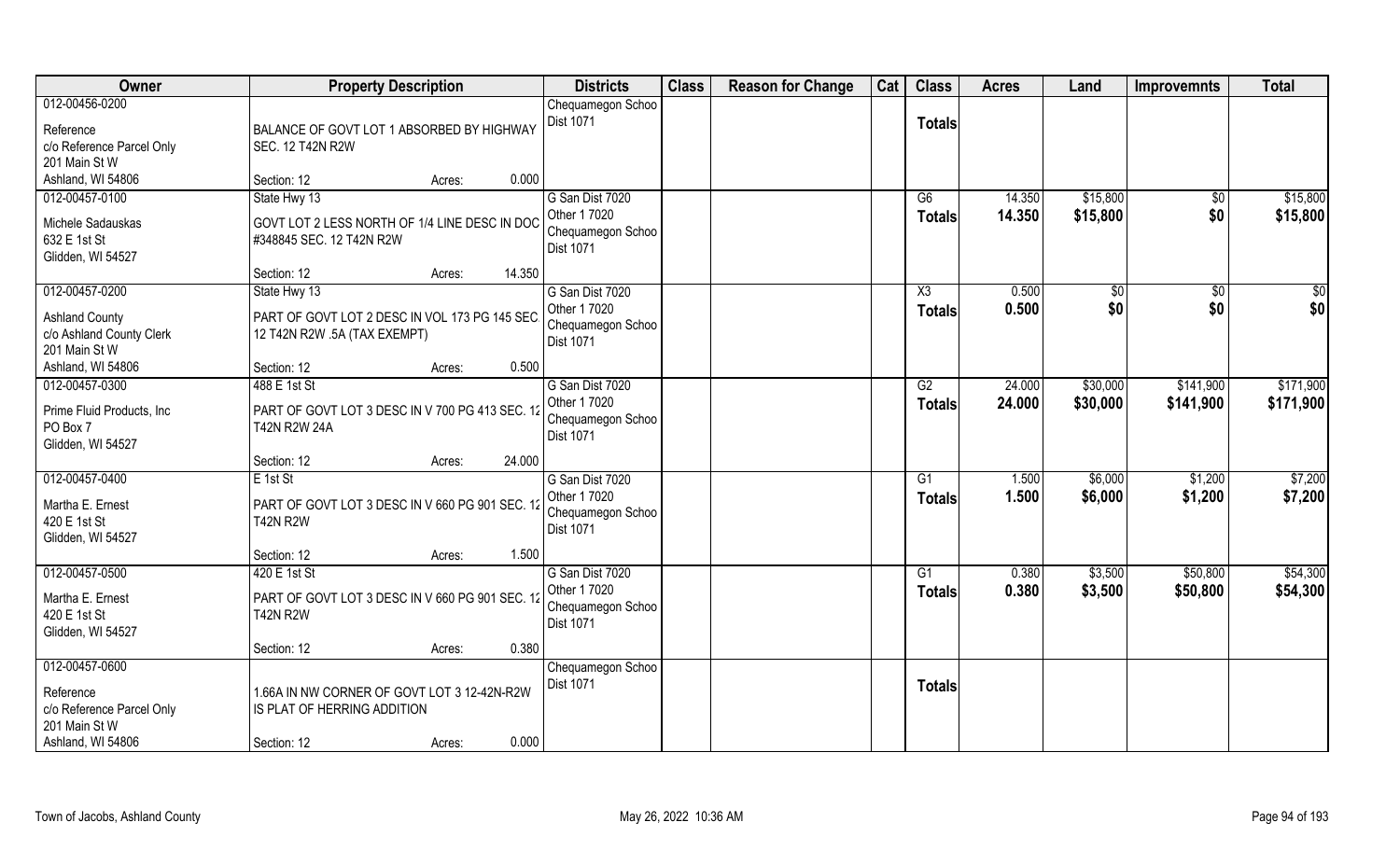| Owner                                                                                                     | <b>Property Description</b>                                                                                              | <b>Districts</b>                                                                  | <b>Class</b> | <b>Reason for Change</b> | Cat | <b>Class</b>                     | <b>Acres</b>   | Land               | <b>Improvemnts</b>   | <b>Total</b>         |
|-----------------------------------------------------------------------------------------------------------|--------------------------------------------------------------------------------------------------------------------------|-----------------------------------------------------------------------------------|--------------|--------------------------|-----|----------------------------------|----------------|--------------------|----------------------|----------------------|
| 012-00457-0700<br><b>William Gwinn</b><br>Charlotte Gwinn<br>436 E 1st St                                 | 436 E 1st St<br>PART OF GOVT LOT 3 DESC IN VOL 283 PG 76 SEC.<br>12 T42N R2W .92A                                        | G San Dist 7020<br>Other 1 7020<br>Chequamegon Schoo<br>Dist 1071                 |              |                          |     | G1<br><b>Totals</b>              | 0.920<br>0.920 | \$4,800<br>\$4,800 | \$13,200<br>\$13,200 | \$18,000<br>\$18,000 |
| Glidden, WI 54527                                                                                         | Section: 12<br>Acres:                                                                                                    | 0.920                                                                             |              |                          |     |                                  |                |                    |                      |                      |
| 012-00457-0800<br>Darlene Otto Carl<br>510 E 1st St<br>Glidden, WI 54527                                  | 510 E 1st St<br>PART OF GOVT LOT 3 DESC IN V 385 PG 491 & V 419<br>PG 943 SEC. 12 T42N R2W .41A<br>Section: 12<br>Acres: | G San Dist 7020<br>Other 1 7020<br>Chequamegon Schoo<br><b>Dist 1071</b><br>0.410 |              |                          |     | G1<br>Totals                     | 0.410<br>0.410 | \$3,600<br>\$3,600 | \$59,900<br>\$59,900 | \$63,500<br>\$63,500 |
| 012-00457-1000                                                                                            | 538 E 1st St                                                                                                             | G San Dist 7020                                                                   |              |                          |     | G1                               | 0.580          | \$4,100            | \$27,900             | \$32,000             |
| Cindy S. Scholz<br>Christopher R. Scholz<br>538 E 1st St                                                  | PART OF GOVT LOT 3 DESC IN DOC # 340201 SEC.<br>12 T42N R2W .58A                                                         | Other 1 7020<br>Chequamegon Schoo<br>Dist 1071                                    |              |                          |     | <b>Totals</b>                    | 0.580          | \$4,100            | \$27,900             | \$32,000             |
| Glidden, WI 54527                                                                                         | Section: 12<br>Acres:                                                                                                    | 0.580                                                                             |              |                          |     |                                  |                |                    |                      |                      |
| 012-00457-1100<br>Melissa M. Beaudreau<br>Lois Beaudreau<br>554 E 1st St                                  | 554 E 1st St<br>PART OF GOVT LOT 3 DESC DOC #352802 SEC. 12<br><b>T42N R2W</b>                                           | G San Dist 7020<br>Other 1 7020<br>Chequamegon Schoo<br>Dist 1071                 |              |                          |     | G1<br><b>Totals</b>              | 0.320<br>0.320 | \$3,300<br>\$3,300 | \$21,500<br>\$21,500 | \$24,800<br>\$24,800 |
| Glidden, WI 54527                                                                                         | Section: 12<br>Acres:                                                                                                    | 0.320                                                                             |              |                          |     |                                  |                |                    |                      |                      |
| 012-00457-1200<br>Michael P. Mckibbin<br>W2751 Lehman Rd<br>Neosho, WI 53059                              | 566 E 1st St<br>PART OF GOVT LOT 3 DESC IN V 749 PG 540 SEC. 12<br>T42N R2W .11A                                         | G San Dist 7020<br>Other 1 7020<br>Chequamegon Schoo<br>Dist 1071                 |              |                          |     | $\overline{G1}$<br><b>Totals</b> | 0.110<br>0.110 | \$1,000<br>\$1,000 | \$4,300<br>\$4,300   | \$5,300<br>\$5,300   |
|                                                                                                           | Section: 12<br>Acres:                                                                                                    | 0.110                                                                             |              |                          |     |                                  |                |                    |                      |                      |
| 012-00457-1300<br>Mary Jane Mccorison<br>572 E 1st St<br>Glidden, WI 54527                                | 572 E 1st St<br>PART OF GOVT LOT 3 DESC IN VOL 441 PG 736 SEC<br>12 T42N R2W .09A                                        | G San Dist 7020<br>Other 1 7020<br>Chequamegon Schoo<br>Dist 1071                 |              |                          |     | G1<br><b>Totals</b>              | 0.090<br>0.090 | \$800<br>\$800     | \$29,900<br>\$29,900 | \$30,700<br>\$30,700 |
|                                                                                                           | Section: 12<br>Acres:                                                                                                    | 0.090                                                                             |              |                          |     |                                  |                |                    |                      |                      |
| 012-00457-1400<br>Lorraine Graf<br>c/o Dwayne Graf<br>231086 Shenandoah Ridge Rd<br>Wausau, WI 54403-5690 | 588 E 1st St<br>PART OF GOVT LOT 3 DESC IN V 482 PG 267 & V 489<br>PG 423 SEC. 12 T42N R2W .2A<br>Section: 12<br>Acres:  | G San Dist 7020<br>Other 1 7020<br>Chequamegon Schoo<br><b>Dist 1071</b><br>0.200 |              |                          |     | $\overline{G1}$<br><b>Totals</b> | 0.200<br>0.200 | \$2,000<br>\$2,000 | \$6,000<br>\$6,000   | \$8,000<br>\$8,000   |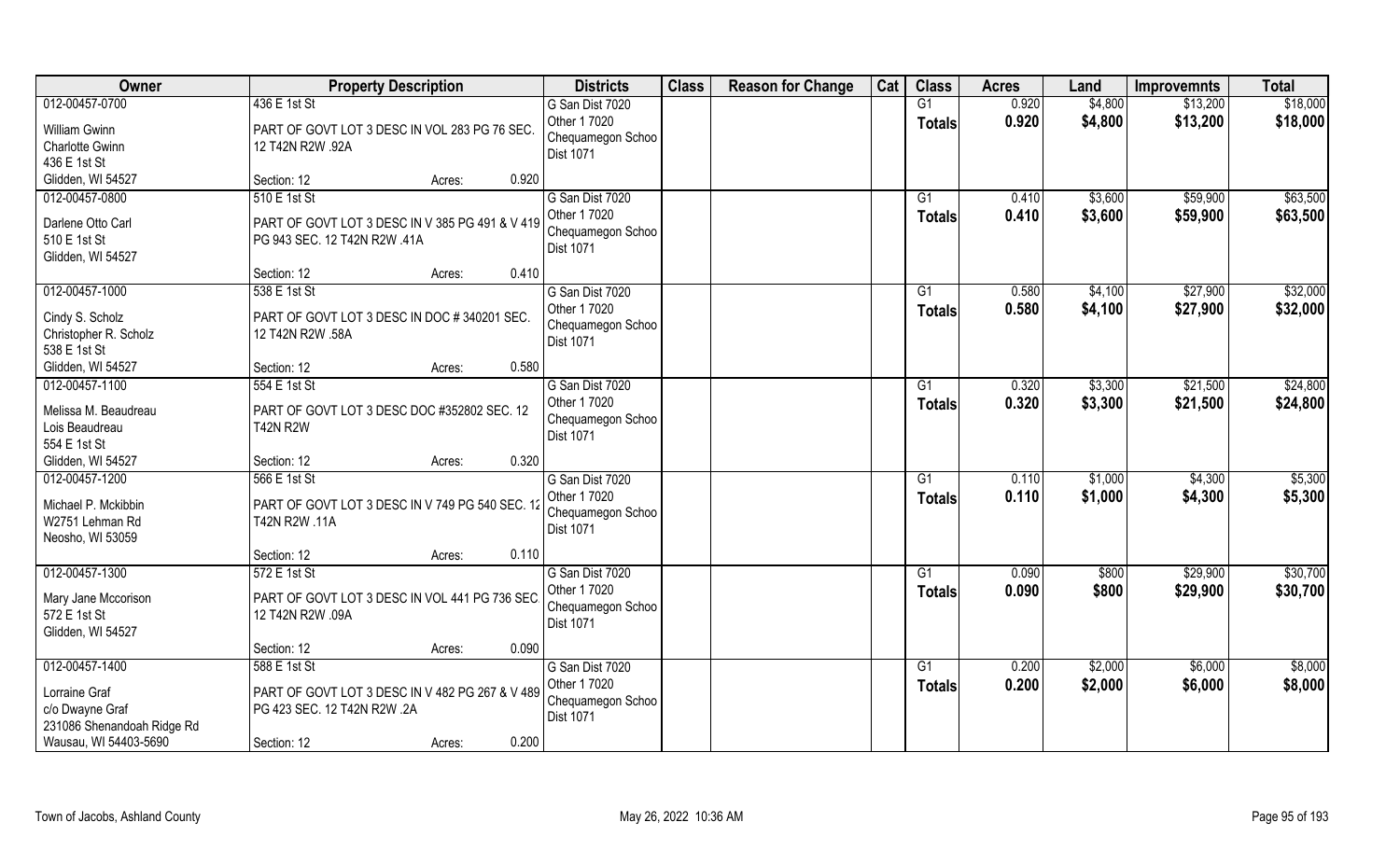| Owner                                                                                                     | <b>Property Description</b>                                                                                                                                      | <b>Districts</b>                                                            | <b>Class</b> | <b>Reason for Change</b> | Cat | <b>Class</b>                               | <b>Acres</b>              | Land                            | <b>Improvemnts</b>          | <b>Total</b>                     |
|-----------------------------------------------------------------------------------------------------------|------------------------------------------------------------------------------------------------------------------------------------------------------------------|-----------------------------------------------------------------------------|--------------|--------------------------|-----|--------------------------------------------|---------------------------|---------------------------------|-----------------------------|----------------------------------|
| 012-00457-1500                                                                                            | $E$ 1st St                                                                                                                                                       | G San Dist 7020                                                             |              |                          |     | G6                                         | 3.560                     | \$3,600                         | \$0                         | \$3,600                          |
| Thomas H & Lanae M Carroll Family<br>Revocable Trust<br>E2324 Bird Dog Ln                                 | PART OF GOVT LOT 3 DESC IN V 708 PG 489 SEC. 12<br>T42N R2W 3.56A                                                                                                | Other 1 7020<br>Chequamegon Schoo<br>Dist 1071                              |              |                          |     | <b>Totals</b>                              | 3.560                     | \$3,600                         | \$0                         | \$3,600                          |
| Waupaca, WI 54981                                                                                         | Section: 12<br>Acres:                                                                                                                                            | 3.560                                                                       |              |                          |     |                                            |                           |                                 |                             |                                  |
| 012-00458-0100<br>Michele Sadauskas<br>632 E 1st St                                                       | 632 E 1st St<br>PART OF GOVT LOT 4 EAST OF RR DESC V 742 PG<br>797 SEC. 12 T42N R2W 13.5A M/L                                                                    | G San Dist 7020<br>Other 1 7020<br>Chequamegon Schoo<br>Dist 1071           | G1           | Screen porch             |     | G1<br>G <sub>6</sub><br><b>Totals</b>      | 1.000<br>12.500<br>13.500 | \$4,500<br>\$14,100<br>\$18,600 | \$38,800<br>\$0<br>\$38,800 | \$43,300<br>\$14,100<br>\$57,400 |
| Glidden, WI 54527                                                                                         | Section: 12<br>Acres:                                                                                                                                            | 13.500                                                                      |              |                          |     |                                            |                           |                                 |                             |                                  |
| 012-00458-0200                                                                                            | 842 E 1st St                                                                                                                                                     | G San Dist 7020                                                             |              |                          |     | G1                                         | 3.000                     | \$9,000                         | \$86,000                    | \$95,000                         |
| Calvin J. Wendt<br>842 E 1st St<br>Glidden, WI 54527                                                      | PARCEL IN SE CORNER OF GOVT LOT 4 & A PARCEL<br>18 RODS SQUARE IN THE SW CORNER OF THE<br>NE1/4 SW1/4 DESC IN V 689 PG 494 SEC. 12 T42N<br>Section: 12<br>Acres: | Other 1 7020<br>Chequamegon Schoo<br>Dist 1071<br>3.000                     |              |                          |     | <b>Totals</b>                              | 3.000                     | \$9,000                         | \$86,000                    | \$95,000                         |
| 012-00458-0300                                                                                            | 135 E 1st St                                                                                                                                                     | Chequamegon Schoo                                                           |              |                          |     |                                            |                           |                                 |                             |                                  |
| Reference<br>c/o Reference Parcel Only<br>201 Main St W                                                   | RR IN GOVT LOT 4 -6A AND GOVT LOT 4 WEST OF<br>RR ABSORBED BY HWY 13 SEC. 12 T42N R2W                                                                            | Dist 1071                                                                   |              |                          |     | <b>Totals</b>                              |                           |                                 |                             |                                  |
| Ashland, WI 54806                                                                                         | Section: 12<br>Acres:                                                                                                                                            | 0.000                                                                       |              |                          |     |                                            |                           |                                 |                             |                                  |
| 012-00459-0100                                                                                            | 77354 Hill Rd                                                                                                                                                    | Chequamegon Schoo                                                           |              |                          |     | G1                                         | 1.000                     | \$4,500                         | \$58,400                    | \$62,900                         |
| David Huber<br>77354 Hill Rd<br>Glidden, WI 54527                                                         | PART OF GOVT LOT 5 EAST OF RR DESC IN DOC #<br>344033 SEC. 12 T42N R2W 20A M/L                                                                                   | Dist 1071                                                                   |              |                          |     | G <sub>4</sub><br>G <sub>6</sub><br>Totals | 9.000<br>10.000<br>20.000 | \$1,800<br>\$11,000<br>\$17,300 | \$0<br>\$0<br>\$58,400      | \$1,800<br>\$11,000<br>\$75,700  |
|                                                                                                           | Section: 12<br>Acres:                                                                                                                                            | 20.000                                                                      |              |                          |     |                                            |                           |                                 |                             |                                  |
| 012-00459-0200<br><b>Ashland County</b><br>c/o Ashland County Clerk<br>201 Main St W<br>Ashland, WI 54806 | E 1st St<br>GOVT LOT 5 WEST OF RR R/W RR -6.15A VOL 165 PC<br>131 SEC. 12 T42N R2W 16.93A HWY USE (TAX<br>EXEMPT)<br>Section: 12<br>Acres:                       | G San Dist 7020<br>Other 1 7020<br>Chequamegon Schoo<br>Dist 1071<br>16.930 |              |                          |     | X3<br><b>Totals</b>                        | 16.930<br>16.930          | \$0<br>\$0                      | \$0<br>\$0                  | $\frac{1}{2}$<br>\$0             |
| 012-00459-0300                                                                                            | 938 E 1st St                                                                                                                                                     | Chequamegon Schoo                                                           |              |                          |     | G1                                         | 1.000                     | \$4,500                         | \$7,500                     | \$12,000                         |
| Mary A. Hinner et al<br>N4669 Town Hall Rd<br>Gleason, WI 54435                                           | PART OF GOVT LOT 5 DESC IN # 345059 SEC. 12<br><b>T42N R2W</b>                                                                                                   | <b>Dist 1071</b>                                                            |              |                          |     | <b>Totals</b>                              | 1.000                     | \$4,500                         | \$7,500                     | \$12,000                         |
|                                                                                                           | Section: 12<br>Acres:                                                                                                                                            | 1.000                                                                       |              |                          |     |                                            |                           |                                 |                             |                                  |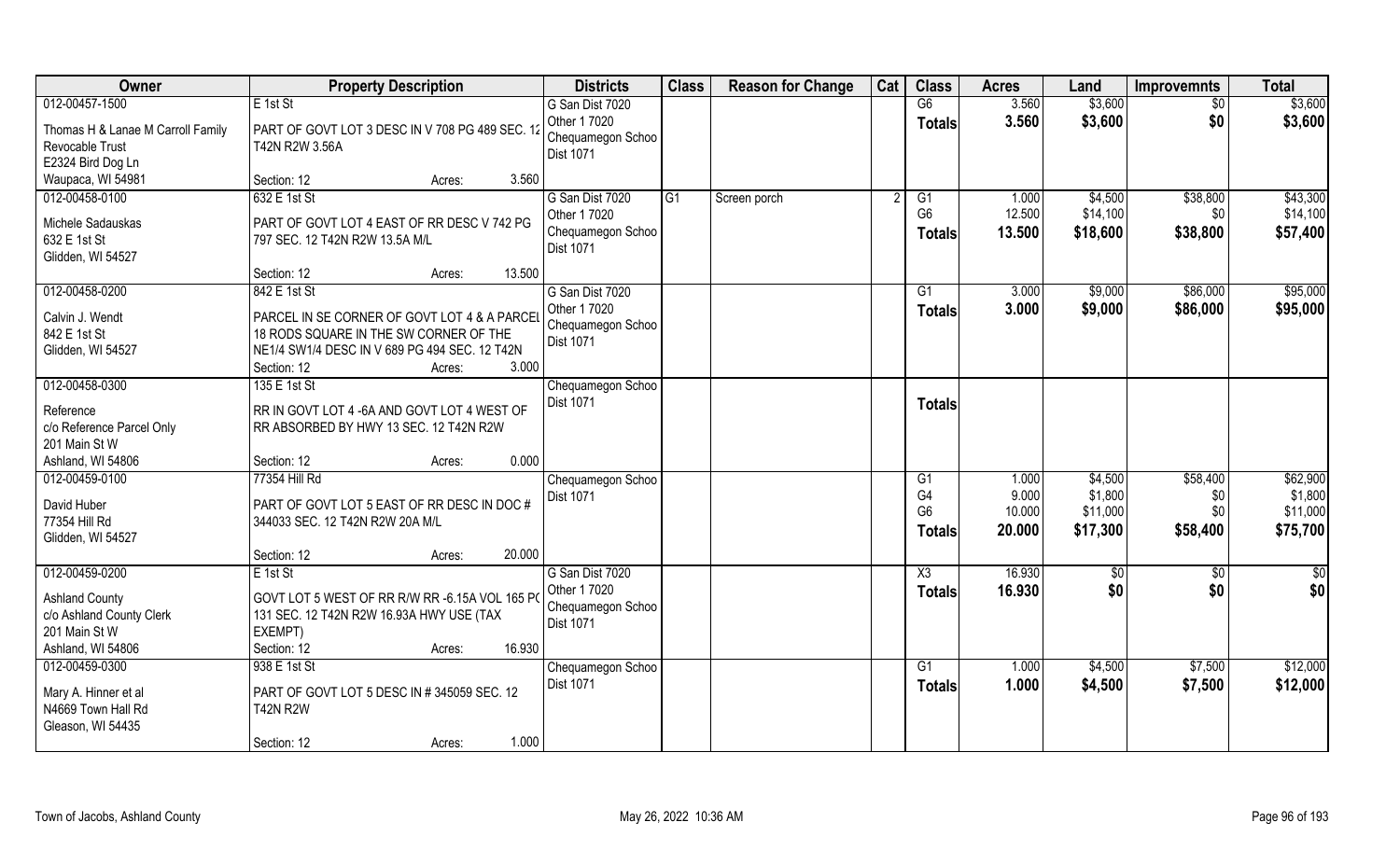| Owner                                 | <b>Property Description</b>                     |        |        | <b>Districts</b>  | <b>Class</b> | <b>Reason for Change</b> | Cat | <b>Class</b>           | <b>Acres</b> | Land     | <b>Improvemnts</b> | <b>Total</b> |
|---------------------------------------|-------------------------------------------------|--------|--------|-------------------|--------------|--------------------------|-----|------------------------|--------------|----------|--------------------|--------------|
| 012-00459-0400                        | 884 E 1st St                                    |        |        | Chequamegon Schoo |              |                          |     | G1                     | 1.000        | \$4,500  | \$73,400           | \$77,900     |
| Mary A. Hinner et al                  | PART OF GOVT LOT 5 DESC IN # 345059 SEC. 12     |        |        | Dist 1071         |              |                          |     | G <sub>5</sub>         | 1.000        | \$500    | \$0                | \$500        |
| N4669 Town Hall Rd                    | <b>T42N R2W</b>                                 |        |        |                   |              |                          |     | <b>Totals</b>          | 2.000        | \$5,000  | \$73,400           | \$78,400     |
| Gleason, WI 54435                     |                                                 |        |        |                   |              |                          |     |                        |              |          |                    |              |
|                                       | Section: 12                                     | Acres: | 2.000  |                   |              |                          |     |                        |              |          |                    |              |
| 012-00460-0000                        | County Hwy N                                    |        |        | Chequamegon Schoo |              |                          |     | $\overline{G5}$        | 40.000       | \$9,000  | $\sqrt[6]{}$       | \$9,000      |
|                                       |                                                 |        |        | <b>Dist 1071</b>  |              |                          |     | Totals                 | 40.000       | \$9,000  | \$0                | \$9,000      |
| <b>Audrey Dernbach Trustees</b>       | NE1/4 NE1/4 VOL 474 PG 520 SEC. 12 T42N R2W 40A |        |        |                   |              |                          |     |                        |              |          |                    |              |
| 1561 SW 119th Ter                     |                                                 |        |        |                   |              |                          |     |                        |              |          |                    |              |
| Fort Lauderdale, FL 33325             | Section: 12                                     |        | 40.000 |                   |              |                          |     |                        |              |          |                    |              |
| 012-00461-0000                        | 77589 County Hwy N                              | Acres: |        | Chequamegon Schoo |              |                          |     | G1                     | 1.000        | \$4,500  | \$41,100           | \$45,600     |
|                                       |                                                 |        |        | Dist 1071         |              |                          |     | G <sub>5</sub>         | 39.000       | \$8,800  | \$0                | \$8,800      |
| Revive Property Group LLC             | NW1/4 NE1/4 SEC. 12 T42N R2W 40A V 743 PGS 381  |        |        |                   |              |                          |     | <b>Totals</b>          | 40.000       | \$13,300 | \$41,100           | \$54,400     |
| 11015 Hwy 70 E                        | 384                                             |        |        |                   |              |                          |     |                        |              |          |                    |              |
| Arbor Vitae, WI 54568                 |                                                 |        |        |                   |              |                          |     |                        |              |          |                    |              |
|                                       | Section: 12                                     | Acres: | 40.000 |                   |              |                          |     |                        |              |          |                    |              |
| 012-00462-0000                        | County Hwy N                                    |        |        | Chequamegon Schoo |              |                          |     | G6                     | 40.000       | \$48,000 | \$0                | \$48,000     |
| Daniel Merkel                         | SW1/4 NE1/4 SEC. 12 T42N R2W                    |        |        | Dist 1071         |              |                          |     | <b>Totals</b>          | 40.000       | \$48,000 | \$0                | \$48,000     |
| Katherine Merkel                      |                                                 |        |        |                   |              |                          |     |                        |              |          |                    |              |
| 7836 County Rd D                      |                                                 |        |        |                   |              |                          |     |                        |              |          |                    |              |
| Eagle River, WI 54521                 | Section: 12                                     | Acres: | 40.000 |                   |              |                          |     |                        |              |          |                    |              |
| 012-00463-0000                        | County Hwy N                                    |        |        | Chequamegon Schoo |              |                          |     | $\overline{\text{G5}}$ | 35.000       | \$7,900  | \$0                | \$7,900      |
| <b>Audrey Dernbach Trustees</b>       | SE1/4 NE1/4 VOL 474 PG 520 SEC. 12 T42N R2W 40A |        |        | Dist 1071         |              |                          |     | G <sub>6</sub>         | 5.000        | \$5,000  | \$0                | \$5,000      |
| 1561 SW 119th Ter                     |                                                 |        |        |                   |              |                          |     | Totals                 | 40.000       | \$12,900 | \$0                | \$12,900     |
| Fort Lauderdale, FL 33325             |                                                 |        |        |                   |              |                          |     |                        |              |          |                    |              |
|                                       | Section: 12                                     | Acres: | 40.000 |                   |              |                          |     |                        |              |          |                    |              |
| 012-00464-0000                        | 77419 County Hwy N                              |        |        | Chequamegon Schoo |              |                          |     | G1                     | 1.000        | \$4,500  | \$65,700           | \$70,200     |
|                                       |                                                 |        |        | <b>Dist 1071</b>  |              |                          |     | G <sub>5</sub>         | 5.000        | \$900    | \$0                | \$900        |
| Debra Denter<br>77419 County Hwy N    | NE1/4 NW1/4 EXCEPT HWY R/W SEC 12 T42N R2W      |        |        |                   |              |                          |     | G <sub>6</sub>         | 34.000       | \$42,500 | \$0\$              | \$42,500     |
| Glidden, WI 54527                     |                                                 |        |        |                   |              |                          |     | <b>Totals</b>          | 40.000       | \$47,900 | \$65,700           | \$113,600    |
|                                       | Section: 12                                     | Acres: | 40.000 |                   |              |                          |     |                        |              |          |                    |              |
| 012-00465-0100                        | 434 Madison St                                  |        |        | G San Dist 7020   |              |                          |     | G1                     | 0.590        | \$3,700  | \$19,400           | \$23,100     |
|                                       |                                                 |        |        | Other 1 7020      |              |                          |     | <b>Totals</b>          | 0.590        | \$3,700  | \$19,400           | \$23,100     |
| Timothy and Sandra Kempf Living Trust | PART OF N1/2 NW1/4 NW1/4 DESC IN DOC #355190    |        |        | Chequamegon Schoo |              |                          |     |                        |              |          |                    |              |
| et al                                 | SEC. 12 T42N R2W LIFE ESTATE DOROTHY            |        |        | <b>Dist 1071</b>  |              |                          |     |                        |              |          |                    |              |
| 6174 Big Lake Rd                      | <b>BUCHEGER</b>                                 |        |        |                   |              |                          |     |                        |              |          |                    |              |
| Three Lakes, WI 54562                 | Section: 12                                     | Acres: | 0.590  |                   |              |                          |     |                        |              |          |                    |              |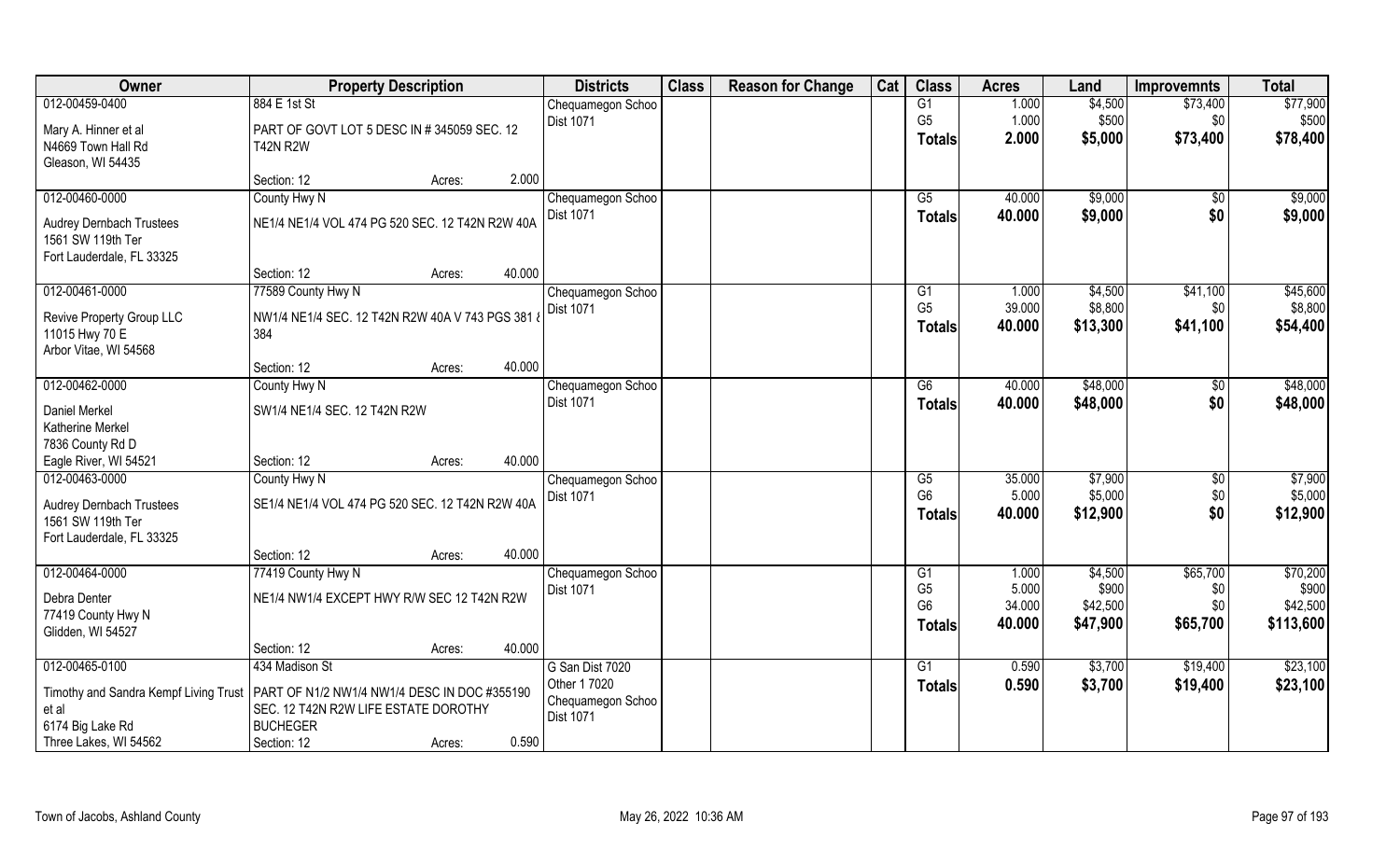| <b>Owner</b>                                                                          | <b>Property Description</b>                                                                                     | <b>Districts</b>                                                         | <b>Class</b> | <b>Reason for Change</b> | Cat | <b>Class</b>        | <b>Acres</b>   | Land               | <b>Improvemnts</b>   | <b>Total</b>         |
|---------------------------------------------------------------------------------------|-----------------------------------------------------------------------------------------------------------------|--------------------------------------------------------------------------|--------------|--------------------------|-----|---------------------|----------------|--------------------|----------------------|----------------------|
| 012-00465-0200<br><b>Rosemary Straetz</b><br>3184 Billyboy Ln<br>Shell Lake, WI 54871 | County Hwy N<br>PAR IN N1/2 NW1/4 NW1/4 DESC V 446 PG 785 & V<br>629 PG 799 SEC. 12 T42N R2W .24A               | G San Dist 7020<br>Other 1 7020<br>Chequamegon Schoo<br>Dist 1071        |              |                          |     | G5<br><b>Totals</b> | 0.240<br>0.240 | \$100<br>\$100     | \$0<br>\$0           | \$100<br>\$100       |
|                                                                                       | 0.240<br>Section: 12<br>Acres:                                                                                  |                                                                          |              |                          |     |                     |                |                    |                      |                      |
| 012-00465-0300<br>August K. Pankratz<br>478 Madison St<br>Glidden, WI 54527           | <b>Madison St</b><br>PART OF N1/2 NW1/4 NW1/4 DESC V 743 PG 530 SEC<br>12 T42N R2W                              | G San Dist 7020<br>Other 1 7020<br>Chequamegon Schoo<br>Dist 1071        |              |                          |     | G5<br>Totals        | 0.220<br>0.220 | \$100<br>\$100     | \$0<br>\$0           | \$100<br>\$100       |
|                                                                                       | 0.220<br>Section: 12<br>Acres:                                                                                  |                                                                          |              |                          |     |                     |                |                    |                      |                      |
| 012-00465-0400<br>Reference<br>c/o Reference Parcel Only<br>201 Main St W             | PAR IN N1/2 S1/2 NW1/4 NW1/4 DESC V 330 P 130<br>ASSESSED AS CERTIFIED SURVEY # 153 SEC. 12<br><b>T42N R2W</b>  | Chequamegon Schoo<br>Dist 1071                                           |              |                          |     | <b>Totals</b>       |                |                    |                      |                      |
| Ashland, WI 54806                                                                     | Section: 12<br>0.000<br>Acres:                                                                                  |                                                                          |              |                          |     |                     |                |                    |                      |                      |
| 012-00465-0500<br>Melissa J. Franks<br>338 Madison St<br>Glidden, WI 54527            | 338 Madison St<br>PART S1/2 NW1/4 NW1/4 DESC V 756 PG 914 SEC. 12<br>T42N R2W .56A                              | G San Dist 7020<br>Other 1 7020<br>Chequamegon Schoo<br>Dist 1071        |              |                          |     | G1<br><b>Totals</b> | 0.560<br>0.560 | \$3,700<br>\$3,700 | \$8,400<br>\$8,400   | \$12,100<br>\$12,100 |
|                                                                                       | 0.560<br>Section: 12<br>Acres:                                                                                  |                                                                          |              |                          |     |                     |                |                    |                      |                      |
| 012-00465-0600<br>Darlene Jamieson<br>PO Box 322<br>Glidden, WI 54527                 | 306 Madison St<br>PART OF S1/2 NW1/4 NW1/4 DESC IN VOL 472 PG 44<br>SEC. 12 T42N R2W .30A                       | G San Dist 7020<br>Other 1 7020<br>Chequamegon Schoo<br>Dist 1071        |              |                          |     | G1<br><b>Totals</b> | 0.300<br>0.300 | \$3,100<br>\$3,100 | \$6,200<br>\$6,200   | \$9,300<br>\$9,300   |
|                                                                                       | 0.300<br>Section: 12<br>Acres:                                                                                  |                                                                          |              |                          |     |                     |                |                    |                      |                      |
| 012-00465-0700                                                                        | <b>Madison St</b>                                                                                               | G San Dist 7020                                                          |              |                          |     | G6                  | 8.130          | \$10,600           | $\overline{50}$      | \$10,600             |
| David J. Wisbauer<br>11728 N Johnson St<br>Iron Belt, WI 54536                        | PART OF NW1/4 NW1/4 DESC DOC #344669 & LESS<br>CERTIFIED SURVEY 244 SEC. 12 T42N R2W 8.13A                      | Other 1 7020<br>Chequamegon Schoo<br>Dist 1071                           |              |                          |     | <b>Totals</b>       | 8.130          | \$10,600           | \$0                  | \$10,600             |
|                                                                                       | 8.130<br>Section: 12<br>Acres:                                                                                  |                                                                          |              |                          |     |                     |                |                    |                      |                      |
| 012-00465-0800<br>Gail L. Clark<br>1020 Central Ave<br>Sparta, WI 54656               | 210 Madison St<br>PART OF NW1/4 NW1/4 DESC IN DOC #356224 SEC.<br>12 T42N R2W<br>0.490<br>Section: 12<br>Acres: | G San Dist 7020<br>Other 1 7020<br>Chequamegon Schoo<br><b>Dist 1071</b> |              |                          |     | G1<br><b>Totals</b> | 0.490<br>0.490 | \$3,500<br>\$3,500 | \$17,000<br>\$17,000 | \$20,500<br>\$20,500 |
|                                                                                       |                                                                                                                 |                                                                          |              |                          |     |                     |                |                    |                      |                      |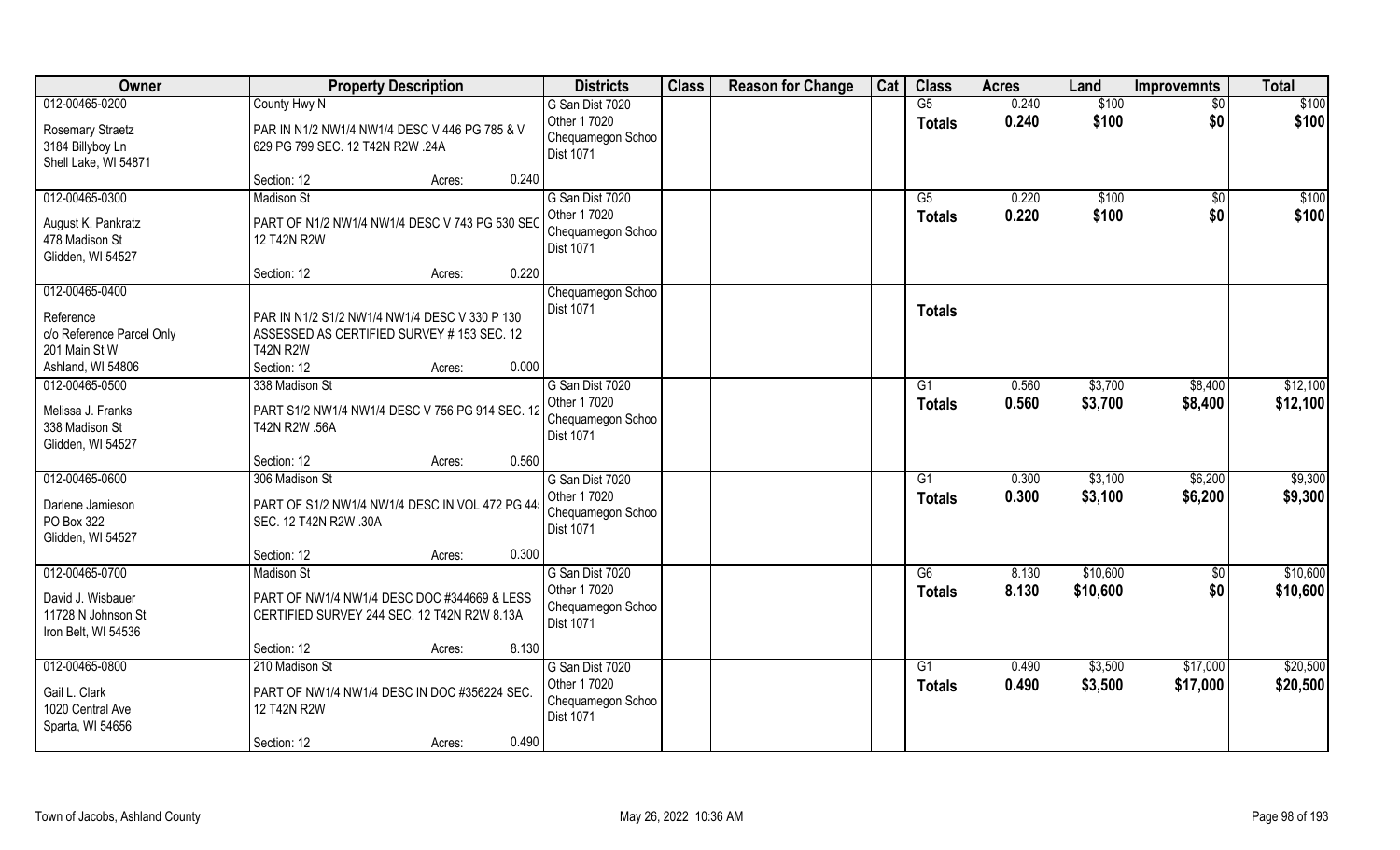| Owner                          | <b>Property Description</b>                       | <b>Districts</b>                | <b>Class</b> | <b>Reason for Change</b> | Cat | <b>Class</b>                      | <b>Acres</b>   | Land               | <b>Improvemnts</b> | <b>Total</b>        |
|--------------------------------|---------------------------------------------------|---------------------------------|--------------|--------------------------|-----|-----------------------------------|----------------|--------------------|--------------------|---------------------|
| 012-00465-0900                 | 258 Madison St                                    | G San Dist 7020                 |              |                          |     | G1                                | 1.380          | \$5,600            | \$9,000            | \$14,600            |
| David J. Wisbauer              | LOT 1 CERTIFIED SURVEY 244 PT OF NW NW            | Other 1 7020                    |              |                          |     | <b>Totals</b>                     | 1.380          | \$5,600            | \$9,000            | \$14,600            |
| 11728 N Johnson St             | 12-42N-R2W                                        | Chequamegon Schoo<br>Dist 1071  |              |                          |     |                                   |                |                    |                    |                     |
| Iron Belt, WI 54536            |                                                   |                                 |              |                          |     |                                   |                |                    |                    |                     |
|                                | Section: 12<br>Acres:                             | 1.380                           |              |                          |     |                                   |                |                    |                    |                     |
| 012-00465-1000                 | County Hwy N                                      | G San Dist 7020<br>Other 1 7020 |              |                          |     | $\overline{G5}$<br>G <sub>6</sub> | 1.000<br>7.000 | \$200<br>\$8,300   | \$0                | \$200<br>\$8,300    |
| Kathleen L. Schmidt            | PART OF N1/2 NW1/4 NW1/4 DESC IN DOC #350414      | Chequamegon Schoo               |              |                          |     | <b>Totals</b>                     | 8.000          | \$8,500            | \$0<br>\$0         | \$8,500             |
| 1389 Troon Dr                  | <b>SEC. 12 T42N R2W</b>                           | <b>Dist 1071</b>                |              |                          |     |                                   |                |                    |                    |                     |
| Sun Prairie, WI 53590          |                                                   |                                 |              |                          |     |                                   |                |                    |                    |                     |
|                                | Section: 12<br>Acres:                             | 8.000                           |              |                          |     |                                   |                |                    |                    |                     |
| 012-00465-1100                 | 372 Madison St                                    | G San Dist 7020<br>Other 1 7020 |              |                          |     | G1                                | 0.350          | \$3,200            | \$23,700           | \$26,900            |
| Mark L & Roberta B Kempf Trust | LOT 1 CERTIFIED SURVEY 268 PT NW NW               | Chequamegon Schoo               |              |                          |     | <b>Totals</b>                     | 0.350          | \$3,200            | \$23,700           | \$26,900            |
| 1809 W Hartmann Dr             | 12-42N-R2W                                        | <b>Dist 1071</b>                |              |                          |     |                                   |                |                    |                    |                     |
| Schaumburg, IL 60193           |                                                   |                                 |              |                          |     |                                   |                |                    |                    |                     |
|                                | Section: 12<br>Acres:                             | 0.350                           |              |                          |     |                                   |                |                    |                    |                     |
| 012-00465-1200                 | 408 Madison St                                    | G San Dist 7020<br>Other 1 7020 |              |                          |     | G1<br>G <sub>5</sub>              | 1.000<br>9.420 | \$4,500<br>\$4,300 | \$74,800<br>\$0    | \$79,300<br>\$4,300 |
| <b>Kalvin Maier</b>            | PART OF N1/2 NW1/4 NW1/4 DESC V 694 PG 811 SEC    | Chequamegon Schoo               |              |                          |     | <b>Totals</b>                     | 10.420         | \$8,800            | \$74,800           | \$83,600            |
| 408 Madison St                 | 12 T42N R2W 10.42A                                | Dist 1071                       |              |                          |     |                                   |                |                    |                    |                     |
| Glidden, WI 54527              |                                                   |                                 |              |                          |     |                                   |                |                    |                    |                     |
| 012-00465-1300                 | 10.420<br>Section: 12<br>Acres:<br>290 Madison St | G San Dist 7020                 |              |                          |     |                                   | 0.320          | \$3,200            | \$33,600           | \$36,800            |
|                                |                                                   | Other 1 7020                    |              |                          |     | G1                                | 0.320          | \$3,200            | \$33,600           | \$36,800            |
| James M. Motola                | LOT 1 CERTIFIED SURVEY 153 PT NW NW               | Chequamegon Schoo               |              |                          |     | Totals                            |                |                    |                    |                     |
| 290 Madison St                 | 12-42N-R2W .32A V 615 PG 221                      | <b>Dist 1071</b>                |              |                          |     |                                   |                |                    |                    |                     |
| Glidden, WI 54527              |                                                   |                                 |              |                          |     |                                   |                |                    |                    |                     |
| 012-00465-1400                 | Section: 12<br>Acres:<br>272 Madison St           | 0.320<br>G San Dist 7020        |              |                          |     | G2                                | 3.010          | \$9,000            | \$324,200          | \$333,200           |
|                                |                                                   | Other 1 7020                    |              |                          |     | <b>Totals</b>                     | 3.010          | \$9,000            | \$324,200          | \$333,200           |
| <b>Homz Partners</b>           | LOT 2 CERTIFIED SURVEY 153 PT NW NW               | Chequamegon Schoo               |              |                          |     |                                   |                |                    |                    |                     |
| 6515 Grand Teton Plaza Ste 220 | 12-42N-R2W 3.01A                                  | Dist 1071                       |              |                          |     |                                   |                |                    |                    |                     |
| Madison, WI 53719-1048         |                                                   | 3.010                           |              |                          |     |                                   |                |                    |                    |                     |
| 012-00465-1500                 | Section: 12<br>Acres:<br>Mill Rd                  | G San Dist 7020                 |              |                          |     | G5                                | 1.700          | \$300              | $\sqrt[6]{}$       | \$300               |
|                                |                                                   | Other 1 7020                    |              |                          |     | G <sub>6</sub>                    | 4.000          | \$4,400            | \$0                | \$4,400             |
| David J. Wisbauer              | LOT 3 CERTIFIED SURVEY 153 PT NW NW               | Chequamegon Schoo               |              |                          |     | <b>Totals</b>                     | 5.700          | \$4,700            | \$0                | \$4,700             |
| 11728 N Johnson St             | 12-42N-R2W 5.70A                                  | <b>Dist 1071</b>                |              |                          |     |                                   |                |                    |                    |                     |
| Iron Belt, WI 54536            | Section: 12                                       | 5.700                           |              |                          |     |                                   |                |                    |                    |                     |
|                                | Acres:                                            |                                 |              |                          |     |                                   |                |                    |                    |                     |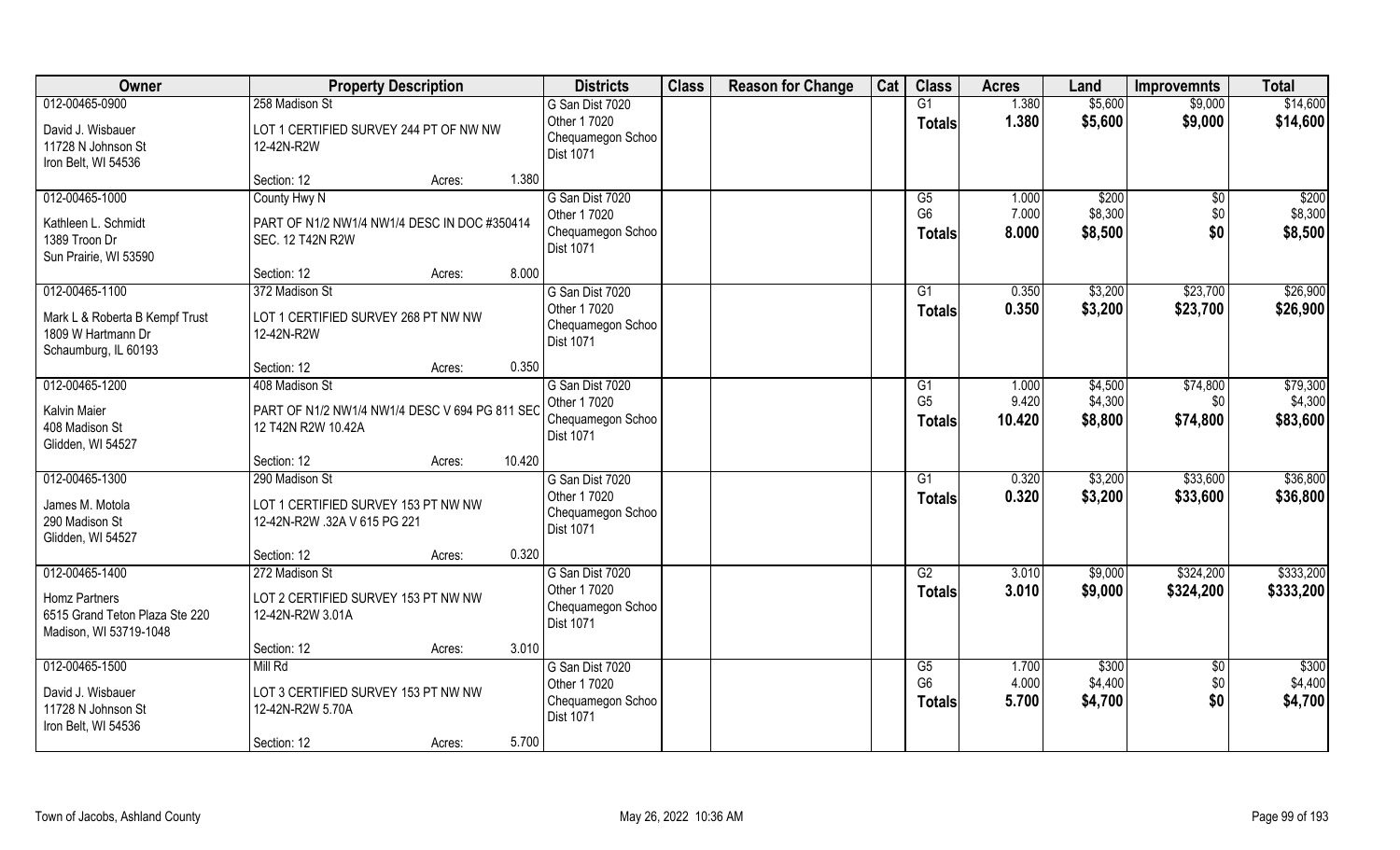| Owner                                    | <b>Property Description</b>                                                      |        | <b>Districts</b>                 | <b>Class</b> | <b>Reason for Change</b> | Cat  | <b>Class</b>    | <b>Acres</b> | Land       | <b>Improvemnts</b> | <b>Total</b> |
|------------------------------------------|----------------------------------------------------------------------------------|--------|----------------------------------|--------------|--------------------------|------|-----------------|--------------|------------|--------------------|--------------|
| 012-00466-0100                           | 77353 Ackerman Rd                                                                |        | Chequamegon Schoo                |              |                          |      | G1              | 1.000        | \$4,500    | \$7,900            | \$12,400     |
| Daniel Merkel                            | SE1/4 NW1/4 LESS THAT DESC IN DOC #349524 SEC                                    |        | Dist 1071                        |              |                          |      | G <sub>6</sub>  | 36.930       | \$43,300   | \$0                | \$43,300     |
| <b>Katherine Merkel</b>                  | 12 T42N R2W                                                                      |        |                                  |              |                          |      | <b>Totals</b>   | 37.930       | \$47,800   | \$7,900            | \$55,700     |
| 7836 County Rd D                         |                                                                                  |        |                                  |              |                          |      |                 |              |            |                    |              |
| Eagle River, WI 54521                    | Section: 12<br>Acres:                                                            | 37.930 |                                  |              |                          |      |                 |              |            |                    |              |
| 012-00466-0200                           | 77433 Ackermann Rd                                                               |        | Chequamegon Schoo                |              |                          |      | G <sub>1</sub>  | 2.070        | \$7,600    | \$4,500            | \$12,100     |
| Corey J. Koplitz                         | EAST 300' OF NORTH 300' OF SE1/4 NW1/4 SEC. 12                                   |        | Dist 1071                        |              |                          |      | Totals          | 2.070        | \$7,600    | \$4,500            | \$12,100     |
| Heidi M. Koplitz                         | <b>T42N R2W</b>                                                                  |        |                                  |              |                          |      |                 |              |            |                    |              |
| 11015 Hwy 70 E                           |                                                                                  |        |                                  |              |                          |      |                 |              |            |                    |              |
| Woodruff, WI 54568                       | Section: 12<br>Acres:                                                            | 2.070  |                                  |              |                          |      |                 |              |            |                    |              |
| 012-00467-0100                           | E 1st St                                                                         |        | Chequamegon Schoo                |              |                          |      | G6              | 38.000       | \$38,000   | \$0                | \$38,000     |
| David Huber                              | PART OF THE NE1/4 SW1/4 DESC IN DOC # 344033                                     |        | Dist 1071                        |              |                          |      | <b>Totals</b>   | 38.000       | \$38,000   | \$0                | \$38,000     |
| 77354 Hill Rd                            | SEC. 12 T42N R2W 38A                                                             |        |                                  |              |                          |      |                 |              |            |                    |              |
| Glidden, WI 54527                        |                                                                                  |        |                                  |              |                          |      |                 |              |            |                    |              |
|                                          | Section: 12<br>Acres:                                                            | 38.000 |                                  |              |                          |      |                 |              |            |                    |              |
| 012-00467-0200                           |                                                                                  |        | Chequamegon Schoo                |              |                          |      |                 |              |            |                    |              |
| Reference                                | 18 RODS SQ IN SW CORNER OF THE NE1/4 SW1/4                                       |        | Dist 1071                        |              |                          |      | <b>Totals</b>   |              |            |                    |              |
| c/o Reference Parcel Only                | ASSESSED WITH GOVT LOT 4 SEC 12 T42N R2W                                         |        |                                  |              |                          |      |                 |              |            |                    |              |
| 201 Main St W                            |                                                                                  |        |                                  |              |                          |      |                 |              |            |                    |              |
| Ashland, WI 54806                        | Section: 12<br>Acres:                                                            | 0.000  |                                  |              |                          |      |                 |              |            |                    |              |
| 012-00468-0000                           | Hill Rd                                                                          |        | Chequamegon Schoo                |              |                          |      | $\overline{G5}$ | 9.000        | \$4,100    | \$0                | \$4,100      |
|                                          |                                                                                  |        | <b>Dist 1071</b>                 |              |                          |      | W <sub>5</sub>  | 31.000       | (\$37,200) | \$0                | \$0          |
| Michael S. Dunlavy<br>77794 Hill Rd      | NE1/4 SE1/4 V 445 PG 739 SEC. 12 T42N R2W 40A<br>OPEN MANAGED FOREST 31A IN 2014 |        |                                  |              |                          |      | <b>Totals</b>   | 40.000       | \$4,100    | \$0                | \$4,100      |
| Glidden, WI 54527                        |                                                                                  |        |                                  |              |                          |      |                 |              |            |                    |              |
|                                          | Section: 12<br>Acres:                                                            | 40.000 |                                  |              |                          |      |                 |              |            |                    |              |
| 012-00469-0000                           | Hill Rd                                                                          |        | Chequamegon Schoo                |              |                          |      | G6              | 40.000       | \$50,000   | \$0                | \$50,000     |
|                                          |                                                                                  |        | Dist 1071                        |              |                          |      | <b>Totals</b>   | 40.000       | \$50,000   | \$0                | \$50,000     |
| Daniel Merkel<br><b>Katherine Merkel</b> | NW1/4 SE1/4 SEC. 12 T42N R2W                                                     |        |                                  |              |                          |      |                 |              |            |                    |              |
| 7836 County Rd D                         |                                                                                  |        |                                  |              |                          |      |                 |              |            |                    |              |
| Eagle River, WI 54521                    | Section: 12<br>Acres:                                                            | 40.000 |                                  |              |                          |      |                 |              |            |                    |              |
| 012-00470-0000                           | Hill Rd                                                                          |        | Chequamegon Schoo <sup>OG4</sup> |              | Ag use land              | $-5$ | G4              | 40.000       | \$7,900    | $\overline{50}$    | \$7,900      |
|                                          |                                                                                  |        | <b>Dist 1071</b>                 |              |                          |      | <b>Totals</b>   | 40.000       | \$7,900    | \$0                | \$7,900      |
| Michael S. Dunlavy<br>77794 Hill Rd      | SW1/4 SE1/4 V 445 PG 739 SEC. 12 T42N R2W 40A                                    |        |                                  |              |                          |      |                 |              |            |                    |              |
| Glidden, WI 54527                        |                                                                                  |        |                                  |              |                          |      |                 |              |            |                    |              |
|                                          |                                                                                  |        |                                  |              |                          |      |                 |              |            |                    |              |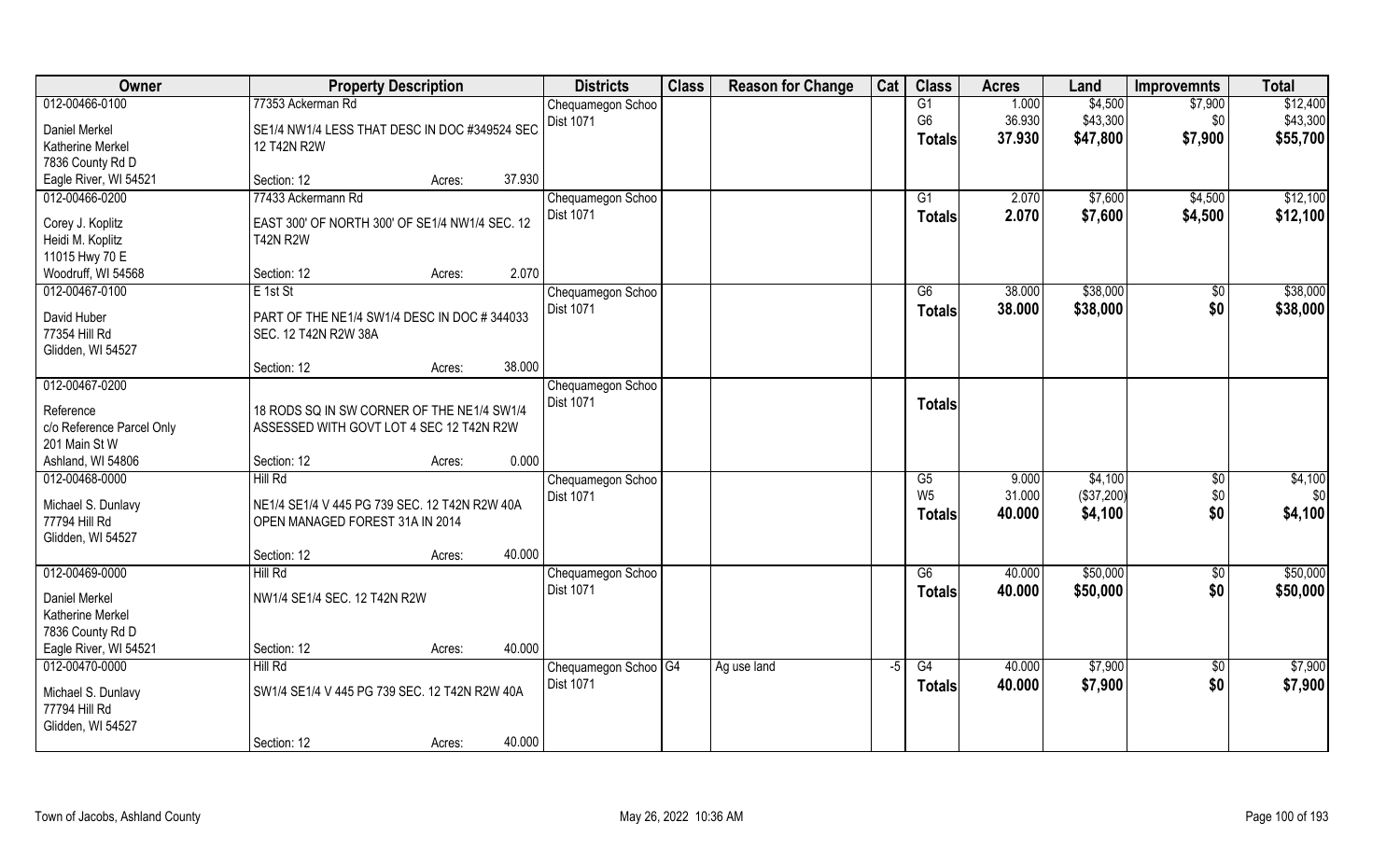| Owner                          | <b>Property Description</b>                       | <b>Districts</b>                  | <b>Class</b> | <b>Reason for Change</b> | Cat  | <b>Class</b>         | <b>Acres</b>   | Land         | Improvemnts    | <b>Total</b> |
|--------------------------------|---------------------------------------------------|-----------------------------------|--------------|--------------------------|------|----------------------|----------------|--------------|----------------|--------------|
| 012-00471-0100                 | 77794 Hill Rd                                     | Chequamegon Schoo <sup>OG4</sup>  |              | Ag use land              | $-5$ | G1                   | 1.000          | \$4,500      | \$145,600      | \$150,100    |
| Krystel Dunlavy                | SE1/4 SE1/4 LESS V 140 PG 590 (V 666 PG 440) SEC. | <b>Dist 1071</b>                  |              |                          |      | G <sub>4</sub>       | 38.500         | \$7,600      | \$0            | \$7,600      |
| Michael S. Dunlavy             | 12 T42N R2W 39.50A                                |                                   |              |                          |      | <b>Totals</b>        | 39.500         | \$12,100     | \$145,600      | \$157,700    |
| 77794 Hill Rd                  |                                                   |                                   |              |                          |      |                      |                |              |                |              |
| Glidden, WI 54527              | 39.500<br>Section: 12<br>Acres:                   |                                   |              |                          |      |                      |                |              |                |              |
| 012-00471-0200                 | Hill Rd                                           | Chequamegon Schoo                 |              |                          |      | X4                   | 0.500          | $\sqrt[6]{}$ | $\sqrt{$0}$    | \$0          |
| Town of Jacobs                 | EAST 1 ROD OF SE1/4 SE1/4 V 140 PG 590 SEC. 12    | <b>Dist 1071</b>                  |              |                          |      | <b>Totals</b>        | 0.500          | \$0          | \$0            | \$0          |
| 23 N Grant St                  | T42N R2W .50A TAX EXEMPT                          |                                   |              |                          |      |                      |                |              |                |              |
| Glidden, WI 54527              |                                                   |                                   |              |                          |      |                      |                |              |                |              |
|                                | 0.500<br>Section: 12<br>Acres:                    |                                   |              |                          |      |                      |                |              |                |              |
| 012-00473-0000                 | Fishbach Rd                                       | Chequamegon Schoo                 |              |                          |      | G6                   | 27.540         | \$30,300     | $\sqrt[6]{30}$ | \$30,300     |
|                                |                                                   | <b>Dist 1071</b>                  |              |                          |      | <b>Totals</b>        | 27.540         | \$30,300     | \$0            | \$30,300     |
| Daniel, Steven Roe             | GOVT LOT 1 SEC. 13 T42N R2W                       |                                   |              |                          |      |                      |                |              |                |              |
| Mic Roe<br>931 S Evergreen Ave |                                                   |                                   |              |                          |      |                      |                |              |                |              |
| Kankakee, IL 60901             | 27,540<br>Section: 13<br>Acres:                   |                                   |              |                          |      |                      |                |              |                |              |
| 012-00474-0100                 | 77368 Fishbach Rd                                 | Chequamegon Schoo <sup>1</sup> G4 |              | Ag use land              | -5   | G1                   | 1.000          | \$6,500      | \$111,000      | \$117,500    |
|                                |                                                   | Dist 1071                         |              |                          |      | G4                   | 31.000         | \$6,100      | \$0            | \$6,100      |
| Guy Weis                       | GOVT LOT 2 (VOL 608 PG 784) LESS V 185 P 321 & V  |                                   |              |                          |      | G5M                  | 3.000          | \$2,300      | \$0            | \$2,300      |
| Sharon Weis                    | 293 PG 333 & V 589 PG 261 SEC. 13 T42N R2W 35A    |                                   |              |                          |      | <b>Totals</b>        | 35.000         | \$14,900     | \$111,000      | \$125,900    |
| 77368 Fishbach Rd              | M/L                                               |                                   |              |                          |      |                      |                |              |                |              |
| Glidden, WI 54527              | Section: 13<br>35.000<br>Acres:                   |                                   |              |                          |      |                      |                |              |                |              |
| 012-00474-0110                 | 20915 State Hwy 13                                | Chequamegon Schoo                 |              |                          |      | G1<br>G <sub>5</sub> | 1.000<br>0.900 | \$4,500      | \$130,300      | \$134,800    |
| Adam M. Paholke                | PART OF GOVT LOT 2 DESC IN DOC #349475 SEC.       | <b>Dist 1071</b>                  |              |                          |      |                      | 1.900          | \$400        | \$0            | \$400        |
| Nicole L. Collis               | 13 T42N R2W                                       |                                   |              |                          |      | <b>Totals</b>        |                | \$4,900      | \$130,300      | \$135,200    |
| 20915 State Hwy 13             |                                                   |                                   |              |                          |      |                      |                |              |                |              |
| Glidden, WI 54527              | 1.900<br>Section: 13<br>Acres:                    |                                   |              |                          |      |                      |                |              |                |              |
| 012-00474-0200                 | Fishbach Rd                                       | Chequamegon Schoo                 |              |                          |      | G6                   | 1.630          | \$2,000      | \$0            | \$2,000      |
| <b>Billy Beesley</b>           | PART OF GOVT LOT 2 DESC IN V 609 PG 295 SEC. 13   | Dist 1071                         |              |                          |      | <b>Totals</b>        | 1.630          | \$2,000      | \$0            | \$2,000      |
| Susi Beesley                   | T42N R2W 1.63A                                    |                                   |              |                          |      |                      |                |              |                |              |
| 9262 Spangberg Rd              |                                                   |                                   |              |                          |      |                      |                |              |                |              |
| Webster, WI 54893              | 1.630<br>Section: 13<br>Acres:                    |                                   |              |                          |      |                      |                |              |                |              |
| 012-00474-0300                 | 77469 Hill Rd                                     | Chequamegon Schoo                 |              |                          |      | G1                   | 1.000          | \$4,500      | \$28,500       | \$33,000     |
| Duane Kontny                   | GOVT LOT 3 (VOL 456 PG 972) LESS V 185 PG 321 &   | Dist 1071                         |              |                          |      | G <sub>5</sub>       | 1.500          | \$700        | \$0            | \$700        |
| Rachel Kontny                  | LESS HWY V 165 PGS 131 & 228 & LESS THAT          |                                   |              |                          |      | G <sub>6</sub>       | 1.500          | \$1,700      | \$0            | \$1,700      |
| 77469 Hill Rd                  | SOUTH OF HWY SEC. 13 T42N R2W 4A                  |                                   |              |                          |      | <b>Totals</b>        | 4.000          | \$6,900      | \$28,500       | \$35,400     |
| Glidden, WI 54527              | 4.000<br>Section: 13<br>Acres:                    |                                   |              |                          |      |                      |                |              |                |              |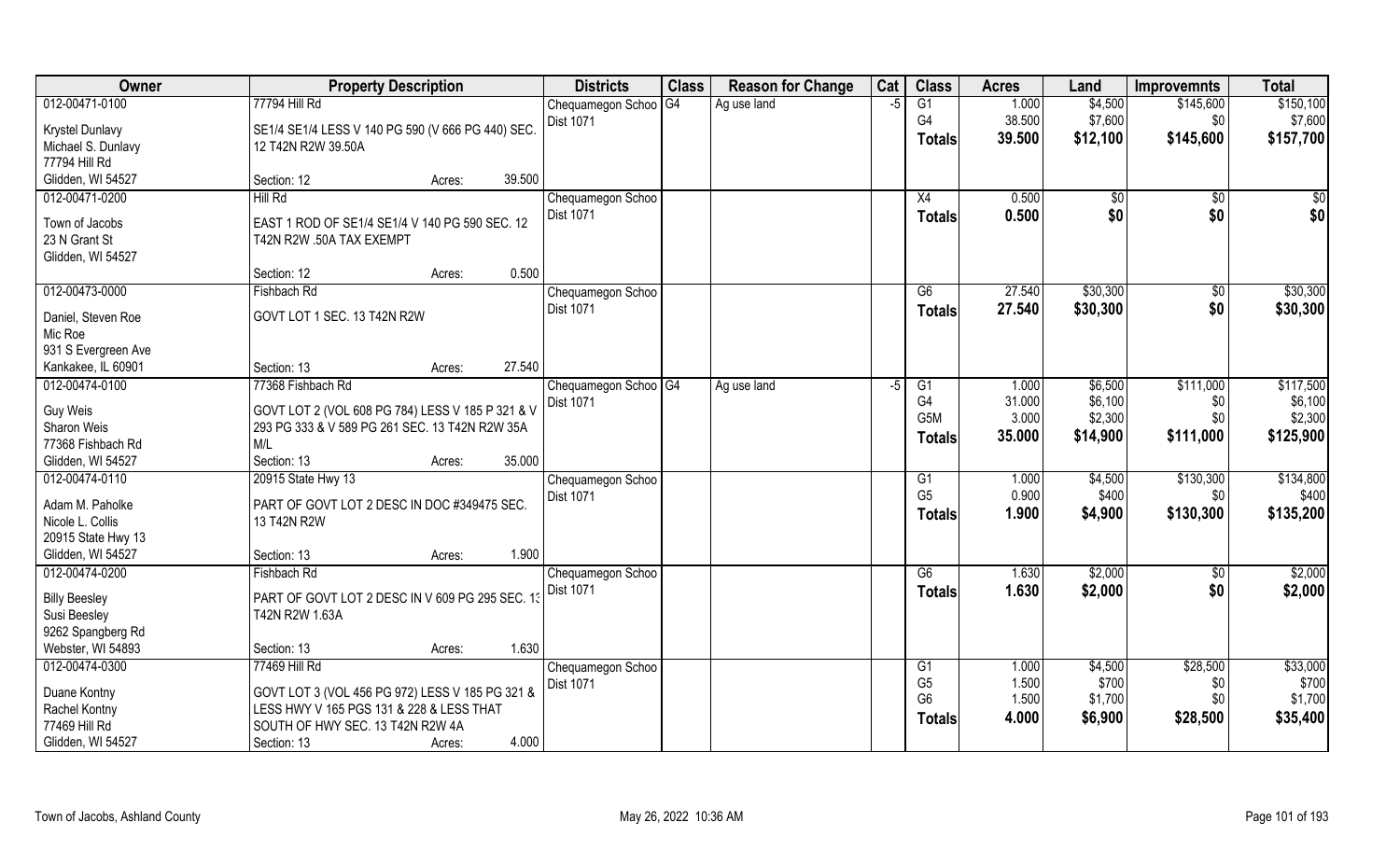| <b>Owner</b>                     | <b>Property Description</b>                     | <b>Districts</b>  | <b>Class</b> | <b>Reason for Change</b> | Cat | <b>Class</b>    | <b>Acres</b> | Land       | <b>Improvemnts</b> | <b>Total</b> |
|----------------------------------|-------------------------------------------------|-------------------|--------------|--------------------------|-----|-----------------|--------------|------------|--------------------|--------------|
| 012-00474-0400                   | State Hwy 13                                    | Chequamegon Schoo |              |                          |     | G2              | 13.980       | \$20,000   | $\sqrt{$0}$        | \$20,000     |
| Roger B. Bebeau                  | PARCEL WITHIN THE NE1/4 & GOVT LOTS 2 & 3 AS    | <b>Dist 1071</b>  |              |                          |     | <b>Totals</b>   | 13.980       | \$20,000   | \$0                | \$20,000     |
| 612 Park St                      | DESC V 607 PG 219 LESS V 473 PG 698 & CERTIFIED |                   |              |                          |     |                 |              |            |                    |              |
| Glidden, WI 54527                | SURVEY 307 SEC. 13 T42N R2W 13.98A              |                   |              |                          |     |                 |              |            |                    |              |
|                                  | Section: 13<br>Acres:                           | 13.980            |              |                          |     |                 |              |            |                    |              |
| 012-00474-0500                   | 20915 State Hwy 13                              | Chequamegon Schoo |              |                          |     | G6              | 21.000       | \$26,300   | $\sqrt{$0}$        | \$26,300     |
|                                  |                                                 | Dist 1071         |              |                          |     | <b>Totals</b>   | 21.000       | \$26,300   | \$0                | \$26,300     |
| Adam M. Paholke                  | PART OF GOVT LOT 3 LYING SOUTH & WEST OF        |                   |              |                          |     |                 |              |            |                    |              |
| Nicole L. Collis                 | HWY 13 DESC IN DOC #349475 SEC. 13 T42N R2W     |                   |              |                          |     |                 |              |            |                    |              |
| 20915 State Hwy 13               |                                                 |                   |              |                          |     |                 |              |            |                    |              |
| Glidden, WI 54527                | Section: 13<br>Acres:                           | 21.000            |              |                          |     |                 |              |            |                    |              |
| 012-00474-0600                   | 20623 State Hwy 13                              | Chequamegon Schoo |              |                          |     | G2              | 11.020       | \$17,000   | \$132,100          | \$149,100    |
| Roger B. Bebeau                  | LOT 1 CERTIFIED SURVEY 307 & PARCEL WITHIN      | <b>Dist 1071</b>  |              |                          |     | <b>Totals</b>   | 11.020       | \$17,000   | \$132,100          | \$149,100    |
| 612 Park St                      | THE NE1/4 & GOVT LOTS 2 & 3 AS DESC VOL 590 PG  |                   |              |                          |     |                 |              |            |                    |              |
| Glidden, WI 54527                | 686 SEC. 13 T42N R2W 11.02A                     |                   |              |                          |     |                 |              |            |                    |              |
|                                  | Section: 13<br>Acres:                           | 11.020            |              |                          |     |                 |              |            |                    |              |
| 012-00475-0000                   | Old Hwy 13                                      | Chequamegon Schoo |              |                          |     | G6              | 1.000        | \$1,300    | $\sqrt[6]{3}$      | \$1,300      |
|                                  |                                                 | Dist 1071         |              |                          |     | W <sub>6</sub>  | 27.200       | (\$34,000) | \$0                | \$0          |
| Todd J. Pelot et al              | GOVT LOT 4 SEC. 13 T42N R2W 27.20A CLOSED       |                   |              |                          |     |                 | 28.200       | \$1,300    | \$0                | \$1,300      |
| c/o Jerry A. Pelot               | MANAGED FOREST LAND 2007                        |                   |              |                          |     | <b>Totals</b>   |              |            |                    |              |
| 7189 County Rd Hh                |                                                 |                   |              |                          |     |                 |              |            |                    |              |
| Vesper, WI 54489                 | Section: 13<br>Acres:                           | 28.200            |              |                          |     |                 |              |            |                    |              |
| 012-00476-0100                   | Fishbach Rd                                     | Chequamegon Schoo |              |                          |     | $\overline{G6}$ | 5.000        | \$6,000    | \$0                | \$6,000      |
| <b>Gerald Burns</b>              | GOVT LOT 5 LESS V 278 PG 620 & V 482 PG 937 SEC | <b>Dist 1071</b>  |              |                          |     | <b>Totals</b>   | 5.000        | \$6,000    | \$0                | \$6,000      |
| Jeanne Burns                     | 13 T42N R2W 5A M/L (V 573 PG 945)               |                   |              |                          |     |                 |              |            |                    |              |
| 6370 Black Wolf Point Ln         |                                                 |                   |              |                          |     |                 |              |            |                    |              |
| Oshkosh, WI 54901                | Section: 13<br>Acres:                           | 5.000             |              |                          |     |                 |              |            |                    |              |
| 012-00476-0200                   | Fishbach Rd                                     | G San Dist 7020   |              |                          |     | X4              | 16.300       | \$0        | \$0                | \$0          |
|                                  |                                                 | Other 1 7020      |              |                          |     |                 | 16.300       | \$0        | \$0                | \$0          |
| <b>Glidden Sanitary District</b> | PARCEL IN GOVT LOT 5 AS DESC IN VOL 278 PG 620  | Chequamegon Schoo |              |                          |     | <b>Totals</b>   |              |            |                    |              |
| PO Box 29                        | SEC. 13 T42N R2W 16.30A (TAX EXEMPT)            | Dist 1071         |              |                          |     |                 |              |            |                    |              |
| Glidden, WI 54527                |                                                 |                   |              |                          |     |                 |              |            |                    |              |
|                                  | Section: 13<br>Acres:                           | 16.300            |              |                          |     |                 |              |            |                    |              |
| 012-00476-0300                   | Fishbach Rd                                     | Chequamegon Schoo |              |                          |     | G6              | 24.000       | \$26,400   | $\sqrt{$0}$        | \$26,400     |
| Fredrick V. Beil                 | PART OF GOVT LOT 5 DESC IN V 482 PG 937 SEC. 13 | Dist 1071         |              |                          |     | <b>Totals</b>   | 24.000       | \$26,400   | \$0                | \$26,400     |
| 534 Parker Ave                   | T42N R2W 24A M/L                                |                   |              |                          |     |                 |              |            |                    |              |
| Glidden, WI 54527                |                                                 |                   |              |                          |     |                 |              |            |                    |              |
|                                  | Section: 13<br>Acres:                           | 24.000            |              |                          |     |                 |              |            |                    |              |
|                                  |                                                 |                   |              |                          |     |                 |              |            |                    |              |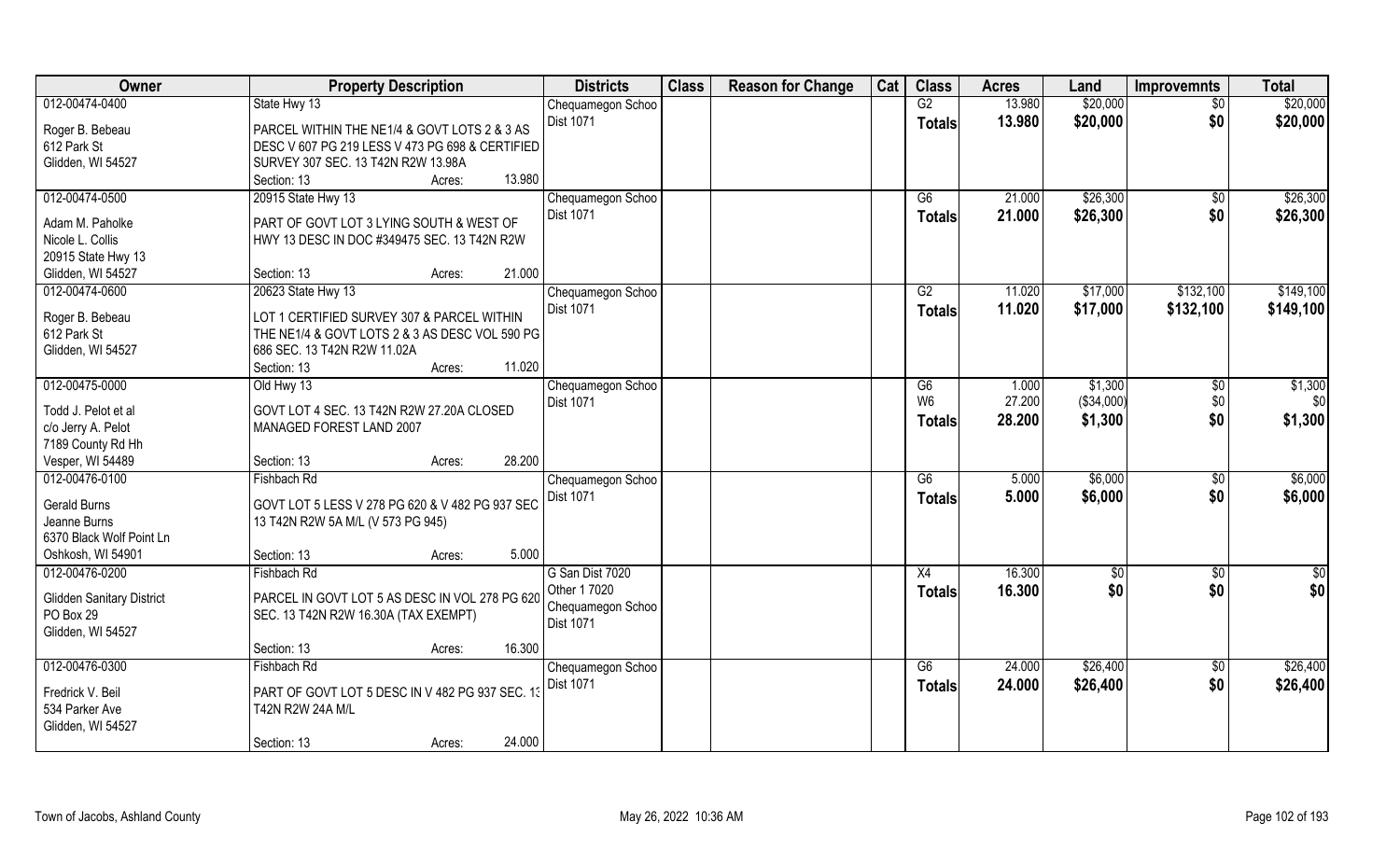| Owner               | <b>Property Description</b>                     | <b>Districts</b>                      | <b>Class</b> | <b>Reason for Change</b> | Cat  | <b>Class</b>     | <b>Acres</b>    | Land               | <b>Improvemnts</b> | <b>Total</b>       |
|---------------------|-------------------------------------------------|---------------------------------------|--------------|--------------------------|------|------------------|-----------------|--------------------|--------------------|--------------------|
| 012-00477-0000      | Hill Rd                                         | Chequamegon Schoo <sup>OG4</sup>      |              | Ag use land              | $-5$ | G4               | 40.000          | \$6,900            | \$0                | \$6,900            |
| Duane Kontny        | NE1/4 NE1/4 VOL 456 PG 972 SEC. 13 T42N R2W 40A | Dist 1071                             |              |                          |      | <b>Totals</b>    | 40.000          | \$6,900            | \$0                | \$6,900            |
| Rachel Kontny       |                                                 |                                       |              |                          |      |                  |                 |                    |                    |                    |
| 77469 Hill Rd       |                                                 |                                       |              |                          |      |                  |                 |                    |                    |                    |
| Glidden, WI 54527   | 40.000<br>Section: 13<br>Acres:                 |                                       |              |                          |      |                  |                 |                    |                    |                    |
| 012-00478-0000      | Hill Rd                                         | Chequamegon Schoo   G4<br>Dist 1071   |              | Ag use land              | -5   | G1<br>G4         | 1.000<br>34.000 | \$4,500<br>\$5,900 | \$0<br>\$0         | \$4,500<br>\$5,900 |
| Duane Kontny        | NW1/4 NE1/4 LESS RR & HWY VOL 456 PG 972 SEC.   |                                       |              |                          |      | <b>Totals</b>    | 35.000          | \$10,400           | \$0                | \$10,400           |
| Rachel Kontny       | 13 T42N R2W 35A                                 |                                       |              |                          |      |                  |                 |                    |                    |                    |
| 77469 Hill Rd       |                                                 |                                       |              |                          |      |                  |                 |                    |                    |                    |
| Glidden, WI 54527   | 35.000<br>Section: 13<br>Acres:                 |                                       |              |                          |      |                  |                 |                    |                    |                    |
| 012-00479-0100      | State Hwy 13                                    | Chequamegon Schoo                     |              |                          |      | G5               | 1.000           | \$600              | $\sqrt[6]{30}$     | \$600              |
| Duane Kontny        | SW1/4 NE1/4 LESS HWY, RR, & PARCEL TO TN &      | Dist 1071                             |              |                          |      | G <sub>6</sub>   | 2.000           | \$2,200            | \$0                | \$2,200            |
| Rachel Kontny       | THAT S OF HWY VOL 456 PG 972 SEC. 13 T42N R2W   |                                       |              |                          |      | <b>Totals</b>    | 3.000           | \$2,800            | \$0                | \$2,800            |
| 77469 Hill Rd       | 3A                                              |                                       |              |                          |      |                  |                 |                    |                    |                    |
| Glidden, WI 54527   | 3.000<br>Section: 13<br>Acres:                  |                                       |              |                          |      |                  |                 |                    |                    |                    |
| 012-00479-0200      | Fishbach Rd                                     | Chequamegon Schoo                     |              |                          |      | G4               | 9.000           | \$1,800            | \$0                | \$1,800            |
|                     |                                                 | Dist 1071                             |              |                          |      |                  |                 |                    |                    |                    |
| Guy Weis            | SW1/4 NE1/4 LYING SOUTH & WEST OF HWY 13 AS     |                                       |              |                          |      | <b>Totals</b>    | 9.000           | \$1,800            | \$0                | \$1,800            |
| Sharon Weis         | DESC V 608 PG 784 SEC. 13 T42N R2W 9A           |                                       |              |                          |      |                  |                 |                    |                    |                    |
| 77368 Fishbach Rd   |                                                 |                                       |              |                          |      |                  |                 |                    |                    |                    |
| Glidden, WI 54527   | 9.000<br>Section: 13<br>Acres:                  |                                       |              |                          |      |                  |                 |                    |                    |                    |
| 012-00480-0000      | Hauschild Rd                                    | Chequamegon Schoo <sup>G4</sup>       |              | Ag use land              | $-5$ | $\overline{G4}$  | 30.000          | \$5,900            | \$0                | \$5,900            |
| Duane Kontny        | SE1/4 NE1/4 LESS HWY & RR & PARCEL TO TN VOL    | <b>Dist 1071</b>                      |              |                          |      | G <sub>5</sub> M | 2.000           | \$1,100            | \$0                | \$1,100            |
| Rachel Kontny       | 456 PG 972 SEC. 13 T42N R2W 32A                 |                                       |              |                          |      | Totals           | 32.000          | \$7,000            | \$0                | \$7,000            |
| 77469 Hill Rd       |                                                 |                                       |              |                          |      |                  |                 |                    |                    |                    |
| Glidden, WI 54527   | 32.000<br>Section: 13<br>Acres:                 |                                       |              |                          |      |                  |                 |                    |                    |                    |
| 012-00481-0100      |                                                 |                                       |              |                          |      | G6               | 20.000          | \$25,000           |                    | \$25,000           |
|                     |                                                 | Chequamegon Schoo<br><b>Dist 1071</b> |              |                          |      |                  |                 |                    | \$0                |                    |
| Daniel T. Roe et al | W 1/2 NE1/4 SW1/4 SEC. 13 T42N R2W              |                                       |              |                          |      | <b>Totals</b>    | 20.000          | \$25,000           | \$0                | \$25,000           |
| 931 S Evergreen Ave |                                                 |                                       |              |                          |      |                  |                 |                    |                    |                    |
| Kankakee, IL 60901  |                                                 |                                       |              |                          |      |                  |                 |                    |                    |                    |
|                     | 20.000<br>Section:<br>Acres:                    |                                       |              |                          |      |                  |                 |                    |                    |                    |
| 012-00481-0200      |                                                 | Chequamegon Schoo                     |              |                          |      | G5               | 5.000           | \$2,300            | $\overline{50}$    | \$2,300            |
| Lucas C. Swanson    | E1/2 NE1/4 SW1/4 SEC. 13 T42N R2W               | <b>Dist 1071</b>                      |              |                          |      | G <sub>6</sub>   | 15.000          | \$18,800           | \$0                | \$18,800           |
| 77641 Fishbach Rd   |                                                 |                                       |              |                          |      | <b>Totals</b>    | 20.000          | \$21,100           | \$0                | \$21,100           |
|                     |                                                 |                                       |              |                          |      |                  |                 |                    |                    |                    |
| Glidden, WI 54527   | 20.000                                          |                                       |              |                          |      |                  |                 |                    |                    |                    |
|                     | Section:<br>Acres:                              |                                       |              |                          |      |                  |                 |                    |                    |                    |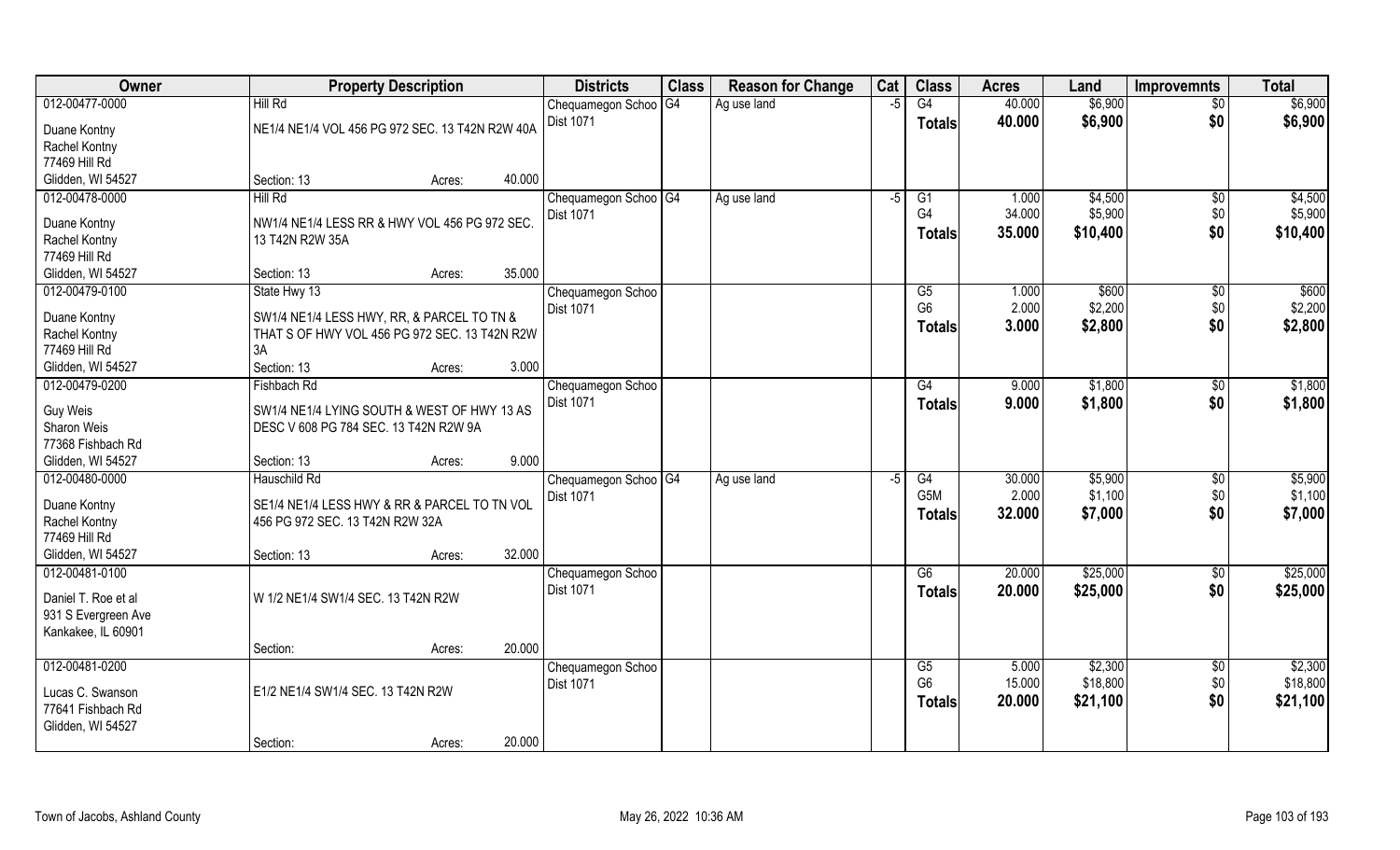| <b>Owner</b>                | <b>Property Description</b>                     |        | <b>Districts</b>                | <b>Class</b> | <b>Reason for Change</b> | Cat  | <b>Class</b>     | <b>Acres</b> | Land       | <b>Improvemnts</b> | <b>Total</b>  |
|-----------------------------|-------------------------------------------------|--------|---------------------------------|--------------|--------------------------|------|------------------|--------------|------------|--------------------|---------------|
| 012-00482-0000              | Hagel Rd                                        |        | Chequamegon Schoo               |              |                          |      | G5               | 10.000       | \$2,300    | $\sqrt{6}$         | \$2,300       |
| Lawrence Averill            | SW1/4 SW1/4 SEC. 13 T42N R2W                    |        | <b>Dist 1071</b>                |              |                          |      | G <sub>6</sub>   | 30.000       | \$34,500   | \$0                | \$34,500      |
| Laurie Averill              |                                                 |        |                                 |              |                          |      | <b>Totals</b>    | 40.000       | \$36,800   | \$0                | \$36,800      |
| 2820 Harrison St            |                                                 |        |                                 |              |                          |      |                  |              |            |                    |               |
| Oshkosh, WI 54901           | Section: 13<br>Acres:                           | 40.000 |                                 |              |                          |      |                  |              |            |                    |               |
| 012-00483-0100              | 77374 Nagel Rd                                  |        | Chequamegon Schoo   G4          |              | Ag use land              | $-5$ | G1               | 1.000        | \$4,500    | \$155,900          | \$160,400     |
|                             |                                                 |        | <b>Dist 1071</b>                |              |                          |      | G4               | 28.600       | \$1,700    | \$0                | \$1,700       |
| Christopher Muonio          | PART OF THE SE1/4 SW1/4 DESC IN V 659 PG 377    |        |                                 |              |                          |      | <b>Totals</b>    | 29.600       | \$6,200    | \$155,900          | \$162,100     |
| Bobbi Jo Christian          | SEC. 13 T42N R2W 29.60A                         |        |                                 |              |                          |      |                  |              |            |                    |               |
| 77374 Nagel Rd              |                                                 |        |                                 |              |                          |      |                  |              |            |                    |               |
| Glidden, WI 54527           | Section: 13<br>Acres:                           | 29.600 |                                 |              |                          |      |                  |              |            |                    |               |
| 012-00483-0200              | Hagel Rd                                        |        | Chequamegon Schoo               |              |                          |      | G6               | 0.400        | \$500      | \$0                | \$500         |
| Anthony Killinger           | E1/2 W1/2 SE1/4 SW1/4 SOUTH OF NAGEL RD V 612   |        | Dist 1071                       |              |                          |      | <b>Totals</b>    | 0.400        | \$500      | \$0                | \$500         |
| 867 Rienzi Rd               | PG 585 SEC. 13 T42N R2W .40A                    |        |                                 |              |                          |      |                  |              |            |                    |               |
| Fond Du Lac, WI 54935       |                                                 |        |                                 |              |                          |      |                  |              |            |                    |               |
|                             | Section: 13<br>Acres:                           | 0.400  |                                 |              |                          |      |                  |              |            |                    |               |
| 012-00483-0300              | 77310 Nagel Rd                                  |        | Chequamegon Schoo               |              |                          |      | G <sub>1</sub>   | 1.000        | \$4,500    | \$7,400            | \$11,900      |
|                             |                                                 |        | <b>Dist 1071</b>                |              |                          |      | G <sub>5</sub>   | 7.000        | \$3,200    | \$0                | \$3,200       |
| James Scheunemann           | W1/2 W1/2 SE1/4 SW1/4 WITH DRIVEWAY EASEMENT    |        |                                 |              |                          |      | G <sub>6</sub>   | 2.000        | \$2,500    | \$0\$              | \$2,500       |
| Corey Scheunemann           | V 675 PG 2 SEC. 13 T42N R2W 10A                 |        |                                 |              |                          |      | <b>Totals</b>    | 10.000       | \$10,200   | \$7,400            | \$17,600      |
| 7625 Richfield Wood Rd      |                                                 |        |                                 |              |                          |      |                  |              |            |                    |               |
| Arpin, WI 54410             | Section: 13<br>Acres:                           | 10.000 |                                 |              |                          |      |                  |              |            |                    |               |
| 012-00484-0100              | 20247 State Hwy 13                              |        | Chequamegon Schoo <sup>G4</sup> |              | Ag use land              | -5   | $\overline{G1}$  | 0.500        | \$3,600    | \$6,500            | \$10,100      |
| Bertram Bucheger            | NE1/4 SE1/4 SOUTH OF HWY 13 EXCEPT VOL 115 PC   |        | <b>Dist 1071</b>                |              |                          |      | G <sub>4</sub>   | 10.000       | \$1,300    | \$0                | \$1,300       |
| Mary Bucheger               | 86 & CERTIFIED SURVEY 424 SEC. 13 T42N R2W      |        |                                 |              |                          |      | G <sub>5</sub> M | 6.680        | \$4,700    | \$0                | \$4,700       |
| 71998 E Cayuga Rd           | 17.18A V 610 PG 646                             |        |                                 |              |                          |      | Totals           | 17.180       | \$9,600    | \$6,500            | \$16,100      |
| Mellen, WI 54546            | Section: 13<br>Acres:                           | 17.180 |                                 |              |                          |      |                  |              |            |                    |               |
| 012-00484-0200              | Hauschild Rd                                    |        | Chequamegon Schoo               |              |                          |      | G6               | 1.500        | \$1,900    | \$0                | \$1,900       |
|                             |                                                 |        | Dist 1071                       |              |                          |      | <b>Totals</b>    | 1.500        | \$1,900    | \$0                | \$1,900       |
| Duane Bucheger              | PARCEL OF LAND IN THE NE1/4 SE1/4 LYING NE OF   |        |                                 |              |                          |      |                  |              |            |                    |               |
| 49174 Bootjack Rd           | RR AS DESC IN VOL 374 PG 300 SEC. 13 T42N R2W   |        |                                 |              |                          |      |                  |              |            |                    |               |
| Lake Linden, MI 49945       | 1.5A                                            |        |                                 |              |                          |      |                  |              |            |                    |               |
|                             | Section: 13<br>Acres:                           | 1.500  |                                 |              |                          |      |                  |              |            |                    |               |
| 012-00484-0300              | State Hwy 13                                    |        | Chequamegon Schoo               |              |                          |      | X4               | 1.150        | $\sqrt{6}$ | $\sqrt{6}$         | $\frac{1}{2}$ |
| Dairyland Power Cooperative | PARCEL IN THE NE1/4 SE1/4 AS DESC IN VOL 309 PC |        | Dist 1071                       |              |                          |      | <b>Totals</b>    | 1.150        | \$0        | \$0                | \$0           |
| 3200 East Ave S             | 456 SEC. 13 T42N R2W 1.15A (TAX EXEMPT)         |        |                                 |              |                          |      |                  |              |            |                    |               |
| La Crosse, WI 54601         |                                                 |        |                                 |              |                          |      |                  |              |            |                    |               |
|                             | Section: 13<br>Acres:                           | 1.150  |                                 |              |                          |      |                  |              |            |                    |               |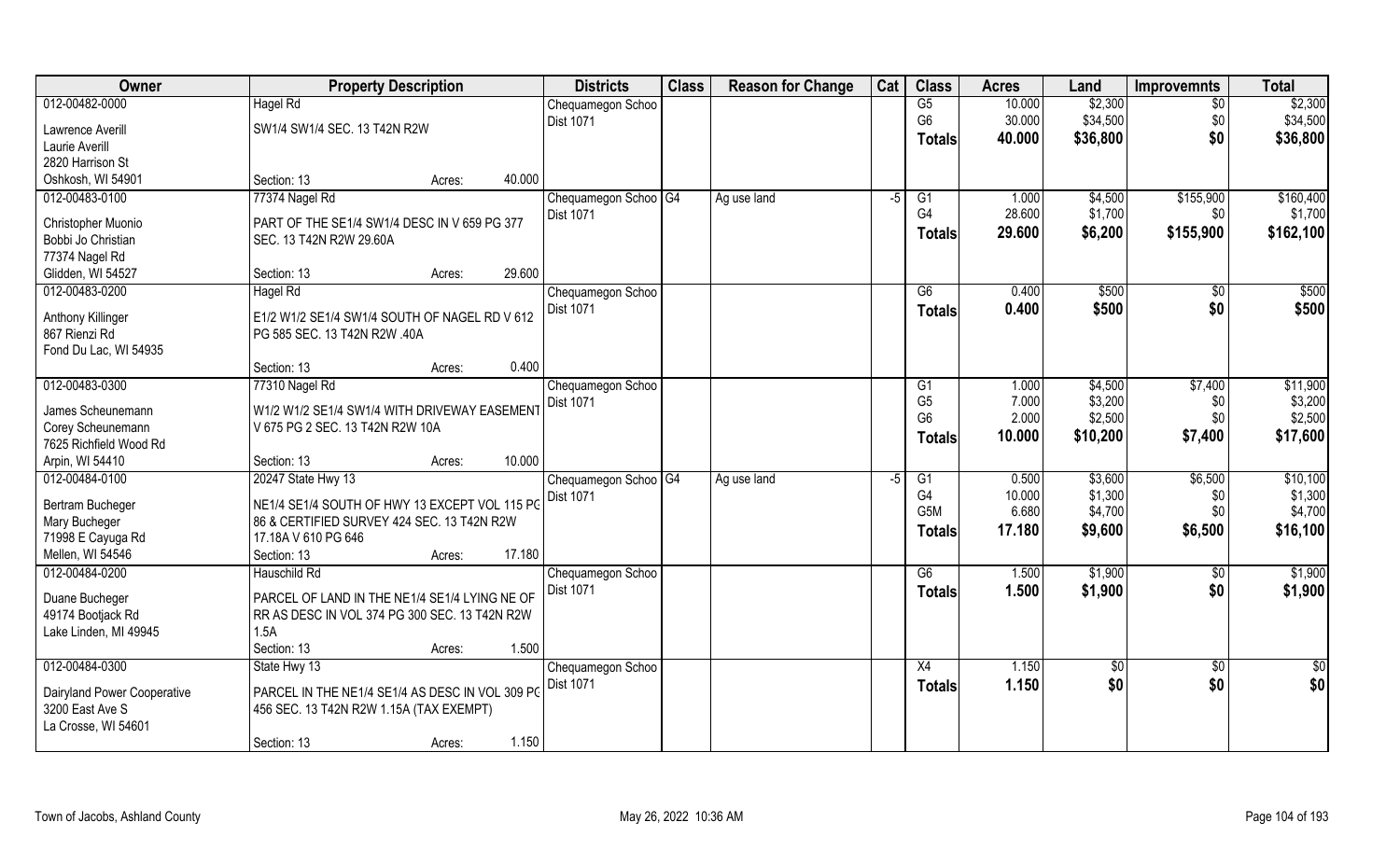| <b>Owner</b>                      | <b>Property Description</b>                     |        |        | <b>Districts</b>                | <b>Class</b> | <b>Reason for Change</b> | Cat | <b>Class</b>    | <b>Acres</b> | Land     | <b>Improvemnts</b> | <b>Total</b> |
|-----------------------------------|-------------------------------------------------|--------|--------|---------------------------------|--------------|--------------------------|-----|-----------------|--------------|----------|--------------------|--------------|
| 012-00484-0400                    | 20326 State Hwy 13                              |        |        | Chequamegon Schoo               |              |                          |     | G2              | 1.000        | \$4,500  | \$93,100           | \$97,600     |
| Kathleen Bay                      | NE1/4 SE1/4 E OF HWY 13 & W OF OLD HWY 13 SEC   |        |        | <b>Dist 1071</b>                |              |                          |     | G <sub>5</sub>  | 5.000        | \$2,300  | \$0                | \$2,300      |
| Timothy S. Bay                    | 13 T 42N R2W                                    |        |        |                                 |              |                          |     | G <sub>6</sub>  | 3.500        | \$3,500  | \$0\$              | \$3,500      |
| 639 Park St                       |                                                 |        |        |                                 |              |                          |     | <b>Totals</b>   | 9.500        | \$10,300 | \$93,100           | \$103,400    |
| Glidden, WI 54527                 | Section: 13                                     | Acres: | 9.500  |                                 |              |                          |     |                 |              |          |                    |              |
| 012-00485-0100                    | 77641 Fishbach Rd                               |        |        | Chequamegon Schoo               |              |                          |     | G1              | 1.000        | \$4,500  | \$38,500           | \$43,000     |
| Lucas C. Swanson                  | NW1/4 SE1/4 LESS CERTIFIED SURVEY 424 SEC. 13   |        |        | <b>Dist 1071</b>                |              |                          |     | G <sub>5</sub>  | 19.000       | \$8,600  | \$0                | \$8,600      |
| 77641 Fishbach Rd                 | <b>T42N R2W</b>                                 |        |        |                                 |              |                          |     | G <sub>6</sub>  | 15.000       | \$16,500 | \$0                | \$16,500     |
| Glidden, WI 54527                 |                                                 |        |        |                                 |              |                          |     | Totals          | 35.000       | \$29,600 | \$38,500           | \$68,100     |
|                                   | Section: 13                                     | Acres: | 35.000 |                                 |              |                          |     |                 |              |          |                    |              |
| 012-00485-0200                    | 77695 Fishbach Rd                               |        |        | Chequamegon Schoo               |              |                          |     | G1              | 1.000        | \$4,500  | \$81,600           | \$86,100     |
| Clyde A. Goethlich                | LOT 1 CERTIFIED SURVEY 424 PT NW SE SEC 13      |        |        | Dist 1071                       |              |                          |     | G <sub>5</sub>  | 4.000        | \$1,800  | \$0                | \$1,800      |
| 77659 Fishbach Rd                 | T42N R2W V 717 PG 722 5A                        |        |        |                                 |              |                          |     | <b>Totals</b>   | 5.000        | \$6,300  | \$81,600           | \$87,900     |
| Glidden, WI 54527                 |                                                 |        |        |                                 |              |                          |     |                 |              |          |                    |              |
|                                   | Section: 13                                     | Acres: | 5.000  |                                 |              |                          |     |                 |              |          |                    |              |
| 012-00486-0000                    | Nagel Rd                                        |        |        | Chequamegon Schoo               |              |                          |     | G5              | 20.000       | \$9,000  | \$0                | \$9,000      |
| Roger Bucheger                    | SW1/4 SE1/4 VOL 376 PG 385 SEC. 13 T42N R2W 40A |        |        | <b>Dist 1071</b>                |              |                          |     | G <sub>6</sub>  | 20.000       | \$22,000 | \$0                | \$22,000     |
| Deborah Bucheger                  |                                                 |        |        |                                 |              |                          |     | <b>Totals</b>   | 40.000       | \$31,000 | \$0                | \$31,000     |
| 147 E 2nd St                      |                                                 |        |        |                                 |              |                          |     |                 |              |          |                    |              |
| Glidden, WI 54527                 | Section: 13                                     | Acres: | 40.000 |                                 |              |                          |     |                 |              |          |                    |              |
| 012-00487-0000                    | 20197 State Hwy 13                              |        |        | Chequamegon Schoo <sup>G4</sup> |              | Ag use land              | -5  | $\overline{G1}$ | 1.000        | \$4,500  | \$53,500           | \$58,000     |
| Jan Jackson                       | SE1/4 SE1/4 LESS HWY -6.13A SEC. 13 T42N R2W    |        |        | <b>Dist 1071</b>                |              |                          |     | G4              | 14.870       | \$2,000  | \$0                | \$2,000      |
| c/o Constance Robokoff            | 33.87A V 690 PG 659 & V 751 PG 503              |        |        |                                 |              |                          |     | G <sub>5</sub>  | 5.000        | \$900    | \$0                | \$900        |
| 20197 State Hwy 13                |                                                 |        |        |                                 |              |                          |     | G <sub>6</sub>  | 13.000       | \$14,300 | \$0                | \$14,300     |
| Glidden, WI 54527                 | Section: 13                                     | Acres: | 33.870 |                                 |              |                          |     | <b>Totals</b>   | 33.870       | \$21,700 | \$53,500           | \$75,200     |
| 012-00488-0000                    | Nagel Rd                                        |        |        | Chequamegon Schoo               |              |                          |     | G6              | 17.080       | \$22,200 | $\overline{50}$    | \$22,200     |
|                                   |                                                 |        |        | Dist 1071                       |              |                          |     | <b>Totals</b>   | 17.080       | \$22,200 | \$0                | \$22,200     |
| Luke J. Fisher                    | GOVT LOT 1 SEC. 14 T42N R2W                     |        |        |                                 |              |                          |     |                 |              |          |                    |              |
| Amanda K. Fisher                  |                                                 |        |        |                                 |              |                          |     |                 |              |          |                    |              |
| 1311 Kay Dr<br>Kaukauna, WI 54130 | Section: 14                                     | Acres: | 17.080 |                                 |              |                          |     |                 |              |          |                    |              |
| 012-00489-0100                    | Fishbach Rd                                     |        |        |                                 |              |                          |     | G6              | 33.270       | \$43,300 | $\overline{50}$    | \$43,300     |
|                                   |                                                 |        |        | Chequamegon Schoo<br>Dist 1071  |              |                          |     | <b>Totals</b>   | 33.270       | \$43,300 | \$0                | \$43,300     |
| Gerald Burns                      | GOVT LOT 2 LESS N 400' OF E 430' V 573 PG 945   |        |        |                                 |              |                          |     |                 |              |          |                    |              |
| Jeanne Burns                      | SEC. 14 T42N R2W 33.27A                         |        |        |                                 |              |                          |     |                 |              |          |                    |              |
| 6370 Black Wolf Point Ln          |                                                 |        |        |                                 |              |                          |     |                 |              |          |                    |              |
| Oshkosh, WI 54901                 | Section: 14                                     | Acres: | 33.270 |                                 |              |                          |     |                 |              |          |                    |              |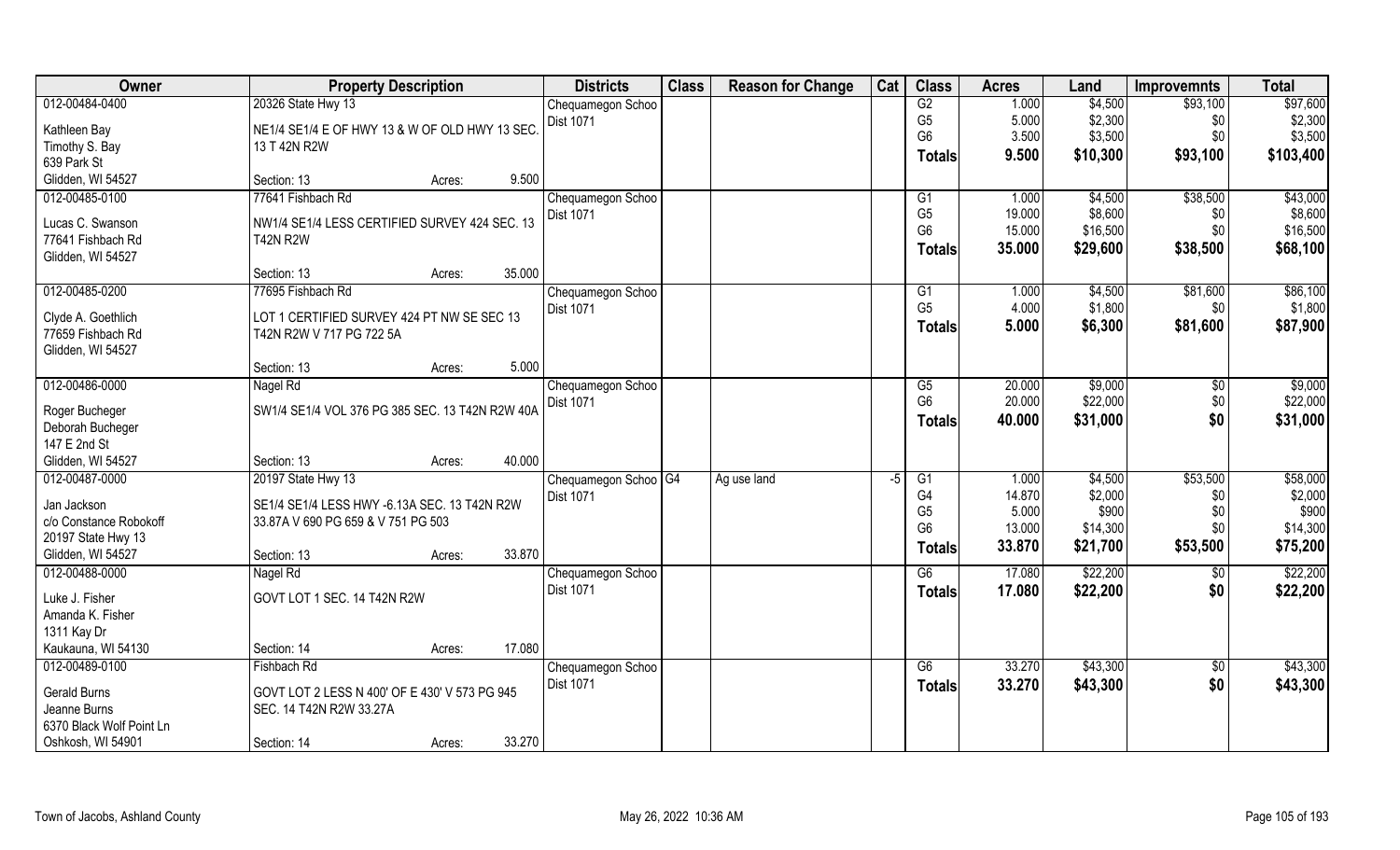| Owner                                         | <b>Property Description</b>                                                                     | <b>Districts</b>                  | <b>Class</b> | <b>Reason for Change</b> | Cat | <b>Class</b>    | <b>Acres</b> | Land     | <b>Improvemnts</b> | <b>Total</b>  |
|-----------------------------------------------|-------------------------------------------------------------------------------------------------|-----------------------------------|--------------|--------------------------|-----|-----------------|--------------|----------|--------------------|---------------|
| 012-00489-0200                                | Fishbach Rd                                                                                     | G San Dist 7020                   |              |                          |     | X4              | 3.950        | \$0      | $\sqrt{6}$         | \$0           |
| <b>Glidden Sanitary District</b><br>PO Box 29 | NORTH 400 FT OF THE EAST 430 FT. OF GOVT LOT<br>2 DESC IN VOL 277 PG 283 SEC. 14 T42N R2W 3.95A | Other 1 7020<br>Chequamegon Schoo |              |                          |     | <b>Totals</b>   | 3.950        | \$0      | \$0                | \$0           |
| Glidden, WI 54527                             | (TAX EXEMPT)                                                                                    | <b>Dist 1071</b>                  |              |                          |     |                 |              |          |                    |               |
|                                               | 3.950<br>Section: 14<br>Acres:                                                                  |                                   |              |                          |     |                 |              |          |                    |               |
| 012-00490-0000                                | Deringer Rd                                                                                     | Chequamegon Schoo                 |              |                          |     | G6              | 59.200       | \$77,000 | \$0                | \$77,000      |
|                                               |                                                                                                 | <b>Dist 1071</b>                  |              |                          |     | Totals          | 59.200       | \$77,000 | \$0                | \$77,000      |
| Luke J. Fisher<br>Amanda K. Fisher            | GOVT LOT 3 SEC. 14 T42N R2W                                                                     |                                   |              |                          |     |                 |              |          |                    |               |
| 1311 Kay Dr                                   |                                                                                                 |                                   |              |                          |     |                 |              |          |                    |               |
| Kaukauna, WI 54130                            | 59.200<br>Section: 14<br>Acres:                                                                 |                                   |              |                          |     |                 |              |          |                    |               |
| 012-00491-0100                                | 76817 Blemel Rd                                                                                 | Chequamegon Schoo                 |              |                          |     | G1              | 1.000        | \$4,500  | \$85,500           | \$90,000      |
|                                               |                                                                                                 | Dist 1071                         |              |                          |     | G <sub>5</sub>  | 23.350       | \$10,500 | \$0                | \$10,500      |
| Allen F. Hannemann                            | NE1/4 NE1/4 EXCEPT NORTH 1 1/2 RODS V 434 PG                                                    |                                   |              |                          |     | G <sub>6</sub>  | 18.250       | \$25,600 | \$0                | \$25,600      |
| Susan Hannemann                               | 190 SEC. 14 T42N R2W 42.60AS                                                                    |                                   |              |                          |     | Totals          | 42.600       | \$40,600 | \$85,500           | \$126,100     |
| 76817 Blemel Rd                               |                                                                                                 |                                   |              |                          |     |                 |              |          |                    |               |
| Glidden, WI 54527                             | 42.600<br>Section: 14<br>Acres:                                                                 |                                   |              |                          |     |                 |              |          |                    |               |
| 012-00491-0200                                | <b>Blemel Rd</b>                                                                                | Chequamegon Schoo                 |              |                          |     | X4              | 0.750        | \$0      | \$0                | $\frac{6}{3}$ |
| Town of Jacobs                                | NORTH 1 1/2 ROD OF THE NE1/4 NE1/4 V 95 PG 105                                                  | Dist 1071                         |              |                          |     | <b>Totals</b>   | 0.750        | \$0      | \$0                | \$0           |
| 23 N Grant St                                 | SEC. 14 T42N R2W .75A RD USE                                                                    |                                   |              |                          |     |                 |              |          |                    |               |
| Glidden, WI 54527                             |                                                                                                 |                                   |              |                          |     |                 |              |          |                    |               |
|                                               | 0.750<br>Section: 14<br>Acres:                                                                  |                                   |              |                          |     |                 |              |          |                    |               |
| 012-00492-0100                                | <b>Blemel Rd</b>                                                                                | Chequamegon Schoo                 |              |                          |     | $\overline{G6}$ | 42.000       | \$50,700 | \$0                | \$50,700      |
| Allen F. Hannemann                            | NW1/4 NE1/4 LESS V 291 PG 518 SEC. 14 T42N R2W                                                  | Dist 1071                         |              |                          |     | <b>Totals</b>   | 42.000       | \$50,700 | \$0                | \$50,700      |
| Susan Hannemann                               | 42AS V 734 PG 88                                                                                |                                   |              |                          |     |                 |              |          |                    |               |
| 76817 Blemel Rd                               |                                                                                                 |                                   |              |                          |     |                 |              |          |                    |               |
| Glidden, WI 54527                             | 42.000<br>Section: 14<br>Acres:                                                                 |                                   |              |                          |     |                 |              |          |                    |               |
| 012-00492-0200                                | 76669 Blemel Rd                                                                                 | Chequamegon Schoo                 |              |                          |     | G1              | 1.000        | \$4,500  | \$54,000           | \$58,500      |
|                                               |                                                                                                 | <b>Dist 1071</b>                  |              |                          |     |                 | 1.000        | \$4,500  | \$54,000           | \$58,500      |
| John Grage                                    | PARCEL IN THE NW1/4 NE1/4 AS DESC IN VOL 434                                                    |                                   |              |                          |     | <b>Totals</b>   |              |          |                    |               |
| Cynthia Grage                                 | PG 138 SEC. 14 T42N R2W 1A                                                                      |                                   |              |                          |     |                 |              |          |                    |               |
| 76669 Blemel Rd                               |                                                                                                 |                                   |              |                          |     |                 |              |          |                    |               |
| Glidden, WI 54527                             | 1.000<br>Section: 14<br>Acres:                                                                  |                                   |              |                          |     |                 |              |          |                    |               |
| 012-00493-0000                                | 76737 Blemel Rd                                                                                 | Chequamegon Schoo                 |              |                          |     | G1              | 1.000        | \$4,500  | \$64,500           | \$69,000      |
| Gerald Burns                                  | SW1/4 NE1/4 V 573 PGS 945 & 948 SEC. 14 T42N R2W                                                | <b>Dist 1071</b>                  |              |                          |     | G <sub>6</sub>  | 39.000       | \$42,900 | \$0                | \$42,900      |
| Jeanne Burns                                  | 40A                                                                                             |                                   |              |                          |     | <b>Totals</b>   | 40.000       | \$47,400 | \$64,500           | \$111,900     |
| 6370 Black Wolf Point Ln                      |                                                                                                 |                                   |              |                          |     |                 |              |          |                    |               |
| Oshkosh, WI 54901                             | 40.000<br>Section: 14<br>Acres:                                                                 |                                   |              |                          |     |                 |              |          |                    |               |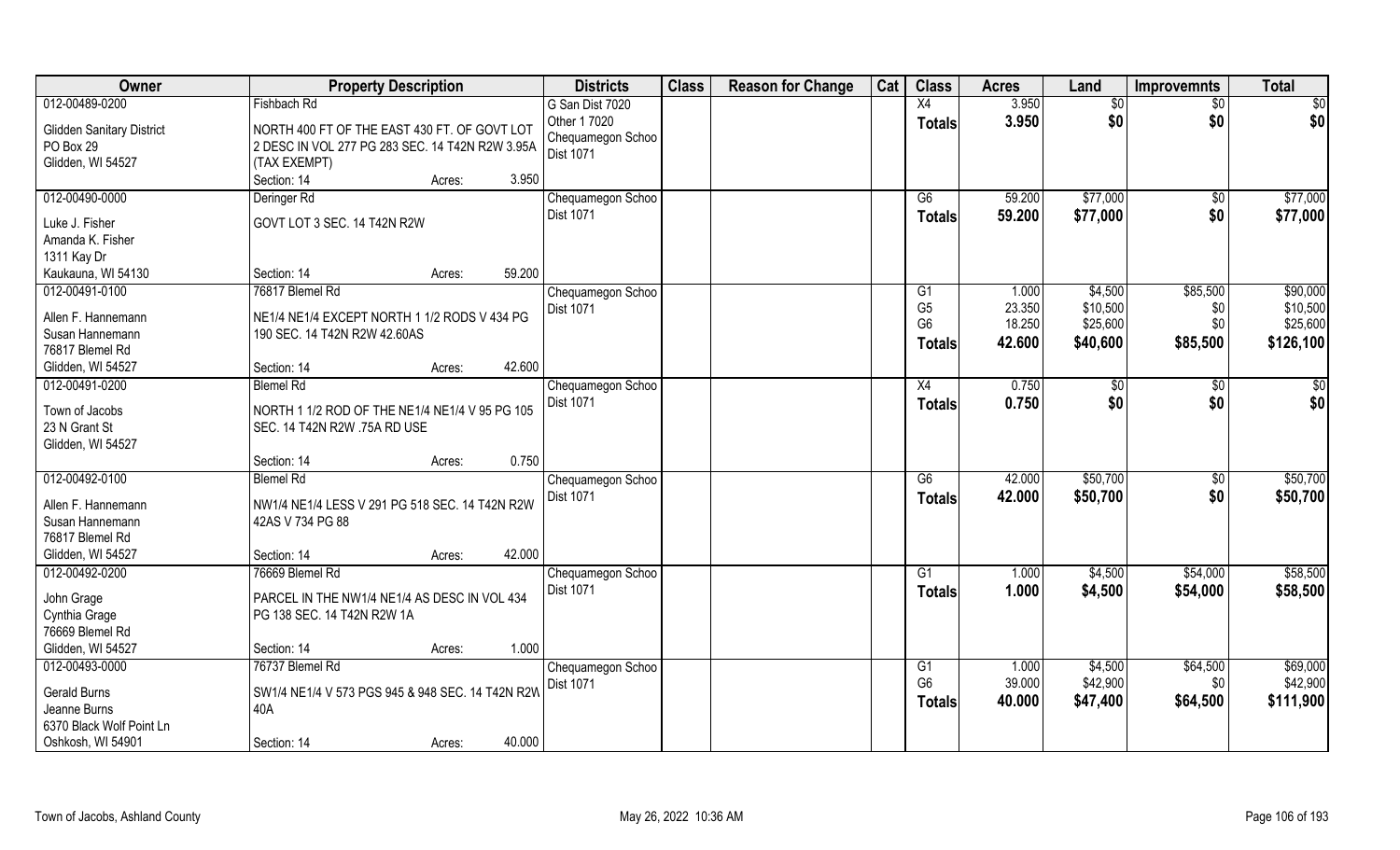| Owner                            | <b>Property Description</b>                     | <b>Districts</b>               | <b>Class</b> | <b>Reason for Change</b> | Cat | <b>Class</b>    | <b>Acres</b> | Land     | <b>Improvemnts</b> | <b>Total</b> |
|----------------------------------|-------------------------------------------------|--------------------------------|--------------|--------------------------|-----|-----------------|--------------|----------|--------------------|--------------|
| 012-00494-0100                   | 20729 Old Hwy 13                                | Chequamegon Schoo              |              |                          |     | G6              | 33.710       | \$33,700 | $\sqrt{$0}$        | \$33,700     |
| Allen F. Hannemann               | SE1/4 NE1/4 LESS THE SOUTH 1000' OF THE EAST    | <b>Dist 1071</b>               |              |                          |     | <b>Totals</b>   | 33.710       | \$33,700 | \$0                | \$33,700     |
| Susan Hannemann                  | 430' SEC. 14 T42N R2W 33.71AS                   |                                |              |                          |     |                 |              |          |                    |              |
| 76817 Blemel Rd                  |                                                 |                                |              |                          |     |                 |              |          |                    |              |
| Glidden, WI 54527                | 33.710<br>Section: 14<br>Acres:                 |                                |              |                          |     |                 |              |          |                    |              |
| 012-00494-0200                   | Old Hwy 13                                      | G San Dist 7020                |              |                          |     | X4              | 9.870        | \$0      | \$0                | $\sqrt{50}$  |
| <b>Glidden Sanitary District</b> | SOUTH 1000' OF THE EAST 430' OF THE SE1/4 NE1/4 | Other 1 7020                   |              |                          |     | Totals          | 9.870        | \$0      | \$0                | \$0          |
| PO Box 29                        | AS DESC IN VOL 277 PG 605 SEC. 14 T42N R2W      | Chequamegon Schoo<br>Dist 1071 |              |                          |     |                 |              |          |                    |              |
| Glidden, WI 54527                | 9.87A (TAX EXEMPT)                              |                                |              |                          |     |                 |              |          |                    |              |
|                                  | 9.870<br>Section: 14<br>Acres:                  |                                |              |                          |     |                 |              |          |                    |              |
| 012-00495-0100                   | 76449 Blemel Rd                                 | Chequamegon Schoo              |              |                          |     | G1              | 1.000        | \$4,500  | \$79,900           | \$84,400     |
| Bert Schmidt et al               | NE1/4 NW1/4 V 638 PG 492 LESS V 293 PG 445 &    | Dist 1071                      |              |                          |     | G <sub>5</sub>  | 29.150       | \$16,100 | \$0                | \$16,100     |
| c/o Melvin Schmidt               | LESS TO TOWN FOR HWY-.50A SEC. 14 T42N R2W      |                                |              |                          |     | G <sub>6</sub>  | 10.000       | \$12,500 | \$0                | \$12,500     |
| 76449 Blemel Rd                  | 40.15AS LIFE ESTATE MELVIN & DONNA SCHMIDT      |                                |              |                          |     | Totals          | 40.150       | \$33,100 | \$79,900           | \$113,000    |
| Glidden, WI 54527                | 40.150<br>Section: 14<br>Acres:                 |                                |              |                          |     |                 |              |          |                    |              |
| 012-00495-0200                   | 76265 Blemel Rd                                 | Chequamegon Schoo              |              |                          |     | G1              | 1.000        | \$4,500  | \$5,000            | \$9,500      |
|                                  |                                                 | <b>Dist 1071</b>               |              |                          |     | <b>Totals</b>   | 1.000        | \$4,500  | \$5,000            | \$9,500      |
| Arnold Schmidt                   | PARCEL 208'X 208' IN NW CORNER OF NE1/4 NW1/4   |                                |              |                          |     |                 |              |          |                    |              |
| Linda Schmidt                    | DESC VOL 491 PG 197 SEC. 14 T42N R2W 1A         |                                |              |                          |     |                 |              |          |                    |              |
| 1231 Hill and Dale Rd #12        |                                                 |                                |              |                          |     |                 |              |          |                    |              |
| Plymouth, WI 53073               | 1.000<br>Section: 14<br>Acres:                  |                                |              |                          |     |                 |              |          |                    |              |
| 012-00496-0100                   | 76121 Blemel Rd                                 | Chequamegon Schoo              |              |                          |     | $\overline{G1}$ | 5.200        | \$11,200 | \$57,300           | \$68,500     |
| Connie Wiener                    | PARCEL IN NW1/4 NW1/4 DESC V 620 PG 671 SEC. 14 | Dist 1071                      |              |                          |     | Totals          | 5.200        | \$11,200 | \$57,300           | \$68,500     |
| John L. Wiener                   | T42N R2W 5.2A                                   |                                |              |                          |     |                 |              |          |                    |              |
| 76121 Blemel Rd                  |                                                 |                                |              |                          |     |                 |              |          |                    |              |
| Glidden, WI 54527                | 5.200<br>Section: 14<br>Acres:                  |                                |              |                          |     |                 |              |          |                    |              |
| 012-00496-0200                   | 76067 Blemel Rd                                 | Chequamegon Schoo              |              |                          |     | G1              | 2.000        | \$7,500  | \$121,600          | \$129,100    |
| Derek M. Bay                     | PART OF THE NW1/4 NW1/4 DESC IN V 720 PG 720 &  | <b>Dist 1071</b>               |              |                          |     | G <sub>6</sub>  | 17.980       | \$25,200 | \$0                | \$25,200     |
| 76067 Blemel Rd                  | V 733 PG 386 LESS CERTIFIED SURVEY 637 SEC. 14  |                                |              |                          |     | <b>Totals</b>   | 19.980       | \$32,700 | \$121,600          | \$154,300    |
| Glidden, WI 54527                | T42N R2W 19.98AS                                |                                |              |                          |     |                 |              |          |                    |              |
|                                  | 19.980<br>Section: 14<br>Acres:                 |                                |              |                          |     |                 |              |          |                    |              |
| 012-00496-0300                   | 76165 Blemel Rd                                 | Chequamegon Schoo              |              |                          |     | G1              | 1.000        | \$4,500  | \$92,300           | \$96,800     |
|                                  |                                                 | Dist 1071                      |              |                          |     | G <sub>5</sub>  | 4.000        | \$1,800  | \$0                | \$1,800      |
| Dorothy A. Tank                  | PART OF NW1/4 NW1/4 DESC V 600 PG 904 SEC. 14   |                                |              |                          |     | G <sub>6</sub>  | 2.680        | \$3,400  | \$0                | \$3,400      |
| PO Box 25                        | T42N R2W 7.68A                                  |                                |              |                          |     | <b>Totals</b>   | 7.680        | \$9,700  | \$92,300           | \$102,000    |
| Glidden, WI 54527                |                                                 |                                |              |                          |     |                 |              |          |                    |              |
|                                  | 7.680<br>Section: 14<br>Acres:                  |                                |              |                          |     |                 |              |          |                    |              |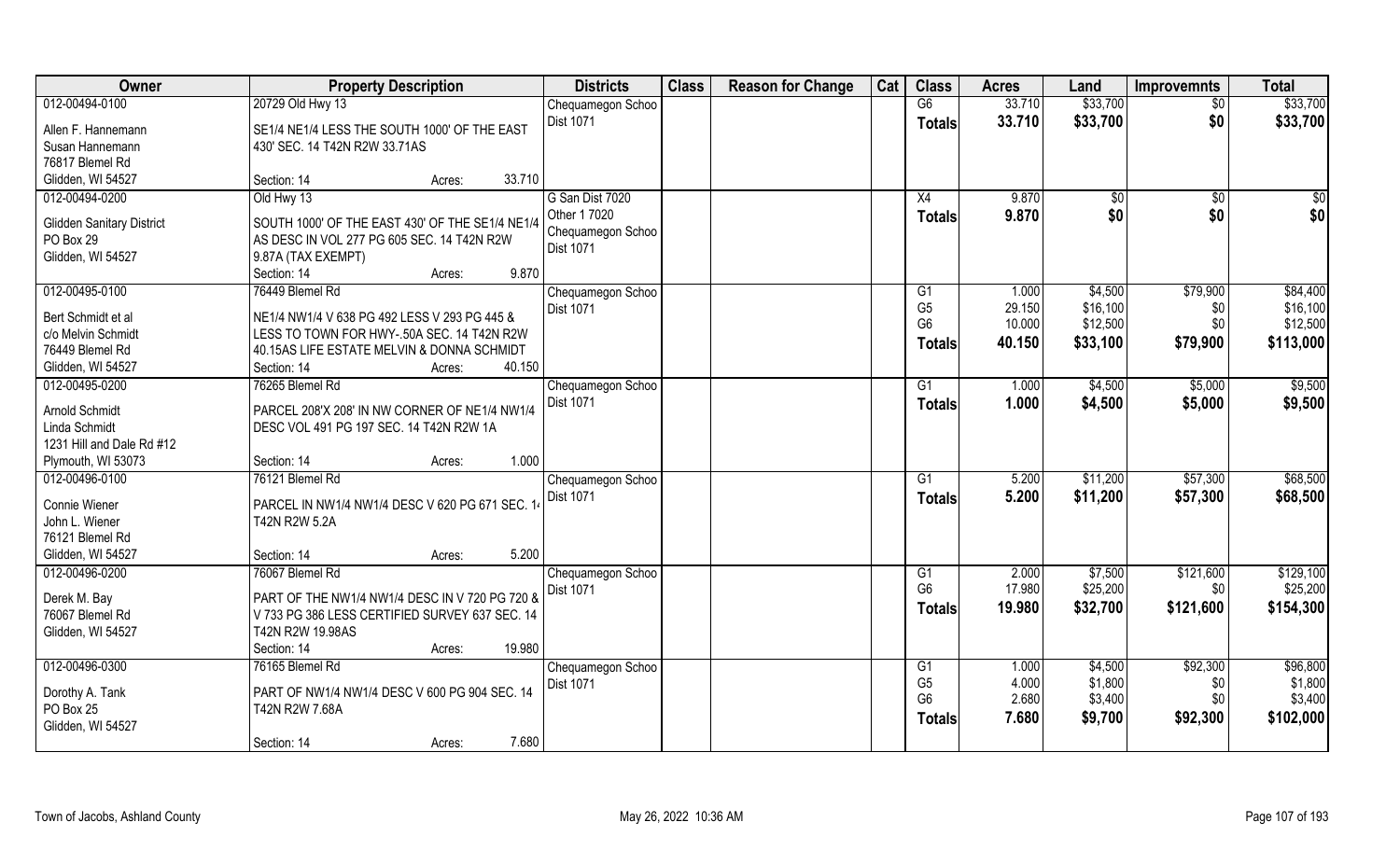| Owner                                    | <b>Property Description</b>                                                         | <b>Districts</b>  | <b>Class</b> | <b>Reason for Change</b> | Cat | <b>Class</b>   | <b>Acres</b> | Land     | <b>Improvemnts</b> | <b>Total</b>      |
|------------------------------------------|-------------------------------------------------------------------------------------|-------------------|--------------|--------------------------|-----|----------------|--------------|----------|--------------------|-------------------|
| 012-00496-0400                           |                                                                                     | Chequamegon Schoo |              |                          |     | G5             | 4.480        | \$2,000  | $\overline{30}$    | \$2,000           |
| John Bartelt et al                       | PART OF THE NW1/4 NW1/4 DESC IN V 665 PG 757                                        | <b>Dist 1071</b>  |              |                          |     | G <sub>6</sub> | 4.000        | \$5,000  | \$0                | \$5,000           |
| 1090 Broderick Rd                        | SEC. 14 T42N R2W 8.48AS                                                             |                   |              |                          |     | <b>Totals</b>  | 8.480        | \$7,000  | \$0                | \$7,000           |
| Omro, WI 54963                           |                                                                                     |                   |              |                          |     |                |              |          |                    |                   |
|                                          | 8.480<br>Section: 14<br>Acres:                                                      |                   |              |                          |     |                |              |          |                    |                   |
| 012-00496-0500                           |                                                                                     | Chequamegon Schoo |              |                          |     | G6             | 1.380        | \$1,500  | $\overline{50}$    | \$1,500           |
| John L. Wiener                           | LOT 1 CERTIFIED SURVEY 637 A PT OF NW1/4 NW1/                                       | <b>Dist 1071</b>  |              |                          |     | <b>Totals</b>  | 1.380        | \$1,500  | \$0                | \$1,500           |
| 76121 Blemel Rd                          | SEC 14 T42N R2W V 737 PG 632 1.38AS                                                 |                   |              |                          |     |                |              |          |                    |                   |
| Glidden, WI 54527                        |                                                                                     |                   |              |                          |     |                |              |          |                    |                   |
|                                          | 1.380<br>Section: 14<br>Acres:                                                      |                   |              |                          |     |                |              |          |                    |                   |
| 012-00497-0000                           |                                                                                     | Chequamegon Schoo |              |                          |     | G6             | 39.820       | \$55,700 | \$0                | \$55,700          |
| John Bartelt et al                       | SW1/4 NW1/4 V 665 PG 757 SEC. 14 T42N R2W                                           | Dist 1071         |              |                          |     | <b>Totals</b>  | 39.820       | \$55,700 | \$0                | \$55,700          |
| 1090 Broderick Rd                        | 39.82AS                                                                             |                   |              |                          |     |                |              |          |                    |                   |
| Omro, WI 54963                           |                                                                                     |                   |              |                          |     |                |              |          |                    |                   |
|                                          | 39.820<br>Section: 14<br>Acres:                                                     |                   |              |                          |     |                |              |          |                    |                   |
| 012-00498-0000                           |                                                                                     | Chequamegon Schoo |              |                          |     | G4             | 2.000        | \$300    | \$0                | $\overline{$300}$ |
| Bert Schmidt et al                       | SE1/4 NW1/4 V 638 PG 491 LIFE ESTATE MELVIN &                                       | Dist 1071         |              |                          |     | G <sub>6</sub> | 38.140       | \$38,100 | \$0                | \$38,100          |
| c/o Melvin Schmidt                       | DONNA SCHMIDT SEC. 14 T42N R2W 40.14AS                                              |                   |              |                          |     | <b>Totals</b>  | 40.140       | \$38,400 | \$0                | \$38,400          |
| 76449 Blemel Rd                          |                                                                                     |                   |              |                          |     |                |              |          |                    |                   |
| Glidden, WI 54527                        | 40.140<br>Section: 14<br>Acres:                                                     |                   |              |                          |     |                |              |          |                    |                   |
| 012-00499-0000                           |                                                                                     | Chequamegon Schoo |              |                          |     | G5             | 10.000       | \$2,300  | \$0                | \$2,300           |
|                                          |                                                                                     | <b>Dist 1071</b>  |              |                          |     | G <sub>6</sub> | 30.000       | \$30,000 | \$0                | \$30,000          |
| Bert Schmidt et al<br>c/o Melvin Schmidt | NE1/4 SW1/4 V 638 PG 491 LIFE ESTATE MELVIN &<br>DONNA SCHMIDT SEC. 14 T42N R2W 40A |                   |              |                          |     | <b>Totals</b>  | 40.000       | \$32,300 | \$0                | \$32,300          |
| 76449 Blemel Rd                          |                                                                                     |                   |              |                          |     |                |              |          |                    |                   |
| Glidden, WI 54527                        | 40.000<br>Section: 14<br>Acres:                                                     |                   |              |                          |     |                |              |          |                    |                   |
| 012-00500-0000                           |                                                                                     | Chequamegon Schoo |              |                          |     | G6             | 40.000       | \$44,000 | \$0                | \$44,000          |
|                                          |                                                                                     | Dist 1071         |              |                          |     | <b>Totals</b>  | 40.000       | \$44,000 | \$0                | \$44,000          |
| Brian Hess et al                         | NW1/4 SW1/4 V 326 PG 98 & V 579 PG 996 SEC. 14                                      |                   |              |                          |     |                |              |          |                    |                   |
| W201 N12521 Meadow Brook Ct              | <b>T42N R2W 40A</b>                                                                 |                   |              |                          |     |                |              |          |                    |                   |
| Richfield, WI 53076                      | 40.000<br>Section: 14<br>Acres:                                                     |                   |              |                          |     |                |              |          |                    |                   |
| 012-00501-0100                           |                                                                                     | Chequamegon Schoo |              |                          |     | G6             | 34.500       | \$48,300 | $\overline{50}$    | \$48,300          |
|                                          |                                                                                     | <b>Dist 1071</b>  |              |                          |     | <b>Totals</b>  | 34.500       | \$48,300 | \$0                | \$48,300          |
| Roger K. Wolf et al                      | SW1/4 SW1/4 LESS THE SOUTH 600' OF THE EAST                                         |                   |              |                          |     |                |              |          |                    |                   |
| 76220 Deringer Rd                        | 400' SEC. 14 T42N R2W 34.50A V 596 PG 152                                           |                   |              |                          |     |                |              |          |                    |                   |
| Glidden, WI 54527                        | 34.500                                                                              |                   |              |                          |     |                |              |          |                    |                   |
|                                          | Section: 14<br>Acres:                                                               |                   |              |                          |     |                |              |          |                    |                   |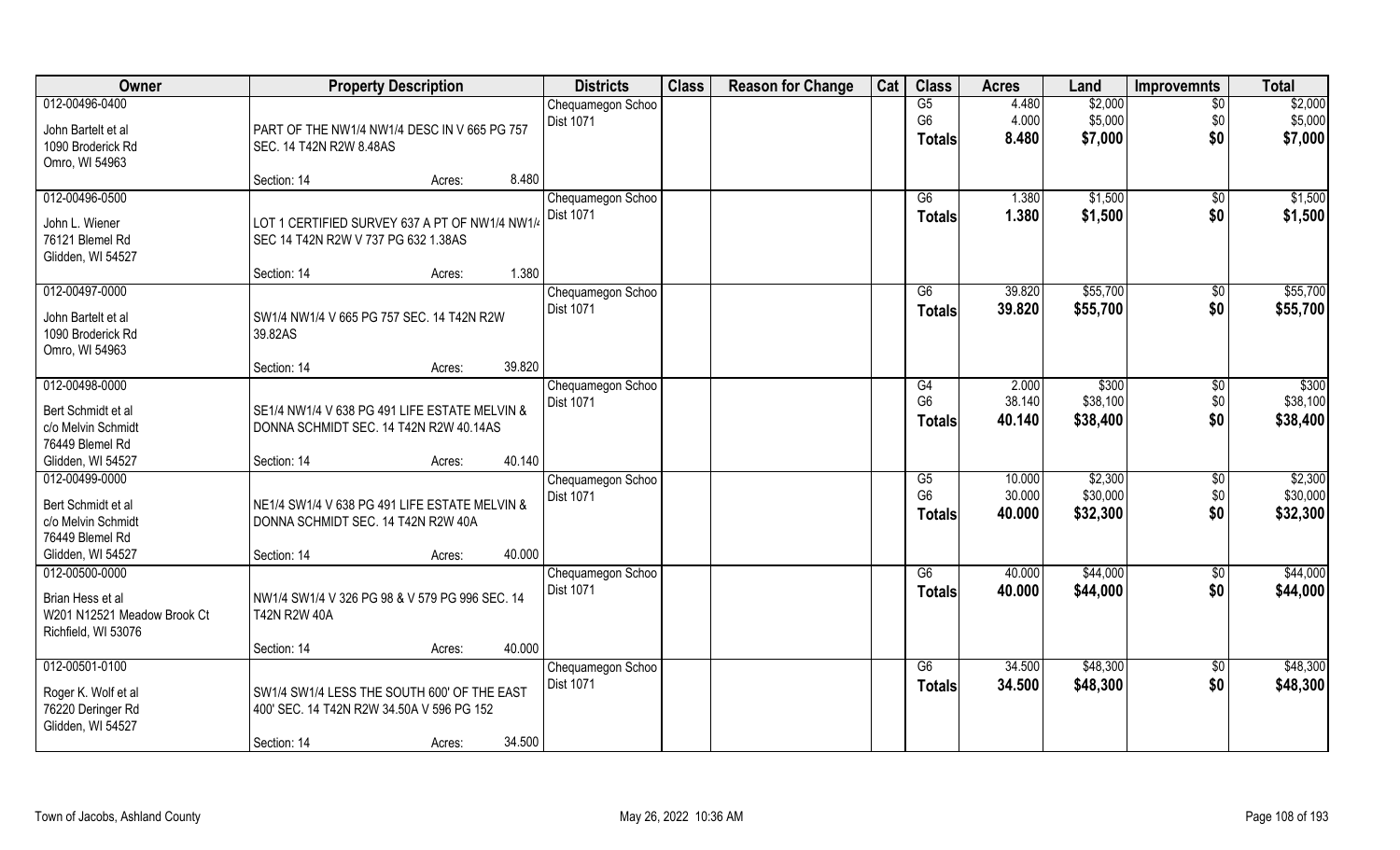| Owner                           | <b>Property Description</b>                                              | <b>Districts</b>  | <b>Class</b> | <b>Reason for Change</b> | Cat | <b>Class</b>    | <b>Acres</b> | Land            | <b>Improvemnts</b> | <b>Total</b>    |
|---------------------------------|--------------------------------------------------------------------------|-------------------|--------------|--------------------------|-----|-----------------|--------------|-----------------|--------------------|-----------------|
| 012-00501-0200                  | 76220 Deringer Rd                                                        | Chequamegon Schoo |              |                          |     | G1              | 1.000        | \$4,500         | \$55,700           | \$60,200        |
| Nancy Wolf                      | SOUTH 600' OF EAST 400' OF THE SW1/4 SW1/4 V                             | Dist 1071         |              |                          |     | G <sub>6</sub>  | 4.500        | \$6,300         | \$0                | \$6,300         |
| Roger K. Wolf                   | 596 PG 152 SEC. 14 T42N R2W 5.50A                                        |                   |              |                          |     | <b>Totals</b>   | 5.500        | \$10,800        | \$55,700           | \$66,500        |
| 76220 Deringer Rd               |                                                                          |                   |              |                          |     |                 |              |                 |                    |                 |
| Glidden, WI 54527               | 5.500<br>Section: 14<br>Acres:                                           |                   |              |                          |     |                 |              |                 |                    |                 |
| 012-00502-0000                  | 76296 Deringer Rd                                                        | Chequamegon Schoo |              |                          |     | G <sub>1</sub>  | 1.000        | \$3,200         | \$37,200           | \$40,400        |
|                                 |                                                                          | Dist 1071         |              |                          |     | G <sub>5</sub>  | 5.000        | \$2,300         | \$0                | \$2,300         |
| <b>Brent Richardson</b>         | SE1/4 SW1/4 SEC. 14 T42N R2W 40A                                         |                   |              |                          |     | G <sub>6</sub>  | 34.000       | \$42,500        | \$0                | \$42,500        |
| Casey Richardson                |                                                                          |                   |              |                          |     | <b>Totals</b>   | 40.000       | \$48,000        | \$37,200           | \$85,200        |
| 76296 Deringer Rd               |                                                                          |                   |              |                          |     |                 |              |                 |                    |                 |
| Glidden, WI 54527               | 40.000<br>Section: 14<br>Acres:                                          |                   |              |                          |     |                 |              |                 |                    |                 |
| 012-00503-0000                  |                                                                          | Chequamegon Schoo |              |                          |     | G6              | 40.000       | \$40,000        | \$0                | \$40,000        |
| Gerald Burns                    | NW1/4 SE1/4 V 573 PGS 945 & 948 SEC. 14 T42N R2W                         | Dist 1071         |              |                          |     | <b>Totals</b>   | 40.000       | \$40,000        | \$0                | \$40,000        |
| Jeanne Burns                    | 40A                                                                      |                   |              |                          |     |                 |              |                 |                    |                 |
| 6370 Black Wolf Point Ln        |                                                                          |                   |              |                          |     |                 |              |                 |                    |                 |
| Oshkosh, WI 54901               | 40.000<br>Section: 14<br>Acres:                                          |                   |              |                          |     |                 |              |                 |                    |                 |
| 012-00504-0000                  | 20867 Kempf Rd                                                           | Chequamegon Schoo |              |                          |     | G1              | 1.000        | \$4,500         | \$14,600           | \$19,100        |
| Laura Stuchlik                  | NE1/4 NE1/4 V582 PG 585 SEC. 15 T42N R2W 40A 26A                         | <b>Dist 1071</b>  |              |                          |     | G <sub>5</sub>  | 13.000       | \$5,900         | \$0                | \$5,900         |
| <b>Brent Schuster</b>           | CLOSED MANAGED FOREST LAND 2006                                          |                   |              |                          |     | W <sub>6</sub>  | 26.000       | (\$28,600)      | \$0                | \$0             |
| 1120 Artisan Dr                 |                                                                          |                   |              |                          |     | <b>Totals</b>   | 40.000       | \$10,400        | \$14,600           | \$25,000        |
| Madison, WI 53704               | 40.000<br>Section: 15<br>Acres:                                          |                   |              |                          |     |                 |              |                 |                    |                 |
| 012-00505-0100                  |                                                                          | Chequamegon Schoo |              |                          |     | $\overline{G6}$ | 35.810       | \$39,400        | \$0                | \$39,400        |
|                                 |                                                                          | Dist 1071         |              |                          |     | <b>Totals</b>   | 35.810       | \$39,400        | \$0                | \$39,400        |
| E & B Garross Trust             | NW1/4 NE1/4 LESS WEST 1 1/2 RODS & LESS V 291                            |                   |              |                          |     |                 |              |                 |                    |                 |
| 11221 Carnahan Ave              | PG 74 SEC. 15 T42N R2W 35.81A V 693 PG 721                               |                   |              |                          |     |                 |              |                 |                    |                 |
| Beach Park, IL 60099            |                                                                          |                   |              |                          |     |                 |              |                 |                    |                 |
|                                 | 35.810<br>Section: 15<br>Acres:                                          |                   |              |                          |     |                 |              |                 |                    |                 |
| 012-00505-0200                  | 20970 Otto Earnst Rd                                                     | Chequamegon Schoo |              |                          |     | G1              | 1.000        | \$4,500         | \$22,500           | \$27,000        |
| Scott Rose                      | WEST 400' OF NORTH 400' OF NW1/4 NE1/4 EXCEPT                            | Dist 1071         |              |                          |     | G <sub>5</sub>  | 2.440        | \$1,100         | \$0                | \$1,100         |
| <b>Wendy Rose</b>               | WEST 1 1/2 RODS V 569 PG 263 SEC. 15 T42N R2W                            |                   |              |                          |     | <b>Totals</b>   | 3.440        | \$5,600         | \$22,500           | \$28,100        |
| 3533 Gentry Ave N               | 3.44A                                                                    |                   |              |                          |     |                 |              |                 |                    |                 |
| St Paul, MN 55128               | 3.440<br>Section: 15<br>Acres:                                           |                   |              |                          |     |                 |              |                 |                    |                 |
| 012-00505-0300                  |                                                                          | Chequamegon Schoo |              |                          |     | X4              | 0.750        | $\overline{50}$ | $\sqrt{$0}$        | $\overline{50}$ |
|                                 |                                                                          | <b>Dist 1071</b>  |              |                          |     | <b>Totals</b>   | 0.750        | \$0             | \$0                | \$0             |
| Town of Jacobs<br>23 N Grant St | WEST 1 1/2 RODS NW1/4 NE1/4 VOL 95 PG 41 RD<br>USE SEC. 15 T42N R2W .75A |                   |              |                          |     |                 |              |                 |                    |                 |
| Glidden, WI 54527               |                                                                          |                   |              |                          |     |                 |              |                 |                    |                 |
|                                 | 0.750<br>Section: 15<br>Acres:                                           |                   |              |                          |     |                 |              |                 |                    |                 |
|                                 |                                                                          |                   |              |                          |     |                 |              |                 |                    |                 |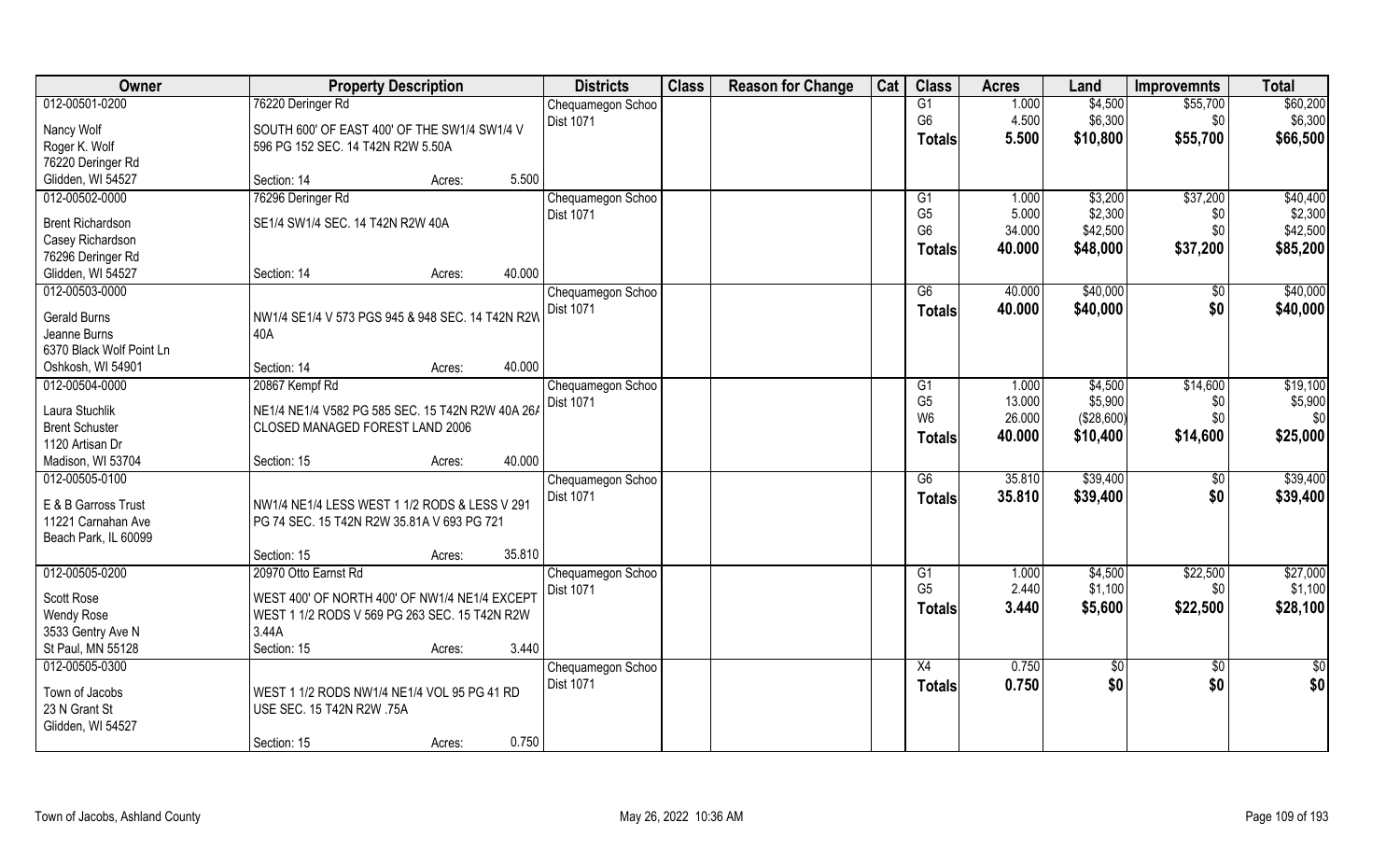| Owner                   |                                                 | <b>Property Description</b>                    |        |                                       | <b>Class</b> | <b>Reason for Change</b> | Cat | <b>Class</b>    | <b>Acres</b> | Land       | <b>Improvemnts</b> | <b>Total</b>    |
|-------------------------|-------------------------------------------------|------------------------------------------------|--------|---------------------------------------|--------------|--------------------------|-----|-----------------|--------------|------------|--------------------|-----------------|
| 012-00506-0000          |                                                 |                                                |        | Chequamegon Schoo                     |              |                          |     | G5              | 5.000        | \$900      | $\sqrt{6}$         | \$900           |
| Margaret Johnson        | SW1/4 NE1/4 VOL 358 PG 155 SEC. 15 T42N R2W 40A |                                                |        | <b>Dist 1071</b>                      |              |                          |     | G <sub>6</sub>  | 35.000       | \$42,700   | \$0                | \$42,700        |
| 1201 Yale PI #1203      |                                                 |                                                |        |                                       |              |                          |     | <b>Totals</b>   | 40.000       | \$43,600   | \$0                | \$43,600        |
| Minneapolis, MN 55403   |                                                 |                                                |        |                                       |              |                          |     |                 |              |            |                    |                 |
|                         | Section: 15                                     | Acres:                                         | 40.000 |                                       |              |                          |     |                 |              |            |                    |                 |
| 012-00507-0000          |                                                 |                                                |        | Chequamegon Schoo                     |              |                          |     | G5              | 8.000        | \$1,400    | $\sqrt{$0}$        | \$1,400         |
| <b>Brent Schuster</b>   | SE1/4 NE1/4 SEC. 15 T42N R2W 40A V 735 PG 951   |                                                |        | <b>Dist 1071</b>                      |              |                          |     | G <sub>6</sub>  | 32.000       | \$40,000   | \$0                | \$40,000        |
| Laura Schuster          |                                                 |                                                |        |                                       |              |                          |     | <b>Totals</b>   | 40.000       | \$41,400   | \$0                | \$41,400        |
| 1120 Artisan Dr         |                                                 |                                                |        |                                       |              |                          |     |                 |              |            |                    |                 |
| Madison, WI 53704       | Section: 15                                     | Acres:                                         | 40.000 |                                       |              |                          |     |                 |              |            |                    |                 |
| 012-00508-0100          | 75427 Blemel Rd                                 |                                                |        | Chequamegon Schoo                     |              |                          |     | G1              | 1.000        | \$4,500    | \$133,600          | \$138,100       |
| Michael Freeland        | PART OF THE NE1/4 NW1/4 DESC V 707 PG 240 SEC   |                                                |        | Dist 1071                             |              |                          |     | G <sub>5</sub>  | 13.860       | \$6,300    | \$0                | \$6,300         |
| Lois Freeland           | 15 T42N R2W 24.86A                              |                                                |        |                                       |              |                          |     | G <sub>6</sub>  | 10.000       | \$11,000   | \$0                | \$11,000        |
| PO Box 303              |                                                 |                                                |        |                                       |              |                          |     | Totals          | 24.860       | \$21,800   | \$133,600          | \$155,400       |
| Glidden, WI 54527       | Section: 15                                     | Acres:                                         | 24.860 |                                       |              |                          |     |                 |              |            |                    |                 |
| 012-00508-0200          | 75345 Blemel Rd                                 |                                                |        | Chequamegon Schoo                     |              |                          |     | G1              | 1.000        | \$4,500    | \$18,000           | \$22,500        |
|                         |                                                 |                                                |        | <b>Dist 1071</b>                      |              |                          |     | G <sub>5</sub>  | 3.390        | \$1,600    | \$0                | \$1,600         |
| Robert A. Larson Jr     | EAST 330' OF WEST 660' OF NORTH 660' OF NE1/4   |                                                |        |                                       |              |                          |     | <b>Totals</b>   | 4.390        | \$6,100    | \$18,000           | \$24,100        |
| 75345 Blemel Rd         | NW1/4 LESS V 626 PG 165 SEC. 15 T42N R2W 4.39AS |                                                |        |                                       |              |                          |     |                 |              |            |                    |                 |
| Glidden, WI 54527       | V 541 PG 893                                    |                                                | 4.390  |                                       |              |                          |     |                 |              |            |                    |                 |
| 012-00508-0300          | Section: 15<br><b>Blemel Rd</b>                 | Acres:                                         |        |                                       |              |                          |     | $\overline{G1}$ | 1.000        | \$4,500    | \$1,100            | \$5,600         |
|                         |                                                 |                                                |        | Chequamegon Schoo<br><b>Dist 1071</b> |              |                          |     | G <sub>5</sub>  | 4.000        | \$1,800    | \$0                | \$1,800         |
| Andrew J. Bartelt       | WEST 330' OF THE NE1/4 NW1/4 EXCEPT NORTH       |                                                |        |                                       |              |                          |     |                 | 5.000        | \$6,300    | \$1,100            | \$7,400         |
| 210 Glendale Rd         | 660' V 600 PG 929 SEC. 15 T42N R2W 5A           |                                                |        |                                       |              |                          |     | Totals          |              |            |                    |                 |
| Buffalo Grove, IL 60089 |                                                 |                                                |        |                                       |              |                          |     |                 |              |            |                    |                 |
|                         | Section: 15                                     | Acres:                                         | 5.000  |                                       |              |                          |     |                 |              |            |                    |                 |
| 012-00508-0400          | 75305 Blemel Rd                                 |                                                |        | Chequamegon Schoo                     |              |                          |     | G6              | 5.000        | \$5,500    | \$0                | \$5,500         |
| Andrew J. Bartelt       | WEST 330' OF NE1/4 NW1/4 EXCEPT SOUTH 660'      |                                                |        | Dist 1071                             |              |                          |     | <b>Totals</b>   | 5.000        | \$5,500    | \$0                | \$5,500         |
| 210 Glendale Rd         | <b>SEC. 15 T42N R2W</b>                         |                                                |        |                                       |              |                          |     |                 |              |            |                    |                 |
| Buffalo Grove, IL 60089 |                                                 |                                                |        |                                       |              |                          |     |                 |              |            |                    |                 |
|                         | Section: 15                                     | Acres:                                         | 5.000  |                                       |              |                          |     |                 |              |            |                    |                 |
| 012-00508-0500          |                                                 |                                                |        | Chequamegon Schoo<br>Dist 1071        |              |                          |     | X4              | 0.750        | $\sqrt{6}$ | $\sqrt{$0}$        | $\overline{50}$ |
| Town of Jacobs          |                                                 | EAST 24.75' OF THE NE1/4 NW1/4 DESC V 95 PG 40 |        |                                       |              |                          |     | <b>Totals</b>   | 0.750        | \$0        | \$0                | \$0             |
| 23 N Grant St           |                                                 | OTTP ERNEST RD USE SEC. 15 T42N R2W .75A       |        |                                       |              |                          |     |                 |              |            |                    |                 |
| Glidden, WI 54527       |                                                 |                                                |        |                                       |              |                          |     |                 |              |            |                    |                 |
|                         | Section: 15                                     | Acres:                                         | 0.750  |                                       |              |                          |     |                 |              |            |                    |                 |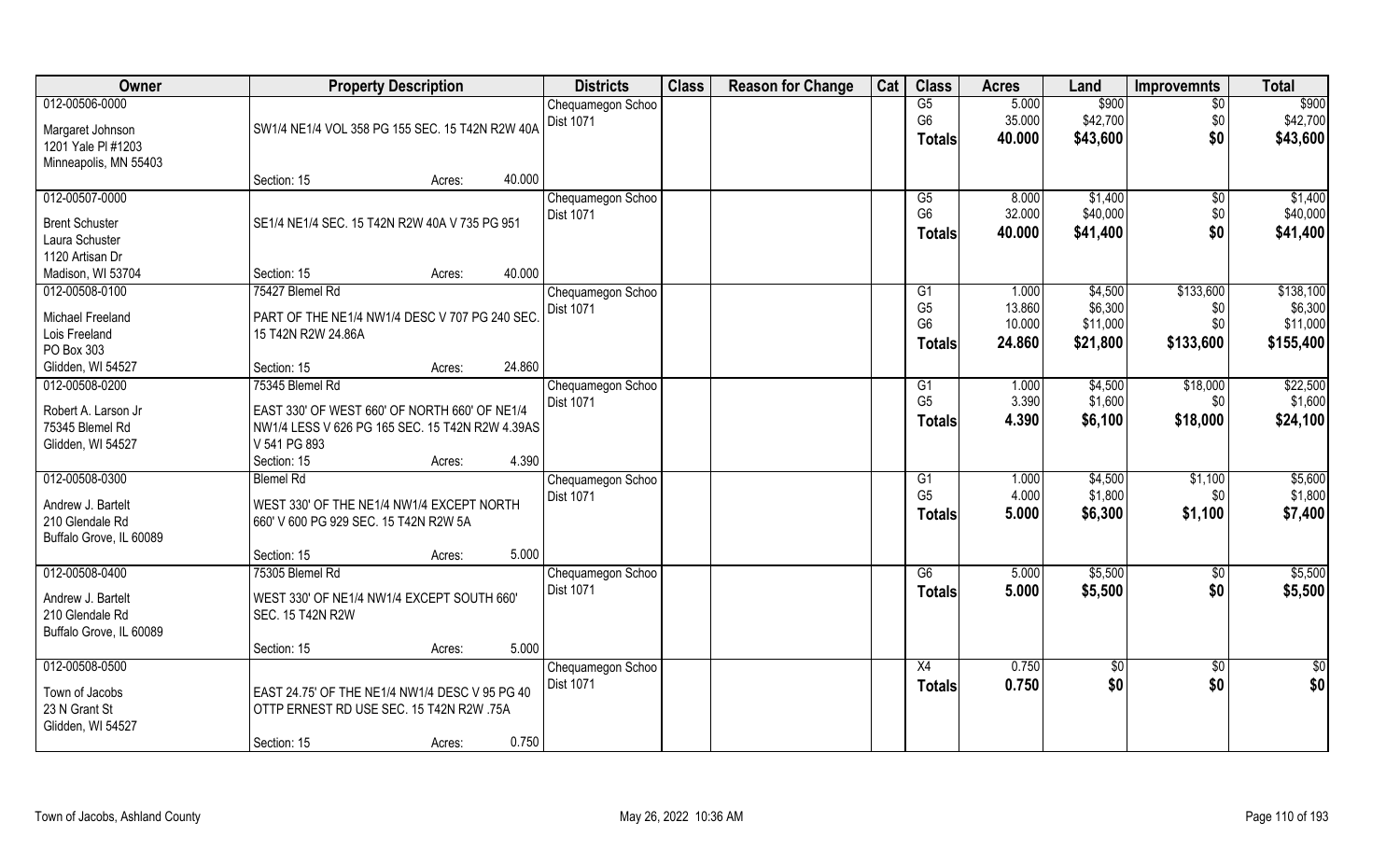| Owner                             | <b>Property Description</b>                     |                  | <b>Districts</b>                      | <b>Class</b> | <b>Reason for Change</b> | Cat | <b>Class</b>         | <b>Acres</b>   | Land               | <b>Improvemnts</b> | <b>Total</b>        |
|-----------------------------------|-------------------------------------------------|------------------|---------------------------------------|--------------|--------------------------|-----|----------------------|----------------|--------------------|--------------------|---------------------|
| 012-00509-0000                    |                                                 |                  | Chequamegon Schoo                     |              |                          |     | W <sub>6</sub>       | 40.000         | ( \$50,000)        | $\overline{30}$    | \$0                 |
| Teresa Sether et al               | NW1/4 NW1/4 V 630 PG 799 SEC. 15 T42N R2W 40A   |                  | <b>Dist 1071</b>                      |              |                          |     | <b>Totals</b>        | 40.000         | \$0                | \$0                | \$0                 |
| c/o Larry Schoch                  | 2005 CLOSED MANAGED FOREST                      |                  |                                       |              |                          |     |                      |                |                    |                    |                     |
| 1201 Ankor St                     |                                                 |                  |                                       |              |                          |     |                      |                |                    |                    |                     |
| Wausau, WI 54403                  | Section: 15                                     | 40.000<br>Acres: |                                       |              |                          |     |                      |                |                    |                    |                     |
| 012-00510-0000                    | 20512 Melvin Nelson Rd                          |                  | Chequamegon Schoo                     |              |                          |     | G1                   | 1.000          | \$4,500            | \$58,900           | \$63,400            |
| Robert Thompson                   | SW1/4 NW1/4 V 512 PG 342 SEC. 15 T42N R2W 40A   |                  | Dist 1071                             |              |                          |     | G <sub>5</sub>       | 19.000         | \$3,400            | \$0                | \$3,400             |
| Tanya Thompson                    |                                                 |                  |                                       |              |                          |     | G <sub>6</sub>       | 20.000         | \$25,000           | \$0                | \$25,000            |
| 2249 Hwy 92                       |                                                 |                  |                                       |              |                          |     | <b>Totals</b>        | 40.000         | \$32,900           | \$58,900           | \$91,800            |
| Mt Horeb, WI 53572                | Section: 15                                     | 40.000<br>Acres: |                                       |              |                          |     |                      |                |                    |                    |                     |
| 012-00511-0000                    | 20651 Otto Ernest Rd                            |                  | Chequamegon Schoo                     |              |                          |     | G1                   | 1.000          | \$4,500            | \$62,600           | \$67,100            |
|                                   |                                                 |                  | Dist 1071                             |              |                          |     | G <sub>6</sub>       | 39.000         | \$48,000           | \$0                | \$48,000            |
| Margaret Johnson<br>Allan Johnson | SE1/4 NW1/4 V 634 PG 350 SEC. 15 T42N R2W 40A   |                  |                                       |              |                          |     | <b>Totals</b>        | 40.000         | \$52,500           | \$62,600           | \$115,100           |
| 1201 Yale PI #1203                |                                                 |                  |                                       |              |                          |     |                      |                |                    |                    |                     |
| Minneapolis, MN 55403             | Section: 15                                     | 40.000<br>Acres: |                                       |              |                          |     |                      |                |                    |                    |                     |
| 012-00512-0100                    |                                                 |                  | Chequamegon Schoo                     |              |                          |     | G6                   | 22.870         | \$22,900           | \$0                | \$22,900            |
|                                   |                                                 |                  | Dist 1071                             |              |                          |     | <b>Totals</b>        | 22.870         | \$22,900           | \$0                | \$22,900            |
| Vernon O. Ernest                  | PART OF THE NE1/4 SW1/4 DESC V 552 PG 260 SEC.  |                  |                                       |              |                          |     |                      |                |                    |                    |                     |
| 20419 Otto Ernest Rd              | 15 T42N R2W 22.87A                              |                  |                                       |              |                          |     |                      |                |                    |                    |                     |
| Glidden, WI 54527                 | Section: 15                                     | 22.870<br>Acres: |                                       |              |                          |     |                      |                |                    |                    |                     |
| 012-00512-0200                    |                                                 |                  | Chequamegon Schoo                     |              |                          |     | $\overline{G6}$      | 5.330          | \$6,900            | \$0                | \$6,900             |
|                                   |                                                 |                  | <b>Dist 1071</b>                      |              |                          |     | <b>Totals</b>        | 5.330          | \$6,900            | \$0                | \$6,900             |
| Jeffery J. Ernest                 | PARCEL IN NE1/4 SW1/4 DESC V 737 PG 256 SEC. 15 |                  |                                       |              |                          |     |                      |                |                    |                    |                     |
| 20148 Otto Ernest Rd              | T42N R2W 5.33A                                  |                  |                                       |              |                          |     |                      |                |                    |                    |                     |
| Glidden, WI 54527                 |                                                 |                  |                                       |              |                          |     |                      |                |                    |                    |                     |
|                                   | Section: 15                                     | 5.330<br>Acres:  |                                       |              |                          |     |                      |                |                    |                    |                     |
| 012-00512-0300                    | 20065 Otto Ernest Rd                            |                  | Chequamegon Schoo<br><b>Dist 1071</b> |              |                          |     | G1<br>G <sub>6</sub> | 1.000<br>5.000 | \$4,500<br>\$6,300 | \$60,900<br>\$0    | \$65,400<br>\$6,300 |
| Randy L. Ernest                   | SOUTH 627' OF WEST 418' OF NE1/4 SW1/4 VOL 336  |                  |                                       |              |                          |     |                      | 6.000          |                    | \$60,900           | \$71,700            |
| 20065 Otto Ernest Rd              | PG 148 SEC. 15 T42N R2W 6A                      |                  |                                       |              |                          |     | <b>Totals</b>        |                | \$10,800           |                    |                     |
| Glidden, WI 54527                 |                                                 |                  |                                       |              |                          |     |                      |                |                    |                    |                     |
|                                   | Section: 15                                     | 6.000<br>Acres:  |                                       |              |                          |     |                      |                |                    |                    |                     |
| 012-00512-0400                    | 20419 Otto Ernest Rd                            |                  | Chequamegon Schoo                     |              |                          |     | G1                   | 1.000          | \$4,500            | \$11,100           | \$15,600            |
| Vernon O. Ernest                  | PART IN NE1/4 SW1/4 DESC IN VOL 324 PG 428 SEC  |                  | Dist 1071                             |              |                          |     | G <sub>6</sub>       | 4.800          | \$5,300            | \$0                | \$5,300             |
| 20419 Otto Ernest Rd              | 15 T42N R2W 5.8A                                |                  |                                       |              |                          |     | <b>Totals</b>        | 5.800          | \$9,800            | \$11,100           | \$20,900            |
| Glidden, WI 54527                 |                                                 |                  |                                       |              |                          |     |                      |                |                    |                    |                     |
|                                   | Section: 15                                     | 5.800<br>Acres:  |                                       |              |                          |     |                      |                |                    |                    |                     |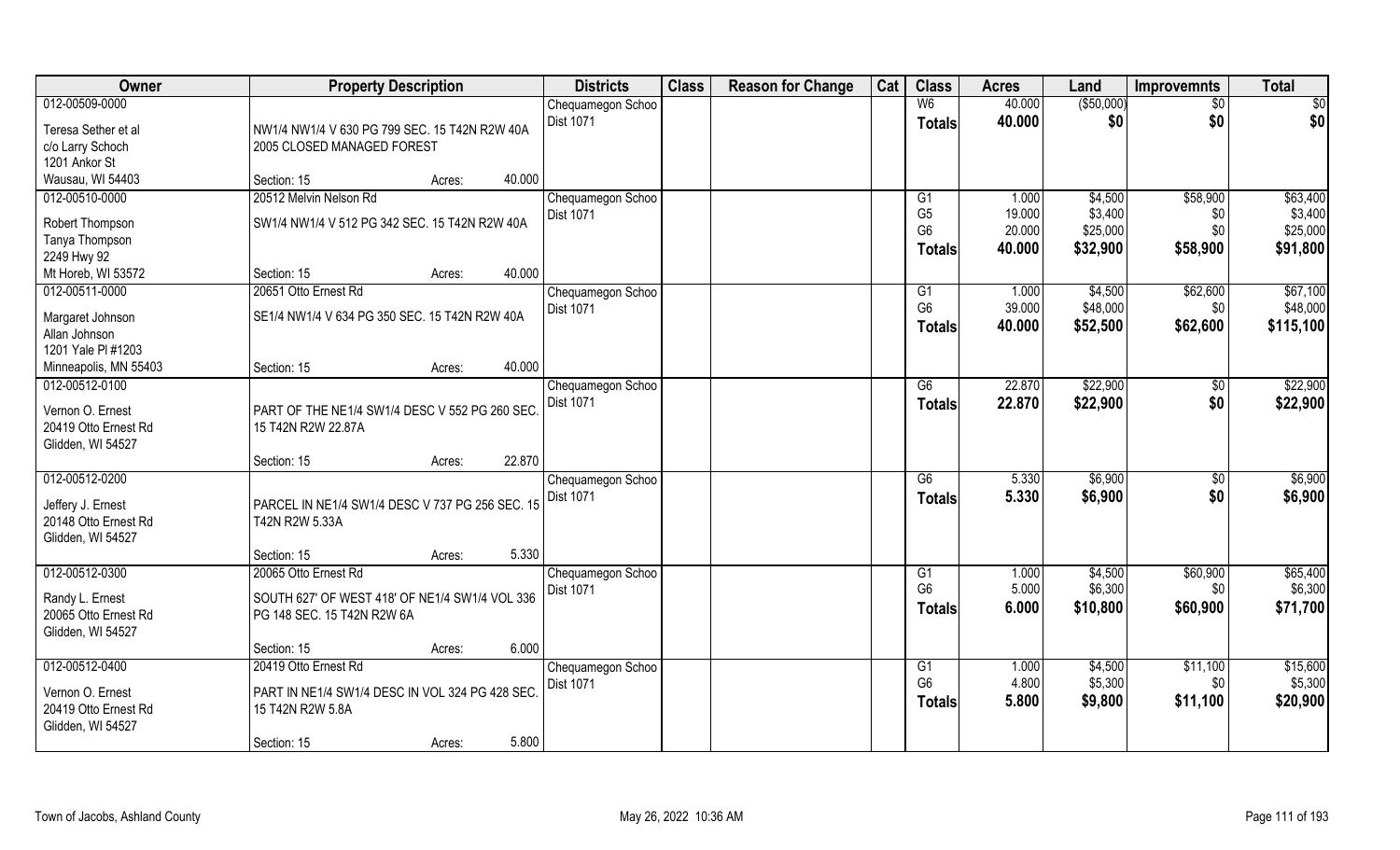| 012-00513-0000<br>20001 Otto Ernest Rd<br>G1<br>1.000<br>\$4,500<br>\$73,900<br>Chequamegon Schoo<br>G <sub>5</sub><br>9.000<br>\$2,100<br>\$2,100<br>Dist 1071<br>\$0<br>NW1/4 SW1/4 SEC. 15 T42N R2W VOL 448 PG 911<br>Timothy O'Kelly<br>G <sub>6</sub><br>26.340<br>\$36,900<br>\$0<br>Susan O'Kelly<br>\$43,500<br>\$73,900<br>36.340<br>Totals<br>3847 E Simpson Rd<br>Gilbert, AZ 85297<br>36.340<br>Section: 15<br>Acres:<br>012-00514-0100<br>\$23,100<br>Chequamegon Schoo<br>G6<br>17.740<br>$\sqrt{6}$<br>\$0<br><b>Dist 1071</b><br>17.740<br>\$23,100<br>Totals<br>N1/2 SW1/4 SW1/4 SEC. 15 T42N R2W<br>John C. Hauschild Jr<br>Jennifer A. Hauschild<br>816 E Main St<br>Waupun, WI 53963<br>17.740<br>Section: 15<br>Acres:<br>012-00514-0200<br>\$22,800<br>G6<br>17.500<br>\$0<br>Chequamegon Schoo<br>\$0<br><b>Dist 1071</b><br>\$22,800<br>17.500<br><b>Totals</b><br>S1/2 SW1/4 SW1/4 VOL 363 PG 59 SEC. 15 T42N R2W<br><b>Nanette Ernest</b><br>Randy Ernest<br>20065 Otto Ernest Rd<br>17.500<br>Glidden, WI 54527<br>Section: 15<br>Acres:<br>20080 Otto Ernest Rd<br>012-00515-0110<br>\$4,500<br>\$42,800<br>Chequamegon Schoo<br>1.000<br>G <sub>1</sub><br>G <sub>5</sub><br>1.030<br>\$500<br>Dist 1071<br>\$0<br>Donald A. Ernest<br>LOT 1 CERTIFIED SURVEY 581 PT OF SE SW SEC 15<br>2.030<br>\$5,000<br>\$42,800<br><b>Totals</b><br>20080 Otto Ernest Rd<br>T42N R2W V 686 PG 197 2.03AS<br>Glidden, WI 54527<br>2.030<br>Section: 15<br>Acres:<br>012-00515-0120<br>\$44,200<br>20148 Otto Ernest Rd<br>$\overline{G1}$<br>1.000<br>\$4,500<br>Chequamegon Schoo<br>G <sub>5</sub><br>1.840<br>\$900<br>Dist 1071<br>\$0<br>LOT 2 CERTIFIED SURVEY 581 PT SE SW SEC 15<br>Jeffery J. Ernest<br>2.840<br>\$44,200<br>\$5,400<br>Totals<br>20148 Otto Ernest Rd<br>T42N R2W V 737 PG 256 2.84AS<br>Glidden, WI 54527<br>2.840<br>Section: 15<br>Acres:<br>012-00515-0200<br>G5<br>5.000<br>\$2,300<br>Chequamegon Schoo<br>\$0<br>G <sub>6</sub><br>14.330<br>\$18,600<br>\$0<br>Dist 1071<br>PART OF SE1/4 SW1/4 DESC V 363 PG 61 & V 601 PG<br><b>Arnold Ernest</b><br>\$0<br>\$20,900<br>19.330<br><b>Totals</b><br>20232 Otto Ernest Rd<br>184 LESS V 604 PG 295 & V 684 PG 964 SEC. 15 T42N<br>R2W 19.33A<br>Glidden, WI 54527<br>19.330<br>Section: 15<br>Acres:<br>012-00515-0300<br>\$61,700<br>20232 Otto Ernest Rd<br>G1<br>1.000<br>\$4,500<br>Chequamegon Schoo<br>G <sub>6</sub><br>4.000<br>\$5,000<br><b>Dist 1071</b><br>\$0<br><b>Arnold Ernest</b><br>PART OF SE1/4 SW1/4 DESC V 291 PG 179 & V 621<br>5.000<br>\$9,500<br>\$61,700<br><b>Totals</b><br>20232 Otto Ernest Rd<br>PG 146 SEC. 15 T42N R2W 5A<br>Glidden, WI 54527 | Owner | <b>Property Description</b> |  |  | <b>Districts</b> | <b>Class</b> | <b>Reason for Change</b> | Cat | <b>Class</b> | <b>Acres</b> | Land | <b>Improvemnts</b> | <b>Total</b> |
|------------------------------------------------------------------------------------------------------------------------------------------------------------------------------------------------------------------------------------------------------------------------------------------------------------------------------------------------------------------------------------------------------------------------------------------------------------------------------------------------------------------------------------------------------------------------------------------------------------------------------------------------------------------------------------------------------------------------------------------------------------------------------------------------------------------------------------------------------------------------------------------------------------------------------------------------------------------------------------------------------------------------------------------------------------------------------------------------------------------------------------------------------------------------------------------------------------------------------------------------------------------------------------------------------------------------------------------------------------------------------------------------------------------------------------------------------------------------------------------------------------------------------------------------------------------------------------------------------------------------------------------------------------------------------------------------------------------------------------------------------------------------------------------------------------------------------------------------------------------------------------------------------------------------------------------------------------------------------------------------------------------------------------------------------------------------------------------------------------------------------------------------------------------------------------------------------------------------------------------------------------------------------------------------------------------------------------------------------------------------------------------------------------------------------------------------------------------------------------------------------------------------------------------------------------------------------------------------------------------------------------------------------------------------------------|-------|-----------------------------|--|--|------------------|--------------|--------------------------|-----|--------------|--------------|------|--------------------|--------------|
| \$36,900<br>\$117,400                                                                                                                                                                                                                                                                                                                                                                                                                                                                                                                                                                                                                                                                                                                                                                                                                                                                                                                                                                                                                                                                                                                                                                                                                                                                                                                                                                                                                                                                                                                                                                                                                                                                                                                                                                                                                                                                                                                                                                                                                                                                                                                                                                                                                                                                                                                                                                                                                                                                                                                                                                                                                                                              |       |                             |  |  |                  |              |                          |     |              |              |      |                    | \$78,400     |
|                                                                                                                                                                                                                                                                                                                                                                                                                                                                                                                                                                                                                                                                                                                                                                                                                                                                                                                                                                                                                                                                                                                                                                                                                                                                                                                                                                                                                                                                                                                                                                                                                                                                                                                                                                                                                                                                                                                                                                                                                                                                                                                                                                                                                                                                                                                                                                                                                                                                                                                                                                                                                                                                                    |       |                             |  |  |                  |              |                          |     |              |              |      |                    |              |
|                                                                                                                                                                                                                                                                                                                                                                                                                                                                                                                                                                                                                                                                                                                                                                                                                                                                                                                                                                                                                                                                                                                                                                                                                                                                                                                                                                                                                                                                                                                                                                                                                                                                                                                                                                                                                                                                                                                                                                                                                                                                                                                                                                                                                                                                                                                                                                                                                                                                                                                                                                                                                                                                                    |       |                             |  |  |                  |              |                          |     |              |              |      |                    |              |
|                                                                                                                                                                                                                                                                                                                                                                                                                                                                                                                                                                                                                                                                                                                                                                                                                                                                                                                                                                                                                                                                                                                                                                                                                                                                                                                                                                                                                                                                                                                                                                                                                                                                                                                                                                                                                                                                                                                                                                                                                                                                                                                                                                                                                                                                                                                                                                                                                                                                                                                                                                                                                                                                                    |       |                             |  |  |                  |              |                          |     |              |              |      |                    |              |
| \$23,100<br>\$23,100<br>\$22,800<br>\$22,800<br>\$47,300<br>\$500<br>\$47,800<br>\$48,700<br>\$900<br>\$49,600<br>\$2,300<br>\$18,600<br>\$20,900<br>\$66,200<br>\$5,000<br>\$71,200                                                                                                                                                                                                                                                                                                                                                                                                                                                                                                                                                                                                                                                                                                                                                                                                                                                                                                                                                                                                                                                                                                                                                                                                                                                                                                                                                                                                                                                                                                                                                                                                                                                                                                                                                                                                                                                                                                                                                                                                                                                                                                                                                                                                                                                                                                                                                                                                                                                                                               |       |                             |  |  |                  |              |                          |     |              |              |      |                    |              |
|                                                                                                                                                                                                                                                                                                                                                                                                                                                                                                                                                                                                                                                                                                                                                                                                                                                                                                                                                                                                                                                                                                                                                                                                                                                                                                                                                                                                                                                                                                                                                                                                                                                                                                                                                                                                                                                                                                                                                                                                                                                                                                                                                                                                                                                                                                                                                                                                                                                                                                                                                                                                                                                                                    |       |                             |  |  |                  |              |                          |     |              |              |      |                    |              |
|                                                                                                                                                                                                                                                                                                                                                                                                                                                                                                                                                                                                                                                                                                                                                                                                                                                                                                                                                                                                                                                                                                                                                                                                                                                                                                                                                                                                                                                                                                                                                                                                                                                                                                                                                                                                                                                                                                                                                                                                                                                                                                                                                                                                                                                                                                                                                                                                                                                                                                                                                                                                                                                                                    |       |                             |  |  |                  |              |                          |     |              |              |      |                    |              |
|                                                                                                                                                                                                                                                                                                                                                                                                                                                                                                                                                                                                                                                                                                                                                                                                                                                                                                                                                                                                                                                                                                                                                                                                                                                                                                                                                                                                                                                                                                                                                                                                                                                                                                                                                                                                                                                                                                                                                                                                                                                                                                                                                                                                                                                                                                                                                                                                                                                                                                                                                                                                                                                                                    |       |                             |  |  |                  |              |                          |     |              |              |      |                    |              |
|                                                                                                                                                                                                                                                                                                                                                                                                                                                                                                                                                                                                                                                                                                                                                                                                                                                                                                                                                                                                                                                                                                                                                                                                                                                                                                                                                                                                                                                                                                                                                                                                                                                                                                                                                                                                                                                                                                                                                                                                                                                                                                                                                                                                                                                                                                                                                                                                                                                                                                                                                                                                                                                                                    |       |                             |  |  |                  |              |                          |     |              |              |      |                    |              |
|                                                                                                                                                                                                                                                                                                                                                                                                                                                                                                                                                                                                                                                                                                                                                                                                                                                                                                                                                                                                                                                                                                                                                                                                                                                                                                                                                                                                                                                                                                                                                                                                                                                                                                                                                                                                                                                                                                                                                                                                                                                                                                                                                                                                                                                                                                                                                                                                                                                                                                                                                                                                                                                                                    |       |                             |  |  |                  |              |                          |     |              |              |      |                    |              |
|                                                                                                                                                                                                                                                                                                                                                                                                                                                                                                                                                                                                                                                                                                                                                                                                                                                                                                                                                                                                                                                                                                                                                                                                                                                                                                                                                                                                                                                                                                                                                                                                                                                                                                                                                                                                                                                                                                                                                                                                                                                                                                                                                                                                                                                                                                                                                                                                                                                                                                                                                                                                                                                                                    |       |                             |  |  |                  |              |                          |     |              |              |      |                    |              |
|                                                                                                                                                                                                                                                                                                                                                                                                                                                                                                                                                                                                                                                                                                                                                                                                                                                                                                                                                                                                                                                                                                                                                                                                                                                                                                                                                                                                                                                                                                                                                                                                                                                                                                                                                                                                                                                                                                                                                                                                                                                                                                                                                                                                                                                                                                                                                                                                                                                                                                                                                                                                                                                                                    |       |                             |  |  |                  |              |                          |     |              |              |      |                    |              |
|                                                                                                                                                                                                                                                                                                                                                                                                                                                                                                                                                                                                                                                                                                                                                                                                                                                                                                                                                                                                                                                                                                                                                                                                                                                                                                                                                                                                                                                                                                                                                                                                                                                                                                                                                                                                                                                                                                                                                                                                                                                                                                                                                                                                                                                                                                                                                                                                                                                                                                                                                                                                                                                                                    |       |                             |  |  |                  |              |                          |     |              |              |      |                    |              |
|                                                                                                                                                                                                                                                                                                                                                                                                                                                                                                                                                                                                                                                                                                                                                                                                                                                                                                                                                                                                                                                                                                                                                                                                                                                                                                                                                                                                                                                                                                                                                                                                                                                                                                                                                                                                                                                                                                                                                                                                                                                                                                                                                                                                                                                                                                                                                                                                                                                                                                                                                                                                                                                                                    |       |                             |  |  |                  |              |                          |     |              |              |      |                    |              |
|                                                                                                                                                                                                                                                                                                                                                                                                                                                                                                                                                                                                                                                                                                                                                                                                                                                                                                                                                                                                                                                                                                                                                                                                                                                                                                                                                                                                                                                                                                                                                                                                                                                                                                                                                                                                                                                                                                                                                                                                                                                                                                                                                                                                                                                                                                                                                                                                                                                                                                                                                                                                                                                                                    |       |                             |  |  |                  |              |                          |     |              |              |      |                    |              |
|                                                                                                                                                                                                                                                                                                                                                                                                                                                                                                                                                                                                                                                                                                                                                                                                                                                                                                                                                                                                                                                                                                                                                                                                                                                                                                                                                                                                                                                                                                                                                                                                                                                                                                                                                                                                                                                                                                                                                                                                                                                                                                                                                                                                                                                                                                                                                                                                                                                                                                                                                                                                                                                                                    |       |                             |  |  |                  |              |                          |     |              |              |      |                    |              |
|                                                                                                                                                                                                                                                                                                                                                                                                                                                                                                                                                                                                                                                                                                                                                                                                                                                                                                                                                                                                                                                                                                                                                                                                                                                                                                                                                                                                                                                                                                                                                                                                                                                                                                                                                                                                                                                                                                                                                                                                                                                                                                                                                                                                                                                                                                                                                                                                                                                                                                                                                                                                                                                                                    |       |                             |  |  |                  |              |                          |     |              |              |      |                    |              |
|                                                                                                                                                                                                                                                                                                                                                                                                                                                                                                                                                                                                                                                                                                                                                                                                                                                                                                                                                                                                                                                                                                                                                                                                                                                                                                                                                                                                                                                                                                                                                                                                                                                                                                                                                                                                                                                                                                                                                                                                                                                                                                                                                                                                                                                                                                                                                                                                                                                                                                                                                                                                                                                                                    |       |                             |  |  |                  |              |                          |     |              |              |      |                    |              |
|                                                                                                                                                                                                                                                                                                                                                                                                                                                                                                                                                                                                                                                                                                                                                                                                                                                                                                                                                                                                                                                                                                                                                                                                                                                                                                                                                                                                                                                                                                                                                                                                                                                                                                                                                                                                                                                                                                                                                                                                                                                                                                                                                                                                                                                                                                                                                                                                                                                                                                                                                                                                                                                                                    |       |                             |  |  |                  |              |                          |     |              |              |      |                    |              |
|                                                                                                                                                                                                                                                                                                                                                                                                                                                                                                                                                                                                                                                                                                                                                                                                                                                                                                                                                                                                                                                                                                                                                                                                                                                                                                                                                                                                                                                                                                                                                                                                                                                                                                                                                                                                                                                                                                                                                                                                                                                                                                                                                                                                                                                                                                                                                                                                                                                                                                                                                                                                                                                                                    |       |                             |  |  |                  |              |                          |     |              |              |      |                    |              |
|                                                                                                                                                                                                                                                                                                                                                                                                                                                                                                                                                                                                                                                                                                                                                                                                                                                                                                                                                                                                                                                                                                                                                                                                                                                                                                                                                                                                                                                                                                                                                                                                                                                                                                                                                                                                                                                                                                                                                                                                                                                                                                                                                                                                                                                                                                                                                                                                                                                                                                                                                                                                                                                                                    |       |                             |  |  |                  |              |                          |     |              |              |      |                    |              |
|                                                                                                                                                                                                                                                                                                                                                                                                                                                                                                                                                                                                                                                                                                                                                                                                                                                                                                                                                                                                                                                                                                                                                                                                                                                                                                                                                                                                                                                                                                                                                                                                                                                                                                                                                                                                                                                                                                                                                                                                                                                                                                                                                                                                                                                                                                                                                                                                                                                                                                                                                                                                                                                                                    |       |                             |  |  |                  |              |                          |     |              |              |      |                    |              |
|                                                                                                                                                                                                                                                                                                                                                                                                                                                                                                                                                                                                                                                                                                                                                                                                                                                                                                                                                                                                                                                                                                                                                                                                                                                                                                                                                                                                                                                                                                                                                                                                                                                                                                                                                                                                                                                                                                                                                                                                                                                                                                                                                                                                                                                                                                                                                                                                                                                                                                                                                                                                                                                                                    |       |                             |  |  |                  |              |                          |     |              |              |      |                    |              |
|                                                                                                                                                                                                                                                                                                                                                                                                                                                                                                                                                                                                                                                                                                                                                                                                                                                                                                                                                                                                                                                                                                                                                                                                                                                                                                                                                                                                                                                                                                                                                                                                                                                                                                                                                                                                                                                                                                                                                                                                                                                                                                                                                                                                                                                                                                                                                                                                                                                                                                                                                                                                                                                                                    |       |                             |  |  |                  |              |                          |     |              |              |      |                    |              |
|                                                                                                                                                                                                                                                                                                                                                                                                                                                                                                                                                                                                                                                                                                                                                                                                                                                                                                                                                                                                                                                                                                                                                                                                                                                                                                                                                                                                                                                                                                                                                                                                                                                                                                                                                                                                                                                                                                                                                                                                                                                                                                                                                                                                                                                                                                                                                                                                                                                                                                                                                                                                                                                                                    |       |                             |  |  |                  |              |                          |     |              |              |      |                    |              |
|                                                                                                                                                                                                                                                                                                                                                                                                                                                                                                                                                                                                                                                                                                                                                                                                                                                                                                                                                                                                                                                                                                                                                                                                                                                                                                                                                                                                                                                                                                                                                                                                                                                                                                                                                                                                                                                                                                                                                                                                                                                                                                                                                                                                                                                                                                                                                                                                                                                                                                                                                                                                                                                                                    |       |                             |  |  |                  |              |                          |     |              |              |      |                    |              |
|                                                                                                                                                                                                                                                                                                                                                                                                                                                                                                                                                                                                                                                                                                                                                                                                                                                                                                                                                                                                                                                                                                                                                                                                                                                                                                                                                                                                                                                                                                                                                                                                                                                                                                                                                                                                                                                                                                                                                                                                                                                                                                                                                                                                                                                                                                                                                                                                                                                                                                                                                                                                                                                                                    |       |                             |  |  |                  |              |                          |     |              |              |      |                    |              |
|                                                                                                                                                                                                                                                                                                                                                                                                                                                                                                                                                                                                                                                                                                                                                                                                                                                                                                                                                                                                                                                                                                                                                                                                                                                                                                                                                                                                                                                                                                                                                                                                                                                                                                                                                                                                                                                                                                                                                                                                                                                                                                                                                                                                                                                                                                                                                                                                                                                                                                                                                                                                                                                                                    |       |                             |  |  |                  |              |                          |     |              |              |      |                    |              |
|                                                                                                                                                                                                                                                                                                                                                                                                                                                                                                                                                                                                                                                                                                                                                                                                                                                                                                                                                                                                                                                                                                                                                                                                                                                                                                                                                                                                                                                                                                                                                                                                                                                                                                                                                                                                                                                                                                                                                                                                                                                                                                                                                                                                                                                                                                                                                                                                                                                                                                                                                                                                                                                                                    |       |                             |  |  |                  |              |                          |     |              |              |      |                    |              |
|                                                                                                                                                                                                                                                                                                                                                                                                                                                                                                                                                                                                                                                                                                                                                                                                                                                                                                                                                                                                                                                                                                                                                                                                                                                                                                                                                                                                                                                                                                                                                                                                                                                                                                                                                                                                                                                                                                                                                                                                                                                                                                                                                                                                                                                                                                                                                                                                                                                                                                                                                                                                                                                                                    |       |                             |  |  |                  |              |                          |     |              |              |      |                    |              |
|                                                                                                                                                                                                                                                                                                                                                                                                                                                                                                                                                                                                                                                                                                                                                                                                                                                                                                                                                                                                                                                                                                                                                                                                                                                                                                                                                                                                                                                                                                                                                                                                                                                                                                                                                                                                                                                                                                                                                                                                                                                                                                                                                                                                                                                                                                                                                                                                                                                                                                                                                                                                                                                                                    |       |                             |  |  |                  |              |                          |     |              |              |      |                    |              |
|                                                                                                                                                                                                                                                                                                                                                                                                                                                                                                                                                                                                                                                                                                                                                                                                                                                                                                                                                                                                                                                                                                                                                                                                                                                                                                                                                                                                                                                                                                                                                                                                                                                                                                                                                                                                                                                                                                                                                                                                                                                                                                                                                                                                                                                                                                                                                                                                                                                                                                                                                                                                                                                                                    |       |                             |  |  |                  |              |                          |     |              |              |      |                    |              |
|                                                                                                                                                                                                                                                                                                                                                                                                                                                                                                                                                                                                                                                                                                                                                                                                                                                                                                                                                                                                                                                                                                                                                                                                                                                                                                                                                                                                                                                                                                                                                                                                                                                                                                                                                                                                                                                                                                                                                                                                                                                                                                                                                                                                                                                                                                                                                                                                                                                                                                                                                                                                                                                                                    |       |                             |  |  |                  |              |                          |     |              |              |      |                    |              |
|                                                                                                                                                                                                                                                                                                                                                                                                                                                                                                                                                                                                                                                                                                                                                                                                                                                                                                                                                                                                                                                                                                                                                                                                                                                                                                                                                                                                                                                                                                                                                                                                                                                                                                                                                                                                                                                                                                                                                                                                                                                                                                                                                                                                                                                                                                                                                                                                                                                                                                                                                                                                                                                                                    |       |                             |  |  |                  |              |                          |     |              |              |      |                    |              |
|                                                                                                                                                                                                                                                                                                                                                                                                                                                                                                                                                                                                                                                                                                                                                                                                                                                                                                                                                                                                                                                                                                                                                                                                                                                                                                                                                                                                                                                                                                                                                                                                                                                                                                                                                                                                                                                                                                                                                                                                                                                                                                                                                                                                                                                                                                                                                                                                                                                                                                                                                                                                                                                                                    |       |                             |  |  |                  |              |                          |     |              |              |      |                    |              |
|                                                                                                                                                                                                                                                                                                                                                                                                                                                                                                                                                                                                                                                                                                                                                                                                                                                                                                                                                                                                                                                                                                                                                                                                                                                                                                                                                                                                                                                                                                                                                                                                                                                                                                                                                                                                                                                                                                                                                                                                                                                                                                                                                                                                                                                                                                                                                                                                                                                                                                                                                                                                                                                                                    |       |                             |  |  |                  |              |                          |     |              |              |      |                    |              |
| 5.000<br>Section: 15<br>Acres:                                                                                                                                                                                                                                                                                                                                                                                                                                                                                                                                                                                                                                                                                                                                                                                                                                                                                                                                                                                                                                                                                                                                                                                                                                                                                                                                                                                                                                                                                                                                                                                                                                                                                                                                                                                                                                                                                                                                                                                                                                                                                                                                                                                                                                                                                                                                                                                                                                                                                                                                                                                                                                                     |       |                             |  |  |                  |              |                          |     |              |              |      |                    |              |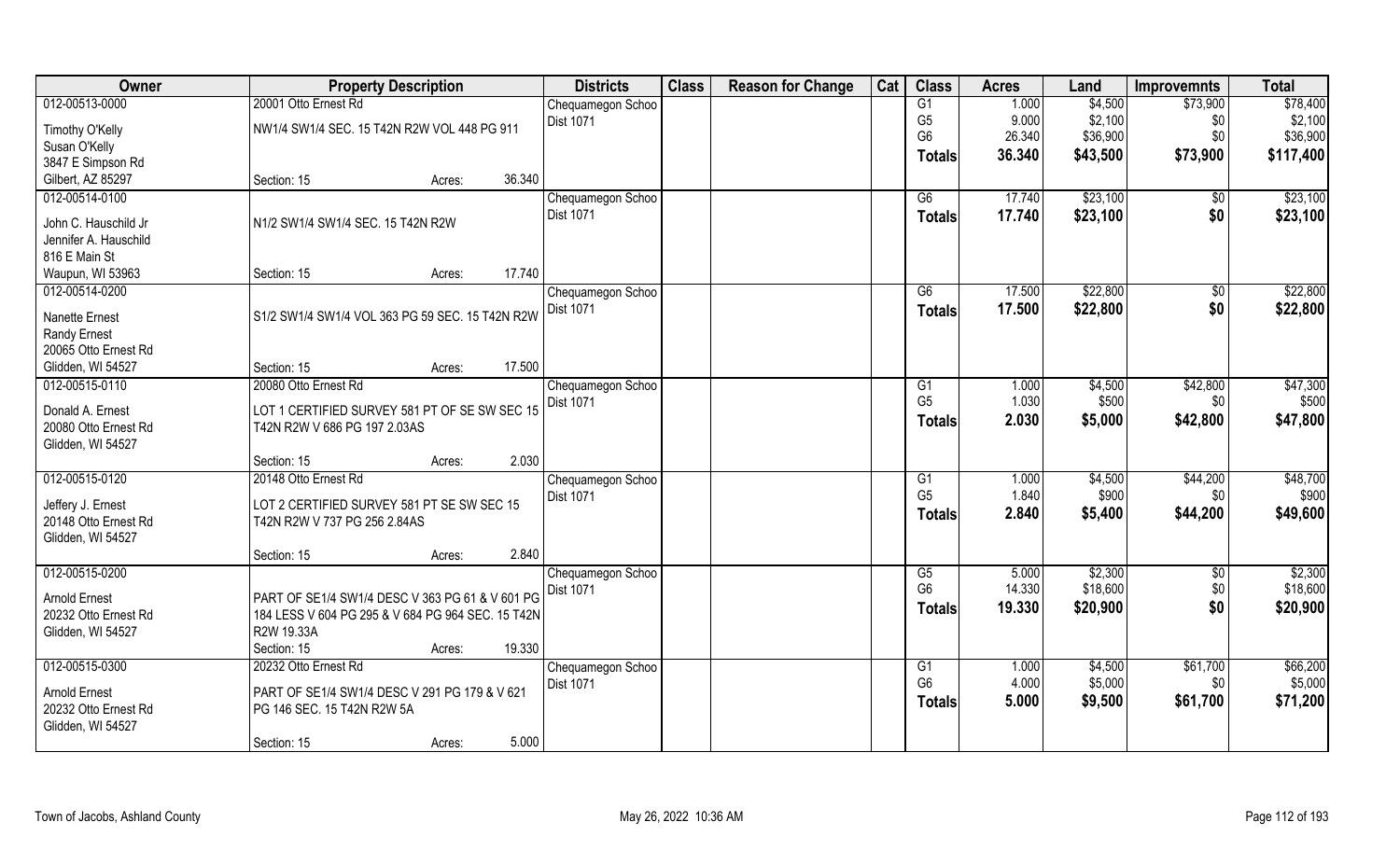| Owner                                                | <b>Property Description</b>                                                         |        |        | <b>Districts</b>               | <b>Class</b> | <b>Reason for Change</b> | Cat | <b>Class</b>   | <b>Acres</b>     | Land                 | <b>Improvemnts</b> | <b>Total</b>         |
|------------------------------------------------------|-------------------------------------------------------------------------------------|--------|--------|--------------------------------|--------------|--------------------------|-----|----------------|------------------|----------------------|--------------------|----------------------|
| 012-00515-0400                                       |                                                                                     |        |        | Chequamegon Schoo              |              |                          |     | G6             | 10.570           | \$13,700             | $\sqrt{$0}$        | \$13,700             |
| Pamela J. Wayerski<br>PO Box 421<br>Plover, WI 54467 | PART OF SE1/4 SW1/4 DESC IN DOC #358020 WITH<br>EASEMENT SEC. 15 T42N R2W           |        |        | Dist 1071                      |              |                          |     | <b>Totals</b>  | 10.570           | \$13,700             | \$0                | \$13,700             |
|                                                      | Section: 15                                                                         | Acres: | 10.570 |                                |              |                          |     |                |                  |                      |                    |                      |
| 012-00516-0000<br>Kristoffer C. Toney                | NE1/4 SE1/4 SEC. 15 T42N R2W                                                        |        |        | Chequamegon Schoo<br>Dist 1071 |              |                          |     | G6<br>Totals   | 40.000<br>40.000 | \$56,000<br>\$56,000 | \$0<br>\$0         | \$56,000<br>\$56,000 |
| W294 Lincoln St<br>Fremont, WI 54940                 |                                                                                     |        |        |                                |              |                          |     |                |                  |                      |                    |                      |
|                                                      | Section: 15                                                                         | Acres: | 40.000 |                                |              |                          |     |                |                  |                      |                    |                      |
| 012-00517-0000                                       | 20346 Otto Ernest Rd                                                                |        |        | Chequamegon Schoo              |              |                          |     | W <sub>6</sub> | 40.000           | ( \$50,000)          | \$0                | $\sqrt{50}$          |
| Patrick Tighe<br>Shelley Tighe<br>N11033 Center Dr   | NW1/4 SE1/4 AS DESC DOC # 341953 SEC. 15 T42N<br>R2W 40A 2005 CLOSED MANAGED FOREST |        |        | Dist 1071                      |              |                          |     | <b>Totals</b>  | 40.000           | \$0                  | \$0                | \$0                  |
| Brownsville, WI 53006                                | Section: 15                                                                         | Acres: | 40.000 |                                |              |                          |     |                |                  |                      |                    |                      |
| 012-00518-0100                                       | 20178 Lucas Rd                                                                      |        |        | Chequamegon Schoo              |              |                          |     | G1             | 1.000            | \$4,500              | \$34,500           | \$39,000             |
|                                                      |                                                                                     |        |        | <b>Dist 1071</b>               |              |                          |     | G <sub>5</sub> | 9.000            | \$1,600              | \$0                | \$1,600              |
| Dennis T. Thieme                                     | N1/2 SW1/4 SE1/4 SEC. 15 T42N R2W                                                   |        |        |                                |              |                          |     | G <sub>6</sub> | 10.000           | \$14,000             | \$0                | \$14,000             |
| Colleen J. Thieme                                    |                                                                                     |        |        |                                |              |                          |     | <b>Totals</b>  | 20.000           | \$20,100             | \$34,500           | \$54,600             |
| 8344 Chara Dr                                        |                                                                                     |        |        |                                |              |                          |     |                |                  |                      |                    |                      |
| Burlington, WI 53105                                 | Section: 15                                                                         | Acres: | 20.000 |                                |              |                          |     |                |                  |                      |                    |                      |
| 012-00518-0200                                       | 20104 Lucas Rd                                                                      |        |        | Chequamegon Schoo              |              |                          |     | G1             | 1.000            | \$4,500              | \$4,000            | \$8,500              |
| <b>Richard Hewitt</b>                                | S1/2 SW1/4 SE1/4 VOL 467 PG 512 SEC. 15 T42N R2W                                    |        |        | Dist 1071                      |              |                          |     | G <sub>6</sub> | 19.000           | \$20,900             | \$0                | \$20,900             |
| 7615 Hwy V                                           | 20A                                                                                 |        |        |                                |              |                          |     | <b>Totals</b>  | 20.000           | \$25,400             | \$4,000            | \$29,400             |
| Caledonia, WI 53108                                  |                                                                                     |        |        |                                |              |                          |     |                |                  |                      |                    |                      |
|                                                      | Section: 15                                                                         | Acres: | 20.000 |                                |              |                          |     |                |                  |                      |                    |                      |
| 012-00519-0000                                       | 20205 Kempf Rd                                                                      |        |        | Chequamegon Schoo              |              |                          |     | G1             | 1.000            | \$4,500              | \$17,500           | \$22,000             |
| Peter Kempf                                          | SE1/4 SE1/4 VOL 515 PG 605 SEC. 15 T42N R2W 40A                                     |        |        | Dist 1071                      |              |                          |     | G <sub>5</sub> | 20.000           | \$4,500              | \$0                | \$4,500              |
| Christopher Kempf                                    |                                                                                     |        |        |                                |              |                          |     | G <sub>6</sub> | 19.000           | \$23,800             | \$0                | \$23,800             |
| 20205 Kempf Rd                                       |                                                                                     |        |        |                                |              |                          |     | <b>Totals</b>  | 40.000           | \$32,800             | \$17,500           | \$50,300             |
| Glidden, WI 54527                                    | Section: 15                                                                         | Acres: | 40.000 |                                |              |                          |     |                |                  |                      |                    |                      |
| 012-00520-0000                                       |                                                                                     |        |        | Chequamegon Schoo              |              |                          |     | G6             | 38.000           | \$38,000             | $\sqrt{$0}$        | \$38,000             |
|                                                      |                                                                                     |        |        | Dist 1071                      |              |                          |     | <b>Totals</b>  | 38.000           | \$38,000             | \$0                | \$38,000             |
| Paul Schlottke                                       | GOVT LOT 1 VOL 429 PG 170 SEC. 22 T42N R2W 38A                                      |        |        |                                |              |                          |     |                |                  |                      |                    |                      |
| Susan Schlottke                                      |                                                                                     |        |        |                                |              |                          |     |                |                  |                      |                    |                      |
| W219 S7290 Crowbar Dr                                |                                                                                     |        |        |                                |              |                          |     |                |                  |                      |                    |                      |
| Muskego, WI 53150                                    | Section: 22                                                                         | Acres: | 38.000 |                                |              |                          |     |                |                  |                      |                    |                      |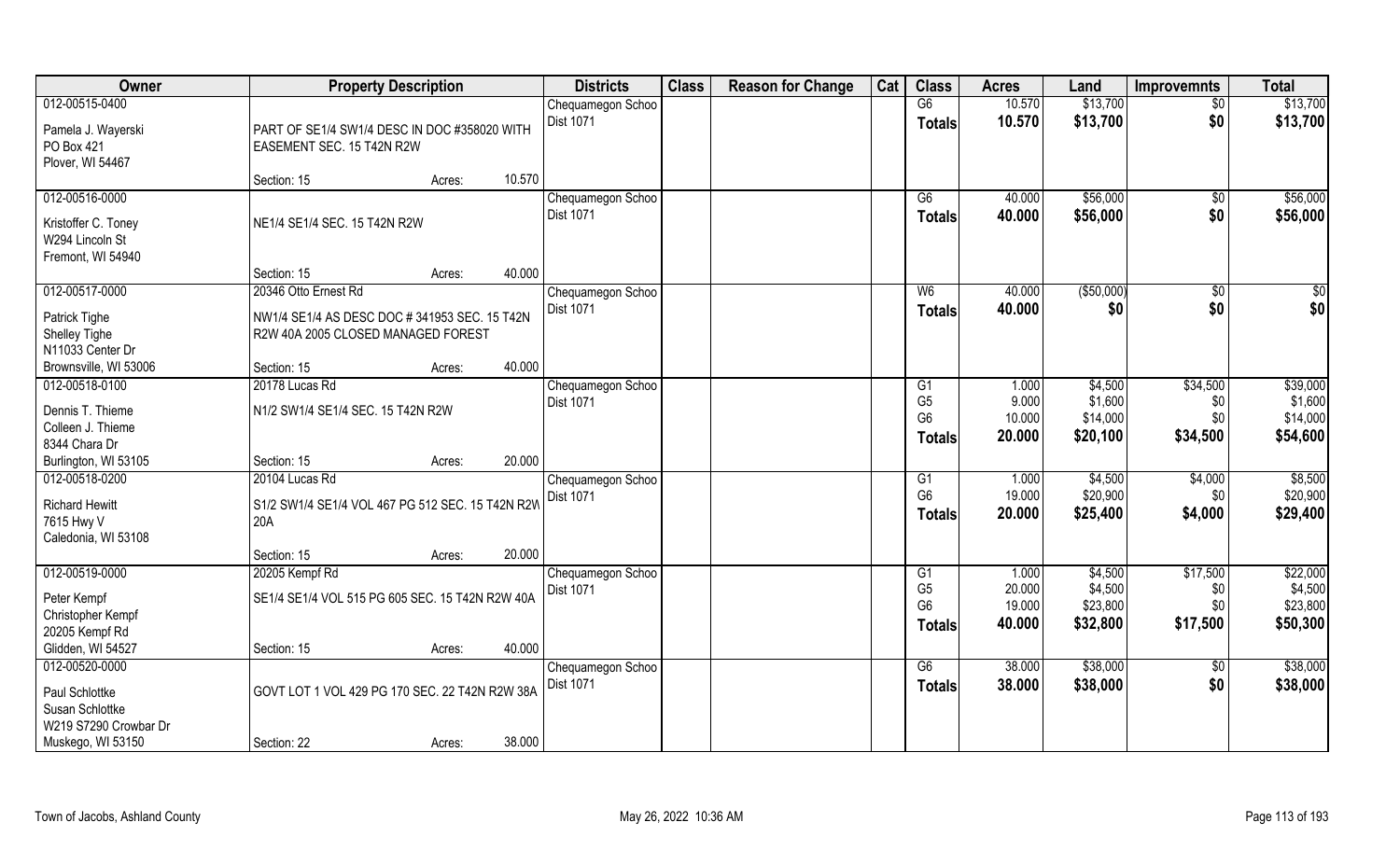| Owner                              | <b>Property Description</b>                      | <b>Districts</b>  | <b>Class</b> | <b>Reason for Change</b> | Cat | <b>Class</b>   | <b>Acres</b> | Land     | <b>Improvemnts</b> | <b>Total</b> |
|------------------------------------|--------------------------------------------------|-------------------|--------------|--------------------------|-----|----------------|--------------|----------|--------------------|--------------|
| 012-00521-0100                     | 19825 Kempf Rd                                   | Chequamegon Schoo |              |                          |     | G1             | 1.000        | \$4,500  | \$6,100            | \$10,600     |
| Gerald Kempf                       | NE1/4 NE1/4 LESS V 270 PG 608 & V 367 PG 535 SEC | Dist 1071         |              |                          |     | G <sub>5</sub> | 20.000       | \$4,500  | \$0                | \$4,500      |
| 647 Park St                        | 22 T42N R2W                                      |                   |              |                          |     | G <sub>6</sub> | 17.950       | \$22,400 | \$0                | \$22,400     |
| Glidden, WI 54527                  |                                                  |                   |              |                          |     | <b>Totals</b>  | 38.950       | \$31,400 | \$6,100            | \$37,500     |
|                                    | 38.950<br>Section: 22<br>Acres:                  |                   |              |                          |     |                |              |          |                    |              |
| 012-00521-0200                     | 19767 Kempf Rd                                   | Chequamegon Schoo |              |                          |     | G1             | 1.050        | \$4,700  | \$30,000           | \$34,700     |
| Joel Broge                         | PARCEL IN SE CORNER OF NE1/4 NE1/4 DESC IN V     | Dist 1071         |              |                          |     | <b>Totals</b>  | 1.050        | \$4,700  | \$30,000           | \$34,700     |
| Cari M. Broge                      | 706 PG 504 SEC. 22 T42N R2W 1.05A                |                   |              |                          |     |                |              |          |                    |              |
| 19767 Kempf Rd                     |                                                  |                   |              |                          |     |                |              |          |                    |              |
| Glidden, WI 54527                  | 1.050<br>Section: 22<br>Acres:                   |                   |              |                          |     |                |              |          |                    |              |
| 012-00522-0000                     |                                                  | Chequamegon Schoo |              |                          |     | G6             | 40.000       | \$52,000 | \$0                | \$52,000     |
| Albert Gudgeon                     | NW1/4 NE1/4 SEC. 22 T42N R2W 40A V 462 PG 280    | Dist 1071         |              |                          |     | <b>Totals</b>  | 40.000       | \$52,000 | \$0                | \$52,000     |
| Esperonza Gudgeon                  |                                                  |                   |              |                          |     |                |              |          |                    |              |
| 3597 Newport Dr                    |                                                  |                   |              |                          |     |                |              |          |                    |              |
| Island Lake, IL 60042              | 40.000<br>Section: 22<br>Acres:                  |                   |              |                          |     |                |              |          |                    |              |
| 012-00523-0000                     |                                                  | Chequamegon Schoo |              |                          |     | G6             | 40.000       | \$44,000 | $\sqrt[6]{3}$      | \$44,000     |
| Daniel A. Brice                    | SW1/4 NE1/4 WITH EASEMENT SEC. 22 T42N R2W       | Dist 1071         |              |                          |     | <b>Totals</b>  | 40.000       | \$44,000 | \$0                | \$44,000     |
| Jodie M. Brice                     |                                                  |                   |              |                          |     |                |              |          |                    |              |
| 19485 Kempf Rd                     |                                                  |                   |              |                          |     |                |              |          |                    |              |
| Glidden, WI 54527                  | 40.000<br>Section: 22<br>Acres:                  |                   |              |                          |     |                |              |          |                    |              |
| 012-00524-0000                     | 19549 Kempf Rd                                   | Chequamegon Schoo |              |                          |     | G1             | 1.000        | \$4,500  | \$80,800           | \$85,300     |
|                                    | SE1/4 NE1/4 SEC. 22 T42N R2W 40A V 697 PG 51     | <b>Dist 1071</b>  |              |                          |     | G <sub>5</sub> | 20.000       | \$4,500  | \$0                | \$4,500      |
| Thomas Aartila<br>Keila F. Aartila |                                                  |                   |              |                          |     | G <sub>6</sub> | 19.000       | \$23,800 | \$0                | \$23,800     |
| PO Box 222                         |                                                  |                   |              |                          |     | Totals         | 40.000       | \$32,800 | \$80,800           | \$113,600    |
| Glidden, WI 54527                  | 40.000<br>Section: 22<br>Acres:                  |                   |              |                          |     |                |              |          |                    |              |
| 012-00525-0000                     |                                                  | Chequamegon Schoo |              |                          |     | G5             | 10.000       | \$1,800  | \$0                | \$1,800      |
|                                    |                                                  | Dist 1071         |              |                          |     | G <sub>6</sub> | 30.000       | \$30,000 | \$0                | \$30,000     |
| <b>Richard Hewitt</b>              | NE1/4 NW1/4 VOL 467 PG 512 SEC. 22 T42N R2W 40A  |                   |              |                          |     | <b>Totals</b>  | 40.000       | \$31,800 | \$0                | \$31,800     |
| 7615 Hwy V<br>Caledonia, WI 53108  |                                                  |                   |              |                          |     |                |              |          |                    |              |
|                                    | 40.000<br>Section: 22<br>Acres:                  |                   |              |                          |     |                |              |          |                    |              |
| 012-00526-0000                     |                                                  | Chequamegon Schoo |              |                          |     | G5             | 10.000       | \$4,500  | $\sqrt{$0}$        | \$4,500      |
|                                    |                                                  | Dist 1071         |              |                          |     | G <sub>6</sub> | 30.000       | \$30,000 | \$0                | \$30,000     |
| Michael J. Schlottke et al         | NW1/4 NW1/4 SEC. 22 T42N R2W LIFE ESTATE         |                   |              |                          |     | <b>Totals</b>  | 40.000       | \$34,500 | \$0                | \$34,500     |
| 26 Knox Blvd                       | MICHAEL H. & BARBARA SCHLOTTKE                   |                   |              |                          |     |                |              |          |                    |              |
| Marlton, NJ 08053                  | 40.000                                           |                   |              |                          |     |                |              |          |                    |              |
|                                    | Section: 22<br>Acres:                            |                   |              |                          |     |                |              |          |                    |              |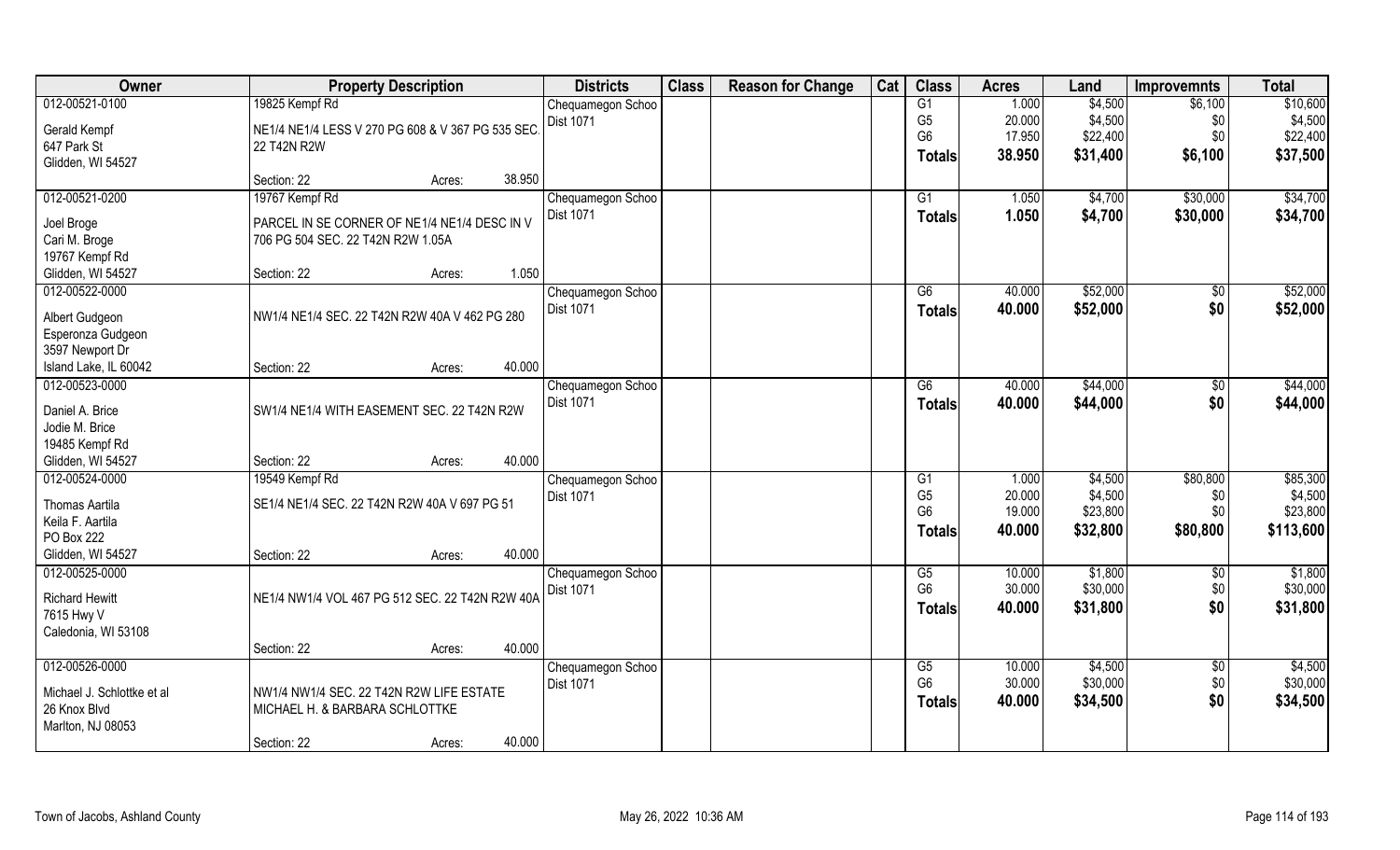| Owner                                    | <b>Property Description</b>                     |        |        | <b>Districts</b>                  | <b>Class</b> | <b>Reason for Change</b> | Cat | <b>Class</b>         | <b>Acres</b>    | Land                | <b>Improvemnts</b> | <b>Total</b>         |
|------------------------------------------|-------------------------------------------------|--------|--------|-----------------------------------|--------------|--------------------------|-----|----------------------|-----------------|---------------------|--------------------|----------------------|
| 012-00527-0000                           |                                                 |        |        | Chequamegon Schoo                 |              |                          |     | $\overline{G6}$      | 40.000          | \$52,000            | $\overline{50}$    | \$52,000             |
| Paul Schlottke                           | SW1/4 NW1/4 VOL 429 PG 170 SEC. 22 T42N R2W 40A |        |        | Dist 1071                         |              |                          |     | <b>Totals</b>        | 40.000          | \$52,000            | \$0                | \$52,000             |
| Susan Schlottke                          |                                                 |        |        |                                   |              |                          |     |                      |                 |                     |                    |                      |
| W219 S7290 Crowbar Dr                    |                                                 |        |        |                                   |              |                          |     |                      |                 |                     |                    |                      |
| Muskego, WI 53150                        | Section: 22                                     | Acres: | 40.000 |                                   |              |                          |     |                      |                 |                     |                    |                      |
| 012-00528-0000                           |                                                 |        |        | Chequamegon Schoo                 |              |                          |     | G6                   | 40.000          | \$40,000            | \$0                | \$40,000             |
| Daniel A. Brice                          | SE1/4 NW1/4 WITH EASEMENT SEC. 22 T42N R2W      |        |        | <b>Dist 1071</b>                  |              |                          |     | <b>Totals</b>        | 40.000          | \$40,000            | \$0                | \$40,000             |
| Jodie M. Brice                           |                                                 |        |        |                                   |              |                          |     |                      |                 |                     |                    |                      |
| 19485 Kempf Rd                           |                                                 |        |        |                                   |              |                          |     |                      |                 |                     |                    |                      |
| Glidden, WI 54527                        | Section: 22                                     | Acres: | 40.000 |                                   |              |                          |     |                      |                 |                     |                    |                      |
| 012-00529-0000                           |                                                 |        |        | Chequamegon Schoo                 |              |                          |     | G6                   | 40.000          | \$52,000            | $\overline{50}$    | \$52,000             |
|                                          |                                                 |        |        | Dist 1071                         |              |                          |     | <b>Totals</b>        | 40.000          | \$52,000            | \$0                | \$52,000             |
| Paul Schlottke<br>Susan Schlottke        | NE1/4 SW1/4 VOL 429 PG 170 SEC. 22 T42N R2W 40A |        |        |                                   |              |                          |     |                      |                 |                     |                    |                      |
| W219 S7290 Crowbar Dr                    |                                                 |        |        |                                   |              |                          |     |                      |                 |                     |                    |                      |
| Muskego, WI 53150                        | Section: 22                                     | Acres: | 40.000 |                                   |              |                          |     |                      |                 |                     |                    |                      |
| 012-00530-0000                           |                                                 |        |        | Chequamegon Schoo                 |              |                          |     | G5                   | 5.000           | \$1,200             | \$0                | \$1,200              |
|                                          |                                                 |        |        | Dist 1071                         |              |                          |     | G <sub>6</sub>       | 35.000          | \$35,000            | \$0                | \$35,000             |
| Paul Schlottke                           | NW1/4 SW1/4 VOL 429 PG 170 SEC. 22 T42N R2W 40A |        |        |                                   |              |                          |     | <b>Totals</b>        | 40.000          | \$36,200            | \$0                | \$36,200             |
| Susan Schlottke<br>W219 S7290 Crowbar Dr |                                                 |        |        |                                   |              |                          |     |                      |                 |                     |                    |                      |
| Muskego, WI 53150                        | Section: 22                                     | Acres: | 40.000 |                                   |              |                          |     |                      |                 |                     |                    |                      |
| 012-00531-0000                           |                                                 |        |        | Chequamegon Schoo                 |              |                          |     | $\overline{G6}$      | 40.000          | \$44,000            | \$0                | \$44,000             |
|                                          |                                                 |        |        | Dist 1071                         |              |                          |     | <b>Totals</b>        | 40.000          | \$44,000            | \$0                | \$44,000             |
| Paul Schlottke                           | SE1/4 SW1/4 VOL 429 PG 170 SEC. 22 T42N R2W 40A |        |        |                                   |              |                          |     |                      |                 |                     |                    |                      |
| Susan Schlottke                          |                                                 |        |        |                                   |              |                          |     |                      |                 |                     |                    |                      |
| W219 S7290 Crowbar Dr                    |                                                 |        |        |                                   |              |                          |     |                      |                 |                     |                    |                      |
| Muskego, WI 53150<br>012-00532-0100      | Section: 22                                     | Acres: | 40.000 |                                   |              |                          |     |                      |                 |                     |                    |                      |
|                                          | 19349 Kempf Rd                                  |        |        | Chequamegon Schoo<br>Dist 1071    |              |                          |     | G1<br>G <sub>6</sub> | 1.000<br>19.000 | \$4,500<br>\$23,800 | \$8,300<br>\$0     | \$12,800<br>\$23,800 |
| Paul Schlottke et al                     | S1/2 NE1/4 SE1/4 SEC. 22 T42N R2W 20A LIFE      |        |        |                                   |              |                          |     | <b>Totals</b>        | 20.000          | \$28,300            | \$8,300            | \$36,600             |
| W219 S7290 Crowbar Dr                    | ESTATE EDWARD A. & HARRIET M. SCHLOTTKE         |        |        |                                   |              |                          |     |                      |                 |                     |                    |                      |
| Muskego, WI 53150                        |                                                 |        |        |                                   |              |                          |     |                      |                 |                     |                    |                      |
|                                          | Section: 22                                     | Acres: | 20.000 |                                   |              |                          |     |                      |                 |                     |                    |                      |
| 012-00532-0200                           | 19485 Kempf Rd                                  |        |        | Chequamegon Schoo <sup>1</sup> G1 |              | Garage                   |     | $\overline{G1}$      | 1.000           | \$4,500             | \$26,200           | \$30,700             |
| Daniel A. Brice                          | N1/2 NE1/4 SE1/4 SEC. 22 T42N R2W               |        |        | <b>Dist 1071</b>                  |              |                          |     | G <sub>6</sub>       | 19.000          | \$22,900            | \$0                | \$22,900             |
| Jodie M. Brice                           |                                                 |        |        |                                   |              |                          |     | <b>Totals</b>        | 20.000          | \$27,400            | \$26,200           | \$53,600             |
| 19485 Kempf Rd                           |                                                 |        |        |                                   |              |                          |     |                      |                 |                     |                    |                      |
| Glidden, WI 54527                        | Section: 22                                     | Acres: | 20.000 |                                   |              |                          |     |                      |                 |                     |                    |                      |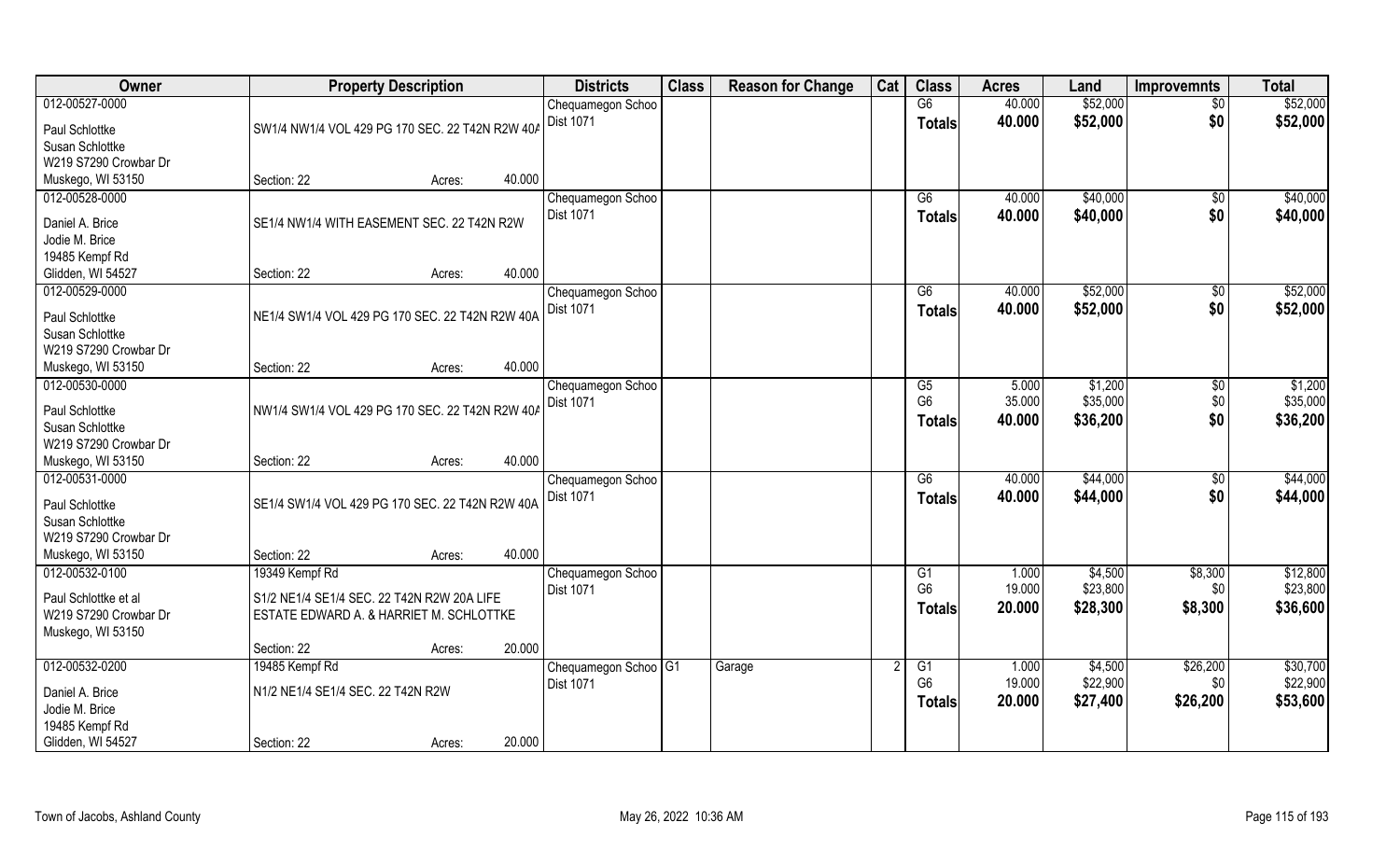| Owner                            | <b>Property Description</b>                     | <b>Districts</b>                | <b>Class</b> | <b>Reason for Change</b> | Cat | <b>Class</b>           | <b>Acres</b> | Land        | <b>Improvemnts</b> | <b>Total</b>      |
|----------------------------------|-------------------------------------------------|---------------------------------|--------------|--------------------------|-----|------------------------|--------------|-------------|--------------------|-------------------|
| 012-00533-0000                   |                                                 | Chequamegon Schoo               |              |                          |     | W8                     | 40.000       | ( \$48,000) | $\sqrt{$0}$        | $\sqrt{50}$       |
| Douglas A Kranig Revocable Trust | NW1/4 SE1/4 SEC. 22 T42N R2W 40A CLOSED         | <b>Dist 1071</b>                |              |                          |     | <b>Totals</b>          | 40.000       | \$0         | \$0                | \$0               |
| Robin C Kranig Revocable Trust   | MANAGED FOREST 2002                             |                                 |              |                          |     |                        |              |             |                    |                   |
| 1802 N 120th Ave                 |                                                 |                                 |              |                          |     |                        |              |             |                    |                   |
| Chippewa Falls, WI 54729         | Section: 22<br>Acres:                           | 40.000                          |              |                          |     |                        |              |             |                    |                   |
| 012-00534-0100                   | 75684 Schmenski Rd                              | Chequamegon Schoo <sup>G1</sup> |              | Outbuilding              |     | $\overline{G1}$        | 1.000        | \$4,500     | \$49,100           | \$53,600          |
|                                  |                                                 | <b>Dist 1071</b>                |              |                          |     | G <sub>5</sub>         | 4.000        | \$2,200     | \$0                | \$2,200           |
| Douglas A Kranig Revocable Trust | SW1/4 SE1/4 LESS S 1043.6' OF EAST 417 DOC #    |                                 |              |                          |     | W8                     | 25.000       | (\$31,300)  | \$0                | \$0               |
| Robin C Kranig Revocable Trust   | 342888 SEC. 22 T42N R2W 30A 25A CLOSED          |                                 |              |                          |     | <b>Totals</b>          | 30.000       | \$6,700     | \$49,100           | \$55,800          |
| 1802 N 120th Ave                 | MANAGED FOREST LAND 2002                        |                                 |              |                          |     |                        |              |             |                    |                   |
| Chippewa Falls, WI 54729         | Section: 22<br>Acres:                           | 30.000                          |              |                          |     |                        |              |             |                    |                   |
| 012-00534-0200                   |                                                 | Chequamegon Schoo               |              |                          |     | G6                     | 10.000       | \$12,500    | \$0                | \$12,500          |
| Darlene Mosbaugh                 | SOUTH 1043.6' OF EAST 417' OF SW1/4 SE1/4 V 374 | Dist 1071                       |              |                          |     | Totals                 | 10.000       | \$12,500    | \$0                | \$12,500          |
| Paul Mosbaugh                    | PG 359 SEC. 22 T42N R2W 10A                     |                                 |              |                          |     |                        |              |             |                    |                   |
| 75443 Schmenski Rd               |                                                 |                                 |              |                          |     |                        |              |             |                    |                   |
| Glidden, WI 54527                | Section: 22<br>Acres:                           | 10.000                          |              |                          |     |                        |              |             |                    |                   |
| 012-00535-0000                   |                                                 | Chequamegon Schoo               |              |                          |     | G5                     | 5.000        | \$900       | $\sqrt[6]{3}$      | $\overline{$900}$ |
|                                  |                                                 | <b>Dist 1071</b>                |              |                          |     | G <sub>6</sub>         | 35.000       | \$43,800    | \$0                | \$43,800          |
| Paul Mosbaugh                    | SE1/4 SE1/4 VOL 374 PG 359 SEC. 22 T42N R2W 40A |                                 |              |                          |     | <b>Totals</b>          | 40.000       | \$44,700    | \$0                | \$44,700          |
| Darlene Mosbaugh                 |                                                 |                                 |              |                          |     |                        |              |             |                    |                   |
| 75443 Schmenski Rd               |                                                 |                                 |              |                          |     |                        |              |             |                    |                   |
| Glidden, WI 54527                | Section: 22<br>Acres:                           | 40.000                          |              |                          |     |                        |              |             |                    |                   |
| 012-00536-0000                   |                                                 | Chequamegon Schoo               |              |                          |     | $\overline{\text{G5}}$ | 23.150       | \$4,100     | $\overline{50}$    | \$4,100           |
| Matthew Christianson             | GOVT LOT 1 VOL 450 PG 111 SEC. 23 T42N R2W      | <b>Dist 1071</b>                |              |                          |     | G <sub>6</sub>         | 22.000       | \$26,400    | \$0                | \$26,400          |
| Rhonda Christianson              | 45.15A                                          |                                 |              |                          |     | <b>Totals</b>          | 45.150       | \$30,500    | \$0                | \$30,500          |
| 76609 Killinger Rd               |                                                 |                                 |              |                          |     |                        |              |             |                    |                   |
| Butternut, WI 54514              | Section: 23<br>Acres:                           | 45.150                          |              |                          |     |                        |              |             |                    |                   |
| 012-00537-0000                   |                                                 | Chequamegon Schoo               |              |                          |     | G5                     | 9.000        | \$1,600     | $\sqrt{$0}$        | \$1,600           |
|                                  |                                                 | <b>Dist 1071</b>                |              |                          |     | G <sub>6</sub>         | 18.550       | \$22,300    | \$0                | \$22,300          |
| Matthew Christianson             | GOVT LOT 2 VOL 450 PG 111 SEC. 23 T42N R2W      |                                 |              |                          |     | <b>Totals</b>          | 27.550       | \$23,900    | \$0                | \$23,900          |
| Rhonda Christianson              | 27.55A                                          |                                 |              |                          |     |                        |              |             |                    |                   |
| 76609 Killinger Rd               |                                                 |                                 |              |                          |     |                        |              |             |                    |                   |
| Butternut, WI 54514              | Section: 23<br>Acres:                           | 27.550                          |              |                          |     |                        |              |             |                    |                   |
| 012-00538-0000                   |                                                 | Chequamegon Schoo               |              |                          |     | G5                     | 23.180       | \$4,100     | $\sqrt{$0}$        | \$4,100           |
| Matthew Christianson             | GOVT LOT 3 VOL 450 PG 111 SEC. 23 T42N R2W      | <b>Dist 1071</b>                |              |                          |     | G <sub>6</sub>         | 23.000       | \$27,600    | \$0                | \$27,600          |
| Rhonda Christianson              | 46.18A                                          |                                 |              |                          |     | <b>Totals</b>          | 46.180       | \$31,700    | \$0                | \$31,700          |
| 76609 Killinger Rd               |                                                 |                                 |              |                          |     |                        |              |             |                    |                   |
| Butternut, WI 54514              | Section: 23<br>Acres:                           | 46.180                          |              |                          |     |                        |              |             |                    |                   |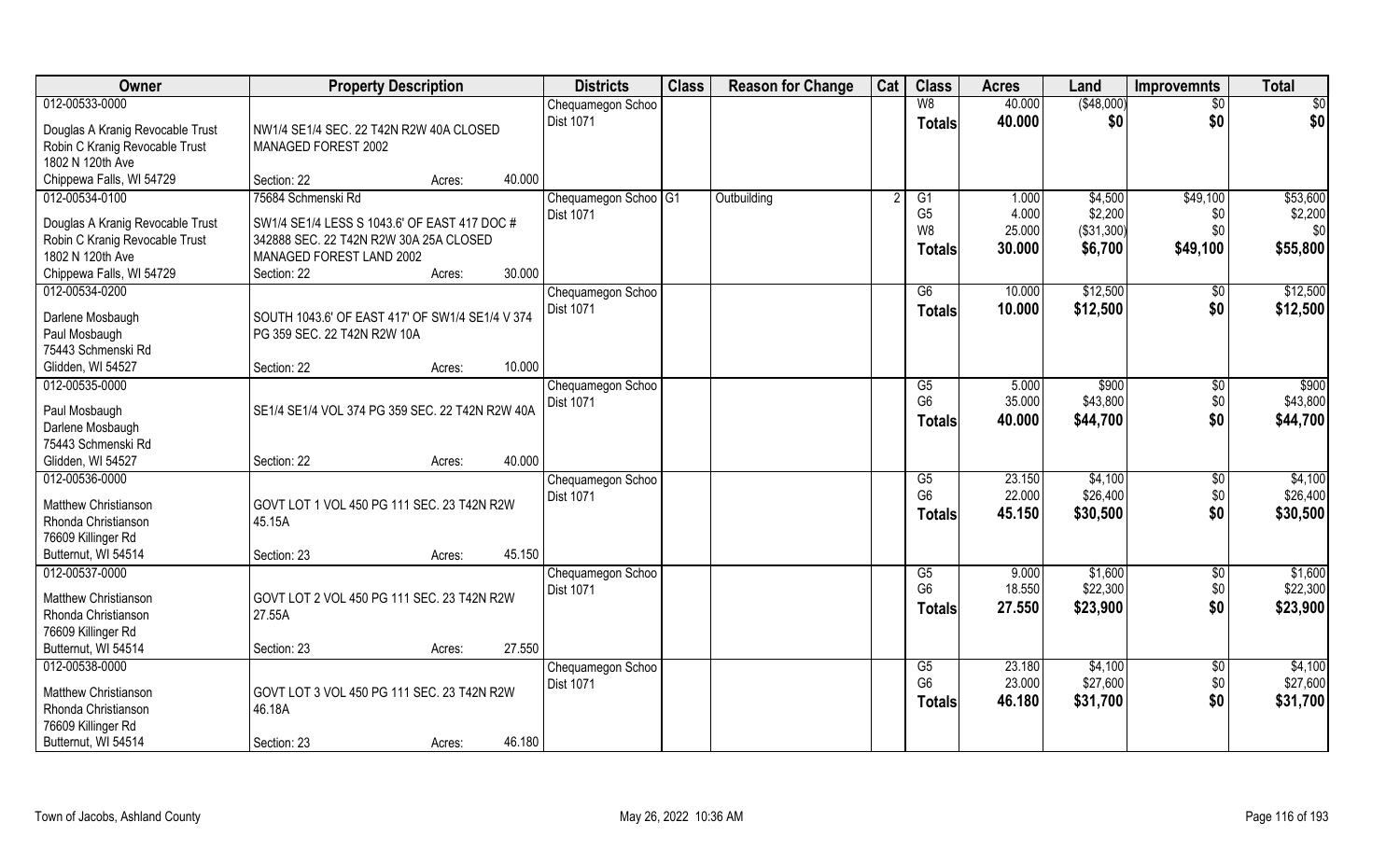| Owner               | <b>Property Description</b>                     |        |        | <b>Districts</b>  | <b>Class</b> | <b>Reason for Change</b> | Cat | <b>Class</b>           | <b>Acres</b> | Land         | <b>Improvemnts</b> | <b>Total</b>    |
|---------------------|-------------------------------------------------|--------|--------|-------------------|--------------|--------------------------|-----|------------------------|--------------|--------------|--------------------|-----------------|
| 012-00539-0000      |                                                 |        |        | Chequamegon Schoo |              |                          |     | G6                     | 23.000       | \$29,900     | $\overline{50}$    | \$29,900        |
| Monty K. Sneegas    | GOVT LOT 4 SEC. 23 T42N R2W                     |        |        | <b>Dist 1071</b>  |              |                          |     | <b>Totals</b>          | 23.000       | \$29,900     | \$0                | \$29,900        |
| Jennifer L. Sneegas |                                                 |        |        |                   |              |                          |     |                        |              |              |                    |                 |
| 15175 Warren Rd     |                                                 |        |        |                   |              |                          |     |                        |              |              |                    |                 |
| Oskaloosa, KS 66066 | Section: 23                                     | Acres: | 23.000 |                   |              |                          |     |                        |              |              |                    |                 |
| 012-00540-0000      | Deringer Rd                                     |        |        | Chequamegon Schoo |              |                          |     | G5                     | 5.000        | \$900        | $\sqrt{$0}$        | \$900           |
|                     |                                                 |        |        | Dist 1071         |              |                          |     | G <sub>6</sub>         | 46.000       | \$53,200     | \$0                | \$53,200        |
| Monty K. Sneegas    | GOVT LOT 5 SEC. 23 T42N R2W                     |        |        |                   |              |                          |     | <b>Totals</b>          | 51.000       | \$54,100     | \$0                | \$54,100        |
| Jennifer L. Sneegas |                                                 |        |        |                   |              |                          |     |                        |              |              |                    |                 |
| 15175 Warren Rd     |                                                 |        | 51.000 |                   |              |                          |     |                        |              |              |                    |                 |
| Oskaloosa, KS 66066 | Section: 23                                     | Acres: |        |                   |              |                          |     |                        |              |              |                    |                 |
| 012-00541-0100      |                                                 |        |        | Chequamegon Schoo |              |                          |     | W8                     | 31.000       | ( \$31,000)  | $\sqrt[6]{3}$      | \$0             |
| Cory Kempf          | NORTH 1/2 OF GOVT LOT 6 SEC. 23 T42N R2W 31A    |        |        | Dist 1071         |              |                          |     | <b>Totals</b>          | 31.000       | \$0          | \$0                | \$0             |
| Kacey Hanson        | CLOSED MANAGED FOREST 2003                      |        |        |                   |              |                          |     |                        |              |              |                    |                 |
| 5083 Woodland Ave   |                                                 |        |        |                   |              |                          |     |                        |              |              |                    |                 |
| Duluth, MN 55803    | Section: 23                                     | Acres: | 31.000 |                   |              |                          |     |                        |              |              |                    |                 |
| 012-00541-0200      |                                                 |        |        | Chequamegon Schoo |              |                          |     | G5                     | 16.000       | \$2,800      | \$0                | \$2,800         |
| Leonard Kempf       | SOUTH 1/2 OF GOVT LOT 6 V 753 PG 587 SEC. 23    |        |        | <b>Dist 1071</b>  |              |                          |     | G <sub>6</sub>         | 15.000       | \$18,000     | \$0                | \$18,000        |
| Barbara Kempf       | T42N R2W 31A M/L                                |        |        |                   |              |                          |     | <b>Totals</b>          | 31.000       | \$20,800     | \$0                | \$20,800        |
| PO Box 213          |                                                 |        |        |                   |              |                          |     |                        |              |              |                    |                 |
| Glidden, WI 54527   | Section: 23                                     | Acres: | 31.000 |                   |              |                          |     |                        |              |              |                    |                 |
| 012-00542-0000      |                                                 |        |        | Chequamegon Schoo |              |                          |     | $\overline{\text{G5}}$ | 30.000       | \$5,300      | \$0                | \$5,300         |
|                     |                                                 |        |        | <b>Dist 1071</b>  |              |                          |     | G <sub>6</sub>         | 11.000       | \$14,300     | \$0                | \$14,300        |
| Gerald Kempf        | GOVT LOT 7 SEC. 23 T42N R2W                     |        |        |                   |              |                          |     | <b>Totals</b>          | 41.000       | \$19,600     | \$0                | \$19,600        |
| 647 Park St         |                                                 |        |        |                   |              |                          |     |                        |              |              |                    |                 |
| Glidden, WI 54527   |                                                 |        |        |                   |              |                          |     |                        |              |              |                    |                 |
|                     | Section: 23                                     | Acres: | 41.000 |                   |              |                          |     |                        |              |              |                    |                 |
| 012-00543-0100      | Kempf <sub>Rd</sub>                             |        |        | Chequamegon Schoo |              |                          |     | G5<br>G <sub>6</sub>   | 5.540        | \$1,000      | \$0                | \$1,000         |
| Leonard Kempf       | NORTH 1/2 OF GOVT LOT 8 LESS V 634 PG 892 AND   |        |        | Dist 1071         |              |                          |     |                        | 14.010       | \$15,400     | \$0                | \$15,400        |
| Barbara Kempf       | LESS DOC# 342152 SEC 23 T42N R2W                |        |        |                   |              |                          |     | <b>Totals</b>          | 19.550       | \$16,400     | \$0                | \$16,400        |
| PO Box 213          |                                                 |        |        |                   |              |                          |     |                        |              |              |                    |                 |
| Glidden, WI 54527   | Section: 23                                     | Acres: | 19.550 |                   |              |                          |     |                        |              |              |                    |                 |
| 012-00543-0200      |                                                 |        |        | Chequamegon Schoo |              |                          |     | W <sub>6</sub>         | 32.500       | ( \$35, 800) | $\sqrt{$0}$        | $\overline{50}$ |
| Mark B. Schmidt     | SOUTH 1/2 OF GOVT LOT 8 V 722 PG 879 & V 724 PG |        |        | <b>Dist 1071</b>  |              |                          |     | <b>Totals</b>          | 32.500       | \$0          | \$0                | \$0             |
| 333 Maple Ln        | 199 SEC. 23 T42N R2W 32.5A CLOSED-MANAGED       |        |        |                   |              |                          |     |                        |              |              |                    |                 |
| Glidden, WI 54527   | FOREST 2014                                     |        |        |                   |              |                          |     |                        |              |              |                    |                 |
|                     | Section: 23                                     | Acres: | 32.500 |                   |              |                          |     |                        |              |              |                    |                 |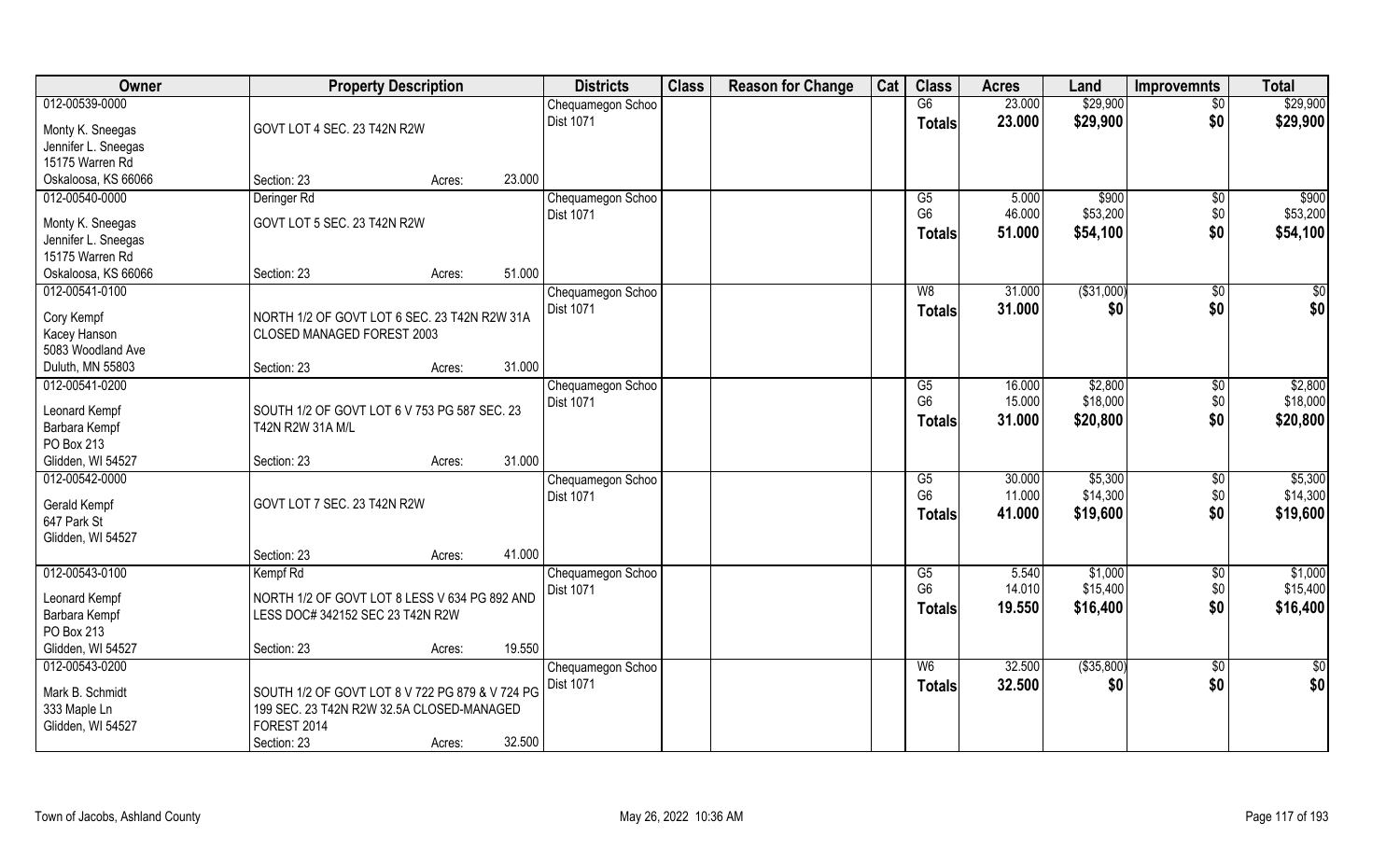| Owner                                                                                 | <b>Property Description</b>                     |        |        | <b>Districts</b>               | <b>Class</b> | <b>Reason for Change</b> | Cat | <b>Class</b>         | <b>Acres</b> | Land        | <b>Improvemnts</b> | <b>Total</b> |
|---------------------------------------------------------------------------------------|-------------------------------------------------|--------|--------|--------------------------------|--------------|--------------------------|-----|----------------------|--------------|-------------|--------------------|--------------|
| 012-00543-0300                                                                        |                                                 |        |        | Chequamegon Schoo              |              |                          |     | G6                   | 6.960        | \$7,000     | $\overline{30}$    | \$7,000      |
| Carol Schoch                                                                          | PART OF GOVT LOT 8 DESC V 714 PG 197 SEC. 23    |        |        | <b>Dist 1071</b>               |              |                          |     | <b>Totals</b>        | 6.960        | \$7,000     | \$0                | \$7,000      |
| David Schoch                                                                          | T42N R2W 6.96A                                  |        |        |                                |              |                          |     |                      |              |             |                    |              |
| 75310 Blemel Rd                                                                       |                                                 |        |        |                                |              |                          |     |                      |              |             |                    |              |
| Glidden, WI 54527                                                                     | Section: 23                                     | Acres: | 6.960  |                                |              |                          |     |                      |              |             |                    |              |
| 012-00543-0400                                                                        | 19192 Kempf Rd                                  |        |        | Chequamegon Schoo              |              |                          |     | G1                   | 1.000        | \$4,500     | \$25,000           | \$29,500     |
|                                                                                       |                                                 |        |        | Dist 1071                      |              |                          |     | G <sub>6</sub>       | 4.990        | \$5,500     | \$0                | \$5,500      |
| Jordan D. Kempf                                                                       | THE S 500' OF THE W 522' OF THE NORTH 1/2 OF    |        |        |                                |              |                          |     | <b>Totals</b>        | 5.990        | \$10,000    | \$25,000           | \$35,000     |
| Karen A. Kempf                                                                        | GOVT LOT 8 SEC 23 T42N R2W                      |        |        |                                |              |                          |     |                      |              |             |                    |              |
| 13 Woody Way                                                                          |                                                 |        |        |                                |              |                          |     |                      |              |             |                    |              |
| Lake in the Hills, IL 60156                                                           | Section: 23                                     | Acres: | 5.990  |                                |              |                          |     |                      |              |             |                    |              |
| 012-00544-0000                                                                        | 76289 Deringer Rd                               |        |        | Chequamegon Schoo              |              |                          |     | G1<br>G <sub>6</sub> | 1.000        | \$4,500     | \$24,000           | \$28,500     |
| Kenneth Welker Jr                                                                     | NE1/4 NW1/4 SEC. 23 T42N R2W 40A                |        |        | Dist 1071                      |              |                          |     |                      | 39.000       | \$44,400    | \$0                | \$44,400     |
| Sharon Welker                                                                         |                                                 |        |        |                                |              |                          |     | <b>Totals</b>        | 40.000       | \$48,900    | \$24,000           | \$72,900     |
| 76289 Deringer Rd                                                                     |                                                 |        |        |                                |              |                          |     |                      |              |             |                    |              |
| Glidden, WI 54527                                                                     | Section: 23                                     | Acres: | 40.000 |                                |              |                          |     |                      |              |             |                    |              |
| 012-00545-0000                                                                        | 19832 Kempf Rd                                  |        |        | Chequamegon Schoo              |              |                          |     | G <sub>1</sub>       | 1.000        | \$4,500     | \$19,900           | \$24,400     |
|                                                                                       |                                                 |        |        | <b>Dist 1071</b>               |              |                          |     | G <sub>6</sub>       | 39.000       | \$51,600    | \$0                | \$51,600     |
| Roger Erdmann<br>Linda Erdmann                                                        | NW1/4 NW1/4 V 596 PG 602 SEC. 23 T42N R2W 40A   |        |        |                                |              |                          |     | <b>Totals</b>        | 40.000       | \$56,100    | \$19,900           | \$76,000     |
| PO Box 874690                                                                         |                                                 |        |        |                                |              |                          |     |                      |              |             |                    |              |
| Wasilla, AK 99687                                                                     | Section: 23                                     | Acres: | 40.000 |                                |              |                          |     |                      |              |             |                    |              |
| 012-00546-0100                                                                        |                                                 |        |        |                                |              |                          |     | W8                   | 8.000        | ( \$8, 800) | \$0                | \$0          |
|                                                                                       |                                                 |        |        | Chequamegon Schoo<br>Dist 1071 |              |                          |     |                      | 8.000        |             | \$0                |              |
| Cory Kempf                                                                            | PARCEL IN THE SW1/4 NW1/4 AS DESC IN DOC#       |        |        |                                |              |                          |     | <b>Totals</b>        |              | \$0         |                    | \$0          |
| Kacey Hanson                                                                          | 342623 SEC. 23 T42N R2W 8A CLOSED MANAGED       |        |        |                                |              |                          |     |                      |              |             |                    |              |
| 5083 Woodland Ave                                                                     | FOREST 2003                                     |        |        |                                |              |                          |     |                      |              |             |                    |              |
| Duluth, MN 55803                                                                      | Section: 23                                     | Acres: | 8.000  |                                |              |                          |     |                      |              |             |                    |              |
| 012-00546-0200                                                                        | 19664 Kempf Rd                                  |        |        | Chequamegon Schoo              |              |                          |     | G1                   | 1.000        | \$4,500     | \$42,500           | \$47,000     |
| Timothy and Sandra Kempf Living Trust S 20 RODS (330') OF THE N 40 RODS (660') OF THE |                                                 |        |        | <b>Dist 1071</b>               |              |                          |     | G <sub>6</sub>       | 9.000        | \$9,900     | \$0                | \$9,900      |
| Leonard Kempf                                                                         | SW1/4 NW1/4 SEC. 23 T42N R2W                    |        |        |                                |              |                          |     | <b>Totals</b>        | 10.000       | \$14,400    | \$42,500           | \$56,900     |
| 6174 Big Lake Rd                                                                      |                                                 |        |        |                                |              |                          |     |                      |              |             |                    |              |
| Three Lakes, WI 54562                                                                 | Section: 23                                     | Acres: | 10.000 |                                |              |                          |     |                      |              |             |                    |              |
| 012-00546-0300                                                                        | 19576 Kempf Rd                                  |        |        | Chequamegon Schoo              |              |                          |     | G1                   | 1.000        | \$4,500     | \$4,000            | \$8,500      |
|                                                                                       |                                                 |        |        | <b>Dist 1071</b>               |              |                          |     | G <sub>5</sub>       | 8.050        | \$4,500     | \$0                | \$4,500      |
| Carol Schoch                                                                          | S1/2 SW1/4 NW1/4 LESS V 634 PG 893 SEC, 23 T42N |        |        |                                |              |                          |     | G <sub>6</sub>       | 4.000        | \$5,000     | \$0                | \$5,000      |
| David Schoch                                                                          | R2W 13.05A V 714 PG 197                         |        |        |                                |              |                          |     | <b>Totals</b>        | 13.050       | \$14,000    | \$4,000            | \$18,000     |
| 75310 Blemel Rd                                                                       |                                                 |        |        |                                |              |                          |     |                      |              |             |                    |              |
| Glidden, WI 54527                                                                     | Section: 23                                     | Acres: | 13.050 |                                |              |                          |     |                      |              |             |                    |              |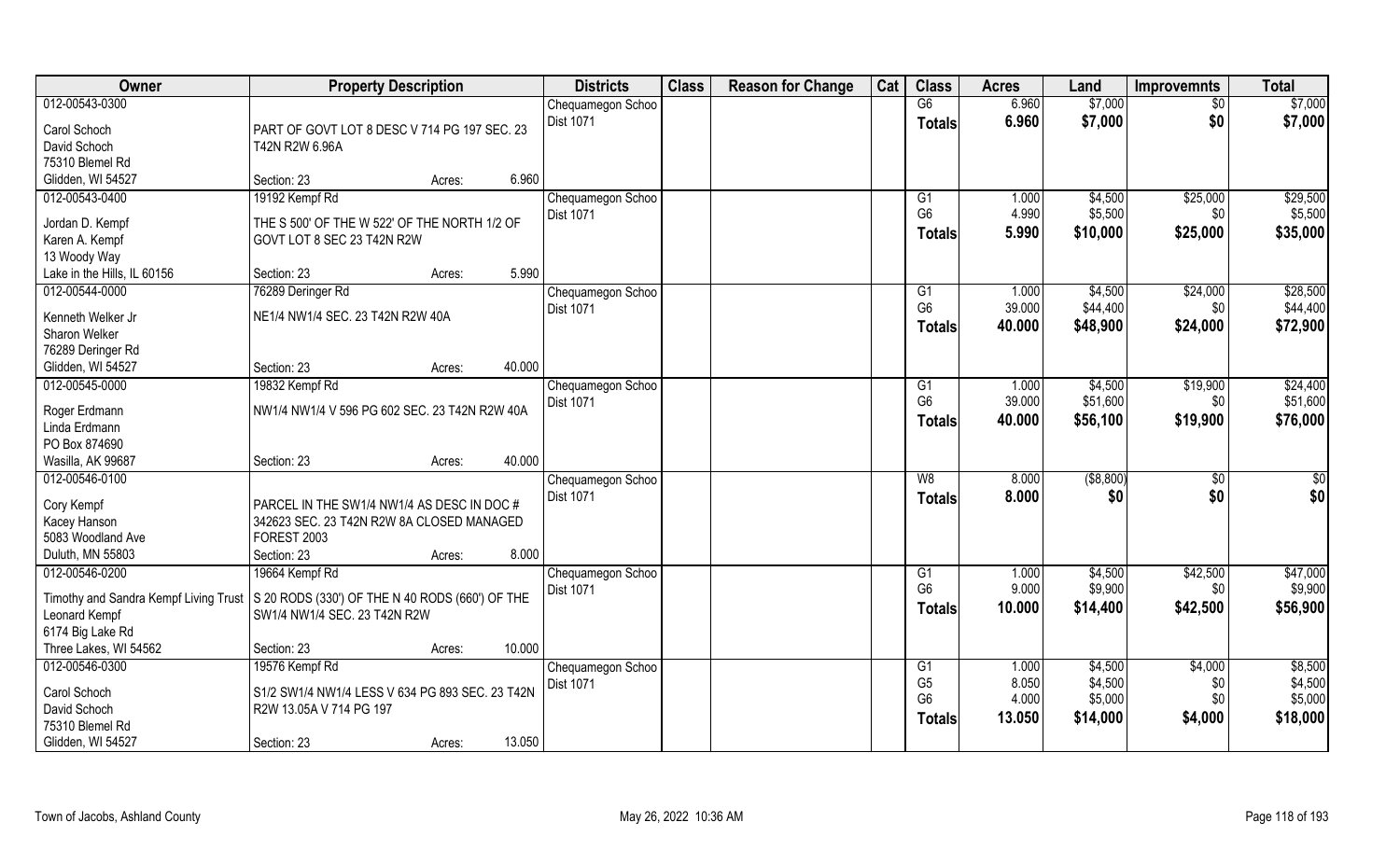| Owner                                                                               | <b>Property Description</b>                                                      |        |        | <b>Districts</b>               | <b>Class</b> | <b>Reason for Change</b> | Cat | <b>Class</b>    | <b>Acres</b> | Land     | <b>Improvemnts</b> | <b>Total</b> |
|-------------------------------------------------------------------------------------|----------------------------------------------------------------------------------|--------|--------|--------------------------------|--------------|--------------------------|-----|-----------------|--------------|----------|--------------------|--------------|
| 012-00546-0400                                                                      | 19730 Kempf Rd                                                                   |        |        | Chequamegon Schoo              |              |                          |     | G1              | 2.000        | \$7,500  | \$36,500           | \$44,000     |
| Kaylee Sands                                                                        | WEST 416' OF NORTH 208' OF SW1/4 NW1/4 V 739 PO                                  |        |        | Dist 1071                      |              |                          |     | <b>Totals</b>   | 2.000        | \$7,500  | \$36,500           | \$44,000     |
| 19730 Kempf Rd                                                                      | 207 SEC. 23 T42N R2W 2A                                                          |        |        |                                |              |                          |     |                 |              |          |                    |              |
| Glidden, WI 54527                                                                   |                                                                                  |        |        |                                |              |                          |     |                 |              |          |                    |              |
|                                                                                     | Section: 23                                                                      | Acres: | 2.000  |                                |              |                          |     |                 |              |          |                    |              |
| 012-00546-0500                                                                      |                                                                                  |        |        | Chequamegon Schoo              |              |                          |     | G5              | 4.000        | \$2,200  | $\overline{50}$    | \$2,200      |
| Timothy and Sandra Kempf Living Trust   PART OF THE SW1/4 NW1/4 DESC IN DOC #355192 |                                                                                  |        |        | Dist 1071                      |              |                          |     | G <sub>6</sub>  | 2.950        | \$3,000  | \$0                | \$3,000      |
| et al                                                                               | <b>SEC. 23 T42N R2W</b>                                                          |        |        |                                |              |                          |     | <b>Totals</b>   | 6.950        | \$5,200  | \$0                | \$5,200      |
| 6174 Big Lake Rd                                                                    |                                                                                  |        |        |                                |              |                          |     |                 |              |          |                    |              |
| Three Lakes, WI 54562                                                               | Section: 23                                                                      | Acres: | 6.950  |                                |              |                          |     |                 |              |          |                    |              |
| 012-00547-0100                                                                      | 19424 Kempf Rd                                                                   |        |        | Chequamegon Schoo              |              |                          |     | G <sub>1</sub>  | 1.000        | \$4,500  | \$25,700           | \$30,200     |
| Christopher Kempf et al                                                             | WEST 430' OF SOUTH 972' OF NW1/4 SW1/4 V 475 PO                                  |        |        | Dist 1071                      |              |                          |     | G <sub>5</sub>  | 4.600        | \$2,100  | \$0                | \$2,100      |
| 605 Souwanas                                                                        | 515 SEC. 23 T42N R2W 9.60A LIFE ESTATE                                           |        |        |                                |              |                          |     | G <sub>6</sub>  | 4.000        | \$5,000  | \$0                | \$5,000      |
| Algonquin, IL 60102                                                                 | ROSELLEN KEMPF                                                                   |        |        |                                |              |                          |     | <b>Totals</b>   | 9.600        | \$11,600 | \$25,700           | \$37,300     |
|                                                                                     | Section: 23                                                                      | Acres: | 9.600  |                                |              |                          |     |                 |              |          |                    |              |
| 012-00547-0200                                                                      |                                                                                  |        |        | Chequamegon Schoo              |              |                          |     | G5              | 10.000       | \$4,500  | \$0                | \$4,500      |
|                                                                                     |                                                                                  |        |        | Dist 1071                      |              |                          |     | G <sub>6</sub>  | 20.400       | \$22,400 | \$0                | \$22,400     |
| Carol Schoch<br>David Schoch                                                        | NW1/4 SW1/4 LESS WEST 430' OF SOUTH 972' V 714<br>PG 197 SEC. 23 T42N R2W 30.40A |        |        |                                |              |                          |     | <b>Totals</b>   | 30.400       | \$26,900 | \$0                | \$26,900     |
| 75310 Blemel Rd                                                                     |                                                                                  |        |        |                                |              |                          |     |                 |              |          |                    |              |
| Glidden, WI 54527                                                                   | Section: 23                                                                      | Acres: | 30.400 |                                |              |                          |     |                 |              |          |                    |              |
| 012-00548-0000                                                                      |                                                                                  |        |        | Chequamegon Schoo              |              |                          |     | $\overline{G6}$ | 40.000       | \$48,000 | \$0                | \$48,000     |
|                                                                                     |                                                                                  |        |        | Dist 1071                      |              |                          |     | <b>Totals</b>   | 40.000       | \$48,000 | \$0                | \$48,000     |
| Matthew Christianson                                                                | NE1/4 SE1/4 VOL 362 PG 514 & V 369 P 532 SEC. 23                                 |        |        |                                |              |                          |     |                 |              |          |                    |              |
| Rhonda Christianson<br>76609 Killinger Rd                                           | T42N R2W 40A                                                                     |        |        |                                |              |                          |     |                 |              |          |                    |              |
| Butternut, WI 54514                                                                 | Section: 23                                                                      | Acres: | 40.000 |                                |              |                          |     |                 |              |          |                    |              |
| 012-00549-0000                                                                      |                                                                                  |        |        | Chequamegon Schoo              |              |                          |     | G6              | 40.000       | \$50,000 | \$0                | \$50,000     |
|                                                                                     |                                                                                  |        |        | Dist 1071                      |              |                          |     | <b>Totals</b>   | 40.000       | \$50,000 | \$0                | \$50,000     |
| Matthew Christianson                                                                | SE1/4 SE1/4 VOL 362 PG 514 & V 369 P 532 SEC. 23                                 |        |        |                                |              |                          |     |                 |              |          |                    |              |
| Rhonda Christianson                                                                 | <b>T42N R2W 40A</b>                                                              |        |        |                                |              |                          |     |                 |              |          |                    |              |
| 76609 Killinger Rd                                                                  |                                                                                  |        |        |                                |              |                          |     |                 |              |          |                    |              |
| Butternut, WI 54514                                                                 | Section: 23                                                                      | Acres: | 40.000 |                                |              |                          |     |                 |              |          |                    |              |
| 012-00550-0100                                                                      |                                                                                  |        |        | Chequamegon Schoo<br>Dist 1071 |              |                          |     | G6              | 6.600        | \$7,900  | $\overline{50}$    | \$7,900      |
| Killinger Family Trust                                                              | PART GOVT LOT L W OF NLY EXTENSION OF E LN                                       |        |        |                                |              |                          |     | <b>Totals</b>   | 6.600        | \$7,900  | \$0                | \$7,900      |
| 7697 Rosestone Ln                                                                   | OF NW1/4 NW1/4 35-42N-2W V 572 PG 534 SEC. 26                                    |        |        |                                |              |                          |     |                 |              |          |                    |              |
| Roseville, CA 95747                                                                 | T42N R2W 6.6A M/L                                                                |        |        |                                |              |                          |     |                 |              |          |                    |              |
|                                                                                     | Section: 26                                                                      | Acres: | 6.600  |                                |              |                          |     |                 |              |          |                    |              |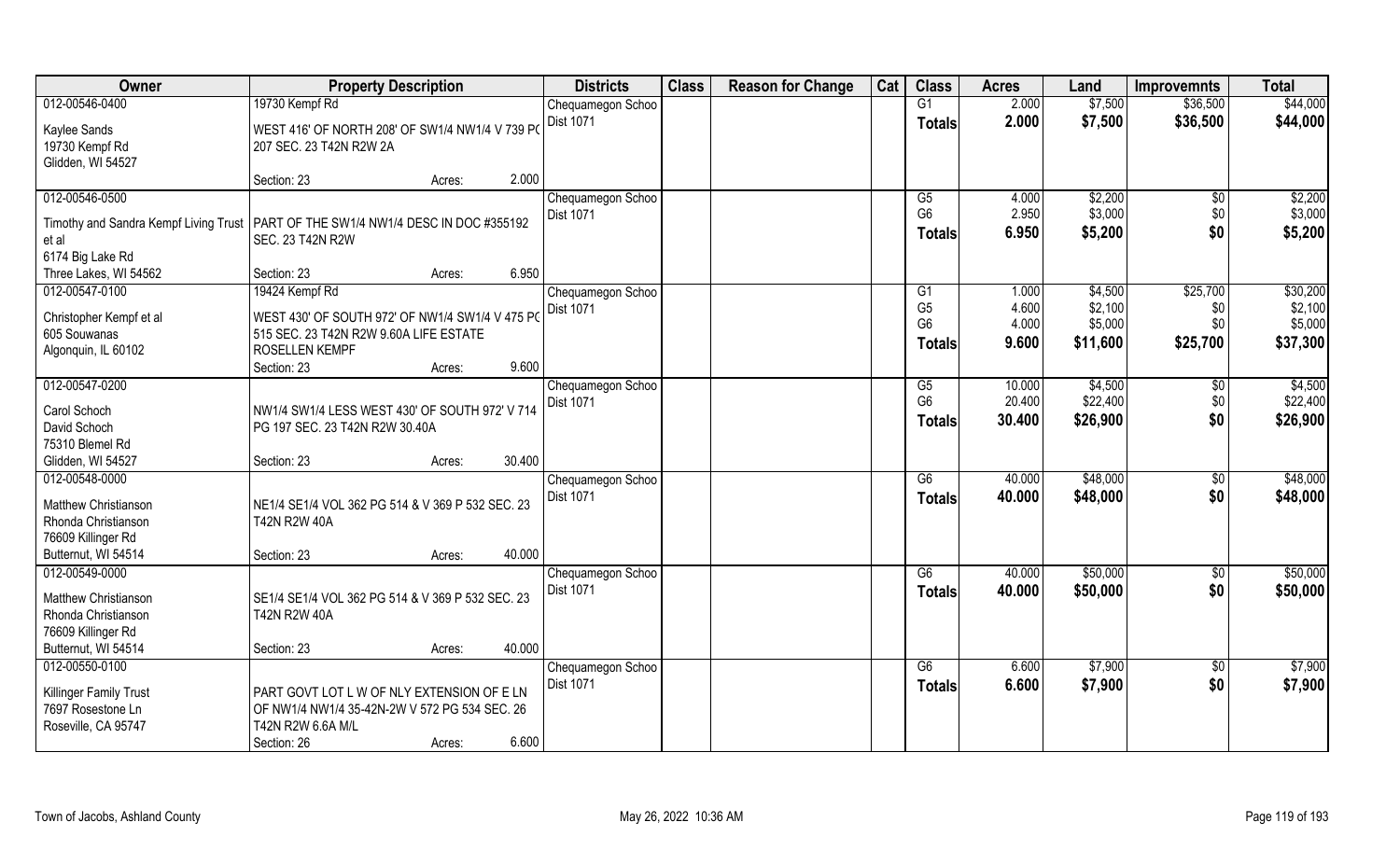| Owner                                       | <b>Property Description</b>                     | <b>Districts</b>                | <b>Class</b> | <b>Reason for Change</b> | Cat | <b>Class</b>         | <b>Acres</b>    | Land               | <b>Improvemnts</b> | <b>Total</b>         |
|---------------------------------------------|-------------------------------------------------|---------------------------------|--------------|--------------------------|-----|----------------------|-----------------|--------------------|--------------------|----------------------|
| 012-00550-0200                              |                                                 | Chequamegon Schoo               |              |                          |     | G6                   | 16.000          | \$19,200           | $\sqrt{6}$         | \$19,200             |
| James Killinger                             | PART GOVT LOT 1 E OF NLY EXTENSION OF W LN      | Dist 1071                       |              |                          |     | <b>Totals</b>        | 16.000          | \$19,200           | \$0                | \$19,200             |
| Mary Killinger                              | OF NE1/4 NW1/4 35-42N-2W VOL 384 PG 469 SEC. 26 |                                 |              |                          |     |                      |                 |                    |                    |                      |
| 77303 Killinger Rd                          | T42N R2W 16A M/L                                |                                 |              |                          |     |                      |                 |                    |                    |                      |
| Butternut, WI 54514                         | 16.000<br>Section: 26<br>Acres:                 |                                 |              |                          |     |                      |                 |                    |                    |                      |
| 012-00551-0000                              |                                                 | Chequamegon Schoo               |              |                          |     | G6                   | 39.480          | \$47,400           | $\frac{1}{2}$      | \$47,400             |
|                                             | GOVT LOT 2 V 572 PG 534 SEC. 26 T42N R2W 39.48A | <b>Dist 1071</b>                |              |                          |     | <b>Totals</b>        | 39.480          | \$47,400           | \$0                | \$47,400             |
| Killinger Family Trust<br>7697 Rosestone Ln |                                                 |                                 |              |                          |     |                      |                 |                    |                    |                      |
| Roseville, CA 95747                         |                                                 |                                 |              |                          |     |                      |                 |                    |                    |                      |
|                                             | 39.480<br>Section: 26<br>Acres:                 |                                 |              |                          |     |                      |                 |                    |                    |                      |
| 012-00552-0100                              | 18445 Old Joe Rd                                | Chequamegon Schoo               |              |                          |     | G1                   | 1.000           | \$4,500            | \$7,300            | \$11,800             |
|                                             |                                                 | Dist 1071                       |              |                          |     | G <sub>6</sub>       | 25.860          | \$32,300           | \$0                | \$32,300             |
| Kathleen A. Witt                            | GOVT LOT 3 LESS THE SOUTHERLY 165' SEC. 26      |                                 |              |                          |     | Totals               | 26.860          | \$36,800           | \$7,300            | \$44,100             |
| 20488 Meyers Lake Rd<br>Glidden, WI 54527   | <b>T42N R2W</b>                                 |                                 |              |                          |     |                      |                 |                    |                    |                      |
|                                             | 26.860<br>Section: 26<br>Acres:                 |                                 |              |                          |     |                      |                 |                    |                    |                      |
| 012-00552-0200                              |                                                 | Chequamegon Schoo               |              |                          |     | G6                   | 4.000           | \$4,800            | $\sqrt[6]{30}$     | \$4,800              |
|                                             |                                                 | Dist 1071                       |              |                          |     | <b>Totals</b>        | 4.000           | \$4,800            | \$0                | \$4,800              |
| Theodore Hercules                           | SOUTHERLY 165' OF GOVT LOT 3 V 721 PG 695 SEC   |                                 |              |                          |     |                      |                 |                    |                    |                      |
| Prapaporn Hercules                          | 26 T42N R2W 4A M/L                              |                                 |              |                          |     |                      |                 |                    |                    |                      |
| 22512 58th Ave E<br>Spanaway, WA 98387      | 4.000<br>Section: 26                            |                                 |              |                          |     |                      |                 |                    |                    |                      |
| 012-00553-0000                              | Acres:                                          | Chequamegon Schoo               |              |                          |     | $\overline{G6}$      | 34.820          | \$34,800           | $\overline{50}$    | \$34,800             |
|                                             |                                                 | <b>Dist 1071</b>                |              |                          |     | <b>Totals</b>        | 34.820          | \$34,800           | \$0                | \$34,800             |
| Matthew Christianson                        | GOVT LOT 4 VOL 455 PG 300 SEC. 26 T42N R2W      |                                 |              |                          |     |                      |                 |                    |                    |                      |
| Rhonda Christianson                         | 34.82A                                          |                                 |              |                          |     |                      |                 |                    |                    |                      |
| 76609 Killinger Rd                          |                                                 |                                 |              |                          |     |                      |                 |                    |                    |                      |
| Butternut, WI 54514                         | 34.820<br>Section: 26<br>Acres:                 |                                 |              |                          |     |                      |                 |                    |                    |                      |
| 012-00554-0000                              | 76609 Killinger Rd                              | Chequamegon Schoo <sup>G1</sup> |              | Garage                   |     | G1<br>G <sub>5</sub> | 1.000<br>15.100 | \$4,500<br>\$3,400 | \$136,600          | \$141,100<br>\$3,400 |
| Matthew Christianson                        | GOVT LOT 5 VOL 455 PG 300 SEC. 26 T42N R2W      | Dist 1071                       |              |                          |     | G <sub>6</sub>       | 13.000          | \$14,300           | \$0<br>\$0         | \$14,300             |
| Rhonda Christianson                         | 29.10A                                          |                                 |              |                          |     | <b>Totals</b>        | 29.100          | \$22,200           | \$136,600          | \$158,800            |
| 76609 Killinger Rd                          |                                                 |                                 |              |                          |     |                      |                 |                    |                    |                      |
| Butternut, WI 54514                         | 29.100<br>Section: 26<br>Acres:                 |                                 |              |                          |     |                      |                 |                    |                    |                      |
| 012-00555-0000                              |                                                 | Chequamegon Schoo               |              |                          |     | W6                   | 41.960          | (\$42,000)         | $\overline{50}$    | $\frac{1}{2}$        |
| Mark B. Schmidt                             | GOVT LOT 6 V 722 PG 879 & V 724 PG 199 SEC. 26  | Dist 1071                       |              |                          |     | <b>Totals</b>        | 41,960          | \$0                | \$0                | \$0                  |
| 333 Maple Ln                                | T42N R2W 41.96A CLOSED MANAGED FOREST 2014      |                                 |              |                          |     |                      |                 |                    |                    |                      |
| Glidden, WI 54527                           |                                                 |                                 |              |                          |     |                      |                 |                    |                    |                      |
|                                             | 41.960<br>Section: 26<br>Acres:                 |                                 |              |                          |     |                      |                 |                    |                    |                      |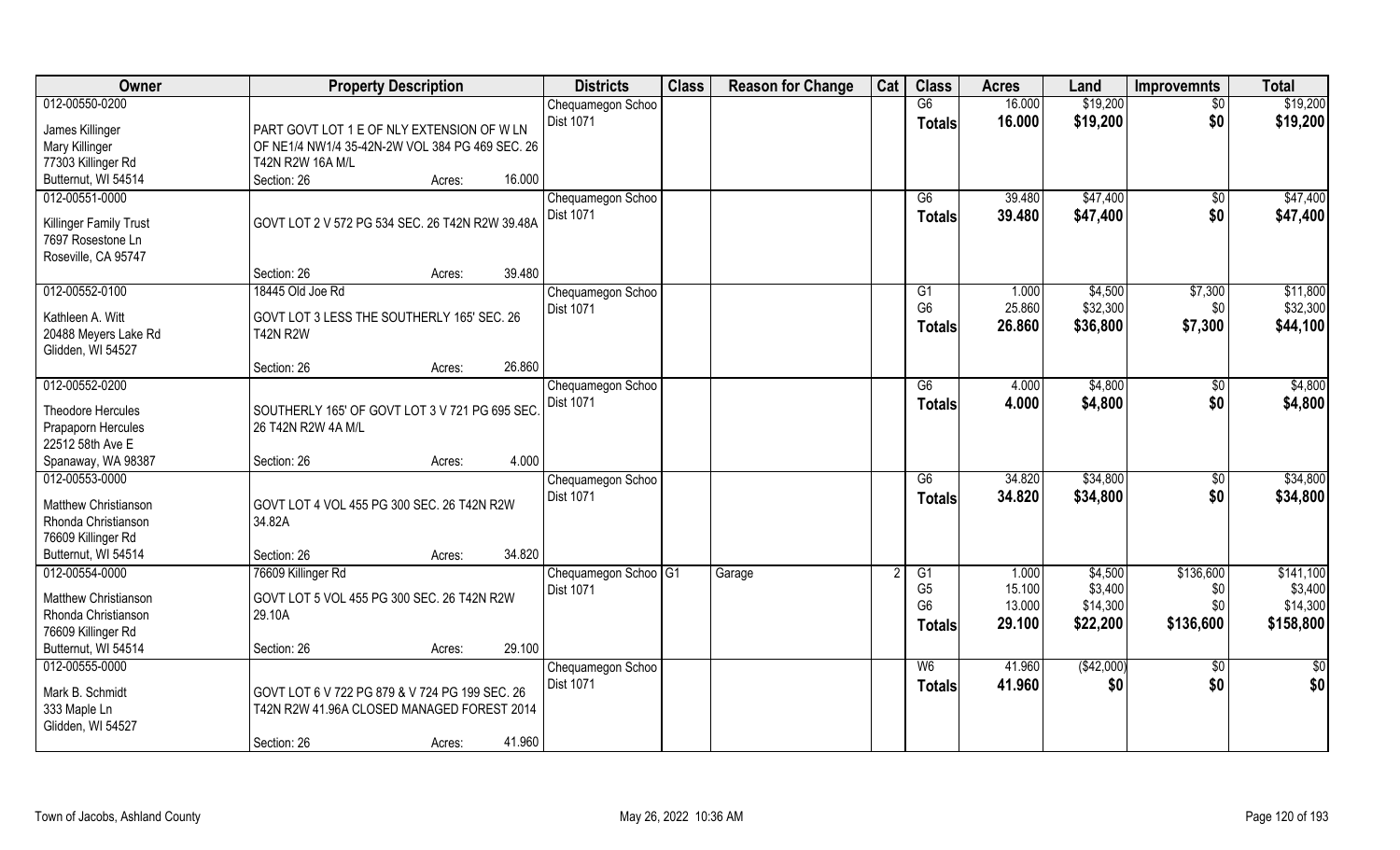| Owner                                     | <b>Property Description</b>                    |                  | <b>Districts</b>               | <b>Class</b> | <b>Reason for Change</b> | Cat | <b>Class</b>    | <b>Acres</b> | Land        | <b>Improvemnts</b> | <b>Total</b> |
|-------------------------------------------|------------------------------------------------|------------------|--------------------------------|--------------|--------------------------|-----|-----------------|--------------|-------------|--------------------|--------------|
| 012-00556-0000                            |                                                |                  | Chequamegon Schoo              |              |                          |     | W8              | 38.900       | (\$46,700)  | $\sqrt{6}$         | \$0          |
| <b>Thomas Mcclaren</b>                    | GOVT LOT 7 SEC. 26 T42N R2W 38.90A             |                  | Dist 1071                      |              |                          |     | <b>Totals</b>   | 38,900       | \$0         | \$0                | \$0          |
| Lisa Mcclaren                             | DESCRIPTION UNCLEAR CLOSED MANAGED             |                  |                                |              |                          |     |                 |              |             |                    |              |
| 16735 W Dorner Rd                         | FOREST 2004                                    |                  |                                |              |                          |     |                 |              |             |                    |              |
| Brodhead, WI 53520                        | Section: 26                                    | 38.900<br>Acres: |                                |              |                          |     |                 |              |             |                    |              |
| 012-00557-0000                            |                                                |                  | Chequamegon Schoo              |              |                          |     | W8              | 40.080       | (\$48,100)  | $\overline{50}$    | \$0          |
|                                           |                                                |                  | <b>Dist 1071</b>               |              |                          |     | Totals          | 40.080       | \$0         | \$0                | \$0          |
| Thomas Mcclaren                           | GOVT LOT 8 SEC. 26 T42N R2W 40.08A CLOSED      |                  |                                |              |                          |     |                 |              |             |                    |              |
| Lisa Mcclaren                             | MANAGED FOREST 2004                            |                  |                                |              |                          |     |                 |              |             |                    |              |
| 16735 W Dorner Rd                         |                                                |                  |                                |              |                          |     |                 |              |             |                    |              |
| Brodhead, WI 53520                        | Section: 26                                    | 40.080<br>Acres: |                                |              |                          |     |                 |              |             |                    |              |
| 012-00558-0000                            |                                                |                  | Chequamegon Schoo              |              |                          |     | W8              | 42.920       | ( \$51,500) | \$0                | \$0          |
| <b>Thomas Mcclaren</b>                    | GOVT LOT 9 SEC. 26 T42N R2W 42.92A CLOSED      |                  | Dist 1071                      |              |                          |     | <b>Totals</b>   | 42.920       | \$0         | \$0                | \$0          |
| Lisa Mcclaren                             | MANAGED FOREST 2004                            |                  |                                |              |                          |     |                 |              |             |                    |              |
| 16735 W Dorner Rd                         |                                                |                  |                                |              |                          |     |                 |              |             |                    |              |
| Brodhead, WI 53520                        | Section: 26                                    | 42.920<br>Acres: |                                |              |                          |     |                 |              |             |                    |              |
| 012-00559-0100                            | 18932 Old Joe Rd                               |                  | Chequamegon Schoo              |              |                          |     | G <sub>1</sub>  | 1.000        | \$4,500     | \$71,100           | \$75,600     |
|                                           |                                                |                  | Dist 1071                      |              |                          |     | G <sub>6</sub>  | 19.000       | \$20,900    | \$0                | \$20,900     |
| Killinger Family Trust                    | E1/2 NE1/4 NE1/4 V 572 PG 534 SEC. 26 T42N R2W |                  |                                |              |                          |     | <b>Totals</b>   | 20.000       | \$25,400    | \$71,100           | \$96,500     |
| 7697 Rosestone Ln<br>Roseville, CA 95747  | 20A                                            |                  |                                |              |                          |     |                 |              |             |                    |              |
|                                           | Section: 26                                    | 20.000<br>Acres: |                                |              |                          |     |                 |              |             |                    |              |
| 012-00559-0200                            | 76861 Killinger Rd                             |                  |                                |              |                          |     | $\overline{G1}$ | 1.000        | \$4,500     | \$20,400           | \$24,900     |
|                                           |                                                |                  | Chequamegon Schoo<br>Dist 1071 |              |                          |     | G <sub>6</sub>  | 15.000       | \$16,500    | \$0                | \$16,500     |
| Nicholas S Killinger and Lois A Killinger | W1/2 NE1/4 NE1/4 LESS NORTH 875' OF WEST 200'  |                  |                                |              |                          |     |                 | 16.000       | \$21,000    | \$20,400           | \$41,400     |
| <b>Family Revoc</b>                       | <b>SEC. 26 T42N R2W</b>                        |                  |                                |              |                          |     | <b>Totals</b>   |              |             |                    |              |
| 1122 E Maple St                           |                                                |                  |                                |              |                          |     |                 |              |             |                    |              |
| Eagle River, WI 54521                     | Section: 26                                    | 16.000<br>Acres: |                                |              |                          |     |                 |              |             |                    |              |
| 012-00559-0300                            | 76799 Killinger Rd                             |                  | Chequamegon Schoo              |              |                          |     | G1              | 1.000        | \$4,500     | \$1,500            | \$6,000      |
| Matthew Christianson                      | NORTH 875' OF WEST 200' OF THE NE1/4 NE1/4 VOL |                  | Dist 1071                      |              |                          |     | G <sub>6</sub>  | 3.000        | \$3,300     | \$0                | \$3,300      |
| Rhonda Christianson                       | 396 PG 319 SEC. 26 T42N R2W 4A                 |                  |                                |              |                          |     | <b>Totals</b>   | 4.000        | \$7,800     | \$1,500            | \$9,300      |
| 76609 Killinger Rd                        |                                                |                  |                                |              |                          |     |                 |              |             |                    |              |
| Butternut, WI 54514                       | Section: 26                                    | 4.000<br>Acres:  |                                |              |                          |     |                 |              |             |                    |              |
| 012-00560-0000                            |                                                |                  | Chequamegon Schoo              |              |                          |     | G6              | 40.000       | \$40,000    | \$0                | \$40,000     |
|                                           |                                                |                  | <b>Dist 1071</b>               |              |                          |     | <b>Totals</b>   | 40.000       | \$40,000    | \$0                | \$40,000     |
| August Pankratz et al                     | SE1/4 NE1/4 V 511 PG 542 SEC. 26 T42N R2W 40A  |                  |                                |              |                          |     |                 |              |             |                    |              |
| PO Box 331                                |                                                |                  |                                |              |                          |     |                 |              |             |                    |              |
| Glidden, WI 54527                         |                                                |                  |                                |              |                          |     |                 |              |             |                    |              |
|                                           | Section: 26                                    | 40.000<br>Acres: |                                |              |                          |     |                 |              |             |                    |              |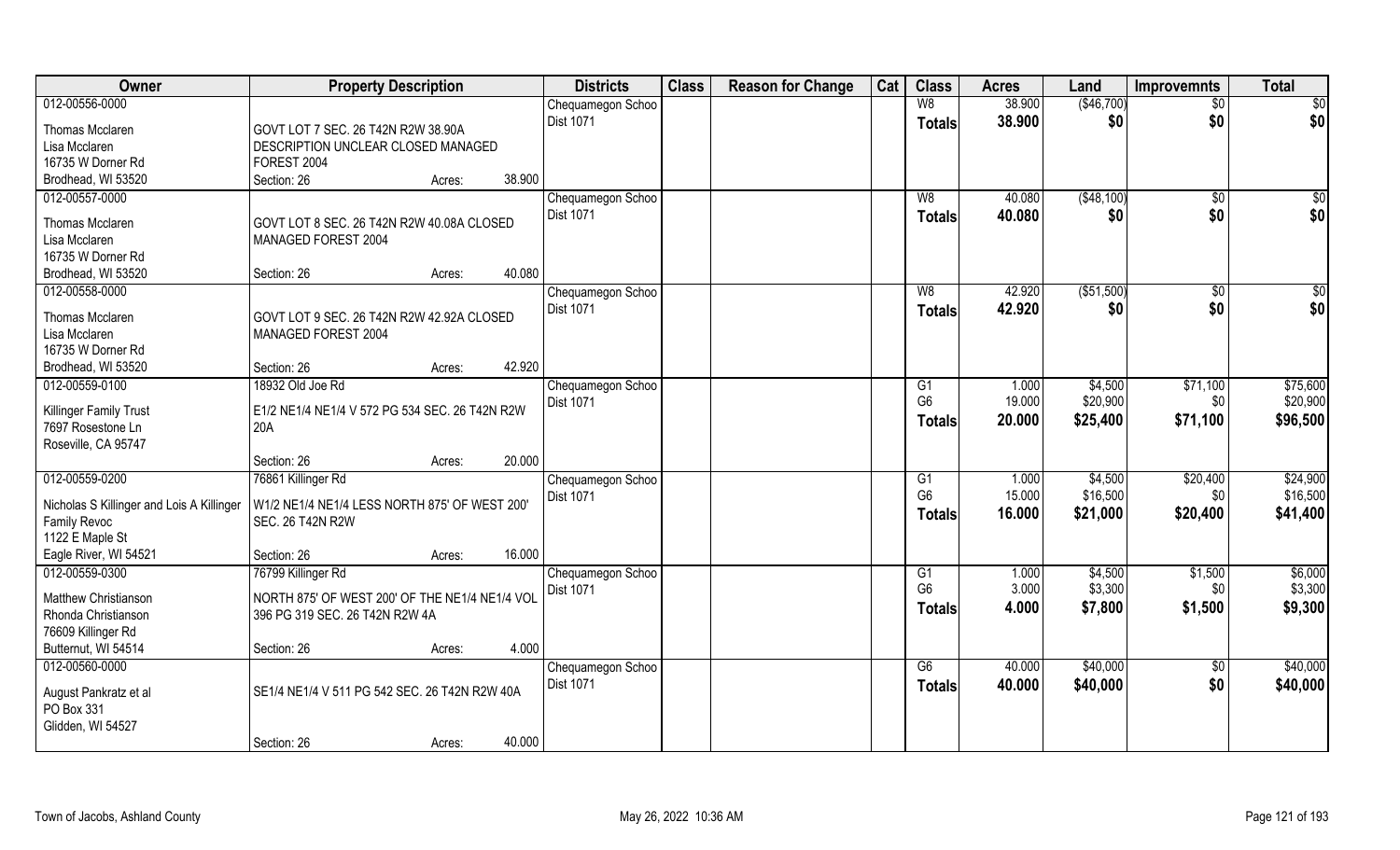| Owner                            | <b>Property Description</b>                                                                | <b>Districts</b> | <b>Class</b>                          | <b>Reason for Change</b> | Cat                | <b>Class</b> | <b>Acres</b>         | Land   | <b>Improvemnts</b> | <b>Total</b>    |                     |
|----------------------------------|--------------------------------------------------------------------------------------------|------------------|---------------------------------------|--------------------------|--------------------|--------------|----------------------|--------|--------------------|-----------------|---------------------|
| 012-00561-0000                   | 18848 Kempf Rd                                                                             |                  | Chequamegon Schoo                     |                          |                    |              | W6                   | 40.000 | (\$48,000)         | $\sqrt{50}$     | \$0                 |
| Mark B. Schmidt<br>333 Maple Ln  | NW1/4 NW1/4 V 722 PG 879 & V 724 PG 199 SEC, 26<br>T42N R2W 40A CLOSED-MANAGED FOREST 2014 |                  | Dist 1071                             |                          |                    |              | <b>Totals</b>        | 40.000 | \$0                | \$0             | \$0                 |
| Glidden, WI 54527                |                                                                                            |                  |                                       |                          |                    |              |                      |        |                    |                 |                     |
|                                  | Section: 26                                                                                | 40.000<br>Acres: |                                       |                          |                    |              |                      |        |                    |                 |                     |
| 012-00562-0000                   |                                                                                            |                  | Chequamegon Schoo <sup>OG4</sup>      |                          | Sold by the County |              | G4                   | 10.000 | \$1,700            | \$0             | \$1,700             |
| Mitzer Delzer-Harnois            | SW1/4 NW1/4 SEC. 26 T42N R2W                                                               |                  | Dist 1071                             | G <sub>6</sub>           | Sold by the County |              | G <sub>6</sub>       | 30.000 | \$37,500           | \$0             | \$37,500            |
| <b>Timothy Harnois</b>           |                                                                                            |                  |                                       |                          |                    |              | <b>Totals</b>        | 40.000 | \$39,200           | \$0             | \$39,200            |
| PO Box 22                        |                                                                                            |                  |                                       |                          |                    |              |                      |        |                    |                 |                     |
| Lakewood, WI 54138               | Section: 26                                                                                | 40.000<br>Acres: |                                       |                          |                    |              |                      |        |                    |                 |                     |
| 012-00563-0000                   | Kempf Rd                                                                                   |                  | Chequamegon Schoo                     |                          |                    |              | G1                   | 1.000  | \$4,500            | \$3,000         | \$7,500             |
|                                  |                                                                                            |                  | Dist 1071                             |                          |                    |              | G <sub>6</sub>       | 39.000 | \$42,900           | \$0             | \$42,900            |
| Thomas Mcclaren<br>Lisa Mcclaren | NW1/4 SW1/4 SEC. 26 T42N R2W                                                               |                  |                                       |                          |                    |              | <b>Totals</b>        | 40.000 | \$47,400           | \$3,000         | \$50,400            |
| 16735 W Dorner Rd                |                                                                                            |                  |                                       |                          |                    |              |                      |        |                    |                 |                     |
| Brodhead, WI 53520               | Section: 26                                                                                | 40.000<br>Acres: |                                       |                          |                    |              |                      |        |                    |                 |                     |
| 012-00564-0100                   |                                                                                            |                  |                                       |                          |                    |              | G6                   | 33.940 | \$40,700           |                 | \$40,700            |
|                                  |                                                                                            |                  | Chequamegon Schoo<br><b>Dist 1071</b> |                          |                    |              |                      |        |                    | $\sqrt[6]{30}$  |                     |
| Theodore Hercules                | NE14 SE1/4 LESS NORTH 200' V 721 PG 695 SEC. 26                                            |                  |                                       |                          |                    |              | <b>Totals</b>        | 33.940 | \$40,700           | \$0             | \$40,700            |
| Prapaporn Hercules               | T42N R2W 33.94A                                                                            |                  |                                       |                          |                    |              |                      |        |                    |                 |                     |
| 22512 58th Ave E                 |                                                                                            |                  |                                       |                          |                    |              |                      |        |                    |                 |                     |
| Spanaway, WA 98387               | Section: 26                                                                                | 33.940<br>Acres: |                                       |                          |                    |              |                      |        |                    |                 |                     |
| 012-00564-0200                   |                                                                                            |                  | Chequamegon Schoo                     |                          |                    |              | $\overline{G6}$      | 6.060  | \$7,900            | \$0             | \$7,900             |
| Kathleen A. Witt                 | NORTH 200' OF NE1/4 SE1/4 SEC. 26 T42N R2W                                                 |                  | Dist 1071                             |                          |                    |              | <b>Totals</b>        | 6.060  | \$7,900            | \$0             | \$7,900             |
| 20488 Meyers Lake Rd             |                                                                                            |                  |                                       |                          |                    |              |                      |        |                    |                 |                     |
| Glidden, WI 54527                |                                                                                            |                  |                                       |                          |                    |              |                      |        |                    |                 |                     |
|                                  | Section: 26                                                                                | 6.060<br>Acres:  |                                       |                          |                    |              |                      |        |                    |                 |                     |
| 012-00565-0000                   |                                                                                            |                  | Chequamegon Schoo                     |                          |                    |              | G6                   | 2.500  | \$3,000            | $\frac{1}{6}$   | \$3,000             |
|                                  |                                                                                            |                  | Dist 1071                             |                          |                    |              | W <sub>6</sub>       | 37.500 | (\$48,800)         | \$0             | \$0                 |
| <b>Anthony Killinger</b>         | SE1/4 SE1/4 V 680 PG 446 SEC. 26 T42N R2W 40A                                              |                  |                                       |                          |                    |              | <b>Totals</b>        | 40.000 | \$3,000            | \$0             | \$3,000             |
| 867 Rienzi Rd                    | CLOSED MANAGED FOREST 37.5A IN 2012                                                        |                  |                                       |                          |                    |              |                      |        |                    |                 |                     |
| Fond Du Lac, WI 54935            |                                                                                            |                  |                                       |                          |                    |              |                      |        |                    |                 |                     |
|                                  | Section: 26                                                                                | 40.000<br>Acres: |                                       |                          |                    |              |                      |        |                    |                 |                     |
| 012-00566-0000                   |                                                                                            |                  | Chequamegon Schoo <sup>1</sup> G4     |                          | Ag use land        | $-5$         | G4<br>G <sub>6</sub> | 11.000 | \$2,200            | $\overline{60}$ | \$2,200<br>\$29,200 |
| Karen S. Stauffer                | GOVT LOTS 1 & 2 SEC. 27 T42N R2W                                                           |                  | Dist 1071                             |                          |                    |              |                      | 26.520 | \$29,200           | \$0             |                     |
| 1367 Maricopa Dr                 |                                                                                            |                  |                                       |                          |                    |              | <b>Totals</b>        | 37.520 | \$31,400           | \$0             | \$31,400            |
| Oshkosh, WI 54904                |                                                                                            |                  |                                       |                          |                    |              |                      |        |                    |                 |                     |
|                                  | Section: 27                                                                                | 37.520<br>Acres: |                                       |                          |                    |              |                      |        |                    |                 |                     |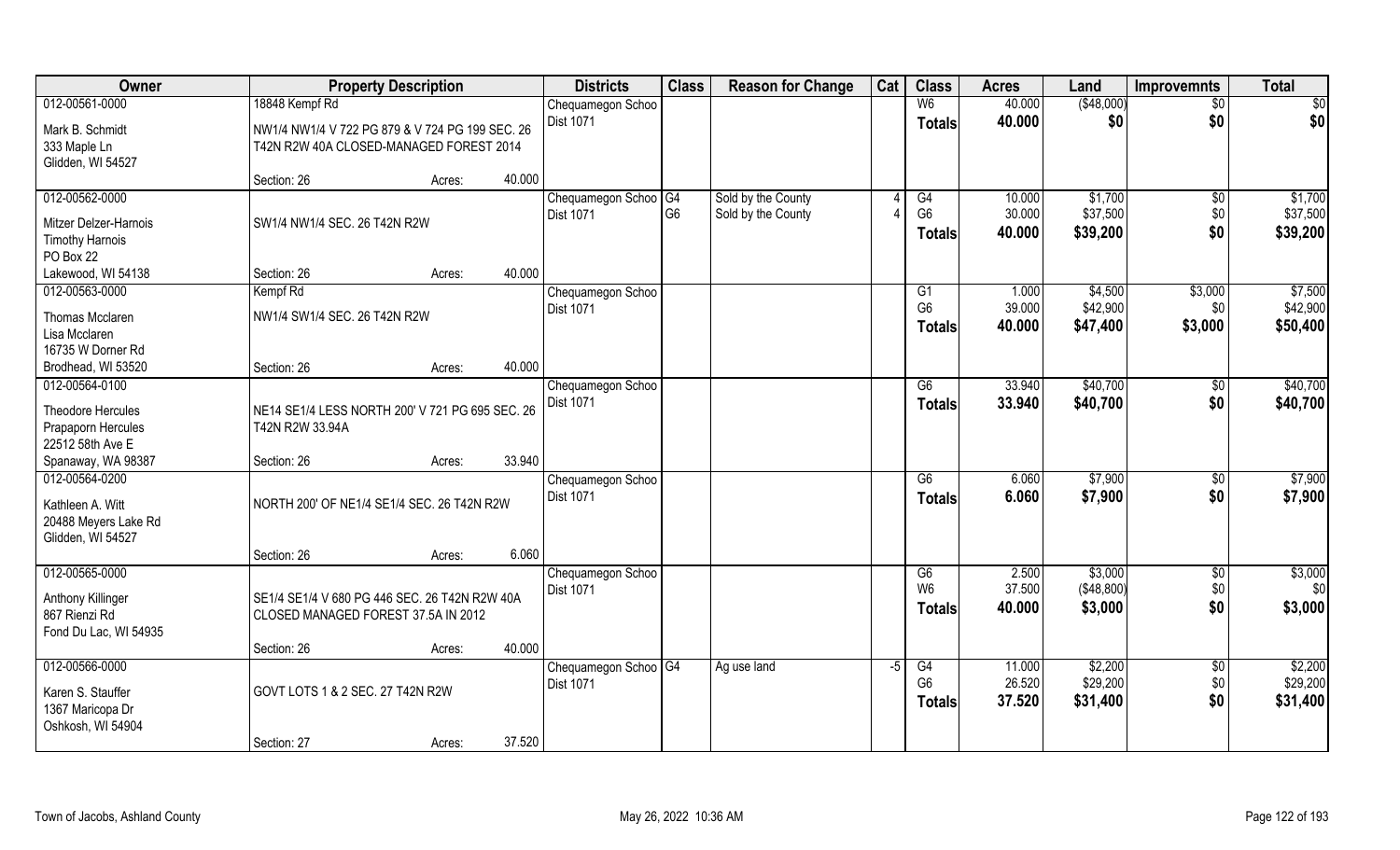| Owner                   | <b>Property Description</b>                     | <b>Districts</b>                 | <b>Class</b> | <b>Reason for Change</b> | Cat  | <b>Class</b>   | <b>Acres</b> | Land       | <b>Improvemnts</b> | <b>Total</b>  |
|-------------------------|-------------------------------------------------|----------------------------------|--------------|--------------------------|------|----------------|--------------|------------|--------------------|---------------|
| 012-00567-0000          |                                                 | Chequamegon Schoo                |              |                          |      | G4             | 3.000        | \$600      | $\overline{50}$    | \$600         |
| Karen S. Stauffer       | GOVT LOT 3 LYING E OF EAST FORK OF CHIPPEWA     | Dist 1071                        |              |                          |      | G <sub>5</sub> | 6.000        | \$2,700    | \$0                | \$2,700       |
| 1367 Maricopa Dr        | RIVER SEC. 27 T42N R2W                          |                                  |              |                          |      | G <sub>6</sub> | 34.140       | \$55,500   | \$0                | \$55,500      |
| Oshkosh, WI 54904       |                                                 |                                  |              |                          |      | <b>Totals</b>  | 43.140       | \$58,800   | \$0                | \$58,800      |
|                         | 43.140<br>Section: 27<br>Acres:                 |                                  |              |                          |      |                |              |            |                    |               |
| 012-00568-0000          | 75500 Joe Rein Rd                               | Chequamegon Schoo   G4           |              | Ag use land              | -5   | G1             | 2.000        | \$10,000   | \$163,500          | \$173,500     |
| Karen S. Stauffer       | GOVT LOT 4 LYING E OF EAST FORK OF CHIPPEWA     | Dist 1071                        |              |                          |      | G4             | 4.780        | \$900      | \$0                | \$900         |
| 1367 Maricopa Dr        | RIVER SEC. 27 T42N R2W                          |                                  |              |                          |      | G <sub>6</sub> | 29.220       | \$32,100   | \$0                | \$32,100      |
| Oshkosh, WI 54904       |                                                 |                                  |              |                          |      | <b>Totals</b>  | 36.000       | \$43,000   | \$163,500          | \$206,500     |
|                         | 36.000<br>Section: 27<br>Acres:                 |                                  |              |                          |      |                |              |            |                    |               |
| 012-00569-0100          | 75613 George Bay Rd                             | Chequamegon Schoo                |              |                          |      | G1             | 1.000        | \$4,500    | \$15,600           | \$20,100      |
| Daniel D. Bay et al     | GOVT LOT 5 LESS V 330 PG 71 & V 463 PG 994 SEC. | Dist 1071                        |              |                          |      | G <sub>5</sub> | 22.470       | \$8,800    | \$0                | \$8,800       |
| 96 Rotterdam Dr         | 27 T42N R2W 53.47A LIFE ESTATE DAVID V. BAY V   |                                  |              |                          |      | G <sub>6</sub> | 30.000       | \$33,000   | \$0                | \$33,000      |
| Antioch, IL 60002       | 601 PGS 374 & 811                               |                                  |              |                          |      | <b>Totals</b>  | 53.470       | \$46,300   | \$15,600           | \$61,900      |
|                         | 53.470<br>Section: 27<br>Acres:                 |                                  |              |                          |      |                |              |            |                    |               |
| 012-00569-0200          | 75671 George Bay Rd                             | Chequamegon Schoo                |              |                          |      | G1             | 1.000        | \$4,500    | \$78,500           | \$83,000      |
| Kari Diestelhorst et al | PART OF GOVT LOT 5 AS DESC IN DOC #343652       | Dist 1071                        |              |                          |      | G <sub>5</sub> | 3.250        | \$1,500    | \$0                | \$1,500       |
| c/o David V. Bay        | SEC. 27 T42N R2W 5.25A                          |                                  |              |                          |      | G <sub>6</sub> | 1.000        | \$1,300    | \$0                | \$1,300       |
| 75671 George Bay Rd     |                                                 |                                  |              |                          |      | <b>Totals</b>  | 5.250        | \$7,300    | \$78,500           | \$85,800      |
| Glidden, WI 54527       | Section: 27<br>Acres:                           | 5.250                            |              |                          |      |                |              |            |                    |               |
| 012-00569-0300          | 75529 George Bay Rd                             | Chequamegon Schoo                |              |                          |      | G1             | 1.000        | \$6,500    | \$26,500           | \$33,000      |
|                         |                                                 | <b>Dist 1071</b>                 |              |                          |      | G <sub>6</sub> | 4.000        | \$4,400    | \$0                | \$4,400       |
| Donald Hill             | PART OF GOVT LOT 5 DESC VOL 463 PG 994 SEC. 27  |                                  |              |                          |      | Totals         | 5.000        | \$10,900   | \$26,500           | \$37,400      |
| W6822 County Hwy Z      | T42N R2W 5A M/L                                 |                                  |              |                          |      |                |              |            |                    |               |
| Plymouth, WI 53073      |                                                 |                                  |              |                          |      |                |              |            |                    |               |
|                         | Section: 27<br>Acres:                           | 5.000                            |              |                          |      |                |              |            |                    |               |
| 012-00570-0000          | Schmenski Rd                                    | Chequamegon Schoo <sup>IG4</sup> |              | Ag use land              | $-5$ | G4             | 23.800       | \$4,700    | $\frac{6}{5}$      | \$4,700       |
| Paul Mosbaugh           | GOVT LOT 6 V 453 PG 241 SEC. 27 T42N R2W 47.8A  | Dist 1071                        |              |                          |      | W8             | 24.000       | (\$30,000) | \$0                | \$0           |
| Darlene Mosbaugh        | 24A CLOSED MANAGED FOREST LAND 2004             |                                  |              |                          |      | <b>Totals</b>  | 47.800       | \$4,700    | \$0                | \$4,700       |
| 75443 Schmenski Rd      |                                                 |                                  |              |                          |      |                |              |            |                    |               |
| Glidden, WI 54527       | 47.800<br>Section: 27<br>Acres:                 |                                  |              |                          |      |                |              |            |                    |               |
| 012-00571-0000          |                                                 | Chequamegon Schoo                |              |                          |      | W <sub>7</sub> | 23.650       | (\$29,600) | \$0                | $\frac{1}{2}$ |
| Paul Mosbaugh           | GOVT LOT 7 V 453 PG 241 SEC. 27 T42N R2W 23.65A | <b>Dist 1071</b>                 |              |                          |      | <b>Totals</b>  | 23.650       | \$0        | \$0                | \$0           |
| Darlene Mosbaugh        | OPEN MANAGED FOREST 2004                        |                                  |              |                          |      |                |              |            |                    |               |
| 75443 Schmenski Rd      |                                                 |                                  |              |                          |      |                |              |            |                    |               |
| Glidden, WI 54527       | 23.650<br>Section: 27<br>Acres:                 |                                  |              |                          |      |                |              |            |                    |               |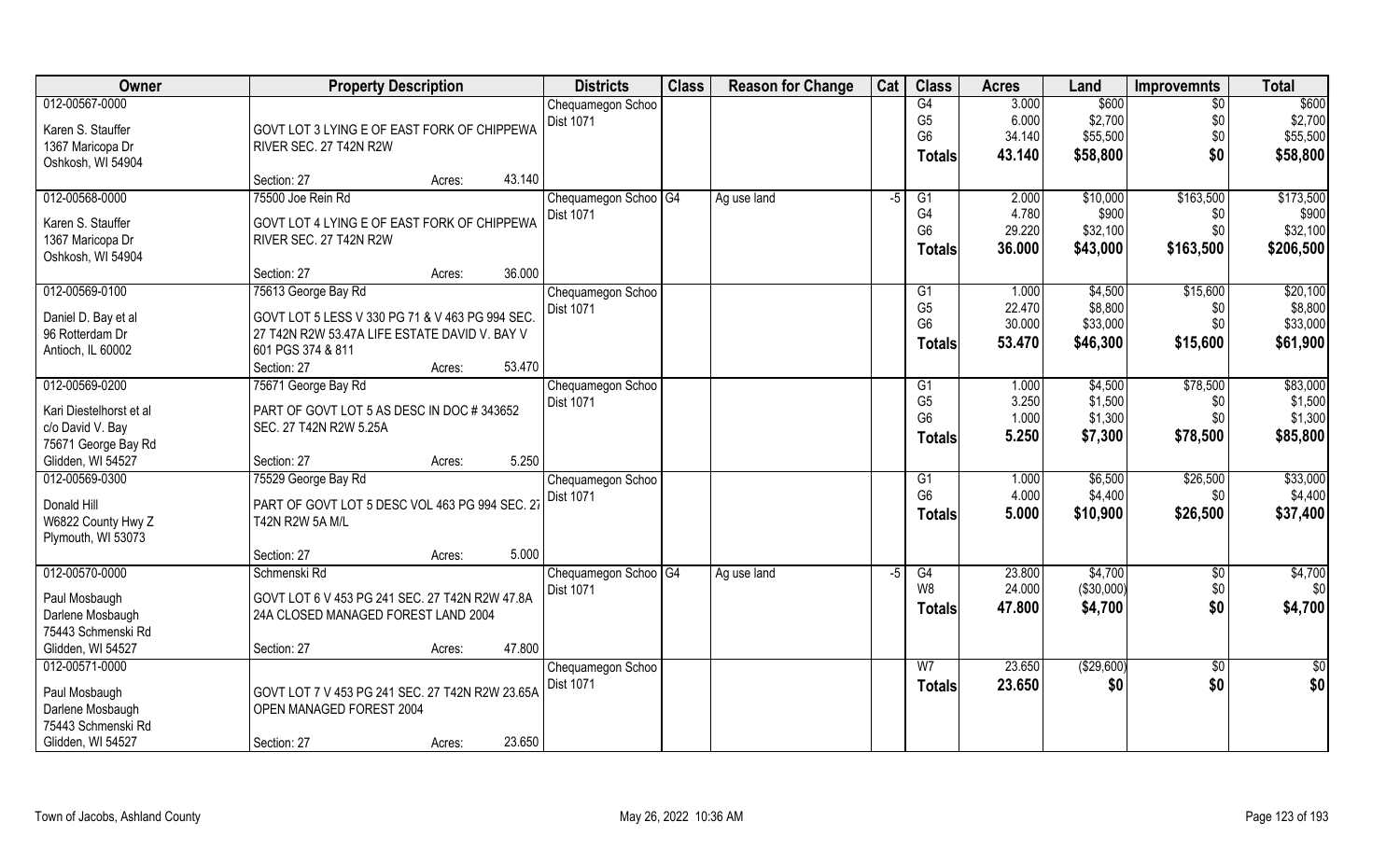| Owner                | <b>Property Description</b>                     | <b>Districts</b> | <b>Class</b>                      | <b>Reason for Change</b> | Cat         | <b>Class</b> | <b>Acres</b>         | Land             | <b>Improvemnts</b>  | <b>Total</b> |                     |
|----------------------|-------------------------------------------------|------------------|-----------------------------------|--------------------------|-------------|--------------|----------------------|------------------|---------------------|--------------|---------------------|
| 012-00572-0000       | 18486 Wallow Rd                                 |                  | Chequamegon Schoo                 |                          |             |              | G1                   | 1.000            | \$4,500             | \$37,500     | \$42,000            |
| Frank Grendys et al  | GOVT LOT 8 V 579 PG 540 SEC. 27 T42N R2W 48.64A |                  | Dist 1071                         |                          |             |              | G <sub>5</sub>       | 35.000           | \$10,300            | \$0          | \$10,300            |
| 1303 Ridgeway Dr     |                                                 |                  |                                   |                          |             |              | G <sub>6</sub>       | 12.640           | \$17,700            | \$0          | \$17,700            |
| Phillips, WI 54555   |                                                 |                  |                                   |                          |             |              | <b>Totals</b>        | 48.640           | \$32,500            | \$37,500     | \$70,000            |
|                      | Section: 27<br>Acres:                           | 48.640           |                                   |                          |             |              |                      |                  |                     |              |                     |
| 012-00573-0000       |                                                 |                  | Chequamegon Schoo                 |                          |             |              | G6                   | 29.850           | \$32,800            | $\sqrt{6}$   | \$32,800            |
| Mark A. Pittler      | GOVT LOT 9 SEC. 27 T42N R2W                     |                  | <b>Dist 1071</b>                  |                          |             |              | <b>Totals</b>        | 29.850           | \$32,800            | \$0          | \$32,800            |
| Janel A. Pittler     |                                                 |                  |                                   |                          |             |              |                      |                  |                     |              |                     |
| N3530 Knight Rd      |                                                 |                  |                                   |                          |             |              |                      |                  |                     |              |                     |
| New London, WI 54961 | Section: 27<br>Acres:                           | 29.850           |                                   |                          |             |              |                      |                  |                     |              |                     |
| 012-00574-0100       |                                                 |                  | Chequamegon Schoo                 |                          |             |              | G6                   | 26.350           | \$31,200            | \$0          | \$31,200            |
| Mark A. Pittler      | GOVT LOT 10 LESS THAT DESC IN DOC #349810       |                  | Dist 1071                         |                          |             |              | Totals               | 26.350           | \$31,200            | \$0          | \$31,200            |
| Janel A. Pittler     | <b>SEC. 27 T42N R2W</b>                         |                  |                                   |                          |             |              |                      |                  |                     |              |                     |
| N3530 Knight Rd      |                                                 |                  |                                   |                          |             |              |                      |                  |                     |              |                     |
| New London, WI 54961 | Section: 27<br>Acres:                           | 26.350           |                                   |                          |             |              |                      |                  |                     |              |                     |
| 012-00574-0200       | 18060 Wallow Rd                                 |                  | Chequamegon Schoo                 |                          |             |              | G1                   | 1.000            | \$4,500             | \$68,500     | \$73,000            |
|                      |                                                 |                  | Dist 1071                         |                          |             |              | <b>Totals</b>        | 1.000            | \$4,500             | \$68,500     | \$73,000            |
| Mark A. Pittler      | PARCEL IN GOVT LOT 10 AS DESC IN DOC #349810    |                  |                                   |                          |             |              |                      |                  |                     |              |                     |
| Janel A. Pittler     | SEC. 27 T42N R2W 1A                             |                  |                                   |                          |             |              |                      |                  |                     |              |                     |
| N3530 Knight Rd      |                                                 |                  |                                   |                          |             |              |                      |                  |                     |              |                     |
| New London, WI 54961 | Section: 27<br>Acres:                           | 1.000            |                                   |                          |             |              |                      |                  |                     |              |                     |
| 012-00575-0000       | 18861 Kempf Rd                                  |                  | Chequamegon Schoo                 |                          |             |              | G1<br>G <sub>5</sub> | 1.000            | \$4,500             | \$67,500     | \$72,000            |
| Dennis Wilde         | NE1/4 NE1/4 SEC. 27 T42N R2W 40A V 659 PG 488   |                  | Dist 1071                         |                          |             |              | G <sub>6</sub>       | 15.000<br>24.000 | \$2,700<br>\$30,000 | \$0<br>\$0   | \$2,700<br>\$30,000 |
| Carolyn Wilde        |                                                 |                  |                                   |                          |             |              |                      | 40.000           | \$37,200            | \$67,500     | \$104,700           |
| PO Box 7             |                                                 |                  |                                   |                          |             |              | <b>Totals</b>        |                  |                     |              |                     |
| Glidden, WI 54527    | Section: 27<br>Acres:                           | 40.000           |                                   |                          |             |              |                      |                  |                     |              |                     |
| 012-00576-0000       | 75443 Schmenski Rd                              |                  | Chequamegon Schoo                 |                          |             |              | G1                   | 1.000            | \$4,500             | \$64,700     | \$69,200            |
| Darlene Mosbaugh     | NW1/4 NE1/4 VOL 374 PG 359 SEC. 27 T42N R2W 40A |                  | Dist 1071                         |                          |             |              | G <sub>5</sub>       | 15.000           | \$6,800             | \$0          | \$6,800             |
| Paul Mosbaugh        | 10A CLOSED MANAGED FOREST LAND 2004             |                  |                                   |                          |             |              | G <sub>6</sub>       | 14.000           | \$17,500            | \$0          | \$17,500            |
| 75443 Schmenski Rd   |                                                 |                  |                                   |                          |             |              | W <sub>8</sub>       | 10.000           | (\$12,500)          | \$0          | \$0                 |
| Glidden, WI 54527    | Section: 27<br>Acres:                           | 40.000           |                                   |                          |             |              | <b>Totals</b>        | 40.000           | \$28,800            | \$64,700     | \$93,500            |
| 012-00577-0000       | 75975 George Bay Rd                             |                  | Chequamegon Schoo <sup>1</sup> G4 |                          | Ag use land | $-5$         | G1                   | 1.000            | \$4,500             | \$39,100     | \$43,600            |
| Karl Schmidt         | SE1/4 NE1/4 V 500 PG 743 SEC. 27 T42N R2W 40A   |                  | Dist 1071                         |                          |             |              | G4                   | 15.000           | \$2,000             | \$0          | \$2,000             |
| 75975 George Bay Rd  |                                                 |                  |                                   |                          |             |              | G <sub>5</sub>       | 4.000            | \$900               | \$0          | \$900               |
| Glidden, WI 54527    |                                                 |                  |                                   |                          |             |              | G <sub>6</sub>       | 20.000           | \$26,500            | \$0          | \$26,500            |
|                      | Section: 27<br>Acres:                           | 40.000           |                                   |                          |             |              | <b>Totals</b>        | 40.000           | \$33,900            | \$39,100     | \$73,000            |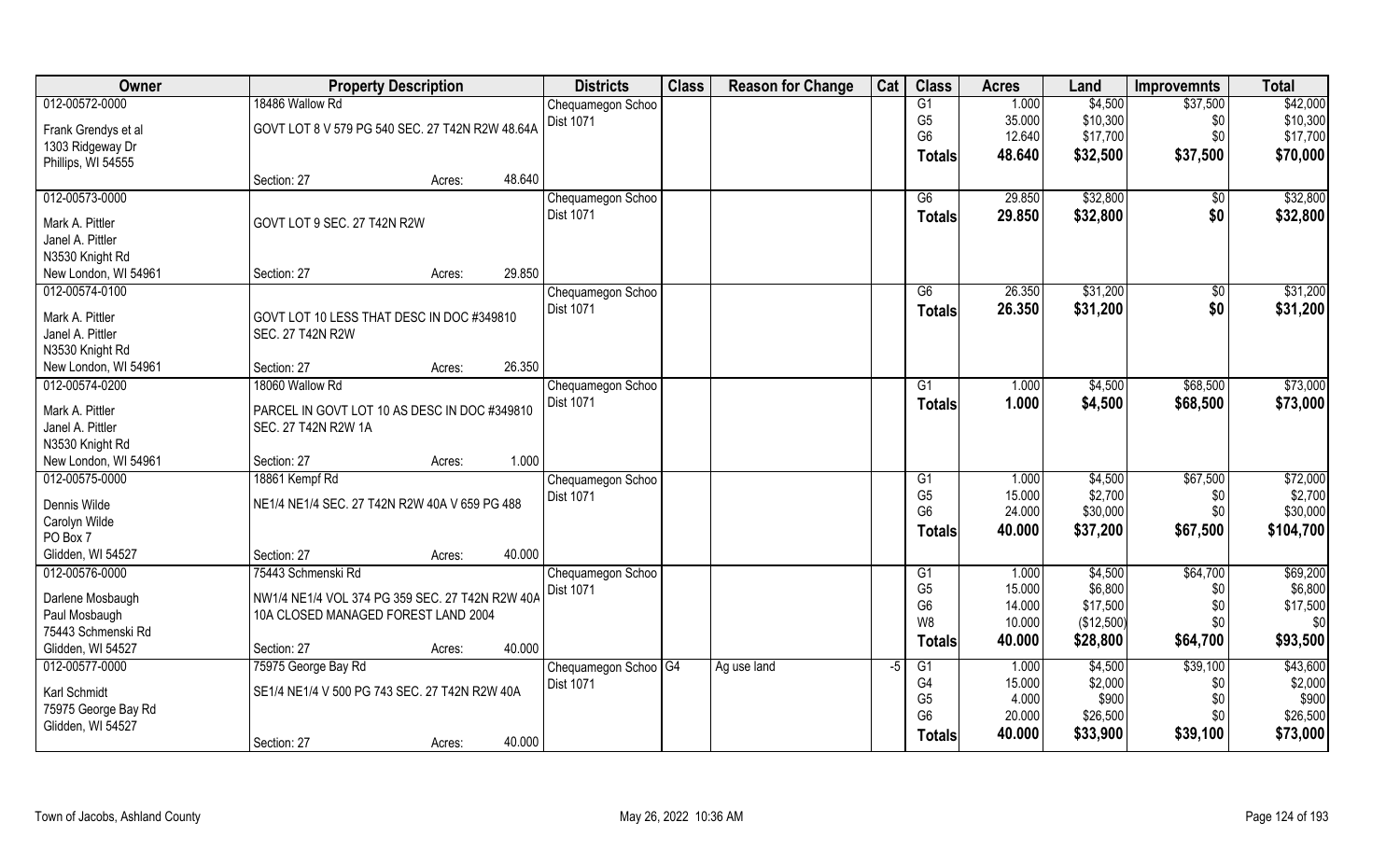| Owner                     | <b>Property Description</b>                    |                  | <b>Districts</b>                      | <b>Class</b>   | <b>Reason for Change</b> | Cat  | <b>Class</b>    | <b>Acres</b> | Land     | <b>Improvemnts</b> | <b>Total</b> |
|---------------------------|------------------------------------------------|------------------|---------------------------------------|----------------|--------------------------|------|-----------------|--------------|----------|--------------------|--------------|
| 012-00578-0000            | <b>Bert Schmidt Rd</b>                         |                  | Chequamegon Schoo                     | G4             | Ag use land              | $-5$ | G1              | 1.000        | \$4,500  | $\sqrt{6}$         | \$4,500      |
| Karen S. Stauffer         | NE1/4 SE1/4 SEC. 27 T42N R2W                   |                  | <b>Dist 1071</b>                      |                |                          |      | G4              | 18.000       | \$3,500  | \$0                | \$3,500      |
| 1367 Maricopa Dr          |                                                |                  |                                       |                |                          |      | G <sub>5</sub>  | 6.000        | \$1,100  | \$0                | \$1,100      |
| Oshkosh, WI 54904         |                                                |                  |                                       |                |                          |      | G <sub>6</sub>  | 15.000       | \$21,000 | \$0                | \$21,000     |
|                           | Section: 27                                    | 40.000<br>Acres: |                                       |                |                          |      | <b>Totals</b>   | 40.000       | \$30,100 | \$0                | \$30,100     |
| 012-00579-0000            | <b>Bert Schmidt Rd</b>                         |                  | Chequamegon Schoo <sup>G1</sup>       |                | 3 new outbuildings       |      | G1              | 1.000        | \$4,500  | \$31,200           | \$35,700     |
| Karen S. Stauffer         | NW1/4 SE1/4 SEC. 27 T42N R2W                   |                  | <b>Dist 1071</b>                      | G <sub>1</sub> | Shift from forest        |      | G <sub>5</sub>  | 8.000        | \$1,400  | \$0                | \$1,400      |
| 1367 Maricopa Dr          |                                                |                  |                                       | G <sub>6</sub> | Revalue                  |      | G <sub>6</sub>  | 31.000       | \$38,800 | \$0                | \$38,800     |
| Oshkosh, WI 54904         |                                                |                  |                                       | G <sub>6</sub> | Shift to residential     |      | <b>Totals</b>   | 40.000       | \$44,700 | \$31,200           | \$75,900     |
|                           | Section: 27                                    | 40.000<br>Acres: |                                       |                |                          |      |                 |              |          |                    |              |
| 012-00580-0000            | <b>Bert Schmidt Rd</b>                         |                  | Chequamegon Schoo                     |                |                          |      | G6              | 40.000       | \$44,000 | $\sqrt[6]{}$       | \$44,000     |
| Karen S. Stauffer         | SW1/4 SE1/4 SEC. 27 T42N R2W                   |                  | Dist 1071                             |                |                          |      | <b>Totals</b>   | 40.000       | \$44,000 | \$0                | \$44,000     |
| 1367 Maricopa Dr          |                                                |                  |                                       |                |                          |      |                 |              |          |                    |              |
| Oshkosh, WI 54904         |                                                |                  |                                       |                |                          |      |                 |              |          |                    |              |
|                           | Section: 27                                    | 40.000<br>Acres: |                                       |                |                          |      |                 |              |          |                    |              |
| 012-00581-0100            |                                                |                  | Chequamegon Schoo                     |                |                          |      | X4              | 5.000        | \$0      | \$0                | \$0          |
| <b>Ashland County</b>     | BERT SCHMIDT CIRCLE LOCATED IN GOVT LOTS 1     |                  | <b>Dist 1071</b>                      |                |                          |      | <b>Totals</b>   | 5.000        | \$0      | \$0                | \$0          |
| c/o Ashland County Clerk  | & 3 & THAT PART OF GOVT LOT 1 EXCEPT THE       |                  |                                       |                |                          |      |                 |              |          |                    |              |
| 201 Main St W             | PLATTED LOTS IN THE PLAT OF CHIPPEWA           |                  |                                       |                |                          |      |                 |              |          |                    |              |
| Ashland, WI 54806         | Section: 34                                    | 5.000<br>Acres:  |                                       |                |                          |      |                 |              |          |                    |              |
| 012-00581-0200            |                                                |                  | Chequamegon Schoo                     |                |                          |      |                 |              |          |                    |              |
|                           |                                                |                  | <b>Dist 1071</b>                      |                |                          |      | <b>Totals</b>   |              |          |                    |              |
| Reference                 | THE PLAT OF CHIPPEWA MEADOWS IS PART OF        |                  |                                       |                |                          |      |                 |              |          |                    |              |
| c/o Reference Parcel Only | GOVT LOTS 1 & 3 & ALL OF GOVT LOT 2 SECTION 34 |                  |                                       |                |                          |      |                 |              |          |                    |              |
| 201 Main St W             | <b>T42N R2W</b>                                |                  |                                       |                |                          |      |                 |              |          |                    |              |
| Ashland, WI 54806         | Section: 34                                    | 0.000<br>Acres:  |                                       |                |                          |      |                 |              |          |                    |              |
| 012-00582-0100            | <b>Bert Schmidt Rd</b>                         |                  | Chequamegon Schoo<br><b>Dist 1071</b> |                |                          |      | G1              | 6.900        | \$36,300 | \$0                | \$36,300     |
| George J. Marino          | LOT 1 CHIPPEWA MEADOWS 6.90A DOC #341948       |                  |                                       |                |                          |      | <b>Totals</b>   | 6.900        | \$36,300 | \$0                | \$36,300     |
| 17800 Bert Schmidt Cir    | LAND CONTRACT EXTENDED #348261                 |                  |                                       |                |                          |      |                 |              |          |                    |              |
| Glidden, WI 54527         |                                                |                  |                                       |                |                          |      |                 |              |          |                    |              |
|                           | Section: 34                                    | 6.900<br>Acres:  |                                       |                |                          |      |                 |              |          |                    |              |
| 012-00582-0200            | <b>Bert Schmidt Rd</b>                         |                  | Chequamegon Schoo                     |                |                          |      | $\overline{G1}$ | 6.900        | \$36,300 | $\overline{50}$    | \$36,300     |
| George J. Marino          | LOT 2 CHIPPEWA MEADOWS 6.9A DOC #341948        |                  | <b>Dist 1071</b>                      |                |                          |      | Totals          | 6.900        | \$36,300 | \$0                | \$36,300     |
| 17800 Bert Schmidt Cir    | LAND CONTRACT EXTENDED #348261                 |                  |                                       |                |                          |      |                 |              |          |                    |              |
| Glidden, WI 54527         |                                                |                  |                                       |                |                          |      |                 |              |          |                    |              |
|                           | Section: 34                                    | 6.900<br>Acres:  |                                       |                |                          |      |                 |              |          |                    |              |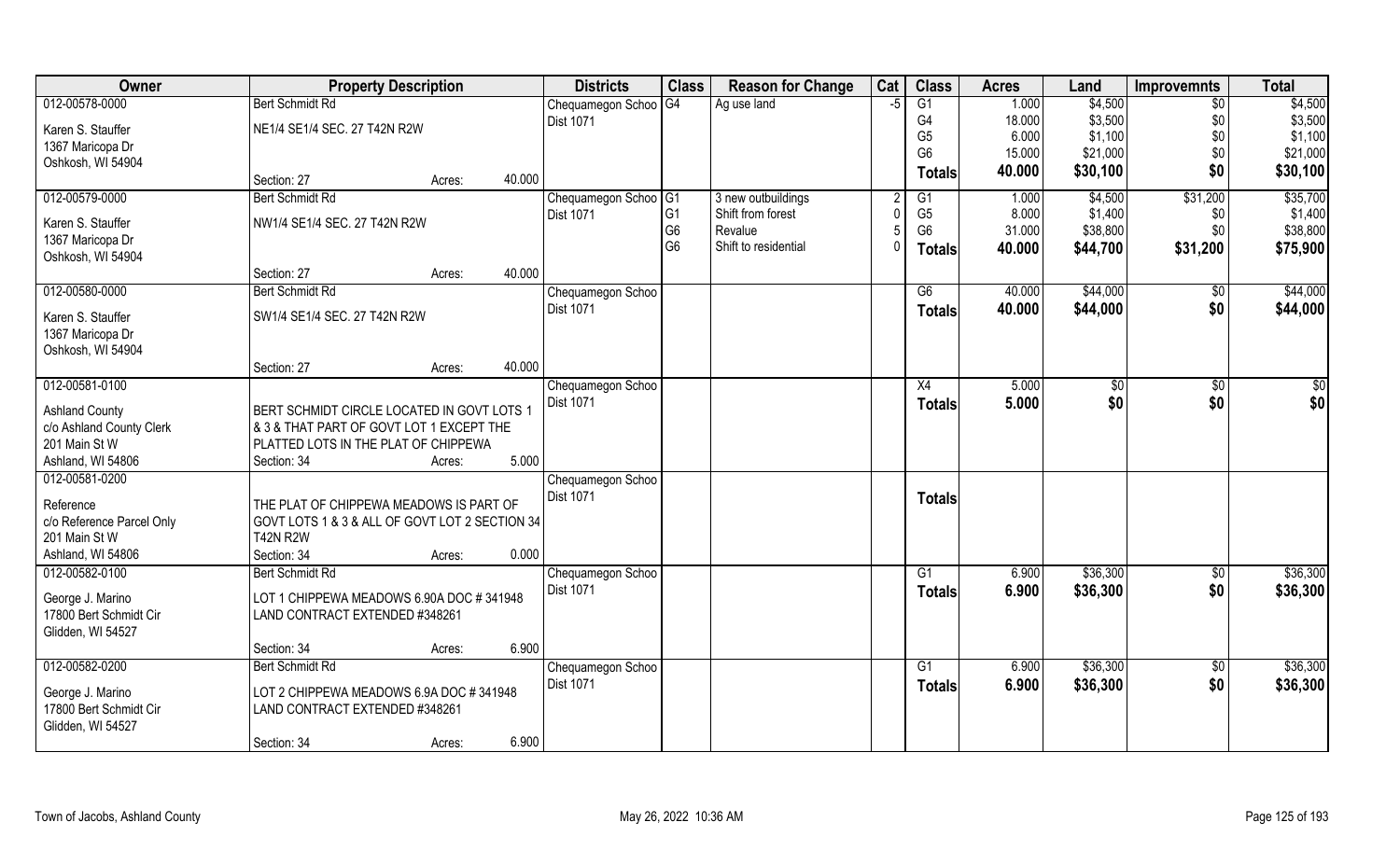| <b>Owner</b>                                                    | <b>Property Description</b>                                                |        |       | <b>Districts</b>                 | <b>Class</b>   | <b>Reason for Change</b> | Cat  | <b>Class</b>    | <b>Acres</b> | Land     | <b>Improvemnts</b> | <b>Total</b> |
|-----------------------------------------------------------------|----------------------------------------------------------------------------|--------|-------|----------------------------------|----------------|--------------------------|------|-----------------|--------------|----------|--------------------|--------------|
| 012-00582-0300                                                  | 17800 Bert Schmidt Rd                                                      |        |       | Chequamegon Schoo                |                |                          |      | G1              | 5.800        | \$34,700 | \$291,000          | \$325,700    |
| George J. Marino<br>17800 Bert Schmidt Cir<br>Glidden, WI 54527 | LOT 3 CHIPPEWA MEADOWS 5.80A DOC #341948<br>LAND CONTRACT EXTENDED #348261 |        |       | <b>Dist 1071</b>                 |                |                          |      | <b>Totals</b>   | 5.800        | \$34,700 | \$291,000          | \$325,700    |
|                                                                 | Section: 34                                                                | Acres: | 5.800 |                                  |                |                          |      |                 |              |          |                    |              |
| 012-00582-0400                                                  | <b>Bert Schmidt Rd</b>                                                     |        |       | Chequamegon Schoo                |                |                          |      | G1              | 4.900        | \$33,300 | $\overline{50}$    | \$33,300     |
| George J. Marino<br>17800 Bert Schmidt Cir<br>Glidden, WI 54527 | LOT 4 CHIPPEWA MEADOWS 4.90A DOC #341948<br>LAND CONTRACT EXTENDED #348261 |        |       | <b>Dist 1071</b>                 |                |                          |      | <b>Totals</b>   | 4.900        | \$33,300 | \$0                | \$33,300     |
|                                                                 | Section: 34                                                                | Acres: | 4.900 |                                  |                |                          |      |                 |              |          |                    |              |
| 012-00582-0500                                                  | <b>Bert Schmidt Rd</b>                                                     |        |       | Chequamegon Schoo                |                |                          |      | G1              | 5.100        | \$33,600 | \$0                | \$33,600     |
| Spencer J. Cook<br>131 Hazel St<br>Neenah, WI 54956             | LOT 5 CHIPPEWA MEADOWS                                                     |        |       | Dist 1071                        |                |                          |      | <b>Totals</b>   | 5.100        | \$33,600 | \$0                | \$33,600     |
|                                                                 | Section: 34                                                                | Acres: | 5.100 |                                  |                |                          |      |                 |              |          |                    |              |
| 012-00582-0600                                                  | 17586 Bert Schmidt Rd                                                      |        |       | Chequamegon Schoo <sup>OG1</sup> |                | OB-62% complete          | $-2$ | G1              | 5.500        | \$34,200 | \$48,500           | \$82,700     |
| Robert Jost<br>Bonnie Jost<br>7609 Carstens Lake Rd             | LOT 6 CHIPPEWA MEADOWS 5.50A V 565 PG 416                                  |        |       | Dist 1071                        | G <sub>1</sub> | Home complete            |      | <b>Totals</b>   | 5.500        | \$34,200 | \$48,500           | \$82,700     |
| Manitowoc, WI 54220                                             | Section: 34                                                                | Acres: | 5.500 |                                  |                |                          |      |                 |              |          |                    |              |
| 012-00582-0700                                                  | 17472 Bert Schmidt Rd                                                      |        |       | Chequamegon Schoo <sup>G1</sup>  |                | Carport complete         |      | G1              | 4.500        | \$32,700 | \$2,400            | \$35,100     |
| Gary H. Richardson<br>PO Box 205<br>Glidden, WI 54527           | LOT 7 CHIPPEWA MEADOWS                                                     |        |       | Dist 1071                        |                |                          |      | <b>Totals</b>   | 4.500        | \$32,700 | \$2,400            | \$35,100     |
|                                                                 | Section: 34                                                                | Acres: | 4.500 |                                  |                |                          |      |                 |              |          |                    |              |
| 012-00582-0800                                                  | <b>Bert Schmidt Rd</b>                                                     |        |       | Chequamegon Schoo                |                |                          |      | G1              | 2.700        | \$30,000 | \$0                | \$30,000     |
| Gary H. Richardson<br>PO Box 205<br>Glidden, WI 54527           | LOT 8 CHIPPEWA MEADOWS                                                     |        |       | Dist 1071                        |                |                          |      | <b>Totals</b>   | 2.700        | \$30,000 | \$0                | \$30,000     |
|                                                                 | Section: 34                                                                | Acres: | 2.700 |                                  |                |                          |      |                 |              |          |                    |              |
| 012-00582-0900                                                  | <b>Bert Schmidt Rd</b>                                                     |        |       | Chequamegon Schoo                |                |                          |      | $\overline{G1}$ | 2.200        | \$24,400 | $\overline{50}$    | \$24,400     |
| Gary H. Richardson<br>PO Box 205<br>Glidden, WI 54527           | LOT 9 CHIPPEWA MEADOWS                                                     |        |       | Dist 1071                        |                |                          |      | <b>Totals</b>   | 2.200        | \$24,400 | \$0                | \$24,400     |
|                                                                 | Section: 34                                                                | Acres: | 2.200 |                                  |                |                          |      |                 |              |          |                    |              |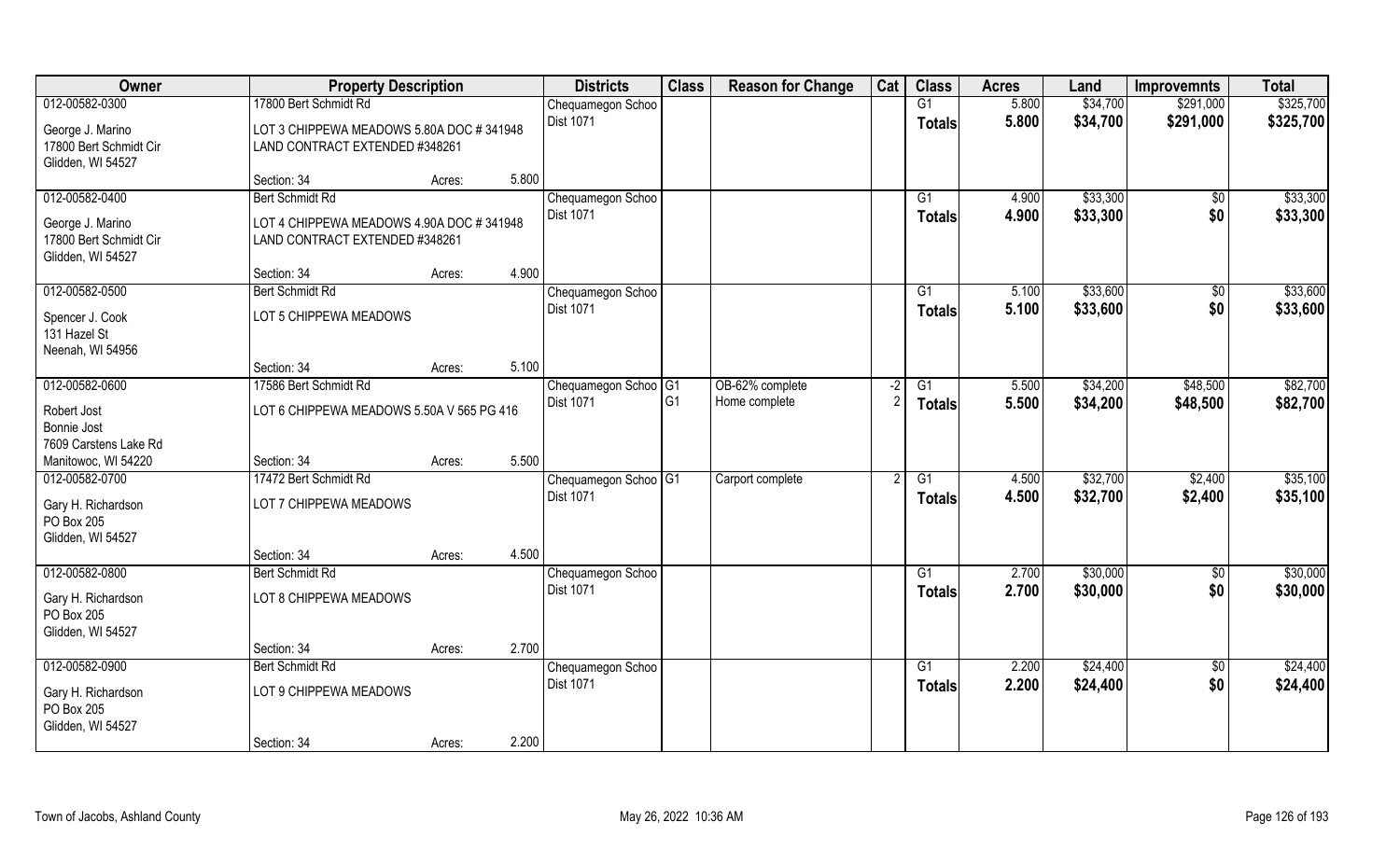| Owner                            |                                            | <b>Property Description</b>                                    |        |                   | <b>Class</b> | <b>Reason for Change</b> | Cat | <b>Class</b>    | <b>Acres</b> | Land     | <b>Improvemnts</b> | <b>Total</b> |
|----------------------------------|--------------------------------------------|----------------------------------------------------------------|--------|-------------------|--------------|--------------------------|-----|-----------------|--------------|----------|--------------------|--------------|
| 012-00582-1000                   | <b>Bert Schmidt Rd</b>                     |                                                                |        | Chequamegon Schoo |              |                          |     | G1              | 1.900        | \$21,100 | $\sqrt{$0}$        | \$21,100     |
| John Mullin                      | LOT 10 CHIPPEWA MEADOWS 1.90A V 583 PG 719 |                                                                |        | <b>Dist 1071</b>  |              |                          |     | <b>Totals</b>   | 1.900        | \$21,100 | \$0                | \$21,100     |
| Runa Mullin                      |                                            |                                                                |        |                   |              |                          |     |                 |              |          |                    |              |
| 16595 Dynamic Dr                 |                                            |                                                                |        |                   |              |                          |     |                 |              |          |                    |              |
| Lakeville, MN 55044-6069         | Section: 34                                | Acres:                                                         | 1.900  |                   |              |                          |     |                 |              |          |                    |              |
| 012-00582-1100                   | <b>Bert Schmidt Rd</b>                     |                                                                |        | Chequamegon Schoo |              |                          |     | G1              | 5.000        | \$33,500 | \$0                | \$33,500     |
| Steven E. Janusiak               | LOT 11 CHIPPEWA MEADOWS                    |                                                                |        | <b>Dist 1071</b>  |              |                          |     | G <sub>6</sub>  | 10.600       | \$14,800 | \$0                | \$14,800     |
| Michelle J. Janusiak             |                                            |                                                                |        |                   |              |                          |     | <b>Totals</b>   | 15.600       | \$48,300 | \$0                | \$48,300     |
| 1826 Hickory St                  |                                            |                                                                |        |                   |              |                          |     |                 |              |          |                    |              |
| South Milwaukee, WI 53172        | Section: 34                                | Acres:                                                         | 15.600 |                   |              |                          |     |                 |              |          |                    |              |
| 012-00582-1200                   | <b>Bert Schmidt Rd</b>                     |                                                                |        | Chequamegon Schoo |              |                          |     | G1              | 3.200        | \$23,100 | \$0                | \$23,100     |
| Robert Jantschek                 | LOT 12 CHIPPEWA MEADOWS 3.20A V 583 PG 671 |                                                                |        | Dist 1071         |              |                          |     | <b>Totals</b>   | 3.200        | \$23,100 | \$0                | \$23,100     |
| Anindita Jantschek               |                                            |                                                                |        |                   |              |                          |     |                 |              |          |                    |              |
| 11769 110th St N                 |                                            |                                                                |        |                   |              |                          |     |                 |              |          |                    |              |
| Stillwater, MN 55082             | Section: 34                                | Acres:                                                         | 3.200  |                   |              |                          |     |                 |              |          |                    |              |
| 012-00582-1300                   | <b>Bert Schmidt Rd</b>                     |                                                                |        | Chequamegon Schoo |              |                          |     | G1              | 2.200        | \$24,400 | \$0                | \$24,400     |
| Stephen W. Viles                 | LOT 13 CHIPPEWA MEADOWS                    |                                                                |        | Dist 1071         |              |                          |     | <b>Totals</b>   | 2.200        | \$24,400 | \$0                | \$24,400     |
| PO Box 56325                     |                                            |                                                                |        |                   |              |                          |     |                 |              |          |                    |              |
| Metairie, LA 70055               |                                            |                                                                |        |                   |              |                          |     |                 |              |          |                    |              |
|                                  | Section: 34                                | Acres:                                                         | 2.200  |                   |              |                          |     |                 |              |          |                    |              |
| 012-00582-1400                   | <b>Bert Schmidt Rd</b>                     |                                                                |        | Chequamegon Schoo |              |                          |     | $\overline{G1}$ | 3.700        | \$31,500 | \$0                | \$31,500     |
|                                  | LOT 14 CHIPPEWA MEADOWS                    |                                                                |        | Dist 1071         |              |                          |     | <b>Totals</b>   | 3.700        | \$31,500 | \$0                | \$31,500     |
| Stephen W. Viles<br>PO Box 56325 |                                            |                                                                |        |                   |              |                          |     |                 |              |          |                    |              |
| Metairie, LA 70055               |                                            |                                                                |        |                   |              |                          |     |                 |              |          |                    |              |
|                                  | Section: 34                                | Acres:                                                         | 3.700  |                   |              |                          |     |                 |              |          |                    |              |
| 012-00582-1500                   | <b>Bert Schmidt Rd</b>                     |                                                                |        | Chequamegon Schoo |              |                          |     | G1              | 4.900        | \$33,300 | $\sqrt{$0}$        | \$33,300     |
| <b>Richard Weiler</b>            | LOT 15 CHIPPEWA MEADOWS 4.90A V 565 PG 333 |                                                                |        | Dist 1071         |              |                          |     | <b>Totals</b>   | 4.900        | \$33,300 | \$0                | \$33,300     |
| Cynthia Weiler                   |                                            |                                                                |        |                   |              |                          |     |                 |              |          |                    |              |
| 4631 Lost Tr                     |                                            |                                                                |        |                   |              |                          |     |                 |              |          |                    |              |
| Vesper, WI 54489                 | Section: 34                                | Acres:                                                         | 4.900  |                   |              |                          |     |                 |              |          |                    |              |
| 012-00582-1600                   | 17495 Bert Schmidt Rd                      |                                                                |        | Chequamegon Schoo |              |                          |     | $\overline{G1}$ | 4.300        | \$32,400 | \$4,700            | \$37,100     |
| Roxanne Klinger                  |                                            | <b>Dist 1071</b><br>LOT 16 CHIPPEWA MEADOWS 4.30A V 739 PG 577 |        |                   |              |                          |     | <b>Totals</b>   | 4.300        | \$32,400 | \$4,700            | \$37,100     |
| Gerald J. Klinger                |                                            |                                                                |        |                   |              |                          |     |                 |              |          |                    |              |
| 2430 Lake Nokomis Rd             |                                            |                                                                |        |                   |              |                          |     |                 |              |          |                    |              |
| Tomahawk, WI 54487               | Section: 34                                | Acres:                                                         | 4.300  |                   |              |                          |     |                 |              |          |                    |              |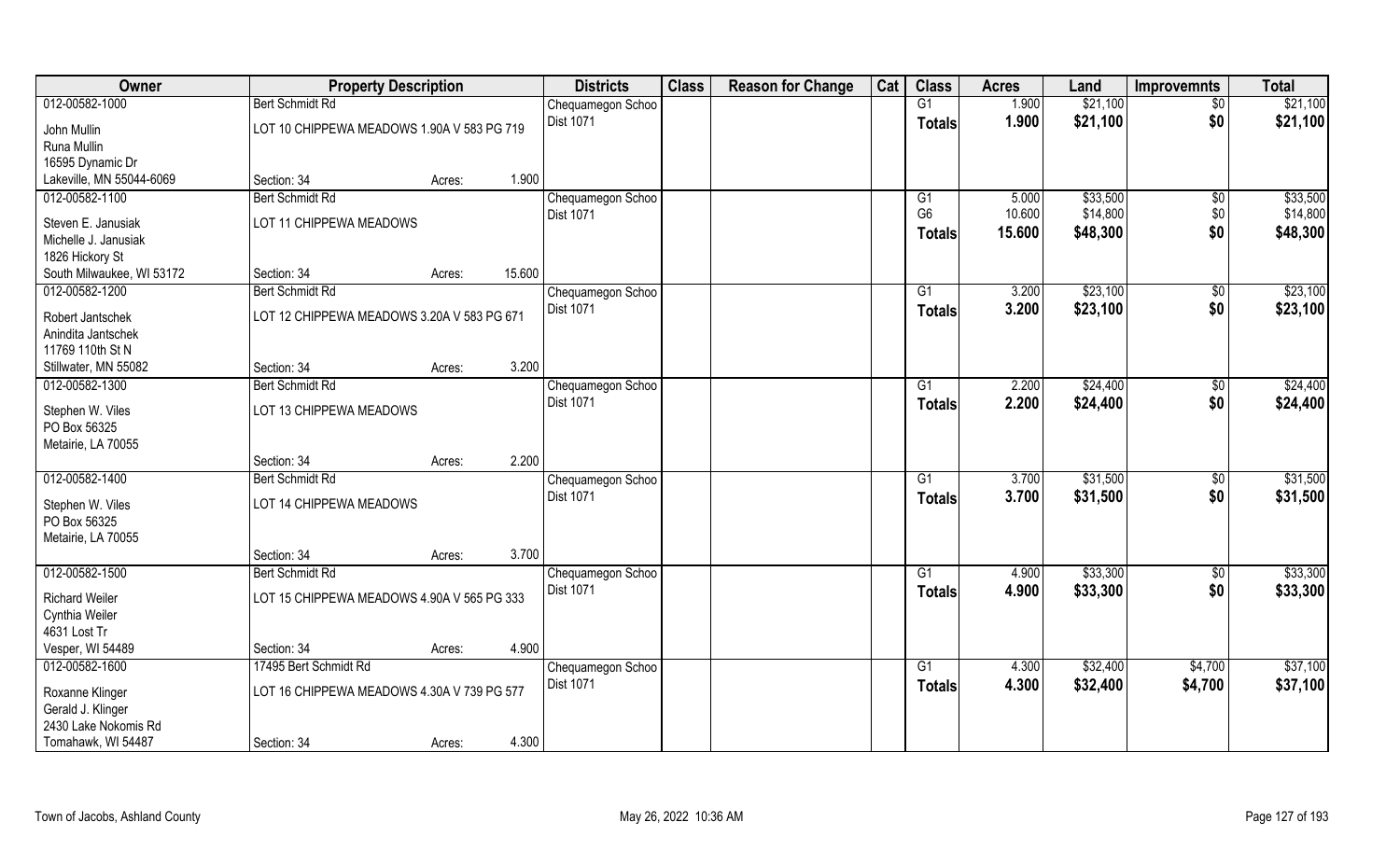| Owner                             | <b>Property Description</b>                |                                              | <b>Districts</b> | <b>Class</b>                   | <b>Reason for Change</b> | Cat | <b>Class</b> | <b>Acres</b>    | Land  | <b>Improvemnts</b> | <b>Total</b>    |               |
|-----------------------------------|--------------------------------------------|----------------------------------------------|------------------|--------------------------------|--------------------------|-----|--------------|-----------------|-------|--------------------|-----------------|---------------|
| 012-00582-1700                    | <b>Bert Schmidt Rd</b>                     |                                              |                  | Chequamegon Schoo              |                          |     |              | G1              | 3.800 | \$31,700           | $\sqrt{6}$      | \$31,700      |
| Roxanne Klinger                   | LOT 17 CHIPPEWA MEADOWS                    |                                              |                  | <b>Dist 1071</b>               |                          |     |              | <b>Totals</b>   | 3.800 | \$31,700           | \$0             | \$31,700      |
| Gerald J. Klinger                 |                                            |                                              |                  |                                |                          |     |              |                 |       |                    |                 |               |
| 2430 Lake Nokomis Rd              |                                            |                                              |                  |                                |                          |     |              |                 |       |                    |                 |               |
| Tomahawk, WI 54487                | Section: 34                                | Acres:                                       | 3.800            |                                |                          |     |              |                 |       |                    |                 |               |
| 012-00582-1800                    | <b>Bert Schmidt Rd</b>                     |                                              |                  | Chequamegon Schoo              |                          |     |              | G1              | 5.400 | \$34,100           | $\overline{50}$ | \$34,100      |
|                                   |                                            |                                              |                  | <b>Dist 1071</b>               |                          |     |              | Totals          | 5.400 | \$34,100           | \$0             | \$34,100      |
| Roxanne Klinger                   | LOT 18 CHIPPEWA MEADOWS 5.40A V 744 PG 485 |                                              |                  |                                |                          |     |              |                 |       |                    |                 |               |
| Gerald J. Klinger                 |                                            |                                              |                  |                                |                          |     |              |                 |       |                    |                 |               |
| 2430 Lake Nokomis Rd              |                                            |                                              |                  |                                |                          |     |              |                 |       |                    |                 |               |
| Tomahawk, WI 54487                | Section: 34                                | Acres:                                       | 5.400            |                                |                          |     |              |                 |       |                    |                 |               |
| 012-00582-1900                    | <b>Bert Schmidt Rd</b>                     |                                              |                  | Chequamegon Schoo              |                          |     |              | G1              | 5.500 | \$34,200           | \$0             | \$34,200      |
| Karl Erickson                     | LOT 19 CHIPPEWA MEADOWS 5.50A V 582 PG 689 |                                              |                  | Dist 1071                      |                          |     |              | <b>Totals</b>   | 5.500 | \$34,200           | \$0             | \$34,200      |
| Lynn Erickson                     |                                            |                                              |                  |                                |                          |     |              |                 |       |                    |                 |               |
| W7246 870th Ave                   |                                            |                                              |                  |                                |                          |     |              |                 |       |                    |                 |               |
| River Falls, WI 54022             | Section: 34                                | Acres:                                       | 5.500            |                                |                          |     |              |                 |       |                    |                 |               |
| 012-00582-2000                    | <b>Bert Schmidt Rd</b>                     |                                              |                  | Chequamegon Schoo              |                          |     |              | G1              | 5.900 | \$34,800           | \$0             | \$34,800      |
|                                   |                                            |                                              |                  | Dist 1071                      |                          |     |              | <b>Totals</b>   | 5.900 | \$34,800           | \$0             | \$34,800      |
| Thomas A. Sebek                   | LOT 20 CHIPPEWA MEADOWS                    |                                              |                  |                                |                          |     |              |                 |       |                    |                 |               |
| Lori L. Sebek<br>207 S Jackson St |                                            |                                              |                  |                                |                          |     |              |                 |       |                    |                 |               |
| Gardner, IL 60424                 | Section: 34                                |                                              | 5.900            |                                |                          |     |              |                 |       |                    |                 |               |
| 012-00582-2100                    | <b>Bert Schmidt Rd</b>                     | Acres:                                       |                  |                                |                          |     |              | $\overline{G1}$ | 6.600 | \$35,900           | $\overline{50}$ | \$35,900      |
|                                   |                                            |                                              |                  | Chequamegon Schoo<br>Dist 1071 |                          |     |              |                 |       |                    |                 |               |
| David Semotink                    | LOT 21 CHIPPEWA MEADOWS 6.60A V 565 PG 200 |                                              |                  |                                |                          |     |              | Totals          | 6.600 | \$35,900           | \$0             | \$35,900      |
| <b>Alison Semotink</b>            |                                            |                                              |                  |                                |                          |     |              |                 |       |                    |                 |               |
| 767 Kaly Rd                       |                                            |                                              |                  |                                |                          |     |              |                 |       |                    |                 |               |
| Hudson, WI 54016                  | Section: 34                                | Acres:                                       | 6.600            |                                |                          |     |              |                 |       |                    |                 |               |
| 012-00582-2200                    | <b>Bert Schmidt Rd</b>                     |                                              |                  | Chequamegon Schoo              |                          |     |              | G1              | 8.100 | \$38,100           | $\sqrt{6}$      | \$38,100      |
| David Semotink                    | LOT 22 CHIPPEWA MEADOWS 8.10A V 578 PG 488 |                                              |                  | Dist 1071                      |                          |     |              | <b>Totals</b>   | 8.100 | \$38,100           | \$0             | \$38,100      |
| <b>Alison Semotink</b>            |                                            |                                              |                  |                                |                          |     |              |                 |       |                    |                 |               |
| 767 Kaly Rd                       |                                            |                                              |                  |                                |                          |     |              |                 |       |                    |                 |               |
| Hudson, WI 54016                  | Section: 34                                | Acres:                                       | 8.100            |                                |                          |     |              |                 |       |                    |                 |               |
| 012-00582-2300                    |                                            |                                              |                  | Chequamegon Schoo              |                          |     |              | X4              | 5.500 | \$0                | $\overline{50}$ | $\frac{1}{2}$ |
|                                   |                                            |                                              |                  | <b>Dist 1071</b>               |                          |     |              | Totals          | 5.500 | \$0                | \$0             | \$0           |
| Reference                         | PART OF GOVT LOT 3 IS PART OF BERT SCHMIDT |                                              |                  |                                |                          |     |              |                 |       |                    |                 |               |
| c/o Reference Parcel Only         |                                            | CIRCLE & ASSESSED WITH GOVT LOT 1 SECTION 34 |                  |                                |                          |     |              |                 |       |                    |                 |               |
| 201 Main St W                     | <b>T42N R2W</b>                            |                                              |                  |                                |                          |     |              |                 |       |                    |                 |               |
| Ashland, WI 54806                 | Section: 34                                | Acres:                                       | 0.000            |                                |                          |     |              |                 |       |                    |                 |               |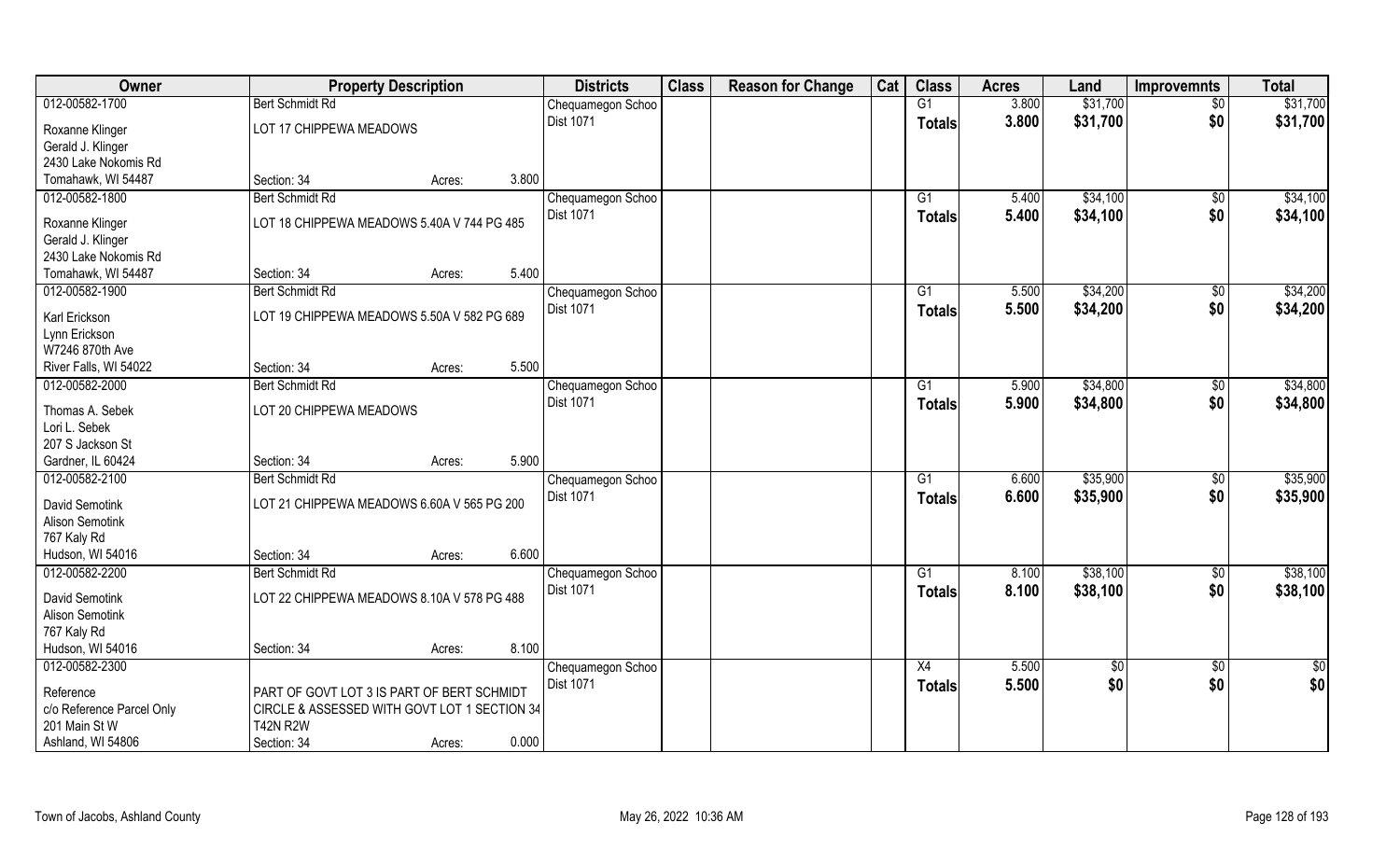| Owner                                                | <b>Property Description</b>                     |        | <b>Districts</b> | <b>Class</b>                   | <b>Reason for Change</b> | Cat | <b>Class</b> | <b>Acres</b>   | Land   | <b>Improvemnts</b> | <b>Total</b> |                 |
|------------------------------------------------------|-------------------------------------------------|--------|------------------|--------------------------------|--------------------------|-----|--------------|----------------|--------|--------------------|--------------|-----------------|
| 012-00584-0100                                       |                                                 |        |                  | Chequamegon Schoo              |                          |     |              | G6             | 22.900 | \$32,100           | $\sqrt{$0}$  | \$32,100        |
| Mark A. Pittler                                      | GOVT LOT 4 LESS WEST 990' OF SOUTH 220' SEC. 34 |        |                  | <b>Dist 1071</b>               |                          |     |              | <b>Totals</b>  | 22.900 | \$32,100           | \$0          | \$32,100        |
| Janel A. Pittler                                     | <b>T42N R2W</b>                                 |        |                  |                                |                          |     |              |                |        |                    |              |                 |
| N3530 Knight Rd                                      |                                                 |        |                  |                                |                          |     |              |                |        |                    |              |                 |
| New London, WI 54961                                 | Section: 34                                     | Acres: | 22.900           |                                |                          |     |              |                |        |                    |              |                 |
| 012-00584-0200                                       | 17778 Wallow Rd                                 |        |                  | Chequamegon Schoo              |                          |     |              | G1             | 1.000  | \$4,500            | \$7,500      | \$12,000        |
| Mark A. Pittler                                      | WEST 990' OF SOUTH 220' OF GOVT LOT 4 SEC. 34   |        |                  | <b>Dist 1071</b>               |                          |     |              | G <sub>6</sub> | 4.000  | \$5,600            | \$0\$        | \$5,600         |
| Janel A. Pittler                                     | <b>T42N R2W</b>                                 |        |                  |                                |                          |     |              | <b>Totals</b>  | 5.000  | \$10,100           | \$7,500      | \$17,600        |
| N3530 Knight Rd                                      |                                                 |        |                  |                                |                          |     |              |                |        |                    |              |                 |
| New London, WI 54961                                 | Section: 34                                     | Acres: | 5.000            |                                |                          |     |              |                |        |                    |              |                 |
| 012-00585-0000                                       | 17572 Wallow Rd                                 |        |                  | Chequamegon Schoo              |                          |     |              | G1             | 1.000  | \$4,500            | \$51,000     | \$55,500        |
|                                                      | GOVT LOT 5 SEC. 34 T42N R2W                     |        |                  | Dist 1071                      |                          |     |              | G <sub>6</sub> | 24.850 | \$31,100           | \$0          | \$31,100        |
| <b>Kurt Zastrow</b><br><b>Colleen Zastrow</b>        |                                                 |        |                  |                                |                          |     |              | <b>Totals</b>  | 25.850 | \$35,600           | \$51,000     | \$86,600        |
| 17572 Wallow Rd                                      |                                                 |        |                  |                                |                          |     |              |                |        |                    |              |                 |
| Glidden, WI 54527                                    | Section: 34                                     | Acres: | 25.850           |                                |                          |     |              |                |        |                    |              |                 |
| 012-00586-0000                                       |                                                 |        |                  | Chequamegon Schoo              |                          |     |              | G6             | 26.450 | \$33,100           | \$0          | \$33,100        |
|                                                      |                                                 |        |                  | <b>Dist 1071</b>               |                          |     |              | <b>Totals</b>  | 26.450 | \$33,100           | \$0          | \$33,100        |
| Daniel L. Koch Real Estate Trust<br>c/o Mark A. Koch | GOVT LOT 6 V 633 PG 39 SEC. 34 T42N R2W 26.45A  |        |                  |                                |                          |     |              |                |        |                    |              |                 |
| 1054 N 11th St                                       |                                                 |        |                  |                                |                          |     |              |                |        |                    |              |                 |
| Breese, IL 62230                                     | Section: 34                                     | Acres: | 26.450           |                                |                          |     |              |                |        |                    |              |                 |
| 012-00587-0000                                       | 17134 Wallow Rd                                 |        |                  | Chequamegon Schoo              |                          |     |              | G1             | 1.000  | \$4,500            | \$65,200     | \$69,700        |
|                                                      |                                                 |        |                  | Dist 1071                      |                          |     |              | G <sub>5</sub> | 19.000 | \$5,600            | \$0          | \$5,600         |
| Steven L Dobberfuhl 2021 Revocable                   | GOVT LOT 7 SEC. 34 T42N R2W                     |        |                  |                                |                          |     |              | G <sub>6</sub> | 17.680 | \$22,100           | \$0          | \$22,100        |
| Trust                                                |                                                 |        |                  |                                |                          |     |              | <b>Totals</b>  | 37.680 | \$32,200           | \$65,200     | \$97,400        |
| 17134 Wallow Rd                                      |                                                 |        | 37.680           |                                |                          |     |              |                |        |                    |              |                 |
| Glidden, WI 54527<br>012-00588-0000                  | Section: 34                                     | Acres: |                  |                                |                          |     |              | G5             | 13.000 | \$3,000            |              | \$3,000         |
|                                                      |                                                 |        |                  | Chequamegon Schoo<br>Dist 1071 |                          |     |              | G <sub>6</sub> | 26.940 | \$29,500           | \$0<br>\$0   | \$29,500        |
| Steven L Dobberfuhl 2021 Revocable                   | GOVT LOT 8 SEC. 34 T42N R2W                     |        |                  |                                |                          |     |              | <b>Totals</b>  | 39.940 | \$32,500           | \$0          | \$32,500        |
| Trust                                                |                                                 |        |                  |                                |                          |     |              |                |        |                    |              |                 |
| 17134 Wallow Rd                                      |                                                 |        |                  |                                |                          |     |              |                |        |                    |              |                 |
| Glidden, WI 54527                                    | Section: 34                                     | Acres: | 39.940           |                                |                          |     |              |                |        |                    |              |                 |
| 012-00589-0000                                       |                                                 |        |                  | Chequamegon Schoo              |                          |     |              | W <sub>6</sub> | 0.830  | $($ \$800)         | $\sqrt{$0}$  | $\overline{50}$ |
| Tracy Brothers Sub-One, LLC                          | GOVT LOT 9 V 709 PG 913 SEC. 34 T42N R2W .83AS  |        |                  | Dist 1071                      |                          |     |              | <b>Totals</b>  | 0.830  | \$0                | \$0          | \$0             |
| PO Box 247                                           | CLOSED MANAGED FOREST 2013                      |        |                  |                                |                          |     |              |                |        |                    |              |                 |
| Clyman, WI 53016                                     |                                                 |        |                  |                                |                          |     |              |                |        |                    |              |                 |
|                                                      | Section: 34                                     | Acres: | 0.830            |                                |                          |     |              |                |        |                    |              |                 |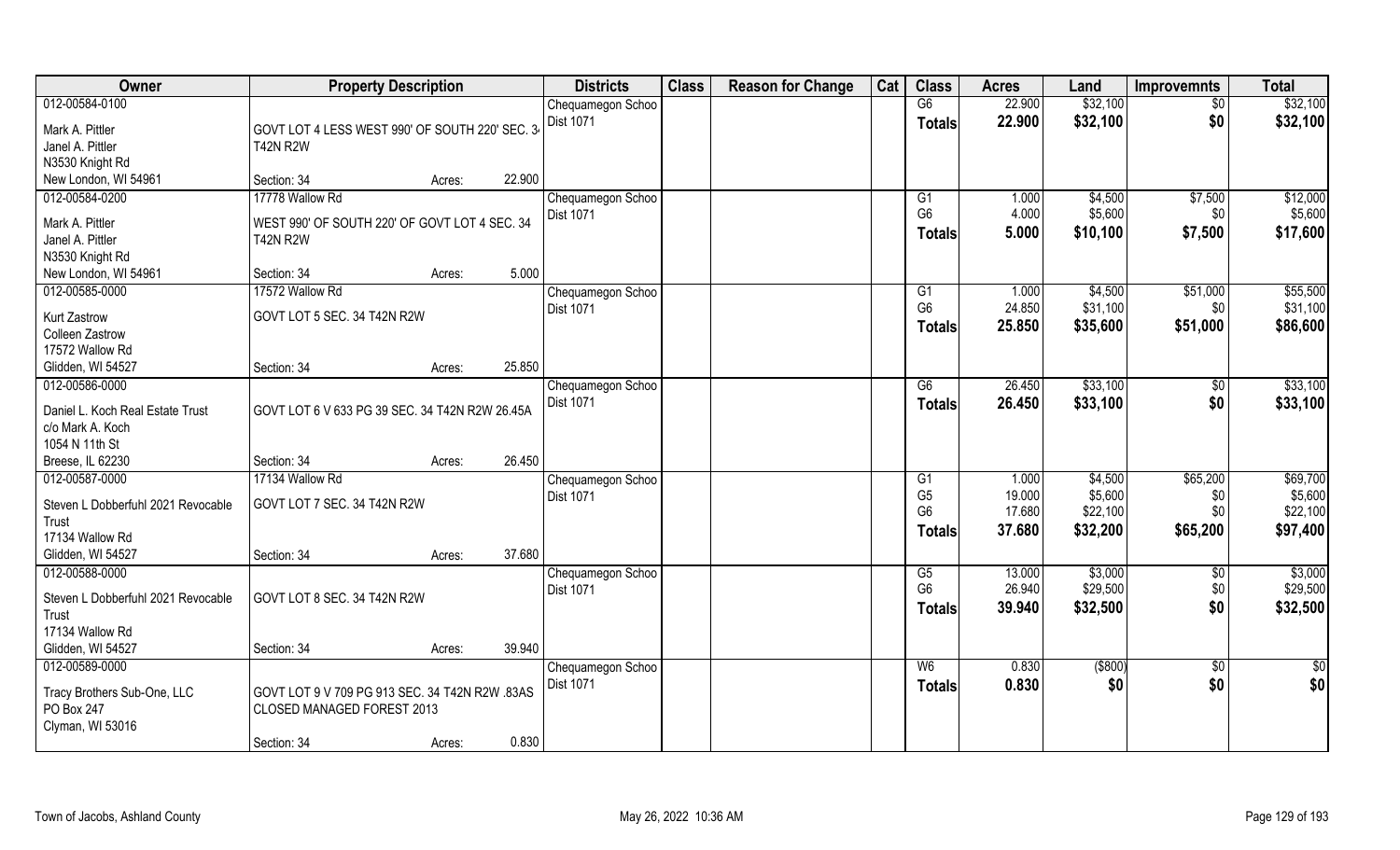| Owner                                     | <b>Property Description</b>                                                     |        |        | <b>Districts</b>                      | <b>Class</b> | <b>Reason for Change</b> | Cat | <b>Class</b>   | <b>Acres</b>     | Land              | <b>Improvemnts</b> | <b>Total</b>           |
|-------------------------------------------|---------------------------------------------------------------------------------|--------|--------|---------------------------------------|--------------|--------------------------|-----|----------------|------------------|-------------------|--------------------|------------------------|
| 012-00590-0000                            |                                                                                 |        |        | Chequamegon Schoo                     |              |                          |     | W <sub>6</sub> | 10.620           | (\$13,800)        | $\sqrt{$0}$        | $\sqrt{50}$            |
| Tracy Brothers Sub-Two, LLC               | GOVT LOT 10 V 709 PG 917 SEC. 34 T42N R2W                                       |        |        | <b>Dist 1071</b>                      |              |                          |     | <b>Totals</b>  | 10.620           | \$0               | \$0                | \$0                    |
| PO Box 247                                | 10.62AS CLOSED MANAGED FOREST 2013                                              |        |        |                                       |              |                          |     |                |                  |                   |                    |                        |
| Clyman, WI 53016                          |                                                                                 |        |        |                                       |              |                          |     |                |                  |                   |                    |                        |
|                                           | Section: 34                                                                     | Acres: | 10.620 |                                       |              |                          |     |                |                  |                   |                    |                        |
| 012-00591-0000                            |                                                                                 |        |        | Chequamegon Schoo                     |              |                          |     | W <sub>6</sub> | 53.450           | ( \$69,500)       | $\sqrt{$0}$        | \$0                    |
| Tracy Brothers Sub-Two, LLC               | GOVT LOT 11 V 709 PG 917 SEC. 34 T42N R2W                                       |        |        | <b>Dist 1071</b>                      |              |                          |     | <b>Totals</b>  | 53.450           | \$0               | \$0                | \$0                    |
| PO Box 247                                | 53.45AS CLOSED MANAGED FOREST 2013                                              |        |        |                                       |              |                          |     |                |                  |                   |                    |                        |
| Clyman, WI 53016                          |                                                                                 |        | 53.450 |                                       |              |                          |     |                |                  |                   |                    |                        |
| 012-00592-0000                            | Section: 34                                                                     | Acres: |        | Chequamegon Schoo                     |              |                          |     | W <sub>6</sub> | 34.140           | ( \$44,400)       | $\overline{50}$    | $\sqrt{50}$            |
|                                           |                                                                                 |        |        | Dist 1071                             |              |                          |     | <b>Totals</b>  | 34.140           | \$0               | \$0                | \$0                    |
| Tracy Brothers Sub-One, LLC               | NE1/4 SE1/4 V 709 PG 913 SEC. 34 T42N R2W                                       |        |        |                                       |              |                          |     |                |                  |                   |                    |                        |
| PO Box 247                                | 34.14AS CLOSED MANAGED FOREST 2013                                              |        |        |                                       |              |                          |     |                |                  |                   |                    |                        |
| Clyman, WI 53016                          | Section: 34                                                                     | Acres: | 34.140 |                                       |              |                          |     |                |                  |                   |                    |                        |
| 012-00593-0000                            |                                                                                 |        |        | Chequamegon Schoo                     |              |                          |     | W <sub>6</sub> | 29.050           | ( \$37, 800)      | \$0                | $\sqrt{50}$            |
|                                           |                                                                                 |        |        | Dist 1071                             |              |                          |     | <b>Totals</b>  | 29.050           | \$0               | \$0                | \$0                    |
| Tracy Brothers Sub-One, LLC<br>PO Box 247 | NW1/4 SE1/4 V 709 PG 913 SEC. 34 T42N R2W<br>29.05AS CLOSED MANAGED FOREST 2013 |        |        |                                       |              |                          |     |                |                  |                   |                    |                        |
| Clyman, WI 53016                          |                                                                                 |        |        |                                       |              |                          |     |                |                  |                   |                    |                        |
|                                           | Section: 34                                                                     | Acres: | 29.050 |                                       |              |                          |     |                |                  |                   |                    |                        |
| 012-00594-0000                            |                                                                                 |        |        | Chequamegon Schoo                     |              |                          |     | W6             | 34.130           | ( \$44,400)       | $\overline{50}$    | $\overline{50}$        |
| Tracy Brothers Sub-One, LLC               | SW1/4 SE1/4 V 709 PG 913 SEC. 34 T42N R2W                                       |        |        | Dist 1071                             |              |                          |     | <b>Totals</b>  | 34.130           | \$0               | \$0                | \$0                    |
| PO Box 247                                | 34.13AS CLOSED MANAGED FOREST 2013                                              |        |        |                                       |              |                          |     |                |                  |                   |                    |                        |
| Clyman, WI 53016                          |                                                                                 |        |        |                                       |              |                          |     |                |                  |                   |                    |                        |
|                                           | Section: 34                                                                     | Acres: | 34.130 |                                       |              |                          |     |                |                  |                   |                    |                        |
| 012-00595-0000                            |                                                                                 |        |        | Chequamegon Schoo                     |              |                          |     | W6             | 34.110           | (\$44,300)        | $\sqrt{$0}$        | \$0                    |
| Tracy Brothers Sub-One, LLC               | SE1/4 SE1/4 V 709 PG 913 SEC. 34 T42N R2W 34.11A9                               |        |        | <b>Dist 1071</b>                      |              |                          |     | <b>Totals</b>  | 34.110           | \$0               | \$0                | \$0                    |
| PO Box 247                                | CLOSED MANAGED FOREST 2013                                                      |        |        |                                       |              |                          |     |                |                  |                   |                    |                        |
| Clyman, WI 53016                          |                                                                                 |        |        |                                       |              |                          |     |                |                  |                   |                    |                        |
|                                           | Section: 34                                                                     | Acres: | 34.110 |                                       |              |                          |     |                |                  |                   |                    |                        |
| 012-00596-0000                            |                                                                                 |        |        | Chequamegon Schoo<br><b>Dist 1071</b> |              |                          |     | W6             | 33.370<br>33.370 | (\$40,000)<br>\$0 | $\sqrt{$0}$<br>\$0 | $\overline{50}$<br>\$0 |
| Richard Bucheger et al                    | NE1/4 NE1/4 SEC. 35 T42N R2W 33.37AS 2005                                       |        |        |                                       |              |                          |     | <b>Totals</b>  |                  |                   |                    |                        |
| 4709 Waukesha St                          | <b>CLOSED MANAGED FOREST</b>                                                    |        |        |                                       |              |                          |     |                |                  |                   |                    |                        |
| Madison, WI 53705                         | Section: 35                                                                     |        | 33.370 |                                       |              |                          |     |                |                  |                   |                    |                        |
|                                           |                                                                                 | Acres: |        |                                       |              |                          |     |                |                  |                   |                    |                        |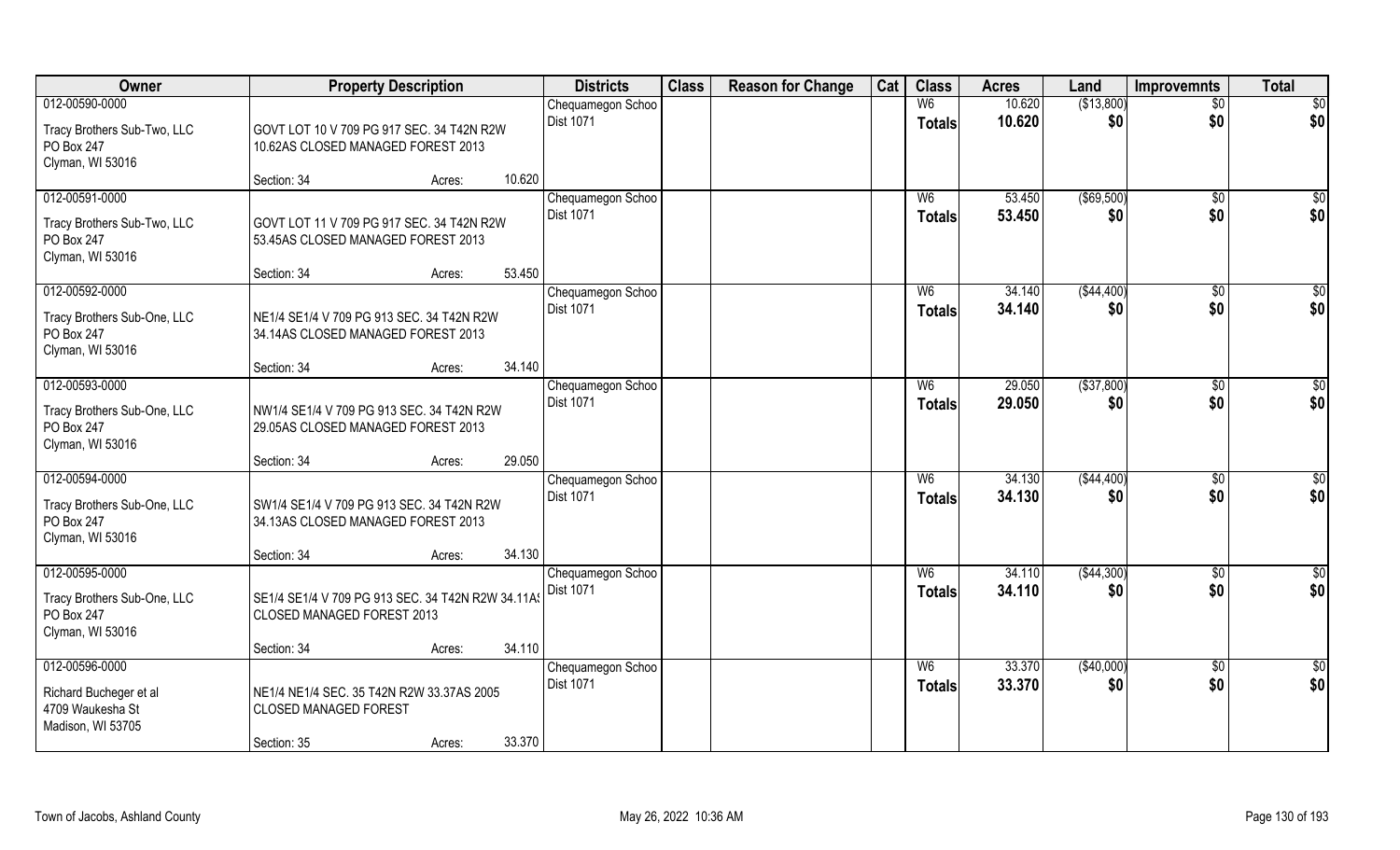| Owner                                                                           | <b>Property Description</b>                       |        |        | <b>Districts</b>               | <b>Class</b> | <b>Reason for Change</b> | Cat | <b>Class</b>    | <b>Acres</b> | Land         | <b>Improvemnts</b> | <b>Total</b>  |
|---------------------------------------------------------------------------------|---------------------------------------------------|--------|--------|--------------------------------|--------------|--------------------------|-----|-----------------|--------------|--------------|--------------------|---------------|
| 012-00597-0000                                                                  | Old Joe Rd                                        |        |        | Chequamegon Schoo              |              |                          |     | G1              | 1.000        | \$2,300      | \$1,000            | \$3,300       |
| James Killinger                                                                 | NW1/4 NE1/4 VOL 384 PG 469 SEC. 35 T42N R2W       |        |        | <b>Dist 1071</b>               |              |                          |     | G <sub>6</sub>  | 33.030       | \$41,300     | \$0                | \$41,300      |
| Mary Killinger                                                                  | 34.03AS                                           |        |        |                                |              |                          |     | <b>Totals</b>   | 34.030       | \$43,600     | \$1,000            | \$44,600      |
| 77303 Killinger Rd                                                              |                                                   |        |        |                                |              |                          |     |                 |              |              |                    |               |
| Butternut, WI 54514                                                             | Section: 35                                       | Acres: | 34.030 |                                |              |                          |     |                 |              |              |                    |               |
| 012-00598-0000                                                                  |                                                   |        |        | Chequamegon Schoo              |              |                          |     | W <sub>5</sub>  | 33.850       | (\$40,600)   | $\overline{50}$    | \$0           |
|                                                                                 |                                                   |        |        | <b>Dist 1071</b>               |              |                          |     | <b>Totals</b>   | 33.850       | \$0          | \$0                | \$0           |
| Gregory & Glenda Bucheger Revocable   SW1/4 NE1/4 V 585 PG 421 SEC. 35 T42N R2W |                                                   |        |        |                                |              |                          |     |                 |              |              |                    |               |
| Trust                                                                           | 33.85AS 2005 OPEN MANAGED FOREST                  |        |        |                                |              |                          |     |                 |              |              |                    |               |
| 81152 County Hwy F<br>Butternut, WI 54514                                       | Section: 35                                       |        | 33.850 |                                |              |                          |     |                 |              |              |                    |               |
| 012-00599-0000                                                                  |                                                   | Acres: |        |                                |              |                          |     | W <sub>6</sub>  | 33.180       | ( \$39, 800) | \$0                | \$0           |
|                                                                                 |                                                   |        |        | Chequamegon Schoo<br>Dist 1071 |              |                          |     |                 |              |              |                    |               |
| Thomas Bucheger et al                                                           | SE1/4 NE1/4 V 682 PG 367 & V 387 PG 45 & V 585 PG |        |        |                                |              |                          |     | <b>Totals</b>   | 33.180       | \$0          | \$0                | \$0           |
| 4 Voerman St                                                                    | 419 SEC. 35 T42N R2W 33.18AS 2005 CLOSED          |        |        |                                |              |                          |     |                 |              |              |                    |               |
| Tomahawk, WI 54487                                                              | <b>MANAGED FOREST</b>                             |        |        |                                |              |                          |     |                 |              |              |                    |               |
|                                                                                 | Section: 35                                       | Acres: | 33.180 |                                |              |                          |     |                 |              |              |                    |               |
| 012-00600-0000                                                                  |                                                   |        |        | Chequamegon Schoo              |              |                          |     | G6              | 34.700       | \$41,600     | $\sqrt{50}$        | \$41,600      |
| James Killinger                                                                 | NE1/4 NW1/4 VOL 384 PG 469 SEC. 35 T42N R2W       |        |        | <b>Dist 1071</b>               |              |                          |     | <b>Totals</b>   | 34.700       | \$41,600     | \$0                | \$41,600      |
| <b>Mary Killinger</b>                                                           | 34.70AS                                           |        |        |                                |              |                          |     |                 |              |              |                    |               |
| 77303 Killinger Rd                                                              |                                                   |        |        |                                |              |                          |     |                 |              |              |                    |               |
| Butternut, WI 54514                                                             | Section: 35                                       | Acres: | 34.700 |                                |              |                          |     |                 |              |              |                    |               |
| 012-00601-0000                                                                  |                                                   |        |        | Chequamegon Schoo              |              |                          |     | $\overline{G6}$ | 35.360       | \$42,400     | $\overline{50}$    | \$42,400      |
|                                                                                 |                                                   |        |        | Dist 1071                      |              |                          |     | Totals          | 35.360       | \$42,400     | \$0                | \$42,400      |
| Killinger Family Trust                                                          | NW1/4 NW1/4 V 572 PG 534 SEC. 35 T42N R2W         |        |        |                                |              |                          |     |                 |              |              |                    |               |
| 7697 Rosestone Ln                                                               | 35.36AS                                           |        |        |                                |              |                          |     |                 |              |              |                    |               |
| Roseville, CA 95747                                                             |                                                   |        |        |                                |              |                          |     |                 |              |              |                    |               |
|                                                                                 | Section: 35                                       | Acres: | 35.360 |                                |              |                          |     |                 |              |              |                    |               |
| 012-00602-0000                                                                  |                                                   |        |        | Chequamegon Schoo              |              |                          |     | W6              | 35.180       | (\$45,700)   | $\overline{50}$    | $\frac{1}{2}$ |
| Tracy Brothers Sub-Two, LLC                                                     | SW1/4 NW1/4 V 709 PG 915 SEC. 35 T42N R2W         |        |        | Dist 1071                      |              |                          |     | <b>Totals</b>   | 35.180       | \$0          | \$0                | \$0           |
| PO Box 247                                                                      | 35.18AS CLOSED MANAGED FOREST 2013                |        |        |                                |              |                          |     |                 |              |              |                    |               |
| Clyman, WI 53016                                                                |                                                   |        |        |                                |              |                          |     |                 |              |              |                    |               |
|                                                                                 | Section: 35                                       | Acres: | 35.180 |                                |              |                          |     |                 |              |              |                    |               |
| 012-00603-0000                                                                  |                                                   |        |        | Chequamegon Schoo              |              |                          |     | G6              | 34.520       | \$41,400     | $\overline{50}$    | \$41,400      |
|                                                                                 | SE1/4 NW1/4 VOL 327 PG 355 SEC. 35 T42N R2W       |        |        | <b>Dist 1071</b>               |              |                          |     | <b>Totals</b>   | 34.520       | \$41,400     | \$0                | \$41,400      |
| Ronald Killinger<br>PO Box 227                                                  | 34.52AS                                           |        |        |                                |              |                          |     |                 |              |              |                    |               |
| Jackson, WI 53037                                                               |                                                   |        |        |                                |              |                          |     |                 |              |              |                    |               |
|                                                                                 | Section: 35                                       | Acres: | 34.520 |                                |              |                          |     |                 |              |              |                    |               |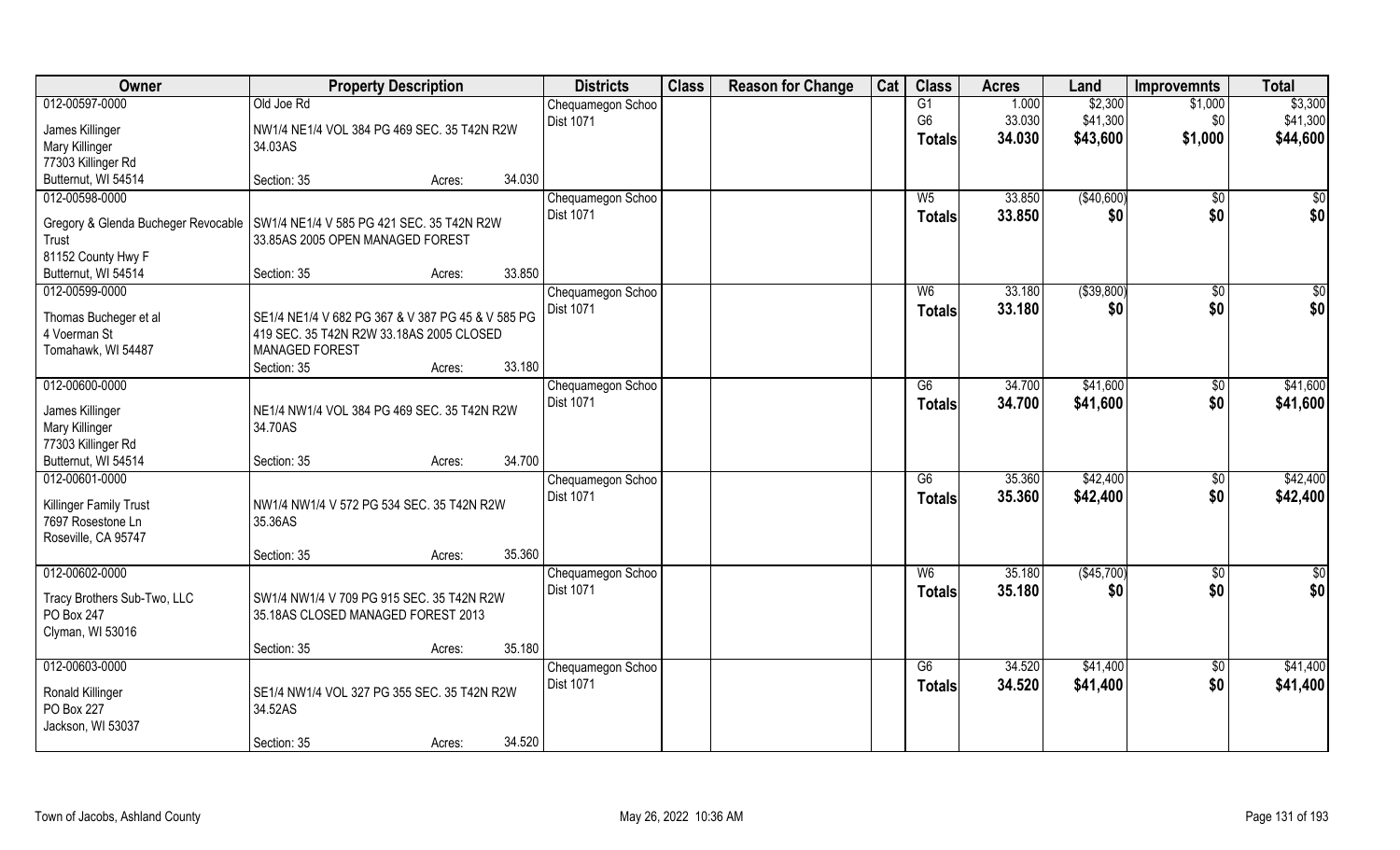| Owner                                             | <b>Property Description</b>                                                              | <b>Districts</b>  | <b>Class</b> | <b>Reason for Change</b> | Cat | <b>Class</b>   | <b>Acres</b> | Land        | <b>Improvemnts</b> | <b>Total</b>    |
|---------------------------------------------------|------------------------------------------------------------------------------------------|-------------------|--------------|--------------------------|-----|----------------|--------------|-------------|--------------------|-----------------|
| 012-00604-0000                                    |                                                                                          | Chequamegon Schoo |              |                          |     | W6             | 34.510       | ( \$41,400) | $\sqrt{$0}$        | $\sqrt{50}$     |
| Daniel Thurner                                    | NE1/4 SW1/4 V 706 PG 589 SEC. 35 T42N R2W                                                | Dist 1071         |              |                          |     | <b>Totals</b>  | 34.510       | \$0         | \$0                | \$0             |
| Carolyn Thurner                                   | 34.51AS CLOSED MANAGED FOREST 2013                                                       |                   |              |                          |     |                |              |             |                    |                 |
| N75 W15842 Colony Rd                              |                                                                                          |                   |              |                          |     |                |              |             |                    |                 |
| Menomonee Falls, WI 53051                         | 34.510<br>Section: 35<br>Acres:                                                          |                   |              |                          |     |                |              |             |                    |                 |
| 012-00605-0000                                    |                                                                                          | Chequamegon Schoo |              |                          |     | W <sub>6</sub> | 35.060       | (\$42,100)  | \$0                | $\sqrt{50}$     |
| Robert Arndt et al                                | NW1/4 SW1/4 SEC. 35 T42N R2W 35.06AS V 706 PG                                            | <b>Dist 1071</b>  |              |                          |     | Totals         | 35.060       | \$0         | \$0                | \$0             |
| N75 W15842 Colony Rd                              | 589 & V 707 PG 47 CLOSED MANAGED FOREST 2013                                             |                   |              |                          |     |                |              |             |                    |                 |
| Menomonee Falls, WI 53051                         |                                                                                          |                   |              |                          |     |                |              |             |                    |                 |
|                                                   | 35.060<br>Section: 35<br>Acres:                                                          |                   |              |                          |     |                |              |             |                    |                 |
| 012-00606-0000                                    |                                                                                          | Chequamegon Schoo |              |                          |     | W <sub>6</sub> | 34.880       | (\$45,300)  | \$0                | $\sqrt{50}$     |
| Daniel Thurner                                    | SW1/4 SW1/4 V 500 PG 641 & V 585 PG 43 SEC. 35                                           | <b>Dist 1071</b>  |              |                          |     | <b>Totals</b>  | 34.880       | \$0         | \$0                | \$0             |
| N75 W15842 Colony Rd                              | T42N R2W 34.88AS CLOSED MANAGED FOREST                                                   |                   |              |                          |     |                |              |             |                    |                 |
| Menomonee Falls, WI 53051                         | 2011                                                                                     |                   |              |                          |     |                |              |             |                    |                 |
|                                                   | 34.880<br>Section: 35<br>Acres:                                                          |                   |              |                          |     |                |              |             |                    |                 |
| 012-00607-0000                                    |                                                                                          | Chequamegon Schoo |              |                          |     | W <sub>6</sub> | 34.320       | ( \$44,600) | $\sqrt[6]{3}$      | $\sqrt{50}$     |
|                                                   |                                                                                          | <b>Dist 1071</b>  |              |                          |     | <b>Totals</b>  | 34.320       | \$0         | \$0                | \$0             |
| Daniel Thurner<br>N75 W15842 Colony Rd            | SE1/4 SW1/4 V 500 PG 641 & V 585 PG 43 SEC. 35<br>T42N R2W 34.32AS CLOSED MANAGED FOREST |                   |              |                          |     |                |              |             |                    |                 |
| Menomonee Falls, WI 53051                         | 2011                                                                                     |                   |              |                          |     |                |              |             |                    |                 |
|                                                   | 34.320<br>Section: 35<br>Acres:                                                          |                   |              |                          |     |                |              |             |                    |                 |
| 012-00608-0000                                    |                                                                                          | Chequamegon Schoo |              |                          |     | W <sub>6</sub> | 33.050       | ( \$43,000) | \$0                | \$0             |
|                                                   |                                                                                          | Dist 1071         |              |                          |     | <b>Totals</b>  | 33.050       | \$0         | \$0                | \$0             |
| Daniel Thurner                                    | NE1/4 SE1/4 V 533 PG 115 WITH EASEMENT SEC. 35                                           |                   |              |                          |     |                |              |             |                    |                 |
| N75 W15842 Colony Rd<br>Menomonee Falls, WI 53051 | T42N R2W 33.05AS CLOSED MANAGED FOREST<br>2011                                           |                   |              |                          |     |                |              |             |                    |                 |
|                                                   | 33.050<br>Section: 35<br>Acres:                                                          |                   |              |                          |     |                |              |             |                    |                 |
| 012-00609-0000                                    | 16719 Wagner Vogt Rd                                                                     | Chequamegon Schoo |              |                          |     | W6             | 33.830       | ( \$44,000) | $\overline{60}$    | $\overline{50}$ |
|                                                   |                                                                                          | Dist 1071         |              |                          |     | <b>Totals</b>  | 33.830       | \$0         | \$0                | \$0             |
| Carolyn Thurner                                   | NW1/4 SE1/4 V 585 PG 41 SEC. 35 T42N R2W 33.83AS                                         |                   |              |                          |     |                |              |             |                    |                 |
| N75 W15842 Colony Rd                              | CLOSED MANAGED FOREST 2011                                                               |                   |              |                          |     |                |              |             |                    |                 |
| Menomonee Falls, WI 53051                         | 33.830                                                                                   |                   |              |                          |     |                |              |             |                    |                 |
| 012-00610-0000                                    | Section: 35<br>Acres:                                                                    | Chequamegon Schoo |              |                          |     | W6             | 33.650       | (\$43,700)  | $\overline{50}$    | \$0             |
|                                                   |                                                                                          | Dist 1071         |              |                          |     | Totals         | 33.650       | \$0         | \$0                | \$0             |
| Carolyn Thurner                                   | SW1/4 SE1/4 V 585 PG 41 SEC. 35 T42N R2W 33.65AS                                         |                   |              |                          |     |                |              |             |                    |                 |
| N75 W15842 Colony Rd                              | EASEMENT V 545 PG 77 CLOSED MANAGED FOREST                                               |                   |              |                          |     |                |              |             |                    |                 |
| Menomonee Falls, WI 53051                         | 2011                                                                                     |                   |              |                          |     |                |              |             |                    |                 |
|                                                   | 33.650<br>Section: 35<br>Acres:                                                          |                   |              |                          |     |                |              |             |                    |                 |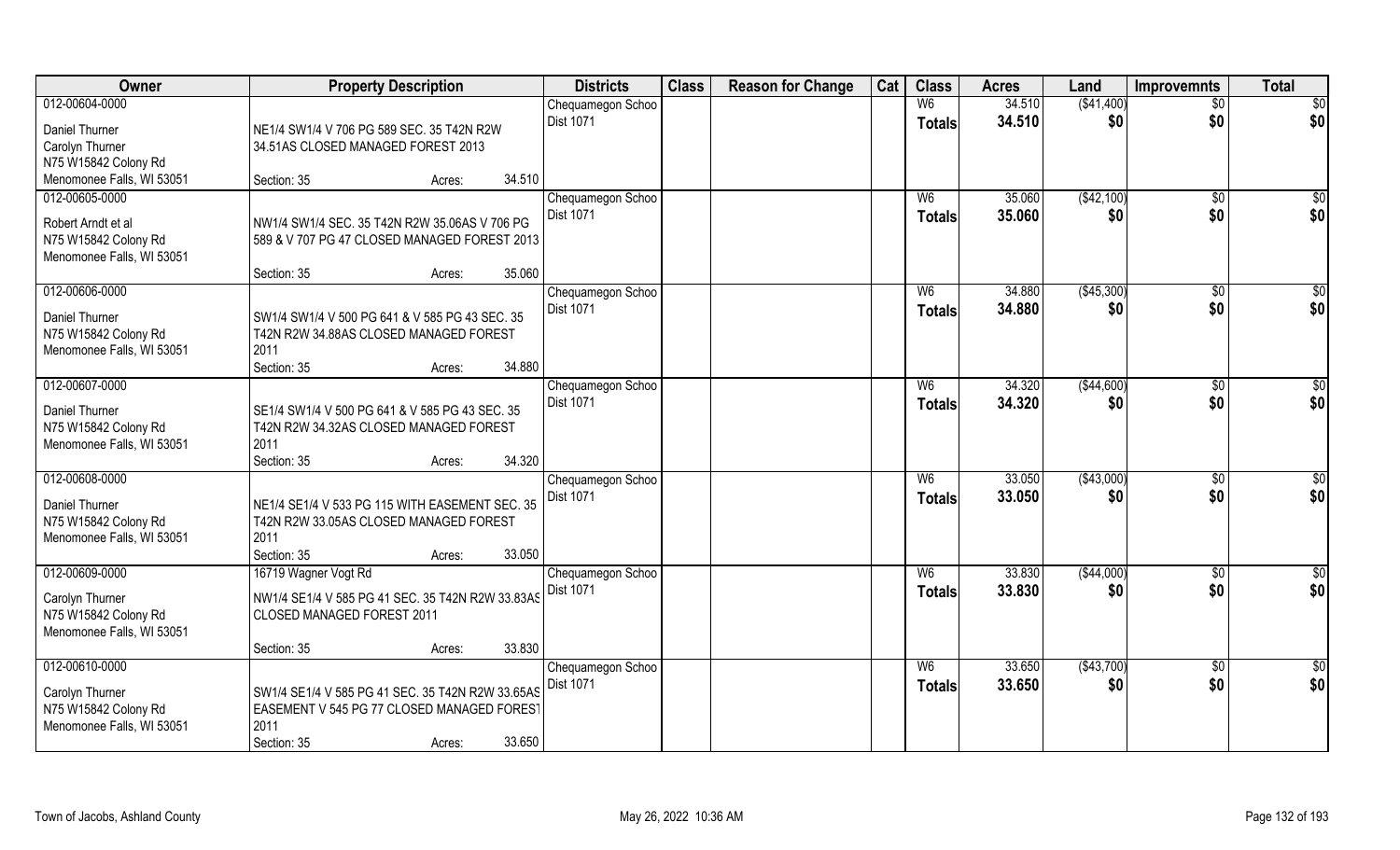| Owner                        | <b>Property Description</b>                    | <b>Districts</b>  | <b>Class</b> | <b>Reason for Change</b> | Cat | <b>Class</b>   | <b>Acres</b> | Land          | <b>Improvemnts</b> | <b>Total</b>     |
|------------------------------|------------------------------------------------|-------------------|--------------|--------------------------|-----|----------------|--------------|---------------|--------------------|------------------|
| 012-00611-0000               |                                                | Chequamegon Schoo |              |                          |     | G6             | 0.500        | \$700         | $\overline{50}$    | \$700            |
| Daniel Thurner               | SE1/4 SE1/4 WITH EASEMENT SEC. 35 T42N R2W     | <b>Dist 1071</b>  |              |                          |     | W6             | 32.370       | (\$42,100)    | \$0                | \$0              |
| Carolyn Thurner              | 32.87AS V 692 PG 911 32.37A CLOSED MANAGED     |                   |              |                          |     | <b>Totals</b>  | 32.870       | \$700         | \$0                | \$700            |
| N75 W15842 Colony Rd         | FOREST 2011                                    |                   |              |                          |     |                |              |               |                    |                  |
| Menomonee Falls, WI 53051    | Section: 35<br>Acres:                          | 32.870            |              |                          |     |                |              |               |                    |                  |
| 012-00612-0000               |                                                | Chequamegon Schoo |              |                          |     | W <sub>4</sub> | 160.040      | $\sqrt[6]{}$  | \$0                | $\overline{\$0}$ |
|                              |                                                | <b>Dist 1071</b>  |              |                          |     |                | 160.040      | \$0           | \$0                | \$0              |
| <b>Ashland County Forest</b> | NE1/4 SEC. 1 T43N R1W 160.04A (TAX EXEMPT)     |                   |              |                          |     | <b>Totals</b>  |              |               |                    |                  |
| 304 W Michigan St            |                                                |                   |              |                          |     |                |              |               |                    |                  |
| Butternut, WI 54514          |                                                |                   |              |                          |     |                |              |               |                    |                  |
|                              | 160.040<br>Section: 1<br>Acres:                |                   |              |                          |     |                |              |               |                    |                  |
| 012-00613-0000               |                                                | Chequamegon Schoo |              |                          |     | W <sub>4</sub> | 120.040      | \$0           | $\sqrt[6]{3}$      | \$0              |
| <b>Ashland County Forest</b> | NW1/4 LESS SE1/4 NW1/4 SEC. 1 T43N R1W 120.04A | <b>Dist 1071</b>  |              |                          |     | <b>Totals</b>  | 120.040      | \$0           | \$0                | \$0              |
| 304 W Michigan St            | (TAX EXEMPT)                                   |                   |              |                          |     |                |              |               |                    |                  |
| Butternut, WI 54514          |                                                |                   |              |                          |     |                |              |               |                    |                  |
|                              | 120.040<br>Section: 1<br>Acres:                |                   |              |                          |     |                |              |               |                    |                  |
| 012-00614-0000               | 83316 Camp E Rd                                | Chequamegon Schoo |              |                          |     | G <sub>1</sub> | 1.000        | \$4,500       | \$34,800           | \$39,300         |
|                              |                                                | <b>Dist 1071</b>  |              |                          |     | G <sub>5</sub> | 16.000       | \$2,800       | \$0                | \$2,800          |
| <b>Thomas Bast</b>           | SE1/4 NW1/4 VOL 493 PG 427 SEC. 1 T43N R1W 40A |                   |              |                          |     | G <sub>6</sub> | 23.000       | \$28,000      | \$0                | \$28,000         |
| Carol Bast                   |                                                |                   |              |                          |     | Totals         | 40.000       | \$35,300      | \$34,800           | \$70,100         |
| 1445 Hidden Waters Circle Dr |                                                |                   |              |                          |     |                |              |               |                    |                  |
| West Bend, WI 53095          | Section: 1<br>Acres:                           | 40.000            |              |                          |     |                |              |               |                    |                  |
| 012-00615-0000               |                                                | Chequamegon Schoo |              |                          |     | W <sub>4</sub> | 160.000      | $\sqrt[6]{3}$ | \$0                | \$0              |
| <b>Ashland County Forest</b> | SW1/4 SEC. 1 T43N R1W 160A (TAX EXEMPT)        | Dist 1071         |              |                          |     | <b>Totals</b>  | 160.000      | \$0           | \$0                | \$0              |
| 304 W Michigan St            |                                                |                   |              |                          |     |                |              |               |                    |                  |
| Butternut, WI 54514          |                                                |                   |              |                          |     |                |              |               |                    |                  |
|                              | 160.000<br>Section: 1<br>Acres:                |                   |              |                          |     |                |              |               |                    |                  |
| 012-00616-0000               |                                                | Chequamegon Schoo |              |                          |     | W <sub>4</sub> | 160.000      | \$0           | \$0                | $\frac{6}{3}$    |
|                              |                                                | Dist 1071         |              |                          |     | <b>Totals</b>  | 160,000      | \$0           | \$0                | \$0              |
| <b>Ashland County Forest</b> | SE1/4 SEC. 1 T43N R1W 160A (TAX EXEMPT)        |                   |              |                          |     |                |              |               |                    |                  |
| 304 W Michigan St            |                                                |                   |              |                          |     |                |              |               |                    |                  |
| Butternut, WI 54514          |                                                |                   |              |                          |     |                |              |               |                    |                  |
|                              | 160.000<br>Section: 1<br>Acres:                |                   |              |                          |     |                |              |               |                    |                  |
| 012-00617-0000               |                                                | Chequamegon Schoo |              |                          |     | W <sub>4</sub> | 40.000       | \$0           | $\sqrt{6}$         | $\overline{\$0}$ |
| <b>Ashland County Forest</b> | NE1/4 NE1/4 SEC. 2 T43N R1W 40A (TAX EXEMPT)   | <b>Dist 1071</b>  |              |                          |     | Totals         | 40.000       | \$0           | \$0                | \$0              |
| 304 W Michigan St            |                                                |                   |              |                          |     |                |              |               |                    |                  |
| Butternut, WI 54514          |                                                |                   |              |                          |     |                |              |               |                    |                  |
|                              | Section: 2<br>Acres:                           | 40.000            |              |                          |     |                |              |               |                    |                  |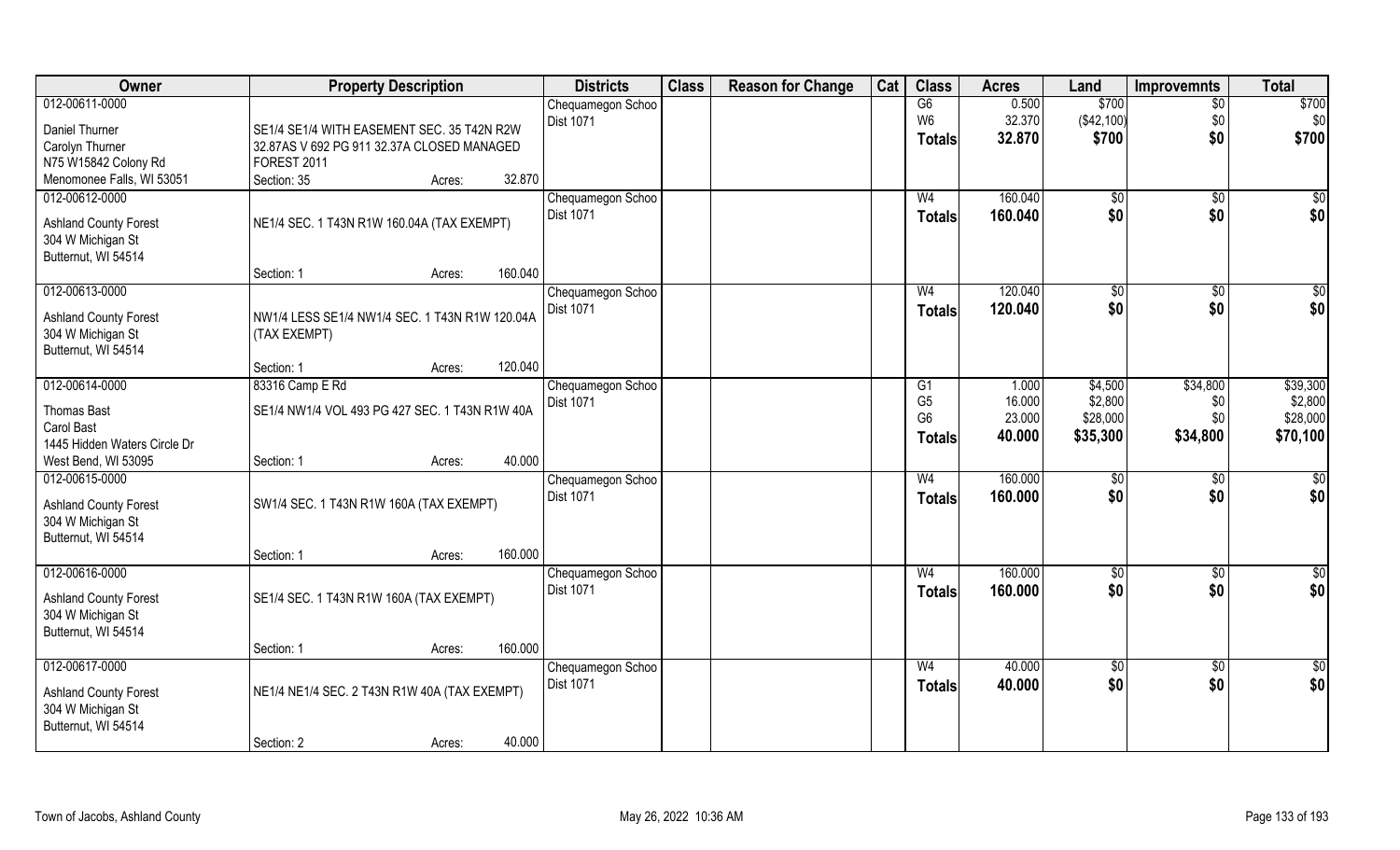| Owner                        | <b>Property Description</b>                    |                   | <b>Districts</b>  | <b>Class</b> | <b>Reason for Change</b> | Cat | <b>Class</b>   | <b>Acres</b> | Land        | <b>Improvemnts</b> | <b>Total</b>    |
|------------------------------|------------------------------------------------|-------------------|-------------------|--------------|--------------------------|-----|----------------|--------------|-------------|--------------------|-----------------|
| 012-00618-0000               |                                                |                   | Chequamegon Schoo |              |                          |     | G6             | 40.050       | \$48,100    | $\sqrt{$0}$        | \$48,100        |
| Karen Thiel                  | NW1/4 NE1/4 SEC. 2 T43N R1W                    |                   | <b>Dist 1071</b>  |              |                          |     | <b>Totals</b>  | 40.050       | \$48,100    | \$0                | \$48,100        |
| David Thiel                  |                                                |                   |                   |              |                          |     |                |              |             |                    |                 |
| 911 Craig Ct                 |                                                |                   |                   |              |                          |     |                |              |             |                    |                 |
| Port Edwards, WI 54469       | Section: 2                                     | 40.050<br>Acres:  |                   |              |                          |     |                |              |             |                    |                 |
| 012-00619-0000               | 28559 Bear Track Ln                            |                   | Chequamegon Schoo |              |                          |     | G1             | 1.000        | \$4,500     | \$0                | \$4,500         |
|                              |                                                |                   | Dist 1071         |              |                          |     | G <sub>6</sub> | 39.000       | \$46,500    | \$0                | \$46,500        |
| Karen Thiel                  | SW1/4 NE1/4 SEC. 2 T43N R1W                    |                   |                   |              |                          |     | <b>Totals</b>  | 40.000       | \$51,000    | \$0                | \$51,000        |
| David Thiel                  |                                                |                   |                   |              |                          |     |                |              |             |                    |                 |
| 911 Craig Ct                 |                                                |                   |                   |              |                          |     |                |              |             |                    |                 |
| Port Edwards, WI 54469       | Section: 2                                     | 40.000<br>Acres:  |                   |              |                          |     |                |              |             |                    |                 |
| 012-00620-0000               |                                                |                   | Chequamegon Schoo |              |                          |     | W <sub>4</sub> | 40.000       | \$0         | \$0                | \$0             |
| <b>Ashland County Forest</b> | SE1/4 NE1/4 SEC. 2 T43N R1W 40A (TAX EXEMPT)   |                   | Dist 1071         |              |                          |     | <b>Totals</b>  | 40.000       | \$0         | \$0                | \$0             |
| 304 W Michigan St            |                                                |                   |                   |              |                          |     |                |              |             |                    |                 |
| Butternut, WI 54514          |                                                |                   |                   |              |                          |     |                |              |             |                    |                 |
|                              | Section: 2                                     | 40.000<br>Acres:  |                   |              |                          |     |                |              |             |                    |                 |
| 012-00621-0000               |                                                |                   | Chequamegon Schoo |              |                          |     | X <sub>2</sub> | 40.100       | \$0         | \$0                | \$0             |
|                              |                                                |                   | <b>Dist 1071</b>  |              |                          |     | <b>Totals</b>  | 40.100       | \$0         | \$0                | \$0             |
| State of Wisconsin           | NE1/4 NW1/4 SEC. 2 T43N R1W 40.1A (TAX EXEMPT) |                   |                   |              |                          |     |                |              |             |                    |                 |
| 101 S Webster St             |                                                |                   |                   |              |                          |     |                |              |             |                    |                 |
| Madison, WI 53703            |                                                |                   |                   |              |                          |     |                |              |             |                    |                 |
|                              | Section: 2                                     | 40.100<br>Acres:  |                   |              |                          |     |                |              |             |                    |                 |
| 012-00622-0000               |                                                |                   | Chequamegon Schoo |              |                          |     | W <sub>4</sub> | 120.150      | $\sqrt{50}$ | \$0                | $\overline{50}$ |
| <b>Ashland County Forest</b> | NW1/4 LESS NE1/4 NW1/4 SEC. 2 T43N R1W 120.15A |                   | <b>Dist 1071</b>  |              |                          |     | <b>Totals</b>  | 120.150      | \$0         | \$0                | \$0             |
| 304 W Michigan St            | (TAX EXEMPT)                                   |                   |                   |              |                          |     |                |              |             |                    |                 |
| Butternut, WI 54514          |                                                |                   |                   |              |                          |     |                |              |             |                    |                 |
|                              | Section: 2                                     | 120.150<br>Acres: |                   |              |                          |     |                |              |             |                    |                 |
| 012-00623-0000               | 82136 Camp E Rd                                |                   | Chequamegon Schoo |              |                          |     | W <sub>7</sub> | 40.000       | ( \$50,000) | $\sqrt{$0}$        | \$0             |
|                              |                                                |                   | Dist 1071         |              |                          |     | <b>Totals</b>  | 40.000       | \$0         | \$0                | \$0             |
| David Thiel                  | NE1/4 SW1/4 SEC. 2 T43N R1W 40A OPEN MANAGED   |                   |                   |              |                          |     |                |              |             |                    |                 |
| 911 Craig Ct                 | FOREST 2000                                    |                   |                   |              |                          |     |                |              |             |                    |                 |
| Port Edwards, WI 54469       |                                                |                   |                   |              |                          |     |                |              |             |                    |                 |
|                              | Section: 2                                     | 40.000<br>Acres:  |                   |              |                          |     |                |              |             |                    |                 |
| 012-00624-0000               |                                                |                   | Chequamegon Schoo |              |                          |     | W <sub>4</sub> | 40.000       | $\sqrt{6}$  | $\sqrt{$0}$        | $\overline{50}$ |
| <b>Ashland County Forest</b> | NW1/4 SW1/4 SEC. 2 T43N R1W 40A V 142 PG 583   |                   | <b>Dist 1071</b>  |              |                          |     | <b>Totals</b>  | 40.000       | \$0         | \$0                | \$0             |
| 304 W Michigan St            | (TAX EXEMPT)                                   |                   |                   |              |                          |     |                |              |             |                    |                 |
| Butternut, WI 54514          |                                                |                   |                   |              |                          |     |                |              |             |                    |                 |
|                              | Section: 2                                     | 40.000<br>Acres:  |                   |              |                          |     |                |              |             |                    |                 |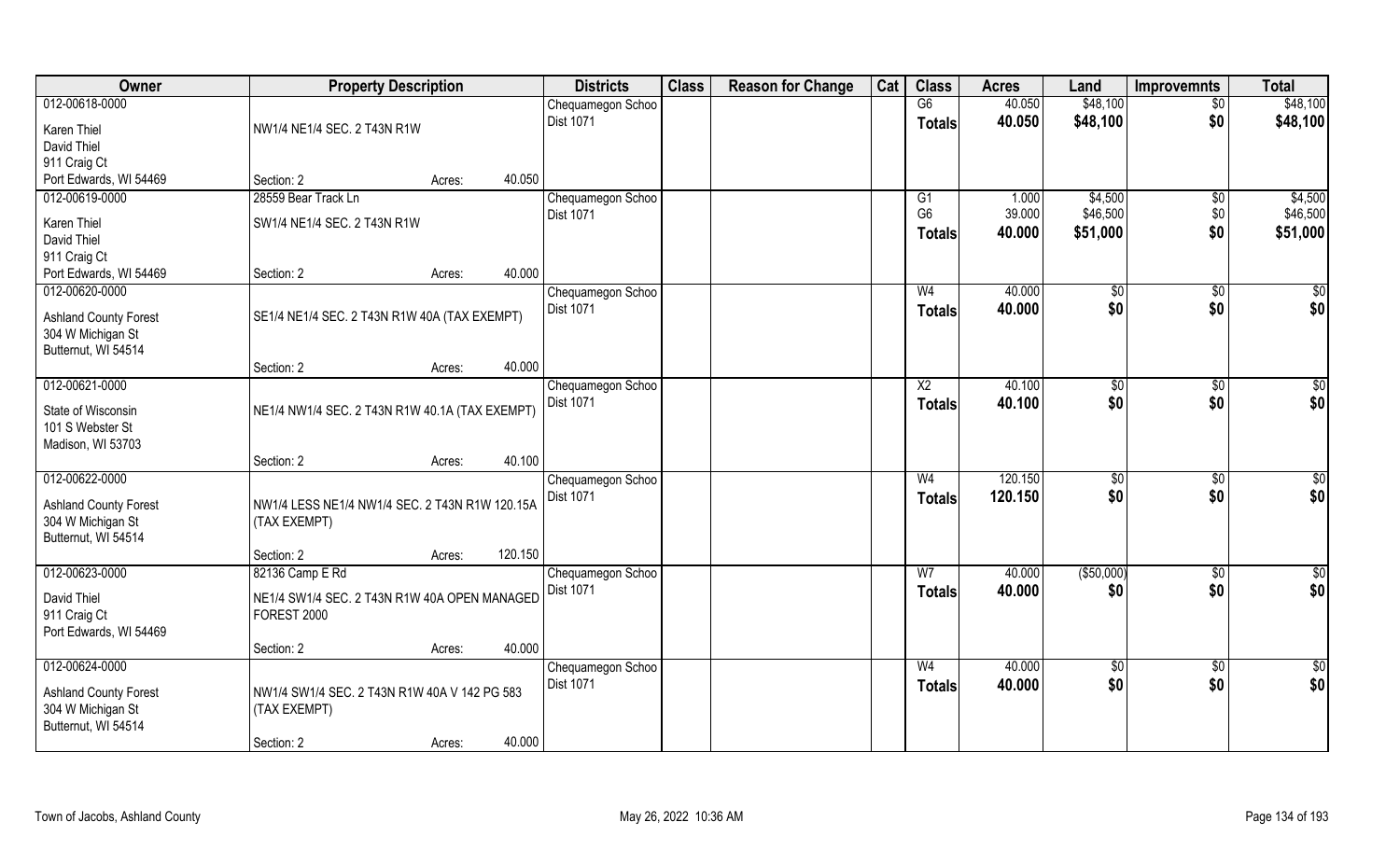| Owner                                                                    | <b>Property Description</b>                    |        |         | <b>Districts</b>                      | <b>Class</b> | <b>Reason for Change</b> | Cat | <b>Class</b>         | <b>Acres</b>     | Land        | <b>Improvemnts</b> | <b>Total</b>  |
|--------------------------------------------------------------------------|------------------------------------------------|--------|---------|---------------------------------------|--------------|--------------------------|-----|----------------------|------------------|-------------|--------------------|---------------|
| 012-00625-0000                                                           | 81965 Camp E Rd                                |        |         | Chequamegon Schoo                     |              |                          |     | G1                   | 1.000            | \$4,500     | \$17,700           | \$22,200      |
| Leon Duffrin Jr                                                          | SW1/4 SW1/4 VOL 461 PG 655 SEC. 2 T43N R1W 40A |        |         | Dist 1071                             |              |                          |     | G <sub>5</sub>       | 5.000            | \$900       | \$0                | \$900         |
| W11099 N Letourneau Lake Rd                                              |                                                |        |         |                                       |              |                          |     | G <sub>6</sub>       | 34.000           | \$42,500    | \$0                | \$42,500      |
| Park Falls, WI 54552                                                     |                                                |        |         |                                       |              |                          |     | Totals               | 40.000           | \$47,900    | \$17,700           | \$65,600      |
|                                                                          | Section: 2                                     | Acres: | 40.000  |                                       |              |                          |     |                      |                  |             |                    |               |
| 012-00626-0000                                                           |                                                |        |         | Chequamegon Schoo                     |              |                          |     | W <sub>7</sub>       | 40.000           | ( \$48,000) | $\overline{50}$    | \$0           |
| David Thiel                                                              | SE1/4 SW1/4 SEC. 2 T43N R1W 40A OPEN MANAGED   |        |         | <b>Dist 1071</b>                      |              |                          |     | Totals               | 40.000           | \$0         | \$0                | \$0           |
| 911 Craig Ct                                                             | FOREST 2000                                    |        |         |                                       |              |                          |     |                      |                  |             |                    |               |
| Port Edwards, WI 54469                                                   |                                                |        |         |                                       |              |                          |     |                      |                  |             |                    |               |
|                                                                          | Section: 2                                     | Acres: | 40.000  |                                       |              |                          |     |                      |                  |             |                    |               |
| 012-00627-0000                                                           |                                                |        |         | Chequamegon Schoo                     |              |                          |     | G5                   | 10.000           | \$1,800     | \$0                | \$1,800       |
| Bornemann's Camp E, LLC                                                  | NE1/4 SE1/4 SEC. 2 T43N R1W 40A V 550 PG 385   |        |         | Dist 1071                             |              |                          |     | G <sub>6</sub>       | 30.000           | \$30,000    | \$0                | \$30,000      |
| c/o Eric Bornemann                                                       |                                                |        |         |                                       |              |                          |     | <b>Totals</b>        | 40.000           | \$31,800    | \$0                | \$31,800      |
| N8088 Bornemann Ln                                                       |                                                |        |         |                                       |              |                          |     |                      |                  |             |                    |               |
| Hilbert, WI 54129                                                        | Section: 2                                     | Acres: | 40.000  |                                       |              |                          |     |                      |                  |             |                    |               |
| 012-00628-0000                                                           | 82475 Camp E Rd                                |        |         | Chequamegon Schoo                     |              |                          |     | G1                   | 1.000            | \$4,500     | \$18,200           | \$22,700      |
| Bornemann's Camp E, LLC                                                  | NW1/4 SE1/4 SEC. 2 T43N R1W 40A V 550 PG 385   |        |         | Dist 1071                             |              |                          |     | G <sub>5</sub>       | 5.000            | \$900       | \$0                | \$900         |
| c/o Eric Bornemann                                                       |                                                |        |         |                                       |              |                          |     | G <sub>6</sub>       | 34.000           | \$37,400    | \$0                | \$37,400      |
| N8088 Bornemann Ln                                                       |                                                |        |         |                                       |              |                          |     | <b>Totals</b>        | 40.000           | \$42,800    | \$18,200           | \$61,000      |
| Hilbert, WI 54129                                                        | Section: 2                                     | Acres: | 40.000  |                                       |              |                          |     |                      |                  |             |                    |               |
| 012-00629-0000                                                           |                                                |        |         | Chequamegon Schoo                     |              |                          |     | G5                   | 13.000           | \$2,300     | $\sqrt[6]{}$       | \$2,300       |
|                                                                          |                                                |        |         | Dist 1071                             |              |                          |     | G <sub>6</sub>       | 27.000           | \$32,400    | \$0                | \$32,400      |
| Bornemann's Camp E, LLC                                                  | SW1/4 SE1/4 SEC. 2 T43N R1W 40A V 550 PG 385   |        |         |                                       |              |                          |     | Totals               | 40.000           | \$34,700    | \$0                | \$34,700      |
| c/o Eric Bornemann                                                       |                                                |        |         |                                       |              |                          |     |                      |                  |             |                    |               |
| N8088 Bornemann Ln                                                       |                                                |        |         |                                       |              |                          |     |                      |                  |             |                    |               |
| Hilbert, WI 54129<br>012-00630-0000                                      | Section: 2                                     | Acres: | 40.000  |                                       |              |                          |     |                      |                  | \$2,300     |                    | \$2,300       |
|                                                                          |                                                |        |         | Chequamegon Schoo<br><b>Dist 1071</b> |              |                          |     | G5<br>G <sub>6</sub> | 13.000<br>27.000 | \$29,000    | \$0<br>\$0         | \$29,000      |
| Bornemann's Camp E, LLC                                                  | SE1/4 SE1/4 SEC. 2 T43N R1W 40A V 550 PG 385   |        |         |                                       |              |                          |     |                      | 40.000           | \$31,300    | \$0                | \$31,300      |
| c/o Eric Bornemann                                                       |                                                |        |         |                                       |              |                          |     | <b>Totals</b>        |                  |             |                    |               |
| N8088 Bornemann Ln                                                       |                                                |        |         |                                       |              |                          |     |                      |                  |             |                    |               |
| Hilbert, WI 54129                                                        | Section: 2                                     | Acres: | 40.000  |                                       |              |                          |     |                      |                  |             |                    |               |
| 012-00631-0000                                                           |                                                |        |         | Chequamegon Schoo                     |              |                          |     | W <sub>4</sub>       | 160.130          | $\sqrt{6}$  | $\overline{50}$    | $\frac{1}{2}$ |
| <b>Ashland County Forest</b><br>304 W Michigan St<br>Butternut, WI 54514 | NE1/4 SEC. 3 T43N R1W 160.13A (TAX EXEMPT)     |        |         | <b>Dist 1071</b>                      |              |                          |     | <b>Totals</b>        | 160.130          | \$0         | \$0                | \$0           |
|                                                                          | Section: 3                                     | Acres: | 160.130 |                                       |              |                          |     |                      |                  |             |                    |               |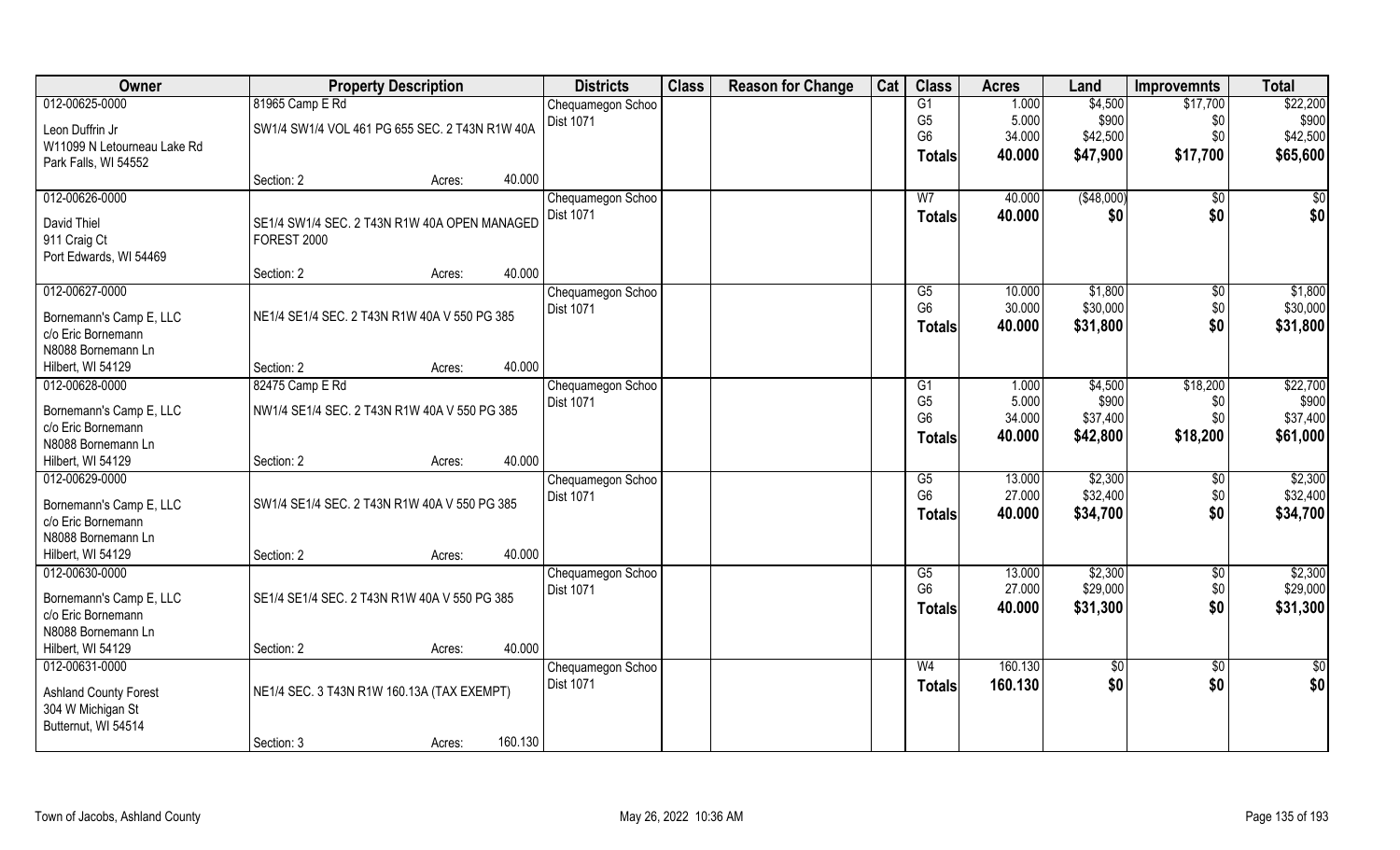| Owner                                                                                      | <b>Property Description</b>                                                                |         | <b>Districts</b>                      | <b>Class</b> | <b>Reason for Change</b> | Cat | <b>Class</b>                    | <b>Acres</b>     | Land                | <b>Improvemnts</b>     | <b>Total</b>           |
|--------------------------------------------------------------------------------------------|--------------------------------------------------------------------------------------------|---------|---------------------------------------|--------------|--------------------------|-----|---------------------------------|------------------|---------------------|------------------------|------------------------|
| 012-00632-0000                                                                             |                                                                                            |         | Chequamegon Schoo                     |              |                          |     | W <sub>4</sub>                  | 159.530          | \$0                 | $\sqrt{$0}$            | \$0                    |
| <b>Ashland County Forest</b><br>304 W Michigan St<br>Butternut, WI 54514                   | NW1/4 SEC. 3 T43N R1W 159.53A (TAX EXEMPT)                                                 |         | <b>Dist 1071</b>                      |              |                          |     | <b>Totals</b>                   | 159.530          | \$0                 | \$0                    | \$0                    |
|                                                                                            | Section: 3<br>Acres:                                                                       | 159.530 |                                       |              |                          |     |                                 |                  |                     |                        |                        |
| 012-00633-0000<br><b>Ashland County Forest</b><br>304 W Michigan St<br>Butternut, WI 54514 | NE1/4 SW1/4 SEC. 3 T43N R1W 40A (TAX EXEMPT)                                               |         | Chequamegon Schoo<br><b>Dist 1071</b> |              |                          |     | W <sub>4</sub><br><b>Totals</b> | 40.000<br>40.000 | $\sqrt[6]{}$<br>\$0 | $\sqrt{$0}$<br>\$0     | \$0<br>\$0             |
|                                                                                            | Section: 3<br>Acres:                                                                       | 40.000  |                                       |              |                          |     |                                 |                  |                     |                        |                        |
| 012-00634-0000                                                                             |                                                                                            |         | Chequamegon Schoo                     |              |                          |     | W7                              | 40.000           | ( \$48,000)         | $\overline{50}$        | $\sqrt{50}$            |
| Dennis Bowen<br>143032 County Rd U<br>Wausau, WI 54401                                     | NW1/4 SW1/4 VOL 497 PG 772 SEC. 3 T43N R1W 40A<br>OPEN-MANAGED FOREST LAND 1987            |         | <b>Dist 1071</b>                      |              |                          |     | <b>Totals</b>                   | 40.000           | \$0                 | \$0                    | \$0                    |
|                                                                                            | Section: 3<br>Acres:                                                                       | 40.000  |                                       |              |                          |     |                                 |                  |                     |                        |                        |
| 012-00635-0000<br>Dennis Bowen<br>143032 County Rd U<br>Wausau, WI 54401                   | SW1/4 SW1/4 VOL 497 PG 772 SEC. 3 T43N R1W 40A<br>OPEN-MANAGED FOREST LAND 1987            |         | Chequamegon Schoo<br>Dist 1071        |              |                          |     | W7<br><b>Totals</b>             | 40.000<br>40.000 | (\$48,000)<br>\$0   | \$0<br>\$0             | $\sqrt{50}$<br>\$0     |
|                                                                                            | Section: 3<br>Acres:                                                                       | 40.000  |                                       |              |                          |     |                                 |                  |                     |                        |                        |
| 012-00636-0000<br>Dennis Bowen<br>143032 County Rd U<br>Wausau, WI 54401                   | SE1/4 SW1/4 VOL 496 PG 772 SEC. 3 T43N R1W 40A<br>CLOSED MANAGED FOREST 1987<br>Section: 3 | 40.000  | Chequamegon Schoo<br><b>Dist 1071</b> |              |                          |     | W8<br><b>Totals</b>             | 40.000<br>40.000 | ( \$48,000)<br>\$0  | $\overline{30}$<br>\$0 | $\sqrt{50}$<br>\$0     |
| 012-00637-0000                                                                             | Acres:                                                                                     |         | Chequamegon Schoo                     |              |                          |     | W <sub>4</sub>                  | 80.000           | \$0                 | $\sqrt{$0}$            | \$0                    |
| <b>Ashland County Forest</b><br>304 W Michigan St<br>Butternut, WI 54514                   | N1/2 SE1/4 SEC. 3 T43N R1W 80A (TAX EXEMPT)                                                |         | Dist 1071                             |              |                          |     | <b>Totals</b>                   | 80.000           | \$0                 | \$0                    | \$0                    |
|                                                                                            | Section: 3<br>Acres:                                                                       | 80.000  |                                       |              |                          |     |                                 |                  |                     |                        |                        |
| 012-00638-0000<br>James H. Thimm<br>Joseph O. Thimm<br>239 Revere Ct<br>Champlin, MN 55316 | SW1/4 SE1/4 SEC. 3 T43N R1W 40A OPEN MANAGED<br><b>FOREST 2015</b><br>Section: 3<br>Acres: | 40.000  | Chequamegon Schoo<br><b>Dist 1071</b> |              |                          |     | $W_5$<br><b>Totals</b>          | 40.000<br>40.000 | ( \$44,700)<br>\$0  | $\sqrt{$0}$<br>\$0     | $\overline{50}$<br>\$0 |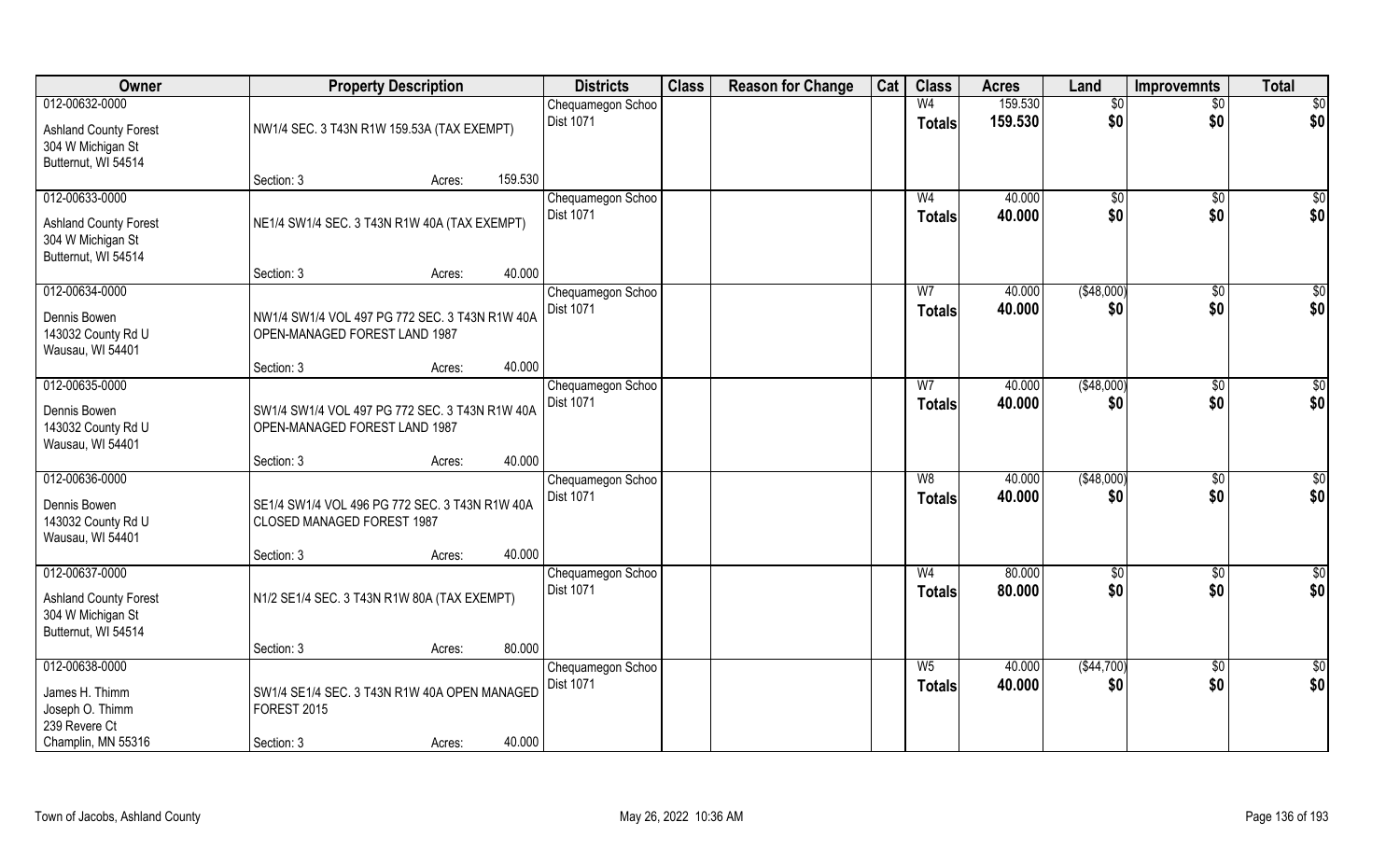| Owner                            | <b>Property Description</b>                      |        |        | <b>Districts</b>               | <b>Class</b> | <b>Reason for Change</b> | Cat | <b>Class</b>   | <b>Acres</b>     | Land              | <b>Improvemnts</b>  | <b>Total</b>  |
|----------------------------------|--------------------------------------------------|--------|--------|--------------------------------|--------------|--------------------------|-----|----------------|------------------|-------------------|---------------------|---------------|
| 012-00639-0000                   | 81811 Camp E Rd                                  |        |        | Chequamegon Schoo              |              |                          |     | W <sub>5</sub> | 40.000           | (\$42,600)        | \$0                 | \$0           |
| James H. Thimm                   | SE1/4 SE1/4 SEC. 3 T43N R1W 40A OPEN MANAGED     |        |        | <b>Dist 1071</b>               |              |                          |     | <b>Totals</b>  | 40.000           | \$0               | \$0                 | \$0           |
| Joseph O. Thimm                  | <b>FOREST 2015</b>                               |        |        |                                |              |                          |     |                |                  |                   |                     |               |
| 31095 Olinda Tr N                |                                                  |        |        |                                |              |                          |     |                |                  |                   |                     |               |
| Lindstrom, MN 55045              | Section: 3                                       | Acres: | 40.000 |                                |              |                          |     |                |                  |                   |                     |               |
| 012-00640-0000                   |                                                  |        |        | Chequamegon Schoo<br>Dist 1071 |              |                          |     | W <sub>7</sub> | 39.540<br>39.540 | (\$47,400)<br>\$0 | $\sqrt[6]{}$<br>\$0 | \$0<br>\$0    |
| Heartwood Forestland Fund VII LP | NE1/4 NE1/4 V 715 PG 718 SEC. 4 T43N R1W 39.54A  |        |        |                                |              |                          |     | <b>Totals</b>  |                  |                   |                     |               |
| c/o The Forestland Group, LLC    | OPEN MANAGED FOREST 1999                         |        |        |                                |              |                          |     |                |                  |                   |                     |               |
| 19045 Stone Mountain Rd          |                                                  |        |        |                                |              |                          |     |                |                  |                   |                     |               |
| Abingdon, VA 24210               | Section: 4                                       | Acres: | 39.540 |                                |              |                          |     |                |                  |                   |                     |               |
| 012-00641-0000                   |                                                  |        |        | Chequamegon Schoo              |              |                          |     | W7             | 39.440           | (\$47,300)        | \$0                 | \$0           |
| Heartwood Forestland Fund VII LP | NW1/4 NE1/4 V 715 PG 718 SEC. 4 T43N R1W 39.44A  |        |        | Dist 1071                      |              |                          |     | <b>Totals</b>  | 39.440           | \$0               | \$0                 | \$0           |
| c/o The Forestland Group, LLC    | OPEN MANAGED FOREST 1999                         |        |        |                                |              |                          |     |                |                  |                   |                     |               |
| 19045 Stone Mountain Rd          |                                                  |        |        |                                |              |                          |     |                |                  |                   |                     |               |
| Abingdon, VA 24210               | Section: 4                                       | Acres: | 39.440 |                                |              |                          |     |                |                  |                   |                     |               |
| 012-00642-0000                   |                                                  |        |        | Chequamegon Schoo              |              |                          |     | W <sub>4</sub> | 80.000           | \$0               | $\sqrt[6]{30}$      | \$0           |
|                                  |                                                  |        |        | Dist 1071                      |              |                          |     | <b>Totals</b>  | 80.000           | \$0               | \$0                 | \$0           |
| <b>Ashland County Forest</b>     | S1/2 NE1/4 V 145 PG 460 SEC. 4 T43N R1W 80A (TAX |        |        |                                |              |                          |     |                |                  |                   |                     |               |
| 304 W Michigan St                | EXEMPT)                                          |        |        |                                |              |                          |     |                |                  |                   |                     |               |
| Butternut, WI 54514              |                                                  |        |        |                                |              |                          |     |                |                  |                   |                     |               |
|                                  | Section: 4                                       | Acres: | 80.000 |                                |              |                          |     |                |                  |                   |                     |               |
| 012-00643-0000                   |                                                  |        |        | Chequamegon Schoo              |              |                          |     | W <sub>7</sub> | 39.840           | (\$47,800)        | $\overline{50}$     | \$0           |
| Heartwood Forestland Fund VII LP | NE1/4 NW1/4 V 715 PG 718 SEC. 4 T43N R1W 39.84A  |        |        | Dist 1071                      |              |                          |     | <b>Totals</b>  | 39.840           | \$0               | \$0                 | \$0           |
| c/o The Forestland Group, LLC    | OPEN MANAGED FOREST 1999                         |        |        |                                |              |                          |     |                |                  |                   |                     |               |
| 19045 Stone Mountain Rd          |                                                  |        |        |                                |              |                          |     |                |                  |                   |                     |               |
| Abingdon, VA 24210               | Section: 4                                       | Acres: | 39.840 |                                |              |                          |     |                |                  |                   |                     |               |
| 012-00644-0000                   |                                                  |        |        | Chequamegon Schoo              |              |                          |     | W <sub>7</sub> | 39.240           | (\$47,100)        | $\sqrt{6}$          | $\frac{1}{2}$ |
| Heartwood Forestland Fund VII LP | NW1/4 NW1/4 V 715 PG 718 SEC. 4 T43N R1W 39.24A  |        |        | Dist 1071                      |              |                          |     | <b>Totals</b>  | 39.240           | \$0               | \$0                 | \$0           |
| c/o The Forestland Group, LLC    | OPEN MANAGED FOREST 1999                         |        |        |                                |              |                          |     |                |                  |                   |                     |               |
| 19045 Stone Mountain Rd          |                                                  |        |        |                                |              |                          |     |                |                  |                   |                     |               |
| Abingdon, VA 24210               | Section: 4                                       | Acres: | 39.240 |                                |              |                          |     |                |                  |                   |                     |               |
| 012-00645-0000                   |                                                  |        |        | Chequamegon Schoo              |              |                          |     | W <sub>7</sub> | 40.000           | (\$48,000)        | $\overline{50}$     | $\frac{1}{2}$ |
|                                  |                                                  |        |        | <b>Dist 1071</b>               |              |                          |     |                | 40.000           |                   | \$0                 | \$0           |
| Heartwood Forestland Fund VII LP | SW1/4 NW1/4 V 715 PG 718 SEC. 4 T43N R1W 40A     |        |        |                                |              |                          |     | <b>Totals</b>  |                  | \$0               |                     |               |
| c/o The Forestland Group, LLC    | OPEN MANAGED FOREST 1999                         |        |        |                                |              |                          |     |                |                  |                   |                     |               |
| 19045 Stone Mountain Rd          |                                                  |        |        |                                |              |                          |     |                |                  |                   |                     |               |
| Abingdon, VA 24210               | Section: 4                                       | Acres: | 40.000 |                                |              |                          |     |                |                  |                   |                     |               |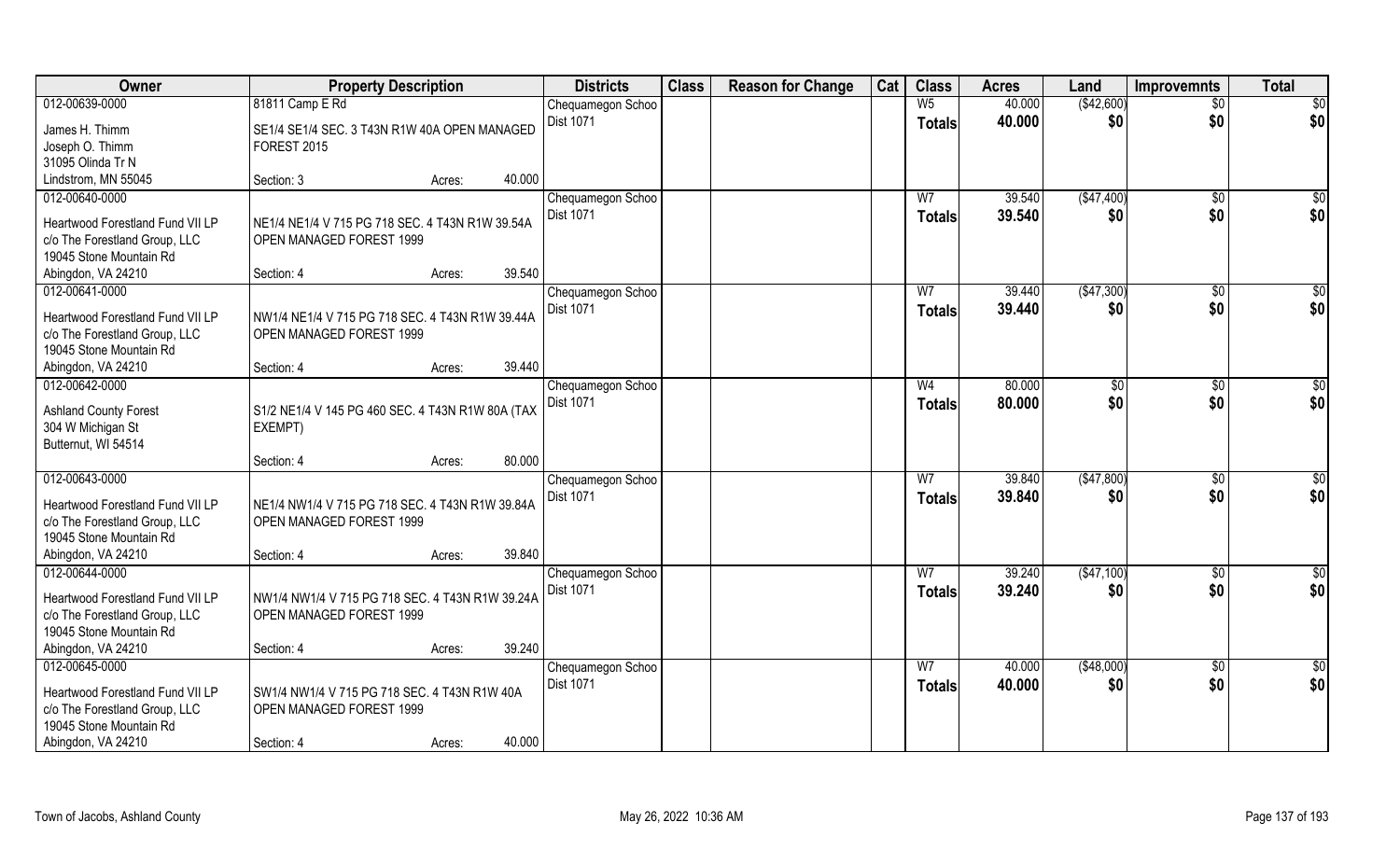| Owner                                    | <b>Property Description</b>                                                  |                   | <b>Districts</b>                      | <b>Class</b> | <b>Reason for Change</b> | Cat | <b>Class</b>   | <b>Acres</b> | Land           | <b>Improvemnts</b> | <b>Total</b>            |
|------------------------------------------|------------------------------------------------------------------------------|-------------------|---------------------------------------|--------------|--------------------------|-----|----------------|--------------|----------------|--------------------|-------------------------|
| 012-00646-0000                           |                                                                              |                   | Chequamegon Schoo                     |              |                          |     | W <sub>7</sub> | 40.000       | (\$48,000)     | $\sqrt{$0}$        | \$0                     |
| Heartwood Forestland Fund VII LP         | SE1/4 NW1/4 V 715 PG 718 SEC. 4 T43N R1W 40A                                 |                   | <b>Dist 1071</b>                      |              |                          |     | <b>Totals</b>  | 40.000       | \$0            | \$0                | \$0                     |
| c/o The Forestland Group, LLC            | OPEN MANAGED FOREST 1999                                                     |                   |                                       |              |                          |     |                |              |                |                    |                         |
| 19045 Stone Mountain Rd                  |                                                                              |                   |                                       |              |                          |     |                |              |                |                    |                         |
| Abingdon, VA 24210                       | Section: 4                                                                   | 40.000<br>Acres:  |                                       |              |                          |     |                |              |                |                    |                         |
| 012-00647-0000                           |                                                                              |                   | Chequamegon Schoo                     |              |                          |     | W <sub>7</sub> | 40.000       | (\$48,000)     | $\sqrt{6}$         | \$0                     |
| Dennis Bowen                             | NE1/4 SW1/4 VOL 497 PG 772 SEC. 4 T43N R1W 40A                               |                   | <b>Dist 1071</b>                      |              |                          |     | <b>Totals</b>  | 40.000       | \$0            | \$0                | \$0                     |
| 143032 County Rd U                       | OPEN-MANAGED FOREST LAND 1987                                                |                   |                                       |              |                          |     |                |              |                |                    |                         |
| Wausau, WI 54401                         |                                                                              |                   |                                       |              |                          |     |                |              |                |                    |                         |
|                                          | Section: 4                                                                   | 40.000<br>Acres:  |                                       |              |                          |     |                |              |                |                    |                         |
| 012-00648-0000                           |                                                                              |                   | Chequamegon Schoo                     |              |                          |     | W8             | 40.000       | ( \$48,000)    | $\sqrt[6]{3}$      | \$0                     |
|                                          |                                                                              |                   | <b>Dist 1071</b>                      |              |                          |     | <b>Totals</b>  | 40.000       | \$0            | \$0                | \$0                     |
| Dennis Bowen<br>143032 County Rd U       | NW1/4 SW1/4 VOL 497 PG 772 SEC. 4 T43N R1W 40A<br>CLOSED MANAGED FOREST 1987 |                   |                                       |              |                          |     |                |              |                |                    |                         |
| Wausau, WI 54401                         |                                                                              |                   |                                       |              |                          |     |                |              |                |                    |                         |
|                                          | Section: 4                                                                   | 40.000<br>Acres:  |                                       |              |                          |     |                |              |                |                    |                         |
| 012-00649-0000                           |                                                                              |                   | Chequamegon Schoo                     |              |                          |     | W <sub>4</sub> | 80.000       | $\frac{1}{20}$ | $\sqrt[6]{3}$      | \$                      |
|                                          |                                                                              |                   | Dist 1071                             |              |                          |     | Totals         | 80.000       | \$0            | \$0                | \$0                     |
| <b>Ashland County Forest</b>             | S1/2 SW1/4 SEC. 4 T43N R1W 80A (TAX EXEMPT)                                  |                   |                                       |              |                          |     |                |              |                |                    |                         |
| 304 W Michigan St<br>Butternut, WI 54514 |                                                                              |                   |                                       |              |                          |     |                |              |                |                    |                         |
|                                          | Section: 4                                                                   | 80.000<br>Acres:  |                                       |              |                          |     |                |              |                |                    |                         |
| 012-00650-0000                           |                                                                              |                   | Chequamegon Schoo                     |              |                          |     | $\overline{W}$ | 40.000       | (\$48,000)     | $\sqrt[6]{30}$     | $\overline{50}$         |
|                                          |                                                                              |                   | <b>Dist 1071</b>                      |              |                          |     | <b>Totals</b>  | 40.000       | \$0            | \$0                | \$0                     |
| Dennis Bowen                             | NE1/4 SE1/4 VOL 497 PG 772 SEC. 4 T43N R1W 40A                               |                   |                                       |              |                          |     |                |              |                |                    |                         |
| 143032 County Rd U                       | OPEN-MANAGED FOREST 1987                                                     |                   |                                       |              |                          |     |                |              |                |                    |                         |
| Wausau, WI 54401                         | Section: 4                                                                   | 40.000<br>Acres:  |                                       |              |                          |     |                |              |                |                    |                         |
| 012-00651-0000                           |                                                                              |                   | Chequamegon Schoo                     |              |                          |     | W <sub>4</sub> | 120.000      | \$0            | $\sqrt{$0}$        | $\frac{6}{3}$           |
|                                          |                                                                              |                   | Dist 1071                             |              |                          |     | <b>Totals</b>  | 120.000      | \$0            | \$0                | \$0                     |
| <b>Ashland County Forest</b>             | SE1/4 LESS NE1/4 SE1/4 SEC. 4 T43N R1W 120A (TAX                             |                   |                                       |              |                          |     |                |              |                |                    |                         |
| 304 W Michigan St                        | EXEMPT)                                                                      |                   |                                       |              |                          |     |                |              |                |                    |                         |
| Butternut, WI 54514                      |                                                                              |                   |                                       |              |                          |     |                |              |                |                    |                         |
| 012-00652-0000                           | Section: 4                                                                   | 120.000<br>Acres: |                                       |              |                          |     | W <sub>4</sub> | 77.600       |                |                    |                         |
|                                          |                                                                              |                   | Chequamegon Schoo<br><b>Dist 1071</b> |              |                          |     |                | 77.600       | \$0<br>\$0     | $\sqrt{6}$<br>\$0  | $\overline{\$0}$<br>\$0 |
| <b>Ashland County Forest</b>             | N1/2 NE1/4 SEC. 5 T43N R1W 77.6A (TAX EXEMPT)                                |                   |                                       |              |                          |     | Totals         |              |                |                    |                         |
| 304 W Michigan St                        |                                                                              |                   |                                       |              |                          |     |                |              |                |                    |                         |
| Butternut, WI 54514                      |                                                                              |                   |                                       |              |                          |     |                |              |                |                    |                         |
|                                          | Section: 5                                                                   | 77.600<br>Acres:  |                                       |              |                          |     |                |              |                |                    |                         |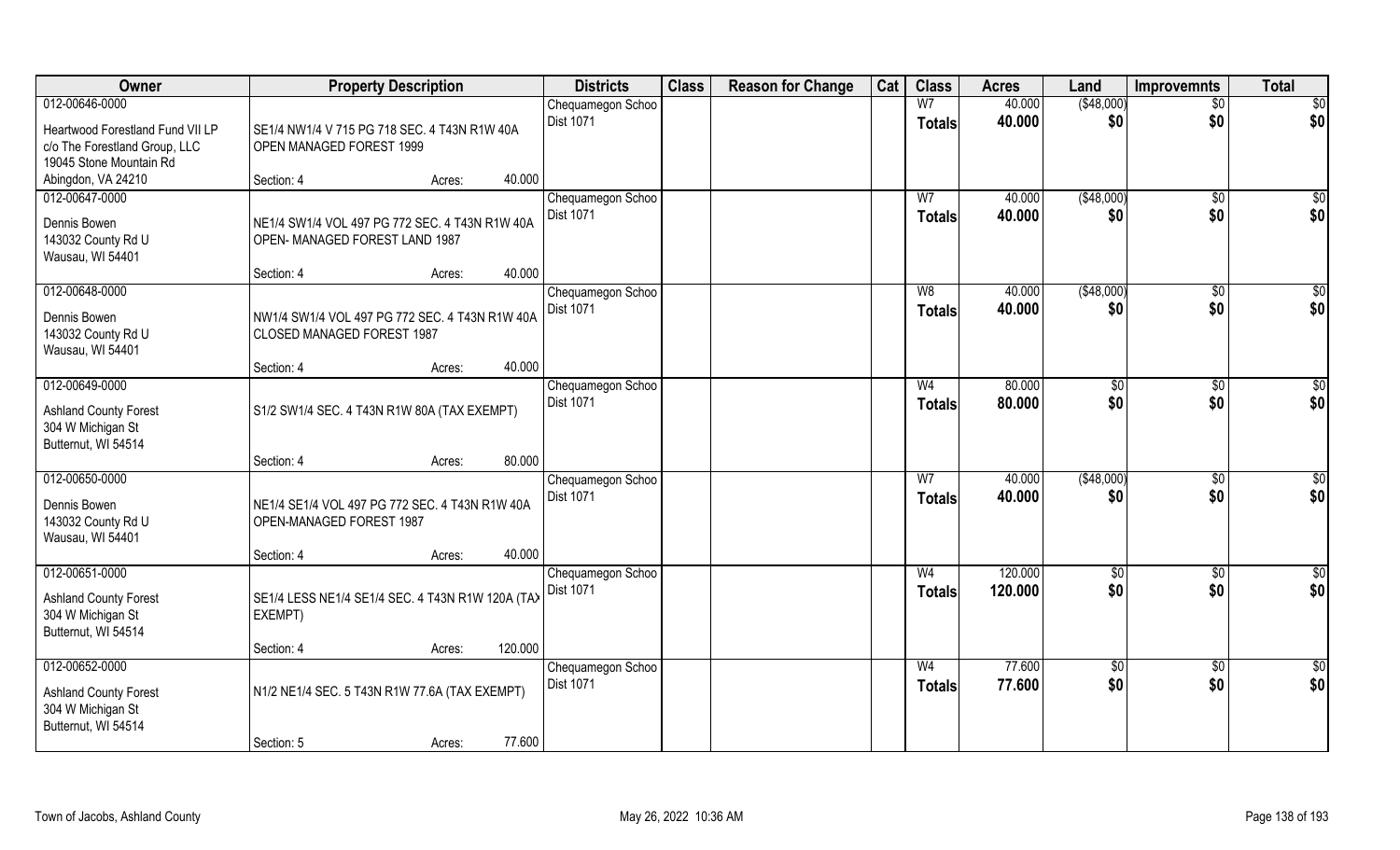| Owner                              | <b>Property Description</b>                  |        |         | <b>Districts</b>                      | <b>Class</b> | <b>Reason for Change</b> | Cat | <b>Class</b>   | <b>Acres</b> | Land              | <b>Improvemnts</b>  | <b>Total</b>    |
|------------------------------------|----------------------------------------------|--------|---------|---------------------------------------|--------------|--------------------------|-----|----------------|--------------|-------------------|---------------------|-----------------|
| 012-00653-0000                     |                                              |        |         | Chequamegon Schoo                     |              |                          |     | G5             | 13.000       | \$3,000           | $\sqrt{6}$          | \$3,000         |
| Dean C & Denese C Bettinger Living | SW1/4 NE1/4 SEC. 5 T43N R1W                  |        |         | Dist 1071                             |              |                          |     | G <sub>6</sub> | 27.000       | \$27,000          | \$0                 | \$27,000        |
| Trust                              |                                              |        |         |                                       |              |                          |     | <b>Totals</b>  | 40.000       | \$30,000          | \$0                 | \$30,000        |
| 2540 S River Rd                    |                                              |        |         |                                       |              |                          |     |                |              |                   |                     |                 |
| Rhinelander, WI 54501              | Section: 5                                   | Acres: | 38.475  |                                       |              |                          |     |                |              |                   |                     |                 |
| 012-00654-0000                     |                                              |        |         | Chequamegon Schoo                     |              |                          |     | G6             | 40.000       | \$48,000          | $\sqrt{6}$          | \$48,000        |
|                                    |                                              |        |         | Dist 1071                             |              |                          |     | <b>Totals</b>  | 40.000       | \$48,000          | \$0                 | \$48,000        |
| Dean C & Denese C Bettinger Living | SE1/4 NE1/4 SEC. 5 T43N R1W                  |        |         |                                       |              |                          |     |                |              |                   |                     |                 |
| Trust<br>2540 S River Rd           |                                              |        |         |                                       |              |                          |     |                |              |                   |                     |                 |
| Rhinelander, WI 54501              | Section: 5                                   | Acres: | 38.475  |                                       |              |                          |     |                |              |                   |                     |                 |
| 012-00655-0000                     |                                              |        |         | Chequamegon Schoo                     |              |                          |     | W <sub>4</sub> | 156.000      |                   | \$0                 | \$0             |
|                                    |                                              |        |         | Dist 1071                             |              |                          |     |                | 156.000      | \$0<br>\$0        | \$0                 | \$0             |
| <b>Ashland County Forest</b>       | NW1/4 SEC. 5 T43N R1W 156A (TAX EXEMPT)      |        |         |                                       |              |                          |     | <b>Totals</b>  |              |                   |                     |                 |
| 304 W Michigan St                  |                                              |        |         |                                       |              |                          |     |                |              |                   |                     |                 |
| Butternut, WI 54514                |                                              |        |         |                                       |              |                          |     |                |              |                   |                     |                 |
|                                    | Section: 5                                   | Acres: | 156.000 |                                       |              |                          |     |                |              |                   |                     |                 |
| 012-00656-0000                     |                                              |        |         | Chequamegon Schoo                     |              |                          |     | W <sub>4</sub> | 160.000      | \$0               | $\sqrt[6]{}$        | \$0             |
| <b>Ashland County Forest</b>       | SW1/4 SEC. 5 T43N R1W 160A (TAX EXEMPT)      |        |         | Dist 1071                             |              |                          |     | <b>Totals</b>  | 160.000      | \$0               | \$0                 | \$0             |
| 304 W Michigan St                  |                                              |        |         |                                       |              |                          |     |                |              |                   |                     |                 |
| Butternut, WI 54514                |                                              |        |         |                                       |              |                          |     |                |              |                   |                     |                 |
|                                    | Section: 5                                   | Acres: | 160.000 |                                       |              |                          |     |                |              |                   |                     |                 |
| 012-00657-0000                     |                                              |        |         | Chequamegon Schoo                     |              |                          |     | W <sub>4</sub> | 40.000       | \$0               | $\overline{50}$     | $\overline{50}$ |
| <b>Ashland County Forest</b>       | NE1/4 SE1/4 SEC. 5 T43N R1W 40A (TAX EXEMPT) |        |         | <b>Dist 1071</b>                      |              |                          |     | <b>Totals</b>  | 40.000       | \$0               | \$0                 | \$0             |
| 304 W Michigan St                  |                                              |        |         |                                       |              |                          |     |                |              |                   |                     |                 |
| Butternut, WI 54514                |                                              |        |         |                                       |              |                          |     |                |              |                   |                     |                 |
|                                    | Section: 5                                   | Acres: | 40.000  |                                       |              |                          |     |                |              |                   |                     |                 |
| 012-00658-0000                     |                                              |        |         | Chequamegon Schoo                     |              |                          |     | G1             | 1.000        | \$4,500           | \$1,000             | \$5,500         |
|                                    |                                              |        |         | Dist 1071                             |              |                          |     | G <sub>6</sub> | 39.000       | \$48,800          | \$0                 | \$48,800        |
| Robert C. Means                    | NW1/4 SE1/4 V 753 PG 828 SEC. 5 T43N R1W 40A |        |         |                                       |              |                          |     | <b>Totals</b>  | 40.000       | \$53,300          | \$1,000             | \$54,300        |
| 434 Betzer Rd Apt b                |                                              |        |         |                                       |              |                          |     |                |              |                   |                     |                 |
| Delavan, WI 53115                  | Section: 5                                   |        | 40.000  |                                       |              |                          |     |                |              |                   |                     |                 |
| 012-00659-0000                     |                                              | Acres: |         |                                       |              |                          |     | W <sub>4</sub> | 80.000       |                   |                     | $\frac{1}{6}$   |
|                                    |                                              |        |         | Chequamegon Schoo<br><b>Dist 1071</b> |              |                          |     |                | 80.000       | $\sqrt{6}$<br>\$0 | $\sqrt[6]{}$<br>\$0 | \$0             |
| <b>Ashland County Forest</b>       | S1/2 SE1/4 SEC. 5 T43N R1W 80A (TAX EXEMPT)  |        |         |                                       |              |                          |     | Totals         |              |                   |                     |                 |
| 304 W Michigan St                  |                                              |        |         |                                       |              |                          |     |                |              |                   |                     |                 |
| Butternut, WI 54514                |                                              |        |         |                                       |              |                          |     |                |              |                   |                     |                 |
|                                    | Section: 5                                   | Acres: | 80.000  |                                       |              |                          |     |                |              |                   |                     |                 |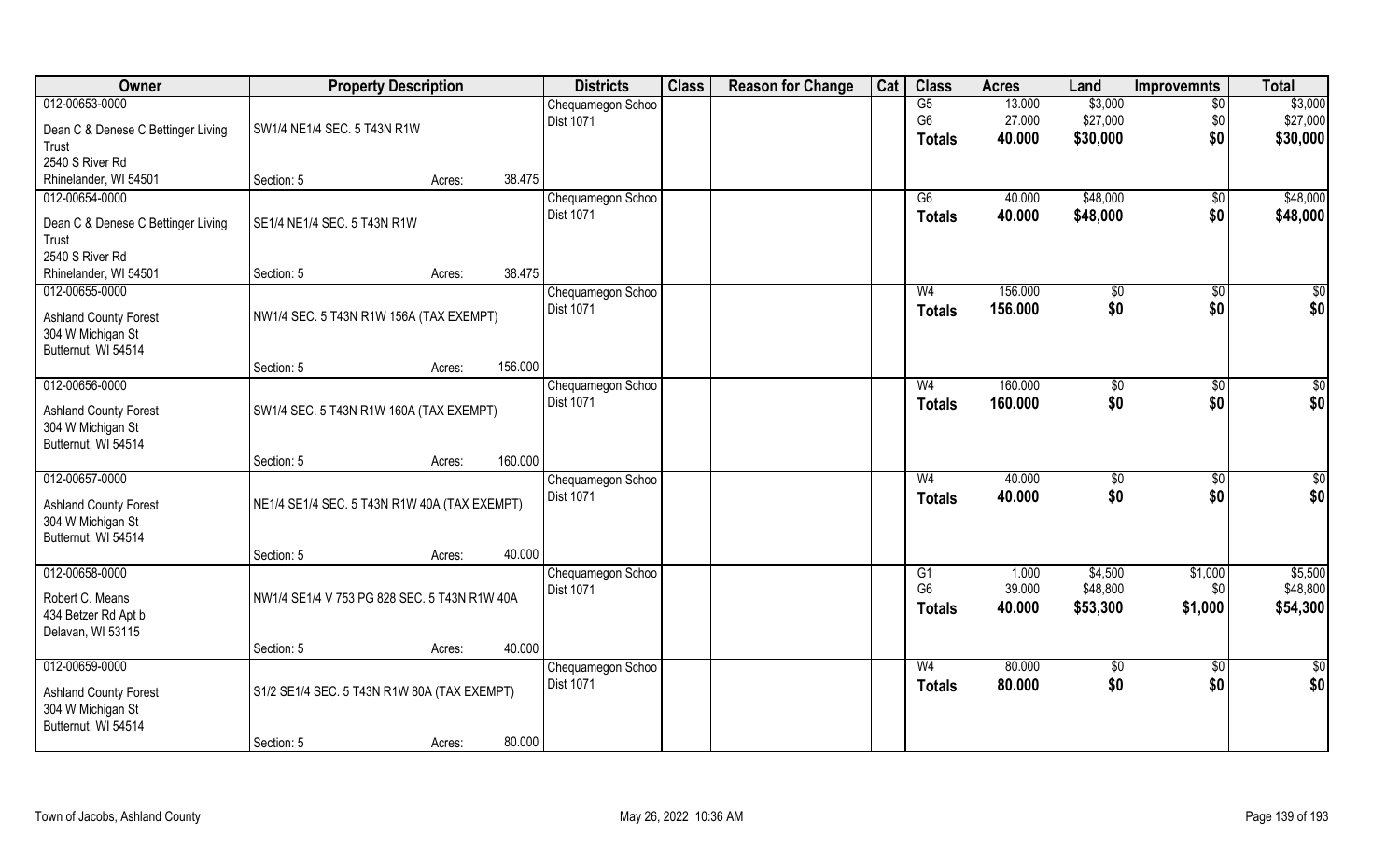| Owner                                             | <b>Property Description</b>                    |        |         | <b>Districts</b>  | <b>Class</b> | <b>Reason for Change</b> | Cat | <b>Class</b>   | <b>Acres</b> | Land       | <b>Improvemnts</b> | <b>Total</b>    |
|---------------------------------------------------|------------------------------------------------|--------|---------|-------------------|--------------|--------------------------|-----|----------------|--------------|------------|--------------------|-----------------|
| 012-00660-0000                                    |                                                |        |         | Chequamegon Schoo |              |                          |     | W <sub>4</sub> | 155.040      | \$0        | $\sqrt{6}$         | \$0             |
| <b>Ashland County Forest</b>                      | NE1/4 SEC. 6 T43N R1W 155.04A (TAX EXEMPT)     |        |         | <b>Dist 1071</b>  |              |                          |     | <b>Totals</b>  | 155.040      | \$0        | \$0                | \$0             |
| 304 W Michigan St                                 |                                                |        |         |                   |              |                          |     |                |              |            |                    |                 |
| Butternut, WI 54514                               |                                                |        |         |                   |              |                          |     |                |              |            |                    |                 |
|                                                   | Section: 6                                     | Acres: | 155.040 |                   |              |                          |     |                |              |            |                    |                 |
| 012-00661-0000                                    |                                                |        |         | Chequamegon Schoo |              |                          |     | G6             | 1.000        | \$1,200    | $\sqrt[6]{30}$     | \$1,200         |
| James E & Eugenia E Fletcher Family               | NE1/4 NW1/4 SEC. 6 T43N R1W OPEN MANAGED       |        |         | Dist 1071         |              |                          |     | W <sub>5</sub> | 35.600       | (\$42,700) | \$0                | \$0             |
| Trust                                             | <b>FOREST 2019</b>                             |        |         |                   |              |                          |     | <b>Totals</b>  | 36.600       | \$1,200    | \$0                | \$1,200         |
| W7506 Prospect Rd                                 |                                                |        |         |                   |              |                          |     |                |              |            |                    |                 |
| Beaver Dam, WI 53916                              | Section: 6                                     | Acres: | 36.600  |                   |              |                          |     |                |              |            |                    |                 |
| 012-00662-0000                                    |                                                |        |         | Chequamegon Schoo |              |                          |     | W <sub>4</sub> | 80.170       | \$0        | \$0                | \$0             |
| <b>Ashland County Forest</b>                      | W1/2 NW1/4 SEC. 6 T43N R1W 80.17A (TAX EXEMPT) |        |         | Dist 1071         |              |                          |     | <b>Totals</b>  | 80.170       | \$0        | \$0                | \$0             |
| 304 W Michigan St                                 |                                                |        |         |                   |              |                          |     |                |              |            |                    |                 |
| Butternut, WI 54514                               |                                                |        |         |                   |              |                          |     |                |              |            |                    |                 |
|                                                   | Section: 6                                     | Acres: | 80.170  |                   |              |                          |     |                |              |            |                    |                 |
| 012-00663-0000                                    | 78335 Camp K Rd                                |        |         | Chequamegon Schoo |              |                          |     | G1             | 1.000        | \$4,500    | \$1,100            | \$5,600         |
| James E & Eugenia E Fletcher Family               | SE1/4 NW1/4 SEC. 6 T43N R1W OPEN MANAGED       |        |         | Dist 1071         |              |                          |     | W <sub>5</sub> | 39.000       | (\$48,800) | \$0                | \$0             |
| Trust                                             | <b>FOREST 2019</b>                             |        |         |                   |              |                          |     | <b>Totals</b>  | 40.000       | \$4,500    | \$1,100            | \$5,600         |
| W7506 Prospect Rd                                 |                                                |        |         |                   |              |                          |     |                |              |            |                    |                 |
| Beaver Dam, WI 53916                              | Section: 6                                     | Acres: | 40.000  |                   |              |                          |     |                |              |            |                    |                 |
| 012-00664-0000                                    |                                                |        |         | Chequamegon Schoo |              |                          |     | W <sub>4</sub> | 164.590      | \$0        | $\overline{50}$    | $\overline{50}$ |
| <b>Ashland County Forest</b>                      | SW1/4 SEC. 6 T43N R1W 164.59A (TAX EXEMPT)     |        |         | Dist 1071         |              |                          |     | <b>Totals</b>  | 164.590      | \$0        | \$0                | \$0             |
| 304 W Michigan St                                 |                                                |        |         |                   |              |                          |     |                |              |            |                    |                 |
| Butternut, WI 54514                               |                                                |        |         |                   |              |                          |     |                |              |            |                    |                 |
|                                                   | Section: 6                                     | Acres: | 164.590 |                   |              |                          |     |                |              |            |                    |                 |
| 012-00665-0000                                    |                                                |        |         | Chequamegon Schoo |              |                          |     | W <sub>4</sub> | 160.000      | \$0        | $\sqrt{6}$         | $\overline{50}$ |
| <b>Ashland County Forest</b>                      | SE1/4 SEC. 6 T43N R1W 160A (TAX EXEMPT)        |        |         | Dist 1071         |              |                          |     | <b>Totals</b>  | 160.000      | \$0        | \$0                | \$0             |
| 304 W Michigan St                                 |                                                |        |         |                   |              |                          |     |                |              |            |                    |                 |
| Butternut, WI 54514                               |                                                |        |         |                   |              |                          |     |                |              |            |                    |                 |
|                                                   | Section: 6                                     | Acres: | 160.000 |                   |              |                          |     |                |              |            |                    |                 |
| 012-00666-0000                                    |                                                |        |         | Chequamegon Schoo |              |                          |     | W <sub>4</sub> | 650.200      | $\sqrt{6}$ | $\sqrt[6]{}$       | $\frac{1}{2}$   |
|                                                   | SECTION 7 SEC. 7 T43N R1W 650.2A (TAX EXEMPT)  |        |         | <b>Dist 1071</b>  |              |                          |     | Totals         | 650.200      | \$0        | \$0                | \$0             |
| <b>Ashland County Forest</b><br>304 W Michigan St |                                                |        |         |                   |              |                          |     |                |              |            |                    |                 |
| Butternut, WI 54514                               |                                                |        |         |                   |              |                          |     |                |              |            |                    |                 |
|                                                   | Section: 7                                     | Acres: | 650.200 |                   |              |                          |     |                |              |            |                    |                 |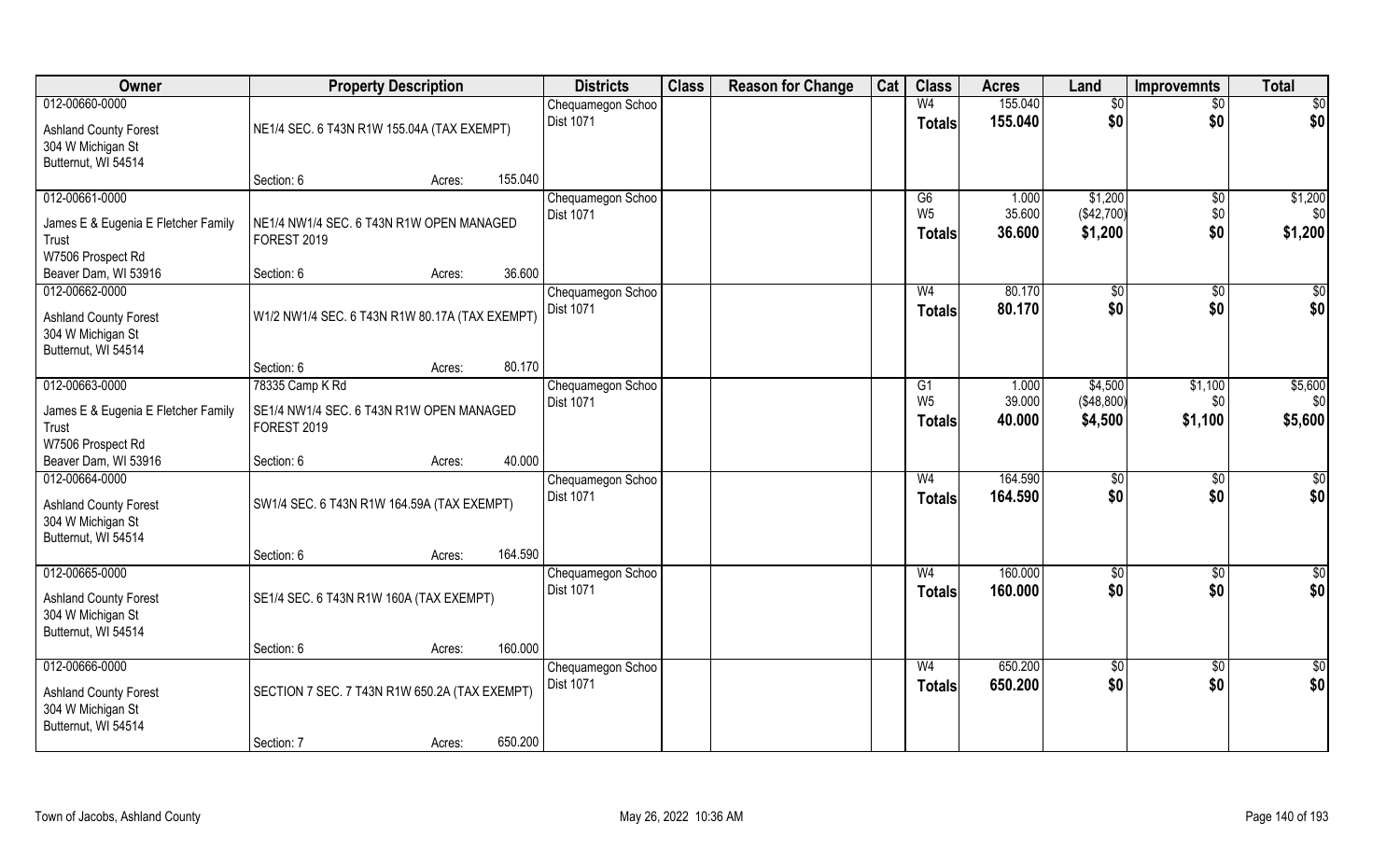| Owner                                             | <b>Property Description</b>                       |        |         | <b>Districts</b>  | <b>Class</b> | <b>Reason for Change</b> | Cat | <b>Class</b>   | <b>Acres</b> | Land        | <b>Improvemnts</b> | <b>Total</b>    |
|---------------------------------------------------|---------------------------------------------------|--------|---------|-------------------|--------------|--------------------------|-----|----------------|--------------|-------------|--------------------|-----------------|
| 012-00667-0000                                    |                                                   |        |         | Chequamegon Schoo |              |                          |     | W <sub>4</sub> | 160.000      | \$0         | $\sqrt{$0}$        | $\sqrt{50}$     |
| <b>Ashland County Forest</b>                      | NE1/4 SEC. 8 T43N R1W 160A (TAX EXEMPT)           |        |         | <b>Dist 1071</b>  |              |                          |     | <b>Totals</b>  | 160.000      | \$0         | \$0                | \$0             |
| 304 W Michigan St                                 |                                                   |        |         |                   |              |                          |     |                |              |             |                    |                 |
| Butternut, WI 54514                               |                                                   |        |         |                   |              |                          |     |                |              |             |                    |                 |
|                                                   | Section: 8                                        | Acres: | 160.000 |                   |              |                          |     |                |              |             |                    |                 |
| 012-00668-0000                                    |                                                   |        |         | Chequamegon Schoo |              |                          |     | W8             | 40.000       | ( \$48,000) | $\sqrt[6]{}$       | \$0             |
| James Smith et al                                 | NE1/4 NW1/4 V 580 PG 343 & V 412 PG 211 & V 422 P |        |         | Dist 1071         |              |                          |     | Totals         | 40.000       | \$0         | \$0                | \$0             |
| PO Box 302                                        | 959 SEC. 8 T43N R1W 40A CLOSED MANAGED            |        |         |                   |              |                          |     |                |              |             |                    |                 |
| Glidden, WI 54527                                 | FOREST 2000                                       |        |         |                   |              |                          |     |                |              |             |                    |                 |
|                                                   | Section: 8                                        | Acres: | 40.000  |                   |              |                          |     |                |              |             |                    |                 |
| 012-00669-0000                                    |                                                   |        |         | Chequamegon Schoo |              |                          |     | W8             | 40.000       | ( \$48,000) | $\overline{30}$    | $\sqrt{50}$     |
| James Smith et al                                 | NW1/4 NW1/4 V 580 PG 343 & V 412 PG 211 & V 422   |        |         | Dist 1071         |              |                          |     | <b>Totals</b>  | 40.000       | \$0         | \$0                | \$0             |
| PO Box 302                                        | PG 959 SEC. 8 T43N R1W 40A CLOSED MANAGED         |        |         |                   |              |                          |     |                |              |             |                    |                 |
| Glidden, WI 54527                                 | FOREST 2000                                       |        |         |                   |              |                          |     |                |              |             |                    |                 |
|                                                   | Section: 8                                        | Acres: | 40.000  |                   |              |                          |     |                |              |             |                    |                 |
| 012-00670-0000                                    |                                                   |        |         | Chequamegon Schoo |              |                          |     | W7             | 40.000       | (\$48,000)  | \$0                | \$0             |
| James Smith et al                                 | SW1/4 NW1/4 V 580 PG 343 & V 412 PG 211 & V 422   |        |         | Dist 1071         |              |                          |     | <b>Totals</b>  | 40.000       | \$0         | \$0                | \$0             |
| PO Box 302                                        | PG 959 SEC. 8 T43N R1W 40A OPEN MANAGED           |        |         |                   |              |                          |     |                |              |             |                    |                 |
| Glidden, WI 54527                                 | FOREST 2000                                       |        |         |                   |              |                          |     |                |              |             |                    |                 |
|                                                   | Section: 8                                        | Acres: | 40.000  |                   |              |                          |     |                |              |             |                    |                 |
| 012-00671-0000                                    |                                                   |        |         | Chequamegon Schoo |              |                          |     | W <sub>4</sub> | 40.000       | $\sqrt{50}$ | $\overline{30}$    | $\overline{50}$ |
| <b>Ashland County Forest</b>                      | SE1/4 NW1/4 SEC. 8 T43N R1W 40A (TAX EXEMPT)      |        |         | <b>Dist 1071</b>  |              |                          |     | <b>Totals</b>  | 40.000       | \$0         | \$0                | \$0             |
| 304 W Michigan St                                 |                                                   |        |         |                   |              |                          |     |                |              |             |                    |                 |
| Butternut, WI 54514                               |                                                   |        |         |                   |              |                          |     |                |              |             |                    |                 |
|                                                   | Section: 8                                        | Acres: | 40.000  |                   |              |                          |     |                |              |             |                    |                 |
| 012-00672-0000                                    |                                                   |        |         | Chequamegon Schoo |              |                          |     | W <sub>4</sub> | 160.000      | \$0         | $\sqrt{$0}$        | \$0             |
|                                                   |                                                   |        |         | Dist 1071         |              |                          |     | <b>Totals</b>  | 160.000      | \$0         | \$0                | \$0             |
| <b>Ashland County Forest</b><br>304 W Michigan St | SW1/4 SEC. 8 T43N R1W 160A (TAX EXEMPT)           |        |         |                   |              |                          |     |                |              |             |                    |                 |
| Butternut, WI 54514                               |                                                   |        |         |                   |              |                          |     |                |              |             |                    |                 |
|                                                   | Section: 8                                        | Acres: | 160.000 |                   |              |                          |     |                |              |             |                    |                 |
| 012-00673-0000                                    |                                                   |        |         | Chequamegon Schoo |              |                          |     | W <sub>4</sub> | 160.000      | $\sqrt{6}$  | $\sqrt{$0}$        | $\overline{50}$ |
|                                                   |                                                   |        |         | Dist 1071         |              |                          |     | Totals         | 160.000      | \$0         | \$0                | \$0             |
| <b>Ashland County Forest</b><br>304 W Michigan St | SE1/4 SEC. 8 T43N R1W 160A (TAX EXEMPT)           |        |         |                   |              |                          |     |                |              |             |                    |                 |
| Butternut, WI 54514                               |                                                   |        |         |                   |              |                          |     |                |              |             |                    |                 |
|                                                   | Section: 8                                        | Acres: | 160.000 |                   |              |                          |     |                |              |             |                    |                 |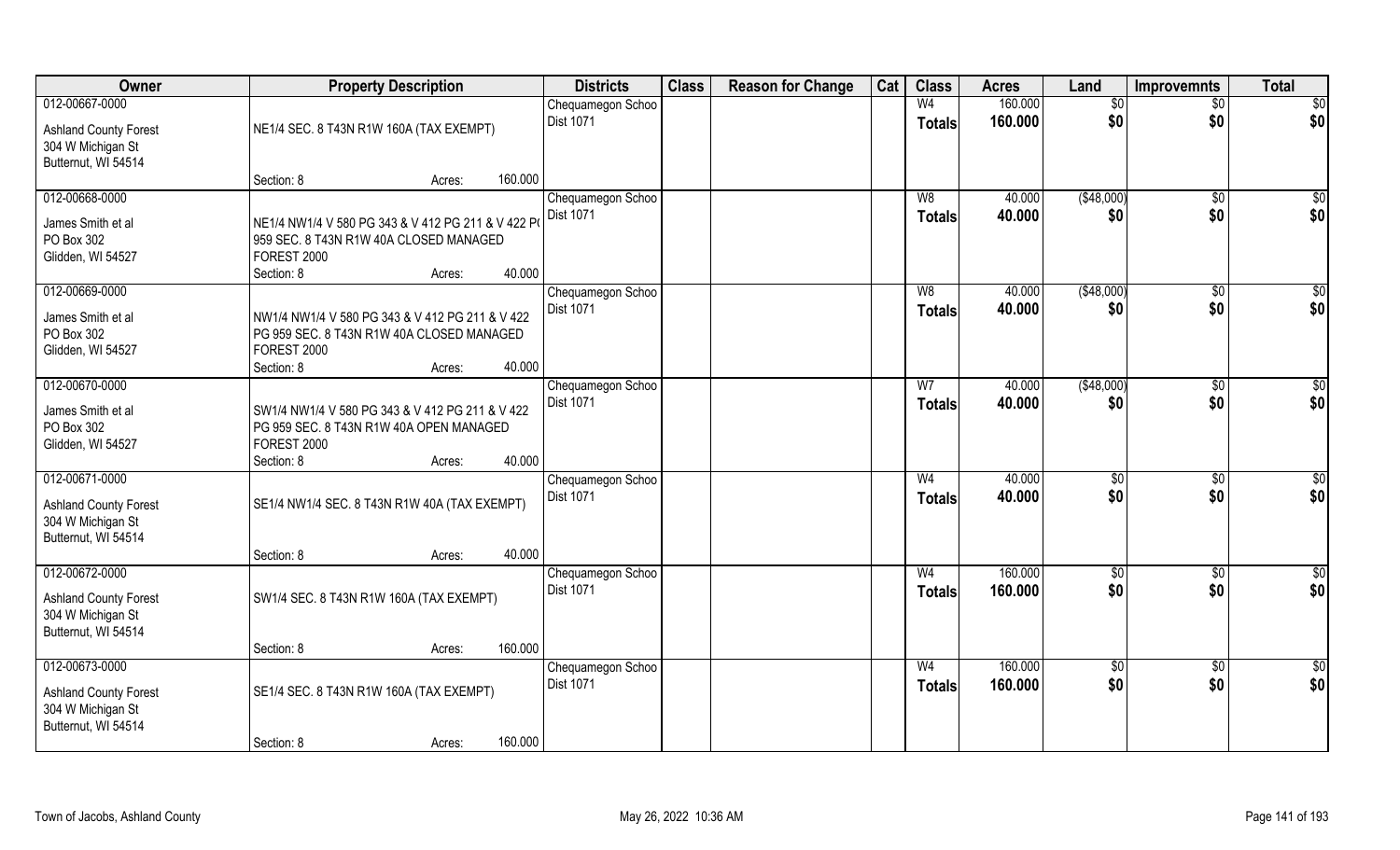| Owner                                                                                      | <b>Property Description</b>                                           |        |         | <b>Districts</b>                      | <b>Class</b> | <b>Reason for Change</b> | Cat | <b>Class</b>                                      | <b>Acres</b>              | Land                          | <b>Improvemnts</b>     | <b>Total</b>                  |
|--------------------------------------------------------------------------------------------|-----------------------------------------------------------------------|--------|---------|---------------------------------------|--------------|--------------------------|-----|---------------------------------------------------|---------------------------|-------------------------------|------------------------|-------------------------------|
| 012-00674-0000<br><b>Ashland County Forest</b><br>304 W Michigan St                        | NE1/4 SEC. 9 T43N R1W 160A (TAX EXEMPT)                               |        |         | Chequamegon Schoo<br><b>Dist 1071</b> |              |                          |     | W <sub>4</sub><br><b>Totals</b>                   | 160.000<br>160,000        | $\sqrt{$0}$<br>\$0            | $\sqrt{$0}$<br>\$0     | $\overline{50}$<br> \$0       |
| Butternut, WI 54514                                                                        | Section: 9                                                            | Acres: | 160.000 |                                       |              |                          |     |                                                   |                           |                               |                        |                               |
| 012-00675-0000<br><b>Ashland County Forest</b><br>304 W Michigan St<br>Butternut, WI 54514 | N1/2 NW1/4 SEC. 9 T43N R1W 80A (TAX EXEMPT)                           |        |         | Chequamegon Schoo<br><b>Dist 1071</b> |              |                          |     | W <sub>4</sub><br>Totals                          | 80.000<br>80.000          | $\sqrt{50}$<br>\$0            | \$0<br>\$0             | $\sqrt{50}$<br>\$0            |
| 012-00676-0000                                                                             | Section: 9<br>80152 Camp E Rd                                         | Acres: | 80.000  | Chequamegon Schoo                     |              |                          |     | G1                                                | 1.000                     | \$4,500                       | \$29,600               | \$34,100                      |
| James Lemke et al<br>E1946 Silver Lake Rd<br>Scandinavia, WI 54977                         | SW1/4 NW1/4 V 440 PG 604 & V 473 PG 806 SEC. 9<br><b>T43N R1W 40A</b> |        |         | Dist 1071                             |              |                          |     | G <sub>5</sub><br>G <sub>6</sub><br><b>Totals</b> | 5.000<br>34.000<br>40.000 | \$900<br>\$47,600<br>\$53,000 | \$0<br>\$0<br>\$29,600 | \$900<br>\$47,600<br>\$82,600 |
|                                                                                            | Section: 9                                                            | Acres: | 40.000  |                                       |              |                          |     |                                                   |                           |                               |                        |                               |
| 012-00677-0000<br><b>Ashland County Forest</b><br>304 W Michigan St<br>Butternut, WI 54514 | SE1/4 NW1/4 SEC. 9 T43N R1W 40A (TAX EXEMPT)                          |        |         | Chequamegon Schoo<br>Dist 1071        |              |                          |     | W <sub>4</sub><br><b>Totals</b>                   | 40.000<br>40.000          | \$0<br>\$0                    | $\sqrt[6]{3}$<br>\$0   | $\overline{50}$<br>\$0        |
|                                                                                            | Section: 9                                                            | Acres: | 40.000  |                                       |              |                          |     |                                                   |                           |                               |                        |                               |
| 012-00678-0000<br><b>Ashland County Forest</b><br>304 W Michigan St<br>Butternut, WI 54514 | SW1/4 SEC. 9 T43N R1W 160A (TAX EXEMPT)                               |        |         | Chequamegon Schoo<br><b>Dist 1071</b> |              |                          |     | W <sub>4</sub><br><b>Totals</b>                   | 160.000<br>160.000        | \$0<br>\$0                    | \$0<br>\$0             | $\sqrt{50}$<br>\$0            |
|                                                                                            | Section: 9                                                            | Acres: | 160.000 |                                       |              |                          |     |                                                   |                           |                               |                        |                               |
| 012-00679-0000<br><b>Ashland County Forest</b><br>304 W Michigan St<br>Butternut, WI 54514 | SE1/4 SEC. 9 T43N R1W 160A (TAX EXEMPT)                               |        |         | Chequamegon Schoo<br><b>Dist 1071</b> |              |                          |     | W <sub>4</sub><br><b>Totals</b>                   | 160.000<br>160.000        | \$0<br>\$0                    | \$0<br>\$0             | \$0<br>\$0                    |
|                                                                                            | Section: 9                                                            | Acres: | 160.000 |                                       |              |                          |     |                                                   |                           |                               |                        |                               |
| 012-00680-0000<br><b>Ashland County Forest</b><br>304 W Michigan St<br>Butternut, WI 54514 | SECTION 10 SEC. 10 T43N R1W 640A (TAX EXEMPT)                         |        |         | Chequamegon Schoo<br>Dist 1071        |              |                          |     | W <sub>4</sub><br>Totals                          | 640.000<br>640.000        | $\sqrt{6}$<br>\$0             | $\sqrt{$0}$<br>\$0     | $\overline{50}$<br>\$0        |
|                                                                                            | Section: 10                                                           | Acres: | 640.000 |                                       |              |                          |     |                                                   |                           |                               |                        |                               |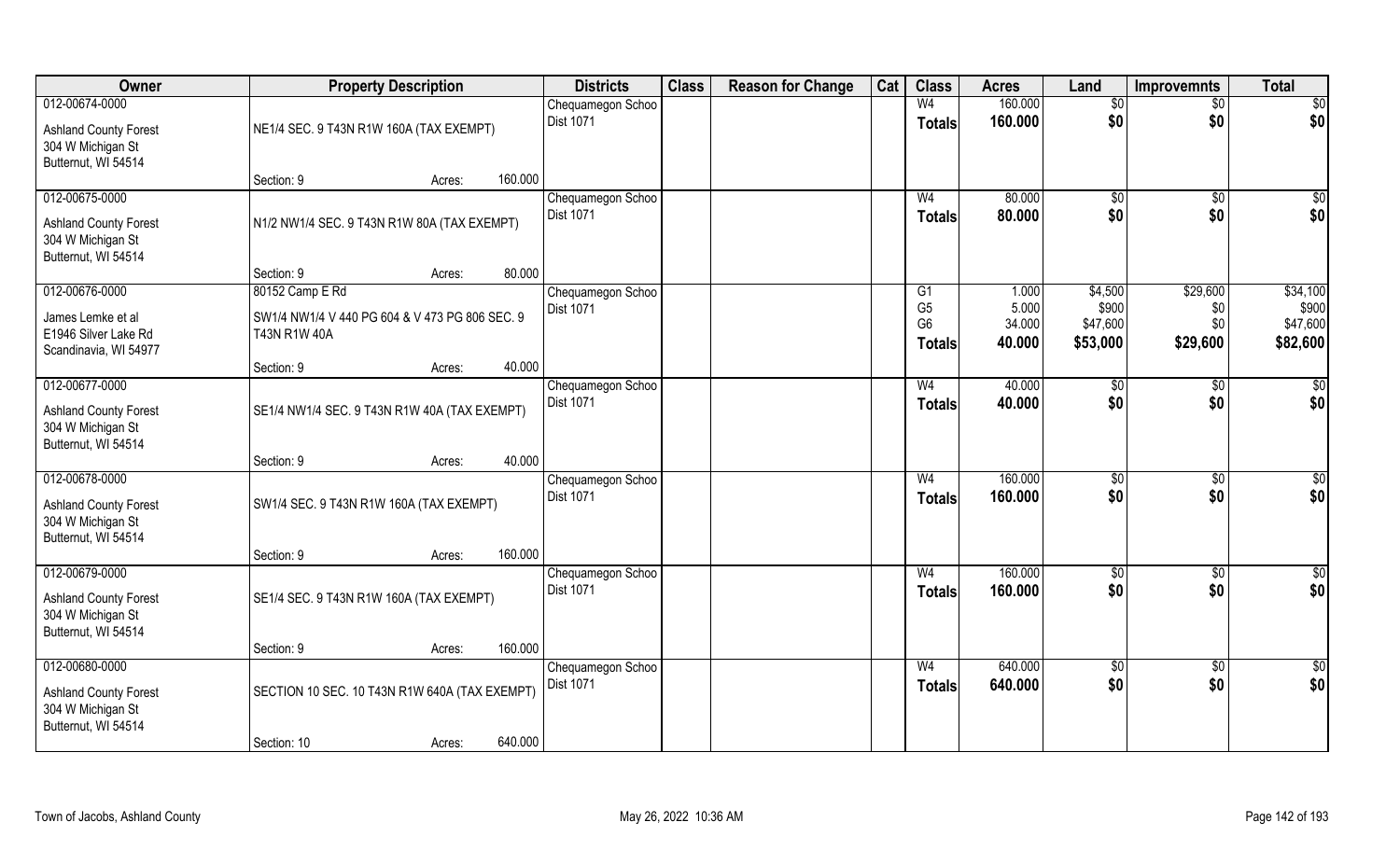| Owner                                                                    |                                               | <b>Property Description</b> |         | <b>Districts</b>  | <b>Class</b> | <b>Reason for Change</b> | Cat | <b>Class</b>                                      | <b>Acres</b>              | Land                          | <b>Improvemnts</b>    | <b>Total</b>                  |
|--------------------------------------------------------------------------|-----------------------------------------------|-----------------------------|---------|-------------------|--------------|--------------------------|-----|---------------------------------------------------|---------------------------|-------------------------------|-----------------------|-------------------------------|
| 012-00682-0000                                                           |                                               |                             |         | Chequamegon Schoo |              |                          |     | W <sub>4</sub>                                    | 640.000                   | \$0                           | $\sqrt{6}$            | \$0                           |
| <b>Ashland County Forest</b><br>304 W Michigan St<br>Butternut, WI 54514 | SECTION 11 SEC. 11 T43N R1W 640A (TAX EXEMPT) |                             |         | <b>Dist 1071</b>  |              |                          |     | <b>Totals</b>                                     | 640.000                   | \$0                           | \$0                   | \$0                           |
|                                                                          | Section: 11                                   | Acres:                      | 640.000 |                   |              |                          |     |                                                   |                           |                               |                       |                               |
| 012-00683-0000                                                           |                                               |                             |         | Chequamegon Schoo |              |                          |     | W <sub>4</sub>                                    | 640.000                   | $\sqrt{$0}$                   | $\sqrt{6}$            | \$0                           |
| <b>Ashland County Forest</b><br>304 W Michigan St<br>Butternut, WI 54514 | SECTION 12 SEC. 12 T43N R1W 640A (TAX EXEMPT) |                             |         | <b>Dist 1071</b>  |              |                          |     | <b>Totals</b>                                     | 640.000                   | \$0                           | \$0                   | \$0                           |
|                                                                          | Section: 12                                   | Acres:                      | 640.000 |                   |              |                          |     |                                                   |                           |                               |                       |                               |
| 012-00684-0000                                                           |                                               |                             |         | Chequamegon Schoo |              |                          |     | W <sub>4</sub>                                    | 160.000                   | \$0                           | \$0                   | \$0                           |
| <b>Ashland County Forest</b><br>304 W Michigan St<br>Butternut, WI 54514 | NE1/4 SEC. 13 T43N R1W 160A (TAX EXEMPT)      |                             |         | Dist 1071         |              |                          |     | <b>Totals</b>                                     | 160.000                   | \$0                           | \$0                   | \$0                           |
|                                                                          | Section: 13                                   | Acres:                      | 160.000 |                   |              |                          |     |                                                   |                           |                               |                       |                               |
| 012-00685-0000                                                           |                                               |                             |         | Chequamegon Schoo |              |                          |     | G6                                                | 40.000                    | \$40,000                      | \$0                   | \$40,000                      |
| Jeremy Friess<br>James J. Friess<br>7852 Woodland Ln                     | NE1/4 NW1/4 SEC. 13 T43N R1W                  |                             |         | Dist 1071         |              |                          |     | <b>Totals</b>                                     | 40.000                    | \$40,000                      | \$0                   | \$40,000                      |
| West Bend, WI 53090                                                      | Section: 13                                   | Acres:                      | 40.000  |                   |              |                          |     |                                                   |                           |                               |                       |                               |
| 012-00686-0000                                                           |                                               |                             |         | Chequamegon Schoo |              |                          |     | $\overline{G6}$                                   | 40.000                    | \$40,000                      | $\overline{50}$       | \$40,000                      |
| Samuel Wollersheim<br>Kathryn Wollersheim<br>917 Western Ave             | NW1/4 NW1/4 SEC. 13 T43N R1W 40A V 757 PG 216 |                             |         | Dist 1071         |              |                          |     | <b>Totals</b>                                     | 40.000                    | \$40,000                      | \$0                   | \$40,000                      |
| Mosinee, WI 54455                                                        | Section: 13                                   | Acres:                      | 40.000  |                   |              |                          |     |                                                   |                           |                               |                       |                               |
| 012-00687-0000                                                           | 27520 Bunte Shack Rd                          |                             |         | Chequamegon Schoo |              |                          |     | G6                                                | 40.030                    | \$40,000                      | $\sqrt{6}$            | \$40,000                      |
| Jeremy Friess<br>7852 Woodland Ln<br>West Bend, WI 53090                 | SW1/4 NW1/4 WITH EASEMENT SEC. 13 T43N R1W    |                             |         | <b>Dist 1071</b>  |              |                          |     | <b>Totals</b>                                     | 40.030                    | \$40,000                      | \$0                   | \$40,000                      |
|                                                                          | Section: 13                                   | Acres:                      | 40.030  |                   |              |                          |     |                                                   |                           |                               |                       |                               |
| 012-00688-0000                                                           | 27542 Bunte Shack Rd                          |                             |         | Chequamegon Schoo |              |                          |     | G1                                                | 1.000                     | \$4,500                       | \$2,200               | \$6,700                       |
| Jeremy Friess<br>James J. Friess<br>7852 Woodland Ln                     | SE1/4 NW1/4 SEC. 13 T43N R1W                  |                             |         | Dist 1071         |              |                          |     | G <sub>5</sub><br>G <sub>6</sub><br><b>Totals</b> | 5.000<br>34.000<br>40.000 | \$900<br>\$37,400<br>\$42,800 | \$0<br>\$0<br>\$2,200 | \$900<br>\$37,400<br>\$45,000 |
| West Bend, WI 53090                                                      | Section: 13                                   | Acres:                      | 40.000  |                   |              |                          |     |                                                   |                           |                               |                       |                               |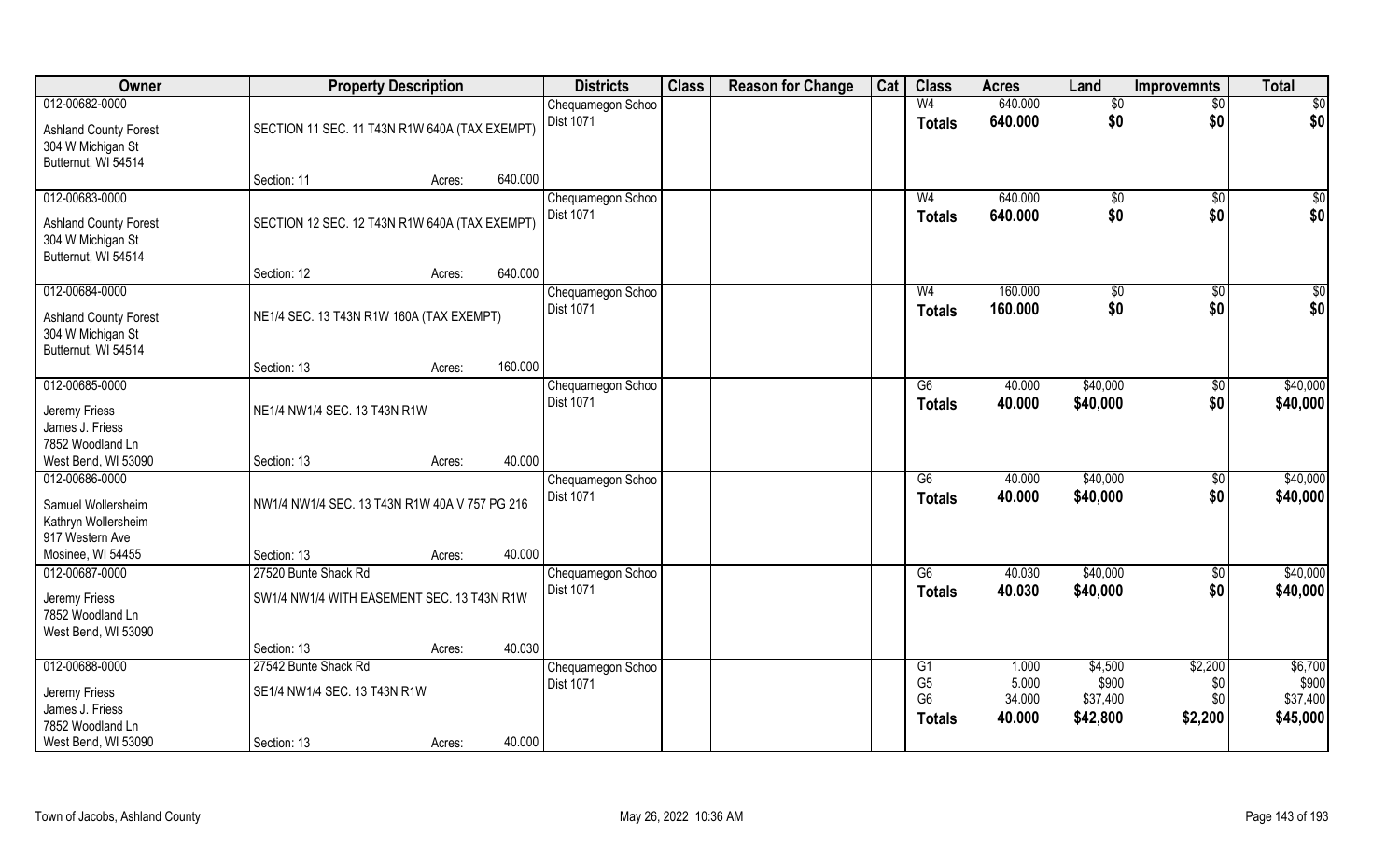| Owner                                             | <b>Property Description</b>                   |                   | <b>Districts</b>                      | <b>Class</b> | <b>Reason for Change</b> | Cat | <b>Class</b>    | <b>Acres</b> | Land       | <b>Improvemnts</b> | <b>Total</b>    |
|---------------------------------------------------|-----------------------------------------------|-------------------|---------------------------------------|--------------|--------------------------|-----|-----------------|--------------|------------|--------------------|-----------------|
| 012-00689-0000                                    |                                               |                   | Chequamegon Schoo                     |              |                          |     | W <sub>4</sub>  | 160.000      | \$0        | $\sqrt{6}$         | \$0             |
| <b>Ashland County Forest</b>                      | SW1/4 SEC. 13 T43N R1W 160A (TAX EXEMPT)      |                   | Dist 1071                             |              |                          |     | <b>Totals</b>   | 160.000      | \$0        | \$0                | \$0             |
| 304 W Michigan St                                 |                                               |                   |                                       |              |                          |     |                 |              |            |                    |                 |
| Butternut, WI 54514                               |                                               |                   |                                       |              |                          |     |                 |              |            |                    |                 |
|                                                   | Section: 13                                   | 160.000<br>Acres: |                                       |              |                          |     |                 |              |            |                    |                 |
| 012-00690-0000                                    |                                               |                   | Chequamegon Schoo                     |              |                          |     | W <sub>4</sub>  | 160.000      | \$0        | $\sqrt{6}$         | \$0             |
| <b>Ashland County Forest</b>                      | SE1/4 SEC. 13 T43N R1W 160A (TAX EXEMPT)      |                   | <b>Dist 1071</b>                      |              |                          |     | Totals          | 160.000      | \$0        | \$0                | \$0             |
| 304 W Michigan St                                 |                                               |                   |                                       |              |                          |     |                 |              |            |                    |                 |
| Butternut, WI 54514                               |                                               |                   |                                       |              |                          |     |                 |              |            |                    |                 |
| 012-00691-0000                                    | Section: 13                                   | 160.000<br>Acres: | Chequamegon Schoo                     |              |                          |     | W <sub>4</sub>  | 160.000      |            | \$0                | \$0             |
|                                                   |                                               |                   | Dist 1071                             |              |                          |     | <b>Totals</b>   | 160.000      | \$0<br>\$0 | \$0                | \$0             |
| <b>Ashland County Forest</b>                      | NE1/4 SEC. 14 T43N R1W 160A (TAX EXEMPT)      |                   |                                       |              |                          |     |                 |              |            |                    |                 |
| 304 W Michigan St                                 |                                               |                   |                                       |              |                          |     |                 |              |            |                    |                 |
| Butternut, WI 54514                               | Section: 14                                   | 160.000<br>Acres: |                                       |              |                          |     |                 |              |            |                    |                 |
| 012-00692-0000                                    |                                               |                   | Chequamegon Schoo                     |              |                          |     | W <sub>4</sub>  | 80.000       | \$0        | $\sqrt[6]{}$       | \$0             |
|                                                   |                                               |                   | Dist 1071                             |              |                          |     | <b>Totals</b>   | 80.000       | \$0        | \$0                | \$0             |
| <b>Ashland County Forest</b><br>304 W Michigan St | N1/2 NW1/4 SEC. 14 T43N R1W 80A (TAX EXEMPT)  |                   |                                       |              |                          |     |                 |              |            |                    |                 |
| Butternut, WI 54514                               |                                               |                   |                                       |              |                          |     |                 |              |            |                    |                 |
|                                                   | Section: 14                                   | 80.000<br>Acres:  |                                       |              |                          |     |                 |              |            |                    |                 |
| 012-00693-0000                                    | 26826 Bunte Shack Rd                          |                   | Chequamegon Schoo                     |              |                          |     | $\overline{G6}$ | 11.000       | \$14,300   | $\overline{50}$    | \$14,300        |
| <b>Bridgett Ohara-Nehls</b>                       | SW1/4 NW1/4 SEC. 14 T43N R1W 40A 2008 OPEN    |                   | Dist 1071                             |              |                          |     | W <sub>5</sub>  | 29.000       | (\$34,800) | \$0                | \$0             |
| Jonathon Nehls                                    | MANAGED FOREST LAND 29A                       |                   |                                       |              |                          |     | <b>Totals</b>   | 40.000       | \$14,300   | \$0                | \$14,300        |
| W276 N2681 Chicory Ln                             |                                               |                   |                                       |              |                          |     |                 |              |            |                    |                 |
| Pewaukee, WI 53072                                | Section: 14                                   | 40.000<br>Acres:  |                                       |              |                          |     |                 |              |            |                    |                 |
| 012-00694-0000                                    |                                               |                   | Chequamegon Schoo                     |              |                          |     | W <sub>4</sub>  | 40.000       | \$0        | $\sqrt{6}$         | $\overline{50}$ |
| <b>Ashland County Forest</b>                      | SE1/4 NW1/4 SEC. 14 T43N R1W 40A (TAX EXEMPT) |                   | Dist 1071                             |              |                          |     | <b>Totals</b>   | 40.000       | \$0        | \$0                | \$0             |
| 304 W Michigan St                                 |                                               |                   |                                       |              |                          |     |                 |              |            |                    |                 |
| Butternut, WI 54514                               |                                               |                   |                                       |              |                          |     |                 |              |            |                    |                 |
|                                                   | Section: 14                                   | 40.000<br>Acres:  |                                       |              |                          |     |                 |              |            |                    |                 |
| 012-00695-0000                                    |                                               |                   | Chequamegon Schoo<br><b>Dist 1071</b> |              |                          |     | W <sub>4</sub>  | 40.000       | $\sqrt{6}$ | $\sqrt[6]{30}$     | $\frac{1}{2}$   |
| <b>Ashland County Forest</b>                      | NE1/4 SW1/4 SEC. 14 T43N R1W 40A (TAX EXEMPT) |                   |                                       |              |                          |     | Totals          | 40.000       | \$0        | \$0                | \$0             |
| 304 W Michigan St                                 |                                               |                   |                                       |              |                          |     |                 |              |            |                    |                 |
| Butternut, WI 54514                               |                                               | 40.000            |                                       |              |                          |     |                 |              |            |                    |                 |
|                                                   | Section: 14                                   | Acres:            |                                       |              |                          |     |                 |              |            |                    |                 |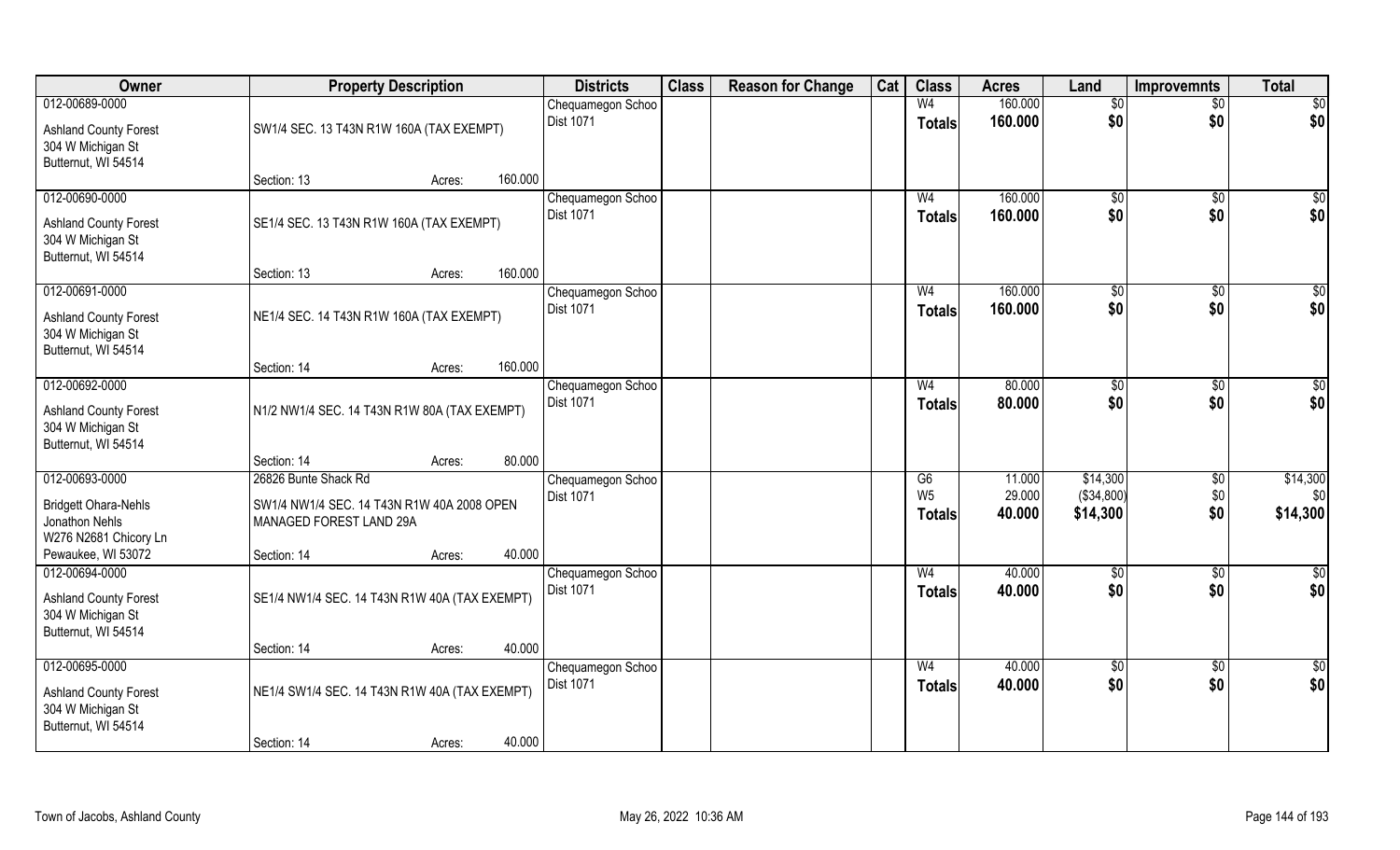| Owner                                                                    |                                                                               | <b>Property Description</b> |         | <b>Districts</b>                      | <b>Class</b> | <b>Reason for Change</b> | Cat | <b>Class</b>                               | <b>Acres</b>               | Land                            | <b>Improvemnts</b>    | <b>Total</b>                    |
|--------------------------------------------------------------------------|-------------------------------------------------------------------------------|-----------------------------|---------|---------------------------------------|--------------|--------------------------|-----|--------------------------------------------|----------------------------|---------------------------------|-----------------------|---------------------------------|
| 012-00696-0000                                                           |                                                                               |                             |         | Chequamegon Schoo                     |              |                          |     | $\overline{X2}$                            | 40.000                     | \$0                             | $\sqrt{6}$            | \$0                             |
| State of Wisconsin<br>101 S Webster St<br>Madison, WI 53703              | NW1/4 SW1/4 SEC. 14 T43N R1W 40A (TAX EXEMPT)                                 |                             |         | <b>Dist 1071</b>                      |              |                          |     | <b>Totals</b>                              | 40.000                     | \$0                             | \$0                   | \$0                             |
|                                                                          | Section: 14                                                                   | Acres:                      | 40.000  |                                       |              |                          |     |                                            |                            |                                 |                       |                                 |
| 012-00697-0000                                                           |                                                                               |                             |         | Chequamegon Schoo<br><b>Dist 1071</b> |              |                          |     | W <sub>4</sub>                             | 80.000<br>80.000           | $\sqrt{$0}$                     | \$0<br>\$0            | \$0<br>\$0                      |
| <b>Ashland County Forest</b><br>304 W Michigan St<br>Butternut, WI 54514 | S1/2 SW1/4 SEC. 14 T43N R1W 80A (TAX EXEMPT)                                  |                             |         |                                       |              |                          |     | <b>Totals</b>                              |                            | \$0                             |                       |                                 |
|                                                                          | Section: 14                                                                   | Acres:                      | 80.000  |                                       |              |                          |     |                                            |                            |                                 |                       |                                 |
| 012-00698-0000                                                           |                                                                               |                             |         | Chequamegon Schoo                     |              |                          |     | W <sub>4</sub>                             | 160.000                    | \$0                             | \$0                   | \$0                             |
| <b>Ashland County Forest</b><br>304 W Michigan St<br>Butternut, WI 54514 | SE1/4 SEC. 14 T43N R1W 160A (TAX EXEMPT)                                      |                             |         | Dist 1071                             |              |                          |     | <b>Totals</b>                              | 160.000                    | \$0                             | \$0                   | \$0                             |
|                                                                          | Section: 14                                                                   | Acres:                      | 160.000 |                                       |              |                          |     |                                            |                            |                                 |                       |                                 |
| 012-00699-0000                                                           |                                                                               |                             |         | Chequamegon Schoo                     |              |                          |     | W <sub>4</sub>                             | 640.000                    | \$0                             | \$0                   | \$0                             |
| <b>Ashland County Forest</b><br>304 W Michigan St<br>Butternut, WI 54514 | SECTION 15 SEC. 15 T43N R1W 640A (TAX EXEMPT)                                 |                             |         | <b>Dist 1071</b>                      |              |                          |     | <b>Totals</b>                              | 640.000                    | \$0                             | \$0                   | \$0                             |
|                                                                          | Section: 15                                                                   | Acres:                      | 640.000 |                                       |              |                          |     |                                            |                            |                                 |                       |                                 |
| 012-00700-0000                                                           |                                                                               |                             |         | Chequamegon Schoo                     |              |                          |     | W <sub>4</sub>                             | 79.480                     | \$0                             | \$0                   | \$0                             |
| <b>Ashland County Forest</b><br>304 W Michigan St<br>Butternut, WI 54514 | N1/2 NE1/4 SEC. 16 T43N R1W 79.48AS (TAX<br>EXEMPT)                           |                             |         | Dist 1071                             |              |                          |     | <b>Totals</b>                              | 79.480                     | \$0                             | \$0                   | \$0                             |
|                                                                          | Section: 16                                                                   | Acres:                      | 79.480  |                                       |              |                          |     |                                            |                            |                                 |                       |                                 |
| 012-00701-0000                                                           |                                                                               |                             |         | Chequamegon Schoo                     |              |                          |     | G1                                         | 1.000                      | \$4,500                         | \$9,500               | \$14,000                        |
| Kenneth Reca<br>Lydia Reca<br>25953 W Myrtle Ln                          | SW1/4 NE1/4 VOL 323 PG 204 SEC, 16 T43N R1W<br>39.83AS EASEEMENT V 567 PG 721 |                             |         | <b>Dist 1071</b>                      |              |                          |     | G <sub>5</sub><br>G <sub>6</sub><br>Totals | 10.000<br>28.830<br>39.830 | \$1,800<br>\$40,400<br>\$46,700 | \$0<br>\$0<br>\$9,500 | \$1,800<br>\$40,400<br>\$56,200 |
| Ingleside, IL 60041                                                      | Section: 16                                                                   | Acres:                      | 39.830  |                                       |              |                          |     |                                            |                            |                                 |                       |                                 |
| 012-00702-0000                                                           |                                                                               |                             |         | Chequamegon Schoo                     |              |                          |     | W <sub>4</sub>                             | 39.650                     | \$0                             | $\sqrt{6}$            | \$0                             |
| <b>Ashland County Forest</b><br>304 W Michigan St<br>Butternut, WI 54514 | SE1/4 NE1/4 SEC. 16 T43N R1W 39.65AS (TAX<br>EXEMPT)                          |                             |         | Dist 1071                             |              |                          |     | <b>Totals</b>                              | 39.650                     | \$0                             | \$0                   | \$0                             |
|                                                                          | Section: 16                                                                   | Acres:                      | 39.650  |                                       |              |                          |     |                                            |                            |                                 |                       |                                 |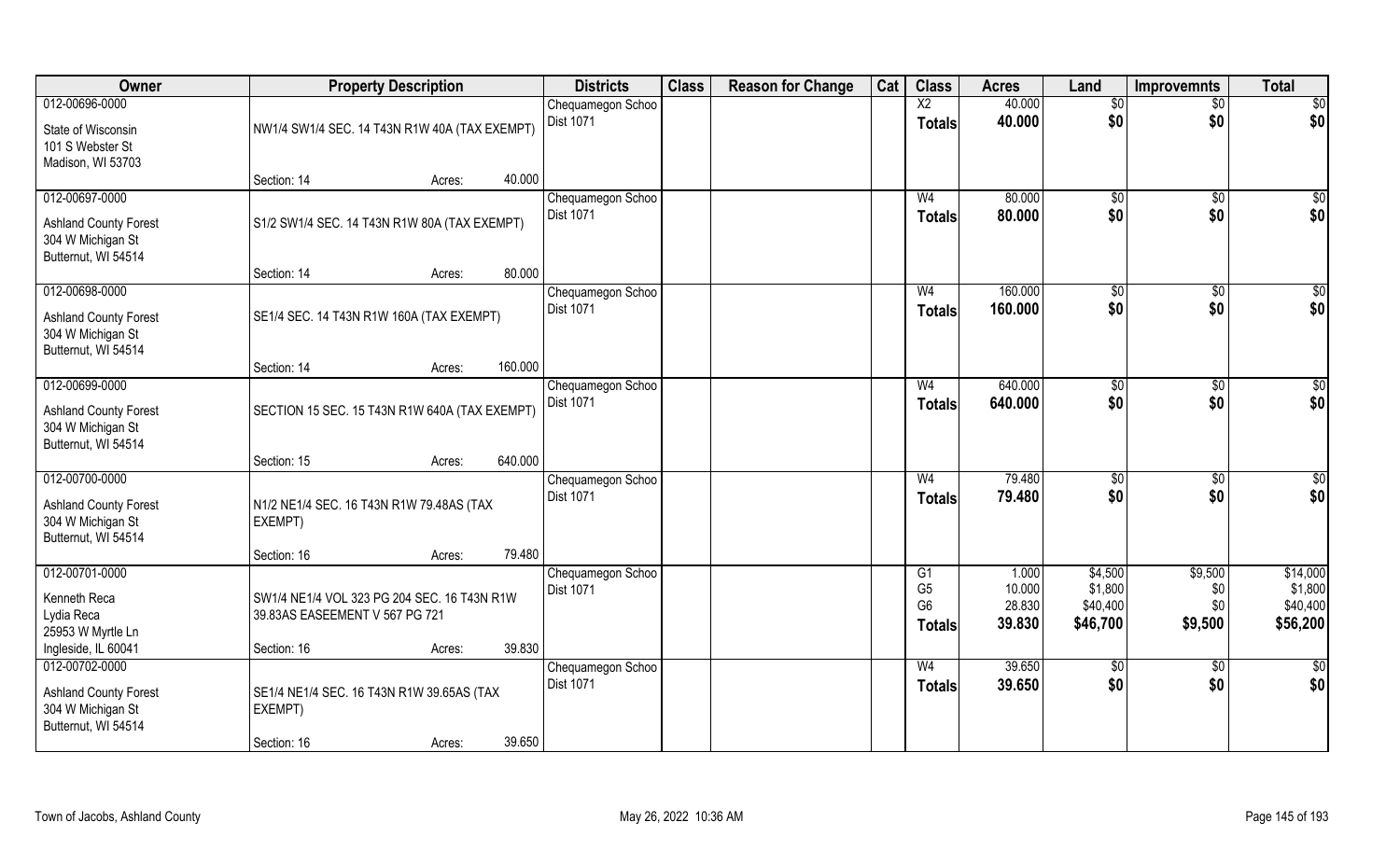| Owner                                             |                                                     | <b>Property Description</b> |         | <b>Districts</b>               | <b>Class</b> | <b>Reason for Change</b> | Cat | <b>Class</b>   | <b>Acres</b>     | Land              | <b>Improvemnts</b> | <b>Total</b>    |
|---------------------------------------------------|-----------------------------------------------------|-----------------------------|---------|--------------------------------|--------------|--------------------------|-----|----------------|------------------|-------------------|--------------------|-----------------|
| 012-00703-0000                                    |                                                     |                             |         | Chequamegon Schoo              |              |                          |     | W <sub>4</sub> | 159.820          | \$0               | $\sqrt{$0}$        | $\overline{50}$ |
| <b>Ashland County Forest</b>                      | NW1/4 SEC. 16 T43N R1W 159.82AS (TAX EXEMPT)        |                             |         | <b>Dist 1071</b>               |              |                          |     | <b>Totals</b>  | 159.820          | \$0               | \$0                | \$0             |
| 304 W Michigan St                                 |                                                     |                             |         |                                |              |                          |     |                |                  |                   |                    |                 |
| Butternut, WI 54514                               |                                                     |                             |         |                                |              |                          |     |                |                  |                   |                    |                 |
|                                                   | Section: 16                                         | Acres:                      | 159.820 |                                |              |                          |     |                |                  |                   |                    |                 |
| 012-00704-0000                                    |                                                     |                             |         | Chequamegon Schoo<br>Dist 1071 |              |                          |     | W <sub>4</sub> | 39.660<br>39.660 | $\sqrt{6}$<br>\$0 | \$0<br>\$0         | \$0<br>\$0      |
| <b>Ashland County Forest</b>                      | NE1/4 SW1/4 SEC. 16 T43N R1W 39.66AS (TAX           |                             |         |                                |              |                          |     | Totals         |                  |                   |                    |                 |
| 304 W Michigan St                                 | EXEMPT)                                             |                             |         |                                |              |                          |     |                |                  |                   |                    |                 |
| Butternut, WI 54514                               | Section: 16                                         |                             | 39.660  |                                |              |                          |     |                |                  |                   |                    |                 |
| 012-00705-0000                                    |                                                     | Acres:                      |         | Chequamegon Schoo              |              |                          |     | G6             | 39.810           | \$51,800          | $\overline{50}$    | \$51,800        |
|                                                   |                                                     |                             |         | Dist 1071                      |              |                          |     | Totals         | 39.810           | \$51,800          | \$0                | \$51,800        |
| William Eickermann Jr                             | NW1/4 SW1/4 V 459 PG 239 SEC. 16 T43N R1W           |                             |         |                                |              |                          |     |                |                  |                   |                    |                 |
| Paul Eickermann<br>W3201 Country Aire Dr          | 39.81AS                                             |                             |         |                                |              |                          |     |                |                  |                   |                    |                 |
| Campbellsport, WI 53010                           | Section: 16                                         | Acres:                      | 39.810  |                                |              |                          |     |                |                  |                   |                    |                 |
| 012-00706-0000                                    |                                                     |                             |         | Chequamegon Schoo              |              |                          |     | W <sub>4</sub> | 79.760           | \$0               | $\sqrt[6]{3}$      | $\sqrt{50}$     |
|                                                   |                                                     |                             |         | <b>Dist 1071</b>               |              |                          |     | <b>Totals</b>  | 79.760           | \$0               | \$0                | \$0             |
| <b>Ashland County Forest</b><br>304 W Michigan St | S1/2 SW1/4 SEC. 16 T43N R1W 79.76AS (TAX<br>EXEMPT) |                             |         |                                |              |                          |     |                |                  |                   |                    |                 |
| Butternut, WI 54514                               |                                                     |                             |         |                                |              |                          |     |                |                  |                   |                    |                 |
|                                                   | Section: 16                                         | Acres:                      | 79.760  |                                |              |                          |     |                |                  |                   |                    |                 |
| 012-00707-0000                                    |                                                     |                             |         | Chequamegon Schoo              |              |                          |     | W <sub>4</sub> | 159.140          | \$0               | \$0                | $\sqrt{50}$     |
| <b>Ashland County Forest</b>                      | SE1/4 SEC. 16 T43N R1W 159.14AS (TAX EXEMPT)        |                             |         | <b>Dist 1071</b>               |              |                          |     | <b>Totals</b>  | 159.140          | \$0               | \$0                | \$0             |
| 304 W Michigan St                                 |                                                     |                             |         |                                |              |                          |     |                |                  |                   |                    |                 |
| Butternut, WI 54514                               |                                                     |                             |         |                                |              |                          |     |                |                  |                   |                    |                 |
|                                                   | Section: 16                                         | Acres:                      | 159.140 |                                |              |                          |     |                |                  |                   |                    |                 |
| 012-00708-0000                                    |                                                     |                             |         | Chequamegon Schoo              |              |                          |     | W <sub>4</sub> | 160.000          | \$0               | \$0                | \$0             |
| <b>Ashland County Forest</b>                      | NE1/4 SEC. 17 T43N R1W 160A (TAX EXEMPT)            |                             |         | Dist 1071                      |              |                          |     | <b>Totals</b>  | 160.000          | \$0               | \$0                | \$0             |
| 304 W Michigan St                                 |                                                     |                             |         |                                |              |                          |     |                |                  |                   |                    |                 |
| Butternut, WI 54514                               |                                                     |                             | 160.000 |                                |              |                          |     |                |                  |                   |                    |                 |
| 012-00709-0000                                    | Section: 17                                         | Acres:                      |         | Chequamegon Schoo              |              |                          |     | W <sub>4</sub> | 40.000           | \$0               | $\sqrt{$0}$        | $\overline{50}$ |
|                                                   |                                                     |                             |         | <b>Dist 1071</b>               |              |                          |     | Totals         | 40.000           | \$0               | \$0                | \$0             |
| <b>Ashland County Forest</b>                      | NE1/4 NW1/4 SEC. 17 T43N R1W 40A (TAX EXEMPT)       |                             |         |                                |              |                          |     |                |                  |                   |                    |                 |
| 304 W Michigan St<br>Butternut, WI 54514          |                                                     |                             |         |                                |              |                          |     |                |                  |                   |                    |                 |
|                                                   | Section: 17                                         | Acres:                      | 40.000  |                                |              |                          |     |                |                  |                   |                    |                 |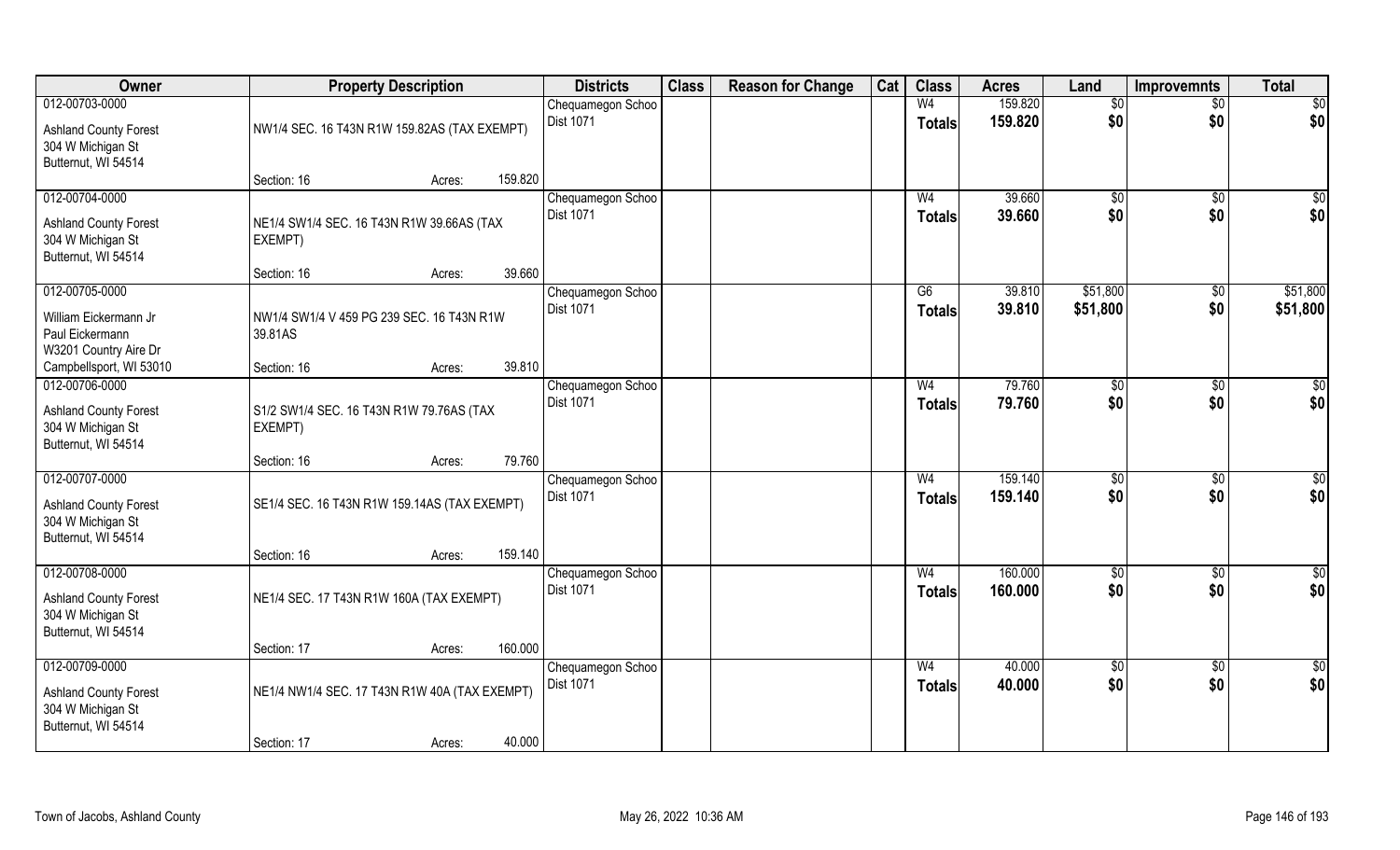| Owner                        |                                               | <b>Property Description</b> |        | <b>Districts</b>                      | <b>Class</b> | <b>Reason for Change</b> | Cat | <b>Class</b>   | <b>Acres</b> | Land          | <b>Improvemnts</b> | <b>Total</b> |
|------------------------------|-----------------------------------------------|-----------------------------|--------|---------------------------------------|--------------|--------------------------|-----|----------------|--------------|---------------|--------------------|--------------|
| 012-00710-0000               |                                               |                             |        | Chequamegon Schoo                     |              |                          |     | W <sub>7</sub> | 40.000       | ( \$48,000)   | $\sqrt{$0}$        | \$0          |
| Dean Christian               | NW1/4 NW1/4 V 559 PG 513 EASEMENT RESERVED V  |                             |        | <b>Dist 1071</b>                      |              |                          |     | <b>Totals</b>  | 40.000       | \$0           | \$0                | \$0          |
| Polly Christian              | 664 PG 189 SEC. 17 T43N R1W 40A OPEN MANAGED  |                             |        |                                       |              |                          |     |                |              |               |                    |              |
| 1467 Norfield Rd             | FOREST 2004                                   |                             |        |                                       |              |                          |     |                |              |               |                    |              |
| Suamico, WI 54173            | Section: 17                                   | Acres:                      | 40.000 |                                       |              |                          |     |                |              |               |                    |              |
| 012-00711-0000               |                                               |                             |        | Chequamegon Schoo                     |              |                          |     | W <sub>4</sub> | 40.000       | $\sqrt[6]{}$  | $\sqrt{$0}$        | \$0          |
|                              |                                               |                             |        | <b>Dist 1071</b>                      |              |                          |     | <b>Totals</b>  | 40.000       | \$0           | \$0                | \$0          |
| <b>Ashland County Forest</b> | SW1/4 NW1/4 V 664 PG 189 SEC. 17 T43N R1W 40A |                             |        |                                       |              |                          |     |                |              |               |                    |              |
| 304 W Michigan St            | <b>TAX EXEMPT</b>                             |                             |        |                                       |              |                          |     |                |              |               |                    |              |
| Butternut, WI 54514          |                                               |                             | 40.000 |                                       |              |                          |     |                |              |               |                    |              |
|                              | Section: 17                                   | Acres:                      |        |                                       |              |                          |     |                |              |               |                    |              |
| 012-00712-0000               |                                               |                             |        | Chequamegon Schoo                     |              |                          |     | W <sub>4</sub> | 40.000       | $\sqrt[6]{2}$ | \$0                | $\sqrt{50}$  |
| <b>Ashland County Forest</b> | SE1/4 NW1/4 SEC. 17 T43N R1W 40A (TAX EXEMPT) |                             |        | Dist 1071                             |              |                          |     | <b>Totals</b>  | 40.000       | \$0           | \$0                | \$0          |
| 304 W Michigan St            |                                               |                             |        |                                       |              |                          |     |                |              |               |                    |              |
| Butternut, WI 54514          |                                               |                             |        |                                       |              |                          |     |                |              |               |                    |              |
|                              | Section: 17                                   | Acres:                      | 40.000 |                                       |              |                          |     |                |              |               |                    |              |
| 012-00713-0000               |                                               |                             |        | Chequamegon Schoo                     |              |                          |     | W <sub>4</sub> | 40.000       | \$0           | $\sqrt[6]{3}$      | $\sqrt{50}$  |
| <b>Ashland County Forest</b> | NE1/4 SW1/4 SEC. 17 T43N R1W 40A (TAX EXEMPT) |                             |        | Dist 1071                             |              |                          |     | <b>Totals</b>  | 40.000       | \$0           | \$0                | \$0          |
| 304 W Michigan St            |                                               |                             |        |                                       |              |                          |     |                |              |               |                    |              |
| Butternut, WI 54514          |                                               |                             |        |                                       |              |                          |     |                |              |               |                    |              |
|                              | Section: 17                                   | Acres:                      | 40.000 |                                       |              |                          |     |                |              |               |                    |              |
| 012-00714-0100               |                                               |                             |        | Chequamegon Schoo                     |              |                          |     | W <sub>4</sub> | 34.580       | \$0           | \$0                | $\sqrt{50}$  |
|                              |                                               |                             |        | <b>Dist 1071</b>                      |              |                          |     | <b>Totals</b>  | 34.580       | \$0           | \$0                | \$0          |
| <b>Ashland County Forest</b> | NW1/4 SW1/4 LESS CERTIFIED SURVEY 558 SEC. 17 |                             |        |                                       |              |                          |     |                |              |               |                    |              |
| 304 W Michigan St            | T43N R1W 34.58AS V 664 PG 189 TAX EXEMPT      |                             |        |                                       |              |                          |     |                |              |               |                    |              |
| Butternut, WI 54514          | Section: 17                                   |                             | 34.580 |                                       |              |                          |     |                |              |               |                    |              |
| 012-00714-0200               | 26254 Hannes Rd                               | Acres:                      |        |                                       |              |                          |     | G1             | 1.000        | \$4,500       | \$8,500            | \$13,000     |
|                              |                                               |                             |        | Chequamegon Schoo<br><b>Dist 1071</b> |              |                          |     | G <sub>6</sub> | 4.230        | \$4,800       | \$0                | \$4,800      |
| <b>Patrick Severt</b>        | LOT 1 CERTIFIED SURVEY 558 PT NW1/4 SW1/4 SEC |                             |        |                                       |              |                          |     |                | 5.230        | \$9,300       | \$8,500            | \$17,800     |
| Jane Severt                  | 17 T43N R1W V 672 PG 349 5.23AS               |                             |        |                                       |              |                          |     | <b>Totals</b>  |              |               |                    |              |
| N2772 Mosser Rd              |                                               |                             |        |                                       |              |                          |     |                |              |               |                    |              |
| Merrill, WI 54452            | Section: 17                                   | Acres:                      | 5.230  |                                       |              |                          |     |                |              |               |                    |              |
| 012-00715-0000               | Hannes Rd                                     |                             |        | Chequamegon Schoo                     |              |                          |     | G1             | 1.000        | \$4,500       | \$1,500            | \$6,000      |
| Dale Dahm                    | SW1/4 SW1/4 SEC. 17 T43N R1W                  |                             |        | Dist 1071                             |              |                          |     | G <sub>6</sub> | 39.000       | \$45,900      | \$0                | \$45,900     |
| W3401 S County Rd A          |                                               |                             |        |                                       |              |                          |     | <b>Totals</b>  | 40.000       | \$50,400      | \$1,500            | \$51,900     |
| Pine River, WI 54965         |                                               |                             |        |                                       |              |                          |     |                |              |               |                    |              |
|                              | Section: 17                                   | Acres:                      | 40.000 |                                       |              |                          |     |                |              |               |                    |              |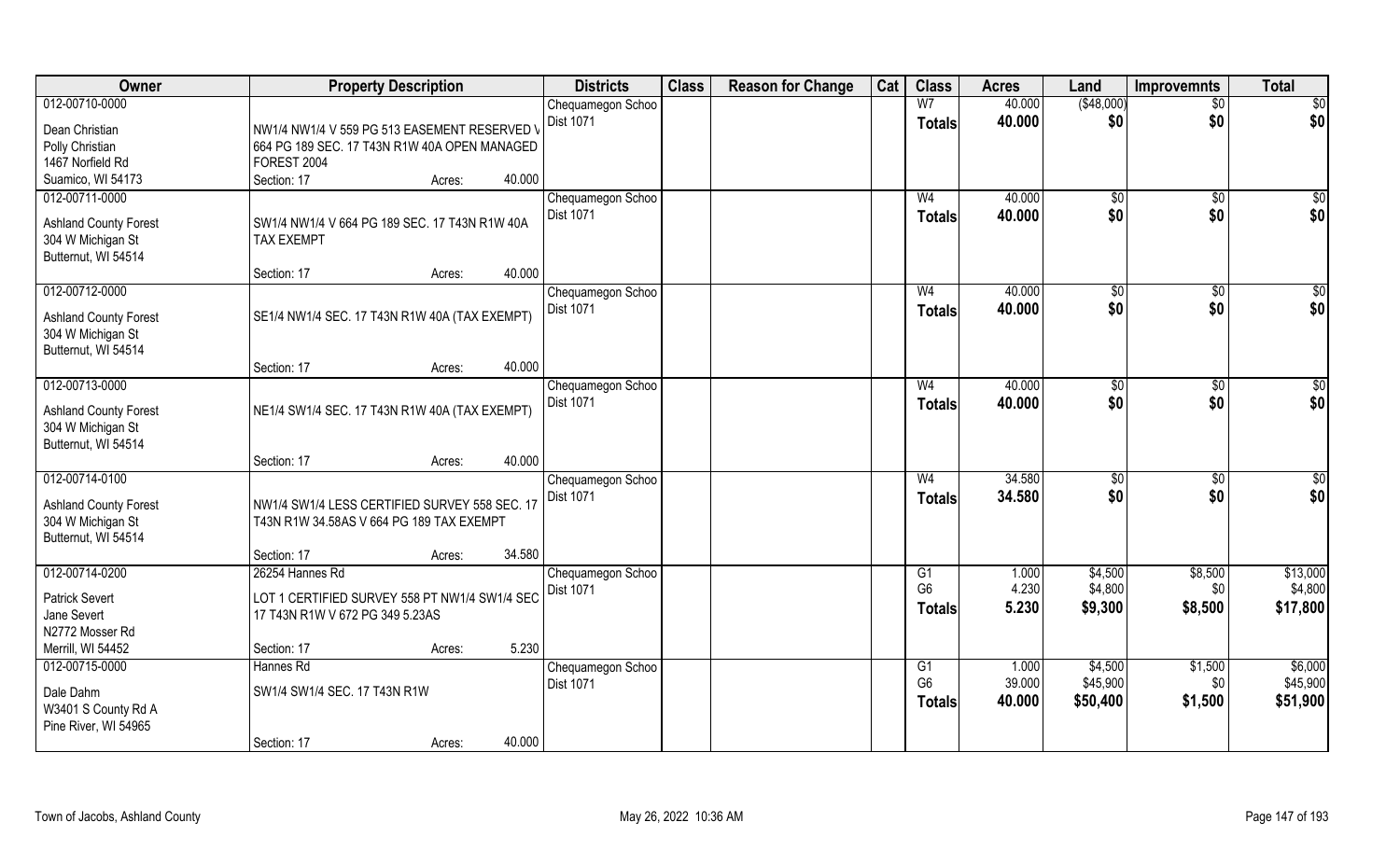| Owner                                                                                      | <b>Property Description</b>                   |        |                  | <b>Districts</b>  | <b>Class</b> | <b>Reason for Change</b> | Cat | <b>Class</b>                    | <b>Acres</b>       | Land                 | Improvemnts          | <b>Total</b>           |
|--------------------------------------------------------------------------------------------|-----------------------------------------------|--------|------------------|-------------------|--------------|--------------------------|-----|---------------------------------|--------------------|----------------------|----------------------|------------------------|
| 012-00716-0000                                                                             |                                               |        |                  | Chequamegon Schoo |              |                          |     | W <sub>4</sub>                  | 40.000             | \$0                  | $\sqrt{$0}$          | \$0                    |
| <b>Ashland County Forest</b><br>304 W Michigan St<br>Butternut, WI 54514                   | SE1/4 SW1/4 SEC. 17 T43N R1W 40A (TAX EXEMPT) |        | <b>Dist 1071</b> |                   |              |                          |     | <b>Totals</b>                   | 40.000             | \$0                  | \$0                  | \$0                    |
|                                                                                            | Section: 17                                   | Acres: | 40.000           |                   |              |                          |     |                                 |                    |                      |                      |                        |
| 012-00717-0000                                                                             |                                               |        |                  | Chequamegon Schoo |              |                          |     | W <sub>4</sub>                  | 160.000            | $\sqrt[6]{30}$       | $\sqrt{6}$           | $\sqrt{50}$            |
| <b>Ashland County Forest</b><br>304 W Michigan St<br>Butternut, WI 54514                   | SE1/4 SEC. 17 T43N R1W 160A (TAX EXEMPT)      |        | Dist 1071        |                   |              |                          |     | <b>Totals</b>                   | 160,000            | \$0                  | \$0                  | \$0                    |
|                                                                                            | Section: 17                                   | Acres: | 160.000          |                   |              |                          |     |                                 |                    |                      |                      |                        |
| 012-00718-0000                                                                             |                                               |        |                  | Chequamegon Schoo |              |                          |     | W <sub>4</sub>                  | 160.000            | \$0                  | $\sqrt[6]{3}$        | \$0                    |
| <b>Ashland County Forest</b><br>304 W Michigan St<br>Butternut, WI 54514                   | NE1/4 SEC. 18 T43N R1W 160A (TAX EXEMPT)      |        | Dist 1071        |                   |              |                          |     | <b>Totals</b>                   | 160.000            | \$0                  | \$0                  | \$0                    |
|                                                                                            | Section: 18                                   | Acres: | 160.000          |                   |              |                          |     |                                 |                    |                      |                      |                        |
| 012-00719-0000                                                                             |                                               |        |                  | Chequamegon Schoo |              |                          |     | W <sub>4</sub>                  | 165.700            | $\frac{1}{20}$       | $\sqrt[6]{3}$        | \$0                    |
| <b>Ashland County Forest</b><br>304 W Michigan St<br>Butternut, WI 54514                   | NW1/4 SEC. 18 T43N R1W 165.7A (TAX EXEMPT)    |        | Dist 1071        |                   |              |                          |     | <b>Totals</b>                   | 165.700            | \$0                  | \$0                  | \$0                    |
|                                                                                            | Section: 18                                   | Acres: | 165.700          |                   |              |                          |     |                                 |                    |                      |                      |                        |
| 012-00720-0000<br><b>Ashland County Forest</b><br>304 W Michigan St<br>Butternut, WI 54514 | SW1/4 SEC. 18 T43N R1W 166.2A (TAX EXEMPT)    |        | Dist 1071        | Chequamegon Schoo |              |                          |     | W <sub>4</sub><br><b>Totals</b> | 166.200<br>166.200 | $\sqrt[6]{3}$<br>\$0 | $\sqrt[6]{3}$<br>\$0 | $\overline{50}$<br>\$0 |
|                                                                                            | Section: 18                                   | Acres: | 166.200          |                   |              |                          |     |                                 |                    |                      |                      |                        |
| 012-00721-0000                                                                             |                                               |        |                  | Chequamegon Schoo |              |                          |     | W <sub>4</sub>                  | 80.000             | $\overline{50}$      | $\sqrt{$0}$          | $\frac{6}{3}$          |
| <b>Ashland County Forest</b><br>304 W Michigan St<br>Butternut, WI 54514                   | N1/2 SE1/4 SEC. 18 T43N R1W 80A (TAX EXEMPT)  |        | Dist 1071        |                   |              |                          |     | <b>Totals</b>                   | 80.000             | \$0                  | \$0                  | \$0                    |
|                                                                                            | Section: 18                                   | Acres: | 80.000           |                   |              |                          |     |                                 |                    |                      |                      |                        |
| 012-00722-0100                                                                             |                                               |        |                  | Chequamegon Schoo |              |                          |     | G6                              | 20.000             | \$24,000             | $\sqrt{6}$           | \$24,000               |
| Jiliene M. Maier<br><b>Michael Maier</b><br>80399 County Hwy N                             | E1/2 SW1/4 SE1/4 SEC. 18 T43N R1W             |        | Dist 1071        |                   |              |                          |     | <b>Totals</b>                   | 20.000             | \$24,000             | \$0                  | \$24,000               |
| Glidden, WI 54527                                                                          | Section: 18                                   | Acres: | 20.000           |                   |              |                          |     |                                 |                    |                      |                      |                        |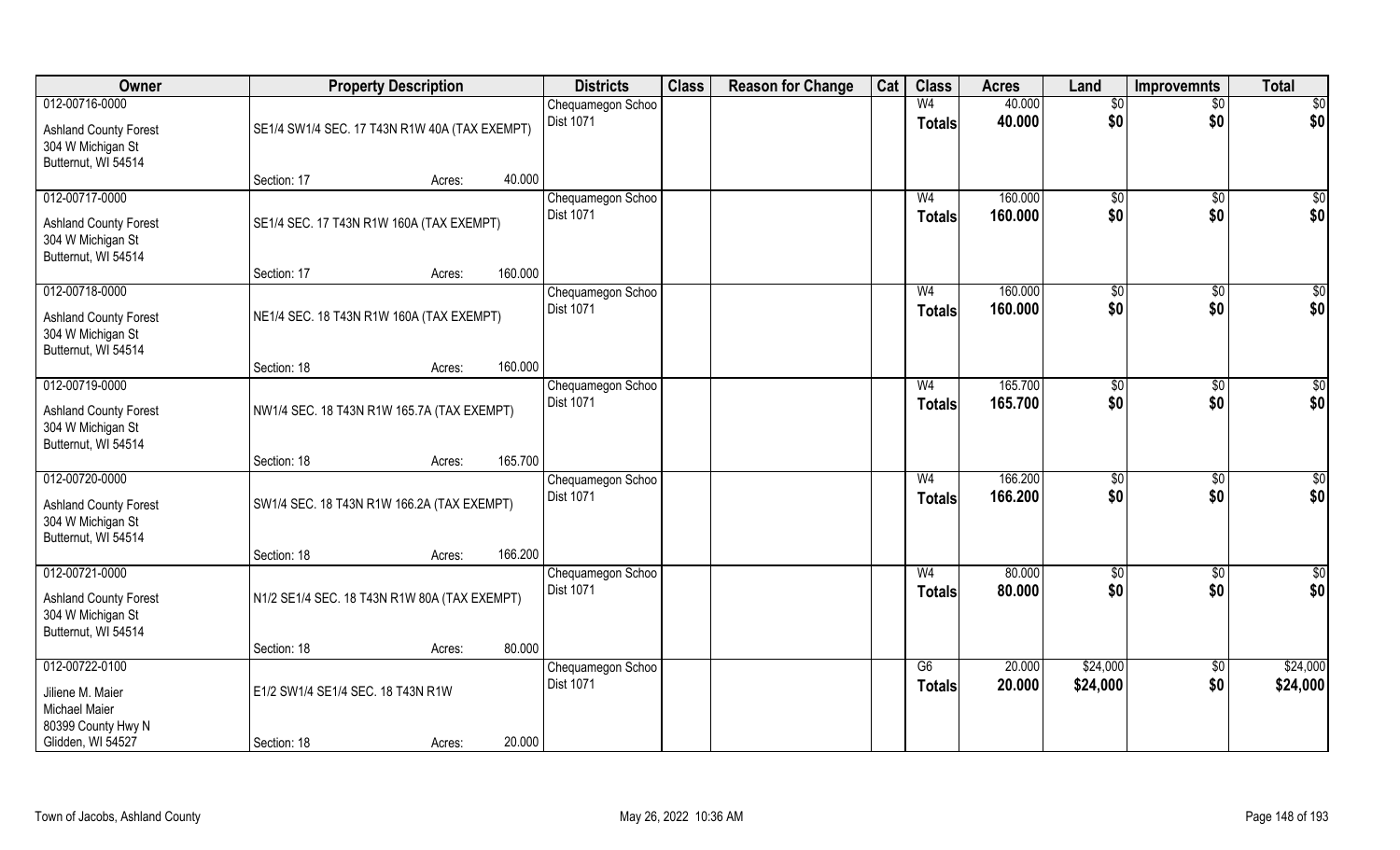| Owner                                    | <b>Property Description</b>                               |        |        | <b>Districts</b>                      | <b>Class</b> | <b>Reason for Change</b> | Cat | <b>Class</b>   | <b>Acres</b> | Land        | <b>Improvemnts</b> | <b>Total</b>  |
|------------------------------------------|-----------------------------------------------------------|--------|--------|---------------------------------------|--------------|--------------------------|-----|----------------|--------------|-------------|--------------------|---------------|
| 012-00722-0200                           | 26383 Hannes Rd                                           |        |        | Chequamegon Schoo                     |              |                          |     | G1             | 1.000        | \$4,500     | \$66,100           | \$70,600      |
| Michael W. Maier                         | W1/2 SW1/4 SE1/4 SEC. 18 T43N R1W EASEMENT                |        |        | <b>Dist 1071</b>                      |              |                          |     | G <sub>5</sub> | 9.000        | \$1,600     | \$0                | \$1,600       |
| Jiliene M. Maier                         |                                                           |        |        |                                       |              |                          |     | G <sub>6</sub> | 10.000       | \$12,500    | \$0                | \$12,500      |
| 80399 County Hwy N                       |                                                           |        |        |                                       |              |                          |     | Totals         | 20.000       | \$18,600    | \$66,100           | \$84,700      |
| Glidden, WI 54527                        | Section: 18                                               | Acres: | 20.000 |                                       |              |                          |     |                |              |             |                    |               |
| 012-00723-0100                           |                                                           |        |        | Chequamegon Schoo                     |              |                          |     | G5             | 10.000       | \$1,800     | $\sqrt[6]{}$       | \$1,800       |
|                                          |                                                           |        |        | <b>Dist 1071</b>                      |              |                          |     | G <sub>6</sub> | 10.000       | \$13,000    | \$0                | \$13,000      |
| Jiliene M. Maier<br><b>Michael Maier</b> | SE1/4 SE1/4 LESS E1/2 SEC. 18 T43N R1W<br><b>EASEMENT</b> |        |        |                                       |              |                          |     | <b>Totals</b>  | 20.000       | \$14,800    | \$0                | \$14,800      |
| 80399 County Hwy N                       |                                                           |        |        |                                       |              |                          |     |                |              |             |                    |               |
| Glidden, WI 54527                        | Section: 18                                               | Acres: | 20.000 |                                       |              |                          |     |                |              |             |                    |               |
| 012-00723-0200                           | 26373 Hannes Rd                                           |        |        | Chequamegon Schoo                     |              |                          |     | G1             | 1.000        | \$4,500     | \$8,000            | \$12,500      |
|                                          |                                                           |        |        | Dist 1071                             |              |                          |     | G <sub>5</sub> | 9.000        | \$1,600     | \$0                | \$1,600       |
| Joseph Fisher                            | E1/2 SE1/4 SE1/4 WITH EASEMENT V 632 PG 715               |        |        |                                       |              |                          |     | G <sub>6</sub> | 10.000       | \$14,000    | \$0                | \$14,000      |
| Joan Fisher                              | SEC. 18 T43N R1W 20A                                      |        |        |                                       |              |                          |     | Totals         | 20.000       | \$20,100    | \$8,000            | \$28,100      |
| E11666 N Reedsburg Rd                    |                                                           |        |        |                                       |              |                          |     |                |              |             |                    |               |
| Baraboo, WI 53913                        | Section: 18                                               | Acres: | 20.000 |                                       |              |                          |     |                |              |             |                    |               |
| 012-00724-0000                           |                                                           |        |        | Chequamegon Schoo                     |              |                          |     | $W_5$          | 40.000       | (\$48,000)  | $\sqrt{50}$        | $\frac{6}{3}$ |
| Heartwood Forestland Fund VII LP         | NE1/4 NE1/4 SEC. 19 T43N R1W OPEN MANAGED                 |        |        | <b>Dist 1071</b>                      |              |                          |     | <b>Totals</b>  | 40.000       | \$0         | \$0                | \$0           |
| c/o The Forestland Group, LLC            | <b>FOREST 2021</b>                                        |        |        |                                       |              |                          |     |                |              |             |                    |               |
| 19045 Stone Mountain Rd                  |                                                           |        |        |                                       |              |                          |     |                |              |             |                    |               |
| Abingdon, VA 24210                       | Section: 19                                               | Acres: | 40.000 |                                       |              |                          |     |                |              |             |                    |               |
| 012-00725-0000                           |                                                           |        |        | Chequamegon Schoo                     |              |                          |     | $W_5$          | 40.000       | (\$48,000)  | $\overline{50}$    | \$0           |
| Heartwood Forestland Fund VII LP         | NW1/4 NE1/4 SEC. 19 T43N R1W OPEN MANAGED                 |        |        | <b>Dist 1071</b>                      |              |                          |     | <b>Totals</b>  | 40.000       | \$0         | \$0                | \$0           |
| c/o The Forestland Group, LLC            | <b>FOREST 2021</b>                                        |        |        |                                       |              |                          |     |                |              |             |                    |               |
| 19045 Stone Mountain Rd                  |                                                           |        |        |                                       |              |                          |     |                |              |             |                    |               |
| Abingdon, VA 24210                       | Section: 19                                               | Acres: | 40.000 |                                       |              |                          |     |                |              |             |                    |               |
| 012-00726-0000                           |                                                           |        |        | Chequamegon Schoo                     |              |                          |     | W <sub>4</sub> | 80.000       | \$0         | $\sqrt{6}$         | $\frac{1}{2}$ |
|                                          |                                                           |        |        | <b>Dist 1071</b>                      |              |                          |     | <b>Totals</b>  | 80.000       | \$0         | \$0                | \$0           |
| <b>Ashland County Forest</b>             | S1/2 NE1/4 SEC. 19 T43N R1W 80A (TAX EXEMPT)              |        |        |                                       |              |                          |     |                |              |             |                    |               |
| 304 W Michigan St                        |                                                           |        |        |                                       |              |                          |     |                |              |             |                    |               |
| Butternut, WI 54514                      |                                                           |        | 80.000 |                                       |              |                          |     |                |              |             |                    |               |
| 012-00727-0000                           | Section: 19                                               | Acres: |        |                                       |              |                          |     | W <sub>4</sub> | 40.000       |             |                    |               |
|                                          |                                                           |        |        | Chequamegon Schoo<br><b>Dist 1071</b> |              |                          |     |                |              | $\sqrt{$0}$ | $\overline{50}$    | $\frac{1}{2}$ |
| <b>Ashland County Forest</b>             | NE1/4 NW1/4 VOL 401 PG 81 SEC. 19 T43N R1W 40A            |        |        |                                       |              |                          |     | <b>Totals</b>  | 40.000       | \$0         | \$0                | \$0           |
| 304 W Michigan St                        | <b>TAX EXEMPT</b>                                         |        |        |                                       |              |                          |     |                |              |             |                    |               |
| Butternut, WI 54514                      |                                                           |        |        |                                       |              |                          |     |                |              |             |                    |               |
|                                          | Section: 19                                               | Acres: | 40.000 |                                       |              |                          |     |                |              |             |                    |               |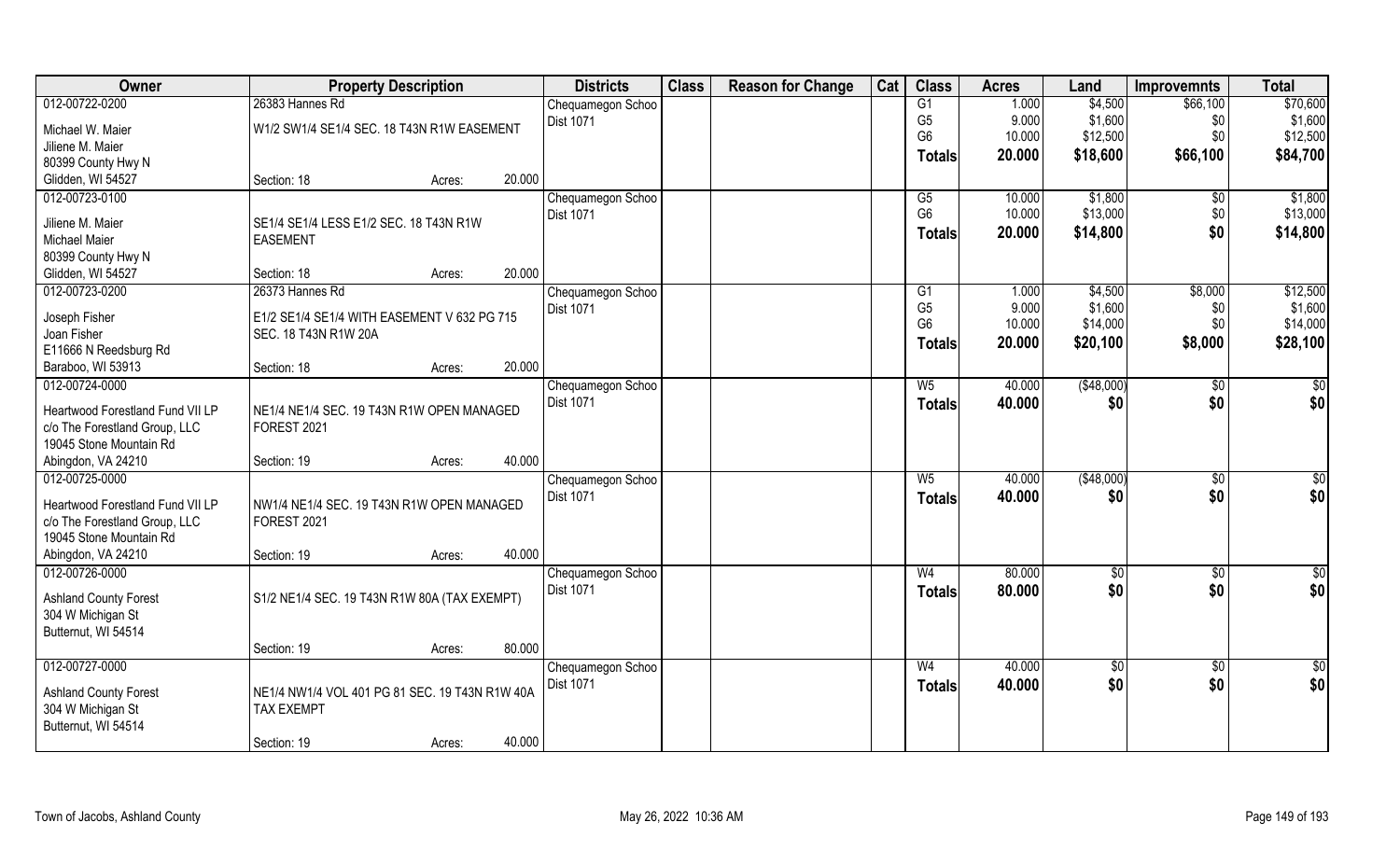| Owner                                             | <b>Property Description</b>                     |        |         | <b>Districts</b>               | <b>Class</b> | <b>Reason for Change</b> | Cat | <b>Class</b>         | <b>Acres</b>     | Land                 | <b>Improvemnts</b> | <b>Total</b>         |
|---------------------------------------------------|-------------------------------------------------|--------|---------|--------------------------------|--------------|--------------------------|-----|----------------------|------------------|----------------------|--------------------|----------------------|
| 012-00728-0000                                    |                                                 |        |         | Chequamegon Schoo              |              |                          |     | W <sub>4</sub>       | 86.110           | \$0                  | $\sqrt{6}$         | \$0                  |
| <b>Ashland County Forest</b>                      | W1/2 NW1/4 VOL 401 PG 81 SEC. 19 T43N R1W 86.11 |        |         | <b>Dist 1071</b>               |              |                          |     | <b>Totals</b>        | 86.110           | \$0                  | \$0                | \$0                  |
| 304 W Michigan St                                 | <b>TAX EXEMPT</b>                               |        |         |                                |              |                          |     |                      |                  |                      |                    |                      |
| Butternut, WI 54514                               |                                                 |        |         |                                |              |                          |     |                      |                  |                      |                    |                      |
|                                                   | Section: 19                                     | Acres: | 86.110  |                                |              |                          |     |                      |                  |                      |                    |                      |
| 012-00730-0000                                    |                                                 |        |         | Chequamegon Schoo              |              |                          |     | G5<br>G <sub>6</sub> | 10.000<br>30.000 | \$2,300              | $\sqrt[6]{30}$     | \$2,300              |
| Wayne E. Pankratz Sr                              | SE1/4 NW1/4 SEC. 19 T43N R1W                    |        |         | <b>Dist 1071</b>               |              |                          |     | <b>Totals</b>        | 40.000           | \$32,000<br>\$34,300 | \$0<br>\$0         | \$32,000<br>\$34,300 |
| Mary H. Pankratz                                  |                                                 |        |         |                                |              |                          |     |                      |                  |                      |                    |                      |
| 2731 3rd St S                                     |                                                 |        |         |                                |              |                          |     |                      |                  |                      |                    |                      |
| Wisconsin Rapids, WI 54494-1005<br>012-00731-0000 | Section: 19                                     | Acres: | 40.000  | Chequamegon Schoo              |              |                          |     | W <sub>4</sub>       | 165.510          |                      | \$0                | \$0                  |
|                                                   |                                                 |        |         | Dist 1071                      |              |                          |     | <b>Totals</b>        | 165.510          | \$0<br>\$0           | \$0                | \$0                  |
| <b>Ashland County Forest</b>                      | SW1/4 SEC. 19 T43N R1W 165.51A (TAX EXEMPT)     |        |         |                                |              |                          |     |                      |                  |                      |                    |                      |
| 304 W Michigan St<br>Butternut, WI 54514          |                                                 |        |         |                                |              |                          |     |                      |                  |                      |                    |                      |
|                                                   | Section: 19                                     | Acres: | 165.510 |                                |              |                          |     |                      |                  |                      |                    |                      |
| 012-00732-0000                                    |                                                 |        |         | Chequamegon Schoo              |              |                          |     | W <sub>4</sub>       | 160.000          | \$0                  | \$0                | \$0                  |
|                                                   | SE1/4 SEC. 19 T43N R1W 160A (TAX EXEMPT)        |        |         | Dist 1071                      |              |                          |     | <b>Totals</b>        | 160.000          | \$0                  | \$0                | \$0                  |
| <b>Ashland County Forest</b><br>304 W Michigan St |                                                 |        |         |                                |              |                          |     |                      |                  |                      |                    |                      |
| Butternut, WI 54514                               |                                                 |        |         |                                |              |                          |     |                      |                  |                      |                    |                      |
|                                                   | Section: 19                                     | Acres: | 160.000 |                                |              |                          |     |                      |                  |                      |                    |                      |
| 012-00733-0000                                    |                                                 |        |         | Chequamegon Schoo              |              |                          |     | W <sub>4</sub>       | 120.000          | \$0                  | $\overline{50}$    | $\overline{50}$      |
| <b>Ashland County Forest</b>                      | NE1/4 EXCEPT SE1/4 NE1/4 SEC. 20 T43N R1W 120A  |        |         | Dist 1071                      |              |                          |     | <b>Totals</b>        | 120.000          | \$0                  | \$0                | \$0                  |
| 304 W Michigan St                                 | (TAX EXEMPT)                                    |        |         |                                |              |                          |     |                      |                  |                      |                    |                      |
| Butternut, WI 54514                               |                                                 |        |         |                                |              |                          |     |                      |                  |                      |                    |                      |
|                                                   | Section: 20                                     | Acres: | 120.000 |                                |              |                          |     |                      |                  |                      |                    |                      |
| 012-00734-0000                                    |                                                 |        |         | Chequamegon Schoo<br>Dist 1071 |              |                          |     | G5<br>G <sub>6</sub> | 5.000<br>35.000  | \$900<br>\$35,000    | $\sqrt{6}$<br>\$0  | \$900<br>\$35,000    |
| James W. Webb                                     | SE1/4 NE1/4 V 457 PG 303 SEC. 20 T43N R1W 40A   |        |         |                                |              |                          |     | <b>Totals</b>        | 40.000           | \$35,900             | \$0                | \$35,900             |
| 507 E 23rd Ave                                    |                                                 |        |         |                                |              |                          |     |                      |                  |                      |                    |                      |
| Gulf Shores, AL 36542                             | Section: 20                                     | Acres: | 40.000  |                                |              |                          |     |                      |                  |                      |                    |                      |
| 012-00735-0000                                    |                                                 |        |         | Chequamegon Schoo              |              |                          |     | W <sub>4</sub>       | 40.000           | $\sqrt{6}$           | $\sqrt{6}$         | $\frac{1}{6}$        |
|                                                   |                                                 |        |         | <b>Dist 1071</b>               |              |                          |     | Totals               | 40.000           | \$0                  | \$0                | \$0                  |
| <b>Ashland County Forest</b><br>304 W Michigan St | NE1/4 NW1/4 SEC. 20 T43N R1W 40A (TAX EXEMPT)   |        |         |                                |              |                          |     |                      |                  |                      |                    |                      |
| Butternut, WI 54514                               |                                                 |        |         |                                |              |                          |     |                      |                  |                      |                    |                      |
|                                                   | Section: 20                                     | Acres: | 40.000  |                                |              |                          |     |                      |                  |                      |                    |                      |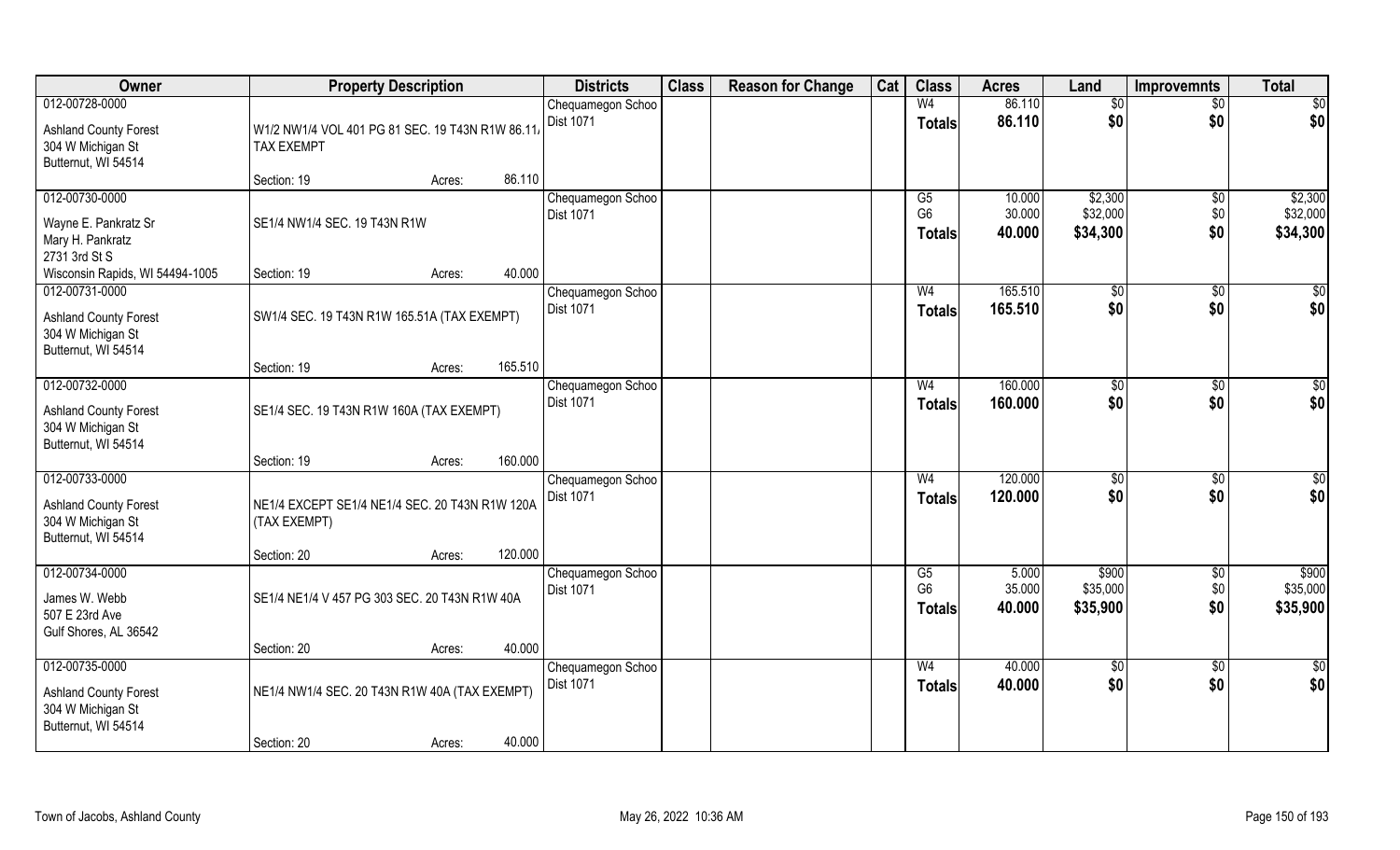| Owner                                                                                      | <b>Property Description</b>                                               |        | <b>Districts</b>                      | <b>Class</b> | <b>Reason for Change</b> | Cat | <b>Class</b>                          | <b>Acres</b>              | Land                          | <b>Improvemnts</b>    | <b>Total</b>                  |
|--------------------------------------------------------------------------------------------|---------------------------------------------------------------------------|--------|---------------------------------------|--------------|--------------------------|-----|---------------------------------------|---------------------------|-------------------------------|-----------------------|-------------------------------|
| 012-00736-0000                                                                             |                                                                           |        | Chequamegon Schoo<br><b>Dist 1071</b> |              |                          |     | G6<br><b>Totals</b>                   | 40.000<br>40.000          | \$48,800<br>\$48,800          | $\sqrt{$0}$<br>\$0    | \$48,800<br>\$48,800          |
| Marie Schulz et al<br>703 S Jefferson St<br>Spencer, WI 54479                              | NW1/4 NW1/4 V 623 PG 237 SEC. 20 T43N R1W 40A                             |        |                                       |              |                          |     |                                       |                           |                               |                       |                               |
|                                                                                            | Section: 20<br>Acres:                                                     | 40.000 |                                       |              |                          |     |                                       |                           |                               |                       |                               |
| 012-00737-0000<br><b>Ashland County Forest</b><br>304 W Michigan St                        | S1/2 NW1/4 SEC. 20 T43N R1W 80A (TAX EXEMPT)                              |        | Chequamegon Schoo<br><b>Dist 1071</b> |              |                          |     | W <sub>4</sub><br><b>Totals</b>       | 80.000<br>80,000          | $\sqrt[6]{}$<br>\$0           | $\sqrt{6}$<br>\$0     | $\overline{\$0}$<br>\$0       |
| Butternut, WI 54514                                                                        | Section: 20<br>Acres:                                                     | 80.000 |                                       |              |                          |     |                                       |                           |                               |                       |                               |
| 012-00738-0000                                                                             |                                                                           |        | Chequamegon Schoo                     |              |                          |     | W <sub>4</sub>                        | 80.000                    | $\sqrt[6]{3}$                 | $\sqrt[6]{3}$         | \$0                           |
| <b>Ashland County Forest</b><br>304 W Michigan St<br>Butternut, WI 54514                   | N1/2 SW1/4 SEC. 20 T43N R1W 80A (TAX EXEMPT)                              |        | <b>Dist 1071</b>                      |              |                          |     | <b>Totals</b>                         | 80.000                    | \$0                           | \$0                   | \$0                           |
|                                                                                            | Section: 20<br>Acres:                                                     | 80.000 |                                       |              |                          |     |                                       |                           |                               |                       |                               |
| 012-00739-0000                                                                             |                                                                           |        | Chequamegon Schoo                     |              |                          |     | W7                                    | 40.000                    | (\$48,000)                    | $\sqrt[6]{3}$         | \$0                           |
| Thomas Ernest et al<br>1405 W Portview Dr<br>Port Washington, WI 53074                     | SW1/4 SW1/4 V 735 PG 598 SEC. 20 T43N R1W 40A<br>OPEN MANAGED FOREST 2000 |        | Dist 1071                             |              |                          |     | <b>Totals</b>                         | 40.000                    | \$0                           | \$0                   | \$0                           |
|                                                                                            | Section: 20<br>Acres:                                                     | 40.000 |                                       |              |                          |     |                                       |                           |                               |                       |                               |
| 012-00740-0000<br><b>Ashland County Forest</b><br>304 W Michigan St<br>Butternut, WI 54514 | SE1/4 SW1/4 SEC. 20 T43N R1W 40A (TAX EXEMPT)                             |        | Chequamegon Schoo<br>Dist 1071        |              |                          |     | W <sub>4</sub><br><b>Totals</b>       | 40.000<br>40.000          | $\sqrt[6]{3}$<br>\$0          | $\sqrt[6]{30}$<br>\$0 | $\overline{50}$<br>\$0        |
|                                                                                            | Section: 20<br>Acres:                                                     | 40.000 |                                       |              |                          |     |                                       |                           |                               |                       |                               |
| 012-00741-0000<br>James W. Webb<br>507 E 23rd Ave<br>Gulf Shores, AL 36542                 | NE1/4 SE1/4 V 457 PG 303 SEC. 20 T43N R1W 40A                             |        | Chequamegon Schoo<br>Dist 1071        |              |                          |     | G5<br>G <sub>6</sub><br><b>Totals</b> | 5.000<br>35.000<br>40.000 | \$900<br>\$37,100<br>\$38,000 | \$0<br>\$0<br>\$0     | \$900<br>\$37,100<br>\$38,000 |
|                                                                                            | Section: 20<br>Acres:                                                     | 40.000 |                                       |              |                          |     |                                       |                           |                               |                       |                               |
| 012-00742-0000<br><b>Ashland County Forest</b>                                             | W1/2 SE1/4 SEC. 20 T43N R1W 80A (TAX EXEMPT)                              |        | Chequamegon Schoo<br>Dist 1071        |              |                          |     | W <sub>4</sub><br>Totals              | 80.000<br>80.000          | $\overline{50}$<br>\$0        | $\sqrt{$0}$<br>\$0    | $\overline{\$0}$<br>\$0       |
| 304 W Michigan St<br>Butternut, WI 54514                                                   |                                                                           |        |                                       |              |                          |     |                                       |                           |                               |                       |                               |
|                                                                                            | Section: 20<br>Acres:                                                     | 80.000 |                                       |              |                          |     |                                       |                           |                               |                       |                               |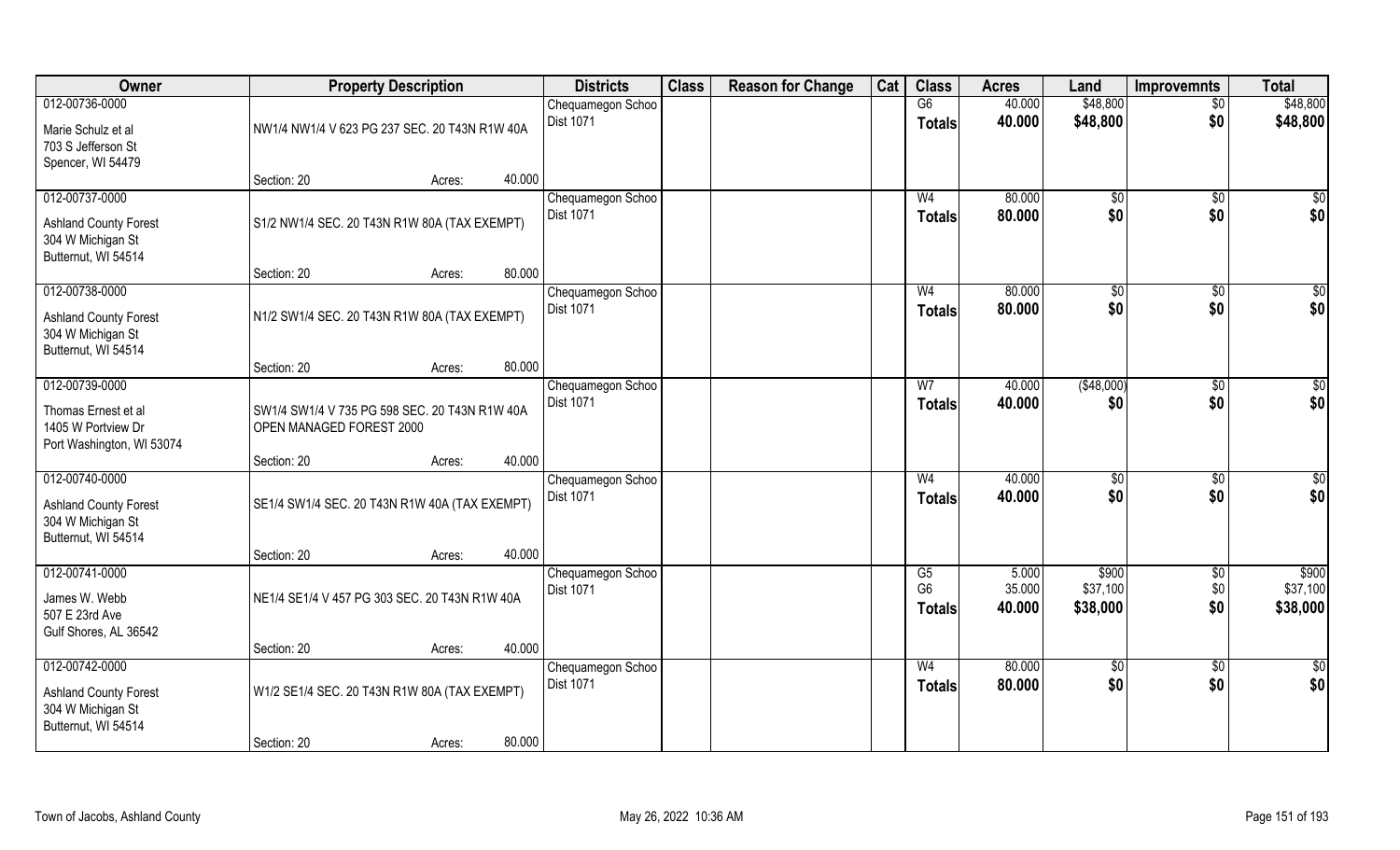| Owner                             | <b>Property Description</b>                     |        |         | <b>Districts</b>  | <b>Class</b> | <b>Reason for Change</b> | Cat | <b>Class</b>   | <b>Acres</b> | Land       | Improvemnts     | <b>Total</b> |
|-----------------------------------|-------------------------------------------------|--------|---------|-------------------|--------------|--------------------------|-----|----------------|--------------|------------|-----------------|--------------|
| 012-00743-0000                    |                                                 |        |         | Chequamegon Schoo |              |                          |     | G5             | 25.000       | \$13,800   | $\overline{50}$ | \$13,800     |
| James W. Webb                     | SE1/4 SE1/4 V 457 PG 303 SEC. 20 T43N R1W 40A   |        |         | <b>Dist 1071</b>  |              |                          |     | G <sub>6</sub> | 15.000       | \$19,500   | \$0             | \$19,500     |
| 507 E 23rd Ave                    |                                                 |        |         |                   |              |                          |     | <b>Totals</b>  | 40.000       | \$33,300   | \$0             | \$33,300     |
| Gulf Shores, AL 36542             |                                                 |        |         |                   |              |                          |     |                |              |            |                 |              |
|                                   | Section: 20                                     | Acres: | 40.000  |                   |              |                          |     |                |              |            |                 |              |
| 012-00744-0000                    |                                                 |        |         | Chequamegon Schoo |              |                          |     | W <sub>4</sub> | 160.000      | $\sqrt{6}$ | $\sqrt{6}$      | \$0          |
| <b>Ashland County Forest</b>      | NE1/4 SEC. 21 T43N R1W 160A (TAX EXEMPT)        |        |         | Dist 1071         |              |                          |     | Totals         | 160.000      | \$0        | \$0             | \$0          |
| 304 W Michigan St                 |                                                 |        |         |                   |              |                          |     |                |              |            |                 |              |
| Butternut, WI 54514               |                                                 |        |         |                   |              |                          |     |                |              |            |                 |              |
|                                   | Section: 21                                     | Acres: | 160.000 |                   |              |                          |     |                |              |            |                 |              |
| 012-00745-0000                    |                                                 |        |         | Chequamegon Schoo |              |                          |     | W <sub>4</sub> | 40.000       | \$0        | $\sqrt[6]{3}$   | \$0          |
| <b>Ashland County Forest</b>      | NE1/4 NW1/4 SEC. 21 T43N R1W 40A (TAX EXEMPT)   |        |         | Dist 1071         |              |                          |     | <b>Totals</b>  | 40.000       | \$0        | \$0             | \$0          |
| 304 W Michigan St                 |                                                 |        |         |                   |              |                          |     |                |              |            |                 |              |
| Butternut, WI 54514               |                                                 |        |         |                   |              |                          |     |                |              |            |                 |              |
|                                   | Section: 21                                     | Acres: | 40.000  |                   |              |                          |     |                |              |            |                 |              |
| 012-00746-0000                    |                                                 |        |         | Chequamegon Schoo |              |                          |     | G <sub>5</sub> | 8.000        | \$1,400    | \$0             | \$1,400      |
| Steven J. Anderson                | NW1/4 NW1/4 VOL 455 PG 315 SEC. 21 T43N R1W 40/ |        |         | Dist 1071         |              |                          |     | G <sub>6</sub> | 32.000       | \$39,200   | \$0             | \$39,200     |
| 908 Sundial Ln                    | EASEMENT V 567 PG 721                           |        |         |                   |              |                          |     | <b>Totals</b>  | 40.000       | \$40,600   | \$0             | \$40,600     |
| Neenah, WI 54956                  |                                                 |        |         |                   |              |                          |     |                |              |            |                 |              |
|                                   | Section: 21                                     | Acres: | 40.000  |                   |              |                          |     |                |              |            |                 |              |
| 012-00747-0000                    |                                                 |        |         | Chequamegon Schoo |              |                          |     | W <sub>4</sub> | 80.000       | \$0        | \$0             | \$0          |
| <b>Ashland County Forest</b>      | S1/2 NW1/4 SEC. 21 T43N R1W 80A (TAX EXEMPT)    |        |         | Dist 1071         |              |                          |     | <b>Totals</b>  | 80.000       | \$0        | \$0             | \$0          |
| 304 W Michigan St                 |                                                 |        |         |                   |              |                          |     |                |              |            |                 |              |
| Butternut, WI 54514               |                                                 |        |         |                   |              |                          |     |                |              |            |                 |              |
|                                   | Section: 21                                     | Acres: | 80.000  |                   |              |                          |     |                |              |            |                 |              |
| 012-00748-0000                    |                                                 |        |         | Chequamegon Schoo |              |                          |     | W <sub>4</sub> | 40.000       | \$0        | \$0             | \$0          |
| <b>Ashland County Forest</b>      | NE1/4 SW1/4 SEC. 21 T43N R1W 40A (TAX EXEMPT)   |        |         | Dist 1071         |              |                          |     | <b>Totals</b>  | 40.000       | \$0        | \$0             | \$0          |
| 304 W Michigan St                 |                                                 |        |         |                   |              |                          |     |                |              |            |                 |              |
| Butternut, WI 54514               |                                                 |        |         |                   |              |                          |     |                |              |            |                 |              |
|                                   | Section: 21                                     | Acres: | 40.000  |                   |              |                          |     |                |              |            |                 |              |
| 012-00749-0000                    |                                                 |        |         | Chequamegon Schoo |              |                          |     | G6             | 40.000       | \$48,000   | $\sqrt{$0}$     | \$48,000     |
| Thomas P Micklus Revocable Living | NW1/4 SW1/4 SEC. 21 T43N R1W EASEMENT V 567     |        |         | <b>Dist 1071</b>  |              |                          |     | <b>Totals</b>  | 40.000       | \$48,000   | \$0             | \$48,000     |
| Trust                             | PG 721                                          |        |         |                   |              |                          |     |                |              |            |                 |              |
| 1100 Sentinel Dr                  |                                                 |        |         |                   |              |                          |     |                |              |            |                 |              |
| Janesville, WI 53545              | Section: 21                                     | Acres: | 40.000  |                   |              |                          |     |                |              |            |                 |              |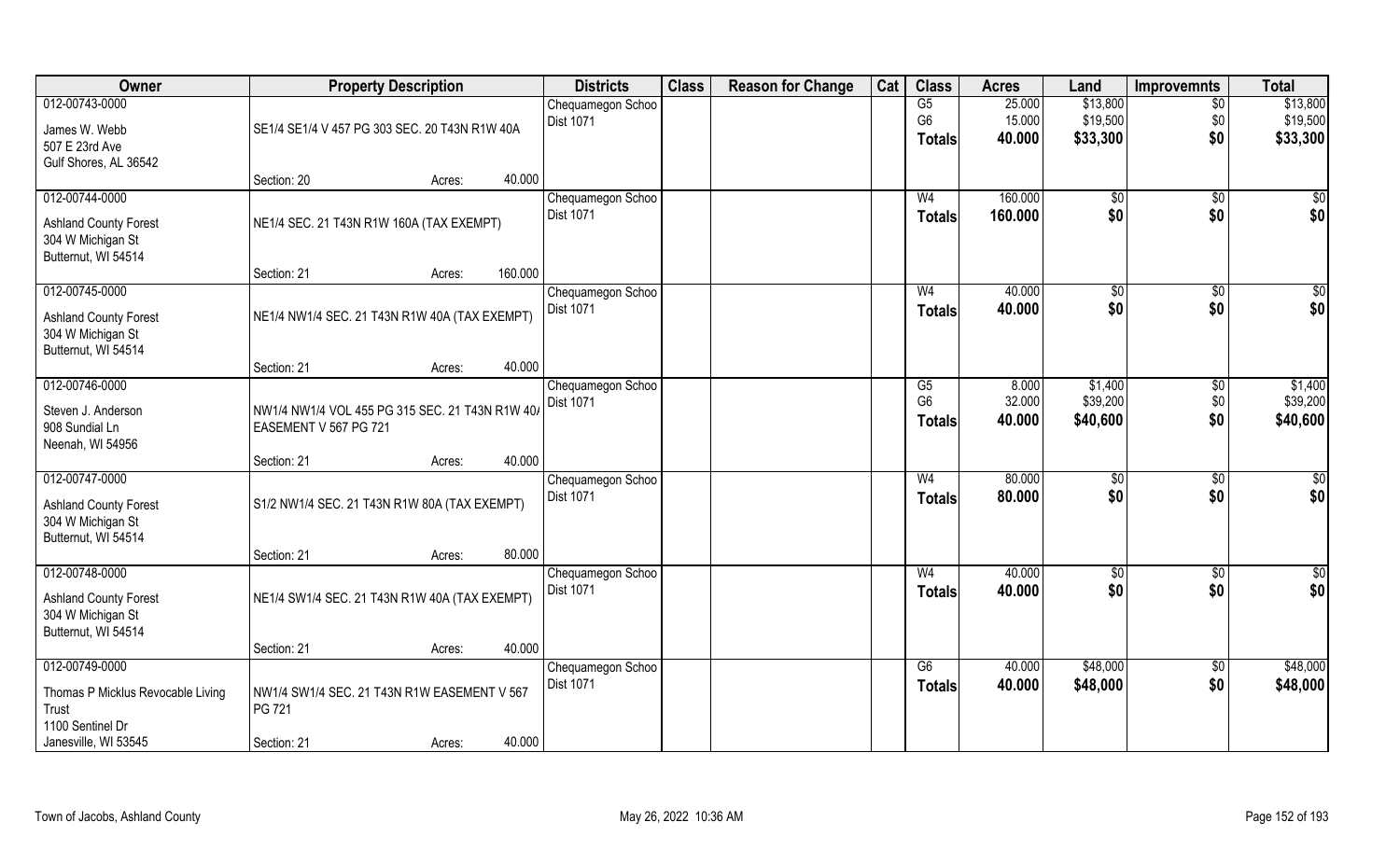| Owner                             |                                                 | <b>Property Description</b> |        | <b>Districts</b>  | <b>Class</b> | <b>Reason for Change</b> | Cat | <b>Class</b>   | <b>Acres</b> | Land        | <b>Improvemnts</b> | <b>Total</b>    |
|-----------------------------------|-------------------------------------------------|-----------------------------|--------|-------------------|--------------|--------------------------|-----|----------------|--------------|-------------|--------------------|-----------------|
| 012-00750-0100                    | 80518 County Hwy N                              |                             |        | Chequamegon Schoo |              |                          |     | G1             | 1.000        | \$4,500     | \$100,800          | \$105,300       |
| Robert W. Petroski                | S1/2 W1/2 SW1/4 SW1/4 SEC. 21 T43N R1W WITH     |                             |        | <b>Dist 1071</b>  |              |                          |     | G <sub>6</sub> | 9.000        | \$12,600    | \$0                | \$12,600        |
| Mary A. Petroski                  | <b>EASEMENT</b>                                 |                             |        |                   |              |                          |     | Totals         | 10.000       | \$17,100    | \$100,800          | \$117,900       |
| 80518 County Hwy N                |                                                 |                             |        |                   |              |                          |     |                |              |             |                    |                 |
| Glidden, WI 54527                 | Section: 21                                     | Acres:                      | 10.000 |                   |              |                          |     |                |              |             |                    |                 |
| 012-00750-0200                    | 80546 County Hwy N                              |                             |        | Chequamegon Schoo |              |                          |     | G1             | 1.000        | \$4,500     | \$11,600           | \$16,100        |
| Kenneth J. Gossens                | E1/2 SW1/4 SW1/4 SEC, 21 T43N R1W 20A V 604 PG  |                             |        | <b>Dist 1071</b>  |              |                          |     | G <sub>5</sub> | 1.000        | \$200       | \$0                | \$200           |
| N4449 Sandstone Ct                | 743 2008 CLOSED MANAGED FOREST LAND 18A         |                             |        |                   |              |                          |     | W <sub>6</sub> | 18.000       | (\$22,500)  | \$0                | \$0             |
| Appleton, WI 54913                |                                                 |                             |        |                   |              |                          |     | <b>Totals</b>  | 20.000       | \$4,700     | \$11,600           | \$16,300        |
|                                   | Section: 21                                     | Acres:                      | 20.000 |                   |              |                          |     |                |              |             |                    |                 |
| 012-00750-0300                    |                                                 |                             |        | Chequamegon Schoo |              |                          |     | G6             | 10.000       | \$12,000    | $\sqrt[6]{3}$      | \$12,000        |
| Thomas P Micklus Revocable Living | N1/2 W1/2 SW1/4 SW1/4 WITH EASEMENT V 636 PG    |                             |        | Dist 1071         |              |                          |     | <b>Totals</b>  | 10.000       | \$12,000    | \$0                | \$12,000        |
| Trust                             | 882 SEC. 21 T43N R1W                            |                             |        |                   |              |                          |     |                |              |             |                    |                 |
| 1100 Sentinel Dr                  |                                                 |                             |        |                   |              |                          |     |                |              |             |                    |                 |
| Janesville, WI 53545              | Section: 21                                     | Acres:                      | 10.000 |                   |              |                          |     |                |              |             |                    |                 |
| 012-00751-0000                    |                                                 |                             |        | Chequamegon Schoo |              |                          |     | G5             | 17.000       | \$3,000     | \$0                | \$3,000         |
| Kenneth J. Gossens                | SE1/4 SW1/4 V 613 PG 736 SEC. 21 T43N R1W 40A   |                             |        | <b>Dist 1071</b>  |              |                          |     | W <sub>6</sub> | 23.000       | (\$28,800)  | \$0                | \$0             |
| N4449 Sandstone Ct                | CLOSED MANAGED FOREST 23A IN 2014               |                             |        |                   |              |                          |     | <b>Totals</b>  | 40.000       | \$3,000     | \$0                | \$3,000         |
| Appleton, WI 54913                |                                                 |                             |        |                   |              |                          |     |                |              |             |                    |                 |
|                                   | Section: 21                                     | Acres:                      | 40.000 |                   |              |                          |     |                |              |             |                    |                 |
| 012-00752-0000                    |                                                 |                             |        | Chequamegon Schoo |              |                          |     | W <sub>4</sub> | 80.000       | $\sqrt{50}$ | \$0                | $\overline{50}$ |
| <b>Ashland County Forest</b>      | N1/2 SE1/4 SEC. 21 T43N R1W 80A (TAX EXEMPT)    |                             |        | <b>Dist 1071</b>  |              |                          |     | <b>Totals</b>  | 80.000       | \$0         | \$0                | \$0             |
| 304 W Michigan St                 |                                                 |                             |        |                   |              |                          |     |                |              |             |                    |                 |
| Butternut, WI 54514               |                                                 |                             |        |                   |              |                          |     |                |              |             |                    |                 |
|                                   | Section: 21                                     | Acres:                      | 80.000 |                   |              |                          |     |                |              |             |                    |                 |
| 012-00753-0000                    | 25167 La Feber Rd                               |                             |        | Chequamegon Schoo |              |                          |     | G1             | 1.000        | \$4,500     | \$36,500           | \$41,000        |
| Meredith Muhle et al              | SW1/4 SE1/4 V 446 PG 650 & V 590 PG 493 SEC. 21 |                             |        | Dist 1071         |              |                          |     | G <sub>5</sub> | 5.000        | \$900       | \$0                | \$900           |
| W6462 Hwy 33                      | T43N R1W 40A                                    |                             |        |                   |              |                          |     | G <sub>6</sub> | 34.000       | \$47,600    | \$0                | \$47,600        |
| Portage, WI 53901                 |                                                 |                             |        |                   |              |                          |     | <b>Totals</b>  | 40.000       | \$53,000    | \$36,500           | \$89,500        |
|                                   | Section: 21                                     | Acres:                      | 40.000 |                   |              |                          |     |                |              |             |                    |                 |
| 012-00754-0000                    |                                                 |                             |        | Chequamegon Schoo |              |                          |     | G6             | 40.000       | \$47,000    | $\sqrt{$0}$        | \$47,000        |
| Anthony C. Allen                  | SE1/4 SE1/4 SEC. 21 T43N R1W                    |                             |        | Dist 1071         |              |                          |     | <b>Totals</b>  | 40.000       | \$47,000    | \$0                | \$47,000        |
| Jennifer L. Allen                 |                                                 |                             |        |                   |              |                          |     |                |              |             |                    |                 |
| 81134 County Hwy N                |                                                 |                             |        |                   |              |                          |     |                |              |             |                    |                 |
| Glidden, WI 54527                 | Section: 21                                     | Acres:                      | 40.000 |                   |              |                          |     |                |              |             |                    |                 |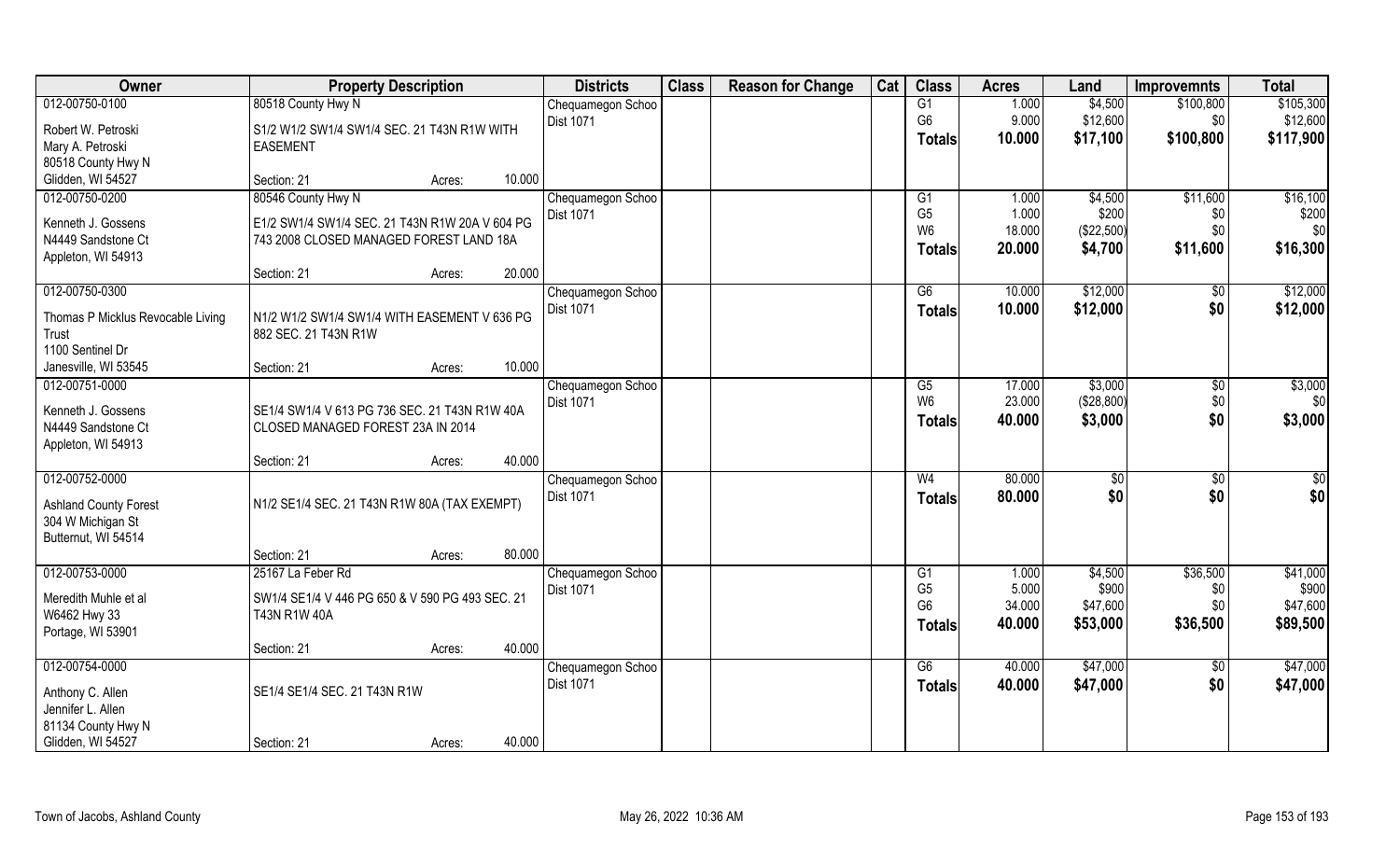| Owner                                                                                                                                                   | <b>Property Description</b>                        |                   | <b>Districts</b>                      | <b>Class</b> | <b>Reason for Change</b> | Cat | <b>Class</b>                                     | <b>Acres</b>                       | Land                                     | <b>Improvemnts</b>                 | <b>Total</b>                               |
|---------------------------------------------------------------------------------------------------------------------------------------------------------|----------------------------------------------------|-------------------|---------------------------------------|--------------|--------------------------|-----|--------------------------------------------------|------------------------------------|------------------------------------------|------------------------------------|--------------------------------------------|
| 012-00755-0000                                                                                                                                          |                                                    |                   | Chequamegon Schoo                     |              |                          |     | W <sub>4</sub>                                   | 160.000                            | \$0                                      | $\sqrt{$0}$                        | $\sqrt{50}$                                |
| <b>Ashland County Forest</b><br>304 W Michigan St<br>Butternut, WI 54514                                                                                | NE1/4 SEC. 22 T43N R1W 160A (TAX EXEMPT)           |                   | <b>Dist 1071</b>                      |              |                          |     | <b>Totals</b>                                    | 160,000                            | \$0                                      | \$0                                | \$0                                        |
|                                                                                                                                                         | Section: 22                                        | 160.000<br>Acres: |                                       |              |                          |     |                                                  |                                    |                                          |                                    |                                            |
| 012-00756-0000                                                                                                                                          |                                                    |                   | Chequamegon Schoo                     |              |                          |     | W <sub>4</sub>                                   | 80.000                             | \$0                                      | \$0                                | $\sqrt{50}$                                |
| <b>Ashland County Forest</b><br>304 W Michigan St<br>Butternut, WI 54514                                                                                | N1/2 NW1/4 SEC. 22 T43N R1W 80A (TAX EXEMPT)       |                   | <b>Dist 1071</b>                      |              |                          |     | Totals                                           | 80.000                             | \$0                                      | \$0                                | \$0                                        |
|                                                                                                                                                         | Section: 22                                        | 80.000<br>Acres:  |                                       |              |                          |     |                                                  |                                    |                                          |                                    |                                            |
| 012-00757-0000                                                                                                                                          |                                                    |                   | Chequamegon Schoo G6                  |              | MFL withdrawal           |     | G6                                               | 40.000                             | \$48,000                                 | \$0                                | \$48,000                                   |
| Casey W. Wierzchowski<br>Sharon K. Wierzchowski<br>2110 Chipmunk Ct                                                                                     | SW1/4 NW1/4 SEC. 22 T43N R1W                       |                   | Dist 1071                             |              |                          |     | <b>Totals</b>                                    | 40.000                             | \$48,000                                 | \$0                                | \$48,000                                   |
| Brookfield, WI 53045                                                                                                                                    | Section: 22                                        | 40.000<br>Acres:  |                                       |              |                          |     |                                                  |                                    |                                          |                                    |                                            |
| 012-00758-0000                                                                                                                                          |                                                    |                   | Chequamegon Schoo                     |              |                          |     | G6                                               | 40.000                             | \$49,000                                 | $\sqrt[6]{3}$                      | \$49,000                                   |
| Jacque M & Doreen S. Vallier Revocabl   SE1/4 NW1/4 V 692 PG 258 SEC. 22 T43N R1W 40A<br>Trust<br>8100 S 58th St                                        |                                                    |                   | <b>Dist 1071</b>                      |              |                          |     | <b>Totals</b>                                    | 40.000                             | \$49,000                                 | \$0                                | \$49,000                                   |
| Franklin, WI 53132                                                                                                                                      | Section: 22                                        | 40.000<br>Acres:  |                                       |              |                          |     |                                                  |                                    |                                          |                                    |                                            |
| 012-00759-0000<br>Jacque M & Doreen S. Vallier Revocabl (NE1/4 SW1/4 V 692 PG 258 SEC. 22 T43N R1W 40A<br>Trust<br>8100 S 58th St<br>Franklin, WI 53132 | Section: 22                                        | 40.000<br>Acres:  | Chequamegon Schoo<br><b>Dist 1071</b> |              |                          |     | G5<br>G <sub>6</sub><br><b>Totals</b>            | 8.000<br>32.000<br>40.000          | \$1,400<br>\$41,600<br>\$43,000          | \$0<br>\$0<br>\$0                  | \$1,400<br>\$41,600<br>\$43,000            |
| 012-00760-0000                                                                                                                                          | 25710 Lafeber Rd                                   |                   | Chequamegon Schoo <sup>OG</sup>       |              | <b>MFL</b> withdrawal    |     | G6                                               | 40.000                             | \$48,000                                 | \$0                                | \$48,000                                   |
| Casey W. Wierzchowski<br>Sharon K. Wierzchowski<br>2110 Chipmunk Ct                                                                                     | NW1/4 SW1/4 SEC. 22 T43N R1W                       |                   | <b>Dist 1071</b>                      |              |                          |     | <b>Totals</b>                                    | 40.000                             | \$48,000                                 | \$0                                | \$48,000                                   |
| Brookfield, WI 53045                                                                                                                                    | Section: 22                                        | 40.000<br>Acres:  |                                       |              |                          |     |                                                  |                                    |                                          |                                    |                                            |
| 012-00761-0000<br>Anthony C. Allen<br>Jennifer L. Allen<br>81134 County Hwy N                                                                           | 81134 County Hwy N<br>SW1/4 SW1/4 SEC. 22 T43N R1W |                   | Chequamegon Schoo<br>Dist 1071        |              |                          |     | G1<br>G <sub>5</sub><br>G <sub>6</sub><br>Totals | 1.000<br>5.000<br>34.000<br>40.000 | \$4,500<br>\$900<br>\$41,000<br>\$46,400 | \$87,800<br>\$0<br>\$0<br>\$87,800 | \$92,300<br>\$900<br>\$41,000<br>\$134,200 |
| Glidden, WI 54527                                                                                                                                       | Section: 22                                        | 40.000<br>Acres:  |                                       |              |                          |     |                                                  |                                    |                                          |                                    |                                            |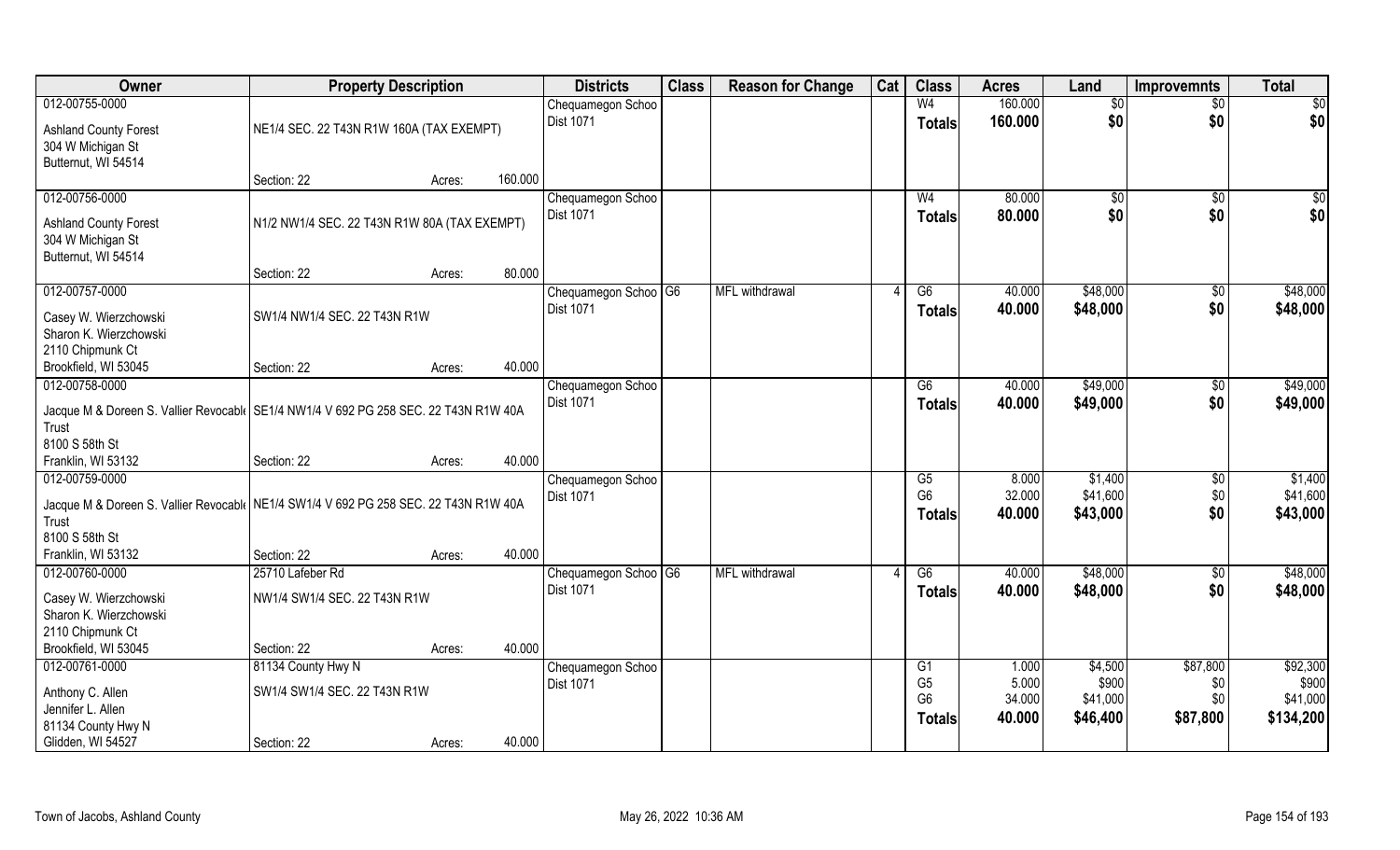| Owner                                                                                  | <b>Property Description</b>                    |        |        | <b>Districts</b>  | <b>Class</b> | <b>Reason for Change</b> | Cat | <b>Class</b>    | <b>Acres</b> | Land       | <b>Improvemnts</b> | <b>Total</b> |
|----------------------------------------------------------------------------------------|------------------------------------------------|--------|--------|-------------------|--------------|--------------------------|-----|-----------------|--------------|------------|--------------------|--------------|
| 012-00762-0100                                                                         | 81418 County Hwy N                             |        |        | Chequamegon Schoo |              |                          |     | $\overline{G1}$ | 1.000        | \$4,500    | \$53,700           | \$58,200     |
| Jacque M & Doreen S. Vallier Revocabl   SE1/4 SW1/4 LESS VOL 193 PG 391 (V 692 PG 258) |                                                |        |        | <b>Dist 1071</b>  |              |                          |     | G <sub>6</sub>  | 38.000       | \$47,500   | \$0                | \$47,500     |
| Trust                                                                                  | SEC. 22 T43N R1W 39A                           |        |        |                   |              |                          |     | <b>Totals</b>   | 39.000       | \$52,000   | \$53,700           | \$105,700    |
| 8100 S 58th St                                                                         |                                                |        |        |                   |              |                          |     |                 |              |            |                    |              |
| Franklin, WI 53132                                                                     | Section: 22                                    | Acres: | 39.000 |                   |              |                          |     |                 |              |            |                    |              |
| 012-00762-0200                                                                         | 81456 County Hwy N                             |        |        | Chequamegon Schoo |              |                          |     | G1              | 1.000        | \$4,500    | \$34,100           | \$38,600     |
| Tamela A. Jansen et al                                                                 | 1A IN SE CORNER OF SE1/4 SW1/4 DESC DOC #      |        |        | <b>Dist 1071</b>  |              |                          |     | <b>Totals</b>   | 1.000        | \$4,500    | \$34,100           | \$38,600     |
| 1048 Pendleton Pkwy Unit 158                                                           | 341929 SEC. 22 T43N R1W 1A                     |        |        |                   |              |                          |     |                 |              |            |                    |              |
| Neenah, WI 54956                                                                       |                                                |        |        |                   |              |                          |     |                 |              |            |                    |              |
|                                                                                        | Section: 22                                    | Acres: | 1.000  |                   |              |                          |     |                 |              |            |                    |              |
| 012-00763-0000                                                                         |                                                |        |        | Chequamegon Schoo |              |                          |     | G6              | 40.000       | \$48,000   | $\sqrt[6]{}$       | \$48,000     |
| James L. Kolar                                                                         | NE1/4 SE1/4 SEC. 22 T43N R1W 40A               |        |        | Dist 1071         |              |                          |     | <b>Totals</b>   | 40.000       | \$48,000   | \$0                | \$48,000     |
| 81928 County Hwy N                                                                     |                                                |        |        |                   |              |                          |     |                 |              |            |                    |              |
| Glidden, WI 54527                                                                      |                                                |        |        |                   |              |                          |     |                 |              |            |                    |              |
|                                                                                        | Section: 22                                    | Acres: | 40.000 |                   |              |                          |     |                 |              |            |                    |              |
| 012-00764-0000                                                                         |                                                |        |        | Chequamegon Schoo |              |                          |     | W <sub>6</sub>  | 40.000       | (\$48,000) | \$0                | \$0          |
| Charles Michalski                                                                      | NW1/4 SE1/4 V 682 PG 626 SEC. 22 T43N R1W 40A  |        |        | Dist 1071         |              |                          |     | <b>Totals</b>   | 40.000       | \$0        | \$0                | \$0          |
| 781 4th Ave N                                                                          | CLOSED MANAGED FOREST 2005                     |        |        |                   |              |                          |     |                 |              |            |                    |              |
| Park Falls, WI 54552                                                                   |                                                |        |        |                   |              |                          |     |                 |              |            |                    |              |
|                                                                                        | Section: 22                                    | Acres: | 40.000 |                   |              |                          |     |                 |              |            |                    |              |
| 012-00765-0100                                                                         |                                                |        |        | Chequamegon Schoo |              |                          |     | W6              | 38.400       | (\$46,100) | \$0                | \$0          |
| Charles Michalski                                                                      | SW1/4 SE1/4 LESS V 360 PG 53 & V 345 PG 282 (V |        |        | <b>Dist 1071</b>  |              |                          |     | <b>Totals</b>   | 38.400       | \$0        | \$0                | \$0          |
| 781 4th Ave N                                                                          | 682 PG 626) SEC 22 T43N R1W AND PART OF NW1/4  |        |        |                   |              |                          |     |                 |              |            |                    |              |
| Park Falls, WI 54552                                                                   | SE1/4 DESC IN DOC #317374 SEC 27 T43N R1W      |        |        |                   |              |                          |     |                 |              |            |                    |              |
|                                                                                        | Section: 22                                    | Acres: | 38.400 |                   |              |                          |     |                 |              |            |                    |              |
| 012-00765-0200                                                                         | 81640 County Hwy N                             |        |        | Chequamegon Schoo |              |                          |     | G1              | 1.320        | \$5,500    | \$22,500           | \$28,000     |
| Dean Richard Nehls                                                                     | PART OF SW1/4 SE1/4 DESC IN VOL 483 PG 754 SEC |        |        | Dist 1071         |              |                          |     | <b>Totals</b>   | 1.320        | \$5,500    | \$22,500           | \$28,000     |
| 81640 County Hwy N                                                                     | 22 T43N R1W AND PART OF NW1/4 NE1/4 SEC 27     |        |        |                   |              |                          |     |                 |              |            |                    |              |
| Glidden, WI 54527                                                                      | T43N R1W DESC IN DOC #316187                   |        |        |                   |              |                          |     |                 |              |            |                    |              |
|                                                                                        | Section: 22                                    | Acres: | 1.320  |                   |              |                          |     |                 |              |            |                    |              |
| 012-00765-0300                                                                         |                                                |        |        | Chequamegon Schoo |              |                          |     | G6              | 1.000        | \$1,200    | $\overline{50}$    | \$1,200      |
| Tamela A. Jansen et al                                                                 | ONE SQ. ACRE IN SW CORNER OF SW1/4 SE1/4       |        |        | <b>Dist 1071</b>  |              |                          |     | <b>Totals</b>   | 1.000        | \$1,200    | \$0                | \$1,200      |
| 1048 Pendleton Pkwy Unit 158                                                           | DESC IN DOC #341929 SEC. 22 T43N R1W 1A        |        |        |                   |              |                          |     |                 |              |            |                    |              |
| Neenah, WI 54956                                                                       |                                                |        |        |                   |              |                          |     |                 |              |            |                    |              |
|                                                                                        | Section: 22                                    | Acres: | 1.000  |                   |              |                          |     |                 |              |            |                    |              |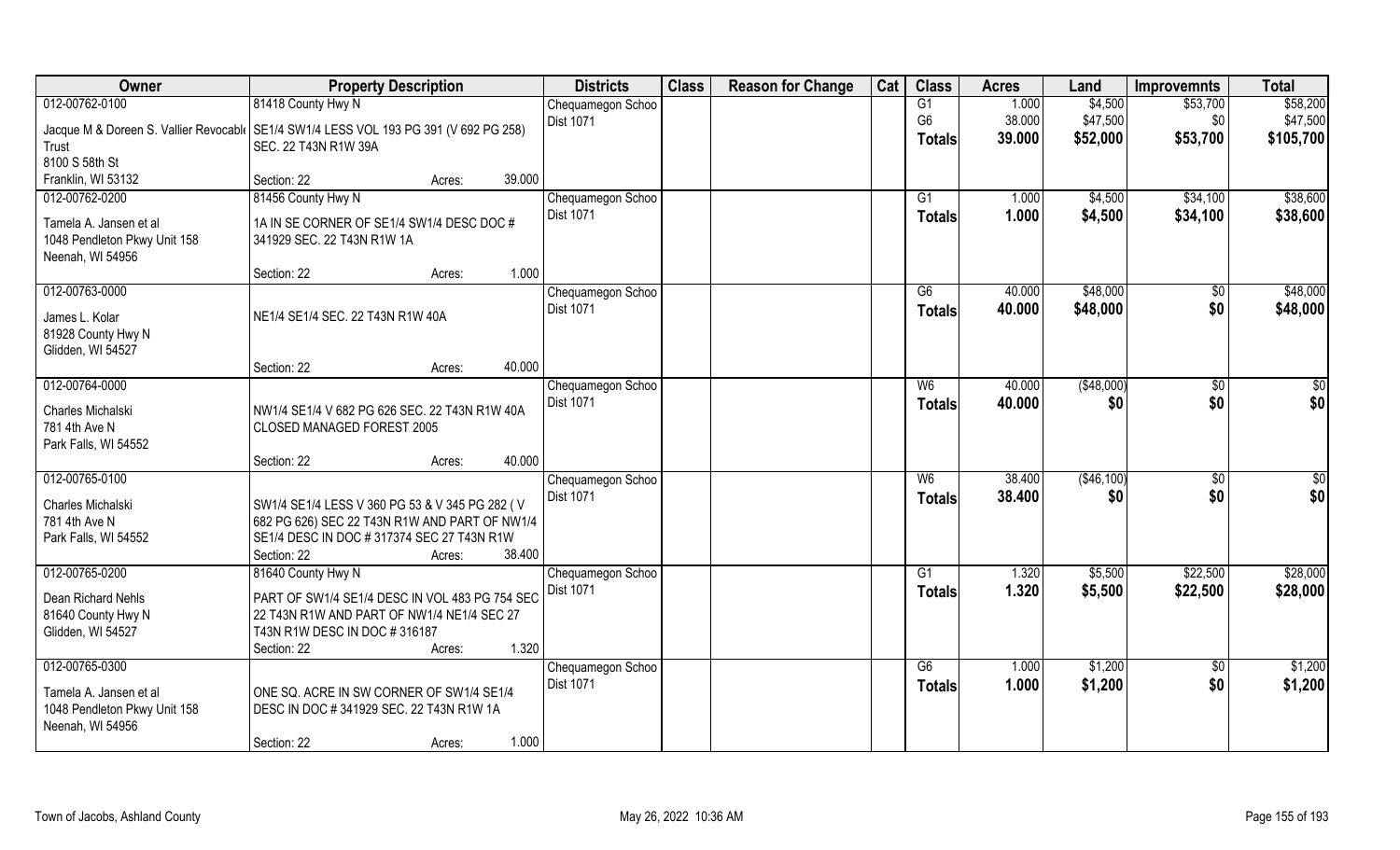| Owner                                       | <b>Property Description</b>                    |        | <b>Districts</b>  | <b>Class</b> | <b>Reason for Change</b> | Cat | <b>Class</b>   | <b>Acres</b> | Land       | <b>Improvemnts</b> | <b>Total</b>    |
|---------------------------------------------|------------------------------------------------|--------|-------------------|--------------|--------------------------|-----|----------------|--------------|------------|--------------------|-----------------|
| 012-00766-0000                              | 81928 County Hwy N                             |        | Chequamegon Schoo |              |                          |     | G1             | 1.000        | \$4,500    | \$24,000           | \$28,500        |
| James L. Kolar                              | SE1/4 SE1/4 SEC. 22 T43N R1W 40A               |        | <b>Dist 1071</b>  |              |                          |     | G <sub>5</sub> | 10.000       | \$4,500    | \$0                | \$4,500         |
| 81928 County Hwy N                          |                                                |        |                   |              |                          |     | G <sub>6</sub> | 29.000       | \$31,900   | \$0                | \$31,900        |
| Glidden, WI 54527                           |                                                |        |                   |              |                          |     | <b>Totals</b>  | 40.000       | \$40,900   | \$24,000           | \$64,900        |
|                                             | Section: 22                                    | Acres: | 40.000            |              |                          |     |                |              |            |                    |                 |
| 012-00767-0000                              |                                                |        | Chequamegon Schoo |              |                          |     | W4             | 320.000      | \$0        | $\overline{50}$    | \$0             |
| <b>Ashland County Forest</b>                | N1/2 SEC. 23 T43N R1W 320A (TAX EXEMPT)        |        | Dist 1071         |              |                          |     | Totals         | 320.000      | \$0        | \$0                | \$0             |
| 304 W Michigan St                           |                                                |        |                   |              |                          |     |                |              |            |                    |                 |
| Butternut, WI 54514                         |                                                |        |                   |              |                          |     |                |              |            |                    |                 |
|                                             | Section: 23                                    | Acres: | 320.000           |              |                          |     |                |              |            |                    |                 |
| 012-00769-0000                              |                                                |        | Chequamegon Schoo |              |                          |     | W <sub>4</sub> | 120.000      | \$0        | \$0                | $\sqrt{50}$     |
| <b>Ashland County Forest</b>                | SW1/4 EXCEPT SE1/4 SW1/4 SEC. 23 T43N R1W 120A |        | Dist 1071         |              |                          |     | <b>Totals</b>  | 120.000      | \$0        | \$0                | \$0             |
| 304 W Michigan St                           | (TAX EXEMPT)                                   |        |                   |              |                          |     |                |              |            |                    |                 |
| Butternut, WI 54514                         |                                                |        |                   |              |                          |     |                |              |            |                    |                 |
|                                             | Section: 23                                    | Acres: | 120.000           |              |                          |     |                |              |            |                    |                 |
| 012-00770-0100                              | 82238 Art Schmidt Rd                           |        | Chequamegon Schoo |              |                          |     | G1             | 2.350        | \$54,100   | \$49,000           | \$103,100       |
| Gregory Gorski                              | PART OF THE SE1/4 SW1/4 DESC IN V 488 PG 170   |        | <b>Dist 1071</b>  |              |                          |     | G <sub>5</sub> | 16.420       | \$2,100    | \$0                | \$2,100         |
| Joanne Gorski                               | SEC. 23 T43N R1W 39.77A CLOSED MANAGED         |        |                   |              |                          |     | W <sub>6</sub> | 21.000       | (\$21,000) | \$0                | \$0             |
| W8621 Woodduck Ct                           | FOREST 2010 21A                                |        |                   |              |                          |     | <b>Totals</b>  | 39.770       | \$56,200   | \$49,000           | \$105,200       |
| Hortonville, WI 54944                       | Section: 23                                    | Acres: | 39.770            |              |                          |     |                |              |            |                    |                 |
| 012-00770-0200                              | Art Schmidt Rd                                 |        | Chequamegon Schoo |              |                          |     | G1             | 0.230        | \$2,600    | \$0                | \$2,600         |
|                                             |                                                |        | Dist 1071         |              |                          |     | <b>Totals</b>  | 0.230        | \$2,600    | \$0                | \$2,600         |
| Frantisek Novak et al                       | PART OF SE1/4 SW1/4 DESC IN VOL 298 PG 455 SEC |        |                   |              |                          |     |                |              |            |                    |                 |
| c/o Reno Novak                              | 23 T43N R1W .23A                               |        |                   |              |                          |     |                |              |            |                    |                 |
| 12345 Reginald Dr<br>Poplar Grove, IL 61065 | Section: 23                                    | Acres: | 0.230             |              |                          |     |                |              |            |                    |                 |
| 012-00771-0000                              |                                                |        | Chequamegon Schoo |              |                          |     | W <sub>4</sub> | 160.000      | \$0        | \$0                | \$0             |
|                                             |                                                |        | Dist 1071         |              |                          |     | <b>Totals</b>  | 160.000      | \$0        | \$0                | \$0             |
| <b>Ashland County Forest</b>                | SE1/4 SEC. 23 T43N R1W 160A (TAX EXEMPT)       |        |                   |              |                          |     |                |              |            |                    |                 |
| 304 W Michigan St                           |                                                |        |                   |              |                          |     |                |              |            |                    |                 |
| Butternut, WI 54514                         |                                                |        |                   |              |                          |     |                |              |            |                    |                 |
|                                             | Section: 23                                    | Acres: | 160.000           |              |                          |     |                |              |            |                    |                 |
| 012-00772-0000                              |                                                |        | Chequamegon Schoo |              |                          |     | W <sub>4</sub> | 640.000      | \$0        | $\sqrt{$0}$        | $\overline{50}$ |
| <b>Ashland County Forest</b>                | SECTION 24 SEC. 24 T43N R1W 640A (TAX EXEMPT)  |        | <b>Dist 1071</b>  |              |                          |     | Totals         | 640.000      | \$0        | \$0                | \$0             |
| 304 W Michigan St                           |                                                |        |                   |              |                          |     |                |              |            |                    |                 |
| Butternut, WI 54514                         |                                                |        |                   |              |                          |     |                |              |            |                    |                 |
|                                             | Section: 24                                    | Acres: | 640.000           |              |                          |     |                |              |            |                    |                 |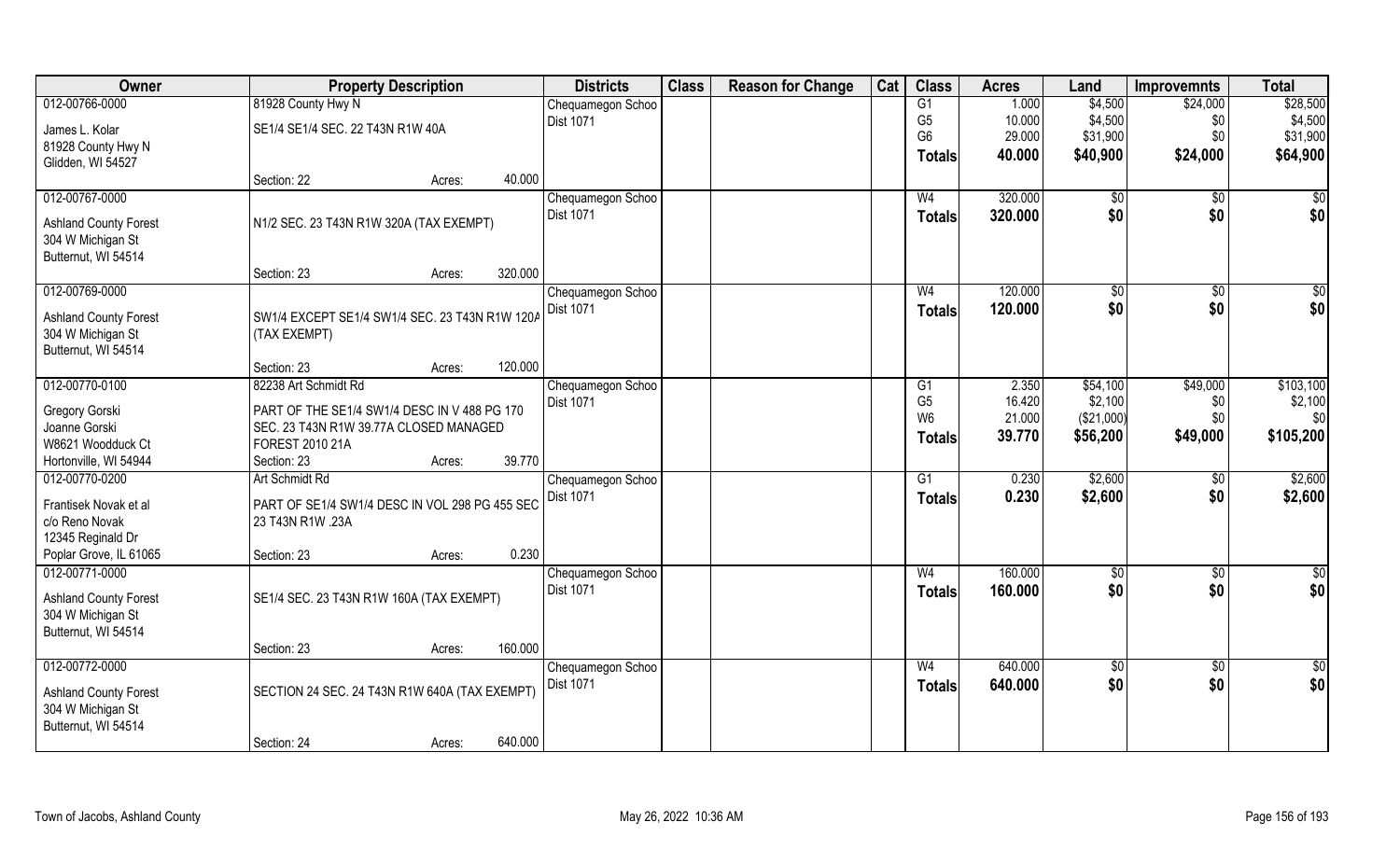| Owner                                                                                      | <b>Property Description</b>                                       |                   | <b>Districts</b>                      | <b>Class</b> | <b>Reason for Change</b> | Cat | <b>Class</b>                    | <b>Acres</b>     | Land                  | <b>Improvemnts</b>     | <b>Total</b>           |
|--------------------------------------------------------------------------------------------|-------------------------------------------------------------------|-------------------|---------------------------------------|--------------|--------------------------|-----|---------------------------------|------------------|-----------------------|------------------------|------------------------|
| 012-00773-0000                                                                             |                                                                   |                   | Chequamegon Schoo                     |              |                          |     | W <sub>4</sub>                  | 160.000          | \$0                   | $\sqrt{$0}$            | \$0                    |
| <b>Ashland County Forest</b><br>304 W Michigan St<br>Butternut, WI 54514                   | NE1/4 SEC. 25 T43N R1W 160A (TAX EXEMPT)                          |                   | Dist 1071                             |              |                          |     | <b>Totals</b>                   | 160.000          | \$0                   | \$0                    | \$0                    |
|                                                                                            | Section: 25                                                       | 160.000<br>Acres: |                                       |              |                          |     |                                 |                  |                       |                        |                        |
| 012-00774-0000<br><b>Ashland County Forest</b><br>304 W Michigan St                        | N1/2 NW1/4 SEC. 25 T43N R1W 80A (TAX EXEMPT)                      |                   | Chequamegon Schoo<br><b>Dist 1071</b> |              |                          |     | W <sub>4</sub><br>Totals        | 80.000<br>80,000 | $\sqrt[6]{}$<br>\$0   | $\sqrt[6]{}$<br>\$0    | \$0<br>\$0             |
| Butternut, WI 54514                                                                        | Section: 25                                                       | 80.000<br>Acres:  |                                       |              |                          |     |                                 |                  |                       |                        |                        |
| 012-00775-0000                                                                             |                                                                   |                   | Chequamegon Schoo                     |              |                          |     | W <sub>6</sub>                  | 40.000           | ( \$48,000)           | $\overline{30}$        | $\sqrt{50}$            |
| Carla Olson<br>Eric Olson<br>825 Wexford Ct                                                | SW1/4 NW1/4 SEC. 25 T43N R1W 2005 CLOSED<br><b>MANAGED FOREST</b> |                   | Dist 1071                             |              |                          |     | <b>Totals</b>                   | 40.000           | \$0                   | \$0                    | \$0                    |
| Hartland, WI 53029                                                                         | Section: 25                                                       | 40.000<br>Acres:  |                                       |              |                          |     |                                 |                  |                       |                        |                        |
| 012-00776-0000<br><b>Ashland County Forest</b><br>304 W Michigan St<br>Butternut, WI 54514 | SE1/4 NW1/4 SEC. 25 T43N R1W 40A (TAX EXEMPT)                     |                   | Chequamegon Schoo<br>Dist 1071        |              |                          |     | W <sub>4</sub><br><b>Totals</b> | 40.000<br>40.000 | $\frac{1}{20}$<br>\$0 | $\sqrt[6]{3}$<br>\$0   | \$0<br>\$0             |
|                                                                                            | Section: 25                                                       | 40.000<br>Acres:  |                                       |              |                          |     |                                 |                  |                       |                        |                        |
| 012-00777-0000<br><b>Ashland County Forest</b><br>304 W Michigan St<br>Butternut, WI 54514 | N1/2 SW1/4 SEC. 25 T43N R1W 80A (TAX EXEMPT)                      |                   | Chequamegon Schoo<br><b>Dist 1071</b> |              |                          |     | W <sub>4</sub><br><b>Totals</b> | 80.000<br>80.000 | $\sqrt{50}$<br>\$0    | $\overline{30}$<br>\$0 | $\sqrt{50}$<br>\$0     |
|                                                                                            | Section: 25                                                       | 80.000<br>Acres:  |                                       |              |                          |     |                                 |                  |                       |                        |                        |
| 012-00778-0000<br>Evergreen Lands LLC<br>861 Palau Pkwy<br>Rockford, IL 61108              | SW1/4 SW1/4 SEC. 25 T43N R1W                                      |                   | Chequamegon Schoo<br>Dist 1071        |              |                          |     | G6<br><b>Totals</b>             | 40.000<br>40.000 | \$49,800<br>\$49,800  | $\sqrt{$0}$<br>\$0     | \$49,800<br>\$49,800   |
|                                                                                            | Section: 25                                                       | 40.000<br>Acres:  |                                       |              |                          |     |                                 |                  |                       |                        |                        |
| 012-00779-0000<br><b>Ashland County Forest</b><br>304 W Michigan St<br>Butternut, WI 54514 | SE1/4 SW1/4 SEC. 25 T43N R1W 40A (TAX EXEMPT)                     |                   | Chequamegon Schoo<br>Dist 1071        |              |                          |     | W <sub>4</sub><br><b>Totals</b> | 40.000<br>40.000 | $\sqrt{6}$<br>\$0     | $\sqrt{$0}$<br>\$0     | $\overline{50}$<br>\$0 |
|                                                                                            | Section: 25                                                       | Acres:            | 40.000                                |              |                          |     |                                 |                  |                       |                        |                        |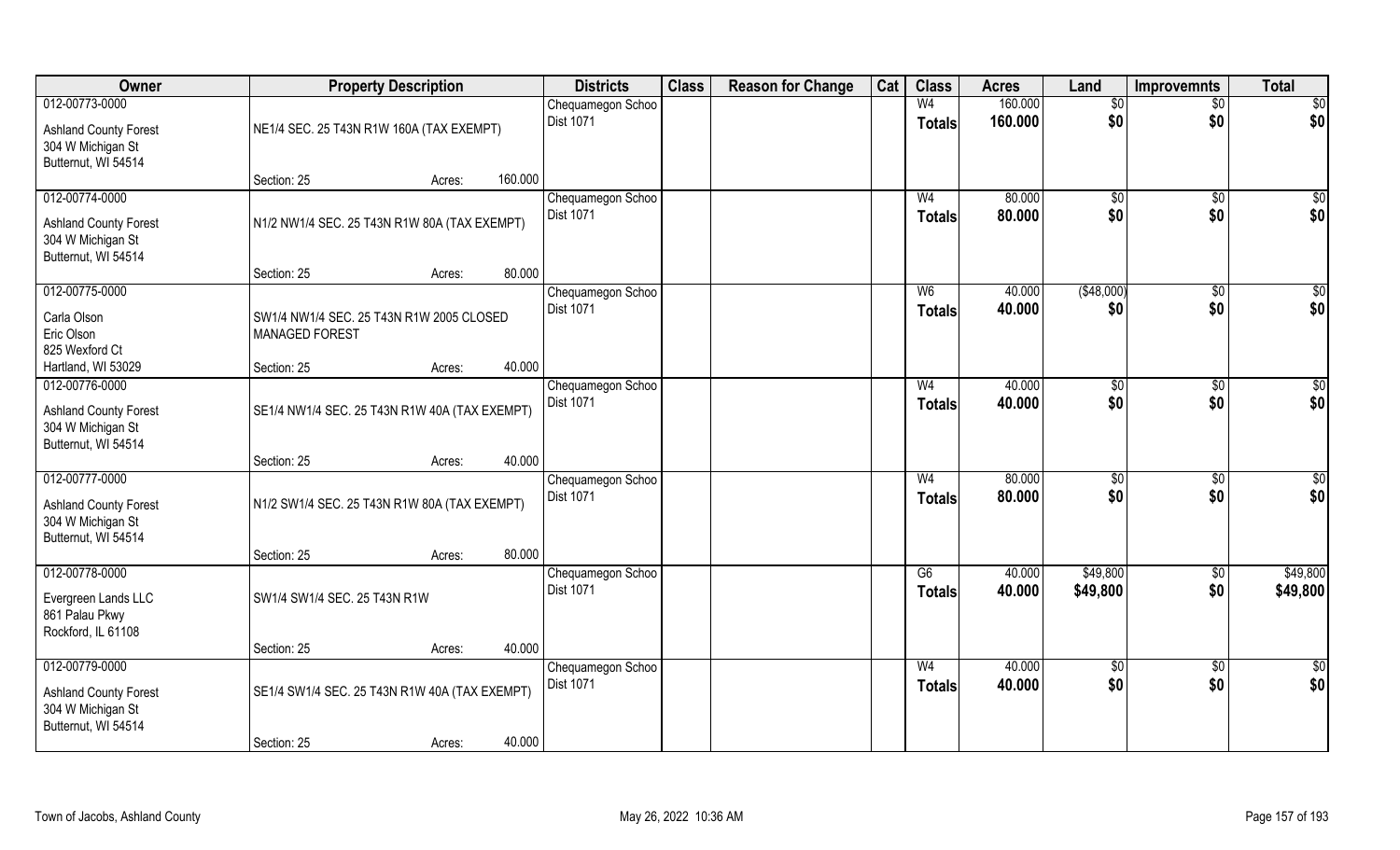| Owner                                                                             |                                                                                       | <b>Property Description</b> |         | <b>Districts</b>                      | <b>Class</b> | <b>Reason for Change</b> | Cat | <b>Class</b>                          | <b>Acres</b>              | Land                            | <b>Improvemnts</b>        | <b>Total</b>                    |
|-----------------------------------------------------------------------------------|---------------------------------------------------------------------------------------|-----------------------------|---------|---------------------------------------|--------------|--------------------------|-----|---------------------------------------|---------------------------|---------------------------------|---------------------------|---------------------------------|
| 012-00780-0000<br><b>Ashland County Forest</b><br>304 W Michigan St               | SE1/4 EXCEPT SE1/4 SE1/4 SEC. 25 T43N R1W 120A<br>(TAX EXEMPT)                        |                             |         | Chequamegon Schoo<br><b>Dist 1071</b> |              |                          |     | W <sub>4</sub><br><b>Totals</b>       | 120.000<br>120.000        | \$0<br>\$0                      | $\sqrt{6}$<br>\$0         | \$0<br>\$0                      |
| Butternut, WI 54514                                                               | Section: 25                                                                           | Acres:                      | 120.000 |                                       |              |                          |     |                                       |                           |                                 |                           |                                 |
| 012-00781-0100                                                                    | 83768 Mercer Rd                                                                       |                             |         | Chequamegon Schoo                     |              |                          |     | G1                                    | 1.000                     | \$4,500                         | \$5,500                   | \$10,000                        |
| Jesse E. Wojcik<br>Jodi L. Wojcik<br>3020 Pendleton PI                            | W1/2 SE1/4 SE1/4 LESS SOUTH 850' OF WEST 260'<br>SEC. 25 T43N R1W 14.93A V 729 PG 868 |                             |         | <b>Dist 1071</b>                      |              |                          |     | G <sub>6</sub><br><b>Totals</b>       | 13.930<br>14.930          | \$17,400<br>\$21,900            | \$0<br>\$5,500            | \$17,400<br>\$27,400            |
| Plover, WI 54467                                                                  | Section: 25                                                                           | Acres:                      | 14.930  |                                       |              |                          |     |                                       |                           |                                 |                           |                                 |
| 012-00781-0200<br><b>Steve Pocius</b><br>W13107 Lake Maria Rd<br>Waupun, WI 53963 | 83886 Mercer Rd<br>E1/2 SE1/4 SE1/4 V 618 PG 796 SEC. 25 T43N R1W<br>20A              |                             |         | Chequamegon Schoo<br>Dist 1071        |              |                          |     | G1<br>G <sub>6</sub><br><b>Totals</b> | 1.000<br>19.000<br>20.000 | \$4,500<br>\$23,800<br>\$28,300 | \$4,000<br>\$0<br>\$4,000 | \$8,500<br>\$23,800<br>\$32,300 |
|                                                                                   | Section: 25                                                                           | Acres:                      | 20.000  |                                       |              |                          |     |                                       |                           |                                 |                           |                                 |
| 012-00781-0300<br>Derek Clark<br>James Clark<br>W1000 State Rd 23/49 House #2     | SOUTH 850' OF WEST 260' OF THE W1/2 SE1/4 SE1/4<br>SEC. 25 T43N R1W                   |                             |         | Chequamegon Schoo<br><b>Dist 1071</b> |              |                          |     | G6<br>Totals                          | 5.070<br>5.070            | \$6,300<br>\$6,300              | \$0<br>\$0                | \$6,300<br>\$6,300              |
| Green Lake, WI 54941                                                              | Section: 25                                                                           | Acres:                      | 5.070   |                                       |              |                          |     |                                       |                           |                                 |                           |                                 |
| 012-00782-0000<br>James Dassow et al<br>31 Sunrise Ct<br>Fond Du Lac, WI 54935    | NE1/4 NE1/4 VOL 449 PG 556 SEC. 26 T43N R1W 40A                                       |                             |         | Chequamegon Schoo<br><b>Dist 1071</b> |              |                          |     | $\overline{G6}$<br><b>Totals</b>      | 40.000<br>40.000          | \$48,000<br>\$48,000            | $\overline{50}$<br>\$0    | \$48,000<br>\$48,000            |
|                                                                                   | Section: 26                                                                           | Acres:                      | 40.000  |                                       |              |                          |     |                                       |                           |                                 |                           |                                 |
| 012-00783-0200<br>William Mueller<br>Gloria Mueller<br>9701 Browtine Trl          | LOT 1 AMENDED CERTIFIED SURVEY 292 A PT NW<br>NE SEC. 26 T43N R1W                     |                             |         | Chequamegon Schoo<br><b>Dist 1071</b> |              |                          |     | G1<br><b>Totals</b>                   | 1.520<br>1.520            | \$37,100<br>\$37,100            | \$0<br>\$0                | \$37,100<br>\$37,100            |
| Minocqua, WI 54548                                                                | Section: 26                                                                           | Acres:                      | 1.520   |                                       |              |                          |     |                                       |                           |                                 |                           |                                 |
| 012-00783-0300                                                                    | 82913 Augustine Rd                                                                    |                             |         | Chequamegon Schoo                     |              |                          |     | $\overline{G1}$                       | 1.930                     | \$37,100                        | \$93,000                  | \$130,100                       |
| Paul Ryan<br>Margaret Ryan<br>2119 Patricia St                                    | LOT 2 AMENDED CERTIFIED SURVEY 292 A PT NW<br>NE SEC. 26 T43N R1W V 544 PG 922 1.93A  |                             |         | <b>Dist 1071</b>                      |              |                          |     | Totals                                | 1.930                     | \$37,100                        | \$93,000                  | \$130,100                       |
| Mendota Heights, MN 55120                                                         | Section: 26                                                                           | Acres:                      | 1.930   |                                       |              |                          |     |                                       |                           |                                 |                           |                                 |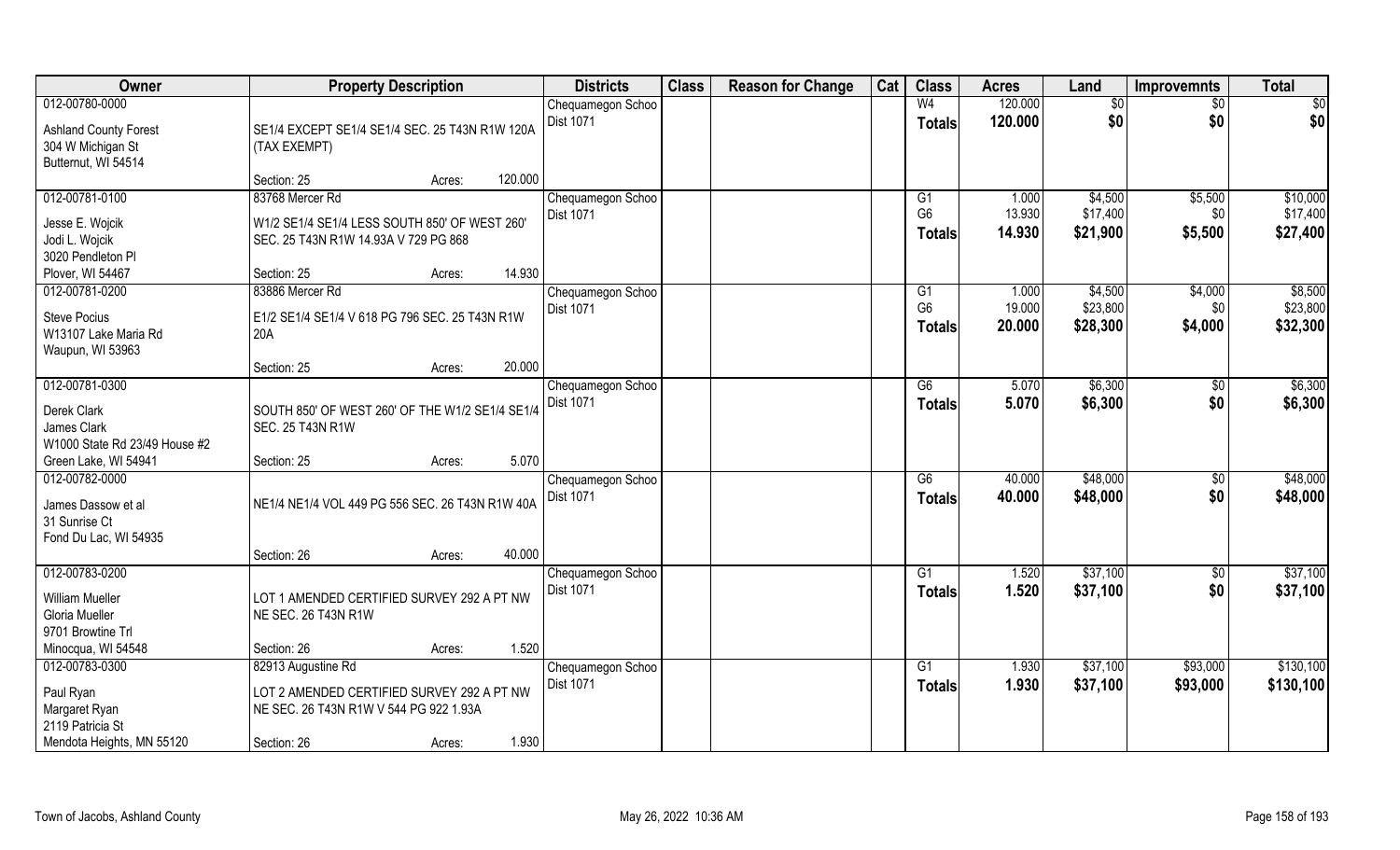| Owner                                                                               | <b>Property Description</b>                                                          | <b>Districts</b>                             | <b>Class</b> | <b>Reason for Change</b> | Cat | <b>Class</b>                     | <b>Acres</b>   | Land                 | <b>Improvemnts</b>   | <b>Total</b>         |
|-------------------------------------------------------------------------------------|--------------------------------------------------------------------------------------|----------------------------------------------|--------------|--------------------------|-----|----------------------------------|----------------|----------------------|----------------------|----------------------|
| 012-00783-0400                                                                      | Augustine Lake Rd                                                                    | Chequamegon Schoo                            |              |                          |     | G1                               | 1.760          | \$38,700             | \$23,500             | \$62,200             |
| Hector Rodriguez<br>671 Spur Rd<br>Slinger, WI 53086                                | LOT 3 AMENDED CERTIFIED SURVEY 292 A PT NW<br>NE SEC. 26 T43N R1W V 544 PG 924 1.76A | Dist 1071                                    |              |                          |     | <b>Totals</b>                    | 1.760          | \$38,700             | \$23,500             | \$62,200             |
|                                                                                     | 1.760<br>Section: 26<br>Acres:                                                       |                                              |              |                          |     |                                  |                |                      |                      |                      |
| 012-00783-0500                                                                      | 82882 Augustine Lake Rd                                                              | Chequamegon Schoo <sup>G1</sup><br>Dist 1071 |              | Remodel                  |     | G1<br><b>Totals</b>              | 0.970<br>0.970 | \$36,000<br>\$36,000 | \$12,500<br>\$12,500 | \$48,500<br>\$48,500 |
| Jeffrey W. Johnson<br>Christine A. Johnson<br>8309 Miner Rd                         | LOT 4 AMENDED CERTIFIED SURVEY 292 A PT NW<br>NE SEC. 26 T43N R1W                    |                                              |              |                          |     |                                  |                |                      |                      |                      |
| Minocqua, WI 54548                                                                  | Section: 26<br>0.970<br>Acres:                                                       |                                              |              |                          |     |                                  |                |                      |                      |                      |
| 012-00783-0600                                                                      | 82946 Augustine Rd                                                                   | Chequamegon Schoo                            |              |                          |     | G1                               | 1.740          | \$40,000             | \$0                  | \$40,000             |
| Carl Gaulke<br><b>Brenda Gaulke</b><br>221 W Hamilton Dr                            | LOT 5 CERTIFIED SURVEY 317 A PT NW NE SEC. 26<br>T43N R1W V 586 PG 857 1.74A         | Dist 1071                                    |              |                          |     | <b>Totals</b>                    | 1.740          | \$40,000             | \$0                  | \$40,000             |
| River Falls, WI 54022                                                               | 1.740<br>Section: 26<br>Acres:                                                       |                                              |              |                          |     |                                  |                |                      |                      |                      |
| 012-00783-0700                                                                      | 82974 Augustine Rd                                                                   | Chequamegon Schoo                            |              |                          |     | G1                               | 1.800          | \$37,800             | \$89,600             | \$127,400            |
| Joshua D. Walderbach<br>Cortney L. Walderbach<br>14283 Hudson Way                   | LOT 6 CERTIFIED SURVEY 317 A PT NW NE SEC. 26<br><b>T43N R1W</b>                     | Dist 1071                                    |              |                          |     | Totals                           | 1.800          | \$37,800             | \$89,600             | \$127,400            |
| Thorton, CO 80602                                                                   | 1.800<br>Section: 26<br>Acres:                                                       |                                              |              |                          |     |                                  |                |                      |                      |                      |
| 012-00783-0800<br>Joshua D. Walderbach<br>Cortney L. Walderbach<br>14283 Hudson Way | LOT 7 CERTIFIED SURVEY 317 A PT NW NE SEC. 26<br><b>T43N R1W</b>                     | Chequamegon Schoo<br>Dist 1071               |              |                          |     | G1<br><b>Totals</b>              | 1.560<br>1.560 | \$37,400<br>\$37,400 | \$0<br>\$0           | \$37,400<br>\$37,400 |
| Thorton, CO 80602                                                                   | 1.560<br>Section: 26<br>Acres:                                                       |                                              |              |                          |     |                                  |                |                      |                      |                      |
| 012-00783-0900                                                                      | 82990 Augustine Lake Rd                                                              | Chequamegon Schoo                            |              |                          |     | G1                               | 2.140          | \$45,200             | \$251,600            | \$296,800            |
| Charles Walsh<br>Wendy Walsh<br>930 W 27th St                                       | LOT 1 CERTIFIED SURVEY 324 A PT NW NE SEC. 26<br>T43N R1W V 521 PG 989 4.14A         | Dist 1071                                    |              |                          |     | G <sub>5</sub><br><b>Totals</b>  | 2.000<br>4.140 | \$500<br>\$45,700    | \$0<br>\$251,600     | \$500<br>\$297,300   |
| San Bernadino, CA 92405                                                             | 4.140<br>Section: 26<br>Acres:                                                       |                                              |              |                          |     |                                  |                |                      |                      |                      |
| 012-00783-1000<br>Joseph Zepnick                                                    | Augustine Lake Rd<br>LOT 2 CERTIFIED SURVEY 324 A PT NW NE SEC. 26                   | Chequamegon Schoo<br>Dist 1071               |              |                          |     | $\overline{G1}$<br><b>Totals</b> | 1.650<br>1.650 | \$8,000<br>\$8,000   | $\sqrt{$0}$<br>\$0   | \$8,000<br>\$8,000   |
| Jody Zepnick<br>862 Glenpark Dr                                                     | T43N R1W V 611 PG 857 1.65A                                                          |                                              |              |                          |     |                                  |                |                      |                      |                      |
| Green Bay, WI 54313                                                                 | 1.650<br>Section: 26<br>Acres:                                                       |                                              |              |                          |     |                                  |                |                      |                      |                      |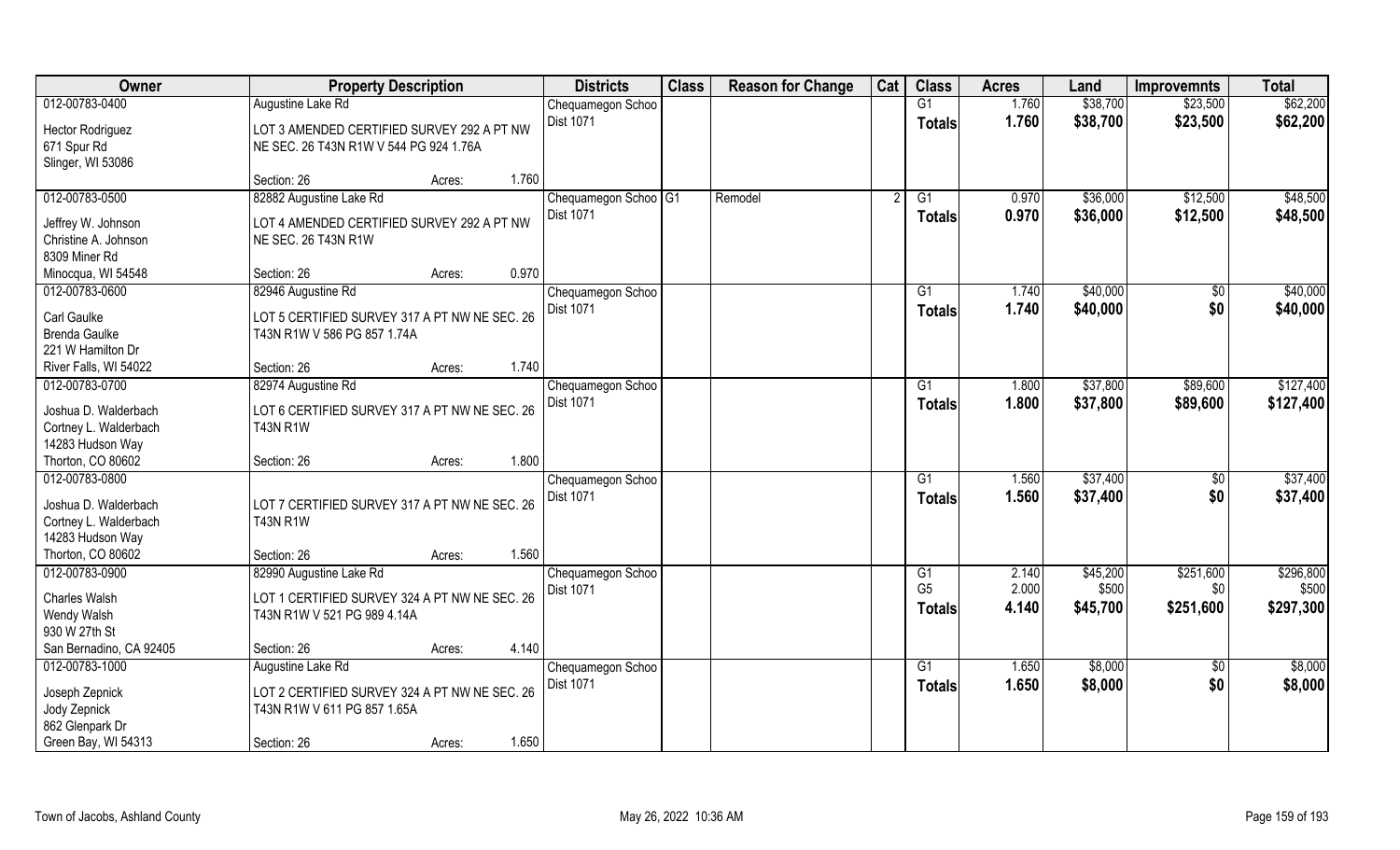| Owner                                  | <b>Property Description</b>                    | <b>Districts</b>                 | <b>Class</b>   | <b>Reason for Change</b> | Cat | <b>Class</b>   | <b>Acres</b> | Land     | <b>Improvemnts</b> | <b>Total</b> |
|----------------------------------------|------------------------------------------------|----------------------------------|----------------|--------------------------|-----|----------------|--------------|----------|--------------------|--------------|
| 012-00783-1100                         | 82965 Augustine Lake Rd                        | Chequamegon Schoo                |                |                          |     | G1             | 2.180        | \$9,400  | \$91,000           | \$100,400    |
| Joseph Zepnick                         | LOT 9 CERTIFIED SURVEY 316 A PT NW NE SEC. 26  | Dist 1071                        |                |                          |     | <b>Totals</b>  | 2.180        | \$9,400  | \$91,000           | \$100,400    |
| Jody Zepnick                           | T43N R1W V 611 PG 857 2.18A                    |                                  |                |                          |     |                |              |          |                    |              |
| 862 Glenpark Dr                        |                                                |                                  |                |                          |     |                |              |          |                    |              |
| Green Bay, WI 54313                    | 2.180<br>Section: 26<br>Acres:                 |                                  |                |                          |     |                |              |          |                    |              |
| 012-00783-1200                         |                                                | Chequamegon Schoo                |                |                          |     | G1             | 2.700        | \$10,400 | \$0                | \$10,400     |
|                                        |                                                | Dist 1071                        |                |                          |     | Totals         | 2.700        | \$10,400 | \$0                | \$10,400     |
| John A. Lemere                         | LOT 10 CERTIFIED SURVEY 316 A PT NW NE SEC.    |                                  |                |                          |     |                |              |          |                    |              |
| 709 Trout Creek Rd<br>Oneida, WI 54155 | 26 T43N R1W V 739 PG 273 2.70A                 |                                  |                |                          |     |                |              |          |                    |              |
|                                        | Section: 26<br>2.700<br>Acres:                 |                                  |                |                          |     |                |              |          |                    |              |
| 012-00783-1300                         | 82913 Augustine Lake Rd                        | Chequamegon Schoo                |                |                          |     | G1             | 3.950        | \$12,000 | \$0                | \$12,000     |
|                                        |                                                | Dist 1071                        |                |                          |     | <b>Totals</b>  | 3.950        | \$12,000 | \$0                | \$12,000     |
| John A. Lemere                         | LOT 11 CERTIFIED SURVEY 316 A PT NW NE SEC. 26 |                                  |                |                          |     |                |              |          |                    |              |
| 709 Trout Creek Rd                     | T43N R1W V 711 PG 389 3.95A                    |                                  |                |                          |     |                |              |          |                    |              |
| Oneida, WI 54155                       |                                                |                                  |                |                          |     |                |              |          |                    |              |
|                                        | 3.950<br>Section: 26<br>Acres:                 |                                  |                |                          |     |                |              |          |                    |              |
| 012-00783-1400                         | 82897 Augustine Rd                             | Chequamegon Schoo                |                |                          |     | G1             | 4.540        | \$12,500 | \$1,600            | \$14,100     |
| Randall H. Brace                       | LOT 12 CERTIFIED SURVEY 316 A PT NW NE SEC. 26 | Dist 1071                        |                |                          |     | <b>Totals</b>  | 4.540        | \$12,500 | \$1,600            | \$14,100     |
| 1202 N 13th Ave                        | <b>T43N R1W</b>                                |                                  |                |                          |     |                |              |          |                    |              |
| West Bend, WI 53090                    |                                                |                                  |                |                          |     |                |              |          |                    |              |
|                                        | 4.540<br>Section: 26<br>Acres:                 |                                  |                |                          |     |                |              |          |                    |              |
| 012-00784-0100                         | 82793 Augustine Lake Rd                        | Chequamegon Schoo <sup>OG1</sup> |                | Canopy                   |     | G1             | 0.500        | \$3,000  | \$500              | \$3,500      |
| James Dassow et al                     | PART OF THE SW1/4 NE1/4 DESC IN VOL 449 PG 556 | Dist 1071                        | G <sub>1</sub> | Shift from forest        |     | G <sub>6</sub> | 31.600       | \$37,800 | \$0                | \$37,800     |
| 31 Sunrise Ct                          | LESS CERTIFIED SURVEY 318 SEC. 26 T43N R1W     |                                  | G <sub>6</sub> | Shift to residential     |     | <b>Totals</b>  | 32.100       | \$40,800 | \$500              | \$41,300     |
| Fond Du Lac, WI 54935                  | 32.10A                                         |                                  |                |                          |     |                |              |          |                    |              |
|                                        | 32.100<br>Section: 26<br>Acres:                |                                  |                |                          |     |                |              |          |                    |              |
| 012-00784-0110                         | 82846 Augustine Rd                             | Chequamegon Schoo                |                |                          |     | G1             | 1.050        | \$39,500 | \$114,800          | \$154,300    |
| James Dassow                           | LOT 1 CERTIFIED SURVEY 318 V 506 PG 90 A PT    | Dist 1071                        |                |                          |     | <b>Totals</b>  | 1.050        | \$39,500 | \$114,800          | \$154,300    |
| Judy Dassow                            | SWNE SEC 26 T43N R1W 1.05A                     |                                  |                |                          |     |                |              |          |                    |              |
| 31 Sunrise Ct                          |                                                |                                  |                |                          |     |                |              |          |                    |              |
| Fond Du Lac, WI 54935                  | 1.050<br>Section: 26<br>Acres:                 |                                  |                |                          |     |                |              |          |                    |              |
| 012-00784-0120                         |                                                | Chequamegon Schoo                |                |                          |     | G1             | 1.030        | \$38,000 | $\overline{50}$    | \$38,000     |
|                                        |                                                | Dist 1071                        |                |                          |     | Totals         | 1.030        | \$38,000 | \$0                | \$38,000     |
| James Dassow et al                     | LOT 2 CERTIFIED SURVEY 318 A PT SWNE SEC 26    |                                  |                |                          |     |                |              |          |                    |              |
| 31 Sunrise Ct                          | T43N R1W 1.03A                                 |                                  |                |                          |     |                |              |          |                    |              |
| Fond Du Lac, WI 54935                  |                                                |                                  |                |                          |     |                |              |          |                    |              |
|                                        | 1.030<br>Section: 26<br>Acres:                 |                                  |                |                          |     |                |              |          |                    |              |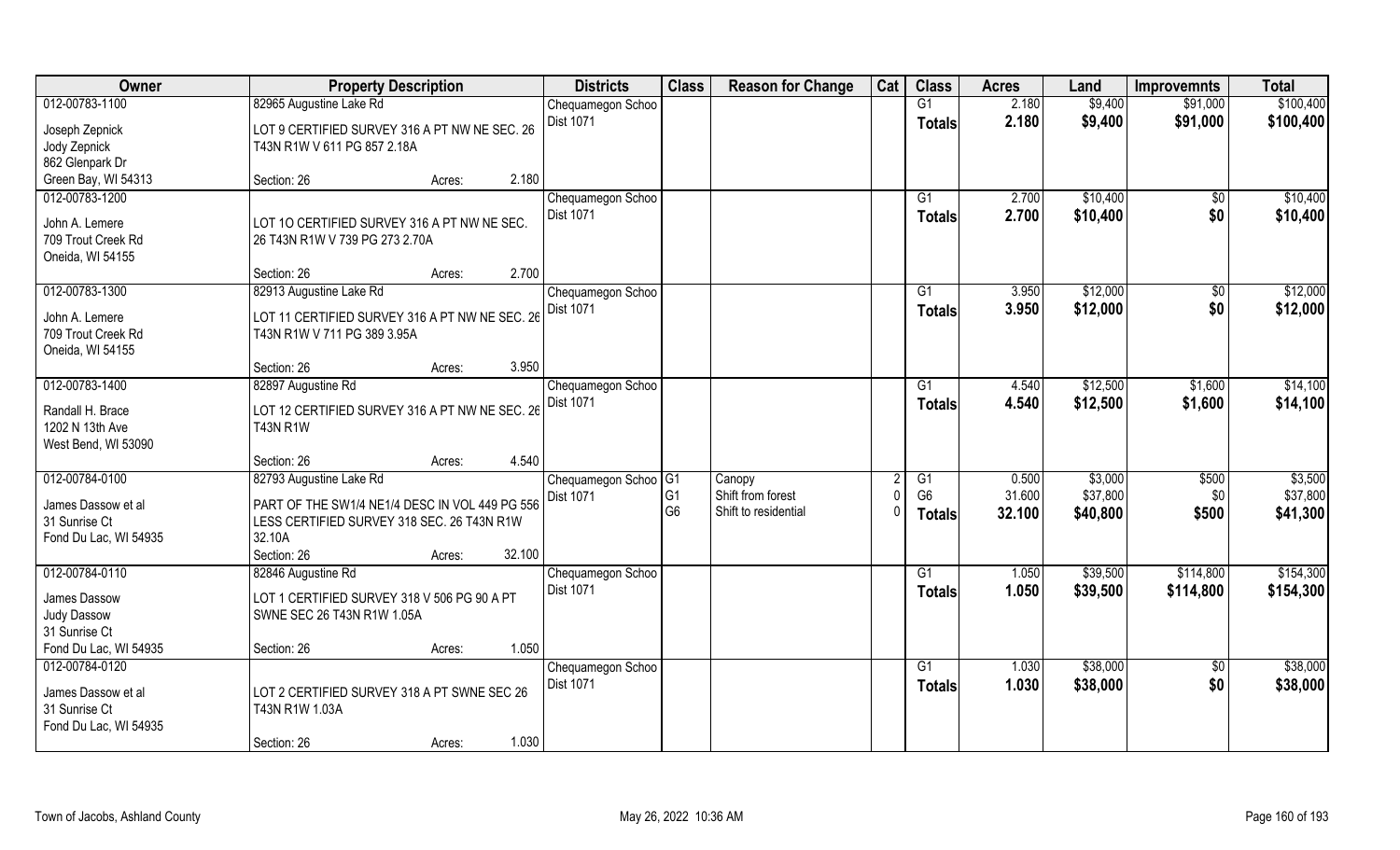| Owner                    | <b>Property Description</b>                         |        |        | <b>Districts</b>               | <b>Class</b> | <b>Reason for Change</b> | Cat | <b>Class</b>           | <b>Acres</b> | Land         | <b>Improvemnts</b> | <b>Total</b>    |
|--------------------------|-----------------------------------------------------|--------|--------|--------------------------------|--------------|--------------------------|-----|------------------------|--------------|--------------|--------------------|-----------------|
| 012-00784-0200           | 82802 Augustine Rd                                  |        |        | Chequamegon Schoo              |              |                          |     | G1                     | 1.000        | \$4,500      | \$5,000            | \$9,500         |
| <b>Charles Powell</b>    | PARCEL IN SW1/4 NE1/4 WEST OF TN RD DESC V          |        |        | <b>Dist 1071</b>               |              |                          |     | G <sub>6</sub>         | 2.290        | \$2,500      | \$0                | \$2,500         |
| Carl Dieterle            | 349 PG 426 & V 441 PG 219 & V 520 PGS 106, 131 &    |        |        |                                |              |                          |     | Totals                 | 3.290        | \$7,000      | \$5,000            | \$12,000        |
| 5101 N Elkhart Ave       | 542 SEC. 26 T43N R1W 3.29A                          |        |        |                                |              |                          |     |                        |              |              |                    |                 |
| Whitefish Bay, WI 53217  | Section: 26                                         | Acres: | 3.290  |                                |              |                          |     |                        |              |              |                    |                 |
| 012-00784-0300           |                                                     |        |        | Chequamegon Schoo              |              |                          |     | X4                     | 0.570        | $\sqrt[6]{}$ | $\sqrt{$0}$        | $\sqrt{50}$     |
|                          |                                                     |        |        | <b>Dist 1071</b>               |              |                          |     | <b>Totals</b>          | 0.570        | \$0          | \$0                | \$0             |
| Town of Jacobs           | PARCEL IN SW1/4 NE1/4 USED FOR ROAD                 |        |        |                                |              |                          |     |                        |              |              |                    |                 |
| 23 N Grant St            | PURPOSES AS DESC IN VOL 349 PG 77 SEC. 26 T43N      |        |        |                                |              |                          |     |                        |              |              |                    |                 |
| Glidden, WI 54527        | R1W .57A (TAX EXEMPT)                               |        |        |                                |              |                          |     |                        |              |              |                    |                 |
|                          | Section: 26                                         | Acres: | 0.570  |                                |              |                          |     |                        |              |              |                    |                 |
| 012-00784-0400           | 82826 Augustine Rd                                  |        |        | Chequamegon Schoo              |              |                          |     | G1                     | 1.000        | \$42,000     | \$21,300           | \$63,300        |
| Sam Nehls                | PART OF SW1/4 NE1/4 DESC IN V 658 PG 230 SEC. 26    |        |        | <b>Dist 1071</b>               |              |                          |     | <b>Totals</b>          | 1.000        | \$42,000     | \$21,300           | \$63,300        |
| <b>Adam Nehls</b>        | T43N R1W 1A M/L                                     |        |        |                                |              |                          |     |                        |              |              |                    |                 |
| 3737 N Morris Blvd       |                                                     |        |        |                                |              |                          |     |                        |              |              |                    |                 |
| Shorewood, WI 53211      | Section: 26                                         | Acres: | 1.000  |                                |              |                          |     |                        |              |              |                    |                 |
| 012-00785-0000           |                                                     |        |        | Chequamegon Schoo              |              |                          |     | G6                     | 40.000       | \$48,000     | \$0                | \$48,000        |
|                          |                                                     |        |        | Dist 1071                      |              |                          |     | <b>Totals</b>          | 40.000       | \$48,000     | \$0                | \$48,000        |
| James Dassow et al       | SE1/4 NE1/4 VOL 449 PG 556 SEC. 26 T43N R1W 40A     |        |        |                                |              |                          |     |                        |              |              |                    |                 |
| 31 Sunrise Ct            |                                                     |        |        |                                |              |                          |     |                        |              |              |                    |                 |
| Fond Du Lac, WI 54935    |                                                     |        | 40.000 |                                |              |                          |     |                        |              |              |                    |                 |
|                          | Section: 26                                         | Acres: |        |                                |              |                          |     |                        |              |              |                    |                 |
| 012-00786-0100           |                                                     |        |        | Chequamegon Schoo              |              |                          |     | $\overline{\text{X3}}$ | 0.800        | \$0          | \$0                | $\overline{50}$ |
| <b>Ashland County</b>    | PART OF NE1/4 NW1/4 EAST OF AUGUSTINE LAKE          |        |        | <b>Dist 1071</b>               |              |                          |     | <b>Totals</b>          | 0.800        | \$0          | \$0                | \$0             |
| c/o Ashland County Clerk | DESC IN VOL 306 PG 13 SEC. 26 T43N R1W .8A M/L      |        |        |                                |              |                          |     |                        |              |              |                    |                 |
| 201 Main St W            | (TAX EXEMPT)                                        |        |        |                                |              |                          |     |                        |              |              |                    |                 |
| Ashland, WI 54806        | Section: 26                                         | Acres: | 0.800  |                                |              |                          |     |                        |              |              |                    |                 |
| 012-00786-0200           | 82241 Art Schmidt Rd                                |        |        | Chequamegon Schoo              |              |                          |     | G1                     | 1.000        | \$41,700     | \$48,500           | \$90,200        |
| Frantisek Novak et al    | PART OF NE1/4 NW1/4 & NW1/4 NW1/4 DESC IN VOL       |        |        | <b>Dist 1071</b>               |              |                          |     | G <sub>6</sub>         | 4.000        | \$5,600      | \$0                | \$5,600         |
| c/o Reno Novak           |                                                     |        |        |                                |              |                          |     | <b>Totals</b>          | 5.000        | \$47,300     | \$48,500           | \$95,800        |
| 12345 Reginald Dr        | 298 PG 455 DEED IN ERROR SEC. 26 T43N R1W 5A<br>M/L |        |        |                                |              |                          |     |                        |              |              |                    |                 |
| Poplar Grove, IL 61065   | Section: 26                                         | Acres: | 5.000  |                                |              |                          |     |                        |              |              |                    |                 |
| 012-00786-0300           | 82239 Art Schmidt Rd                                |        |        |                                |              |                          |     | $\overline{G1}$        | 1.000        | \$35,200     | \$16,300           | \$51,500        |
|                          |                                                     |        |        | Chequamegon Schoo<br>Dist 1071 |              |                          |     | G <sub>6</sub>         | 1.000        | \$1,300      | \$0                | \$1,300         |
| <b>Walter Bentley</b>    | PART OF NE1/4 NW1/4 & NW1/4 NW1/4 DESC IN V 514     |        |        |                                |              |                          |     |                        | 2.000        |              |                    |                 |
| c/o Mary Bentley         | PG 813 SEC. 26 T43N R1W 2A M/L                      |        |        |                                |              |                          |     | <b>Totals</b>          |              | \$36,500     | \$16,300           | \$52,800        |
| 297 W Robbie Ln          |                                                     |        |        |                                |              |                          |     |                        |              |              |                    |                 |
| Valparaiso, IN 46385     | Section: 26                                         | Acres: | 2.000  |                                |              |                          |     |                        |              |              |                    |                 |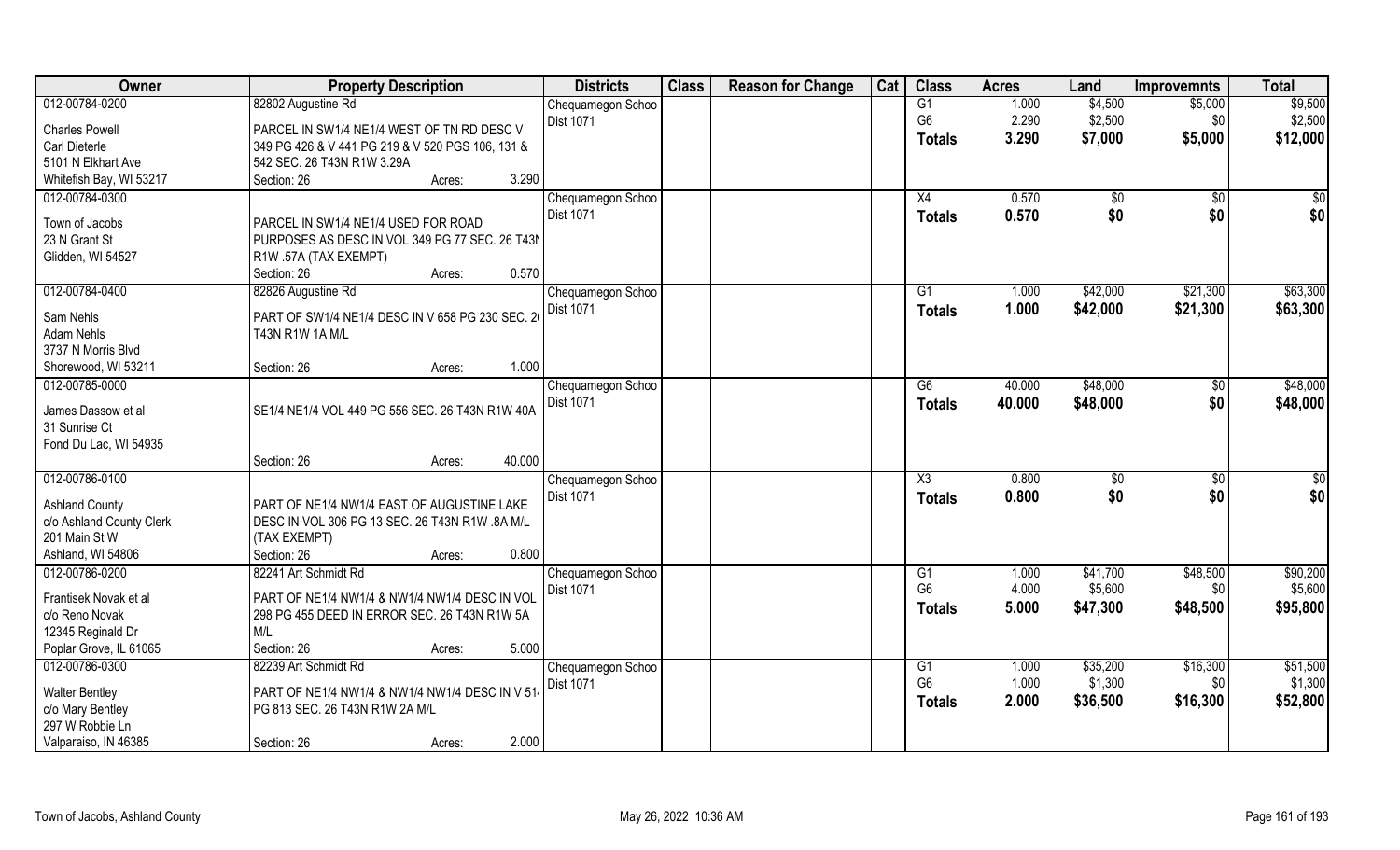| Owner                                        | <b>Property Description</b>                                                               | <b>Districts</b>  | <b>Class</b>   | <b>Reason for Change</b>      | Cat  | <b>Class</b>   | <b>Acres</b> | Land     | <b>Improvemnts</b> | <b>Total</b> |
|----------------------------------------------|-------------------------------------------------------------------------------------------|-------------------|----------------|-------------------------------|------|----------------|--------------|----------|--------------------|--------------|
| 012-00786-0400                               |                                                                                           | Chequamegon Schoo | G <sub>6</sub> | Correct acreage per map of st | $-4$ | G1             | 1.000        | \$34,000 | $\overline{30}$    | \$34,000     |
| Dean C Bettinger and Denese C                | PART OF NE1/4 NW1/4 & NW1/4 NW1/4 DESC IN DOC                                             | Dist 1071         |                |                               |      | G <sub>6</sub> | 0.850        | \$1,100  | \$0                | \$1,100      |
| <b>Bettinger Living Trust</b>                | #344309 SEC. 26 T43N R1W (S-1507)                                                         |                   |                |                               |      | <b>Totals</b>  | 1.850        | \$35,100 | \$0                | \$35,100     |
| 2540 S River Rd                              |                                                                                           |                   |                |                               |      |                |              |          |                    |              |
| Rhinelander, WI 54501                        | 1.850<br>Section: 26<br>Acres:                                                            |                   |                |                               |      |                |              |          |                    |              |
| 012-00786-0500                               | 82199 Art Schmidt Rd                                                                      | Chequamegon Schoo |                |                               |      | G1             | 1.000        | \$35,200 | \$5,200            | \$40,400     |
|                                              |                                                                                           | <b>Dist 1071</b>  |                |                               |      | G <sub>6</sub> | 0.900        | \$1,200  | \$0                | \$1,200      |
| Richard Griep et al<br>N69 W13307 Harding Dr | PART OF NW1/4 NW1/4 DESC IN V 446 PG 571 & V<br>651 PGS 408 & 762 100' FRONTAGE AUGUSTINE |                   |                |                               |      | <b>Totals</b>  | 1.900        | \$36,400 | \$5,200            | \$41,600     |
| Menomonee Falls, WI 53051                    | LAKE SEC. 26 T43N R1W 1.9A M/L                                                            |                   |                |                               |      |                |              |          |                    |              |
|                                              | 1.900<br>Section: 26<br>Acres:                                                            |                   |                |                               |      |                |              |          |                    |              |
| 012-00786-0600                               |                                                                                           | Chequamegon Schoo |                |                               |      | G1             | 1.000        | \$35,000 | $\sqrt[6]{30}$     | \$35,000     |
|                                              |                                                                                           | <b>Dist 1071</b>  |                |                               |      | G <sub>6</sub> | 0.900        | \$1,200  | \$0                | \$1,200      |
| Patricia Barr Trust                          | PART OF NW1/4 NW1/4 DESC IN V 652 PGS 677 & 679                                           |                   |                |                               |      | <b>Totals</b>  | 1.900        | \$36,200 | \$0                | \$36,200     |
| Susan M. Griep Trust                         | 100' ON AUGUSTINE LAKE SEC. 26 T43N R1W 1.9A                                              |                   |                |                               |      |                |              |          |                    |              |
| 620 Hillcrest Dr                             | M/L                                                                                       |                   |                |                               |      |                |              |          |                    |              |
| Waukesha, WI 53186                           | 1.900<br>Section: 26<br>Acres:                                                            |                   |                |                               |      |                |              |          |                    |              |
| 012-00786-0700                               | 82157 Art Schmidt Rd                                                                      | Chequamegon Schoo |                |                               |      | G1             | 1.000        | \$34,300 | \$21,500           | \$55,800     |
| Dean C & Denese C Bettinger Living           | PART OF NW1/4 NW1/4 DESC IN DOC #340358 SEC                                               | Dist 1071         |                |                               |      | G <sub>6</sub> | 1.190        | \$1,500  | \$0                | \$1,500      |
| Trust                                        | 26 T43N R1W 2.19AS                                                                        |                   |                |                               |      | <b>Totals</b>  | 2.190        | \$35,800 | \$21,500           | \$57,300     |
| 2540 S River Rd                              |                                                                                           |                   |                |                               |      |                |              |          |                    |              |
| Rhinelander, WI 54501                        | 2.190<br>Section: 26<br>Acres:                                                            |                   |                |                               |      |                |              |          |                    |              |
| 012-00786-0800                               |                                                                                           | Chequamegon Schoo |                |                               |      | G1             | 1.000        | \$28,900 | $\overline{50}$    | \$28,900     |
| Dean C Bettinger and Denese C                | PART OF NW1/4 NW1/4 DESC IN DOC #354022 SEC                                               | Dist 1071         |                |                               |      | G <sub>6</sub> | 2.100        | \$2,700  | \$0                | \$2,700      |
| <b>Bettinger Living Trust</b>                | 26 T43N R1W                                                                               |                   |                |                               |      | <b>Totals</b>  | 3.100        | \$31,600 | \$0                | \$31,600     |
| PO Box 247                                   |                                                                                           |                   |                |                               |      |                |              |          |                    |              |
| Rhinelander, WI 54501                        | 3.100<br>Section: 26<br>Acres:                                                            |                   |                |                               |      |                |              |          |                    |              |
| 012-00786-0900                               | 82109 Art Schmidt Rd                                                                      | Chequamegon Schoo |                |                               |      | G <sub>1</sub> | 1.090        | \$35,200 | \$163,500          | \$198,700    |
|                                              |                                                                                           | Dist 1071         |                |                               |      | <b>Totals</b>  | 1.090        | \$35,200 | \$163,500          | \$198,700    |
| <b>Kelly Mccarty</b>                         | PART OF NW1/4 NW1/4 DESC V 509 PG 197 & V 600                                             |                   |                |                               |      |                |              |          |                    |              |
| Attn: A/K/A Kelly Evans                      | PG 811 SEC. 26 T43N R1W                                                                   |                   |                |                               |      |                |              |          |                    |              |
| 875 Natalie Way<br>Belvidere, IL 61008       | 1.090<br>Section: 26                                                                      |                   |                |                               |      |                |              |          |                    |              |
| 012-00786-1000                               | Acres:<br>24966 Skypala Rd                                                                | Chequamegon Schoo |                |                               |      | G1             | 1.000        | \$35,400 | \$28,400           | \$63,800     |
|                                              |                                                                                           | Dist 1071         |                |                               |      | G <sub>6</sub> | 2.030        | \$2,600  | \$0                | \$2,600      |
| Richard P. Wolkowski                         | PART OF NW1/4 NW1/4 DESC IN DOC #357796 SEC.                                              |                   |                |                               |      | <b>Totals</b>  | 3.030        | \$38,000 | \$28,400           | \$66,400     |
| Teresa Q. Wolkowski                          | 26 T43N R1W                                                                               |                   |                |                               |      |                |              |          |                    |              |
| E11843 Gall Rd                               |                                                                                           |                   |                |                               |      |                |              |          |                    |              |
| Baraboo, WI 53913                            | 3.030<br>Section: 26<br>Acres:                                                            |                   |                |                               |      |                |              |          |                    |              |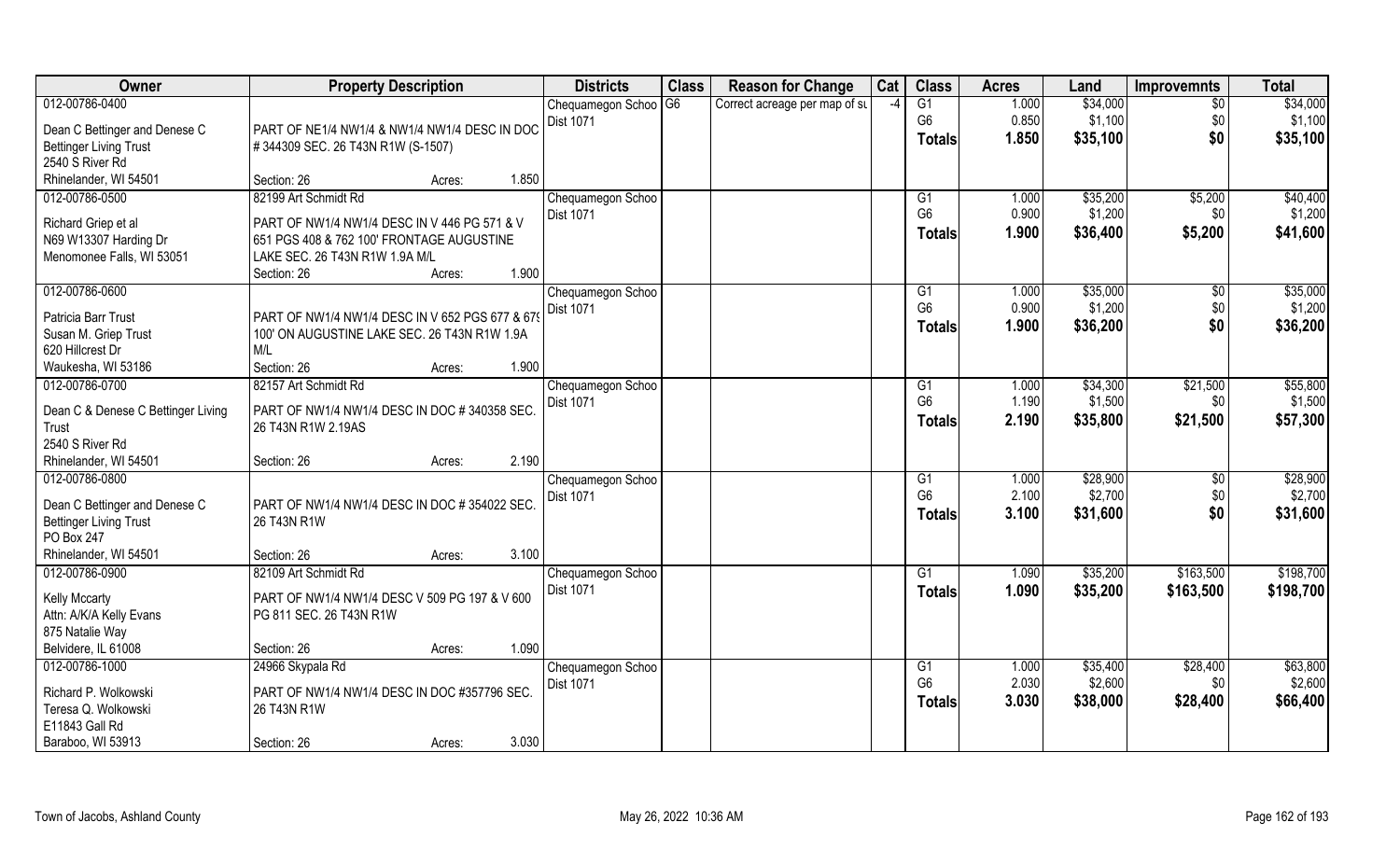| Owner                | <b>Property Description</b>                    | <b>Districts</b>  | <b>Class</b> | <b>Reason for Change</b> | Cat | <b>Class</b>   | <b>Acres</b> | Land     | <b>Improvemnts</b> | <b>Total</b> |
|----------------------|------------------------------------------------|-------------------|--------------|--------------------------|-----|----------------|--------------|----------|--------------------|--------------|
| 012-00786-1100       | 24940 Skypala Rd                               | Chequamegon Schoo |              |                          |     | G1             | 1.000        | \$35,000 | \$9,100            | \$44,100     |
| Arlen Fronczak       | PART OF NW1/4 NW1/4 DESC IN V 503 PG 327 & V   | Dist 1071         |              |                          |     | G <sub>6</sub> | 0.800        | \$1,000  | \$0                | \$1,000      |
| 24940 Skypala Rd     | 428 PG 336 SEC. 26 T43N R1W 1.8A M/L           |                   |              |                          |     | <b>Totals</b>  | 1.800        | \$36,000 | \$9,100            | \$45,100     |
| Glidden, WI 54527    |                                                |                   |              |                          |     |                |              |          |                    |              |
|                      | 1.800<br>Section: 26<br>Acres:                 |                   |              |                          |     |                |              |          |                    |              |
| 012-00786-1200       | 24910 Skypala Rd                               | Chequamegon Schoo |              |                          |     | G1             | 1.000        | \$39,900 | \$47,600           | \$87,500     |
| David Steinberg      | PART OF NW1/4 NW1/4 DESC IN V 569 PG 121 200'  | <b>Dist 1071</b>  |              |                          |     | G <sub>6</sub> | 2.580        | \$3,400  | \$0                | \$3,400      |
| Jill Steinberg       | FRONTAGE SEC. 26 T43N R1W 3.58A                |                   |              |                          |     | <b>Totals</b>  | 3.580        | \$43,300 | \$47,600           | \$90,900     |
| 4017 Meyer Ave       |                                                |                   |              |                          |     |                |              |          |                    |              |
| Madison, WI 53711    | 3.580<br>Section: 26<br>Acres:                 |                   |              |                          |     |                |              |          |                    |              |
| 012-00786-1300       | 24894 Skypala Rd                               | Chequamegon Schoo |              |                          |     | G1             | 1.000        | \$38,100 | \$136,100          | \$174,200    |
| Skypala Family Trust | PART OF NW1/4 NW1/4 DESC IN VOL 517 PG 302 200 | Dist 1071         |              |                          |     | G <sub>6</sub> | 1.300        | \$1,700  | \$0                | \$1,700      |
| 1415 Berkeley Ave    | FRONTAGE SEC. 26 T43N R1W 2.3A M/L             |                   |              |                          |     | Totals         | 2.300        | \$39,800 | \$136,100          | \$175,900    |
| St Paul, MN 55105    |                                                |                   |              |                          |     |                |              |          |                    |              |
|                      | 2.300<br>Section: 26<br>Acres:                 |                   |              |                          |     |                |              |          |                    |              |
| 012-00786-1400       | 82090 Augustine Rd                             | Chequamegon Schoo |              |                          |     | G1             | 1.000        | \$35,500 | \$30,600           | \$66,100     |
| Michael Bruening     | PART OF NW1/4 NW1/4 DESC IN V 475 PG 523 SEC.  | <b>Dist 1071</b>  |              |                          |     | G <sub>6</sub> | 0.600        | \$800    | \$0                | \$800        |
| Cathleen Bruening    | 26 T43N R1W 1.6A M/L 100' M/L FRONTAGE         |                   |              |                          |     | <b>Totals</b>  | 1.600        | \$36,300 | \$30,600           | \$66,900     |
| N7295 Manske Rd      |                                                |                   |              |                          |     |                |              |          |                    |              |
| Lake Mills, WI 53551 | 1.600<br>Section: 26<br>Acres:                 |                   |              |                          |     |                |              |          |                    |              |
| 012-00786-1500       |                                                | Chequamegon Schoo |              |                          |     | X4             | 0.000        | \$0      | \$0                | \$0          |
| Town of Jacobs       | PART OF NW1/4 NW1/4 DESC IN VOL 207 PG 264     | Dist 1071         |              |                          |     | <b>Totals</b>  | 0.000        | \$0      | \$0                | \$0          |
| 23 N Grant St        | SEC. 26 T43N R1W RD USE (TAX EXEMPT)           |                   |              |                          |     |                |              |          |                    |              |
| Glidden, WI 54527    |                                                |                   |              |                          |     |                |              |          |                    |              |
|                      | 0.000<br>Section: 26<br>Acres:                 |                   |              |                          |     |                |              |          |                    |              |
| 012-00787-0100       | 82102 Augustine Rd                             | Chequamegon Schoo |              |                          |     | G1             | 0.830        | \$33,600 | \$10,000           | \$43,600     |
| Curtis R. Walker Sr  | PART OF SW1/4 NW1/4 DESC IN V 592 PG 29        | Dist 1071         |              |                          |     | <b>Totals</b>  | 0.830        | \$33,600 | \$10,000           | \$43,600     |
| 12903 Willow Ln      | 100'FRONTAGE AUGUSTINE LAKE SEC. 26 T43N       |                   |              |                          |     |                |              |          |                    |              |
| Butternut, WI 54514  | R1W .83A                                       |                   |              |                          |     |                |              |          |                    |              |
|                      | 0.830<br>Section: 26<br>Acres:                 |                   |              |                          |     |                |              |          |                    |              |
| 012-00787-0200       | 82106 Augustine Rd                             | Chequamegon Schoo |              |                          |     | G1             | 0.710        | \$35,400 | \$16,000           | \$51,400     |
| Charles White        | PART OF SW1/4 NW1/4 DESC IN DOC #352159 100'   | <b>Dist 1071</b>  |              |                          |     | <b>Totals</b>  | 0.710        | \$35,400 | \$16,000           | \$51,400     |
| Carrie White         | FRONTAGE ON AUGUSTINE LAKE SEC. 26 T43N R1W    |                   |              |                          |     |                |              |          |                    |              |
| 5847 Candover Rd     | <b>LAND CONTRACT</b>                           |                   |              |                          |     |                |              |          |                    |              |
| Loves Park, IL 61111 | 0.710<br>Section: 26<br>Acres:                 |                   |              |                          |     |                |              |          |                    |              |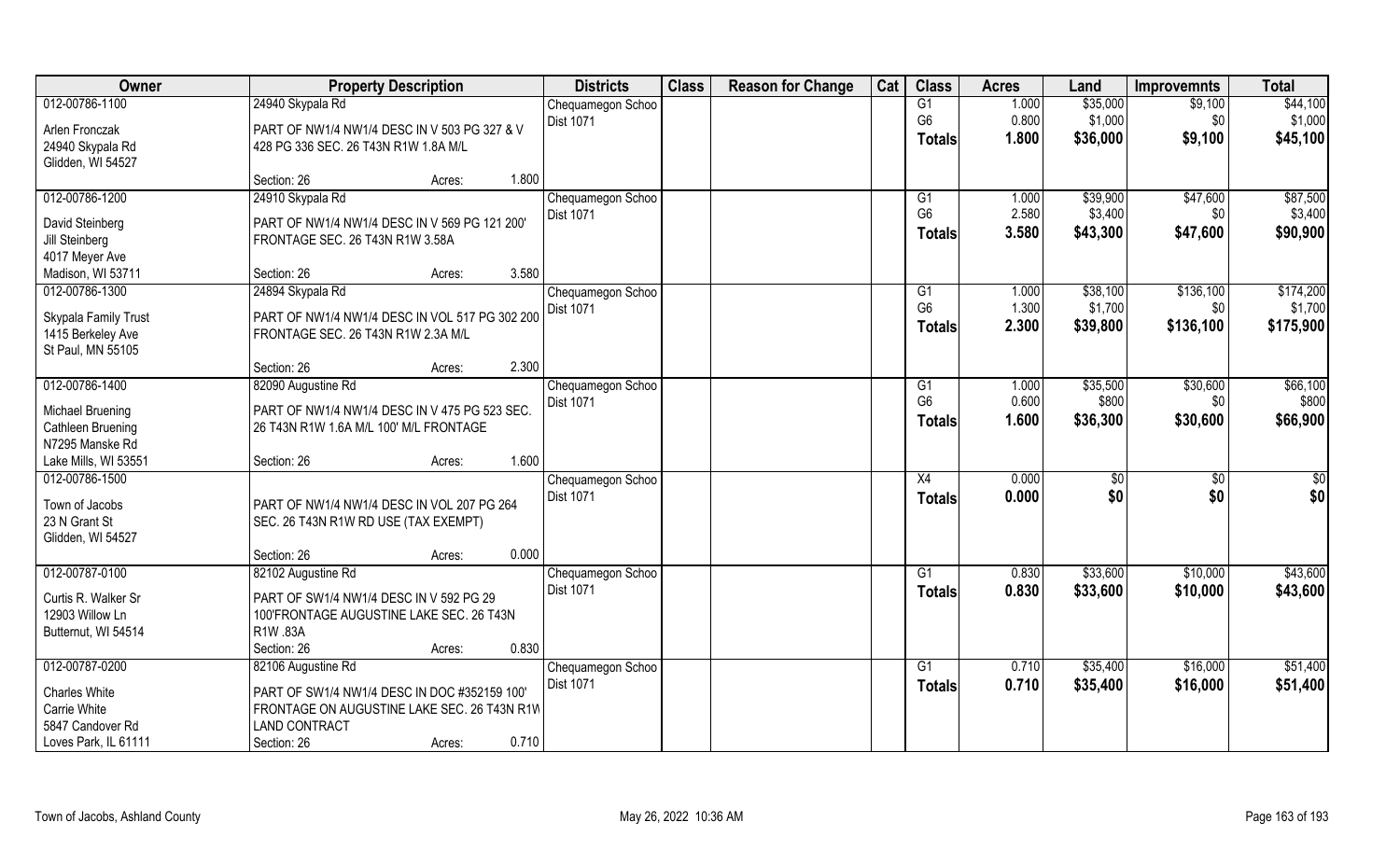| Owner                                 | <b>Property Description</b>                          |        |       | <b>Districts</b>     | <b>Class</b>   | <b>Reason for Change</b>      | Cat | <b>Class</b>    | <b>Acres</b> | Land     | <b>Improvemnts</b> | <b>Total</b> |
|---------------------------------------|------------------------------------------------------|--------|-------|----------------------|----------------|-------------------------------|-----|-----------------|--------------|----------|--------------------|--------------|
| 012-00787-0300                        | 82112 Augustine Rd                                   |        |       | Chequamegon Schoo    |                |                               |     | G1              | 0.610        | \$35,000 | \$8,600            | \$43,600     |
| <b>Charles White</b>                  | PART OF SW1/4 NW1/4 DESC IN DOC #352159 100'         |        |       | <b>Dist 1071</b>     |                |                               |     | <b>Totals</b>   | 0.610        | \$35,000 | \$8,600            | \$43,600     |
| Carrie White                          | FRONTAGE ON AUGUSTINE LAKE SEC. 26 T43N R1W          |        |       |                      |                |                               |     |                 |              |          |                    |              |
| 5847 Candover Rd                      | <b>LAND CONTRACT</b>                                 |        |       |                      |                |                               |     |                 |              |          |                    |              |
| Loves Park, IL 61111                  | Section: 26                                          | Acres: | 0.610 |                      |                |                               |     |                 |              |          |                    |              |
| 012-00787-0400                        | 82120 Augustine Rd                                   |        |       | Chequamegon Schoo    |                |                               |     | G1              | 0.550        | \$35,000 | \$28,500           | \$63,500     |
| Lori A. Gossens et al                 | PART OF SW1/4 NW1/4 DESC IN V 694 PG 762 & DOC       |        |       | <b>Dist 1071</b>     |                |                               |     | Totals          | 0.550        | \$35,000 | \$28,500           | \$63,500     |
| c/o James & Virginia Krull            | #341448 LIFE ESTATE JAMES & VIRGINIA KRULL           |        |       |                      |                |                               |     |                 |              |          |                    |              |
| N4449 Sandstone Ct                    | 100' FRONTAGE AUGUSTINE LAKE SEC. 26 T43N            |        |       |                      |                |                               |     |                 |              |          |                    |              |
| Appleton, WI 54913                    | Section: 26                                          | Acres: | 0.550 |                      |                |                               |     |                 |              |          |                    |              |
| 012-00787-0500                        | 82134 Augustine Rd                                   |        |       | Chequamegon Schoo    |                |                               |     | G1              | 0.480        | \$35,000 | \$37,800           | \$72,800     |
| Wayne J. Hildebrand et al             | PART OF SW1/4 NW1/4 DESC IN V 718 PG 827 LIFE        |        |       | Dist 1071            |                |                               |     | <b>Totals</b>   | 0.480        | \$35,000 | \$37,800           | \$72,800     |
| 667 Indianwood Ct                     | ESTATE DONNA & HERMAN HILDEBRAND JR 100'             |        |       |                      |                |                               |     |                 |              |          |                    |              |
| Neenah, WI 54956                      | FRONTAGE AUGUSTINE LAKE SEC. 26 T43N R1W             |        |       |                      |                |                               |     |                 |              |          |                    |              |
|                                       | Section: 26                                          | Acres: | 0.480 |                      |                |                               |     |                 |              |          |                    |              |
| 012-00787-0600                        | 82140 Augustine Rd                                   |        |       | Chequamegon Schoo G1 |                | Take off remodel value, uncha | -2  | G1              | 0.460        | \$35,000 | \$36,100           | \$71,100     |
|                                       |                                                      |        |       | <b>Dist 1071</b>     | G <sub>1</sub> | Remodel @ 75%                 |     | Totals          | 0.460        | \$35,000 | \$36,100           | \$71,100     |
| Mary Hildebrand<br>Paul Hildebrand    | PART OF SW1/4 NW1/4 DESC IN V 582 PG 159             |        |       |                      |                |                               |     |                 |              |          |                    |              |
| W3338 Center Valley Rd                | 100'FRONTAGE AUGUSTINE LAKE SEC. 26 T43N<br>R1W .46A |        |       |                      |                |                               |     |                 |              |          |                    |              |
| Appleton, WI 54913                    | Section: 26                                          | Acres: | 0.460 |                      |                |                               |     |                 |              |          |                    |              |
| 012-00787-0700                        | 82148 Augustine Rd                                   |        |       | Chequamegon Schoo    |                |                               |     | $\overline{G1}$ | 0.440        | \$34,700 | \$20,200           | \$54,900     |
|                                       |                                                      |        |       | <b>Dist 1071</b>     |                |                               |     | <b>Totals</b>   | 0.440        | \$34,700 | \$20,200           | \$54,900     |
| Patrick N. Senzig                     | PART OF SW1/4 NW1/4 DESC IN DOC #356116 100'         |        |       |                      |                |                               |     |                 |              |          |                    |              |
| N1667 Meadow Ridge Rd                 | FRONTAGE AUGUSTINE LAKE SEC. 26 T43N R1W             |        |       |                      |                |                               |     |                 |              |          |                    |              |
| La Crosse, WI 54601                   |                                                      |        |       |                      |                |                               |     |                 |              |          |                    |              |
|                                       | Section: 26                                          | Acres: | 0.440 |                      |                |                               |     |                 |              |          |                    |              |
| 012-00787-0800                        | 82156 Augustine Rd                                   |        |       | Chequamegon Schoo    |                |                               |     | G1              | 0.400        | \$35,200 | \$10,800           | \$46,000     |
| Bernard R & Janet M Hildebrand Family | PART OF SW1/4 NW1/4 DESC IN DOC # 340335 100'        |        |       | Dist 1071            |                |                               |     | <b>Totals</b>   | 0.400        | \$35,200 | \$10,800           | \$46,000     |
| <b>Irrevocable Trust</b>              | FRONTAGE AUGUSTINE LAKE SEC. 26 T43N R1W             |        |       |                      |                |                               |     |                 |              |          |                    |              |
| N205 Eastowne Ln                      |                                                      |        |       |                      |                |                               |     |                 |              |          |                    |              |
| Appleton, WI 54915                    | Section: 26                                          | Acres: | 0.400 |                      |                |                               |     |                 |              |          |                    |              |
| 012-00787-0900                        | 82170 Augustine Rd                                   |        |       | Chequamegon Schoo    |                |                               |     | $\overline{G1}$ | 0.390        | \$32,600 | \$10,000           | \$42,600     |
| Kevin Gossens et al                   | PART OF SW1/4 NW1/4 DESC IN V 509 PG 258 100'        |        |       | <b>Dist 1071</b>     |                |                               |     | Totals          | 0.390        | \$32,600 | \$10,000           | \$42,600     |
| 1185 Southfield Dr                    | LAKE FRONTAGE SEC. 26 T43N R1W                       |        |       |                      |                |                               |     |                 |              |          |                    |              |
| Menasha, WI 54952                     |                                                      |        |       |                      |                |                               |     |                 |              |          |                    |              |
|                                       | Section: 26                                          | Acres: | 0.390 |                      |                |                               |     |                 |              |          |                    |              |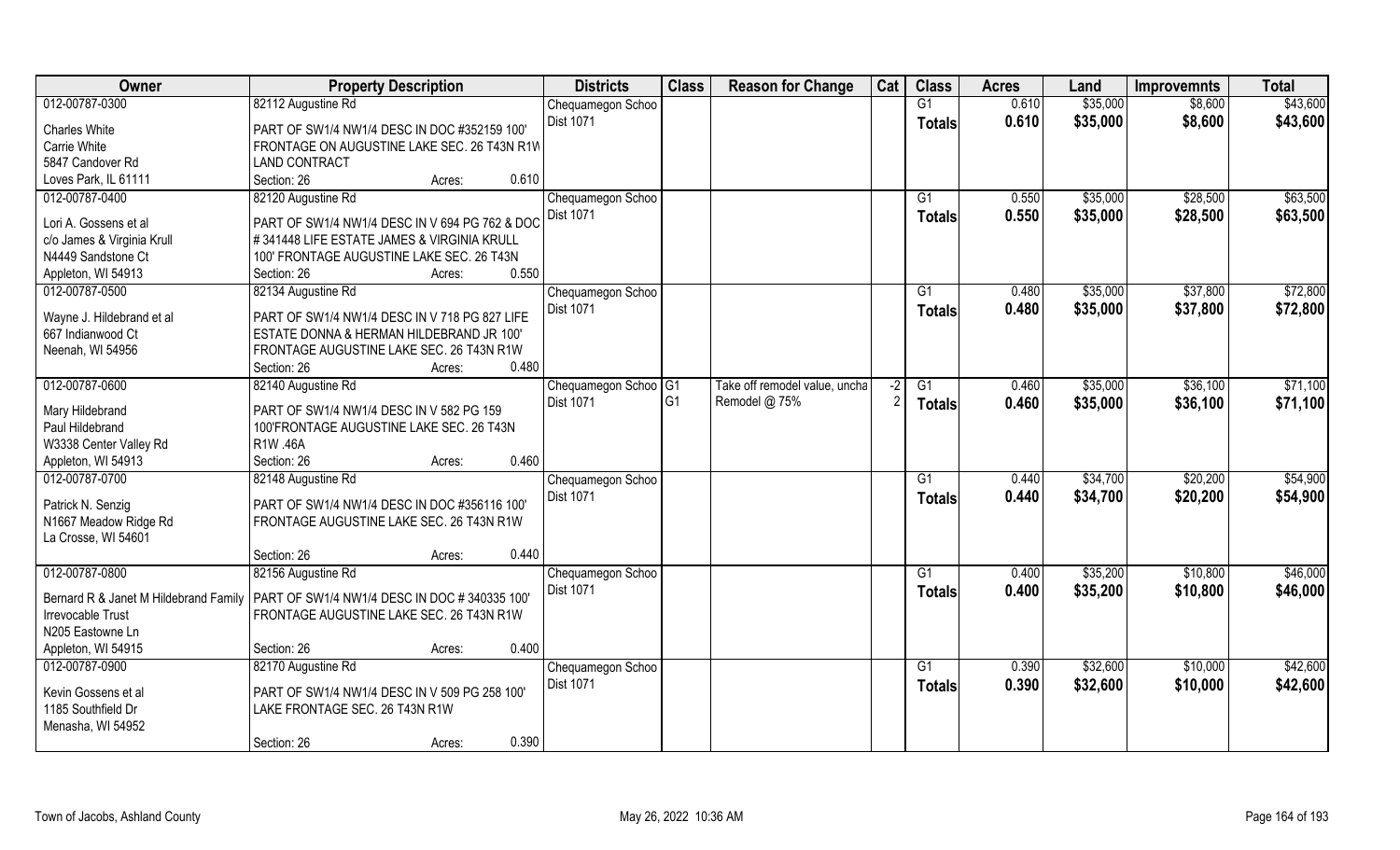| 0.390<br>\$35,100<br>\$39,600<br>82180 Augustine Rd<br>G1<br>\$4,500<br>Chequamegon Schoo<br>Dist 1071<br>0.390<br>\$35,100<br>\$4,500<br>\$39,600<br><b>Totals</b><br>Daniel J. Gossens<br>PART OF SW1/4 NW1/4 DESC IN V 713 PG 541 100<br>138 Rio Seco St<br>FRONTAGE AUGUSTINE LAKE SEC. 26 T43N R1W<br>Santa, FE NM 87501<br>.39A<br>Section: 26<br>0.390<br>Acres:<br>82188 Augustine Rd<br>NSF complete<br>\$35,000<br>\$65,400<br>Chequamegon Schoo <sup>OG1</sup><br>G1<br>0.390<br><b>Dist 1071</b><br>0.390<br>\$35,000<br>\$65,400<br>Totals<br>Alvin H. Riedel Jr<br>PART OF SW1/4 NW1/4 DESC IN DOC #356198 100<br>Patricia G. Riedel<br>FRONTAGE ON AUGUSTINE LAKE SEC. 26 T43N R1W<br>862 Lincoln Dr W<br>0.390<br>West Bend, WI 53095<br>Section: 26<br>Acres:<br>012-00787-1200<br>\$15,600<br>82196 Augustine Rd<br>G1<br>0.730<br>\$41,000<br>Chequamegon Schoo<br>Dist 1071<br>\$41,000<br>0.730<br>\$15,600<br><b>Totals</b><br><b>Brent Oleson</b><br>PART OF SW1/4 NW1/4 DESC IN DOC #349086 (S<br>Julie Oleson<br>200', E OF RD) 200' FRONTAGE AUGUSTINE LAKE<br>W10297 Olsen Rd<br>SEC. 26 T43N R1W<br>0.730<br>Camp Douglas, WI 54618<br>Section: 26<br>Acres:<br>012-00787-1300<br>82193 Augustine Rd<br>Chequamegon Schoo G1<br>Shift to commercial<br>0.000<br>$\sqrt[6]{3}$<br>G1<br>\$0<br>G <sub>2</sub><br>G <sub>2</sub><br>1.190<br>\$5,100<br>\$0<br>Shift from residential<br><b>Dist 1071</b><br><b>Brent Oleson</b><br>PART OF SW1/4 NW1/4 IN SW CORNER DESC IN DOC<br>\$0<br>1.190<br>\$5,100<br><b>Totals</b><br>Julie Oleson<br>#338546 SEC. 26 T43N R1W<br>W10297 Olsen Rd<br>1.190<br>Camp Douglas, WI 54618<br>Section: 26<br>Acres:<br>012-00787-1400<br>\$4,500<br>82175 Augustine Rd<br>G1<br>1.000<br>\$3,500<br>Chequamegon Schoo<br>G <sub>6</sub><br>0.800<br>\$1,000<br>\$0<br>Dist 1071<br>Frank T. Zach<br>NORTH 300' OF SOUTH 500' OF SW1/4 NW1/4 WEST<br>1.800<br>\$5,500<br>\$3,500<br>Totals<br>PO Box 153<br>OF CENTER OF TOWN ROAD SEC. 26 T43N R1W<br>Glidden, WI 54527<br>1.800<br>Section: 26<br>Acres:<br>\$8,200<br>G1<br>2.450<br>\$0<br>Chequamegon Schoo<br>\$0<br>Dist 1071<br>2.450<br>\$8,200<br><b>Totals</b><br>Karen L. Thorp<br>PART OF SW1/4 NW1/4 WEST OF TN RD DESC IN V<br>PO Box 153<br>419 PG 632 & V 549 PG 984 SEC. 26 T43N R1W 2.45A<br>Glidden, WI 54527<br>Section: 26<br>2.450<br>Acres:<br>012-00787-1600<br>$\overline{G1}$<br>2.450<br>\$8,200<br>$\overline{50}$<br>Chequamegon Schoo<br><b>Dist 1071</b><br>2.450<br>\$8,200<br>\$0<br>Totals<br>Michael Bruening<br>PART OF SW1/4 NW1/4 WEST OF TN RD DESC IN<br>N7295 Manske Rd<br>DOC #351961 SEC. 26 T43N R1W<br>Lake Mills, WI 53551<br>2.450 | Owner          | <b>Property Description</b> |        | <b>Districts</b> | <b>Class</b> | <b>Reason for Change</b> | Cat | <b>Class</b> | <b>Acres</b> | Land | <b>Improvemnts</b> | <b>Total</b> |
|-------------------------------------------------------------------------------------------------------------------------------------------------------------------------------------------------------------------------------------------------------------------------------------------------------------------------------------------------------------------------------------------------------------------------------------------------------------------------------------------------------------------------------------------------------------------------------------------------------------------------------------------------------------------------------------------------------------------------------------------------------------------------------------------------------------------------------------------------------------------------------------------------------------------------------------------------------------------------------------------------------------------------------------------------------------------------------------------------------------------------------------------------------------------------------------------------------------------------------------------------------------------------------------------------------------------------------------------------------------------------------------------------------------------------------------------------------------------------------------------------------------------------------------------------------------------------------------------------------------------------------------------------------------------------------------------------------------------------------------------------------------------------------------------------------------------------------------------------------------------------------------------------------------------------------------------------------------------------------------------------------------------------------------------------------------------------------------------------------------------------------------------------------------------------------------------------------------------------------------------------------------------------------------------------------------------------------------------------------------------------------------------------------------------------------------------------------------------------------------------------------------------------------------------------------------------------------------------------------------------------------------------------------------------------------------------------|----------------|-----------------------------|--------|------------------|--------------|--------------------------|-----|--------------|--------------|------|--------------------|--------------|
|                                                                                                                                                                                                                                                                                                                                                                                                                                                                                                                                                                                                                                                                                                                                                                                                                                                                                                                                                                                                                                                                                                                                                                                                                                                                                                                                                                                                                                                                                                                                                                                                                                                                                                                                                                                                                                                                                                                                                                                                                                                                                                                                                                                                                                                                                                                                                                                                                                                                                                                                                                                                                                                                                                 | 012-00787-1000 |                             |        |                  |              |                          |     |              |              |      |                    |              |
| \$100,400<br>\$100,400<br>\$56,600<br>\$56,600<br>$\overline{50}$<br>\$5,100<br>\$5,100<br>\$8,000<br>\$1,000<br>\$9,000<br>\$8,200<br>\$8,200<br>\$8,200<br>\$8,200                                                                                                                                                                                                                                                                                                                                                                                                                                                                                                                                                                                                                                                                                                                                                                                                                                                                                                                                                                                                                                                                                                                                                                                                                                                                                                                                                                                                                                                                                                                                                                                                                                                                                                                                                                                                                                                                                                                                                                                                                                                                                                                                                                                                                                                                                                                                                                                                                                                                                                                            |                |                             |        |                  |              |                          |     |              |              |      |                    |              |
|                                                                                                                                                                                                                                                                                                                                                                                                                                                                                                                                                                                                                                                                                                                                                                                                                                                                                                                                                                                                                                                                                                                                                                                                                                                                                                                                                                                                                                                                                                                                                                                                                                                                                                                                                                                                                                                                                                                                                                                                                                                                                                                                                                                                                                                                                                                                                                                                                                                                                                                                                                                                                                                                                                 |                |                             |        |                  |              |                          |     |              |              |      |                    |              |
|                                                                                                                                                                                                                                                                                                                                                                                                                                                                                                                                                                                                                                                                                                                                                                                                                                                                                                                                                                                                                                                                                                                                                                                                                                                                                                                                                                                                                                                                                                                                                                                                                                                                                                                                                                                                                                                                                                                                                                                                                                                                                                                                                                                                                                                                                                                                                                                                                                                                                                                                                                                                                                                                                                 |                |                             |        |                  |              |                          |     |              |              |      |                    |              |
|                                                                                                                                                                                                                                                                                                                                                                                                                                                                                                                                                                                                                                                                                                                                                                                                                                                                                                                                                                                                                                                                                                                                                                                                                                                                                                                                                                                                                                                                                                                                                                                                                                                                                                                                                                                                                                                                                                                                                                                                                                                                                                                                                                                                                                                                                                                                                                                                                                                                                                                                                                                                                                                                                                 |                |                             |        |                  |              |                          |     |              |              |      |                    |              |
|                                                                                                                                                                                                                                                                                                                                                                                                                                                                                                                                                                                                                                                                                                                                                                                                                                                                                                                                                                                                                                                                                                                                                                                                                                                                                                                                                                                                                                                                                                                                                                                                                                                                                                                                                                                                                                                                                                                                                                                                                                                                                                                                                                                                                                                                                                                                                                                                                                                                                                                                                                                                                                                                                                 | 012-00787-1100 |                             |        |                  |              |                          |     |              |              |      |                    |              |
|                                                                                                                                                                                                                                                                                                                                                                                                                                                                                                                                                                                                                                                                                                                                                                                                                                                                                                                                                                                                                                                                                                                                                                                                                                                                                                                                                                                                                                                                                                                                                                                                                                                                                                                                                                                                                                                                                                                                                                                                                                                                                                                                                                                                                                                                                                                                                                                                                                                                                                                                                                                                                                                                                                 |                |                             |        |                  |              |                          |     |              |              |      |                    |              |
|                                                                                                                                                                                                                                                                                                                                                                                                                                                                                                                                                                                                                                                                                                                                                                                                                                                                                                                                                                                                                                                                                                                                                                                                                                                                                                                                                                                                                                                                                                                                                                                                                                                                                                                                                                                                                                                                                                                                                                                                                                                                                                                                                                                                                                                                                                                                                                                                                                                                                                                                                                                                                                                                                                 |                |                             |        |                  |              |                          |     |              |              |      |                    |              |
|                                                                                                                                                                                                                                                                                                                                                                                                                                                                                                                                                                                                                                                                                                                                                                                                                                                                                                                                                                                                                                                                                                                                                                                                                                                                                                                                                                                                                                                                                                                                                                                                                                                                                                                                                                                                                                                                                                                                                                                                                                                                                                                                                                                                                                                                                                                                                                                                                                                                                                                                                                                                                                                                                                 |                |                             |        |                  |              |                          |     |              |              |      |                    |              |
|                                                                                                                                                                                                                                                                                                                                                                                                                                                                                                                                                                                                                                                                                                                                                                                                                                                                                                                                                                                                                                                                                                                                                                                                                                                                                                                                                                                                                                                                                                                                                                                                                                                                                                                                                                                                                                                                                                                                                                                                                                                                                                                                                                                                                                                                                                                                                                                                                                                                                                                                                                                                                                                                                                 |                |                             |        |                  |              |                          |     |              |              |      |                    |              |
|                                                                                                                                                                                                                                                                                                                                                                                                                                                                                                                                                                                                                                                                                                                                                                                                                                                                                                                                                                                                                                                                                                                                                                                                                                                                                                                                                                                                                                                                                                                                                                                                                                                                                                                                                                                                                                                                                                                                                                                                                                                                                                                                                                                                                                                                                                                                                                                                                                                                                                                                                                                                                                                                                                 |                |                             |        |                  |              |                          |     |              |              |      |                    |              |
|                                                                                                                                                                                                                                                                                                                                                                                                                                                                                                                                                                                                                                                                                                                                                                                                                                                                                                                                                                                                                                                                                                                                                                                                                                                                                                                                                                                                                                                                                                                                                                                                                                                                                                                                                                                                                                                                                                                                                                                                                                                                                                                                                                                                                                                                                                                                                                                                                                                                                                                                                                                                                                                                                                 |                |                             |        |                  |              |                          |     |              |              |      |                    |              |
|                                                                                                                                                                                                                                                                                                                                                                                                                                                                                                                                                                                                                                                                                                                                                                                                                                                                                                                                                                                                                                                                                                                                                                                                                                                                                                                                                                                                                                                                                                                                                                                                                                                                                                                                                                                                                                                                                                                                                                                                                                                                                                                                                                                                                                                                                                                                                                                                                                                                                                                                                                                                                                                                                                 |                |                             |        |                  |              |                          |     |              |              |      |                    |              |
|                                                                                                                                                                                                                                                                                                                                                                                                                                                                                                                                                                                                                                                                                                                                                                                                                                                                                                                                                                                                                                                                                                                                                                                                                                                                                                                                                                                                                                                                                                                                                                                                                                                                                                                                                                                                                                                                                                                                                                                                                                                                                                                                                                                                                                                                                                                                                                                                                                                                                                                                                                                                                                                                                                 |                |                             |        |                  |              |                          |     |              |              |      |                    |              |
|                                                                                                                                                                                                                                                                                                                                                                                                                                                                                                                                                                                                                                                                                                                                                                                                                                                                                                                                                                                                                                                                                                                                                                                                                                                                                                                                                                                                                                                                                                                                                                                                                                                                                                                                                                                                                                                                                                                                                                                                                                                                                                                                                                                                                                                                                                                                                                                                                                                                                                                                                                                                                                                                                                 |                |                             |        |                  |              |                          |     |              |              |      |                    |              |
|                                                                                                                                                                                                                                                                                                                                                                                                                                                                                                                                                                                                                                                                                                                                                                                                                                                                                                                                                                                                                                                                                                                                                                                                                                                                                                                                                                                                                                                                                                                                                                                                                                                                                                                                                                                                                                                                                                                                                                                                                                                                                                                                                                                                                                                                                                                                                                                                                                                                                                                                                                                                                                                                                                 |                |                             |        |                  |              |                          |     |              |              |      |                    |              |
|                                                                                                                                                                                                                                                                                                                                                                                                                                                                                                                                                                                                                                                                                                                                                                                                                                                                                                                                                                                                                                                                                                                                                                                                                                                                                                                                                                                                                                                                                                                                                                                                                                                                                                                                                                                                                                                                                                                                                                                                                                                                                                                                                                                                                                                                                                                                                                                                                                                                                                                                                                                                                                                                                                 |                |                             |        |                  |              |                          |     |              |              |      |                    |              |
|                                                                                                                                                                                                                                                                                                                                                                                                                                                                                                                                                                                                                                                                                                                                                                                                                                                                                                                                                                                                                                                                                                                                                                                                                                                                                                                                                                                                                                                                                                                                                                                                                                                                                                                                                                                                                                                                                                                                                                                                                                                                                                                                                                                                                                                                                                                                                                                                                                                                                                                                                                                                                                                                                                 |                |                             |        |                  |              |                          |     |              |              |      |                    |              |
|                                                                                                                                                                                                                                                                                                                                                                                                                                                                                                                                                                                                                                                                                                                                                                                                                                                                                                                                                                                                                                                                                                                                                                                                                                                                                                                                                                                                                                                                                                                                                                                                                                                                                                                                                                                                                                                                                                                                                                                                                                                                                                                                                                                                                                                                                                                                                                                                                                                                                                                                                                                                                                                                                                 |                |                             |        |                  |              |                          |     |              |              |      |                    |              |
|                                                                                                                                                                                                                                                                                                                                                                                                                                                                                                                                                                                                                                                                                                                                                                                                                                                                                                                                                                                                                                                                                                                                                                                                                                                                                                                                                                                                                                                                                                                                                                                                                                                                                                                                                                                                                                                                                                                                                                                                                                                                                                                                                                                                                                                                                                                                                                                                                                                                                                                                                                                                                                                                                                 |                |                             |        |                  |              |                          |     |              |              |      |                    |              |
|                                                                                                                                                                                                                                                                                                                                                                                                                                                                                                                                                                                                                                                                                                                                                                                                                                                                                                                                                                                                                                                                                                                                                                                                                                                                                                                                                                                                                                                                                                                                                                                                                                                                                                                                                                                                                                                                                                                                                                                                                                                                                                                                                                                                                                                                                                                                                                                                                                                                                                                                                                                                                                                                                                 |                |                             |        |                  |              |                          |     |              |              |      |                    |              |
|                                                                                                                                                                                                                                                                                                                                                                                                                                                                                                                                                                                                                                                                                                                                                                                                                                                                                                                                                                                                                                                                                                                                                                                                                                                                                                                                                                                                                                                                                                                                                                                                                                                                                                                                                                                                                                                                                                                                                                                                                                                                                                                                                                                                                                                                                                                                                                                                                                                                                                                                                                                                                                                                                                 |                |                             |        |                  |              |                          |     |              |              |      |                    |              |
|                                                                                                                                                                                                                                                                                                                                                                                                                                                                                                                                                                                                                                                                                                                                                                                                                                                                                                                                                                                                                                                                                                                                                                                                                                                                                                                                                                                                                                                                                                                                                                                                                                                                                                                                                                                                                                                                                                                                                                                                                                                                                                                                                                                                                                                                                                                                                                                                                                                                                                                                                                                                                                                                                                 |                |                             |        |                  |              |                          |     |              |              |      |                    |              |
|                                                                                                                                                                                                                                                                                                                                                                                                                                                                                                                                                                                                                                                                                                                                                                                                                                                                                                                                                                                                                                                                                                                                                                                                                                                                                                                                                                                                                                                                                                                                                                                                                                                                                                                                                                                                                                                                                                                                                                                                                                                                                                                                                                                                                                                                                                                                                                                                                                                                                                                                                                                                                                                                                                 |                |                             |        |                  |              |                          |     |              |              |      |                    |              |
|                                                                                                                                                                                                                                                                                                                                                                                                                                                                                                                                                                                                                                                                                                                                                                                                                                                                                                                                                                                                                                                                                                                                                                                                                                                                                                                                                                                                                                                                                                                                                                                                                                                                                                                                                                                                                                                                                                                                                                                                                                                                                                                                                                                                                                                                                                                                                                                                                                                                                                                                                                                                                                                                                                 |                |                             |        |                  |              |                          |     |              |              |      |                    |              |
|                                                                                                                                                                                                                                                                                                                                                                                                                                                                                                                                                                                                                                                                                                                                                                                                                                                                                                                                                                                                                                                                                                                                                                                                                                                                                                                                                                                                                                                                                                                                                                                                                                                                                                                                                                                                                                                                                                                                                                                                                                                                                                                                                                                                                                                                                                                                                                                                                                                                                                                                                                                                                                                                                                 |                |                             |        |                  |              |                          |     |              |              |      |                    |              |
|                                                                                                                                                                                                                                                                                                                                                                                                                                                                                                                                                                                                                                                                                                                                                                                                                                                                                                                                                                                                                                                                                                                                                                                                                                                                                                                                                                                                                                                                                                                                                                                                                                                                                                                                                                                                                                                                                                                                                                                                                                                                                                                                                                                                                                                                                                                                                                                                                                                                                                                                                                                                                                                                                                 | 012-00787-1500 |                             |        |                  |              |                          |     |              |              |      |                    |              |
|                                                                                                                                                                                                                                                                                                                                                                                                                                                                                                                                                                                                                                                                                                                                                                                                                                                                                                                                                                                                                                                                                                                                                                                                                                                                                                                                                                                                                                                                                                                                                                                                                                                                                                                                                                                                                                                                                                                                                                                                                                                                                                                                                                                                                                                                                                                                                                                                                                                                                                                                                                                                                                                                                                 |                |                             |        |                  |              |                          |     |              |              |      |                    |              |
|                                                                                                                                                                                                                                                                                                                                                                                                                                                                                                                                                                                                                                                                                                                                                                                                                                                                                                                                                                                                                                                                                                                                                                                                                                                                                                                                                                                                                                                                                                                                                                                                                                                                                                                                                                                                                                                                                                                                                                                                                                                                                                                                                                                                                                                                                                                                                                                                                                                                                                                                                                                                                                                                                                 |                |                             |        |                  |              |                          |     |              |              |      |                    |              |
|                                                                                                                                                                                                                                                                                                                                                                                                                                                                                                                                                                                                                                                                                                                                                                                                                                                                                                                                                                                                                                                                                                                                                                                                                                                                                                                                                                                                                                                                                                                                                                                                                                                                                                                                                                                                                                                                                                                                                                                                                                                                                                                                                                                                                                                                                                                                                                                                                                                                                                                                                                                                                                                                                                 |                |                             |        |                  |              |                          |     |              |              |      |                    |              |
|                                                                                                                                                                                                                                                                                                                                                                                                                                                                                                                                                                                                                                                                                                                                                                                                                                                                                                                                                                                                                                                                                                                                                                                                                                                                                                                                                                                                                                                                                                                                                                                                                                                                                                                                                                                                                                                                                                                                                                                                                                                                                                                                                                                                                                                                                                                                                                                                                                                                                                                                                                                                                                                                                                 |                |                             |        |                  |              |                          |     |              |              |      |                    |              |
|                                                                                                                                                                                                                                                                                                                                                                                                                                                                                                                                                                                                                                                                                                                                                                                                                                                                                                                                                                                                                                                                                                                                                                                                                                                                                                                                                                                                                                                                                                                                                                                                                                                                                                                                                                                                                                                                                                                                                                                                                                                                                                                                                                                                                                                                                                                                                                                                                                                                                                                                                                                                                                                                                                 |                |                             |        |                  |              |                          |     |              |              |      |                    |              |
|                                                                                                                                                                                                                                                                                                                                                                                                                                                                                                                                                                                                                                                                                                                                                                                                                                                                                                                                                                                                                                                                                                                                                                                                                                                                                                                                                                                                                                                                                                                                                                                                                                                                                                                                                                                                                                                                                                                                                                                                                                                                                                                                                                                                                                                                                                                                                                                                                                                                                                                                                                                                                                                                                                 |                |                             |        |                  |              |                          |     |              |              |      |                    |              |
|                                                                                                                                                                                                                                                                                                                                                                                                                                                                                                                                                                                                                                                                                                                                                                                                                                                                                                                                                                                                                                                                                                                                                                                                                                                                                                                                                                                                                                                                                                                                                                                                                                                                                                                                                                                                                                                                                                                                                                                                                                                                                                                                                                                                                                                                                                                                                                                                                                                                                                                                                                                                                                                                                                 |                |                             |        |                  |              |                          |     |              |              |      |                    |              |
|                                                                                                                                                                                                                                                                                                                                                                                                                                                                                                                                                                                                                                                                                                                                                                                                                                                                                                                                                                                                                                                                                                                                                                                                                                                                                                                                                                                                                                                                                                                                                                                                                                                                                                                                                                                                                                                                                                                                                                                                                                                                                                                                                                                                                                                                                                                                                                                                                                                                                                                                                                                                                                                                                                 |                |                             |        |                  |              |                          |     |              |              |      |                    |              |
|                                                                                                                                                                                                                                                                                                                                                                                                                                                                                                                                                                                                                                                                                                                                                                                                                                                                                                                                                                                                                                                                                                                                                                                                                                                                                                                                                                                                                                                                                                                                                                                                                                                                                                                                                                                                                                                                                                                                                                                                                                                                                                                                                                                                                                                                                                                                                                                                                                                                                                                                                                                                                                                                                                 |                | Section: 26                 | Acres: |                  |              |                          |     |              |              |      |                    |              |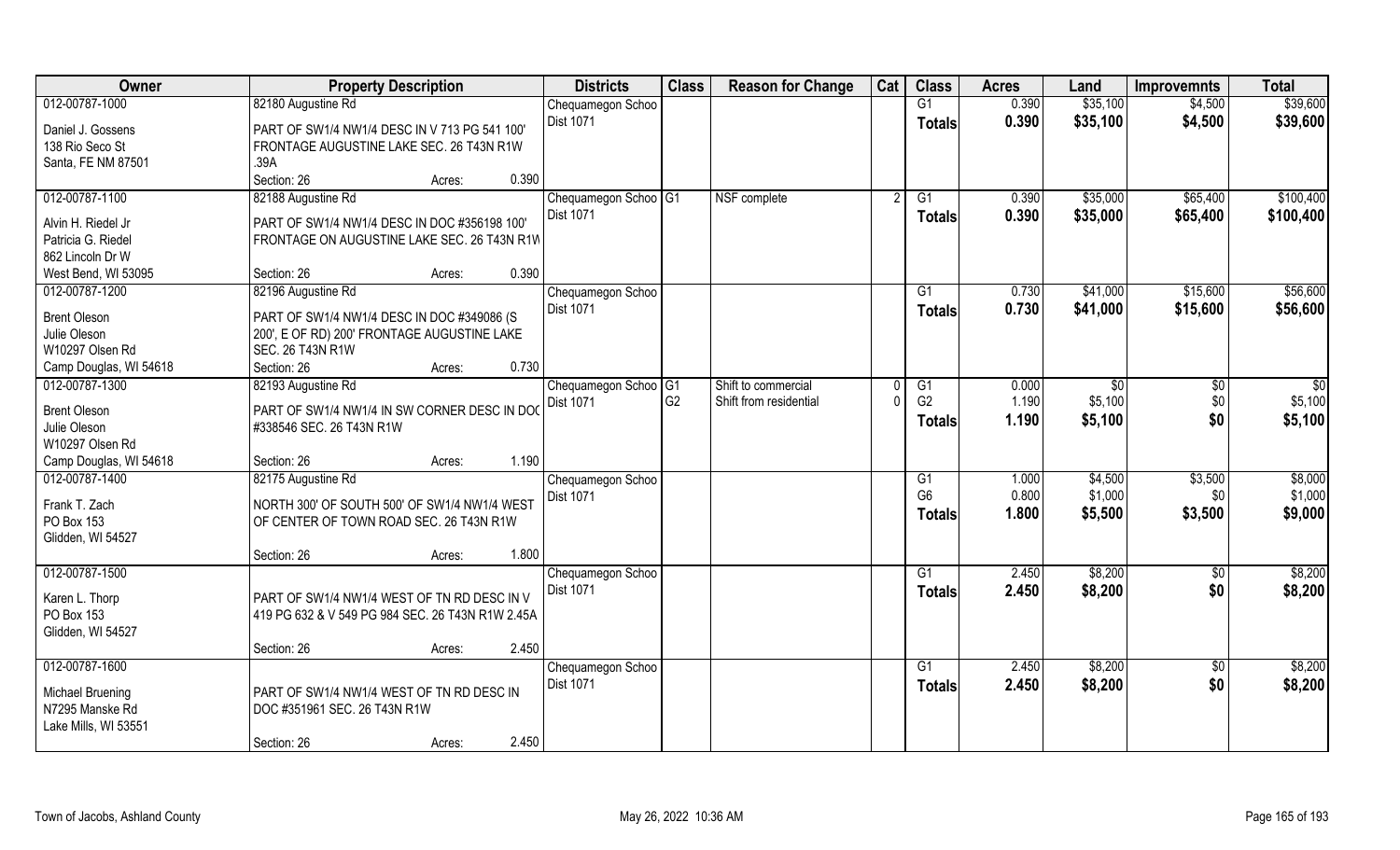| Owner                            | <b>Property Description</b>                      | <b>Districts</b>               | <b>Class</b> | <b>Reason for Change</b> | Cat | <b>Class</b>         | <b>Acres</b>   | Land                | <b>Improvemnts</b> | <b>Total</b>        |
|----------------------------------|--------------------------------------------------|--------------------------------|--------------|--------------------------|-----|----------------------|----------------|---------------------|--------------------|---------------------|
| 012-00788-0000                   |                                                  | Chequamegon Schoo              |              |                          |     | G6                   | 40.000         | \$98,000            | $\sqrt{50}$        | \$98,000            |
| Jane Sell                        | SE1/4 NW1/4 SEC. 26 T43N R1W 40A V 732 PG 966    | Dist 1071                      |              |                          |     | <b>Totals</b>        | 40.000         | \$98,000            | \$0                | \$98,000            |
| George R. Sell                   |                                                  |                                |              |                          |     |                      |                |                     |                    |                     |
| 232 Indian Trl                   |                                                  |                                |              |                          |     |                      |                |                     |                    |                     |
| Chapel Hill, NC 27514            | 40.000<br>Section: 26<br>Acres:                  |                                |              |                          |     |                      |                |                     |                    |                     |
| 012-00789-0100                   | Augustine Rd                                     | Chequamegon Schoo              |              |                          |     | G1                   | 2.000          | \$21,600            | \$0                | \$21,600            |
|                                  |                                                  | <b>Dist 1071</b>               |              |                          |     | G <sub>5</sub>       | 11.180         | \$1,400             | \$0                | \$1,400             |
| William Spromberg                | PART OF THE NE1/4 SW1/4 DESC V 608 PG 838 LESS   |                                |              |                          |     | <b>Totals</b>        | 13.180         | \$23,000            | \$0                | \$23,000            |
| Margaret Spromberg               | V 660 PG 473 SEC. 26 T43N R1W 13.18A             |                                |              |                          |     |                      |                |                     |                    |                     |
| 1290 Briar Rd<br>Niles, MI 49120 | 13.180<br>Section: 26                            |                                |              |                          |     |                      |                |                     |                    |                     |
| 012-00789-0200                   | Acres:<br>82372 Augustine Rd                     |                                |              |                          |     | G1                   | 4.590          | \$7,100             | \$4,600            | \$11,700            |
|                                  |                                                  | Chequamegon Schoo<br>Dist 1071 |              |                          |     |                      |                |                     |                    |                     |
| Vincent J. Barone                | PARCEL IN SW CORNER OF THE NE1/4 SW1/4 DESC      |                                |              |                          |     | <b>Totals</b>        | 4.590          | \$7,100             | \$4,600            | \$11,700            |
| 3045 Mewhorter Rd                | IN V 744 PG 702 WITH EASEMENT SEC. 26 T43N R1W   |                                |              |                          |     |                      |                |                     |                    |                     |
| Eau Claire, WI 54701             | 4.59A                                            |                                |              |                          |     |                      |                |                     |                    |                     |
|                                  | 4.590<br>Section: 26<br>Acres:                   |                                |              |                          |     |                      |                |                     |                    |                     |
| 012-00789-0300                   | 82750 Augustine Rd                               | Chequamegon Schoo              |              |                          |     | G1                   | 6.820          | \$46,500            | \$84,600           | \$131,100           |
| Kevin Hadzima                    | NORTH 225' OF NE1/4 SW1/4 DESC V 538 PG 910 & V  | <b>Dist 1071</b>               |              |                          |     | <b>Totals</b>        | 6.820          | \$46,500            | \$84,600           | \$131,100           |
| 304 Plum St                      | 448 PG 592 LESS V 264 PG 418 & V 538 PG 909 SEC. |                                |              |                          |     |                      |                |                     |                    |                     |
| Lake in the Hills, IL 60156      | 26 T43N R1W 6.82A                                |                                |              |                          |     |                      |                |                     |                    |                     |
|                                  | 6.820<br>Section: 26<br>Acres:                   |                                |              |                          |     |                      |                |                     |                    |                     |
| 012-00789-0400                   |                                                  | Chequamegon Schoo              |              |                          |     | G1                   | 1.000          | \$7,000             | \$0                | \$7,000             |
|                                  |                                                  | Dist 1071                      |              |                          |     | G <sub>5</sub>       | 14.410         | \$1,800             | \$0                | \$1,800             |
| Vincent J. Barone                | S1/2 NE1/4 SW1/4 EXCEPT WEST 500' OF SOUTH 400   |                                |              |                          |     | <b>Totals</b>        | 15.410         | \$8,800             | \$0                | \$8,800             |
| 3045 Mewhorter Rd                | <b>SEC. 26 T43N R1W</b>                          |                                |              |                          |     |                      |                |                     |                    |                     |
| Eau Claire, WI 54701             |                                                  |                                |              |                          |     |                      |                |                     |                    |                     |
|                                  | 15.410<br>Section: 26<br>Acres:                  |                                |              |                          |     |                      |                |                     |                    |                     |
| 012-00790-0100                   | 82202 Augustine Rd                               | Chequamegon Schoo              |              |                          |     | G1<br>G <sub>5</sub> | 2.000<br>8.000 | \$13,600<br>\$1,000 | \$3,500            | \$17,100<br>\$1,000 |
| <b>William Klein</b>             | NW1/4 SW1/4 LESS SE1/4 V 726 PG 387 SEC. 26 T43N | Dist 1071                      |              |                          |     | G <sub>6</sub>       | 20.000         | \$20,000            | \$0<br>\$0         | \$20,000            |
| Lisa Klein                       | <b>R1W30A</b>                                    |                                |              |                          |     |                      | 30.000         | \$34,600            | \$3,500            | \$38,100            |
| 1101 S 7th Ave                   |                                                  |                                |              |                          |     | <b>Totals</b>        |                |                     |                    |                     |
| Wausau, WI 54401                 | 30.000<br>Section: 26<br>Acres:                  |                                |              |                          |     |                      |                |                     |                    |                     |
| 012-00790-0200                   | 82308 Augustine Rd                               | Chequamegon Schoo              |              |                          |     | G1                   | 2.000          | \$7,000             | \$12,200           | \$19,200            |
| William Klein                    | SE1/4 NW1/4 SW1/4 VOL 485 PG 547 SEC. 26 T43N    | <b>Dist 1071</b>               |              |                          |     | G <sub>6</sub>       | 8.000          | \$8,000             | \$0                | \$8,000             |
| Lisa Klein                       | <b>R1W 10A</b>                                   |                                |              |                          |     | <b>Totals</b>        | 10.000         | \$15,000            | \$12,200           | \$27,200            |
| 1101 S 7th Ave                   |                                                  |                                |              |                          |     |                      |                |                     |                    |                     |
| Wausau, WI 54401                 | 10.000<br>Section: 26<br>Acres:                  |                                |              |                          |     |                      |                |                     |                    |                     |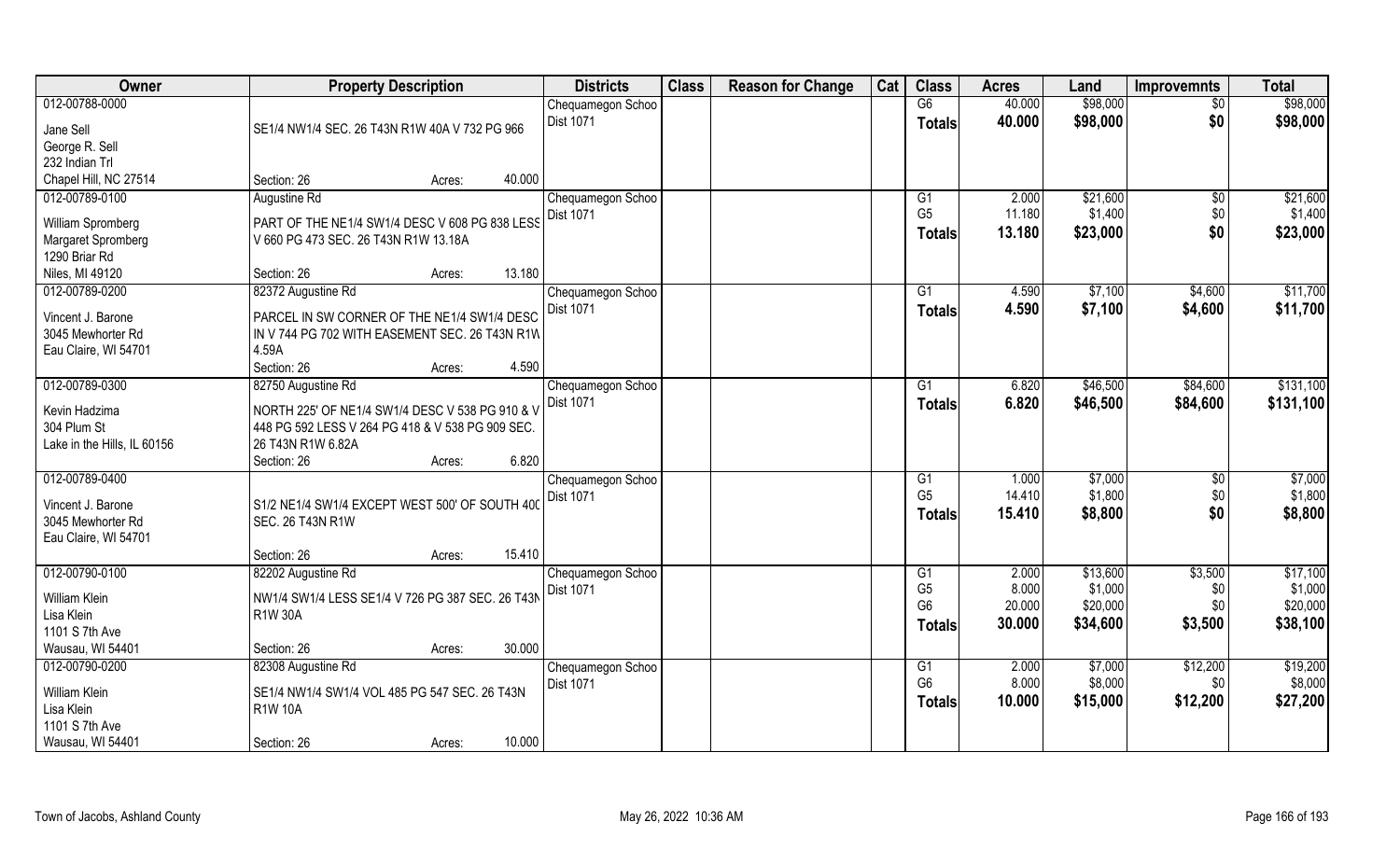| Owner                                                                                                                              | <b>Property Description</b>                                                                                                                                                          |                  | <b>Districts</b>                      | <b>Class</b> | <b>Reason for Change</b> | Cat | <b>Class</b>                                      | <b>Acres</b>                      | Land                                      | <b>Improvemnts</b>                 | <b>Total</b>                               |
|------------------------------------------------------------------------------------------------------------------------------------|--------------------------------------------------------------------------------------------------------------------------------------------------------------------------------------|------------------|---------------------------------------|--------------|--------------------------|-----|---------------------------------------------------|-----------------------------------|-------------------------------------------|------------------------------------|--------------------------------------------|
| 012-00791-0000<br><b>Ashland County Forest</b><br>304 W Michigan St                                                                | SW1/4 SW1/4 SEC. 26 T43N R1W 40A (TAX EXEMPT)                                                                                                                                        |                  | Chequamegon Schoo<br>Dist 1071        |              |                          |     | W <sub>4</sub><br><b>Totals</b>                   | 40.000<br>40.000                  | \$0<br>\$0                                | $\sqrt{$0}$<br>\$0                 | $\sqrt{50}$<br>\$0                         |
| Butternut, WI 54514                                                                                                                | Section: 26                                                                                                                                                                          | 40.000<br>Acres: |                                       |              |                          |     |                                                   |                                   |                                           |                                    |                                            |
| 012-00792-0000<br>State of Wisconsin<br>101 S Webster St<br>Madison, WI 53703                                                      | SE1/4 SW1/4 SEC. 26 T43N R1W 40A (TAX EXEMPT)                                                                                                                                        |                  | Chequamegon Schoo<br><b>Dist 1071</b> |              |                          |     | $\overline{X2}$<br>Totals                         | 40.000<br>40.000                  | \$0<br>\$0                                | \$0<br>\$0                         | $\sqrt{50}$<br>\$0                         |
|                                                                                                                                    | Section: 26                                                                                                                                                                          | 40.000<br>Acres: |                                       |              |                          |     |                                                   |                                   |                                           |                                    |                                            |
| 012-00793-0000<br>William Spromberg<br>Margaret Spromberg<br>1290 Briar Rd                                                         | NE1/4 SE1/4 VOL 449 PG 115 SEC. 26 T43N R1W<br>CLOSED MANAGED FOREST 2020                                                                                                            |                  | Chequamegon Schoo<br>Dist 1071        |              |                          |     | W <sub>6</sub><br><b>Totals</b>                   | 40.000<br>40.000                  | ( \$48,000)<br>\$0                        | $\sqrt[6]{3}$<br>\$0               | \$0<br>\$0                                 |
| Niles, MI 49120                                                                                                                    | Section: 26                                                                                                                                                                          | 40.000<br>Acres: |                                       |              |                          |     |                                                   |                                   |                                           |                                    |                                            |
| 012-00794-0100                                                                                                                     | 82712 Augustine Rd                                                                                                                                                                   |                  | Chequamegon Schoo                     |              |                          |     | G1                                                | 1.000                             | \$6,000                                   | \$34,500                           | \$40,500                                   |
| William Spromberg<br>Margaret Spromberg<br>1290 Briar Rd                                                                           | NW1/4 SE1/4 LESS S1/2 VOL 449 PG 115 SEC. 26<br>T43N R1W 9A CLOSED MANAGED FOREST 2020                                                                                               |                  | <b>Dist 1071</b>                      |              |                          |     | G <sub>5</sub><br>W <sub>6</sub><br><b>Totals</b> | 10.000<br>9.000<br>20.000         | \$1,800<br>(\$11,700)<br>\$7,800          | \$0<br>\$0<br>\$34,500             | \$1,800<br>\$0<br>\$42,300                 |
| Niles, MI 49120                                                                                                                    | Section: 26                                                                                                                                                                          | 20.000<br>Acres: |                                       |              |                          |     |                                                   |                                   |                                           |                                    |                                            |
| 012-00794-0200<br>Daniel W. Spromberg<br>63247 Oak Rd<br>South Bend, IN 46614                                                      | 86628 Augustine Rd<br>SOUTH 150' OF NW1/4 SE1/4 W OF THE TN RD. V 756<br>PG 28 SEC. 26 T43N R1W 1.5A M/L                                                                             |                  | Chequamegon Schoo<br><b>Dist 1071</b> |              |                          |     | $\overline{G1}$<br><b>Totals</b>                  | 1.500<br>1.500                    | \$7,500<br>\$7,500                        | \$2,100<br>\$2,100                 | \$9,600<br>\$9,600                         |
|                                                                                                                                    | Section: 26                                                                                                                                                                          | 1.500<br>Acres:  |                                       |              |                          |     |                                                   |                                   |                                           |                                    |                                            |
| 012-00794-0300<br>Daniel W. Spromberg<br>63247 Oak Rd<br>South Bend, IN 46614                                                      | S1/2 NW1/4 SE1/4 EXCEPT SOUTH 150' WEST OF TN<br>RD V 749 PG 292 SEC. 26 T43N R1W 18.50                                                                                              |                  | Chequamegon Schoo<br>Dist 1071        |              |                          |     | G5<br>G <sub>6</sub><br>Totals                    | 6.500<br>12.000<br>18.500         | \$3,000<br>\$15,300<br>\$18,300           | $\sqrt{$0}$<br>\$0<br>\$0          | \$3,000<br>\$15,300<br>\$18,300            |
|                                                                                                                                    | Section: 26                                                                                                                                                                          | 18.500<br>Acres: |                                       |              |                          |     |                                                   |                                   |                                           |                                    |                                            |
| 012-00795-0100<br>Donald J & Linda A Schoch Irrevocable<br><b>Family Real Estat</b><br>2676 Bluebird Ln<br>Cottage Grove, WI 53527 | 82557 Augustine Rd<br>SW1/4 SE1/4 LESS V 269 PG 393 & V 531 PG 605 &<br>LESS SOUTH 453' LYING EAST OF AUGUSTINE RD<br>SEC. 26 T43N R1W 11.33A V 607 PG 540 & V 608 PG<br>Section: 26 | 11.330<br>Acres: | Chequamegon Schoo<br><b>Dist 1071</b> |              |                          |     | G1<br>G <sub>5</sub><br>G <sub>6</sub><br>Totals  | 1.000<br>5.330<br>5.000<br>11.330 | \$4,500<br>\$2,400<br>\$6,300<br>\$13,200 | \$32,200<br>\$0<br>\$0<br>\$32,200 | \$36,700<br>\$2,400<br>\$6,300<br>\$45,400 |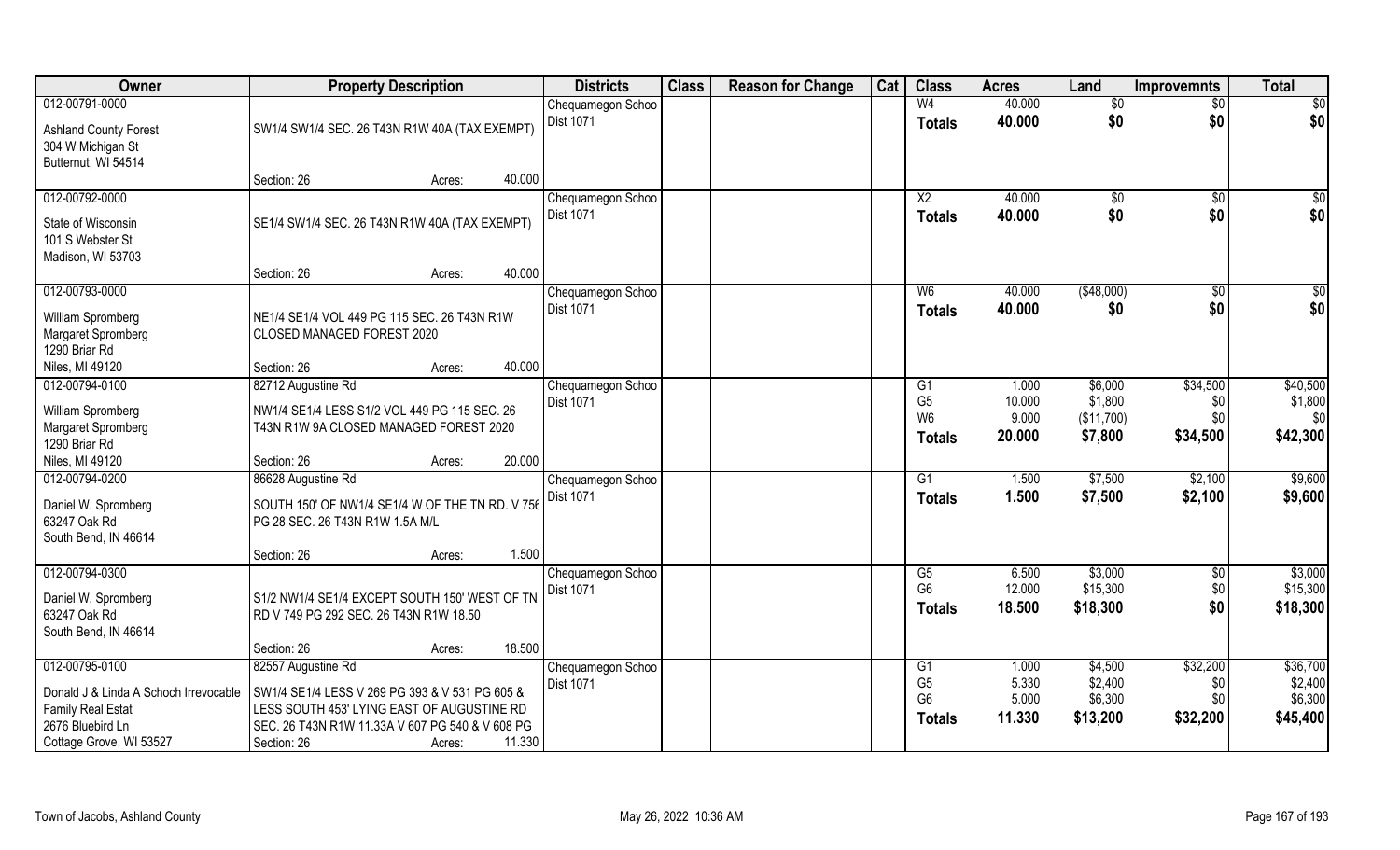| 012-00795-0200<br>G1<br>\$24,400<br>82620 Augustine Rd<br>1.000<br>\$4,500<br>\$19,900<br>Chequamegon Schoo<br>\$600<br>G <sub>5</sub><br>3.000<br>\$600<br>Dist 1071<br>\$0<br>Anita C. Young et al<br>PART OF SW1/4 SE1/4 DESC IN DOC #345436 SEC.<br>G <sub>6</sub><br>3.170<br>\$4,400<br>\$0<br>\$4,400<br>913 Milson Ct<br>26 T43N R1W<br>7.170<br>\$9,500<br>\$19,900<br>\$29,400<br>Totals<br>Lacrosse, WI 54601<br>7.170<br>Section: 26<br>Acres:<br>82617 Augustine Rd<br>\$81,500<br>Chequamegon Schoo<br>G1<br>1.000<br>\$4,500<br>G <sub>5</sub><br>1.420<br>\$700<br>Dist 1071<br>\$0<br>LOT 1 CSM 707 SEC. 26 T43N R1W<br>R Jeffrey Swander<br>G <sub>6</sub><br>2.500<br>\$3,100<br>\$0<br><b>Judy Swander</b><br>4.920<br>\$8,300<br>\$81,500<br>Totals<br>82617 Augustine Rd<br>4.920<br>Glidden, WI 54527<br>Section: 26<br>Acres:<br>012-00795-0302<br>82597 Augustine Rd<br>\$4,500<br>\$13,200<br>Chequamegon Schoo<br>G1<br>1.000<br>G <sub>5</sub><br>2.280<br>\$1,100<br>\$0<br>Dist 1071<br>LOT 2 CSM 707 SEC. 26 T43N R1W<br>Mark Hecht<br>3.280<br>\$5,600<br>\$13,200<br><b>Totals</b><br>Melissa Hecht<br>112 N Cedar St<br>3.280<br>Horicon, WI 53032<br>Section: 26<br>Acres:<br>012-00795-0400<br>82531 Augustine Rd<br>\$4,500<br>\$46,600<br>Chequamegon Schoo<br>G1<br>1.000<br>G <sub>6</sub><br>12.500<br>\$13,800<br><b>Dist 1071</b><br>\$0<br>Jason Bifulk<br>SOUTH 453' OF THE SW1/4 SE1/4 LYING EAST OF<br>13.500<br>\$18,300<br>\$46,600<br>Totals<br><b>Holly Bifulk</b><br>AUGUSTINE RD DESC V 716 PG 715 SEC. 26 T43N<br>82531 Augustine Rd<br>R1W 13.50A M/L<br>13.500<br>Glidden, WI 54527<br>Section: 26<br>Acres:<br>(\$48,000)<br>W6<br>40.000<br>\$0<br>Chequamegon Schoo<br>\$0<br><b>Dist 1071</b><br>40.000<br>\$0<br><b>Totals</b><br>Thomas A. Michalski<br>SE1/4 SE1/4 CLOSED-MANAGED FOREST 2014 SEC.<br>Nola D. Michalski<br>26 T43N R1W 40A<br>W8425 County Rd E<br>40.000<br>Park Falls, WI 54552<br>Section: 26<br>Acres:<br>012-00797-0100<br>\$79,100<br>81925 County Hwy N<br>Chequamegon Schoo<br>G1<br>1.000<br>\$4,500 | Owner          | <b>Property Description</b> | <b>Districts</b> | <b>Class</b> | <b>Reason for Change</b> | Cat | <b>Class</b>   | <b>Acres</b> | Land    | <b>Improvemnts</b> | <b>Total</b> |
|----------------------------------------------------------------------------------------------------------------------------------------------------------------------------------------------------------------------------------------------------------------------------------------------------------------------------------------------------------------------------------------------------------------------------------------------------------------------------------------------------------------------------------------------------------------------------------------------------------------------------------------------------------------------------------------------------------------------------------------------------------------------------------------------------------------------------------------------------------------------------------------------------------------------------------------------------------------------------------------------------------------------------------------------------------------------------------------------------------------------------------------------------------------------------------------------------------------------------------------------------------------------------------------------------------------------------------------------------------------------------------------------------------------------------------------------------------------------------------------------------------------------------------------------------------------------------------------------------------------------------------------------------------------------------------------------------------------------------------------------------------------------------------------------------------------------------------------------------------------------------------------------------------------------------------------------------------------------------------------------------------------------------------------------------------------------------------------------|----------------|-----------------------------|------------------|--------------|--------------------------|-----|----------------|--------------|---------|--------------------|--------------|
|                                                                                                                                                                                                                                                                                                                                                                                                                                                                                                                                                                                                                                                                                                                                                                                                                                                                                                                                                                                                                                                                                                                                                                                                                                                                                                                                                                                                                                                                                                                                                                                                                                                                                                                                                                                                                                                                                                                                                                                                                                                                                              |                |                             |                  |              |                          |     |                |              |         |                    |              |
| \$86,000<br>\$700<br>\$3,100<br>\$89,800<br>\$17,700<br>\$1,100<br>\$18,800<br>\$51,100<br>\$13,800<br>\$64,900<br>$\overline{50}$<br>\$0 <br>\$83,600                                                                                                                                                                                                                                                                                                                                                                                                                                                                                                                                                                                                                                                                                                                                                                                                                                                                                                                                                                                                                                                                                                                                                                                                                                                                                                                                                                                                                                                                                                                                                                                                                                                                                                                                                                                                                                                                                                                                       |                |                             |                  |              |                          |     |                |              |         |                    |              |
|                                                                                                                                                                                                                                                                                                                                                                                                                                                                                                                                                                                                                                                                                                                                                                                                                                                                                                                                                                                                                                                                                                                                                                                                                                                                                                                                                                                                                                                                                                                                                                                                                                                                                                                                                                                                                                                                                                                                                                                                                                                                                              |                |                             |                  |              |                          |     |                |              |         |                    |              |
|                                                                                                                                                                                                                                                                                                                                                                                                                                                                                                                                                                                                                                                                                                                                                                                                                                                                                                                                                                                                                                                                                                                                                                                                                                                                                                                                                                                                                                                                                                                                                                                                                                                                                                                                                                                                                                                                                                                                                                                                                                                                                              |                |                             |                  |              |                          |     |                |              |         |                    |              |
|                                                                                                                                                                                                                                                                                                                                                                                                                                                                                                                                                                                                                                                                                                                                                                                                                                                                                                                                                                                                                                                                                                                                                                                                                                                                                                                                                                                                                                                                                                                                                                                                                                                                                                                                                                                                                                                                                                                                                                                                                                                                                              |                |                             |                  |              |                          |     |                |              |         |                    |              |
|                                                                                                                                                                                                                                                                                                                                                                                                                                                                                                                                                                                                                                                                                                                                                                                                                                                                                                                                                                                                                                                                                                                                                                                                                                                                                                                                                                                                                                                                                                                                                                                                                                                                                                                                                                                                                                                                                                                                                                                                                                                                                              | 012-00795-0301 |                             |                  |              |                          |     |                |              |         |                    |              |
|                                                                                                                                                                                                                                                                                                                                                                                                                                                                                                                                                                                                                                                                                                                                                                                                                                                                                                                                                                                                                                                                                                                                                                                                                                                                                                                                                                                                                                                                                                                                                                                                                                                                                                                                                                                                                                                                                                                                                                                                                                                                                              |                |                             |                  |              |                          |     |                |              |         |                    |              |
|                                                                                                                                                                                                                                                                                                                                                                                                                                                                                                                                                                                                                                                                                                                                                                                                                                                                                                                                                                                                                                                                                                                                                                                                                                                                                                                                                                                                                                                                                                                                                                                                                                                                                                                                                                                                                                                                                                                                                                                                                                                                                              |                |                             |                  |              |                          |     |                |              |         |                    |              |
|                                                                                                                                                                                                                                                                                                                                                                                                                                                                                                                                                                                                                                                                                                                                                                                                                                                                                                                                                                                                                                                                                                                                                                                                                                                                                                                                                                                                                                                                                                                                                                                                                                                                                                                                                                                                                                                                                                                                                                                                                                                                                              |                |                             |                  |              |                          |     |                |              |         |                    |              |
|                                                                                                                                                                                                                                                                                                                                                                                                                                                                                                                                                                                                                                                                                                                                                                                                                                                                                                                                                                                                                                                                                                                                                                                                                                                                                                                                                                                                                                                                                                                                                                                                                                                                                                                                                                                                                                                                                                                                                                                                                                                                                              |                |                             |                  |              |                          |     |                |              |         |                    |              |
|                                                                                                                                                                                                                                                                                                                                                                                                                                                                                                                                                                                                                                                                                                                                                                                                                                                                                                                                                                                                                                                                                                                                                                                                                                                                                                                                                                                                                                                                                                                                                                                                                                                                                                                                                                                                                                                                                                                                                                                                                                                                                              |                |                             |                  |              |                          |     |                |              |         |                    |              |
|                                                                                                                                                                                                                                                                                                                                                                                                                                                                                                                                                                                                                                                                                                                                                                                                                                                                                                                                                                                                                                                                                                                                                                                                                                                                                                                                                                                                                                                                                                                                                                                                                                                                                                                                                                                                                                                                                                                                                                                                                                                                                              |                |                             |                  |              |                          |     |                |              |         |                    |              |
|                                                                                                                                                                                                                                                                                                                                                                                                                                                                                                                                                                                                                                                                                                                                                                                                                                                                                                                                                                                                                                                                                                                                                                                                                                                                                                                                                                                                                                                                                                                                                                                                                                                                                                                                                                                                                                                                                                                                                                                                                                                                                              |                |                             |                  |              |                          |     |                |              |         |                    |              |
|                                                                                                                                                                                                                                                                                                                                                                                                                                                                                                                                                                                                                                                                                                                                                                                                                                                                                                                                                                                                                                                                                                                                                                                                                                                                                                                                                                                                                                                                                                                                                                                                                                                                                                                                                                                                                                                                                                                                                                                                                                                                                              |                |                             |                  |              |                          |     |                |              |         |                    |              |
|                                                                                                                                                                                                                                                                                                                                                                                                                                                                                                                                                                                                                                                                                                                                                                                                                                                                                                                                                                                                                                                                                                                                                                                                                                                                                                                                                                                                                                                                                                                                                                                                                                                                                                                                                                                                                                                                                                                                                                                                                                                                                              |                |                             |                  |              |                          |     |                |              |         |                    |              |
|                                                                                                                                                                                                                                                                                                                                                                                                                                                                                                                                                                                                                                                                                                                                                                                                                                                                                                                                                                                                                                                                                                                                                                                                                                                                                                                                                                                                                                                                                                                                                                                                                                                                                                                                                                                                                                                                                                                                                                                                                                                                                              |                |                             |                  |              |                          |     |                |              |         |                    |              |
|                                                                                                                                                                                                                                                                                                                                                                                                                                                                                                                                                                                                                                                                                                                                                                                                                                                                                                                                                                                                                                                                                                                                                                                                                                                                                                                                                                                                                                                                                                                                                                                                                                                                                                                                                                                                                                                                                                                                                                                                                                                                                              |                |                             |                  |              |                          |     |                |              |         |                    |              |
|                                                                                                                                                                                                                                                                                                                                                                                                                                                                                                                                                                                                                                                                                                                                                                                                                                                                                                                                                                                                                                                                                                                                                                                                                                                                                                                                                                                                                                                                                                                                                                                                                                                                                                                                                                                                                                                                                                                                                                                                                                                                                              |                |                             |                  |              |                          |     |                |              |         |                    |              |
|                                                                                                                                                                                                                                                                                                                                                                                                                                                                                                                                                                                                                                                                                                                                                                                                                                                                                                                                                                                                                                                                                                                                                                                                                                                                                                                                                                                                                                                                                                                                                                                                                                                                                                                                                                                                                                                                                                                                                                                                                                                                                              |                |                             |                  |              |                          |     |                |              |         |                    |              |
|                                                                                                                                                                                                                                                                                                                                                                                                                                                                                                                                                                                                                                                                                                                                                                                                                                                                                                                                                                                                                                                                                                                                                                                                                                                                                                                                                                                                                                                                                                                                                                                                                                                                                                                                                                                                                                                                                                                                                                                                                                                                                              |                |                             |                  |              |                          |     |                |              |         |                    |              |
|                                                                                                                                                                                                                                                                                                                                                                                                                                                                                                                                                                                                                                                                                                                                                                                                                                                                                                                                                                                                                                                                                                                                                                                                                                                                                                                                                                                                                                                                                                                                                                                                                                                                                                                                                                                                                                                                                                                                                                                                                                                                                              |                |                             |                  |              |                          |     |                |              |         |                    |              |
|                                                                                                                                                                                                                                                                                                                                                                                                                                                                                                                                                                                                                                                                                                                                                                                                                                                                                                                                                                                                                                                                                                                                                                                                                                                                                                                                                                                                                                                                                                                                                                                                                                                                                                                                                                                                                                                                                                                                                                                                                                                                                              | 012-00796-0000 |                             |                  |              |                          |     |                |              |         |                    |              |
|                                                                                                                                                                                                                                                                                                                                                                                                                                                                                                                                                                                                                                                                                                                                                                                                                                                                                                                                                                                                                                                                                                                                                                                                                                                                                                                                                                                                                                                                                                                                                                                                                                                                                                                                                                                                                                                                                                                                                                                                                                                                                              |                |                             |                  |              |                          |     |                |              |         |                    |              |
|                                                                                                                                                                                                                                                                                                                                                                                                                                                                                                                                                                                                                                                                                                                                                                                                                                                                                                                                                                                                                                                                                                                                                                                                                                                                                                                                                                                                                                                                                                                                                                                                                                                                                                                                                                                                                                                                                                                                                                                                                                                                                              |                |                             |                  |              |                          |     |                |              |         |                    |              |
|                                                                                                                                                                                                                                                                                                                                                                                                                                                                                                                                                                                                                                                                                                                                                                                                                                                                                                                                                                                                                                                                                                                                                                                                                                                                                                                                                                                                                                                                                                                                                                                                                                                                                                                                                                                                                                                                                                                                                                                                                                                                                              |                |                             |                  |              |                          |     |                |              |         |                    |              |
|                                                                                                                                                                                                                                                                                                                                                                                                                                                                                                                                                                                                                                                                                                                                                                                                                                                                                                                                                                                                                                                                                                                                                                                                                                                                                                                                                                                                                                                                                                                                                                                                                                                                                                                                                                                                                                                                                                                                                                                                                                                                                              |                |                             |                  |              |                          |     |                |              |         |                    |              |
|                                                                                                                                                                                                                                                                                                                                                                                                                                                                                                                                                                                                                                                                                                                                                                                                                                                                                                                                                                                                                                                                                                                                                                                                                                                                                                                                                                                                                                                                                                                                                                                                                                                                                                                                                                                                                                                                                                                                                                                                                                                                                              |                |                             |                  |              |                          |     |                |              |         |                    |              |
|                                                                                                                                                                                                                                                                                                                                                                                                                                                                                                                                                                                                                                                                                                                                                                                                                                                                                                                                                                                                                                                                                                                                                                                                                                                                                                                                                                                                                                                                                                                                                                                                                                                                                                                                                                                                                                                                                                                                                                                                                                                                                              |                |                             |                  |              |                          |     | G <sub>5</sub> | 10.000       | \$2,300 |                    | \$2,300      |
| \$0<br><b>Dist 1071</b><br>Ashley Vaughan<br>NE1/4 NE1/4 LYING SOUTH OF HWY N SEC. 27 T43N<br>G <sub>6</sub><br>\$30,000<br>24.000<br>\$30,000<br>\$0                                                                                                                                                                                                                                                                                                                                                                                                                                                                                                                                                                                                                                                                                                                                                                                                                                                                                                                                                                                                                                                                                                                                                                                                                                                                                                                                                                                                                                                                                                                                                                                                                                                                                                                                                                                                                                                                                                                                        |                |                             |                  |              |                          |     |                |              |         |                    |              |
| Joe Vaughan<br>R1W LAND CONTRACT #356459                                                                                                                                                                                                                                                                                                                                                                                                                                                                                                                                                                                                                                                                                                                                                                                                                                                                                                                                                                                                                                                                                                                                                                                                                                                                                                                                                                                                                                                                                                                                                                                                                                                                                                                                                                                                                                                                                                                                                                                                                                                     |                |                             |                  |              |                          |     |                |              |         |                    |              |
| \$36,800<br>\$79,100<br>\$115,900<br>35.000<br><b>Totals</b><br>421 Sandy Ln                                                                                                                                                                                                                                                                                                                                                                                                                                                                                                                                                                                                                                                                                                                                                                                                                                                                                                                                                                                                                                                                                                                                                                                                                                                                                                                                                                                                                                                                                                                                                                                                                                                                                                                                                                                                                                                                                                                                                                                                                 |                |                             |                  |              |                          |     |                |              |         |                    |              |
| 35.000<br>Hustisford, WI 53034<br>Section: 27<br>Acres:                                                                                                                                                                                                                                                                                                                                                                                                                                                                                                                                                                                                                                                                                                                                                                                                                                                                                                                                                                                                                                                                                                                                                                                                                                                                                                                                                                                                                                                                                                                                                                                                                                                                                                                                                                                                                                                                                                                                                                                                                                      |                |                             |                  |              |                          |     |                |              |         |                    |              |
| 012-00797-0200<br>\$5,900<br>\$5,900<br>G6<br>5.000<br>$\sqrt[6]{}$<br>Chequamegon Schoo                                                                                                                                                                                                                                                                                                                                                                                                                                                                                                                                                                                                                                                                                                                                                                                                                                                                                                                                                                                                                                                                                                                                                                                                                                                                                                                                                                                                                                                                                                                                                                                                                                                                                                                                                                                                                                                                                                                                                                                                     |                |                             |                  |              |                          |     |                |              |         |                    |              |
| <b>Dist 1071</b><br>5.000<br>\$5,900<br>\$0<br>\$5,900<br><b>Totals</b><br>James L. Kolar<br>NE1/4 NE1/4 NORTH OF HWY N SEC. 27 T43N R1W                                                                                                                                                                                                                                                                                                                                                                                                                                                                                                                                                                                                                                                                                                                                                                                                                                                                                                                                                                                                                                                                                                                                                                                                                                                                                                                                                                                                                                                                                                                                                                                                                                                                                                                                                                                                                                                                                                                                                     |                |                             |                  |              |                          |     |                |              |         |                    |              |
| 81928 County Hwy N<br><b>5A M/L</b>                                                                                                                                                                                                                                                                                                                                                                                                                                                                                                                                                                                                                                                                                                                                                                                                                                                                                                                                                                                                                                                                                                                                                                                                                                                                                                                                                                                                                                                                                                                                                                                                                                                                                                                                                                                                                                                                                                                                                                                                                                                          |                |                             |                  |              |                          |     |                |              |         |                    |              |
| Glidden, WI 54527                                                                                                                                                                                                                                                                                                                                                                                                                                                                                                                                                                                                                                                                                                                                                                                                                                                                                                                                                                                                                                                                                                                                                                                                                                                                                                                                                                                                                                                                                                                                                                                                                                                                                                                                                                                                                                                                                                                                                                                                                                                                            |                |                             |                  |              |                          |     |                |              |         |                    |              |
| 5.000<br>Section: 27<br>Acres:                                                                                                                                                                                                                                                                                                                                                                                                                                                                                                                                                                                                                                                                                                                                                                                                                                                                                                                                                                                                                                                                                                                                                                                                                                                                                                                                                                                                                                                                                                                                                                                                                                                                                                                                                                                                                                                                                                                                                                                                                                                               |                |                             |                  |              |                          |     |                |              |         |                    |              |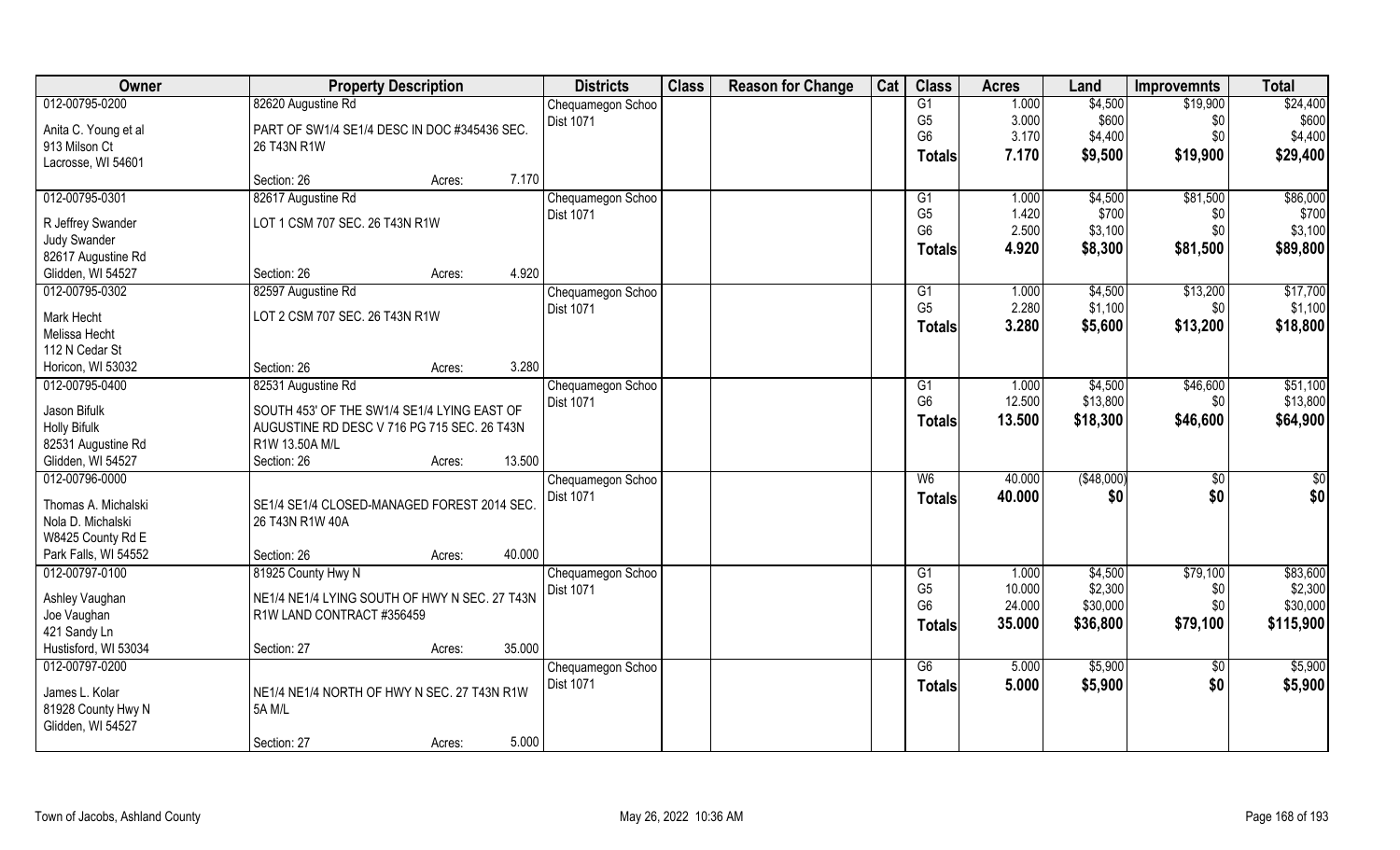| Owner                                    | <b>Property Description</b>                   |        |        | <b>Districts</b>  | <b>Class</b> | <b>Reason for Change</b> | Cat | <b>Class</b>         | <b>Acres</b>    | Land                | <b>Improvemnts</b> | <b>Total</b>         |
|------------------------------------------|-----------------------------------------------|--------|--------|-------------------|--------------|--------------------------|-----|----------------------|-----------------|---------------------|--------------------|----------------------|
| 012-00798-0000                           | 81637 County Hwy N                            |        |        | Chequamegon Schoo |              |                          |     | G1                   | 1.000           | \$4,500             | \$27,500           | \$32,000             |
| Wayne E. Pankratz Sr                     | NW1/4 NE1/4 LESS THAT PART LYING N OF CTY     |        |        | <b>Dist 1071</b>  |              |                          |     | G <sub>6</sub>       | 37.000          | \$40,700            | \$0                | \$40,700             |
| Mary H. Pankratz                         | HWY N SEC. 27 T43N R1W                        |        |        |                   |              |                          |     | <b>Totals</b>        | 38.000          | \$45,200            | \$27,500           | \$72,700             |
| 2731 3rd St S                            |                                               |        |        |                   |              |                          |     |                      |                 |                     |                    |                      |
| Wisconsin Rapids, WI 54494-1005          | Section: 27                                   | Acres: | 38.000 |                   |              |                          |     |                      |                 |                     |                    |                      |
| 012-00799-0000                           |                                               |        |        | Chequamegon Schoo |              |                          |     | G6                   | 39.670          | \$48,500            | $\overline{50}$    | \$48,500             |
|                                          | SW1/4 NE1/4 SEC. 27 T43N R1W                  |        |        | <b>Dist 1071</b>  |              |                          |     | Totals               | 39.670          | \$48,500            | \$0                | \$48,500             |
| Wayne E. Pankratz Sr<br>Mary H. Pankratz |                                               |        |        |                   |              |                          |     |                      |                 |                     |                    |                      |
| 2731 3rd St S                            |                                               |        |        |                   |              |                          |     |                      |                 |                     |                    |                      |
| Wisconsin Rapids, WI 54494-1005          | Section: 27                                   | Acres: | 39.670 |                   |              |                          |     |                      |                 |                     |                    |                      |
| 012-00800-0000                           |                                               |        |        | Chequamegon Schoo |              |                          |     | G6                   | 40.000          | \$48,000            | \$0                | \$48,000             |
|                                          |                                               |        |        | Dist 1071         |              |                          |     | <b>Totals</b>        | 40.000          | \$48,000            | \$0                | \$48,000             |
| <b>Brent Oleson</b>                      | SE1/4 NE1/4 SEC. 27 T43N R1W                  |        |        |                   |              |                          |     |                      |                 |                     |                    |                      |
| Julie Oleson                             |                                               |        |        |                   |              |                          |     |                      |                 |                     |                    |                      |
| W10297 Olsen Rd                          |                                               |        |        |                   |              |                          |     |                      |                 |                     |                    |                      |
| Camp Douglas, WI 54618                   | Section: 27                                   | Acres: | 40.000 |                   |              |                          |     |                      |                 |                     |                    |                      |
| 012-00801-0000                           | 81451 County Hwy N                            |        |        | Chequamegon Schoo |              |                          |     | G1<br>G <sub>6</sub> | 1.000<br>39.000 | \$4,500<br>\$48,800 | \$23,400           | \$27,900<br>\$48,800 |
| Sarah Hesseling                          | NE1/4 NW1/4 SEC. 27 T43N R1W 40A V 699 PG 395 |        |        | Dist 1071         |              |                          |     |                      |                 |                     | \$0                |                      |
| Cory Hesseling                           |                                               |        |        |                   |              |                          |     | <b>Totals</b>        | 40.000          | \$53,300            | \$23,400           | \$76,700             |
| 11043 N Arthurs Dr                       |                                               |        |        |                   |              |                          |     |                      |                 |                     |                    |                      |
| Edgerton, WI 53534                       | Section: 27                                   | Acres: | 40.000 |                   |              |                          |     |                      |                 |                     |                    |                      |
| 012-00802-0100                           | 81097 County Hwy N                            |        |        | Chequamegon Schoo |              |                          |     | G <sub>1</sub>       | 1.000           | \$4,500             | \$41,000           | \$45,500             |
| Kenneth R. Langdok                       | NW1/4 NW1/4 LESS WEST 10A EASEMENT            |        |        | <b>Dist 1071</b>  |              |                          |     | G <sub>5</sub>       | 9.000           | \$2,100             | \$0                | \$2,100              |
| 81097 County Hwy N                       | RESERVED V 714 PG 182 SEC. 27 T43N R1W 30A    |        |        |                   |              |                          |     | G <sub>6</sub>       | 20.000          | \$22,000            | \$0                | \$22,000             |
| Glidden, WI 54527                        |                                               |        |        |                   |              |                          |     | <b>Totals</b>        | 30.000          | \$28,600            | \$41,000           | \$69,600             |
|                                          | Section: 27                                   | Acres: | 30.000 |                   |              |                          |     |                      |                 |                     |                    |                      |
| 012-00802-0200                           |                                               |        |        | Chequamegon Schoo |              |                          |     | G6                   | 1.200           | \$1,400             | \$0                | \$1,400              |
| Randy Gossens                            | WEST 10A NW1/4 NW1/4 WITH EASEMENT V 608 PG   |        |        | Dist 1071         |              |                          |     | W <sub>6</sub>       | 8.800           | (\$10,600)          | \$0                | \$0                  |
| Vicki M. Gossens                         | 473 SEC. 27 T43N R1W 10A CLOSED MANAGED       |        |        |                   |              |                          |     | <b>Totals</b>        | 10.000          | \$1,400             | \$0                | \$1,400              |
| 12 Kitty Ct                              | FOREST 8.80A IN 2013                          |        |        |                   |              |                          |     |                      |                 |                     |                    |                      |
| Kimberly, WI 54136                       | Section: 27                                   | Acres: | 10.000 |                   |              |                          |     |                      |                 |                     |                    |                      |
| 012-00803-0000                           |                                               |        |        | Chequamegon Schoo |              |                          |     | W <sub>6</sub>       | 40.000          | (\$48,000)          | $\sqrt{$0}$        | $\overline{50}$      |
|                                          |                                               |        |        | Dist 1071         |              |                          |     | <b>Totals</b>        | 40.000          | \$0                 | \$0                | \$0                  |
| Randy Gossens                            | SW1/4 NW1/4 V 608 PG 473 SEC. 27 T43N R1W 40A |        |        |                   |              |                          |     |                      |                 |                     |                    |                      |
| Vicki M. Gossens                         | CLOSED MANAGED FOREST 2013                    |        |        |                   |              |                          |     |                      |                 |                     |                    |                      |
| 12 Kitty Ct                              |                                               |        |        |                   |              |                          |     |                      |                 |                     |                    |                      |
| Kimberly, WI 54136                       | Section: 27                                   | Acres: | 40.000 |                   |              |                          |     |                      |                 |                     |                    |                      |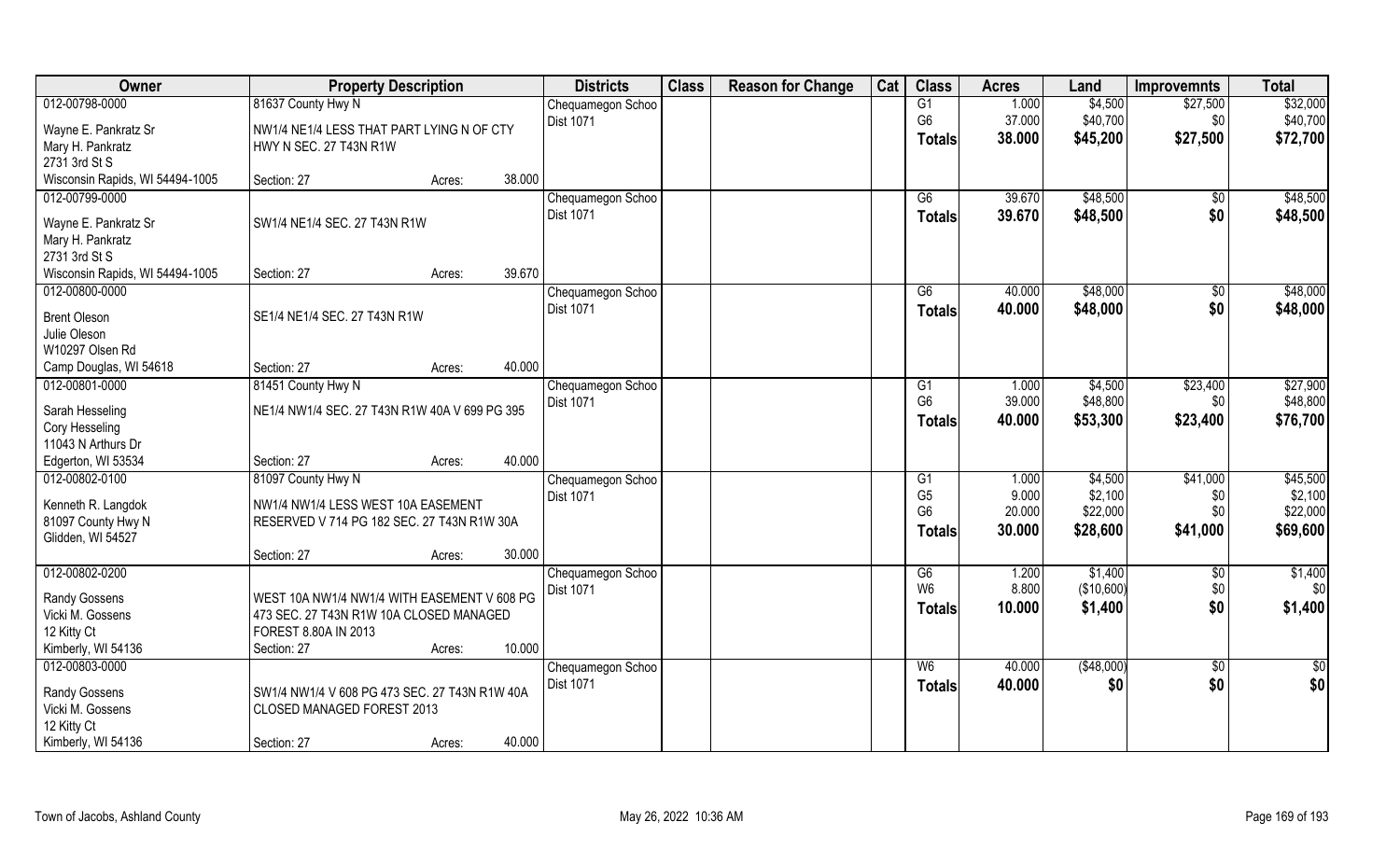| Owner                            | <b>Property Description</b>                   |                  | <b>Districts</b>  | <b>Class</b> | <b>Reason for Change</b> | Cat | <b>Class</b>    | <b>Acres</b> | Land        | <b>Improvemnts</b> | <b>Total</b>    |
|----------------------------------|-----------------------------------------------|------------------|-------------------|--------------|--------------------------|-----|-----------------|--------------|-------------|--------------------|-----------------|
| 012-00804-0000                   |                                               |                  | Chequamegon Schoo |              |                          |     | G5              | 15.000       | \$2,700     | $\overline{50}$    | \$2,700         |
| Sarah Hesseling                  | SE1/4 NW1/4 SEC. 27 T43N R1W 40A V 699 PG 395 |                  | <b>Dist 1071</b>  |              |                          |     | G <sub>6</sub>  | 25.000       | \$32,500    | \$0                | \$32,500        |
| Cory Hesseling                   |                                               |                  |                   |              |                          |     | <b>Totals</b>   | 40.000       | \$35,200    | \$0                | \$35,200        |
| 11043 N Arthurs Dr               |                                               |                  |                   |              |                          |     |                 |              |             |                    |                 |
| Edgerton, WI 53534               | Section: 27                                   | 40.000<br>Acres: |                   |              |                          |     |                 |              |             |                    |                 |
| 012-00805-0000                   |                                               |                  | Chequamegon Schoo |              |                          |     | G5              | 30.000       | \$6,800     | $\sqrt{6}$         | \$6,800         |
| Michael W. Maier et al           | NE1/4 SW1/4 SEC. 27 T43N R1W                  |                  | Dist 1071         |              |                          |     | G <sub>6</sub>  | 10.000       | \$12,000    | \$0                | \$12,000        |
| 80399 County Rd N                |                                               |                  |                   |              |                          |     | <b>Totals</b>   | 40.000       | \$18,800    | \$0                | \$18,800        |
| Glidden, WI 54527                |                                               |                  |                   |              |                          |     |                 |              |             |                    |                 |
|                                  | Section: 27                                   | 40.000<br>Acres: |                   |              |                          |     |                 |              |             |                    |                 |
| 012-00806-0000                   |                                               |                  | Chequamegon Schoo |              |                          |     | W <sub>6</sub>  | 40.000       | ( \$48,000) | $\sqrt{6}$         | \$0             |
| <b>Randy Gossens</b>             | NW1/4 SW1/4 V 699 PG 365 SEC. 27 T43N R1W 40A |                  | Dist 1071         |              |                          |     | <b>Totals</b>   | 40.000       | \$0         | \$0                | \$0             |
| Vicki M. Gossens                 | CLOSED MANAGED FOREST 2013                    |                  |                   |              |                          |     |                 |              |             |                    |                 |
| 12 Kitty Ct                      |                                               |                  |                   |              |                          |     |                 |              |             |                    |                 |
| Kimberly, WI 54136               | Section: 27                                   | 40.000<br>Acres: |                   |              |                          |     |                 |              |             |                    |                 |
| 012-00807-0000                   |                                               |                  | Chequamegon Schoo |              |                          |     | W7              | 40.000       | (\$48,000)  | \$0                | \$0             |
| Heartwood Forestland Fund VII LP | SW1/4 SW1/4 V 715 PG 718 SEC. 27 T43N R1W 40A |                  | Dist 1071         |              |                          |     | <b>Totals</b>   | 40.000       | \$0         | \$0                | \$0             |
| c/o The Forestland Group, LLC    | OPEN MANAGED FOREST 1999                      |                  |                   |              |                          |     |                 |              |             |                    |                 |
| 19045 Stone Mountain Rd          |                                               |                  |                   |              |                          |     |                 |              |             |                    |                 |
| Abingdon, VA 24210               | Section: 27                                   | 40.000<br>Acres: |                   |              |                          |     |                 |              |             |                    |                 |
| 012-00808-0000                   |                                               |                  | Chequamegon Schoo |              |                          |     | $\overline{W}$  | 40.000       | (\$48,000)  | $\overline{60}$    | \$0             |
| Heartwood Forestland Fund VII LP | SE1/4 SW1/4 V 715 PG 718 SEC. 27 T43N R1W 40A |                  | Dist 1071         |              |                          |     | <b>Totals</b>   | 40.000       | \$0         | \$0                | \$0             |
| c/o The Forestland Group, LLC    | OPEN MANAGED FOREST 1999                      |                  |                   |              |                          |     |                 |              |             |                    |                 |
| 19045 Stone Mountain Rd          |                                               |                  |                   |              |                          |     |                 |              |             |                    |                 |
| Abingdon, VA 24210               | Section: 27                                   | 40.000<br>Acres: |                   |              |                          |     |                 |              |             |                    |                 |
| 012-00809-0000                   |                                               |                  | Chequamegon Schoo |              |                          |     | $\overline{X2}$ | 40.000       | \$0         | \$0                | \$0             |
| State of Wisconsin               | NE1/4 SE1/4 SEC. 27 T43N R1W 40A (TAX EXEMPT) |                  | Dist 1071         |              |                          |     | <b>Totals</b>   | 40.000       | \$0         | \$0                | \$0             |
| 101 S Webster St                 |                                               |                  |                   |              |                          |     |                 |              |             |                    |                 |
| Madison, WI 53703                |                                               |                  |                   |              |                          |     |                 |              |             |                    |                 |
|                                  | Section: 27                                   | 40.000<br>Acres: |                   |              |                          |     |                 |              |             |                    |                 |
| 012-00810-0000                   | County Hwy N                                  |                  | Chequamegon Schoo |              |                          |     | $W_5$           | 40.000       | (\$40,000)  | $\sqrt{$0}$        | $\overline{50}$ |
| Heinlein Logging, LLC            | NW1/4 SE1/4 SEC. 27 T43N R1W OPEN MANAGED     |                  | <b>Dist 1071</b>  |              |                          |     | <b>Totals</b>   | 40.000       | \$0         | \$0                | \$0             |
| 76760 Thorp Rd                   | FOREST 2020                                   |                  |                   |              |                          |     |                 |              |             |                    |                 |
| Glidden, WI 54527                |                                               |                  |                   |              |                          |     |                 |              |             |                    |                 |
|                                  | Section: 27                                   | 40.000<br>Acres: |                   |              |                          |     |                 |              |             |                    |                 |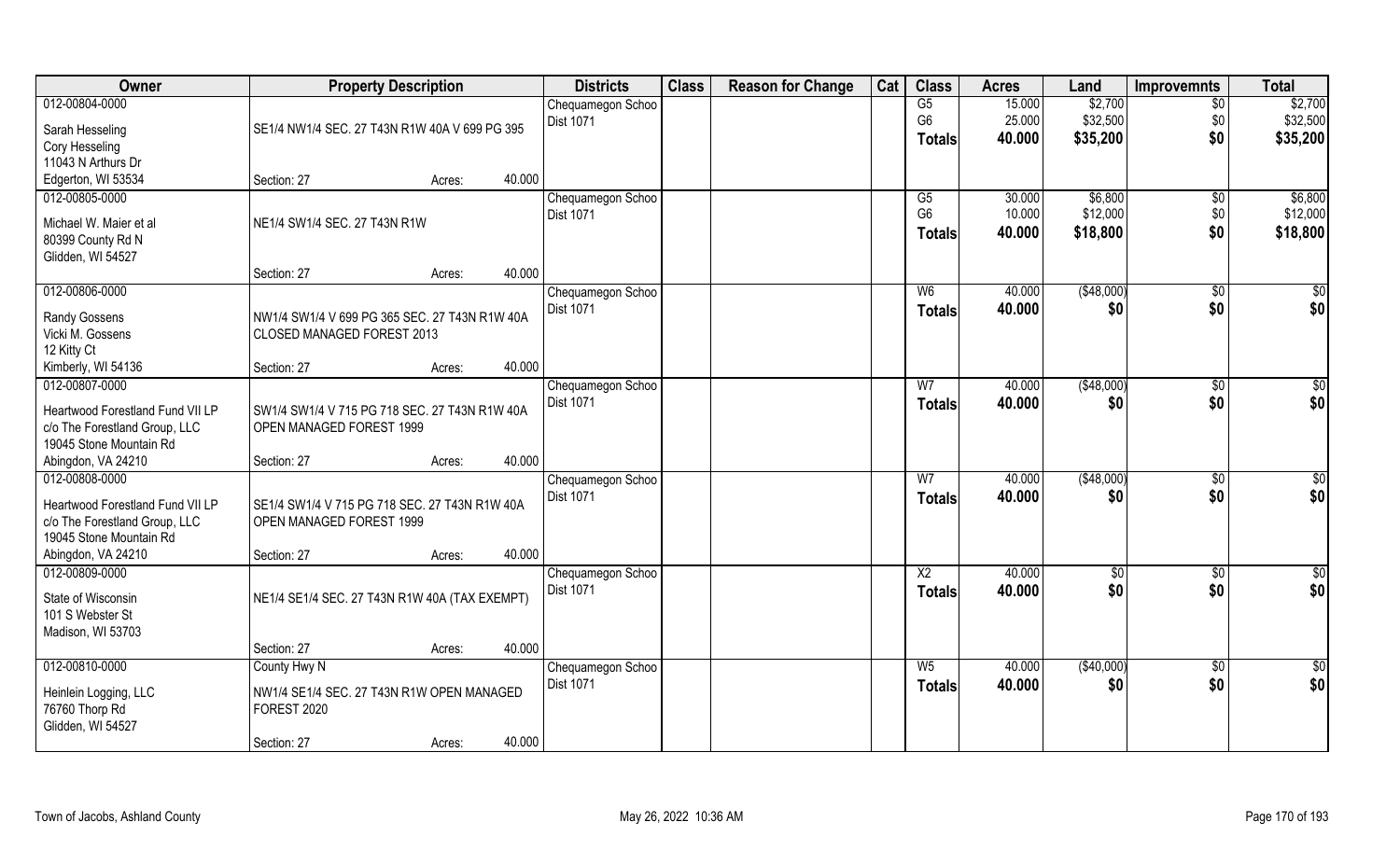| Owner                            | <b>Property Description</b>                   |        |        | <b>Districts</b>                  | <b>Class</b> | <b>Reason for Change</b> | Cat  | <b>Class</b>    | <b>Acres</b> | Land        | <b>Improvemnts</b> | <b>Total</b>    |
|----------------------------------|-----------------------------------------------|--------|--------|-----------------------------------|--------------|--------------------------|------|-----------------|--------------|-------------|--------------------|-----------------|
| 012-00811-0000                   |                                               |        |        | Chequamegon Schoo                 |              |                          |      | W <sub>5</sub>  | 40.000       | (\$40,000)  | $\sqrt{$0}$        | $\overline{50}$ |
| Heinlein Logging, LLC            | SW1/4 SE1/4 SEC. 27 T43N R1W OPEN MANAGED     |        |        | <b>Dist 1071</b>                  |              |                          |      | <b>Totals</b>   | 40.000       | \$0         | \$0                | \$0             |
| 76760 Thorp Rd                   | FOREST 2020                                   |        |        |                                   |              |                          |      |                 |              |             |                    |                 |
| Glidden, WI 54527                |                                               |        |        |                                   |              |                          |      |                 |              |             |                    |                 |
|                                  | Section: 27                                   | Acres: | 40.000 |                                   |              |                          |      |                 |              |             |                    |                 |
| 012-00812-0000                   |                                               |        |        | Chequamegon Schoo                 |              |                          |      | W <sub>7</sub>  | 40.000       | ( \$48,000) | $\overline{60}$    | \$0             |
| Heartwood Forestland Fund VII LP | SE1/4 SE1/4 V 715 PG 718 SEC. 27 T43N R1W 40A |        |        | <b>Dist 1071</b>                  |              |                          |      | Totals          | 40.000       | \$0         | \$0                | \$0             |
| c/o The Forestland Group, LLC    | OPEN MANAGED FOREST 1999                      |        |        |                                   |              |                          |      |                 |              |             |                    |                 |
| 19045 Stone Mountain Rd          |                                               |        |        |                                   |              |                          |      |                 |              |             |                    |                 |
| Abingdon, VA 24210               | Section: 27                                   | Acres: | 40.000 |                                   |              |                          |      |                 |              |             |                    |                 |
| 012-00813-0000                   |                                               |        |        | Chequamegon Schoo                 |              |                          |      | W <sub>7</sub>  | 40.000       | ( \$48,000) | \$0                | \$0             |
| Heartwood Forestland Fund VII LP | NE1/4 NE1/4 V 715 PG 718 SEC. 28 T43N R1W 40A |        |        | <b>Dist 1071</b>                  |              |                          |      | <b>Totals</b>   | 40.000       | \$0         | \$0                | \$0             |
| c/o The Forestland Group, LLC    | OPEN MANAGED FOREST 1999                      |        |        |                                   |              |                          |      |                 |              |             |                    |                 |
| 19045 Stone Mountain Rd          |                                               |        |        |                                   |              |                          |      |                 |              |             |                    |                 |
| Abingdon, VA 24210               | Section: 28                                   | Acres: | 40.000 |                                   |              |                          |      |                 |              |             |                    |                 |
| 012-00814-0000                   | 80767 County Hwy N                            |        |        | Chequamegon Schoo <sup>1</sup> G4 |              | Ag use land              | -5   | G1              | 1.000        | \$4,500     | \$55,100           | \$59,600        |
| Theresa Jorgensen et al          | NW1/4 NE1/4 V 595 PG 659 SEC. 28 T43N R1W 40A |        |        | <b>Dist 1071</b>                  |              |                          |      | G4              | 39.000       | \$6,700     | \$0                | \$6,700         |
| 80767 County Hwy N               |                                               |        |        |                                   |              |                          |      | <b>Totals</b>   | 40.000       | \$11,200    | \$55,100           | \$66,300        |
| Glidden, WI 54527                |                                               |        |        |                                   |              |                          |      |                 |              |             |                    |                 |
|                                  | Section: 28                                   | Acres: | 40.000 |                                   |              |                          |      |                 |              |             |                    |                 |
| 012-00815-0000                   |                                               |        |        | Chequamegon Schoo                 |              |                          |      | $\overline{G6}$ | 40.000       | \$48,000    | $\sqrt[6]{30}$     | \$48,000        |
| Glenn Jorgensen et al            | SW1/4 NE1/4 V 595 PG 659 SEC. 28 T43N R1W 40A |        |        | Dist 1071                         |              |                          |      | <b>Totals</b>   | 40.000       | \$48,000    | \$0                | \$48,000        |
| 80767 County Hwy N               |                                               |        |        |                                   |              |                          |      |                 |              |             |                    |                 |
| Glidden, WI 54527                |                                               |        |        |                                   |              |                          |      |                 |              |             |                    |                 |
|                                  | Section: 28                                   | Acres: | 40.000 |                                   |              |                          |      |                 |              |             |                    |                 |
| 012-00816-0000                   |                                               |        |        | Chequamegon Schoo                 |              |                          |      | W <sub>7</sub>  | 40.000       | ( \$48,000) | \$0                | \$0             |
| Heartwood Forestland Fund VII LP | SE1/4 NE1/4 V 715 PG 718 SEC. 28 T43N R1W 40A |        |        | <b>Dist 1071</b>                  |              |                          |      | <b>Totals</b>   | 40.000       | \$0         | \$0                | \$0             |
| c/o The Forestland Group, LLC    | OPEN MANAGED FOREST 1999                      |        |        |                                   |              |                          |      |                 |              |             |                    |                 |
| 19045 Stone Mountain Rd          |                                               |        |        |                                   |              |                          |      |                 |              |             |                    |                 |
| Abingdon, VA 24210               | Section: 28                                   | Acres: | 40.000 |                                   |              |                          |      |                 |              |             |                    |                 |
| 012-00817-0000                   |                                               |        |        | Chequamegon Schoo G4              |              | Ag use land              | $-5$ | G4              | 15.000       | \$2,000     | $\sqrt[6]{}$       | \$2,000         |
| Glenn Jorgensen et al            | NE1/4 NW1/4 V 595 PG 659 SEC. 28 T43N R1W 40A |        |        | <b>Dist 1071</b>                  |              |                          |      | G5M             | 25.000       | \$13,800    | \$0                | \$13,800        |
| 80767 County Hwy N               |                                               |        |        |                                   |              |                          |      | Totals          | 40.000       | \$15,800    | \$0                | \$15,800        |
| Glidden, WI 54527                |                                               |        |        |                                   |              |                          |      |                 |              |             |                    |                 |
|                                  | Section: 28                                   | Acres: | 40.000 |                                   |              |                          |      |                 |              |             |                    |                 |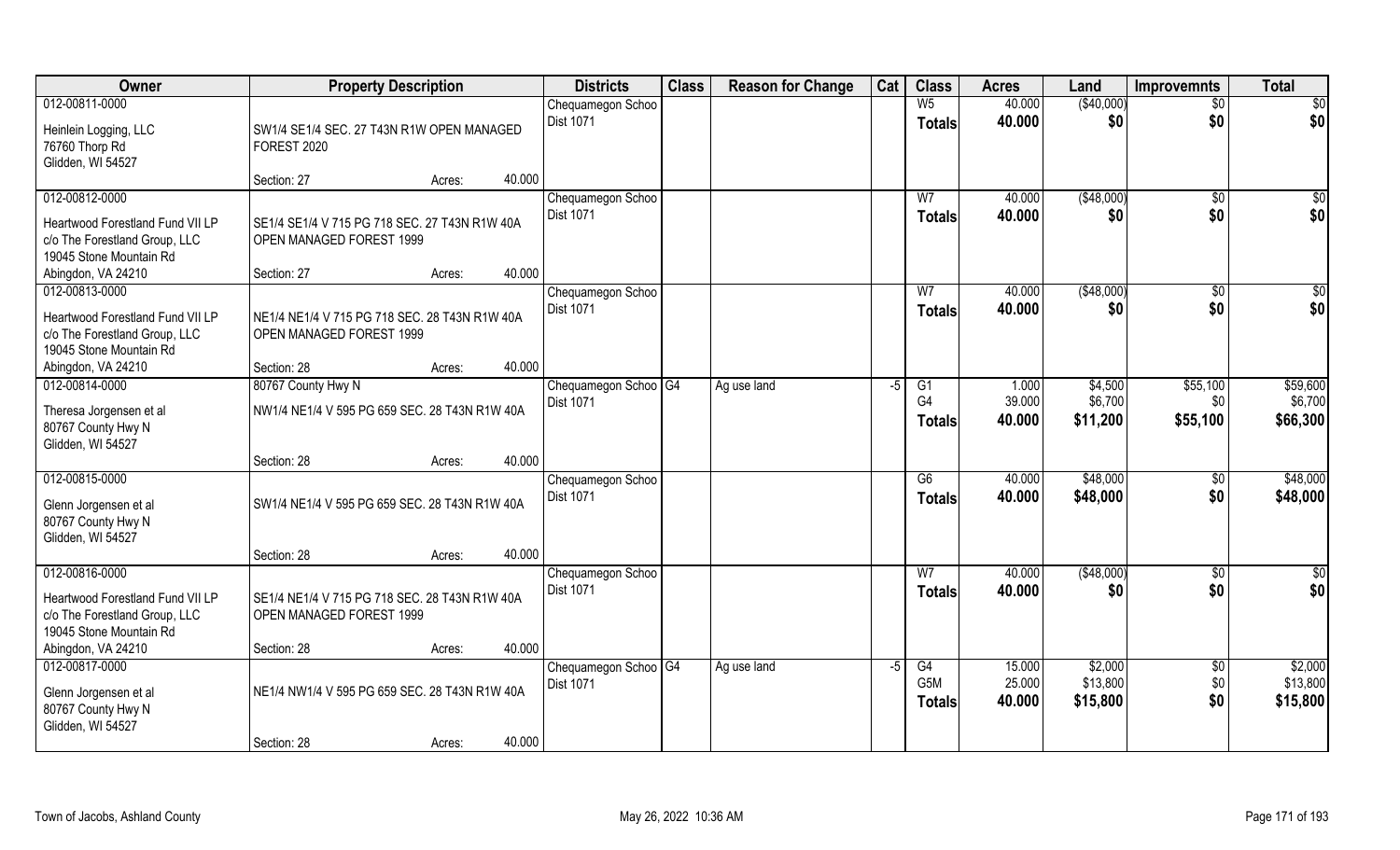| Owner                               | <b>Property Description</b>                    | <b>Districts</b>                | <b>Class</b> | <b>Reason for Change</b> | Cat  | <b>Class</b>                     | <b>Acres</b> | Land     | <b>Improvemnts</b> | <b>Total</b> |
|-------------------------------------|------------------------------------------------|---------------------------------|--------------|--------------------------|------|----------------------------------|--------------|----------|--------------------|--------------|
| 012-00818-0100                      | Cty Hwy N                                      | Chequamegon Schoo               |              |                          |      | G5                               | 10.000       | \$1,800  | \$0                | \$1,800      |
| Glenn Jorgensen et al               | E1/2 NW1/4 NW1/4 V 595 PG 659 SEC. 28 T43N R1W | Dist 1071                       |              |                          |      | G <sub>6</sub>                   | 10.000       | \$11,000 | \$0                | \$11,000     |
| 80767 County Hwy N                  | 20A                                            |                                 |              |                          |      | <b>Totals</b>                    | 20.000       | \$12,800 | \$0                | \$12,800     |
| Glidden, WI 54527                   |                                                |                                 |              |                          |      |                                  |              |          |                    |              |
|                                     | 20.000<br>Section: 28<br>Acres:                |                                 |              |                          |      |                                  |              |          |                    |              |
| 012-00818-0200                      |                                                | Chequamegon Schoo               |              |                          |      | G6                               | 15.000       | \$21,000 | $\sqrt{$0}$        | \$21,000     |
| Michael W. Maier                    | W1/2 NW1/4 NW1/4 LESS THAT DESC IN DOC         | <b>Dist 1071</b>                |              |                          |      | Totals                           | 15.000       | \$21,000 | \$0                | \$21,000     |
| Jiliene M. Maier                    | #351443 SEC. 28 T43N R1W                       |                                 |              |                          |      |                                  |              |          |                    |              |
| 80399 County Hwy N                  |                                                |                                 |              |                          |      |                                  |              |          |                    |              |
| Glidden, WI 54527                   | 15.000<br>Section: 28<br>Acres:                |                                 |              |                          |      |                                  |              |          |                    |              |
| 012-00818-0300                      | 80399 County Hwy N                             | Chequamegon Schoo <sup>G1</sup> |              | Lean to                  | 2    | G1                               | 1.000        | \$4,500  | \$113,100          | \$117,600    |
|                                     |                                                | <b>Dist 1071</b>                |              |                          |      | G <sub>6</sub>                   | 4.000        | \$5,600  | \$0                | \$5,600      |
| Michael W. Maier                    | SOUTH 468' OF NORTH 1104' OF WEST 468' OF      |                                 |              |                          |      | <b>Totals</b>                    | 5.000        | \$10,100 | \$113,100          | \$123,200    |
| Jiliene M. Maier                    | NW1/4 NW1/4 SEC. 28 T43N R1W                   |                                 |              |                          |      |                                  |              |          |                    |              |
| 80399 County Hwy N                  | 5.000<br>Section: 28                           |                                 |              |                          |      |                                  |              |          |                    |              |
| Glidden, WI 54527<br>012-00819-0100 | Acres:<br>79999 County Hwy N                   |                                 |              |                          |      |                                  | 1.000        | \$4,500  | \$22,600           | \$27,100     |
|                                     |                                                | Chequamegon Schoo<br>Dist 1071  |              |                          |      | G <sub>1</sub><br>G <sub>5</sub> | 5.000        | \$900    | \$0                | \$900        |
| Mark Pynenberg                      | E1/2 SW1/4 NW1/4 WITH EASEMENT V 553 PG 399    |                                 |              |                          |      | G <sub>6</sub>                   | 15.160       | \$19,000 | \$0                | \$19,000     |
| <b>Becky Pynenberg</b>              | SEC. 28 T43N R1W 21.16AS                       |                                 |              |                          |      | <b>Totals</b>                    | 21.160       | \$24,400 | \$22,600           | \$47,000     |
| W3609 Center Valley Rd              |                                                |                                 |              |                          |      |                                  |              |          |                    |              |
| Appleton, WI 54913                  | 21.160<br>Section: 28<br>Acres:                |                                 |              |                          |      |                                  |              |          |                    |              |
| 012-00819-0200                      |                                                | Chequamegon Schoo               |              |                          |      | G6                               | 19.000       | \$20,900 | \$0                | \$20,900     |
| Michael W. Maier                    | W1/2 SW1/4 NW1/4 LESS THAT DESC IN DOC         | <b>Dist 1071</b>                |              |                          |      | <b>Totals</b>                    | 19,000       | \$20,900 | \$0                | \$20,900     |
| Jiliene M. Maier                    | #351443 SEC. 28 T43N R1W                       |                                 |              |                          |      |                                  |              |          |                    |              |
| 80399 County Hwy N                  |                                                |                                 |              |                          |      |                                  |              |          |                    |              |
| Glidden, WI 54527                   | 19.000<br>Section: 28<br>Acres:                |                                 |              |                          |      |                                  |              |          |                    |              |
| 012-00819-0300                      | 80243 County Hwy N                             | Chequamegon Schoo               |              |                          |      | G1                               | 1.000        | \$4,500  | \$2,500            | \$7,000      |
| Duane Warrenburg                    | PART OF SW1/4 NW1/4 DESC IN V 543 PG 751 SEC.  | Dist 1071                       |              |                          |      | <b>Totals</b>                    | 1.000        | \$4,500  | \$2,500            | \$7,000      |
| 506 E Geneva St                     | 28 T43N R1W 1A                                 |                                 |              |                          |      |                                  |              |          |                    |              |
| Delevan, WI 53115                   |                                                |                                 |              |                          |      |                                  |              |          |                    |              |
|                                     | 1.000<br>Section: 28<br>Acres:                 |                                 |              |                          |      |                                  |              |          |                    |              |
| 012-00820-0000                      |                                                | Chequamegon Schoo G4            |              | Ag use land              | $-5$ | G4                               | 15.000       | \$2,600  | $\sqrt{$0}$        | \$2,600      |
| Glenn Jorgensen et al               | SE1/4 NW1/4 V 595 PG 659 SEC. 28 T43N R1W 40A  | <b>Dist 1071</b>                |              |                          |      | G5M                              | 25.000       | \$15,000 | \$0                | \$15,000     |
| 80767 County Hwy N                  | EASEMENT V 553 PG 399 & 400                    |                                 |              |                          |      | <b>Totals</b>                    | 40.000       | \$17,600 | \$0                | \$17,600     |
| Glidden, WI 54527                   |                                                |                                 |              |                          |      |                                  |              |          |                    |              |
|                                     | 40.000<br>Section: 28<br>Acres:                |                                 |              |                          |      |                                  |              |          |                    |              |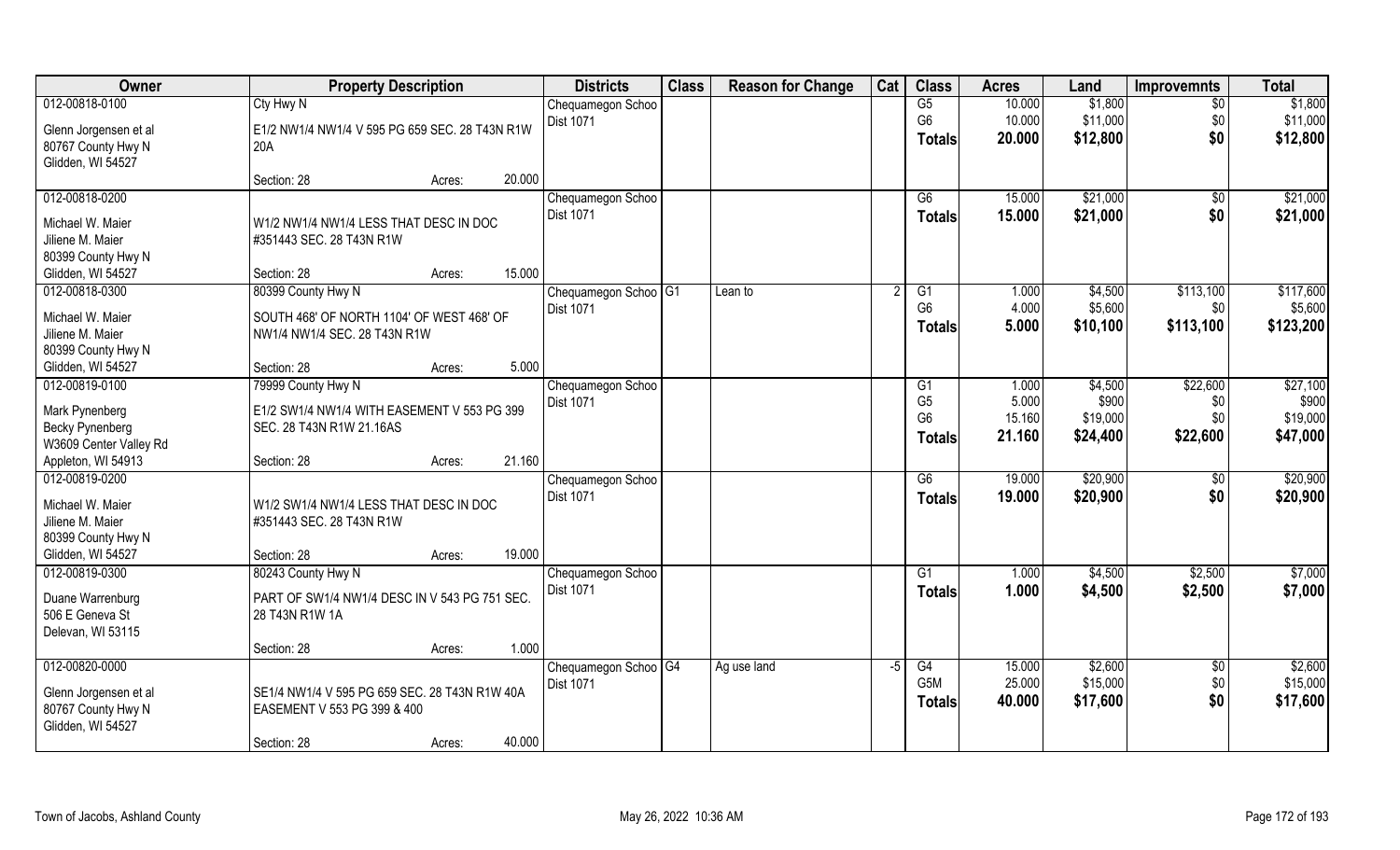| Owner                            | <b>Property Description</b>                     | <b>Districts</b>               | <b>Class</b> | <b>Reason for Change</b> | Cat | <b>Class</b>    | <b>Acres</b> | Land       | <b>Improvemnts</b> | <b>Total</b> |
|----------------------------------|-------------------------------------------------|--------------------------------|--------------|--------------------------|-----|-----------------|--------------|------------|--------------------|--------------|
| 012-00821-0000                   |                                                 | Chequamegon Schoo              |              |                          |     | G6              | 40.000       | \$42,000   | $\overline{50}$    | \$42,000     |
| Joseph Donovan                   | NE1/4 SW1/4 VOL 413 PG 610 SEC. 28 T43N R1W 40A | <b>Dist 1071</b>               |              |                          |     | <b>Totals</b>   | 40.000       | \$42,000   | \$0                | \$42,000     |
| 816 Milwaukee Ave                |                                                 |                                |              |                          |     |                 |              |            |                    |              |
| Waukesha, WI 53188               |                                                 |                                |              |                          |     |                 |              |            |                    |              |
|                                  | 40.000<br>Section: 28<br>Acres:                 |                                |              |                          |     |                 |              |            |                    |              |
| 012-00822-0000                   | 79955 County Hwy N                              | Chequamegon Schoo              |              |                          |     | G <sub>1</sub>  | 1.000        | \$4,500    | \$34,100           | \$38,600     |
| <b>Edward Schlottke</b>          | NW1/4 SW1/4 VOL 419 PG 887 SEC. 28 T43N R1W 40A | Dist 1071                      |              |                          |     | G <sub>5</sub>  | 5.000        | \$900      | \$0                | \$900        |
| Debra Schlottke                  |                                                 |                                |              |                          |     | G <sub>6</sub>  | 34.000       | \$42,500   | \$0                | \$42,500     |
| 79955 County Hwy N               |                                                 |                                |              |                          |     | <b>Totals</b>   | 40.000       | \$47,900   | \$34,100           | \$82,000     |
| Glidden, WI 54527                | 40.000<br>Section: 28<br>Acres:                 |                                |              |                          |     |                 |              |            |                    |              |
| 012-00823-0000                   | 79919 County Hwy N                              | Chequamegon Schoo              |              |                          |     | G <sub>1</sub>  | 1.000        | \$4,500    | \$45,100           | \$49,600     |
|                                  |                                                 | Dist 1071                      |              |                          |     | G <sub>5</sub>  | 31.000       | \$7,000    | \$0                | \$7,000      |
| Steve Bauder                     | SW1/4 SW1/4 SEC 28 & PART OF SE1/4 SE1/4 SEC 29 |                                |              |                          |     | G <sub>6</sub>  | 15.000       | \$21,000   | \$0                | \$21,000     |
| Kevin Bauder<br>508 Stanley St   | E TN RD VOL 414 PG 221 SEC. 28 T43N R1W 47A     |                                |              |                          |     | <b>Totals</b>   | 47.000       | \$32,500   | \$45,100           | \$77,600     |
| Boyceville, WI 54725             | 47.000<br>Section: 28<br>Acres:                 |                                |              |                          |     |                 |              |            |                    |              |
| 012-00824-0000                   |                                                 | Chequamegon Schoo              |              |                          |     | G5              | 20.000       | \$4,500    | \$0                | \$4,500      |
|                                  |                                                 | Dist 1071                      |              |                          |     | G <sub>6</sub>  | 20.000       | \$26,000   | \$0                | \$26,000     |
| <b>Edward Schlottke</b>          | SE1/4 SW1/4 VOL 419 PG 887 SEC. 28 T43N R1W 40A |                                |              |                          |     | <b>Totals</b>   | 40.000       | \$30,500   | \$0                | \$30,500     |
| Debra Schlottke                  |                                                 |                                |              |                          |     |                 |              |            |                    |              |
| 79955 County Hwy N               | 40.000                                          |                                |              |                          |     |                 |              |            |                    |              |
| Glidden, WI 54527                | Section: 28<br>Acres:                           |                                |              |                          |     |                 |              |            |                    |              |
| 012-00825-0000                   |                                                 | Chequamegon Schoo<br>Dist 1071 |              |                          |     | $\overline{W}$  | 40.000       | (\$48,000) | \$0                | \$0          |
| Heartwood Forestland Fund VII LP | NE1/4 SE1/4 V 715 PG 718 SEC. 28 T43N R1W 40A   |                                |              |                          |     | <b>Totals</b>   | 40.000       | \$0        | \$0                | \$0          |
| c/o The Forestland Group, LLC    | OPEN MANAGED FOREST 1999                        |                                |              |                          |     |                 |              |            |                    |              |
| 19045 Stone Mountain Rd          |                                                 |                                |              |                          |     |                 |              |            |                    |              |
| Abingdon, VA 24210               | 40.000<br>Section: 28<br>Acres:                 |                                |              |                          |     |                 |              |            |                    |              |
| 012-00826-0000                   |                                                 | Chequamegon Schoo              |              |                          |     | G5              | 16.000       | \$3,100    | \$0                | \$3,100      |
| Michael Brandner                 | NW1/4 SE1/4 WITH EASEMENT SEC. 28 T43N R1W      | <b>Dist 1071</b>               |              |                          |     | G <sub>6</sub>  | 24.000       | \$26,500   | \$0                | \$26,500     |
| Judy Brandner                    | 40A V 693 PG 877                                |                                |              |                          |     | <b>Totals</b>   | 40.000       | \$29,600   | \$0                | \$29,600     |
| 957 S Park Ave                   |                                                 |                                |              |                          |     |                 |              |            |                    |              |
| Medford, WI 54451                | 40.000<br>Section: 28<br>Acres:                 |                                |              |                          |     |                 |              |            |                    |              |
| 012-00827-0000                   |                                                 | Chequamegon Schoo              |              |                          |     | $\overline{G5}$ | 16.000       | \$3,100    | $\overline{50}$    | \$3,100      |
| Michael Brandner                 | SW1/4 SE1/4 WITH EASEMENT SEC. 28 T43N R1W      | <b>Dist 1071</b>               |              |                          |     | G <sub>6</sub>  | 24.000       | \$26,500   | \$0                | \$26,500     |
| Judy Brandner                    | 40A V 693 PG 877                                |                                |              |                          |     | <b>Totals</b>   | 40.000       | \$29,600   | \$0                | \$29,600     |
| 957 S Park Ave                   |                                                 |                                |              |                          |     |                 |              |            |                    |              |
| Medford, WI 54451                | 40.000<br>Section: 28<br>Acres:                 |                                |              |                          |     |                 |              |            |                    |              |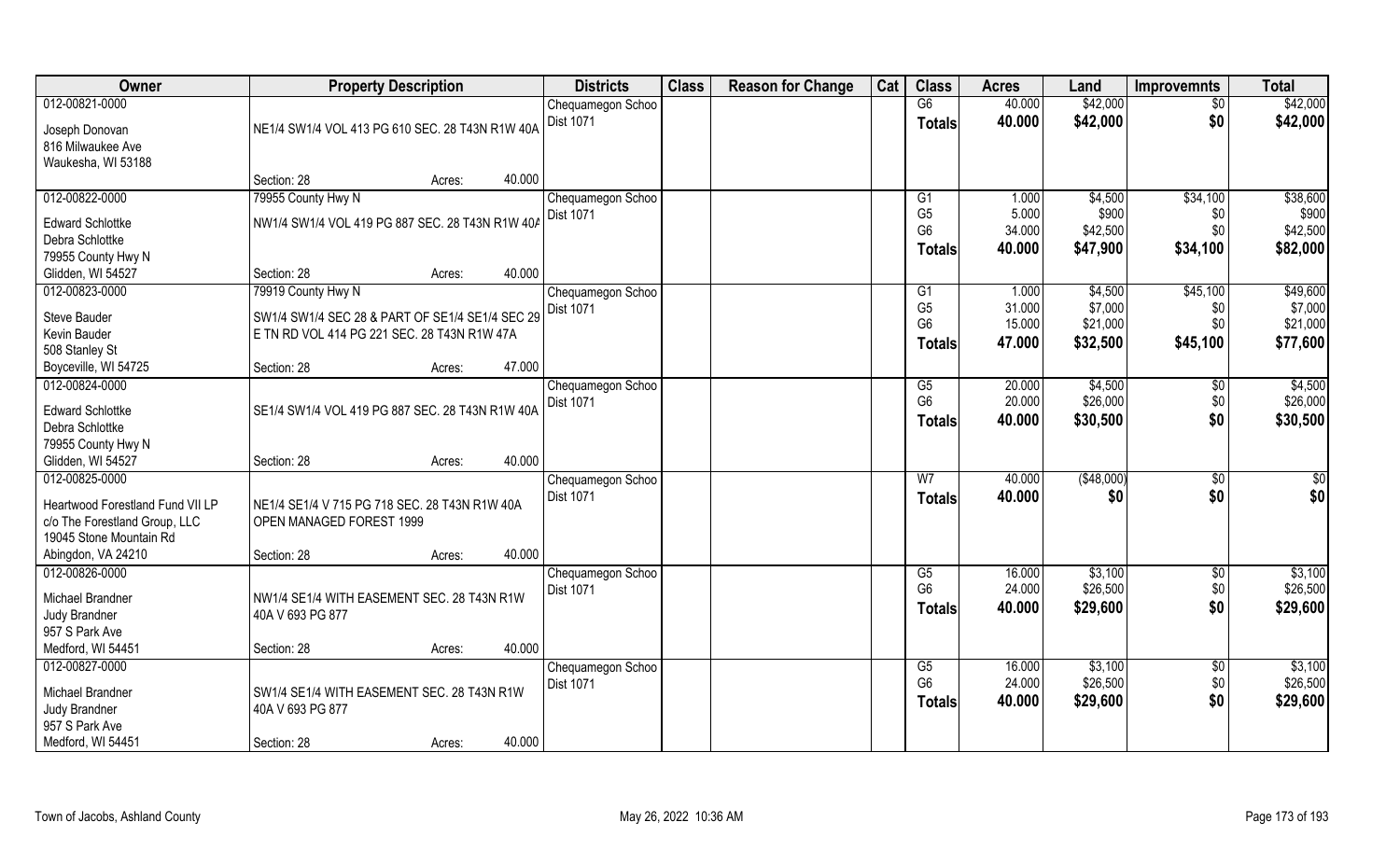| Owner                                                                                        | <b>Property Description</b>                                                                   |        |        | <b>Districts</b>                      | <b>Class</b> | <b>Reason for Change</b> | Cat | <b>Class</b>                                            | <b>Acres</b>                       | Land                                      | <b>Improvemnts</b>                 | <b>Total</b>                         |
|----------------------------------------------------------------------------------------------|-----------------------------------------------------------------------------------------------|--------|--------|---------------------------------------|--------------|--------------------------|-----|---------------------------------------------------------|------------------------------------|-------------------------------------------|------------------------------------|--------------------------------------|
| 012-00828-0000                                                                               |                                                                                               |        |        | Chequamegon Schoo                     |              |                          |     | W <sub>7</sub>                                          | 40.000                             | ( \$48,000)                               | $\sqrt{50}$                        | \$0                                  |
| Heartwood Forestland Fund VII LP<br>c/o The Forestland Group, LLC<br>19045 Stone Mountain Rd | SE1/4 SE1/4 V 715 PG 718 SEC, 28 T43N R1W 40A<br>OPEN MANAGED FOREST 1999                     |        |        | <b>Dist 1071</b>                      |              |                          |     | <b>Totals</b>                                           | 40.000                             | \$0                                       | \$0                                | \$0                                  |
| Abingdon, VA 24210                                                                           | Section: 28                                                                                   | Acres: | 40.000 |                                       |              |                          |     |                                                         |                                    |                                           |                                    |                                      |
| 012-00829-0000<br>James W. Webb<br>507 E 23rd Ave<br>Gulf Shores, AL 36542                   | NE1/4 NE1/4 V 653 PG 500 SEC. 29 T43N R1W 40A                                                 |        |        | Chequamegon Schoo<br><b>Dist 1071</b> |              |                          |     | G5<br>G <sub>6</sub><br><b>Totals</b>                   | 5.000<br>35.000<br>40.000          | \$900<br>\$46,000<br>\$46,900             | \$0<br>\$0<br>\$0                  | \$900<br>\$46,000<br>\$46,900        |
|                                                                                              | Section: 29                                                                                   | Acres: | 40.000 |                                       |              |                          |     |                                                         |                                    |                                           |                                    |                                      |
| 012-00830-0000<br><b>Robert Maier</b><br>Kathryn Maier<br>784 6th St S                       | NW1/4 NE1/4 SEC. 29 T43N R1W 40A<br>OPEN-MANAGED FOREST 2014 V 742 PG 854                     |        |        | Chequamegon Schoo<br>Dist 1071        |              |                          |     | $W_5$<br><b>Totals</b>                                  | 40.000<br>40.000                   | ( \$48,000)<br>\$0                        | \$0<br>\$0                         | \$0<br>\$0                           |
| Park Falls, WI 54552                                                                         | Section: 29                                                                                   | Acres: | 40.000 |                                       |              |                          |     |                                                         |                                    |                                           |                                    |                                      |
| 012-00831-0100<br>Robert Maier                                                               | W1/2 SW1/4 NE1/4 SEC. 29 T43N R1W CLOSED                                                      |        |        | Chequamegon Schoo<br><b>Dist 1071</b> |              |                          |     | W <sub>6</sub><br><b>Totals</b>                         | 20.000<br>20.000                   | (\$25,000)<br>\$0                         | \$0<br>\$0                         | \$0<br>\$0                           |
| Kathryn Maier<br>784 6th Ave S                                                               | MANAGED FOREST 20A IN 2014                                                                    |        |        |                                       |              |                          |     |                                                         |                                    |                                           |                                    |                                      |
| Park Falls, WI 54552                                                                         | Section: 29                                                                                   | Acres: | 20.000 |                                       |              |                          |     |                                                         |                                    |                                           |                                    |                                      |
| 012-00831-0200<br>Dave J. Lemke<br>Christin A. Lemke<br>79656 Mackenberg Rd                  | 79656 Mackenberg Rd<br>E1/2 SW1/4 NE1/4 SEC. 29 T43N R1W CLOSED<br>MANAGED FOREST 17A IN 2014 |        | 20.000 | Chequamegon Schoo<br>Dist 1071        |              |                          |     | G1<br>G <sub>5</sub><br>W <sub>6</sub><br><b>Totals</b> | 1.000<br>2.000<br>17.000<br>20.000 | \$4,500<br>\$500<br>(\$21,300)<br>\$5,000 | \$75,400<br>\$0<br>\$0<br>\$75,400 | \$79,900<br>\$500<br>\$0<br>\$80,400 |
| Glidden, WI 54527<br>012-00832-0000                                                          | Section: 29<br>79896 Mackenberg Rd                                                            | Acres: |        | Chequamegon Schoo                     |              |                          |     | G1                                                      | 1.000                              | \$4,500                                   | \$43,400                           | \$47,900                             |
| Mark Schmidt<br>Sue M. Schmidt<br>619 N Broad St                                             | SE1/4 NE1/4 SEC. 29 T43N R1W 40A V 730 PG 594                                                 |        |        | Dist 1071                             |              |                          |     | G <sub>6</sub><br><b>Totals</b>                         | 39.000<br>40.000                   | \$46,700<br>\$51,200                      | \$0<br>\$43,400                    | \$46,700<br>\$94,600                 |
| Elkhorn, WI 53121                                                                            | Section: 29                                                                                   | Acres: | 40.000 |                                       |              |                          |     |                                                         |                                    |                                           |                                    |                                      |
| 012-00833-0000<br>Thomas Ernest et al<br>1405 W Portview Dr<br>Port Washington, WI 53074     | NE1/4 NW1/4 V 735 PG 598 SEC. 29 T43N R1W 40A<br>OPEN MANAGED FOREST 2000<br>Section: 29      | Acres: | 40.000 | Chequamegon Schoo<br><b>Dist 1071</b> |              |                          |     | W <sub>7</sub><br><b>Totals</b>                         | 40.000<br>40.000                   | (\$48,000)<br>\$0                         | $\overline{50}$<br>\$0             | $\frac{1}{2}$<br>\$0                 |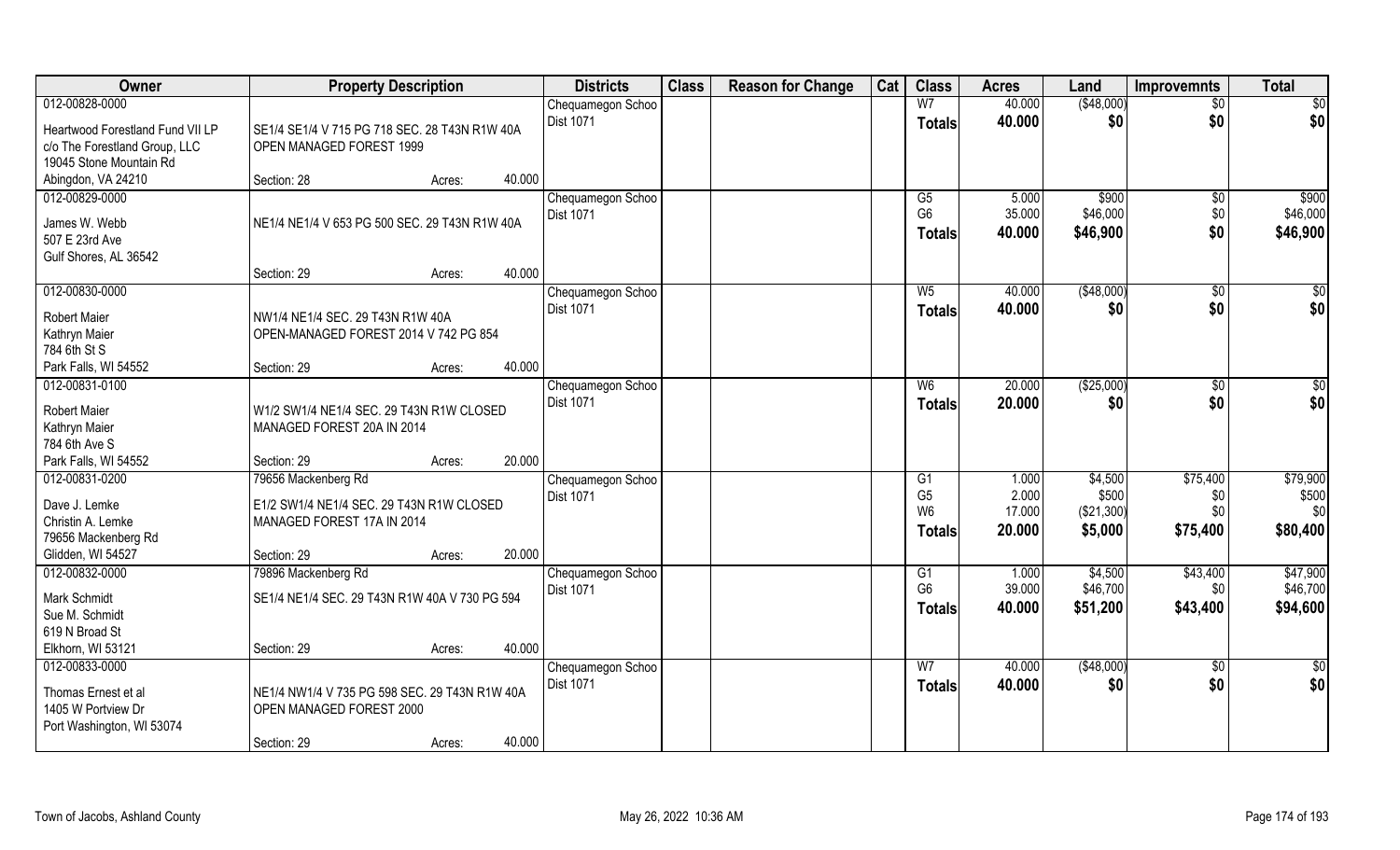| Owner                                  | <b>Property Description</b>                                                       |        |        | <b>Districts</b>                      | <b>Class</b> | <b>Reason for Change</b> | Cat | <b>Class</b>    | <b>Acres</b> | Land       | <b>Improvemnts</b> | <b>Total</b> |
|----------------------------------------|-----------------------------------------------------------------------------------|--------|--------|---------------------------------------|--------------|--------------------------|-----|-----------------|--------------|------------|--------------------|--------------|
| 012-00834-0000                         |                                                                                   |        |        | Chequamegon Schoo                     |              |                          |     | W <sub>7</sub>  | 40.000       | (\$48,000) | $\sqrt{$0}$        | $\sqrt{50}$  |
| Thomas Ernest et al                    | NW1/4 NW1/4 V 735 PG 598 SEC. 29 T43N R1W 40A                                     |        |        | <b>Dist 1071</b>                      |              |                          |     | <b>Totals</b>   | 40.000       | \$0        | \$0                | \$0          |
| 1405 W Portview Dr                     | OPEN MANAGED FOREST 2000                                                          |        |        |                                       |              |                          |     |                 |              |            |                    |              |
| Port Washington, WI 53074              |                                                                                   |        |        |                                       |              |                          |     |                 |              |            |                    |              |
|                                        | Section: 29                                                                       | Acres: | 40.000 |                                       |              |                          |     |                 |              |            |                    |              |
| 012-00835-0000                         | 79174 Mackenberg Rd                                                               |        |        | Chequamegon Schoo                     |              |                          |     | G1              | 1.000        | \$4,500    | \$2,000            | \$6,500      |
| Timothy M. Viggers                     | SW1/4 NW1/4 V 739 PG 61 SEC. 29 T43N R1W 40A 23                                   |        |        | <b>Dist 1071</b>                      |              |                          |     | G <sub>5</sub>  | 16.000       | \$2,000    | \$0                | \$2,000      |
| Kristen A. Viggers                     | OPEN MANAGED FOREST LAND 2005                                                     |        |        |                                       |              |                          |     | W <sub>5</sub>  | 23.000       | (\$25,300) | \$0                | \$0          |
| 1810 Wildwood Ln                       |                                                                                   |        |        |                                       |              |                          |     | <b>Totals</b>   | 40.000       | \$6,500    | \$2,000            | \$8,500      |
| Metamora, IL 61548                     | Section: 29                                                                       | Acres: | 40.000 |                                       |              |                          |     |                 |              |            |                    |              |
| 012-00836-0000                         |                                                                                   |        |        | Chequamegon Schoo                     |              |                          |     | G5              | 7.000        | \$900      | \$0                | \$900        |
|                                        |                                                                                   |        |        | Dist 1071                             |              |                          |     | W <sub>5</sub>  | 33.000       | (\$36,300) | \$0                | \$0          |
| Timothy M. Viggers                     | SE1/4 NW1/4 V 739 PG 61 SEC. 29 T43N R1W 40A 33A<br>OPEN MANAGED FOREST LAND 2005 |        |        |                                       |              |                          |     | Totals          | 40.000       | \$900      | \$0                | \$900        |
| Kristen A. Viggers<br>1810 Wildwood Ln |                                                                                   |        |        |                                       |              |                          |     |                 |              |            |                    |              |
| Metamora, IL 61548                     | Section: 29                                                                       | Acres: | 40.000 |                                       |              |                          |     |                 |              |            |                    |              |
| 012-00837-0000                         |                                                                                   |        |        |                                       |              |                          |     | W <sub>4</sub>  | 37.220       |            |                    | $\sqrt{50}$  |
|                                        |                                                                                   |        |        | Chequamegon Schoo<br><b>Dist 1071</b> |              |                          |     |                 |              | \$0        | $\sqrt[6]{3}$      |              |
| <b>Ashland County Forest</b>           | NE1/4 SW1/4 SEC. 29 T43N R1W 37.22AS V 735 PGS                                    |        |        |                                       |              |                          |     | <b>Totals</b>   | 37.220       | \$0        | \$0                | \$0          |
| 304 W Michigan St                      | 280, 281, 283 & 285                                                               |        |        |                                       |              |                          |     |                 |              |            |                    |              |
| Butternut, WI 54514                    |                                                                                   |        |        |                                       |              |                          |     |                 |              |            |                    |              |
|                                        | Section: 29                                                                       | Acres: | 37.220 |                                       |              |                          |     |                 |              |            |                    |              |
| 012-00838-0000                         | 79235 Mackenberg Rd                                                               |        |        | Chequamegon Schoo                     |              |                          |     | $\overline{G1}$ | 1.000        | \$4,500    | \$41,000           | \$45,500     |
| Patrick Delooze                        | NW1/4 SW1/4 SEC. 29 T43N R1W                                                      |        |        | Dist 1071                             |              |                          |     | G <sub>5</sub>  | 29.000       | \$5,100    | \$0                | \$5,100      |
| Ann Achterberg                         |                                                                                   |        |        |                                       |              |                          |     | G <sub>6</sub>  | 10.000       | \$12,500   | \$0                | \$12,500     |
| 79235 Mackenberg Rd                    |                                                                                   |        |        |                                       |              |                          |     | <b>Totals</b>   | 40.000       | \$22,100   | \$41,000           | \$63,100     |
| Glidden, WI 54527                      | Section: 29                                                                       | Acres: | 40.000 |                                       |              |                          |     |                 |              |            |                    |              |
| 012-00839-0000                         |                                                                                   |        |        | Chequamegon Schoo                     |              |                          |     | G5              | 20.000       | \$3,500    | \$0                | \$3,500      |
|                                        |                                                                                   |        |        | Dist 1071                             |              |                          |     | G <sub>6</sub>  | 20.000       | \$20,000   | \$0                | \$20,000     |
| Patrick Delooze                        | SW1/4 SW1/4 SEC. 29 T43N R1W                                                      |        |        |                                       |              |                          |     | <b>Totals</b>   | 40.000       | \$23,500   | \$0                | \$23,500     |
| Ann Achterberg                         |                                                                                   |        |        |                                       |              |                          |     |                 |              |            |                    |              |
| 79235 Mackenberg Rd                    |                                                                                   |        |        |                                       |              |                          |     |                 |              |            |                    |              |
| Glidden, WI 54527                      | Section: 29                                                                       | Acres: | 40.000 |                                       |              |                          |     |                 |              |            |                    |              |
| 012-00840-0000                         |                                                                                   |        |        | Chequamegon Schoo                     |              |                          |     | W <sub>4</sub>  | 36.820       | $\sqrt{6}$ | $\sqrt{$0}$        | \$0          |
| <b>Ashland County Forest</b>           | SE1/4 SW1/4 V 735 PGS 283 & 285 SEC. 29 T43N R1W                                  |        |        | Dist 1071                             |              |                          |     | <b>Totals</b>   | 36.820       | \$0        | \$0                | \$0          |
| 304 W Michigan St                      | 36.82AS                                                                           |        |        |                                       |              |                          |     |                 |              |            |                    |              |
| Butternut, WI 54514                    |                                                                                   |        |        |                                       |              |                          |     |                 |              |            |                    |              |
|                                        | Section: 29                                                                       | Acres: | 36.820 |                                       |              |                          |     |                 |              |            |                    |              |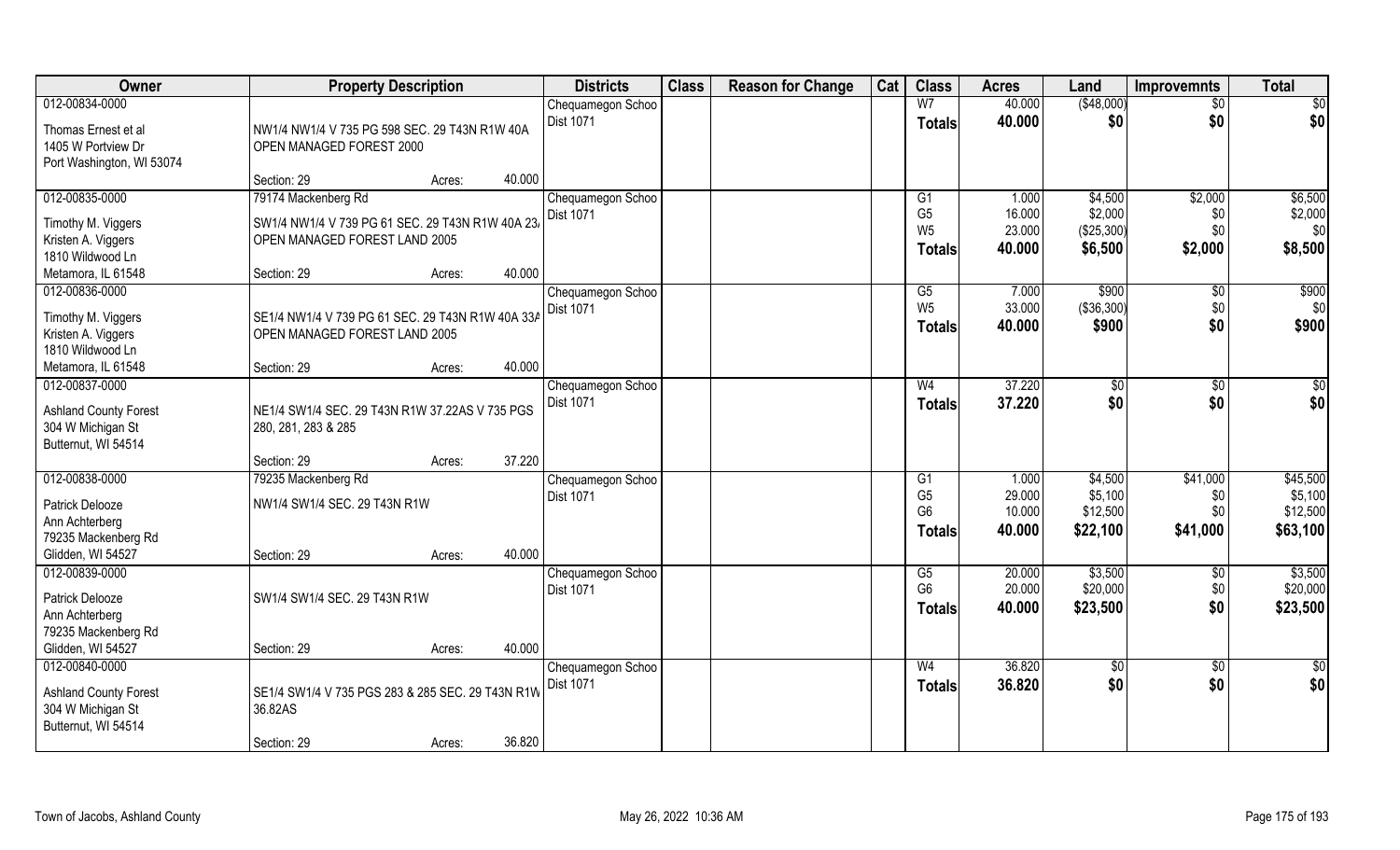| Owner                                      | <b>Property Description</b>                                     | <b>Districts</b>                      | <b>Class</b> | <b>Reason for Change</b> | Cat | <b>Class</b>   | <b>Acres</b>     | Land               | <b>Improvemnts</b> | <b>Total</b>         |
|--------------------------------------------|-----------------------------------------------------------------|---------------------------------------|--------------|--------------------------|-----|----------------|------------------|--------------------|--------------------|----------------------|
| 012-00841-0000                             |                                                                 | Chequamegon Schoo                     |              |                          |     | G6             | 40.000           | \$50,000           | $\overline{50}$    | \$50,000             |
| Robert Throm                               | NE1/4 SE1/4 VOL 288 PG 3 SEC. 29 T43N R1W 40A                   | <b>Dist 1071</b>                      |              |                          |     | <b>Totals</b>  | 40.000           | \$50,000           | \$0                | \$50,000             |
| c/o James Throm                            |                                                                 |                                       |              |                          |     |                |                  |                    |                    |                      |
| 1810 Creekside Ln                          |                                                                 |                                       |              |                          |     |                |                  |                    |                    |                      |
| Darien, IL 60561                           | 40.000<br>Section: 29<br>Acres:                                 |                                       |              |                          |     |                |                  |                    |                    |                      |
| 012-00842-0000                             |                                                                 | Chequamegon Schoo                     |              |                          |     | W <sub>4</sub> | 37.380           | \$0                | \$0                | \$0                  |
|                                            |                                                                 | <b>Dist 1071</b>                      |              |                          |     | <b>Totals</b>  | 37.380           | \$0                | \$0                | \$0                  |
| <b>Ashland County Forest</b>               | NW1/4 SE1/4 V 735 PGS 281, 283 & 285 SEC. 29 T43N               |                                       |              |                          |     |                |                  |                    |                    |                      |
| 304 W Michigan St                          | R1W 37.38AS                                                     |                                       |              |                          |     |                |                  |                    |                    |                      |
| Butternut, WI 54514                        | 37.380<br>Section: 29                                           |                                       |              |                          |     |                |                  |                    |                    |                      |
|                                            | Acres:                                                          |                                       |              |                          |     | W <sub>4</sub> | 36.950           |                    |                    |                      |
| 012-00843-0000                             |                                                                 | Chequamegon Schoo<br>Dist 1071        |              |                          |     |                |                  | $\sqrt[6]{3}$      | $\sqrt[6]{30}$     | \$0                  |
| <b>Ashland County Forest</b>               | SW1/4 SE1/4 V 735 PGS 281, 283 & 285 SEC. 29 T43N               |                                       |              |                          |     | <b>Totals</b>  | 36.950           | \$0                | \$0                | \$0                  |
| 304 W Michigan St                          | R1W 36.95AS                                                     |                                       |              |                          |     |                |                  |                    |                    |                      |
| Butternut, WI 54514                        |                                                                 |                                       |              |                          |     |                |                  |                    |                    |                      |
|                                            | 36.950<br>Section: 29<br>Acres:                                 |                                       |              |                          |     |                |                  |                    |                    |                      |
| 012-00844-0100                             | 79866 County Hwy N                                              | Chequamegon Schoo                     |              |                          |     | G <sub>1</sub> | 1.000            | \$4,500            | \$3,000            | \$7,500              |
| Timothy R. Norbert                         | PART OF SE1/4 SE1/4 WEST OF HWY SEC. 29 T43N                    | Dist 1071                             |              |                          |     | G <sub>6</sub> | 32.000           | \$39,400           | \$0                | \$39,400             |
| Virginia H. Yuchih                         | R1W                                                             |                                       |              |                          |     | <b>Totals</b>  | 33.000           | \$43,900           | \$3,000            | \$46,900             |
| 621 Ridgelawn Trl                          |                                                                 |                                       |              |                          |     |                |                  |                    |                    |                      |
| Batavia, IL 60510                          | 33.000<br>Section: 29<br>Acres:                                 |                                       |              |                          |     |                |                  |                    |                    |                      |
| 012-00844-0200                             |                                                                 | Chequamegon Schoo                     |              |                          |     |                |                  |                    |                    |                      |
|                                            |                                                                 | <b>Dist 1071</b>                      |              |                          |     | <b>Totals</b>  |                  |                    |                    |                      |
| Reference                                  | PART OF SE1/4 SE1/4 EAST OF TN RD IN SEC                        |                                       |              |                          |     |                |                  |                    |                    |                      |
| c/o Reference Parcel Only<br>201 Main St W | 29-43-1W IS ASSESSED WITH SW1/4 SW1/4 SEC 28<br><b>T43N R1W</b> |                                       |              |                          |     |                |                  |                    |                    |                      |
| Ashland, WI 54806                          | 0.000<br>Section: 29                                            |                                       |              |                          |     |                |                  |                    |                    |                      |
| 012-00845-0000                             | Acres:                                                          |                                       |              |                          |     | W <sub>7</sub> |                  |                    |                    |                      |
|                                            |                                                                 | Chequamegon Schoo<br><b>Dist 1071</b> |              |                          |     |                | 40.000<br>40.000 | ( \$48,000)<br>\$0 | \$0<br>\$0         | $\frac{6}{3}$<br>\$0 |
| Thomas Ernest et al                        | NE1/4 NE1/4 V 735 PG 598 SEC. 30 T43N R1W 40A                   |                                       |              |                          |     | <b>Totals</b>  |                  |                    |                    |                      |
| 1405 W Portview Dr                         | OPEN MANAGED FOREST 2000                                        |                                       |              |                          |     |                |                  |                    |                    |                      |
| Port Washington, WI 53074                  |                                                                 |                                       |              |                          |     |                |                  |                    |                    |                      |
|                                            | 40.000<br>Section: 30<br>Acres:                                 |                                       |              |                          |     |                |                  |                    |                    |                      |
| 012-00846-0000                             | 78770 Mackenberg Rd                                             | Chequamegon Schoo                     |              |                          |     | G1             | 1.000            | \$4,500            | \$6,400            | \$10,900             |
| Ian T. Mcclaire et al                      | NW1/4 NE1/4 SEC. 30 T43N R1W 40A V 463 PG 981 &                 | <b>Dist 1071</b>                      |              |                          |     | G <sub>6</sub> | 39.000           | \$48,800           | \$0                | \$48,800             |
| 810 E Gile Cir                             | DOC #342139 LIFE ESTATE HELEN & ARCHIE                          |                                       |              |                          |     | <b>Totals</b>  | 40.000           | \$53,300           | \$6,400            | \$59,700             |
| De Pere, WI 54115                          | MCCLAIRE JR.                                                    |                                       |              |                          |     |                |                  |                    |                    |                      |
|                                            | 40.000<br>Section: 30<br>Acres:                                 |                                       |              |                          |     |                |                  |                    |                    |                      |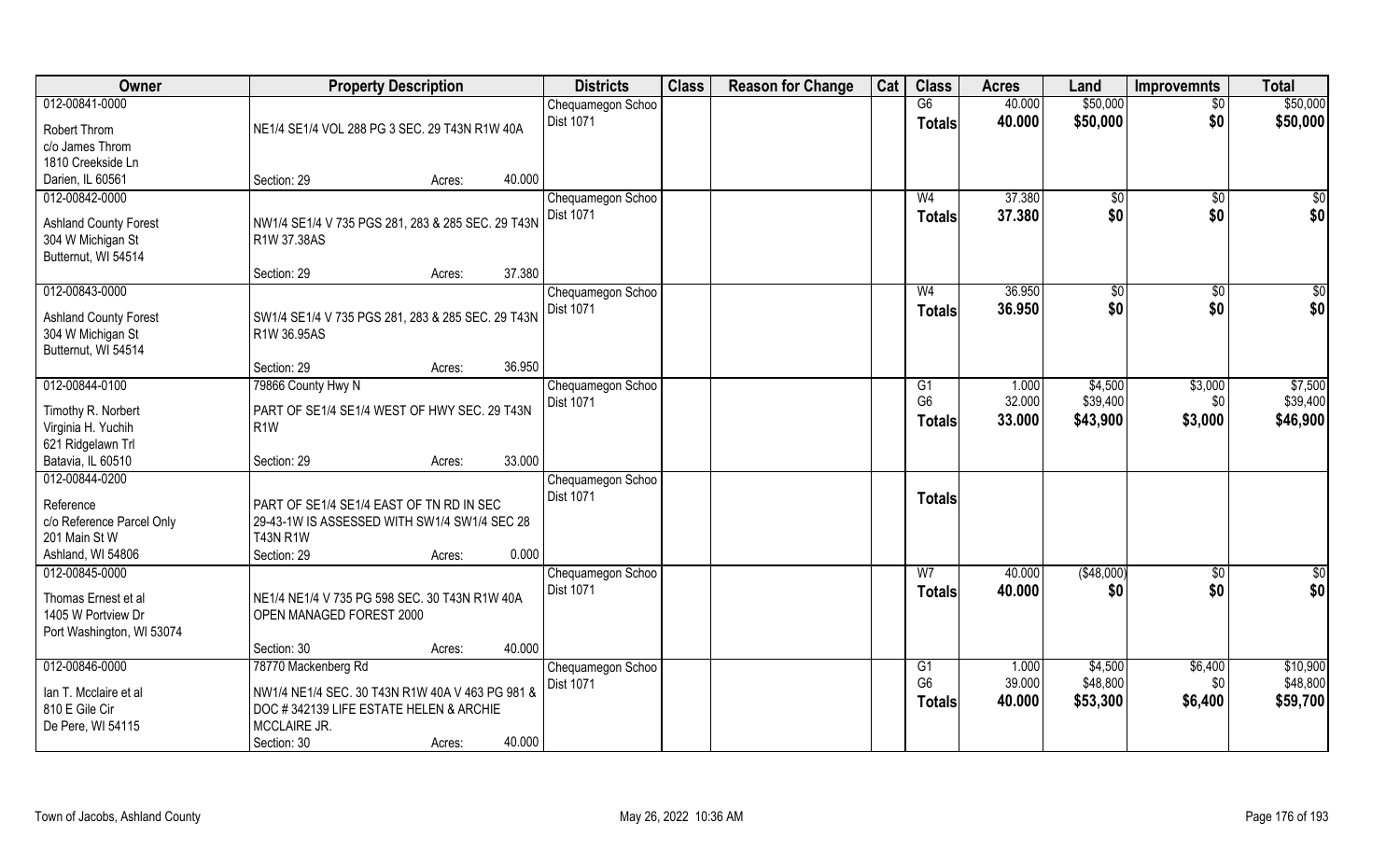| Owner                                   | <b>Property Description</b>                                                               | <b>Districts</b>  | <b>Class</b> | <b>Reason for Change</b> | Cat | <b>Class</b>    | <b>Acres</b> | Land       | <b>Improvemnts</b> | <b>Total</b> |
|-----------------------------------------|-------------------------------------------------------------------------------------------|-------------------|--------------|--------------------------|-----|-----------------|--------------|------------|--------------------|--------------|
| 012-00847-0000                          |                                                                                           | Chequamegon Schoo |              |                          |     | G6              | 40.000       | \$50,000   | $\overline{50}$    | \$50,000     |
| lan T. Mcclaire et al                   | SW1/4 NE1/4 SEC. 30 T43N R1W 40A V 463 PG 981 &                                           | <b>Dist 1071</b>  |              |                          |     | <b>Totals</b>   | 40.000       | \$50,000   | \$0                | \$50,000     |
| 810 E Gile Cir                          | DOC #342139 LIFE ESTATE HELEN & ARCHIE                                                    |                   |              |                          |     |                 |              |            |                    |              |
| De Pere, WI 54115                       | MCCLAIRE JR.                                                                              |                   |              |                          |     |                 |              |            |                    |              |
|                                         | Section: 30<br>40.000<br>Acres:                                                           |                   |              |                          |     |                 |              |            |                    |              |
| 012-00848-0000                          |                                                                                           | Chequamegon Schoo |              |                          |     | G6              | 40.000       | \$50,000   | \$0                | \$50,000     |
|                                         |                                                                                           | Dist 1071         |              |                          |     | <b>Totals</b>   | 40.000       | \$50,000   | \$0                | \$50,000     |
| lan T. Mcclaire et al<br>810 E Gile Cir | SE1/4 NE1/4 SEC. 30 T43N R1W 40A V 463 PG 981 &<br>DOC #342139 LIFE ESTATE HELEN & ARCHIE |                   |              |                          |     |                 |              |            |                    |              |
| De Pere, WI 54115                       | MCCLAIRE JR.                                                                              |                   |              |                          |     |                 |              |            |                    |              |
|                                         | 40.000<br>Section: 30<br>Acres:                                                           |                   |              |                          |     |                 |              |            |                    |              |
| 012-00849-0000                          |                                                                                           | Chequamegon Schoo |              |                          |     | G5              | 8.910        | \$1,600    | $\sqrt[6]{30}$     | \$1,600      |
|                                         |                                                                                           | Dist 1071         |              |                          |     | W <sub>8</sub>  | 33.000       | (\$39,600) | \$0                | \$0          |
| Sydney O. Anderson Jr                   | NE1/4 NW1/4 SEC 30 T43N R1W CLOSED MANAGED                                                |                   |              |                          |     | <b>Totals</b>   | 41.910       | \$1,600    | \$0                | \$1,600      |
| Amy E. Anderson                         | FOREST 33A IN 2001                                                                        |                   |              |                          |     |                 |              |            |                    |              |
| 472 Windwood Cir                        |                                                                                           |                   |              |                          |     |                 |              |            |                    |              |
| Edgerton, WI 53534                      | 41.910<br>Section: 30<br>Acres:                                                           |                   |              |                          |     |                 |              |            |                    |              |
| 012-00850-0000                          |                                                                                           | Chequamegon Schoo |              |                          |     | G5              | 10.000       | \$1,800    | \$0                | \$1,800      |
| Wayne E. Pankratz Sr                    | NW1/4 NW1/4 SEC. 30 T43N R1W                                                              | <b>Dist 1071</b>  |              |                          |     | G <sub>6</sub>  | 32.620       | \$42,400   | \$0                | \$42,400     |
| Mary H. Pankratz                        |                                                                                           |                   |              |                          |     | <b>Totals</b>   | 42.620       | \$44,200   | \$0                | \$44,200     |
| 2731 3rd St S                           |                                                                                           |                   |              |                          |     |                 |              |            |                    |              |
| Wisconsin Rapids, WI 54494-1005         | 42.620<br>Section: 30<br>Acres:                                                           |                   |              |                          |     |                 |              |            |                    |              |
| 012-00851-0000                          |                                                                                           | Chequamegon Schoo |              |                          |     | $\overline{G6}$ | 42.670       | \$55,500   | $\sqrt[6]{3}$      | \$55,500     |
| Wayne E. Pankratz Sr                    | SW1/4 NW1/4 SEC. 30 T43N R1W                                                              | Dist 1071         |              |                          |     | <b>Totals</b>   | 42.670       | \$55,500   | \$0                | \$55,500     |
| Mary H. Pankratz                        |                                                                                           |                   |              |                          |     |                 |              |            |                    |              |
| 2731 3rd St S                           |                                                                                           |                   |              |                          |     |                 |              |            |                    |              |
| Wisconsin Rapids, WI 54494-1005         | 42.670<br>Section: 30<br>Acres:                                                           |                   |              |                          |     |                 |              |            |                    |              |
| 012-00852-0100                          |                                                                                           | Chequamegon Schoo |              |                          |     | G5              | 5.000        | \$900      | \$0                | \$900        |
|                                         | W1/2 SE1/4 NW1/4 LESS ONE SQUARE ACRE IN SW                                               | Dist 1071         |              |                          |     | G <sub>6</sub>  | 14.840       | \$19,300   | \$0                | \$19,300     |
| Sydney Anderson<br>472 Windwood Cir     | CORNER V 566 PG 153 SEC. 30 T43N R1W 19.84AS                                              |                   |              |                          |     | <b>Totals</b>   | 19.840       | \$20,200   | \$0                | \$20,200     |
| Edgerton, WI 53534                      |                                                                                           |                   |              |                          |     |                 |              |            |                    |              |
|                                         | 19.840<br>Section: 30<br>Acres:                                                           |                   |              |                          |     |                 |              |            |                    |              |
| 012-00852-0200                          | 78502 Mackenberg Rd                                                                       | Chequamegon Schoo |              |                          |     | G1              | 1.000        | \$4,500    | \$7,900            | \$12,400     |
|                                         |                                                                                           | Dist 1071         |              |                          |     | <b>Totals</b>   | 1.000        | \$4,500    | \$7,900            | \$12,400     |
| Dennis W. Martinson et al               | PARCEL IN SW CORNER OF SE1/4 NW1/4 AS DESC                                                |                   |              |                          |     |                 |              |            |                    |              |
| 917 E Memorial Dr                       | IN DOC #345269 SEC. 30 T43N R1W                                                           |                   |              |                          |     |                 |              |            |                    |              |
| Janesville, WI 53543                    |                                                                                           |                   |              |                          |     |                 |              |            |                    |              |
|                                         | 1.000<br>Section: 30<br>Acres:                                                            |                   |              |                          |     |                 |              |            |                    |              |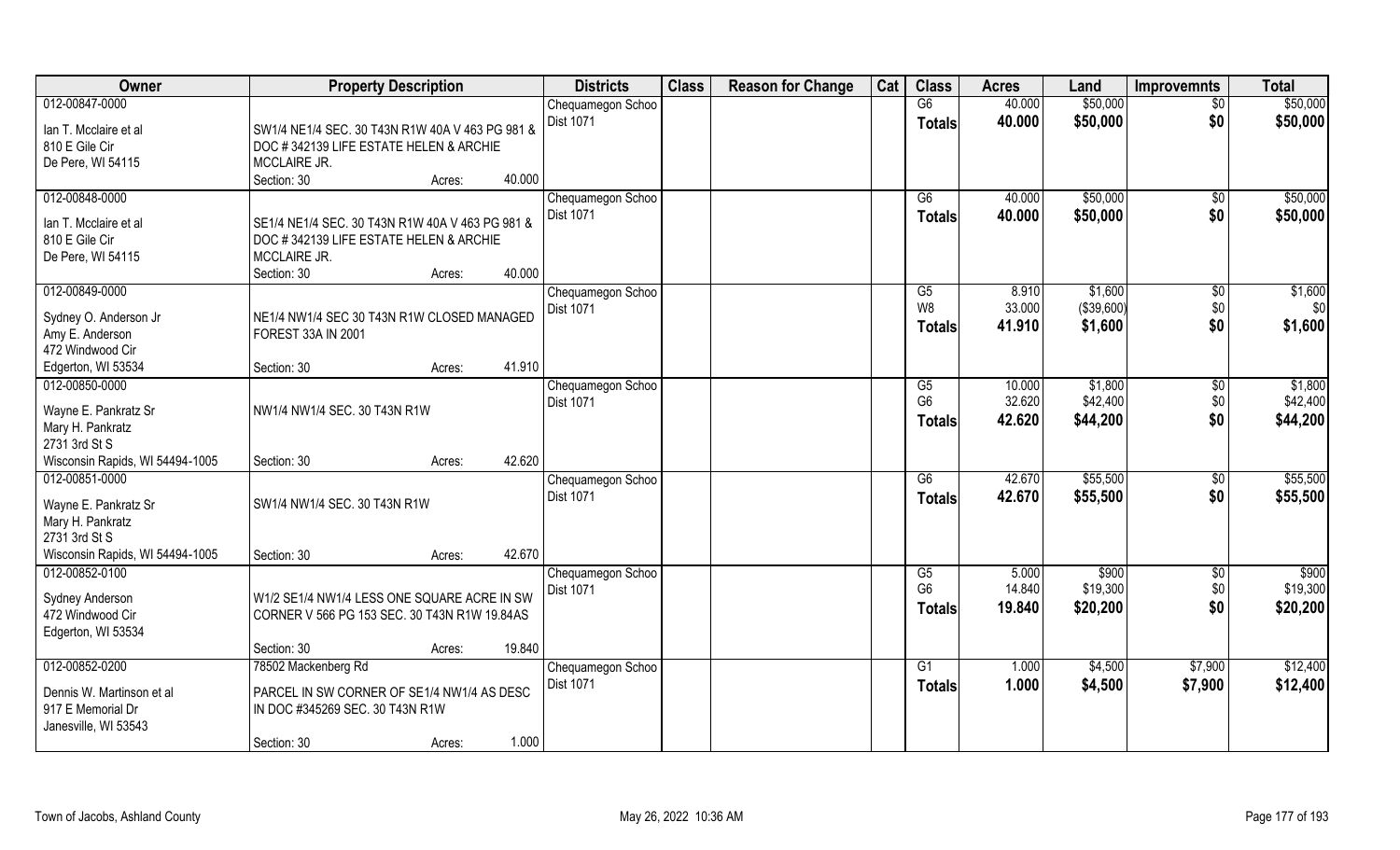| Owner                                      | <b>Property Description</b>                     |        |        | <b>Districts</b>                  | <b>Class</b> | <b>Reason for Change</b> | Cat | <b>Class</b>         | <b>Acres</b>   | Land               | <b>Improvemnts</b> | <b>Total</b>       |
|--------------------------------------------|-------------------------------------------------|--------|--------|-----------------------------------|--------------|--------------------------|-----|----------------------|----------------|--------------------|--------------------|--------------------|
| 012-00852-0300                             | 78607 Mackenberg Rd                             |        |        | Chequamegon Schoo                 |              |                          |     | G1                   | 1.000          | \$4,500            | \$3,500            | \$8,000            |
| Gary O. Anderson                           | E1/2 SE1/4 NW1/4 SEC. 30 T43N R1W 20.85AS V 739 |        |        | <b>Dist 1071</b>                  |              |                          |     | G <sub>5</sub>       | 7.850          | \$1,400            | \$0                | \$1,400            |
| 917 E Memorial Dr                          | PG 83 CLOSED MANAGED FOREST 7A IN 2001          |        |        |                                   |              |                          |     | G <sub>6</sub>       | 5.000          | \$6,300            | \$0                | \$6,300            |
| Janesville, WI 53543                       |                                                 |        |        |                                   |              |                          |     | W8                   | 7.000          | (\$8,800)          | \$0                | \$0                |
|                                            | Section: 30                                     | Acres: | 20.850 |                                   |              |                          |     | Totals               | 20.850         | \$12,200           | \$3,500            | \$15,700           |
| 012-00853-0100                             |                                                 |        |        | Chequamegon Schoo                 |              |                          |     | G6                   | 35.000         | \$44,100           | \$0                | \$44,100           |
| Duane A. Anderson                          | NE1/4 SW1/4 EXCEPT THAT WEST OF TN RD V 739     |        |        | Dist 1071                         |              |                          |     | Totals               | 35.000         | \$44,100           | \$0                | \$44,100           |
| 140 S Sixth St                             | PG 84 SEC. 30 T43N R1W 35A                      |        |        |                                   |              |                          |     |                      |                |                    |                    |                    |
| Evansville, WI 53536                       |                                                 |        |        |                                   |              |                          |     |                      |                |                    |                    |                    |
|                                            | Section: 30                                     | Acres: | 35.000 |                                   |              |                          |     |                      |                |                    |                    |                    |
| 012-00853-0200                             | 78448 Mackenberg Rd                             |        |        | Chequamegon Schoo                 |              |                          |     | G1                   | 1.000          | \$4,500            | \$12,500           | \$17,000           |
| James E. Schoch                            | PART OF NE1/4 SW1/4 WEST OF TN RD EXCEPT        |        |        | Dist 1071                         |              |                          |     | G <sub>6</sub>       | 3.000          | \$3,800            | \$0                | \$3,800            |
| W6430 Lakeview Ct                          | SOUTH 366' SEC. 30 T43N R1W 4A M/L V 703 PG 396 |        |        |                                   |              |                          |     | <b>Totals</b>        | 4.000          | \$8,300            | \$12,500           | \$20,800           |
| Menasha, WI 54952                          |                                                 |        |        |                                   |              |                          |     |                      |                |                    |                    |                    |
|                                            | Section: 30                                     | Acres: | 4.000  |                                   |              |                          |     |                      |                |                    |                    |                    |
| 012-00853-0300                             |                                                 |        |        | Chequamegon Schoo                 |              |                          |     |                      |                |                    |                    |                    |
|                                            |                                                 |        |        | <b>Dist 1071</b>                  |              |                          |     | <b>Totals</b>        |                |                    |                    |                    |
| Reference                                  | SOUTH 366' OF NE1/4 SW1/4 W OF TN RD 30-43-1W   |        |        |                                   |              |                          |     |                      |                |                    |                    |                    |
| c/o Reference Parcel Only<br>201 Main St W | ASSESSED WITH #854.02 1A                        |        |        |                                   |              |                          |     |                      |                |                    |                    |                    |
| Ashland, WI 54806                          | Section: 30                                     | Acres: | 0.000  |                                   |              |                          |     |                      |                |                    |                    |                    |
| 012-00854-0100                             |                                                 |        |        | Chequamegon Schoo                 |              |                          |     | G6                   | 30.870         | \$37,000           | $\sqrt[6]{}$       | \$37,000           |
|                                            |                                                 |        |        | <b>Dist 1071</b>                  |              |                          |     | <b>Totals</b>        | 30.870         | \$37,000           | \$0                | \$37,000           |
| James E. Schoch                            | NW1/4 SW1/4 LESS SOUTH 366' V 703 PG 396 SEC. 3 |        |        |                                   |              |                          |     |                      |                |                    |                    |                    |
| W6430 Lakeview Ct                          | T43N R1W 30.87A                                 |        |        |                                   |              |                          |     |                      |                |                    |                    |                    |
| Menasha, WI 54952                          |                                                 |        |        |                                   |              |                          |     |                      |                |                    |                    |                    |
|                                            | Section: 30                                     | Acres: | 30.870 |                                   |              |                          |     |                      |                |                    |                    |                    |
| 012-00854-0200                             |                                                 |        |        | Chequamegon Schoo                 |              |                          |     | G5<br>G <sub>6</sub> | 4.850<br>8.000 | \$1,100<br>\$8,800 | \$0<br>\$0         | \$1,100<br>\$8,800 |
| Liane Hecimovich                           | SOUTH 366' OF NW1/4 SW1/4 & SOUTH 366' OF NE1/4 |        |        | Dist 1071                         |              |                          |     |                      |                |                    |                    |                    |
| John Hecimovich                            | SW1/4 W OF TN RD SEC. 30 T43N R1W               |        |        |                                   |              |                          |     | <b>Totals</b>        | 12.850         | \$9,900            | \$0                | \$9,900            |
| 1141 7th Ave S                             |                                                 |        |        |                                   |              |                          |     |                      |                |                    |                    |                    |
| Park Falls, WI 54552                       | Section: 30                                     | Acres: | 12.850 |                                   |              |                          |     |                      |                |                    |                    |                    |
| 012-00855-0100                             | 78322 Mackenberg Rd                             |        |        | Chequamegon Schoo <sup>1</sup> G1 |              | Cabin at 90%             |     | G1                   | 1.000          | \$4,500            | \$22,100           | \$26,600           |
| Matthew Michalski                          | NORTH 20A SW1/4 SW1/4 WITH EASEMENT SEC. 30     |        |        | <b>Dist 1071</b>                  |              |                          |     | G <sub>5</sub>       | 9.000          | \$1,600            | \$0                | \$1,600            |
| Linda Michalski                            | T43N R1W 20A                                    |        |        |                                   |              |                          |     | G <sub>6</sub>       | 10.000         | \$12,500           | \$0                | \$12,500           |
| 1393 Boettcher Rd                          |                                                 |        |        |                                   |              |                          |     | <b>Totals</b>        | 20.000         | \$18,600           | \$22,100           | \$40,700           |
| Park Falls, WI 54552                       | Section: 30                                     | Acres: | 20.000 |                                   |              |                          |     |                      |                |                    |                    |                    |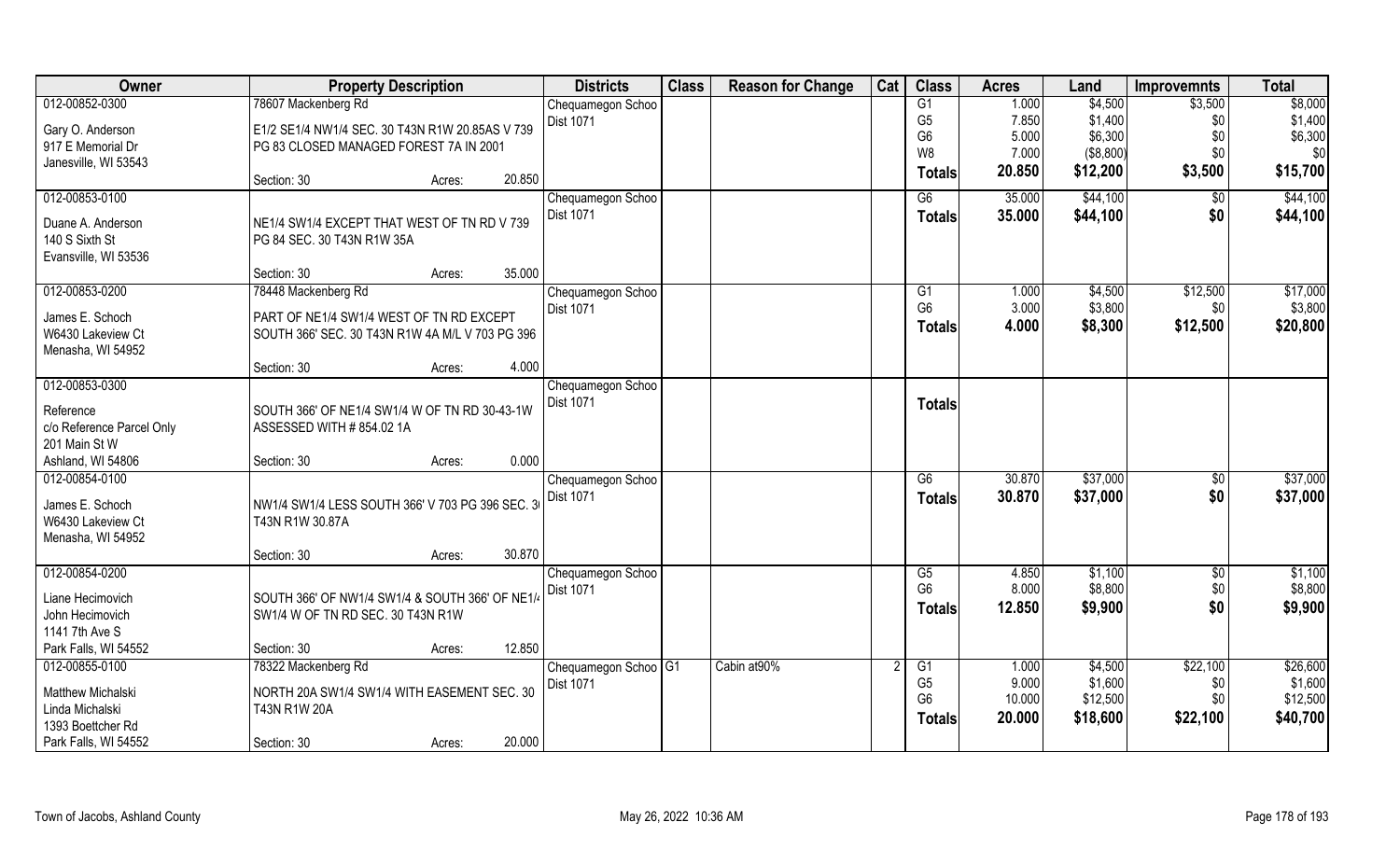| Owner                               | <b>Property Description</b>                                                                    |        | <b>Districts</b>  | <b>Class</b> | <b>Reason for Change</b> | Cat | <b>Class</b>    | <b>Acres</b> | Land         | Improvemnts     | <b>Total</b> |
|-------------------------------------|------------------------------------------------------------------------------------------------|--------|-------------------|--------------|--------------------------|-----|-----------------|--------------|--------------|-----------------|--------------|
| 012-00855-0200                      | 78104 Mackenberg Rd                                                                            |        | Chequamegon Schoo |              |                          |     | G1              | 1.000        | \$4,500      | \$82,800        | \$87,300     |
| Brett J. Holler                     | WEST 836' OF SOUTH 261' NORTH OF TN ROAD IN                                                    |        | Dist 1071         |              |                          |     | G <sub>6</sub>  | 4.000        | \$5,300      | \$0             | \$5,300      |
| 1641 Blue Mounds St                 | SW1/4 SW1/4 V 637 PG 374 SEC. 30 T43N R1W 5A                                                   |        |                   |              |                          |     | <b>Totals</b>   | 5.000        | \$9,800      | \$82,800        | \$92,600     |
| Black Earth, WI 53515               |                                                                                                |        |                   |              |                          |     |                 |              |              |                 |              |
|                                     | Section: 30<br>Acres:                                                                          | 5.000  |                   |              |                          |     |                 |              |              |                 |              |
| 012-00855-0300                      | 78142 Mackenberg Rd                                                                            |        | Chequamegon Schoo |              |                          |     | G <sub>1</sub>  | 1.000        | \$4,500      | \$34,000        | \$38,500     |
| Olsen Northland Properties, LLC     | SW1/4 SW1/4 LESS NORTH 20A & LESS V 337 PG 288                                                 |        | <b>Dist 1071</b>  |              |                          |     | G <sub>5</sub>  | 3.000        | \$600        | \$0             | \$600        |
| 1710 County Rd Hh W                 | SEC. 30 T43N R1W 17.77A V 623 PG 418                                                           |        |                   |              |                          |     | G <sub>6</sub>  | 13.770       | \$17,200     | \$0             | \$17,200     |
| Stevens Point, WI 54481             |                                                                                                |        |                   |              |                          |     | <b>Totals</b>   | 17.770       | \$22,300     | \$34,000        | \$56,300     |
|                                     | Section: 30<br>Acres:                                                                          | 17.770 |                   |              |                          |     |                 |              |              |                 |              |
| 012-00856-0000                      | 78233 Mackenberg Rd                                                                            |        | Chequamegon Schoo |              |                          |     | G <sub>1</sub>  | 1.000        | \$4,500      | \$19,700        | \$24,200     |
| Lonnie Strahota                     | SE1/4 SW1/4 SEC. 30 T43N R1W                                                                   |        | Dist 1071         |              |                          |     | G <sub>6</sub>  | 39.000       | \$46,500     | \$0             | \$46,500     |
| Leah Strahota                       |                                                                                                |        |                   |              |                          |     | <b>Totals</b>   | 40.000       | \$51,000     | \$19,700        | \$70,700     |
| 78233 Mackenberg Rd                 |                                                                                                |        |                   |              |                          |     |                 |              |              |                 |              |
| Glidden, WI 54527                   | Section: 30<br>Acres:                                                                          | 40.000 |                   |              |                          |     |                 |              |              |                 |              |
| 012-00857-0000                      | 78833 Mackenberg Rd                                                                            |        | Chequamegon Schoo |              |                          |     | G <sub>1</sub>  | 1.000        | \$4,500      | \$74,200        | \$78,700     |
| Dean W. Miller                      | NE1/4 SE1/4 V 494 PG 571 & V 755 PG 233 SEC. 30                                                |        | <b>Dist 1071</b>  |              |                          |     | W <sub>6</sub>  | 39.000       | ( \$48, 800) | \$0             | \$0          |
| 78833 Mackenberg Rd                 | T43N R1W 40A 39A CLOSED MANAGED FOREST                                                         |        |                   |              |                          |     | <b>Totals</b>   | 40.000       | \$4,500      | \$74,200        | \$78,700     |
| Glidden, WI 54527                   | <b>LAND 2005</b>                                                                               |        |                   |              |                          |     |                 |              |              |                 |              |
|                                     | Section: 30<br>Acres:                                                                          | 40.000 |                   |              |                          |     |                 |              |              |                 |              |
| 012-00858-0100                      |                                                                                                |        | Chequamegon Schoo |              |                          |     | $\overline{G5}$ | 6.030        | \$1,100      | \$0             | \$1,100      |
| Jeffrey A. Schauer                  | NW1/4 SE1/4 LESS WEST 832' OF NORTH 208' SEC.                                                  |        | Dist 1071         |              |                          |     | G <sub>6</sub>  | 30.000       | \$37,500     | \$0             | \$37,500     |
| Kim M. Schauer                      | 30 T43N R1W                                                                                    |        |                   |              |                          |     | <b>Totals</b>   | 36.030       | \$38,600     | \$0             | \$38,600     |
| 1007 Park Ave                       |                                                                                                |        |                   |              |                          |     |                 |              |              |                 |              |
| Little Chute, WI 54140              | Section: 30<br>Acres:                                                                          | 36.030 |                   |              |                          |     |                 |              |              |                 |              |
| 012-00858-0200                      | 78687 Mackenberg Rd                                                                            |        | Chequamegon Schoo |              |                          |     | G6              | 3.970        | \$5,000      | \$0             | \$5,000      |
| David J. Graf                       |                                                                                                |        | Dist 1071         |              |                          |     | <b>Totals</b>   | 3.970        | \$5,000      | \$0             | \$5,000      |
| Jerome Lux                          | PART OF NW1/4 SE1/4 (208' X 832') DESC IN V 308 PG<br>52 & V 739 PG 693 SEC. 30 T43N R1W 3.97A |        |                   |              |                          |     |                 |              |              |                 |              |
| 609 Hwy 301 S                       |                                                                                                |        |                   |              |                          |     |                 |              |              |                 |              |
| Register, GA 30452                  | Section: 30<br>Acres:                                                                          | 3.970  |                   |              |                          |     |                 |              |              |                 |              |
| 012-00859-0000                      |                                                                                                |        | Chequamegon Schoo |              |                          |     | $\overline{G5}$ | 30.000       | \$6,800      | $\overline{50}$ | \$6,800      |
|                                     | SW1/4 SE1/4 VOL 458 PG 960 SEC. 30 T43N R1W 40A                                                |        | Dist 1071         |              |                          |     | G <sub>6</sub>  | 10.000       | \$13,000     | \$0             | \$13,000     |
| <b>Todd Weltzien</b><br>401 John St |                                                                                                |        |                   |              |                          |     | Totals          | 40.000       | \$19,800     | \$0             | \$19,800     |
| Arcadia, WI 54612                   |                                                                                                |        |                   |              |                          |     |                 |              |              |                 |              |
|                                     | Section: 30<br>Acres:                                                                          | 40.000 |                   |              |                          |     |                 |              |              |                 |              |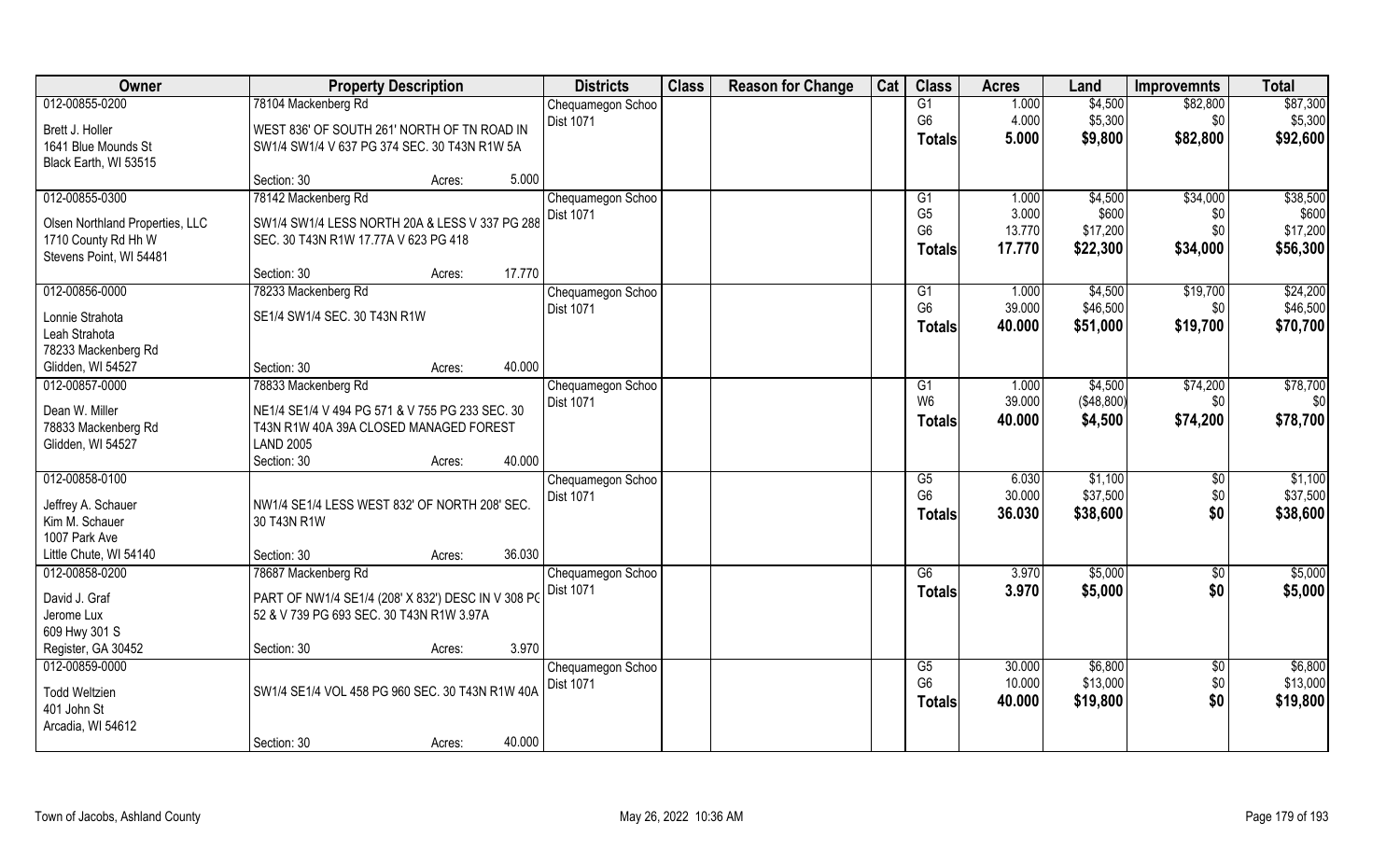| \$5,000<br>012-00860-0000<br>G5<br>22.000<br>Chequamegon Schoo<br>$\overline{50}$<br>W <sub>6</sub><br>18.000<br>(\$21,600)<br>Dist 1071<br>\$0<br>Dean W. Miller<br>SE1/4 SE1/4 V 494 PG 572 & V 755 PG 233 SEC. 30<br>\$0<br>\$5,000<br>40.000<br><b>Totals</b><br>T43N R1W 40A 18A CLOSED MANAGED FOREST<br>78833 Mackenberg Rd<br><b>LAND 2005</b><br>Glidden, WI 54527<br>Section: 30<br>40.000<br>Acres:<br>012-00861-0000<br>\$9,000<br>$\overline{G5}$<br>40.000<br>Chequamegon Schoo<br>$\sqrt{6}$<br><b>Dist 1071</b><br>40.000<br>\$9,000<br>\$0<br>Totals<br>NE1/4 NE1/4 V 602 PG 956 SEC. 31 T43N R1W 40A<br>R & D Olsen, LLC<br>3117 Channel Dr | <b>Total</b>    |
|---------------------------------------------------------------------------------------------------------------------------------------------------------------------------------------------------------------------------------------------------------------------------------------------------------------------------------------------------------------------------------------------------------------------------------------------------------------------------------------------------------------------------------------------------------------------------------------------------------------------------------------------------------------|-----------------|
|                                                                                                                                                                                                                                                                                                                                                                                                                                                                                                                                                                                                                                                               | \$5,000         |
|                                                                                                                                                                                                                                                                                                                                                                                                                                                                                                                                                                                                                                                               | \$0             |
|                                                                                                                                                                                                                                                                                                                                                                                                                                                                                                                                                                                                                                                               | \$5,000         |
|                                                                                                                                                                                                                                                                                                                                                                                                                                                                                                                                                                                                                                                               |                 |
|                                                                                                                                                                                                                                                                                                                                                                                                                                                                                                                                                                                                                                                               |                 |
|                                                                                                                                                                                                                                                                                                                                                                                                                                                                                                                                                                                                                                                               | \$9,000         |
|                                                                                                                                                                                                                                                                                                                                                                                                                                                                                                                                                                                                                                                               | \$9,000         |
|                                                                                                                                                                                                                                                                                                                                                                                                                                                                                                                                                                                                                                                               |                 |
|                                                                                                                                                                                                                                                                                                                                                                                                                                                                                                                                                                                                                                                               |                 |
| Stevens Point, WI 54481<br>40.000<br>Section: 31<br>Acres:                                                                                                                                                                                                                                                                                                                                                                                                                                                                                                                                                                                                    |                 |
| 012-00862-0000<br>G5<br>40.000<br>\$9,000<br>Chequamegon Schoo<br>\$0                                                                                                                                                                                                                                                                                                                                                                                                                                                                                                                                                                                         | \$9,000         |
| Dist 1071<br>\$0<br>\$9,000<br>40.000<br><b>Totals</b>                                                                                                                                                                                                                                                                                                                                                                                                                                                                                                                                                                                                        | \$9,000         |
| R & D Olsen, LLC<br>NW1/4 NE1/4 V 602 PG 956 SEC. 31 T43N R1W 40A                                                                                                                                                                                                                                                                                                                                                                                                                                                                                                                                                                                             |                 |
| 3117 Channel Dr                                                                                                                                                                                                                                                                                                                                                                                                                                                                                                                                                                                                                                               |                 |
| Stevens Point, WI 54481<br>40.000                                                                                                                                                                                                                                                                                                                                                                                                                                                                                                                                                                                                                             |                 |
| Section: 31<br>Acres:<br>012-00863-0000<br>40.000<br>\$9,000<br>G5                                                                                                                                                                                                                                                                                                                                                                                                                                                                                                                                                                                            | \$9,000         |
| Chequamegon Schoo<br>\$0<br><b>Dist 1071</b><br>\$0<br>40.000<br>\$9,000                                                                                                                                                                                                                                                                                                                                                                                                                                                                                                                                                                                      |                 |
| <b>Totals</b><br>SW1/4 NE1/4 V 602 PG 956 SEC. 31 T43N R1W 40A<br>R & D Olsen, LLC                                                                                                                                                                                                                                                                                                                                                                                                                                                                                                                                                                            | \$9,000         |
| 3117 Channel Dr                                                                                                                                                                                                                                                                                                                                                                                                                                                                                                                                                                                                                                               |                 |
| Stevens Point, WI 54481                                                                                                                                                                                                                                                                                                                                                                                                                                                                                                                                                                                                                                       |                 |
| 40.000<br>Section: 31<br>Acres:                                                                                                                                                                                                                                                                                                                                                                                                                                                                                                                                                                                                                               |                 |
| 012-00864-0000<br>$\overline{G5}$<br>15.000<br>\$3,400<br>\$0<br>Chequamegon Schoo                                                                                                                                                                                                                                                                                                                                                                                                                                                                                                                                                                            | \$3,400         |
| G <sub>6</sub><br>25.000<br>\$25,000<br>\$0<br><b>Dist 1071</b><br>R & D Olsen, LLC<br>SE1/4 NE1/4 V 602 PG 956 SEC. 31 T43N R1W 40A                                                                                                                                                                                                                                                                                                                                                                                                                                                                                                                          | \$25,000        |
| \$0<br>\$28,400<br>40.000<br>Totals<br>3117 Channel Dr                                                                                                                                                                                                                                                                                                                                                                                                                                                                                                                                                                                                        | \$28,400        |
| Stevens Point, WI 54481                                                                                                                                                                                                                                                                                                                                                                                                                                                                                                                                                                                                                                       |                 |
| 40.000<br>Section: 31<br>Acres:                                                                                                                                                                                                                                                                                                                                                                                                                                                                                                                                                                                                                               |                 |
| 012-00865-0000<br>\$2,300<br>10.000<br>Chequamegon Schoo<br>G5<br>\$0                                                                                                                                                                                                                                                                                                                                                                                                                                                                                                                                                                                         | \$2,300         |
| W <sub>6</sub><br>30.000<br>(\$36,000)<br>\$0<br>Dist 1071<br>Donna Olsen<br>NE1/4 NW1/4 V 581 PG 697 SEC. 31 T43N R1W 40A                                                                                                                                                                                                                                                                                                                                                                                                                                                                                                                                    | \$0             |
| \$0<br>\$2,300<br>40.000<br><b>Totals</b><br>3117 Channel Dr<br>30A CLOSED MANAGED FOREST 2006                                                                                                                                                                                                                                                                                                                                                                                                                                                                                                                                                                | \$2,300         |
| Stevens Point, WI 54481                                                                                                                                                                                                                                                                                                                                                                                                                                                                                                                                                                                                                                       |                 |
| 40.000<br>Section: 31<br>Acres:                                                                                                                                                                                                                                                                                                                                                                                                                                                                                                                                                                                                                               |                 |
| 012-00866-0000<br>78059 Mackenberg Rd<br>(\$42,800)<br>W6<br>42.820<br>$\sqrt{$0}$<br>Chequamegon Schoo                                                                                                                                                                                                                                                                                                                                                                                                                                                                                                                                                       | $\overline{50}$ |
| Dist 1071<br>\$0<br>42.820<br>\$0<br><b>Totals</b>                                                                                                                                                                                                                                                                                                                                                                                                                                                                                                                                                                                                            | \$0             |
| Michael Swanson<br>NW1/4 NW1/4 VOL 450 PG 1 SEC. 31 T43N R1W<br>Daniel Swanson<br>42.82A CLOSED MANAGED FOREST 2012                                                                                                                                                                                                                                                                                                                                                                                                                                                                                                                                           |                 |
| W7907 Jonathan Dr                                                                                                                                                                                                                                                                                                                                                                                                                                                                                                                                                                                                                                             |                 |
| 42.820<br>Pardeeville, WI 53954<br>Section: 31<br>Acres:                                                                                                                                                                                                                                                                                                                                                                                                                                                                                                                                                                                                      |                 |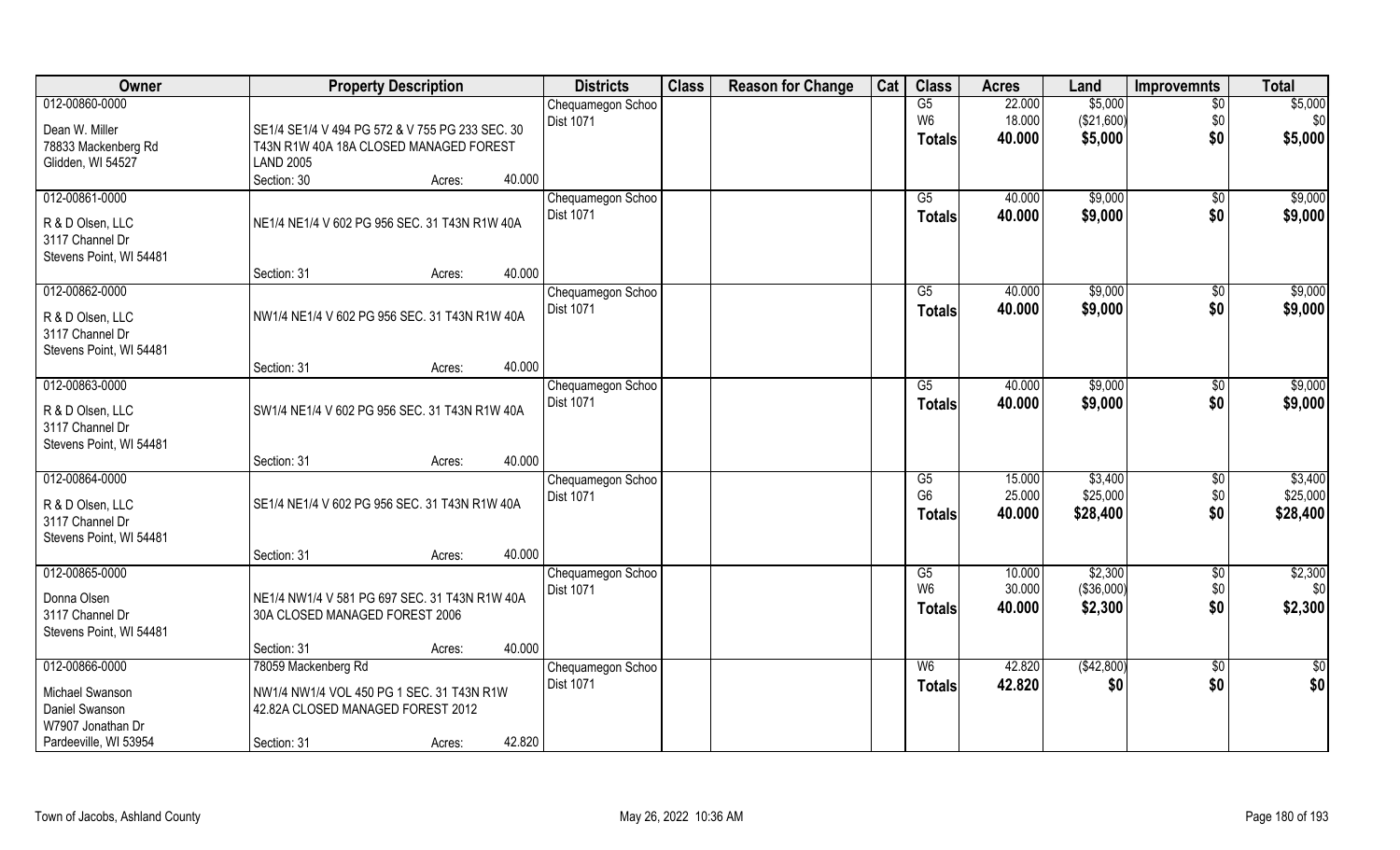| Owner                                                                            |                                                                                                                | <b>Property Description</b><br><b>Districts</b> |                                       |  | <b>Reason for Change</b> | Cat | <b>Class</b>                                            | <b>Acres</b>                        | Land                                        | <b>Improvemnts</b>                   | <b>Total</b>                         |
|----------------------------------------------------------------------------------|----------------------------------------------------------------------------------------------------------------|-------------------------------------------------|---------------------------------------|--|--------------------------|-----|---------------------------------------------------------|-------------------------------------|---------------------------------------------|--------------------------------------|--------------------------------------|
| 012-00867-0000<br>Donna Olsen<br>3117 Channel Dr<br>Stevens Point, WI 54481      | SW1/4 NW1/4 V 581 PG 697 SEC. 31 T43N R1W 42.87/<br>2005 CLOSED MANAGED FOREST                                 |                                                 | Chequamegon Schoo<br>Dist 1071        |  |                          |     | W <sub>6</sub><br><b>Totals</b>                         | 42.870<br>42.870                    | ( \$51,400)<br>\$0                          | $\sqrt{$0}$<br>\$0                   | $\sqrt{50}$<br> \$0                  |
|                                                                                  | Section: 31                                                                                                    | 42.870<br>Acres:                                |                                       |  |                          |     |                                                         |                                     |                                             |                                      |                                      |
| 012-00868-0000<br>Donna Olsen<br>3117 Channel Dr<br>Stevens Point, WI 54481      | SE1/4 NW1/4 V 581 PG 697 SEC. 31 T43N R1W 40A<br>2005 CLOSED MANAGED FOREST                                    |                                                 | Chequamegon Schoo<br>Dist 1071        |  |                          |     | W <sub>6</sub><br>Totals                                | 40.000<br>40.000                    | (\$48,000)<br>\$0                           | \$0<br>\$0                           | $\sqrt{50}$<br>\$0                   |
| 012-00869-0000                                                                   | Section: 31                                                                                                    | 40.000<br>Acres:                                | Chequamegon Schoo                     |  |                          |     | G5                                                      | 20.000                              | \$4,500                                     | \$0                                  | \$4,500                              |
| Ralph Olsen<br>1710 County Rd Hh W<br>Stevens Point, WI 54481                    | NE1/4 SW1/4 V 581 PG 698 SEC. 31 T43N R1W 40A                                                                  |                                                 | Dist 1071                             |  |                          |     | G <sub>6</sub><br><b>Totals</b>                         | 20.000<br>40.000                    | \$28,000<br>\$32,500                        | \$0<br>\$0                           | \$28,000<br>\$32,500                 |
|                                                                                  | Section: 31                                                                                                    | 40.000<br>Acres:                                |                                       |  |                          |     |                                                         |                                     |                                             |                                      |                                      |
| 012-00870-0000<br>Ralph Olsen<br>1710 County Rd Hh W<br>Stevens Point, WI 54481  | NW1/4 SW1/4 V 581 PG 698 SEC. 31 T43N R1W 42.92/                                                               |                                                 | Chequamegon Schoo<br>Dist 1071        |  |                          |     | G5<br>G <sub>6</sub><br><b>Totals</b>                   | 17.000<br>25.920<br>42.920          | \$3,900<br>\$36,300<br>\$40,200             | $\sqrt[6]{3}$<br>\$0<br>\$0          | \$3,900<br>\$36,300<br>\$40,200      |
|                                                                                  | Section: 31                                                                                                    | 42.920<br>Acres:                                |                                       |  |                          |     |                                                         |                                     |                                             |                                      |                                      |
| 012-00871-0000<br>Ralph Olsen<br>1710 County Rd Hh W                             | 23310 Mackenberg Rd<br>SW1/4 SW1/4 V 581 PG 698 SEC. 31 T43N R1W 42.97/<br>38A CLOSED MANAGED FOREST LAND 2005 |                                                 | Chequamegon Schoo<br>Dist 1071        |  |                          |     | G1<br>W <sub>6</sub><br><b>Totals</b>                   | 4.970<br>38.000<br>42.970           | \$7,700<br>(\$41,800)<br>\$7,700            | \$6,000<br>\$0<br>\$6,000            | \$13,700<br>\$0<br>\$13,700          |
| Stevens Point, WI 54481                                                          | Section: 31                                                                                                    | 42.970<br>Acres:                                |                                       |  |                          |     |                                                         |                                     |                                             |                                      |                                      |
| 012-00872-0000<br>Ralph Olsen<br>1710 County Rd Hh W<br>Stevens Point, WI 54481  | SE1/4 SW1/4 V 581 PG 698 SEC. 31 T43N R1W 40A<br>20A CLOSED MANAGED FOREST LAND 2005                           |                                                 | Chequamegon Schoo<br><b>Dist 1071</b> |  |                          |     | G5<br>G <sub>6</sub><br>W <sub>6</sub><br><b>Totals</b> | 15.000<br>5.000<br>20.000<br>40.000 | \$3,400<br>\$6,500<br>(\$24,000)<br>\$9,900 | $\overline{50}$<br>\$0<br>\$0<br>\$0 | \$3,400<br>\$6,500<br>\$0<br>\$9,900 |
|                                                                                  | Section: 31                                                                                                    | 40.000<br>Acres:                                |                                       |  |                          |     |                                                         |                                     |                                             |                                      |                                      |
| 012-00873-0000<br>R & D Olsen, LLC<br>3117 Channel Dr<br>Stevens Point, WI 54481 | NE1/4 SE1/4 V 602 PG 956 SEC. 31 T43N R1W 40A                                                                  |                                                 | Chequamegon Schoo<br>Dist 1071        |  |                          |     | G5<br>G <sub>6</sub><br>Totals                          | 12.000<br>28.000<br>40.000          | \$2,700<br>\$36,400<br>\$39,100             | $\sqrt{$0}$<br>\$0<br>\$0            | \$2,700<br>\$36,400<br>\$39,100      |
|                                                                                  | Section: 31                                                                                                    | 40.000<br>Acres:                                |                                       |  |                          |     |                                                         |                                     |                                             |                                      |                                      |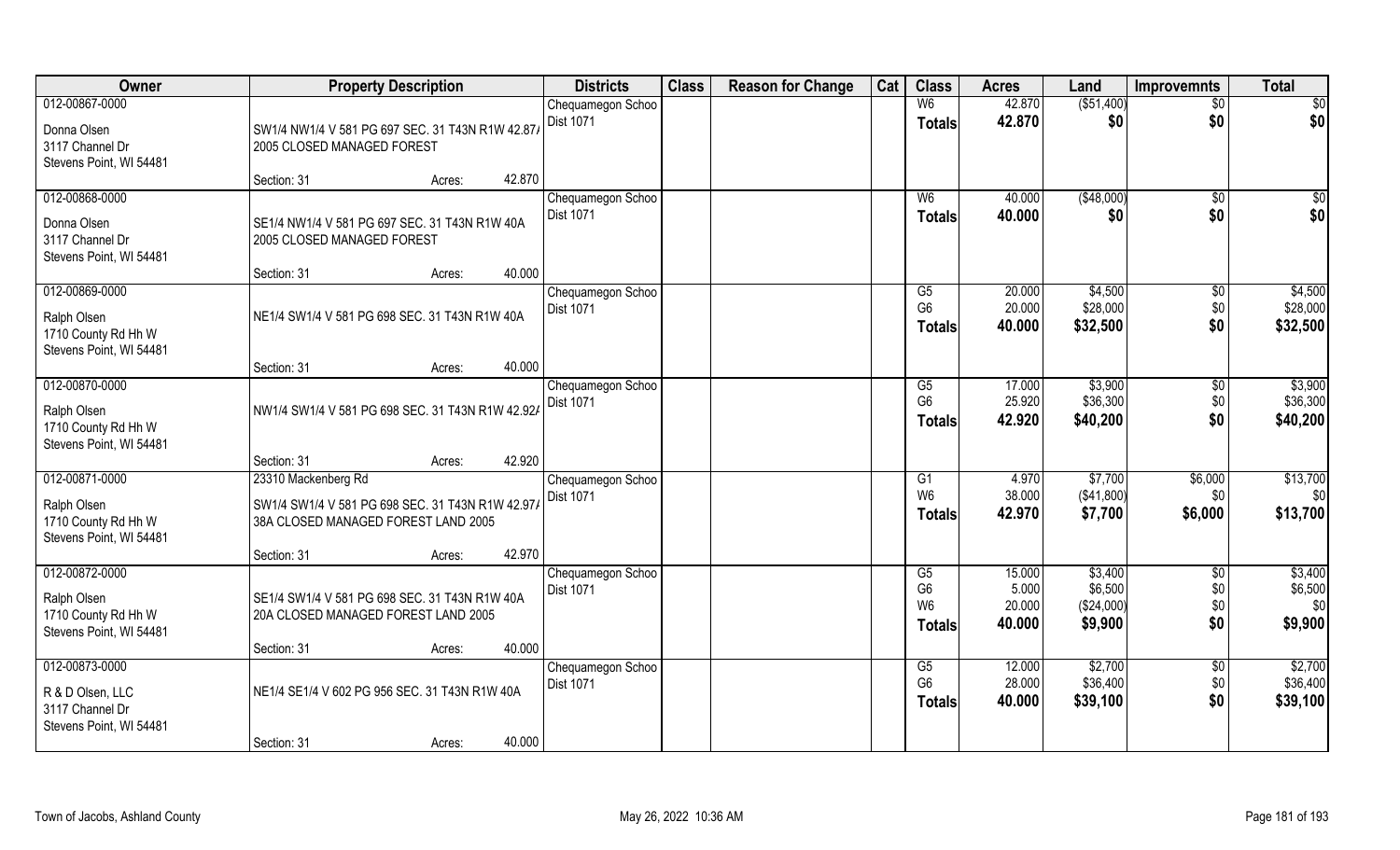| Owner                     | <b>Property Description</b>                       | <b>Districts</b>  | <b>Class</b> | <b>Reason for Change</b> | Cat | <b>Class</b>   | <b>Acres</b> | Land       | <b>Improvemnts</b> | <b>Total</b> |
|---------------------------|---------------------------------------------------|-------------------|--------------|--------------------------|-----|----------------|--------------|------------|--------------------|--------------|
| 012-00874-0000            |                                                   | Chequamegon Schoo |              |                          |     | G5             | 30.000       | \$6,800    | \$0                | \$6,800      |
| R & D Olsen, LLC          | NW1/4 SE1/4 V 602 PG 956 SEC. 31 T43N R1W 40A     | Dist 1071         |              |                          |     | G <sub>6</sub> | 10.000       | \$13,000   | \$0                | \$13,000     |
| 3117 Channel Dr           |                                                   |                   |              |                          |     | <b>Totals</b>  | 40.000       | \$19,800   | \$0                | \$19,800     |
| Stevens Point, WI 54481   |                                                   |                   |              |                          |     |                |              |            |                    |              |
|                           | 40.000<br>Section: 31<br>Acres:                   |                   |              |                          |     |                |              |            |                    |              |
| 012-00875-0000            |                                                   | Chequamegon Schoo |              |                          |     | G5             | 8.000        | \$1,800    | $\overline{50}$    | \$1,800      |
| Ralph Olsen               | SW1/4 SE1/4 V 581 PG 698 SEC. 31 T43N R1W 40A     | <b>Dist 1071</b>  |              |                          |     | G <sub>6</sub> | 12.000       | \$15,600   | \$0                | \$15,600     |
| 1710 County Rd Hh W       | 20A CLOSED MANAGED FOREST LAND 2005               |                   |              |                          |     | W <sub>6</sub> | 20.000       | (\$24,000) | \$0                | \$0          |
| Stevens Point, WI 54481   |                                                   |                   |              |                          |     | <b>Totals</b>  | 40.000       | \$17,400   | \$0                | \$17,400     |
|                           | 40.000<br>Section: 31<br>Acres:                   |                   |              |                          |     |                |              |            |                    |              |
| 012-00876-0000            |                                                   | Chequamegon Schoo |              |                          |     | G5             | 10.000       | \$2,300    | \$0                | \$2,300      |
| R & D Olsen, LLC          | SE1/4 SE1/4 V 602 PG 956 SEC. 31 T43N R1W 40A 20/ | <b>Dist 1071</b>  |              |                          |     | G <sub>6</sub> | 10.000       | \$13,000   | \$0                | \$13,000     |
| 3117 Channel Dr           | CLOSED MANAGED FOREST LAND 2005                   |                   |              |                          |     | W <sub>6</sub> | 20.000       | (\$24,000) | \$0                | \$0          |
| Stevens Point, WI 54481   |                                                   |                   |              |                          |     | Totals         | 40.000       | \$15,300   | \$0                | \$15,300     |
|                           | 40.000<br>Section: 31<br>Acres:                   |                   |              |                          |     |                |              |            |                    |              |
| 012-00877-0100            | 79886 Hinz Rd                                     | Chequamegon Schoo |              |                          |     | G <sub>1</sub> | 1.000        | \$4,500    | \$37,200           | \$41,700     |
| <b>Charles Brace</b>      | NE1/4 NE1/4 LESS WEST 30 RODS & LESS NORTH        | Dist 1071         |              |                          |     | G <sub>6</sub> | 13.580       | \$17,000   | \$0                | \$17,000     |
| Janice Brace              | 550' V 542 PG 470 SEC. 32 T43N R1W 14.58A         |                   |              |                          |     | <b>Totals</b>  | 14.580       | \$21,500   | \$37,200           | \$58,700     |
| 7449 Midland Dr           |                                                   |                   |              |                          |     |                |              |            |                    |              |
| Allenton, WI 53002        | 14.580<br>Section: 32<br>Acres:                   |                   |              |                          |     |                |              |            |                    |              |
| 012-00877-0200            | 79768 Hinz Rd                                     | Chequamegon Schoo |              |                          |     | G1             | 1.000        | \$4,500    | \$6,400            | \$10,900     |
| Gerald M. Perkovich et al | WEST 15A OF NE1/4 NE1/4 & PART OF THE NW1/4       | Dist 1071         |              |                          |     | G <sub>6</sub> | 16.600       | \$20,800   | \$0                | \$20,800     |
| 11600 70th Ave            | NE1/4 DESC IN V 432 PG 175 & V 663 PG 759 SEC. 32 |                   |              |                          |     | Totals         | 17.600       | \$25,300   | \$6,400            | \$31,700     |
| Chippewa Falls, WI 54729  | T43N R1W 17,60A                                   |                   |              |                          |     |                |              |            |                    |              |
|                           | 17.600<br>Section: 32<br>Acres:                   |                   |              |                          |     |                |              |            |                    |              |
| 012-00877-0300            | 79854 County Hwy N                                | Chequamegon Schoo |              |                          |     | G <sub>1</sub> | 1.000        | \$4,500    | \$46,700           | \$51,200     |
| Mark Renc                 | NORTH 550' OF EAST 825' OF NE1/4 NE1/4 V 584 PG   | Dist 1071         |              |                          |     | G <sub>6</sub> | 9.420        | \$10,400   | \$0                | \$10,400     |
| Kathleen Renc             | 364 SEC. 32 T43N R1W 10.42A                       |                   |              |                          |     | <b>Totals</b>  | 10.420       | \$14,900   | \$46,700           | \$61,600     |
| 27w122 Bauer Rd           |                                                   |                   |              |                          |     |                |              |            |                    |              |
| Naperville, IL 60563      | 10.420<br>Section: 32<br>Acres:                   |                   |              |                          |     |                |              |            |                    |              |
| 012-00878-0000            |                                                   | Chequamegon Schoo |              |                          |     | G6             | 32.800       | \$42,600   | $\overline{50}$    | \$42,600     |
| Randall Matula            | PART OF NW1/4 NE1/4 WITH EASEMENT AS DESC IN      | Dist 1071         |              |                          |     | <b>Totals</b>  | 32.800       | \$42,600   | \$0                | \$42,600     |
| Vicki Matula              | DOC #357299 SEC. 32 T43N R1W                      |                   |              |                          |     |                |              |            |                    |              |
| N8877 Dumke Rd            |                                                   |                   |              |                          |     |                |              |            |                    |              |
| Portage, WI 53901         | 32.800<br>Section: 32<br>Acres:                   |                   |              |                          |     |                |              |            |                    |              |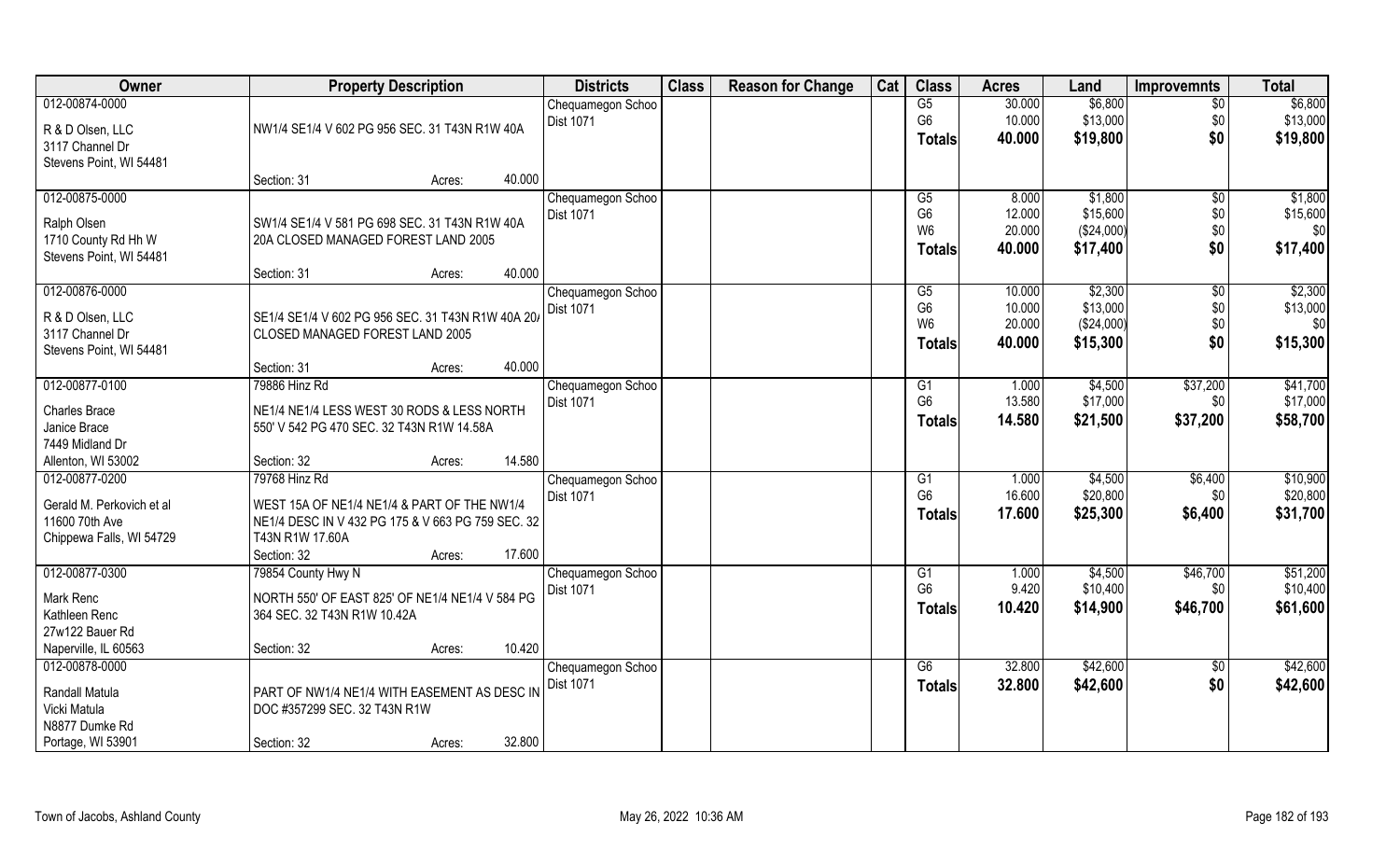| Owner                        |                                                   | <b>Property Description</b>                    |        |                                       | <b>Class</b> | <b>Reason for Change</b> | Cat | <b>Class</b>    | <b>Acres</b> | Land            | <b>Improvemnts</b> | <b>Total</b>    |
|------------------------------|---------------------------------------------------|------------------------------------------------|--------|---------------------------------------|--------------|--------------------------|-----|-----------------|--------------|-----------------|--------------------|-----------------|
| 012-00879-0000               |                                                   |                                                |        | Chequamegon Schoo                     |              |                          |     | G5              | 19.280       | \$4,400         | $\overline{50}$    | \$4,400         |
| Mayer Camp 2, LLC            | SW1/4 NE1/4 V 478 PG 142 SEC. 32 T43N R1W         |                                                |        | <b>Dist 1071</b>                      |              |                          |     | G <sub>6</sub>  | 17.000       | \$17,600        | \$0                | \$17,600        |
| 528 Round Lake Rd            | 36.28AS                                           |                                                |        |                                       |              |                          |     | <b>Totals</b>   | 36.280       | \$22,000        | \$0                | \$22,000        |
| Brillion, WI 54110           |                                                   |                                                |        |                                       |              |                          |     |                 |              |                 |                    |                 |
|                              | Section: 32                                       | Acres:                                         | 36.280 |                                       |              |                          |     |                 |              |                 |                    |                 |
| 012-00880-0100               | 79879 Hinz Rd                                     |                                                |        | Chequamegon Schoo                     |              |                          |     | G5              | 15.000       | \$3,400         | $\sqrt{6}$         | \$3,400         |
| Brad R. Kuphal               | SE1/4 NE1/4 LESS VOL 368 PG 20 SEC. 32 T43N R1W   |                                                |        | <b>Dist 1071</b>                      |              |                          |     | G <sub>6</sub>  | 19.610       | \$24,500        | \$0                | \$24,500        |
| Brian J. Kuphal              |                                                   |                                                |        |                                       |              |                          |     | <b>Totals</b>   | 34.610       | \$27,900        | \$0                | \$27,900        |
| 79764 Cty Rd N               |                                                   |                                                |        |                                       |              |                          |     |                 |              |                 |                    |                 |
| Glidden, WI 54527            | Section: 32                                       | Acres:                                         | 34.610 |                                       |              |                          |     |                 |              |                 |                    |                 |
| 012-00880-0200               | 79764 County Hwy N                                |                                                |        | Chequamegon Schoo                     |              |                          |     | G <sub>1</sub>  | 1.000        | \$4,500         | \$70,300           | \$74,800        |
| Brad R. Kuphal               | PART OF SE1/4 NE1/4 DESC IN DOC # 342029 SEC.     |                                                |        | Dist 1071                             |              |                          |     | G <sub>6</sub>  | 4.390        | \$5,500         | \$0\$              | \$5,500         |
| 79764 County Hwy N           | 32 T43N R1W 5.39A                                 |                                                |        |                                       |              |                          |     | <b>Totals</b>   | 5.390        | \$10,000        | \$70,300           | \$80,300        |
| Glidden, WI 54527            |                                                   |                                                |        |                                       |              |                          |     |                 |              |                 |                    |                 |
|                              | Section: 32                                       | Acres:                                         | 5.390  |                                       |              |                          |     |                 |              |                 |                    |                 |
| 012-00881-0000               |                                                   |                                                |        | Chequamegon Schoo                     |              |                          |     | W <sub>4</sub>  | 36.010       | \$0             | \$0                | \$              |
| <b>Ashland County Forest</b> | NE1/4 NW1/4 V 735 PGS 281, 283 & 285 SEC. 32 T43N |                                                |        | Dist 1071                             |              |                          |     | <b>Totals</b>   | 36.010       | \$0             | \$0                | \$0             |
| 304 W Michigan St            | R1W 36.01AS                                       |                                                |        |                                       |              |                          |     |                 |              |                 |                    |                 |
| Butternut, WI 54514          |                                                   |                                                |        |                                       |              |                          |     |                 |              |                 |                    |                 |
|                              | Section: 32                                       | Acres:                                         | 36.010 |                                       |              |                          |     |                 |              |                 |                    |                 |
| 012-00882-0000               |                                                   |                                                |        | Chequamegon Schoo                     |              |                          |     | $\overline{G5}$ | 15.000       | \$6,800         | \$0                | \$6,800         |
| Patrick Delooze              | NW1/4 NW1/4 SEC. 32 T43N R1W                      |                                                |        | <b>Dist 1071</b>                      |              |                          |     | G <sub>6</sub>  | 25.000       | \$25,000        | \$0                | \$25,000        |
| 79235 Mackenberg Rd          |                                                   |                                                |        |                                       |              |                          |     | Totals          | 40.000       | \$31,800        | \$0                | \$31,800        |
| Glidden, WI 54527            |                                                   |                                                |        |                                       |              |                          |     |                 |              |                 |                    |                 |
|                              | Section: 32                                       | Acres:                                         | 40.000 |                                       |              |                          |     |                 |              |                 |                    |                 |
| 012-00883-0100               |                                                   |                                                |        | Chequamegon Schoo                     |              |                          |     | G5              | 14.500       | \$4,400         | \$0                | \$4,400         |
| Ralph Olsen                  | SW1/4 NW1/4 LESS SOUTH 16.5' VOL 462 PG 991       |                                                |        | Dist 1071                             |              |                          |     | G <sub>6</sub>  | 25.000       | \$30,000        | \$0                | \$30,000        |
| 1710 County Rd Hh W          | SEC. 32 T43N R1W 39.5A                            |                                                |        |                                       |              |                          |     | <b>Totals</b>   | 39.500       | \$34,400        | \$0                | \$34,400        |
| Stevens Point, WI 54481      |                                                   |                                                |        |                                       |              |                          |     |                 |              |                 |                    |                 |
|                              | Section: 32                                       | Acres:                                         | 39.500 |                                       |              |                          |     |                 |              |                 |                    |                 |
| 012-00883-0200               |                                                   |                                                |        | Chequamegon Schoo<br><b>Dist 1071</b> |              |                          |     | X4              | 0.500        | $\overline{50}$ | $\sqrt{$0}$        | $\overline{50}$ |
| Town of Jacobs               |                                                   | SOUTH 16.5' OF SW1/4 NW1/4 ROAD USE VOL 136 PO |        |                                       |              |                          |     | <b>Totals</b>   | 0.500        | \$0             | \$0                | \$0             |
| 23 N Grant St                |                                                   | 196 SEC. 32 T43N R1W .5A (TAX EXEMPT)          |        |                                       |              |                          |     |                 |              |                 |                    |                 |
| Glidden, WI 54527            |                                                   |                                                |        |                                       |              |                          |     |                 |              |                 |                    |                 |
|                              | Section: 32                                       | Acres:                                         | 0.500  |                                       |              |                          |     |                 |              |                 |                    |                 |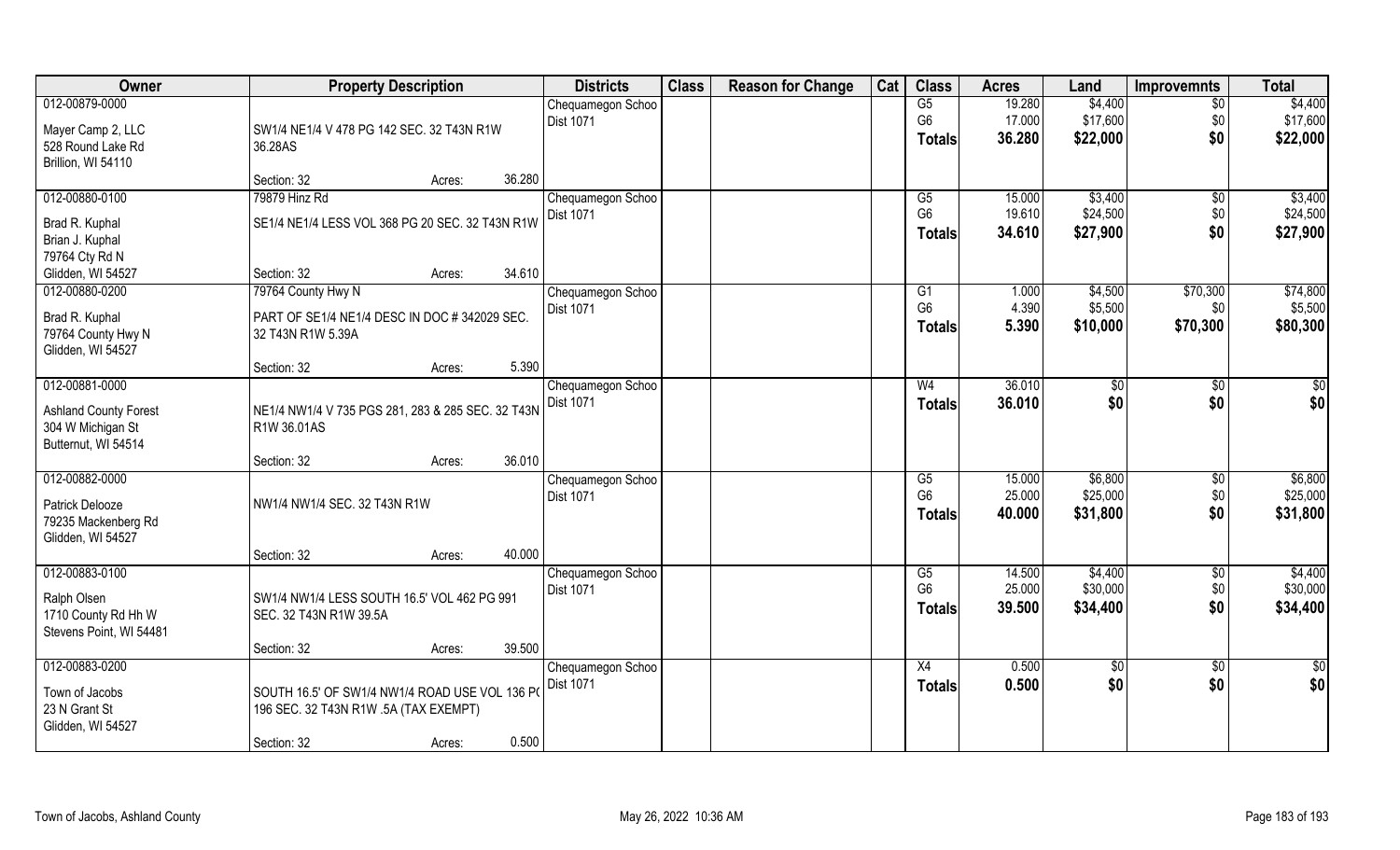| Owner                                                                              | <b>Property Description</b>                                                 |                  |        | <b>Districts</b>                      | <b>Class</b> | <b>Reason for Change</b>        | Cat              | <b>Class</b>              | <b>Acres</b>     | Land                 | <b>Improvemnts</b> | <b>Total</b>       |
|------------------------------------------------------------------------------------|-----------------------------------------------------------------------------|------------------|--------|---------------------------------------|--------------|---------------------------------|------------------|---------------------------|------------------|----------------------|--------------------|--------------------|
| 012-00884-0000<br>Ralph Olsen                                                      | SE1/4 NW1/4 SEC. 32 T43N R1W 40A VOL 462 PG 992                             |                  |        | Chequamegon Schoo<br><b>Dist 1071</b> |              |                                 |                  | G5<br><b>Totals</b>       | 40.000<br>40.000 | \$9,000<br>\$9,000   | $\sqrt{$0}$<br>\$0 | \$9,000<br>\$9,000 |
| 1710 County Rd Hh W<br>Stevens Point, WI 54481                                     | Section: 32                                                                 | Acres:           | 40.000 |                                       |              |                                 |                  |                           |                  |                      |                    |                    |
| 012-00885-0000                                                                     |                                                                             |                  |        | Chequamegon Schoo<br><b>Dist 1071</b> |              |                                 |                  | $\overline{G5}$<br>Totals | 40.000<br>40.000 | \$9,000<br>\$9,000   | \$0<br>\$0         | \$9,000<br>\$9,000 |
| R & D Olsen, LLC<br>3117 Channel Dr<br>Stevens Point, WI 54481                     | NE1/4 SW1/4 V 602 PG 956 SEC. 32 T43N R1W 40A                               |                  |        |                                       |              |                                 |                  |                           |                  |                      |                    |                    |
|                                                                                    | Section: 32                                                                 | Acres:           | 40.000 |                                       |              |                                 |                  |                           |                  |                      |                    |                    |
| 012-00886-0000                                                                     |                                                                             |                  |        | Chequamegon Schoo                     |              |                                 |                  | G5                        | 40.000           | \$9,000              | \$0                | \$9,000            |
| R & D Olsen, LLC<br>3117 Channel Dr<br>Stevens Point, WI 54481                     | NW1/4 SW1/4 V 602 PG 956 SEC. 32 T43N R1W 40A                               |                  |        | Dist 1071                             |              |                                 |                  | <b>Totals</b>             | 40.000           | \$9,000              | \$0                | \$9,000            |
|                                                                                    | Section: 32                                                                 | Acres:           | 40.000 |                                       |              |                                 |                  |                           |                  |                      |                    |                    |
| 012-00887-0000                                                                     |                                                                             |                  |        | Chequamegon Schoo                     |              |                                 |                  | W <sub>6</sub>            | 40.000           | ( \$48,000)          | \$0                | \$0                |
| R & D Olsen, LLC<br>3117 Channel Dr<br>Stevens Point, WI 54481                     | SW1/4 SW1/4 V 602 PG 956 SEC. 32 T43N R1W 40A<br>2005 CLOSED MANAGED FOREST |                  |        | <b>Dist 1071</b>                      |              |                                 |                  | <b>Totals</b>             | 40.000           | \$0                  | \$0                | \$0                |
|                                                                                    | Section: 32                                                                 | Acres:           | 40.000 |                                       |              |                                 |                  |                           |                  |                      |                    |                    |
| 012-00888-0000<br>R & D Olsen, LLC<br>3117 Channel Dr                              | SE1/4 SW1/4 V 602 PG 956 SEC. 32 T43N R1W 40A                               |                  |        | Chequamegon Schoo<br><b>Dist 1071</b> |              |                                 |                  | $\overline{G5}$<br>Totals | 40.000<br>40.000 | \$9,000<br>\$9,000   | \$0<br>\$0         | \$9,000<br>\$9,000 |
| Stevens Point, WI 54481                                                            |                                                                             |                  |        |                                       |              |                                 |                  |                           |                  |                      |                    |                    |
|                                                                                    | Section: 32                                                                 | Acres:           | 40.000 |                                       |              |                                 |                  |                           |                  |                      |                    |                    |
| 012-00889-0000                                                                     |                                                                             |                  |        | Chequamegon Schoo                     |              |                                 |                  | G6                        | 11.000           | \$13,800             | $\sqrt{$0}$        | \$13,800           |
| Marco S. Valentino et al                                                           | NE1/4 SE1/4 V 703 PG 185 LIFE ESTATE THOMAS F.                              |                  |        | <b>Dist 1071</b>                      |              |                                 |                  | W <sub>8</sub>            | 29.000           | (\$36,300)           | \$0                | \$0                |
| c/o Thomas & Ruthann Valentino                                                     | & RUTHANN VALENTINO SEC. 32 T43N R1W 40A 29A                                |                  |        |                                       |              |                                 |                  | <b>Totals</b>             | 40.000           | \$13,800             | \$0                | \$13,800           |
| 395 Oaklawn Pl                                                                     | CLOSED MANAGED FOREST LAND 2004                                             |                  |        |                                       |              |                                 |                  |                           |                  |                      |                    |                    |
| <b>Biloxi, MS 39536</b>                                                            | Section: 32                                                                 | Acres:           | 40.000 |                                       |              |                                 |                  |                           |                  |                      |                    |                    |
| 012-00890-0000                                                                     | 79654 County Hwy N                                                          |                  |        | Chequamegon Schoo                     |              |                                 |                  | G1                        | 1.000            | \$4,500              | \$20,700           | \$25,200           |
| Harold & Roberta Smith Trust<br>514 Americas Way #5838<br>Box Elder, SD 57719-7600 | NW1/4 SE1/4 V 749 PG 704 SEC. 32 T43N R1W 40A<br>ROAD EASEMENT V 741 PG 215 | <b>Dist 1071</b> |        |                                       |              | G <sub>6</sub><br><b>Totals</b> | 39.000<br>40.000 | \$48,800<br>\$53,300      | \$0<br>\$20,700  | \$48,800<br>\$74,000 |                    |                    |
|                                                                                    | Section: 32                                                                 | Acres:           | 40.000 |                                       |              |                                 |                  |                           |                  |                      |                    |                    |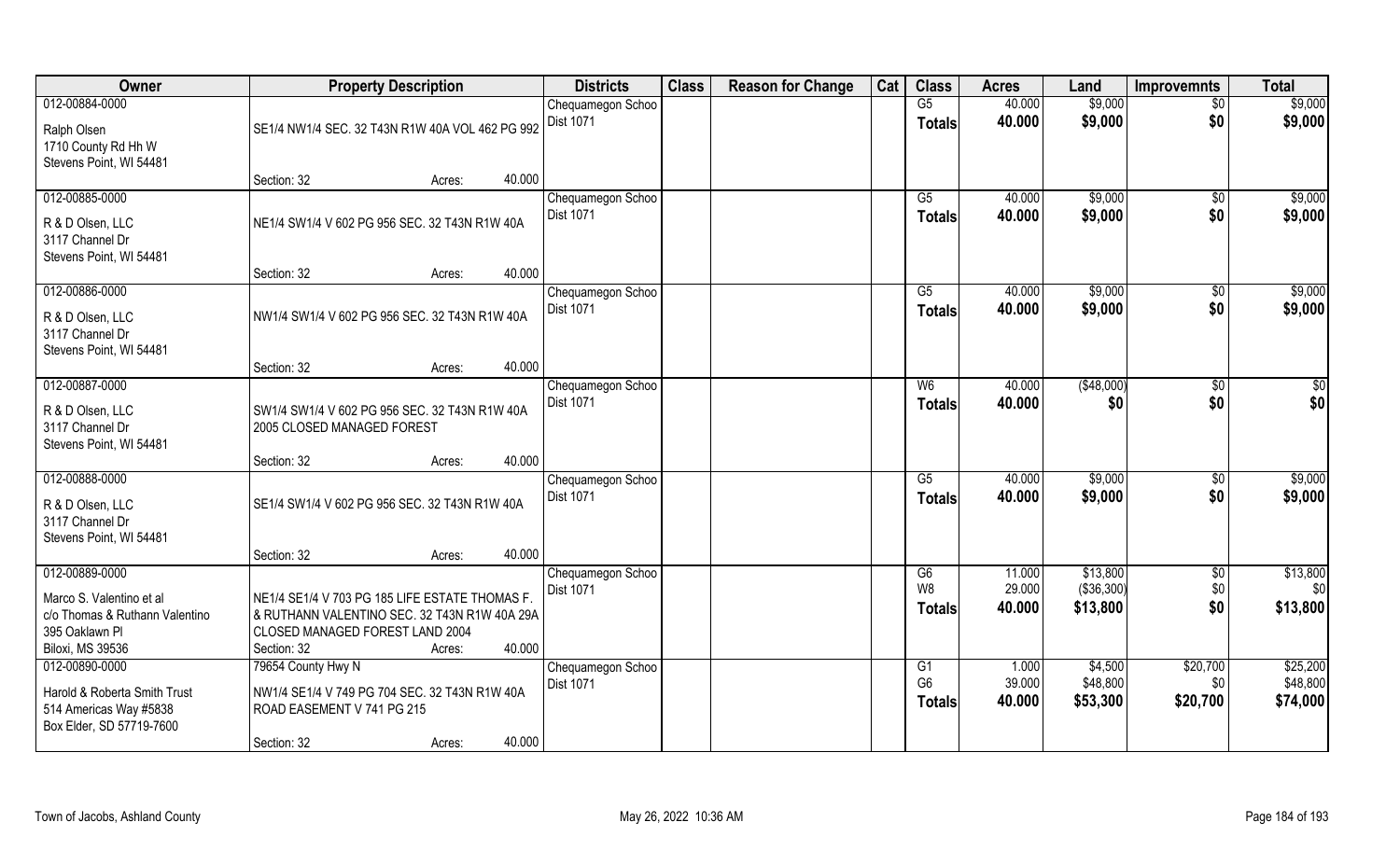| Owner                                 | <b>Property Description</b>                      | <b>Districts</b> | <b>Class</b>      | <b>Reason for Change</b> | Cat | <b>Class</b> | <b>Acres</b>    | Land   | <b>Improvemnts</b> | <b>Total</b>    |               |
|---------------------------------------|--------------------------------------------------|------------------|-------------------|--------------------------|-----|--------------|-----------------|--------|--------------------|-----------------|---------------|
| 012-00891-0000                        |                                                  |                  | Chequamegon Schoo |                          |     |              | G6              | 40.000 | \$48,000           | $\overline{50}$ | \$48,000      |
| Harold & Roberta Smith Trust          | SW1/4 SE1/4 V 749 PG 704 SEC. 32 T43N R1W 40A    |                  | <b>Dist 1071</b>  |                          |     |              | <b>Totals</b>   | 40.000 | \$48,000           | \$0             | \$48,000      |
| 514 Americas Way #5838                | ROAD EASEMENT V 741 PG 215                       |                  |                   |                          |     |              |                 |        |                    |                 |               |
| Box Elder, SD 57719-7600              |                                                  |                  |                   |                          |     |              |                 |        |                    |                 |               |
|                                       | Section: 32                                      | 40.000<br>Acres: |                   |                          |     |              |                 |        |                    |                 |               |
| 012-00892-0000                        | 79630 County Hwy N                               |                  | Chequamegon Schoo |                          |     |              | G <sub>1</sub>  | 1.000  | \$4,500            | \$15,800        | \$20,300      |
| Marco S. Valentino et al              | SE1/4 SE1/4 V 703 PG 185 LIFE ESTATE THOMAS F. 8 |                  | <b>Dist 1071</b>  |                          |     |              | G <sub>6</sub>  | 8.000  | \$10,000           | \$0             | \$10,000      |
| c/o Thomas & Ruthann Valentino        | RUTHANN VALENTINO SEC. 32 T43N R1W 40A 31A       |                  |                   |                          |     |              | W <sub>8</sub>  | 31.000 | ( \$38, 800)       | \$0             | \$0           |
| 395 Oaklawn Pl                        | CLOSED MANAGED FOREST LAND 2004                  |                  |                   |                          |     |              | <b>Totals</b>   | 40.000 | \$14,500           | \$15,800        | \$30,300      |
| <b>Biloxi, MS 39536</b>               | Section: 32                                      | 40.000<br>Acres: |                   |                          |     |              |                 |        |                    |                 |               |
| 012-00893-0000                        |                                                  |                  | Chequamegon Schoo |                          |     |              | W <sub>7</sub>  | 40.000 | ( \$48,000)        | $\sqrt[6]{30}$  | \$0           |
| Heartwood Forestland Fund VII LP      | NE1/4 NE1/4 V 715 PG 718 SEC. 33 T43N R1W 40A    |                  | <b>Dist 1071</b>  |                          |     |              | <b>Totals</b>   | 40.000 | \$0                | \$0             | \$0           |
| c/o The Forestland Group, LLC         | OPEN MANAGED FOREST 1999                         |                  |                   |                          |     |              |                 |        |                    |                 |               |
| 19045 Stone Mountain Rd               |                                                  |                  |                   |                          |     |              |                 |        |                    |                 |               |
| Abingdon, VA 24210                    | Section: 33                                      | 40.000<br>Acres: |                   |                          |     |              |                 |        |                    |                 |               |
| 012-00894-0000                        |                                                  |                  | Chequamegon Schoo |                          |     |              | G6              | 40.000 | \$48,000           | \$0             | \$48,000      |
| Neal Nelson                           | NW1/4 NE1/4 V 509 PG 186 SEC. 33 T43N R1W 40A    |                  | <b>Dist 1071</b>  |                          |     |              | <b>Totals</b>   | 40.000 | \$48,000           | \$0             | \$48,000      |
| Diane Nelson                          |                                                  |                  |                   |                          |     |              |                 |        |                    |                 |               |
| 1309 Adler Rd                         |                                                  |                  |                   |                          |     |              |                 |        |                    |                 |               |
| Marshfield, WI 54449                  | Section: 33                                      | 40.000<br>Acres: |                   |                          |     |              |                 |        |                    |                 |               |
| 012-00895-0000                        |                                                  |                  | Chequamegon Schoo |                          |     |              | $\overline{G6}$ | 40.000 | \$44,000           | $\sqrt[6]{30}$  | \$44,000      |
| Michael E Bergmann Family Trust et al | SW1/4 NE1/4 SEC. 33 T43N R1W                     |                  | Dist 1071         |                          |     |              | <b>Totals</b>   | 40.000 | \$44,000           | \$0             | \$44,000      |
| c/o Thomas Bergmann                   |                                                  |                  |                   |                          |     |              |                 |        |                    |                 |               |
| 5626 Hwy 144 S                        |                                                  |                  |                   |                          |     |              |                 |        |                    |                 |               |
| West Bend, WI 53095                   | Section: 33                                      | 40.000<br>Acres: |                   |                          |     |              |                 |        |                    |                 |               |
| 012-00896-0000                        |                                                  |                  | Chequamegon Schoo |                          |     |              | W <sub>7</sub>  | 40.000 | (\$48,000)         | \$0             | $\frac{6}{3}$ |
| Heartwood Forestland Fund VII LP      | SE1/4 NE1/4 V 715 PG 718 SEC. 33 T43N R1W 40A    |                  | <b>Dist 1071</b>  |                          |     |              | <b>Totals</b>   | 40.000 | \$0                | \$0             | \$0           |
| c/o The Forestland Group, LLC         | OPEN MANAGED FOREST 1999                         |                  |                   |                          |     |              |                 |        |                    |                 |               |
| 19045 Stone Mountain Rd               |                                                  |                  |                   |                          |     |              |                 |        |                    |                 |               |
| Abingdon, VA 24210                    | Section: 33                                      | 40.000<br>Acres: |                   |                          |     |              |                 |        |                    |                 |               |
| 012-00897-0000                        |                                                  |                  | Chequamegon Schoo |                          |     |              | G6              | 40.000 | \$48,000           | $\overline{50}$ | \$48,000      |
|                                       |                                                  |                  | Dist 1071         |                          |     |              | <b>Totals</b>   | 40.000 | \$48,000           | \$0             | \$48,000      |
| Neal Nelson<br>Diane Nelson           | NE1/4 NW1/4 V 509 PG 186 SEC. 33 T43N R1W 40A    |                  |                   |                          |     |              |                 |        |                    |                 |               |
| 1309 Adler Rd                         |                                                  |                  |                   |                          |     |              |                 |        |                    |                 |               |
| Marshfield, WI 54449                  | Section: 33                                      | 40.000<br>Acres: |                   |                          |     |              |                 |        |                    |                 |               |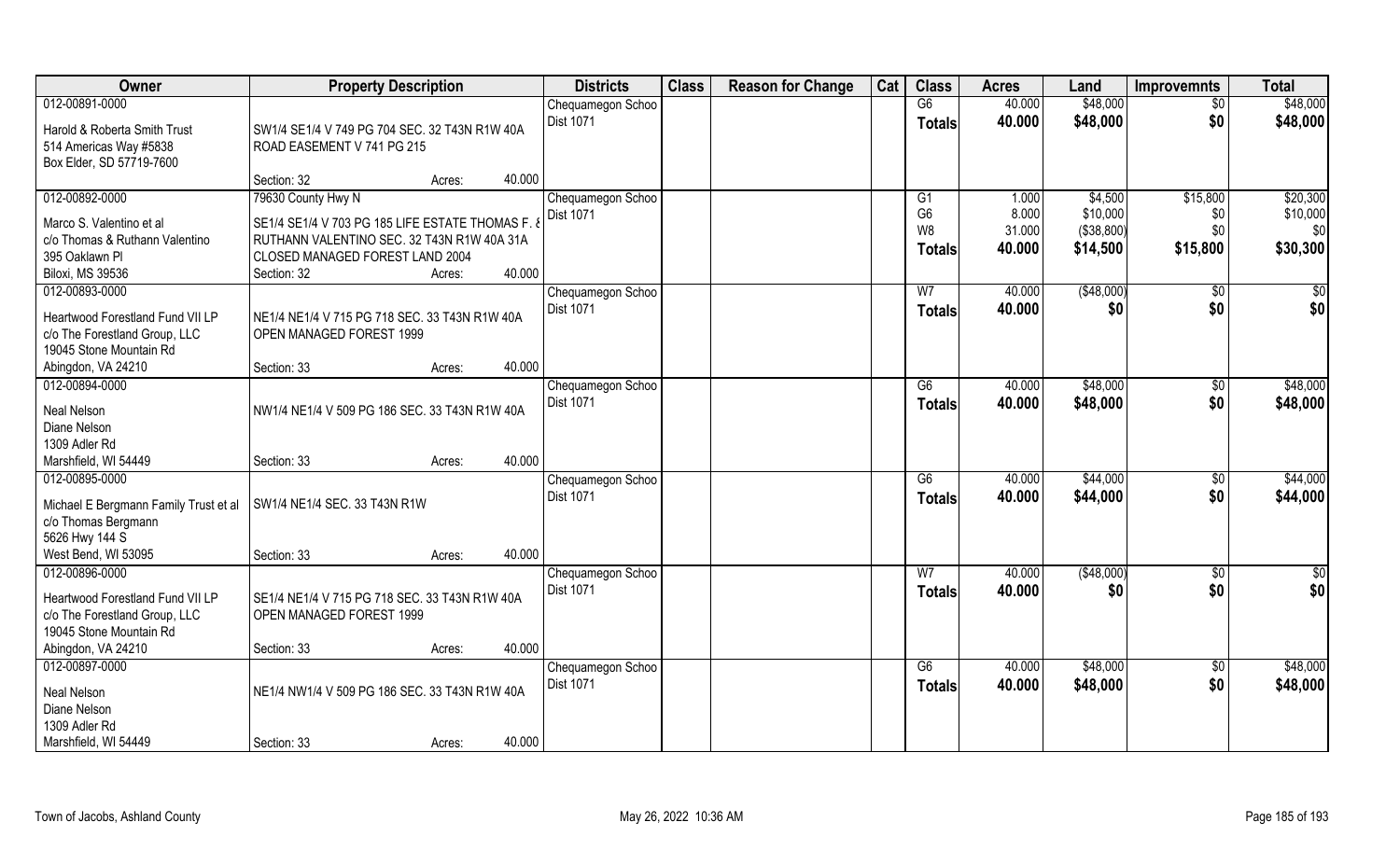| \$6,500<br>012-00898-0000<br>79861 County Hwy N<br>G1<br>1.000<br>\$4,500<br>\$2,000<br>Chequamegon Schoo<br>G <sub>6</sub><br>39.000<br>\$48,800<br><b>Dist 1071</b><br>\$48,800<br>\$0<br>NW1/4 NW1/4 V 509 PG 186 SEC. 33 T43N R1W 40A<br>Neal Nelson<br>40.000<br>\$53,300<br>\$2,000<br>\$55,300<br>Totals<br>Diane Nelson<br>1309 Adler Rd<br>Marshfield, WI 54449<br>40.000<br>Section: 33<br>Acres:<br>012-00899-0000<br>40.000<br>( \$48,000)<br>\$0<br>Chequamegon Schoo<br>W <sub>6</sub><br><b>Dist 1071</b><br>40.000<br>\$0<br>\$0<br>Totals<br>SW1/4 NW1/4 SEC, 33 T43N R1W 40A CLOSED<br>Michael E Bergmann Family Trust et al<br>c/o Thomas Bergmann<br>MANAGED FOREST 2006<br>5626 Hwy 144 S<br>40.000<br>West Bend, WI 53095<br>Section: 33<br>Acres:<br>012-00900-0000<br>W8<br>40.000<br>(\$48,000)<br>$\sqrt{6}$<br>Chequamegon Schoo<br>\$0<br>Dist 1071<br>40.000<br>\$0<br><b>Totals</b><br>SE1/4 NW1/4 SEC. 33 T43N R1W 40A CLOSED<br>Michael E Bergmann Family Trust et al<br>MANAGED FOREST 2004<br>c/o Thomas Bergmann<br>5626 Hwy 144 S<br>40.000<br>West Bend, WI 53095<br>Section: 33<br>Acres:<br>012-00901-0000<br>40.000<br>( \$48,000)<br>Chequamegon Schoo<br>W8<br>\$0<br><b>Dist 1071</b><br>\$0<br>40.000<br>\$0<br><b>Totals</b><br>Michael E Bergmann Family Trust et al<br>NE1/4 SW1/4 SEC. 33 T43N R1W 40A CLOSED<br>c/o Thomas Bergmann<br>MANAGED FOREST 2004<br>5626 Hwy 144 S<br>40.000<br>West Bend, WI 53095<br>Section: 33<br>Acres:<br>012-00902-0000<br>79675 County Hwy N<br>1.000<br>\$4,500<br>\$33,000<br>Chequamegon Schoo<br>G1<br>W <sub>6</sub><br>39.000<br>(\$48,800)<br>\$0<br><b>Dist 1071</b><br>NW1/4 SW1/4 SEC. 33 T43N R1W 40A 39A CLOSED<br>Michael E Bergmann Family Trust et al<br>\$33,000<br>40.000<br>\$4,500<br>Totals<br>c/o Thomas Bergmann<br>MANAGED FOREST LAND 2006<br>5626 Hwy 144 S<br>West Bend, WI 53095<br>40.000<br>Section: 33<br>Acres:<br>012-00903-0000<br>\$47,000<br>79625 County Hwy N<br>1.000<br>\$4,500<br>Chequamegon Schoo<br>G1<br>20.000<br>\$3,500<br>G <sub>5</sub><br>\$0<br>Dist 1071<br>SW1/4 SW1/4 V 641 PG 322 SEC. 33 T43N R1W 40A<br>Schwilk Road Hunting Club<br>G <sub>6</sub><br>19.000<br>\$23,800<br>\$0<br>c/o Dewayne Graf<br>\$31,800<br>\$47,000<br>\$78,800<br>40.000<br><b>Totals</b><br>231086 Shenandoah Ridge Rd<br>40.000<br>Wausau, WI 54403<br>Section: 33<br>Acres:<br>012-00904-0000<br>\$44,000<br>G6<br>40.000<br>Chequamegon Schoo<br>$\sqrt{$0}$<br><b>Dist 1071</b><br>40.000<br>\$44,000<br>\$0<br><b>Totals</b><br>SE1/4 SW1/4 V 499 PG 865 SEC. 33 T43N R1W 40A<br>Thomas W. Graf<br>PO Box 24<br>Elkhart Lake, WI 53020 | Owner | <b>Property Description</b> |        |        | <b>Districts</b> | <b>Class</b> | <b>Reason for Change</b> | Cat | <b>Class</b> | <b>Acres</b> | Land | <b>Improvemnts</b> | <b>Total</b> |
|--------------------------------------------------------------------------------------------------------------------------------------------------------------------------------------------------------------------------------------------------------------------------------------------------------------------------------------------------------------------------------------------------------------------------------------------------------------------------------------------------------------------------------------------------------------------------------------------------------------------------------------------------------------------------------------------------------------------------------------------------------------------------------------------------------------------------------------------------------------------------------------------------------------------------------------------------------------------------------------------------------------------------------------------------------------------------------------------------------------------------------------------------------------------------------------------------------------------------------------------------------------------------------------------------------------------------------------------------------------------------------------------------------------------------------------------------------------------------------------------------------------------------------------------------------------------------------------------------------------------------------------------------------------------------------------------------------------------------------------------------------------------------------------------------------------------------------------------------------------------------------------------------------------------------------------------------------------------------------------------------------------------------------------------------------------------------------------------------------------------------------------------------------------------------------------------------------------------------------------------------------------------------------------------------------------------------------------------------------------------------------------------------------------------------------------------------------------------------------------------------------------------------------------------------------------------------------------------------------------------------------------------------------------------|-------|-----------------------------|--------|--------|------------------|--------------|--------------------------|-----|--------------|--------------|------|--------------------|--------------|
|                                                                                                                                                                                                                                                                                                                                                                                                                                                                                                                                                                                                                                                                                                                                                                                                                                                                                                                                                                                                                                                                                                                                                                                                                                                                                                                                                                                                                                                                                                                                                                                                                                                                                                                                                                                                                                                                                                                                                                                                                                                                                                                                                                                                                                                                                                                                                                                                                                                                                                                                                                                                                                                                    |       |                             |        |        |                  |              |                          |     |              |              |      |                    |              |
| \$0<br>\$0 <br>\$0<br>\$0 <br>\$0<br>\$0 <br>\$37,500<br>\$0<br>\$37,500<br>\$51,500<br>\$3,500<br>\$23,800<br>\$44,000<br>\$44,000                                                                                                                                                                                                                                                                                                                                                                                                                                                                                                                                                                                                                                                                                                                                                                                                                                                                                                                                                                                                                                                                                                                                                                                                                                                                                                                                                                                                                                                                                                                                                                                                                                                                                                                                                                                                                                                                                                                                                                                                                                                                                                                                                                                                                                                                                                                                                                                                                                                                                                                                |       |                             |        |        |                  |              |                          |     |              |              |      |                    |              |
|                                                                                                                                                                                                                                                                                                                                                                                                                                                                                                                                                                                                                                                                                                                                                                                                                                                                                                                                                                                                                                                                                                                                                                                                                                                                                                                                                                                                                                                                                                                                                                                                                                                                                                                                                                                                                                                                                                                                                                                                                                                                                                                                                                                                                                                                                                                                                                                                                                                                                                                                                                                                                                                                    |       |                             |        |        |                  |              |                          |     |              |              |      |                    |              |
|                                                                                                                                                                                                                                                                                                                                                                                                                                                                                                                                                                                                                                                                                                                                                                                                                                                                                                                                                                                                                                                                                                                                                                                                                                                                                                                                                                                                                                                                                                                                                                                                                                                                                                                                                                                                                                                                                                                                                                                                                                                                                                                                                                                                                                                                                                                                                                                                                                                                                                                                                                                                                                                                    |       |                             |        |        |                  |              |                          |     |              |              |      |                    |              |
|                                                                                                                                                                                                                                                                                                                                                                                                                                                                                                                                                                                                                                                                                                                                                                                                                                                                                                                                                                                                                                                                                                                                                                                                                                                                                                                                                                                                                                                                                                                                                                                                                                                                                                                                                                                                                                                                                                                                                                                                                                                                                                                                                                                                                                                                                                                                                                                                                                                                                                                                                                                                                                                                    |       |                             |        |        |                  |              |                          |     |              |              |      |                    |              |
|                                                                                                                                                                                                                                                                                                                                                                                                                                                                                                                                                                                                                                                                                                                                                                                                                                                                                                                                                                                                                                                                                                                                                                                                                                                                                                                                                                                                                                                                                                                                                                                                                                                                                                                                                                                                                                                                                                                                                                                                                                                                                                                                                                                                                                                                                                                                                                                                                                                                                                                                                                                                                                                                    |       |                             |        |        |                  |              |                          |     |              |              |      |                    |              |
|                                                                                                                                                                                                                                                                                                                                                                                                                                                                                                                                                                                                                                                                                                                                                                                                                                                                                                                                                                                                                                                                                                                                                                                                                                                                                                                                                                                                                                                                                                                                                                                                                                                                                                                                                                                                                                                                                                                                                                                                                                                                                                                                                                                                                                                                                                                                                                                                                                                                                                                                                                                                                                                                    |       |                             |        |        |                  |              |                          |     |              |              |      |                    |              |
|                                                                                                                                                                                                                                                                                                                                                                                                                                                                                                                                                                                                                                                                                                                                                                                                                                                                                                                                                                                                                                                                                                                                                                                                                                                                                                                                                                                                                                                                                                                                                                                                                                                                                                                                                                                                                                                                                                                                                                                                                                                                                                                                                                                                                                                                                                                                                                                                                                                                                                                                                                                                                                                                    |       |                             |        |        |                  |              |                          |     |              |              |      |                    |              |
|                                                                                                                                                                                                                                                                                                                                                                                                                                                                                                                                                                                                                                                                                                                                                                                                                                                                                                                                                                                                                                                                                                                                                                                                                                                                                                                                                                                                                                                                                                                                                                                                                                                                                                                                                                                                                                                                                                                                                                                                                                                                                                                                                                                                                                                                                                                                                                                                                                                                                                                                                                                                                                                                    |       |                             |        |        |                  |              |                          |     |              |              |      |                    |              |
|                                                                                                                                                                                                                                                                                                                                                                                                                                                                                                                                                                                                                                                                                                                                                                                                                                                                                                                                                                                                                                                                                                                                                                                                                                                                                                                                                                                                                                                                                                                                                                                                                                                                                                                                                                                                                                                                                                                                                                                                                                                                                                                                                                                                                                                                                                                                                                                                                                                                                                                                                                                                                                                                    |       |                             |        |        |                  |              |                          |     |              |              |      |                    |              |
|                                                                                                                                                                                                                                                                                                                                                                                                                                                                                                                                                                                                                                                                                                                                                                                                                                                                                                                                                                                                                                                                                                                                                                                                                                                                                                                                                                                                                                                                                                                                                                                                                                                                                                                                                                                                                                                                                                                                                                                                                                                                                                                                                                                                                                                                                                                                                                                                                                                                                                                                                                                                                                                                    |       |                             |        |        |                  |              |                          |     |              |              |      |                    |              |
|                                                                                                                                                                                                                                                                                                                                                                                                                                                                                                                                                                                                                                                                                                                                                                                                                                                                                                                                                                                                                                                                                                                                                                                                                                                                                                                                                                                                                                                                                                                                                                                                                                                                                                                                                                                                                                                                                                                                                                                                                                                                                                                                                                                                                                                                                                                                                                                                                                                                                                                                                                                                                                                                    |       |                             |        |        |                  |              |                          |     |              |              |      |                    |              |
|                                                                                                                                                                                                                                                                                                                                                                                                                                                                                                                                                                                                                                                                                                                                                                                                                                                                                                                                                                                                                                                                                                                                                                                                                                                                                                                                                                                                                                                                                                                                                                                                                                                                                                                                                                                                                                                                                                                                                                                                                                                                                                                                                                                                                                                                                                                                                                                                                                                                                                                                                                                                                                                                    |       |                             |        |        |                  |              |                          |     |              |              |      |                    |              |
|                                                                                                                                                                                                                                                                                                                                                                                                                                                                                                                                                                                                                                                                                                                                                                                                                                                                                                                                                                                                                                                                                                                                                                                                                                                                                                                                                                                                                                                                                                                                                                                                                                                                                                                                                                                                                                                                                                                                                                                                                                                                                                                                                                                                                                                                                                                                                                                                                                                                                                                                                                                                                                                                    |       |                             |        |        |                  |              |                          |     |              |              |      |                    |              |
|                                                                                                                                                                                                                                                                                                                                                                                                                                                                                                                                                                                                                                                                                                                                                                                                                                                                                                                                                                                                                                                                                                                                                                                                                                                                                                                                                                                                                                                                                                                                                                                                                                                                                                                                                                                                                                                                                                                                                                                                                                                                                                                                                                                                                                                                                                                                                                                                                                                                                                                                                                                                                                                                    |       |                             |        |        |                  |              |                          |     |              |              |      |                    |              |
|                                                                                                                                                                                                                                                                                                                                                                                                                                                                                                                                                                                                                                                                                                                                                                                                                                                                                                                                                                                                                                                                                                                                                                                                                                                                                                                                                                                                                                                                                                                                                                                                                                                                                                                                                                                                                                                                                                                                                                                                                                                                                                                                                                                                                                                                                                                                                                                                                                                                                                                                                                                                                                                                    |       |                             |        |        |                  |              |                          |     |              |              |      |                    |              |
|                                                                                                                                                                                                                                                                                                                                                                                                                                                                                                                                                                                                                                                                                                                                                                                                                                                                                                                                                                                                                                                                                                                                                                                                                                                                                                                                                                                                                                                                                                                                                                                                                                                                                                                                                                                                                                                                                                                                                                                                                                                                                                                                                                                                                                                                                                                                                                                                                                                                                                                                                                                                                                                                    |       |                             |        |        |                  |              |                          |     |              |              |      |                    |              |
|                                                                                                                                                                                                                                                                                                                                                                                                                                                                                                                                                                                                                                                                                                                                                                                                                                                                                                                                                                                                                                                                                                                                                                                                                                                                                                                                                                                                                                                                                                                                                                                                                                                                                                                                                                                                                                                                                                                                                                                                                                                                                                                                                                                                                                                                                                                                                                                                                                                                                                                                                                                                                                                                    |       |                             |        |        |                  |              |                          |     |              |              |      |                    |              |
|                                                                                                                                                                                                                                                                                                                                                                                                                                                                                                                                                                                                                                                                                                                                                                                                                                                                                                                                                                                                                                                                                                                                                                                                                                                                                                                                                                                                                                                                                                                                                                                                                                                                                                                                                                                                                                                                                                                                                                                                                                                                                                                                                                                                                                                                                                                                                                                                                                                                                                                                                                                                                                                                    |       |                             |        |        |                  |              |                          |     |              |              |      |                    |              |
|                                                                                                                                                                                                                                                                                                                                                                                                                                                                                                                                                                                                                                                                                                                                                                                                                                                                                                                                                                                                                                                                                                                                                                                                                                                                                                                                                                                                                                                                                                                                                                                                                                                                                                                                                                                                                                                                                                                                                                                                                                                                                                                                                                                                                                                                                                                                                                                                                                                                                                                                                                                                                                                                    |       |                             |        |        |                  |              |                          |     |              |              |      |                    |              |
|                                                                                                                                                                                                                                                                                                                                                                                                                                                                                                                                                                                                                                                                                                                                                                                                                                                                                                                                                                                                                                                                                                                                                                                                                                                                                                                                                                                                                                                                                                                                                                                                                                                                                                                                                                                                                                                                                                                                                                                                                                                                                                                                                                                                                                                                                                                                                                                                                                                                                                                                                                                                                                                                    |       |                             |        |        |                  |              |                          |     |              |              |      |                    |              |
|                                                                                                                                                                                                                                                                                                                                                                                                                                                                                                                                                                                                                                                                                                                                                                                                                                                                                                                                                                                                                                                                                                                                                                                                                                                                                                                                                                                                                                                                                                                                                                                                                                                                                                                                                                                                                                                                                                                                                                                                                                                                                                                                                                                                                                                                                                                                                                                                                                                                                                                                                                                                                                                                    |       |                             |        |        |                  |              |                          |     |              |              |      |                    |              |
|                                                                                                                                                                                                                                                                                                                                                                                                                                                                                                                                                                                                                                                                                                                                                                                                                                                                                                                                                                                                                                                                                                                                                                                                                                                                                                                                                                                                                                                                                                                                                                                                                                                                                                                                                                                                                                                                                                                                                                                                                                                                                                                                                                                                                                                                                                                                                                                                                                                                                                                                                                                                                                                                    |       |                             |        |        |                  |              |                          |     |              |              |      |                    |              |
|                                                                                                                                                                                                                                                                                                                                                                                                                                                                                                                                                                                                                                                                                                                                                                                                                                                                                                                                                                                                                                                                                                                                                                                                                                                                                                                                                                                                                                                                                                                                                                                                                                                                                                                                                                                                                                                                                                                                                                                                                                                                                                                                                                                                                                                                                                                                                                                                                                                                                                                                                                                                                                                                    |       |                             |        |        |                  |              |                          |     |              |              |      |                    |              |
|                                                                                                                                                                                                                                                                                                                                                                                                                                                                                                                                                                                                                                                                                                                                                                                                                                                                                                                                                                                                                                                                                                                                                                                                                                                                                                                                                                                                                                                                                                                                                                                                                                                                                                                                                                                                                                                                                                                                                                                                                                                                                                                                                                                                                                                                                                                                                                                                                                                                                                                                                                                                                                                                    |       |                             |        |        |                  |              |                          |     |              |              |      |                    |              |
|                                                                                                                                                                                                                                                                                                                                                                                                                                                                                                                                                                                                                                                                                                                                                                                                                                                                                                                                                                                                                                                                                                                                                                                                                                                                                                                                                                                                                                                                                                                                                                                                                                                                                                                                                                                                                                                                                                                                                                                                                                                                                                                                                                                                                                                                                                                                                                                                                                                                                                                                                                                                                                                                    |       |                             |        |        |                  |              |                          |     |              |              |      |                    |              |
|                                                                                                                                                                                                                                                                                                                                                                                                                                                                                                                                                                                                                                                                                                                                                                                                                                                                                                                                                                                                                                                                                                                                                                                                                                                                                                                                                                                                                                                                                                                                                                                                                                                                                                                                                                                                                                                                                                                                                                                                                                                                                                                                                                                                                                                                                                                                                                                                                                                                                                                                                                                                                                                                    |       |                             |        |        |                  |              |                          |     |              |              |      |                    |              |
|                                                                                                                                                                                                                                                                                                                                                                                                                                                                                                                                                                                                                                                                                                                                                                                                                                                                                                                                                                                                                                                                                                                                                                                                                                                                                                                                                                                                                                                                                                                                                                                                                                                                                                                                                                                                                                                                                                                                                                                                                                                                                                                                                                                                                                                                                                                                                                                                                                                                                                                                                                                                                                                                    |       |                             |        |        |                  |              |                          |     |              |              |      |                    |              |
|                                                                                                                                                                                                                                                                                                                                                                                                                                                                                                                                                                                                                                                                                                                                                                                                                                                                                                                                                                                                                                                                                                                                                                                                                                                                                                                                                                                                                                                                                                                                                                                                                                                                                                                                                                                                                                                                                                                                                                                                                                                                                                                                                                                                                                                                                                                                                                                                                                                                                                                                                                                                                                                                    |       |                             |        |        |                  |              |                          |     |              |              |      |                    |              |
|                                                                                                                                                                                                                                                                                                                                                                                                                                                                                                                                                                                                                                                                                                                                                                                                                                                                                                                                                                                                                                                                                                                                                                                                                                                                                                                                                                                                                                                                                                                                                                                                                                                                                                                                                                                                                                                                                                                                                                                                                                                                                                                                                                                                                                                                                                                                                                                                                                                                                                                                                                                                                                                                    |       |                             |        |        |                  |              |                          |     |              |              |      |                    |              |
|                                                                                                                                                                                                                                                                                                                                                                                                                                                                                                                                                                                                                                                                                                                                                                                                                                                                                                                                                                                                                                                                                                                                                                                                                                                                                                                                                                                                                                                                                                                                                                                                                                                                                                                                                                                                                                                                                                                                                                                                                                                                                                                                                                                                                                                                                                                                                                                                                                                                                                                                                                                                                                                                    |       |                             |        |        |                  |              |                          |     |              |              |      |                    |              |
|                                                                                                                                                                                                                                                                                                                                                                                                                                                                                                                                                                                                                                                                                                                                                                                                                                                                                                                                                                                                                                                                                                                                                                                                                                                                                                                                                                                                                                                                                                                                                                                                                                                                                                                                                                                                                                                                                                                                                                                                                                                                                                                                                                                                                                                                                                                                                                                                                                                                                                                                                                                                                                                                    |       |                             |        |        |                  |              |                          |     |              |              |      |                    |              |
|                                                                                                                                                                                                                                                                                                                                                                                                                                                                                                                                                                                                                                                                                                                                                                                                                                                                                                                                                                                                                                                                                                                                                                                                                                                                                                                                                                                                                                                                                                                                                                                                                                                                                                                                                                                                                                                                                                                                                                                                                                                                                                                                                                                                                                                                                                                                                                                                                                                                                                                                                                                                                                                                    |       |                             |        |        |                  |              |                          |     |              |              |      |                    |              |
|                                                                                                                                                                                                                                                                                                                                                                                                                                                                                                                                                                                                                                                                                                                                                                                                                                                                                                                                                                                                                                                                                                                                                                                                                                                                                                                                                                                                                                                                                                                                                                                                                                                                                                                                                                                                                                                                                                                                                                                                                                                                                                                                                                                                                                                                                                                                                                                                                                                                                                                                                                                                                                                                    |       |                             |        |        |                  |              |                          |     |              |              |      |                    |              |
|                                                                                                                                                                                                                                                                                                                                                                                                                                                                                                                                                                                                                                                                                                                                                                                                                                                                                                                                                                                                                                                                                                                                                                                                                                                                                                                                                                                                                                                                                                                                                                                                                                                                                                                                                                                                                                                                                                                                                                                                                                                                                                                                                                                                                                                                                                                                                                                                                                                                                                                                                                                                                                                                    |       |                             |        |        |                  |              |                          |     |              |              |      |                    |              |
|                                                                                                                                                                                                                                                                                                                                                                                                                                                                                                                                                                                                                                                                                                                                                                                                                                                                                                                                                                                                                                                                                                                                                                                                                                                                                                                                                                                                                                                                                                                                                                                                                                                                                                                                                                                                                                                                                                                                                                                                                                                                                                                                                                                                                                                                                                                                                                                                                                                                                                                                                                                                                                                                    |       |                             |        |        |                  |              |                          |     |              |              |      |                    |              |
|                                                                                                                                                                                                                                                                                                                                                                                                                                                                                                                                                                                                                                                                                                                                                                                                                                                                                                                                                                                                                                                                                                                                                                                                                                                                                                                                                                                                                                                                                                                                                                                                                                                                                                                                                                                                                                                                                                                                                                                                                                                                                                                                                                                                                                                                                                                                                                                                                                                                                                                                                                                                                                                                    |       | Section: 33                 | Acres: | 40.000 |                  |              |                          |     |              |              |      |                    |              |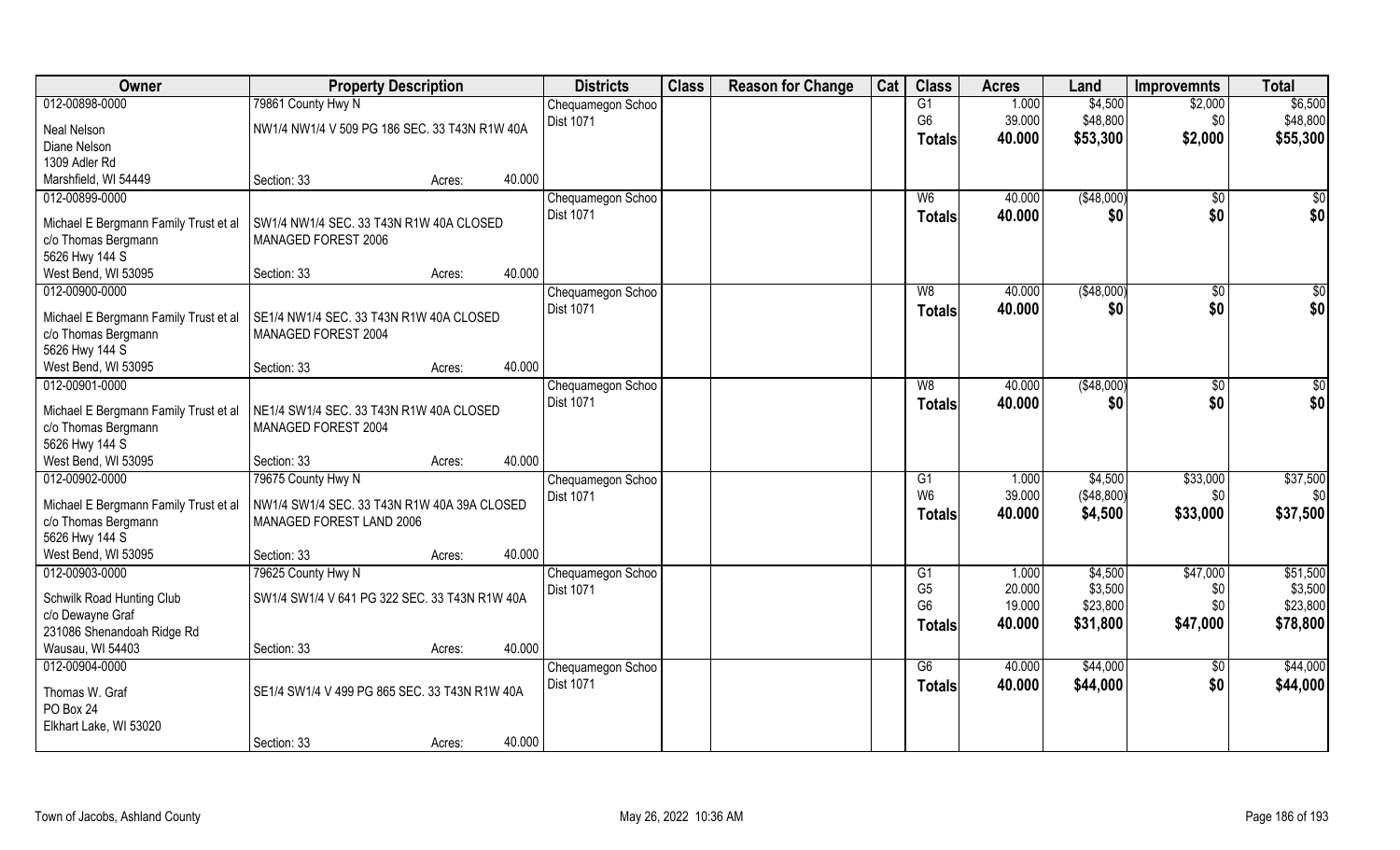| Owner                                                    | <b>Property Description</b>                   |        |        | <b>Districts</b>                      | <b>Class</b> | <b>Reason for Change</b> | Cat | <b>Class</b>    | <b>Acres</b> | Land        | <b>Improvemnts</b> | <b>Total</b>  |
|----------------------------------------------------------|-----------------------------------------------|--------|--------|---------------------------------------|--------------|--------------------------|-----|-----------------|--------------|-------------|--------------------|---------------|
| 012-00905-0000                                           |                                               |        |        | Chequamegon Schoo                     |              |                          |     | W <sub>7</sub>  | 40.000       | ( \$48,000) | $\sqrt{6}$         | \$0           |
| Heartwood Forestland Fund VII LP                         | NE1/4 SE1/4 V 715 PG 718 SEC, 33 T43N R1W 40A |        |        | Dist 1071                             |              |                          |     | <b>Totals</b>   | 40.000       | \$0         | \$0                | \$0           |
| c/o The Forestland Group, LLC                            | OPEN MANAGED FOREST 1999                      |        |        |                                       |              |                          |     |                 |              |             |                    |               |
| 19045 Stone Mountain Rd                                  |                                               |        |        |                                       |              |                          |     |                 |              |             |                    |               |
| Abingdon, VA 24210                                       | Section: 33                                   | Acres: | 40.000 |                                       |              |                          |     |                 |              |             |                    |               |
| 012-00906-0000                                           |                                               |        |        | Chequamegon Schoo                     |              |                          |     | $\overline{G6}$ | 40.000       | \$40,000    | \$0                | \$40,000      |
| Michael E Bergmann Family Trust et al                    | NW1/4 SE1/4 SEC. 33 T43N R1W                  |        |        | <b>Dist 1071</b>                      |              |                          |     | <b>Totals</b>   | 40.000       | \$40,000    | \$0                | \$40,000      |
| c/o Thomas Bergmann                                      |                                               |        |        |                                       |              |                          |     |                 |              |             |                    |               |
| 5626 Hwy 144 S                                           |                                               |        |        |                                       |              |                          |     |                 |              |             |                    |               |
| West Bend, WI 53095                                      | Section: 33                                   | Acres: | 40.000 |                                       |              |                          |     |                 |              |             |                    |               |
| 012-00907-0000                                           | 80580 Schwilk Rd                              |        |        | Chequamegon Schoo                     |              |                          |     | G1              | 1.000        | \$4,500     | \$107,200          | \$111,700     |
| Darold Smart                                             | SW1/4 SE1/4 V 524 PG 458 SEC. 33 T43N R1W 40A |        |        | Dist 1071                             |              |                          |     | G <sub>5</sub>  | 29.000       | \$32,800    | \$0                | \$32,800      |
| Diane Smart                                              |                                               |        |        |                                       |              |                          |     | G <sub>6</sub>  | 10.000       | \$12,500    | \$0                | \$12,500      |
| 80580 Schwilk Rd                                         |                                               |        |        |                                       |              |                          |     | Totals          | 40.000       | \$49,800    | \$107,200          | \$157,000     |
| Glidden, WI 54527                                        | Section: 33                                   | Acres: | 40.000 |                                       |              |                          |     |                 |              |             |                    |               |
| 012-00908-0000                                           |                                               |        |        | Chequamegon Schoo                     |              |                          |     | W <sub>7</sub>  | 40.000       | (\$48,000)  | \$0                | $\frac{6}{3}$ |
|                                                          |                                               |        |        | Dist 1071                             |              |                          |     | <b>Totals</b>   | 40.000       | \$0         | \$0                | \$0           |
| Heartwood Forestland Fund VII LP                         | SE1/4 SE1/4 V 715 PG 718 SEC. 33 T43N R1W 40A |        |        |                                       |              |                          |     |                 |              |             |                    |               |
| c/o The Forestland Group, LLC<br>19045 Stone Mountain Rd | OPEN MANAGED FOREST 1999                      |        |        |                                       |              |                          |     |                 |              |             |                    |               |
| Abingdon, VA 24210                                       | Section: 33                                   | Acres: | 40.000 |                                       |              |                          |     |                 |              |             |                    |               |
| 012-00909-0000                                           |                                               |        |        | Chequamegon Schoo                     |              |                          |     | W <sub>7</sub>  | 40.000       | ( \$48,000) | $\overline{50}$    | \$0           |
|                                                          |                                               |        |        | Dist 1071                             |              |                          |     | <b>Totals</b>   | 40.000       | \$0         | \$0                | \$0           |
| Heartwood Forestland Fund VII LP                         | NE1/4 NE1/4 V 715 PG 718 SEC. 34 T43N R1W 40A |        |        |                                       |              |                          |     |                 |              |             |                    |               |
| c/o The Forestland Group, LLC                            | OPEN MANAGED FOREST 1999                      |        |        |                                       |              |                          |     |                 |              |             |                    |               |
| 19045 Stone Mountain Rd<br>Abingdon, VA 24210            | Section: 34                                   |        | 40.000 |                                       |              |                          |     |                 |              |             |                    |               |
| 012-00910-0000                                           |                                               | Acres: |        | Chequamegon Schoo                     |              |                          |     | W <sub>7</sub>  | 40.000       | (\$48,000)  | $\sqrt{6}$         | $\frac{1}{2}$ |
|                                                          |                                               |        |        | Dist 1071                             |              |                          |     | <b>Totals</b>   | 40.000       | \$0         | \$0                | \$0           |
| Heartwood Forestland Fund VII LP                         | NW1/4 NE1/4 V 715 PG 718 SEC. 34 T43N R1W 40A |        |        |                                       |              |                          |     |                 |              |             |                    |               |
| c/o The Forestland Group, LLC                            | OPEN MANAGED FOREST 1999                      |        |        |                                       |              |                          |     |                 |              |             |                    |               |
| 19045 Stone Mountain Rd                                  |                                               |        |        |                                       |              |                          |     |                 |              |             |                    |               |
| Abingdon, VA 24210                                       | Section: 34                                   | Acres: | 40.000 |                                       |              |                          |     |                 |              |             |                    |               |
| 012-00911-0000                                           |                                               |        |        | Chequamegon Schoo<br><b>Dist 1071</b> |              |                          |     | W <sub>7</sub>  | 40.000       | (\$48,000)  | $\overline{50}$    | $\frac{1}{2}$ |
| Heartwood Forestland Fund VII LP                         | SW1/4 NE1/4 V 715 PG 718 SEC. 34 T43N R1W 40A |        |        |                                       |              |                          |     | <b>Totals</b>   | 40.000       | \$0         | \$0                | \$0           |
| c/o The Forestland Group, LLC                            | OPEN MANAGED FOREST 1999                      |        |        |                                       |              |                          |     |                 |              |             |                    |               |
| 19045 Stone Mountain Rd                                  |                                               |        |        |                                       |              |                          |     |                 |              |             |                    |               |
| Abingdon, VA 24210                                       | Section: 34                                   | Acres: | 40.000 |                                       |              |                          |     |                 |              |             |                    |               |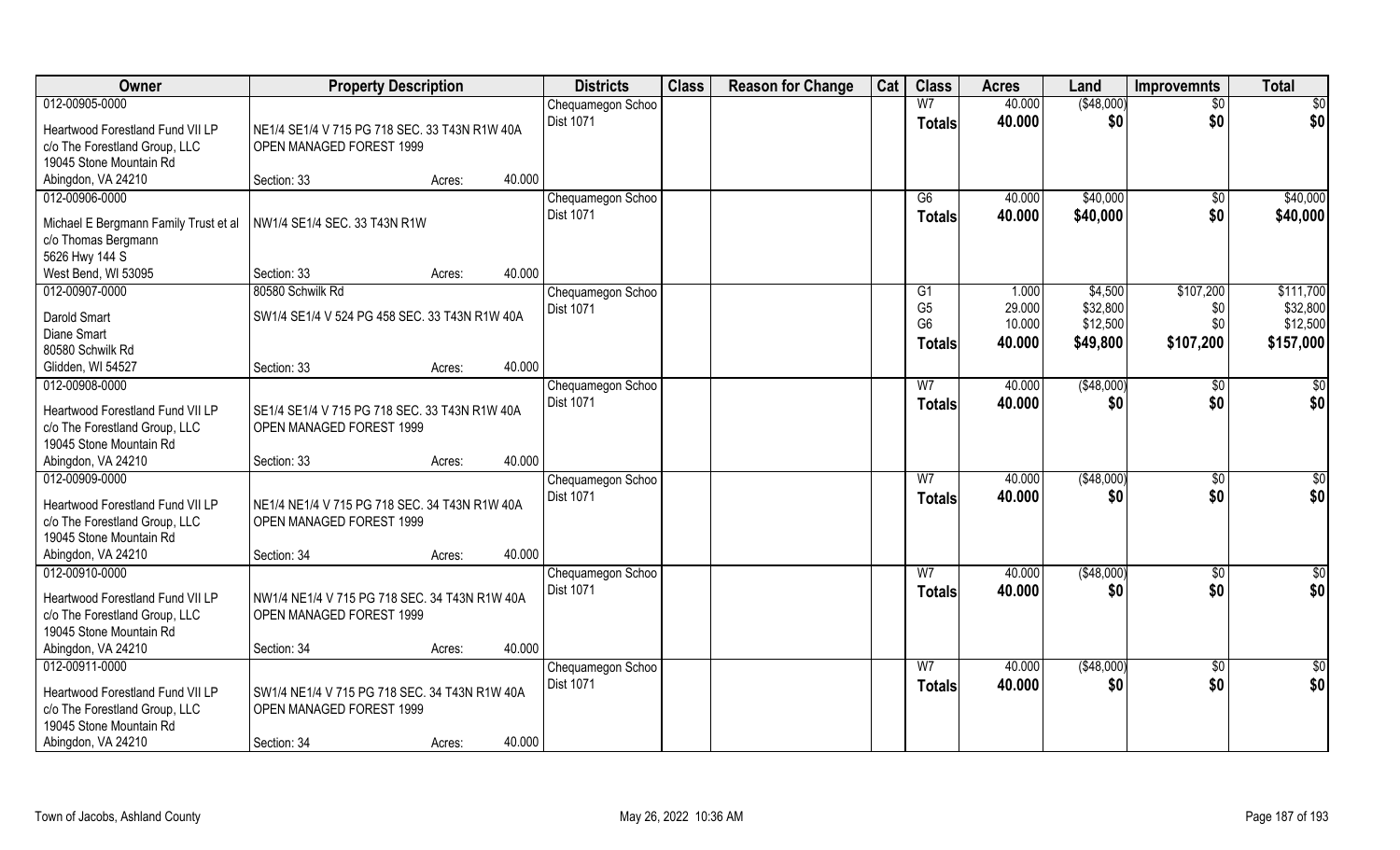| Owner                               | <b>Property Description</b>                     |                  | <b>Districts</b>  | <b>Class</b> | <b>Reason for Change</b> | Cat | <b>Class</b>   | <b>Acres</b> | Land        | <b>Improvemnts</b> | <b>Total</b>    |
|-------------------------------------|-------------------------------------------------|------------------|-------------------|--------------|--------------------------|-----|----------------|--------------|-------------|--------------------|-----------------|
| 012-00912-0000                      |                                                 |                  | Chequamegon Schoo |              |                          |     | W <sub>7</sub> | 40.000       | ( \$48,000) | $\overline{30}$    | $\overline{50}$ |
| Heartwood Forestland Fund VII LP    | SE1/4 NE1/4 V 715 PG 718 SEC, 34 T43N R1W 40A   |                  | <b>Dist 1071</b>  |              |                          |     | <b>Totals</b>  | 40.000       | \$0         | \$0                | \$0             |
| c/o The Forestland Group, LLC       | OPEN MANAGED FOREST 1999                        |                  |                   |              |                          |     |                |              |             |                    |                 |
| 19045 Stone Mountain Rd             |                                                 |                  |                   |              |                          |     |                |              |             |                    |                 |
| Abingdon, VA 24210                  | Section: 34                                     | 40.000<br>Acres: |                   |              |                          |     |                |              |             |                    |                 |
| 012-00913-0000                      |                                                 |                  | Chequamegon Schoo |              |                          |     | W <sub>7</sub> | 40.000       | ( \$48,000) | $\overline{50}$    | \$0             |
| Heartwood Forestland Fund VII LP    | NE1/4 NW1/4 V 715 PG 718 SEC, 34 T43N R1W 40A   |                  | <b>Dist 1071</b>  |              |                          |     | Totals         | 40.000       | \$0         | \$0                | \$0             |
| c/o The Forestland Group, LLC       | OPEN MANAGED FOREST 1999                        |                  |                   |              |                          |     |                |              |             |                    |                 |
| 19045 Stone Mountain Rd             |                                                 |                  |                   |              |                          |     |                |              |             |                    |                 |
| Abingdon, VA 24210                  | Section: 34                                     | 40.000<br>Acres: |                   |              |                          |     |                |              |             |                    |                 |
| 012-00914-0000                      |                                                 |                  | Chequamegon Schoo |              |                          |     | W7             | 40.000       | ( \$48,000) | $\sqrt{6}$         | \$0             |
| Heartwood Forestland Fund VII LP    | NW1/4 NW1/4 V 715 PG 718 SEC. 34 T43N R1W 40A   |                  | Dist 1071         |              |                          |     | <b>Totals</b>  | 40.000       | \$0         | \$0                | \$0             |
| c/o The Forestland Group, LLC       | OPEN MANAGED FOREST 1999                        |                  |                   |              |                          |     |                |              |             |                    |                 |
| 19045 Stone Mountain Rd             |                                                 |                  |                   |              |                          |     |                |              |             |                    |                 |
| Abingdon, VA 24210                  | Section: 34                                     | 40.000<br>Acres: |                   |              |                          |     |                |              |             |                    |                 |
| 012-00915-0000                      |                                                 |                  | Chequamegon Schoo |              |                          |     | W7             | 40.000       | (\$48,000)  | \$0                | \$0             |
| Heartwood Forestland Fund VII LP    | SW1/4 NW1/4 V 715 PG 718 SEC. 34 T43N R1W 40A   |                  | <b>Dist 1071</b>  |              |                          |     | <b>Totals</b>  | 40.000       | \$0         | \$0                | \$0             |
| c/o The Forestland Group, LLC       | OPEN MANAGED FOREST 1999                        |                  |                   |              |                          |     |                |              |             |                    |                 |
| 19045 Stone Mountain Rd             |                                                 |                  |                   |              |                          |     |                |              |             |                    |                 |
| Abingdon, VA 24210                  | Section: 34                                     | 40.000<br>Acres: |                   |              |                          |     |                |              |             |                    |                 |
| 012-00916-0000                      |                                                 |                  | Chequamegon Schoo |              |                          |     | $\overline{W}$ | 40.000       | (\$48,000)  | $\overline{60}$    | \$0             |
| Heartwood Forestland Fund VII LP    | SE1/4 NW1/4 V 715 PG 718 SEC. 34 T43N R1W 40A   |                  | <b>Dist 1071</b>  |              |                          |     | <b>Totals</b>  | 40.000       | \$0         | \$0                | \$0             |
| c/o The Forestland Group, LLC       | OPEN MANAGED FOREST 1999                        |                  |                   |              |                          |     |                |              |             |                    |                 |
| 19045 Stone Mountain Rd             |                                                 |                  |                   |              |                          |     |                |              |             |                    |                 |
| Abingdon, VA 24210                  | Section: 34                                     | 40.000<br>Acres: |                   |              |                          |     |                |              |             |                    |                 |
| 012-00917-0000                      |                                                 |                  | Chequamegon Schoo |              |                          |     | $W_5$          | 40.000       | (\$48,000)  | \$0                | $\frac{6}{3}$   |
| William & Constance Uhlig Revocable | NE1/4 SW1/4 VOL 496 PG 573 SEC. 34 T43N R1W 40A |                  | Dist 1071         |              |                          |     | <b>Totals</b>  | 40.000       | \$0         | \$0                | \$0             |
| Trust                               | 2005 OPEN MANAGED FOREST                        |                  |                   |              |                          |     |                |              |             |                    |                 |
| 78563 County Hwy N                  |                                                 |                  |                   |              |                          |     |                |              |             |                    |                 |
| Glidden, WI 54527                   | Section: 34                                     | 40.000<br>Acres: |                   |              |                          |     |                |              |             |                    |                 |
| 012-00918-0000                      | 80993 Schwilk Rd                                |                  | Chequamegon Schoo |              |                          |     | G1             | 1.000        | \$4,500     | \$65,700           | \$70,200        |
|                                     | NW1/4 SW1/4 VOL 354 PG 339 SEC. 34 T43N R1W 40A |                  | Dist 1071         |              |                          |     | G <sub>5</sub> | 10.000       | \$2,300     | \$0                | \$2,300         |
| Douglas Rein<br>Diana Rein          |                                                 |                  |                   |              |                          |     | G <sub>6</sub> | 29.000       | \$32,700    | \$0                | \$32,700        |
| 80993 Schwilk Rd                    |                                                 |                  |                   |              |                          |     | <b>Totals</b>  | 40.000       | \$39,500    | \$65,700           | \$105,200       |
| Glidden, WI 54527                   | Section: 34                                     | 40.000<br>Acres: |                   |              |                          |     |                |              |             |                    |                 |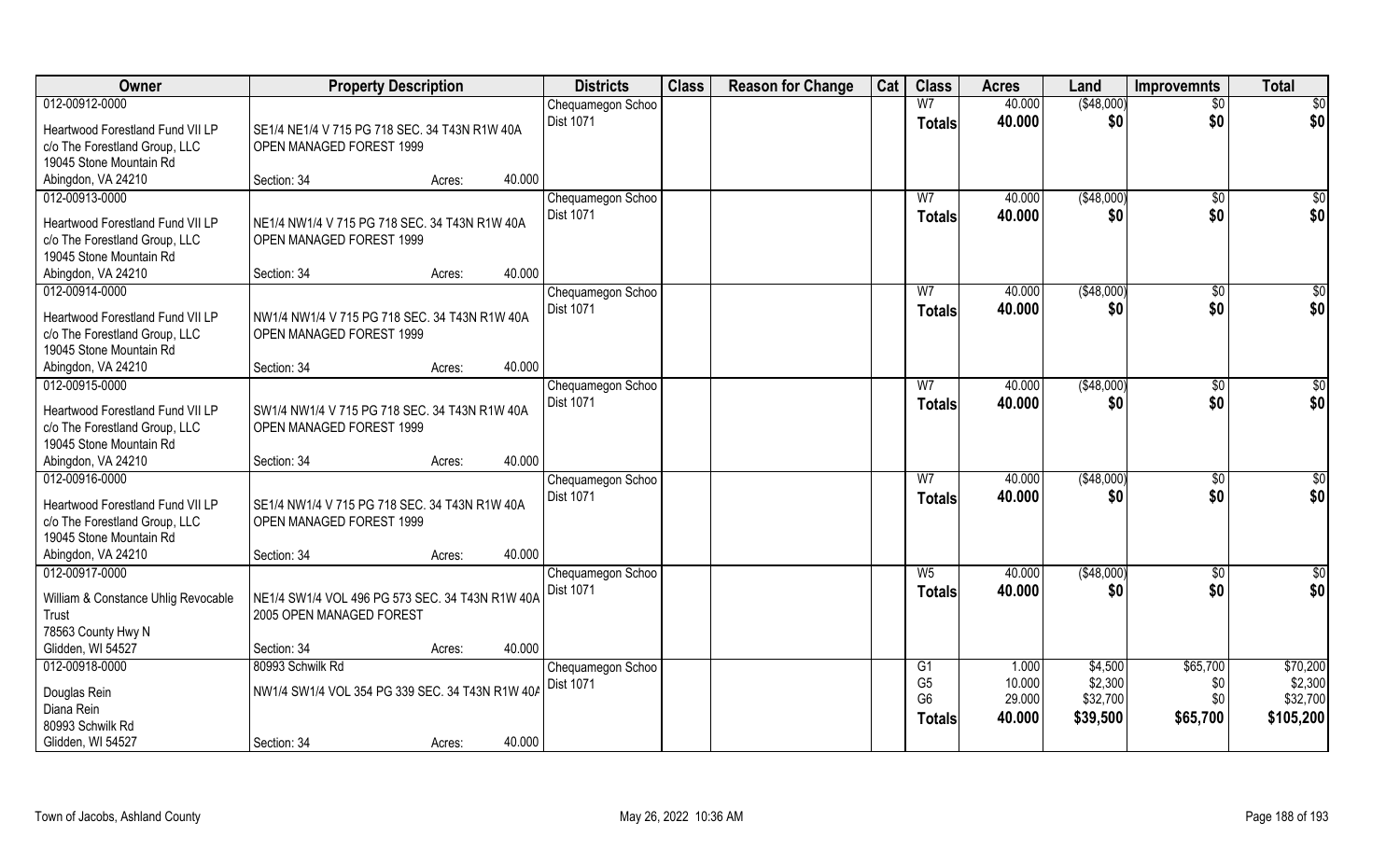| <b>Owner</b>                                                      | <b>Property Description</b>                                                 |                  | <b>Districts</b>  | <b>Class</b> | <b>Reason for Change</b> | Cat | <b>Class</b>   | <b>Acres</b> | Land        | <b>Improvemnts</b> | <b>Total</b>    |
|-------------------------------------------------------------------|-----------------------------------------------------------------------------|------------------|-------------------|--------------|--------------------------|-----|----------------|--------------|-------------|--------------------|-----------------|
| 012-00919-0000                                                    |                                                                             |                  | Chequamegon Schoo |              |                          |     | W <sub>5</sub> | 40.000       | ( \$48,000) | $\overline{50}$    | $\overline{50}$ |
| William & Constance Uhlig Revocable<br>Trust                      | SW1/4 SW1/4 VOL 496 PG 573 SEC, 34 T43N R1W 40A<br>2005 OPEN MANAGED FOREST |                  | <b>Dist 1071</b>  |              |                          |     | <b>Totals</b>  | 40.000       | \$0         | \$0                | \$0             |
| 78563 County Hwy N                                                |                                                                             |                  |                   |              |                          |     |                |              |             |                    |                 |
| Glidden, WI 54527                                                 | Section: 34                                                                 | 40.000<br>Acres: |                   |              |                          |     |                |              |             |                    |                 |
| 012-00920-0000                                                    |                                                                             |                  | Chequamegon Schoo |              |                          |     | $W_5$          | 40.000       | ( \$48,000) | $\overline{50}$    | \$0             |
| William & Constance Uhlig Revocable                               | SE1/4 SW1/4 VOL 496 PG 573 SEC, 34 T43N R1W 40A                             |                  | <b>Dist 1071</b>  |              |                          |     | Totals         | 40.000       | \$0         | \$0                | \$0             |
| Trust                                                             | 2005 OPEN MANAGED FOREST                                                    |                  |                   |              |                          |     |                |              |             |                    |                 |
| 78563 County Hwy N                                                |                                                                             |                  |                   |              |                          |     |                |              |             |                    |                 |
| Glidden, WI 54527                                                 | Section: 34                                                                 | 40.000<br>Acres: |                   |              |                          |     |                |              |             |                    |                 |
| 012-00921-0000                                                    |                                                                             |                  | Chequamegon Schoo |              |                          |     | W7             | 40.000       | ( \$48,000) | $\sqrt{6}$         | \$0             |
| Heartwood Forestland Fund VII LP                                  | NE1/4 SE1/4 V 715 PG 718 SEC. 34 T43N R1W 40A                               |                  | Dist 1071         |              |                          |     | <b>Totals</b>  | 40.000       | \$0         | \$0                | \$0             |
| c/o The Forestland Group, LLC                                     | OPEN MANAGED FOREST 1999                                                    |                  |                   |              |                          |     |                |              |             |                    |                 |
| 19045 Stone Mountain Rd                                           |                                                                             |                  |                   |              |                          |     |                |              |             |                    |                 |
| Abingdon, VA 24210                                                | Section: 34                                                                 | 40.000<br>Acres: |                   |              |                          |     |                |              |             |                    |                 |
| 012-00922-0000                                                    |                                                                             |                  | Chequamegon Schoo |              |                          |     | W7             | 40.000       | (\$48,000)  | \$0                | \$              |
|                                                                   |                                                                             |                  | Dist 1071         |              |                          |     | <b>Totals</b>  | 40.000       | \$0         | \$0                | \$0             |
| Heartwood Forestland Fund VII LP<br>c/o The Forestland Group, LLC | NW1/4 SE1/4 V 715 PG 718 SEC. 34 T43N R1W 40A<br>OPEN MANAGED FOREST 1999   |                  |                   |              |                          |     |                |              |             |                    |                 |
| 19045 Stone Mountain Rd                                           |                                                                             |                  |                   |              |                          |     |                |              |             |                    |                 |
| Abingdon, VA 24210                                                | Section: 34                                                                 | 40.000<br>Acres: |                   |              |                          |     |                |              |             |                    |                 |
| 012-00923-0000                                                    |                                                                             |                  | Chequamegon Schoo |              |                          |     | $\overline{W}$ | 40.000       | (\$48,000)  | $\overline{60}$    | \$0             |
|                                                                   |                                                                             |                  | Dist 1071         |              |                          |     | <b>Totals</b>  | 40.000       | \$0         | \$0                | \$0             |
| Heartwood Forestland Fund VII LP                                  | SW1/4 SE1/4 V 715 PG 718 SEC. 34 T43N R1W 40A                               |                  |                   |              |                          |     |                |              |             |                    |                 |
| c/o The Forestland Group, LLC                                     | OPEN MANAGED FOREST 1999                                                    |                  |                   |              |                          |     |                |              |             |                    |                 |
| 19045 Stone Mountain Rd                                           |                                                                             |                  |                   |              |                          |     |                |              |             |                    |                 |
| Abingdon, VA 24210                                                | Section: 34                                                                 | 40.000<br>Acres: |                   |              |                          |     |                |              |             |                    |                 |
| 012-00924-0000                                                    |                                                                             |                  | Chequamegon Schoo |              |                          |     | W <sub>7</sub> | 40.000       | (\$48,000)  | \$0                | \$0             |
| Heartwood Forestland Fund VII LP                                  | SE1/4 SE1/4 V 715 PG 718 SEC. 34 T43N R1W 40A                               |                  | Dist 1071         |              |                          |     | <b>Totals</b>  | 40.000       | \$0         | \$0                | \$0             |
| c/o The Forestland Group, LLC                                     | OPEN MANAGED FOREST 1999                                                    |                  |                   |              |                          |     |                |              |             |                    |                 |
| 19045 Stone Mountain Rd                                           |                                                                             |                  |                   |              |                          |     |                |              |             |                    |                 |
| Abingdon, VA 24210                                                | Section: 34                                                                 | 40.000<br>Acres: |                   |              |                          |     |                |              |             |                    |                 |
| 012-00925-0000                                                    | 82785 Mercer Rd                                                             |                  | Chequamegon Schoo |              |                          |     | W <sub>6</sub> | 40.000       | (\$48,000)  | $\overline{50}$    | $\overline{50}$ |
| Thomas A. Michalski                                               | NE1/4 NE1/4 CLOSED-MANAGED FOREST 2014 SEC                                  |                  | <b>Dist 1071</b>  |              |                          |     | <b>Totals</b>  | 40.000       | \$0         | \$0                | \$0             |
| Nola D. Michalski                                                 | 35 T43N R1W 40A                                                             |                  |                   |              |                          |     |                |              |             |                    |                 |
| W8425 County Rd E                                                 |                                                                             |                  |                   |              |                          |     |                |              |             |                    |                 |
| Park Falls, WI 54552                                              | Section: 35                                                                 | 40.000<br>Acres: |                   |              |                          |     |                |              |             |                    |                 |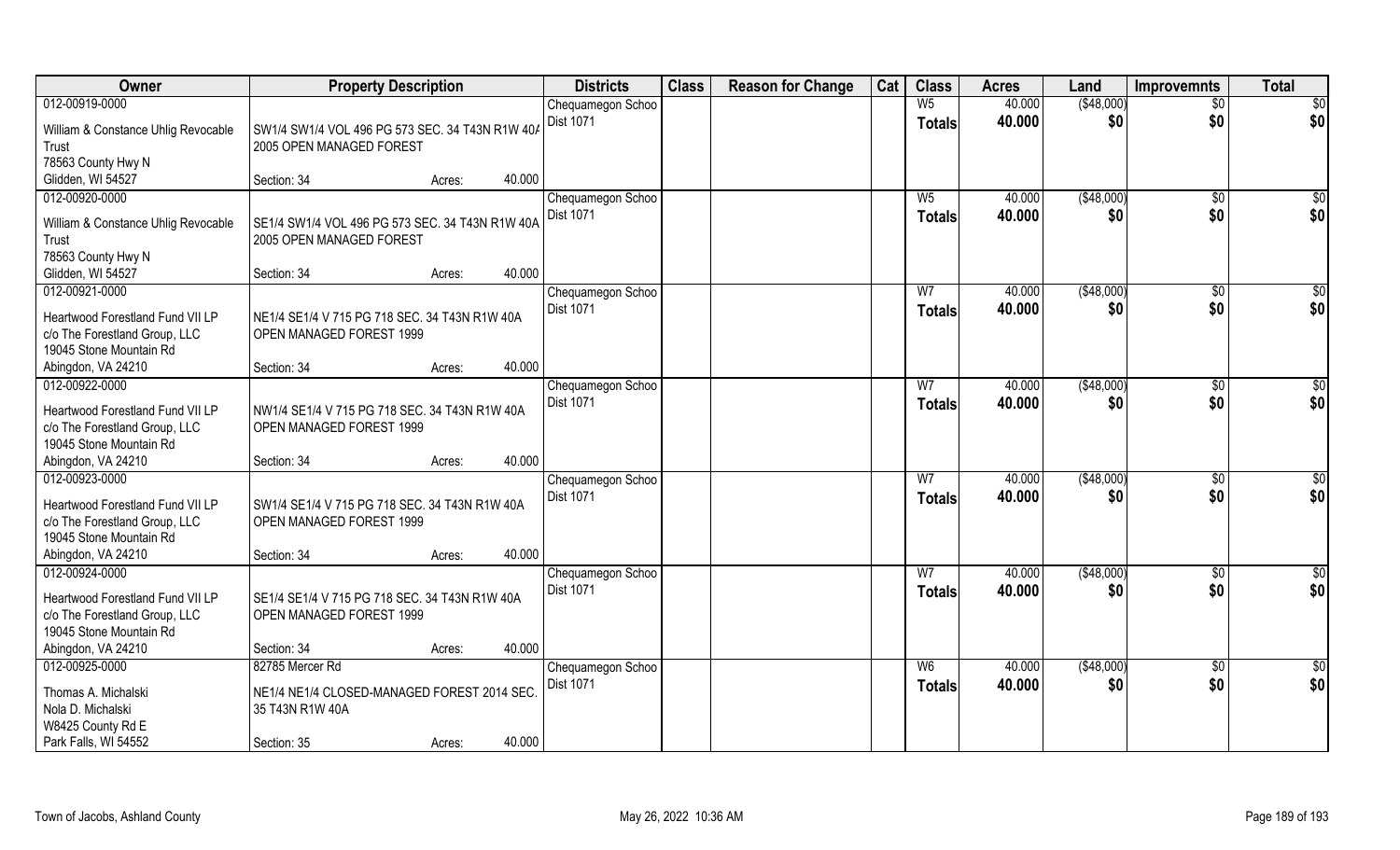| Owner                                        | <b>Property Description</b>                                    |        | <b>Districts</b>  | <b>Class</b> | <b>Reason for Change</b> | Cat | <b>Class</b>    | <b>Acres</b> | Land       | <b>Improvemnts</b> | <b>Total</b>    |
|----------------------------------------------|----------------------------------------------------------------|--------|-------------------|--------------|--------------------------|-----|-----------------|--------------|------------|--------------------|-----------------|
| 012-00926-0000                               | Mercer Rd                                                      |        | Chequamegon Schoo |              |                          |     | G6              | 1.000        | \$1,200    | $\overline{50}$    | \$1,200         |
| Rebecca Powell                               | NW1/4 NE1/4 V 537 PG 903 SEC, 35 T43N R1W 40A                  |        | Dist 1071         |              |                          |     | W <sub>8</sub>  | 39.000       | (\$46,800) | \$0                | \$0             |
| Roger Powell                                 | 39A CLOSED MANAGED FOREST 2003                                 |        |                   |              |                          |     | <b>Totals</b>   | 40.000       | \$1,200    | \$0                | \$1,200         |
| 529 N Dyer Park Rd                           |                                                                |        |                   |              |                          |     |                 |              |            |                    |                 |
| Eagle River, WI 54521                        | Section: 35<br>Acres:                                          | 40.000 |                   |              |                          |     |                 |              |            |                    |                 |
| 012-00927-0000                               | Mercer Rd                                                      |        | Chequamegon Schoo |              |                          |     | G1              | 0.500        | \$2,300    | \$300              | \$2,600         |
|                                              |                                                                |        | <b>Dist 1071</b>  |              |                          |     | G <sub>6</sub>  | 39.500       | \$47,300   | \$0                | \$47,300        |
| Paul Hildebrand et al                        | SW1/4 NE1/4 WITH EASEMENT V 594 PG 582 SEC, 35<br>T43N R1W 40A |        |                   |              |                          |     | <b>Totals</b>   | 40.000       | \$49,600   | \$300              | \$49,900        |
| W3338 Center Valley Rd<br>Appleton, WI 54913 |                                                                |        |                   |              |                          |     |                 |              |            |                    |                 |
|                                              | Section: 35<br>Acres:                                          | 40.000 |                   |              |                          |     |                 |              |            |                    |                 |
| 012-00928-0000                               |                                                                |        | Chequamegon Schoo |              |                          |     | G6              | 40.000       | \$48,000   | \$0                | \$48,000        |
|                                              |                                                                |        | Dist 1071         |              |                          |     | <b>Totals</b>   | 40.000       | \$48,000   | \$0                | \$48,000        |
| Werner Kraenzler                             | SE1/4 NE1/4 SEC. 35 T43N R1W                                   |        |                   |              |                          |     |                 |              |            |                    |                 |
| Laura Kraenzler<br>13955 W Maria Dr          |                                                                |        |                   |              |                          |     |                 |              |            |                    |                 |
| New Berlin, WI 53151                         | Section: 35<br>Acres:                                          | 40.000 |                   |              |                          |     |                 |              |            |                    |                 |
| 012-00929-0000                               |                                                                |        | Chequamegon Schoo |              |                          |     | $W_5$           | 40.000       | (\$50,000) | \$0                | \$0             |
|                                              |                                                                |        | Dist 1071         |              |                          |     | <b>Totals</b>   | 40.000       | \$0        | \$0                | \$0             |
| Jacqueline L. Pebbles                        | NE1/4 NW1/4 SEC. 35 T43N R1W 40A OPEN                          |        |                   |              |                          |     |                 |              |            |                    |                 |
| Paul H. Pebbles                              | MANAGED FOREST 2007                                            |        |                   |              |                          |     |                 |              |            |                    |                 |
| 50908 Chesapeake Dr                          |                                                                |        |                   |              |                          |     |                 |              |            |                    |                 |
| Novi, MI 48374                               | Section: 35<br>Acres:                                          | 40.000 |                   |              |                          |     |                 |              |            |                    |                 |
| 012-00930-0000                               |                                                                |        | Chequamegon Schoo |              |                          |     | $\overline{G6}$ | 8.000        | \$9,600    | \$0                | \$9,600         |
| Daniel W. Spromberg                          | NW1/4 NW1/4 V 749 PG 294 SEC. 35 T43N R1W 40A                  |        | Dist 1071         |              |                          |     | W <sub>6</sub>  | 32.000       | (\$38,400) | \$0                | \$0             |
| 63247 Oak Rd                                 | 32A CLOSED MANAGED FOREST LAND 2005                            |        |                   |              |                          |     | <b>Totals</b>   | 40.000       | \$9,600    | \$0                | \$9,600         |
| South Bend, IN 46614                         |                                                                |        |                   |              |                          |     |                 |              |            |                    |                 |
|                                              | Section: 35<br>Acres:                                          | 40.000 |                   |              |                          |     |                 |              |            |                    |                 |
| 012-00931-0000                               |                                                                |        | Chequamegon Schoo |              |                          |     | $\overline{X2}$ | 40.000       | \$0        | \$0                | \$0             |
| State of Wisconsin                           | SW1/4 NW1/4 SEC. 35 T43N R1W 40A (TAX EXEMPT)                  |        | Dist 1071         |              |                          |     | <b>Totals</b>   | 40.000       | \$0        | \$0                | \$0             |
| 101 S Webster St                             |                                                                |        |                   |              |                          |     |                 |              |            |                    |                 |
| Madison, WI 53703                            |                                                                |        |                   |              |                          |     |                 |              |            |                    |                 |
|                                              | Section: 35<br>Acres:                                          | 40.000 |                   |              |                          |     |                 |              |            |                    |                 |
| 012-00932-0000                               |                                                                |        | Chequamegon Schoo |              |                          |     | $W_5$           | 40.000       | (\$48,000) | $\sqrt{$0}$        | $\overline{50}$ |
| Jacqueline L. Pebbles                        | SE1/4 NW1/4 SEC. 35 T43N R1W 40A OPEN                          |        | <b>Dist 1071</b>  |              |                          |     | <b>Totals</b>   | 40.000       | \$0        | \$0                | \$0             |
| Paul H. Pebbles                              | MANAGED FOREST 2007                                            |        |                   |              |                          |     |                 |              |            |                    |                 |
| 50908 Chesapeake Dr                          |                                                                |        |                   |              |                          |     |                 |              |            |                    |                 |
| Novi, MI 48374                               | Section: 35<br>Acres:                                          | 40.000 |                   |              |                          |     |                 |              |            |                    |                 |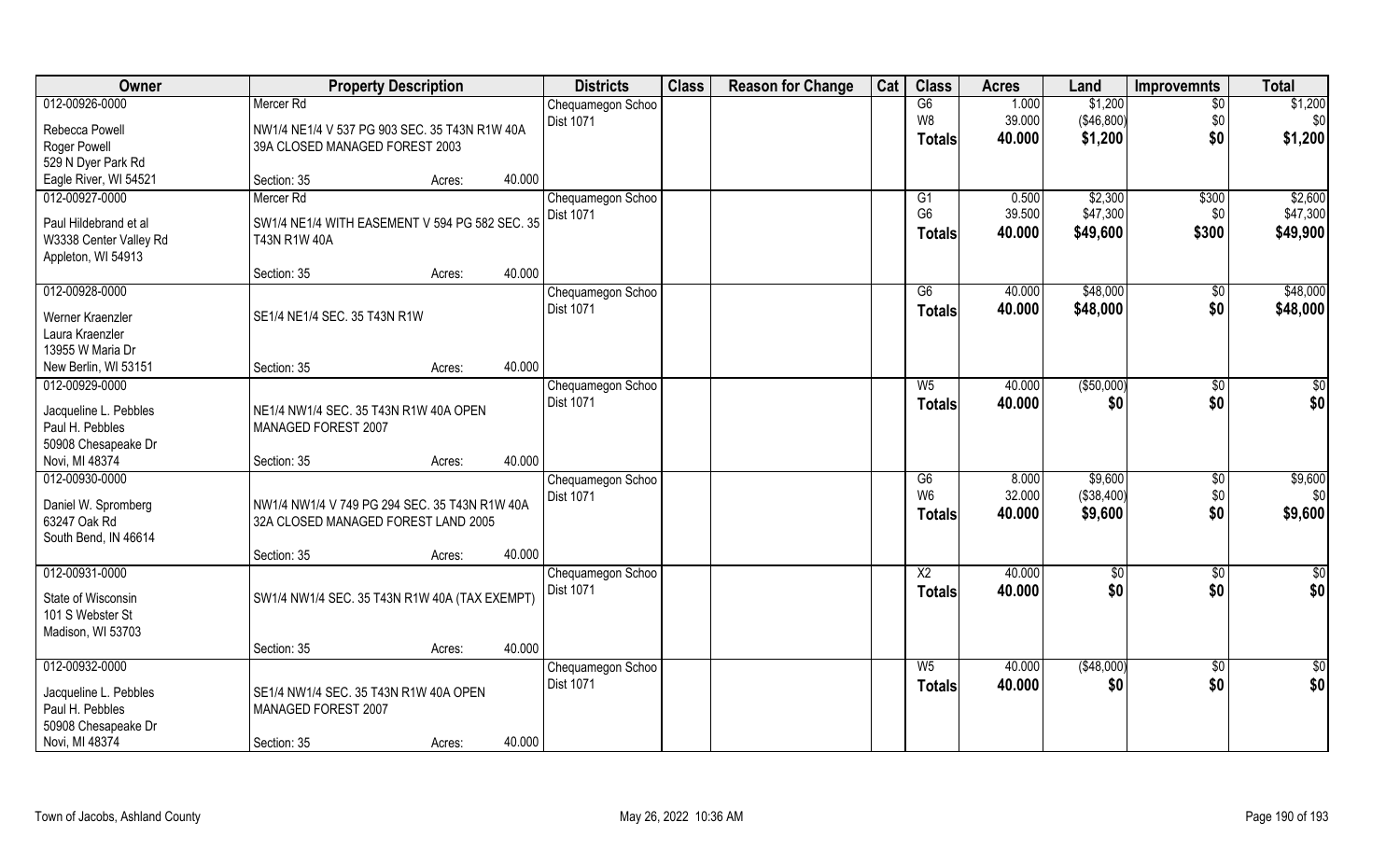| Owner                        | <b>Property Description</b>                   | <b>Districts</b> | <b>Class</b>      | <b>Reason for Change</b> | Cat | <b>Class</b> | <b>Acres</b>   | Land   | <b>Improvemnts</b> | <b>Total</b>  |                  |
|------------------------------|-----------------------------------------------|------------------|-------------------|--------------------------|-----|--------------|----------------|--------|--------------------|---------------|------------------|
| 012-00933-0000               |                                               |                  | Chequamegon Schoo |                          |     |              | W <sub>5</sub> | 40.000 | ( \$48,000)        | $\sqrt{$0}$   | \$0              |
| Jacqueline L. Pebbles        | NE1/4 SW1/4 SEC. 35 T43N R1W 40A OPEN         |                  | Dist 1071         |                          |     |              | <b>Totals</b>  | 40.000 | \$0                | \$0           | \$0              |
| Paul H. Pebbles              | MANAGED FOREST 2007                           |                  |                   |                          |     |              |                |        |                    |               |                  |
| 50908 Chesapeake Dr          |                                               |                  |                   |                          |     |              |                |        |                    |               |                  |
| Novi, MI 48374               | Section: 35                                   | 40.000<br>Acres: |                   |                          |     |              |                |        |                    |               |                  |
| 012-00934-0000               |                                               |                  | Chequamegon Schoo |                          |     |              | $W_5$          | 40.000 | (\$48,000)         | $\sqrt{6}$    | $\overline{\$0}$ |
|                              |                                               |                  | Dist 1071         |                          |     |              |                | 40.000 |                    | \$0           |                  |
| Jacqueline L. Pebbles        | NW1/4 SW1/4 SEC. 35 T43N R1W 40A OPEN         |                  |                   |                          |     |              | <b>Totals</b>  |        | \$0                |               | \$0              |
| Paul H. Pebbles              | MANAGED FOREST 2007                           |                  |                   |                          |     |              |                |        |                    |               |                  |
| 50908 Chesapeake Dr          |                                               |                  |                   |                          |     |              |                |        |                    |               |                  |
| Novi, MI 48374               | Section: 35                                   | 40.000<br>Acres: |                   |                          |     |              |                |        |                    |               |                  |
| 012-00935-0000               |                                               |                  | Chequamegon Schoo |                          |     |              | W <sub>5</sub> | 40.000 | ( \$48,000)        | $\sqrt[6]{3}$ | \$0              |
|                              |                                               |                  | Dist 1071         |                          |     |              | <b>Totals</b>  | 40.000 | \$0                | \$0           | \$0              |
| Jacqueline L. Pebbles        | SW1/4 SW1/4 SEC. 35 T43N R1W 40A OPEN         |                  |                   |                          |     |              |                |        |                    |               |                  |
| Paul H. Pebbles              | MANAGED FOREST 2007                           |                  |                   |                          |     |              |                |        |                    |               |                  |
| 50908 Chesapeake Dr          |                                               | 40.000           |                   |                          |     |              |                |        |                    |               |                  |
| Novi, MI 48374               | Section: 35                                   | Acres:           |                   |                          |     |              |                |        |                    |               |                  |
| 012-00936-0000               |                                               |                  | Chequamegon Schoo |                          |     |              | W <sub>5</sub> | 40.000 | ( \$48,000)        | $\sqrt[6]{3}$ | \$0              |
| Jacqueline L. Pebbles        | SE1/4 SW1/4 SEC. 35 T43N R1W 40A OPEN MANAGEI |                  | Dist 1071         |                          |     |              | <b>Totals</b>  | 40.000 | \$0                | \$0           | \$0              |
| Paul H. Pebbles              | FOREST 2007                                   |                  |                   |                          |     |              |                |        |                    |               |                  |
| 50908 Chesapeake Dr          |                                               |                  |                   |                          |     |              |                |        |                    |               |                  |
| Novi, MI 48374               | Section: 35                                   | 40.000<br>Acres: |                   |                          |     |              |                |        |                    |               |                  |
| 012-00937-0000               |                                               |                  | Chequamegon Schoo |                          |     |              | $W_5$          | 40.000 | (\$48,000)         | $\sqrt[6]{3}$ | $\overline{50}$  |
|                              |                                               |                  | Dist 1071         |                          |     |              | <b>Totals</b>  | 40.000 | \$0                | \$0           | \$0              |
| Jacqueline L. Pebbles        | NE1/4 SE1/4 SEC. 35 T43N R1W 40A OPEN MANAGEI |                  |                   |                          |     |              |                |        |                    |               |                  |
| Paul H. Pebbles              | FOREST 2007                                   |                  |                   |                          |     |              |                |        |                    |               |                  |
| 50908 Chesapeake Dr          |                                               |                  |                   |                          |     |              |                |        |                    |               |                  |
| Novi, MI 48374               | Section: 35                                   | 40.000<br>Acres: |                   |                          |     |              |                |        |                    |               |                  |
| 012-00938-0000               |                                               |                  | Chequamegon Schoo |                          |     |              | W <sub>5</sub> | 40.000 | (\$48,000)         | $\sqrt{$0}$   | \$0              |
| Jacqueline L. Pebbles        | NW1/4 SE1/4 SEC. 35 T43N R1W 40A OPEN         |                  | Dist 1071         |                          |     |              | <b>Totals</b>  | 40.000 | \$0                | \$0           | \$0              |
| Paul H. Pebbles              | MANAGED FOREST 2007                           |                  |                   |                          |     |              |                |        |                    |               |                  |
| 50908 Chesapeake Dr          |                                               |                  |                   |                          |     |              |                |        |                    |               |                  |
| Novi, MI 48374               | Section: 35                                   | 40.000<br>Acres: |                   |                          |     |              |                |        |                    |               |                  |
| 012-00939-0000               |                                               |                  | Chequamegon Schoo |                          |     |              | W <sub>4</sub> | 40.000 | $\overline{50}$    | $\sqrt{$0}$   | $\overline{\$0}$ |
|                              |                                               |                  | <b>Dist 1071</b>  |                          |     |              | <b>Totals</b>  | 40.000 | \$0                | \$0           | \$0              |
| <b>Ashland County Forest</b> | SW1/4 SE1/4 SEC. 35 T43N R1W 40A (TAX EXEMPT) |                  |                   |                          |     |              |                |        |                    |               |                  |
| 304 W Michigan St            |                                               |                  |                   |                          |     |              |                |        |                    |               |                  |
| Butternut, WI 54514          |                                               |                  |                   |                          |     |              |                |        |                    |               |                  |
|                              | Section: 35                                   | 40.000<br>Acres: |                   |                          |     |              |                |        |                    |               |                  |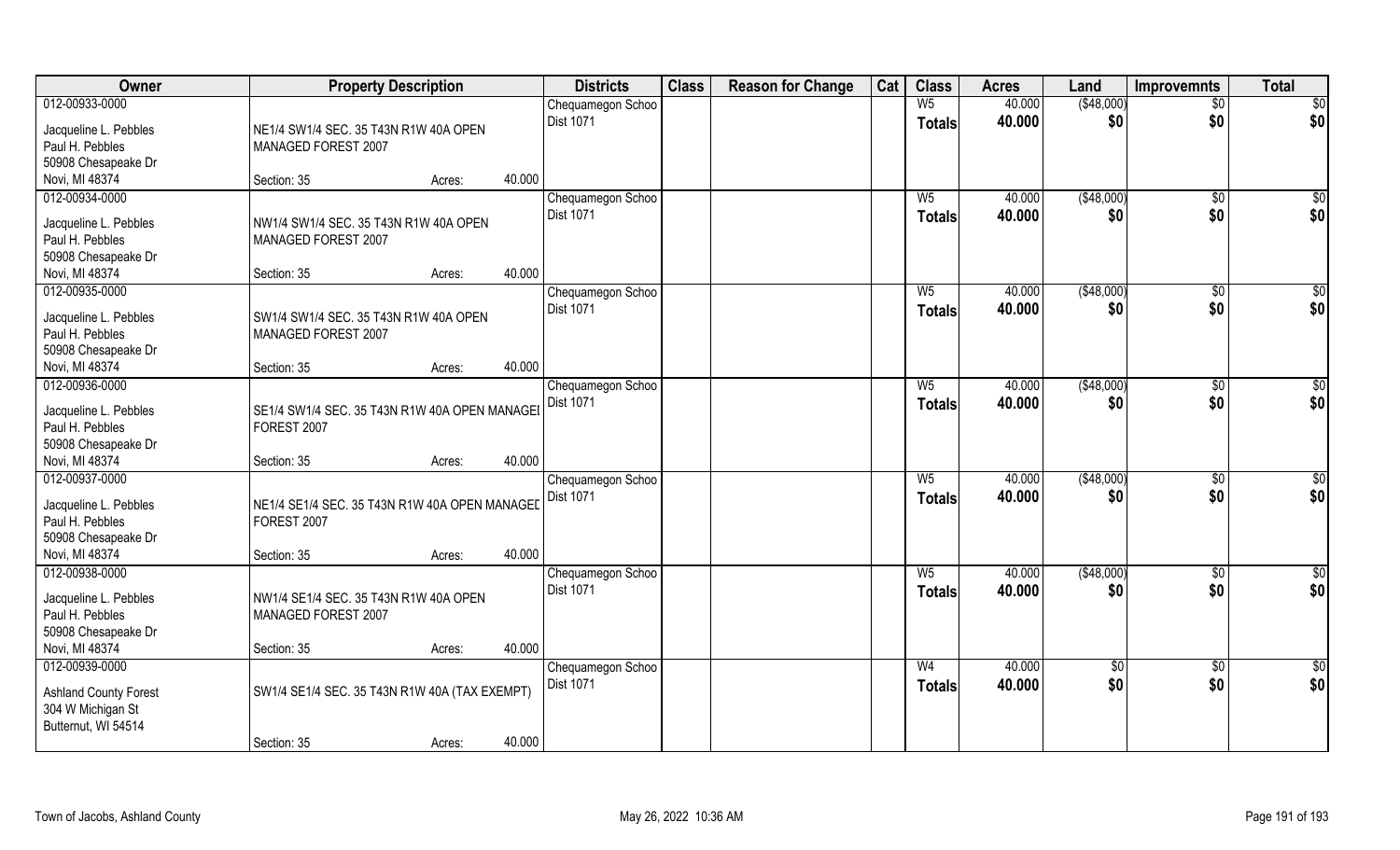| Owner                                                                                      |                                                                | <b>Property Description</b> |         |                                       | <b>Class</b> | <b>Reason for Change</b> | Cat | <b>Class</b>                    | <b>Acres</b>     | Land                 | <b>Improvemnts</b> | <b>Total</b>          |
|--------------------------------------------------------------------------------------------|----------------------------------------------------------------|-----------------------------|---------|---------------------------------------|--------------|--------------------------|-----|---------------------------------|------------------|----------------------|--------------------|-----------------------|
| 012-00940-0000                                                                             |                                                                |                             |         | Chequamegon Schoo                     |              |                          |     | W <sub>5</sub>                  | 40.000           | ( \$48,000)          | $\sqrt{50}$        | \$0                   |
| Jacqueline L. Pebbles<br>Paul H. Pebbles                                                   | SE1/4 SE1/4 SEC. 35 T43N R1W 40A OPEN MANAGED<br>FOREST 2007   |                             |         | <b>Dist 1071</b>                      |              |                          |     | <b>Totals</b>                   | 40.000           | \$0                  | \$0                | \$0                   |
| 50908 Chesapeake Dr                                                                        |                                                                |                             |         |                                       |              |                          |     |                                 |                  |                      |                    |                       |
| Novi, MI 48374                                                                             | Section: 35                                                    | Acres:                      | 40.000  |                                       |              |                          |     |                                 |                  |                      |                    |                       |
| 012-00941-0100                                                                             | 83871 Mercer Rd                                                |                             |         | Chequamegon Schoo                     |              |                          |     | G1<br>G <sub>6</sub>            | 1.000            | \$4,500              | \$9,000            | \$13,500              |
| Lee Brisk                                                                                  | EAST PART OF NE1/4 NE1/4 DESC V 729 PG 818                     |                             |         | Dist 1071                             |              |                          |     |                                 | 18.750           | \$23,400             | \$0                | \$23,400              |
| Cathleen Brisk                                                                             | SEC. 36 T43N R1W 19.75AS                                       |                             |         |                                       |              |                          |     | <b>Totals</b>                   | 19.750           | \$27,900             | \$9,000            | \$36,900              |
| 1110 S Grand Ave                                                                           |                                                                |                             |         |                                       |              |                          |     |                                 |                  |                      |                    |                       |
| Waukesha, WI 53186                                                                         | Section: 36                                                    | Acres:                      | 19.750  |                                       |              |                          |     |                                 |                  |                      |                    |                       |
| 012-00941-0200                                                                             | 83851 Mercer Rd                                                |                             |         | Chequamegon Schoo                     |              |                          |     | G1                              | 1.000            | \$4,500              | \$41,300           | \$45,800              |
| Paul J. Fiene                                                                              | WEST PART OF NE1/4 NE1/4 DESC V 729 PG 816                     |                             |         | Dist 1071                             |              |                          |     | G <sub>6</sub>                  | 18.240           | \$25,500             | \$0                | \$25,500              |
| Lori M. Fiene                                                                              | SEC. 36 T43N R1W 19.24AS                                       |                             |         |                                       |              |                          |     | <b>Totals</b>                   | 19.240           | \$30,000             | \$41,300           | \$71,300              |
| 2117 Theiler Dr                                                                            |                                                                |                             |         |                                       |              |                          |     |                                 |                  |                      |                    |                       |
| Tomahawk, WI 54487                                                                         | Section: 36                                                    | Acres:                      | 19.240  |                                       |              |                          |     |                                 |                  |                      |                    |                       |
| 012-00942-0000                                                                             |                                                                |                             |         | Chequamegon Schoo                     |              |                          |     | W <sub>4</sub>                  | 120.000          | \$0                  | $\sqrt[6]{}$       | \$0                   |
| <b>Ashland County Forest</b><br>304 W Michigan St<br>Butternut, WI 54514                   | NE1/4 EXCEPT NE1/4 NE1/4 SEC. 36 T43N R1W 120A<br>(TAX EXEMPT) |                             |         | Dist 1071                             |              |                          |     | <b>Totals</b>                   | 120.000          | \$0                  | \$0                | \$0                   |
|                                                                                            | Section: 36                                                    | Acres:                      | 120.000 |                                       |              |                          |     |                                 |                  |                      |                    |                       |
| 012-00943-0000<br><b>Ashland County Forest</b><br>304 W Michigan St<br>Butternut, WI 54514 | N1/2 NW1/4 SEC. 36 T43N R1W 80A (TAX EXEMPT)                   |                             |         | Chequamegon Schoo<br><b>Dist 1071</b> |              |                          |     | W <sub>4</sub><br><b>Totals</b> | 80.000<br>80.000 | \$0<br>\$0           | \$0<br>\$0         | \$0<br>\$0            |
|                                                                                            | Section: 36                                                    | Acres:                      | 80.000  |                                       |              |                          |     |                                 |                  |                      |                    |                       |
| 012-00944-0000                                                                             | 83029 Mercer Rd                                                |                             |         | Chequamegon Schoo                     |              |                          |     | G1                              | 1.000            | \$4,500              | \$64,300           | \$68,800              |
| Werner Kraenzler<br>Laura Kraenzler<br>13955 W Maria Dr                                    | SW1/4 NW1/4 VOL 473 PG 382 SEC. 36 T43N R1W 40A                |                             |         | <b>Dist 1071</b>                      |              |                          |     | G <sub>6</sub><br><b>Totals</b> | 39.000<br>40.000 | \$54,600<br>\$59,100 | \$0<br>\$64,300    | \$54,600<br>\$123,400 |
| New Berlin, WI 53151                                                                       | Section: 36                                                    | Acres:                      | 40.000  |                                       |              |                          |     |                                 |                  |                      |                    |                       |
| 012-00945-0000                                                                             |                                                                |                             |         | Chequamegon Schoo                     |              |                          |     | W <sub>4</sub>                  | 40.000           | $\sqrt{6}$           | $\overline{50}$    | $\frac{1}{2}$         |
| <b>Ashland County Forest</b><br>304 W Michigan St<br>Butternut, WI 54514                   | SE1/4 NW1/4 SEC. 36 T43N R1W 40A (TAX EXEMPT)                  |                             |         | <b>Dist 1071</b>                      |              |                          |     | Totals                          | 40.000           | \$0                  | \$0                | \$0                   |
|                                                                                            | Section: 36                                                    | Acres:                      | 40.000  |                                       |              |                          |     |                                 |                  |                      |                    |                       |